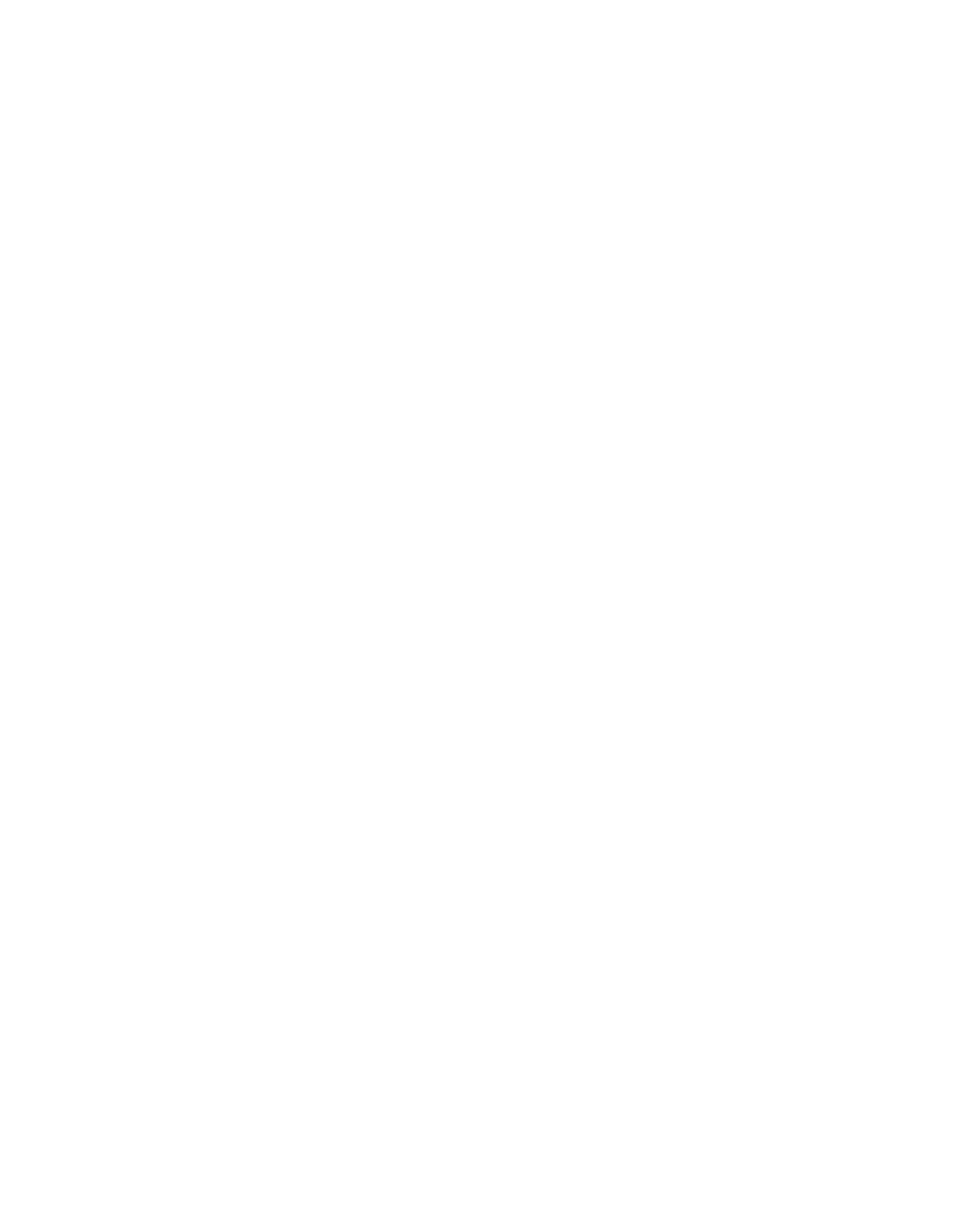**Page 3PB**<br> **Public Hearing on Practice Book Revisions<br>
Being Considered by the BEINGTHE CONNECTICLE**<br>
Paring on Practice Book Revisions<br>
Being Considered by the<br>
Committee of the Superior Court **Rules Committee Superior Committee of the Superior Court**<br>
Rules Committee of the Superior Court<br>
Practice Book Revisions Adopted by the **Public Hearing on Practice Book Revisions<br>
Being Considered by the<br>
Rules Committee of the Superior Court<br>
and on Practice Book Revisions Adopted by the<br>
Idges of the Superior Court on an Interim Basis in** Public Hearing on Practice Book Revisions<br>Being Considered by the<br>Rules Committee of the Superior Court<br>and on Practice Book Revisions Adopted by the<br>Judges of the Superior Court on an Interim Basis in<br>lesponse to the Publ **Rules Committee of the Superior Court**<br>
and on Practice Book Revisions Adopted by the<br>
Judges of the Superior Court on an Interim Basis in<br>
Response to the Public Health and Civil Preparedness<br>
Emergencies Declared by the **Example Scheme Inter Superior Court**<br>
on Practice Book Revisions Adopted by the<br>
s of the Superior Court on an Interim Basis in<br>
se to the Public Health and Civil Preparedness<br>
Emergencies Declared by the Governor<br>
—————— Response to the Public Health and Civil Preparedness<br>
Emergencies Declared by the Governor<br>
On Monday, May 10, 2021, at 10:00 a.m., the Rules Committee of<br>
Superior Court will conduct a public hearing for the purpose of

Emergencies Declared by the Governor<br>
On Monday, May 10, 2021, at 10:00 a.m., the Rules Committee of<br>
the Superior Court will conduct a public hearing for the purpose of<br>
receiving comments concerning Practice Book revisio On Monday, May 10, 2021, at 10:00 a.m., the Rules Committee of<br>the Superior Court will conduct a public hearing for the purpose of<br>receiving comments concerning Practice Book revisions that are being<br>considered by the Comm On Monday, May 10, 2021, at 10:00 a.m., the Rules Committee of<br>the Superior Court will conduct a public hearing for the purpose of<br>receiving comments concerning Practice Book revisions that are being<br>considered by the Comm On Monday, May 10, 2021, at 10:00 a.m., the Rules Committee of<br>the Superior Court will conduct a public hearing for the purpose of<br>receiving comments concerning Practice Book revisions that are being<br>considered by the Comm the Superior Court will conduct a public hearing for the purpose of<br>receiving comments concerning Practice Book revisions that are being<br>considered by the Committee and revisions that were adopted by<br>the judges on an inter receiving comments concerning Practice Book revisions that are being<br>considered by the Committee and revisions that were adopted by<br>the judges on an interim basis. Those revisions follow this notice in<br>Appendix A and Appen considered by the Committee and revisions<br>the judges on an interim basis. Those revision<br>Appendix A and Appendix B. All revisions are pu<br>Branch website at www.jud.ct.gov/pb.htm. The<br>followed by a Rules Committee meeting.<br>P the judges on an interim basis. Those revisions follow this notice in<br>Appendix A and Appendix B. All revisions are published on the Judicial<br>Branch website at www.jud.ct.gov/pb.htm. The public hearing will be<br>followed by a

Appendix A and Appendix B. All revisions are published on the Judicial<br>Branch website at www.jud.ct.gov/pb.htm. The public hearing will be<br>followed by a Rules Committee meeting.<br>Pursuant to subsection (c) of section 51-14 Branch website at www.jud.ct.gov/pb.htm. The public hearing will be followed by a Rules Committee meeting.<br>Pursuant to subsection (c) of section 51-14 of the Connecticut General Statutes, the Supreme Court has designated t followed by a Hules Committee meeting.<br>
Pursuant to subsection (c) of section 51-14 of the Connecticut Gen-<br>
eral Statutes, the Supreme Court has designated the Rules Committee<br>
to conduct this public hearing also for the Pursuant to subsection (c) of section 51-14 of the Co<br>eral Statutes, the Supreme Court has designated the Ru<br>to conduct this public hearing also for the purpose of<br>ments on any proposed new rule or any change in a<br>that any al Statutes, the Supreme Court has designated the Rules Committee<br>conduct this public hearing also for the purpose of receiving com-<br>ents on any proposed new rule or any change in an existing rule<br>at any member of the publ

to conduct this public hearing also tor the purpose of receiving com-<br>ments on any proposed new rule or any change in an existing rule<br>that any member of the public deems desirable.<br>The Rules Committee public hearing will mentson any proposed new rule or any change in an existing rule<br>that any member of the public deems desirable.<br>The Rules Committee public hearing will be conducted electronically<br>using *Microsoft Teams* communication and that any member of the public deems desirable.<br>
The Rules Committee public hearing will be conducted electronically<br>
using *Microsoft Teams* communication and collaboration platform.<br>
Individuals who would like to access t The Rules Committee public hearing will be conducted electronically<br>using *Microsoft Teams* communication and collaboration platform.<br>Individuals who would like to access the public hearing and/or meeting<br>may do so by clic using *Microsoft Teams* communication and collabor<br>Individuals who would like to access the public hearing a<br>may do so by clicking <u>here</u>. Individuals who wish to ace<br>hearing and/or meeting but who do not wish to speak<br>may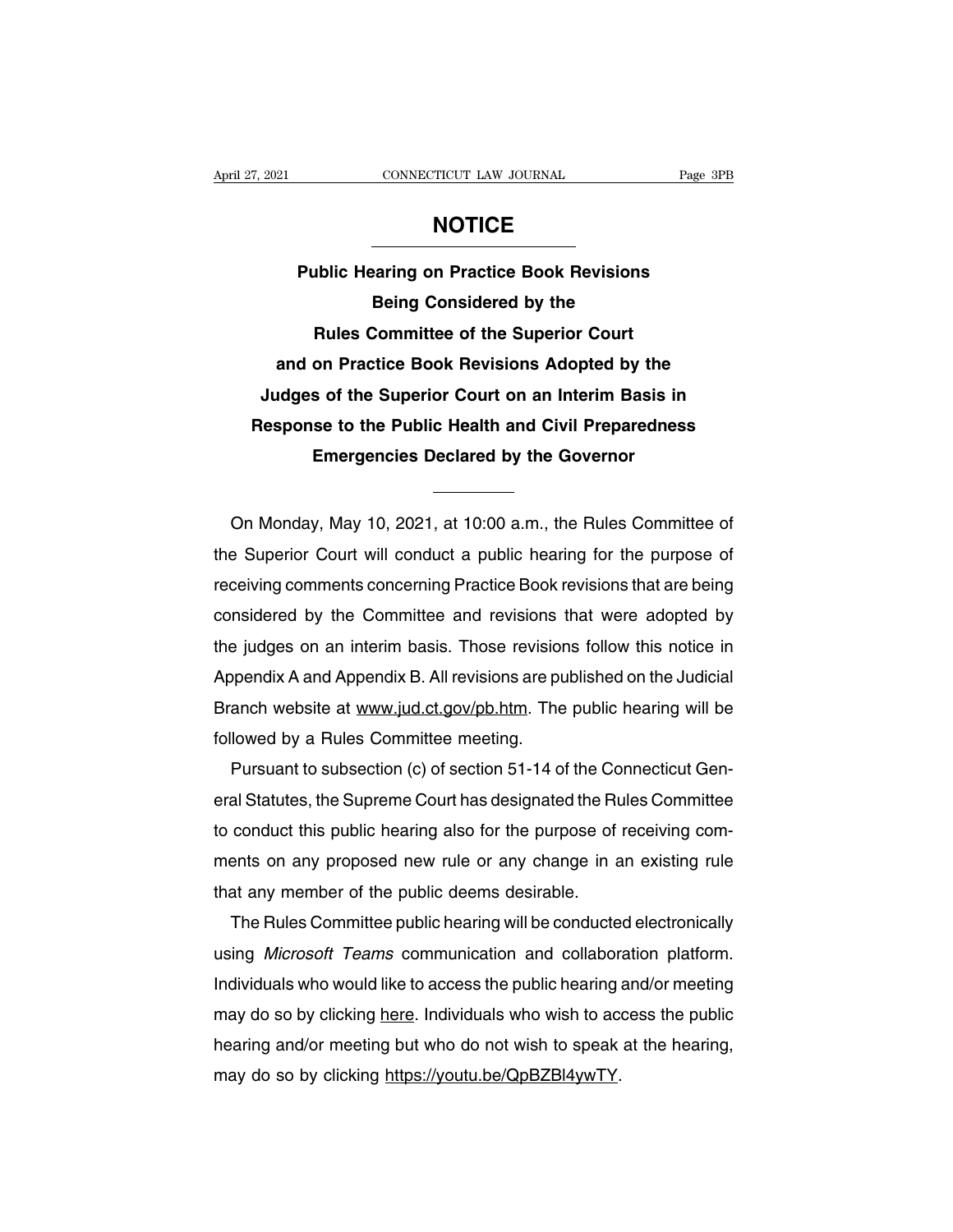It is important that certain procedures are followed by every individual<br>It is important that certain procedures are followed by every individual<br>In wishes to access the public hearing and/or meeting, and for those Page 4PB CONNECTICUT LAW JOURNAL April 27, 2021<br>It is important that certain procedures are followed by every individual<br>who wishes to access the public hearing and/or meeting, and for those<br>who wish to speak at the public It is important that certain procedures are followed by every individual<br>who wishes to access the public hearing and/or meeting, and for those<br>who wish to speak at the public hearing. All individuals who access<br>the public It is important that certain procedures are followed by every individual<br>who wishes to access the public hearing and/or meeting, and for those<br>who wish to speak at the public hearing. All individuals who access<br>the public and who wishes to access the public hearing and/or meeting, and for those<br>who wish to speak at the public hearing. All individuals who access<br>the public hearing and meeting must at all times act in a professional<br>and respe who wish to speak at the public hearing. All individuals who access<br>the public hearing and meeting must at all times act in a professional<br>and respectful manner. Any individual whose conduct is deemed by<br>the Rules Committe who wish to speak at the pashs hearing.<br>the public hearing and meeting must at a<br>and respectful manner. Any individual wi<br>the Rules Committee to be disruptive or in<br>from the public hearing or meeting.<br>Individuals who would Individuals who would like to speak at the public hearing should cess the hearing or meeting.<br>Individuals who would like to speak at the public hearing should<br>cess the hearing one-half hour before the hearing begins in ord

the Rules Committee to be disruptive or inappropriate will be removed<br>from the public hearing or meeting.<br>Individuals who would like to speak at the public hearing should<br>access the hearing one-half hour before the hearing from the public hearing or meeting.<br>Individuals who would like to speak at the public hearing should<br>access the hearing one-half hour before the hearing begins in order<br>to be recognized and placed in line while waiting to Individuals who would like to speak at the public hearing should<br>access the hearing one-half hour before the hearing begins in order<br>to be recognized and placed in line while waiting to speak. Each such<br>speaker will be all harmadals who would like to opeak at the pashe hearing should<br>access the hearing one-half hour before the hearing begins in order<br>to be recognized and placed in line while waiting to speak. Each such<br>speaker will be allowe to be recognized and placed in line while waiting to speak. Each such<br>speaker will be allowed five minutes to offer remarks. Anyone who<br>believes that they cannot cover their remarks within the five minute<br>time period allow speaker will be allowed five minutes to offer remarks. Anyone who<br>believes that they cannot cover their remarks within the five minute<br>time period allowed during the public hearing, and anyone who does<br>not wish to speak at believes that they cannot cover their remarks within the five minute<br>time period allowed during the public hearing, and anyone who does<br>not wish to speak at the public hearing but wishes to offer comments<br>on the proposed r Rules Committee by earning the public hearing, and anyone who denot wish to speak at the public hearing but wishes to offer comme on the proposed revisions, may submit their written comments to Rules Committee by email at t wish to speak at the public hearing but wishes to offer comments<br>the proposed revisions, may submit their written comments to the<br>alles Committee by email at <u>RulesCommittee@jud.ct.gov</u>.<br>Any written comments should be re not wish to opean the proposed re<br>
any written com<br>
May 3, 2021.

ittee@jud.ct.gov.<br>ved on or before Monday,<br>Hon. Andrew J. McDonald<br>ittee of the Superior Court Any written comments should be received on or before Monday,<br>ay 3, 2021.<br>Hon. Andrew J. McDonald<br>Chair, Rules Committee of the Superior Court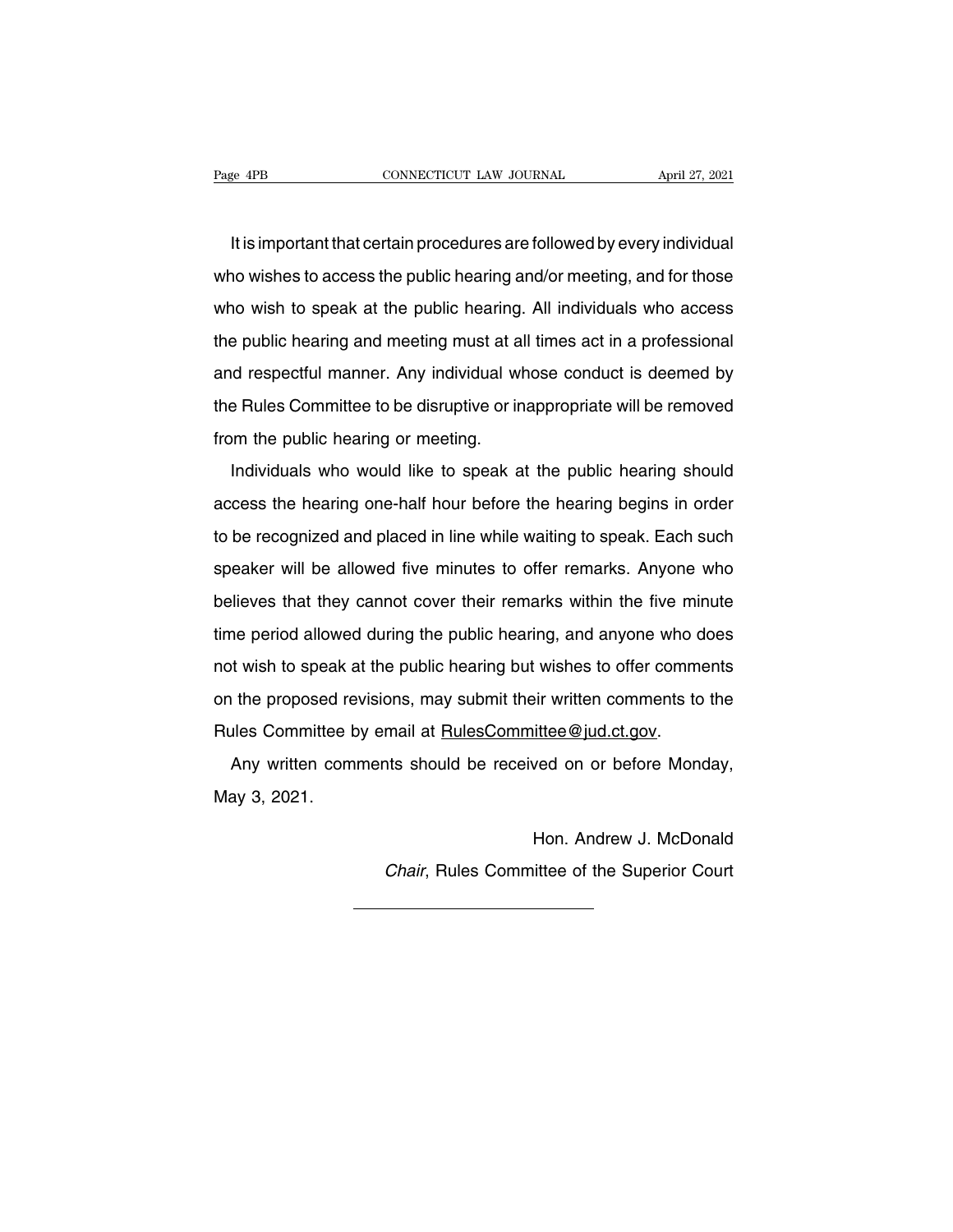### **INTRODUCTION**

The following are revisions that are being considered to the Practice<br>DOCK, or that have been adopted by the Judges of the Superior Court INTRODUCTION<br>
The following are revisions that are being considered to the Practice<br>
Book, or that have been adopted by the Judges of the Superior Court<br>
on an interim basis and for which a public hearing is requested. Rev The following are revisions that are being considered to the Practice<br>Book, or that have been adopted by the Judges of the Superior Court<br>on an interim basis and for which a public hearing is requested. Revi-<br>sions are ind The following are revisions that are being considered to the Practice<br>Book, or that have been adopted by the Judges of the Superior Court<br>on an interim basis and for which a public hearing is requested. Revi-<br>sions are ind Book, or that have been adopted by the Judges of the Superior Court<br>on an interim basis and for which a public hearing is requested. Revi-<br>sions are indicated by brackets for deletions, underlines for added<br>language, or ar book, or that have been adopted by the dudgee of the depotite beam.<br>on an interim basis and for which a public hearing is requested. Revi-<br>sions are indicated by brackets for deletions, underlines for added<br>language, or ar on an interim basis and for which a public hearing is requested. Revisions are indicated by brackets for deletions, underlines for added language, or are explained by the commentary to the particular rule.<br>The designation ry to the particular rule.<br>
e of each proposed new<br>
Rules Committee of the<br>
Superior Court The designation "NEW" is printed with the title of each proposed new<br>rule and form.<br>Rules Committee of the<br>Superior Court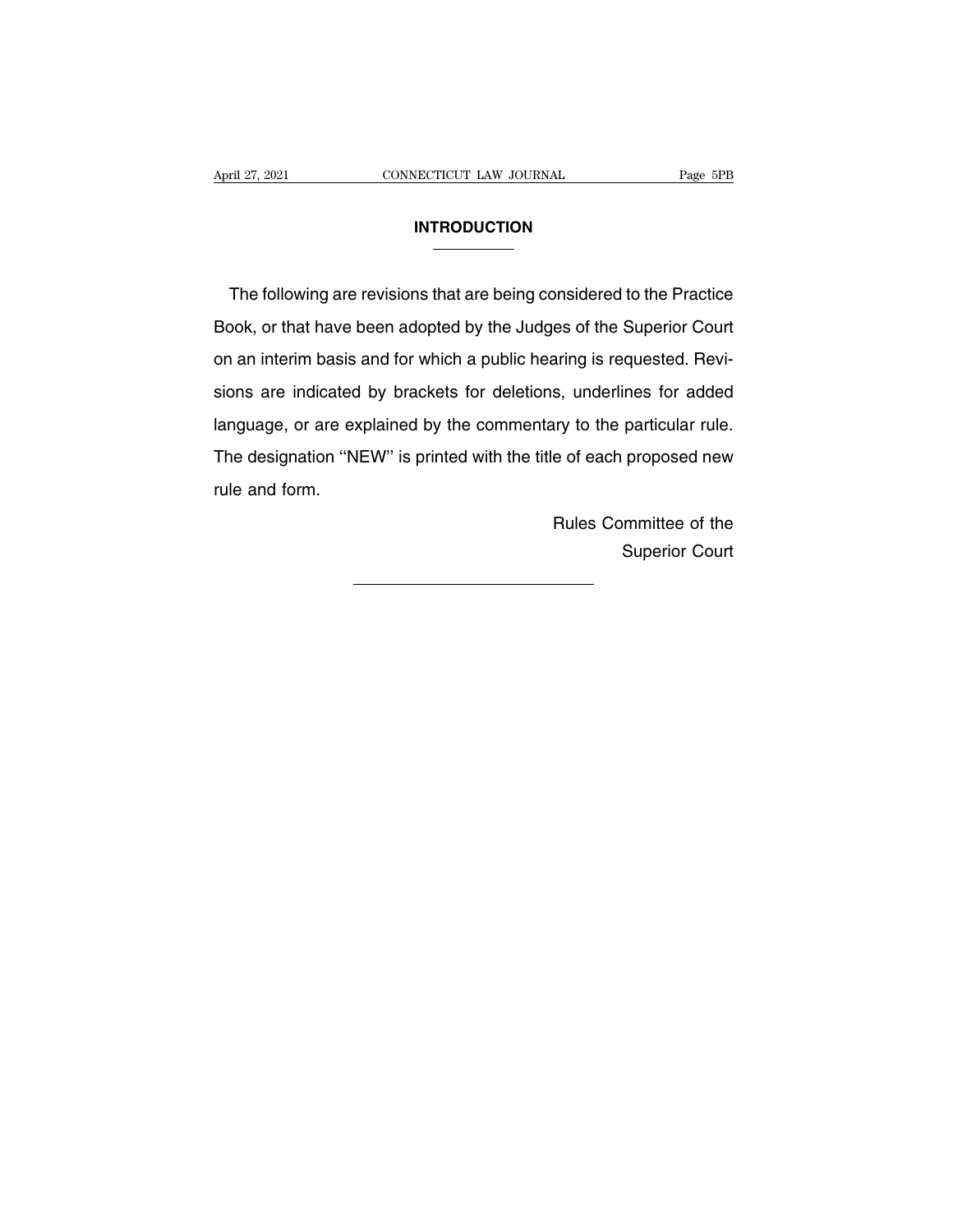## **ECTICUT LAW JOURNAL**<br>APPENDIX A<br>Isions Being Considered b **Practice Book Revisions Being Considered by the<br>
Rules Committee of the Superior Court RURENDIX A<br>
RULES CONNECTICUT LAW JOURNAL APPENDIX A<br>
RULES Committee of the Superior Court<br>
PROPOSED AMENDMENTS TO THE APPENDIX A<br>PROPOSED AMENDMENTS TO THE<br>PROPOSED AMENDMENTS TO THE<br>ULES OF PROFESSIONAL CONDUCT APPENDIX A<br>
ce Book Revisions Being Considered by the<br>
Rules Committee of the Superior Court<br>
PROPOSED AMENDMENTS TO THE<br>
RULES OF PROFESSIONAL CONDUCT<br>
onflict of Interest: Prohibited Transactions Practice Book Revisions Being Considered by the<br>
Rules Committee of the Superior Court<br>
PROPOSED AMENDMENTS TO THE<br>
RULES OF PROFESSIONAL CONDUCT<br>
Rule 1.8. Conflict of Interest: Prohibited Transactions<br>
(a) A lawyer shal** Rules Committee of the Superior Court<br>
PROPOSED AMENDMENTS TO THE<br>
RULES OF PROFESSIONAL CONDUCT<br>
Ile 1.8. Conflict of Interest: Prohibited Transactions<br>
(a) A lawyer shall not enter into a business transaction, including<br>

**EXECUTE AMENDMENTS TO THE<br>
RULES OF PROFESSIONAL CONDUCT**<br>
Rule 1.8. Conflict of Interest: Prohibited Transactions<br>
(a) A lawyer shall not enter into a business transaction, including<br>
investment services, with a client o Rule 1.8. Conflict of Interest: Prohibited Transactions<br>
(a) A lawyer shall not enter into a business transaction, including<br>
investment services, with a client or former client or knowingly acquire<br>
an ownership, possesso (a) A lawyer shall not enter into a build investment services, with a client or form<br>an ownership, possessory, security or otl<br>to a client or former client unless:<br>(1) The transaction and terms on w (a) A lawyer shall not effiel line a business transaction, including<br>vestment services, with a client or former client or knowingly acquire<br>ownership, possessory, security or other pecuniary interest adverse<br>a client or fo

Investment services, with a chefft of former client of knowingly acquire<br>an ownership, possessory, security or other pecuniary interest adverse<br>to a client or former client unless:<br>(1) The transaction and terms on which th fully disclosed and transmitted in writing to the client or former states.<br>
(1) The transaction and terms on which the lawyer acquires the<br>
interest are fair and reasonable to the client or former client and are<br>
fully dis in a manner channer channer channer channers.<br>
(1) The transaction and terms on which the lawyer acquires the<br>
interest are fair and reasonable to the client or former client and are<br>
fully disclosed and transmitted in wri interest are fair<br>interest are fair<br>fully disclosed a<br>in a manner tha<br>mer client;<br>(2) The client (2) The client or former client or former client and are<br>(2) The client can be reasonably understood by the client or for-<br>er client;<br>(2) The client or former client is advised in writing that the client or<br>former client s

former client should consider the desirability of the client of former client<br>former client;<br>(2) The client or former client is advised in writing that the client or<br>former client should consider the desirability of seekin In a manner that can be reasonably understood by the client or lor-<br>mer client;<br>(2) The client or former client is advised in writing that the client or<br>former client should consider the desirability of seeking and is give (2) The client or former client<br>former client should consider the<br>a reasonable opportunity to se<br>counsel in the transaction;<br>(3) The client or former clier ( $2$ ) The client or former client is advised in writing that the client or<br>
rmer client should consider the desirability of seeking and is given<br>
reasonable opportunity to seek the advice of independent legal<br>
unsel in th

signed by the client or former client gives the advice of independent legal<br>counsel in the transaction;<br>(3) The client or former client gives informed consent in writing<br>signed by the client or former client, to the essent a reasonable opportunity to seek the advice of independent legal<br>counsel in the transaction;<br>(3) The client or former client gives informed consent in writing<br>signed by the client or former client, to the essential terms o (3) The client or former client gives informed consent in<br>signed by the client or former client, to the essential term<br>transaction and the lawyer's role in the transaction, including<br>the lawyer is representing the client i (5) The client of former client gives finomied consert in whiting<br>gned by the client or former client, to the essential terms of the<br>insaction and the lawyer's role in the transaction, including whether<br>elawyer is represen

signed by the client of former client, to the essential terms of the<br>transaction and the lawyer's role in the transaction, including whether<br>the lawyer is representing the client in the transaction;<br>(4) With regard to a bu Indisaction and the lawyer's fole in the transaction, including whether<br>the lawyer is representing the client in the transaction;<br>(4) With regard to a business transaction, the lawyer advises the<br>client or former client in (4) With regard to a business transaction, the lawyer advises the client or former client in writing either (A) that the lawyer will provide legal services to the client or former client concerning the transaction, or (B) (4) With regard to a business transaction, the lawyer advises the client or former client in writing either (A) that the lawyer will provide legal services to the client or former client concerning the transaction, or (B)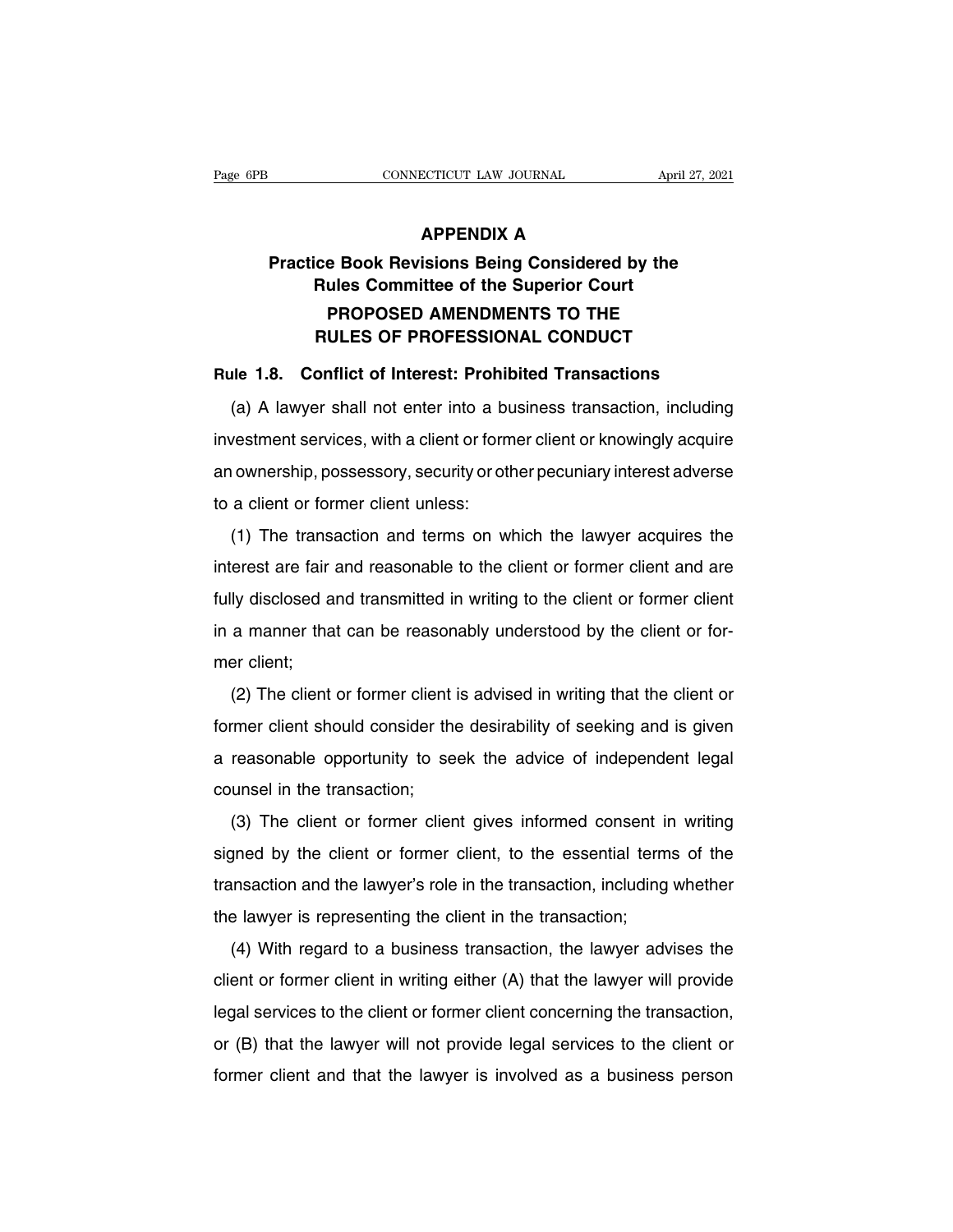April 27, 2021 CONNECTICUT LAW JOURNAL Page 7PB<br>
only and not as a lawyer representing the client or former client and<br>
that the lawyer is not one to whom the client or former client can turn April 27, 2021 CONNECTICUT LAW JOURNAL Page 7PB<br>
only and not as a lawyer representing the client or former client and<br>
that the lawyer is not one to whom the client or former client can turn<br>
for legal advice concerning t Formular and not as a lawyer representing the client or former of<br>that the lawyer is not one to whom the client or former clien<br>for legal advice concerning the transaction; and<br>(5) With regard to the providing of investmen (5) I wand not as a lawyer representing the client or former client and<br>at the lawyer is not one to whom the client or former client can turn<br>r legal advice concerning the transaction; and<br>(5) With regard to the providing

but that the lawyer is not one to whom the client or former client can turn<br>for legal advice concerning the transaction; and<br>(5) With regard to the providing of investment services, the lawyer<br>advises the client or former for legal advice concerning the transaction; and<br>
(5) With regard to the providing of investment services, the lawyer<br>
advises the client or former client in writing (A) whether such services<br>
are covered by legal liabilit (5) With regard to the providing of investment services, the lawyer<br>advises the client or former client in writing (A) whether such services<br>are covered by legal liability insurance or other insurance, and either<br>(B) that (b) with regard to the providing or investment services, the lawyer<br>advises the client or former client in writing (A) whether such services<br>are covered by legal liability insurance or other insurance, and either<br>(B) that are covered by legal liability insurance or other insurance, and either<br>(B) that the lawyer will provide legal services to the client or former<br>client concerning the transaction, or (C) that the lawyer will not provide<br>leg (B) that the lawyer will provide legal services to the client or former<br>client concerning the transaction, or (C) that the lawyer will not provide<br>legal services to the client or former client and that the lawyer is<br>involv client concerning the transaction, or  $(C)$  that the lawyer will not provide<br>legal services to the client or former client and that the lawyer is<br>involved as a business person only and not as a lawyer representing<br>the clie legal services to the client or former client and that the lawyer wis<br>involved as a business person only and not as a lawyer representing<br>the client or former client and that the lawyer is not one to whom the<br>client or for transaction. Investment services be the client of former client and not as a lawyer representing<br>the client or former client and that the lawyer is not one to whom the<br>client or former client can turn to for legal services the client or former client and that the lawyer is not one to whom the client or former client can turn to for legal services concerning the transaction. Investment services shall only apply where the lawyer has either a d dient or former client and that the lawyer is not one to we<br>client or former client can turn to for legal services conce<br>transaction. Investment services shall only apply where th<br>has either a direct or indirect control ov For purposes of subsection (a) (1) through (a) (5), the phrase "former"<br>entity and direct or indirect control over the invested funds and a<br>rect or indirect interest in the underlying investment.<br>For purposes of subsection

ransaction. Investment services shall only apply where the lawyer<br>has either a direct or indirect control over the invested funds and a<br>direct or indirect interest in the underlying investment.<br>For purposes of subsection ( The control of multipletrical to the invested<br>direct or indirect interest in the underlying investment.<br>For purposes of subsection (a) (1) through (a) (5), the p<br>client" shall mean a client for whom the two-year period<br>the For purposes of subsection (a) (1) through (a) (5), the phrase "former<br>ent" shall mean a client for whom the two-year period starting from<br>e conclusion of representation has not expired.<br>(b) A lawyer shall not use informat

For purposes or subsection (a) (1) infought (a) (5), the phrase Former<br>client" shall mean a client for whom the two-year period starting from<br>the conclusion of representation has not expired.<br>(b) A lawyer shall not use in cherit Shall mean a cherit for whom the two-year period starting<br>the conclusion of representation has not expired.<br>(b) A lawyer shall not use information relating to representat<br>a client to the disadvantage of the client u (b) A lawyer shall not use information relating to representation of<br>client to the disadvantage of the client unless the client gives informed<br>nsent, except as permitted or required by these Rules.<br>(c) A lawyer shall not s

a client to the disadvantage of the client unless the client gives informed<br>consent, except as permitted or required by these Rules.<br>(c) A lawyer shall not solicit any substantial gift from a client, including<br>a testament a cherit to the disadvaritage of the cherit differs the cherit gives informed<br>consent, except as permitted or required by these Rules.<br>(c) A lawyer shall not solicit any substantial gift from a client, including<br>a testamen gift, except as permitted or required by these rules.<br>(c) A lawyer shall not solicit any substantial gift from a client, including<br>a testamentary gift, or prepare on behalf of a client an instrument<br>giving the lawyer or a (c) A lawyer shamlot solicit any substantial grit nontractient, including<br>a testamentary gift, or prepare on behalf of a client an instrument<br>giving the lawyer or a person related to the lawyer any substantial<br>gift, unless a testamentary girt, or prepare on behair or a client an instrument<br>giving the lawyer or a person related to the lawyer any substantial<br>gift, unless the lawyer or other recipient of the gift is related to the<br>client. For p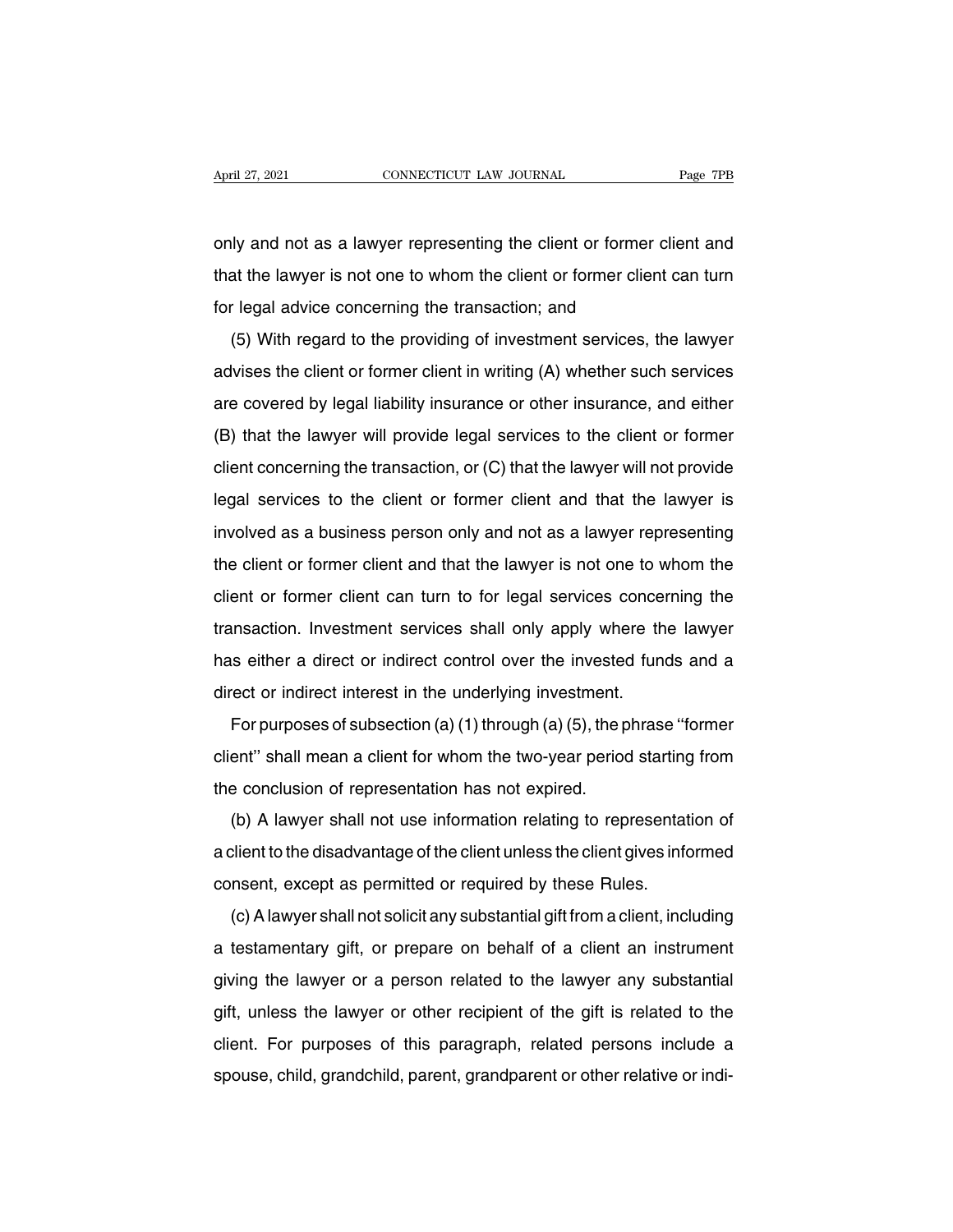Page 8PB<br>CONNECTICUT LAW JOURNAL April 27, 2021<br>Vidual with whom the lawyer or the client maintains a close, familial rela-<br>tionship. tionship.

(d) a prior to the lawyer or the client maintains a close, familial rela-<br>
(d) Prior to the conclusion of representation of a client, a lawyer<br>
(d) Prior to the conclusion of representation of a client, a lawyer<br>
all not m vidual with whom the lawyer or the client maintains a close, familial rela-<br>tionship.<br>(d) Prior to the conclusion of representation of a client, a lawyer<br>shall not make or negotiate an agreement giving the lawyer literary<br> or media rights to a portrayal or account based in substantial part on<br>information relative or negotiate an agreement giving the lawyer literary<br>or media rights to a portrayal or account based in substantial part on<br>inform information<br>
(d) Prior to the conclusion of representation<br>
shall not make or negotiate an agreement givi<br>
or media rights to a portrayal or account based<br>
information relating to the representation.<br>
(e) A lawyer shall no (a) Thot to the conclusion of representation of a client, a lawyer<br>all not make or negotiate an agreement giving the lawyer literary<br>media rights to a portrayal or account based in substantial part on<br>formation relating to or media rights to a portrayal or account based in substantial part on<br>information relating to the representation.<br>(e) A lawyer shall not provide financial assistance to a client in<br>connection with pending or contemplated

(1) A lawyer shall not provide financial assistance to a client in<br>
(e) A lawyer shall not provide financial assistance to a client in<br>
mnection with pending or contemplated litigation, except that:<br>
(1) A lawyer may pay c (e) A lawyer shall not provide financial assistance to a client in connection with pending or contemplated litigation, except that:<br>
(1) A lawyer may pay court costs and expenses of litigation on behalf of a client, the re connection with per<br>
(1) A lawyer may<br>
of a client, the repay<br>
of the matter;<br>
(2) A lawyer rep (1) A lawyer may pay court costs and expenses of litigation on behalf<br>a client, the repayment of which may be contingent on the outcome<br>the matter;<br>(2) A lawyer representing an indigent client may pay court costs<br>d expense and experises of litigation on behalf of a client, the repayment of which may be contingent on the outcom<br>of the matter;<br>(2) A lawyer representing an indigent client may pay court cos<br>and expenses of litigation on behalf o

(2) A lawyer representing an indigent client may pay court costs<br>(2) A lawyer representing an indigent client may pay court costs<br>(3) A lawyer representing an indigent client pro bono; a lawyer<br>presenting an indigent clien (2) A lawyer representing an indigent client may pay court costs<br>and expenses of litigation on behalf of the client[.]; and<br>(3) A lawyer representing an indigent client pro bono; a lawyer<br>representing an indigent client pr ( $\angle$ ) A lawyer representing an indigent client may pay count costs<br>and expenses of litigation on behalf of the client[.]; and<br>(3) A lawyer representing an indigent client pro bono; a lawyer<br>representing an indigent clien (3) A lawyer representing an indigent client pro bono; a lawyer<br>representing an indigent client pro bono through a nonprofit legal<br>services or public interest organization, a law school clinical or pro<br>bono program, or a s lawyer representing an indigent client pro bono, a lawyer<br>representing an indigent client pro bono through a nonprofit legal<br>services or public interest organization, a law school clinical or pro<br>bono program, or a state o representing an indigent client pro-bond infought a honpront legal<br>services or public interest organization, a law school clinical or pro<br>bono program, or a state or local bar association program; and a<br>lawyer representing bono program, or a state or local bar association program; and a lawyer representing an indigent client through a public defender's office may provide modest gifts to the client to pay for food, shelter, transportation, me bono program<br>lawyer represe<br>office may pro<br>transportation,<br>may not:<br>(i) promise, (i) promise, assure or imply the availability of such gifts prior to ten average may provide modest gifts to the client to pay for food, shelter, insportation, medicine and other basic living expenses. A lawyer ay not:<br>(i)

retention, medicine and other basic living expenses. A lawyer<br>transportation, medicine and other basic living expenses. A lawyer<br>may not:<br>(i) promise, assure or imply the availability of such gifts prior to<br>retention, or a may not:<br>
(i) promise, assure or imply the availability of such gifts prior to<br>
retention, or as an inducement to continue the client-lawyer relationship<br>
after retention, or as an inducement to take, or forgo taking, any inay not.<br>
(i) promise, assumetention, or as an interpretention, or as<br>
in the matter;<br>
(ii) seek or accep (i) promise, assure of imply the availability of such gifts phot to<br>tention, or as an inducement to continue the client-lawyer relationship<br>ter retention, or as an inducement to take, or forgo taking, any action<br>the matter retention, or as an inducement to commue the<br>after retention, or as an inducement to take, or<br>in the matter;<br>(ii) seek or accept reimbursement from the<br>client, or anyone affiliated with the client; or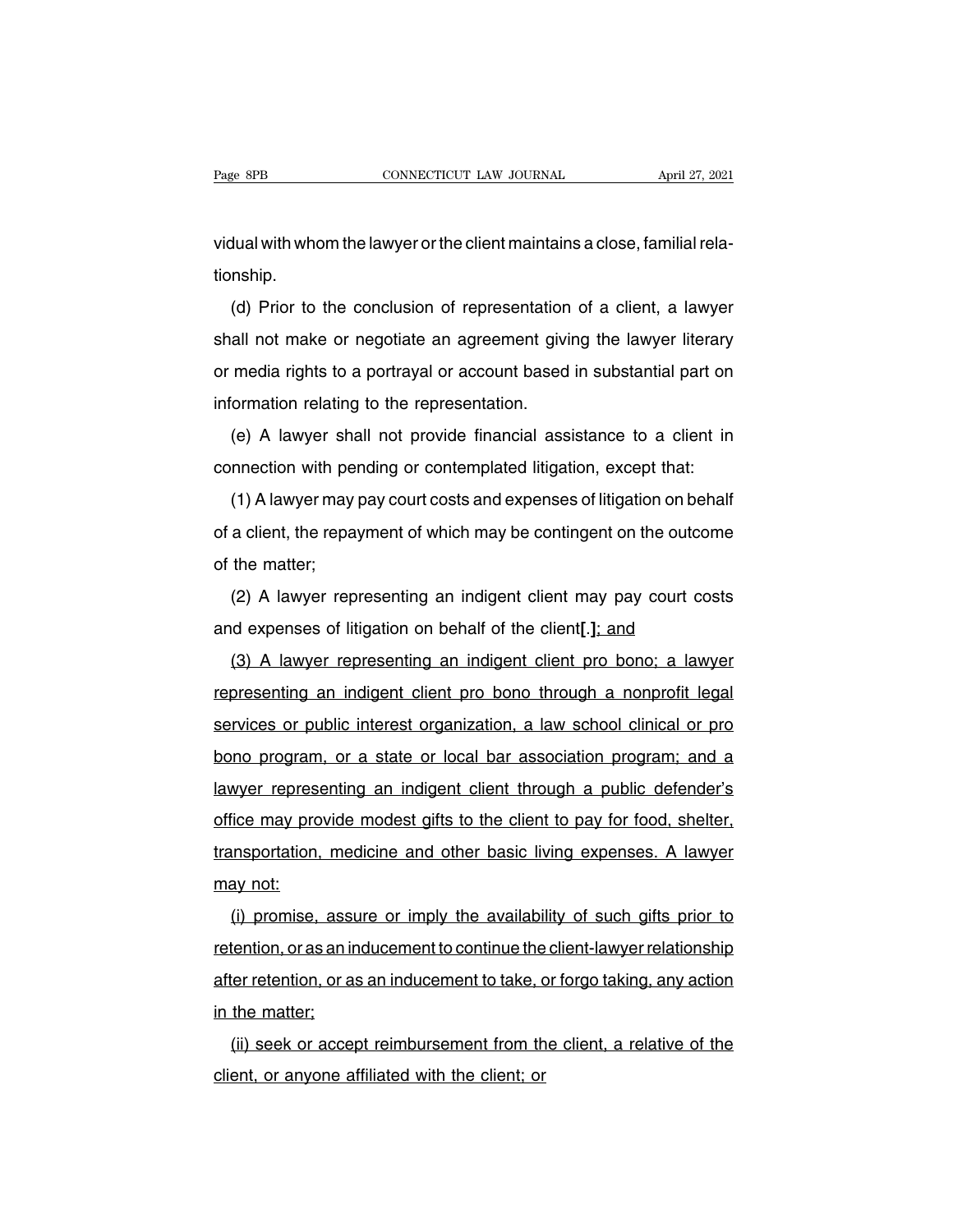(iii) publicize or advertise a willingness to provide such gifts to pro-April 27, 2021<br>(iii) publicize or adv<br>spective clients.<br>A lawyer may prov

(iii) publicize or advertise a willingness to provide such gifts to pro-<br>ective clients.<br>A lawyer may provide financial assistance permitted by this Rule<br>en if the representation is eligible for fees under a fee-shifting s (iii) publicize or advertise a willingness to provide such gifts to pro-<br>spective clients.<br>A lawyer may provide financial assistance permitted by this Rule<br>even if the representation is eligible for fees under a fee-shifti (iii) publicize of advertise a willinghess to provide such gits to pro-<br>ective clients.<br>A lawyer may provide financial assistance permitted by this Rule<br>en if the representation is eligible for fees under a fee-shifting st A lawyer may provide financial assistand<br>even if the representation is eligible for fees u<br>(f) A lawyer shall not accept compensatio<br>from one other than the client unless:<br>(1) The client gives informed consent; su

(1) The client gives interest statute in the representation is eligible for fees under a fee-shifting statute.<br>
(1) A lawyer shall not accept compensation for representing a client<br>
(1) The client gives informed consent; s (f) A lawyer shall not accept compensation for representing a client<br>from one other than the client unless:<br>(1) The client gives informed consent; subject to revocation by the<br>client, such informed consent shall be implied From one other than the client unless:<br>
(1) The client gives informed consent; subject to revocation by the<br>
client, such informed consent shall be implied where the lawyer is<br>
retained to represent a client by a third pa (1) The client gives informed consent; subject to revortion, such informed consent shall be implied where retained to represent a client by a third party obligated unof a contract to provide the client with a defense;<br>(2) (1) The client gives informed consent; subject to revocation by the client, such informed consent shall be implied where the lawyer is retained to represent a client by a third party obligated under the terms of a contrac fessional judgment or with the client-lawyer relationship; and<br>(3) Information relating to represent a client with a defense;<br>(2) There is no interference with the lawyer's independence of pro-<br>fessional judgment or with t

a contract to provide the client with a defense;<br>(2) There is no interference with the lawyer's independence of pro-<br>ssional judgment or with the client-lawyer relationship; and<br>(3) Information relating to representation o (2) There is no interferer<br>fessional judgment or with<br>(3) Information relating t<br>required by Rule 16.<br>(g) A lawyer who represe

(z) There is no interference which it awyer s independence or prosibility.<br>Sisional judgment or with the client-lawyer relationship; and<br>(3) Information relating to representation of a client is protected as<br>quired by Rul is making an aggregate settlement of the claims of a client is protected as<br>required by Rule 16.<br>(g) A lawyer who represents two or more clients shall not participate<br>in making an aggregate settlement of the claims of or a (c) information relating to representation or a client is protected as<br>required by Rule 16.<br>(g) A lawyer who represents two or more clients shall not participate<br>in making an aggregate settlement of the claims of or agains required by Nule 10.<br>
(g) A lawyer who represents two or more clients shall not participate<br>
in making an aggregate settlement of the claims of or against the<br>
clients, or in a criminal case an aggregated agreement as to g (g) A lawyer who represents two of fibre clients shall not participate<br>in making an aggregate settlement of the claims of or against the<br>clients, or in a criminal case an aggregated agreement as to guilty or<br>nolo contende The making an aggregate settlement of the claims of of against the<br>clients, or in a criminal case an aggregated agreement as to guilty or<br>nolo contendere pleas, unless each client gives informed consent, in<br>a writing signe participation of each person in the settlement as to yunity of<br>nolo contendere pleas, unless each client gives informed consent, in<br>a writing signed by the client. The lawyer's disclosure shall include<br>the existence and na hold contendere pleas, unless each client gives informed consent, in<br>a writing signed by the client. The lawyer's disclosure shall include<br>the existence and nature of all the claims or pleas involved and of the<br>participati a whiling signed by the chefit. The lawyer's disclosure shall include<br>the existence and nature of all the claims or pleas involved and of the<br>participation of each person in the settlement. Subject to revocation<br>by the cli the existence and nature of all the claims of pleas involved and of the<br>participation of each person in the settlement. Subject to revocation<br>by the client and to the terms of the contract, such informed consent<br>shall be i participation of each person in the settlement. Subject to revocation<br>by the client and to the terms of the contract, such informed consent<br>shall be implied and need not be in writing where the lawyer is retained<br>to repres by the client and to the terms of the contract, such informed consent<br>shall be implied and need not be in writing where the lawyer is retained<br>to represent a client by a third party obligated under the terms of a<br>contract shan be in<br>to represe<br>contract to<br>and the tl<br>the client.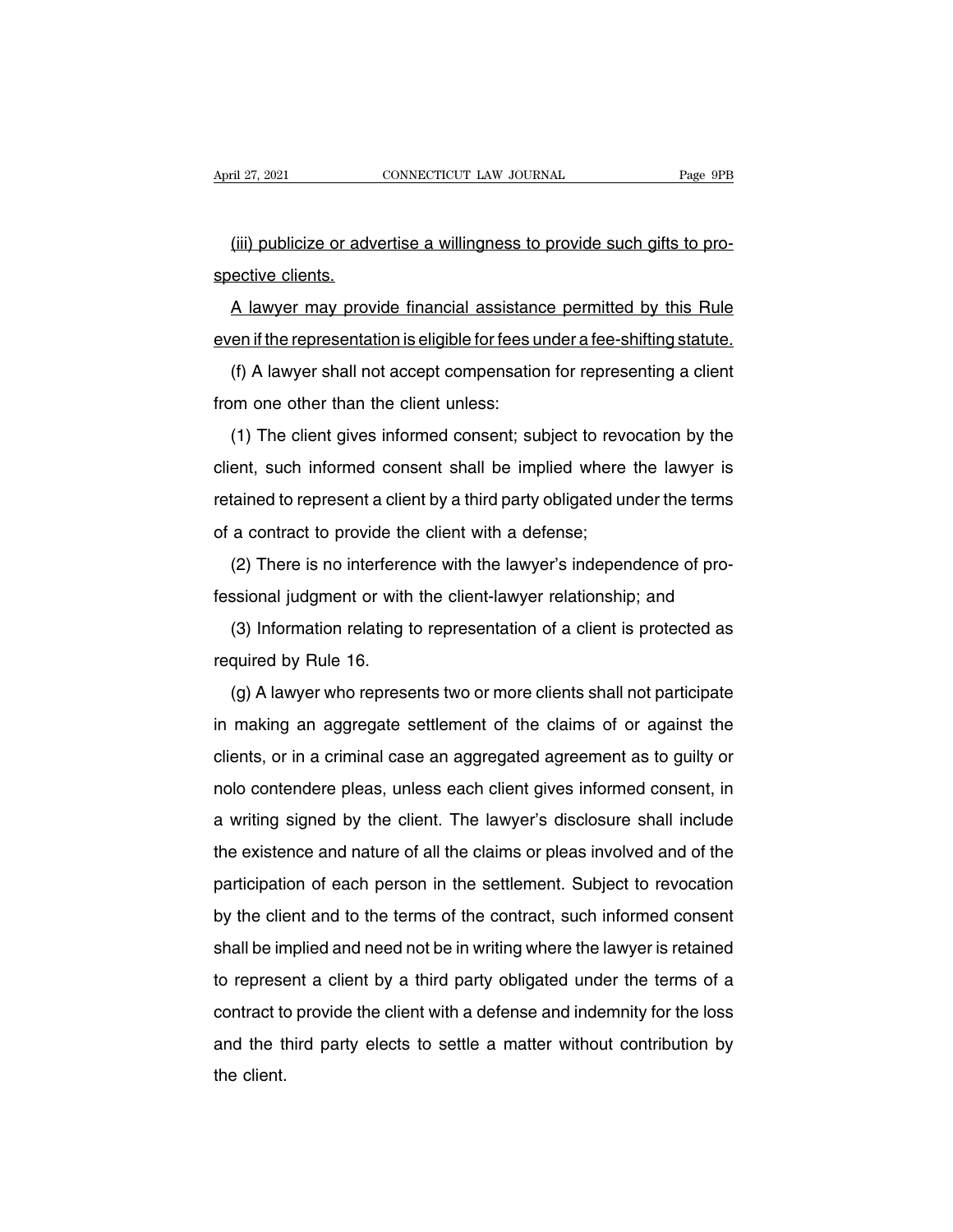e 10PB<br>(h) A lawyer shall not:<br>(1) Make an agreement pro (1) Make an agreement prospectively limiting the lawyer's liability<br>
(1) Make an agreement prospectively limiting the lawyer's liability<br>
a client for malpractice unless the client is independently represented (h) A lawyer shall not:<br>
(1) Make an agreement prospectively limiting the lawyer's liability<br>
to a client for malpractice unless the client is independently represented<br>
in making the agreement; or (h) A lawyer shall not:<br>
(1) Make an agreement prospecto a client for malpractice unless the computer of making the agreement; or<br>
(2) Settle a claim or potential claim (1) A lawyer shall not.<br>
(1) Make an agreement prospectively limiting the lawyer's liability<br>
a client for malpractice unless the client is independently represented<br>
making the agreement; or<br>
(2) Settle a claim or potent

(1) Make an agreement prospectively imming the lawyer's hability<br>to a client for malpractice unless the client is independently represented<br>in making the agreement; or<br>(2) Settle a claim or potential claim for such liabili in making the agreement; or<br>
(2) Settle a claim or potential claim for such liability with an unrepre-<br>
sented client or former client unless that person is advised in writing<br>
of the desirability of seeking and is given a (2) Settle a claim or potential claim for such liability with an unrepresented client or former client unless that person is advised in writing of the desirability of seeking and is given a reasonable opportunity to seek t ( $\angle$ ) detire a claim of potential claim for such flability with an unrepre-<br>nted client or former client unless that person is advised in writing<br>the desirability of seeking and is given a reasonable opportunity to<br>ek th

active of the desirability of seeking and is given a reasonable opportunity to<br>seek the advice of independent legal counsel in connection therewith.<br>(i) A lawyer shall not acquire a proprietary interest in the cause of<br>act or the deshability of seeking and is given<br>seek the advice of independent legal cou<br>(i) A lawyer shall not acquire a propria<br>action or subject matter of litigation the<br>client, except that the lawyer may:<br>(1) Acquire a lien (i) A lawyer shall not acquire a proprietary interest in the cause of<br>tion or subject matter of litigation the lawyer is conducting for a<br>ent, except that the lawyer may:<br>(1) Acquire a lien granted by law to secure the law action or subject matter  $\alpha$ <br>action or subject matter  $\alpha$ <br>client, except that the law<br>(1) Acquire a lien gran<br>expenses; and<br>(2) Contract with a clier

(1) Acquire a lien granted by law to secure the lawyer's fee or<br>penses; and<br>(2) Contract with a client for a reasonable contingent fee in a civil<br>se.

case.

(1) Acquire a lient granted by law to secure the lawyer shall penses; and<br>
(2) Contract with a client for a reasonable contingent fee in a civil<br>
se.<br>
(j) A lawyer shall not have sexual relations with a client unless a<br>
i experises, and<br>
(2) Contract with a client for a reasonable contingent fee in a civil<br>
case.<br>
(j) A lawyer shall not have sexual relations with a client unless a<br>
consensual sexual relationship existed between them when th (2) Contract with a client for a rease<br>case.<br>(i) A lawyer shall not have sexual r<br>consensual sexual relationship existed<br>lawyer relationship commenced.<br>(k) While lawyers are associated in a se.<br>(j) A lawyer shall not have sexual relations with a client unless a<br>nsensual sexual relationship existed between them when the client-<br>wyer relationship commenced.<br>(k) While lawyers are associated in a firm, a prohibit

If  $\alpha$  iawyer shall not have sexual relations with a client different consensual sexual relationship existed between them when the client-<br>lawyer relationship commenced.<br>(k) While lawyers are associated in a firm, a proh Example Indian<br>
lawyer relationship comm<br>
(k) While lawyers are as<br>
ing subsection (a) throug<br>
apply to all of them.<br>
COMMENTARY: Busin While lawyers are associated in a firm, a prohibition in the forego-<br>g subsection (a) through (i) that applies to any one of them shall<br>ply to all of them.<br>COMMENTARY: **Business Transactions between Client and**<br>wyer. Subse

(k) While lawyers are associated in a firm, a promotion in the loregoting subsection (a) through (i) that applies to any one of them shall apply to all of them.<br>COMMENTARY: **Business Transactions between Client and Lawyer.** existing clients. A lawyer's legal skill and training, together with the relationship of trust and confidence between clients as well as existing clients. A lawyer's legal skill and training, together with the relationship apply to all of them.<br>COMMENTARY: **Business Transactions between Client and**<br>**Lawyer.** Subsection (a) expressly applies to former clients as well as<br>existing clients. A lawyer's legal skill and training, together with the<br> Lawyer. Subsection (a) expressly applies to former clients as well as<br>existing clients. A lawyer's legal skill and training, together with the<br>relationship of trust and confidence between lawyer and client, create<br>the poss Lawyer: Subsection (a) expressiy applies to former clients as well as<br>existing clients. A lawyer's legal skill and training, together with the<br>relationship of trust and confidence between lawyer and client, create<br>the poss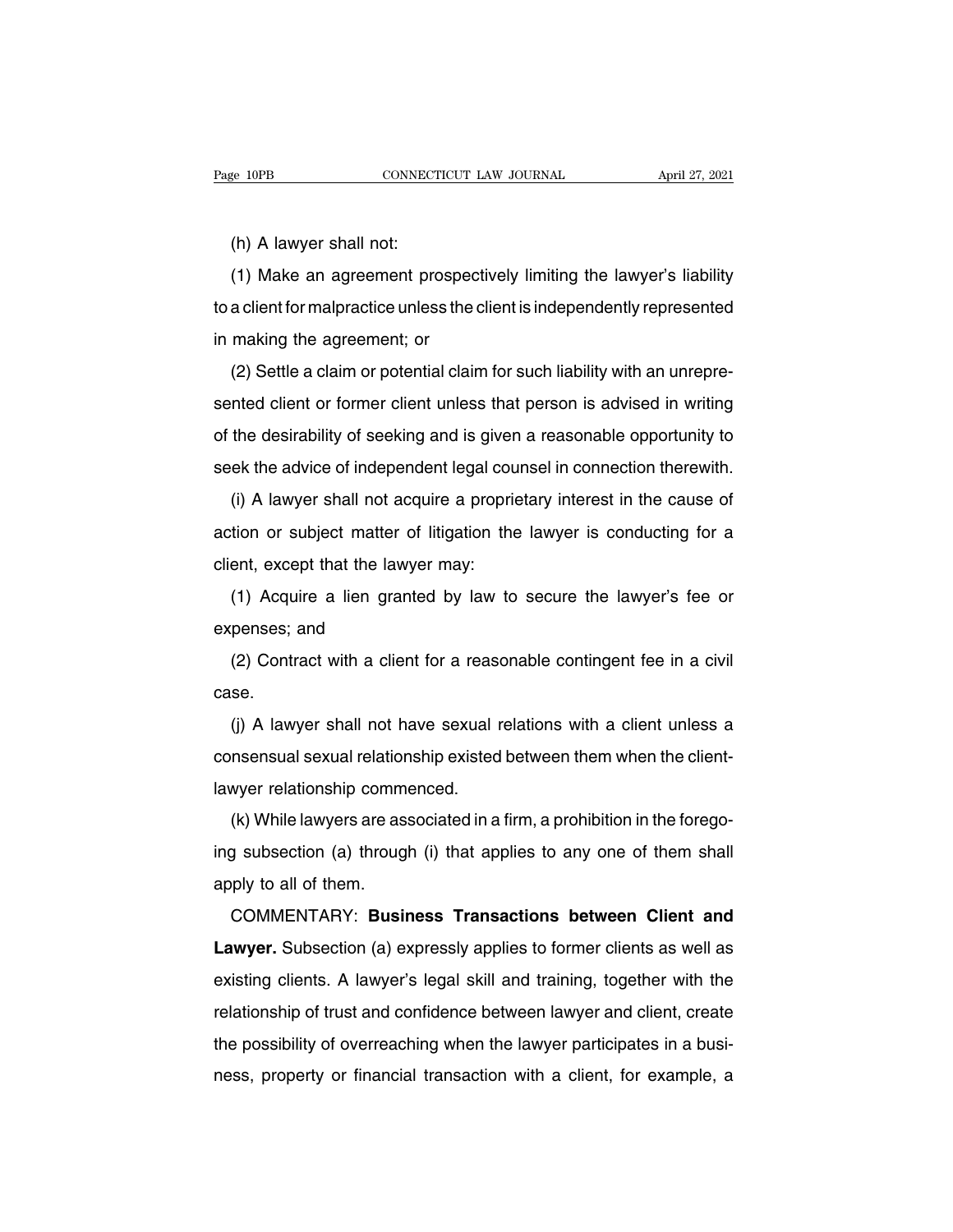April 27, 2021 CONNECTICUT LAW JOURNAL Page 11PB<br>Ioan or sales transaction or a lawyer investment on behalf of a client.<br>The requirements of subsection (a) must be met even when the trans-April 27, 2021 CONNECTICUT LAW JOURNAL Page 11PB<br>Ioan or sales transaction or a lawyer investment on behalf of a client.<br>The requirements of subsection (a) must be met even when the trans-<br>action is not closely related to action or sales transaction or a lawyer investment on behalf of a client.<br>The requirements of subsection (a) must be met even when the trans-<br>action is not closely related to the subject matter of the representation,<br>as wh loan or sales transaction or a lawyer investment on behalf of a client.<br>The requirements of subsection (a) must be met even when the trans-<br>action is not closely related to the subject matter of the representation,<br>as when The requirements of subsection (a) must be met even when the trans-<br>action is not closely related to the subject matter of the representation,<br>as when a lawyer drafting a will for a client learns that the client needs<br>mone It also applies to lawyers purchasing property from estates they represented.<br>It also applies to lawyers purchasing property from estates they repre-<br>sent. It does not apply to ordinary fee arrangements between client. action is not closely related to the subject matter of the representation,<br>as when a lawyer drafting a will for a client learns that the client needs<br>money for unrelated expenses and offers to make a loan to the client.<br>It as when a lawyer draining a will for a cheric learns that the cheric needs<br>money for unrelated expenses and offers to make a loan to the client.<br>It also applies to lawyers purchasing property from estates they repre-<br>sent. It also applies to lawyers purchasing property from estates they represent. It does not apply to ordinary fee arrangements between client<br>and lawyer, which are governed by Rule 1.5, although its requirements<br>must be met wh ness or applies in any erspin chasing property nonnessates they represent. It does not apply to ordinary fee arrangements between client<br>and lawyer, which are governed by Rule 1.5, although its requirements<br>must be met whe sent. It does not apply to brunlary lee analyements between client<br>and lawyer, which are governed by Rule 1.5, although its requirements<br>must be met when the lawyer accepts an interest in the client's busi-<br>ness or other n and lawyer, which are governed by Fidie 1.5, almodginits requirements<br>must be met when the lawyer accepts an interest in the client's busi-<br>ness or other nonmonetary property as payment of all or part of a fee. In<br>addition must be met when the lawyer accepts an interest in the client's busi-<br>ness or other nonmonetary property as payment of all or part of a fee. In<br>addition, the Rule does not apply to standard commercial transactions<br>between services, the Rule does not apply to standard commercial transactions<br>between the lawyer and the client for products or services that the<br>client generally markets to others, for example, banking or brokerage<br>services, prod is between the lawyer and the client for products or services that the client generally markets to others, for example, banking or brokerage services, products manufactured or distributed by the client, and utilities' serv dealing with the client of products of services that the client generally markets to others, for example, banking or brokerage services, products manufactured or distributed by the client, and utilities' services. In such enent generally markets to other<br>services, products manufacture<br>ies' services. In such transactic<br>dealing with the client, and the re<br>essary and impracticable.<br>Subsection (a) (1) requires the Subsection (a) (1) requires that the transaction (a) are unnec-<br>sary and impracticable.<br>Subsection (a) (1) requires that the transaction itself be fair to the<br>ent and that its essential terms be communicated to the client,

dealing with the client, and the restrictions in subsection (a) are unnecessary and impracticable.<br>Subsection (a) (1) requires that the transaction itself be fair to the client and that its essential terms be communicated dealing with the client, and the restrictions in subsection (a) are unrec-<br>essary and impracticable.<br>Subsection (a) (1) requires that the transaction itself be fair to the<br>client and that its essential terms be communicate Essary and impracticable.<br>
Subsection (a) (1) requires that the transaction itself be fair to the<br>
client and that its essential terms be communicated to the client, in<br>
writing, in a manner that can be reasonably understo Subsection (a) (1) requires that the transaction itself be fair to the<br>client and that its essential terms be communicated to the client, in<br>writing, in a manner that can be reasonably understood. Subsection<br>(a) (2) requir offerit and that its essential terms be communicated to the client, in<br>writing, in a manner that can be reasonably understood. Subsection<br>(a) (2) requires that the client also be advised, in writing, of the desirabil-<br>ity (a) (2) requires that the client also be advised, in writing, of the desirabil-<br>ity of seeking the advice of independent legal counsel. It also requires<br>that the client be given a reasonable opportunity to obtain such advi (a) (2) requires that the client also be advised, in whilling, or the deshability of seeking the advice of independent legal counsel. It also requires that the client be given a reasonable opportunity to obtain such advice It is that the client be given a reasonable opportunity to obtain such advice.<br>Subsection (a) (3) requires that the lawyer obtain the client's informed<br>consent, in a writing signed by the client, both to the essential term that the client be given a reasonable opportunity to obtain such advice.<br>Subsection (a) (3) requires that the lawyer obtain the client's informed<br>consent, in a writing signed by the client, both to the essential terms<br>of t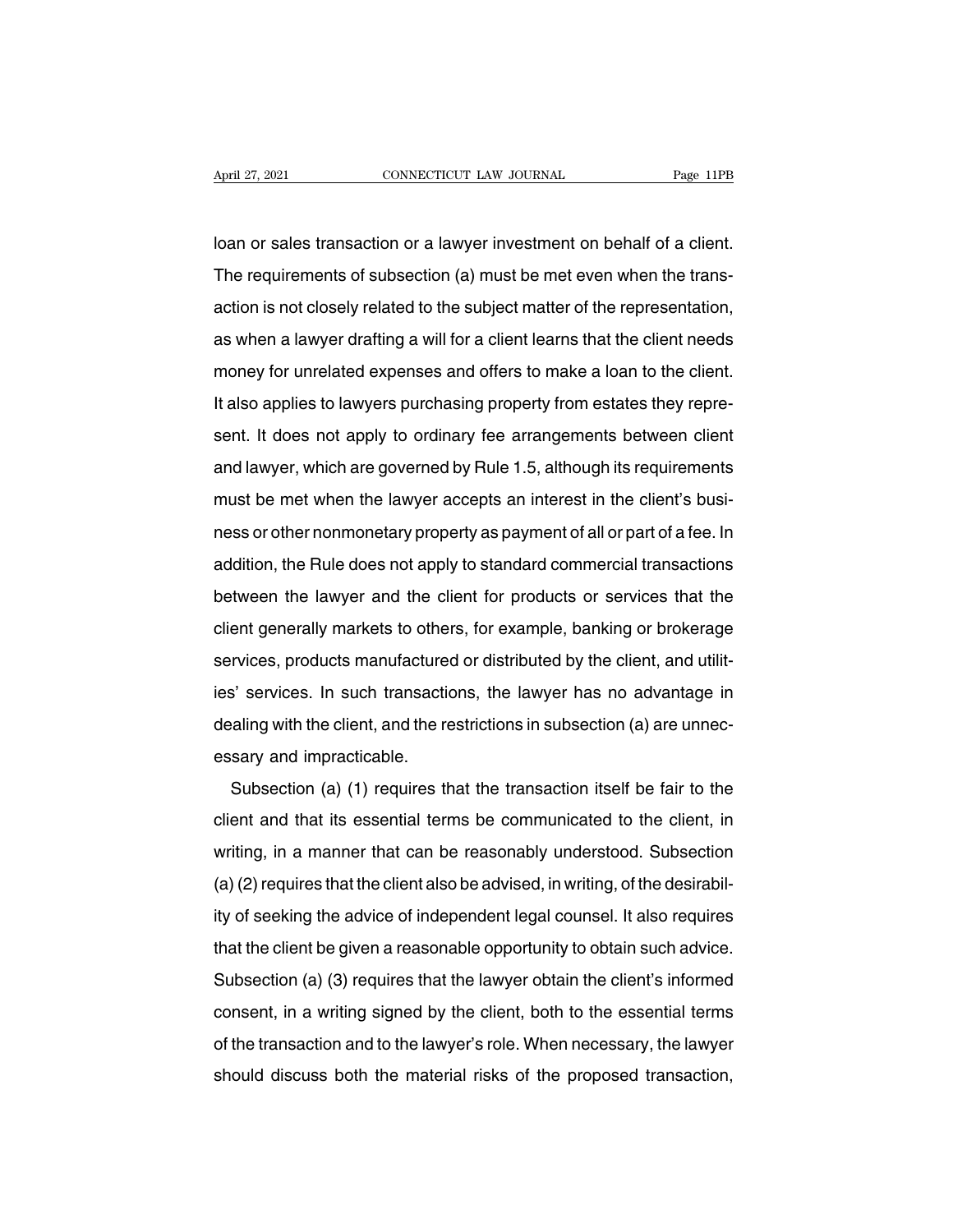Page 12PB CONNECTICUT LAW JOURNAL April 27, 2021<br>including any risk presented by the lawyer's involvement, and the<br>existence of reasonably available alternatives and should explain why Page 12PB CONNECTICUT LAW JOURNAL April 27, 2021<br>including any risk presented by the lawyer's involvement, and the<br>existence of reasonably available alternatives and should explain why<br>the advice of independent legal couns including any risk presented by the lawyer's involvement, and the<br>existence of reasonably available alternatives and should explain why<br>the advice of independent legal counsel is desirable. See Rule 1.0 (f)<br>(definition of including any risk presented by the<br>existence of reasonably available alter<br>the advice of independent legal couns<br>(definition of informed consent). istence of reasonably available alternatives and should explain why<br>e advice of independent legal counsel is desirable. See Rule 1.0 (f)<br>efinition of informed consent).<br>The risk to a client is greatest when the client expe

the advice of independent legal counsel is desirable. See Rule 1.0 (f)<br>
(definition of informed consent).<br>
The risk to a client is greatest when the client expects the lawyer's<br>
to represent the client in the transaction i (definition of informed consent).<br>The risk to a client is greatest when the client expects the lawyer's<br>to represent the client in the transaction itself or when the lawyer's<br>financial interest otherwise poses a significan The risk to a client is greatest when the client expects the lawyer's<br>to represent the client in the transaction itself or when the lawyer's<br>financial interest otherwise poses a significant risk that the lawyer's<br>represent financial interest otherwise poses a significant risk that the lawyer's financial interest otherwise poses a significant risk that the lawyer's representation of the client will be materially limited by the lawyer's financ financial interest otherwise poses a significant risk that the lawyer's<br>representation of the client will be materially limited by the lawyer's<br>financial interest in the transaction. Here, the lawyer's role requires<br>that t representation of the client will be materially limited by the lawyer's<br>financial interest in the transaction. Here, the lawyer's role requires<br>that the lawyer must comply, not only with the requirements of subsec-<br>tion (a financial interest in the transaction. Here, the lawyer's role requires<br>that the lawyer must comply, not only with the requirements of subsec-<br>tion (a), but also with the requirements of Rule 1.7. Under that Rule,<br>the lawy that the lawyer must comply, not only with the requirements of subsection (a), but also with the requirements of Rule 1.7. Under that Rule, the lawyer must disclose the risks associated with the lawyer's dual role as both tion (a), but also with the requirements of Rule 1.7. Under that Rule,<br>the lawyer must disclose the risks associated with the lawyer's dual<br>role as both legal adviser and participant in the transaction, such as<br>the risk th the lawyer must disclose the risks associated with the lawyer's dual<br>role as both legal adviser and participant in the transaction, such as<br>the risk that the lawyer will structure the transaction or give legal advice<br>in a role as both legal adviser and participant in the transaction, such as<br>the risk that the lawyer will structure the transaction or give legal advice<br>in a way that favors the lawyer's interests at the expense of the client.<br> the risk that the lawyer will structure the transaction or give legal advice<br>in a way that favors the lawyer's interests at the expense of the client.<br>Moreover, the lawyer must obtain the client's informed consent. In<br>some in a way that favors the lawyer's interests at the expense of the client.<br>Moreover, the lawyer must obtain the client's informed consent. In<br>some cases, the lawyer's interest may be such that Rule 1.7 will<br>preclude the law Dreover, the lawyer must obtain the client's informed consent. In<br>
me cases, the lawyer's interest may be such that Rule 1.7 will<br>
eclude the lawyer from seeking the client's consent to the transaction.<br>
If the client is i

some cases, the lawyer's interest may be such that Rule 1.7 will<br>preclude the lawyer from seeking the client's consent to the transaction.<br>If the client is independently represented in the transaction, subsec-<br>tion (a) (2) preclude the lawyer from seeking the client's consent to the transaction.<br>If the client is independently represented in the transaction, subsec-<br>tion (a) (2) of this Rule is inapplicable, and the subsection (a) (1)<br>require If the client is independently represented in the transaction, subsection (a) (2) of this Rule is inapplicable, and the subsection (a) (1) requirement for full disclosure is satisfied either by a written disclosure by the tion (a) (2) of this Rule is inapplicable, and the subsection (a) (1)<br>requirement for full disclosure is satisfied either by a written disclosure<br>by the lawyer involved in the transaction or by the client's independent<br>cou requirement for full disclosure is satisfied either by a written disclosure<br>by the lawyer involved in the transaction or by the client's independent<br>counsel. The fact that the client was independently represented in the<br>tr requirement for full disclosure is satisfied either by a written disclosure<br>by the lawyer involved in the transaction or by the client's independent<br>counsel. The fact that the client was independently represented in the<br>tr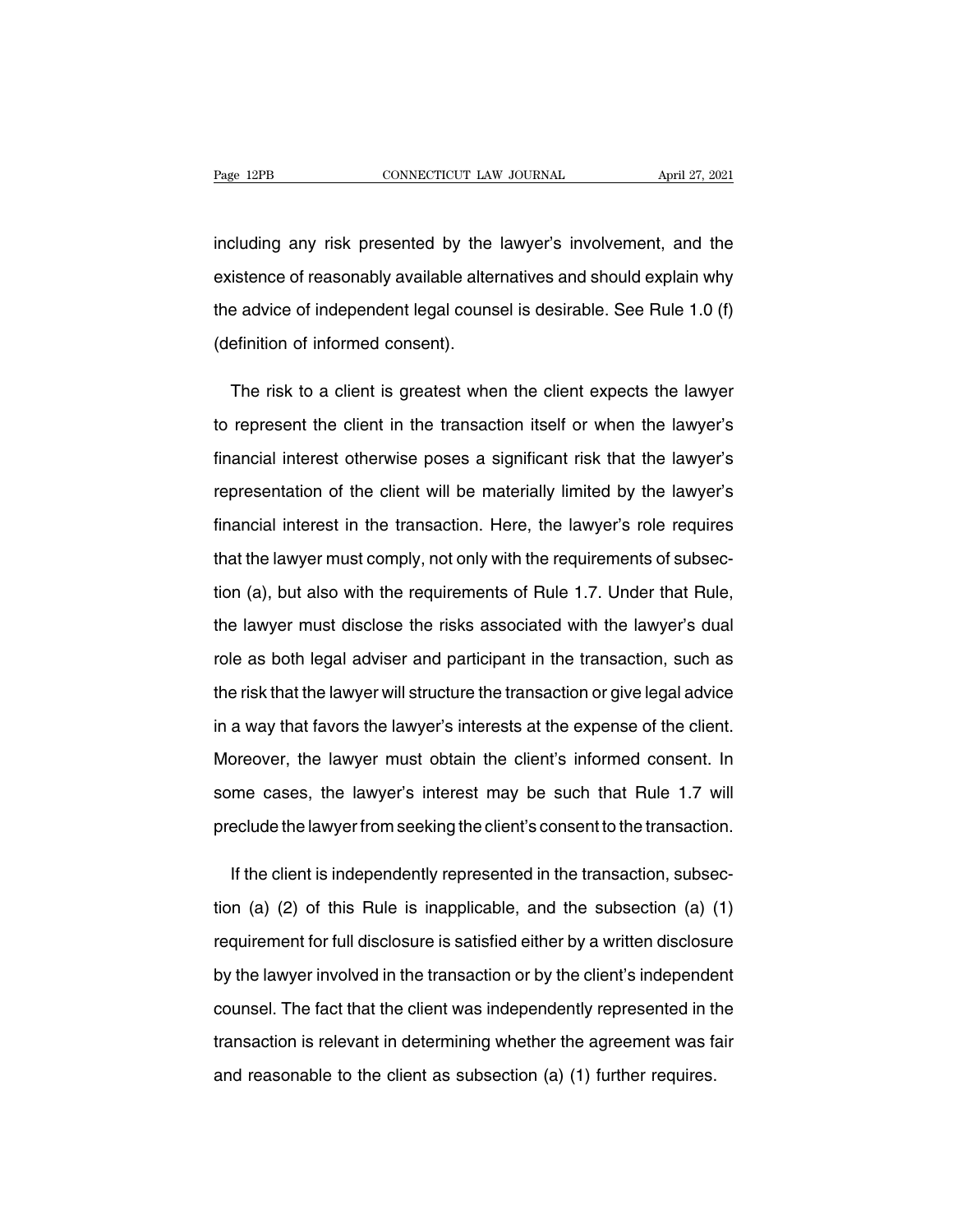**Use of Information Related to Representation.** Use of information Figure 27, 2021<br> **Representation is a connected to Representation.** Use of information<br> **Use of Information Related to Representation.** Use of information<br>
relating to the representation to the disadvantage of the client v Use of Information Related to Representation. Use of information<br>relating to the representation to the disadvantage of the client violates<br>the lawyer's duty of loyalty. Subsection (b) applies when the information<br>is used t **Use of Information Related to Representation.** Use of information relating to the representation to the disadvantage of the client violates the lawyer's duty of loyalty. Subsection (b) applies when the information is used relating to the representation to the disadvantage of the client violates<br>the lawyer's duty of loyalty. Subsection (b) applies when the information<br>is used to benefit either the lawyer or a third person, such as another<br>cl relating to the representation to the disadvantage of the client violates<br>the lawyer's duty of loyalty. Subsection (b) applies when the information<br>is used to benefit either the lawyer or a third person, such as another<br>cl is used to benefit either the lawyer or a third person, such as another client or business associate of the lawyer. For example, if a lawyer learns that a client intends to purchase and develop several parcels of land, the the parcels in competition with the client or to recommend that another<br>the parcels of land, the lawyer may not use that information to purchase one of<br>the parcels in competition with the client or to recommend that anothe client of business associate of the lawyer. Tor example, if a lawyer<br>learns that a client intends to purchase and develop several parcels<br>of land, the lawyer may not use that information to purchase one of<br>the parcels in c do land, the lawyer may not use that information to purchase one of<br>the parcels in competition with the client or to recommend that another<br>client make such a purchase. The Rule does not prohibit uses that<br>do not disadvant or land, the lawyer may not use that information to purchase one of<br>the parcels in competition with the client or to recommend that another<br>client make such a purchase. The Rule does not prohibit uses that<br>do not disadvant reparcels in competition with the client of to recommend that another<br>client make such a purchase. The Rule does not prohibit uses that<br>do not disadvantage the client. For example, a lawyer who learns<br>a government agency's do not disadvantage the client. For example, a lawyer who learns<br>a government agency's interpretation of trade legislation during the<br>representation of one client may properly use that information to benefit<br>other clients. do not disadvantage the client. For example, a lawyer who learns<br>a government agency's interpretation of trade legislation during the<br>representation of one client may properly use that information to benefit<br>other clients. a government agency's interpretation of trade registation during the<br>representation of one client may properly use that information to benefit<br>other clients. Subsection (b) prohibits disadvantageous use of client<br>informati other clients. Subsection<br>information unless the cliented or required by these l<br>4.1 (b), 8.1 and 8.3.<br>Gifts to Lawyers. A la Formation unless the client gives informed consent, except as permit-<br>d or required by these Rules. See Rules 1.2 (d), 1.6, 1.9 (c), 3.3,<br>1 (b), 8.1 and 8.3.<br>**Gifts to Lawyers.** A lawyer may accept a gift from a client, if

transaction meets the cherif gives informed consent, except as permitted or required by these Rules. See Rules 1.2 (d), 1.6, 1.9 (c), 3.3, 4.1 (b), 8.1 and 8.3.<br> **Gifts to Lawyers.** A lawyer may accept a gift from a client ed of lequified by these ridies. See ridies 1.2 (d), 1.0, 1.9 (c), 3.0,<br>4.1 (b), 8.1 and 8.3.<br>**Gifts to Lawyers.** A lawyer may accept a gift from a client, if the<br>transaction meets general standards of fairness. For examp 4.1 (b), 6.1 and 6.5.<br> **Gifts to Lawyers.** A lawyer may accept a gift from a client, if the<br>
transaction meets general standards of fairness. For example, a simple<br>
gift such as a present given at a holiday or as a token o different standards of fairness. For example, a simple<br>gift such as a present given at a holiday or as a token of appreciation<br>is permitted. If a client offers the lawyer a more substantial gift, subsec-<br>tion (c) does not ransaction meets general standards of lamness. For example, a simple<br>gift such as a present given at a holiday or as a token of appreciation<br>is permitted. If a client offers the lawyer a more substantial gift, subsec-<br>tion gin such as a present given at a honday or as a token or appreciation<br>is permitted. If a client offers the lawyer a more substantial gift, subsec-<br>tion (c) does not prohibit the lawyer from accepting it, although such a<br>gi is permitted. If a cherif offers the lawyer a more substantial girt, subsection (c) does not prohibit the lawyer from accepting it, although such a gift may be voidable by the client under the doctrine of undue influence, flori (c) does not prombit the lawyer from accepting it, although such a<br>gift may be voidable by the client under the doctrine of undue influence,<br>which treats client gifts as presumptively fraudulent. In any event, due<br>to ght may be voldable by the cherit under the doctrine of undderninderte,<br>which treats client gifts as presumptively fraudulent. In any event, due<br>to concerns about overreaching and imposition on clients, a lawyer<br>may not su which treats client gifts as presumptively fraudulent. In any event, due<br>to concerns about overreaching and imposition on clients, a lawyer<br>may not suggest that a substantial gift be made to the lawyer or for<br>the lawyer's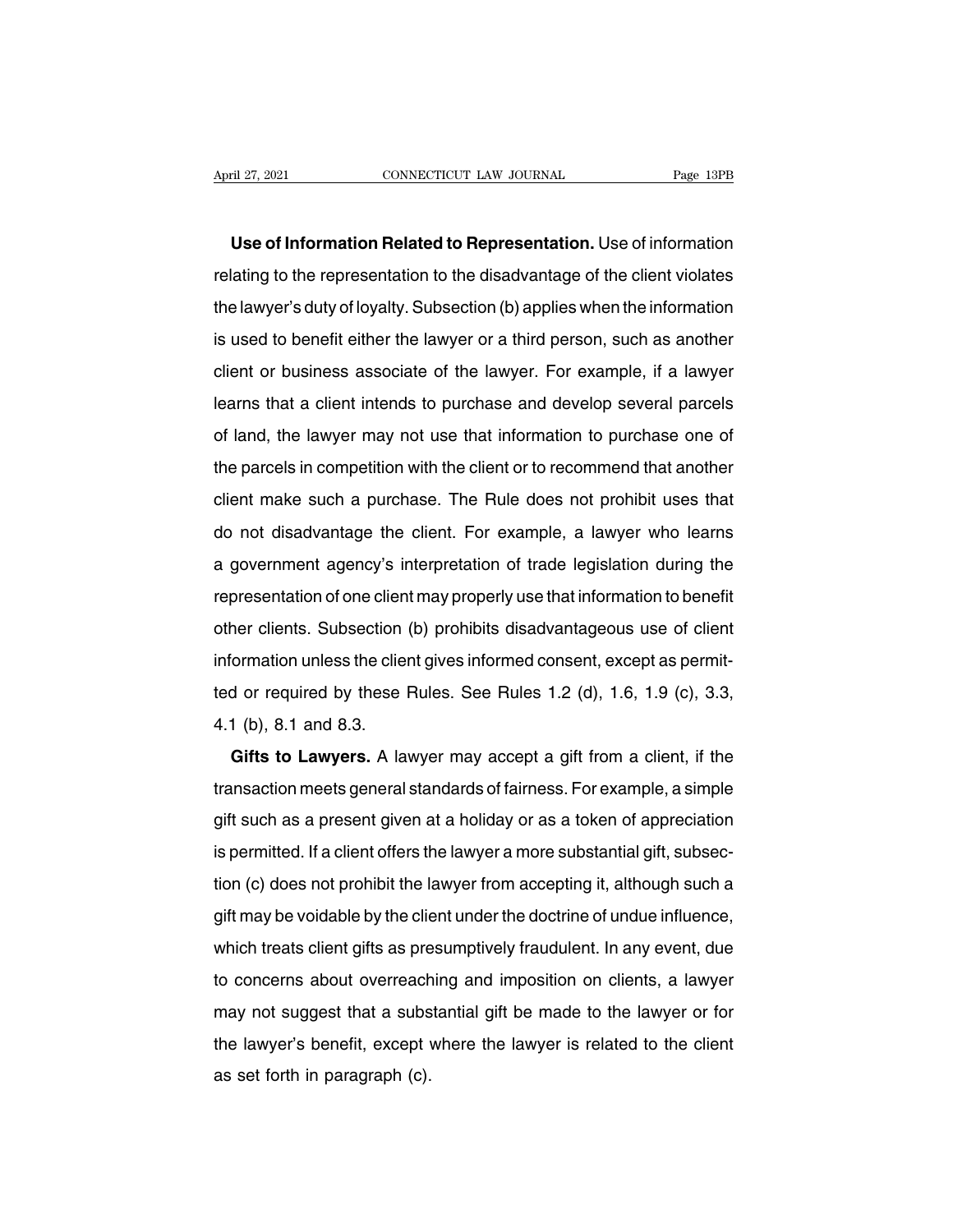If effectuation of a substantial gift requires preparing a legal instru-<br>If effectuation of a substantial gift requires preparing a legal instru-<br>Int such as a will or conveyance, the client should have the detached Page 14PB CONNECTICUT LAW JOURNAL April 27, 2021<br>If effectuation of a substantial gift requires preparing a legal instru-<br>ment such as a will or conveyance, the client should have the detached<br>advice that another lawyer ca If effectuation of a substantial gift requires preparing a legal instru-<br>ment such as a will or conveyance, the client should have the detached<br>advice that another lawyer can provide. The sole exception to this<br>Rule is whe If effectuation of a substantial gift requires preparing a<br>ment such as a will or conveyance, the client should have<br>advice that another lawyer can provide. The sole exce<br>Rule is where the client is a relative of the donee ent such as a will or conveyance, the client should have the detached<br>Vice that another lawyer can provide. The sole exception to this<br>ule is where the client is a relative of the donee.<br>This Rule does not prohibit a lawye

advice that another lawyer can provide. The sole exception to this<br>
Rule is where the client is a relative of the donee.<br>
This Rule does not prohibit a lawyer from seeking to have the lawyer<br>
or a partner or associate of t Rule is where the client is a relative of the donee.<br>This Rule does not prohibit a lawyer from seeking to have the lawyer<br>or a partner or associate of the lawyer named as executor of the<br>client's estate or to another poten This Rule does not prohibit a lawyer from seeking to have the lawyer<br>or a partner or associate of the lawyer named as executor of the<br>client's estate or to another potentially lucrative fiduciary position.<br>Nevertheless, su or a partner or associate of the lawyer named as executor of the client's estate or to another potentially lucrative fiduciary position.<br>Nevertheless, such appointments will be subject to the general conflict of interest p client's estate or to another potentially lucrative fiduciary position.<br>Nevertheless, such appointments will be subject to the general conflict<br>of interest provision in Rule 1.7 when there is a significant risk that<br>the la Nevertheless, such appointments will be subject to the general conflict<br>of interest provision in Rule 1.7 when there is a significant risk that<br>the lawyer's interest in obtaining the appointment will materially limit<br>the l of interest provision in Rule 1.7 when there is a significant risk that<br>the lawyer's interest in obtaining the appointment will materially limit<br>the lawyer's independent professional judgment in advising the client<br>concern the lawyer's interest in obtaining the appointment will materially limit<br>the lawyer's independent professional judgment in advising the client<br>concerning the choice of an executor or other fiduciary. In obtaining<br>the clien the lawyer's independent professional judgment in advising the client<br>concerning the choice of an executor or other fiduciary. In obtaining<br>the client's informed consent to the conflict, the lawyer should advise<br>the client concerning the choice of an executor or other fiduciary. In obtaining<br>the client's informed consent to the conflict, the lawyer should advise<br>the client concerning the nature and extent of the lawyer's financial<br>interest i the client's informed consent to the<br>the client concerning the nature<br>interest in the appointment, as v<br>candidates for the position. Example is client concerning the nature and extent of the lawyer's financial<br>rerest in the appointment, as well as the availability of alternative<br>mdidates for the position.<br>**Literary Rights.** An agreement by which a lawye

interest in the appointment, as well as the availability of alternative<br>candidates for the position.<br>Literary Rights. An agreement by which a lawyer acquires literary<br>or media rights concerning the conduct of the represent candidates for the position.<br>
Literary Rights. An agreement by which a lawyer acquires literary<br>
or media rights concerning the conduct of the representation creates<br>
a conflict between the interests of the client and the Literary Rights. An agreement by which a lawyer acquires literary<br>or media rights concerning the conduct of the representation creates<br>a conflict between the interests of the client and the personal interests<br>of the lawyer or media rights concerning the conduct of the representation creates<br>a conflict between the interests of the client and the personal interests<br>of the lawyer. Measures suitable in the representation of the client may<br>detrac a conflict between the interests of the client and the personal interests<br>of the lawyer. Measures suitable in the representation of the client may<br>detract from the publication value of an account of the representation.<br>Sub of the lawyer. Measures suitable in the representation of the client may<br>detract from the publication value of an account of the representation.<br>Subsection (d) does not prohibit a lawyer representing a client in a<br>transact detract from the publication value of an account of the representation.<br>Subsection (d) does not prohibit a lawyer representing a client in a<br>transaction concerning literary property from agreeing that the lawyer's<br>fee shal Subsection (d) does not prohibit a lawyer representing a client in a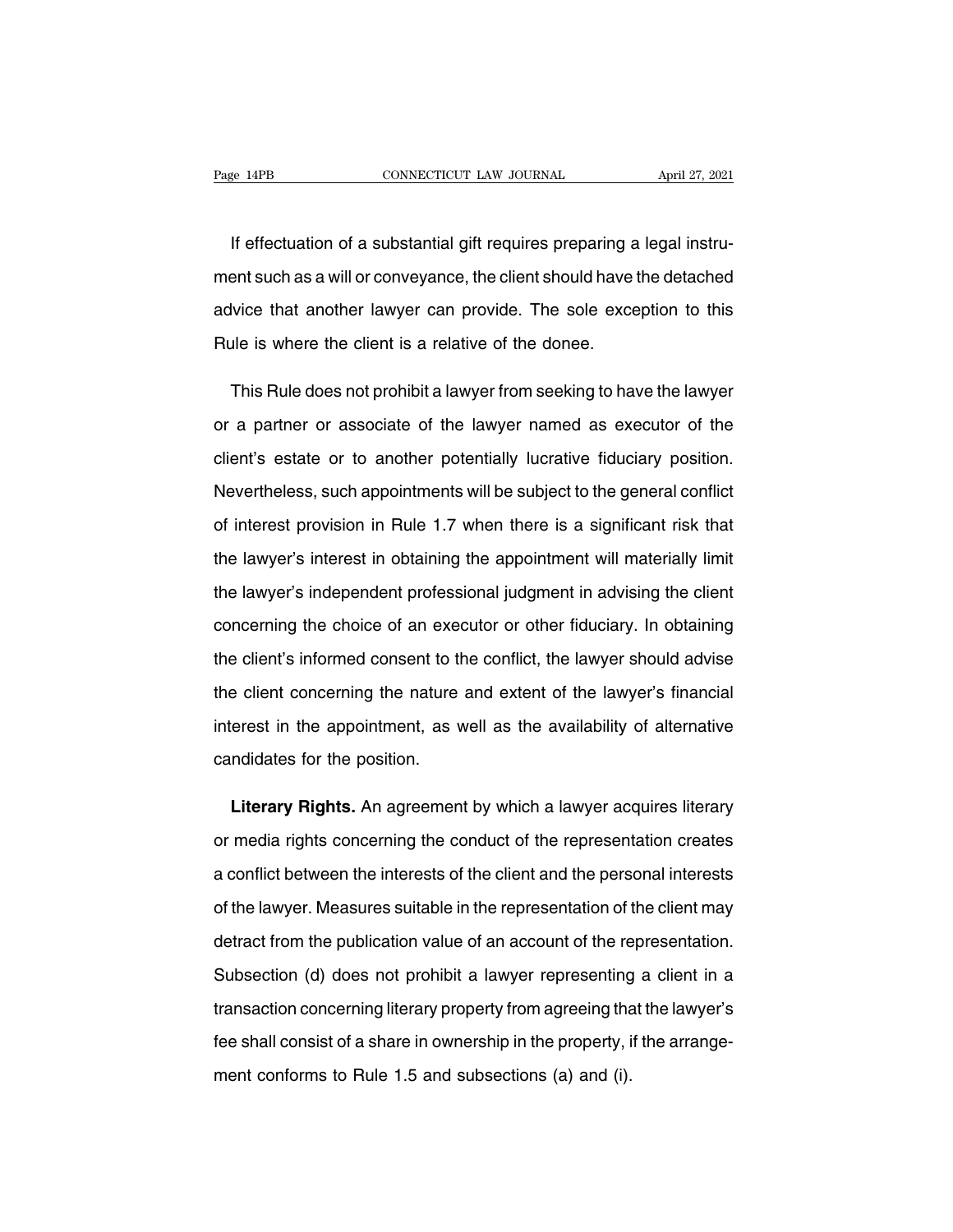**Financial Assistance.** Lawyers may not subsidize lawsuits or April 27, 2021 CONNECTICUT LAW JOURNAL Page 15PB<br> **Financial Assistance.** Lawyers may not subsidize lawsuits or<br>
administrative proceedings brought on behalf of their clients, including<br>
making or guaranteeing loans to the Financial Assistance. Lawyers may not subsidize lawsuits or<br>administrative proceedings brought on behalf of their clients, including<br>making or guaranteeing loans to their clients for living expenses,<br>because to do so would Financial Assistance. Lawyers may not subsidize lawsuits or administrative proceedings brought on behalf of their clients, including making or guaranteeing loans to their clients for living expenses, because to do so would manistrative proceedings brought on behalf of their clients, including<br>making or guaranteeing loans to their clients for living expenses,<br>because to do so would encourage clients to pursue lawsuits that<br>might not otherwise making or guaranteeing loans to their clients for living expenses,<br>because to do so would encourage clients to pursue lawsuits that<br>might not otherwise be brought and because such assistance gives<br>lawyers too great a finan nualing or galaranteeing ieans to their einch of them experience,<br>because to do so would encourage clients to pursue lawsuits that<br>might not otherwise be brought and because such assistance gives<br>lawyers too great a financ might not otherwise be brought and because such assistance gives<br>lawyers too great a financial stake in the litigation. These dangers do<br>not warrant a prohibition on a lawyer lending a client court costs and<br>litigation exp ringht riot officitions of original and because claim decided its gives<br>lawyers too great a financial stake in the litigation. These dangers do<br>not warrant a prohibition on a lawyer lending a client court costs and<br>litigat advision to great a mianolal state in the ingation. Those darigors as<br>not warrant a prohibition on a lawyer lending a client court costs and<br>litigation expenses, including the expenses of medical examination<br>and the costs litigation expenses, including the expenses of medical examination<br>and the costs of obtaining and presenting evidence, because these<br>advances are virtually indistinguishable from contingent fees and help<br>ensure access to t and the costs of obtaining and presenting evidence, because these<br>advances are virtually indistinguishable from contingent fees and help<br>ensure access to the courts. Similarly, an exception allowing lawyers<br>representing in and the cools of obtaining and procenting evidence, because these<br>advances are virtually indistinguishable from contingent fees and help<br>ensure access to the courts. Similarly, an exception allowing lawyers<br>representing in sure access to the courts. Similarly, an exception allowing lawyers<br>presenting indigent clients to pay court costs and litigation expenses<br>gardless of whether these funds will be repaid is warranted.<br>Subsection (e) (3) pro

representing indigent clients to pay court costs and litigation expenses<br>regardless of whether these funds will be repaid is warranted.<br>Subsection (e) (3) provides another exception. A lawyer representing<br>an indigent clien regardless of whether these funds will be repaid is warranted.<br>Subsection (e) (3) provides another exception. A lawyer representing<br>an indigent client who does not pay a fee may give the client gifts in<br>the form of modest Subsection (e) (3) provides another exception. A lawyer representing<br>an indigent client who does not pay a fee may give the client gifts in<br>the form of modest contributions toward basic necessities of life such<br>as food, sh an indigent client who does not pay a fee may give the client gifts in<br>the form of modest contributions toward basic necessities of life such<br>as food, shelter, transportation, clothing, and medicine. If the gift may<br>have c an margent enert who account pay a fee may give the enert give in<br>the form of modest contributions toward basic necessities of life such<br>as food, shelter, transportation, clothing, and medicine. If the gift may<br>have conseq as food, shelter, transportation, clothing, and medicine. If the g<br>have consequences for the client, including, e.g., for receipt of g<br>ment benefits, social services, or tax liability, the lawyer should with the client abo Interaction (e) (3) exception is narrow. Modest contributions<br>and benefits, social services, or tax liability, the lawyer should consult<br>th the client about such consequences. See Rule 1.4.<br>The subsection (e) (3) exception

ment benefits, social services, or tax liability, the lawyer should consult<br>with the client about such consequences. See Rule 1.4.<br>The subsection (e) (3) exception is narrow. Modest contributions<br>towards basic necessities with the client about such consequences. See Rule 1.4.<br>
The subsection (e) (3) exception is narrow. Modest contr<br>
towards basic necessities are allowed only in circumstances<br>
is unlikely to create conflicts of interest or The subsection (e) (3) exception is narrow. Modest contributions<br>wards basic necessities are allowed only in circumstances where it<br>unlikely to create conflicts of interest or invite abuse.<br>Financial assistance, including

(the representing and provided only in circumstances where it<br>
is unlikely to create conflicts of interest or invite abuse.<br>
Financial assistance, including modest gifts pursuant to subsection<br>
(e) (3), may be provided eve is unlikely to create conflicts of interest or invite abuse.<br>Financial assistance, including modest gifts pursuant to subsection<br>(e) (3), may be provided even if the representation is eligible for fees<br>under a fee-shifting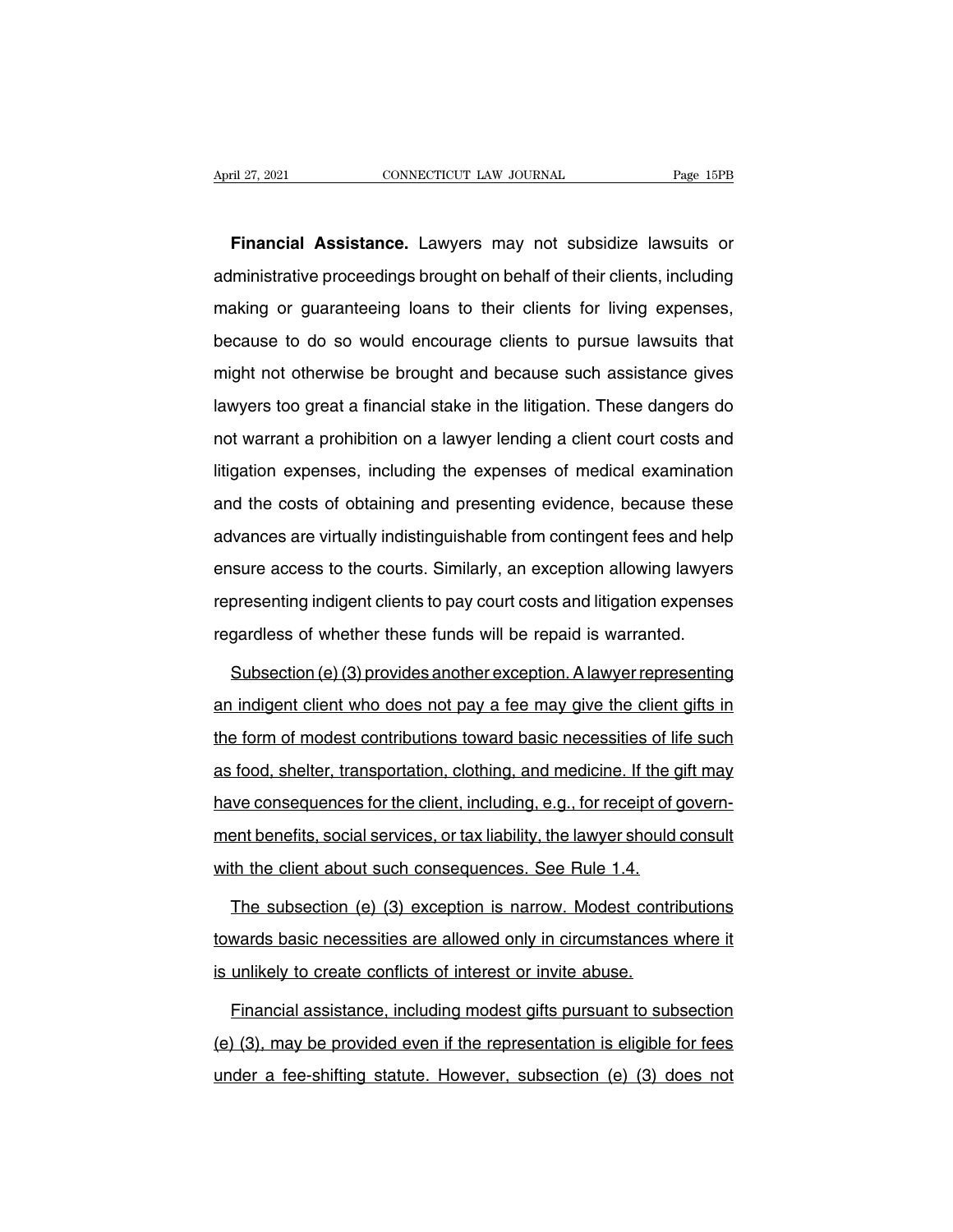Page 16PB<br>
connectricut LAW JOURNAL<br>
permit lawyers to provide assistance in other contemplated or pending<br>
litigation in which the lawyer may eventually recover a fee, such as Page 16PB CONNECTICUT LAW JOURNAL April 27, 2021<br>permit lawyers to provide assistance in other contemplated or pending<br>litigation in which the lawyer may eventually recover a fee, such as<br>contingent-fee personal injury cas permit lawyers to provide assistance in other contemplated or pending<br>litigation in which the lawyer may eventually recover a fee, such as<br>contingent-fee personal injury cases or cases in which fees may be<br>available under permit lawyers to provide assistance in other contemplated or pending<br>litigation in which the lawyer may eventually recover a fee, such as<br>contingent-fee personal injury cases or cases in which fees may be<br>available under Ittigation in which the lawyer may event<br>contingent-fee personal injury cases or<br>available under a contractual fee-shifting<br>does not eventually receive a fee. mating ent-fee personal injury cases or cases in which fees may be<br>
pailable under a contractual fee-shifting provision, even if the lawyer<br>
es not eventually receive a fee.<br> **Person Paying for a Lawyer's Services.** Subsec

in a contractual fee-shifting provision, even if the lawyer<br>does not eventually receive a fee.<br>**Person Paying for a Lawyer's Services.** Subsection (f) requires<br>disclosure of the fact that the lawyer's services are being pa does not eventually receive a fee.<br> **Person Paying for a Lawyer's Services.** Subsection (f) requires<br>
disclosure of the fact that the lawyer's services are being paid for by<br>
a third party. Such an arrangement must also co **Person Paying for a Lawyer's Services.** Subsection (f) requires disclosure of the fact that the lawyer's services are being paid for by a third party. Such an arrangement must also conform to the requirements of Rule 1.6 disclosure of the fact that the lawyer's services are being paid for by<br>a third party. Such an arrangement must also conform to the require-<br>ments of Rule 1.6 concerning confidentiality and Rule 1.7 concerning<br>conflict of a third party. Such an arrangement must also conform to the<br>ments of Rule 1.6 concerning confidentiality and Rule 1.7 co<br>conflict of interest. Where the client is a class, consent may be<br>on behalf of the class by court-sup ents of Rule 1.6 concerning confidentiality and Rule 1.7 concerning<br>
inflict of interest. Where the client is a class, consent may be obtained<br>
i behalf of the class by court-supervised procedure.<br>
Lawyers are frequently a

conflict of interest. Where the client is a class, consent may be obtained<br>on behalf of the class by court-supervised procedure.<br>Lawyers are frequently asked to represent a client under circum-<br>stances in which a third per on behalf of the class by court-supervised procedure.<br>Lawyers are frequently asked to represent a client under circum-<br>stances in which a third person will compensate the lawyer, in whole<br>or in part. The third person might Lawyers are frequently asked to represent a client under circum-<br>stances in which a third person will compensate the lawyer, in whole<br>or in part. The third person might be a relative or friend, an indemnitor<br>(such as a lia stances in which a third person will compensate the lawyer, in whole<br>or in part. The third person might be a relative or friend, an indemnitor<br>(such as a liability insurance company) or a co-client (such as a corpo-<br>ration or in part. The third person might be a relative or friend, an indemnitor<br>(such as a liability insurance company) or a co-client (such as a corpo-<br>ration sued along with one or more of its employees). Because third-<br>party (such as a liability insurance company) or a co-client (such as a corpo-<br>ration sued along with one or more of its employees). Because third-<br>party payers frequently have interests that differ from those of the<br>client, inc ration sued along with one or more of its employees). Because third-<br>party payers frequently have interests that differ from those of the<br>client, including interests in minimizing the amount spent on the repre-<br>sentation a party payers frequently have interests that differ from those of the client, including interests in minimizing the amount spent on the representation and in learning how the representation is progressing, law-<br>yers are pro client, including interests in minimizing the amount spent on the representation and in learning how the representation is progressing, law-<br>yers are prohibited from accepting or continuing such representations<br>unless the sentation and in learning how the representation is progressing, law-<br>yers are prohibited from accepting or continuing such representations<br>unless the lawyer determines that there will be no interference with<br>the lawyer's yers are prohibited from accepting or continuing such representations<br>unless the lawyer determines that there will be no interference with<br>the lawyer's independent professional judgment and there is informed<br>consent from t unless the lawyer determines that there will be no interference with<br>the lawyer's independent professional judgment and there is informed<br>consent from the client. See also Rule 5.4 (c) (prohibiting interference<br>with a lawy unless the lawyer determines that there will be no interference with<br>the lawyer's independent professional judgment and there is informed<br>consent from the client. See also Rule 5.4 (c) (prohibiting interference<br>with a lawy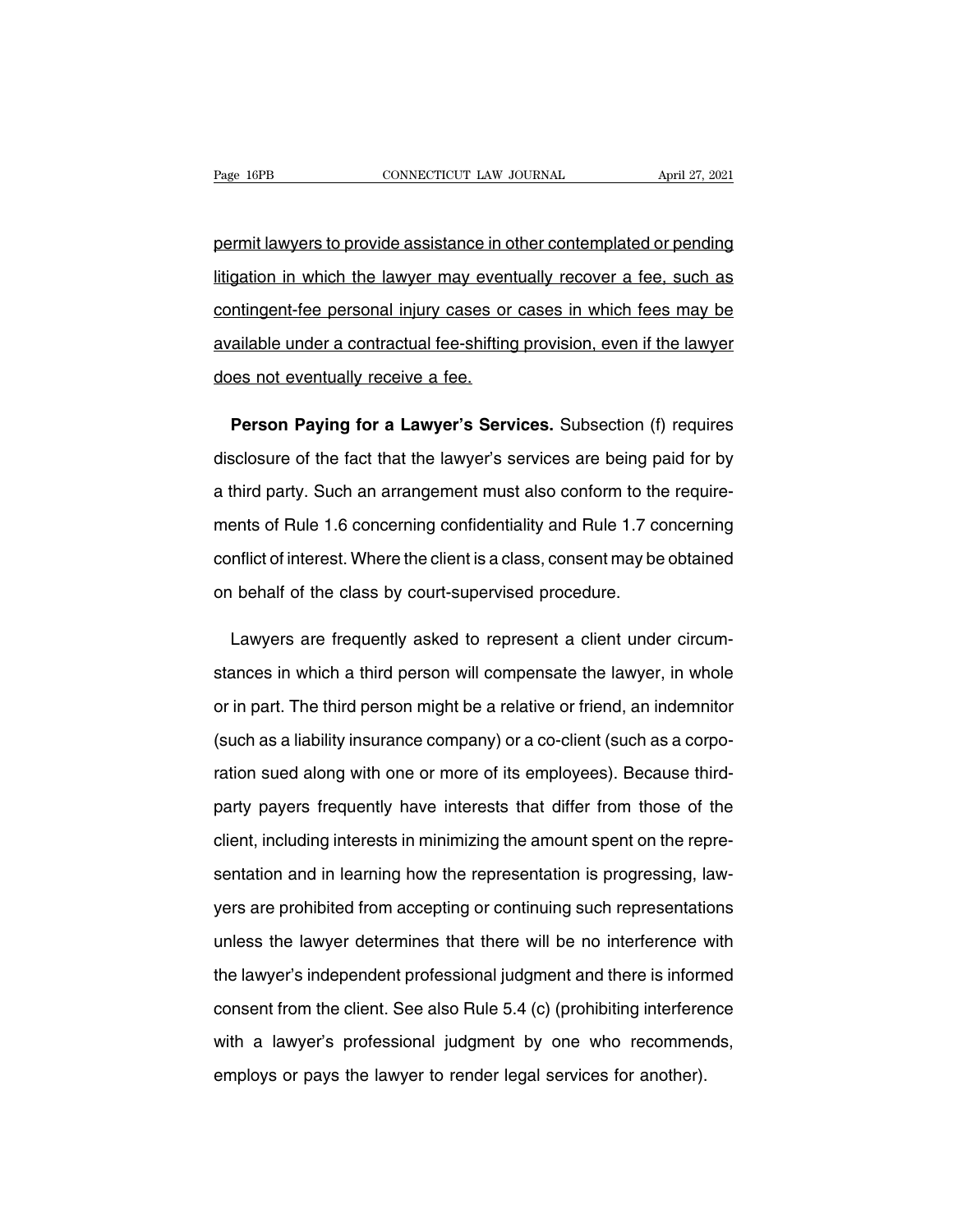Example 127, 2021<br>
Sometimes, it will be sufficient for the lawyer to obtain the client's<br>
Sometimes, it will be sufficient for the lawyer to obtain the client's<br>
Sometimes, it will be sufficient for the lawyer to obtain t informed consent regarding the fact of the payment and the identity<br>of the third-party payer. If, however, the fee arrangement creates a Sometimes, it will be sufficient for the lawyer to obtain the client's<br>informed consent regarding the fact of the payment and the identity<br>of the third-party payer. If, however, the fee arrangement creates a<br>conflict of in Sometimes, it will be sufficient for the lawyer to obtain the client's<br>informed consent regarding the fact of the payment and the identity<br>of the third-party payer. If, however, the fee arrangement creates a<br>conflict of in Solitelines, it will be suildent for the lawyer to botain the client's<br>informed consent regarding the fact of the payment and the identity<br>of the third-party payer. If, however, the fee arrangement creates a<br>conflict of in Informed consent regarding the fact of the payment and the identity<br>of the third-party payer. If, however, then the lawyer must comply with<br>Rule 1.7. The lawyer must also conform to the requirements of Rule<br>1.6 concerning exists if therest for the lawyer, then the lawyer must comply with<br>Rule 1.7. The lawyer must also conform to the requirements of Rule<br>1.6 concerning confidentiality. Under Rule 1.7 (a), a conflict of interest<br>exists if the Example 1.7. The lawyer must also conform to the requirements of Rule 1.6 concerning confidentiality. Under Rule 1.7 (a), a conflict of interest exists if there is significant risk that the lawyer's representation of the c 1.6 concerning confidentiality. Under Rule 1.7 (a), a conflict of interest<br>exists if there is significant risk that the lawyer's representation of the<br>client will be materially limited by the lawyer's own interest in the f r.o concerning connuentiality. Onder the trivial is a commet of interest<br>exists if there is significant risk that the lawyer's representation of the<br>client will be materially limited by the lawyer's own interest in the fee Exists in the is significant risk that the lawyer's representation of the client will be materially limited by the lawyer's own interest in the fee arrangement or by the lawyer's responsibilities to the third-party payer ( enerit will be materially immed by the lawyer's own interest in the ree<br>arrangement or by the lawyer's responsibilities to the third-party payer<br>(for example, when the third-party payer is a co-client). Under Rule<br>1.7 (b), anangement of by the lawyer s responsibilities to the time-party payer<br>(for example, when the third-party payer is a co-client). Under Rule<br>1.7 (b), the lawyer may accept or continue the representation with<br>the informed co (for example, when the third-party payer is a co-client). Under Rule 1.7 (b), the lawyer may accept or continue the representation with the informed consent of each affected client, unless the conflict is nonconsentable u Aggregate Settlements. Differences in willingness to make or cept an offer of settlements. Differences in willingness to make or cept an offer of settlement are among the risks of common representation

accept an offer of settlement are among the risks of common representation of multiple clients by a single lawyer. Under Rule 1.7, this is Informed consent must be confirmed in writing.<br> **Aggregate Settlements.** Differences in willingness to make or<br>
accept an offer of settlement are among the risks of common represen-<br>
tation of multiple clients by a single Aggregate Settlements. Differences in willingness to make or<br>accept an offer of settlement are among the risks of common represen-<br>tation of multiple clients by a single lawyer. Under Rule 1.7, this is<br>one of the risks tha Aggregate Settlements. Differences in whingness to make of<br>accept an offer of settlement are among the risks of common represen-<br>tation of multiple clients by a single lawyer. Under Rule 1.7, this is<br>one of the risks that accept an oner or settlement are among the risks of common representation of multiple clients by a single lawyer. Under Rule 1.7, this is one of the risks that should be discussed before undertaking the representation, as the final say in deciding whether to accept or reject an offer of settle-<br>the final say in deciding whether to accept or reject an offer of settle-<br>ment and in deciding whether to accept or reject an offer of settle-<br>ment ment and in and it in and it is a grad it in the process of obtaining the clients' informed<br>consent. In addition, Rule 1.2 (a) protects each client's right to have<br>the final say in deciding whether to accept or reject an o representation, as part of the process of obtaining the cherits informed<br>consent. In addition, Rule 1.2 (a) protects each client's right to have<br>the final say in deciding whether to accept or reject an offer of settle-<br>men both the final say in deciding whether to accept or reject an offer of settlement and in deciding whether to enter a guilty or nolo contendere plea<br>in a criminal case. The rule stated in this paragraph is a corollary of<br>bo In the final say in declaing whether to accept or reject an oner or settle-<br>ment and in deciding whether to enter a guilty or nolo contendere plea<br>in a criminal case. The rule stated in this paragraph is a corollary of<br>bot Inent and in declaing whether to enter a guitty of hold contendere plea<br>in a criminal case. The rule stated in this paragraph is a corollary of<br>both these Rules and provides that, before any settlement offer or<br>plea bargai shoth these Rules and provides that, before any settlement offer or plea bargain is made or accepted on behalf of multiple clients, the lawyer must inform each of them about all the material terms of the settlement, includ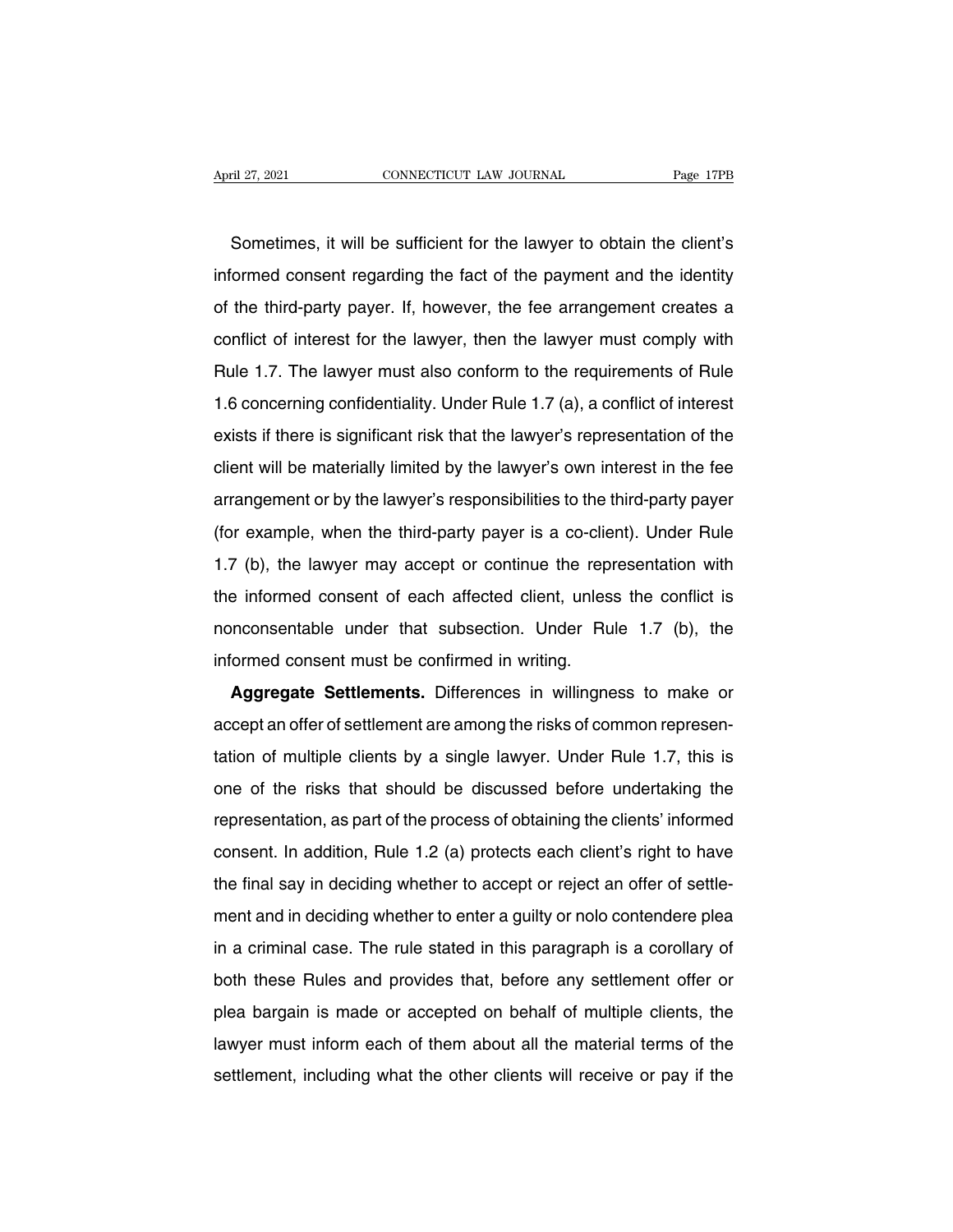Page 18PB<br>
settlement or plea offer is accepted. See also Rule 1.0 (f) (definition<br>
of informed consent). Lawyers representing a class of plaintiffs or Page 18PB CONNECTICUT LAW JOURNAL April 27, 2021<br>settlement or plea offer is accepted. See also Rule 1.0 (f) (definition<br>of informed consent). Lawyers representing a class of plaintiffs or<br>defendants, or those proceeding d settlement or plea offer is accepted. See also Rule 1.0 (f) (definition<br>of informed consent). Lawyers representing a class of plaintiffs or<br>defendants, or those proceeding derivatively, may not have a full client-<br>lawyer r settlement or plea offer is accepted. See also Rule 1.0 (f) (definition<br>of informed consent). Lawyers representing a class of plaintiffs or<br>defendants, or those proceeding derivatively, may not have a full client-<br>lawyer r definition of informed consent). Lawyers representing a class of plaintiffs or defendants, or those proceeding derivatively, may not have a full client-<br>lawyer relationship with each member of the class; nevertheless, such or informed consent). Lawyers representing a class or plaintins or<br>defendants, or those proceeding derivatively, may not have a full client-<br>lawyers must comply with applicable rules regulating notification of<br>class member devendants, or those proceeding derivatively, if<br>lawyer relationship with each member of the c<br>lawyers must comply with applicable rules r<br>class members and other procedural requirem<br>adequate protection of the entire class Wer Telationship with applicable rules regulating notification of<br>
ass members and other procedural requirements designed to ensure<br>
lequate protection of the entire class.<br> **Limiting Liability and Settling Malpractice Cla** 

provided interesting inclined in the class members and other procedural requirements designed to ensure<br>adequate protection of the entire class.<br>**Limiting Liability and Settling Malpractice Claims.** Agreements<br>prospectivel Limiting Liability and Settling Malpractice Claims. Agreements<br>adequate protection of the entire class.<br>prospectively limiting a lawyer's liability for malpractice are prohibited<br>unless the client is independently represen Limiting Liability and Settling Malpractice Claims. Agreements<br>prospectively limiting a lawyer's liability for malpractice are prohibited<br>unless the client is independently represented in making the agree-<br>ment because the Emining Liability and Jetting Mappactice Claims. Agreements<br>prospectively limiting a lawyer's liability for malpractice are prohibited<br>unless the client is independently represented in making the agree-<br>ment because they a prospectively imiting a lawyer's liability for malplactice are pronibited<br>unless the client is independently represented in making the agree-<br>ment because they are likely to undermine competent and diligent<br>representation. Interest the cherit is independently represented in making the agreement because they are likely to undermine competent and diligent representation. Also, many clients are unable to evaluate the desirability of making such Then the because they are likely to undefinite completent and unigent<br>representation. Also, many clients are unable to evaluate the desirabil-<br>ity of making such an agreement before a dispute has arisen, particu-<br>larly if representation. Also, many clients are unable to evaluate the desirability of making such an agreement before a dispute has arisen, particularly if they are then represented by the lawyer seeking the agreement.<br>This subsec larly if they are then represented by the lawyer seeking the agreement.<br>This subsection does not, however, prohibit a lawyer from entering<br>into an agreement with the client to arbitrate legal malpractice claims,<br>provided s rativ in they are then represented by the lawyer seeking the agreement.<br>This subsection does not, however, prohibit a lawyer from entering<br>into an agreement with the client to arbitrate legal malpractice claims,<br>provided s Fins subsection does not, nowever, pronibit a lawyer non-entering<br>into an agreement with the client to arbitrate legal malpractice claims,<br>provided such agreements are enforceable and the client is fully<br>informed of the sc Into an agreement with the chefit to abituate legal mappactice clams,<br>provided such agreements are enforceable and the client is fully<br>informed of the scope and effect of the agreement. Nor does this<br>subsection limit the a provided such agreements are emoticeable and the client is luny<br>informed of the scope and effect of the agreement. Nor does this<br>subsection limit the ability of lawyers to practice in the form of a limited-<br>liability entit mionned of the scope and enect of the agreement. Not does this<br>subsection limit the ability of lawyers to practice in the form of a limited-<br>liability entity, where permitted by law, provided that each lawyer<br>remains perso subsection limit the ability of lawyers to plactice in the form or a limited-<br>liability entity, where permitted by law, provided that each lawyer<br>remains personally liable to the client for his or her own conduct<br>and the f Inability entity, where permitted by law, provided that each lawyer<br>remains personally liable to the client for his or her own conduct<br>and the firm complies with any conditions required by law, such as<br>provisions requiring remains personally hable to the cheffi for his of her own conduct<br>and the firm complies with any conditions required by law, such as<br>provisions requiring client notification or maintenance of adequate<br>liability insurance. and the firm comples with any conditions required by law, such as<br>provisions requiring client notification or maintenance of adequate<br>liability insurance. Nor does it prohibit an agreement in accordance<br>with Rule 1.2 that provisions requiring chent houncation of mainte<br>liability insurance. Nor does it prohibit an agree<br>with Rule 1.2 that defines the scope of the repre<br>a definition of scope that makes the obligation<br>illusory will amount to a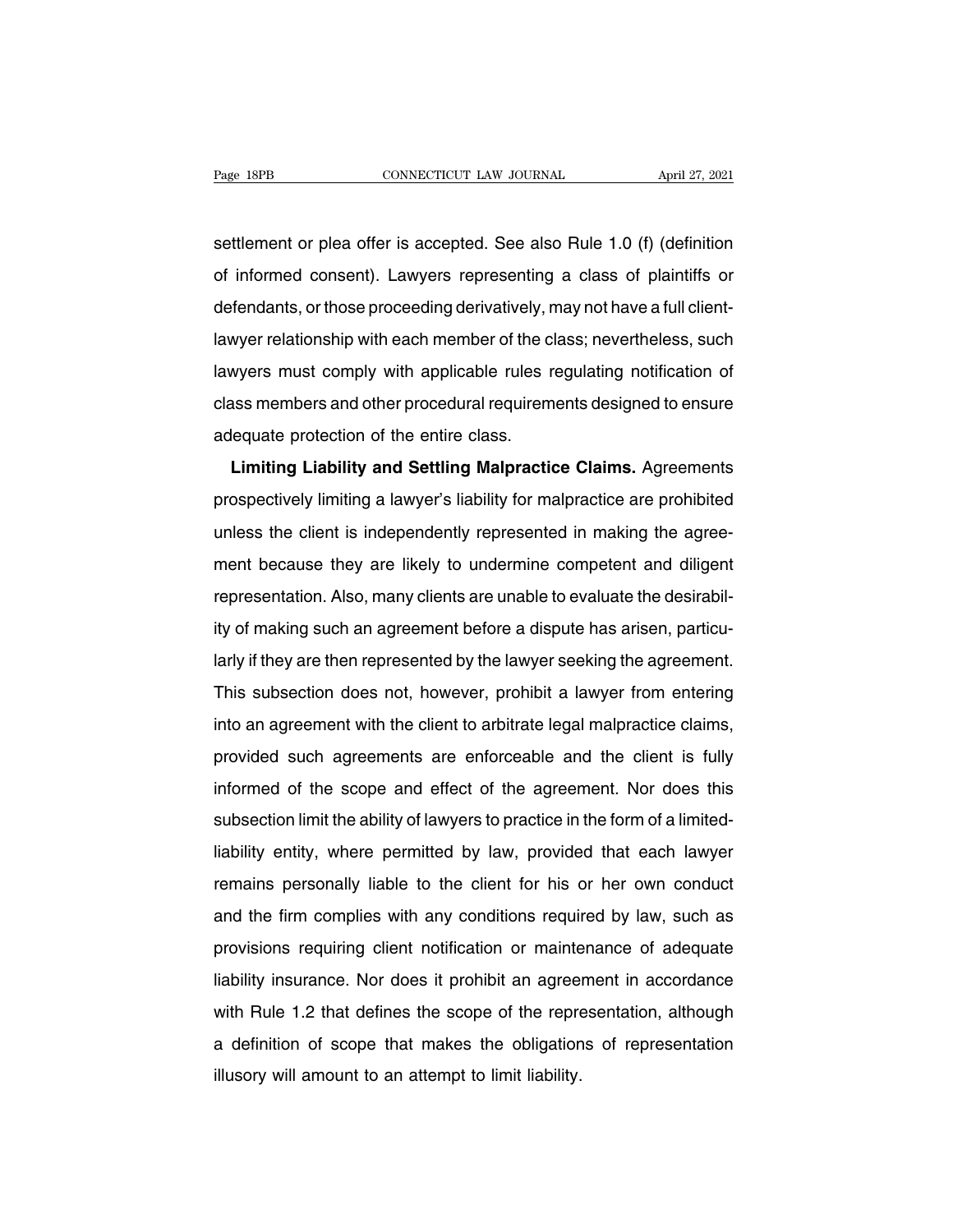Agreements settling a claim or a potential claim for malpractice are<br>Agreements settling a claim or a potential claim for malpractice are<br>t prohibited by this Rule. Nevertheless, in view of the danger that April 27, 2021 CONNECTICUT LAW JOURNAL Page 19PB<br>
Agreements settling a claim or a potential claim for malpractice are<br>
not prohibited by this Rule. Nevertheless, in view of the danger that<br>
a lawyer will take unfair advan Agreements settling a claim or a potential claim for malpractice are<br>not prohibited by this Rule. Nevertheless, in view of the danger that<br>a lawyer will take unfair advantage of an unrepresented client or former<br>client, th Agreements settling a claim or a potential claim for malpractice are<br>not prohibited by this Rule. Nevertheless, in view of the danger that<br>a lawyer will take unfair advantage of an unrepresented client or former<br>client, th righted by this Rule. Nevertheless, in view of the danger that<br>a lawyer will take unfair advantage of an unrepresented client or former<br>client, the lawyer must first advise such a person in writing of the<br>appropriateness o such promated by the Hater Horothnology, in their of the danger that<br>a lawyer will take unfair advantage of an unrepresented client or former<br>client, the lawyer must first advise such a person in writing of the<br>appropriate a lawyer will take unfair advantage of an unrepresented client or former<br>client, the lawyer must first advise such a person in writing of the<br>appropriateness of independent representation in connection with<br>such a settleme sel. **Acquiring Proprietary Interest in Litigation.** Subsection (i) states in additional general rule that lawyers are prohibited from acquiring proprietary Interest in Litigation. Subsection (i) states of traditional general r

the traditional general rule that lawyers are prohibited from acquiring<br>a proprietary **Proprietary Interest in Litigation.** Subsection (i) states<br>the traditional general rule that lawyers are prohibited from acquiring<br>a pr sel.<br>**Acquiring Proprietary Interest in Litigation.** Subsection (i) states<br>the traditional general rule that lawyers are prohibited from acquiring<br>a proprietary interest in litigation. Like subsection (e), the general rule Acquiring Proprietary Interest in Litigation. Subsection (i) states<br>the traditional general rule that lawyers are prohibited from acquiring<br>a proprietary interest in litigation. Like subsection (e), the general rule,<br>which Acquiring Proprietary Interest in Litigation. Subsection (i) states<br>the traditional general rule that lawyers are prohibited from acquiring<br>a proprietary interest in litigation. Like subsection (e), the general rule,<br>which sentation. It is that take the promined from adquiring<br>a proprietary interest in litigation. Like subsection (e), the general rule,<br>which has its basis in common-law champerty and maintenance, is<br>designed to avoid giving t in the subject of the representation, it will be more difficult for a client<br>to discharge the lawyer too great an interest in the repre-<br>sentation. In addition, when the lawyer acquires an ownership interest<br>in the subject the law of discharge the lawyer too great an interest in the representation. In addition, when the lawyer acquires an ownership interest<br>in the subject of the representation, it will be more difficult for a client<br>to disch sentation. In addition, when the lawyer acquires an ownership interest<br>in the subject of the representation, it will be more difficult for a client<br>to discharge the lawyer if the client so desires. The Rule is subject to<br>s Formal entity and the exception for the exception for a client to discharge the lawyer if the client so desires. The Rule is subject to specific exceptions developed in decisional law and continued in these Rules. The exce set forth in subsection (e). In addition, subsection (i) sets forth exceptions developed in decisional law and continued in these<br>Rules. The exception for certain advances of the costs of litigation is<br>set forth in subsect the theorith game hange the lawyer in the entertier and the law in the lawyer's specific exceptions developed in decisional law and continued in these Rules. The exception for certain advances of the costs of litigation is Procinc choopment contrapted in accession and candidates. The exception for certain advances of the costs of litigation is<br>set forth in subsection (e). In addition, subsection (i) sets forth excep-<br>tions for liens authoriz the the energy of the anti-termine and around the state of any galaxies set forth in subsection (e). In addition, subsection (i) sets forth exceptions for liens authorized by law to secure the lawyer's fees or expenses and Liens for liens authorized by law to secure the lawyer's fees or expenses<br>and contracts for reasonable contingent fees. The law of each jurisdic-<br>tion determines which liens are authorized by law. These may include<br>liens g and contracts for reasonable contingent fees. The law of each jurisdiction determines which liens are authorized by law. These may include liens granted by statute, liens originating in common law and liens acquired by con and determines which liens are authorized by law. These may include<br>liens granted by statute, liens originating in common law and liens<br>acquired by contract with the client. When a lawyer acquires by contract<br>a security in liens granted by statute, liens originating in common law and liens<br>acquired by contract with the client. When a lawyer acquires by contract<br>a security interest in property other than that recovered through the<br>lawyer's ef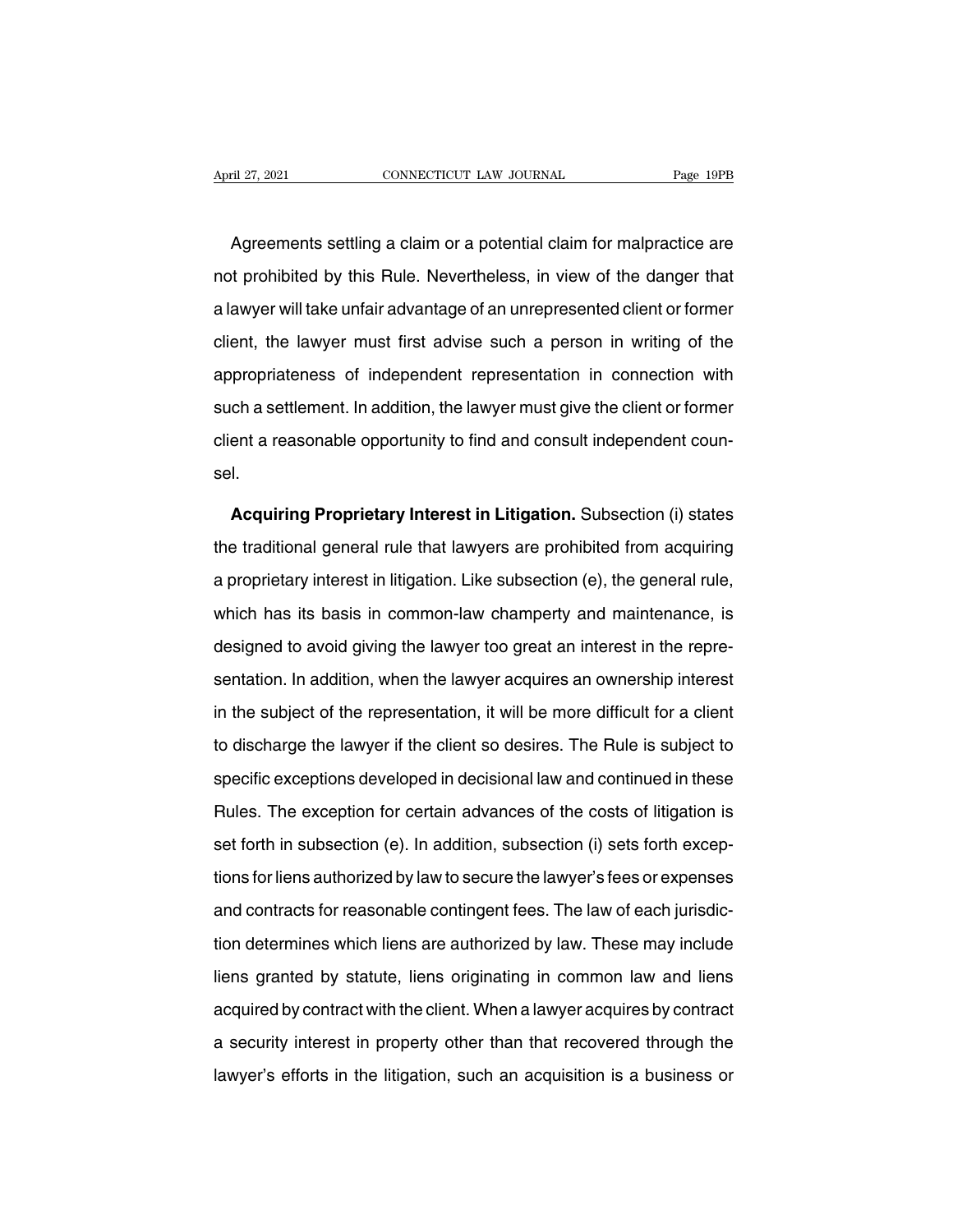Fage 20PB CONNECTICUT LAW JOURNAL April 27, 2021<br>
financial transaction with a client and is governed by the requirements<br>
of subsection (a). Contracts for contingent fees in civil cases are Page 20PB CONNECTICUT LAW JOURNAL April 27, 2021<br>
financial transaction with a client and is governed by the requirements<br>
of subsection (a). Contracts for contingent fees in civil cases are<br>
governed by Rule 1.5. Financial transaction with a correlation of subsection (a). Contraction<br>governed by Rule 1.5.<br>Client-Lawver Sexual R ancial transaction with a client and is governed by the requirements<br>subsection (a). Contracts for contingent fees in civil cases are<br>verned by Rule 1.5.<br>**Client-Lawyer Sexual Relationships.** The relationship between<br>wyer

of subsection (a). Contracts for contingent fees in civil cases are<br>governed by Rule 1.5.<br>**Client-Lawyer Sexual Relationships.** The relationship between<br>lawyer and client is a fiduciary one in which the lawyer occupies the governed by Rule 1.5.<br> **Client-Lawyer Sexual Relationships.** The relationship between<br>
lawyer and client is a fiduciary one in which the lawyer occupies the<br>
highest position of trust and confidence. The relationship is al **Client-Lawyer Sexual Relationships.** The relationship between lawyer and client is a fiduciary one in which the lawyer occupies the highest position of trust and confidence. The relationship is almost always unequal; thus lawyer and client is a fiduciary one in which the lawyer occupies the<br>highest position of trust and confidence. The relationship is almost<br>always unequal; thus, a sexual relationship between lawyer and client<br>can involve u highest position of trust and confidence. The relationship is almost<br>always unequal; thus, a sexual relationship between lawyer and client<br>can involve unfair exploitation of the lawyer's fiduciary role, in violation<br>of the the client of the client and commutation. The commutation prior almost<br>always unequal; thus, a sexual relationship between lawyer and client<br>can involve unfair exploitation of the lawyer's fiduciary role, in violation<br>of t always unequal; thus, a sexual relationship between lawyer and client<br>can involve unfair exploitation of the lawyer's fiduciary role, in violation<br>of the lawyer's basic ethical obligation not to use the trust of the client of the lawyer's basic ethical obligation not to use the trust of the client<br>to the client's disadvantage. In addition, such a relationship presents<br>a significant danger that, because of the lawyer's emotional involve-<br>ment of the latiful of state of the exercise of the distribution, such a relationship presents<br>a significant danger that, because of the lawyer's emotional involve-<br>ment, the lawyer will be unable to represent the client withou a significant danger that, because of the lawyer's emotional involve-<br>ment, the lawyer will be unable to represent the client without impair-<br>ment of the exercise of independent professional judgment. Moreover,<br>a blurred l ment, the lawyer will be unable to represent the client without impair-<br>ment of the exercise of independent professional judgment. Moreover,<br>a blurred line between the professional and personal relationships<br>may make it di be protected by the attorney-client evidentiary privilege, since client and personal relationships<br>may make it difficult to predict to what extent client confidences will<br>be protected by the attorney-client evidentiary pri confidences a masperiasin protectional judgment moreover,<br>a blurred line between the professional and personal relationships<br>may make it difficult to predict to what extent client confidences will<br>be protected by the attor the contract and performal and performal contract only may make it difficult to predict to what extent client confidences will<br>be protected by the attorney-client evidentiary privilege, since client<br>confidences are protect delt protected by the attorney-client evidentiary privilege, since client<br>confidences are protected by privilege only when they are imparted in<br>the context of the client-lawyer relationship. Because of the significant<br>dang so procedus by the attenty short extendaty primage, since each<br>confidences are protected by privilege only when they are imparted in<br>the context of the client-lawyer relationship. Because of the significant<br>danger of harm Informed consent of the client-lawyer relationship. Because of the significant<br>danger of harm to client interest and because the client's own emotional<br>involvement renders it unlikely that the client could give adequate<br>in relations of harm to client interest and because the client's own emotional<br>involvement renders it unlikely that the client could give adequate<br>informed consent, this Rule prohibits the lawyer from having sexual<br>relations sual get of the meteors it unlikely that the client could give adequal<br>informed consent, this Rule prohibits the lawyer from having sexu<br>relations with a client regardless of whether the relationship is conser<br>sual and reg Formed consent, this Rule prohibits the lawyer from having sexual<br>lations with a client regardless of whether the relationship is consen-<br>al and regardless of the absence of prejudice to the client.<br>Sexual relationships th

relations with a client regardless of whether the relationship is consen-<br>sual and regardless of the absence of prejudice to the client.<br>Sexual relationships that predate the client-lawyer relationship are<br>not prohibited. sual and regardless of the absence of prejudice to the client.<br>Sexual relationships that predate the client-lawyer relationship are<br>not prohibited. Issues relating to the exploitation of the fiduciary rela-<br>tionship and cl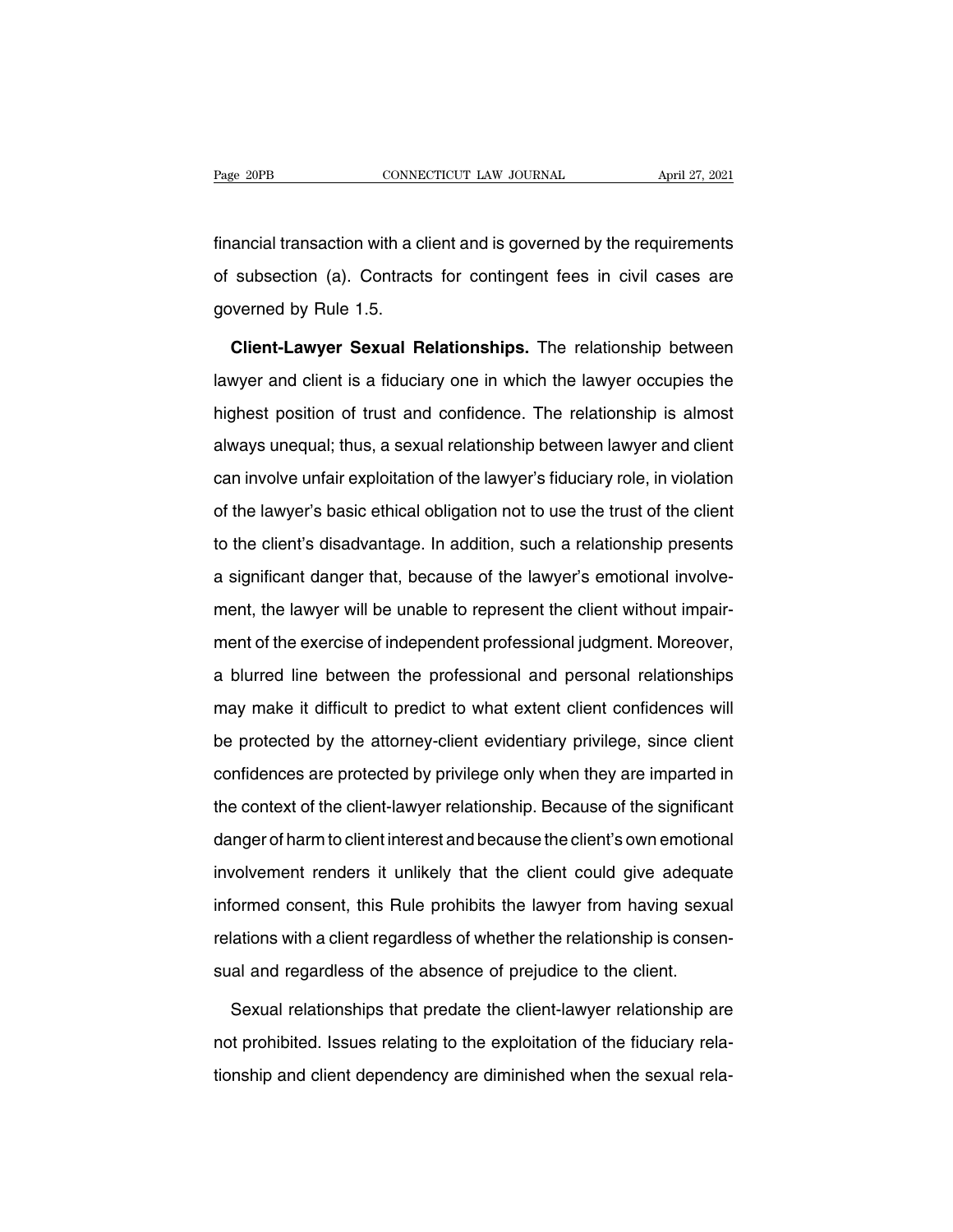April 27, 2021<br>CONNECTICUT LAW JOURNAL Page 21PB<br>tionship existed prior to the commencement of the client-lawyer rela-<br>tionship. However, before proceeding with the representation in these April 27, 2021 CONNECTICUT LAW JOURNAL Page 21PB<br>tionship existed prior to the commencement of the client-lawyer rela-<br>tionship. However, before proceeding with the representation in these<br>circumstances, the lawyer should tionship existed prior to the commencement of the client-lawyer rela-<br>tionship. However, before proceeding with the representation in these<br>circumstances, the lawyer should consider whether the lawyer's ability<br>to represen tionship existed prior to the commencement of the client-lawyer relationship. However, before proceeding with the representation in these circumstances, the lawyer should consider whether the lawyer's ability to represent tionship existed prior to the commencement of the client-lawyer rela-<br>tionship. However, before proceeding with the representation in these<br>circumstances, the lawyer should consider whether the lawyer's ability<br>to represen **ITENTIFY:** However, before proceeding with the representation in these<br>cumstances, the lawyer should consider whether the lawyer's ability<br>represent the client will be materially limited by the relationship.<br>**Imputation o** 

circumstances, the lawyer should consider whether the lawyer's ability<br>to represent the client will be materially limited by the relationship.<br>See Rule 1.7 (a) (2).<br>**Imputation of Prohibitions.** Under subsection (k), a pro applies to all lawyers associated in a firm with the personally probabilition on<br>conduct by an individual lawyer in subsections (a) through (i) also<br>applies to all lawyers associated in a firm with the personally prohibite **Imputation of Prohibitions.** Under subsection (k), a prohibition on conduct by an individual lawyer in subsections (a) through (i) also applies to all lawyers associated in a firm with the personally prohibited lawyer. T Imputation of Prombitions. Onder st<br>conduct by an individual lawyer in sub<br>applies to all lawyers associated in a firm<br>lawyer. The prohibition set forth in subs<br>not applied to associated lawyers.<br>AMENDMENT NOTE: The change Figure 10 and individual lawyer in subsections (a) through (i) also<br>plies to all lawyers associated in a firm with the personally prohibited<br>wyer. The prohibition set forth in subsection (j) is personal and is<br>t applied to

applies to all lawyers associated in a limit with the personally prohibited<br>lawyer. The prohibition set forth in subsection (j) is personal and is<br>not applied to associated lawyers.<br>AMENDMENT NOTE: The changes to this rule rawyer. The prohibition set forth in subsection (j) is personal and is<br>not applied to associated lawyers.<br>AMENDMENT NOTE: The changes to this rule and its commentary<br>permit, in limited circumstances, a lawyer representing AMENDMENT NOTE: The changes to this rule and its commentary<br>permit, in limited circumstances, a lawyer representing an indigent<br>client on a pro bono basis and a lawyer representing a client through<br>the public defender's of AMENDMENT NOTE. The criteral permit, in limited circumstance<br>client on a pro bono basis and a<br>the public defender's office to p<br>for basic living expenses.<br>Rule 5.5. Unauthorized Prac Example It is a probono basis and a lawyer representing a client<br>the public defender's office to provide modest gifts to the client<br>for basic living expenses.<br>**Rule 5.5. Unauthorized Practice of Law**<br>(a) A lawyer shall not (a) A lawyer shall not practice law in a jurisdiction in violation of the speaking expenses.<br>
The 5.5. Unauthorized Practice of Law<br>
(a) A lawyer shall not practice law in a jurisdiction in violation of the gulation of the

For basic living expenses.<br> **Rule 5.5. Unauthorized Practice of Law**<br>
(a) A lawyer shall not practice law in a jurisdiction in violation of the<br>
regulation of the legal profession in that jurisdiction, or assist another<br>
i Fractice of Law<br>
(a) A lawyer shall not practice law in a jurisdiction in violation of the<br>
regulation of the legal profession in that jurisdiction, or assist another<br>
in doing so. The practice of law in this jurisdiction (a) A lawyer shall not practice law in a jurisdiction in violation of the regulation of the legal profession in that jurisdiction, or assist another in doing so. The practice of law in this jurisdiction is defined in Pract (a) A lawyer shall not plactice law in a jurisdiction in violation of the regulation of the legal profession in that jurisdiction, or assist another in doing so. The practice of law in this jurisdiction is defined in Prac regulation of the legal profession in that jurisd<br>in doing so. The practice of law in this jurisdicti<br>Book Section 2-44A. Conduct described in st<br>another jurisdiction shall not be deemed the t<br>law for purposes of this subs (b) A lawyer who is not admitted to practice in this jurisdiction<br>admit private in subsections (c) and (d) in<br>the jurisdiction shall not be deemed the unauthorized practice of<br>the purposes of this subsection (a).<br>(b) A law Book Section<br>another jurisdid<br>law for purpose<br>(b) A lawyer<br>shall not:<br>(1) except as (1) another jurisdiction shall not be deemed the unauthorized practice of<br>law for purposes of this subsection (a).<br>(b) A lawyer who is not admitted to practice in this jurisdiction,<br>shall not:<br>(1) except as authorized by l

ative of purposes of this subsection (a).<br>
(b) A lawyer who is not admitted to practice in this jurisdiction,<br>
shall not:<br>
(1) except as authorized by law, establish an office or other system-<br>
atic and continuous presence  $\mathsf{shall} \cap \mathsf{In}$ <br> $(1) \in \mathsf{atic} \text{ and } \mathsf{law} \text{;}$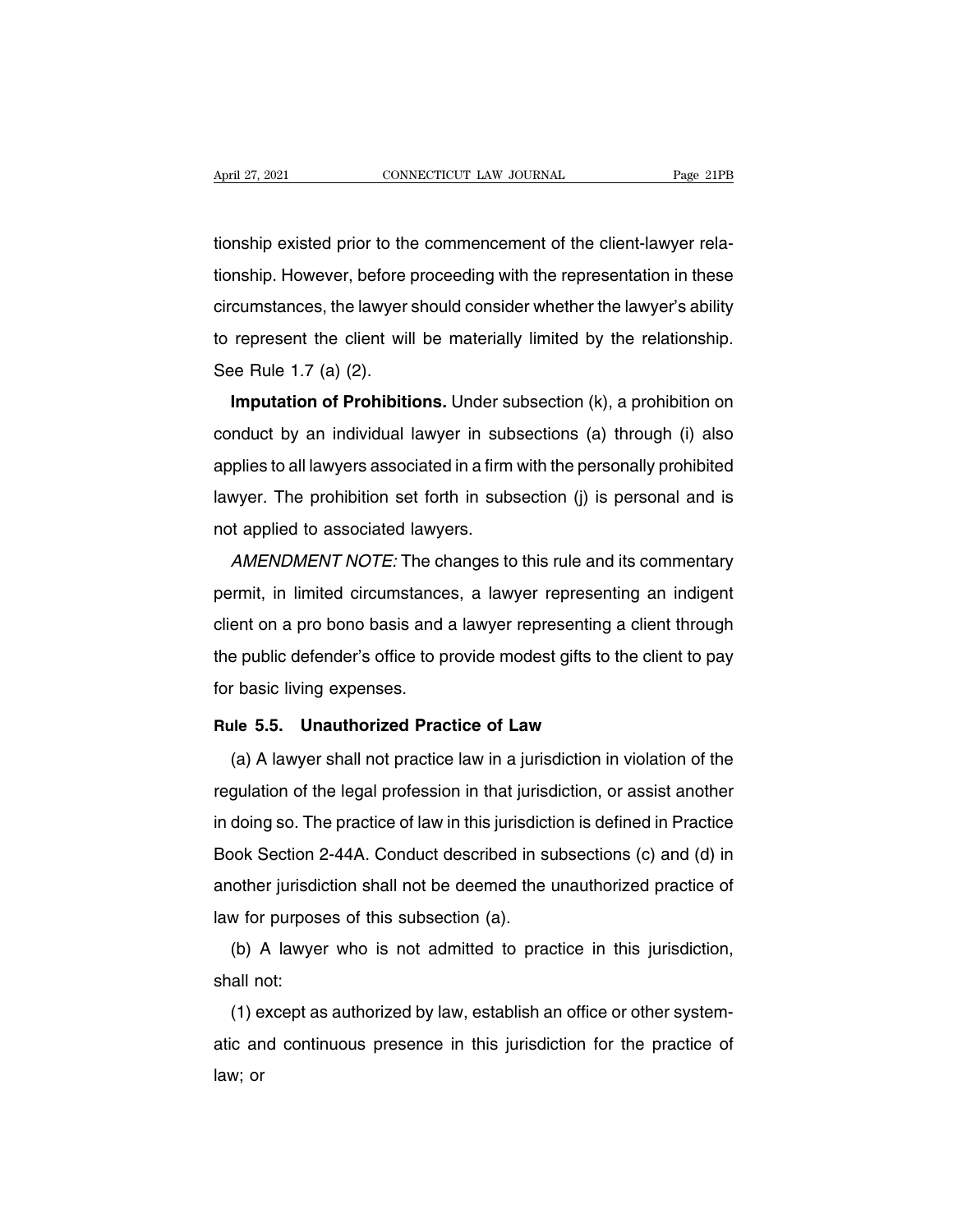(2) hold out to the public or otherwise represent that the lawyer is<br>
the public or otherwise represent that the lawyer is<br>
downtown in this jurisdiction. Page 22PB CONNECTICUT LAW JOURNAL<br>
(2) hold out to the public or otherwise represe<br>
admitted to practice law in this jurisdiction.<br>
(c) A lawyer admitted in another United State

(2) hold out to the public or otherwise represent that the lawyer is<br>Imitted to practice law in this jurisdiction.<br>(c) A lawyer admitted in another United States jurisdiction which<br>cords similar privileges to Connecticut l (2) hold out to the public or otherwise represent that the lawyer is<br>admitted to practice law in this jurisdiction.<br>(c) A lawyer admitted in another United States jurisdiction which<br>accords similar privileges to Connecticu admitted to practice law in this jurisdiction.<br>
(c) A lawyer admitted in another United States jurisdiction which<br>
accords similar privileges to Connecticut lawyers in its jurisdiction, and<br>
provided that the lawyer is not (c) A lawyer admitted in another United States jurisdiction which<br>accords similar privileges to Connecticut lawyers in its jurisdiction, and<br>provided that the lawyer is not disbarred or suspended from practice<br>in any juris  $\frac{1}{2}$  accords similar privileges to C<br>provided that the lawyer is not<br>in any jurisdiction, may provi<br>in this jurisdiction, that:<br>(1) are undertaken in asso (a) bovided that the lawyer is not disbarred or suspended from practice<br>any jurisdiction, may provide legal services on a temporary basis<br>this jurisdiction, that:<br>(1) are undertaken in association with a lawyer who is admi in any jurisdiction, may provide legal services on a temporary basis<br>in this jurisdiction, that:<br>(1) are undertaken in association with a lawyer who is admitted to<br>practice in this jurisdiction and who actively participate

(1) are undertaken in association with a lawyer who is admitted to<br>actice in this jurisdiction and who actively participates in the matter;<br>(2) are in or reasonably related to a pending or potential proceeding<br>fore a tribu (1) are undertaken in association with a lawyer who is admitted to practice in this jurisdiction and who actively participates in the matter;<br>
(2) are in or reasonably related to a pending or potential proceeding<br>
before practice in this jurisdiction and who actively participates in the matter;<br>(2) are in or reasonably related to a pending or potential proceeding<br>before a tribunal in this or another jurisdiction, if the lawyer, or a person (2) are in or reasonably related to a pending or potential pro<br>before a tribunal in this or another jurisdiction, if the lawyer, or a<br>the lawyer is assisting, is authorized by law or order to appear<br>proceeding or reasonabl (3) are in or reasonably expects to be so authorized;<br>(3) are in or reasonably expects to be so authorized;<br>(3) are in or reasonably related to a pending or potential mediation<br>other alternative dispute resolution proceedi

the lawyer is assisting, is authorized by law or order to appear in such<br>proceeding or reasonably expects to be so authorized;<br>(3) are in or reasonably related to a pending or potential mediation<br>or other alternative dispu proceeding or reasonably expects to be so authorized;<br>(3) are in or reasonably related to a pending or potential mediation<br>or other alternative dispute resolution proceeding in this or another<br>jurisdiction, with respect to (3) are in or reasonably related to a pending or potential mediation<br>or other alternative dispute resolution proceeding in this or another<br>jurisdiction, with respect to a matter that is substantially related to, or<br>arises or other alternative dispute resolution proceeding in this or another<br>jurisdiction, with respect to a matter that is substantially related to, or<br>arises in, a jurisdiction in which the lawyer is admitted to practice and<br>a isdiction, with respect to a matter that is substantially related to, or<br>ises in, a jurisdiction in which the lawyer is admitted to practice and<br>e not services for which the forum requires *pro hac vice* admission; or<br>(4)

arises in, a jurisdiction in which the lawyer is admitted to practice and<br>are not services for which the forum requires *pro hac vice* admission; or<br>(4) are not within subdivisions (c) (2) or (c) (3) and arise out of or<br>ar are not services for which the forum requires *pro hac vice* admission; or<br>
(4) are not within subdivisions (c) (2) or (c) (3) and arise out of or<br>
are substantially related to the legal services provided to an existing<br>
c (4) are not within subdivare substantially related to<br>client of the lawyer's praction<br>admitted to practice.<br>(d) A lawyer admitted in (d) A lawyer admitted in a jurisdiction in which the lawyer is<br>(d) A lawyer admitted in another United States jurisdiction, who is<br>good standing in each jurisdiction in which he or she has been

client of the lawyer's practice in a jurisdiction in which the lawyer is<br>admitted to practice.<br>(d) A lawyer admitted in another United States jurisdiction, who is<br>in good standing in each jurisdiction in which he or she ha admitted to practice.<br>
(d) A lawyer admitted in another United States jurisdiction, who is<br>
in good standing in each jurisdiction in which he or she has been<br>
admitted, or who has taken retirement status or otherwise left (d) A lawyer admitted in another United States jurisdiction, who is<br>in good standing in each jurisdiction in which he or she has been<br>admitted, or who has taken retirement status or otherwise left the<br>active practice of la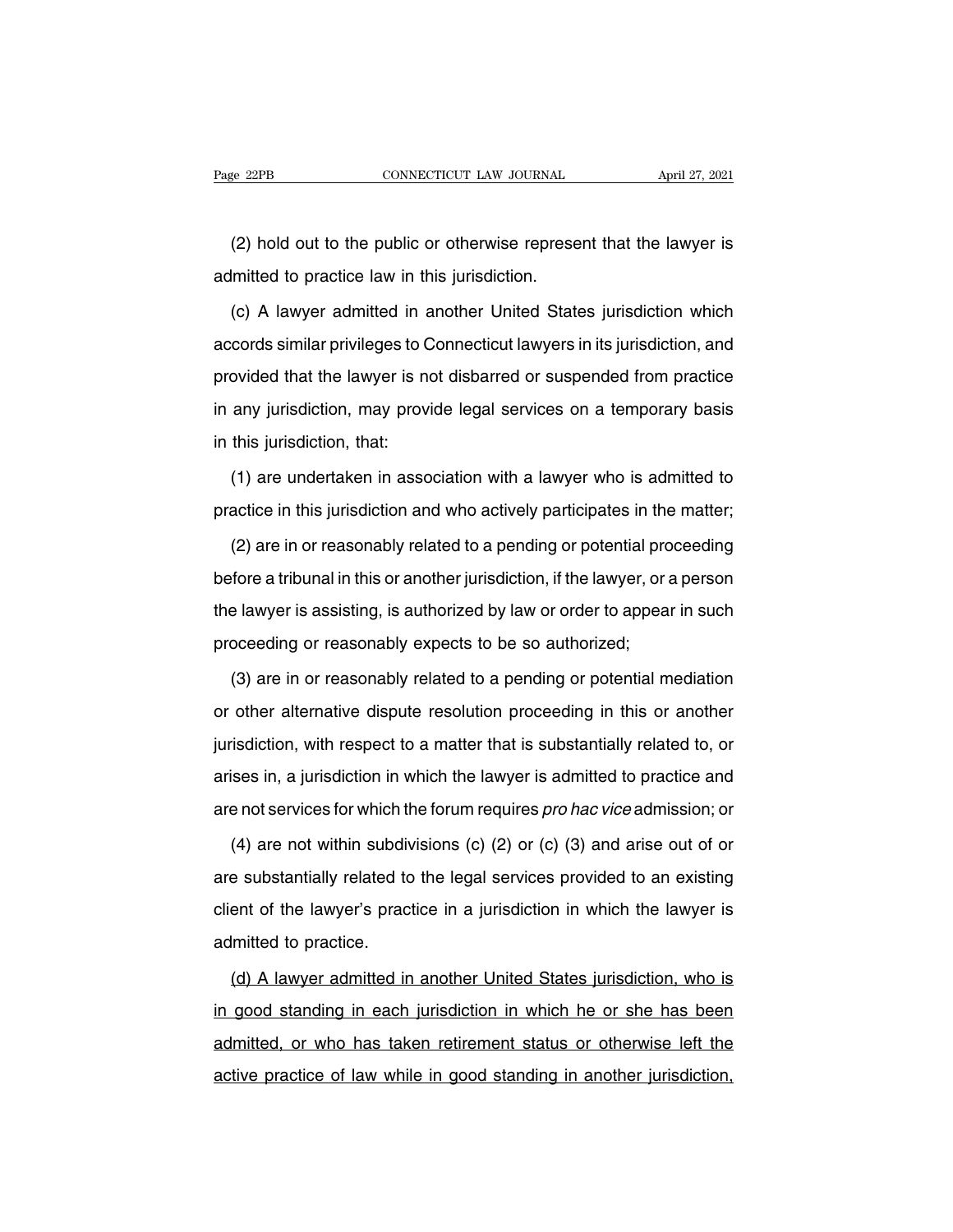April 27, 2021 CONNECTICUT LAW JOURNAL Page 23PB<br>may participate in the provision of uncompensated pro bono publico<br>legal services in Connecticut where such services are offered under April 27, 2021 CONNECTICUT LAW JOURNAL Page 23PB<br>
may participate in the provision of uncompensated pro bono publico<br>
legal services in Connecticut where such services are offered under<br>
the supervision of an organized leg the supervision of an organized pro bono publico<br>the supervision of an organized legal aid society or state or local bar<br>association project. may participate in the provision of uncompensated pro bono publico<br>legal services in Connecticut where such services are offered under<br>the supervision of an organized legal aid society or state or local bar<br>association pro **EXECUTE:** The provision of an enterpression and services are offered under<br>
supervision of an organized legal aid society or state or local bar<br>
sociation project.<br>
[(d)](e) A lawyer admitted to practice in another jurisd

not disbarred or suspended from practice in another jurisdiction, and<br>not disbarred or suspended from practice in another jurisdiction, and<br>not disbarred or suspended from practice in any jurisdiction, may<br>provide legal se me supervision of an organized legal and society of<br>association project.<br>[(d)](e) A lawyer admitted to practice in anothe<br>not disbarred or suspended from practice in any<br>provide legal services in this jurisdiction that:<br>(1  $[(d)](e)$  A lawyer admitted to practice in another jurisdiction, and<br>t disbarred or suspended from practice in any jurisdiction, may<br>ovide legal services in this jurisdiction that:<br>(1) the lawyer is authorized to provide p

It is a real of plactic in another jurisdiction, and<br>not disbarred or suspended from practice in any jurisdiction, may<br>provide legal services in this jurisdiction that:<br>(1) the lawyer is authorized to provide pursuant to not disbarred or suspended from practice in any jurisdiction, may<br>provide legal services in this jurisdiction that:<br>(1) the lawyer is authorized to provide pursuant to Practice Book<br>Section 2-15A and the lawyer is an autho (1) the lawyer is authorized to provide pursuant to Practice Book<br>ection 2-15A and the lawyer is an authorized house counsel as<br>ovided in that section; or<br>(2) the lawyer is authorized by federal or other law or rule to pro Section 2-15A and the<br>provided in that section<br>(2) the lawyer is author<br>in this jurisdiction.<br> $[ (e] (f)$  A lawyer not adr

(2) the lawyer is authorized by federal or other law or rule to provide<br>in this jurisdiction.<br> $[(e](f)$  A lawyer not admitted to practice in this jurisdiction and author-<br>ized by the provisions of this Rule to engage in pro

(2) the lawyer is authorized by federal or other law or rule to provide<br>in this jurisdiction.<br>
[(e](f) A lawyer not admitted to practice in this jurisdiction and author-<br>
ized by the provisions of this Rule to engage in pr ( $\angle$ ) the lawyer is additionzed by lederal of other law of fule to provide<br>in this jurisdiction.<br>[( $e$ ]( $f$ ) A lawyer not admitted to practice in this jurisdiction and author-<br>ized by the provisions of this Rule to engag  $[(e](f)$  A lawyer not admitted to practice in this jurisdiction and authorized by the provisions of this Rule to engage in providing legal services<br>on a temporary basis in this jurisdiction is thereby subject to the discidiction. **Example 10** a temporary basis in this jurisdiction is thereby subject to the disci-<br>hary rules of this jurisdiction with respect to the activities in this juris-<br>tion.<br> $[(f)](g)$  A lawyer desirous of obtaining the privilege ori a temporary basis in this jurisdiction<br>plinary rules of this jurisdiction w<br>diction.<br> $[(f)](g)$  A lawyer desirous of<br>subsections (c) (3) or (4):<br>(1) shall notify the statewide b

(f)](g) A lawyer desirous of obtaining the privileges set forth in<br>[(f)](g) A lawyer desirous of obtaining the privileges set forth in<br>bsections (c) (3) or (4):<br>(1) shall notify the statewide bar counsel as to each separat  $[(f)](g)$  A lawyer desirous of obtaining the privileg<br>subsections (c) (3) or (4):<br>(1) shall notify the statewide bar counsel as to each s<br>prior to any such representation in Connecticut,<br>(2) shall notify the statewide bar

(1)  $\frac{1}{2}$  A lawyer deshous of obtaining the privileges set form in<br>bsections (c) (3) or (4):<br>(1) shall notify the statewide bar counsel as to each separate matter<br>ior to any such representation in Connecticut,<br>(2) sha (1) shall notify the statewide bar counsel as to each separate matter<br>prior to any such representation in Connecticut,<br>(2) shall notify the statewide bar counsel upon termination of each<br>such representation in Connecticut The statewide bar courser as to a<br>prior to any such representation in Connecticut,<br>(2) shall notify the statewide bar counsel upor<br>such representation in Connecticut, and (3) sha<br>may be prescribed by the Judicial Branch.<br>C (2) shall notify the statewide bar counsel upon termination of each<br>ch representation in Connecticut, and (3) shall pay such fees as<br>ay be prescribed by the Judicial Branch.<br>COMMENTARY: A lawyer may practice law only in a

( $\angle$ ) shall notify the statewide bar couriser upon termination of each<br>such representation in Connecticut, and (3) shall pay such fees as<br>may be prescribed by the Judicial Branch.<br>COMMENTARY: A lawyer may practice law on such representation in Connecticut, and (3) shall pay such fees as<br>may be prescribed by the Judicial Branch.<br>COMMENTARY: A lawyer may practice law only in a jurisdiction in<br>which the lawyer is authorized to practice. A law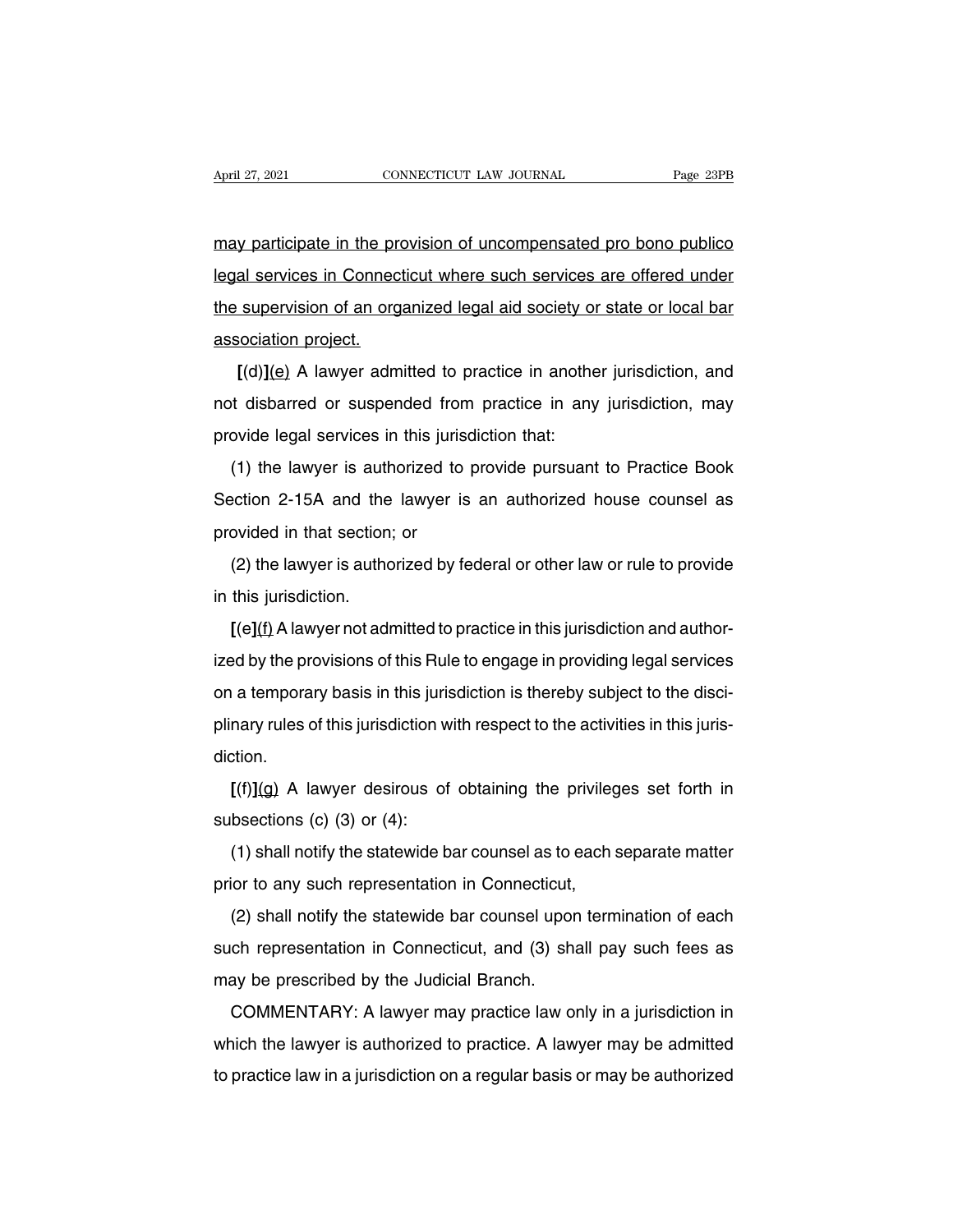Page 24PB CONNECTICUT LAW JOURNAL April 27, 2021<br>by court rule or order or by law to practice for a limited purpose or on<br>a restricted basis. Subsection (a) applies to unauthorized practice of Page 24PB CONNECTICUT LAW JOURNAL April 27, 2021<br>by court rule or order or by law to practice for a limited purpose or on<br>a restricted basis. Subsection (a) applies to unauthorized practice of<br>law by a lawyer, whether thro by court rule or order or by law to practice for a limited purpose or on<br>a restricted basis. Subsection (a) applies to unauthorized practice of<br>law by a lawyer, whether through the lawyer's direct action or by the<br>lawyer's by court rule or order or by law to practice for a limited purpose or on<br>a restricted basis. Subsection (a) applies to unauthorized practice of<br>law by a lawyer, whether through the lawyer's direct action or by the<br>lawyer's as restricted basis. Subsection (a) applies to unauthorized practice of<br>law by a lawyer, whether through the lawyer's direct action or by the<br>lawyer's assisting another person. For example, a lawyer may not<br>assist a person a recincted statist effection (a) applies to and<br>an only a lawyer, whether through the lawyer's direct at<br>lawyer's assisting another person. For example, a la<br>assist a person in practicing law in violation of the ru<br>profes wyer's assisting another person. For example, a lawyer may not<br>sist a person in practicing law in violation of the rules governing<br>ofessional conduct in that person's jurisdiction.<br>A lawyer may provide professional advice

assist a person in practicing law in violation of the rules governing<br>professional conduct in that person's jurisdiction.<br>A lawyer may provide professional advice and instruction to nonlaw-<br>yers whose employment requires k professional conduct in that person's jurisdiction.<br>A lawyer may provide professional advice and instruction to nonlaw-<br>yers whose employment requires knowledge of the law; for example,<br>claims adjusters, employees of finan A lawyer may provide professional advice and instruction to nonlaw-<br>yers whose employment requires knowledge of the law; for example,<br>claims adjusters, employees of financial or commercial institutions,<br>social workers, acc Thanyer may previde precedental dates and incirculation to hentate<br>yers whose employment requires knowledge of the law; for example,<br>claims adjusters, employees of financial or commercial institutions,<br>social workers, acco paral most employees of financial or commercial institutions,<br>social workers, accountants and persons employed in government<br>agencies. Lawyers also may assist independent nonlawyers, such as<br>paraprofessionals, who are auth provide particular law-related services. In addition, a lawyer may coun-<br>social workers, accountants and persons employed in government<br>agencies. Lawyers also may assist independent nonlawyers, such as<br>paraprofessionals, w sel nonlargy assession and persons omployed in government<br>agencies. Lawyers also may assist independent nonlawyers, such as<br>paraprofessionals, who are authorized by the law of a jurisdiction to<br>provide particular law-relat raprofessionals, who are authorized by the law of a jurisdiction to<br>ovide particular law-related services. In addition, a lawyer may coun-<br>I nonlawyers who wish to proceed as self-represented parties.<br>Other than as authori

provide particular law-related services. In addition, a lawyer may counsel nonlawyers who wish to proceed as self-represented parties.<br>Other than as authorized by law or this Rule, a lawyer who is not admitted to practice (b) sel nonlawyers who wish to proceed as self-represented parties.<br>
Other than as authorized by law or this Rule, a lawyer who is not<br>
admitted to practice generally in this jurisdiction violates subsection<br>
(b) (1) if th Other than as authorized by law or this Rule, a lawyer who is not<br>admitted to practice generally in this jurisdiction violates subsection<br>(b) (1) if the lawyer establishes an office or other systematic and<br>continuous prese admitted to practice generally in this jurisdiction violates subsection<br>(b) (1) if the lawyer establishes an office or other systematic and<br>continuous presence in this jurisdiction for the practice of law. Presence<br>may be (b) (1) if the lawyer establishes an office or other systematic and<br>continuous presence in this jurisdiction for the practice of law. Presence<br>may be systematic and continuous even if the lawyer is not physically<br>present h continuous presence in this jurisdiction for the practice of law. Presence<br>may be systematic and continuous even if the lawyer is not physically<br>present here. Such a lawyer must not hold out to the public or otherwise<br>rep may be systematic and continuous even if the lawyer is not physically<br>present here. Such a lawyer must not hold out to the public or otherwise<br>represent that the lawyer is admitted to practice law in this jurisdiction.<br>See in the lawyer must not hold out to the public or otherwise<br>represent that the lawyer is admitted to practice law in this jurisdiction.<br>See also Rules 7.1 (a) and 7.5 (b). A lawyer not admitted to practice<br>in this jurisdict represent that the lawyer is admitted to practice law in this jurisdiction.<br>See also Rules 7.1 (a) and 7.5 (b). A lawyer not admitted to practice<br>in this jurisdiction who engages in repeated and frequent activities of<br>a si represent that the langer is dumined to practice tan in this jurisdiction.<br>See also Rules 7.1 (a) and 7.5 (b). A lawyer not admitted to practice<br>in this jurisdiction who engages in repeated and frequent activities of<br>a sim in this jurisdiction who engages in repeated and frequent activities of<br>a similar nature in this jurisdiction such as the preparation and/or<br>recording of legal documents (loans and mortgages) involving resi-<br>dents or prop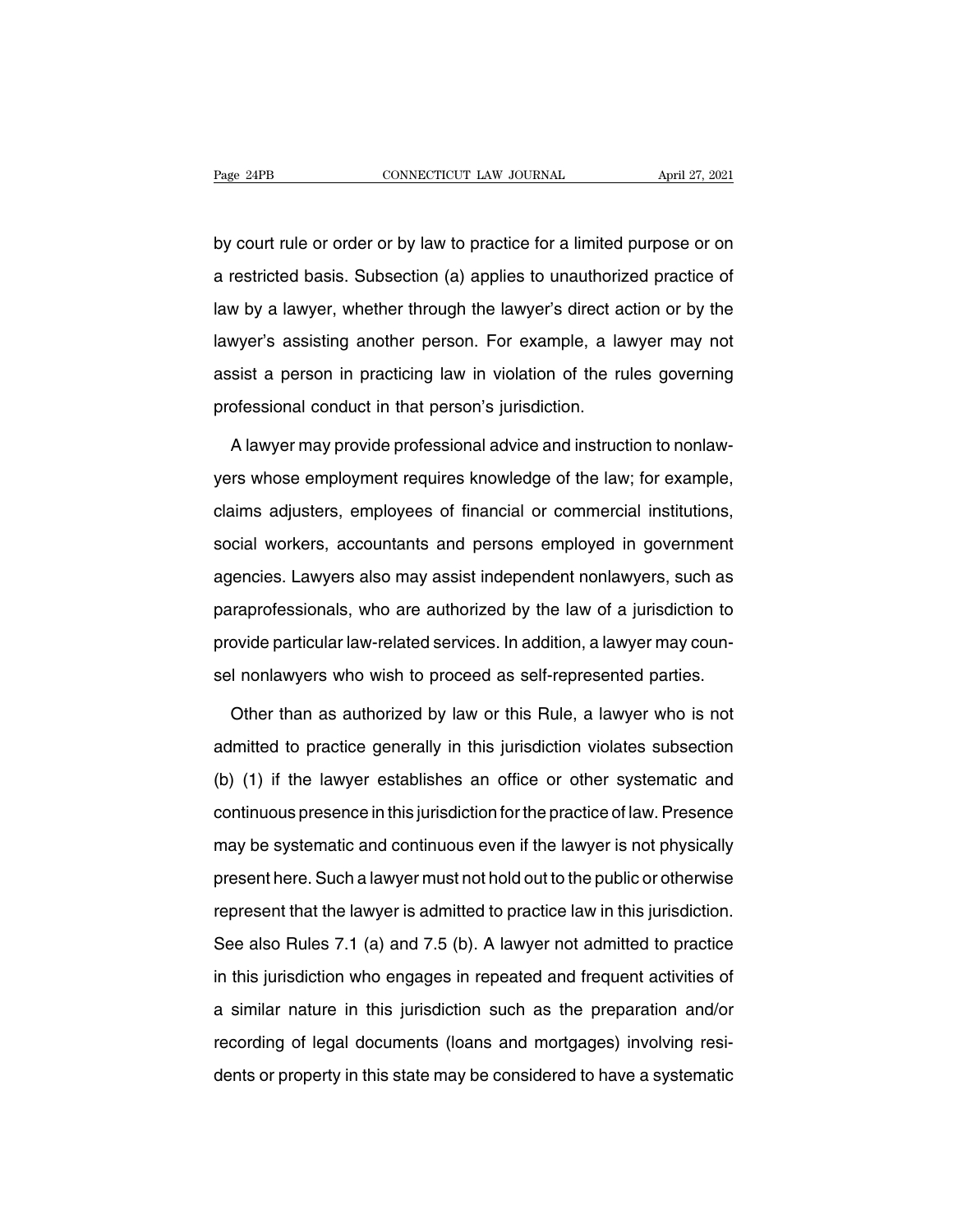April 27, 2021<br> **Exercise CONNECTICUT LAW JOURNAL**<br> **Exercise 25PB**<br>
and continuous presence in this jurisdiction that would not be author-<br>
ized by this Rule and could, thereby, be considered to constitute April 27, 2021 CONNECTICUT LAW JOURNAL Page 25PB<br>and continuous presence in this jurisdiction that would not be author-<br>ized by this Rule and could, thereby, be considered to constitute<br>unauthorized practice of law. ment and continuous presence in this juridical<br>ized by this Rule and could, then<br>unauthorized practice of law.<br>There are occasions in which a law d continuous presence in this jurisdiction that would not be author-<br>ed by this Rule and could, thereby, be considered to constitute<br>authorized practice of law.<br>There are occasions in which a lawyer admitted to practice in

and continuous presence in this jurisdiction that would not be author-<br>ized by this Rule and could, thereby, be considered to constitute<br>unauthorized practice of law.<br>There are occasions in which a lawyer admitted to pract ized by this Rule and could, thereby, be considered to constitute<br>unauthorized practice of law.<br>There are occasions in which a lawyer admitted to practice in another<br>United States jurisdiction, and not disbarred or suspend unauthorized practice of law.<br>
There are occasions in which a lawyer admitted to practice in another<br>
United States jurisdiction, and not disbarred or suspended from prac-<br>
tice in any jurisdiction, may provide legal servi There are occasions in which a lawyer admitted to practice in another<br>United States jurisdiction, and not disbarred or suspended from prac-<br>tice in any jurisdiction, may provide legal services on a temporary<br>basis in this United States jurisdiction, and not disbarred or suspended from practice in any jurisdiction, may provide legal services on a temporary basis in this jurisdiction under circumstances that do not create an unreasonable risk tice in any jurisdiction, may provide legal services on a temporary<br>basis in this jurisdiction under circumstances that do not create an<br>unreasonable risk to the interests of their clients, the public or the<br>courts. Subsec basis in this jurisdiction under circumstances that do not create an unreasonable risk to the interests of their clients, the public or the courts. Subsection (c) identifies four such circumstances. The fact that conduct unreasonable risk to the interests of their clients, the public or the<br>courts. Subsection (c) identifies four such circumstances. The fact that<br>conduct is not so identified does not imply that the conduct is or is<br>not auth courts. Subsection (c) identifies four such circumstances. The fact that<br>conduct is not so identified does not imply that the conduct is or is<br>not authorized. With the exception of subdivisions  $[(d)](e)$  (1) and<br> $[(d)](e)$  (2 conduct is not so identified does not imply that the conduct is or is<br>not authorized. With the exception of subdivisions  $[(d)](e)$  (1) and<br> $[(d)](e)$  (2), this Rule does not authorize a lawyer to establish an office<br>or other not authorized. With the exception of subdivisions  $[(d)](e)$  (1) and  $[(d)](e)$  (2), this Rule does not authorize a lawyer to establish an office or other systematic and continuous presence in this jurisdiction without being  $[(d)](e)$  (2), this Hule does not authorize a lawyer to establish an office<br>or other systematic and continuous presence in this jurisdiction without<br>being admitted to practice generally here. There is no single test to<br>det or other systematic and continuous presence in this jurisdiction without<br>being admitted to practice generally here. There is no single test to<br>determine whether a lawyer's services are provided on a "temporary<br>basis" in th being admitted to practice generally here. There is no single test to<br>determine whether a lawyer's services are provided on a "temporary<br>basis" in this jurisdiction and may, therefore, be permissible under<br>subsection (c). determine whether a lawyer's services are provided on a "temporary<br>basis" in this jurisdiction and may, therefore, be permissible under<br>subsection (c). Services may be "temporary" even though the lawyer<br>provides services i basis" in this jurisdict<br>subsection (c). Servic<br>provides services in t<br>as when the lawyer is<br>tion or litigation.<br>Subsection<u>s</u> (c) and bsection (c). Services may be "temporary" even though the lawyer<br>ovides services in this jurisdiction for an extended period of time,<br>when the lawyer is representing a client in a single lengthy negotia-<br>n or litigation.<br>S

provides services in this jurisdiction for an extended period of time,<br>as when the lawyer is representing a client in a single lengthy negotia-<br>tion or litigation.<br>Subsections (c) and (d) apply ies] to lawyers who are admi as when the lawyer is representing a client in a single lengthy negotiation or litigation.<br>
Subsections (c) and (d) apply[ies] to lawyers who are admitted to<br>
practice law in any United States jurisdiction, which includes tion or litigation.<br>
Subsections (c) and (d) apply[ies] to lawyers who are admitted to<br>
practice law in any United States jurisdiction, which includes the District<br>
of Columbia and any state, territory or commonwealth of t Subsections (c) and (d) apply[ies] to lawyers who are admitted to<br>practice law in any United States jurisdiction, which includes the District<br>of Columbia and any state, territory or commonwealth of the United<br>States. The w practice law in any United States jurisdiction, which includes the District<br>of Columbia and any state, territory or commonwealth of the United<br>States. The word "admitted" in subsections (c) and (d) contemplates<br>that the la of Columbia and any state, territory or commonwealth of the United<br>States. The word "admitted" in subsections (c) and (d) contemplates<br>that the lawyer is authorized to practice in the jurisdiction in which<br>the lawyer is ad States. The word "admitted" ir<br>that the lawyer is authorized<br>the lawyer is admitted and exa<br>admitted, is not authorized to<br>lawyer is in an inactive status.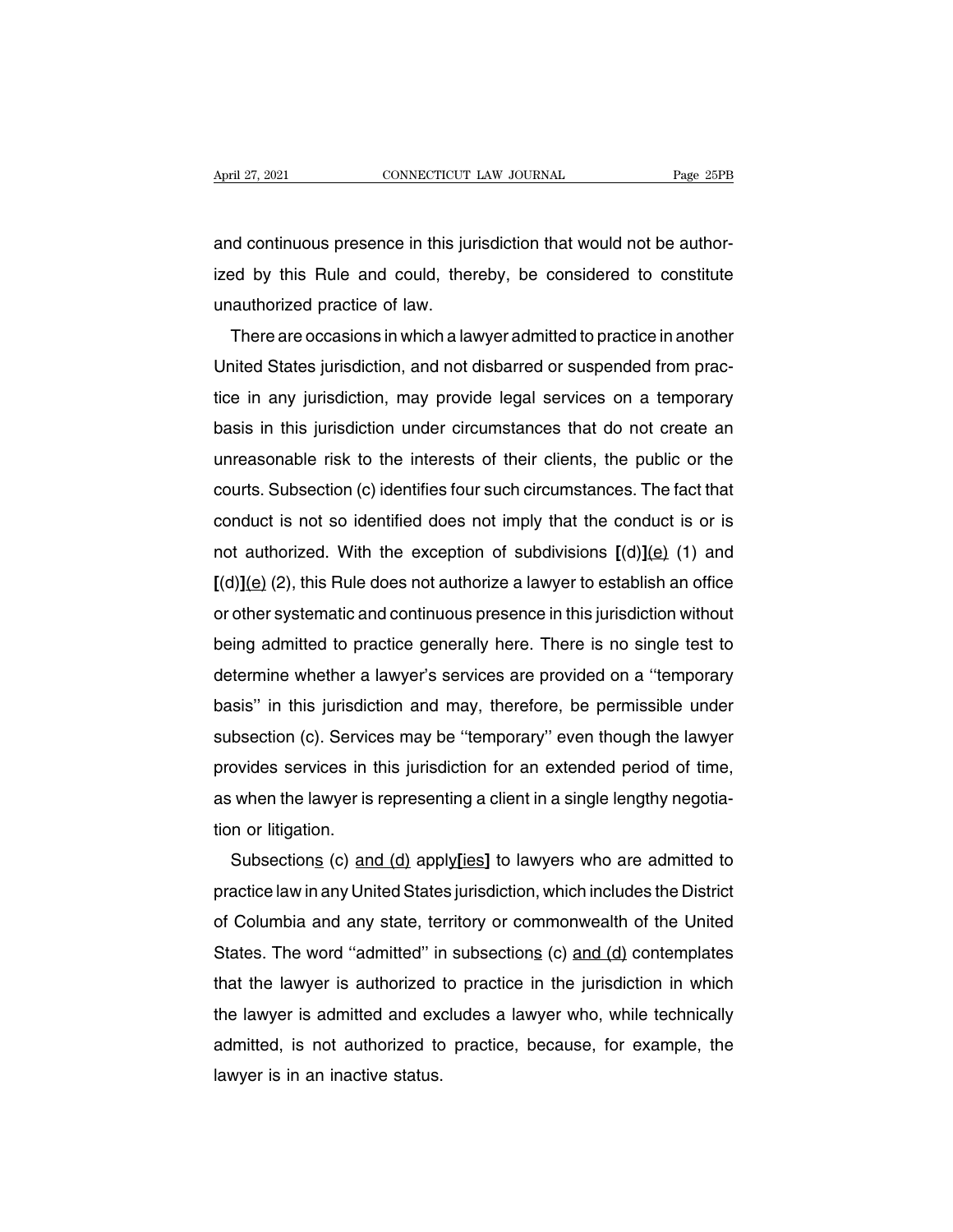Subdivision (c) (1) recognizes that the interests of clients and the<br>Subdivision (c) (1) recognizes that the interests of clients and the<br>blic are protected if a lawyer admitted only in another jurisdiction Page 26PB CONNECTICUT LAW JOURNAL April 27, 2021<br>
Subdivision (c) (1) recognizes that the interests of clients and the<br>
public are protected if a lawyer admitted only in another jurisdiction<br>
associates with a lawyer licen Subdivision (c) (1) recognizes that the interests of clients and the public are protected if a lawyer admitted only in another jurisdiction associates with a lawyer licensed to practice in this jurisdiction. For this subdi Subdivision (c) (1) recognizes that the interests of clients and the<br>public are protected if a lawyer admitted only in another jurisdiction<br>associates with a lawyer licensed to practice in this jurisdiction. For<br>this subdi public are protected if a lawyer admitted only in another jurisdiction<br>associates with a lawyer licensed to practice in this jurisdiction. For<br>this subdivision to apply, however, the lawyer admitted to practice in<br>this jur public are protected if a lawyer admitted only in another jurisdiction<br>associates with a lawyer licensed to practice in this jurisdiction. For<br>this subdivision to apply, however, the lawyer admitted to practice in<br>this jur S subdivision to apply, however, the lawyer admitted to practice in<br>
S jurisdiction must actively participate in and share responsibility for<br>
e representation of the client.<br>
Lawyers not admitted to practice generally in

this jurisdiction must actively participate in and share responsibility for<br>the representation of the client.<br>Lawyers not admitted to practice generally in a jurisdiction may be<br>authorized by law or order of a tribunal or the representation of the client.<br>
Lawyers not admitted to practice generally in a jurisdiction may be<br>
authorized by law or order of a tribunal or an administrative agency<br>
to appear before the tribunal or agency. This au Lawyers not admitted to practice generally in a jurisdiction may be authorized by law or order of a tribunal or an administrative agency to appear before the tribunal or agency. This authority may be granted pursuant to fo Eartycio not damined to practice generally in a januaristic may be<br>authorized by law or order of a tribunal or an administrative agency<br>to appear before the tribunal or agency. This authority may be granted<br>pursuant to for to appear before the tribunal or agency. This authority may be granted<br>pursuant to formal rules governing admission *pro hac vice* or pursuant<br>to informal practice of the tribunal or agency. Under subdivision (c)<br>(2), a la pursuant to formal rules governing admission *pro hac vice* or pursuant<br>to informal practice of the tribunal or agency. Under subdivision (c)<br>(2), a lawyer does not violate this Rule when the lawyer appears before<br>a tribun particularly command and generally guarmediate provide the configuration (c)<br>to informal practice of the tribunal or agency. Under subdivision (c)<br>(2), a lawyer does not violate this Rule when the lawyer appears before<br>a t (2), a lawyer does not violate this Rule when the lawyer appears before<br>a tribunal or agency pursuant to such authority. To the extent that a<br>court rule or other law of this jurisdiction requires a lawyer who is not<br>admit a tribunal or agency pursuant to such authority. To the extent that a<br>court rule or other law of this jurisdiction requires a lawyer who is not<br>admitted to practice in this jurisdiction to obtain admission *pro hac*<br>vice b a tribunal or agency pursuant to such authority. To the extent that a<br>court rule or other law of this jurisdiction requires a lawyer who is not<br>admitted to practice in this jurisdiction to obtain admission *pro hac*<br>vice b Imitted to practice in this jurisdiction to obtain admission *pro hac*<br>ce before appearing before a tribunal or administrative agency, this<br>alle requires the lawyer to obtain that authority.<br>Subdivision (c) (2) also provid

vice before appearing before a tribunal or administrative agency, this<br>Rule requires the lawyer to obtain that authority.<br>Subdivision (c) (2) also provides that a lawyer rendering services<br>in this jurisdiction on a tempora Rule requires the lawyer to obtain that authority.<br>Subdivision (c) (2) also provides that a lawyer rendering services<br>in this jurisdiction on a temporary basis does not violate this Rule<br>when the lawyer engages in conduct Subdivision (c) (2) also provides that a lawyer rendering services<br>in this jurisdiction on a temporary basis does not violate this Rule<br>when the lawyer engages in conduct in anticipation of a proceeding<br>or hearing in a jur in this jurisdiction on a temporary basis does not violate this Rule<br>when the lawyer engages in conduct in anticipation of a proceeding<br>or hearing in a jurisdiction in which the lawyer is authorized to practice<br>law or in w when the lawyer engages in conduct in anticipation of a proceeding<br>or hearing in a jurisdiction in which the lawyer is authorized to practice<br>law or in which the lawyer reasonably expects to be admitted *pro*<br>hac vice. Exa Interviews in a jurisdiction in which the lawyer is authorized to practice<br>law or in which the lawyer reasonably expects to be admitted *pro*<br>hac vice. Examples of such conduct include meetings with the client,<br>interviews law or in which the lawyer reasonably expects to be admitted *pro*<br>hac vice. Examples of such conduct include meetings with the client,<br>interviews of potential witnesses, and the review of documents. Simi-<br>larly, a lawyer law or in which the lawyer reasonably expects to be admitted *pro* hac vice. Examples of such conduct include meetings with the client, interviews of potential witnesses, and the review of documents. Similarly, a lawyer ad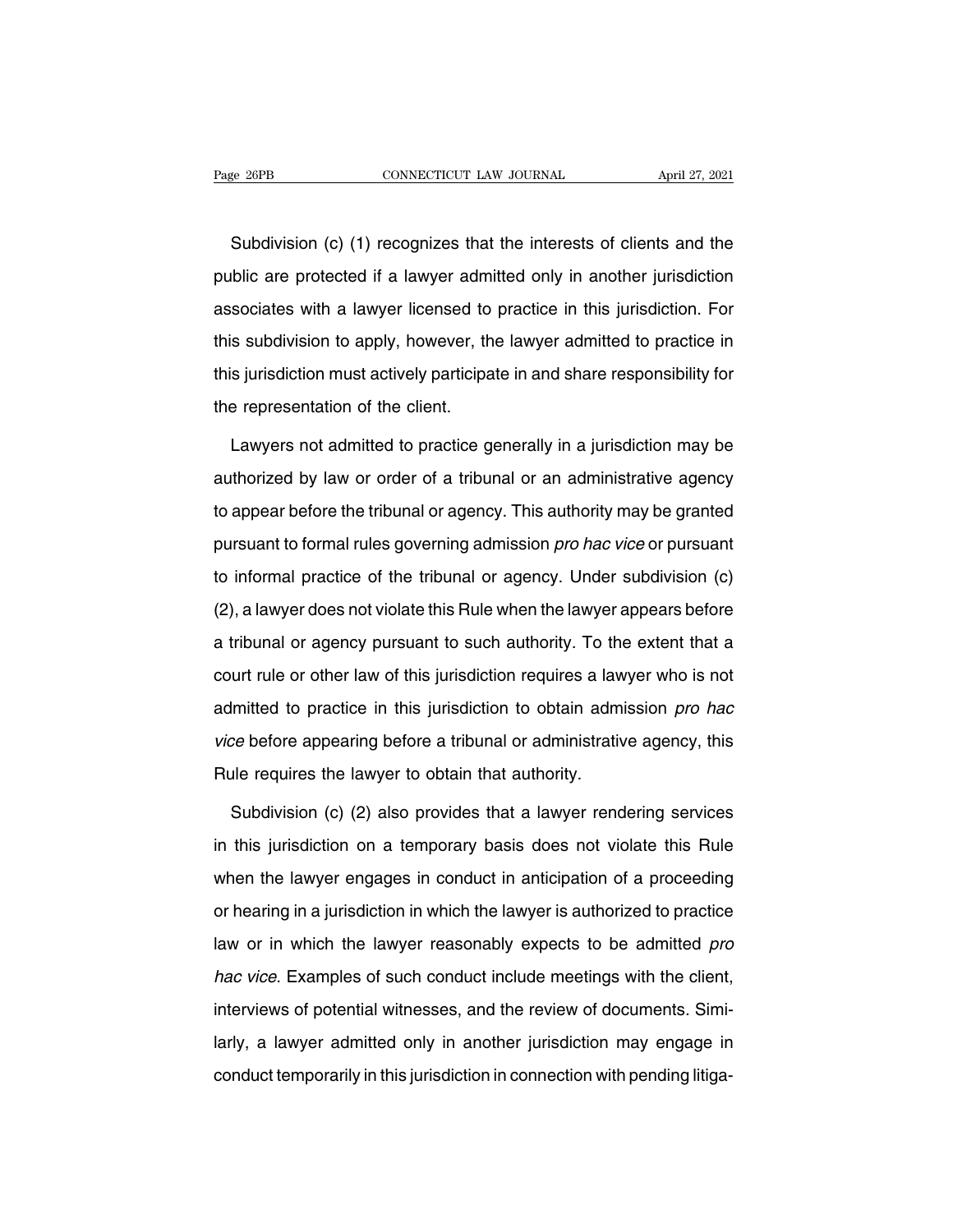April 27, 2021 CONNECTICUT LAW JOURNAL Page 27PB<br>tion in another jurisdiction in which the lawyer is or reasonably expects<br>to be authorized to appear, including taking depositions in this juris-April 27, 2021 CONNECTICUT LAW JOURNAL Page 27PB<br>tion in another jurisdiction in which the lawyer is or reasonably expects<br>to be authorized to appear, including taking depositions in this juris-<br>diction. diction. In in another jurisdiction in which the lawyer is or reasonably expects<br>be authorized to appear, including taking depositions in this juris-<br>tion.<br>When a lawyer has been or reasonably expects to be admitted to<br>pear before

to be authorized to appear, including taking depositions in this juris-<br>diction.<br>When a lawyer has been or reasonably expects to be admitted to<br>appear before a court or administrative agency, subdivision (c) (2)<br>also permi diction.<br>When a lawyer has been or reasonably expects to be admitted to<br>appear before a court or administrative agency, subdivision (c) (2)<br>also permits conduct by lawyers who are associated with that lawyer<br>in the matter, When a lawyer has been or reasonably expects to be admitted to<br>appear before a court or administrative agency, subdivision (c) (2)<br>also permits conduct by lawyers who are associated with that lawyer<br>in the matter, but who a tawyor has been or reasonably expects to be damined to appear before a court or administrative agency, subdivision (c) (2) also permits conduct by lawyers who are associated with that lawyer in the matter, but who do not also permits conduct by lawyers who are associated with that lawyer<br>in the matter, but who do not expect to appear before the court or<br>administrative agency. For example, subordinate lawyers may conduct<br>research, review d in the matter, but who do not expect to appear before<br>administrative agency. For example, subordinate lawyers<br>research, review documents, and attend meetings with<br>support of the lawyer responsible for the litigation.<br>Subdi Iministrative agency. For example, subordinate lawyers may conduct<br>search, review documents, and attend meetings with witnesses in<br>pport of the lawyer responsible for the litigation.<br>Subdivision (c) (3) permits a lawyer ad

research, review documents, and attend meetings with witnesses in<br>support of the lawyer responsible for the litigation.<br>Subdivision (c) (3) permits a lawyer admitted to practice law in<br>another jurisdiction to perform servi support of the lawyer responsible for the litigation.<br>Subdivision (c) (3) permits a lawyer admitted to practice law in<br>another jurisdiction to perform services on a temporary basis in this<br>jurisdiction if those services ar Subdivision (c) (3) permits a lawyer admitted to practice law in<br>another jurisdiction to perform services on a temporary basis in this<br>jurisdiction if those services are in or reasonably related to a pending or<br>potential m another jurisdiction to perform services on a temporary basis in this<br>jurisdiction if those services are in or reasonably related to a pending or<br>potential mediation or other alternative dispute resolution proceeding<br>in th jurisdiction if those services are in or reasonably related to a pending or<br>potential mediation or other alternative dispute resolution proceeding<br>in this or another jurisdiction, if the services are with respect to a<br>matt potential mediation or other alternative dispute resolution proceeding<br>in this or another jurisdiction, if the services are with respect to a<br>matter that is substantially related to, or arises out of, a jurisdiction in<br>whi in this or another jurisdiction, if the services are with respect to a<br>matter that is substantially related to, or arises out of, a jurisdiction in<br>which the lawyer is admitted to practice. The lawyer, however, must<br>obtain in this or another jurisdiction, if the services are with respect to a matter that is substantially related to, or arises out of, a jurisdiction in which the lawyer is admitted to practice. The lawyer, however, must obtai inch the lawyer is admitted to practice. The lawyer, however, must<br>tain admission *pro hac vice* in the case of a court-annexed arbitration<br>mediation or otherwise if court rules or law so require.<br>Subdivision (c) (4) permi

obtain admission *pro hac vice* in the case of a court-annexed arbitration<br>or mediation or otherwise if court rules or law so require.<br>Subdivision (c) (4) permits a lawyer admitted in another jurisdiction<br>to provide certai if they arise or law so require.<br>Subdivision (c) (4) permits a lawyer admitted in another jurisdiction<br>to provide certain legal services on a temporary basis in this jurisdiction<br>if they arise out of or are substantially r Subdivision (c) (4) permits a lawyer admitted in another jurisdiction<br>to provide certain legal services on a temporary basis in this jurisdiction<br>if they arise out of or are substantially related to the lawyer's practice<br>i to provide certain legal services on a temporary basis in this jurisdiction<br>if they arise out of or are substantially related to the lawyer's practice<br>in a jurisdiction in which the lawyer is admitted but are not within<br>s if they arise out of or are substantially related to the lawyer's practice<br>in a jurisdiction in which the lawyer is admitted but are not within<br>subdivisions (c) (2) or (c) (3). These services include both legal services<br>an In a jurisdiction in which the lawyer is admitte<br>subdivisions (c) (2) or (c) (3). These services inclu<br>and services that nonlawyers may perform but<br>the practice of law when performed by lawyers.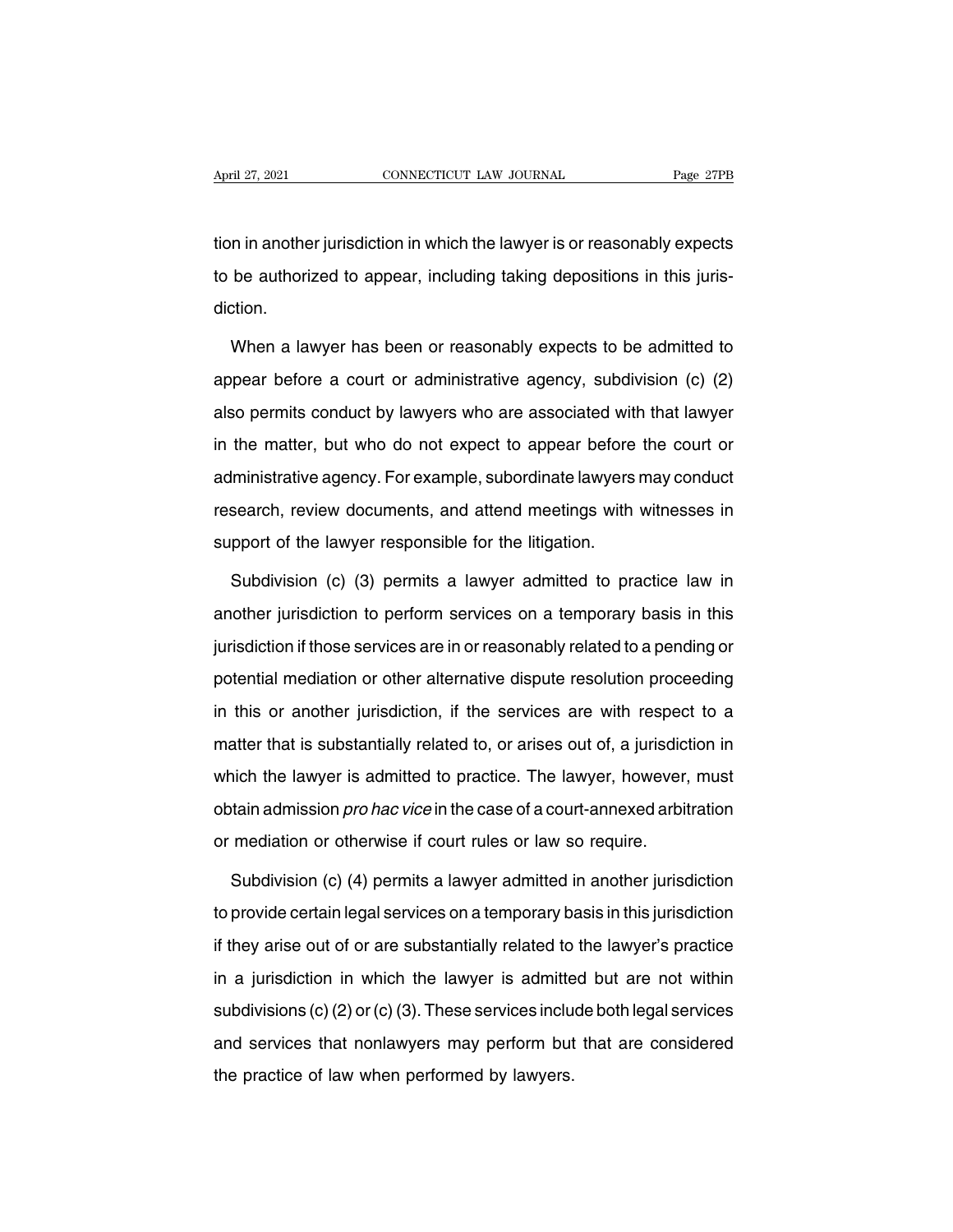Subdivision (c) (3) requires that the services be with respect to a steer that is substantially related to, or arises out of, a jurisdiction in matter that is substantially related to, or arises out of, a jurisdiction in which the lawyer is admitted. A variety of factors may evidence such Subdivision (c) (3) requires that the services be with respect to a matter that is substantially related to, or arises out of, a jurisdiction in which the lawyer is admitted. A variety of factors may evidence such a relati Subdivision (c) (3) requires that the services be with respect to a matter that is substantially related to, or arises out of, a jurisdiction in which the lawyer is admitted. A variety of factors may evidence such a relati matter that is substantially related to, or arises out of, a jurisdiction in<br>which the lawyer is admitted. A variety of factors may evidence such<br>a relationship. However, the matter, although involving other jurisdic-<br>tion matter that is sassidentially fistable to, or alless out of, a jambable. If it<br>which the lawyer is admitted. A variety of factors may evidence such<br>a relationship. However, the matter, although involving other jurisdic-<br>ti a relationship. However, the matter, although involving other jurisdictions, must have a significant connection with the jurisdiction in which the lawyer is admitted to practice. A significant aspect of the lawyer's work m tions, must have a significant connection with the jurisdiction in which<br>the lawyer is admitted to practice. A significant aspect of the lawyer's<br>work might be conducted in that jurisdiction or a significant aspect of<br>the relationship might arise when the client's activities and the lawyer's<br>work might be conducted in that jurisdiction or a significant aspect of<br>the matter may involve the law of that jurisdiction. The necessary<br>relationship legal issues involve multiple jurisdiction or a significant aspect of<br>the matter may involve the law of that jurisdiction. The necessary<br>relationship might arise when the client's activities and the resulting<br>legal issues the matter may involve the law of that jurisdiction. The necessary<br>relationship might arise when the client's activities and the resulting<br>legal issues involve multiple jurisdictions. Subdivision (c) (4) requires<br>that the relationship might arise when the client's activities and the resulting<br>legal issues involve multiple jurisdictions. Subdivision (c) (4) requires<br>that the services provided in this jurisdiction in which the lawyer is not<br>a the lawyer has a previous relations. Subdivision (c) (4) requires<br>that the services provided in this jurisdiction in which the lawyer is not<br>admitted to practice be for (1) an existing client, i.e., one with whom<br>the lawye that the services provided in this jurisdiction in which the lawyer is not<br>admitted to practice be for (1) an existing client, i.e., one with whom<br>the lawyer has a previous relationship and not arising solely out of a<br>Con related to practice be for (1) an existing client, i.e., one with whom<br>the lawyer has a previous relationship and not arising solely out of a<br>Connecticut based matter and (2) arise out of or be substantially<br>related to the the lawyer has a previous relationship and not arising solely out of a<br>Connecticut based matter and (2) arise out of or be substantially<br>related to the legal services provided to that client in a jurisdiction in<br>which the promote from practice from practice from provided to that client in a jurisdiction in which the lawyer is admitted to practice. Without both, the lawyer is prohibited from practicing law in the jurisdiction in which the la related to the legal services probabilities and which the lawyer is admitted to probabilitied from practicing law not admitted to practice. ich the lawyer is admitted to practice. Without both, the lawyer is<br>ohibited from practicing law in the jurisdiction in which the lawyer is<br>it admitted to practice.<br>For purposes of subsection (d), an attorney in "good stan

prohibited from practicing law in the jurisdiction in which the lawyer is<br>not admitted to practice.<br>For purposes of subsection (d), an attorney in "good standing" is<br>one who: (1) has been admitted to practice law in any Un independent mot admitted to practice.<br>For purposes of subsection (d), an attorney in "good standing" is<br>one who: (1) has been admitted to practice law in any United States<br>jurisdiction; (2) is not suspended or disbarred in For purposes of subsection (d), an attorney in "good standing" is<br>one who: (1) has been admitted to practice law in any United States<br>jurisdiction; (2) is not suspended or disbarred in any other jurisdiction;<br>(3) has never one who: (1) has been admitted to practice law in any United States<br>jurisdiction; (2) is not suspended or disbarred in any other jurisdiction;<br>(3) has never resigned or retired from the practice of law while subject<br>to dis jurisdiction; (2) is not suspended or disbarred in any other jurisdiction;<br>(3) has never resigned or retired from the practice of law while subject<br>to discipline or disciplinary proceedings in any other jurisdiction; (4)<br>h (3) has never resigned or retired from the practice of law while subject<br>to discipline or disciplinary proceedings in any other jurisdiction; (4)<br>has not been placed on inactive status while subject to discipline or<br>disci to discipline or disciplinary proceedings in any other jurisd<br>has not been placed on inactive status while subject to dis<br>disciplinary proceedings in any other jurisdiction, and (5) is not<br>subject to disciplinary proceedin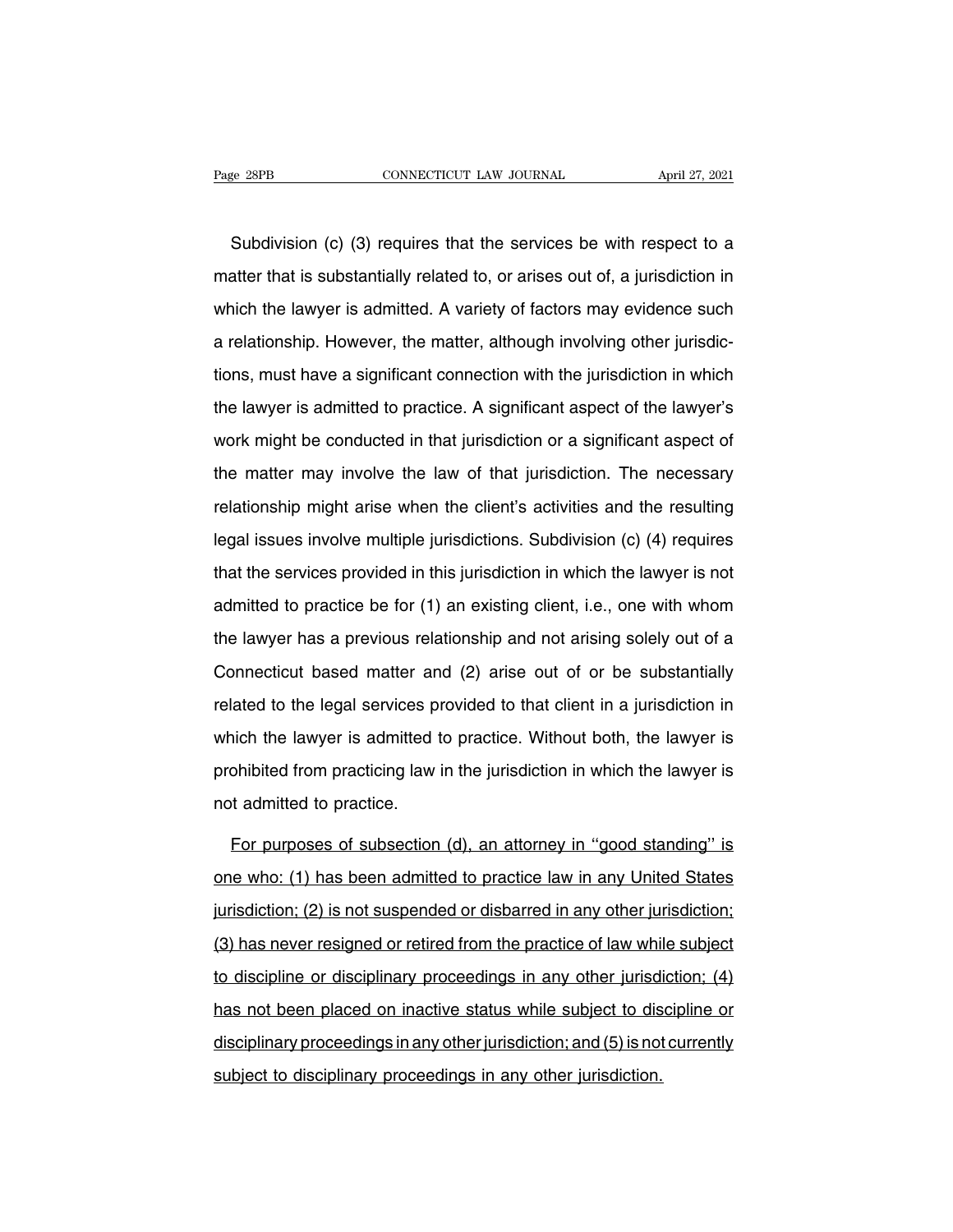Subdivision **[**(d)**]**(e) (2) recognizes that a lawyer may provide legal Subdivision  $[(d)](e)$  (2) recognizes that a lawyer may provide legal<br>services in a jurisdiction in which the lawyer is not licensed when<br>authorized to do so by federal or other law, which includes statute, Subdivision  $[(d)](e)$  (2) recognizes that a lawyer may provide legal<br>services in a jurisdiction in which the lawyer is not licensed when<br>authorized to do so by federal or other law, which includes statute,<br>court rule, exec Subdivision  $[(d)](e)$  (2) recognizes that a lawyer may proservices in a jurisdiction in which the lawyer is not licen authorized to do so by federal or other law, which include court rule, executive regulation or judicial p Subdivision  $[(d)](e)$  (2) recognizes that a lawyer may provide legal<br>rvices in a jurisdiction in which the lawyer is not licensed when<br>thorized to do so by federal or other law, which includes statute,<br>urt rule, executive

services in a jurisdiction in which the lawyer is not licensed when<br>authorized to do so by federal or other law, which includes statute,<br>court rule, executive regulation or judicial precedent.<br>A lawyer who practices law in authorized to do so by federal or other law, which<br>court rule, executive regulation or judicial preceden<br>A lawyer who practices law in this jurisdiction pu<br>tions (c). [or] (d) <u>or (e)</u> or otherwise is subject to<br>authority urt rule, executive regulation or judicial precedent.<br>A lawyer who practices law in this jurisdiction pursuant to subsec-<br>ns (c), [or] (d) <u>or (e)</u> or otherwise is subject to the disciplinary<br>thority of this jurisdiction.

A lawyer who practices law in this jurisdiction pursuant to subsections (c), [or] (d) <u>or (e</u>) or otherwise is subject to the disciplinary authority of this jurisdiction. See Rule 8.5 (a).<br>In some circumstances, a lawyer w tions (c), [or] (d) <u>or (e)</u> or otherwise is subject to the disciplinary<br>authority of this jurisdiction. See Rule 8.5 (a).<br>In some circumstances, a lawyer who practices law in this jurisdiction<br>pursuant to subsections (c) thority of this jurisdiction. See Rule 8.5 (a).<br>In some circumstances, a lawyer who practices law in this jurisdiction<br>irsuant to subsections (c), [or] (d) <u>or (e)</u> may have to inform the<br>ent that the lawyer is not license

In some circumstances, a lawyer who practices law in this jurisdiction<br>pursuant to subsections (c), [or] (d) <u>or (e)</u> may have to inform the<br>client that the lawyer is not licensed to practice law in this jurisdiction.<br>Sub pursuant to subsections (c), [or] (d) <u>or (e)</u> may have to inform the<br>client that the lawyer is not licensed to practice law in this jurisdiction.<br>Subsections (c), [and] (d) and (e) do not authorize communications<br>advertis client that the lawyer is not licensed to practice law in this jurisdiction.<br>Subsections (c), [and] (d) and (e) do not authorize communications<br>advertising legal services in this jurisdiction by lawyers who are admit-<br>ted Subsections (c), [and] (d) and (e)<br>advertising legal services in this juris<br>ted to practice in other jurisdictions<br>communicate the availability of the<br>governed by Rules 7.1 to 7.5.<br>*AMENDMENT NOTE*: The chang Wertising legal services in this jurisdiction by lawyers who are admit-<br>A to practice in other jurisdictions. Whether and how lawyers may<br>mmunicate the availability of their services in this jurisdiction is<br>werned by Rules

ted to practice in other jurisdictions. Whether and how lawyers may<br>communicate the availability of their services in this jurisdiction is<br>governed by Rules 7.1 to 7.5.<br>AMENDMENT NOTE: The changes to this rule create a new communicate the availability of their services in this jurisdiction is<br>governed by Rules 7.1 to 7.5.<br>AMENDMENT NOTE: The changes to this rule create a new cate-<br>gory of permissible practice that would, under limited circum governed by Rules 7.1 to 7.5.<br>
AMENDMENT NOTE: The changes to this rule create a ne<br>
gory of permissible practice that would, under limited circums<br>
permit attorneys who are licensed and in good standing in oth<br>
dictions t **RULADMENT NOTE:** The C<br>gory of permissible practice that<br>permit attorneys who are licens<br>dictions to engage in pro bono<br>**Rule 8.4. Misconduct**<br>It is professional misconduct It is professional misconduct for a lawyer to:<br>It is professional misconduct<br>It is professional misconduct for a lawyer to:<br>(1) Violate or attempt to violate the Rules of Profes

(1) Violate or attempt to violate the Rules of Professional Conduct<br>(1) Violate or attempt to violate the Rules of Professional Conduct,<br>(1) Violate or attempt to violate the Rules of Professional Conduct,<br>owingly assist o Rule 8.4. Misconduct<br>
It is professional misconduct for a lawyer to:<br>
(1) Violate or attempt to violate the Rules of Professional Conduct,<br>
knowingly assist or induce another to do so, or do so through the acts<br>
of another Hule 8.4. MISC<br>It is profession<br>(1) Violate or a<br>knowingly assist<br>of another;<br>(2) Commit a It is protessional misconduct for a lawyer to:<br>
(1) Violate or attempt to violate the Rules of Professional Conduct,<br>
owingly assist or induce another to do so, or do so through the acts<br>
another;<br>
(2) Commit a criminal ac (1) Violate or attempt to violate the Rules of Protessional Conduct,<br>knowingly assist or induce another to do so, or do so through the acts<br>of another;<br>(2) Commit a criminal act that reflects adversely on the lawyer's<br>hone

owingly assist or induce another to do so, or do so through the acts<br>another;<br>(2) Commit a criminal act that reflects adversely on the lawyer's<br>nesty, trustworthiness or fitness as a lawyer in other respects;<br>(3) Engage in resentation;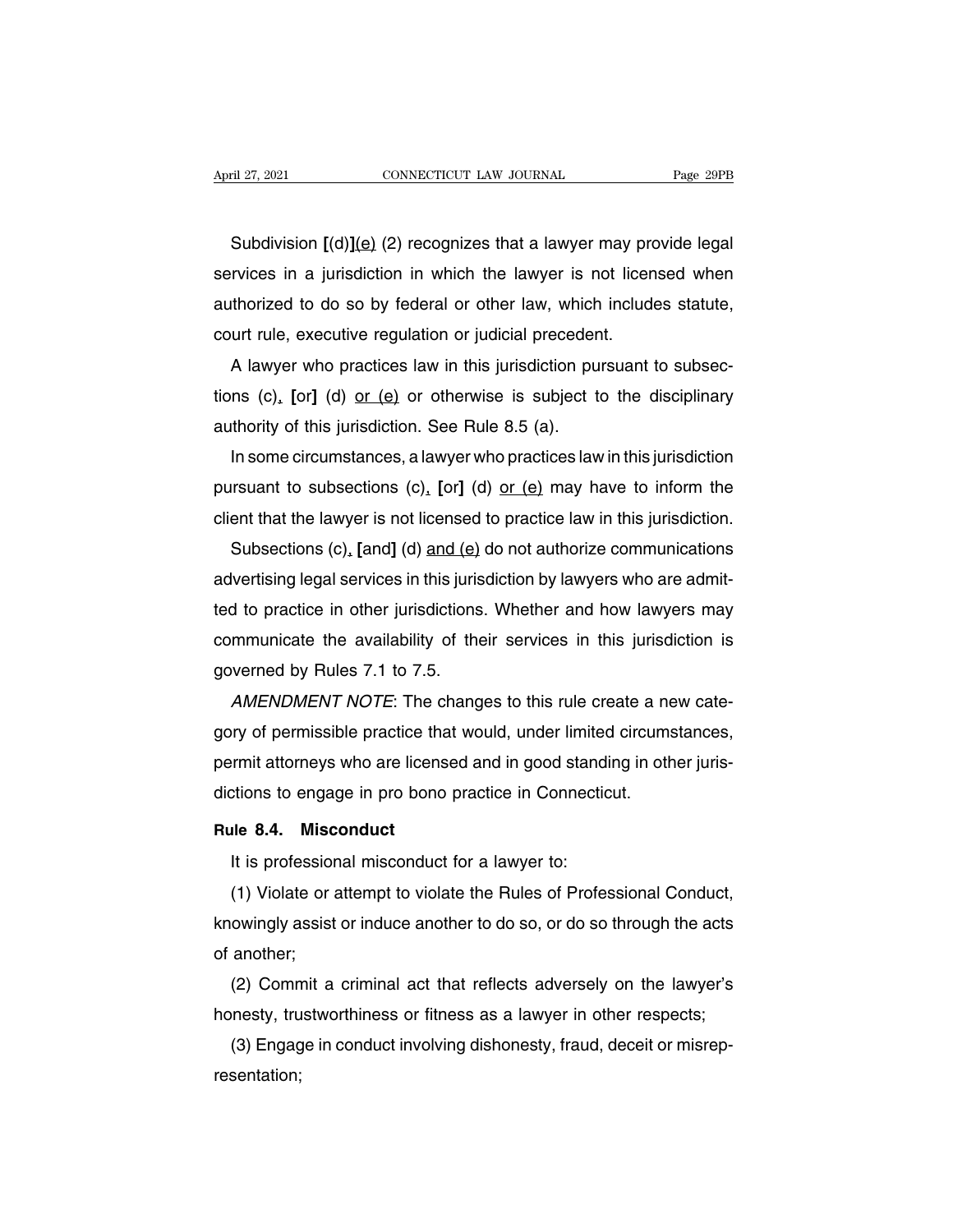EXECT AND CONNECTICUT LAW JOURNAL April 27, 2021<br>
(4) Engage in conduct that is prejudicial to the administration of<br>
stice; justice;

(4) Engage in conduct that is prejudicial to the administration of<br>stice;<br>(5) State or imply an ability to influence improperly a government<br>ency or official or to achieve results by means that violate the Rules (4) Engage in conduct that is prejudicial to the administration of justice;<br>(5) State or imply an ability to influence improperly a government<br>agency or official or to achieve results by means that violate the Rules<br>of Pro (4) Lingage in conduct that is prejudician to the<br>justice;<br>(5) State or imply an ability to influence impro<br>agency or official or to achieve results by means t<br>of Professional Conduct or other law; [or]<br>(6) Knowingly assis (5) State or imply an ability to influence improperly a government<br>lency or official or to achieve results by means that violate the Rules<br>Professional Conduct or other law; [or]<br>(6) Knowingly assist a judge or judicial o violation of applicable rules of professional Conduct or other law; [or]<br>(6) Knowingly assist a judge or judicial officer in conduct that is a violation of applicable rules of judicial conduct or other law[.]; or<br>(7) Engag

Professional Conduct or other law; [or]<br>(6) Knowingly assist a judge or judicial officer in conduct that is a<br>blation of applicable rules of judicial conduct or other law[.]; or<br>(7) Engage in conduct that the lawyer knows (6) Knowingly assist a judge or judicial officer in conduct that is a violation of applicable rules of judicial conduct or other law[.]; or (7) Engage in conduct that the lawyer knows or reasonably should know is harassmen (b) Khowingry assist a judge of judicial onduct in conduct that is a<br>violation of applicable rules of judicial conduct or other law[.]; or<br>(7) Engage in conduct that the lawyer knows or reasonably should<br>know is harassment (7) Engage in conduct that the lawyer knows or reasonably should<br>know is harassment or discrimination on the basis of race, color,<br>ancestry, sex, pregnancy, religion, national origin, ethnicity, disability,<br>status as a vet know is harassment or discrimination on the basis of race, color, ancestry, sex, pregnancy, religion, national origin, ethnicity, disability, status as a veteran, age, sexual orientation, gender identity, gender expression ancestry, sex, pregnancy, religion, national origin, ethnicity, disability, status as a veteran, age, sexual orientation, gender identity, gender expression or marital status in conduct related to the practice of law.<br>This ancestry, sex, pregnancy, rengion, halonal origin, enfincity, disability, and status as a veteran, age, sexual orientation, gender identity, gender expression or marital status in conduct related to the practice of law.<br>Th status as a veterari, age, sexual onemation, government<br>expression or marital status in conduct related<br>This paragraph does not limit the ability of a law<br>or withdraw from a representation, or to provid<br>or advocacy consist is paragraph does not limit the ability of a lawyer to accept, decline<br>withdraw from a representation, or to provide advice, assistance<br>advocacy consistent with these Rules.<br>COMMENTARY: Lawyers are subject to discipline wh

or withdraw from a representation, or to provide advice, assistance<br>or advocacy consistent with these Rules.<br>COMMENTARY: Lawyers are subject to discipline when they violate<br>or attempt to violate the Rules of Professional C or advocacy consistent with these Rules.<br>
COMMENTARY: Lawyers are subject to discipline when they violate<br>
or attempt to violate the Rules of Professional Conduct, knowingly<br>
assist or induce another to do so or do so thro COMMENTARY: Lawyers are subject to discipline when they violate<br>or attempt to violate the Rules of Professional Conduct, knowingly<br>assist or induce another to do so or do so through the acts of another,<br>as when they reques behalf. Subdivision (1), however, does not prohibit a lawyer from advis-<br>half. Subdivision (1), however, does not prohibit a lawyer from advis-<br>half. Subdivision (1), however, does not prohibit a lawyer from advis-<br>hig a c or attempt to violate the rities of Protessional Conduct, Knowingly<br>assist or induce another to do so or do so through the acts of another,<br>as when they request or instruct an agent to do so on the lawyer's<br>behalf. Subdivi sist of illudde another to do so of do so throught the acts of another,<br>when they request or instruct an agent to do so on the lawyer's<br>half. Subdivision (1), however, does not prohibit a lawyer from advis-<br>g a client conc

as when they request of instruct an agent to do so on the lawyer's<br>behalf. Subdivision (1), however, does not prohibit a lawyer from advis-<br>ing a client concerning action the client is legally entitled to take.<br>Many kinds the fiant subdivision (1), nowever, does not promine a lawyer nonf advis-<br>ing a client concerning action the client is legally entitled to take.<br>Many kinds of illegal conduct reflect adversely on fitness to practice<br>law, s Ing a client concerning action the client is legally entitied to take.<br>
Many kinds of illegal conduct reflect adversely on fitness to practice<br>
law, such as offenses involving fraud and the offense of wilful failure<br>
to fi Iaw, such as offenses involving fraud and the offense of wilful failure<br>to file an income tax return. However, some kinds of offenses carry<br>no such implication. Traditionally, the distinction was drawn in terms<br>of offenses law, such as offenses involving fraud and the offense of wilful failure<br>to file an income tax return. However, some kinds of offenses carry<br>no such implication. Traditionally, the distinction was drawn in terms<br>of offenses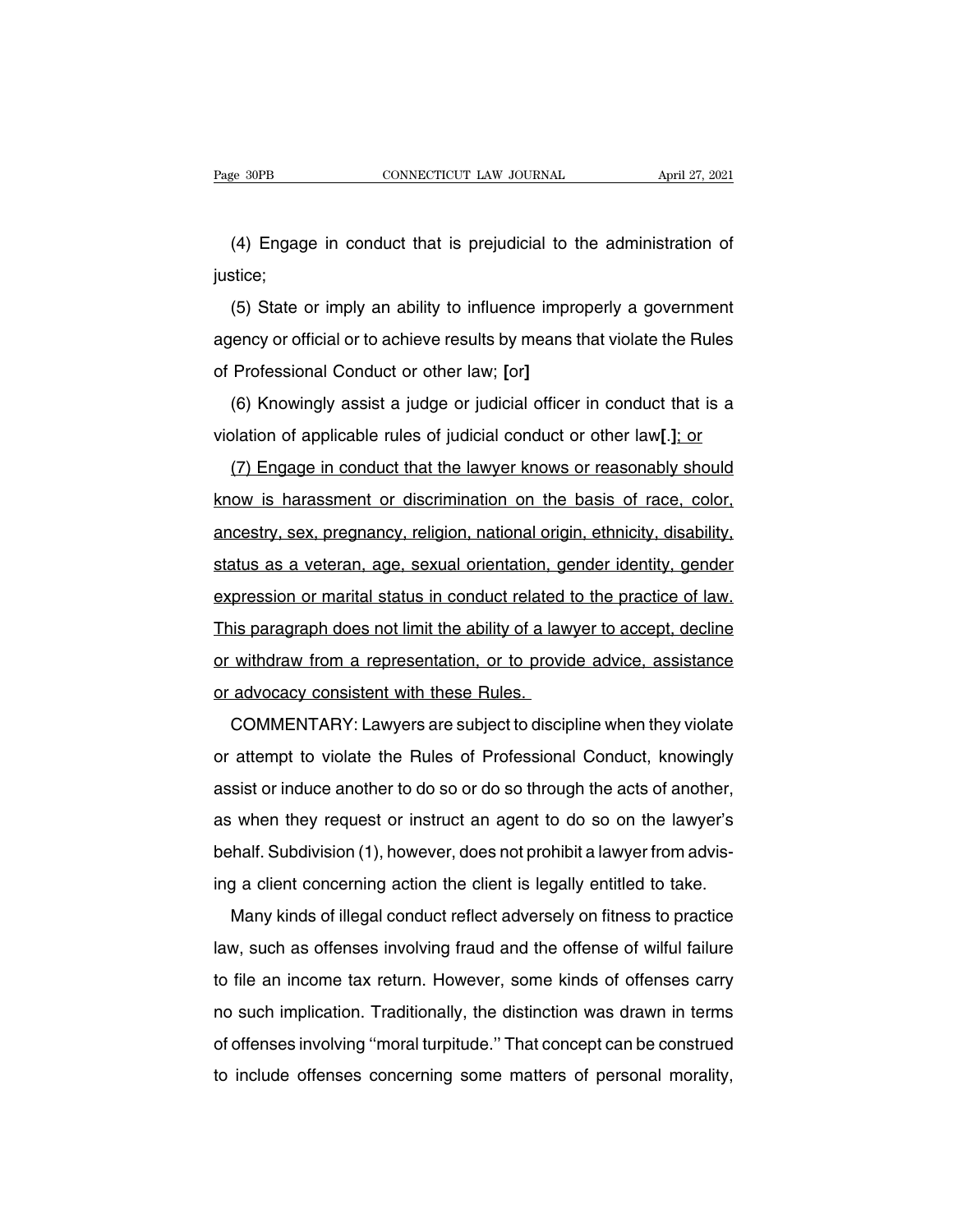April 27, 2021 CONNECTICUT LAW JOURNAL Page 31PB<br>such as adultery and comparable offenses, which have no specific<br>connection to fitness for the practice of law. Although a lawyer is April 27, 2021 CONNECTICUT LAW JOURNAL Page 31PB<br>such as adultery and comparable offenses, which have no specific<br>connection to fitness for the practice of law. Although a lawyer is<br>personally answerable to the entire crim personally and comparable offenses, which have no specific<br>connection to fitness for the practice of law. Although a lawyer is<br>personally answerable to the entire criminal law, a lawyer should be<br>professionally answerable such as adultery and comparable offenses, which have no specific<br>connection to fitness for the practice of law. Although a lawyer is<br>personally answerable to the entire criminal law, a lawyer should be<br>professionally answe such as additely and comparable onenses, which have no specific<br>connection to fitness for the practice of law. Although a lawyer is<br>personally answerable to the entire criminal law, a lawyer should be<br>professionally answer connection to fitness for the practice of law. Although a lawyer is<br>personally answerable to the entire criminal law, a lawyer should be<br>professionally answerable only for offenses that indicate lack of those<br>characteristi personally answerable to the entire chimital law, a lawyer should be<br>professionally answerable only for offenses that indicate lack of those<br>characteristics relevant to law practice. Offenses involving violence,<br>dishonesty protessionally answerable only for onenses that indicate fack of those<br>characteristics relevant to law practice. Offenses involving violence,<br>dishonesty, breach of trust, or serious interference with the administra-<br>tion o dishonesty, breach of trust, or serious interference with the administra-<br>tion of justice are in that category. A pattern of repeated offenses,<br>even ones of minor significance when considered separately, can<br>indicate indif disholiesty, breach of tust, of senous interference with the administra-<br>tion of justice are in that category. A pattern of repeated offenses,<br>even ones of minor significance when considered separately, can<br>indicate indiff not or justice are in that category. A pattem or repeated onenses,<br>even ones of minor significance when considered separately, can<br>indicate indifference to legal obligation. Counseling or assisting a client<br>with regard to indicate indifference to legal obligation. Counseling or assisting a client<br>with regard to conduct expressly permitted under Connecticut law is<br>not conduct that reflects adversely on a lawyer's fitness notwithstand-<br>ing an malcate indifference to legal obligation. Counselling or assisting a client<br>with regard to conduct expressly permitted under Connecticut law is<br>not conduct that reflects adversely on a lawyer's fitness notwithstand-<br>ing an with regard to conduct expressiy per<br>not conduct that reflects adversely or<br>ing any conflict with federal or other<br>shall be construed to provide a defens<br>to Practice Book Section 2-41.<br>[A lawyer who, in the course of **EXECUTE:** The conduct that renects adversely on a lawyer shirless hotwinistand-<br> **EXECUTE:** The construed to provide a defense to a presentment filed pursuant<br>
Practice Book Section 2-41.<br>
[A lawyer who, in the course of

manifests by words or conduct, bias or prejudice based upon race,<br>sex, religion, national origin, disability, age, sexual orientation or socio-<br>sex, religion, national origin, disability, age, sexual orientation or socioshall be construed to provide a deterise to a presentment lifed pursuant<br>to Practice Book Section 2-41.<br>[A lawyer who, in the course of representing a client, knowingly<br>manifests by words or conduct, bias or prejudice base IA lawyer who, in the course of representing a client, knowingly<br>manifests by words or conduct, bias or prejudice based upon race,<br>sex, religion, national origin, disability, age, sexual orientation or socio-<br>economic stat LA lawyer who, in the course of representing a cherit, knowingly<br>manifests by words or conduct, bias or prejudice based upon race,<br>sex, religion, national origin, disability, age, sexual orientation or socio-<br>economic stat thamests by words of conduct, blas of prejudice based uptosex, religion, national origin, disability, age, sexual orientation of economic status, violates subdivision (4) when such actions are dicial to the administration x, rengion, national origin, disability, age, sexual orientation of socio-<br>onomic status, violates subdivision (4) when such actions are preju-<br>cial to the administration of justice. Legitimate advocacy respecting<br>e forego

economic status, violates subdivision (4) when such actions are prejudicial to the administration of justice. Legitimate advocacy respecting<br>the foregoing factors does not violate subdivision (4).]<br>Discrimination and haras Includes harmful verbal or physical conducts (4).]<br>Individual or physical conducts of law undermine<br>confidence in the legal profession and the legal system. Discrimination<br>includes harmful verbal or physical conduct direct Discrimination and harassment in the practice of law undermine<br>confidence in the legal profession and the legal system. Discrimination<br>includes harmful verbal or physical conduct directed at an individual<br>or individuals th Dischmination and harassment in the practice of law undefining<br>confidence in the legal profession and the legal system. Discrimination<br>includes harmful verbal or physical conduct directed at an individual<br>or individuals th connuence in the legal profession and the legal system. Discrimination<br>includes harmful verbal or physical conduct directed at an individual<br>or individuals that manifests bias or prejudice on the basis of one<br>or more of th includes naminar verbar or physical conduct directed at an information of individuals that manifests bias or prejudice on the basis or more of the protected categories. Not all conduct that consideration of these character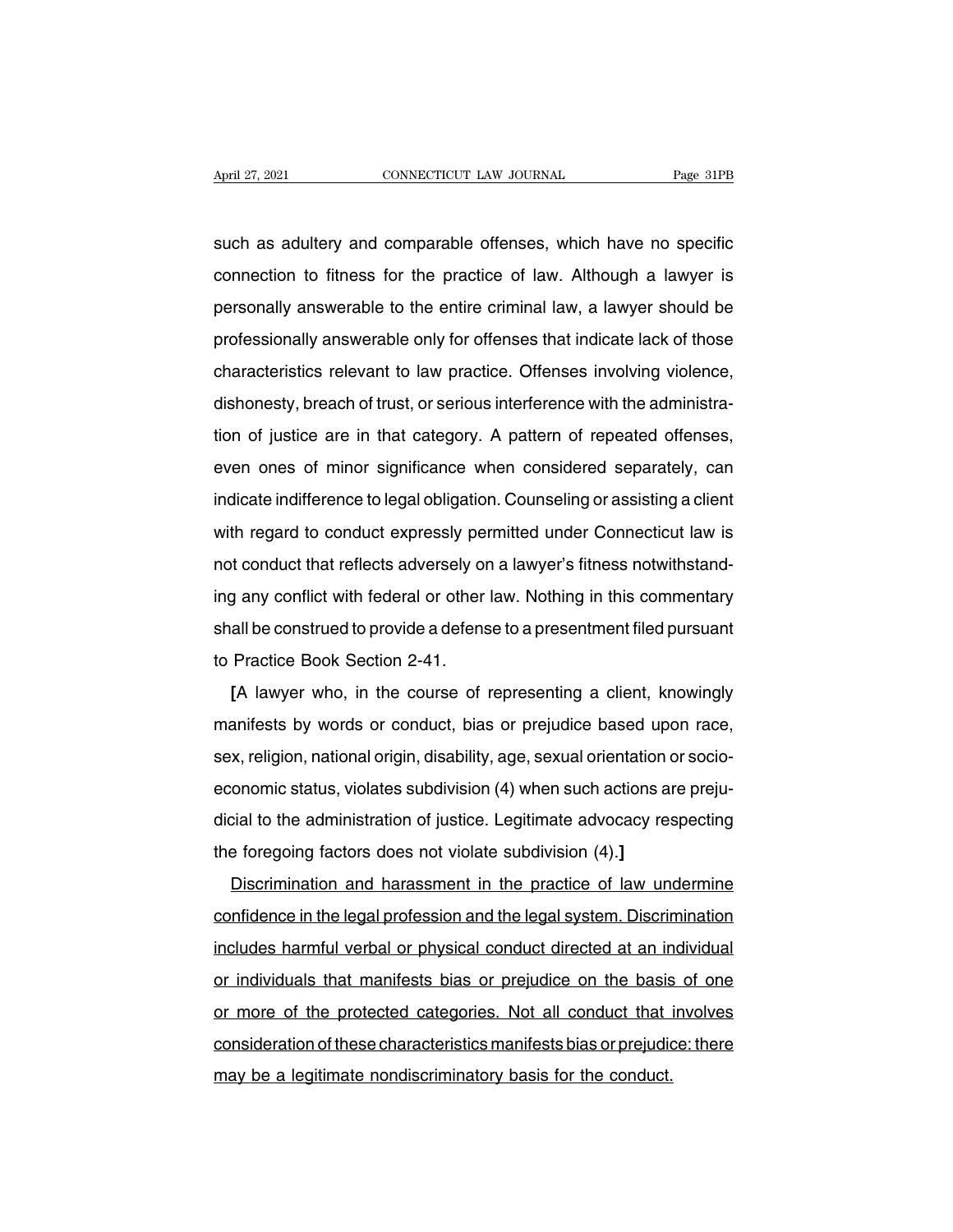EREA EXECTIVE CONNECTICUT LAW JOURNAL April 27, 2021<br>
Harassment includes severe or pervasive derogatory or demeaning<br>
The physical conduct. Harassment on the basis of sex includes verbal or physical conduct. Harassment includes severe or pervasive derogatory or demeaning<br>verbal or physical conduct. Harassment on the basis of sex includes<br>unwelcome sexual advances, requests for sexual favors and othe Harassment includes severe or pervasive derogatory or demeaning<br>verbal or physical conduct. Harassment on the basis of sex includes<br>unwelcome sexual advances, requests for sexual favors and other<br>unwelcome verbal or physic Harassment includes severe or pervasive derogatory or demeant or physical conduct. Harassment on the basis of sex inclusively unwelcome sexual advances, requests for sexual favors and unwelcome verbal or physical conduct o rbal or physical conduct. Harassment on the basis of sex includes<br>welcome sexual advances, requests for sexual favors and other<br>welcome verbal or physical conduct of a sexual nature.<br>The substantive law of antidiscriminati

unwelcome sexual advances, requests for sexual favors and other<br>unwelcome verbal or physical conduct of a sexual nature.<br>The substantive law of antidiscrimination and antiharassment stat-<br>utes and case law should guide app unwelcome verbal or physical conduct of a sexual nature.<br>The substantive law of antidiscrimination and antiharassment stat-<br>utes and case law should guide application of paragraph (7), where<br>applicable. Where the conduct i The substantive law of antidiscrimination and antiharassment stat-<br>utes and case law should guide application of paragraph (7), where<br>applicable. Where the conduct in question is subject to federal or state<br>antidiscriminat utes and case law should guide application of paragraph (7), where<br>applicable. Where the conduct in question is subject to federal or state<br>antidiscrimination or antiharassment law, a lawyer's conduct does not<br>violate para applicable. Where the conduct in question is subject to federal or state<br>antidiscrimination or antiharassment law, a lawyer's conduct does not<br>violate paragraph (7) when the conduct does not violate such law.<br>Moreover, an antidiscrimination or antiharassment law, a lawyer's conduct does not<br>violate paragraph (7) when the conduct does not violate such law.<br>Moreover, an administrative or judicial finding of a violation of state<br>or federal ant violate paragraph (7) when the conduct do<br>Moreover, an administrative or judicial find<br>or federal antidiscrimination or antiharassm<br>establish a violation of paragraph (7). by preover, an administrative or judicial finding of a violation of state<br>federal antidiscrimination or antiharassment laws does not alone<br>tablish a violation of paragraph (7).<br>A lawyer's conduct does not violate paragraph

in federal antidiscrimination or antiharassment laws does not alone<br>establish a violation of paragraph (7).<br>A lawyer's conduct does not violate paragraph (7) when the conduct<br>in question is protected under the first amendm establish a violation of paragraph (7).<br>A lawyer's conduct does not violate paragraph (7) when the conduction is protected under the first amendment to the United State<br>constitution or article first, § 4 of the Connecticut A lawyer's conduct does not violate paragraph (7) when the conduct<br>question is protected under the first amendment to the United States<br>nstitution or article first, § 4 of the Connecticut constitution.<br>Conduct related to t

in question is protected under the first amendment to the United States<br>constitution or article first, § 4 of the Connecticut constitution.<br>Conduct related to the practice of law includes representing clients;<br>interacting constitution or article first, § 4 of the Connecticut constitution.<br>Conduct related to the practice of law includes representing clients;<br>interacting with witnesses, coworkers, court personnel, lawyers and<br>others while eng Conduct related to the practice of law includes representing clients;<br>interacting with witnesses, coworkers, court personnel, lawyers and<br>others while engaged in the practice of law; operating or managing a<br>law firm or law interacting with witnesses, coworkers, court personnel, lawyers and<br>others while engaged in the practice of law; operating or managing a<br>law firm or law practice; and participating in bar association, business<br>or professio others while engaged in the practice of law; operating or managing a<br>law firm or law practice; and participating in bar association, business<br>or professional activities or events in connection with the practice of<br>law. Law law firm or law practice; and participating in bar association, business<br>or professional activities or events in connection with the practice of<br>law. Lawyers may engage in conduct undertaken to promote diversity,<br>equity an or professional activities or events in connection with the practice of<br>law. Lawyers may engage in conduct undertaken to promote diversity,<br>equity and inclusion without violating this Rule by, for example, imple-<br>menting i law. Lawyers may engage in conduct undertaken to promote diversity.<br>equity and inclusion without violating this Rule by, for example, imple-<br>menting initiatives aimed at recruiting, hiring, retaining and advancing<br>diverse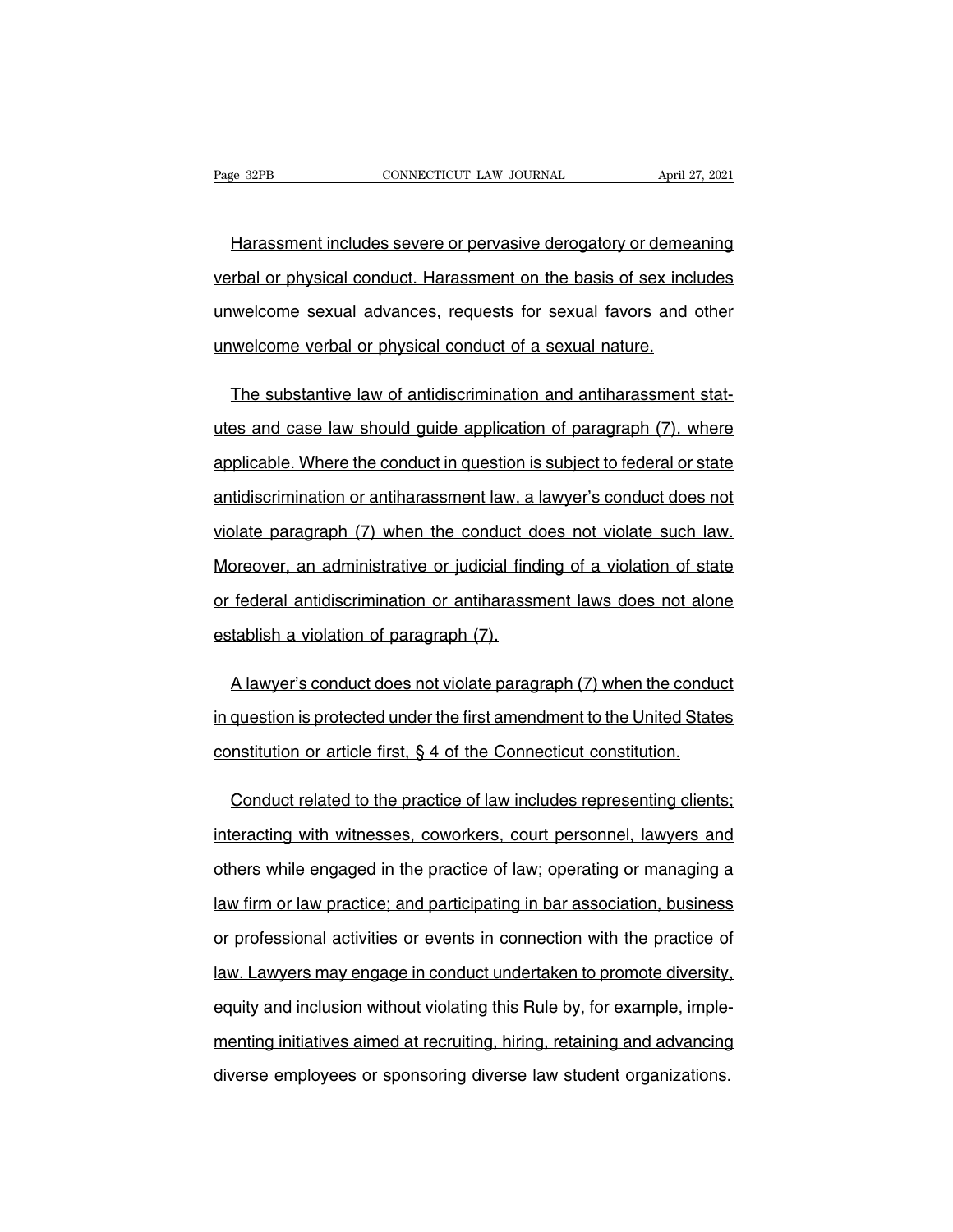A trial judge's finding that peremptory challenges were exercised April 27, 2021 CONNECTICUT LAW JOURNAL Page 33PB<br> **A** trial judge's finding that peremptory challenges were exercised<br>
on a discriminatory basis does not alone establish a violation of para-<br>
graph (7). Moreover, no discip A trial judge's finding that peremptory challenges were exercised<br>on a discriminatory basis does not alone establish a violation of para-<br>graph (7). Moreover, no disciplinary violation may be found where a<br>lawyer exercises A trial judge's finding that peremptory challenges were exercised<br>on a discriminatory basis does not alone establish a violation of para-<br>graph (7). Moreover, no disciplinary violation may be found where a<br>lawyer exercises A that judge's informy that peremptory challenges were exercised<br>on a discriminatory basis does not alone establish a violation of para-<br>graph (7). Moreover, no disciplinary violation may be found where a<br>lawyer exercises graph (7). Moreover, no disciplinary violation may be found where a<br>lawyer exercises a peremptory challenge on a basis that is permitted<br>under substantive law. A lawyer does not violate paragraph (7) by<br>limiting the scope lawyer exercises a peremptory challenge on a basis that is permitted<br>lawyer exercises a peremptory challenge on a basis that is permitted<br>under substantive law. A lawyer does not violate paragraph (7) by<br>limiting the scope the population is a perturn of the lawyer does not violate paragraph (7) by limiting the scope or subject matter of the lawyer's practice or by limiting the lawyer's practice to members of a particular segment of the popul under substantive law. A lawyer does not violate paragraph (7) by<br>limiting the scope or subject matter of the lawyer's practice or by<br>limiting the lawyer's practice to members of a particular segment of<br>the population in a Imiting the scope of subject matter of the lawyer's practice of by<br>Imiting the lawyer's practice to members of a particular segment of<br>the population in accordance with these rules and other law. A lawyer<br>may charge and co Infiniting the lawyer's plactice to hiembers of a particular segment of<br>the population in accordance with these rules and other law. A lawyer<br>may charge and collect reasonable fees and expenses for a represen-<br>tation. Rule are population in accordance with these rules and other law. A lawyer<br>may charge and collect reasonable fees and expenses for a represen-<br>tation. Rule 1.5 (a). Lawyers also should be mindful of their professional<br>obligatio ration. Rule 1.5 (a). Lawyers also should be mindful of their professional<br>obligations under Rule 6.1 to provide legal services to those who<br>are unable to pay, and their obligation under Rule 6.2 not to avoid<br>appointments (1), (2) and (3). A lawyer's also should be finifially filter professional<br>appointments from a tribunal except for good cause. See Rule 6.2<br>(1), (2) and (3). A lawyer's representation of a client does not constitute<br>an end are unable to pay, and their obligation under Rule 6.2 not to avoid<br>appointments from a tribunal except for good cause. See Rule 6.2<br>(1), (2) and (3). A lawyer's representation of a client does not constitute<br>an endorsemen are unable to pay<br>appointments from<br>(1), (2) and (3). A la<br>an endorsement b<br>Rule 1.2 (b).<br>[A lawyer may r **[**A lawyer is the lawyer's representation of a client does not constitute<br> **[**A lawyer may refuse to comply with an obligation imposed by law<br> **[A lawyer may refuse to comply with an obligation imposed by law<br>
<b>[A lawyer** 

upon a good faith belief that no valid obligation exists.] The provisions of Rule 1.2 (b).<br> **Example 1.2 (b).**<br> **Example 1.2 (b).**<br> **Example 1.2 (d)** Concerning a good faith challenge to the validity, scope, an endorsement by the lawyer of the chefit's views of activities. See<br>Rule 1.2 (b).<br>[A lawyer may refuse to comply with an obligation imposed by law<br>upon a good faith belief that no valid obligation exists.] The provisions [A lawyer may refuse to comply with an obligation imposed by law<br>upon a good faith belief that no valid obligation exists.] The provisions<br>of Rule 1.2 (d) concerning a good faith challenge to the validity, scope,<br>meaning LA lawyer may relase to the practice of the practice of the practice of law.<br>
Lawyers holding public contently a meaning or application of the practice of law. Figure 1.2 (d) concerning a good faith challenge to the validity, scope,<br>Paning or application of the law apply to challenges of legal regulation<br>the practice of law.<br>Lawyers holding public office assume legal responsibili

beyond the practice of law.<br>Lawyers holding public office assume legal responsibilities going<br>beyond those of other citizens. A lawyer's abuse of public office can<br>suggest an inability to fulfill the professional role of a sureduring or application of the law apply to chanenges or legal regulation<br>of the practice of law.<br>Lawyers holding public office assume legal responsibilities going<br>beyond those of other citizens. A lawyer's abuse of publ In the practice of law.<br>
Lawyers holding public office assume legal responsibilities going<br>
beyond those of other citizens. A lawyer's abuse of public office can<br>
suggest an inability to fulfill the professional role of a Lawyers notaing public office assume legal responsibilities going<br>beyond those of other citizens. A lawyer's abuse of public office can<br>suggest an inability to fulfill the professional role of a lawyer. The same<br>is true of beyond those of other citizens. A lawyer's abuse of public office can suggest an inability to fulfill the professional role of a lawyer. The same is true of abuse of positions of private trust, such as trustee, executor, a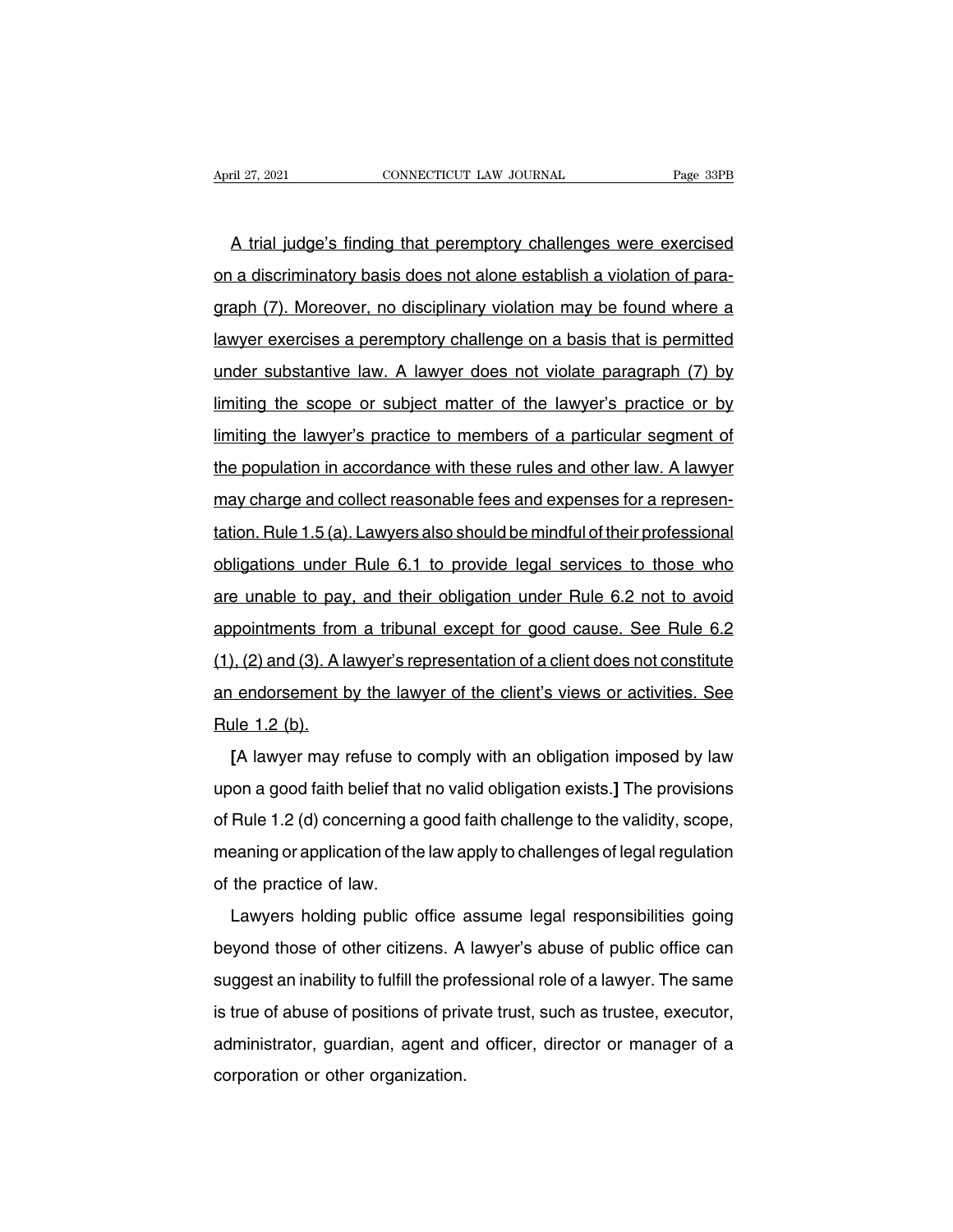e 34PB<br>
CONNECTICUT LAW JOURNAL<br>
AMENDMENT NOTE: The amendment to this rule defines discrimi-<br>
tion, harassment and sexual harassment as professional mis-Page 34PB CONNECTICUT LAW JOURNAL April 27, 2021<br>
AMENDMENT NOTE: The amendment to this rule defines discrimination, harassment and sexual harassment as professional mis-<br>
conduct. conduct.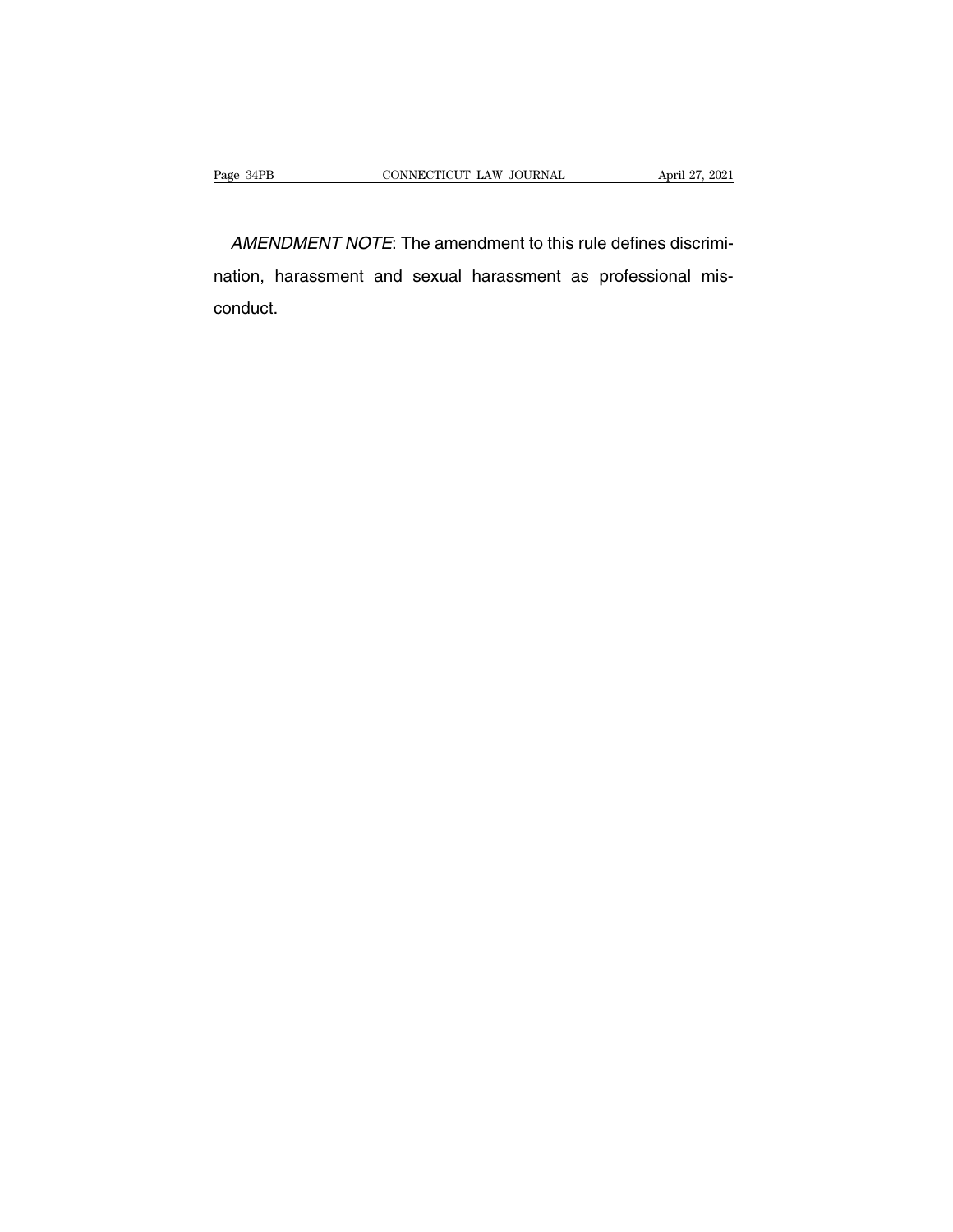# **Page 35F**<br>
PROPOSED AMENDMENTS TO THE<br>
PROVISIONS OF THE SUPERIOR COURT RULES FROPOSED AMENDMENTS TO THE<br> **GENERAL PROVISIONS OF THE SUPERIOR COURT RULES**<br>
GENERAL PROVISIONS OF THE SUPERIOR COURT RULES<br> **GENERAL PROVISIONS OF THE SUPERIOR COURT RULES** April 27, 2021<br> **CONNECTICUT LAW JOURNAL**<br> **PROPOSED AMENDMENTS TO THE<br>
GENERAL PROVISIONS OF THE SUPERIOR COL<br>
Sec. 2-8. Qualifications for Admission<br>
To entitle an applicant to admission to the bar, except**

PROPOSED AMENDMENTS TO THE<br>GENERAL PROVISIONS OF THE SUPERIOR COURT RULES<br>c. 2-8. Qualifications for Admission<br>To entitle an applicant to admission to the bar, except under Section<br>13 of these rules, the applicant must sat GENERAL PROVISIONS OF THE SUPERIOR COURT RULES<br>Sec. 2-8. Qualifications for Admission<br>To entitle an applicant to admission to the bar, except under Section<br>2-13 of these rules, the applicant must satisfy the bar examining Sec. 2-8. Quali<br>To entitle an ap<br>2-13 of these rule<br>mittee that:<br>(1) The applica (1) To entitle an applicant to admission to the bar, except under Section<br>13 of these rules, the applicant must satisfy the bar examining com-<br>ttee that:<br>(1) The applicant is a citizen of the United States or an alien lawf

Folding an applicant to damission to the Bat, except ander because<br>2-13 of these rules, the applicant must satisfy the bar examining com-<br>mittee that:<br>(1) The applicant is a citizen of the United States or an alien lawfull 2 To or these rates, the applicant must satisfy the<br>mittee that:<br>(1) The applicant is a citizen of the United State<br>residing in the United States.<br>(2) The applicant is not less than eighteen ye (1) The applicant is a citizen of the United States or an alien lawfully<br>residing in the United States, which shall include an individual author-<br>ized to work lawfully in the United States.<br>(2) The applicant is not less th (1) The applicant is a chizen of the office clates of an anchritawiany<br>siding in the United States, which shall include an individual author-<br>ed to work lawfully in the United States.<br>(2) The applicant is not less than eig

practice law, and has either passed an examination in professional<br>responsibility, which is a person of good moral character, is fit to<br>practice law, and has either passed an examination in professional<br>responsibility, whi (2) The applicant is not less than eighteen years of age.<br>
(3) The applicant is a person of good moral character, is fit to<br>
practice law, and has either passed an examination in professional<br>
responsibility, which has bee (3) The applicant is not less than eighteen years of age.<br>
(3) The applicant is a person of good moral character, is fit to<br>
practice law, and has either passed an examination in professional<br>
responsibility, which has be (c) The applicant is a person of good motal character, is in to<br>practice law, and has either passed an examination in professional<br>responsibility, which has been approved or required by the committee,<br>or has completed a co processional responsibility, which has been approved or required by the committee, or has completed a course in professional responsibility in accordance with the regulations of the committee. Any inquiries or procedures u disability<sub>1</sub> which has been approved or required by the committed, or has completed a course in professional responsibility in accordance with the regulations of the committee. Any inquiries or procedures used by the bar or has completed a coalse in protessional responsibility in accordance<br>with the regulations of the committee that relate to [physical or mental<br>disability] the health diagnosis, treatment, or drug or alcohol depen-<br>dence o a determination of the committee. Any inquiries of procedures<br>used by the bar examining committee that relate to [physical or mental<br>disability] the health diagnosis, treatment, or drug or alcohol depen-<br>dence of an applic disability] the health diagnosis, treatment, or drug or alcohol dependence of an applicant must be narrowly tailored and necessary to a determination of the applicant's current fitness to practice law, in accordance with t dence of an applicant must be narrowly tailored and necessary to<br>a determination of the applicant's current fitness to practice law, in<br>accordance with the Americans with Disabilities Act and amendment<br>twenty-one of the Co a determination of the applicant's current fitness to practice law, in<br>accordance with the Americans with Disabilities Act and amendment<br>twenty-one of the Connecticut constitution, and conducted in a manner<br>consistent with accordance with the Americans with Disabtwenty-one of the Connecticut constitution, aconsistent with privacy rights afforded unconstitutions or other applicable law.<br>(4) The applicant has met the educations estualities with the Americanis with Bisabilities Act and americanterity-one of the Connecticut constitution, and conducted in a manner msistent with privacy rights afforded under the federal and state nstitutions or other set, from time to time examined to the distribution, and conducted in a consistent with privacy rights afforded under the federal and constitutions or other applicable law.<br>
(4) The applicant has met the educational requir

Insistent with phytoty hights anoteed ander the ledetal and state<br>nstitutions or other applicable law.<br>(4) The applicant has met the educational requirements as may be<br>t, from time to time, by the bar examining committee.<br> (4) The applicant has met the educational requirements as may be set, from time to time, by the bar examining committee.<br>
(5) The applicant has filed with the administrative director of the bar examining committee an appli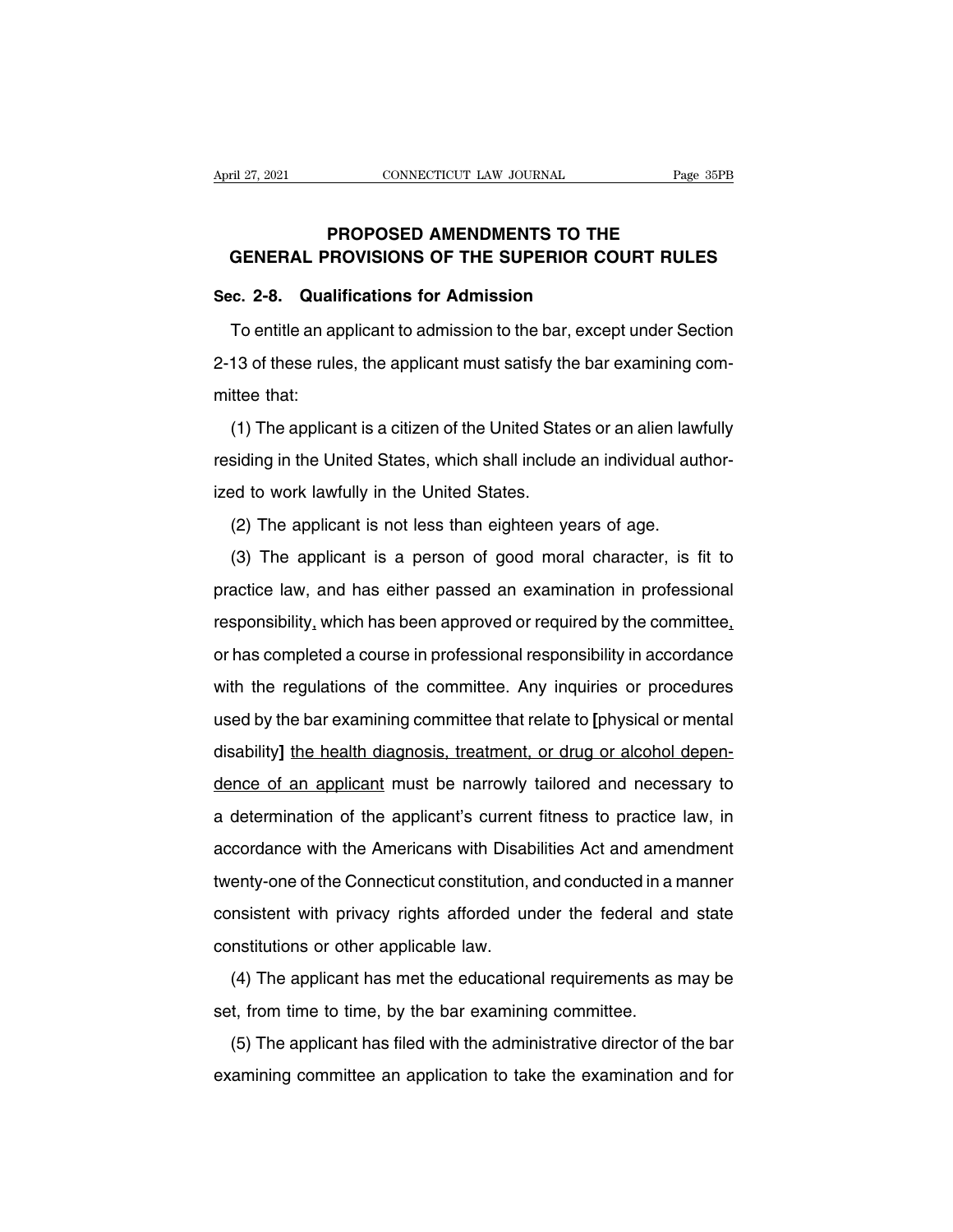Page 36PB<br>
CONNECTICUT LAW JOURNAL April 27, 2021<br>
admission to the bar, all in accordance with these rules and the regula-<br>
tions of the committee, and has paid such application fee as the Fage 36PB CONNECTICUT LAW JOURNAL April 27, 2021<br>admission to the bar, all in accordance with these rules and the regula-<br>tions of the committee, and has paid such application fee as the<br>committee shall from time to time d admission to the bar, all in accordance with these rutions of the committee, and has paid such appli<br>committee shall from time to time determine.<br>(6) The applicant has passed an examination in lmission to the bar, all in accordance with these rules and the regula-<br>ns of the committee, and has paid such application fee as the<br>mmittee shall from time to time determine.<br>(6) The applicant has passed an examination i Examples and the committee, and has paid such application f<br>committee shall from time to time determine.<br>(6) The applicant has passed an examination in law in a<br>with the regulations of the bar examining committee.<br>(7) The

It is of the committee, and has paid such application fee as the<br>mmittee shall from time to time determine.<br>(6) The applicant has passed an examining committee.<br>(7) The applicant has complied with all of the pertinent rule (6) The applicant has passed an examination in<br>with the regulations of the bar examining committ<br>(7) The applicant has complied with all of the p<br>regulations of the bar examining committee.<br>(8) As an alternative to satisfy

(6) The applicant has passed an examination in law in accordance<br>th the regulations of the bar examining committee.<br>(7) The applicant has complied with all of the pertinent rules and<br>gulations of the bar examining committe (7) The applicant has complied with all of the pertinent rules and<br>regulations of the bar examining committee.<br>(8) As an alternative to satisfying the bar examining committee that<br>the applicant has met the committee's educ regulations of the bar examining committee.<br>
(8) As an alternative to satisfying the bar examining committee that<br>
the applicant has met the committee's educational requirements, the<br>
applicant who meets all the remaining regulations of the bar examining committee.<br>
(8) As an alternative to satisfying the bar examining committee that<br>
the applicant has met the committee's educational requirements, the<br>
applicant who meets all the remaining (b) As an alternative to satisfying the bar examining committee that<br>the applicant has met the committee's educational requirements, the<br>applicant who meets all the remaining requirements of this section<br>may, upon payment the applicant has thet the committee's educational requirements, the<br>applicant who meets all the remaining requirements of this section<br>may, upon payment of such investigation fee as the committee shall<br>from time to time d applicant who meets an the remaining requirements or this section<br>may, upon payment of such investigation fee as the committee shall<br>from time to time determine, substitute proof satisfactory to the commit-<br>tee that: (A) t Inay, upon payment or such investigation lee as the committee shall<br>from time to time determine, substitute proof satisfactory to the commit-<br>tee that: (A) the applicant has been admitted to practice before the<br>highest cou district court of original jurisdiction in one or more states, the District<br>of Columbia or the Commonwealth of Puerto Rico or in one or more<br>district courts of the United States for ten or more years and at the<br>time of fil thighest court of original jurisdiction in one or more states, the District<br>of Columbia or the Commonwealth of Puerto Rico or in one or more<br>district courts of the United States for ten or more years and at the<br>time of fil bar; (B) the applicant has actually practiced law in such a jurisdictic courts of the United States for ten or more years and at the time of filing the application is a member in good standing of such a bar; (B) the applic district courts of the United States for ten or more years and at the<br>time of filing the application is a member in good standing of such a<br>bar; (B) the applicant has actually practiced law in such a jurisdiction<br>for not l time of filing the application is a member in good standing of such a<br>bar; (B) the applicant has actually practiced law in such a jurisdiction<br>for not less than five years during the seven year period immediately<br>preceding the offinity the application is a member in good standing of such a<br>bar; (B) the applicant has actually practiced law in such a jurisdiction<br>for not less than five years during the seven year period immediately<br>preceding t bar, (B) the applicant has actually practiced law in such a jurisdiction<br>for not less than five years during the seven year period immediately<br>preceding the filing date of the application; and (C) the applicant<br>intends, up preceding the filing date of the ap<br>intends, upon a continuing basis, acti<br>and to devote the major portion of the<br>practice of law in Connecticut.<br>COMMENTARY: The change in s eceding the filling date of the application, and (C) the applicant<br>ends, upon a continuing basis, actively to practice law in Connecticut<br>d to devote the major portion of the applicant's working time to the<br>actice of law i

refluence, upon a continuing basis, actively to plactice law in Confieding<br>and to devote the major portion of the applicant's working time to the<br>practice of law in Connecticut.<br>COMMENTARY: The change in subdivision (3) re and to devote the major ponton of the applicant's working time to the<br>practice of law in Connecticut.<br>COMMENTARY: The change in subdivision (3) replaces language<br>referencing the disability of an applicant with language tha practice of law in Connecticut.<br>COMMENTARY: The change in subdivision (3) replaces language<br>referencing the disability of an applicant with language that is more<br>neutral and inclusive and is consistent with previous change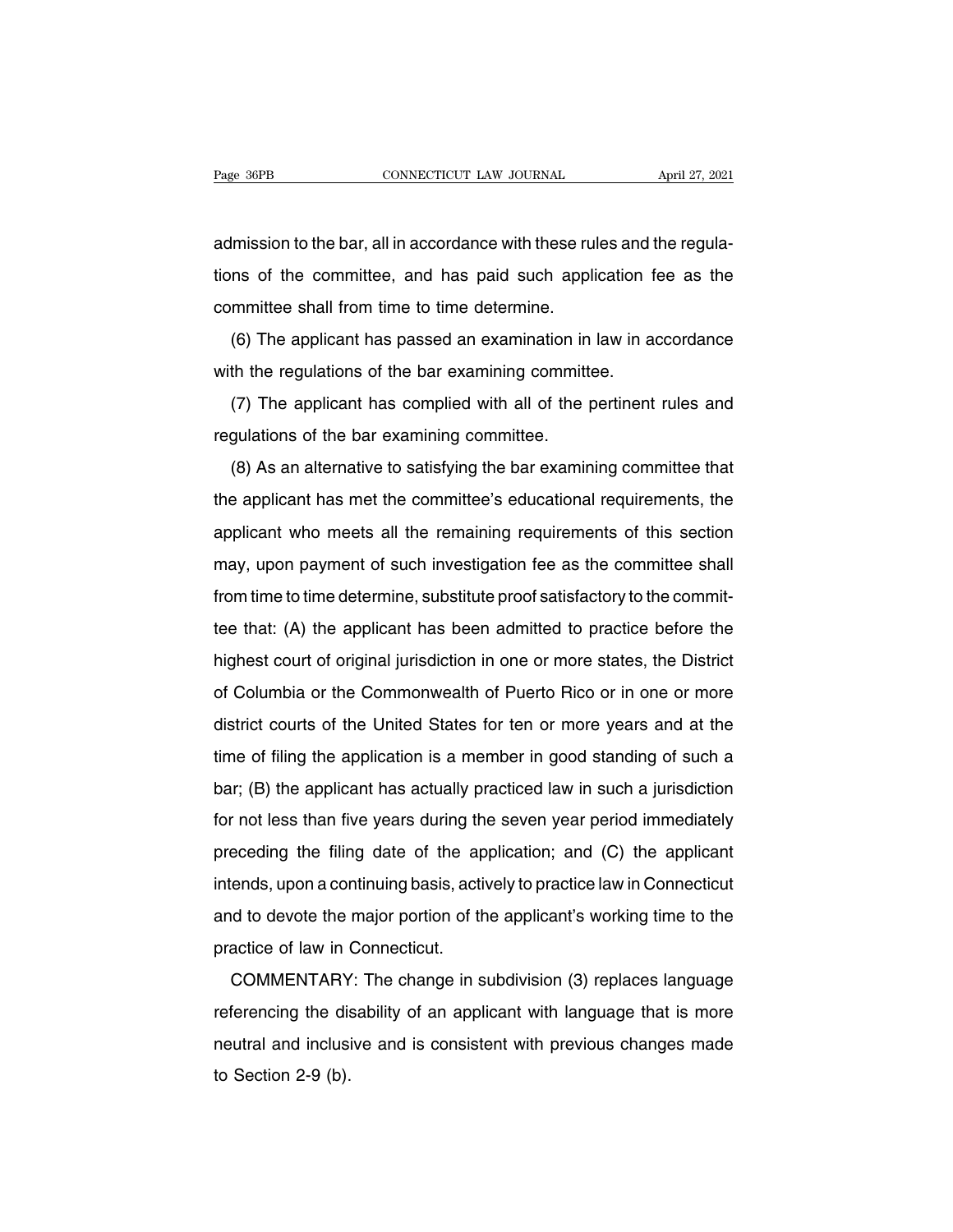April 27, 2021<br> **Sec. 2-13A. Military Spouse Temporary Licensing<br>
(a) <b>Qualifications.** An applicant who meets all of the following THE 27, 2021<br> **CONNECTICUT LAW JOURNAL**<br> **C. 2-13A. Military Spouse Temporary Licensing**<br>
(a) **Qualifications.** An applicant who meets all of the following<br>
quirements listed in subdivisions (1) through (11) of this subsec Sec. 2-13A. Military Spouse Temporary Licensing<br>(a) Qualifications. An applicant who meets all of the following<br>requirements listed in subdivisions (1) through (11) of this subsection<br>may be temporarily licensed and admitt Sec. 2-13A. Military Spouse Temporary Licensing<br>
(a) Qualifications. An applicant who meets all of the following<br>
requirements listed in subdivisions (1) through (11) of this subsection<br>
may be temporarily licensed and adm (a) **Qualifications.** An applicant who meets all of the following requirements listed in subdivisions (1) through (11) of this subsection may be temporarily licensed and admitted to the practice of law in Connecticut, upon applicant: ay be temporarily licensed and admitted to the practice of law in<br>phnecticut, upon approval of the bar examining committee. The<br>plicant:<br>(1) is the spouse of an active duty service member of the United<br>ates Army, Navy, Air

States Army, Navy, Air Force, Marine Corps or Coast Guard and that service member is or will be stationed in Connecticut due to that service member is or will be stationed in Connecticut due to deplicant:<br>
(1) is the spouse of an active duty service member of the United<br>
States Army, Navy, Air Force, Marine Corps or Coast Guard and<br>
that service member is or will be stationed in Connecticut due to<br>
military order qppicarit.<br>
(1) is the spouse<br>
States Army, Navy,<br>
that service membe<br>
military orders;<br>
(2) is licensed to (1) is the spouse of all active duty service hieriber of the officed<br>ates Army, Navy, Air Force, Marine Corps or Coast Guard and<br>at service member is or will be stationed in Connecticut due to<br>litary orders;<br>(2) is license one states Army, Navy, All Totee, Maline Corps or Coast Guard and<br>that service member is or will be stationed in Connecticut due to<br>military orders;<br>(2) is licensed to practice law before the highest court in at least<br>one

litary orders;<br>(2) is licensed to practice law before the highest court in at least<br>le state or territory of the United States or in the District of Columbia;<br>(3) is currently an active member in good standing in every jur Thinlary orders,<br>
(2) is licensed to practice law before the highest court in at least<br>
one state or territory of the United States or in the District of Columbia;<br>
(3) is currently an active member in good standing in eve ( $2$ ) is incerised to practice law before the highest court in at least<br>one state or territory of the United States or in the District of Columbia;<br>(3) is currently an active member in good standing in every jurisdic-<br>tio (3) is currently an active member in good standing in every jurisdiction to which the applicant has been admitted to practice, or has resigned or become inactive or had a license administratively suspended or revoked while (3) is currently an active member in good<br>tion to which the applicant has been ad<br>resigned or become inactive or had a lic<br>pended or revoked while in good standing f<br>out any pending disciplinary actions;<br>(4) is not current It to which the applicant has been adminited to plactice, or has<br>signed or become inactive or had a license administratively sus-<br>inded or revoked while in good standing from every jurisdiction with-<br>it any pending discipl pended or revoked while in good standing from every jurisdiction<br>pended or revoked while in good standing from every jurisdiction;<br>(4) is not currently subject to lawyer discipline or the s<br>pending disciplinary matter in a

The education while in good standing nonrevery jurisdiction while<br>t any pending disciplinary actions;<br>(4) is not currently subject to lawyer discipline or the subject of a<br>inding disciplinary matter in any other jurisdicti out any penang disciplinary<br>
(4) is not currently subject<br>
pending disciplinary matter<br>
(5) meets the educational<br>
nation in Connecticut;<br>
(6) possesses the good m (4) is not currently subject to lawyer discipline of the subject of a<br>inding disciplinary matter in any other jurisdiction;<br>(5) meets the educational qualifications required to take the exami-<br>tion in Connecticut;<br>(6) poss Feriality disciplinary matter in any other jurisdiction;<br>
(5) meets the educational qualifications required to take the<br>
nation in Connecticut;<br>
(6) possesses the good moral character and fitness to practicute required of

(5) fireets the educational qualifications required to take the exami-<br>tion in Connecticut;<br>(6) possesses the good moral character and fitness to practice law<br>quired of all applicants for admission in Connecticut;<br>(7) has iation in connecticut,<br>
(6) possesses the good moral character and fitness to practice law<br>
required of all applicants for admission in Connecticut;<br>
(7) has passed an examination in professional responsibility [admin-<br>
is (o) possesses the good moral character and miless to plactice law<br>required of all applicants for admission in Connecticut;<br>(7) has passed an examination in professional responsibility [admin-<br>istered under the auspices of The required of air applicants for admission in Committee<br>
(7) has passed an examination in professional<br>
istered under the auspices of the bar examining<br>
completed a course in professional responsibility<br>
the regulation o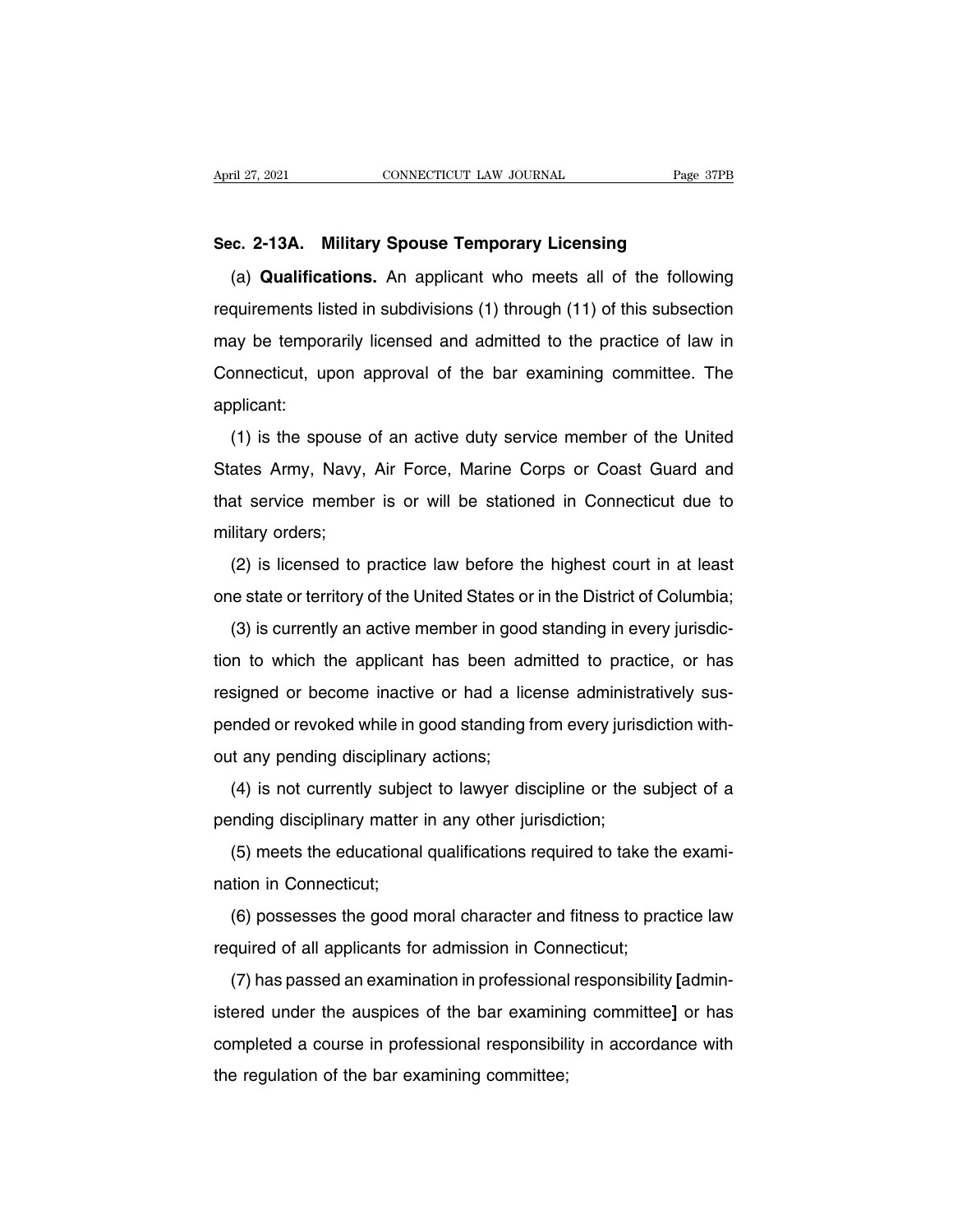EXTER THE READ CONNECTICUT LAW JOURNAL April 27, 2021<br>(8) is or will be physically residing in Connecticut due to the service<br>ember's military orders; Page 38PB<br>
(8) is or will be physically resi<br>
member's military orders;<br>
(9) has not failed the Conne

(8) is or will be physically residing in Connecticut due to the service<br>ember's military orders;<br>(9) has not failed the Connecticut bar examination within the past<br>e years; (8) is or will be<br>member's milita<br>(9) has not fa<br>five years;<br>(10) has not l

(c) is or will be priysically residing in connecticut due to the service<br>ember's military orders;<br>(9) has not failed the Connecticut bar examination within the past<br>e years;<br>(10) has not had an application for admission to (9) has not failed the Connecticut bar examination within the past<br>five years;<br>(10) has not had an application for admission to the Connecticut<br>bar or the bar of any state, the District of Columbia or United States<br>territo (3) has not failed the Connecticut bar examination within the p<br>five years;<br>(10) has not had an application for admission to the Connecti<br>bar or the bar of any state, the District of Columbia or United Sta<br>territory denied (10) has not had an application for admission to the Connecticut<br>ir or the bar of any state, the District of Columbia or United States<br>rritory denied on character and fitness grounds; and<br>(11) has not failed to achieve the

(10) has not had an application for admission to the connecticut<br>bar or the bar of any state, the District of Columbia or United States<br>territory denied on character and fitness grounds; and<br>(11) has not failed to achieve bar or the bar of any state, the District of Columbia or United States<br>territory denied on character and fitness grounds; and<br>(11) has not failed to achieve the Connecticut scaled score on the<br>uniform bar examination admin (11) has not failed to achieve the Connecticut scaled score on the<br>iform bar examination administered within any jurisdiction within the<br>st five years.<br>(b) **Application Requirements.** Any applicant seeking a temporary<br>ense

(11) has not failed to achieve the Connecticut scaled score on the<br>uniform bar examination administered within any jurisdiction within the<br>past five years.<br>(b) **Application Requirements.** Any applicant seeking a temporary<br> past five years.<br>
(b) **Application Requirements.** Any applicant seeking a temporary<br>
license to practice law in Connecticut under this section shall file a<br>
written application and payment of such fee as the bar examining<br> (b) **Application Requirements.** Any applicant seeking a temporary license to practice law in Connecticut under this section shall file a written application and payment of such fee as the bar examining committee shall from (b) Application nequirements. Any applicant seeking a temporary<br>license to practice law in Connecticut under this section shall file a<br>written application and payment of such fee as the bar examining<br>committee shall from t and shall set forth the applicant shall file with connection the assession shall like a<br>committee shall from time to time determine. Such application, duly<br>verified, shall be filed with the administrative director of the c whiten application and payment of such fiee as the bar examining<br>committee shall from time to time determine. Such application, duly<br>verified, shall be filed with the administrative director of the committee<br>and shall set lowing: Inled, shall set forth the applicant's qualifications as hereinbefore pro-<br>ded. In addition, the applicant shall file with the committee the fol-<br>wing:<br>(1) a copy of the applicant's military spouse dependent identification

and shan set form the applicant's qualifications as heremberic provided. In addition, the applicant shall file with the committee the following:<br>(1) a copy of the applicant's military spouse dependent identification<br>and do vided: in addition, if<br>lowing:<br>(1) a copy of the a<br>and documentation<br>vice member;<br>(2) a copy of the (1) a copy of the applicant's military spouse dependent identification<br>id documentation evidencing a spousal relationship with the ser-<br>ce member;<br>(2) a copy of the service member's military orders to a military<br>stallation

(1) a copy of the applicant similary spouse dependent identification<br>and documentation evidencing a spousal relationship with the ser-<br>vice member;<br>(2) a copy of the service member's military orders to a military<br>installa vice member;<br>(2) a copy of the service member's military orders to a military<br>installation in Connecticut or a letter from the service member's com-<br>mand verifying that the requirement in subsection (a) (8) of this section vice member<br>
(2) a copy<br>
installation in<br>
mand verifyin<br>
is met;<br>
(3) certific ( $2$ ) a copy of the service member's minitary ofders to a minitary<br>stallation in Connecticut or a letter from the service member's com-<br>and verifying that the requirement in subsection (a) (8) of this section<br>met;<br>(3) cer Installation in Connecticut of a letter from the service members com-<br>mand verifying that the requirement in subsection (a) (8) of this section<br>is met;<br>(3) certificate(s) of good standing from the highest court of each<br>sta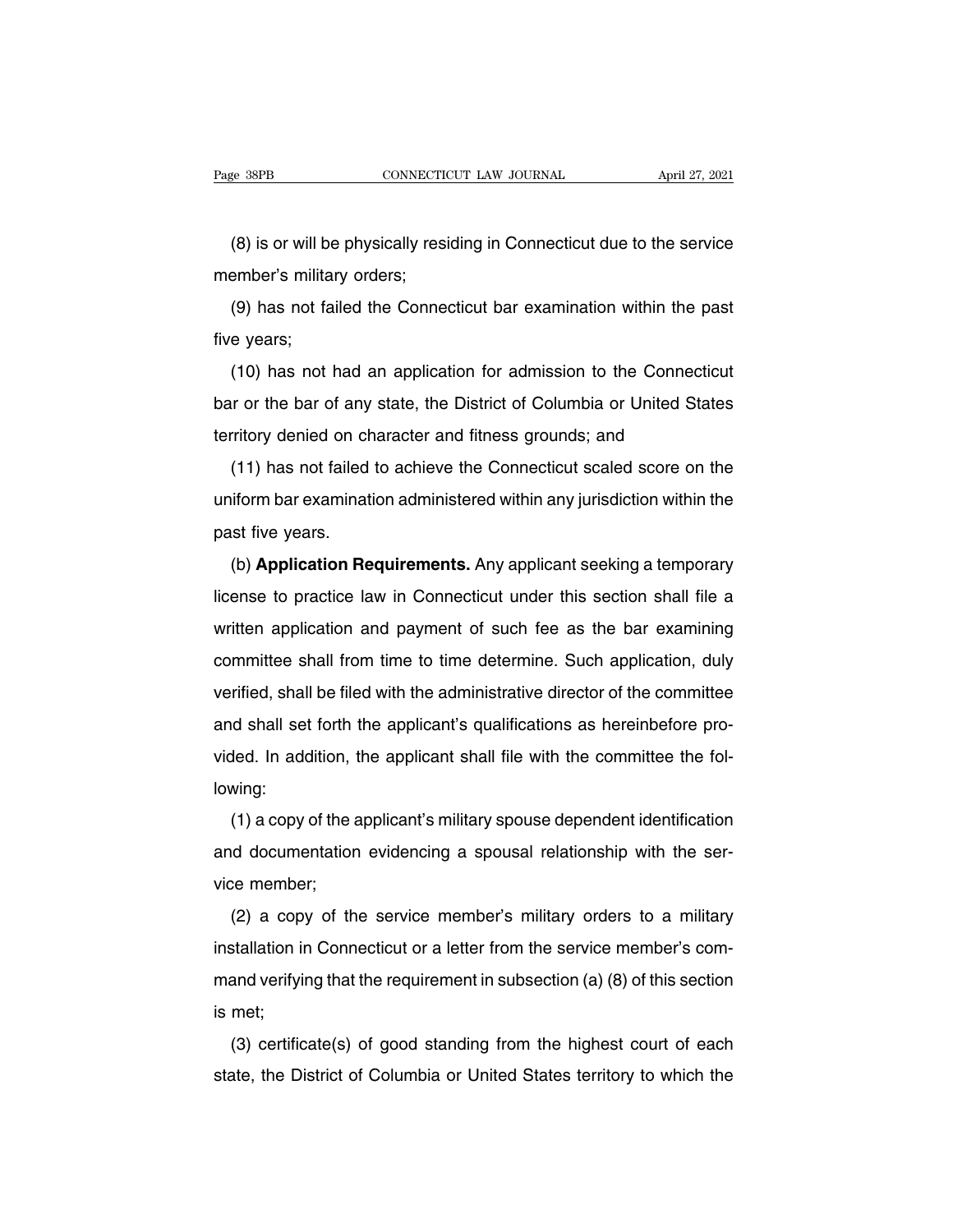April 27, 2021 CONNECTICUT LAW JOURNAL Page 39PB<br>applicant has been admitted, or proof that the applicant has resigned,<br>or become inactive or had a license administratively suspended or April 27, 2021 CONNECTICUT LAW JOURNAL Page 39PB<br>applicant has been admitted, or proof that the applicant has resigned,<br>or become inactive or had a license administratively suspended or<br>revoked while in good standing; revoked while in good standing;<br>revoked while in good standing;<br>(4) an affidavit from the applicant, co plicant has been admitted, or proof that the applicant has resigned,<br>become inactive or had a license administratively suspended or<br>voked while in good standing;<br>(4) an affidavit from the applicant, certifying whether such

applicant has been admitted, or proof that the applicant has resigned,<br>or become inactive or had a license administratively suspended or<br>revoked while in good standing;<br>(4) an affidavit from the applicant, certifying wheth manded, suspended on inactive of that a litense administratively suspended of<br>revoked while in good standing;<br>(4) an affidavit from the applicant, certifying whether such applicant<br>has a grievance pending against him or he revoked while in good standing,<br>
(4) an affidavit from the applicant, certifying whether such applicant<br>
has a grievance pending against him or her, has ever been repri-<br>
manded, suspended, placed on inactive status, disba (4) an amdavit nont the applicant, certifying with<br>has a grievance pending against him or her, h<br>manded, suspended, placed on inactive status, d<br>resigned from the practice of law, and, if so sett<br>stances concerning such ac anded, suspended, placed on inactive status, disbarred, or has ever<br>signed from the practice of law, and, if so setting forth the circum-<br>ances concerning such action; and<br>(5) affidavits from two attorneys who personally k rianced, suspended, placed of final live status, displained, of has ever<br>resigned from the practice of law, and, if so setting forth the circum-<br>stances concerning such action; and<br>(5) affidavits from two attorneys who per

signed nom the practice of law, a<br>ances concerning such action; an<br>(5) affidavits from two attorneys w<br>rtifying to his or her good moral cha<br>(c) **Duration and Renewal.**<br>(1) A temporary license to practic

(5) affidavits from two attorneys who personally know the applicant<br>rtifying to his or her good moral character and fitness to practice law.<br>(c) **Duration and Renewal.**<br>(1) A temporary license to practice law issued under be valid for three years provided that the temporarily licensed attorney<br>
(b) Duration and Renewal.<br>
(1) A temporary license to practice law issued under this rule will<br>
be valid for three years provided that the temporari (c) Duration and Renewal.<br>
(1) A temporary license to practice law issued under this rule will<br>
be valid for three years provided that the temporarily licensed attorney<br>
remains a spouse of the service member and resides i (c) Duration and Herlewal.<br>
(1) A temporary license to practice law issued under this rule will<br>
be valid for three years provided that the temporarily licensed attorney<br>
remains a spouse of the service member and resides Service member's immediately subsequent assignment specifying that dependents are not authorized to accompany the service member's immediately subsequent assignment specifying that dependents are not authorized to accompa dependents are not authorized to accompany incensed attorney<br>due to military orders or continues to reside in Connecticut due to the<br>service member's immediately subsequent assignment specifying that<br>dependents are not aut temants a spouse of the service member and restates in Connecticut<br>due to military orders or continues to reside in Connecticut due to the<br>service member's immediately subsequent assignment specifying that<br>dependents are n rvice member's immediately subsequent assignment specifying that<br>pendents are not authorized to accompany the service member. The<br>mporary license may be renewed for one additional two year period.<br>(2) A renewal application

dependents are not authorized to accompany the service member. The<br>dependents are not authorized to accompany the service member. The<br>temporary license may be renewed for one additional two year period.<br>(2) A renewal appli dependents are not additionized to accompany the service member. The<br>temporary license may be renewed for one additional two year period.<br>(2) A renewal application must be submitted with the appropriate<br>fee as established (2) A renewal application must be submitted with the appropriate<br>fee as established by the bar examining committee and all other docu-<br>mentation required by the bar examining committee, including a copy<br>of the service memb  $(z)$  A renewar application must be submitted with the appropriate<br>fee as established by the bar examining committee and all other docu-<br>mentation required by the bar examining committee, including a copy<br>of the service me ree as established by the<br>mentation required by the<br>of the service member's<br>be filed not less than the<br>three year period.<br>(3) A temporarily licen Fination required by the bar examining committee, including a copy<br>the service member's military orders. Such renewal application shall<br>filed not less than thirty days before the expiration of the original<br>ree year period.

of the service member s military ofders. Such refleward application shall<br>be filed not less than thirty days before the expiration of the original<br>three year period.<br>(3) A temporarily licensed attorney who wishes to become be fired flot less than thirty days before the expiration of the original<br>three year period.<br>(3) A temporarily licensed attorney who wishes to become a perma-<br>nent member of the bar of Connecticut may apply for admission b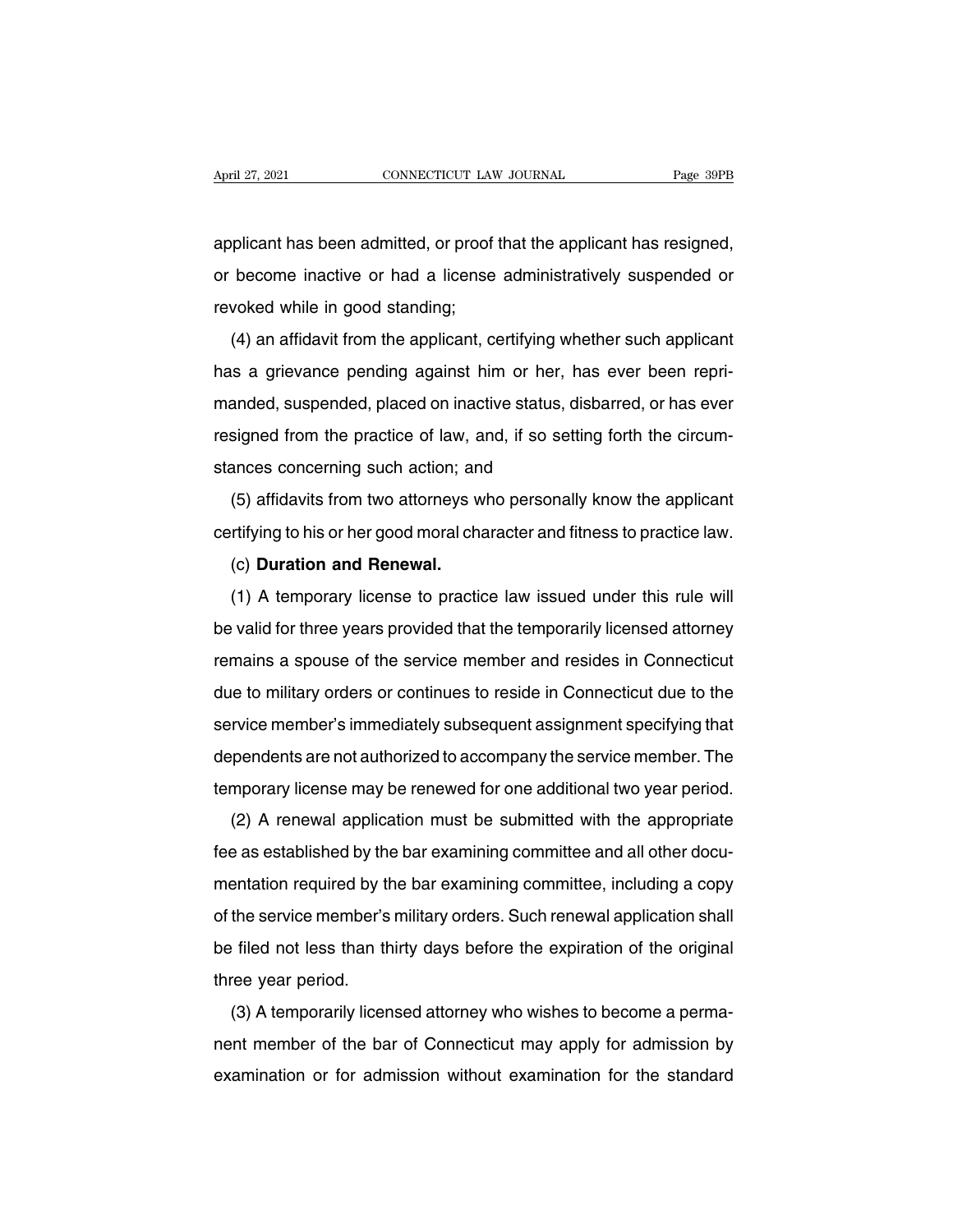Page 40PB<br>
CONNECTICUT LAW JOURNAL<br>
application fee minus the application fee paid to the committee for the<br>
application for temporary license, not including any fees for renewal. Page 40PB CONNECTICUT LAW JOURNAL April 27, 2021<br>application fee minus the application fee paid to the committee for the<br>application for temporary license, not including any fees for renewal.<br>(d) **Termination.** 

(d) **Termination.**

plication fee minus the application fee paid to the committee for the<br>plication for temporary license, not including any fees for renewal.<br>(d) **Termination.**<br>(1) Termination of Temporary License. A temporary license shall<br> application fee minds the application fee paid to the committee for the<br>application for temporary license, not including any fees for renewal.<br>(d) **Termination.**<br>(1) Termination of Temporary License. A temporary license sh (d) **Termination.**<br>
(d) **Termination.**<br>
(1) Termination of Temporary License. A temporary license shall<br>
terminate, and a temporarily licensed attorney shall cease the practice<br>
of law in Connecticut pursuant to that admis (d) Termination.<br>
(1) Termination of Temporary License. A temporary license shall<br>
terminate, and a temporarily licensed attorney shall cease the practice<br>
of law in Connecticut pursuant to that admission, unless otherwise (1) Termination of Temporary Eleense. A temporary neense shall<br>minate, and a temporarily licensed attorney shall cease the practice<br>law in Connecticut pursuant to that admission, unless otherwise<br>thorized by these rules, t (B) of law in Connecticut pursuant to that admission, unless otherwise<br>authorized by these rules, thirty days after any of the following events:<br>(A) the service member's separation or retirement from military<br>service;<br>(B)

service;

(A) the service member's separation or retirement from military<br>service;<br>(B) the service member's permanent relocation to another jurisdic-<br>tion, unless the service member's immediately subsequent assignment<br>specifies that (A) the service member's separation of retirement from military<br>service;<br>(B) the service member's permanent relocation to another jurisdic-<br>tion, unless the service member's immediately subsequent assignment<br>specifies that (B) the service member's permanent relocation to another jurisdiction, unless the service member's immediately subsequent assignment specifies that the dependents are not authorized to accompany the service member, in whic (D) the service member's permanent relocation to another jurisdic-<br>tion, unless the service member's immediately subsequent assignment<br>specifies that the dependents are not authorized to accompany the<br>service member, in wh specifies that the dependents are not authorized to accompany the<br>service member, in which case the attorney may continue to practice<br>law in Connecticut as provided in this rule until the service member<br>departs Connecticut specifies that the dependents are not during<br>service member, in which case the attorney<br>law in Connecticut as provided in this rule u<br>departs Connecticut for a permanent changer<br>presence of dependents is authorized;<br>(C) th wice member, in which case the attorney may continue to plactice<br>w in Connecticut as provided in this rule until the service member<br>parts Connecticut for a permanent change of station where the<br>esence of dependents is auth necticut as provided in this rule until the service member<br>departs Connecticut for a permanent change of station where the<br>presence of dependents is authorized;<br>(C) the attorney's permanent relocation outside of the state

France of dependents is authorized;<br>(C) the attorney's permanent relocation outside of the state of Con-<br>cticut for reasons other than the service member's relocation;<br>(D) upon the termination of the attorney's spousal rel (C) the attorney's perma<br>necticut for reasons other<br>(D) upon the termination<br>the service member;<br>(E) the attorney's failure (C) the attorney's permanent relocation outside of the state of Con-<br>cticut for reasons other than the service member's relocation;<br>(D) upon the termination of the attorney's spousal relationship to<br>e service member;<br>(E) t for an active member of the attorney's spousal<br>the service member;<br>(E) the attorney's failure to meet the annual licensin<br>for an active member of the bar of Connecticut;<br>(F) the attorney's request;

(D) upon the termination of the<br>e service member;<br>(E) the attorney's failure to meet<br>r an active member of the bar o<br>(F) the attorney's request;<br>(G) the attorney's admission to p

E service member,<br>
(E) the attorney's failure to meet the annual licensing requirements<br>
(a) the attorney's request;<br>
(G) the attorney's admission to practice law in Connecticut by exami-<br>
tion or without examination; ( $L$ ) the attorney's randle to meet to<br>for an active member of the bar of ( $F$ ) the attorney's request;<br>( $G$ ) the attorney's admission to pra-<br>nation or without examination;<br>( $H$ ) the attorney's denial of admiss (F) the attorney's request;<br>(G) the attorney's admission to practice law in Connecticut by exami-<br>tion or without examination;<br>(H) the attorney's denial of admission to the practice of law in Con-<br>citcut; or (i) the a<br>(G) the at<br>nation or w<br>(H) the a<br>necticut; or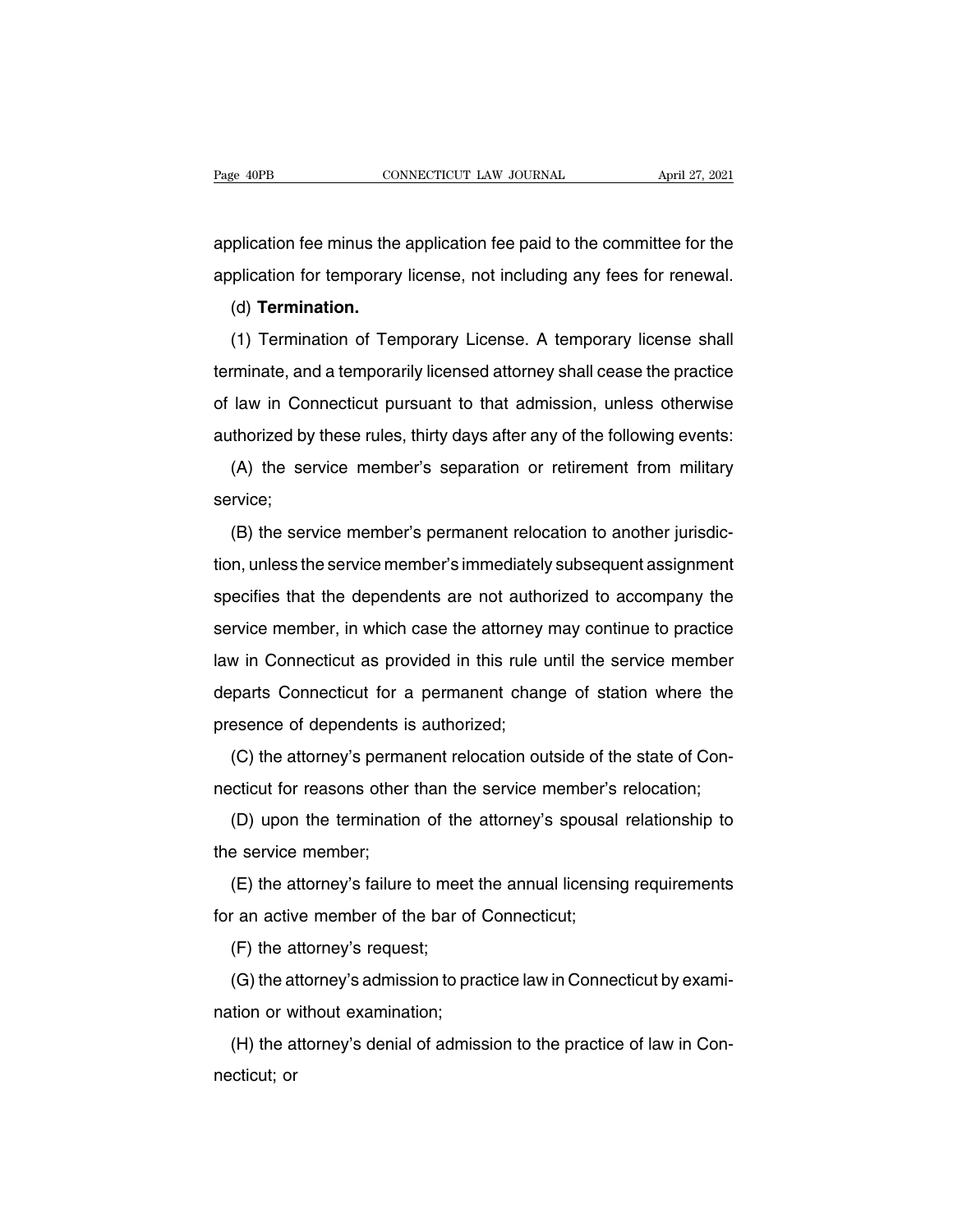(I) the death of the service member.<br>
Notice of one of the events set forth in sum<br>
Notice of one of the events set forth in sum Notice of one of the service member.<br>
Notice of one of the events set forth in subsection (d) (1) must be<br>
Notice of one of the events set forth in subsection (d) (1) must be<br>
ded with the bar examining committee by the te (I) the death of the service member.<br>
Notice of one of the events set forth in subsection (d) (1) must be<br>
filed with the bar examining committee by the temporarily licensed<br>
attorney within thirty days of such event. Noti (I) the death of the service member.<br>
Notice of one of the events set forth in subsection (d) (1) must be<br>
filed with the bar examining committee by the temporarily licensed<br>
attorney within thirty days of such event. Not (i) the death of the service member.<br>
Notice of one of the events set forth in subsection (d) (1) must be<br>
filed with the bar examining committee by the temporarily licensed<br>
attorney within thirty days of such event. Not Filed with the bar examining committee by the temporarily licensed attorney within thirty days of such event. Notice of the event set forth in subsection (d) (1) (l) must be filed with the committee by the temporarily lic attorney within thirty days of such event. Notice of the event set forth in<br>subsection (d) (1) (l) must be filed with the committee by the temporarily<br>licensed attorney within thirty days of the event, and the attorney sha attoriey within thirty days of such event. Notice of the event set forth in<br>subsection (d) (1) (l) must be filed with the committee by the temporarily<br>licensed attorney within thirty days of the event, and the attorney sha basis for discipline pursuant to the Rules of Professional Conduction attorneys.<br>Basis for discipline pursuant to the Rules of Professional Conduction<br>attorneys. licensed attorney within thirty days of the event, and the attorney shall<br>cease the practice of law within one year of the event. Failure to<br>provide such notice by the temporarily licensed attorney shall be a<br>basis for dis (2) Notice of Termination of Temporarily licensed attorney shall be a<br>
sis for discipline pursuant to the Rules of Professional Conduct<br>
(2) Notice of Termination of Temporary License. Upon receipt of<br>
e notice required by

basis for discipline pursuant to the Rules of Professional Conduct<br>for attorneys.<br>(2) Notice of Termination of Temporary License. Upon receipt of<br>the notice required by subsection (d) (1), the bar examining committee<br>shall For attorneys.<br>
(2) Notice of Termination of Temporary License. Upon receipt of<br>
the notice required by subsection (d) (1), the bar examining committee<br>
shall forward a request to the statewide bar counsel that the license (2) Notice of Termination of Temporary License. Upon receipt of<br>the notice required by subsection (d) (1), the bar examining committee<br>shall forward a request to the statewide bar counsel that the license<br>under this chapte ( $\angle$ ) isolice of Termination of Temporary Eldense. Opon receipt of<br>the notice required by subsection (d) (1), the bar examining committee<br>shall forward a request to the statewide bar counsel that the license<br>under this c all forward a request to the statewide bar counsel that the license<br>all forward a request to the statewide bar counsel that the license<br>der this chapter be revoked. Notice of the revocation shall be mailed<br>the statewide ba

shall forward a request to the statewide bar counser that the license<br>under this chapter be revoked. Notice of the revocation shall be mailed<br>by the statewide bar counsel to the temporarily licensed attorney.<br>(3) Notices R by the statewide bar co<br>(3) Notices Required.<br>temporary admission, or<br>the attorney shall:<br>(A) file in each matte (3) Notices Required. At least sixty days before termination of the<br>mporary admission, or as soon as possible under the circumstances,<br>e attorney shall:<br>(A) file in each matter pending before any court, tribunal, agency<br>co

(b) Notices Hequired. At least staty days before termination of the<br>temporary admission, or as soon as possible under the circumstances,<br>the attorney shall:<br>(A) file in each matter pending before any court, tribunal, agenc the attorney shall:<br>
(A) file in each matter<br>
or commission a notice th<br>
the case; and<br>
(B) provide written notic (A) file in each matter pending before any court, tribunal, agency<br>commission a notice that the attorney will no longer be involved in<br>e case; and<br>(B) provide written notice to all clients receiving representation from<br>e a (A) the in each matter pending before any court, thibunal, agent or commission a notice that the attorney will no longer be involved the case; and (B) provide written notice to all clients receiving representation frithe a

Examples a notice that the attorney will no<br>e case; and<br>(B) provide written notice to all clients receiving<br>a attorney that the attorney will no longer rep<br>(e) **Responsibilities and Obligations.**<br>An attorney temporarily li

E case, and<br>
(B) provide written notice to all clients receiving representation from<br>
a attorney that the attorney will no longer represent them.<br>
(e) **Responsibilities and Obligations.**<br>
An attorney temporarily licensed u (B) provide written notice to all clients receiving representation non-<br>the attorney that the attorney will no longer represent them.<br>(e) **Responsibilities and Obligations.**<br>An attorney temporarily licensed under this sect Interationley that the attorney will no longer represent them.<br>
(e) **Responsibilities and Obligations.**<br>
An attorney temporarily licensed under this section shall be subject<br>
to all responsibilities and obligations of acti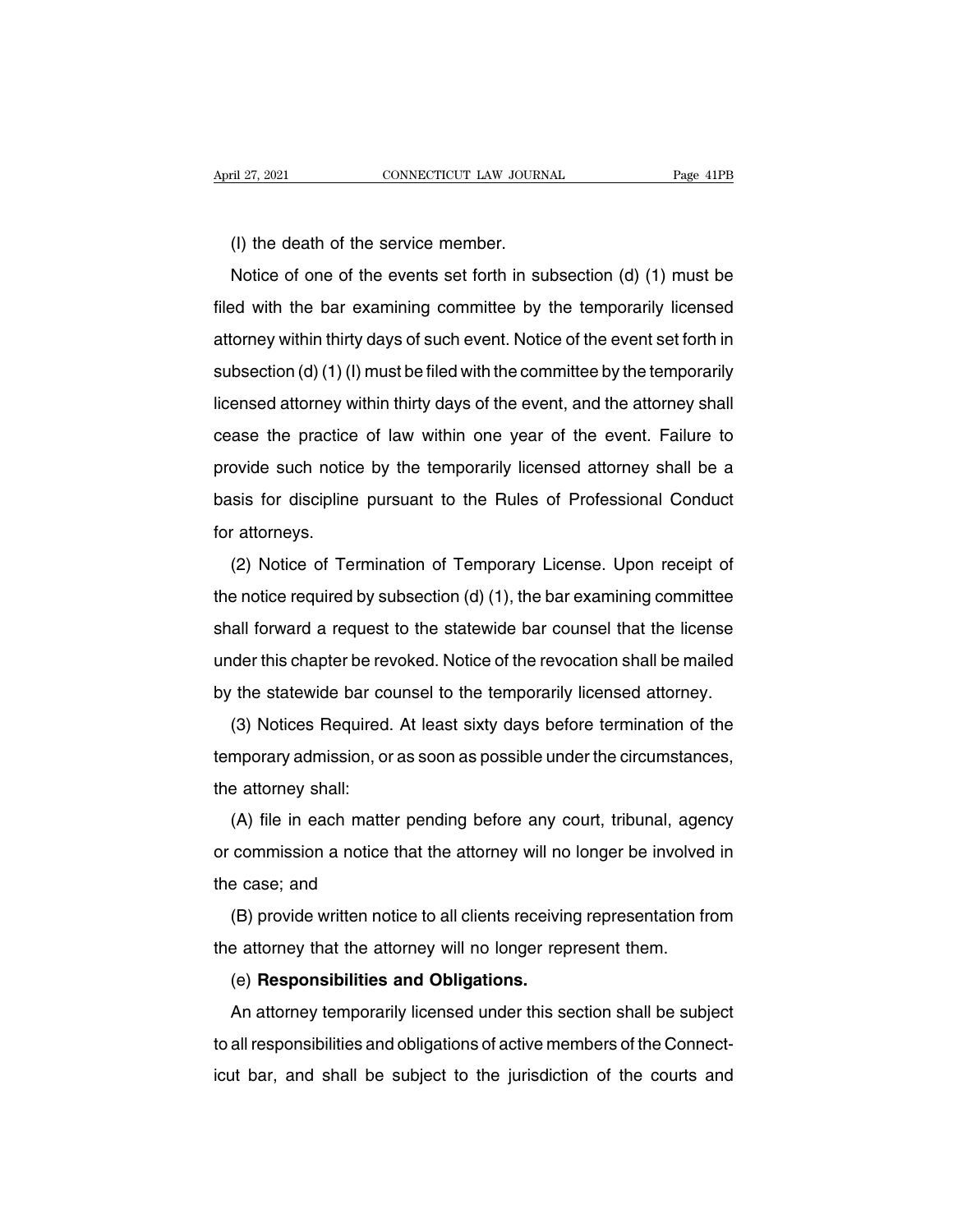Page 42PB<br>
CONNECTICUT LAW JOURNAL<br>
CONNECTICUT LAW JOURNAL<br>
CONNECTICUT LAW JOURNAL<br>
April 27, 2021<br>
April 27, 2021<br>
April 27, 2021<br>
April 27, 2021<br>
Connecticut governing the conduct and discipline of attorneys to Page 42PB CONNECTICUT LAW JOURNAL April 27, 2021<br>agencies of Connecticut, and shall be subject to the laws and rules<br>of Connecticut governing the conduct and discipline of attorneys to<br>the same extent as an active member o agencies of Connecticut, and shall be subject to the laws and rules<br>of Connecticut governing the conduct and discipline of attorneys to<br>the same extent as an active member of the Connecticut bar. The<br>attorney shall maintai agencies of Connecticut, and shall be subject to the laws and rules<br>of Connecticut governing the conduct and discipline of attorneys to<br>the same extent as an active member of the Connecticut bar. The<br>attorney shall maintai by a state or local bar association in a mentoring program provider<br>by a state or local bar association in a mentoring program provider<br>by a state or local bar association in the state of Connecticut.<br>COMMENTARY: The chang Example is a same extent as an active member of the Connecticut bar. The corney shall maintain participation in a mentoring program provided a state or local bar association in the state of Connecticut.<br>COMMENTARY: The cha

attorney shall maintain participation in a mentoring program provided<br>by a state or local bar association in the state of Connecticut.<br>COMMENTARY: The change in subsection (a) (7) clarifies that<br>while there is an ethics re ationity shall maintain participation in a momonig program provided<br>by a state or local bar association in the state of Connecticut.<br>COMMENTARY: The change in subsection (a) (7) clarifies that<br>while there is an ethics requ commentant COMMENTARY: The change in subsection (a) (7) clarifies that<br>while there is an ethics requirement for temporary licensing and bar<br>admission under this section, the bar examining committee does not<br>administer the while there is an ethics requirement for temporary licensing and bar admission under this section, the bar examining committee does not administer the Multistate Professional Responsibility Examination (MPRE). This change admission under this section, the bar examining committee does not<br>administer the Multistate Professional Responsibility Examination<br>(MPRE). This change is consistent with amendments made in 2021<br>to Sections 2-8 and 2-13, administer the Multistate Professional Responsibility Examination (MPRE). This change is consistent with amendments made in 2021<br>to Sections 2-8 and 2-13, which were effective January 1, 2021.<br>**Sec. 2-27. Clients' Funds; [** IPRE). This change is consistent with amendments made in 2021<br>Sections 2-8 and 2-13, which were effective January 1, 2021.<br>c. 2-27. Clients' Funds; [Lawyer] Attorney Registration<br>(a) Consistent with the requirement of Rule

to Sections 2-8 and 2-13, which were effective January 1, 2021.<br> **Sec. 2-27. Clients' Funds; [Lawyer] Attorney Registration**<br>
(a) Consistent with the requirement of Rule 1.15 of the Rules of<br>
Professional Conduct, each [la Sec. 2-27. Clients' Funds; [Lawyer] Attorney Registration<br>(a) Consistent with the requirement of Rule 1.15 of the Rules of<br>Professional Conduct, each [lawyer] <u>attorney</u> or law firm shall maintain,<br>separate from the [lawye (a) Consistent with the requirement of Rule 1.15 of the Rules of<br>Professional Conduct, each [lawyer] attorney or law firm shall maintain,<br>separate from the [lawyer's] attorney's or the firm's personal funds,<br>one or more ac Professional Conduct, each [lawyer] attorney or law firm shall maintain, separate from the [lawyer's] attorney's or the firm's personal funds, one or more accounts accurately reflecting the status of funds handled by the [ separate from the [lawyer's] attorney's or the firm's<br>separate from the [lawyer's] attorney's or the firm's<br>one or more accounts accurately reflecting the status<br>by the [lawyer] attorney or firm as fiduciary or attorn<br>use (b) Each **Each** *Each Computer* Computer in the personal ranks,<br>
i.e or more accounts accurately reflecting the status of funds handled<br>
the [lawyer] attorney or firm as fiduciary or attorney, and shall not<br>
e such funds f

by the [lawyer] attorney or firm as fiduciary or attorney, and shall not<br>use such funds for any unauthorized purpose.<br>(b) Each [lawyer] attorney or law firm maintaining one or more trust<br>accounts as defined in Rule 1.15 of and Section 2-28 (b) shall keep records of the maintenance and disposition of all funds of clients or of third persons held by the [lawyer] attemption of all funds of clients or of third persons held by the [lawyer] (b) Each [lawyer] attorney or law firm maintaining one or more trust<br>accounts as defined in Rule 1.15 of the Rules of Professional Conduct<br>and Section 2-28 (b) shall keep records of the maintenance and dispo-<br>sition of all accounts as defined in Rule 1.15 of the Rules of Professional Conduct<br>and Section 2-28 (b) shall keep records of the maintenance and dispo-<br>sition of all funds of clients or of third persons held by the [lawyer]<br>attorney o and Section 2-28 (b) shall keep records of the maintenance and disposition of all funds of clients or of third persons held by the [lawyer] attorney or firm in a fiduciary capacity from the time of receipt to the time of f sition of all funds of clients or of third persons held by the [lawyer]<br>attorney or firm in a fiduciary capacity from the time of receipt to the<br>time of final distribution. Each [lawyer] attorney or law firm shall retain<br>t attorney or firm in a fiduciary capacity from the time of receipt to the time of final distribution. Each [lawyer] attorney or law firm shall retathe records required by Rule 1.15 of the Rules of Professional Condu for a p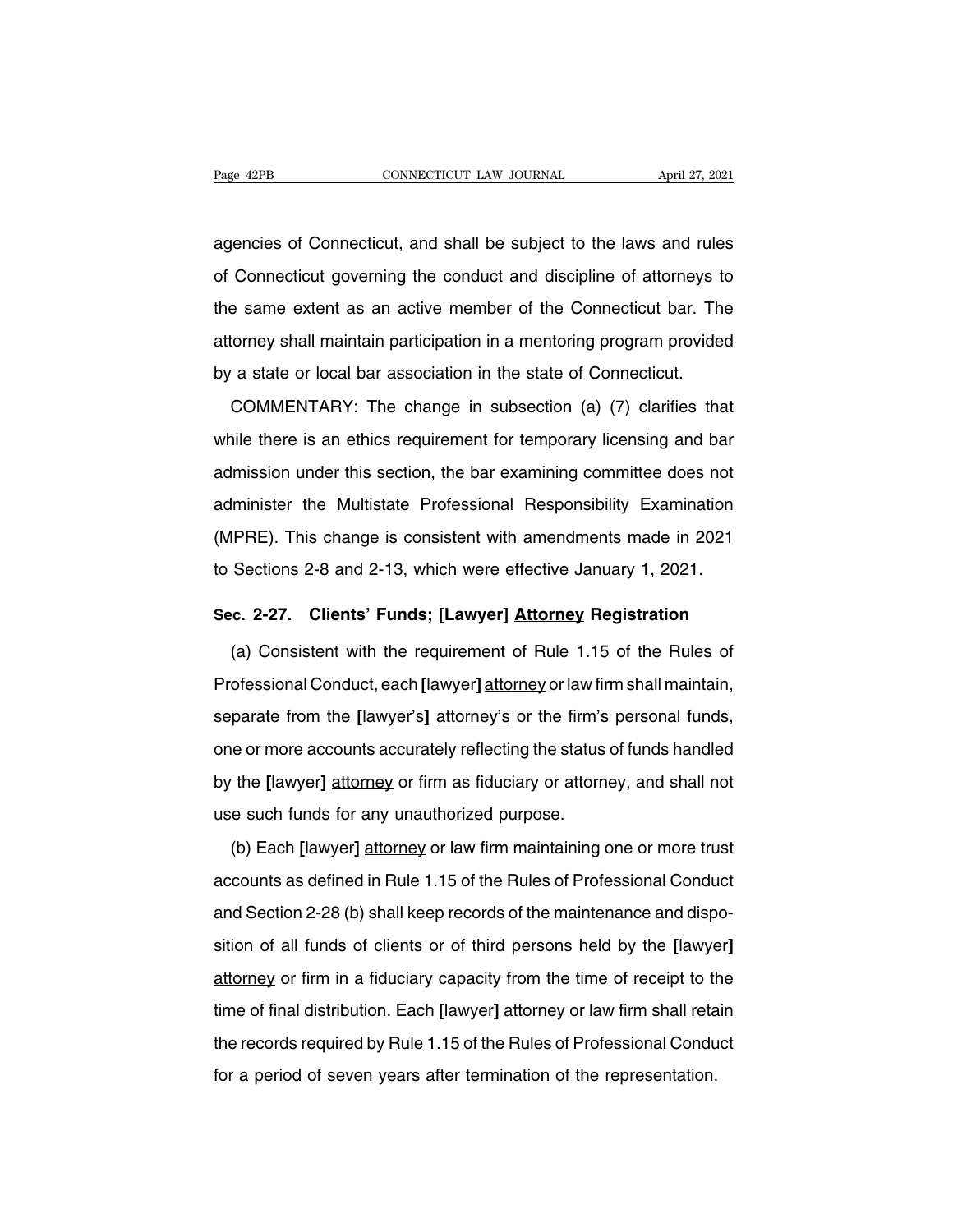THE 27, 2021<br>
CONNECTICUT LAW JOURNAL<br>
CONNECTICUT LAW JOURNAL<br>
CONNECTICUT LAW JOURNAL<br>
CONNECTICUT LAW JOURNAL<br>
CONNECTICUT LAW JOURNAL<br>
CONNECTICUT LAW JOURNAL<br>
CONNECTICUT LAW JOURNAL<br>
CONNECTICUT LAW JOURNAL<br>
CONNECTI April 27, 2021 CONNECTICUT LAW JOURNAL Page 43PB<br>
(c) Such books of account and statements of reconciliation, and<br>
any other records required to be maintained pursuant to Rule 1.15 of<br>
the Rules of Professional Conduct, sh (c) Such books of account and statements of reconciliation, and<br>any other records required to be maintained pursuant to Rule 1.15 of<br>the Rules of Professional Conduct, shall be made available upon<br>request of the Statewide (c) Such books of account and statements of reconciliation, and<br>any other records required to be maintained pursuant to Rule 1.15 of<br>the Rules of Professional Conduct, shall be made available upon<br>request of the Statewide discription of records required to be maintained pursuant to Rule 1.15 of<br>the Rules of Professional Conduct, shall be made available upon<br>request of the Statewide Grievance Committee or its counsel, or the<br>disciplinary cou any since research equined to be maintained pareadant to ridio rire of<br>the Rules of Professional Conduct, shall be made available upon<br>request of the Statewide Grievance Committee or its counsel, or the<br>disciplinary counse are Transe of Tronded Britanaci, official as that a dramatic upon<br>request of the Statewide Grievance Committee or its counsel, or the<br>disciplinary counsel for review, examination or audit upon receipt of<br>notice by the Stat disciplinary counsel for review, examination or audit upon receipt of<br>notice by the Statewide Grievance Committee of an overdraft notice<br>as provided by Section 2-28 (f). Upon the filing of a grievance complaint<br>or a findin notice by the Statewide Grievance Committee of an overdraft notice<br>as provided by Section 2-28 (f). Upon the filing of a grievance complaint<br>or a finding of probable cause, such records shall be made available<br>upon request the discriming of probable cause, such records shall and request of the Statewide Grievance Commentee disciplinary counsel for review or audit.<br>The disciplinary counsel for review or audit.<br>The disciplinary counsel for rev or a finding of probable cause, such records shall be made available<br>upon request of the Statewide Grievance Committee, its counsel or<br>the disciplinary counsel for review or audit.<br>(d) Each [lawyer] attorney shall register

upon request of the Statewide Grievance Committee, its counsel or<br>the disciplinary counsel for review or audit.<br>(d) Each [lawyer] attorney shall register with the Statewide Griev-<br>ance Committee, on a form devised by the c the disciplinary counsel for review or audit.<br>
(d) Each [lawyer] <u>attorney</u> shall register with the Statewide Griev-<br>
ance Committee, on a form devised by the committee, the address<br>
of the [lawyer's] attorney's office or (d) Each [lawyer] attorney shall register with the Statewide Grievance Committee, on a form devised by the committee, the address of the [lawyer's] attorney's office or offices maintained for the practice of law, the [lawy ance Committee, on a form devised by the committee, the address<br>of the [lawyer's] attorney's office or offices maintained for the practice<br>of law, the [lawyer] attorney's office e-mail address and business<br>telephone number of the [lawyer's] attorney's office or offices maintained for the practice<br>of law, the [lawyer] attorney's office e-mail address and business<br>telephone number, the name and address of every financial institution<br>with which of law, the [lawyer] attorney's office e-mail address and business<br>telephone number, the name and address of every financial institution<br>with which the [lawyer] attorney maintains any account in which the<br>funds of more tha of any are partyce.<br>
In any are partyce of the account account account is seen to be<br>
telephone number, the name and address of every financial institution<br>
with which the [lawyer] attorney maintains any account in which t basis and at such time are attestive of overy maintain insulation<br>of any such account. Such registrations will be made on an annual<br>basis and at such time as the [lawyer] attorney changes his or her<br>address or addresses or funds of more than one client are kept and the identification number<br>of any such account. Such registrations will be made on an annual<br>basis and at such time as the [lawyer] attorney changes his or her<br>address or addresses of any such account. Such registrations will be made on an annual<br>basis and at such time as the [lawyer] attorney changes his or her<br>address or addresses or location or identification number of any such<br>trust account in wh basis and at such time as the [lawyer] attorney changes his or her<br>address or addresses or location or identification number of any such<br>trust account in which the funds of more than one client are kept. The<br>registration f address or addresses or location or identification number of any such<br>trust account in which the funds of more than one client are kept. The<br>registration forms filed pursuant to this subsection and pursuant to<br>Section 2-26 trust account in which the funds of more than one client are kept. The registration forms filed pursuant to this subsection and pursuant to Section 2-26 shall not be public; however, all information obtained by the Statewi registration forms filed pursuant to this subsection and pursuant to<br>Section 2-26 shall not be public; however, all information obtained by<br>the Statewide Grievance Committee from these forms shall be public,<br>except the fol Section 2-26 shall not be public; however, all information obtained by<br>the Statewide Grievance Committee from these forms shall be public,<br>except the following: trust account identification numbers; the [law-<br>yer's] <u>attor</u>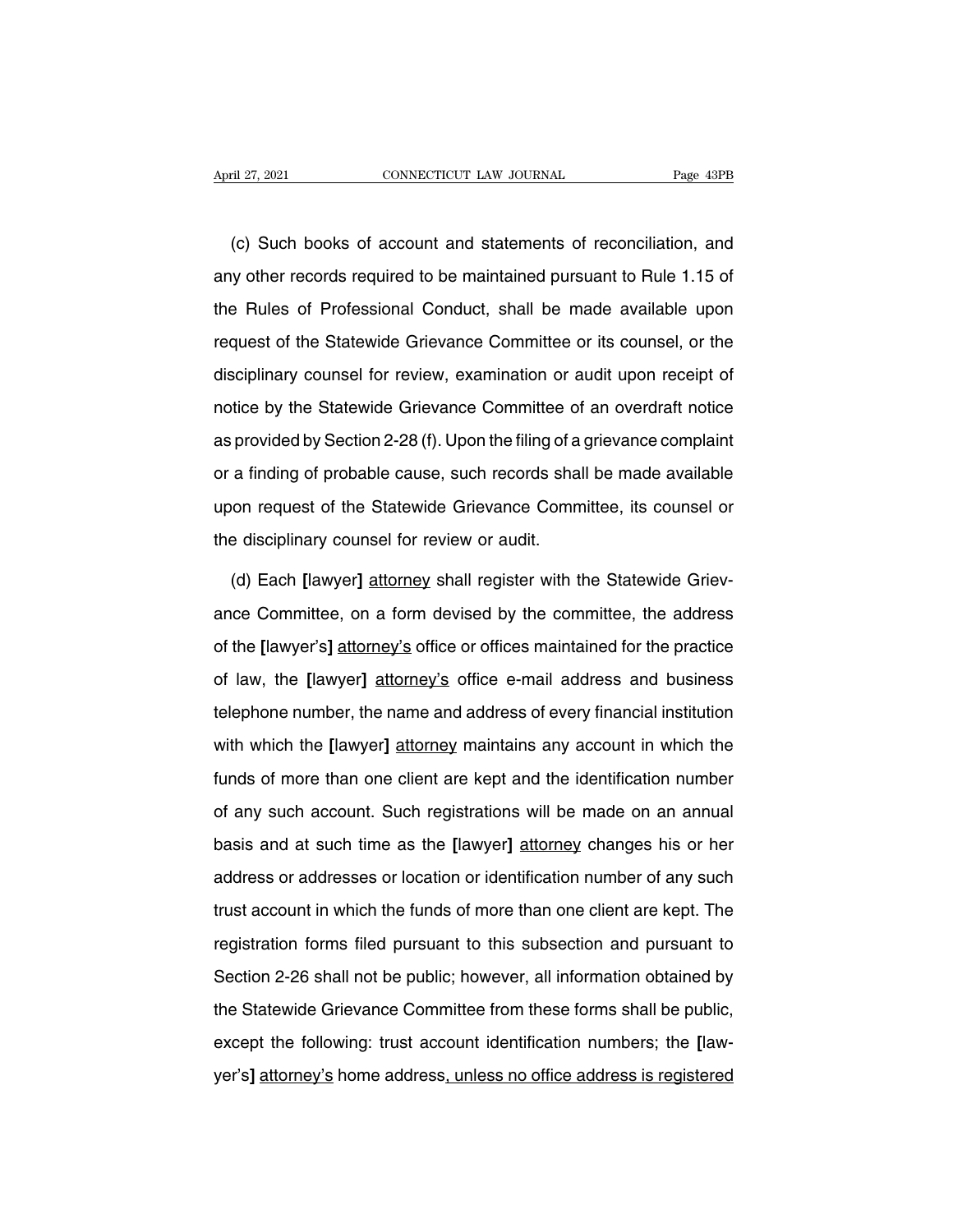Page 44PB<br>
and then only if the home address is part of the public record of a<br>
grievance complaint as defined in Section 2-50 or the attorney uses Page 44PB CONNECTICUT LAW JOURNAL April 27, 2021<br>and then only if the home address is part of the public record of a<br>grievance complaint as defined in Section 2-50 or the attorney uses<br>the attorney's personal juris number and then only if the home address is part of the public record of a<br>grievance complaint as defined in Section 2-50 or the attorney uses<br>the attorney's personal juris number to appear in a matter in this<br>state; the [lawyer' and then only if the home address is part of the public record of a<br>grievance complaint as defined in Section 2-50 or the attorney uses<br>the attorney's personal juris number to appear in a matter in this<br>state; the [lawyer' and then only if the home address is part of the public fecold of a<br>grievance complaint as defined in Section 2-50 or the attorney uses<br>the attorney's personal juris number to appear in a matter in this<br>state; the [lawyer' the attorney's personal juris number to appear in a matter in this state; the [lawyer's] attorney's office e-mail address; and the [lawyer's] attorney's birth date. Unless otherwise ordered by the court, all nonpub-<br>lic in state; the [lawyer's] attorney's office e-mail address; and the [lawyer's]<br>attorney's birth date. Unless otherwise ordered by the court, all nonpub-<br>lic information obtained from these forms shall be available only to<br>the state, the pawyer spationity's office e-main address, and the pawyer spattorney's birth date. Unless otherwise ordered by the court, all nonpub-<br>lic information obtained from these forms shall be available only to<br>the Stat attorney's birth date. Unless otherwise ordered by the court, all nonpub-<br>lic information obtained from these forms shall be available only to<br>the Statewide Grievance Committee and its counsel, the reviewing<br>committees, th ite information obtained nonf these forms share be available only to<br>the Statewide Grievance Committee and its counsel, the bar examining<br>committee, the standing committee on recommendations for admis-<br>sion to the bar, dis and its counsel, the reviewing<br>committees, the grievance panels and their counsel, the bar examining<br>committee, the standing committee on recommendations for admis-<br>sion to the bar, disciplinary counsel, the client securit committees, the grievance pariers and then courtser, the bar examining<br>committee, the standing committee on recommendations for admis-<br>sion to the bar, disciplinary counsel, the client security fund committee<br>and its couns committee, the startung committee on recommendations for aurins-<br>sion to the bar, disciplinary counsel, the client security fund committee<br>and its counsel, a judge of the Superior Court, a judge of the United<br>States Distri Sold to the Dar, disciplinary courteer, the cheric security rand committee<br>and its counsel, a judge of the Superior Court, a judge of the United<br>States District Court for the District of Connecticut, any grievance<br>committe ation is courset, a judge of the Superior Court, a judge of the Office<br>States District Court for the District of Connecticut, any grievance<br>committee or other disciplinary authority of the United States District<br>Court for Example on other disciplinary authority of the United States District<br>Court for the District of Connecticut or, with the consent of the [lawyer]<br>attorney, to any other person. In addition, the trust account identifica-<br>tio Court for the District of Connecticut or, with the consent of the [lawyer]<br>attorney, to any other person. In addition, the trust account identifica-<br>tion numbers on the registration forms filed pursuant to Section 2-26<br>and example in the District of Commediation, which the consent of the plawyer<br>attorney, to any other person. In addition, the trust account identifica-<br>tion numbers on the registration forms filed pursuant to Section 2-26<br>and ation numbers on the registration forms filed pursuant to Section 2-26<br>and this section shall be available to the organization designated by<br>the judges of the Superior Court to administer the IOLTA program<br>pursuant to Rule registration requirements of the subsection requirements of the diversional conduct. The registration requirements of the Rules of Professional Conduct. The registration requirements of this subsection shall not apply to j and this section shall be available to the organization designated by<br>the judges of the Superior Court to administer the IOLTA program<br>pursuant to Rule 1.15 of the Rules of Professional Conduct. The<br>registration requiremen family support magistrates, federal judges or federal administer the IOLTA program<br>for pursuant to Rule 1.15 of the Rules of Professional Conduct. The<br>registration requirements of this subsection shall not apply to judges<br> pursuant to True 1.15 of the Trues of Protessional Conduct. The<br>registration requirements of this subsection shall not apply to judges<br>of the Supreme, Appellate or Superior Courts, judge trial referees,<br>family support magi gistiation requirements of this subsection shall not apply to judges<br>the Supreme, Appellate or Superior Courts, judge trial referees,<br>mily support magistrates, federal judges, federal magistrate judges,<br>deral administrativ

or the supreme, Appenate or superior Courts, judge that referees,<br>family support magistrates, federal judges, federal magistrate judges,<br>federal administrative law judges or federal bankruptcy judges.<br>(e) The Statewide Gri Rule 1.15 of the Rules of Professional Conduct to determine whether<br>such a counsel may conduct<br>random inspections and audits of accounts maintained pursuant to<br>Rule 1.15 of the Rules of Professional Conduct to determine wh such a commissionity and pair in compliance or its counsel may conduct<br>random inspections and audits of accounts maintained pursuant to<br>Rule 1.15 of the Rules of Professional Conduct to determine whether<br>such accounts are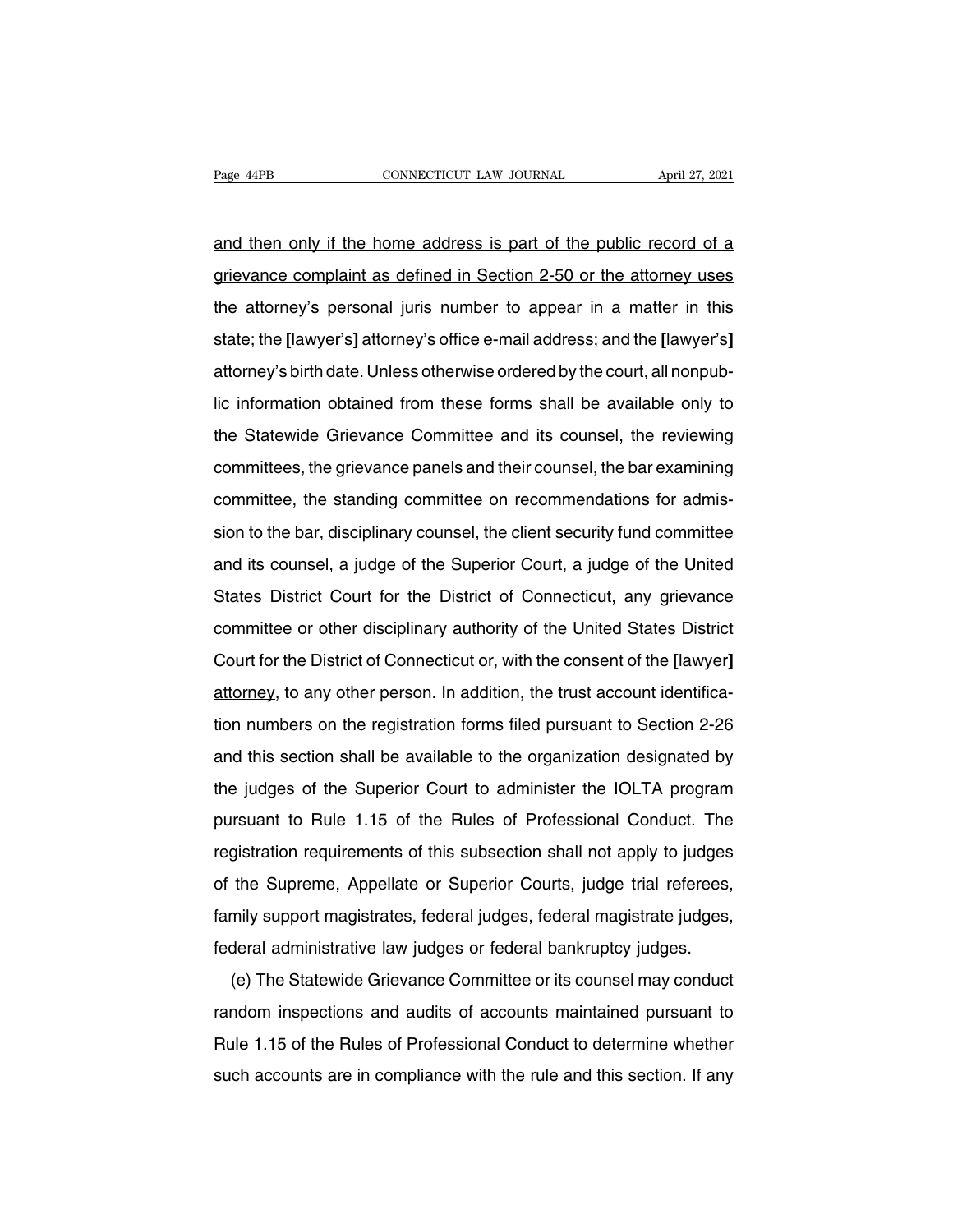April 27, 2021 CONNECTICUT LAW JOURNAL Page 45PB<br>
random inspection or audit performed under this subsection discloses<br>
an apparent violation of this section or the Rules of Professional Con-April 27, 2021 CONNECTICUT LAW JOURNAL Page 45PB<br>
random inspection or audit performed under this subsection discloses<br>
an apparent violation of this section or the Rules of Professional Con-<br>
duct, the matter may be refer random inspection or audit performed under this subsection discloses<br>an apparent violation of this section or the Rules of Professional Con-<br>duct, the matter may be referred to a grievance panel for further<br>investigation o random inspection or audit performed under this subsection discloses<br>an apparent violation of this section or the Rules of Professional Con-<br>duct, the matter may be referred to a grievance panel for further<br>investigation o random inspection or audit performed under this subsection discloses<br>an apparent violation of this section or the Rules of Professional Con-<br>duct, the matter may be referred to a grievance panel for further<br>investigation o an apparent violation of this section or the Hules of Professional Conduct, the matter may be referred to a grievance panel for further investigation or to the disciplinary counsel for presentment to the Superior Court. An duct, the matter may be reterred to a grievance panel for further<br>investigation or to the disciplinary counsel for presentment to the Supe-<br>rior Court. Any [lawyer] attorney whose accounts are selected for<br>inspection or au investigation or to the disciplinary counsel for presentment to the Superior Court. Any [lawyer] attorney whose accounts are selected for inspection or audit under this section shall fully cooperate with the inspection or rior Court. Any [lawyer] attorney whose accounts are selected for<br>inspection or audit under this section shall fully cooperate with the<br>inspection or audit, which cooperation shall not be construed to be a<br>violation of Rul inspection or audit under this section shall fully cooperate with the<br>inspection or audit, which cooperation shall not be construed to be a<br>violation of Rule 1.6 (a) of the Rules of Professional Conduct. Any<br>records, docum inspection or audit, which cooperation shall not be construed to be a<br>violation of Rule 1.6 (a) of the Rules of Professional Conduct. Any<br>records, documents or information obtained or produced pursuant to<br>a random inspecti violation of Hule 1.6 (a) of the Hules of Professional Conduct. Any<br>records, documents or information obtained or produced pursuant to<br>a random inspection or audit shall remain confidential unless and until<br>a presentment i records, documents or information obtained or produced pursuant to<br>a random inspection or audit shall remain confidential unless and until<br>a presentment is initiated by the disciplinary counsel alleging a violation<br>of Rule a random inspection or audit shall remain confidential unless and until<br>a presentment is initiated by the disciplinary counsel alleging a violation<br>of Rule 1.15 of the Rules of Professional Conduct or of this section,<br>or p a presentment is initiated by the disciplinary counsel alleging a violation<br>of Rule 1.15 of the Rules of Professional Conduct or of this section,<br>or probable cause is found by the grievance panel, the Statewide<br>Grievance C of Hule 1.15 of the Hules of Professional Conduct or of this section,<br>or probable cause is found by the grievance panel, the Statewide<br>Grievance Committee or a reviewing committee. Contemporaneously<br>with the commencement o or probable cause is found by the grievance panel, the Statewide<br>Grievance Committee or a reviewing committee. Contemporaneously<br>with the commencement of a presentment or the filing of a grievance<br>complaint, notice shall b Grievance Committee or a reviewing committee. Contemporaneously<br>with the commencement of a presentment or the filing of a grievance<br>complaint, notice shall be given in writing by the Statewide Grievance<br>Committee to any cl with the commencement of a presentment or the filing of a grievance<br>complaint, notice shall be given in writing by the Statewide Grievance<br>Committee to any client or third person whose identity may be publicly<br>disclosed th complaint, notice shall be given in writing by the Statewide Grievance<br>Committee to any client or third person whose identity may be publicly<br>disclosed through the disclosure of records obtained or produced in<br>accordance w Committee to any client or third person whose identity may be publicly<br>disclosed through the disclosure of records obtained or produced in<br>accordance with this subsection. Thereafter, public disclosure of such<br>records shal disclosed through the disclosure of records obtained or produced in<br>accordance with this subsection. Thereafter, public disclosure of such<br>records shall be subject to the client or third person having thirty<br>days from the accordance with this subsection. Thereatter, public disclosure of such<br>records shall be subject to the client or third person having thirty<br>days from the issuance of the notice to seek a court order restricting<br>publication records shall be subject to the client or third person having thirty<br>days from the issuance of the notice to seek a court order restricting<br>publication of any such records disclosing confidential information.<br>During the th days from the issuance of the notice to seek a court order restricting<br>publication of any such records disclosing confidential information.<br>During the thirty day period, or the pendency of any such motion, any<br>document fil publication of any such records disclosing confidential<br>During the thirty day period, or the pendency of any such<br>document filed with the court or as part of a grievance<br>refer to such clients or third persons by pseudonyms uring the thirty day period, or the pendency of any such motion, any<br>cument filed with the court or as part of a grievance record shall<br>fer to such clients or third persons by pseudonyms or with appropriate<br>dactions, unles document filed with the court or as part of a grievance record shall<br>refer to such clients or third persons by pseudonyms or with appropriate<br>redactions, unless otherwise ordered by the court.<br>(f) Violation <u>of subsection </u>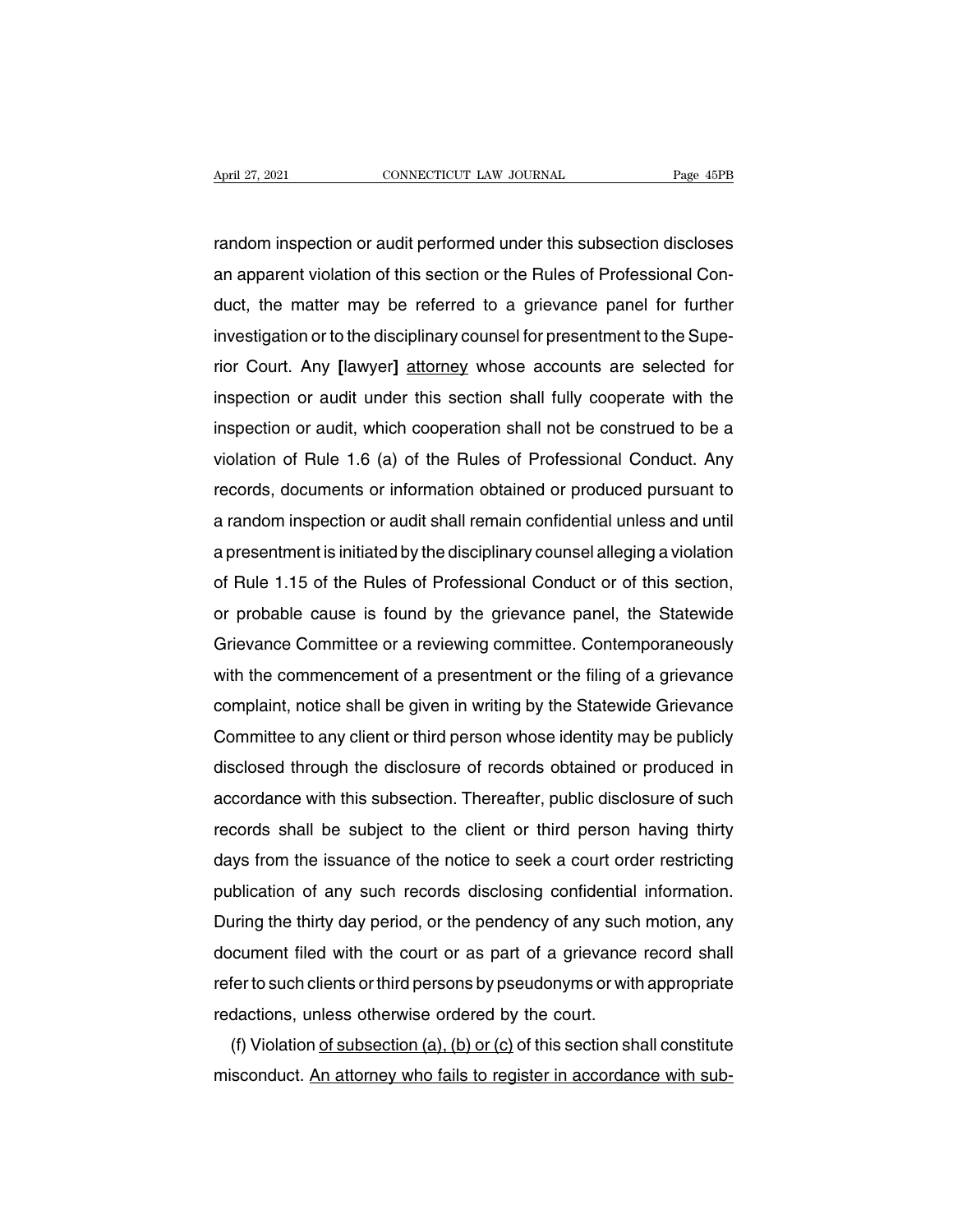Page 46PB<br>
section (d) shall be administratively suspended from the practice of<br>
law in this state pursuant to Section 2-27B. Page 46PB<br>
cONNECTICUT LAW JOURNAL<br>
section (d) shall be administratively suspended f<br>
law in this state pursuant to Section 2-27B.<br>
COMMENTARY: The changes to this section

Commission (d) shall be administratively suspended from the practice of this state pursuant to Section 2-27B.<br>COMMENTARY: The changes to this section make it clear that it nstitutes misconduct for an attorney or law firm t section (d) shall be administratively suspended from the practice of<br>law in this state pursuant to Section 2-27B.<br>COMMENTARY: The changes to this section make it clear that it<br>constitutes misconduct for an attorney or law Iaw in this state pursuant to Section 2-27B.<br>
COMMENTARY: The changes to this section make it clear that it<br>
constitutes misconduct for an attorney or law firm to fail to maintain<br>
one or more accounts separate from the at COMMENTARY: The changes to this section make it clear that it<br>constitutes misconduct for an attorney or law firm to fail to maintain<br>one or more accounts separate from the attorney or firm's personal<br>funds; keep and mainta COMMENTATE. The changes to this section make it clear that it<br>constitutes misconduct for an attorney or law firm to fail to maintain<br>one or more accounts separate from the attorney or firm's personal<br>funds; keep and mainta construtes insconduct for an attorney or law limit to fail to maintain<br>one or more accounts separate from the attorney or firm's personal<br>funds; keep and maintain records required for one or more trust<br>accounts; and make s funds; keep and maintain records required for one or more trust<br>accounts; and make such books of account and statements of reconcili-<br>ation, and any other records required to be maintained, available as<br>required for review accounts; and make such books of account and statements of reconcili-<br>ation, and any other records required to be maintained, available as<br>required for review and audit. The additional change in subsection (f)<br>establishes ation, and any other records required to be maintained, available as<br>required for review and audit. The additional change in subsection (f)<br>establishes that an attorney who fails to register in accordance with<br>subsection ( ation, and any other records required to be maintained, available<br>required for review and audit. The additional change in subsectic<br>establishes that an attorney who fails to register in accordance<br>subsection (d) of this se dishes that an attorney who fails to register in accordance with<br>bsection (d) of this section shall be administratively suspended from<br>e practice of law in this state pursuant to Section 2-27B.<br>Attorneys are required to re

subsection (d) of this section shall be administratively suspended from<br>the practice of law in this state pursuant to Section 2-27B.<br>Attorneys are required to register the office address(es) where the<br>attorney practices la subsection (d) of this section shall be administratively susperided from<br>the practice of law in this state pursuant to Section 2-27B.<br>Attorneys are required to register the office address (es) where the<br>attorney practices Attorneys are required to register the office address(es) where the<br>attorney practices law and the attorney's home address. The attorney's<br>office address is public information and is the address where the<br>Judicial Branch i Attorneys are required to register the once address(es) where the<br>attorney practices law and the attorney's home address. The attorney's<br>office address is public information and is the address where the<br>Judicial Branch int ationiey practices law and the attorney shome address. The attorney's<br>office address is public information and is the address where the<br>Judicial Branch interacts with the attorney. Generally, an attorney's<br>home address is Judicial Branch interacts with the attorney. Generally, an attorney's<br>home address is not public information. When an attorney fails to<br>register an office address, however, the Judicial Branch interacts with<br>the attorney b bunded branch interacts with the attorney's denerally, an attorney's<br>home address is not public information. When an attorney fails to<br>register an office address, however, the Judicial Branch interacts with<br>the attorney by rionne address is not public information. When an attorney falls to<br>register an office address, however, the Judicial Branch interacts with<br>the attorney by using the attorney's home address. These interactions<br>may result i register an once address, nowever, the Judicial Branch interacts with<br>the attorney by using the attorney's home address becoming publicly available<br>or displayed online. For example, if an attorney has not registered an<br>off the attorney by using the attorney's home address. These interactions<br>may result in the attorney's home address becoming publicly available<br>or displayed online. For example, if an attorney has not registered an<br>office addr at the attorney's home address becoming publicly available<br>or displayed online. For example, if an attorney has not registered an<br>office address and the attorney is the subject of a grievance complaint,<br>then the Statewide office address and the attorney is the subject of a grievance complaint,<br>then the Statewide Grievance Committee mails the complaint to the<br>attorney's home address, and that notice and any other documents<br>related to the com once address and the attorney is the subject of a grievance complaint,<br>then the Statewide Grievance Committee mails the complaint to the<br>attorney's home address, and that notice and any other documents<br>related to the compl men the statewide difevalue committee mails the complaint to the attorney's home address, and that notice and any other documents related to the complaint become part of the record. The record is available to the Complaina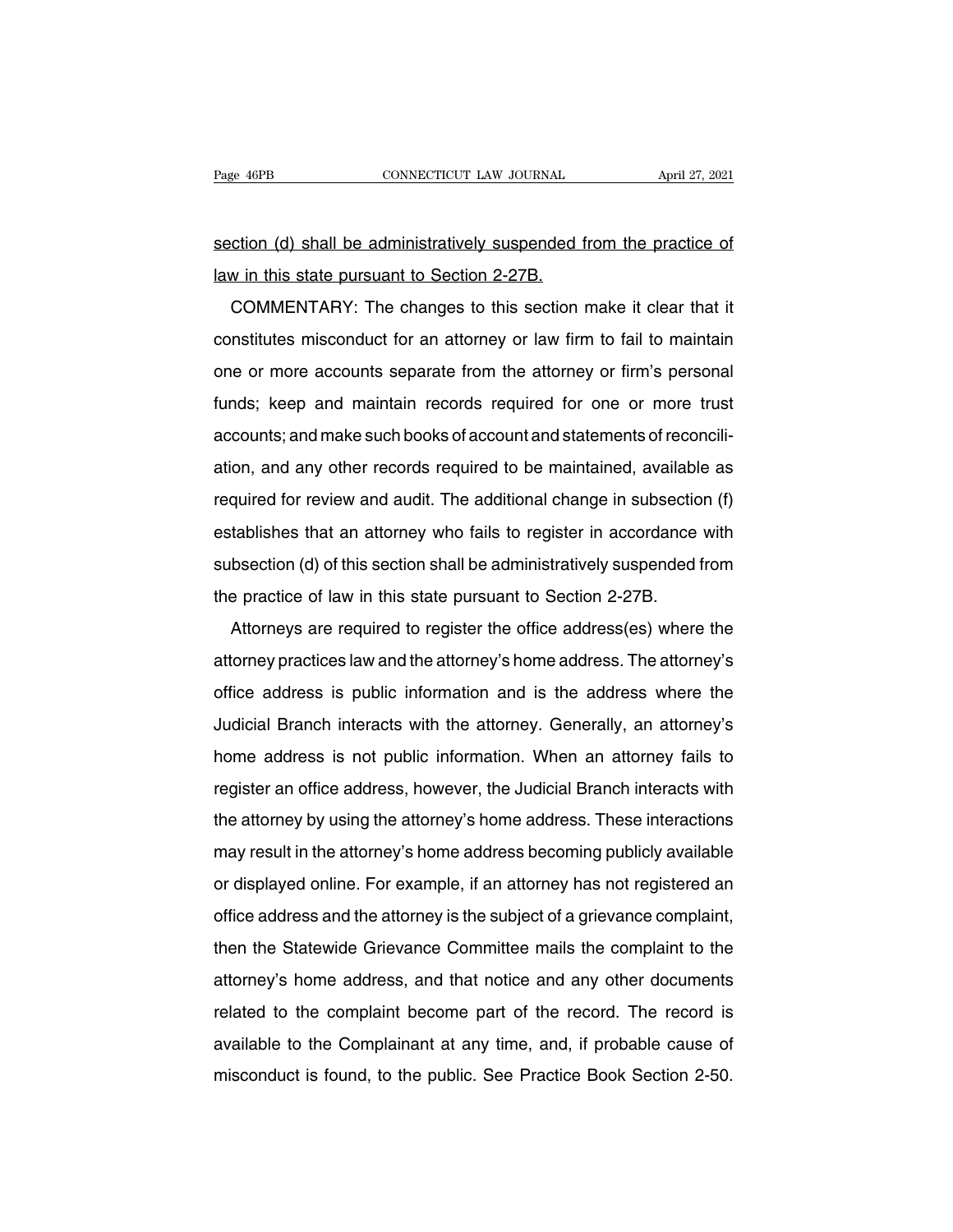April 27, 2021<br>CONNECTICUT LAW JOURNAL Page 47PB<br>Also, when an attorney appears in a matter using the attorney's per-<br>sonal juris number, the court uses the address registered by the attor-April 27, 2021 CONNECTICUT LAW JOURNAL Page 47PB<br>Also, when an attorney appears in a matter using the attorney's per-<br>sonal juris number, the court uses the address registered by the attor-<br>ney both to interact with the at Also, when an attorney appears in a matter using the attorney's personal juris number, the court uses the address registered by the attorney both to interact with the attorney and to display online via the Judicial Branch Also, when an attorney appears in a matter using the attorney's personal juris number, the court uses the address registered by the attorney both to interact with the attorney and to display online via the Judicial Branch Also, when an altothey appears in a matter using the altothey's per-<br>sonal juris number, the court uses the address registered by the attor-<br>ney both to interact with the attorney and to display online via the<br>Judicial Bra sonal juris number, the court uses the address reginey both to interact with the attorney and to dis<br>Judicial Branch case lookup application. If the atto<br>an office address, then the address used by the<br>online will be the a **Substitution**<br> **Sec. 2-27A.** Minimum Continuing Legal Education<br>
(a) On an annual basis, each attorney admitted in Connecticut shape office address, then the address used by the court and displayed<br>line will be the attorney's home address.<br>c. 2-27A. Minimum Continuing Legal Education<br>(a) On an annual basis, each attorney admitted in Connecticut shall<br>rt

online will be the attorney's home address.<br>Sec. 2-27A. Minimum Continuing Legal Education<br>(a) On an annual basis, each attorney admitted in Connecticut shall<br>certify, on the registration form required by Section 2-27 (d), Sec. 2-27A. Minimum Continuing Legal Education<br>
(a) On an annual basis, each attorney admitted in Connecticut shall<br>
certify, on the registration form required by Section 2-27 (d), that the<br>
attorney has completed in the l (a) On an annual basis, each attorney admitted in Connecticut shall<br>certify, on the registration form required by Section 2-27 (d), that the<br>attorney has completed in the last calendar year no less than twelve<br>credit hours (a) On an annual basis, each altomey admitted in Connecticut shall<br>certify, on the registration form required by Section 2-27 (d), that the<br>attorney has completed in the last calendar year no less than twelve<br>credit hours centry, on the registration form required by Section 2-27 (d), that the<br>attorney has completed in the last calendar year no less than twelve<br>credit hours of appropriate continuing legal education, at least two<br>hours of whi attorney has completed in the fast calendar year no less to<br>credit hours of appropriate continuing legal education, a<br>hours of which shall be in ethics/professionalism. The ethic<br>fessionalism components may be integrated w Folk from side appropriate continuing fegal education, at least two<br>furs of which shall be in ethics/professionalism. The ethics and pro-<br>ssionalism components may be integrated with other courses. This<br>le shall apply to a

Thours of which shall be in entits/professionalism. The entits and pro-<br>fessionalism components may be integrated with other courses. This<br>rule shall apply to all attorneys except the following:<br>(1) Judges and senior judge ressionalism components may be integrated with other courses. This<br>rule shall apply to all attorneys except the following:<br>(1) Judges and senior judges of the Supreme, Appellate or Superior<br>Courts, judge trial referees, fa rule shall apply to all attomeys except the following.<br>
(1) Judges and senior judges of the Supreme, Appellate or Superior<br>
Courts, judge trial referees, family support magistrates, family support<br>
magistrate referees, wor (1) Judges and senior judges of the supreme, Appenate or Super<br>Courts, judge trial referees, family support magistrates, family supp<br>magistrate referees, workers' compensation commissioners, elec<br>constitutional officers, f buts, judge that felerees, farmly support magistrates, farmly support<br>agistrate referees, workers' compensation commissioners, elected<br>nstitutional officers, federal judges, federal magistrate judges, fed-<br>al administrativ

magistrate referees, workers comperisation commissioners, elected<br>constitutional officers, federal judges, federal magistrate judges, fed-<br>eral administrative law judges or federal bankruptcy judges;<br>(2) Attorneys who are constitutional officers, federal judges, federal<br>eral administrative law judges or federal b<br>(2) Attorneys who are disbarred, resign<br>52, on inactive status pursuant to Sectio<br>pursuant to Sections 2-55 or 2-55A;<br>(3) Attorne (2) Attorneys who are disbarred, resigned pursuant to Section 2-<br>
(2) Attorneys who are disbarred, resigned pursuant to Section 2-<br>
1, on inactive status pursuant to Section 2-56 et seq., or retired<br>
rsuant to Sections 2-5 (2) Altomeys who are disbarred, resigned pursuant to Section 2-56 et seq., or r<br>
pursuant to Sections 2-55 or 2-55A;<br>
(3) Attorneys who are serving on active duty in the armed for<br>
the United States for more than six mont

(4) Attorneys who are serving on active duty in the armed forces of<br>e United States for more than six months in such year;<br>(4) Attorneys for the calendar year in which they are admitted;<br>(5) Attorneys who earn less than \$

(3) Attorneys who are serving on active duty in the armed forces of<br>e United States for more than six months in such year;<br>(4) Attorneys for the calendar year in which they are admitted;<br>(5) Attorneys who earn less than \$1 (3) Altomeys who are serving on active<br>the United States for more than six mor<br>(4) Attorneys for the calendar year in<br>(5) Attorneys who earn less than \$1<sup>1</sup><br>provision of legal services in such year;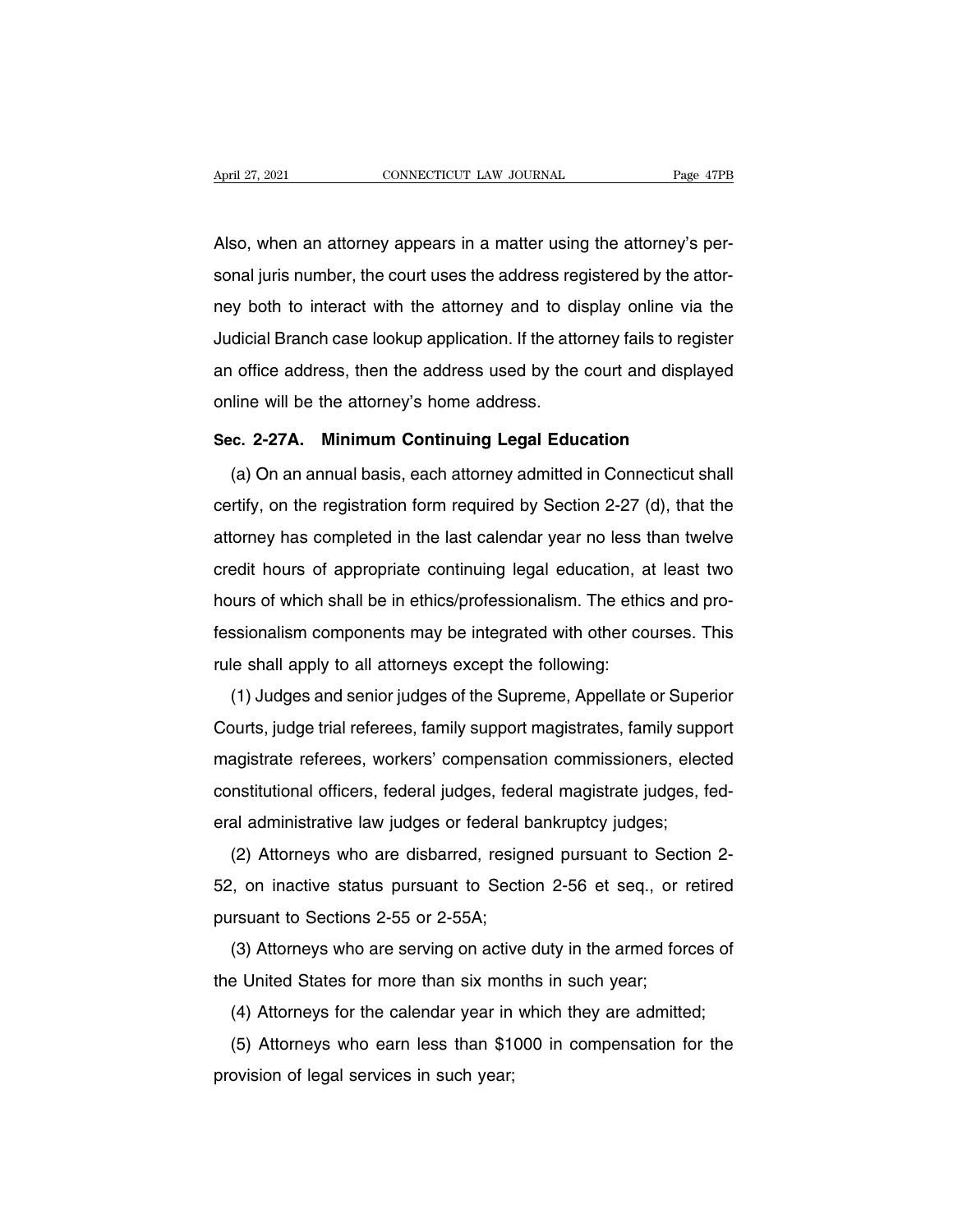e 48PB<br>
CONNECTICUT LAW JOURNAL<br>
(6) Attorneys who, for good cause shown, have been granted tempo-<br>
ry or permanent exempt status by the Statewide Grievance Com-Page 48PB CONNECTICUT LAW JOURNAL April 27, 2021<br>
(6) Attorneys who, for good cause shown, have been granted tempo-<br>
rary or permanent exempt status by the Statewide Grievance Com-<br>
mittee. mittee. (6) Attorneys who, for good cause shown, have been granted tempo-<br>ry or permanent exempt status by the Statewide Grievance Com-<br>ttee.<br>(b) Attorneys may satisfy the required hours of continuing legal edu-<br>tion:

cation:

(b) Attorneys may satisfy the required hours of continuing legal education:<br>
(b) Attorneys may satisfy the required hours of continuing legal education:<br>
(1) By attending legal education courses provided by any local, stat or special interest bar association in this state or regional or special interest bar association in this state or regional or national<br>bar associations recognized in this state or regional or national<br>bar associations rec (b) Attorneys may satisfy the required hours of community regal education:<br>
(1) By attending legal education courses provided by any local, state<br>
or special interest bar association in this state or regional or national<br> (1) By attending legal education courses provided by any local, state<br>or special interest bar association in this state or regional or national<br>bar associations recognized in this state or another state or territory<br>of the (1) By attending regar education courses provided by any local, state<br>or special interest bar association in this state or regional or national<br>bar associations recognized in this state or another state or territory<br>of the bar associations recognized in this state or regional or hallonal<br>bar associations recognized in this state or another state or territory<br>of the United States or the District of Columbia (hereinafter referred<br>to as "bar as bar association's recognized in this state or another state or territory<br>of the United States or the District of Columbia (hereinafter referred<br>to as "bar association"); any private or government legal employer;<br>any court of the United States or the District of Columbia (hereinafter referred<br>to as "bar association"); any private or government legal employer;<br>any court of this or any other state or territory of the United States or<br>the Distr to as bar association f, any phyate or government legar employer,<br>any court of this or any other state or territory of the United States or<br>the District of Columbia; any organization whose program or course<br>has been review any court of this of any other state of termoty of the Officed States of<br>the District of Columbia; any organization whose program or course<br>has been reviewed and approved by any bar association or organiza-<br>tion that has b Inter District of Columbia, any organization whose program or course<br>has been reviewed and approved by any bar association or organiza-<br>tion that has been established in any state or territory of the United<br>States or the D rias been reviewed and approved by any bar association or organiza-<br>tion that has been established in any state or territory of the United<br>States or the District of Columbia to certify and approve continuing<br>legal educatio States or the District of Columbia to certify and approve continuing<br>legal education courses; and any other nonprofit or for-profit legal<br>education providers, including law schools and other appropriate con-<br>tinuing legal states of the District of Columbia to certify and approve continuing<br>legal education courses; and any other nonprofit or for-profit legal<br>education providers, including law schools and other appropriate con-<br>tinuing legal providers. (2) By self-study of appropriate programs or courses remotely pre-<br>(2) By self-study of appropriate programs or courses directly related<br>substantive or procedural law or related topics, including profes-

thrumg legal education providers, and including courses remotely presented by video conference, webcasts, webinars, or the like by said<br>providers.<br>(2) By self-study of appropriate programs or courses directly related<br>to su sented by video conference, webcasts, webinates, or the like by sald<br>providers.<br>(2) By self-study of appropriate programs or courses directly related<br>to substantive or procedural law or related topics, including profes-<br>si (2) By self-study of appropriate programs or courses directly related<br>to substantive or procedural law or related topics, including profes-<br>sional responsibility, legal ethics, or law office management and pre-<br>pared by th ( $2)$  by sen-study of appropriate programs of courses directly related<br>to substantive or procedural law or related topics, including profes-<br>sional responsibility, legal ethics, or law office management and pre-<br>pared by to substantive or procedural law or related topics, including protes-<br>sional responsibility, legal ethics, or law office management and pre-<br>pared by those continuing legal education providers in subsection (b)<br>(1). Said s sional responsibility, legal ethics, or law office management and pre-<br>pared by those continuing legal education providers in subsection (b)<br>(1). Said self-study may include viewing and listening to all manner<br>of communica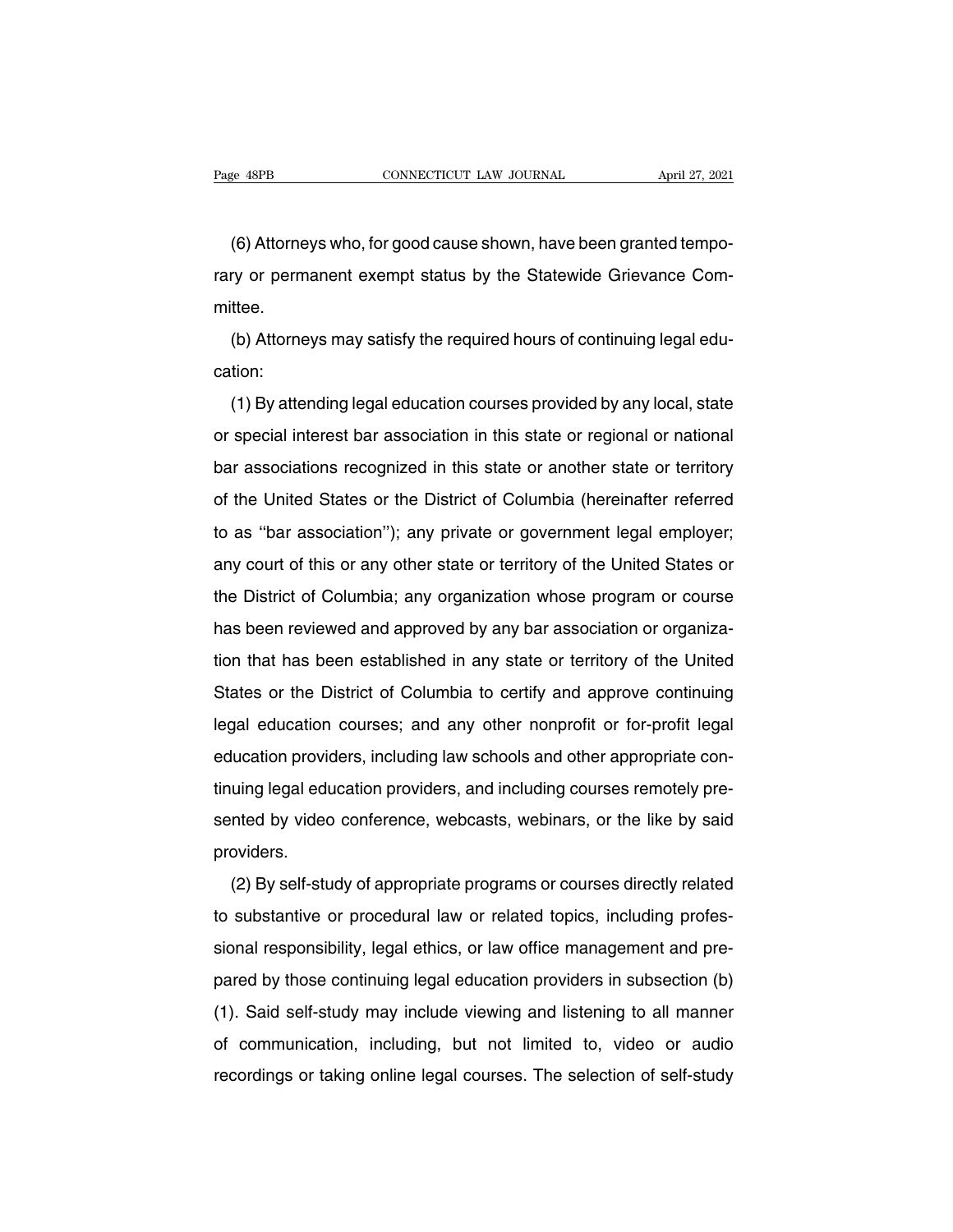April 27, 2021 CONNECTICUT LAW JOURNAL Page 49PB<br>courses or programs shall be consistent with the objective of this rule,<br>which is to maintain and enhance the skill level, knowledge, ethics April 27, 2021 CONNECTICUT LAW JOURNAL Page 49PB<br>
courses or programs shall be consistent with the objective of this rule,<br>
which is to maintain and enhance the skill level, knowledge, ethics<br>
and competence of the attorne courses or programs shall be consistent with the objective of this rule,<br>which is to maintain and enhance the skill level, knowledge, ethics<br>and competence of the attorney and shall comply with the minimum<br>quality standard courses or programs shall be consistent with the objec<br>which is to maintain and enhance the skill level, know<br>and competence of the attorney and shall comply wit<br>quality standards set forth in subsection (c) (6).<br>(3) By pu urses or programs snall be consistent with the objective of this rule,<br>hich is to maintain and enhance the skill level, knowledge, ethics<br>d competence of the attorney and shall comply with the minimum<br>ality standards set f

which is to maintain and enhance the skill level, knowledge, ethics<br>and competence of the attorney and shall comply with the minimum<br>quality standards set forth in subsection (c) (6).<br>(3) By publishing articles in legal pu and competence of the attorney and shall comply with the minimum<br>quality standards set forth in subsection (c) (6).<br>(3) By publishing articles in legal publications that have as their<br>primary goal the enhancement of compet quality standards set forth in subsection (c) (6).<br>
(3) By publishing articles in legal publications than<br>
primary goal the enhancement of competence in the lincluding, without limitation, substantive and procedin<br>
law pra (3) By publishing articles in legal publications that have as their<br>imary goal the enhancement of competence in the legal profession,<br>cluding, without limitation, substantive and procedural law, ethics,<br>w practice manageme primary goal the enhancement of competence in the legal princluding, without limitation, substantive and procedural laver<br>law practice management and professionalism.<br>(4) By teaching legal seminars and courses, including t

Sluding, without limitation, substantive and procedural law, ethics,<br>
w practice management and professionalism.<br>
(4) By teaching legal seminars and courses, including the participa-<br>
n on panel discussions as a speaker or ited by teaching legal seminars and courses, including the participation on panel discussions as a speaker or moderator.<br>
(5) By serving as a full-time faculty member at a law school accred-<br>
ited by the American Bar Assoc (4) By teaching legal seminars and courses, including the participation on panel discussions as a speaker or moderator.<br>
(5) By serving as a full-time faculty member at a law school accredited by the American Bar Associati tion on panel discussions as a speaker or moderator.<br>
(5) By serving as a full-time faculty member at a law school accred-<br>
ited by the American Bar Association or approved by the state bar<br>
examining committee, in which c (5) By serving as a<br>ited by the American<br>examining committee<br>with meeting the min<br>set forth herein.<br>(6) By serving as a d by the American Bar Association or approved by the state bar<br>amining committee, in which case, such attorney will be credited<br>th meeting the minimum continuing legal education requirements<br>t forth herein.<br>(6) By serving

examining committee, in which case, such attorney will be credited<br>with meeting the minimum continuing legal education requirements<br>set forth herein.<br>(6) By serving as a part-time or adjunct faculty member at a law<br>school with meeting the minimum continuing legal education requirements<br>set forth herein.<br>(6) By serving as a part-time or adjunct faculty member at a law<br>school accredited by the American Bar Association or approved by<br>the state set forth herein.<br>
(6) By serving as a part-time or adjunct faculty member at a law<br>
school accredited by the American Bar Association or approved by<br>
the state bar examining committee, in which case, such attorney will<br>
b (6) By serving as a part-time or adjunct faculty member at a law<br>school accredited by the American Bar Association or approved by<br>the state bar examining committee, in which case, such attorney will<br>be credited with meetin school accredited by the American Bar Association or approved by<br>the state bar examining committee, in which case, such attorney will<br>be credited with meeting the minimum continuing legal education<br>requirements set forth h Example of the minimum continuing legal education<br>
example example the minimum continuing legal education<br>
quirements set forth herein at the rate of one hour for each hour of<br>
assroom instruction and one hour for each two

be credited with meeting the minimum continuing legal education<br>requirements set forth herein at the rate of one hour for each hour of<br>classroom instruction and one hour for each two hours of preparation.<br>(7) By serving as requirements set torth herein at the rate of one hour for each hour of<br>classroom instruction and one hour for each two hours of preparation.<br>(7) By serving as a judge or coach for a moot court or mock trial<br>course or compe classroom instruction and one hour tor each two hours<br>
(7) By serving as a judge or coach for a moot cour<br>
course or competition that is part of the curriculum at<br>
by a law school accredited by the American Bar<br>
approved b ( $\prime$ ) By serving as a judge or<br>urse or competition that is p<br>a law school accredited to<br>proved by the state bar exar<br>(c) Credit computation:<br>(1) Credit for any of the above The art is part of the curriculum at or sanctioned<br>
(a law school accredited by the American Bar Association or<br>
proved by the state bar examining committee.<br>
(c) Credit computation:<br>
(1) Credit for any of the above activi

by a law school accredited by the American Bar Association or<br>approved by the state bar examining committee.<br>(c) Credit computation:<br>(1) Credit for any of the above activities shall be based on the actual<br>instruction time,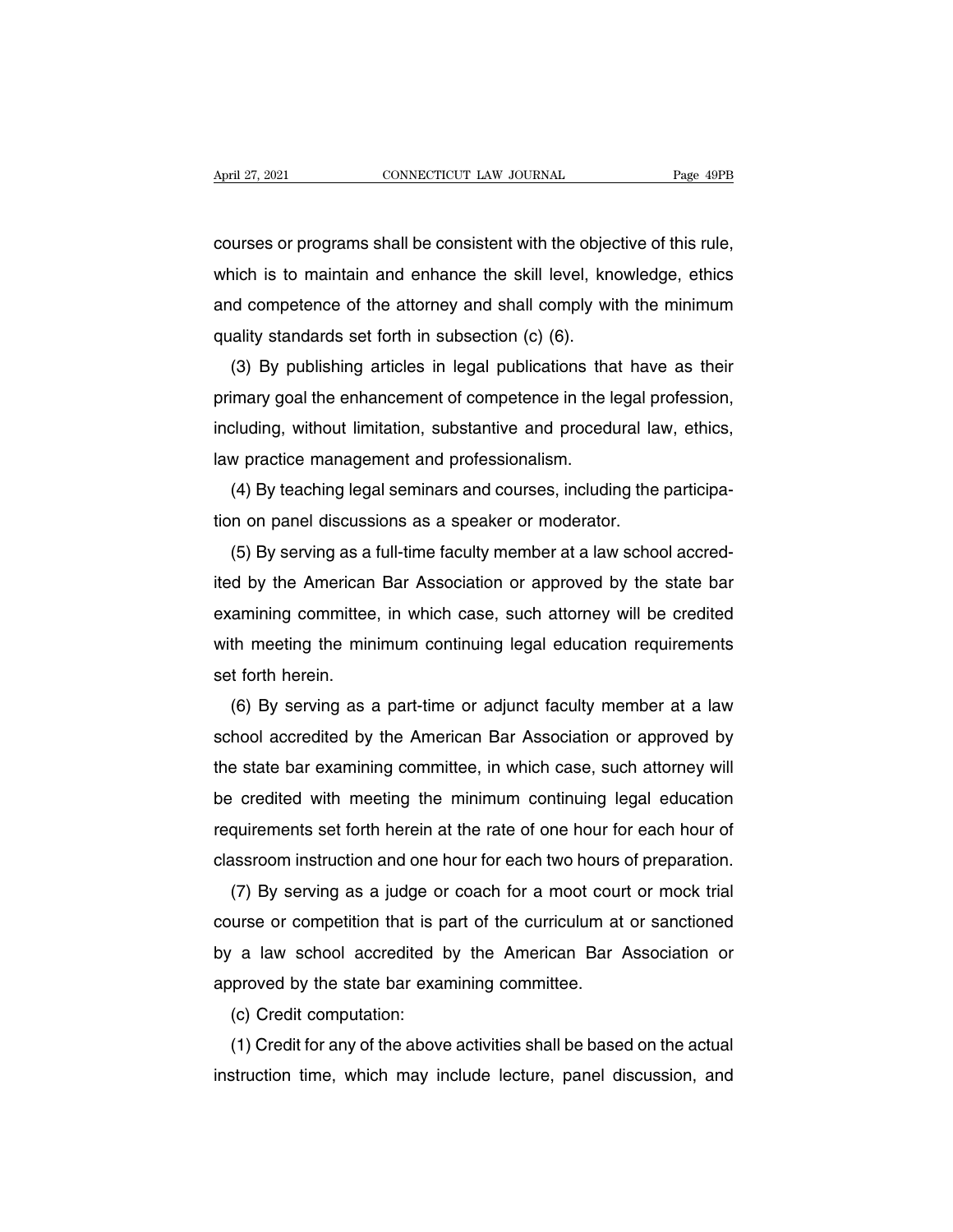Page 50PB CONNECTICUT LAW JOURNAL April 27, 2021<br>question and answer periods. Credit for the activity listed in subsection<br>(b) (7) shall be based upon the actual judging or coaching time, up (b) The based upon the activity listed in subsection<br>(b) (7) shall be based upon the actual judging or coaching time, up<br>to four hours for each activity per year. Self-study credit shall be The fourth of the activity listed in subsection<br>(b) (7) shall be based upon the actual judging or coaching time, up<br>to four hours for each activity per year. Self-study credit shall be<br>based on the reading time or running question and answer periods. Credit for the activity listed in subsection<br>(b) (7) shall be based upon the actual judging or coaching time, up<br>to four hours for each activity per year. Self-study credit shall be<br>based on th question and answ<br>(b) (7) shall be b<br>to four hours for<br>based on the rea<br>or program.<br>(2) Credit for atl (2) Credit for attorneys preparing for and presenting legal seminars, uses or programs shall be based on the reading time or running time of the selected materials program.<br>(2) Credit for attorneys preparing for and presen

to four hours for each activity per year. Self-study credit shall be<br>based on the reading time or running time of the selected materials<br>or program.<br>(2) Credit for attorneys preparing for and presenting legal seminars,<br>cou based on the reading time or running time of the selected materials<br>or program.<br>(2) Credit for attorneys preparing for and presenting legal seminars,<br>courses or programs shall be based on one hour of credit for each<br>two ho or program.<br>
(2) Credit for attorneys preparing for and presenting legal seminars,<br>
courses or programs shall be based on one hour of credit for each<br>
two hours of preparation. A maximum of six hours of credit may be<br>
cred (2) Credit for attorneys preparing for and presenting legal seminars,<br>courses or programs shall be based on one hour of credit for each<br>two hours of preparation. A maximum of six hours of credit may be<br>credited for prepara courses or programs shall be based on one hour of credit for ead<br>two hours of preparation. A maximum of six hours of credit may b<br>credited for preparation of a single program. Credit for presentation<br>shall be on an hour fo o nours of preparation. A maximum of six nours of credit may be<br>edited for preparation of a single program. Credit for presentation<br>all be on an hour for hour basis. Credit may not be earned more<br>an once for the same cours credited for preparation of a single program. Credit for presentation<br>shall be on an hour for hour basis. Credit may not be earned more<br>than once for the same course given during a calendar year.<br>(3) Credit for the writing

shall be on an hour for hour basis. Credit may not be than once for the same course given during a calend (3) Credit for the writing and publication of articles on the actual time required for both researching and article an once for the same course given during a calendar year.<br>
(3) Credit for the writing and publication of articles shall be based<br>
the actual time required for both researching and drafting. Each<br>
ticle may be counted only

(3) Credit for the writing and publication of articles shall be based<br>on the actual time required for both researching and drafting. Each<br>article may be counted only one time for credit.<br>(4) Continuing legal education cour on the actual time required tor both researching and d<br>article may be counted only one time for credit.<br>(4) Continuing legal education courses ordered pursua<br>2-37 (a) (5) or any court order of discipline shall not co<br>towar ticle may be counted only one time for credit.<br>(4) Continuing legal education courses ordered pursuant to Section<br>37 (a) (5) or any court order of discipline shall not count as credit<br>ward an attorney's obligation under th

(4) Continuing legal education courses ordered pursuant to Section<br>2-37 (a) (5) or any court order of discipline shall not count as credit<br>toward an attorney's obligation under this section.<br>(5) Attorneys may carry forward 2-37 (a) (5) or any court order or discipline shall not count as credit<br>toward an attorney's obligation under this section.<br>(5) Attorneys may carry forward no more than two credit hours in<br>excess of the current annual cont requirement. (5) Attorneys may carry torward no more than two credit nours in<br>cess of the current annual continuing legal education requirement<br>be applied to the following year's continuing legal education<br>quirement.<br>(6) To be eligible

excess of the current annual continuing legal education requirement<br>to be applied to the following year's continuing legal education<br>requirement.<br>(6) To be eligible for continuing legal education credit, the course<br>or acti to be applied to the following year's continuing legal education<br>requirement.<br>(6) To be eligible for continuing legal education credit, the course<br>or activity must: (A) have significant intellectual or practical content<br>de requirement.<br>
(6) To be eligible for continuing legal education credit, the course<br>
or activity must: (A) have significant intellectual or practical content<br>
designed to increase or maintain the attorney's professional com (6) To be eligible for continuing legal education credit, the course<br>or activity must: (A) have significant intellectual or practical content<br>designed to increase or maintain the attorney's professional compe-<br>tence and s or activity must: (A) have significant intellectual or practical content<br>designed to increase or maintain the attorney's professional compe-<br>tence and skills as an [lawyer] attorney; (B) constitute an organized<br>program of designed to increase or maintain the attorney's protess<br>tence and skills as an [lawyer] <u>attorney</u>; (B) constitute<br>program of learning dealing with matters directly related<br>jects and the legal profession; and (C) be conduc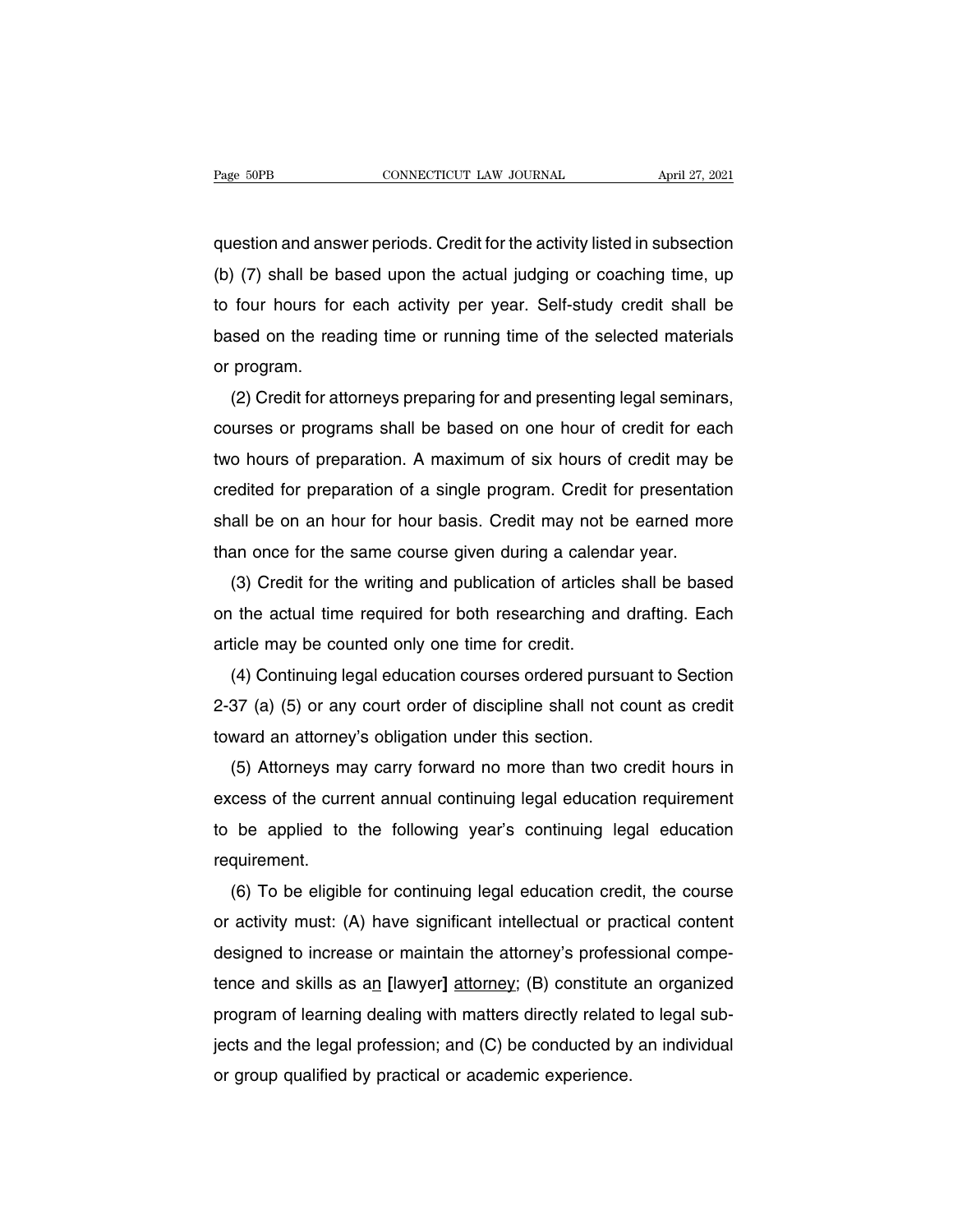The til 27, 2021<br>(d) Attorneys shall retain records to prove compliance with this rule<br>(d) Attorneys shall retain records to prove compliance with this rule<br>(d) Attorneys shall retain records to prove compliance with this For a period of seven years. Such records shall be made available<br>to the Statewide Grievance Committee or its counsel, the minimum<br>to the Statewide Grievance Committee or its counsel, the minimum (d) Attorneys shall retain records to prove compliance with this rule<br>for a period of seven years. Such records shall be made available<br>to the Statewide Grievance Committee or its counsel, the minimum<br>continuing legal educ (d) Attorneys shall retain records to prove compliance with this rule<br>for a period of seven years. Such records shall be made available<br>to the Statewide Grievance Committee or its counsel, the minimum<br>continuing legal educ (u) Attorneys sna<br>for a period of severto the Statewide Gift<br>continuing legal ed<br>upon request.<br>[(e) Violation of the In the Statewide Grievance Committee or its counsel, the minimum<br>trinuing legal education commission, or the disciplinary coun<br>on request.<br>**[(e)** Violation of this section shall constitute misconduct.]<br>**(e)** Nothing in thi (e) the statewide difference committing of its counsel, the minimum<br>(e) non request.<br>(e) Violation of this section shall constitute misconduct.]<br>(e) Nothing in this section shall be construed to allow the Statewide<br>rievanc

Commany legal education commission, or the disciplinary counser<br>upon request.<br>
[(e) Violation of this section shall constitute misconduct.]<br>
(e) Nothing in this section shall be construed to allow the Statewide<br>
Grievance (e) Violation of this section shall constitute misconduct.]<br>
(e) Nothing in this section shall be construed to allow the Statewide<br>
Grievance Committee or its counsel, the minimum continuing legal<br>
education commission, or (e) Nothing in this section shall be construed to allow the Statewide<br>Grievance Committee or its counsel, the minimum continuing legal<br>education commission, or the disciplinary counsel to conduct random<br>audits solely to de Grievance Comm<br>
dis solely to definition<br>
dis solely to definition.<br>
(f) Unless it is **Evance Committee of its coursel, the minimum community legal**<br> **[**(f) Unless it is determine whether an attorney is in compliance with<br> **[(f)** Unless it is determined that the violation of this section was<br> **[(f)** Unless

audits solely to determine whether an attorney is in compliance with<br>this section.<br>[(f) Unless it is determined that the violation of this section was<br>wilful, a noncompliant attorney must be given at least sixty days to<br>co This section.<br>
If this section.<br>
If the section was<br>
wilful, a noncompliant attorney must be given at least sixty days to<br>
comply with this section before he or she is subject to any discipline.]<br>
(f) An attorney who fails If (f) Unless it is determined that the violation of this section was<br>Iful, a noncompliant attorney must be given at least sixty days to<br>mply with this section before he or she is subject to any discipline.]<br>(f) An attorne

If  $\mu$  or desirting that the violation of this section was<br>wilful, a noncompliant attorney must be given at least sixty days to<br>comply with this section before he or she is subject to any discipline.]<br>(f) An attorney who omply with this section before he or she is subject to any discipl<br>
(f) An attorney who fails to comply with the minimum contin<br>
legal education requirement shall be administratively suspended<br>
the practice of law in this (f) An attorney who fails to comply with the minimum continuing<br>(f) An attorney who fails to comply with the minimum continuing<br>gal education requirement shall be administratively suspended from<br>e practice of law in this s

(i) An attorney who halls to comply with the minimum community<br>legal education requirement shall be administratively suspended from<br>the practice of law in this state pursuant to Section 2-27B.<br>(g) A Minimum Continuing Lega regal education requirement shall be administratively susperided from<br>the practice of law in this state pursuant to Section 2-27B.<br>(g) A Minimum Continuing Legal Education Commission ("commis-<br>sion") shall be established b (g) A Minimum Continuing Legal Education Commission ("commis-<br>sion") shall be established by the Judicial Branch and shall be com-<br>posed of four Superior Court judges and four attorneys admitted to<br>practice in this state, (g) A minimum Continuing Legar Education Commission (commis-<br>sion") shall be established by the Judicial Branch and shall be com-<br>posed of four Superior Court judges and four attorneys admitted to<br>practice in this state, sion ) shall be established by the Judicial Brahch and shall be com-<br>posed of four Superior Court judges and four attorneys admitted to<br>practice in this state, all of whom shall be appointed by the chief justice<br>of the Sup practice in this state, all of whom shall be appointed by the chief justice<br>of the Supreme Court or his or her designee and who shall serve<br>without compensation. The charge of the commission will be to provide<br>advice regar plactice in this state, an of whorn shan be appointed by the chief justice<br>of the Supreme Court or his or her designee and who shall serve<br>without compensation. The charge of the commission will be to provide<br>advice regard of the supreme Court of his of her designee and who shall serve<br>without compensation. The charge of the commission will be to provide<br>advice regarding the application and interpretation of this rule and to<br>assist with its advice regarding the application and interpretation of this rule and to<br>assist with its implementation including, but not limited to, the develop-<br>ment of a list of frequently asked questions and other documents to<br>assist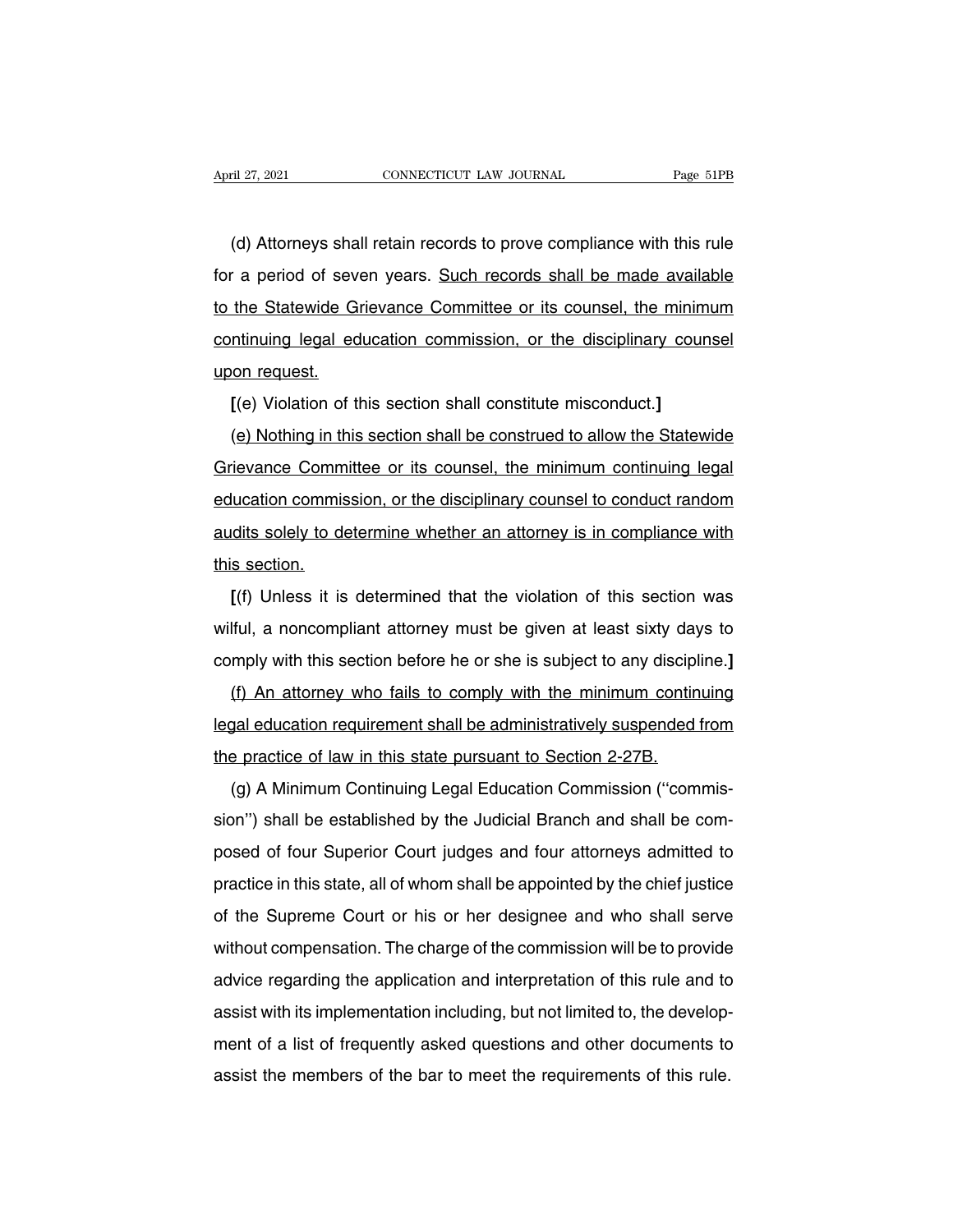COMMENTARY—2017: It is the intention of this rule to provide<br>COMMENTARY—2017: It is the intention of this rule to provide<br>corneys with relevant and useful continuing legal education covering Page 52PB CONNECTICUT LAW JOURNAL April 27, 2021<br>COMMENTARY—2017: It is the intention of this rule to provide<br>attorneys with relevant and useful continuing legal education covering<br>the broadest spectrum of substantive, pro COMMENTARY—2017: It is the intention of this rule to provide<br>attorneys with relevant and useful continuing legal education covering<br>the broadest spectrum of substantive, procedural, ethical and profes-<br>sional subject matte COMMENTARY—2017: It is the intention of this rule to provide<br>attorneys with relevant and useful continuing legal education covering<br>the broadest spectrum of substantive, procedural, ethical and profes-<br>sional subject matte Example and useful continuing legal education covering<br>the broadest spectrum of substantive, procedural, ethical and profes-<br>sional subject matter at the lowest cost reasonably feasible and with<br>the least amount of supervi alterneye with levelant and about continuing legal causation covering<br>the broadest spectrum of substantive, procedural, ethical and profes-<br>sional subject matter at the lowest cost reasonably feasible and with<br>the least am the broadcet operator of substantive, procedural, string and protectional subject matter at the lowest cost reasonably feasible and with the least amount of supervision, structure and reporting requirements, which will aid the least amount of supervision, structure and reporting requencies which will aid in the development, enhancement and mainte<br>the legal knowledge and skills of practicing attorneys and will<br>the delivery of competent legal inch will aid in the development, enhancement and maintenance of<br>
e legal knowledge and skills of practicing attorneys and will facilitate<br>
e delivery of competent legal services to the public.<br>
The rule also permits an at

the legal knowledge and skills of practicing attorneys and will facilitate<br>the delivery of competent legal services to the public.<br>The rule also permits an attorney to design his or her own course<br>of study. The law is cons the delivery of competent legal services to the public.<br>The rule also permits an attorney to design his or her own course<br>of study. The law is constantly evolving and attorneys, like all other<br>professionals, are expected t The rule also permits an attorney to design his or her own course<br>of study. The law is constantly evolving and attorneys, like all other<br>professionals, are expected to keep abreast of changes in the profes-<br>sion and the la study. The law is constantly evolving and attorneys, like all other<br>offessionals, are expected to keep abreast of changes in the profes-<br>n and the law if they are to provide competent representation.<br>Subsection (a) provide

professionals, are expected to keep abreast of changes in the profession and the law if they are to provide competent representation.<br>Subsection (a) provides that Connecticut attorneys must complete<br>twelve credit hours of sion and the law if they are to provide competent representation.<br>Subsection (a) provides that Connecticut attorneys must complete<br>twelve credit hours of continuing legal education per calendar year.<br>Subsection (a) also li Subsection (a) provides that Connecticut attorneys must complete<br>twelve credit hours of continuing legal education per calendar year.<br>Subsection (a) also lists those Connecticut attorneys, who are exempt<br>from compliance, i Experience of the military and the military and the military entire subsection (a) also lists those Connecticut attorneys, who are exempt from compliance, including, among others: judges, senior judges, attorneys serving i Subsection (a) also lists those Connecticut attorneys, who are exempt<br>from compliance, including, among others: judges, senior judges, attor-<br>neys serving in the military, new attorneys during the year in which<br>they are ad eases same insection (a) also insect also determined a taken by symmetric serving.<br>If om compliance, including, among others: judges, senior judges, attor-<br>neys serving in the military, new attorneys during the year in whi method in the military, new attorneys during the year in which<br>they are admitted to practice, attorneys who earn less than \$1000 in<br>compensation for the provision of legal services in the subject year,<br>and those who obtain subsection also provides an exemption for attorneys who are less than \$1000 in compensation for the provision of legal services in the subject year, and those who obtain an exempt status for good cause shown. The subsectio barred to prasses, anomoge the same beam to distribute the subject year,<br>compensation for the provision of legal services in the subject year,<br>and those who obtain an exempt status for good cause shown. The<br>subsection also exemplemental for any process of logal extriced in the exerget year,<br>and those who obtain an exempt status for good cause shown. The<br>subsection also provides an exemption for attorneys who are dis-<br>barred, resigned, on ina subsection also provides an exemption for attorneys who are dis-<br>barred, resigned, on inactive status due to disability, or are retired. The<br>exemption for attorneys who earn less than \$1000 in compensation<br>in a particular barred, resigned, on inactive status due to disability, or are retired. The exemption for attorneys who earn less than \$1000 in compensation in a particular year is not intended to apply to attorneys who claim that they we received, receiging at all matters clauds are to disclosing, or and result the exemption for attorneys who earn less than \$1000 in compensation in a particular year is not intended to apply to attorneys who claim that they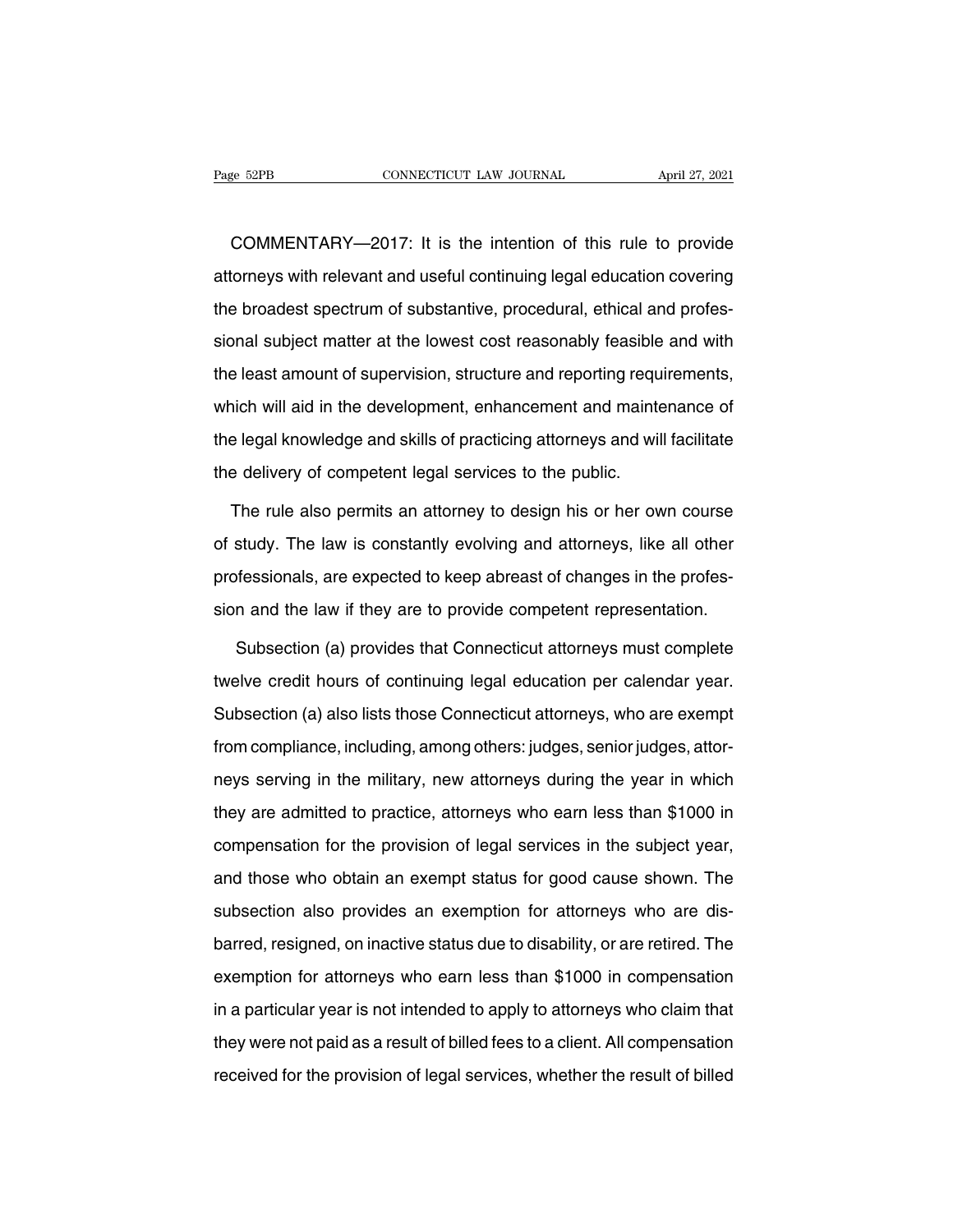Fees or otherwise, must be counted. There is no exemption for attor-<br>https://www.counted. There is no exemption for attor-<br>heys who are suspended or on administrative suspension. Subsection April 27, 2021 CONNECTICUT LAW JOURNAL Page 53PB<br>fees or otherwise, must be counted. There is no exemption for attor-<br>neys who are suspended or on administrative suspension. Subsection<br>(d) requires an attorney to maintain The same of the must be counted. There is no exemption for attor-<br>neys who are suspended or on administrative suspension. Subsection<br>(d) requires an attorney to maintain adequate records of compliance.<br>For continuing legal fees or otherwise, must be counted. There is no exemption for attor-<br>neys who are suspended or on administrative suspension. Subsection<br>(d) requires an attorney to maintain adequate records of compliance.<br>For continuing le shall be sufficient proof of compliance. For self-study, a contemporal dy requires an attorney to maintain adequate records of compliance.<br>For continuing legal education courses, a certificate of attendance shall be suffic reys who are susperided of orrital<br>
(d) requires an attorney to maintain adequate records of compliance.<br>
For continuing legal education courses, a certificate of attendance<br>
shall be sufficient proof of compliance. For se (a) requires an attorney to mailmant adequate records or compliance.<br>For continuing legal education courses, a certificate of attendance<br>shall be sufficient proof of compliance. For self-study, a contemporane-<br>ous log iden of continuing legal education courses, a certificate of attenuance<br>shall be sufficient proof of compliance. For self-study, a contemporane-<br>ous log identifying and describing the course listened to or watched<br>and listing t shall be sufficient proof of compliance. Tor sen-study, a contemporane-<br>ous log identifying and describing the course listened to or watched<br>and listing the date and time the course was taken, as well as a copy<br>of the syll ous log luentifying and describing the course listened to or watched<br>and listing the date and time the course was taken, as well as a copy<br>of the syllabus or outline of the course materials, if available, and,<br>when appropr and ilsting the date and time the course was taken, as well as a copy<br>of the syllabus or outline of the course materials, if available, and,<br>when appropriate, a certificate from the course provider, shall be suffi-<br>cient p or the synabus of buttile of the course materials, if avait<br>when appropriate, a certificate from the course provider, sh<br>cient proof of compliance. For any other form of continuing le<br>tion, a file including a log of the ti Firappropriate, a certificate from the course provider, shall be sum-<br>ent proof of compliance. For any other form of continuing legal educa-<br>n, a file including a log of the time spent and drafts of the prepared<br>aterial sh

suspension of compliance. The any other form of community regar education, a file including a log of the time spent and drafts of the prepared material shall provide sufficient proof of compliance.<br>COMMENTARY—2022: This re uon, a me including a log or the time spent and di<br>material shall provide sufficient proof of compliar<br>COMMENTARY—2022: This revision allows for<br>suspension of an attorney who fails to comply with<br>uing legal education (MCLE Inaterial Shall provide sulficient proof of compliance.<br>
COMMENTARY—2022: This revision allows for the administrative<br>
suspension of an attorney who fails to comply with the minimum contin-<br>
uing legal education (MCLE) req

### **MINILINTATT-2022. This Tevision allows for the administrative**<br> **ension of an attorney who fails to comply with the minimum contin-**<br> **legal education (MCLE) requirements.**<br> **M) Sec. 2-27B. Enforcement of Attorney Registr pension** (a) The Statewide Grievance Committee shall send a notice to each<br>(a) The Statewide Grievance Committee shall send a notice to each<br>orney who has not registered pursuant to Section 2-27 (d), or who

mum Continuing Legal Education; Administrative Sus-<br>pension<br>(a) The Statewide Grievance Committee shall send a notice to each<br>attorney who has not registered pursuant to Section 2-27 (d), or who<br>has not completed minimum c pension<br>
(a) The Statewide Grievance Committee shall send a notice to each<br>
attorney who has not registered pursuant to Section 2-27 (d), or who<br>
has not completed minimum continuing legal education pursuant to<br>
Section 2-(a) The Statewide Grievance Committee shall send a notice to each<br>attorney who has not registered pursuant to Section 2-27 (d), or who<br>has not completed minimum continuing legal education pursuant to<br>Section 2-27A, that th (a) The statewide chievance committee shall send a holice to each<br>attorney who has not registered pursuant to Section 2-27 (d), or who<br>has not completed minimum continuing legal education pursuant to<br>Section 2-27A, that th ationley who has not registered pursuant to Section 2-27 (d), or who<br>has not completed minimum continuing legal education pursuant to<br>Section 2-27A, that the attorney's license to practice law in this state<br>will be referre Section 2-27A, that the attorney's license to practice law in this state<br>Section 2-27A, that the attorney's license to practice law in this state<br>will be referred to the Superior Court for an administrative suspension<br>of t Section 2-27A, that the attomey's license to practice law in this state<br>will be referred to the Superior Court for an administrative suspension<br>of the attorney's license to practice law in this state unless by December<br>31 of the attorney's license to practice law in this state unless by December<br>31 of the year in which the notice is sent such attorney provides proof<br>to the Statewide Grievance Committee that for the noncomplying year<br>the att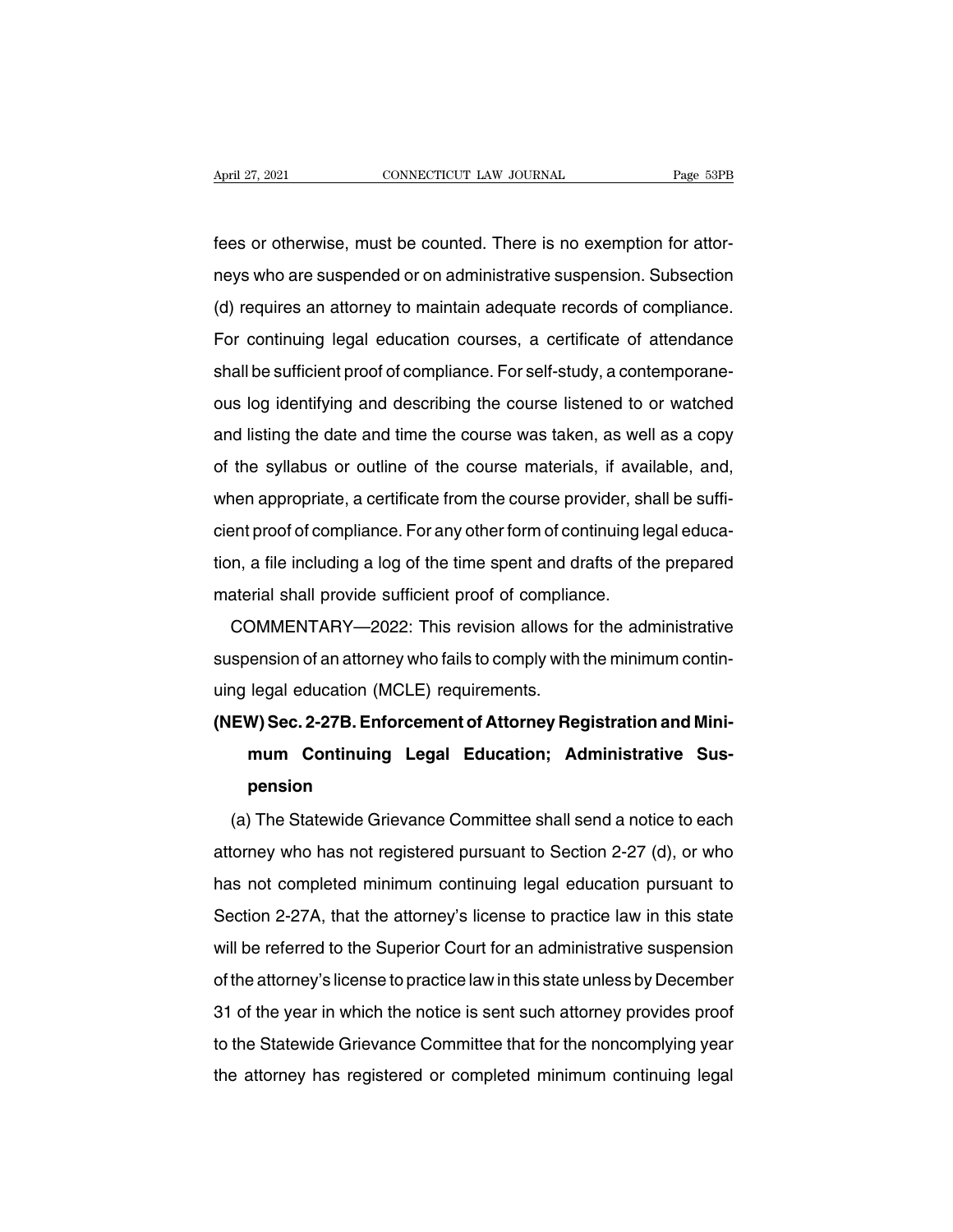Page 54PB<br>
education, or is exempt from minimum continuing legal education.<br>
The Statewide Grievance Committee shall submit to the clerk of the The Statewide Grievance Committee shall submit to the clerk of the Superior Court for the Hartford Judicial District a list of attorneys who education, or is exempt from minimum continuing legal education.<br>The Statewide Grievance Committee shall submit to the clerk of the<br>Superior Court for the Hartford Judicial District a list of attorneys who<br>did not provide education, or is exempt from minimum continuing legal education.<br>The Statewide Grievance Committee shall submit to the clerk of the<br>Superior Court for the Hartford Judicial District a list of attorneys who<br>did not provide The Statewide Grievance Committee shall submit to the clerk of the Superior Court for the Hartford Judicial District a list of attorneys who did not provide proof of compliance with attorney registration or minimum continu Superior Court for the Hartford Judicial District a list of attorneys who<br>did not provide proof of compliance with attorney registration or mini-<br>mum continuing legal education, or exemption from minimum continu-<br>ing legal did not provide proof of compliance with attorney registration or mini-<br>mum continuing legal education, or exemption from minimum continu-<br>ing legal education. Upon order of the court, the attorneys so listed<br>and referred man continuing legal education, or exemption from minimum continuing legal education. Upon order of the court, the attorneys so listed<br>and referred to the clerk shall be deemed administratively suspended<br>from the practice has occurred to the clerk shall be deemed administratively suspended<br>from the practice of law in this state until such time as compliance<br>has occurred and proof of same provided to the Statewide Grievance<br>Committee, which Experimental spent state of the state, the state, which suspended<br>and referred to the clerk shall be deemed administratively suspended<br>from the practice of law in this state until such time as compliance<br>has occurred and p from the practice of law in this state until such time as compliance<br>has occurred and proof of same provided to the Statewide Grievance<br>Committee, which suspension shall be effective upon publication of<br>the list in the Con The matrix and proof of same provided to the Statewide Grievance<br>Committee, which suspension shall be effective upon publication of<br>the list in the Connecticut Law Journal. An administrative suspension<br>of an attorney for f Committee, which suspension shall be effective upon publication of<br>the list in the Connecticut Law Journal. An administrative suspension<br>of an attorney for failure to comply with attorney registration or minimum<br>continuing the list in the Connecticut Law Journal. An administrative suspension<br>of an attorney for failure to comply with attorney registration or minimum<br>continuing legal education shall not be considered discipline, but an<br>attorne of an attorney for failure to comply with attorney registration or minimum<br>continuing legal education shall not be considered discipline, but an<br>attorney who is placed on administrative suspension for such failure<br>shall be continuing legal education shall not be considered discipline, but an<br>attorney who is placed on administrative suspension for such failure<br>shall be ineligible to practice law as an attorney admitted to practice<br>in this sta attorney who is placed on administrative suspension for such failure<br>shall be ineligible to practice law as an attorney admitted to practice<br>in this state, and shall not be considered in good standing pursuant<br>to Section 2 shall be ineligible to practice law as an attorney admitted<br>in this state, and shall not be considered in good standit<br>to Section 2-65 of these rules until such time as proof of<br>is provided to the Statewide Grievance Commi this state, and shall not be considered in good standing pursuant<br>Section 2-65 of these rules until such time as proof of compliance<br>provided to the Statewide Grievance Committee.<br>(b) An attorney aggrieved by an order plac

to Section 2-65 of these rules until such time as proof of compliance<br>is provided to the Statewide Grievance Committee.<br>(b) An attorney aggrieved by an order placing the attorney on admin-<br>istrative suspension for failing is provided to the Statewide Grievance Committee.<br>
(b) An attorney aggrieved by an order placing the attorney on administrative suspension for failing to comply with Sections 2-27 (d) or 2-<br>
27A may make an application to (b) An attorney aggrieved by an order placing the attorney on administrative suspension for failing to comply with Sections 2-27 (d) or 2-<br>27A may make an application to the Superior Court to have the order<br>vacated, by fil In the date that Superior Court to have the order pistrative suspension for failing to comply with Sections 2-27 (d) or 2-<br>27A may make an application to the Superior Court to have the order<br>vacated, by filing the applicat 27A may make an application to the Superior Court to have the order<br>vacated, by filing the application with the Superior Court for the Hartford<br>Judicial District within thirty days of the date that the order is published,<br> requested, by filing the application with the Superior Court for the Hartford<br>Judicial District within thirty days of the date that the order is published,<br>and mailing a copy of the same by certified mail, return receipt<br>r shall set forth the reasons why the application should be granted. The reasons why the application should be granted. The application shall set forth the reasons why the application should be granted. The application shall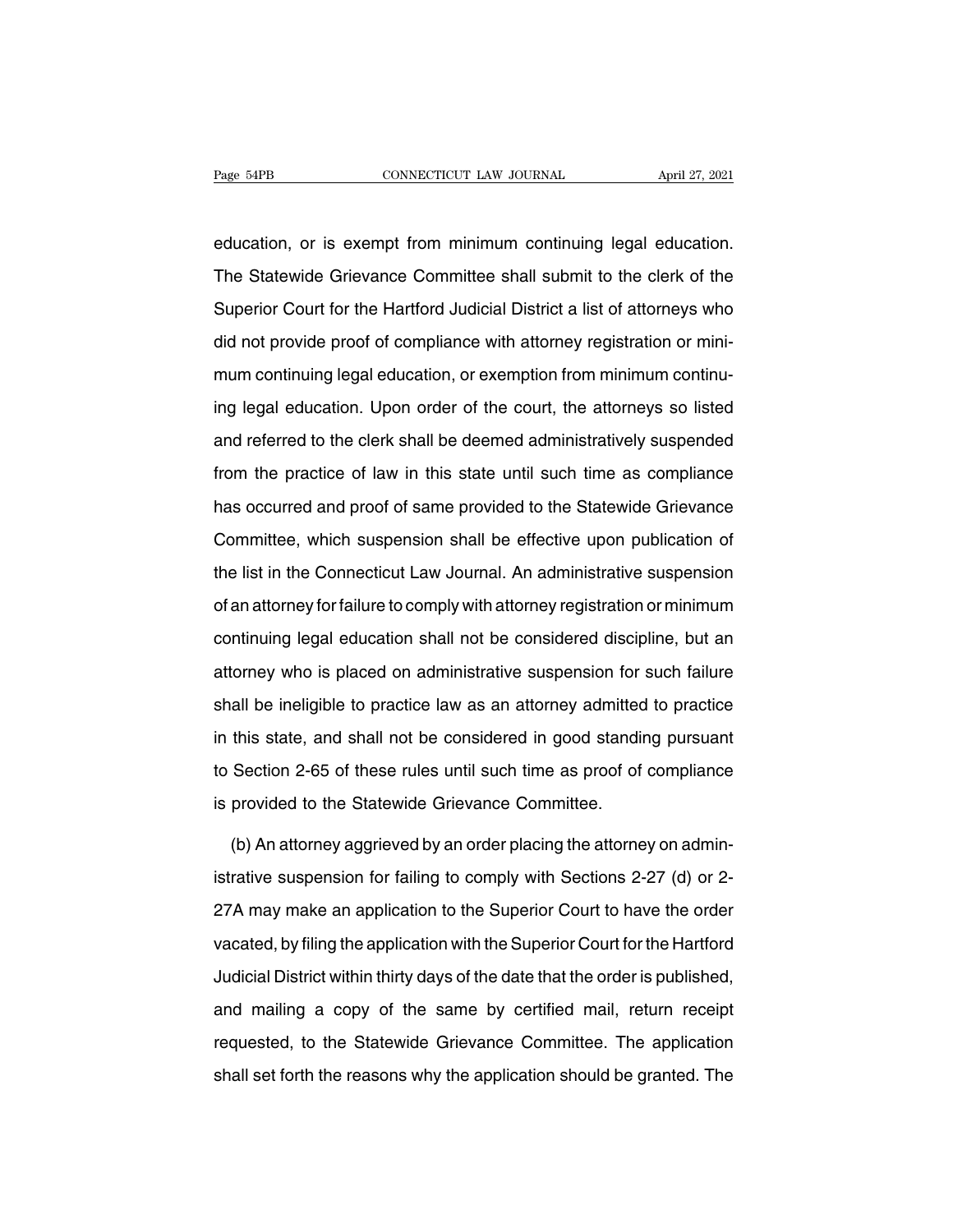April 27, 2021 CONNECTICUT LAW JOURNAL Page 55PB<br>
court shall schedule a hearing on the application, which shall be limited<br>
to whether good cause exists to vacate the suspension order. April 27, 2021 CONNECTICUT LAW JOURNAL Page 55PI<br>
court shall schedule a hearing on the application, which shall be limited<br>
to whether good cause exists to vacate the suspension order.<br>
(c) The notice required by this sec

(c) The notice required by this section shall be sent by regular mail<br>the last address required by this section shall be sent by regular mail<br>the last address registered by the attorney pursuant to Section 2to the last address registered by the application, which shall be limited<br>to whether good cause exists to vacate the suspension order.<br>(c) The notice required by this section shall be sent by regular mail<br>to the last addre court shall schedule a hearing on the application, which shall be limited<br>to whether good cause exists to vacate the suspension order.<br>(c) The notice required by this section shall be sent by regular mail<br>to the last addre to whether good caus<br>
(c) The notice requi<br>
to the last address re<br>
26 and Section 2-27 (<br>
Judicial Branch.<br>
COMMENTARY: T (c) The notice required by this section shall be sent by regular mail<br>the last address registered by the attorney pursuant to Section 2-<br>i and Section 2-27 (d) and to any e-mail address on record with the<br>dicial Branch.<br>CO

to the last address registered by the attorney pursuant to Section 2-<br>26 and Section 2-27 (d) and to any e-mail address on record with the<br>Judicial Branch.<br>COMMENTARY: This new section provides for procedures and<br>establish 26 and Section 2-27 (d) and to any e-mail address on record with the<br>Judicial Branch.<br>COMMENTARY: This new section provides for procedures and<br>establishes requirements for notice from the Statewide Grievance<br>Committee when Judicial Branch.<br>COMMENTARY: This new section provides for procedures and<br>establishes requirements for notice from the Statewide Grievance<br>Committee when an attorney fails to register or to comply with the<br>minimum continui COMMENTARY: This new section provides for procedures and<br>establishes requirements for notice from the Statewide Grievance<br>Committee when an attorney fails to register or to comply with the<br>minimum continuing legal educatio establishes requirements for notice from the Statewide Grievance<br>Committee when an attorney fails to register or to comply with the<br>minimum continuing legal education (MCLE) requirements. It specifies<br>the process for admin Committee when an attorney fails to register or to comply with the<br>minimum continuing legal education (MCLE) requirements. It specifies<br>the process for administrative suspension of attorneys who fail to<br>provide proof of co minimum continuing legal education (MCLE) requirements. It specifies<br>the process for administrative suspension of attorneys who fail to<br>provide proof of compliance with registration or MCLE requirements<br>before December 31 the process tor administrative suspension of attorneys who tail to<br>provide proof of compliance with registration or MCLE requirements<br>before December 31 of the year in which the notice was sent by<br>the Statewide Grievance C provide proof of compliance with registration or MCLE requirements<br>before December 31 of the year in which the notice was sent by<br>the Statewide Grievance Committee. This section also provides a<br>procedure by which an aggrie **Secore December 31 of the year in which the holde was sent by**<br>the Statewide Grievance Committee. This section also provides a<br>procedure by which an aggrieved attorney may apply to have the order<br>of administrative suspens But also different the committee.<br> **Review by which an aggrieved attornery**<br> **Reviewing Committee Reviewing Committee**<br> **Reviewing Committee**<br> **Reviewing Committee** 

administrative suspension vacated.<br>
C. 2-35. Action by Statewide Grievance Committee or<br>
Reviewing Committee<br>
(a) Upon receipt of the record from a grievance panel, the Statewide<br>
dievance Committee may assign the case to Sec. 2-35. Action by Statewide Grievance Committee or<br>Reviewing Committee<br>(a) Upon receipt of the record from a grievance panel, the Statewide<br>Grievance Committee may assign the case to a reviewing committee<br>which shall co Sec. 2-35. Action by Statewide Grievance Committee or<br>Reviewing Committee<br>(a) Upon receipt of the record from a grievance panel, the Statewide<br>Grievance Committee may assign the case to a reviewing committee<br>which shall co Heviewing Committee<br>
(a) Upon receipt of the record from a grievance panel, the Statewide<br>
Grievance Committee may assign the case to a reviewing committee<br>
which shall consist of at least three members of the Statewide Gr (a) Upon receipt of the record from a grievance panel, the Statewide<br>Grievance Committee may assign the case to a reviewing committee<br>which shall consist of at least three members of the Statewide Griev-<br>ance Committee, at Grievance Committee may assign the case to a reviewing committee<br>which shall consist of at least three members of the Statewide Griev-<br>ance Committee, at least one third of whom are not attorneys. The<br>Statewide Grievance C which shall consist of at least three members of the Statewide Grievance Committee, at least one third of whom are not attorneys. The Statewide Grievance Committee may, in its discretion, reassign the case to a different r ance Committee, at least one third of whom are not attorneys. The<br>Statewide Grievance Committee may, in its discretion, reassign the<br>case to a different reviewing committee. The committee shall regularly<br>rotate membership Statewide Grievance Committee may, in its discretion, reassign the<br>case to a different reviewing committee. The committee shall regularly<br>rotate membership on reviewing committees and assignments of com-<br>plaints from the v case to a different reviewing committee. The committee shall regular<br>rotate membership on reviewing committees and assignments of co<br>plaints from the various grievance panels. An attorney who mainta<br>an office for the pract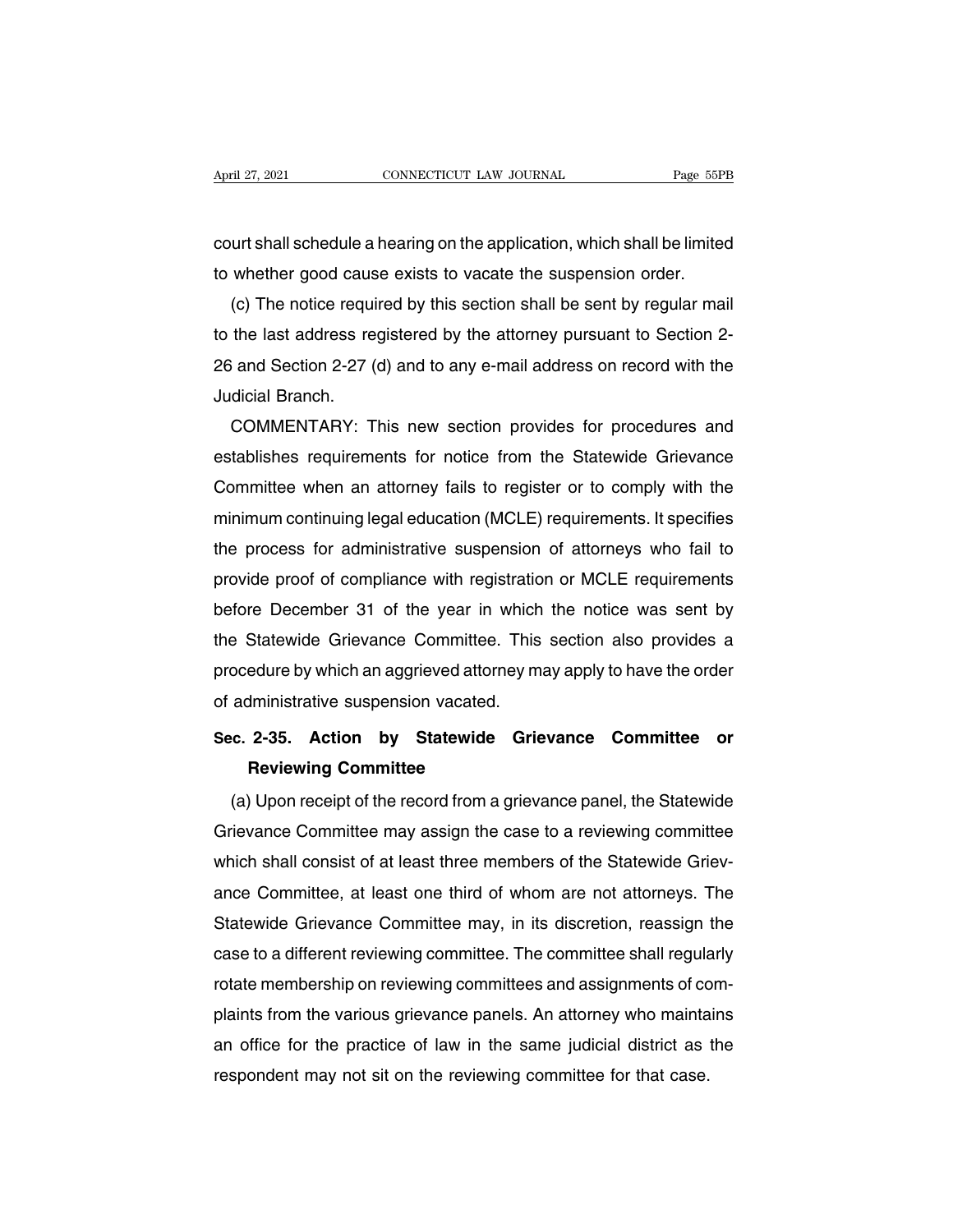e 56PB<br>
CONNECTICUT LAW JOURNAL<br>
(b) The Statewide Grievance Committee and the reviewing commit-<br>
e shall have the power to issue a subpoena to compel any person The Statewide Grievance Committee and the reviewing committive shall have the power to issue a subpoena to compel any person<br>to appear before it to testify in relation to any matter deemed by the (b) The Statewide Grievance Committee and the reviewing commit-<br>tee shall have the power to issue a subpoena to compel any person<br>to appear before it to testify in relation to any matter deemed by the<br>Statewide Grievance C (b) The Statewide Grievance Committee and the reviewing commit-<br>tee shall have the power to issue a subpoena to compel any person<br>to appear before it to testify in relation to any matter deemed by the<br>Statewide Grievance C (b) The statewide chevance committee and the reviewing commit-<br>tee shall have the power to issue a subpoena to compel any person<br>to appear before it to testify in relation to any matter deemed by the<br>Statewide Grievance Co to appear before it to testify in relation to any matter deemed by the<br>Statewide Grievance Committee or the reviewing committee to be<br>relevant to the complaint and to produce before it for examination any<br>books or papers w complear before it to testify in relation to any matter deements<br>Statewide Grievance Committee or the reviewing committivelevant to the complaint and to produce before it for examinary<br>books or papers which, in its judgmen Elevant to the complaint and to produce before it for examination any<br>oks or papers which, in its judgment, may be relevant to such<br>mplaint. Any such testimony shall be on the record.<br>(c) If the grievance panel determined

that the result is that that the complaint and to produce before it for examination any<br>books or papers which, in its judgment, may be relevant to such<br>complaint. Any such testimony shall be on the record.<br>(c) If the griev Complaint. Any such testimony shall be on the record.<br>
(c) If the grievance panel determined that probable cause exists<br>
that the respondent is guilty of misconduct, the Statewide Grievance<br>
Committee or the reviewing comm compliant. Any such testimony shall be on the recold.<br>
(c) If the grievance panel determined that probable cause exists<br>
that the respondent is guilty of misconduct, the Statewide Grievance<br>
Committee or the reviewing comm (c) if the grievance parter determined that probable cause exists<br>that the respondent is guilty of misconduct, the Statewide Grievance<br>Committee or the reviewing committee shall hold a hearing on the<br>complaint. If the grie Committee or the reviewing committee shall hold a hearing on the<br>complaint. If the grievance panel determined that probable cause does<br>not exist, but filed the matter with the Statewide Grievance Committee<br>because the comp Committee of the reviewing committee shall hold a healthy on the<br>complaint. If the grievance panel determined that probable cause does<br>not exist, but filed the matter with the Statewide Grievance Committee<br>because the comp compliant. It the grievance parter determined that probable cause does<br>not exist, but filed the matter with the Statewide Grievance Committee<br>because the complaint alleges that a crime has been committed, the<br>Statewide Gri deems it appropriate and, if it determines that probable cause, take evidence if it determination of no probable cause, take evidence if it determination of no probable cause, take evidence if it determines it appropriate Statewide Grievance Committee or the reviewing committee shall<br>review the determination of no probable cause, take evidence if it<br>deems it appropriate and, if it determines that probable cause does<br>exist, shall take the fo Example Shall review the determination of no probable cause, take evidence if it<br>deems it appropriate and, if it determines that probable cause does<br>exist, shall take the following action: (1) if the Statewide Grievance<br>Co deems it appropriate and, if it determines that probable cause does<br>exist, shall take the following action: (1) if the Statewide Grievance<br>Committee reviewed the grievance panel's determination, it shall hold<br>a hearing con deents it appropriate and, it it determines that probable cause does<br>exist, shall take the following action: (1) if the Statewide Grievance<br>Committee reviewed the grievance panel's determination, it shall hold<br>a hearing co Exist, shall take the following action. (1) if the statewide chievance<br>Committee reviewed the grievance panel's determination, it shall hold<br>a hearing concerning the complaint or assign the matter to a reviewing<br>committee committee reviewed the gifevalitie parters determination, it shall hold<br>a hearing concerning the complaint or assign the matter to a reviewing<br>committee to hold the hearing; or (2) if a reviewing committee reviewed<br>the gri a nearing concerning the complaint of assign the matter to a reviewing<br>committee to hold the hearing; or (2) if a reviewing committee reviewed<br>the grievance panel's determination, it shall hold a hearing concerning<br>the com hearing. E gifevalue pariers determination, it shall note a healing concerning<br>a complaint or refer the matter to the Statewide Grievance Committee<br>ich shall assign it to another reviewing committee to hold the<br>aring.<br>(d) Disciplin

Ine complaint of refer the matter to the statewide chievance committee<br>which shall assign it to another reviewing committee to hold the<br>hearing.<br>(d) Disciplinary counsel may add additional allegations of miscon-<br>duct to th which shall assign it to allow<br>hearing.<br>(d) Disciplinary counsel may<br>duct to the grievance panel's de<br>in the following circumstances: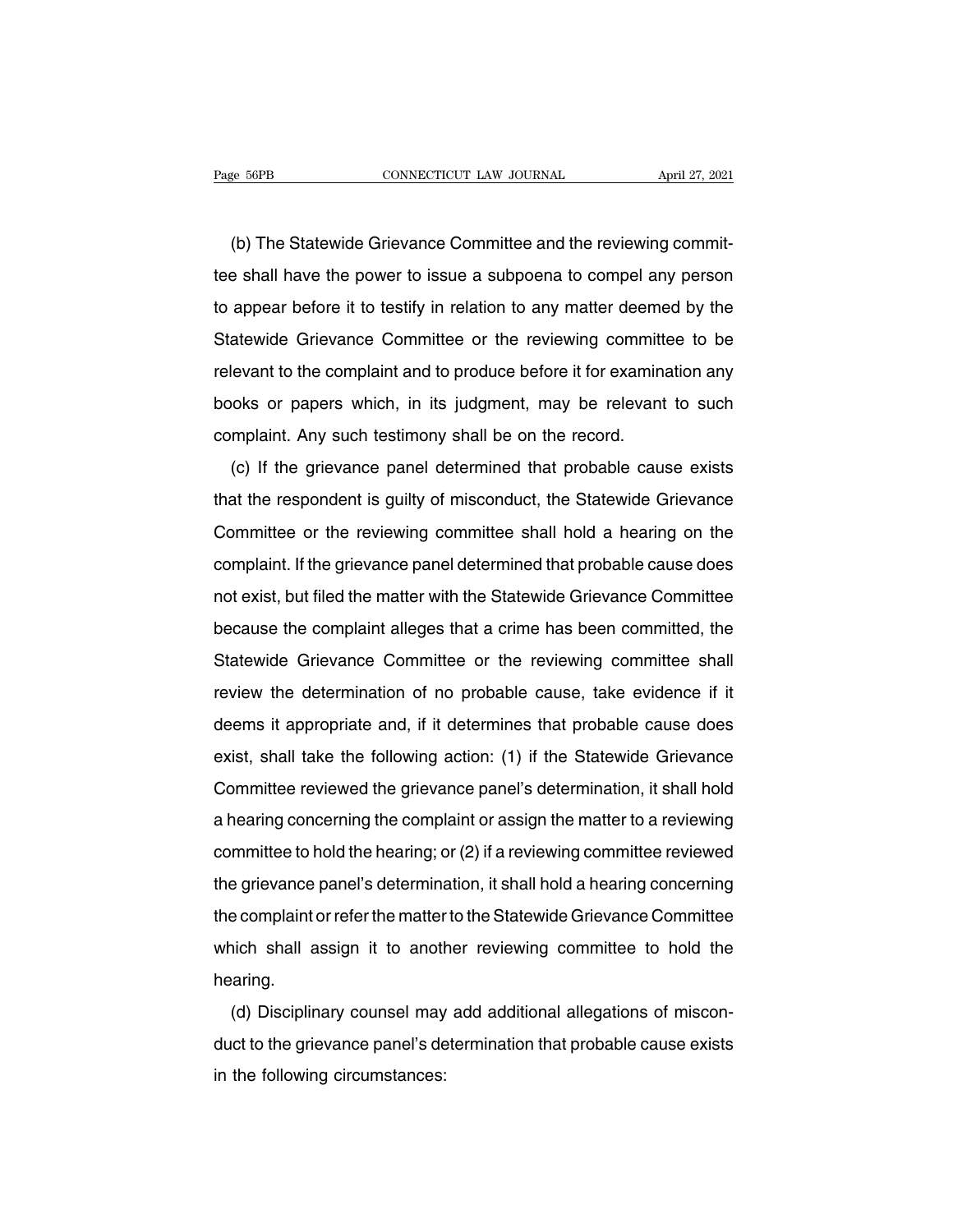The File 27, 2021<br>
(1) Prior to the hearing before the Statewide Grievance Committee<br>
the reviewing committee, disciplinary counsel may add additional April 27, 2021 CONNECTICUT LAW JOURNAL Page 57PB<br>
(1) Prior to the hearing before the Statewide Grievance Committee<br>
or the reviewing committee, disciplinary counsel may add additional<br>
allegations of misconduct arising fr (1) Prior to the hearing before the Statewide Grievance Committee<br>or the reviewing committee, disciplinary counsel may add additional<br>allegations of misconduct arising from the record of the grievance<br>complaint or its inve (1) Prior to the hearing before the Statewide Griev<br>or the reviewing committee, disciplinary counsel ma<br>allegations of misconduct arising from the record<br>complaint or its investigation of the complaint.<br>(2) Following comme (1) Prior to the hearing before the Statewide Grievance Committee<br>the reviewing committee, disciplinary counsel may add additional<br>egations of misconduct arising from the record of the grievance<br>mplaint or its investigatio

or the reviewing committee, disciplinary counsel may add additional<br>allegations of misconduct arising from the record of the grievance<br>complaint or its investigation of the complaint.<br>(2) Following commencement of the hear allegations of misconduct arising from the record of the grievance<br>complaint or its investigation of the complaint.<br>(2) Following commencement of the hearing before the Statewide<br>Grievance Committee or the reviewing commit complaint or its investigation of the complaint.<br>
(2) Following commencement of the hearing before the Statewide<br>
Grievance Committee or the reviewing committee, disciplinary counsel<br>
may only add additional allegations of (2) Following commencement of the hearing before the Statewide<br>Grievance Committee or the reviewing committee, disciplinary counsel<br>may only add additional allegations of misconduct for good cause<br>shown and with the consen Grievance Committee or the reviewing committee, disciplinary counsel<br>may only add additional allegations of misconduct for good cause<br>shown and with the consent of the respondent and the Statewide<br>Grievance Committee or th ay only add additional allegations of misconduct for good cause<br>own and with the consent of the respondent and the Statewide<br>ievance Committee or the reviewing committee. Additional allega-<br>ns of misconduct may not be adde

shown and with the consent of the respondent and the Statewide<br>Grievance Committee or the reviewing committee. Additional allega-<br>tions of misconduct may not be added after the hearing has concluded.<br>(e) If disciplinary co Grievance Committee or the reviewing committee. Additional allega-<br>tions of misconduct may not be added after the hearing has concluded.<br>(e) If disciplinary counsel determines that additional allegations of<br>misconduct exis tions of misconduct may not be added after the hearing has concluded.<br>
(e) If disciplinary counsel determines that additional allegations of<br>
misconduct exist, it shall issue a written notice to the respondent and<br>
the Sta (e) If disciplinary counsel determines that additional allegations of<br>misconduct exist, it shall issue a written notice to the respondent and<br>the Statewide Grievance Committee, which shall include, but not be<br>limited to, t misconduct exist, it shall issue a written notice to the respondent and<br>the Statewide Grievance Committee, which shall include, but not be<br>limited to, the following: (1) a description of the factual allegation or<br>allegatio the Statewide Grievance Committee, which shall include, but not be<br>limited to, the following: (1) a description of the factual allegation or<br>allegations that were considered in rendering the determination; and<br>(2) for each limited to, the following: (1) a description of the factual<br>legations that were considered in rendering the determination.<br>(2) for each such factual allegation, an identification<br>provision or provisions of the applicable r egations that were considered in rendering the determination; and<br>) for each such factual allegation, an identification of the specific<br>ovision or provisions of the applicable rules governing attorney con-<br>ict considered i

(2) for each such factual allegation, an identification of the specific<br>provision or provisions of the applicable rules governing attorney con-<br>duct considered in rendering the determination.<br>(f) The respondent shall be en provision or provisions of the applicable rules governing attorney con-<br>duct considered in rendering the determination.<br>(f) The respondent shall be entitled to a period of not less than thirty<br>days before being required to (f) The respondent shall be entitled to a period of not less than thirty<br>ys before being required to appear at a hearing to defend against<br>y additional charges of misconduct filed by the disciplinary counsel.<br>(g) At least

(f) The respondent shall be entitled to a period of not less than thirty<br>days before being required to appear at a hearing to defend against<br>any additional charges of misconduct filed by the disciplinary counsel.<br>(g) At le days betore being required to appear at a hearing to detend against<br>any additional charges of misconduct filed by the disciplinary counsel.<br>(g) At least two of the same members of a reviewing committee<br>shall be [physically any additional charges of misconduct filed by the disciplinary counsel.<br>
(g) At least two of the same members of a reviewing committee<br>
shall be [physically] present at all hearings held by the reviewing<br>
committee. [Unles (g) At least two of the same members of a reviewing committee<br>shall be [physically] present at all hearings held by the reviewing<br>committee. [Unless waived by the disciplinary counsel and the respon-<br>dent, the remaining me shall be [physically] present at all hearings held by the reviewing<br>committee. [Unless waived by the disciplinary counsel and the respon-<br>dent, the remaining member of the reviewing committee shall obtain<br>and review the tr committee. [Unless waived by the disciplinary counsel and the respondent, the remaining member of the reviewing committee shall obtain and review the transcript of each such hearing and shall participate in the committee's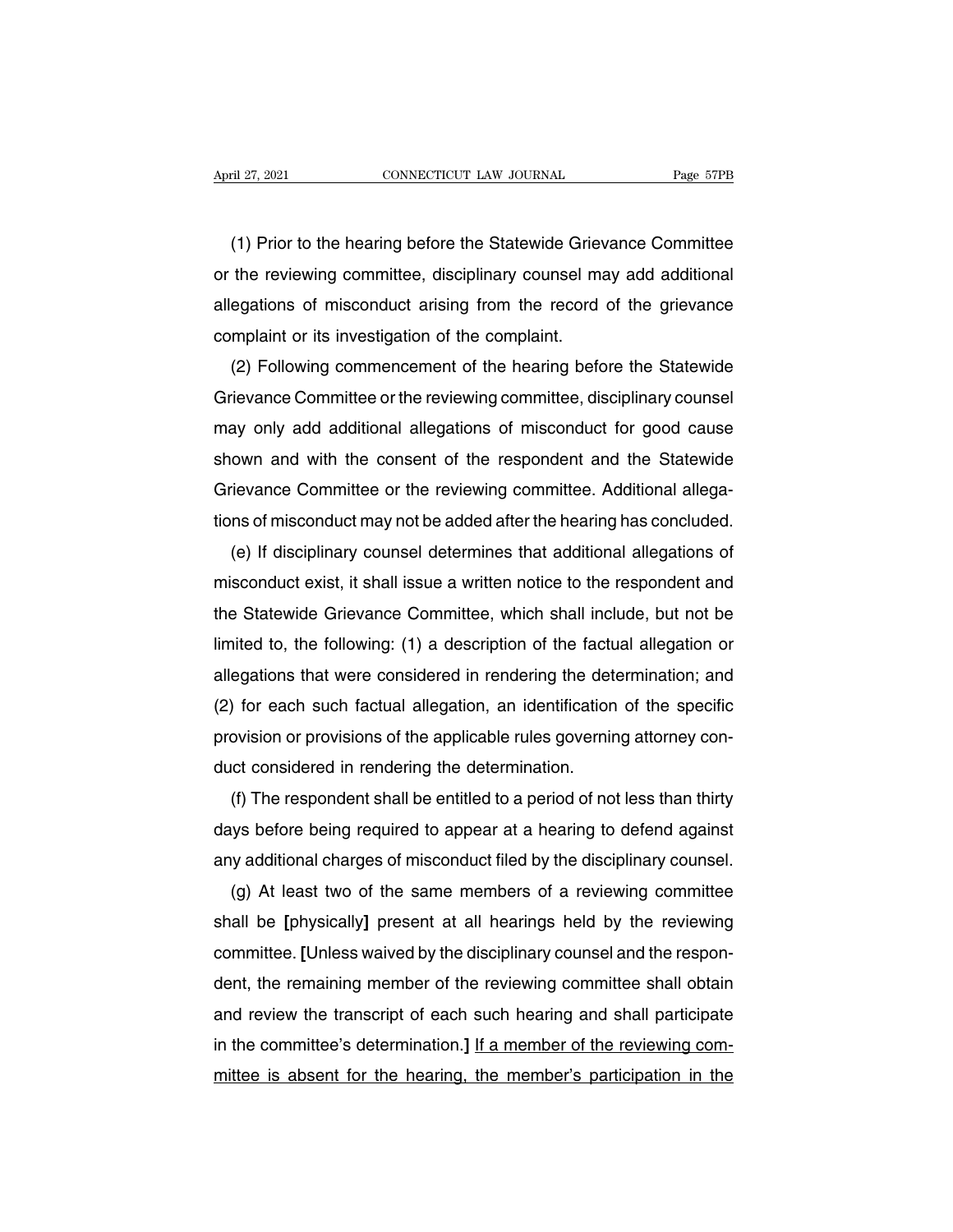Page 58PB<br>
CONNECTICUT LAW JOURNAL<br>
CONNECTICUT LAW JOURNAL<br>
CONNECTICUT LAW JOURNAL<br>
CONNECTICUT LAW JOURNAL<br>
CONNECTICUT LAW JOURNAL<br>
CONNECTICUT LAW JOURNAL<br>
CONNECTICUT LAW JOURNAL<br>
CONNECTICUT LAW JOURNAL<br>
CONNECTICUT Page 58PB CONNECTICUT LAW JOURNAL April 27, 2021<br>
determination of the matter shall be waived unless the disciplinary<br>
counsel or the respondent object at the commencement of the hearing.<br>
If an objection is raised, then t determination of the matter shall be waived unless the disciplinary<br>counsel or the respondent object at the commencement of the hearing.<br>If an objection is raised, then the absent member of the reviewing<br>committee shall ob determination of the matter shall be waived unless the disciplinary<br>counsel or the respondent object at the commencement of the hearing.<br>If an objection is raised, then the absent member of the reviewing<br>committee shall ob counsel or the respondent object at the commencement of the hearing.<br>If an objection is raised, then the absent member of the reviewing<br>committee shall obtain and review the transcript of each such hearing<br>and shall partic If an objection is raised, then the absent member of the reviewing<br>committee shall obtain and review the transcript of each such hearing<br>and shall participate in the committee's determination. All hearings<br>following a dete If an objection is raised, then the absent member of the reviewing<br>committee shall obtain and review the transcript of each such hearing<br>and shall participate in the committee's determination. All hearings<br>following a dete (d shall participate in the committee's determination. All hearings<br>lowing a determination of probable cause shall be public and on<br>e record.<br>(h) The complainant and respondent shall be entitled to be present<br>all hearings

following a determination of probable cause shall be public and on<br>the record.<br>(h) The complainant and respondent shall be entitled to be present<br>at all hearings and other proceedings on the complaint at which testi-<br>mony the record.<br>
(h) The complainant and respondent shall be entitled to be present<br>
at all hearings and other proceedings on the complaint at which testi-<br>
mony is given and to have counsel present. At all hearings, the respo (h) The complainant and respondent shall be entitled to be present<br>at all hearings and other proceedings on the complaint at which testi-<br>mony is given and to have counsel present. At all hearings, the respon-<br>dent shall h and by witnesses and other proceedings on the complaint at which testi-<br>mony is given and to have counsel present. At all hearings, the respon-<br>dent shall have the right to be heard in the respondent's own defense<br>and by w at all healings and enter preceedings on the complaint at milion tech<br>mony is given and to have counsel present. At all hearings, the respon-<br>dent shall have the right to be heard in the respondent's own defense<br>and by wit dent shall have the right to be heard in the respondent's own defense<br>and by witnesses and counsel. The disciplinary counsel shall pursue<br>the matter before the Statewide Grievance Committee or reviewing<br>committee. The disc and by witnesses and counsel. The disciplinary counsel shall pursue<br>the matter before the Statewide Grievance Committee or reviewing<br>committee. The disciplinary counsel and the respondent shall be enti-<br>tled to examine or the matter before the Statewide Grievance Committee or reviewing<br>committee. The disciplinary counsel and the respondent shall be enti-<br>tled to examine or cross-examine witnesses. At the conclusion of<br>the evidentiary phase committee. The disciplinary counsel and the respondent shall be entitled to examine or cross-examine witnesses. At the conclusion of the evidentiary phase of a hearing, the complainant, the disciplinary counsel and the res statement and the conclusion of the evidentiary phase of a hearing, the complainant, the disciplinary counsel and the respondent shall have the opportunity to make a statement, either individually or through counsel. The S ance to examine or error paramine in interests on the complainant of the evidentiary phase of a hearing, the complainant, the disciplinary counsel and the respondent shall have the opportunity to make a statement, either i unsel and the respondent shall have the opportunity to make a<br>atement, either individually or through counsel. The Statewide Griev-<br>ice Committee or reviewing committee may request oral argument.<br>(i) Within ninety days of

statement, either individually or through counsel. The Statewide Grievance Committee or reviewing committee may request oral argument.<br>
(i) Within ninety days of the date the grievance panel filed its deter-<br>
mination with ance Committee or reviewing committee may request oral argument.<br>
(i) Within ninety days of the date the grievance panel filed its deter-<br>
mination with the Statewide Grievance Committee pursuant to Section<br>
2-32 (i), the (i) Within ninety days of the date the grievance panel filed its deter-<br>mination with the Statewide Grievance Committee pursuant to Section<br>2-32 (i), the reviewing committee shall render a final written decision<br>dismissing mination with the Statewide Grievance Committee pursuant to Section<br>2-32 (i), the reviewing committee shall render a final written decision<br>dismissing the complaint, imposing sanctions and conditions as<br>authorized by Secti 2-32 (i), the reviewing committee shall render a final written decision<br>dismissing the complaint, imposing sanctions and conditions as<br>authorized by Section 2-37 or directing the disciplinary counsel to file<br>a presentment dismissing the complaint, imposing sanctions and conditions as<br>authorized by Section 2-37 or directing the disciplinary counsel to file<br>a presentment against the respondent in the Superior Court and file it<br>with the State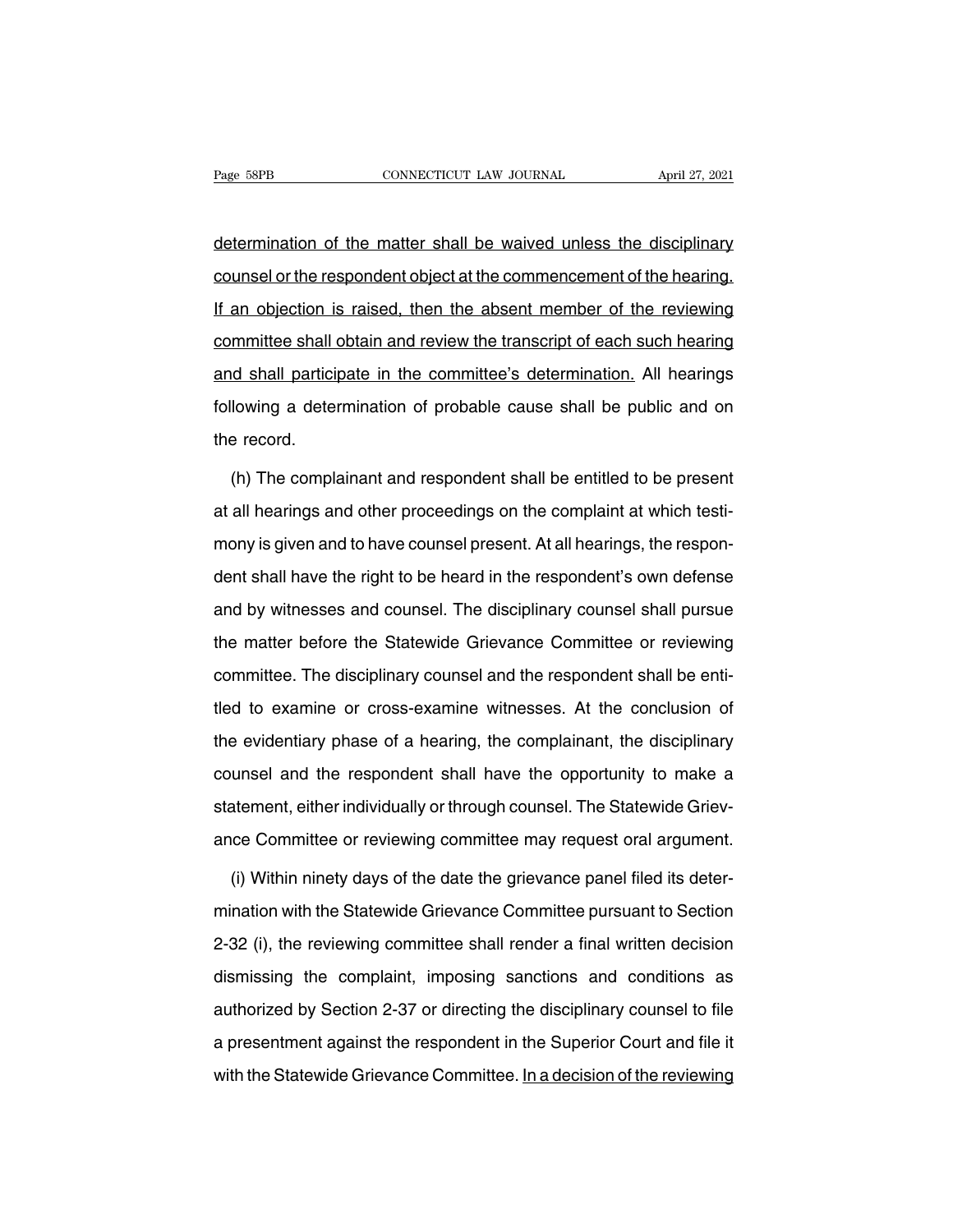April 27, 2021<br>
connectricut LAW JOURNAL<br>
committee directing the disciplinary counsel to file a presentment<br>
against the respondent, the reviewing committee may direct that the April 27, 2021 CONNECTICUT LAW JOURNAL Page 59PB<br>
committee directing the disciplinary counsel to file a presentment<br>
against the respondent, the reviewing committee may direct that the<br>
presentment include additional find committee directing the disciplinary counsel to file a presentment<br>against the respondent, the reviewing committee may direct that the<br>presentment include additional findings of misconduct beyond those<br>set forth in the pro set forth in the respondent, the reviewing counsel to file a presentment against the respondent, the reviewing committee may direct that the presentment include additional findings of misconduct beyond those set forth in t against the respondent, the reviewing committee may direct that the<br>presentment include additional findings of misconduct beyond those<br>set forth in the probable cause finding and the additional allegations<br>of misconduct if gramst the respondent, the reviewing committee may direct that the<br>presentment include additional findings of misconduct beyond those<br>set forth in the probable cause finding and the additional allegations<br>of misconduct if presentinent include additional infidings of inisconduct beyond those<br>set forth in the probable cause finding and the additional allegations<br>of misconduct if the findings are supported by the record. Where there<br>is a final of misconduct if the findings are supported by the record. Where there<br>is a final decision dismissing the complaint, the reviewing committee<br>may give notice in a written summary order to be followed by a full<br>written decis of inisconduct if the infulnity are supported by the record. Where there<br>is a final decision dismissing the complaint, the reviewing committee<br>may give notice in a written summary order to be followed by a full<br>written dec a transcript of any testimony heard by it, and its decision. The reviewing contrinues<br>written decision. The reviewing committee's record in the case shall<br>consist of a copy of all evidence it received or considered, includ shall also be sent to the Statewide Grievance Committee's record in the case shall consist of a copy of all evidence it received or considered, including a transcript of any testimony heard by it, and its decision. The rec Final formulation. The reviewing committee's record in the case shall consist of a copy of all evidence it received or considered, including a transcript of any testimony heard by it, and its decision. The record shall als a transcript of any testimony heard by it, and its decision. The record shall also be sent to the Statewide Grievance Committee. The reviewing committee shall forward a copy of the final decision to the complainant, the di a transcript of any testimony heard by it, and its decision. The record<br>shall also be sent to the Statewide Grievance Committee. The review-<br>ing committee shall forward a copy of the final decision to the complain-<br>ant, th shall also be sent to the Statewide Chevance Committee. The review-<br>ing committee shall forward a copy of the final decision to the complain-<br>ant, the disciplinary counsel, the respondent, and the grievance panel<br>to which registed in the disciplinary counsel, the respondent, and the grievance panel<br>to which the complaint was forwarded. The decision shall be a matter<br>of public record if there was a determination by a grievance panel, a<br>revie and, the disciplinary courset, the respondent, and the grievance panel<br>to which the complaint was forwarded. The decision shall be a matter<br>of public record if there was a determination by a grievance panel, a<br>reviewing co The reviewing committee or the Statewide Grievance Committee that there was probable cause that the respondent was guilty of misconduct.<br>The reviewing committee or the Statewide Grievance Committee that there was probable or public record in there was a determination by a grievance parier, a<br>reviewing committee or the Statewide Grievance Committee that there<br>was probable cause that the respondent was guilty of misconduct.<br>The reviewing comm reviewing committee of the statewide chevalice committee that there<br>was probable cause that the respondent was guilty of misconduct.<br>The reviewing committee may file a motion for extension of time not<br>to exceed thirty days Was probable cause that the respondent was guity of misconduct.<br>The reviewing committee may file a motion for extension of time not<br>to exceed thirty days with the Statewide Grievance Committee which<br>shall grant the motion The reviewing committee may life a motion for extension of time not<br>to exceed thirty days with the Statewide Grievance Committee which<br>shall grant the motion only upon a showing of good cause. If the<br>reviewing committee do shall grant the motion only upon a showing of good cause. If the reviewing committee does not complete its action on a complaint within the time provided in this section, the Statewide Grievance Committee shall, on motion shall grant the motion only upon a showing or good cause. If the<br>reviewing committee does not complete its action on a complaint within<br>the time provided in this section, the Statewide Grievance Committee<br>shall, on motion reviewing committee toes not complete its action on a complaint within<br>the time provided in this section, the Statewide Grievance Committee<br>shall, on motion of the complainant or the respondent or on its own<br>motion, inquir of the notion, in this section, the statewide difference committee<br>shall, on motion of the complainant or the respondent or on its own<br>motion, inquire into the delay and determine the appropriate course<br>of action. Enforcem shall, on motion of the complainant or the respondent or on its own<br>motion, inquire into the delay and determine the appropriate course<br>of action. Enforcement of the final decision, including the publication<br>of the notice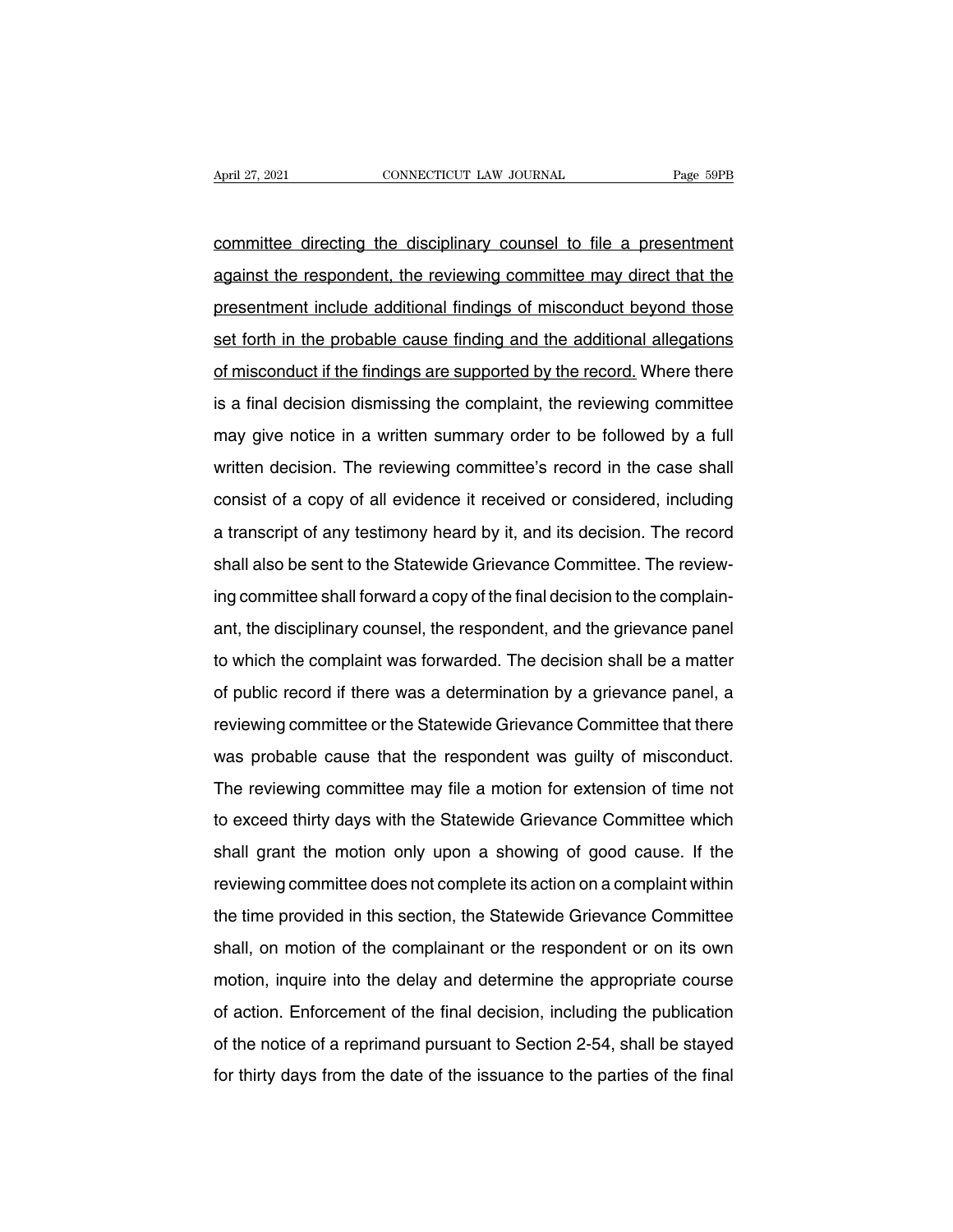Page 60PB<br>
CONNECTICUT LAW JOURNAL<br>
decision. In the event the respondent timely submits to the Statewide<br>
Grievance Committee a request for review of the final decision of the Fage 60PB CONNECTICUT LAW JOURNAL April 27, 2021<br>decision. In the event the respondent timely submits to the Statewide<br>Grievance Committee a request for review of the final decision of the<br>reviewing committee, such stay sh decision. In the event the respondent timely submits to the Statewide<br>Grievance Committee a request for review of the final decision of the<br>reviewing committee, such stay shall remain in full force and effect<br>pursuant to S decision. In the event the responde<br>Grievance Committee a request for<br>reviewing committee, such stay sh<br>pursuant to Section 2-38 (b).<br>(j) If the reviewing committee fir Frevance Committee a request for review of the final decision of the viewing committee, such stay shall remain in full force and effect resuant to Section 2-38 (b).<br>(j) If the reviewing committee finds probable cause to be

reviewing committee, such stay shall remain in full force and effect<br>pursuant to Section 2-38 (b).<br>(j) If the reviewing committee finds probable cause to believe the<br>respondent has violated the criminal law of this state, Forewing committee, such stay shall fernally<br>pursuant to Section 2-38 (b).<br>(i) If the reviewing committee finds probab<br>respondent has violated the criminal law of t<br>its findings to the chief state's attorney.<br>(k) Within th (i) If the reviewing committee finds probable cause to believe the spondent has violated the criminal law of this state, it shall report findings to the chief state's attorney.<br>(k) Within thirty days of the issuance to th

decision by the reviewing committee intes probable cause to believe the<br>respondent has violated the criminal law of this state, it shall report<br>its findings to the chief state's attorney.<br>(k) Within thirty days of the issu the State Committee Committee a request for review of the decision by the reviewing committee, the respondent may submit to the Statewide Grievance Committee a request for review of the decision. No request for review may its initially to the chief state's attorney.<br>
(k) Within thirty days of the issuance to the parties of the final<br>
decision by the reviewing committee, the respondent may submit to<br>
the Statewide Grievance Committee a reque (k) Within thirty days of the issuance to the parties of the final<br>decision by the reviewing committee, the respondent may submit to<br>the Statewide Grievance Committee a request for review of the deci-<br>sion. <u>No request fo</u> decision by the reviewing committee, the respondent may submit to<br>the Statewide Grievance Committee a request for review of the deci-<br>sion. No request for review may be submitted following a decision<br>approving a proposed d the statewide chevalice committee a request for review of the decision<br>sion. No request for review may be submitted following a decision<br>approving a proposed disposition filed pursuant to Section 2-82 (b)<br>or (g). Any reque approving a proposed disposition filed pursuant to Section 2-82 (b)<br>or (g). Any request for review submitted under this section must specify<br>the basis for the request including, but not limited to, a claim or claims<br>that t or (g). Any request for review submitted under this section must specify<br>the basis for the request including, but not limited to, a claim or claims<br>that the reviewing committee's findings, inferences, conclusions or<br>decis beingthered including, but not limited to, a claim or claims<br>that the reviewing committee's findings, inferences, conclusions or<br>decision is or are: (1) in violation of constitutional, rules of practice or<br>statutory provis that the reviewing committee's findings, inferences, conclusions or<br>decision is or are: (1) in violation of constitutional, rules of practice or<br>statutory provisions; (2) in excess of the authority of the reviewing<br>committ decision is or are: (1) in violation of constitutional, rules of practice or statutory provisions; (2) in excess of the authority of the reviewing committee; (3) made upon unlawful procedure; (4) affected by other error of decision is of are. (1) in violation of constitutional, rules of practice or<br>statutory provisions; (2) in excess of the authority of the reviewing<br>committee; (3) made upon unlawful procedure; (4) affected by other<br>error of committee; (3) made upon unlawful procedure; (4) affected by other error of law; (5) clearly erroneous in view of the reliable, probative, and substantial evidence on the whole record; or (6) arbitrary or capricious or ch committee, (3) made upon unlawidi procedure, (4) allected by other<br>error of law; (5) clearly erroneous in view of the reliable, probative,<br>and substantial evidence on the whole record; or (6) arbitrary or capri-<br>cious or c erior or law, (3) clearly errorleous in view or the reliable, probative,<br>and substantial evidence on the whole record; or (6) arbitrary or capri-<br>cious or characterized by abuse of discretion or clearly unwarranted<br>exercis drid substantial evidence on the whole record, or (o) arbitrary or capit-<br>cious or characterized by abuse of discretion or clearly unwarranted<br>exercise of discretion and the specific basis for such claim or claims.<br>For gri exercise of discretion and the specific basis for such claim or claims.<br>For grievance complaints filed on or after January 1, 2004, the respon-<br>dent shall serve a copy of the request for review on disciplinary counsel<br>in a Exercise of discretion and the specific basis for such claim of claims.<br>For grievance complaints filed on or after January 1, 2004, the respon-<br>dent shall serve a copy of the request for review on disciplinary counsel<br>in a ary it, 2004, the responsel material serve a copy of the request for review on disciplinary counsel<br>in accordance with Sections 10-12 through 10-17. Within fourteen<br>days of the respondent's submission of a request for revi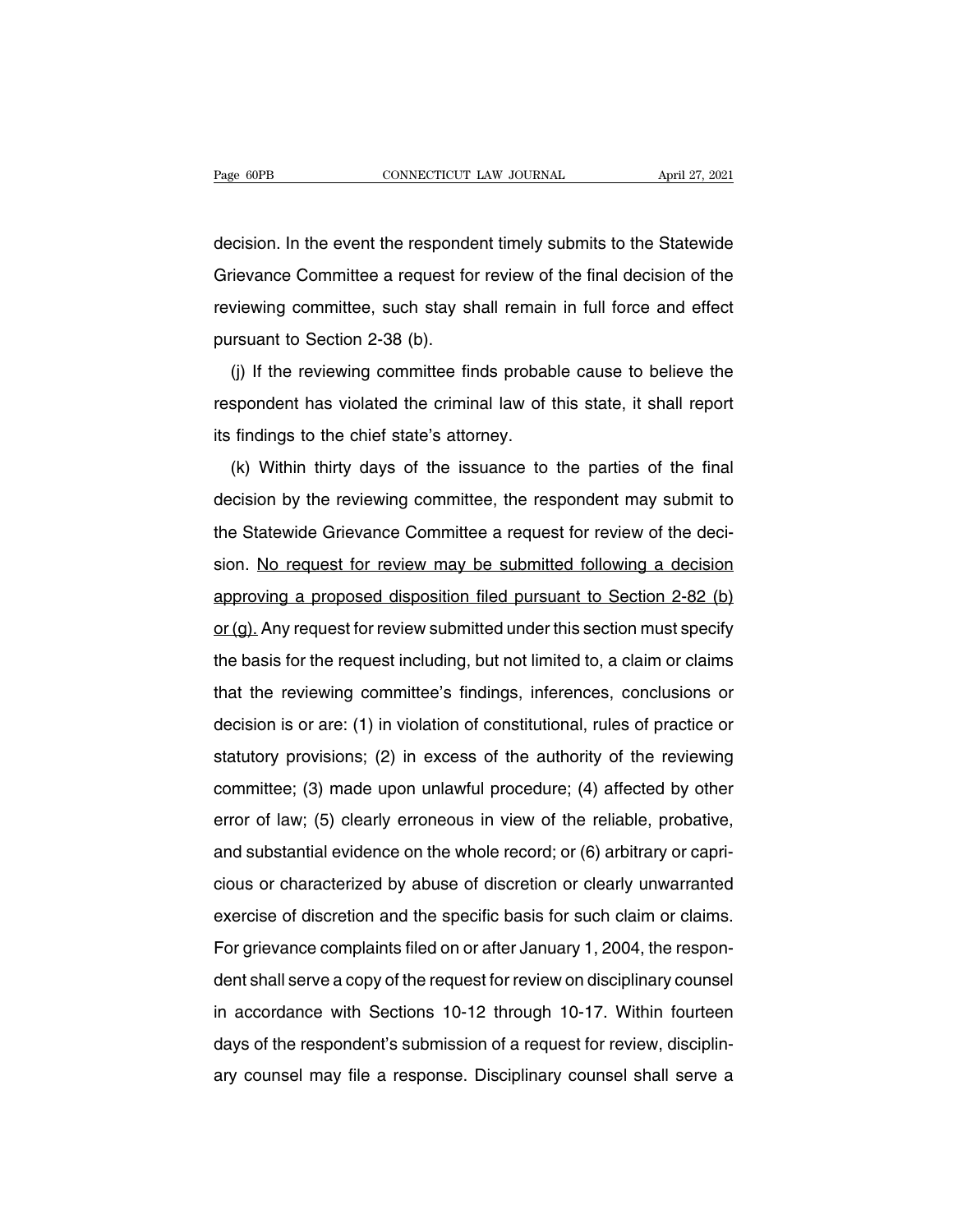April 27, 2021 CONNECTICUT LAW JOURNAL Page 61PB<br>
copy of the response on the respondent in accordance with Sections<br>
10-12 through 10-17. No reply to the response shall be allowed. 10-12 through 10-17. No reply to the response shall be allowed.<br>
10-12 through 10-17. No reply to the response shall be allowed.<br>
10-12 through 10-17. No reply to the response shall be allowed.

(Vector) py of the response on the respondent in accordance with Sections<br>
(A) If, after its review of a complaint pursuant to this section that was<br>
that was warded to the Statewide Grievance Committee pursuant to Section copy of the response on the respondent in accordance with Sections<br>10-12 through 10-17. No reply to the response shall be allowed.<br>(*l*) If, after its review of a complaint pursuant to this section that was<br>forwarded to th 10-12 through 10-17. No reply to the response shall be allowed.<br>
(*i*) If, after its review of a complaint pursuant to this section that was<br>
forwarded to the Statewide Grievance Committee pursuant to Section<br>
2-32 (i) (2) (*l*) If, after its review of a complaint pursuant to this section that was<br>forwarded to the Statewide Grievance Committee pursuant to Section<br>2-32 (i) (2), a reviewing committee agrees with a grievance panel's<br>determinati (i) ii, and he forlow of a complaint particular to this coolect that the<br>forwarded to the Statewide Grievance Committee pursuant to Section<br>2-32 (i) (2), a reviewing committee agrees with a grievance panel's<br>determination 2-32 (i) (2), a reviewing committee agrees with a grievance panel's<br>determination that probable cause does not exist that the attorney is<br>guilty of misconduct and there has been no finding of probable cause<br>by the Statewid determination that probable cause does not exist that the attorney is guilty of misconduct and there has been no finding of probable cause by the Statewide Grievance Committee or a reviewing committee, the reviewing commi guilty of misconduct and there has been no finding of probable cause<br>by the Statewide Grievance Committee or a reviewing committee, the<br>reviewing committee shall have the authority to dismiss the complaint<br>within the time guilty of misconduct and there has been no finding of probable cause<br>by the Statewide Grievance Committee or a reviewing committee, the<br>reviewing committee shall have the authority to dismiss the complaint<br>within the time the shall have the authority to dismiss the complaint<br>within the time period set forth in subsection (e) of this section without<br>review by the Statewide Grievance Committee. The reviewing commit-<br>tee shall file its decisio Within the time period set forth in subsection (e) of this section without<br>review by the Statewide Grievance Committee. The reviewing commit-<br>tee shall file its decision dismissing the complaint with the Statewide<br>Grievanc review by the Statewide Grievance Committee. The reviewing commit-<br>tee shall file its decision dismissing the complaint with the Statewide<br>Grievance Committee along with the record of the matter and shall<br>send a copy of th tee shall file its decision dismissing the complaint with the State<br>Grievance Committee along with the record of the matter and<br>send a copy of the decision to the complainant, the respondent,<br>the grievance panel to which t rievance Committee along with the record of the matter and shall<br>nd a copy of the decision to the complainant, the respondent, and<br>e grievance panel to which the complaint was assigned.<br>(m) If the Statewide Grievance Commi

send a copy of the decision to the complainant, the respondent, and<br>the grievance panel to which the complaint was assigned.<br>(m) If the Statewide Grievance Committee does not assign a com-<br>plaint to a reviewing committee, the grievance panel to which the complaint was assigned.<br>
(m) If the Statewide Grievance Committee does not assign a com-<br>
plaint to a reviewing committee, it shall have one hundred and twenty<br>
days from the date the panel (m) If the Statewide Grievance Committee does not assign a com-<br>plaint to a reviewing committee, it shall have one hundred and twenty<br>days from the date the panel's determination was filed with it to render<br>a decision dism plaint to a reviewing committee, it shall have one hundred and twenty<br>days from the date the panel's determination was filed with it to render<br>a decision dismissing the complaint, imposing sanctions and condi-<br>tions as aut plant to a rememny committed, it shall have one handled allet the render<br>a decision dismissing the complaint, imposing sanctions and condi-<br>tions as authorized by Section 2-37 or directing the disciplinary counsel<br>to file a decision dismissing the complaint, imposing sanctions and conditions as authorized by Section 2-37 or directing the disciplinary counsel<br>to file a presentment against the respondent. In a decision of the<br>Statewide Grieva research and the state with the respondent and series the state of the state<br>tions as authorized by Section 2-37 or directing the disciplinary counsel<br>to file a presentment against the respondent, the Statewide Grievance<br>f Example a presentment against the respondent. In a decision of the Statewide Grievance Committee directing the disciplinary counsel to file a presentment against the respondent, the Statewide Grievance Committee may direct Statewide Grievance Committee directing the disciplinary counsel to<br>file a presentment against the respondent, the Statewide Grievance<br>Committee may direct that the presentment include additional findings<br>of misconduct bey tile a presentment against the respondent, the Statewide Grievance<br>Committee may direct that the presentment include additional findings<br>of misconduct beyond those set forth in the probable cause finding and<br>the additional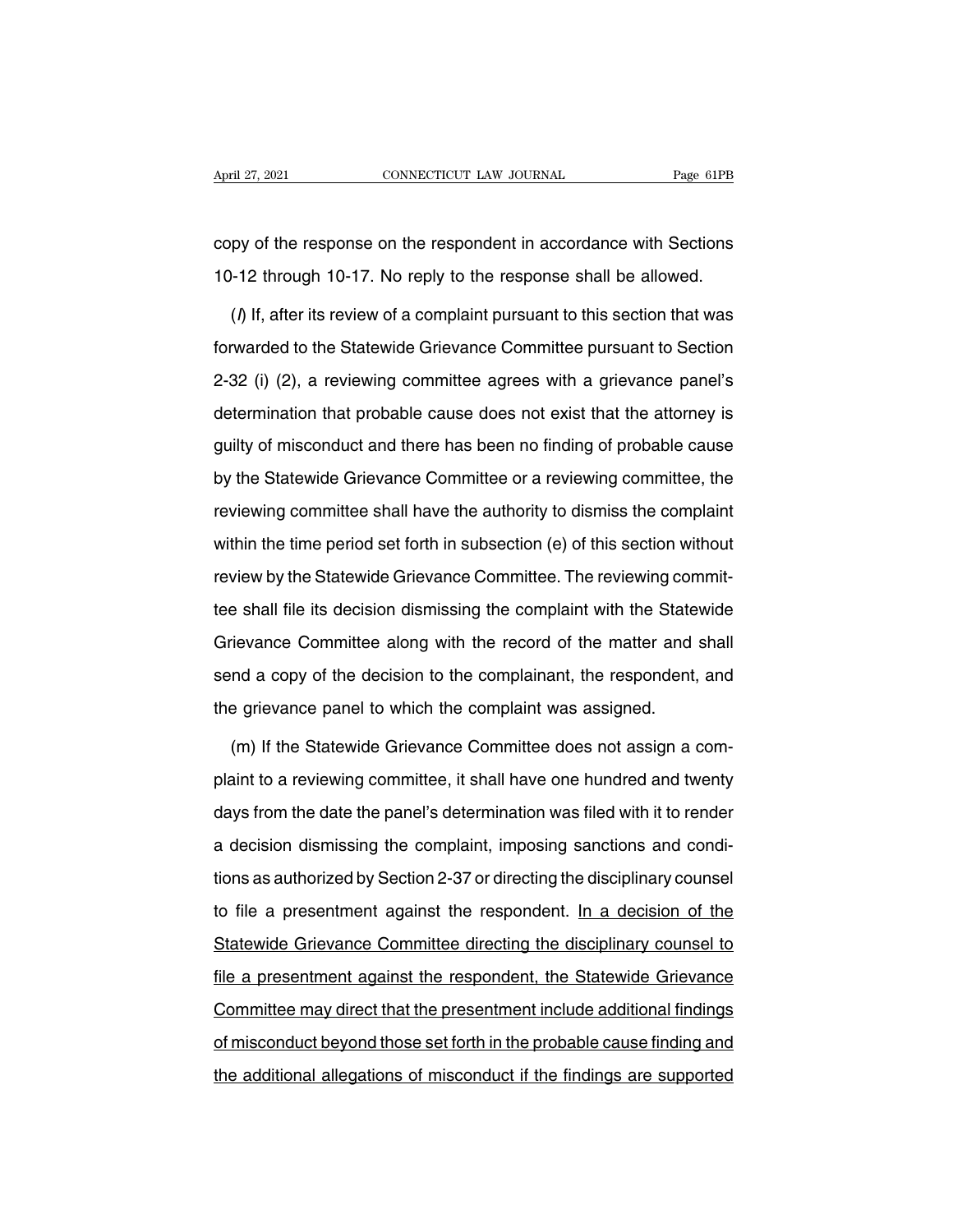Page 62PB CONNECTICUT LAW JOURNAL April 27, 2021<br>by the record. The decision shall be a matter of public record. The<br>failure of a reviewing committee to complete its action on a complaint Fage 62PB CONNECTICUT LAW JOURNAL April 27, 2021<br>by the record. The decision shall be a matter of public record. The<br>failure of a reviewing committee to complete its action on a complaint<br>within the period of time provided by the record. The decision shall be a matter of public record. The failure of a reviewing committee to complete its action on a complaint within the period of time provided in this section shall not be cause for dismissal by the record. The decision shall be a matter of public record. The failure of a reviewing committee to complete its action on a complaint within the period of time provided in this section shall not be cause for dismissal by the record. The decision shall be a matter of public record. The<br>failure of a reviewing committee to complete its action on a complaint<br>within the period of time provided in this section shall not be cause<br>for dismissal failure of a reviewing committee to complete its action on a complaint<br>within the period of time provided in this section shall not be cause<br>for dismissal of the complaint. If the Statewide Grievance Committee<br>finds probab within the period of tif<br>for dismissal of the cofinds probable cause<br>criminal law of this<br>state's attorney.<br>COMMENTARY: Th r dismissal of the complaint. If the Statewide Grievance Committee<br>ds probable cause to believe that the respondent has violated the<br>minal law of this state, it shall report its findings to the chief<br>ate's attorney.<br>COMMEN

finds probable cause to believe that the respondent has violated the<br>criminal law of this state, it shall report its findings to the chief<br>state's attorney.<br>COMMENTARY: The amendment to the first sentence of subsection<br>(g) criminal law of this state, it shall report its findings to the chief<br>state's attorney.<br>COMMENTARY: The amendment to the first sentence of subsection<br>(g) provides clarity and support for the Judicial Branch's efforts to<br>co state's attorney.<br>
COMMENTARY: The amendment to the first sentence of subsection<br>
(g) provides clarity and support for the Judicial Branch's efforts to<br>
conduct hearings remotely via a videoconferencing platform. The other COMMENTARY: The amendment to the first sentence of subsection<br>(g) provides clarity and support for the Judicial Branch's efforts to<br>conduct hearings remotely via a videoconferencing platform. The other<br>amendment to subsect (g) provides clarity and support for the Judicial Branch's efforts to<br>conduct hearings remotely via a videoconferencing platform. The other<br>amendment to subsection (g) provides that an objection regarding an<br>absent reviewi conduct hearings remotely via a videoconterencing platform. The other<br>amendment to subsection (g) provides that an objection regarding an<br>absent reviewing committee member must be raised at the time of<br>the hearing or it wi nendment to subsection (g) provides that an objection regarding an<br>sent reviewing committee member must be raised at the time of<br>e hearing or it will be waived. If the respondent fails to appear at the<br>aring, the responden

absent reviewing committee member must be raised at the time of<br>the hearing or it will be waived. If the respondent fails to appear at the<br>hearing, the respondent cannot later claim that the waiver was invalid.<br>The amendme the hearing or it will be waived. It the respondent tails to appear at the<br>hearing, the respondent cannot later claim that the waiver was invalid.<br>The amendments to subsections (i) and (m) codify longstanding<br>practice perm hearing, the respondent cannot later claim that the waiver was invalid.<br>The amendments to subsections (i) and (m) codify longstanding<br>practice permitting either the reviewing committee or the Statewide<br>Grievance Committee The amendments to subsections (i) and (m) codity longstanding<br>practice permitting either the reviewing committee or the Statewide<br>Grievance Committee to add findings of misconduct to a decision<br>directing disciplinary couns practice permitting either the reviewing committee or the Statewide<br>Grievance Committee to add findings of misconduct to a decision<br>directing disciplinary counsel to file a presentment. Because the pre-<br>sentment directive Grievance Committee to add finalings of misconduct to a decision<br>directing disciplinary counsel to file a presentment. Because the pre-<br>sentment directive is an interim order, the respondent has notice of<br>the charges and t concerns. ntment directive is an interim order, the respondent has notice of<br>e charges and the right to a de novo hearing before the court prior<br>final discipline being imposed, which protects any due process<br>ncerns.<br>The amendment to

the charges and the right to a de novo hearing before the court prior<br>to final discipline being imposed, which protects any due process<br>concerns.<br>The amendment to subsection (k) prohibits the right to request<br>review or tak to final discipline being imposed, which protects any due process<br>concerns.<br>The amendment to subsection (k) prohibits the right to request<br>review or take an appeal of a disciplinary order that was consented<br>to by the respo concerns.<br>The amendment to subsection (k) prohibits the right to request<br>review or take an appeal of a disciplinary order that was consented<br>to by the respondent. The amendment expedites agreed upon disci-<br>pline and ends u The amendment to subsection (K) prohibits the right to request<br>review or take an appeal of a disciplinary order that was consented<br>to by the respondent. The amendment expedites agreed upon disci-<br>pline and ends unnecessary review or take an appeal of a disciplinary order that was consente<br>to by the respondent. The amendment expedites agreed upon disc<br>pline and ends unnecessary delay in issuing discipline ordered b<br>the reviewing committee or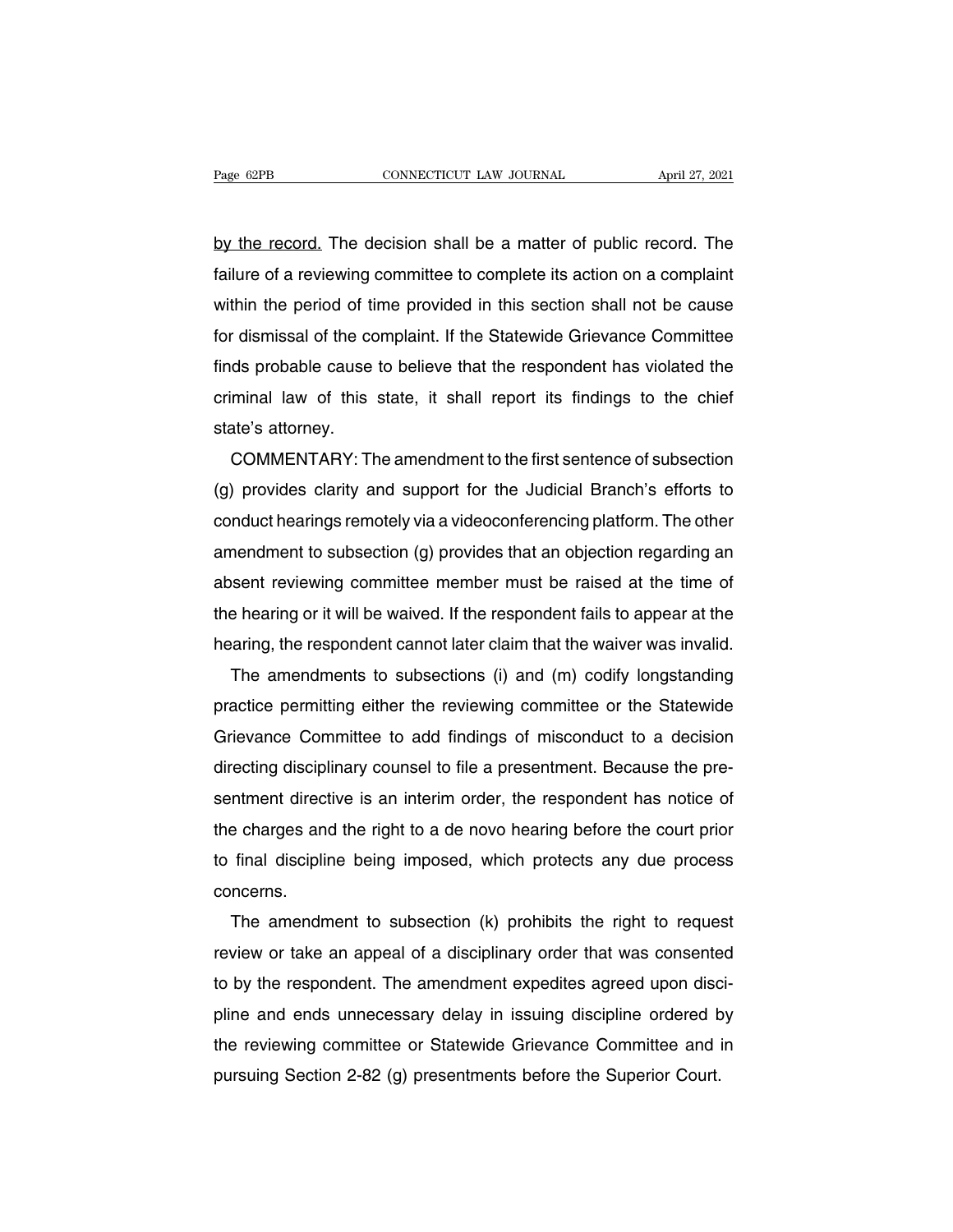# April 27, 2021 CONNECTICUT LAW JOURNAL Page 63PB<br> **Sec. 2-36. Action by Statewide Grievance Committee on**<br> **Request for Review** April 27, 2021 CONNECTICUT LAW JOURNAL Page 63PB<br> **Sec. 2-36. Action by Statewide Grievance Committee on**<br> **Request for Review**<br>
Within sixty days of the expiration of the thirty day period for the

e. 2-36. Action by Statewide Grievance Committee on<br>Request for Review<br>Within sixty days of the expiration of the thirty day period for the<br>mg of a request for review under Section 2-35 (k), or, with regard Sec. 2-36. Action by Statewide Grievance Committee on<br>Request for Review<br>Within sixty days of the expiration of the thirty day period for the<br>filing of a request for review under Section 2-35 (k), or, with regard<br>to grieva Request for Review<br>Within sixty days of the expiration of the thirty day period for the<br>filing of a request for review under Section 2-35 (k), or, with regard<br>to grievance complaints filed on or after January 1, 2004, with Within sixty days of the expiration of the thirty day period for the filing of a request for review under Section 2-35 (k), or, with regard to grievance complaints filed on or after January 1, 2004, within sixty days of th Within sixty days of the expiration of the thirty day period for the<br>filing of a request for review under Section 2-35 (k), or, with regard<br>to grievance complaints filed on or after January 1, 2004, within sixty<br>days of th section, the statewide Grievance Committee shall issue a written decision, the Statewide Grievance Committee shall issue a written decision affirming the decision of the reviewing committee shall issue a written decision days of the expiration of the fourteen day period for the filing of a<br>response by disciplinary counsel to a request for review under that<br>section, the Statewide Grievance Committee shall issue a written deci-<br>sion affirmin days of the expiration of the fourteent day period for the filling of a<br>response by disciplinary counsel to a request for review under that<br>section, the Statewide Grievance Committee shall issue a written deci-<br>sion affirm response by disciplinary counsel to a request for review differentiated section, the Statewide Grievance Committee shall issue a written decision affirming the decision of the reviewing committee, dismissing the complaint, section, the statewide chievance committee shall issue a whiteh decision affirming the decision of the reviewing committee, dismissing the complaint, imposing sanctions and conditions as authorized by Section 2-37, directi slori animing the decision of the reviewing committee, dismissing the<br>complaint, imposing sanctions and conditions as authorized by Section<br>2-37, directing the disciplinary counsel to file a presentment against<br>the respond Examplant, imposing sanctions and conditions as admonzed by Section.<br>2-37, directing the disciplinary counsel to file a presentment against<br>the respondent in the Superior Court or referring the complaint to the<br>same or a d 2-37, directing the disciplinary couriser to the a presentifient against<br>the respondent in the Superior Court or referring the complaint to the<br>same or a different reviewing committee for further investigation and<br>a decisi Frame or a different reviewing committee for further investigation and<br>a decision. Before issuing its decision, the Statewide Grievance Com-<br>mittee may, in its discretion, request oral argument. The Statewide<br>Grievance Com a decision. Before issuing its decision, the Statewide Grievance Com-<br>mittee may, in its discretion, request oral argument. The Statewide<br>Grievance Committee shall forward a copy of its decision to the com-<br>plainant, the d a decision. Before issuing its decision, the statewide difference com-<br>mittee may, in its discretion, request oral argument. The Statewide<br>Grievance Committee shall forward a copy of its decision to the com-<br>plainant, the Grievance Committee shall forward a copy of its decision to the com-<br>plainant, the disciplinary counsel, the respondent, the reviewing com-<br>mittee and the grievance panel which investigated the complaint. The<br>decision shal plainant, the disciplinary counsel, the respondent, the reviewing com-<br>plainant, the disciplinary counsel, the respondent, the reviewing com-<br>mittee and the grievance panel which investigated the complaint. The<br>decision sh plantant, the disciplinary courser, the respondent, the reviewing com-<br>mittee and the grievance panel which investigated the complaint. The<br>decision shall be a matter of public record. A decision of the Statewide<br>Grievance mittee and the grievance parter which investigated the complaint. The<br>decision shall be a matter of public record. A decision of the Statewide<br>Grievance Committee shall be issued only if the respondent has timely<br>filed a r Grievance Committee shall be issued only if the respondent has timely<br>filed a request for review under Section 2-35 (k). A respondent may<br>not appeal to the Superior Court a decision of the Statewide Grievance<br>Committee aff dievalue Committee shall be issued only if the respondent has threft<br>filed a request for review under Section 2-35 (k). A respondent may<br>not appeal to the Superior Court a decision of the Statewide Grievance<br>Committee affi Experience a request for review under Section 2-33 (K). A respondent may appeal to the Superior Court a decision of the Statewide Grievance mmittee affirming the reviewing committee's decision directing the ciplinary couns

Committee affirming the reviewing committee's decision directing the<br>disciplinary counsel to file a presentment against the respondent.<br>COMMENTARY: The amendment codifies existing appellate law.<br>A decision directing the di Committee affirming the reviewing committee's decision directing the<br>disciplinary counsel to file a presentment against the respondent.<br>COMMENTARY: The amendment codifies existing appellate law.<br>A decision directing the di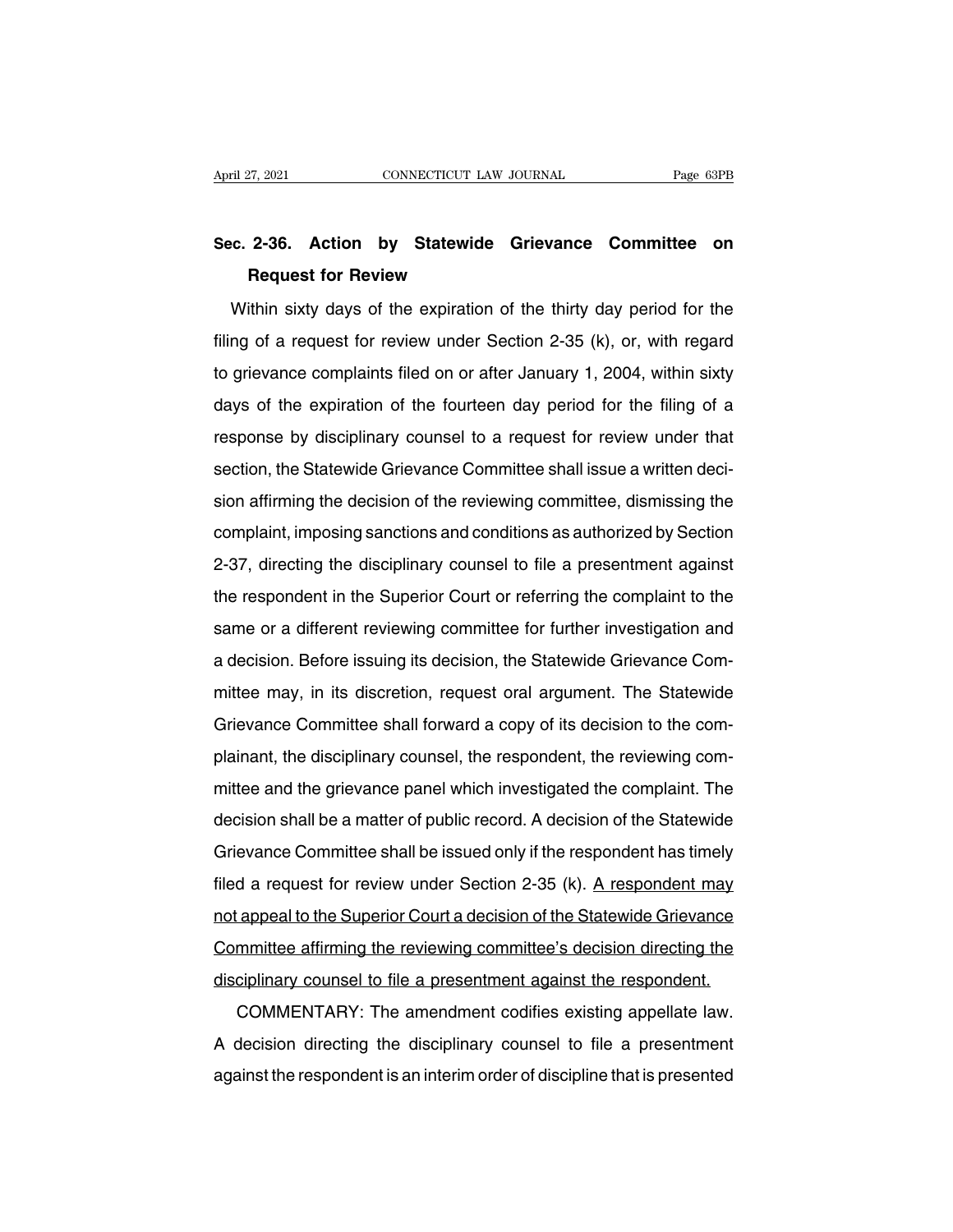Page 64PB CONNECTICUT LAW JOURNAL April 27, 2021<br>to the court in a de novo hearing. In Miniter v. Statewide Grievance<br>Committee, 122 Conn. App. 410, 998 A.2d 268, cert. denied, 298 Page 64PB CONNECTICUT LAW JOURNAL April 27, 2021<br>to the court in a de novo hearing. In *Miniter* v. *Statewide Grievance*<br>Committee, 122 Conn. App. 410, 998 A.2d 268, cert. denied, 298<br>Conn. 923, 4 A.3d 1228 (2010), the Ap The court in a de novo hearing. In *Miniter v. Statewide Grievance*<br>Committee, 122 Conn. App. 410, 998 A.2d 268, cert. denied, 298<br>Conn. 923, 4 A.3d 1228 (2010), the Appellate Court held that an appeal<br>from an order of pre to the court in a de novo hearing. In *Miniter v. Statewide Grievance Committee*, 122 Conn. App. 410, 998 A.2d 268, cert. denied, 298 Conn. 923, 4 A.3d 1228 (2010), the Appellate Court held that an appeal from an order of Committee, 122 Conn. App. 410, 998 A.2d 268, cert. denied, 298<br>Conn. 923, 4 A.3d 1228 (2010), the Appellate Court held that an appeal<br>from an order of presentment was an impermissible interlocutory<br>appeal, because the deci Committee, 122 Com. App. 410, 996 A.2d 266, cert. denied, 296<br>Conn. 923, 4 A.3d 1228 (2010), the Appellate Court held that an appeal<br>from an order of presentment was an impermissible interlocutory<br>appeal, because the decis From an order of presentment was an impermissible interlocutory<br>from an order of presentment was an impermissible interlocutory<br>appeal, because the decision directing that a presentment be filed<br>does not either terminate a them, as required by State v. Curcio, 191 Conn. 27, 463 A.2d 566<br>(1983). See *Rozbicki* v. *Statewide Grievance Committee,* 157 Conn.<br>(1983). See *Rozbicki* v. *Statewide Grievance Committee*, 157 Conn. appear, because the decision differently that a presentment be filed<br>does not either terminate a separate and distinct proceeding, or termi-<br>nate the rights of a party such that further proceedings could not affect<br>them, a does not emer terminate a separate and district proceeding, or termi-<br>nate the rights of a party such that further proceedings could not affect<br>them, as required by *State* v. *Curcio*, 191 Conn. 27, 463 A.2d 566<br>(1983). S riate the rights of a party such that further proceedings could not ariect<br>them, as required by *State v. Curcio*, 191 Conn. 27, 463 A.2d 566<br>(1983). See *Rozbicki v. Statewide Grievance Committee*, 157 Conn.<br>App. 613, 115 them, as required by *State V. Curcio*, 191 Conn. 27, 463 A.2d 366<br>(1983). See *Rozbicki v. Statewide Grievance Committee*, 157 Conn.<br>App. 613, 115 A.3d 532 (2015). The amendment expedites the most<br>serious disciplinary cas Court. **Serious disciplinary cases to a hearing and final unnecessary delay in pursuing presentments<br>Court.<br><b>Sec. 2-39. Reciprocal Discipline** (a) Upon being informed that a lawyer admitional mecessary delay in pursuing presentments before the Superior<br>
ourt.<br>
(a) Upon being informed that a lawyer admitted to the Connecticut<br>
r has resigned, been disbarred, suspended or otherwise disciplined,

Court.<br>
Sec. 2-39. Reciprocal Discipline<br>
(a) Upon being informed that a lawyer admitted to the Connecticut<br>
bar has resigned, been disbarred, suspended or otherwise disciplined,<br>
or placed on inactive disability status in Sec. 2-39. Reciprocal Discipline<br>
(a) Upon being informed that a lawyer admitted to the Connecticut<br>
bar has resigned, been disbarred, suspended or otherwise disciplined,<br>
or placed on inactive disability status in another (a) Upon being informed that a lawyer admitted to the Connecticut<br>bar has resigned, been disbarred, suspended or otherwise disciplined,<br>or placed on inactive disability status in another jurisdiction, and that<br>said discipl (a) Opon being informed that a lawyer admitted to the Connecticut<br>bar has resigned, been disbarred, suspended or otherwise disciplined,<br>or placed on inactive disability status in another jurisdiction, and that<br>said discipl bar has resigned, been disbarred, suspended or otherwise disciplined,<br>or placed on inactive disability status in another jurisdiction, and that<br>said discipline or inactive disability status has not been stayed, the<br>discipl or placed on inactive disability status in another jurisdiction, and that<br>said discipline or inactive disability status has not been stayed, the<br>disciplinary counsel shall obtain a certified copy of the order and file<br>it w sald discipline of inactive disability status filst filot been stayed, the<br>disciplinary counsel shall obtain a certified copy of the order and file<br>it with the Superior Court for the judicial district wherein the lawyer<br>ma disciplinary counser shall obtain a certified copy of the order and the<br>it with the Superior Court for the judicial district wherein the lawyer<br>maintains an office for the practice of law in this state, except that, if<br>the It with the superior Court for the judicial district wherein the lawyer<br>maintains an office for the practice of law in this state, except that, if<br>the lawyer has no such office, the disciplinary counsel shall file the<br>cert maintains an office for the practice of law in this state, except that, if<br>the lawyer has no such office, the disciplinary counsel shall file the<br>certified copy of the order from the other jurisdiction with the Superior<br>Co E lawyer has no such once, the disciplinary counser shall hie the<br>rtified copy of the order from the other jurisdiction with the Superior<br>burt for the judicial district of Hartford. No entry fee shall be required<br>r proceed Fourt for the judicial district of Hartford. No entry fee shall be required<br>for proceedings hereunder.<br>(b) Upon receipt of a certified copy of the order, the court shall<br>forthwith cause to be served upon the lawyer a copy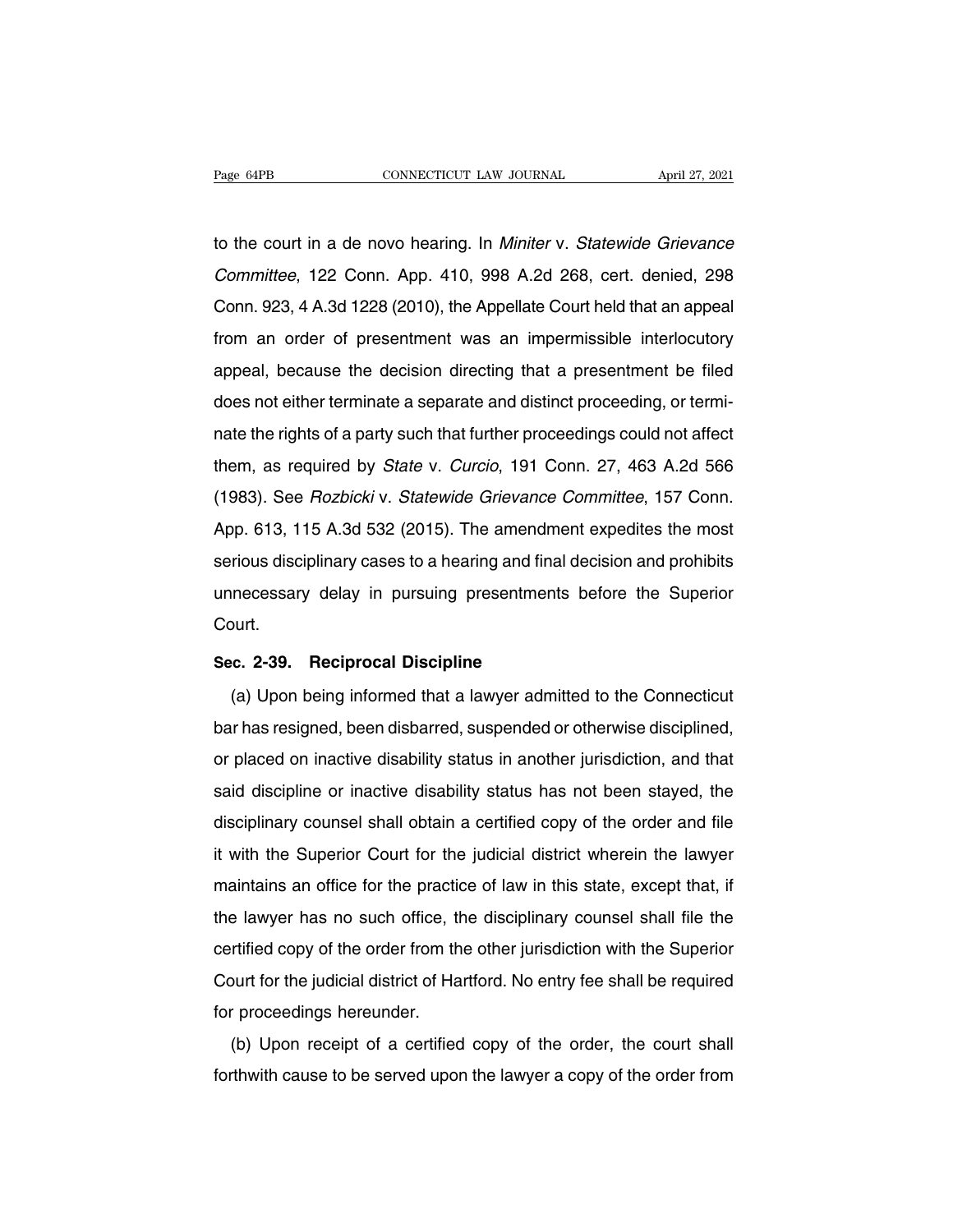April 27, 2021 CONNECTICUT LAW JOURNAL Page 65PB<br>the other jurisdiction and an order directing the lawyer to file within thirty<br>days of service, with proof of service upon the disciplinary counsel, April 27, 2021 CONNECTICUT LAW JOURNAL Page 65PB<br>the other jurisdiction and an order directing the lawyer to file within thirty<br>days of service, with proof of service upon the disciplinary counsel,<br>an answer admitting or d the other jurisdiction and an order directing the lawyer to file within thirty<br>days of service, with proof of service upon the disciplinary counsel,<br>an answer admitting or denying the action in the other jurisdiction and<br>s the other jurisdiction and an order directing the lawyer to file within thirty<br>days of service, with proof of service upon the disciplinary counsel,<br>an answer admitting or denying the action in the other jurisdiction and<br>s days of service, with proof of service upon the disciplinary counsel,<br>an answer admitting or denying the action in the other jurisdiction and<br>setting forth, if any, reasons why commensurate action in this state<br>would be un existed an answer admitting or denying the action in the other jurisdiction and setting forth, if any, reasons why commensurate action in this state would be unwarranted. Such certified copy will constitute prima facie evi an answer admitting or deriying the action<br>setting forth, if any, reasons why comme<br>would be unwarranted. Such certified cop<br>evidence that the order of the other juris<br>findings contained therein are true.<br>(c) Upon the expi (and it) with the state with the expiration of the other jurisdiction entered and that the dings contained therein are true.<br>
(c) Upon the expiration of the thirty day period the court shall assign<br>
a matter for a hearing.

the matter for a hearing. After hearing, the court shall take commensu-<br>the matter for a hearing. After hearing, the court shall assign<br>the matter for a hearing. After hearing, the court shall take commensu-<br>tate action un rate action unless it is found that **a** and that the findings contained therein are true.<br>
(c) Upon the expiration of the thirty day period the court shall assign<br>
the matter for a hearing. After hearing, the court shall t (c) Upon the expiration of the thirty day period the court shall assign<br>the matter for a hearing. After hearing, the court shall take commensu-<br>rate action unless it is found that [any defense set forth in the answer]<br>the (c) open the exist<br>the matter for a herate action unless<br>the respondent heration of the term of the dence that:<br>(1) The proced Finatier for a freaming. After freaming, the court shall take commensu-<br>te action unless it is found that [any defense set forth in the answer]<br>a respondent has [been] established by clear and convincing evi-<br>nce that:<br>(1) The respondent has [been] established by clear and convincing evidence that:<br>
(1) The procedure in the predicate matter was so lacking in notice or<br>
opportunity to be heard as to constitute a deprivation of due process; or

Frespondent has peen established by clear and convincing evi-<br>nce that:<br>(1) The procedure in the predicate matter was so lacking in notice or<br>portunity to be heard as to constitute a deprivation of due process; or<br>(2) Ther (1) The procedure in the predicate matter was so lacking in notice or<br>opportunity to be heard as to constitute a deprivation of due process; or<br>(2) There was such infirmity of proof establishing the misconduct<br>in the predi comportunity to be heard as to constitute a deprivation of due process; or<br>(2) There was such infirmity of proof establishing the misconduct<br>in the predicate matter as to give rise to the clear conviction that the<br>court co opportunity to be heard as<br>(2) There was such in<br>in the predicate matter as<br>court could not, consisten<br>on that subject; or<br>(3) The discipline impo ( $\angle$ ) There was such imming of proof establishing the misconduct<br>the predicate matter as to give rise to the clear conviction that the<br>urt could not, consistent with its duty, accept as final the conclusion<br>that subject; Interpredicate matter as to give rise to the clear conviction that the<br>urt could not, consistent with its duty, accept as final the conclusion<br>(3) The discipline imposed would result in grave injustice; or<br>(4) The miscondu

substantially different discipline in this state, accept as mian<br>(3) The discipline imposed would result in grave inj<br>(4) The misconduct established in the predicate n<br>substantially different discipline in this state; or<br>(

(3) The discipline imposed would result in grave injustice; or<br>(4) The misconduct established in the predicate matter warrants<br>bstantially different discipline in this state; or<br>(5) The reason for the original transfer to (3) The discipline in<br>
(4) The misconduct<br>
substantially different<br>
(5) The reason for t<br>
no longer exists.<br>
(d) Notwithstanding (4) The misconduct established in the predicate matter warrants<br>bstantially different discipline in this state; or<br>(5) The reason for the original transfer to inactive disability status<br>longer exists.<br>(d) Notwithstanding t

(5) The reason for the original transfer to inactive disability status<br>no longer exists.<br>(d) Notwithstanding the above, a reciprocal discipline action need<br>not be filed if the conduct giving rise to discipline in another j (3) The reason for the onginal transfer to inactive disability status<br>no longer exists.<br>(d) Notwithstanding the above, a reciprocal discipline action need<br>not be filed if the conduct giving rise to discipline in another ju In oniger exists.<br>
(d) Notwithstanding the a<br>
not be filed if the conduct giv<br>
has already been the subjec<br>
wide Grievance Committee.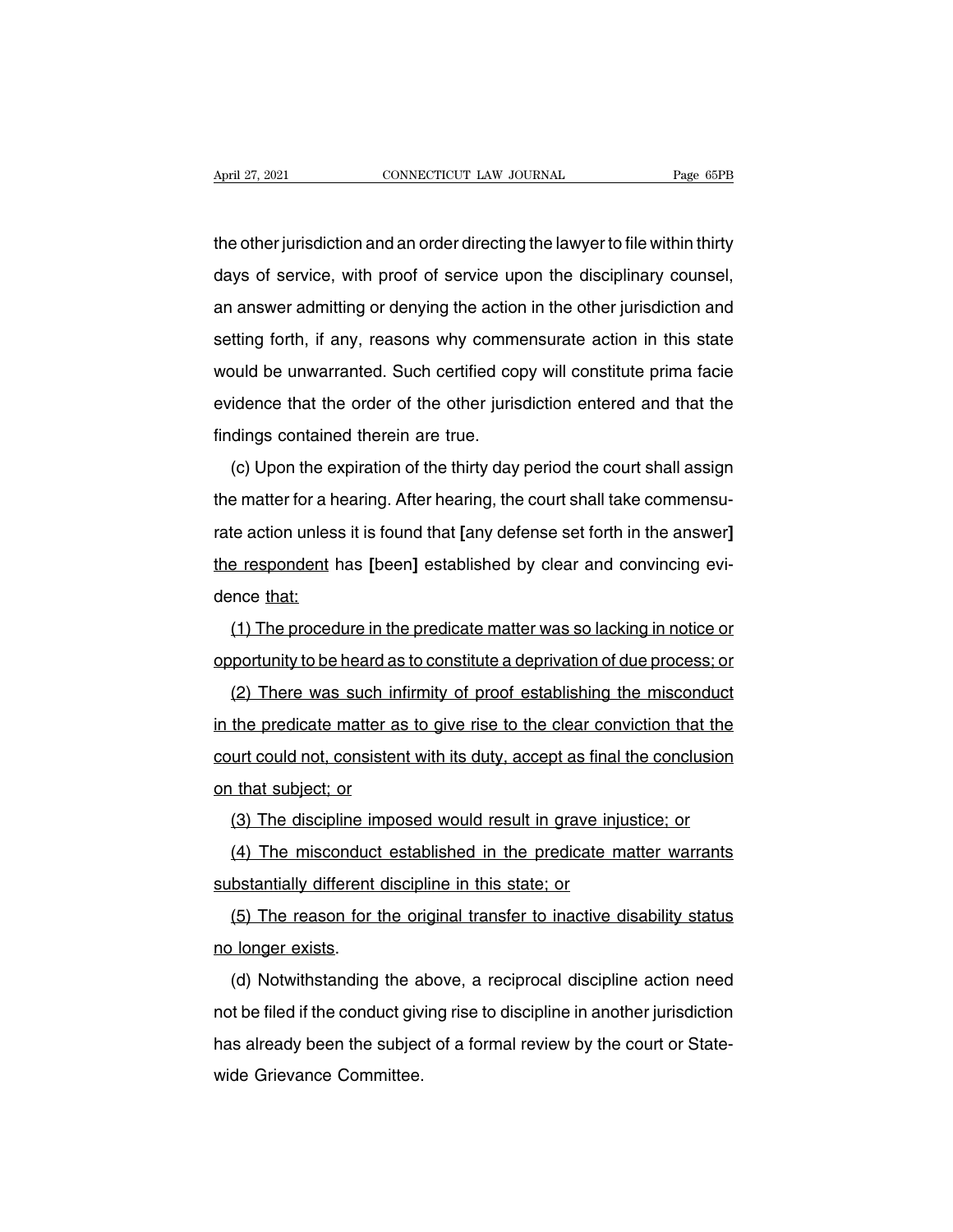ERE ERE COMMENTARY: The amendment to subsection (c) is based on the<br>COMMENTARY: The amendment to subsection (c) is based on the<br>teria set forth in ABA Model Rules for Lawyer Disciplinary Enforce-Page 66PB CONNECTICUT LAW JOURNAL April 27, 2021<br>COMMENTARY: The amendment to subsection (c) is based on the<br>criteria set forth in ABA Model Rules for Lawyer Disciplinary Enforce-<br>ment Rule 22. A judicial determination of COMMENTARY: The amendment to subsection (c) is based on the<br>criteria set forth in ABA Model Rules for Lawyer Disciplinary Enforce-<br>ment Rule 22. A judicial determination of misconduct or disability by<br>the respondent in ano COMMENTARY: The amendment to subsection (c) is based on the<br>criteria set forth in ABA Model Rules for Lawyer Disciplinary Enforce-<br>ment Rule 22. A judicial determination of misconduct or disability by<br>the respondent in ano COMMENTARY: The amendment to subsection (c) is based on the<br>criteria set forth in ABA Model Rules for Lawyer Disciplinary Enforce-<br>ment Rule 22. A judicial determination of misconduct or disability by<br>the respondent in ano criteria set forth in ABA Model Rules for Lawyer Disciplinary Enforce-<br>ment Rule 22. A judicial determination of misconduct or disability by<br>the respondent in another jurisdiction is conclusive, and not subject to<br>relitiga ment Rule 22. A judicial determination of misconduct or disability by<br>the respondent in another jurisdiction is conclusive, and not subject to<br>relitigation in the forum state. The court should impose commensurate<br>disciplin the respondent in another jurisdiction is conclusive, and not subject to<br>relitigation in the forum state. The court should impose commensurate<br>discipline or disability inactive status unless it determines, after review<br>lim relitigation in the forum state. The court should impose commensurate<br>discipline or disability inactive status unless it determines, after review<br>limited to the record of the proceedings in the foreign jurisdiction, that<br>o discipline or disability inactive status unless it detern<br>limited to the record of the proceedings in the foreig<br>one of the grounds specified in subsection (c) exis<br>were first listed as optional factors to be considered<br>me If the second of the proceedings in the foreign particular, that<br>
one of the grounds specified in subsection (c) exists. These criteria<br>
were first listed as optional factors to be considered in the 2004 com-<br>
mentary to t First listed as optional factors to be considered in the 2004 computary to this section and are now codified.<br> **E.** 2-42. Conduct Constituting Threat of Harm to Clients<br>
(a) [If there is a disciplinary proceeding pending a

mentary to this section and are now codified.<br>Sec. 2-42. Conduct Constituting Threat of Harm to Clients<br>(a) [If there is a disciplinary proceeding pending against a lawyer,<br>or if there has been a notice of overdraft in acc Sec. 2-42. Conduct Constituting Threat of Harm to Clients<br>
(a) [If there is a disciplinary proceeding pending against a lawyer,<br>
or if there has been a notice of overdraft in accordance with the<br>
provisions of Section 2-28 Sec. 2-42. Conduct Constituting Threat of Harm to Clients<br>(a) [If there is a disciplinary proceeding pending against a lawyer,<br>or if there has been a notice of overdraft in accordance with the<br>provisions of Section 2-28 (f (a) [If there is a disciplinary proceeding pending against a lawyer,<br>or if there has been a notice of overdraft in accordance with the<br>provisions of Section 2-28 (f) and the grievance panel, the reviewing<br>committee, the St or if there has been a notice of overdraft in accordance with the<br>provisions of Section 2-28 (f) and the grievance panel, the reviewing<br>committee, the Statewide Grievance Committee or the disciplinary<br>counsel believes that provisions of Section 2-28 (f) and the grievance panel, the reviewing<br>committee, the Statewide Grievance Committee or the disciplinary<br>counsel believes that the lawyer poses a substantial threat of irrepara-<br>ble harm to hi committee, the Statewide Grievance Committee or the disciplinary<br>counsel believes that the lawyer poses a substantial threat of irrepara-<br>ble harm to his or her clients or to prospective clients, or that there<br>has been an counsel believes that the lawyer poses a substantial threat of irrepara-<br>ble harm to his or her clients or to prospective clients, or that there<br>has been an unexplained overdraft in the lawyer's trust funds account,<br>the pa ble harm to his or her clients or to prospective clients, or that there<br>has been an unexplained overdraft in the lawyer's trust funds account,<br>the panel or committee shall so advise the disciplinary counsel. The<br>disciplina has been an unexplained overdraft in the lawyer's trust funds account,<br>the panel or committee shall so advise the disciplinary counsel. The<br>disciplinary counsel shall, upon being so advised or upon his or her<br>own belief, a the panel or committee shall so advise the disciplinary counsel. The<br>disciplinary counsel shall, upon being so advised or upon his or her<br>own belief, apply to the court for an order of interim suspension.] If a<br>grievance p disciplinary counsel shall, upon being so advised or upon his or her<br>own belief, apply to the court for an order of interim suspension.] If a<br>grievance panel, a reviewing committee, the Statewide Grievance<br>Committee or the own belief, apply to the court for an order of interim suspension.] It a<br>grievance panel, a reviewing committee, the Statewide Grievance<br>Committee or the disciplinary counsel believes that a lawyer poses a<br>substantial thre grievance panel, a reviewing committee, the Statewide Grievance<br>Committee or the disciplinary counsel believes that a lawyer poses a<br>substantial threat of irreparable harm to his or her clients or to prospec-<br>tive clients, Committee or the disciplinary counsel believes that a lawyer poses a<br>substantial threat of irreparable harm to his or her clients or to prospec-<br>tive clients, the disciplinary counsel shall apply to the court for an<br>order substantial threat of irreparable harm to his or her clients o<br>tive clients, the disciplinary counsel shall apply to the<br>order of interim suspension. The disciplinary counsel shal<br>lawyer with notice that an application for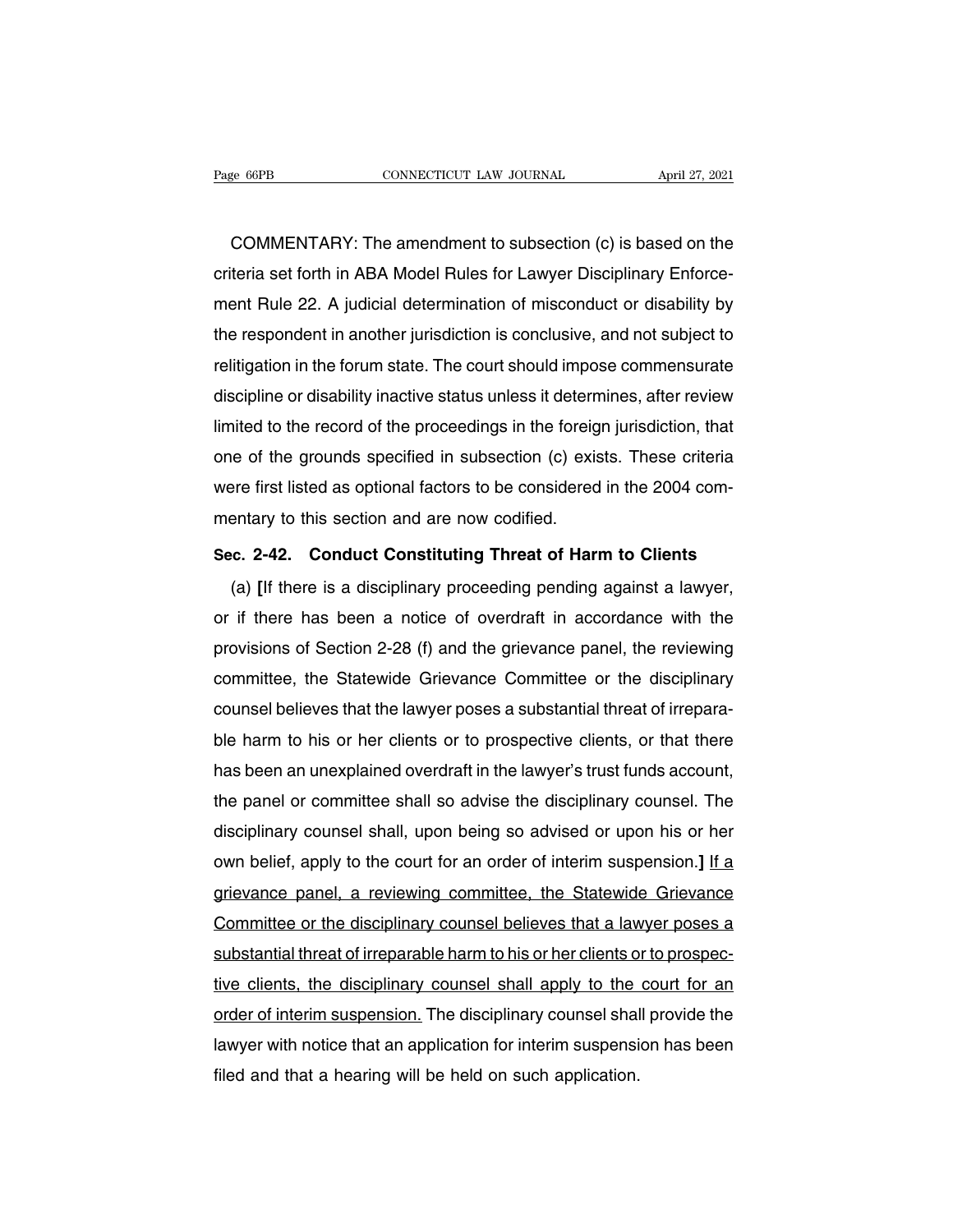(b) The court, after hearing, pending final disposition of the disciplin-<br>y proceeding, may, if it finds that the lawyer poses a substantial April 27, 2021 CONNECTICUT LAW JOURNAL Page 67PB<br>
(b) The court, after hearing, pending final disposition of the disciplin-<br>
ary proceeding, may, if it finds that the lawyer poses a substantial<br>
threat of irreparable harm (b) The court, after hearing, pending final disposition of the disciplinary proceeding, may, if it finds that the lawyer poses a substantial threat of irreparable harm to his or her clients or to prospective clients, enter (b) The court, after hearing, pending final disposition of the disciplin-<br>ary proceeding, may, if it finds that the lawyer poses a substantial<br>threat of irreparable harm to his or her clients or to prospective clients,<br>ent (b) The court, after Healing, periumg imal disposition of the disciplin-<br>ary proceeding, may, if it finds that the lawyer poses a substantial<br>threat of irreparable harm to his or her clients or to prospective clients,<br>ente ary proceeding, may, if it finds that the lawyer poses a substantial<br>threat of irreparable harm to his or her clients or to prospective clients,<br>enter an order of interim suspension, or may order such other interim<br>action surfeat of inteparable harm to first of the clients of to prospective clients,<br>enter an order of interim suspension, or may order such other interim<br>action as deemed appropriate. Thereafter, upon good cause shown,<br>the cour action as deemed appropriate. Thereafter, upon good cause shown,<br>the court may, in the interest of justice, set aside or modify the interim<br>suspension or other order entered pursuant hereto. Whenever the<br>court enters an in action as deemed appropriate. Thereafter, upon good cause shown,<br>the court may, in the interest of justice, set aside or modify the interim<br>suspension or other order entered pursuant hereto. Whenever the<br>court enters an in and the suspension or other order entered pursuant<br>court enters an interim suspension order pur<br>may appoint a trustee, pursuant to Section 2-6<br>and the suspended attorney's interests.<br>(c) No entry fee shall be required for sperision of other order entered parsuant hereto. Whenever the<br>urt enters an interim suspension order pursuant hereto, the court<br>ay appoint a trustee, pursuant to Section 2-64, to protect the clients'<br>id the suspended atto

France an internit susperision of pulsuant nereto, the court<br>may appoint a trustee, pursuant to Section 2-64, to protect the clients'<br>and the suspended attorney's interests.<br>(c) No entry fee shall be required for proceedin they appoint a trustee, pursuant to be<br>and the suspended attorney's interes<br>(c) No entry fee shall be required f<br>hearings necessitated by the procee<br>the court, be held in chambers.<br>COMMENTARY: The amendment (c) No entry fee shall be required for proceedings hereunder. Any<br>arings necessitated by the proceedings may, in the discretion of<br>e court, be held in chambers.<br>COMMENTARY: The amendment allows disciplinary authorities to<br>

(c) No entry ree shan be required for proceedings heredricel. Any<br>hearings necessitated by the proceedings may, in the discretion of<br>the court, be held in chambers.<br>COMMENTARY: The amendment allows disciplinary authorities the court, be held in chambers.<br>
COMMENTARY: The amendment allows disciplinary authorities to<br>
commence an application for interim suspension in situations where<br>
there is no disciplinary proceeding or overdraft investigat but it is believed that the lawyer poses a substantial threat of irreparable<br>believed that the lawyer poses a substantial threat of irreparable<br>but it is believed that the lawyer poses a substantial threat of irreparable<br>h COMMENTANTE. The amendment allows disciplinary authorities to<br>commence an application for interim suspension in situations where<br>there is no disciplinary proceeding or overdraft investigation pending,<br>but it is believed th Example its no disciplinary proceeding or overdraft investigation pending,<br>there is no disciplinary proceeding or overdraft investigation pending,<br>but it is believed that the lawyer poses a substantial threat of irreparabl harm to clients. This rule change allows disciplinary authorities to file<br>harm to clients. This rule change allows disciplinary authorities to file<br>an interim suspension action if they are aware that a lawyer is missing,<br>h but it is beneved that the lawyer poses a substantial threat of freparable<br>harm to clients. This rule change allows disciplinary authorities to file<br>an interim suspension action if they are aware that a lawyer is missing,<br> nam to chems. This full change allows disciplinary additiontles to hie<br>an interim suspension action if they are aware that a lawyer is missing,<br>has been incarcerated prior to a finding of guilt, or that a credible<br>allegati an interim susperision action if they are aware that a lawyer is missing,<br>has been incarcerated prior to a finding of guilt, or that a credible<br>allegation exists that the lawyer has misappropriated client's funds,<br>or that rias been incarcerated phot to a miding of guilt, of that a credible<br>allegation exists that the lawyer has misappropriated client's funds,<br>or that the lawyer's conduct has been referred to a grievance panel<br>for an investig alleyation exists that the lawyer has misapprophated chemis funds,<br>or that the lawyer's conduct has been referred to a grievance panel<br>for an investigation. This change allows for expedited review by the<br>court of these ser of that the lawyer's conduct has been referred to a grievance parter<br>for an investigation. This change allows for expedited review by the<br>court of these serious matters, while the disciplinary investigation is<br>still occurr for an investigation. This change allows for expedited review by the court of these serious matters, while the disciplinary investigation is still occurring and protects the public without undue delay. The burden of proof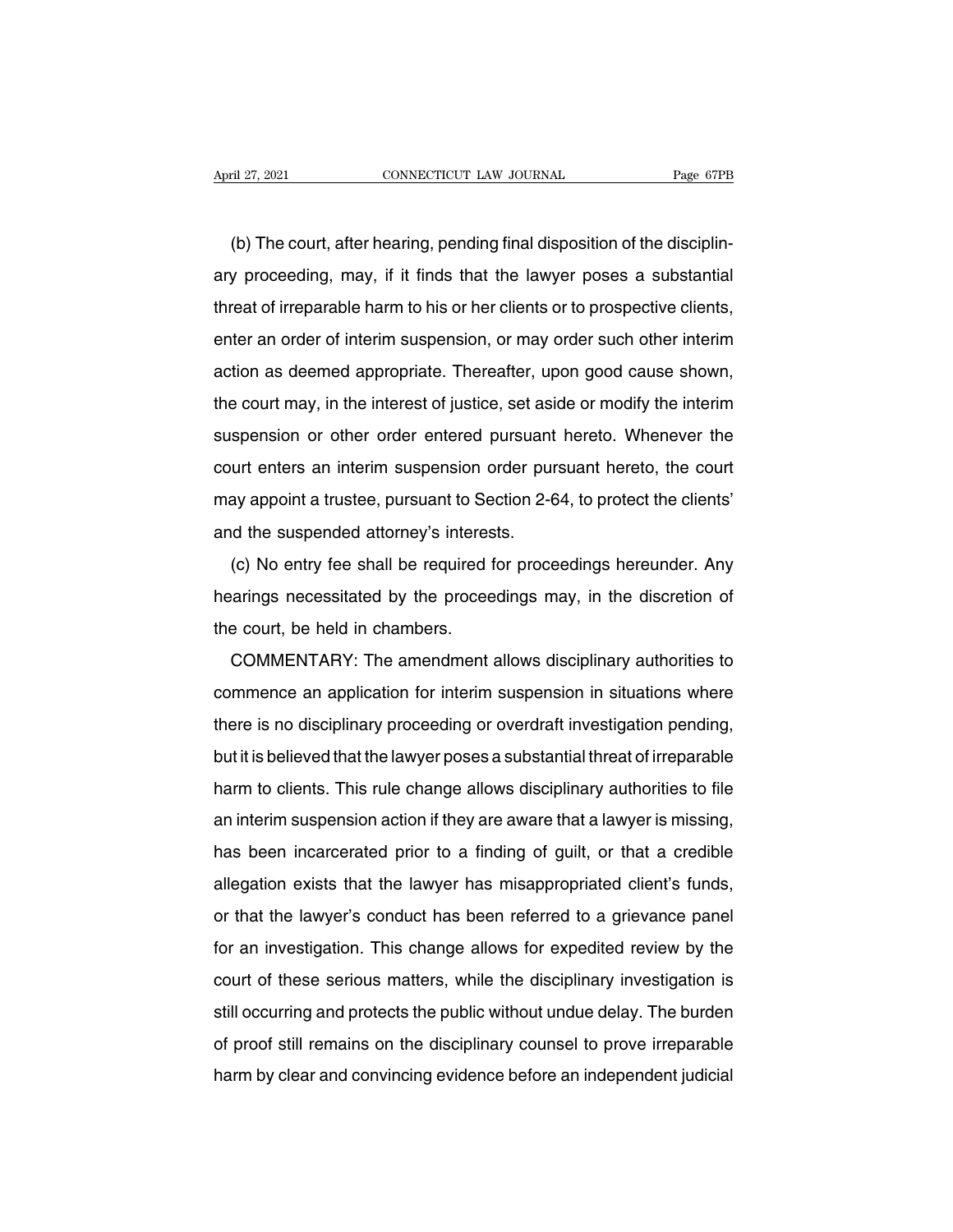Page 68PB<br>
CONNECTICUT LAW JOURNAL<br>
authority and allows for the court to set aside such a suspension if<br>
good cause can be shown by the attorney. Page 68PB<br>
cONNECTICUT LAW JOURNAL<br>
authority and allows for the court to set aside s<br>
good cause can be shown by the attorney.<br>
Sec. 2-53. Reinstatement after Suspension. I

## authority and allows for the court to set aside such a suspension if good cause can be shown by the attorney.<br>Sec. 2-53. Reinstatement after Suspension, Disbarment or Res-<br>**ignation ignation**

(a) An attorney and be shown by the attorney.<br> **E. 2-53. Reinstatement after Suspension, Disbarment or Res-**<br> **E. 2-53. Reinstatement after Suspension, Disbarment or Res-**<br> **E. 2-53. Reinstatement after Suspended from the** Sec. 2-53. Reinstatement after Suspension, Disbarment or Resignation<br>
(a) An attorney who has been suspended from the practice of law<br>
in this state for a period of one year or more or has remained under<br>
suspension pursua ignation<br>(a) An attorney who has been suspended from the practice of law<br>in this state for a period of one year or more or has remained under<br>suspension pursuant to an order of interim suspension for a period<br>of one year o (a) An attorney who has been suspended from the practice of law<br>in this state for a period of one year or more or has remained under<br>suspension pursuant to an order of interim suspension for a period<br>of one year or more sh (a) An attorney who has been suspended from the practice of law<br>in this state for a period of one year or more or <u>has remained under</u><br>suspension pursuant to an order of interim suspension for a period<br>of one year or more pline this state for a period of one year of interim suspension for a period<br>suspension pursuant to an order of interim suspension for a period<br>of one year or more shall be required to apply for reinstatement in<br>accordance of one year or more shall be required to apply for reinstatement in accordance with this section, unless the court that imposed the discipline expressly provided in its order that such application is not required. An attor or one year or more shall be required to apply for relitstatement in<br>accordance with this section, unless the court that imposed the disci-<br>pline expressly provided in its order that such application is not<br>required. An at accordance with this section, unless the court that imposed the disci-<br>pline expressly provided in its order that such application is not<br>required. An attorney who has been suspended for less than one year<br>need not file an imposed. (b) and attorney who has been suspended for ress than one year<br>and not file an application for reinstatement pursuant to this section,<br>less otherwise ordered by the court at the time the discipline was<br>posed.<br>(b) An attorn

reed not me an application for reinstatement pursuant to this section,<br>unless otherwise ordered by the court at the time the discipline was<br>imposed.<br>(b) An attorney who was disbarred or resigned shall be required to<br>apply the domain and the time the discipline was<br>imposed.<br>(b) An attorney who was disbarred or resigned shall be required to<br>apply for reinstatement pursuant to this section, but shall not be eligible<br>to do so until after five y imposed.<br>
(b) An attorney who was disbarred or resigned shall be required to<br>
apply for reinstatement pursuant to this section, but shall not be eligible<br>
to do so until after five years from the effective date of disbarme (b) An attomey who was disbarred or resigned shall be required to apply for reinstatement pursuant to this section, but shall not be eligible to do so until after five years from the effective date of disbarment or accepta apply for reinstatement pursuant to this section, but shall not be eigible<br>to do so until after five years from the effective date of disbarment or<br>acceptance by the court of the resignation, unless the court that<br>imposed to do so until after live years from the effective date of disbarment or<br>acceptance by the court of the resignation, unless the court that<br>imposed the discipline expressly provided a shorter period of disbar-<br>ment or resig acceptance by the court of the resignation, unless the court that<br>imposed the discipline expressly provided a shorter period of disbar-<br>ment or resignation in its order. No attorney who has resigned from<br>the bar and waived rimposed the discipline expressly provided a shorter period of<br>ment or resignation in its order. No attorney who has resignathe bar and waived the privilege of applying for readmission<br>statement to the bar at any future ti Fill or resignation in its order. No attorney who has resigned from<br>e bar and waived the privilege of applying for readmission or rein-<br>atement to the bar at any future time shall be eligible to apply for<br>admission or rein

the barrand warved the phylling of the displains stort of refir-<br>statement to the bar at any future time shall be eligible to apply for<br>readmission or reinstatement to the bar under this rule.<br>(c) In no event shall an appl statement to the bar at any future time shall be eighbe to apply for<br>readmission or reinstatement to the bar under this rule.<br>(c) In no event shall an application for reinstatement by an attorney<br>disbarred pursuant to the readmission or reinstatement to the bar under this rule.<br>
(c) In no event shall an application for reinstatement by an attorney<br>
disbarred pursuant to the provisions of Section 2-47A be considered<br>
until after twelve years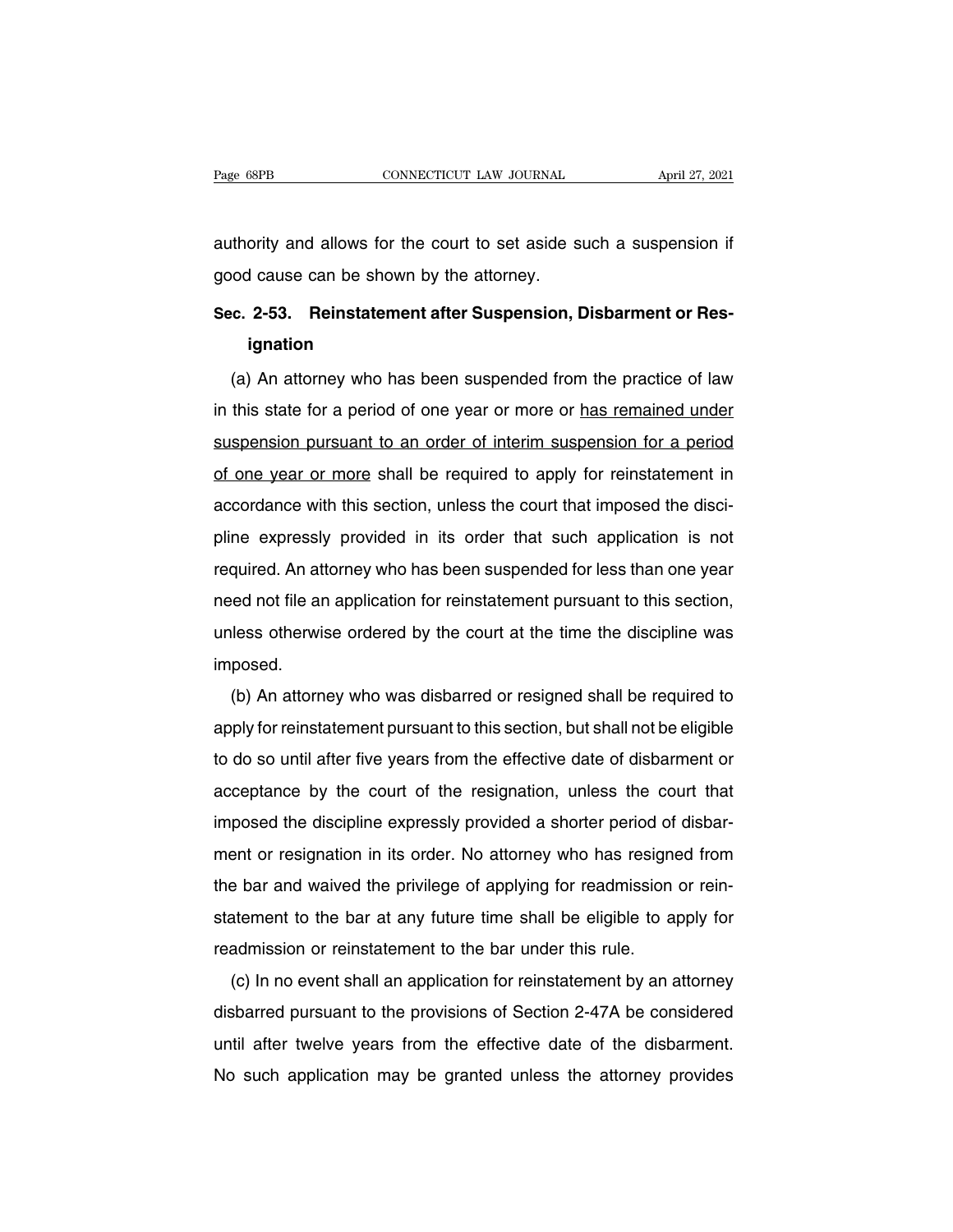April 27, 2021 CONNECTICUT LAW JOURNAL Page 69PB<br>
Satisfactory evidence that full restitution has been made of all sums<br>
found to be knowingly misappropriated, including, but not limited to, Found to be knowingly misappropriated, including, but not limited to,<br>Found to be knowingly misappropriated, including, but not limited to,<br>restitution to the client security fund for all claims paid resulting from satisfactory evidence that full restitution has been made of all sums<br>found to be knowingly misappropriated, including, but not limited to,<br>restitution to the client security fund for all claims paid resulting from<br>the att satisfactory evidence that full restitution has<br>found to be knowingly misappropriated, in<br>restitution to the client security fund for all<br>the attorney's dishonest misconduct.<br>(d) Unless otherwise ordered by the cou satisfactory evidence that full restitution has been made of all sums<br>found to be knowingly misappropriated, including, but not limited to,<br>restitution to the client security fund for all claims paid resulting from<br>the att restitution to the client security fund for<br>the attorney's dishonest misconduct.<br>(d) Unless otherwise ordered by the<br>statement shall not be filed until:<br>(1) The applicant is in compliance w

e attorney's dishonest misconduct.<br>
(d) Unless otherwise ordered by the court, an application for rein-<br>
atement shall not be filed until:<br>
(1) The applicant is in compliance with Sections 2-27 (d), 2-70 and<br>
80;

2-80;

is the applicant is in compliance with Sections 2-27 (d), 2-70 and<br>1) The applicant is in compliance with Sections 2-27 (d), 2-70 and<br>180;<br>(2) The applicant is no longer the subject of any pending disciplinary<br>oceedings or (1) The applicant is in compliance<br>2-80;<br>(2) The applicant is no longer the s<br>proceedings or investigations;<br>(3) The applicant has passed the

(2) The applicant is no longer the subject of any pending disciplinary<br>oceedings or investigations;<br>(3) The applicant has passed the Multistate Professional Responsi-<br>ity Examination (MPRE) not more than six months prior t (2) The applicant is no longer the subject of any pending disciplinary<br>proceedings or investigations;<br>(3) The applicant has passed the Multistate Professional Responsi-<br>bility Examination (MPRE) not more than six months pr proceedings or investig<br>
(3) The applicant has<br>
bility Examination (MPR<br>
of the application;<br>
(4) The applicant has (3) The applicant has passed the Multistate Professional Responsi-<br>ity Examination (MPRE) not more than six months prior to the filing<br>the application;<br>(4) The applicant has successfully completed any criminal sentence<br>clu

bility Examination (MPRE) not more than six months prior to the filing<br>of the application;<br>(4) The applicant has successfully completed any criminal sentence<br>including, but not limited to, a sentence of incarceration, prob of the application;<br>
(4) The applicant has successfully completed any criminal sentence<br>
including, but not limited to, a sentence of incarceration, probation,<br>
parole, supervised release, or period of sex offender registr (4) The applicant has successfully completed any criminal sentence including, but not limited to, a sentence of incarceration, probation, parole, supervised release, or period of sex offender registration and has fully com (1) The applicant has saccess:<br>including, but not limited to, a s<br>parole, supervised release, or p<br>has fully complied with any ord<br>criminal penalties or fines;<br>(5) The applicant has fully c (5) The applicant has fully complied with any orders regarding conditions, restitution,<br>
minal penalties or fines;<br>
(5) The applicant has fully complied with all conditions imposed<br>
rrsuant to the order of discipline. If a

pursuantly complied with any orders regarding conditions, restitution,<br>criminal penalties or fines;<br>(5) The applicant has fully complied with all conditions imposed<br>pursuant to the order of discipline. If an applicant asse discriminal penalties or fines;<br>(5) The applicant has fully complied with all conditions imposed<br>pursuant to the order of discipline. If an applicant asserts that a certain<br>disciplinary condition is impossible to fulfill, (5) The applicant has fully complied with all conditions imposed<br>pursuant to the order of discipline. If an applicant asserts that a certain<br>disciplinary condition is impossible to fulfill, he or she must apply to<br>the cour pursuant to the order of discipline. If an application<br>disciplinary condition is impossible to fulfill, he<br>the court that ordered the condition for relief fr<br>to filing an application for reinstatement;<br>(6) The bar examinin Sciplinary condition is impossible to fulfill, he or she must apply to<br>be court that ordered the condition for relief from that condition prior<br>filing an application for reinstatement;<br>(6) The bar examining committee has r

The fee shall be established by the chief from that condition prior<br>The fee shall be established by the chief court administrator and shall<br>be expended in the manner provided by Section 2-22 of these rules. to filing an application for reinstatement;<br>
(6) The bar examining committee has received an application fee.<br>
The fee shall be established by the chief court administrator and shall<br>
be expended in the manner provided by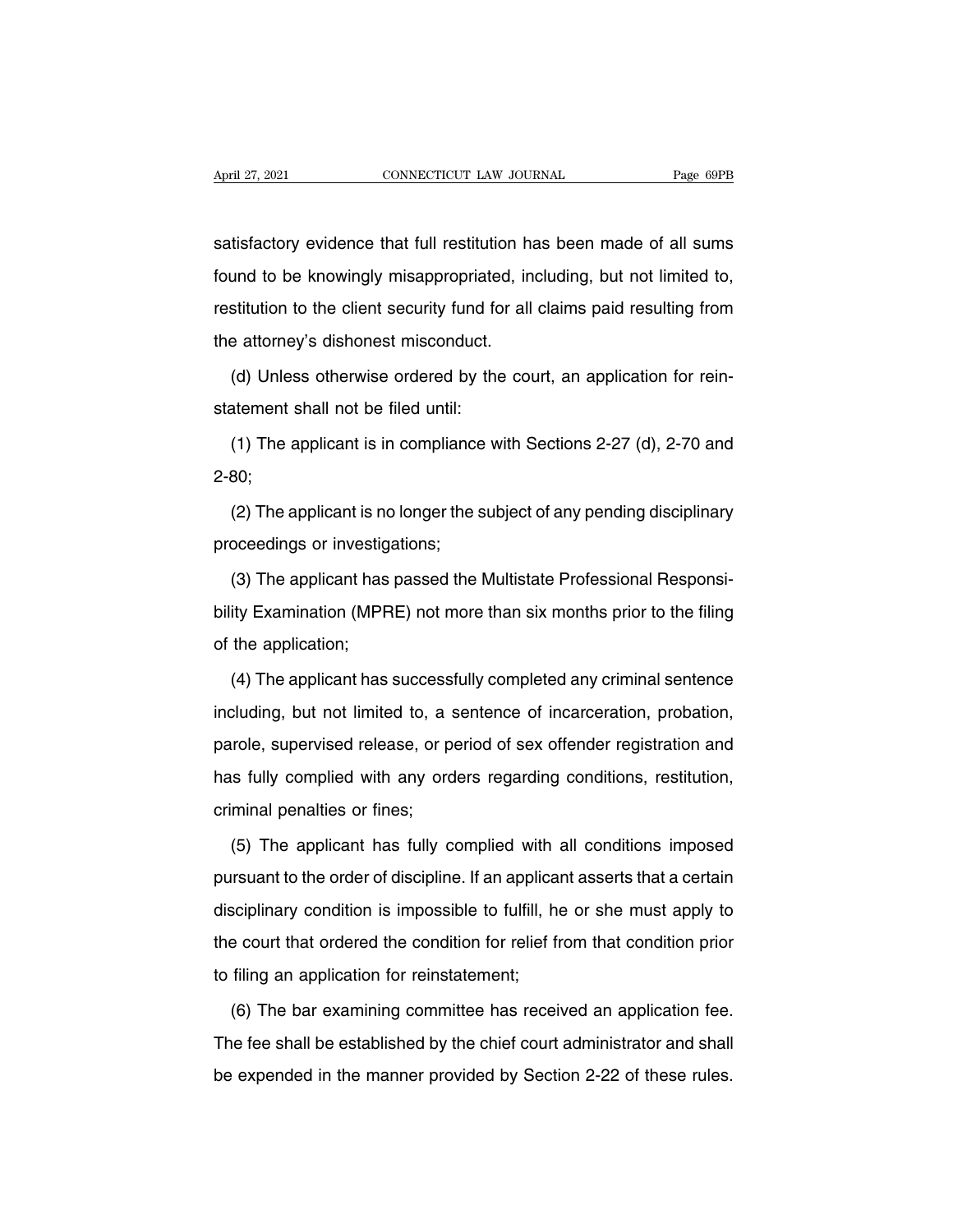(e) The condition for reinstatement shall be filed with the clerk of the Superior Court in the jurisdiction that issued the discipline. The The Superior Court in the jurisdiction that issued the discipline. The application shall be filed under oath and on a form approved by the superior Superior Superior shall be filed under oath and on a form approved by the (e) An application for reinstatement shall be filed with the clerk of<br>the Superior Court in the jurisdiction that issued the discipline. The<br>application shall be filed under oath and on a form approved by the<br>Office of the (e) An application for reinstatement shall be filed with the clerk of<br>the Superior Court in the jurisdiction that issued the discipline. The<br>application shall be filed under oath and on a form approved by the<br>Office of the the Superior Court in the jurisdiction that issued the discipline. The application shall be filed under oath and on a form approved by the Office of the Chief Court Administrator. The application shall be accompanied by pr application shall be<br>application shall be<br>Office of the Chief Co<br>panied by proof of p<br>ing committee.<br>(f) The application Fice of the Chief Court Administrator. The application shall be accommined by proof of payment of the application fee to the bar examin-<br>g committee.<br>(f) The application shall be referred by the clerk of the Superior<br>burt

panied by proof of payment of the application fee to the bar examin-<br>ing committee.<br>(f) The application shall be referred by the clerk of the Superior<br>Court where it is filed to the chief justice or designee, who shall ref ing committee.<br>
(f) The application shall be referred by the clerk of the Superior<br>
Court where it is filed to the chief justice or designee, who shall refer<br>
the matter to a standing committee on recommendations for admis (f) The application shall be referred by the clerk of the Superior<br>Court where it is filed to the chief justice or designee, who shall refer<br>the matter to a standing committee on recommendations for admission<br>to the bar wh (i) the application shall be referred by<br>Court where it is filed to the chief justice or<br>the matter to a standing committee on recom<br>to the bar whose members do not maintain<br>same judicial district as the applicant.<br>(a) The e matter to a standing committee on recommendations for admission<br>the bar whose members do not maintain their primary office in the<br>me judicial district as the applicant.<br>(g) The clerk of the Superior Court shall give noti

to the bar whose members do not maintain their primary office in the<br>same judicial district as the applicant.<br>(g) The clerk of the Superior Court shall give notice of the pendency<br>of the application to the state's attorney same judicial district as the applicant.<br>
(g) The clerk of the Superior Court shall give notice of the pendency<br>
of the application to the state's attorney of that court's judicial district,<br>
the grievance counsel to the g (g) The clerk of the Superior Court shall give notice of the pendency<br>of the application to the state's attorney of that court's judicial district,<br>the grievance counsel to the grievance panel whose jurisdiction<br>includes t (g) the sign of the Dependit Seart shall give holde of the pendency<br>of the application to the state's attorney of that court's judicial district,<br>the grievance counsel to the grievance panel whose jurisdiction<br>includes tha security and committee in the state of attentity or and counterpation includes that judicial district court location, the Statewide Grievance<br>Committee, the Office of the Chief Disciplinary Counsel, the client<br>security fun the grievance counsel to the grievance panel whose jurisdiction<br>includes that judicial district court location, the Statewide Grievance<br>Committee, the Office of the Chief Disciplinary Counsel, the client<br>security fund comm Committee, the Office of the Chief Disciplinary Counsel, the client<br>security fund committee, the attorney or attorneys appointed by the<br>court pursuant to Section 2-64, and to all complainants whose com-<br>plaints against the security fund committee, the attorney or attorneys appointed by the court pursuant to Section 2-64, and to all complainants whose complaints against the attorney resulted in the discipline for which the attorney was disbar count pursuant to Section 2-64, and to all complainants whose complaints against the attorney resulted in the discipline for which the attorney was disbarred or suspended or resigned. The clerk shall also promptly publish plaints against the attorney resulted in the discipline for which the attorney was disbarred or suspended or resigned. The clerk shall also promptly publish notice on the Judicial Branch website, in the Connecticut Law Jo planne against the attorney resalted in the distipline for while<br>attorney was disbarred or suspended or resigned. The clerk<br>also promptly publish notice on the Judicial Branch website, if<br>Connecticut Law Journal, and in a (a) so promptly publish notice on the Judicial Branch website, in the promecticut Law Journal, and in a newspaper with substantial distribu-<br>in in the judicial district where the application was filed.<br>(h) Within sixty day

Connecticut Law Journal, and in a newspaper with substantial distribution in the judicial district where the application was filed.<br>
(h) Within sixty days of the referral from the chief justice to a standing<br>
committee, th tion in the judicial district where the application was filed.<br>
(h) Within sixty days of the referral from the chief justice to a standing<br>
committee, the Statewide Grievance Committee and the Office of<br>
the Chief Discipli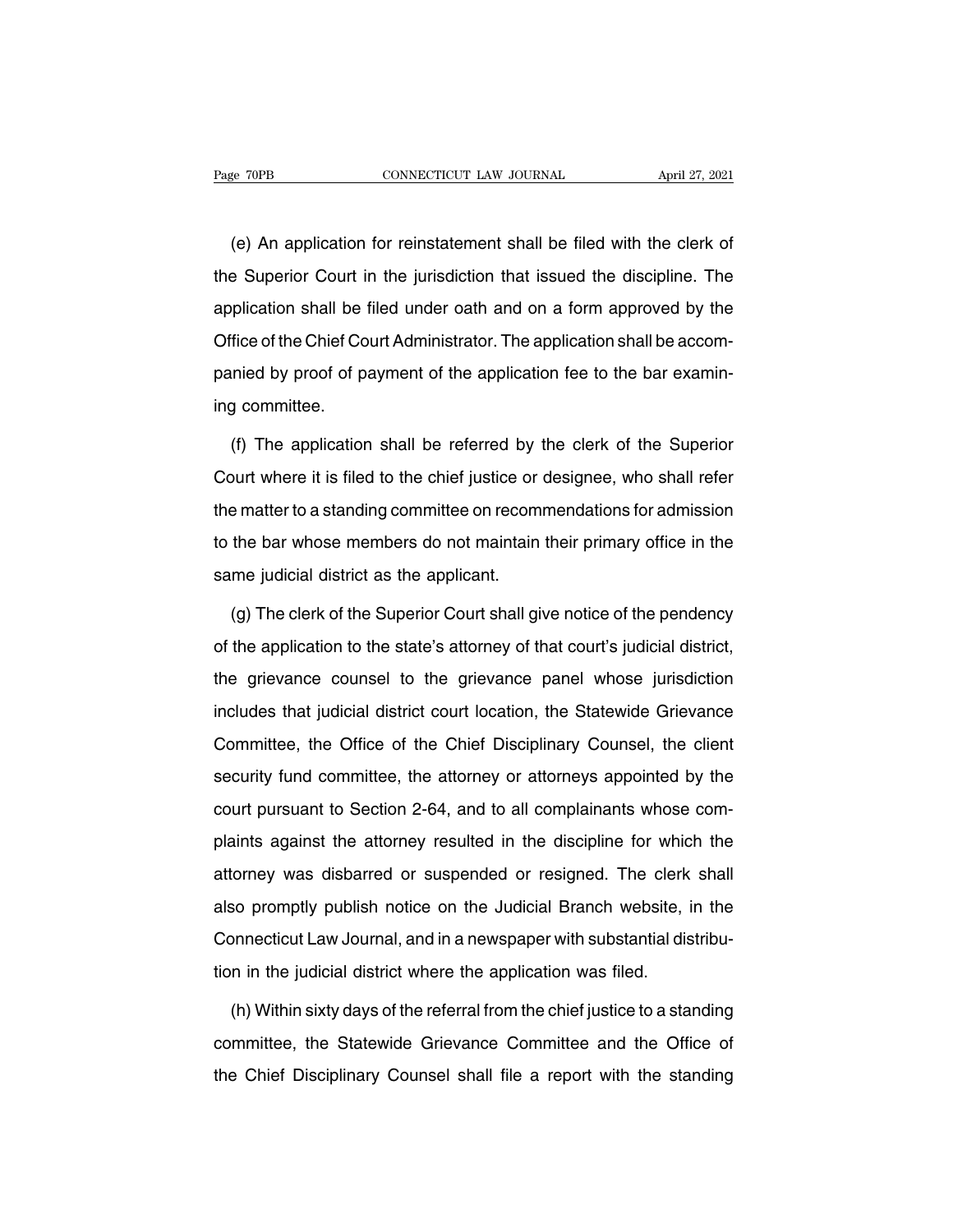April 27, 2021 CONNECTICUT LAW JOURNAL Page 71PB<br>
committee, which report may include additional relevant information,<br>
commentary in the information provided in the application and recom-April 27, 2021 CONNECTICUT LAW JOURNAL Page 71PB<br>committee, which report may include additional relevant information,<br>commentary in the information provided in the application and recom-<br>mendations on whether the applicant committee, which report may include additional relevant information,<br>commentary in the information provided in the application and recom-<br>mendations on whether the applicant should be reinstated. Both the<br>Statewide Grievan committee, which report may include additional relevant information,<br>commentary in the information provided in the application and recom-<br>mendations on whether the applicant should be reinstated. Both the<br>Statewide Grievan commentary in the information provided in the application and recom-<br>mendations on whether the applicant should be reinstated. Both the<br>Statewide Grievance Committee and the Office of the Chief Disciplin-<br>ary Counsel may f commentary in the information provided in the application and recom-<br>mendations on whether the applicant should be reinstated. Both the<br>Statewide Grievance Committee and the Office of the Chief Disciplin-<br>ary Counsel may f Statewide Grievance Committee and the Office of the Chief Disciplinary Counsel may file an appearance and participate in any investigation<br>into the application and at any hearing before the standing committee,<br>and at any c But a committee and the Office of the Office Disciplin-<br>ary Counsel may file an appearance and participate in any investigation<br>into the application and at any hearing before the standing committee,<br>and at any court procee any ocunsermay me an appearance and panticipate many investigation<br>into the application and at any hearing before the standing committee,<br>and at any court proceeding thereon. All filings by the Statewide Griev-<br>ance Commit and at any court procee<br>ance Committee and the<br>any other party shall be<br>to Section 10-12.<br>(i) The standing con (i) The standing the served and certified to all other parties pursuant<br>Section 10-12.<br>(i) The standing committee shall investigate the application, hold<br>arings pertaining thereto and render a report with its recommenda-

ance Committee and the Office of the Office Disciplinary Counser and<br>any other party shall be served and certified to all other parties pursuant<br>to Section 10-12.<br>(i) The standing committee shall investigate the applicatio to Section 10-12.<br>
(i) The standing committee shall investigate the application, hold<br>
hearings pertaining thereto and render a report with its recommenda-<br>
tions to the court. The standing committee shall give written not (i) The standing committee shall investigate the application, hold<br>hearings pertaining thereto and render a report with its recommenda-<br>tions to the court. The standing committee shall give written notice of<br>all hearings t (i) The standing committee shall investigate the application, hold<br>hearings pertaining thereto and render a report with its recommenda-<br>tions to the court. The standing committee shall give written notice of<br>all hearings t rearings pertaining thereto and render a report with its recommenda-<br>tions to the court. The standing committee shall give written notice of<br>all hearings to the applicant, the state's attorney of the court's judicial<br>distr all hearings to the eouri. The standing committee shall give whiten notice of all hearings to the applicant, the state's attorney of the court's judicial district, the grievance counsel to the grievance panel whose jurisdi ari riearings to the applicant, the state's attorney or the court's judicial<br>district, the grievance counsel to the grievance panel whose jurisdiction<br>includes that judicial district location where the application was file includes that judicial district location where the application was filed,<br>the Statewide Grievance Committee, the Office of the Chief Disciplin-<br>ary Counsel, the client security fund committee, the attorney or attor-<br>neys a mentates that judicial district location where the application was filed,<br>the Statewide Grievance Committee, the Office of the Chief Disciplin-<br>ary Counsel, the client security fund committee, the attorney or attor-<br>neys a ary Counsel, the client security fund committee, the attorney or attor-<br>neys appointed by the court pursuant to Section 2-64, and to all com-<br>plainants whose complaints against the attorney resulted in the<br>discipline for w ary Counser, the chent security fund committee, the attorney or attor-<br>neys appointed by the court pursuant to Section 2-64, and to all com-<br>plainants whose complaints against the attorney resulted in the<br>discipline for wh rieys appointed by the court pursuant to Section 2-04, and to all com-<br>plainants whose complaints against the attorney resulted in the<br>discipline for which the attorney was disbarred or suspended or<br>resigned. The standing plantarits whose complaints against the attomey resulted in the<br>discipline for which the attorney was disbarred or suspended or<br>resigned. The standing committee shall also publish all hearing notices<br>on the Judicial Branch Figure for which the and<br>resigned. The standing com<br>on the Judicial Branch wel<br>in a newspaper with subst<br>application was filed.<br>(j) The standing committ (i) The standing committee shall also publish all freaming holices<br>a the Judicial Branch website, in the Connecticut Law Journal and<br>a newspaper with substantial distribution in the county where the<br>plication was filed.<br>(i under oath and shall include in its report subordinate findings of facts<br>under oath and shall include in its report subordinate findings of facts<br>under oath and shall include in its report subordinate findings of facts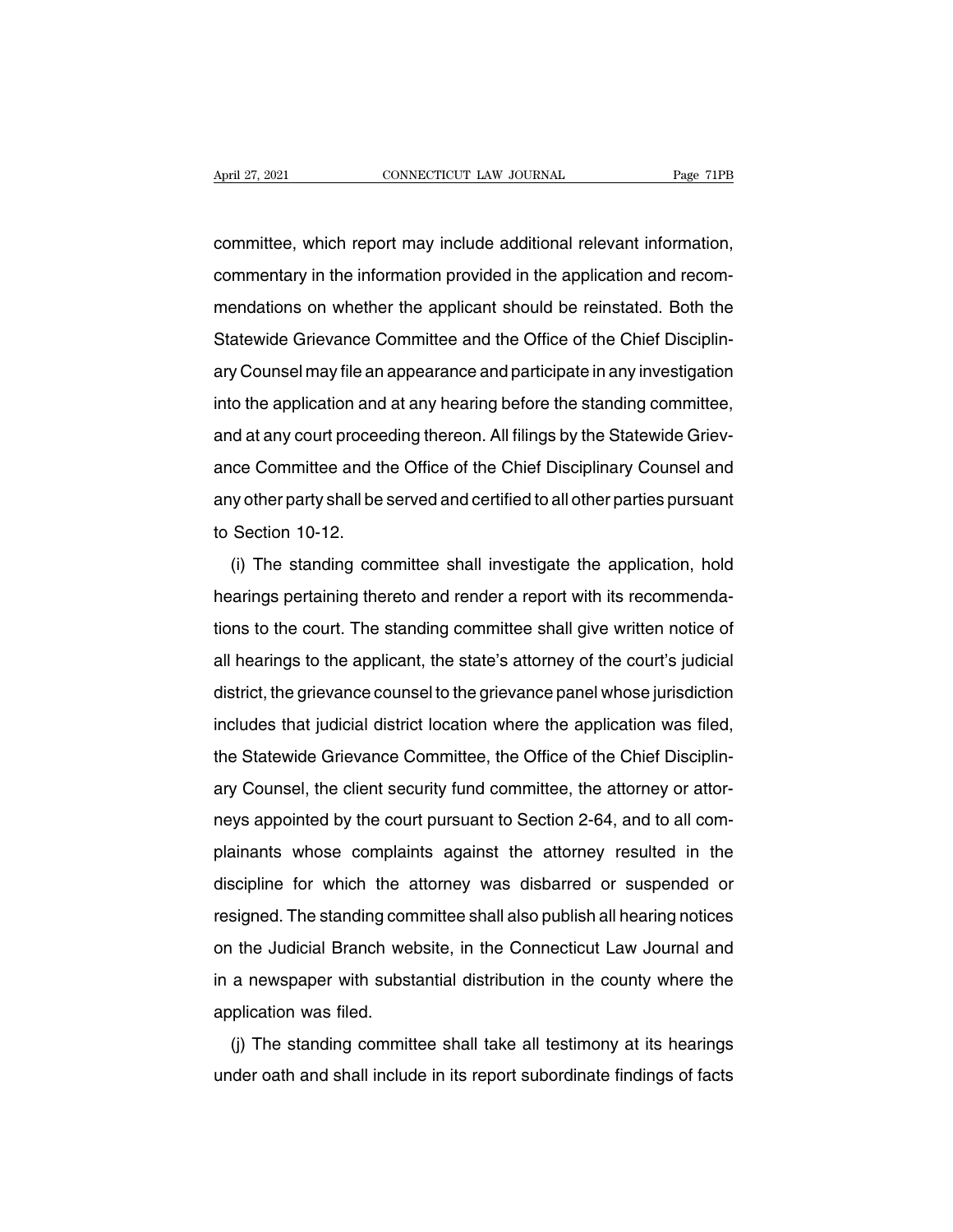Page 72PB<br>
CONNECTICUT LAW JOURNAL<br>
and conclusions as well as its recommendation. The standing commit-<br>
tee shall have a record made of its proceedings which shall include Fage 72PB CONNECTICUT LAW JOURNAL April 27, 2021<br>and conclusions as well as its recommendation. The standing commit-<br>tee shall have a record made of its proceedings which shall include<br>a copy of the application for reinsta and conclusions as well as its recommendation. The standing commit-<br>tee shall have a record made of its proceedings which shall include<br>a copy of the application for reinstatement, any reports filed by the<br>Statewide Grieva and conclusions as well as its recommendation. The standing commit-<br>tee shall have a record made of its proceedings which shall include<br>a copy of the application for reinstatement, any reports filed by the<br>Statewide Grieva and conclusions as well as its recommendation. The standing commit-<br>tee shall have a record made of its proceedings which shall include<br>a copy of the application for reinstatement, any reports filed by the<br>Statewide Grieva the shall have a recold hade of its proceedings which shall include<br>a copy of the application for reinstatement, any reports filed by the<br>Statewide Grievance Committee and Office of the Chief Disciplinary<br>Counsel, a copy o a copy of the application for refirstatement, any reports filed by the<br>Statewide Grievance Committee and Office of the Chief Disciplinary<br>Counsel, a copy of the record of the applicant's disciplinary history, a<br>transcript But Counsel, a copy of the record of the applicant's disciplinary history, a<br>transcript of its hearings thereon, any exhibits received by the standing<br>committee, any other documents considered by the standing commit-<br>tee i bourisel, a copy of the record of the applicant's disciplinary filstory, a<br>transcript of its hearings thereon, any exhibits received by the standing<br>committee, any other documents considered by the standing commit-<br>tee in matiscript of its hearings thereon, any exhibits received by the standing<br>committee in making its recommendations, and copies of all notices provided<br>by the standing committee in accordance with this section. Record<br>materi tee in making its recommendations, and copies of all notices provided<br>by the standing committee in accordance with this section. Record<br>materials containing personal identifying information or medical infor-<br>mation may, in by the standing nommittee in accordance with this section. Record<br>materials containing personal identifying information or medical infor-<br>mation may, in the discretion of the standing committee, be redacted,<br>or open for in by the standing committee in accordance with this section. Hecord<br>materials containing personal identifying information or medical infor-<br>mation may, in the discretion of the standing committee, be redacted,<br>or open for in materials containing personal dentitying information of medical linor-<br>mation may, in the discretion of the standing committee, be redacted,<br>or open for inspection only to the applicant and other persons having<br>a proper in referral from the chief justice. It is the applicant and other persons having<br>a proper interest therein and upon order of the court. The standing<br>committee shall complete work on the application within 180 days of<br>referral by open for inspection only to the applicant and other persons having<br>a proper interest therein and upon order of the court. The standing<br>committee shall complete work on the application within 180 days of<br>referral from th a proper interest therein and upon order of the court. The standing<br>committee shall complete work on the applicant's burden to demonstrate<br>by clear and convincing evidence that he or she possesses good moral<br>character and Formal from the chief justice. It is the applicant's burden to demonstrate<br>clear and convincing evidence that he or she possesses good moral<br>aracter and fitness to practice law as defined by Section 2-5A.<br>(k) Upon completi

shall file its recommendation in writing together with a copy of the record with the clerk of the Superior Court. The report shall recommendation in writing together with a copy of the record with the clerk of the Superior by clear and convincing evidence that the of site possesses good moral<br>character and fitness to practice law as defined by Section 2-5A.<br>(k) Upon completion of its investigation, the standing committee<br>shall file its recom (k) Upon completion of its investigation, the standing committee<br>shall file its recommendation in writing together with a copy of the<br>record with the clerk of the Superior Court. The report shall recommend<br>that the applica (K) Opon completion of its investigation, the standing committee<br>shall file its recommendation in writing together with a copy of the<br>record with the clerk of the Superior Court. The report shall recommend<br>that the applica shan hie its recommendation in whing toget<br>record with the clerk of the Superior Court. The i<br>that the application be granted, granted with<br>The standing committee's report shall be ser<br>other parties pursuant to Section 10at the application be granted, granted with conditions, or denied.<br>
The report shall be served and certified to all<br>
Thereupon inform the chief justice of the pending<br>
(*i*) The court shall thereupon inform the chief justi

The standing committee's report shall be served and certified to all<br>other parties pursuant to Section 10-12.<br>(*I*) The court shall thereupon inform the chief justice of the pending<br>application and recommendation, and the The standing committee's report shall be served and centried to all<br>other parties pursuant to Section 10-12.<br>(*f*) The court shall thereupon inform the chief justice of the pending<br>application and recommendation, and the c other parties pursuant to Section 10-12.<br>
(*l*) The court shall thereupon inform the chief justice of the pending<br>
application and recommendation, and the chief justice shall designate<br>
two other judges of the Superior Cou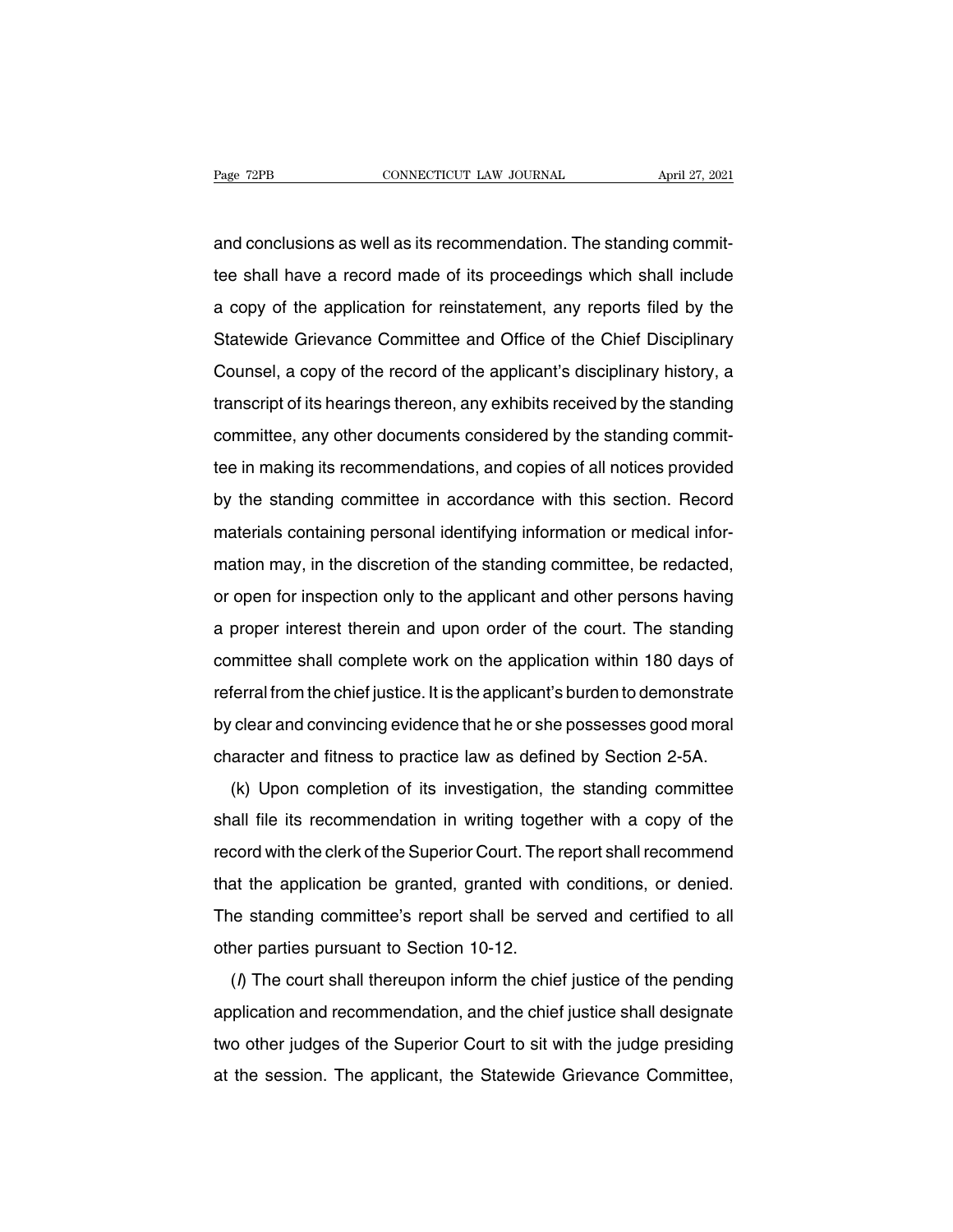April 27, 2021 CONNECTICUT LAW JOURNAL Page 73PB<br>the Office of the Chief Disciplinary Counsel and the standing committee<br>shall have an opportunity to appear and be heard at any hearing. The Shappen 27, 2021<br>
Shappen Connect Trum Journal Dealer 23PB<br>
Shall have an opportunity to appear and be heard at any hearing. The<br>
Shall have an opportunity to appear and be heard at any hearing. The<br>
Shall determine whethe the Office of the Chief Disciplinary Counsel and the standing committee<br>shall have an opportunity to appear and be heard at any hearing. The<br>three judge panel, or a majority of them, shall determine whether the<br>application the Office of the Chief Disciplinary Co<br>shall have an opportunity to appear a<br>three judge panel, or a majority of th<br>application should be granted.<br>(m) If the application for reinstatement E Office of the Criter Disciplinary Couriser and the startung committee<br>all have an opportunity to appear and be heard at any hearing. The<br>ree judge panel, or a majority of them, shall determine whether the<br>plication shoul

shall have an opportunity to appear and be heard at any hearing. The<br>three judge panel, or a majority of them, shall determine whether the<br>application should be granted.<br>(m) If the application for reinstatement is denied, three judge panel, or a majority of them, shall determine whether the<br>application should be granted.<br>(m) If the application for reinstatement is denied, the reasons therefor<br>shall be stated on the record or put in writing. application should be granted.<br>
(m) If the application for reinstatement is denied, the r<br>
shall be stated on the record or put in writing. Unless otl<br>
by the court, the attorney may not reapply for rein-<br>
period of at lea (iii) if the application for refirstatement is defiled, the reasons therefor<br>all be stated on the record or put in writing. Unless otherwise ordered<br>the court, the attorney may not reapply for reinstatement for a<br>riod of a

shall be stated on the record or put in whiting. Onless otherwise ordered<br>by the court, the attorney may not reapply for reinstatement for a<br>period of at least one year following the denial.<br>COMMENTARY: The amendment clari by the court, the attorney may not reapply for reinstatement for a<br>period of at least one year following the denial.<br>COMMENTARY: The amendment clarifies that attorneys who have<br>been suspended under an interim order of susp period of at least one ye<br>COMMENTARY: The<br>been suspended under a<br>one year or more must<br>under this section.<br>Sec. 2-65. Good Stan **Sec.** suspended under an interim order of suspension<br>one year or more must comply with the reinstatemer<br>under this section.<br>**Sec. 2-65. Good Standing of Attorney**<br>An attorney is in good standing in this state if the att Figure 1.1 The year or more must comply with the reinstatement requirements<br>
An attorney is in good standing of Attorney<br>
An attorney is in good standing in this state if the attorney has been<br>
Imitted to the bar of this s

and this section.<br>
Sec. 2-65. Good Standing of Attorney<br>
An attorney is in good standing in this state if the attorney has been<br>
admitted to the bar of this state, has registered with the Statewide<br>
Grievance Committee in Sec. 2-65. Good Standing of Attorney<br>An attorney is in good standing in this state if the attorney has been<br>admitted to the bar of this state, has registered with the Statewide<br>Grievance Committee in compliance with Sectio Sec. 2-03. Good Standing of Attorney<br>An attorney is in good standing in this state if the attorney has been<br>admitted to the bar of this state, has registered with the Statewide<br>Grievance Committee in compliance with Sectio An attorney is in good standing in this state if the attorne<br>admitted to the bar of this state, has registered with the<br>Grievance Committee in compliance with Section 2-27 (d<br>plied with Sections 2-27A and 2-70, and is not initied to the bar of this state, has registered with the Statewide<br>ievance Committee in compliance with Section 2-27 (d), has com-<br>ed with Sections 2-27A and 2-70, and is not under suspension, on<br>active status, disbarred,

Grievance Committee in compilance with Section 2-27 (d), has complied with Sections 2-27A and 2-70, and is not under suspension, on inactive status, disbarred, or resigned from the bar.<br>COMMENTARY: This revision refers to plied with Sections 2-27A and 2-70, and is not under suspension, on<br>inactive status, disbarred, or resigned from the bar.<br>COMMENTARY: This revision refers to language in Section 2-27B<br>(a) that an attorney who has been plac Inactive status, disbarred, or resigned from the bar.<br>
COMMENTARY: This revision refers to language in Section 2-27B<br>
(a) that an attorney who has been placed on administrative suspension<br>
for failure to comply with attorn **Summarity with the forecent sector of any days in Section 2.27.2**<br>
(a) that an attorney who has been placed on administrative suspension<br>
for failure to comply with attorney registration or minimum continuing<br>
legal educa and an alterney this has seen pland<br>ailure to comply with attorney reducation requirements shall not<br>**3-1.** Appearance for Plaintiand Family Cases<br>hen a writ has been signed b

gal education requirements shall not be considered in good standing.<br> **E. 3-1. Appearance for Plaintiff on Writ or Complaint in Civil**<br> **and Family Cases**<br>
When a writ has been signed by an attorney at law admitted to<br>
act Sec. 3-1. Appearance for Plaintiff on Writ or Complaint in Civil<br>and Family Cases<br>When a writ has been signed by an attorney at law admitted to<br>practice in the courts of this state, such writ shall contain the attorney's<br>n and Family Cases<br>and Family Cases<br>When a writ has been signed by an attorney at law admitted to<br>practice in the courts of this state, such writ shall contain the attorney's<br>name, juris number, mailing address, [and] teleph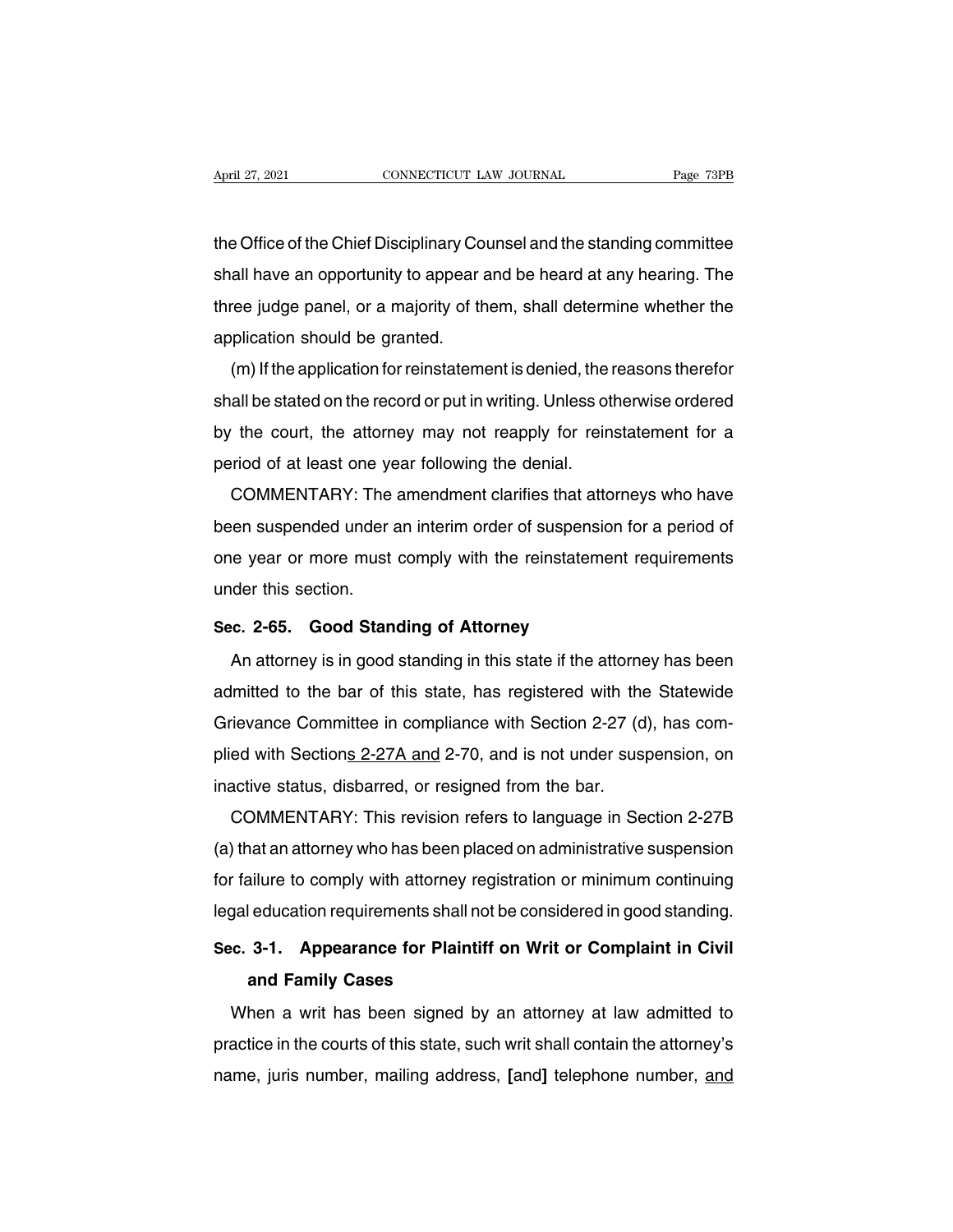Page 74PB CONNECTICUT LAW JOURNAL April 27, 2021<br>
e-mail address, all of which shall be typed or printed on the writ, and<br>
the attorney's appearance shall be entered for the plaintiff, unless The attorney's appearance shall be typed or printed on the writ, and<br>the attorney's appearance shall be entered for the plaintiff, unless<br>such attorney by endorsement on the writ shall otherwise direct, or e-mail address, all of which shall be typed or printed on the writ, and<br>the attorney's appearance shall be entered for the plaintiff, unless<br>such attorney by endorsement on the writ shall otherwise direct, or<br>unless such a e-mail address, all of which shall be typed or printed on the writ, and<br>the attorney's appearance shall be entered for the plaintiff, unless<br>such attorney by endorsement on the writ shall otherwise direct, or<br>unless such a In the attorney's appearance shall be entered for the plaintiff, unless<br>such attorney by endorsement on the writ shall otherwise direct, or<br>unless such attorney shall type or print on the writ the name, address,<br>juris numb such attorney by endorsement on the writ shall otherwise direct, or<br>unless such attorney shall type or print on the writ the name, address,<br>juris number, [and] telephone number, and e-mail address of the<br>professional corpo unless such attorney shall type or print on the writ the name, address,<br>juris number, [and] telephone number, and e-mail address of the<br>professional corporation or firm, of which such attorney shall be a<br>member, entering i juris number, [and] telephone number, and e-mail address of the professional corporation or firm, of which such attorney shall be a member, entering its appearance for the plaintiff. The signature on the complaint of any p professional corporation or firm, of which such attorney shall be a<br>member, entering its appearance for the plaintiff. The signature on<br>the complaint of any person proceeding without the assistance of<br>counsel pursuant to S member, entering its appearance for the plaintiff. The signature on<br>the complaint of any person proceeding without the assistance of<br>counsel pursuant to Section 8-1 shall be deemed to constitute the<br>self-represented appear the complaint of any person proceeding without the assistance of<br>the complaint of any person proceeding without the assistance of<br>counsel pursuant to Section 8-1 shall be deemed to constitute the<br>self-represented appearanc and complaint of any poteon procedured counsel pursuant to Section 8-1 s<br>self-represented appearance of su<br>type or print on the writ the party's<br>number, and e-mail address.<br>COMMENTARY: These change If-represented appearance of such party, who shall be required to<br>be or print on the writ the party's name, mailing address, telephone<br>imber, and e-mail address.<br>COMMENTARY: These changes will facilitate the scheduling of<br>

represence appearance of each party<u><sub>1</sub> mits shall be required to</u><br>type or print on the writ the party's name, mailing address, telephone<br>number, and e-mail address.<br>COMMENTARY: These changes will facilitate the scheduling The community of the mail address.<br>
COMMENTARY: These changes<br>
remote proceedings, which requires<br>
Teams link to the participants. COMMENTARY: These changes will facilitate the sch<br>remote proceedings, which requires the court to e-mail a<br>Teams link to the participants.<br>Sec. 3-3. Form and Signing of Appearance<br>(a) Except as otherwise provided in subsec mote proceedings, which requires the court to e-mail a *Microsoft*<br>
eams link to the participants.<br> **c. 3-3. Form and Signing of Appearance**<br>
(a) Except as otherwise provided in subsection (b), each appearance<br>
all: (1) be

Teams link to the participants.<br>
Sec. 3-3. Form and Signing of Appearance<br>
(a) Except as otherwise provided in subsection (b), each appearance<br>
shall: (1) be filed on Judicial Branch form JD-CL-12, (2) include the<br>
name an Sec. 3-3. Form and Signing of Appearance<br>
(a) Except as otherwise provided in subsection (b), each appearance<br>
shall: (1) be filed on Judicial Branch form JD-CL-12, (2) include the<br>
name and number of the case, the name of (a) Except as otherwise provided in subsection (b), each appearance<br>shall: (1) be filed on Judicial Branch form JD-CL-12, (2) include the<br>name and number of the case, the name of the court location to which<br>it is returnab shall: (1) be filed on Judicial Branch form JD-CL-12, (2) include the name and number of the case, the name of the court location to which it is returnable and the date, (3) be legibly signed by the individual preparing t the party or parties for whom the appearance is being entered and the party or parties for whom the appearance is being entered and the party or parties for whom the appearance is being entered and the official (with posi the official (with position or department, if desired), firm, professional corporation or individual whose appearance is being entered and the official (with position or department, if desired), firm, professional corporat preparing the appearance with the individual's own name and (4) state<br>the party or parties for whom the appearance is being entered and<br>the official (with position or department, if desired), firm, professional<br>corporation propulsing the appearance with the individual of extintantle and (1) state<br>the party or parties for whom the appearance is being entered and<br>the official (with position or department, if desired), firm, professional<br>corpor the official (with position or department, if desire<br>corporation or individual whose appearance is be<br>with the juris number assigned thereto, if any, t<br>and the] telephone number <u>and e-mail address</u>.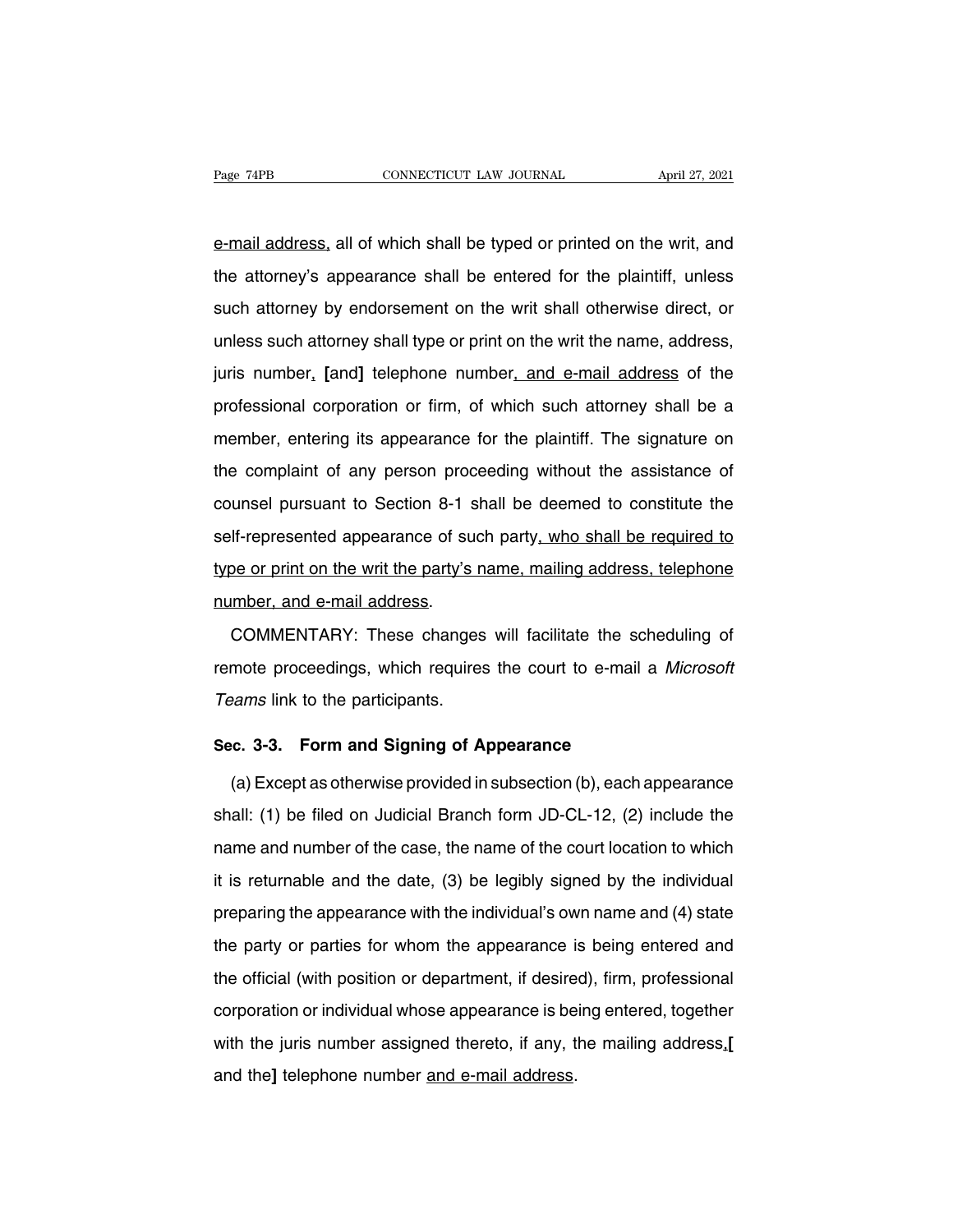(b) Each limited appearance pursuant to Section 3-8 (b) shall: (1)<br>
(b) Each limited appearance pursuant to Section 3-8 (b) shall: (1)<br>
Filed on Judicial Branch form JD-CL-121; (2) include the name and April 27, 2021 CONNECTICUT LAW JOURNAL Page 75PB<br>
(b) Each limited appearance pursuant to Section 3-8 (b) shall: (1)<br>
be filed on Judicial Branch form JD-CL-121; (2) include the name and<br>
number of the case, the name of th (b) Each limited appearance pursuant to Section 3-8 (b) shall: (1)<br>be filed on Judicial Branch form JD-CL-121; (2) include the name and<br>number of the case, the name of the court location to which it is<br>returnable and the d (b) Each limited appearance pursuant to Section 3-8 (b) shall: (1)<br>be filed on Judicial Branch form JD-CL-121; (2) include the name and<br>number of the case, the name of the court location to which it is<br>returnable and the (b) Each limited appearance pursuant to section 3-6 (b) shall. (1)<br>be filed on Judicial Branch form JD-CL-121; (2) include the name and<br>number of the case, the name of the court location to which it is<br>returnable and the be fired on Judicial Branch form JD-CL-121, (2) include the name and<br>number of the case, the name of the court location to which it is<br>returnable and the date; (3) be legibly signed by the individual preparing<br>the appeara Frammer of the case, the hame of the court location to which it is<br>returnable and the date; (3) be legibly signed by the individual preparing<br>the appearance with the individual's own name; and (4) state the party<br>or partie refurnable and the date, (3) be legibly sighed by the individual preparing<br>the appearance with the individual's own name; and (4) state the party<br>or parties for whom the appearance is being entered and the official<br>(with p Interappearance win the murvidual sown haine, and (4) state the party<br>or parties for whom the appearance is being entered and the official<br>(with position or department, if desired), firm, professional corporation<br>or indivi or parties for whom the appearance is being entered and the onicial<br>(with position or department, if desired), firm, professional corporation<br>or individual whose appearance is being entered, together with the<br>juris number (with position of department, if desired), fifth, professional corporation<br>or individual whose appearance is being entered, together with the<br>juris number assigned thereto if any, the mailing address.[ and the]<br>telephone n or murvidual wridse appearance is being entered, together with the<br>juris number assigned thereto if any, the mailing address.[ and the]<br>telephone number and e-mail address; (5) define the proceeding or<br>event for which the delephone number assigned thereto if any, the mailing address, and the delephone number and e-mail address; (5) define the proceeding or event for which the lawyer is appearing; and (6) state that the attorney named on the ideleptione number and e-mail addless, (3) define the proceeding or<br>event for which the lawyer is appearing; and (6) state that the attorney<br>named on the limited appearance is available for service of process<br>only for thos event for which the lawyer is appearing, and (b) state that the attorney<br>named on the limited appearance is available for service of process<br>only for those matters described on the limited appearance. All plead-<br>ings, moti riantied on the limited appearance is available for service of process<br>only for those matters described on the limited appearance. All plead-<br>ings, motions, or other documents served on the limited appearance<br>attorney shal only for those matters described on the limited appearance. All pleadings, motions, or other documents served on the limited appearance attorney shall also be served in the same manner on the party for whom the limited app rigs, motions, or other documents served on the limite<br>attorney shall also be served in the same manner of<br>whom the limited appearance was filed. For all other not<br>must be made on the party instead of the attorney who<br>appe (c) This section does not apply to appearances entered pursuant Section 3-1. whom the immed app<br>must be made on the<br>appearance, unless<br>(c) This section do<br>to Section 3-1.<br>COMMENTARY:

dist be made on the party instead of the attorney who hied the immedipearance, unless otherwise ordered by court.<br>(c) This section does not apply to appearances entered pursuant<br>Section 3-1.<br>COMMENTARY: These changes will appearance, unless otherwise ordered by court.<br>
(c) This section does not apply to appearances entered pursuant<br>
to Section 3-1.<br>
COMMENTARY: These changes will facilitate the scheduling of<br>
remote proceedings, which requi (c) This section does not apply to<br>to Section 3-1.<br>COMMENTARY: These changes<br>remote proceedings, which requires<br>Teams link to the participants.<br>Sec. 3-6. Appearances for Bail, [6] **SECOMMENTARY:** These changes will facilitate the scheduling of<br>remote proceedings, which requires the court to e-mail a *Microsoft*<br>Teams link to the participants.<br>Sec. 3-6. Appearances for Bail, [or] Detention Hearing, o COMMENTARY: These changes will facilitate the scheduling of<br>remote proceedings, which requires the court to e-mail a *Microsoft*<br>Teams link to the participants.<br>Sec. 3-6. Appearances for Bail, [or] Detention Hearing, or Al

(a) An attorney, prior to the entering of an appearance by any other<br>
(a) An attorney, prior to the entering of an appearance by any other<br>
(a) An attorney, prior to the entering of an appearance by any other<br>
torney, may Sec. 3-6. Appearances for Bail, [or] Detention Hearing, or Alter-<br>native Arraignment Proceedings Only<br>(a) An attorney, prior to the entering of an appearance by any other<br>attorney, may enter an appearance for the defendant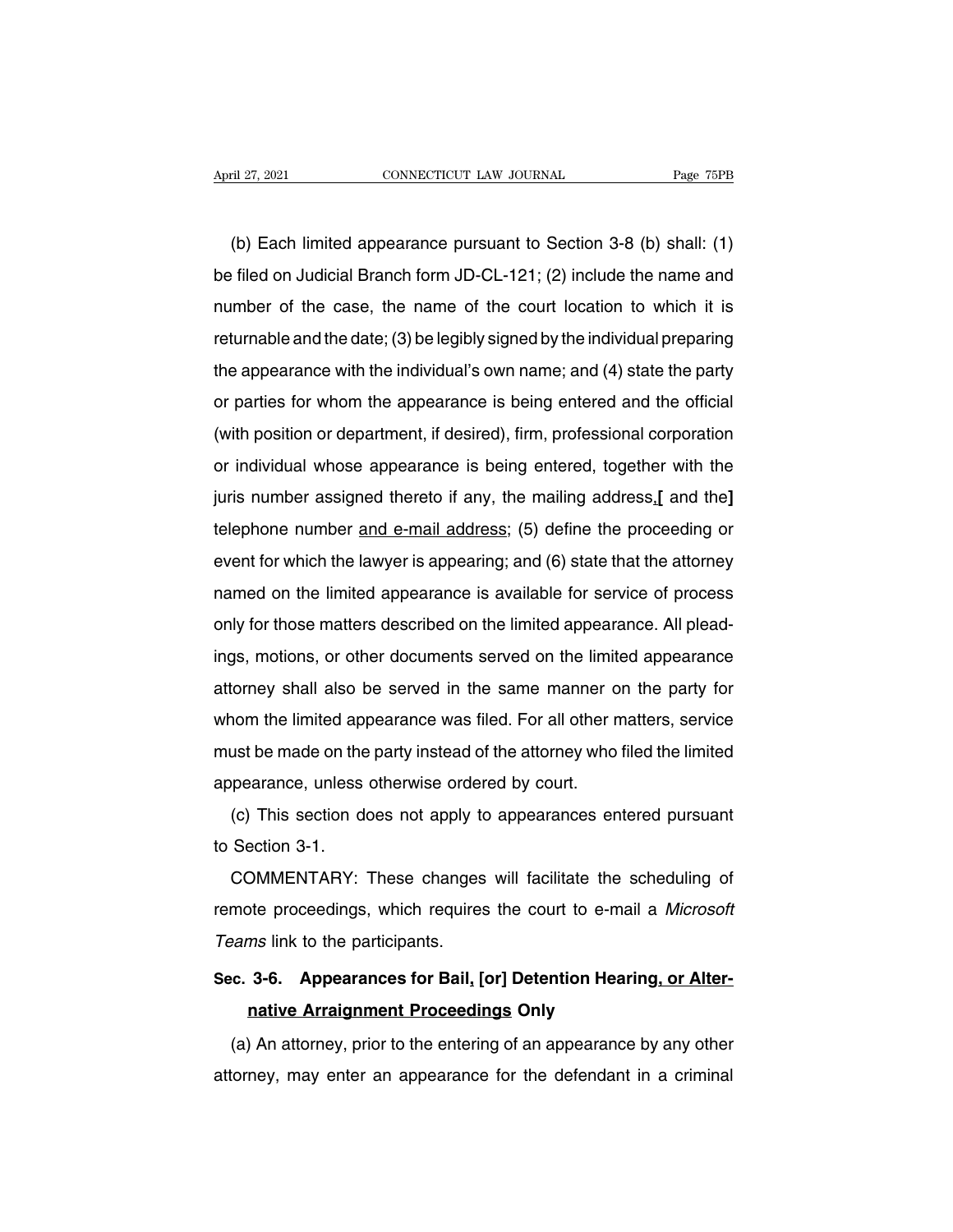Page 76PB<br>
connectricut LAW JOURNAL<br>
case for the sole purpose of representing the defendant at a hearing<br>
for the fixing of bail. Such appearance shall be in writing and shall be Fage 76PB CONNECTICUT LAW JOURNAL April 27, 2021<br>
case for the sole purpose of representing the defendant at a hearing<br>
for the fixing of bail. Such appearance shall be in writing and shall be<br>
styled, "for the purpose of case for the sole purpose of representing the defendant at a hearing<br>for the fixing of bail. Such appearance shall be in writing and shall be<br>styled, "for the purpose of the bail hearing only." Upon entering such<br>an appear case for the sole purpose of representing the defendant at a hearing<br>for the fixing of bail. Such appearance shall be in writing and shall be<br>styled, "for the purpose of the bail hearing only." Upon entering such<br>an appear for the fixing of bail. Such appearance shall be in writing a<br>styled, "for the purpose of the bail hearing only." Upon er<br>an appearance, that attorney shall be entitled to confer wit<br>cuting authority in connection with the red, "for the purpose of the bail hearing only." Upon entering such<br>appearance, that attorney shall be entitled to confer with the prose-<br>ting authority in connection with the bail hearing.<br>(b) An attorney may enter an app

ing appearance, that attorney shall be entitled to confer with the prose-<br>cuting authority in connection with the bail hearing.<br>(b) An attorney may enter an appearance in a delinquency proceed-<br>ing for the sole purpose of cuting authority in connection with the bail hearing.<br>
(b) An attorney may enter an appearance in a delinquency proceed-<br>
ing for the sole purpose of representing the respondent at any detention<br>
hearing; such appearance s (b) An attorney may enter an a<br>ing for the sole purpose of repres<br>hearing; such appearance shall lof detention hearing only."<br>(c) An attorney may enter a g for the sole purpose of representing the respondent at any detention<br>aring; such appearance shall be in writing and styled "for the purpose<br>detention hearing only."<br>(c) An attorney may enter an appearance for the defenda

bearing; such appearance shall be in writing and styled "for the purpose<br>of detention hearing only."<br>(c) An attorney may enter an appearance for the defendant in a<br>criminal case who is subject to a motion to arraign such d of detention hearing only."<br>
(c) An attorney may enter an appearance for the defendant in a<br>
criminal case who is subject to a motion to arraign such defendant<br>
remotely or without his or her presence pursuant to subsectio (c) An attorney may enter an appearance for the defendant in a criminal case who is subject to a motion to arraign such defendant remotely or without his or her presence pursuant to subsection (c) of Section 37-1 for the l criminal case who is subject to a motion to arraign such defendant<br>remotely or without his or her presence pursuant to subsection (c) of<br>Section 37-1 for the limited purpose of representing the defendant at<br>the hearing on termotely or without his or her presence pursuant to subsection (c) of Section 37-1 for the limited purpose of representing the defendant at the hearing on such motion, any arraignment conducted pursuant to that subsection Section 37-1 for the limited purpose of representing the defendant at<br>the hearing on such motion, any arraignment conducted pursuant to<br>that subsection, and until the defendant's first appearance in court.<br>Such appearance the hearing on such motion, any arraignment conducted pursuant to<br>that subsection, and until the defendant's first appearance in court.<br>Such appearance shall be in writing and shall be styled, "for the<br>purpose of alternati that subsection, and until the defendant's first appearance in court.<br>Such appearance shall be in writing and shall be styled, "for the<br>purpose of alternative arraignment proceedings only." Upon entering<br>such an appearance such appearance shall be in writing and shall be styled, "for the purpose of alternative arraignment proceedings only." Upon entering such an appearance, that attorney shall be entitled to confer with the prosecuting autho purpose of alternative arraignment proceedings only." Upon entering<br>such an appearance, that attorney shall be entitled to confer with the<br>prosecuting authority in connection with the hearing on such motion,<br>the arraignmen such an appearance, that attorney shall be entitled to confer with the prosecuting authority in connection with the hearing on such motion, the arraignment of the defendant in accordance with subsection (c) of Section 37-1 <u>odon an apporting</u><br>prosecuting a<br>the arraignme<br>of Section 37<br>in court. e arraignment of the defendant in accordance with subsection (c)<br>Section 37-1, if any, and until the defendant's first appearance<br>court.<br>COMMENTARY: This section has been amended to address the<br>ernative arraignment proceed

of Section 37-1, if any, and until the defendant's first appearance<br>in court.<br>COMMENTARY: This section has been amended to address the<br>alternative arraignment proceedings established in Section 37-1 and<br>the need for a limi in court.<br>COMMENTARY: This section has been amended to address the<br>alternative arraignment proceedings established in Section 37-1 and<br>the need for a limited criminal appearance for public defenders desig-<br>nated to represe COMMENTARY: This section has been amended to address the<br>alternative arraignment proceedings established in Section 37-1 and<br>the need for a limited criminal appearance for public defenders desig-<br>nated to represent defenda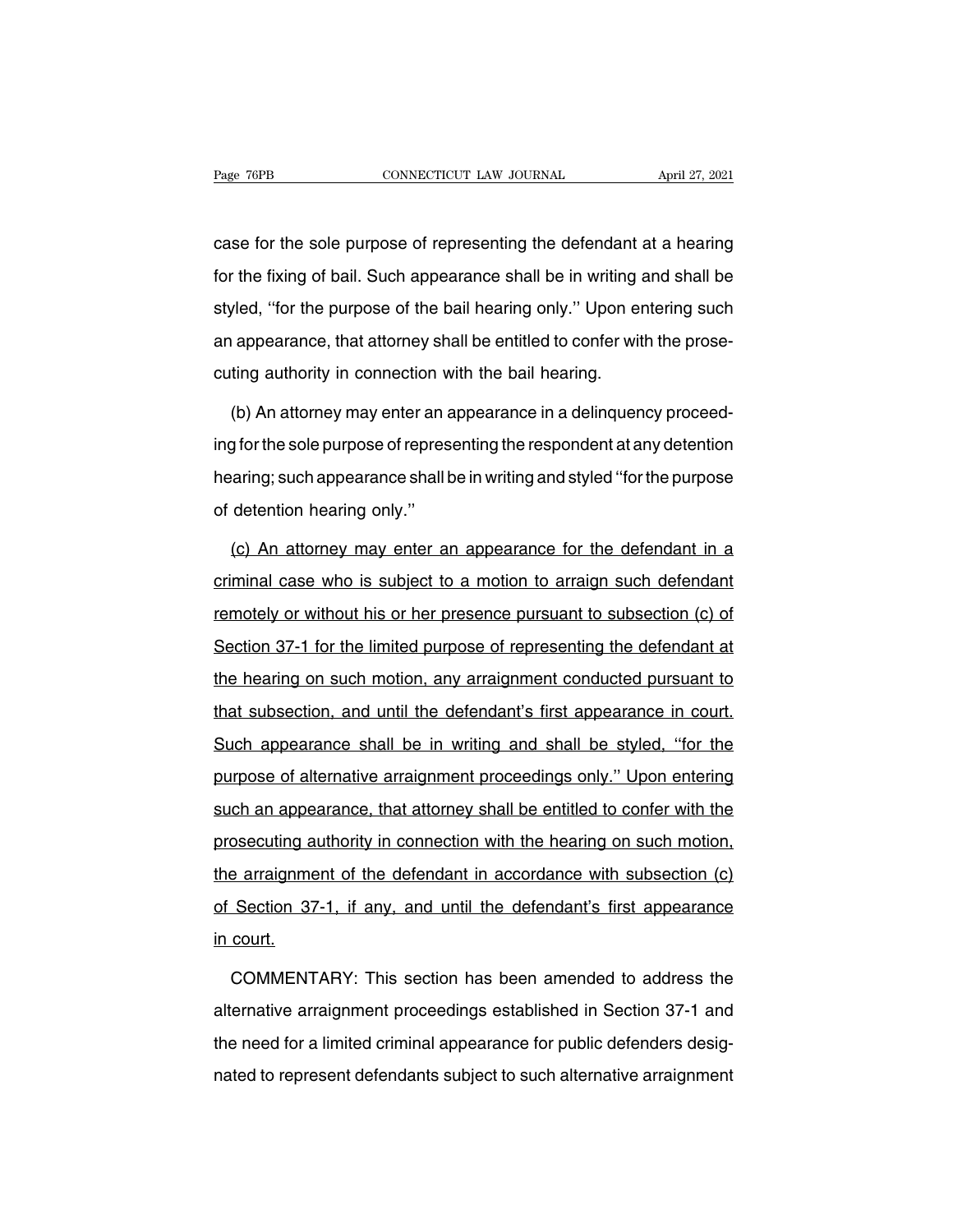April 27, 2021 CONNECTICUT LAW JOURNAL Page 77PB<br>proceedings pursuant to new subsection (c) of Section 37-1 and new<br>subsection (c) of Section 37-6. April 27, 2021<br>
connectricut LA<br>
proceedings pursuant to new subsec<br>
subsection (c) of Section 37-6.<br>
Sec. 3-8. Appearance for Repres proceedings pursuant to new subsection (c) of Section 37-1<br>subsection (c) of Section 37-6.<br>**Sec. 3-8. Appearance for Represented Party**<br>(a) Whenever an attorney files an appearance for a part

oceedings pursuant to new subsection (c) of Section 37-1 and new<br>bsection (c) of Section 37-6.<br>c. **3-8. Appearance for Represented Party**<br>(a) Whenever an attorney files an appearance for a party, or the<br>rity files an appea subsection (c) of Section 37-6.<br>
Sec. 3-8. Appearance for Represented Party<br>
(a) Whenever an attorney files an appearance for a party, or the<br>
party files an appearance for himself or herself, and there is already<br>
an appe Sec. 3-8. Appearance for Represented Party<br>
(a) Whenever an attorney files an appearance for a party, or the<br>
party files an appearance for himself or herself, and there is already<br>
an appearance of an attorney or party on (a) Whenever an attorney files an appearance for a party, or the party files an appearance for himself or herself, and there is already an appearance of an attorney or party on file for that party, the attorney or party fi (a) Whenever an attorney files an appearance for a party, or the party files an appearance for himself or herself, and there is already an appearance of an attorney or party on file for that party, the attorney or party fi party files an appearance for filmself of fierself, and there is already<br>an appearance of an attorney or party on file for that party, the attorney<br>or party filing the new appearance shall state thereon whether such<br>appear an appearance or an attorney or party on the format party, the attorney<br>or party filing the new appearance shall state thereon whether such<br>appearance is in place of or in addition to the appearance or appearance<br>filed in or party ining the new appearance shall state thereon appearance is in place of or in addition to the appearance<br>ances already on file. Section 25-6A shall apply to any<br>filed in a family case by a self-represented party wh bearance is in place of of in addition to the appearance of appear-<br>ces already on file. Section 25-6A shall apply to any appearance<br>ed in a family case by a self-represented party when filed in addition<br>an appearance or a

filed in a family case by a self-represented party when filed in addition<br>to an appearance or appearances already on file.<br>(b) An attorney is permitted to file an appearance limited to a specific<br>event or proceeding in any In a mannifed and a limit a limit of the set of a sen-represented party when thed in addition<br>to an appearance or appearances already on file.<br>(b) An attorney is permitted to file an appearance limited to a specific<br>event (b) An attorney is permitted to file an appearance limited to a specific<br>event or proceeding in any family or civil case. If an event or proceeding<br>in a matter in which a limited appearance has been filed has been<br>continue (b) Arrationiey is permitted to the arrappearance infined to a specific<br>event or proceeding in any family or civil case. If an event or proceeding<br>in a matter in which a limited appearance has been filed has been<br>continued event or proceeding in any lamity or civilicase. It all event or proceeding<br>in a matter in which a limited appearance has been filed has been<br>continued to a later date, for any reason, it is not deemed completed<br>unless oth represent the client at the client at or for any reason, it is not deemed completed<br>unless otherwise ordered by the court. Except with leave of court, a<br>limited appearance may not be filed to address a specific issue or to continued to a fater date, for any reason, it is not deemed completed<br>unless otherwise ordered by the court. Except with leave of court, a<br>limited appearance may not be filed to address a specific issue or to<br>represent the dimited appearance may not be filed to address a specific issue or to<br>represent the client at or for a portion of a hearing. A limited appearance<br>may not be limited to a particular length of time or the exhaustion of<br>a fee Infinied appearance may not be filed to address a specific issue of to<br>represent the client at or for a portion of a hearing. A limited appearance<br>may not be limited to a particular length of time or the exhaustion of<br>a fe represent the client at or for a portion of a nearing. A limited appearance<br>may not be limited to a particular length of time or the exhaustion of<br>a fee. Whenever an attorney files a limited appearance for a party,<br>the lim the filing of the limited appearance shall be filed in addition to any self-represented<br>appearance that the party may have already filed with the court. Upon<br>the filing of the limited appearance, the client may not file or a fee. Whenever an attomey files a limited appearance for a party,<br>the limited appearance shall be filed in addition to any self-represented<br>appearance that the party may have already filed with the court. Upon<br>the filing ine immed appearance shall be lied in addition to any self-represented<br>appearance that the party may have already filed with the court. Upon<br>the filing of the limited appearance, the client may not file or serve<br>pleadings, appearance that the party may have already lied with the court. Opon<br>the filing of the limited appearance, the client may not file or serve<br>pleadings, discovery requests or otherwise represent himself or herself<br>in connect the filing of the limited appearance, the client may not file or serve<br>pleadings, discovery requests or otherwise represent himself or herself<br>in connection with the proceeding or event that is the subject of the<br>limited a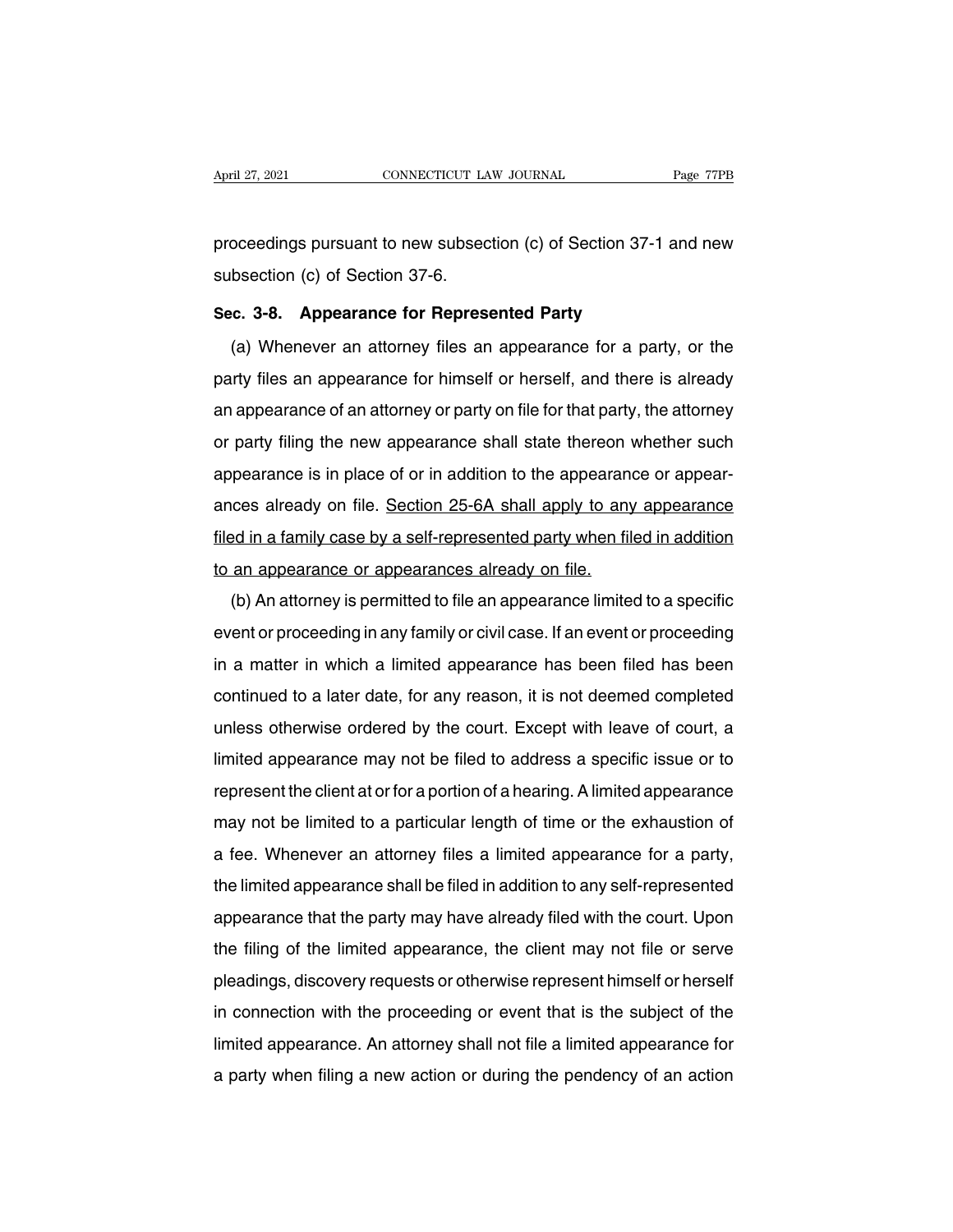Fage 78PB<br>if there is no appearance on file for that party, unless the party for<br>whom the limited appearance is being filed files an appearance in Page 78PB CONNECTICUT LAW JOURNAL April 27, 2021<br>if there is no appearance on file for that party, unless the party for<br>whom the limited appearance is being filed files an appearance in<br>addition to the attorney's limited a if there is no appearance on file for that party, unless the party for<br>whom the limited appearance is being filed files an appearance in<br>addition to the attorney's limited appearance at the same time. A<br>limited appearance if there is no appearance on file for that party, unless the party for<br>whom the limited appearance is being filed files an appearance in<br>addition to the attorney's limited appearance at the same time. A<br>limited appearance Whom the limited appearance is being filed files an appearance in addition to the attorney's limited appearance at the same time. A limited appearance may not be filed on behalf of a firm or corporation.<br>A limited appearan and a limited appearance is boing filed in the same time. A limited appearance may not be filed on behalf of a firm or corporation.<br>A limited appearance may not be filed in criminal or juvenile cases, except that a limited limited appearance<br>A limited appearance<br>except that a limite<br>79a-3 (c) (1).<br>(c) The provisions limited appearance may not be filed in criminal or juvenile cases,<br>cept that a limited appearance may be filed pursuant to Section<br>a-3 (c) (1).<br>(c) The provisions of this section regarding parties filing appearances<br>themse except that a limited appearance may be filed pure<br>T9a-3 (c) (1).<br>(c) The provisions of this section regarding parties fil<br>for themselves do not apply to criminal cases.<br>COMMENTARY: This revision to subsection (a) re

experimant and minimized appositations may be find particular to section<br>a-3 (c) (1).<br>(c) The provisions of this section regarding parties filing appearances<br>r themselves do not apply to criminal cases.<br>COMMENTARY: This re (c) The provisions of this section regarding parties filing appearances<br>for themselves do not apply to criminal cases.<br>COMMENTARY: This revision to subsection (a) refers to new Sec-<br>tion 25-6A, which governs parties with (b) The provisions of and seconomic garang partics limity appositances<br>for themselves do not apply to criminal cases.<br>COMMENTARY: This revision to subsection (a) refers to new Sec-<br>tion 25-6A, which governs parties with du COMMENTARY: This revision to subsection (a) refers to new Section 25-6A, which governs parties with dual representation in family cases. The revision to the last sentence of subsection (b) was adopted by the judges of the dion 25-6A, which governs parties with dual representation in family cases. The revision to the last sentence of subsection (b) was adopted by the judges of the Superior Court on June 26, 2020, and became effective on July Example 15 of the Practice Book. The last sentence of subsection (b) was adopted<br>by the judges of the Superior Court on June 26, 2020, and became<br>effective on July 14, 2020, on an interim basis, pursuant to Section<br>1-9 of by the judges of the Superior Court on June 26, 2020, and became<br>effective on July 14, 2020, on an interim basis, pursuant to Section<br>1-9 of the Practice Book. That change was in response to the Supreme<br>Court opinion in *I* by the judges of the Superior Court on June 26, 2020, and became effective on July 14, 2020, on an interim basis, pursuant to Section 1-9 of the Practice Book. That change was in response to the Supreme Court opinion in *I* cedures.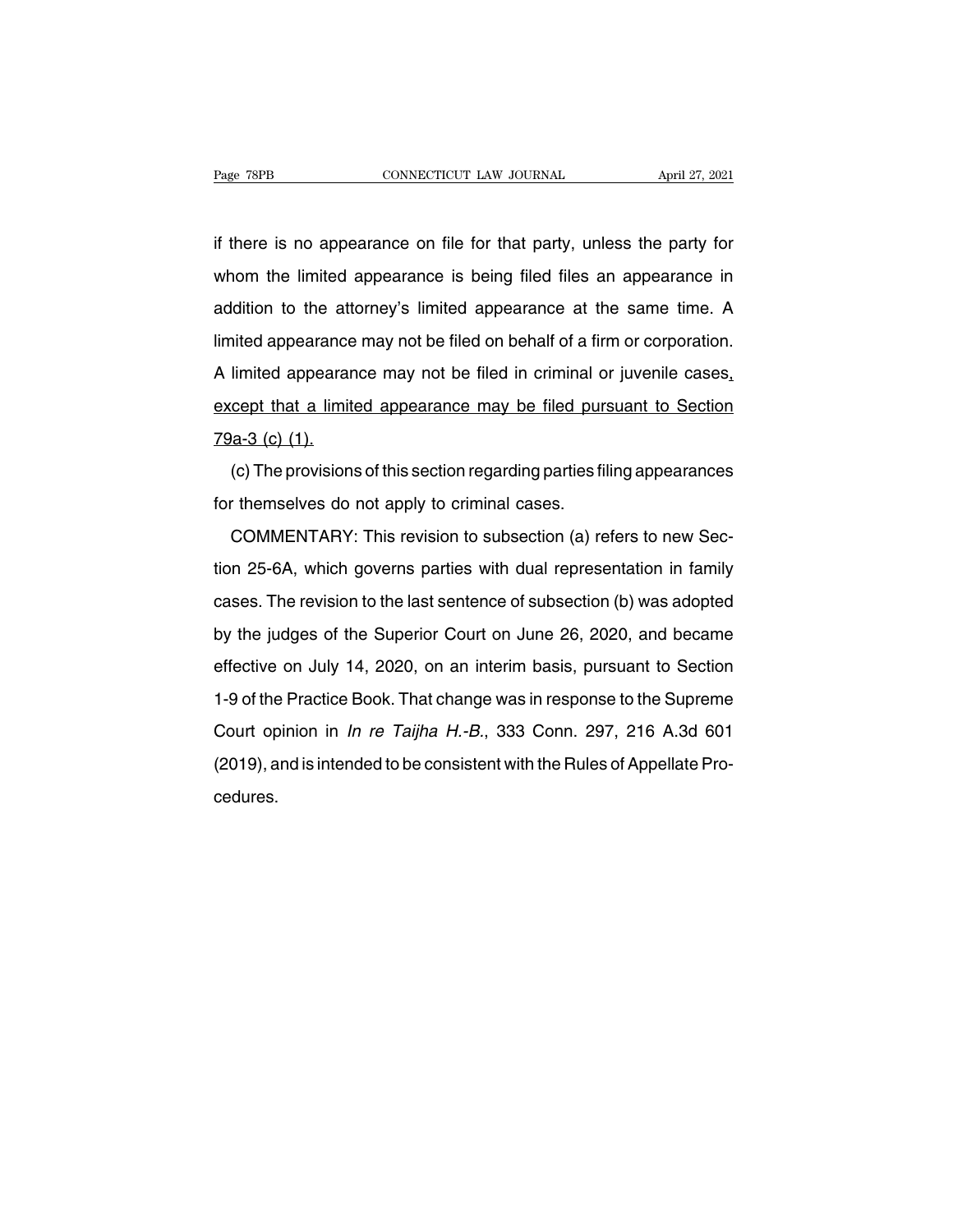## **PAGES CONNECTICUT LAW JOURNAL** Page 79F<br> **PROPOSED AMENDMENTS TO THE<br>
CIVIL RULES ECTICUT LAW JOURNAL<br>
CIVIL RULES<br>
Pleading: Judgment** April 27, 2021 **CONNECTICUT LAW JOURNAL**<br> **PROPOSED AMENDMENTS TO THE**<br> **Sec. 10-44.** —Substitute Pleading; Judgment<br>
Within fifteen days after the granting of any motion t

PROPOSED AMENDMENTS TO THE<br>CIVIL RULES<br>c. 10-44. —Substitute Pleading; Judgment<br>Within fifteen days after the granting of any motion to strike, the<br>rity whose pleading has been stricken may file a new pleading; PHOPOSED AMENDMENTS TO THE<br>CIVIL RULES<br>Sec. 10-44. —Substitute Pleading; Judgment<br>Within fifteen days after the granting of any motion to strike, the<br>party whose pleading has been stricken may file a new pleading;<br>provided Sec. 10-44. —Substitute Pleading; Judgment<br>Within fifteen days after the granting of any motion to strike, the<br>party whose pleading has been stricken may file a new pleading;<br>provided that in those instances where an entir Within fifteen days after the granting of any motion to strike, the<br>party whose pleading has been stricken may file a new pleading;<br>provided that in those instances where an entire complaint, counter-<br>claim or cross compla Whilm likeer days after the granting of any motion to strike, the<br>party whose pleading has been stricken may file a new pleading;<br>provided that in those instances where an entire complaint, counter-<br>claim or cross complain provided that in those instances where an entire complaint, counter-<br>claim or cross complaint, or any count in a complaint, counterclaim<br>or cross complaint has been stricken, and the party whose pleading<br>or a count thereof provided that in those instances where an entire complaint, counter-<br>claim or cross complaint has been stricken, and the party whose pleading<br>or a count thereof has been so stricken fails to file a new pleading<br>within that enter cross complaint, or any count in a complaint, counterclaint<br>or cross complaint has been so stricken, and the party whose pleading<br>or a count thereof has been so stricken fails to file a new pleading<br>within that fifte or cross complaint has been sincken, and the p<br>or a count thereof has been so stricken fails to<br>within that fifteen day period, the judicial authorit<br>enter judgment against said party on said stricker<br>claim or cross compla Any new pleading filed pursuant to this section shall be a riew pleading<br>thin that fifteen day period, the judicial authority may, upon motion,<br>ter judgment against said party on said stricken complaint, counter-<br>aim or cr

whilm that illeter day period, the judicial admonty may, upon motion,<br>enter judgment against said party on said stricken complaint, counter-<br>claim or cross complaint, or count thereof.<br>Any new pleading filed pursuant to th enter judgment against said party on said sincken complaint, counter-<br>claim or cross complaint, or count thereof.<br>Any new pleading filed pursuant to this section shall be accompanied<br>by a separate document which shows the Any new pleading filed pursuant to this section shall be accompanied<br>by a separate document which shows the differences between the<br>previous pleading and the new pleading by using underlining to indicate<br>new language and b Any new preading med<br>by a separate documer<br>previous pleading and th<br>new language and by us<br>deleted language.<br>Nothing in this section Explorate document which shows the differences between the<br>evious pleading and the new pleading by using underlining to indicate<br>w language and by using either brackets or strikethrough to indicate<br>leted language.<br>Nothing previous preading and the new preading by using<br>new language and by using either brackets or state and approach of the appellate rules.<br>Nothing in this section shall dispense with the<br>tions 61-3 or 61-4 of the appellate ru

Manguage and by using enner brackets or strikenhough to indicate<br>eleted language.<br>Nothing in this section shall dispense with the requirements of Sec-<br>ns 61-3 or 61-4 of the appellate rules.<br>COMMENTARY: This revision would Nothing in this section shall dispense with the requirements of Sections 61-3 or 61-4 of the appellate rules.<br>COMMENTARY: This revision would require that substitute plead-<br>ings be accompanied by a document that shows the Nothing in this section shall dispense with the requirements of dec-<br>tions 61-3 or 61-4 of the appellate rules.<br>COMMENTARY: This revision would require that substitute plead-<br>ings be accompanied by a document that shows th COMMENTARY: This reversings be accompanied by a<br>deletions made to the orig<br>Section 10-60 (a) (3).<br>Sec. 10-59. Amendments ings be accompanied by a document that shows the additions and<br>deletions made to the original filing, mirroring the requirements of<br>Section 10-60 (a) (3).<br>**Sec. 10-59. Amendments; Amendment as of Right by Plaintiff**<br>The pl Letions made to the original filing, mirroring the requirements of<br>ection 10-60 (a) (3).<br>c. 10-59. Amendments; Amendment as of Right by Plaintiff<br>The plaintiff may amend any defect, mistake or informality in the<br>it, compla

Section 10-60 (a) (3).<br>Sec. 10-59. Amendments; Amendment as of Right by Plaintiff<br>The plaintiff may amend any defect, mistake or informality in the<br>writ, complaint or petition and insert new counts in the complaint,<br>which Sec. 10-59. Amendments; Amendment as of Right by Plaintiff<br>The plaintiff may amend any defect, mistake or informality in the<br>writ, complaint or petition and insert new counts in the complaint,<br>which might have been origina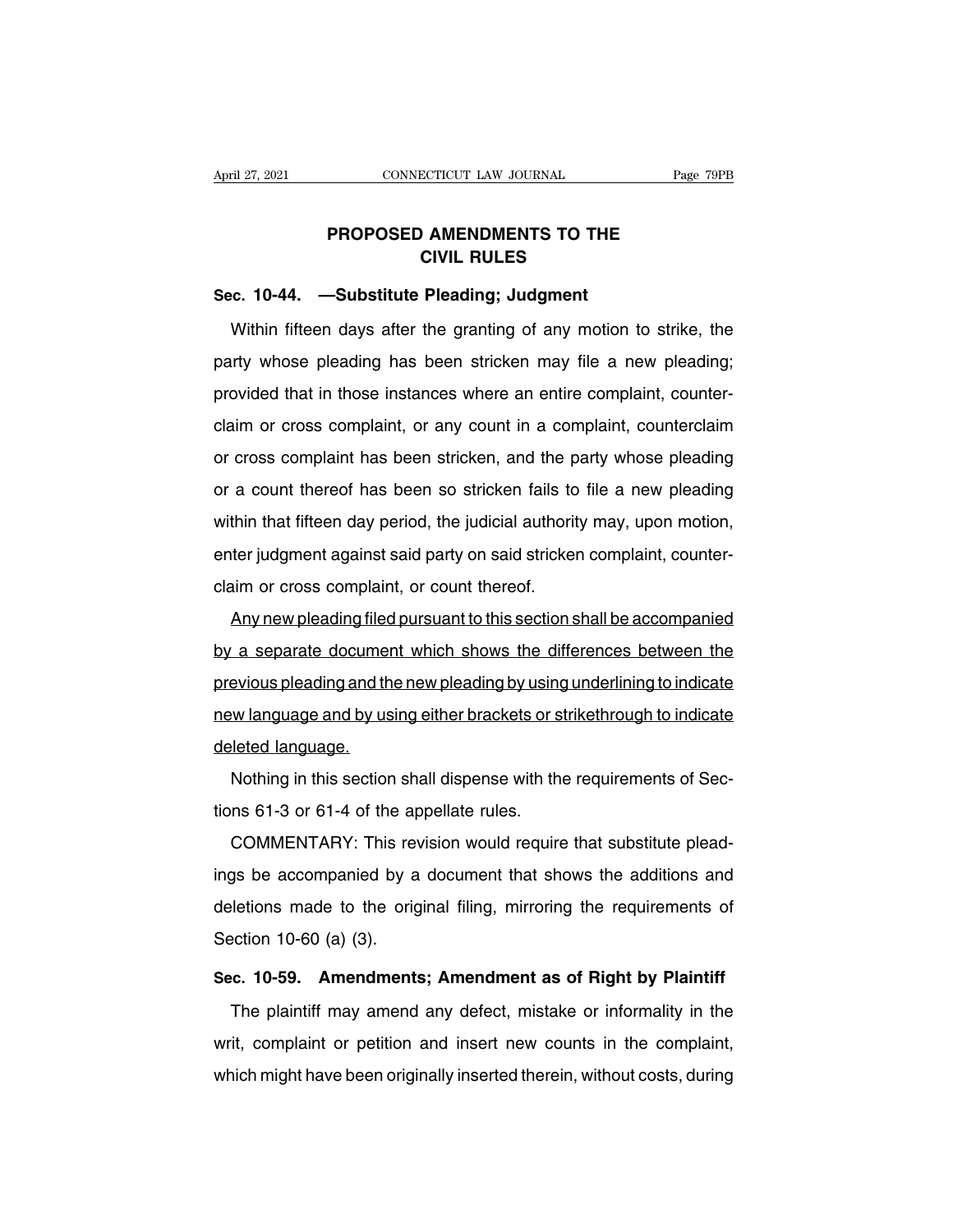The first thirty days after the return day. (See General Statutes § 52-128 and annotations.) Page 80PB<br>
the first thirty days after the<br>
128 and annotations.)<br>
Any writ, complaint or pet

First thirty days after the return day. (See General Statutes § 52-<br>Any writ, complaint or petition amended pursuant to this section<br>all be accompanied by a separate document showing the portion the first thirty days after the return day. (See General Statutes § 52-<br>128 and annotations.)<br>Any writ, complaint or petition amended pursuant to this section<br>shall be accompanied by a separate document showing the portion and annotations.)<br>
Any writ, complaint or petition amended pursuant to this section<br>
shall be accompanied by a separate document showing the portion<br>
or portions of the original writ, complaint or petition so amended by<br>
u Any writ, complaint or petition amended pursuant to this section<br>shall be accompanied by a separate document showing the portion<br>or portions of the original writ, complaint or petition so amended by<br>using underlining to in Any writ, complaint or petition amended pursuant to this section<br>shall be accompanied by a separate document showing the portion<br>or portions of the original writ, complaint or petition so amended by<br>using underlining to in portions of the original writ, complaint or petition so amended by<br>ing underlining to indicate new language and by using either brackets<br>strikethrough to indicate deleted language.<br>COMMENTARY: This revision would require t

or performs of the engines and, complaint of perform of americate by<br>using underlining to indicate new language and by using either brackets<br>or strikethrough to indicate deleted language.<br>COMMENTARY: This revision would re or strikethrough to indicate deleted language.<br>COMMENTARY: This revision would require that writs, complaints<br>or petitions amended pursuant to this section be accompanied by a<br>document that shows the additions and deletion COMMENTARY: This revision would require that writs, comp<br>or petitions amended pursuant to this section be accompanied<br>document that shows the additions and deletions made to the or<br>filing, mirroring the requirements of Sec or petitions amended pursuant to this section be accompanied by a<br>document that shows the additions and deletions made to the original<br>filing, mirroring the requirements of Section 10-60 (a) (3).<br>**Sec. 10-60.** —Amendment b Iment that shows the additions and<br>
i, mirroring the requirements of S<br> **10-60.** —**Amendment by Conality, or Failure To Object**<br>
ity, or Failure To Object<br>
ity, or Failure To Object

ng, mirroring the requirements of Section 10-60 (a) (3).<br> **C. 10-60.** — **Amendment by Consent, Order of Judicial Author-<br>
<b>ity, or Failure To Object**<br>
(a) Except as provided in Section 10-66, a party may amend his or<br>
r pl Sec. 10-60. — Amendment by Consent, Order of Judicial Author-<br>ity, or Failure To Object<br>(a) Except as provided in Section 10-66, a party may amend his or<br>her pleadings or other parts of the record or proceedings at any tim ity, or Failure To Object<br>(a) Except as provided in Section 10-66, a party may amend his or<br>her pleadings or other parts of the record or proceedings at any time<br>subsequent to that stated in the preceding section in the fo manner: (a) Except as provided in Section 10-66, a party may amend his or<br>her pleadings or other parts of the record or proceedings at any time<br>subsequent to that stated in the preceding section in the following<br>manner:<br>(1) By or

(3) By filing a request for leave to file an amendment together with[: (1) By order of judicial authority; or<br>(2) By written consent of the adverse party; or<br>(3) By filing a request for leave to file an amendment together with[:<br>)] the amended pleading or other parts of the record or proceedi (1) By order of judicial authority; or<br>
(2) By written consent of the adverse party; or<br>
(3) By filing a request for leave to file an amendment together with[:<br>
(A)] the amended pleading or other parts of the record or pro (3) By filing a request for leave to file an amendment together with[:<br>(A)] the amended pleading or other parts of the record or proceedings[,<br>and (B) an additional document showing the portion or portions of the<br>original (A)] the amended pleading or other parts of the record or proceedings[,<br>and (B) an additional document showing the portion or portions of the<br>original pleading or other parts of the record or proceedings with the<br>added lan (b) and distinct prototing or other parts of the record or proceedings of the original pleading or other parts of the record or proceedings with the added language underlined and the deleted language stricken through or br original pleading or other parts of the record or proceedings with the<br>added language underlined and the deleted language stricken through<br>or bracketed]. The party shall file the request and accompanying docu-<br>ments after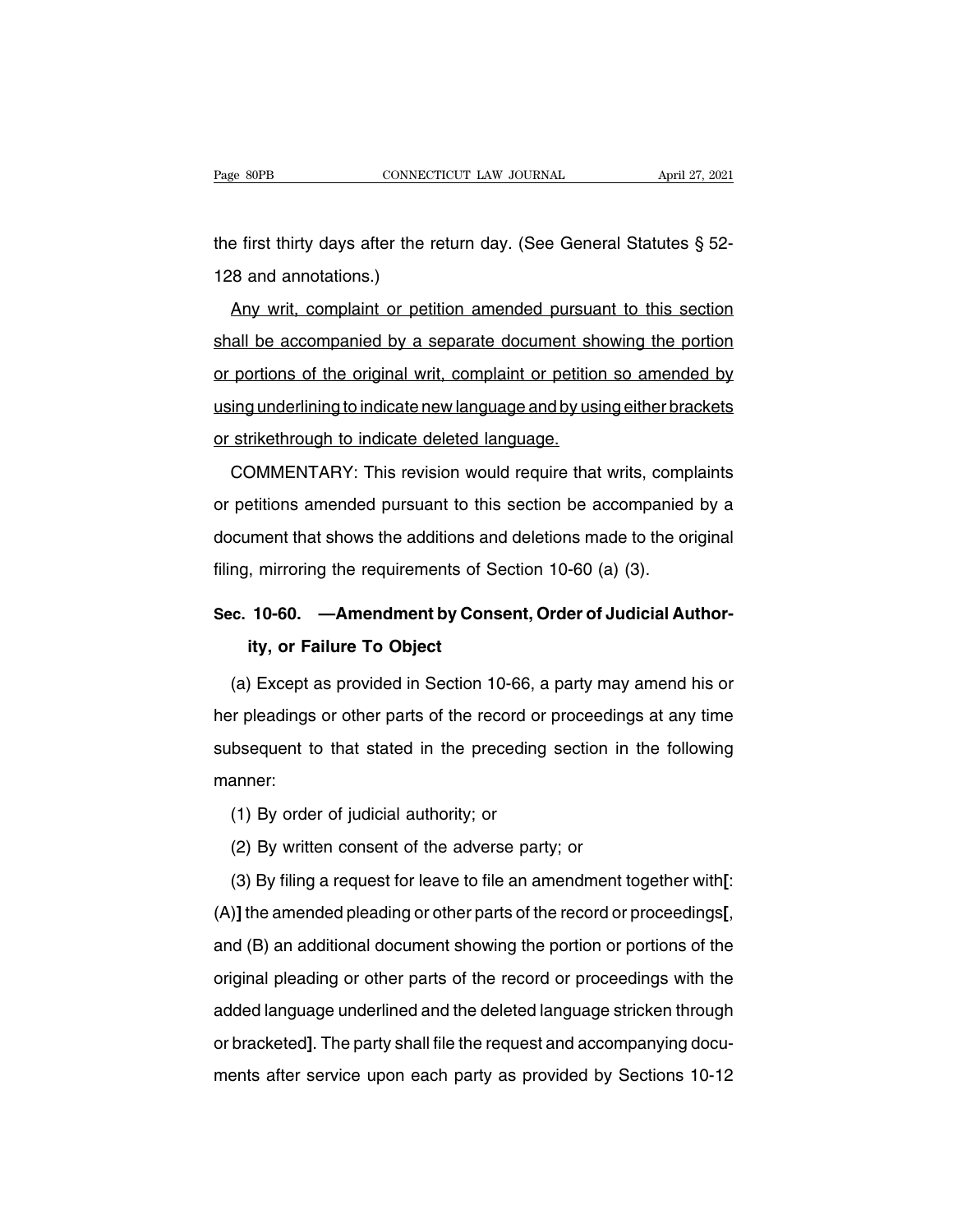April 27, 2021 CONNECTICUT LAW JOURNAL Page 81PB<br>through 10-17, and with proof of service endorsed thereon. If no party<br>files an objection to the request within fifteen days from the date it is Files 27, 2021<br>Through 10-17, and with proof of service endorsed thereon. If no party<br>files an objection to the request within fifteen days from the date it is<br>filed, the amendment shall be deemed to have been filed by con filed, the amendment shall be deemed to have been filed by consent<br>files an objection to the request within fifteen days from the date it is<br>filed, the amendment shall be deemed to have been filed by consent<br>of the adverse through 10-17, and with proof of service endorsed thereon. If no party<br>files an objection to the request within fifteen days from the date it is<br>filed, the amendment shall be deemed to have been filed by consent<br>of the adv through 10-17, and with proot of service endorsed thereon. If no party<br>files an objection to the request within fifteen days from the date it is<br>filed, the amendment shall be deemed to have been filed by consent<br>of the adv filed, the amendment shall be deemed to have been filed by consent<br>filed, the amendment shall be deemed to have been filed by consent<br>of the adverse party. If an opposing party shall have objection to<br>any part of such requ filed, the amendment shall be deemed to have been filed by consent<br>of the adverse party. If an opposing party shall have objection to<br>any part of such request or the amendment appended thereto, such<br>objection in writing sp of the adverse party. If an opposing party shall have objection to<br>any part of such request or the amendment appended thereto, such<br>objection in writing specifying the particular paragraph or paragraphs<br>to which there is o any part of such request or the amendment appended thereto, such<br>objection in writing specifying the particular paragraph or paragraphs<br>to which there is objection and the reasons therefor, shall, after service<br>upon each p objection in writing specifying the particular paragraph or paragraphs<br>to which there is objection and the reasons therefor, shall, after service<br>upon each party as provided by Sections 10-12 through 10-17 and<br>with proof o which there is objection and the reasons theretor, shall, after service<br>on each party as provided by Sections 10-12 through 10-17 and<br>th proof of service endorsed thereon, be filed with the clerk within<br>e time specified ab

upon each party as provided by Sections 10-12 through 10-17 and<br>with proof of service endorsed thereon, be filed with the clerk within<br>the time specified above and placed upon the next short calendar list.<br>(b) Any amended with proot ot service endorsed thereon, be filed with the clerk within<br>the time specified above and placed upon the next short calendar list.<br>(b) Any amended pleading or other part of the record or proceedings<br>filed pursua the time specified above and placed upon the next short calendar list.<br>
(b) Any amended pleading or other part of the record or proceedings<br>
filed pursuant to this section or accompanying a request for leave to<br>
file an am (b) Any amended pleading or other part of the record or proceedings<br>filed pursuant to this section or accompanying a request for leave to<br>file an amendment pursuant to this section shall be accompanied by<br>a separate docume filed pursuant to this section or accompanying a request for leave to<br>file an amendment pursuant to this section shall be accompanied by<br>a separate document showing the amendments to the original pleading<br>or other parts of file an amendment pursuant to this section shall be accompanied by<br>a separate document showing the amendments to the original pleading<br>or other parts of the record or proceedings being amended by using<br>underlining to indic **Example 3 and Separate document showing the amendments to the original pleading**<br>
other parts of the record or proceedings being amended by using<br>
derlining to indicate new language and by using either brackets or<br>
ikethr

or other parts of the record or proceedings being amended by using<br>underlining to indicate new language and by using either brackets or<br>strikethrough to indicate deleted language.<br>[(b)] (c) The judicial authority may restr underlining to indicate new language and by using either brackets or<br>strikethrough to indicate deleted language.<br>[(b)] (c) The judicial authority may restrain such amendments so<br>far as may be necessary to compel the partie strikethrough to indicate deleted language.<br>
[(b)] (c) The judicial authority may restrain such amendments so<br>
far as may be necessary to compel the parties to join issue in a<br>
reasonable time for trial. If the amendment o  $[(D)]$  ( $C$ ) The judicial authority may restrain such amendments so far as may be necessary to compel the parties to join issue in a reasonable time for trial. If the amendment occasions delay in the trial or inconvenience tar as may be necessary to compel the parties to join issue in a<br>reasonable time for trial. If the amendment occasions delay in the trial<br>or inconvenience to the other party, the judicial authority may award<br>costs in its d reasonable time for trial. If the amendment occasions dela<br>or inconvenience to the other party, the judicial authority<br>costs in its discretion in favor of the other party. For the p<br>this rule, a substituted pleading shall or inconvenience to the other party, the judicial authority may award<br>costs in its discretion in favor of the other party. For the purposes of<br>this rule, a substituted pleading shall be considered an amendment.<br>(See Gener

costs in its discretion in favor of the other party. For the purposes of<br>this rule, a substituted pleading shall be considered an amendment.<br>(See General Statutes § 52-130 and annotations.)<br>COMMENTARY: This revision would this rule, a substituted pleading shall be considered an amendment.<br>
(See General Statutes § 52-130 and annotations.)<br>
COMMENTARY: This revision would require that amended plead-<br>
ings be accompanied by a document that sh (See General Statutes § 52-130 and annotations.)<br>COMMENTARY: This revision would require that amended<br>ings be accompanied by a document that shows the addition<br>deletions made to the original filing, expanding the requireme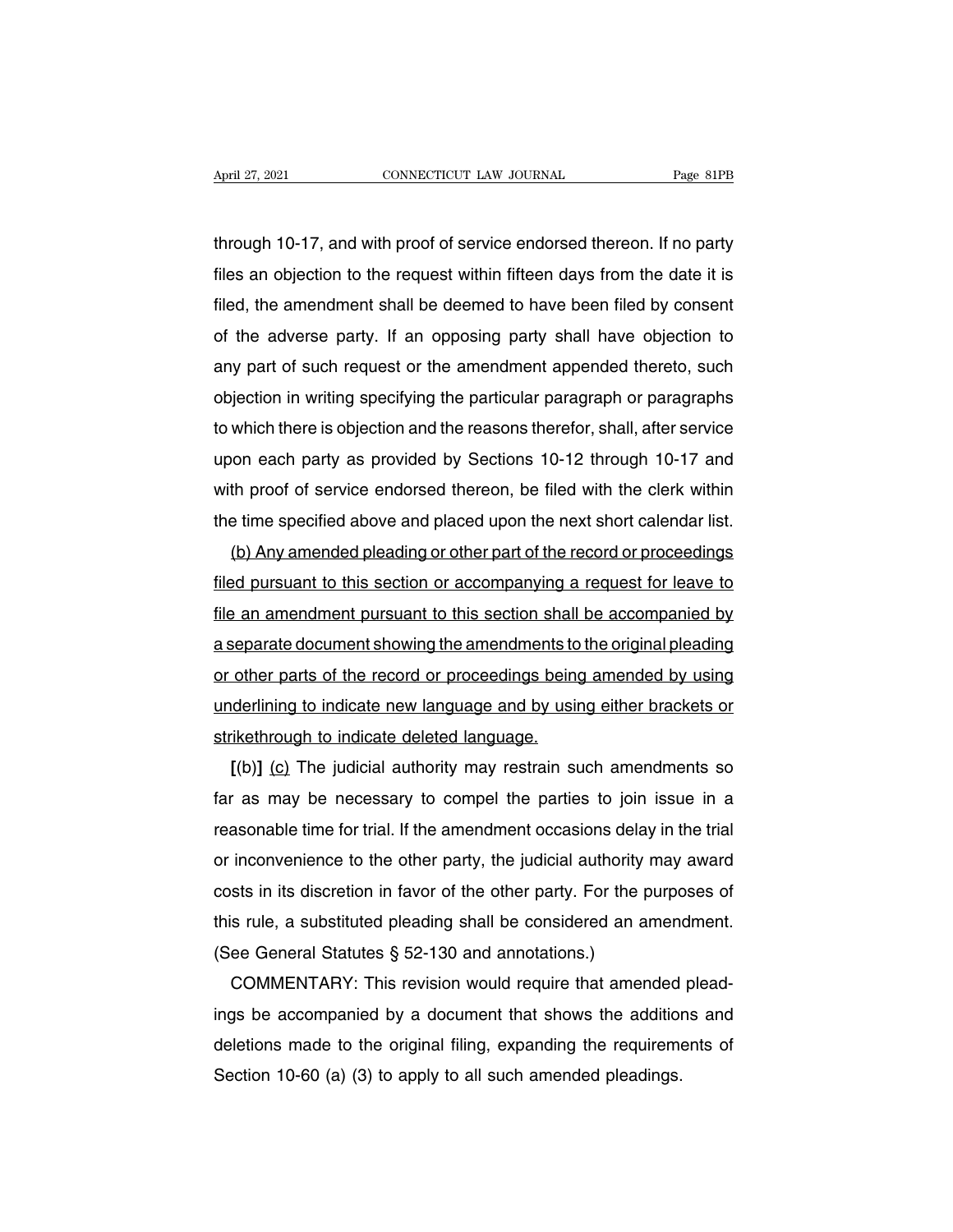# Page 82PB<br> **Sec. 13-6. Interrogatories; In General**<br> **Sec. 13-6. Interrogatories; In General**

(a) In any civil action, in any probate appeal, or in any administrative<br>
(a) In any civil action, in any probate appeal, or in any administrative<br>
(a) In any civil action, in any probate appeal, or in any administrative<br> Sec. 13-6. Interrogatories; In General<br>(a) In any civil action, in any probate appeal, or in any administrative<br>appeal where the judicial authority finds it reasonably probable that<br>evidence outside the record will be requ Sec. 13-6. Interrogatories; In General<br>
(a) In any civil action, in any probate appeal, or in any administrative<br>
appeal where the judicial authority finds it reasonably probable that<br>
evidence outside the record will be r (a) In any civil action, in any probate appeal, or in any administrative<br>appeal where the judicial authority finds it reasonably probable that<br>evidence outside the record will be required, any party may serve in<br>accordance appeal where the judicial authority finds it reasonably probable that<br>evidence outside the record will be required, any party may serve in<br>accordance with Sections 10-12 through 10-17 written interrogatories,<br>which may be evidence outside the record will be required, any party may serve in<br>accordance with Sections 10-12 through 10-17 written interrogatories,<br>which may be in electronic format, upon any other party to be answered<br>by the party party may be video the food that be required, any party may before in<br>accordance with Sections 10-12 through 10-17 written interrogatories,<br>which may be in electronic format, upon any other party to be answered<br>by the part which may be in electronic format, upon any other party to be answered<br>by the party served. Written interrogatories may be served upon any<br>party without leave of the judicial authority at any time after the return<br>day. Exc by the party served. Written interrogatories may be served upon any party without leave of the judicial authority at any time after the return day. Except as provided in subsection (d) or where the interrogatories are serv by the party served. Whiteh interregatence may be served apon any<br>party without leave of the judicial authority at any time after the return<br>day. Except as provided in subsection (d) or where the interrogatories<br>are served party whild the batter of the jackdard datherity at any time diter the retaint<br>day. Except as provided in subsection (d) or where the interrogatories<br>are served electronically as provided in Section 10-13 and in a format<br>t are served electronically as provided in Section 10-13 and in a format<br>that allows the recipient to electronically insert the answers in the<br>transmitted document, the party serving interrogatories shall leave<br>sufficient sp that allows the recipient to electronically insert the answers in the transmitted document, the party serving interrogatories shall leave sufficient space following each interrogatory in which the party to whom the interro transmitted document, the party serving interrogatories shall leave<br>sufficient space following each interrogatory in which the party to whom<br>the interrogatories are directed can insert the answer. In the event<br>that an answ ranomiced assament, the party serving interregatence shall heave<br>sufficient space following each interrogatory in which the party to whom<br>the interrogatories are directed can insert the answer. In the event<br>that an answer the interrogatories are directed can insert the answer. In the event<br>that an answer requires more space than that provided on interrogato-<br>ries that were not served electronically and in a format that allows<br>the recipient that an answer requires more space than that provided on interrogato-<br>ries that were not served electronically and in a format that allows<br>the recipient to electronically insert the answers in the transmitted<br>document, the ries that were not served electronically and in a format<br>the recipient to electronically insert the answers in the<br>document, the answer shall be continued on a separate sh<br>which shall be attached to the completed answers.<br> (b) Interrogatories may relate to any matters may be used to the continued on a separate sheet of paper<br>inch shall be attached to the completed answers.<br>(b) Interrogatories may relate to any matters which can be inquired<br>t

document, the answer shall be continued on a separate sheet of paper<br>which shall be attached to the completed answers.<br>(b) Interrogatories may relate to any matters which can be inquired<br>into under Sections 13-2 through 13 which shall be attached to the completed answers.<br>
(b) Interrogatories may relate to any matters which can be inquired<br>
into under Sections 13-2 through 13-5, and the answers may be used<br>
at trial to the extent permitted b (b) Interrogatories may relate to any matters which can be inquired<br>into under Sections 13-2 through 13-5, and the answers may be used<br>at trial to the extent permitted by the rules of evidence. In all personal<br>injury acti and the under Sections 13-2 through 13-5, and the answers may be used at trial to the extent permitted by the rules of evidence. In all personal injury actions alleging liability based on the operation or ownership of a m ance or control of real property, or in actions claiming a loss of containing a loss of con-<br>a motor vehicle or alleging liability based on the operation or ownership of<br>a motor vehicle or alleging liability based on the o injury actions alleging liability based on the operation or ownership of<br>a motor vehicle or alleging liability based on the ownership, mainte-<br>nance or control of real property, or in actions claiming a loss of con-<br>sortiu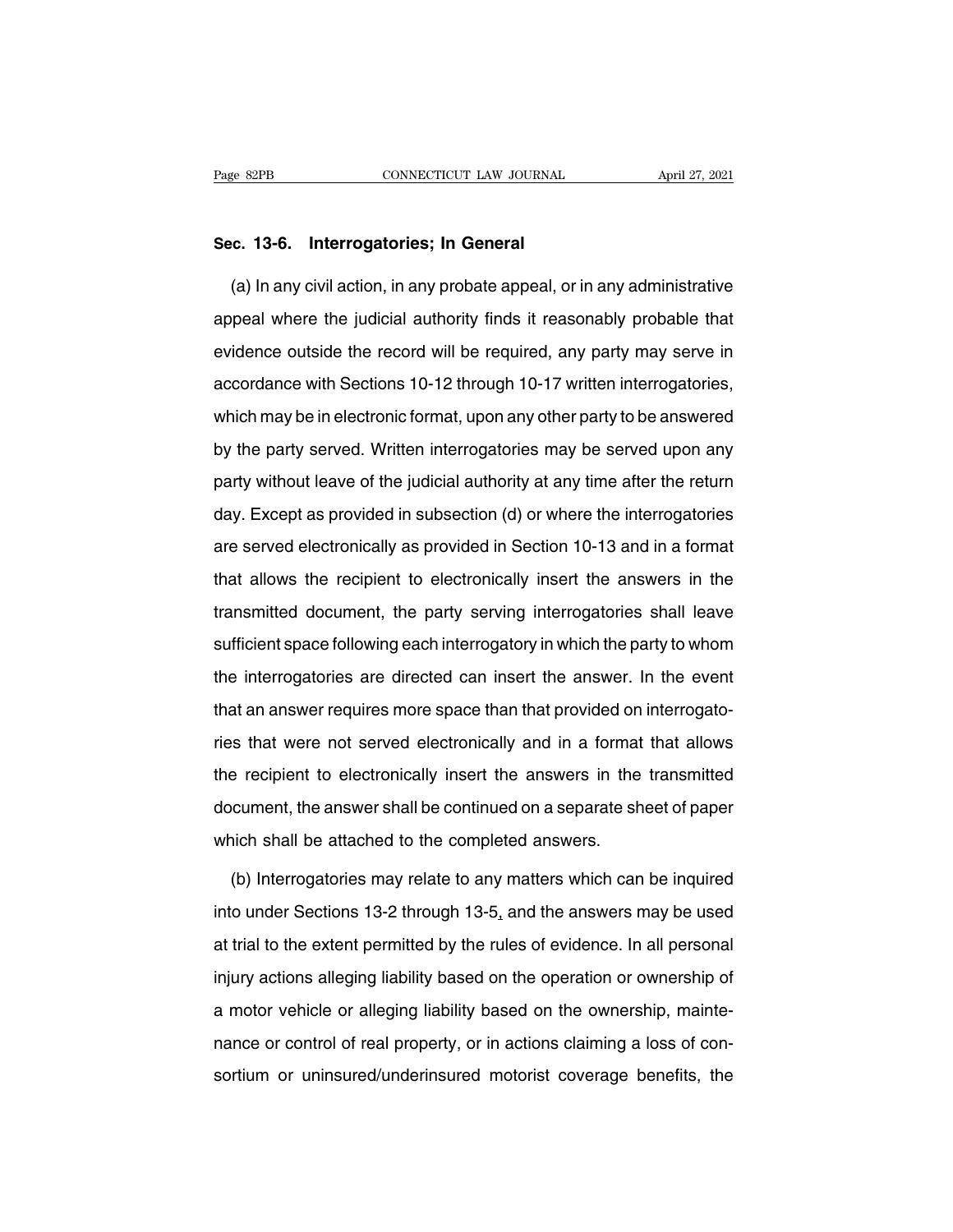April 27, 2021 CONNECTICUT LAW JOURNAL Page 83PB<br>interrogatories shall be limited to those set forth in Forms 201, 202,<br>203, 208, 210, 212, 213 and/or 214 of the rules of practice, unless 203, 208, 210, 212, 213 and/or 214 of the rules of practice, unless<br>upon motion, the judicial authority determines that such interrogatories<br>upon motion, the judicial authority determines that such interrogatories interrogatories shall be limited to those set forth in Forms 201, 202,<br>203, 208, 210, 212, 213 and/or 214 of the rules of practice, unless<br>upon motion, the judicial authority determines that such interrogatories<br>are inappr interrogatories shall be limited to those set forth in Forms 201, 202,<br>203, 208, 210, 212, 213 and/or 214 of the rules of practice, unless<br>upon motion, the judicial authority determines that such interrogatories<br>are inappr are set forth in the Himed to those set forth in 1 omis 201, 202, 203, 208, 210, 212, 213 and/or 214 of the rules of practice, unless upon motion, the judicial authority determines that such interrogatories are inappropria abo, 200, 210, 212, 210 and/or 214 or the fues or practice, different appropriate or inadequate in the particular action. These forms are set forth in the Appendix of Forms in this volume. Unless the judicial authority or all actions, the judicial additionty determines that such interrogatores<br>are inappropriate or inadequate in the particular action. These forms<br>are set forth in the Appendix of Forms in this volume. Unless the judicial<br>auth are mappropriate of madequate in the particular action. These forms<br>are set forth in the Appendix of Forms in this volume. Unless the judicial<br>authority orders otherwise, the frequency of use of interrogatories in<br>all acti are set forth in the Appendix of Forms in this volume. Unless the judicial<br>authority orders otherwise, the frequency of use of interrogatories in<br>all actions except those for which interrogatories have been set forth<br>in Fo actions except those for which interrogatories have been set forth<br>Forms 201, 202, 203, 208, 210, 212, 213 [and/or], 214, <u>218, 220</u><br>d/or 221 of the rules of practice is not limited.<br>(c) In all actions alleging medical neg

in Forms 201, 202, 203, 208, 210, 212, 213 [and/or], 214, <u>218, 220</u><br>and/or 221 of the rules of practice is not limited.<br>(c) In all actions alleging medical negligence, the interrogatories<br>shall be limited to: (1) those se and/or 221 of the rules of practice is not limited.<br>(c) In all actions alleging medical negligence, the interrogatories<br>shall be limited to: (1) those set forth in Forms 218, 220, and 221 of<br>the rules of practice and cont (c) In all actions alleging medical negligence, the interrogatories<br>shall be limited to: (1) those set forth in Forms 218, 220, and 221 of<br>the rules of practice and contained in the Appendix of Forms in this<br>volume to whic the limited to: (1) those set forth in Forms 218, 220, and 221 of<br>the rules of practice and contained in the Appendix of Forms in this<br>volume to which no objections shall be allowed; and (2) twenty addi-<br>tional interrogato shall be limited to: (1) those set forth in Forms 210, 220, and 221 of<br>the rules of practice and contained in the Appendix of Forms in this<br>volume to which no objections shall be allowed; and (2) twenty addi-<br>tional interr volume to which no objections shall be allowed; and (2) twenty additional interrogatories as of right, which may not contain subparts. The party to whom the additional twenty as of right interrogatories are directed may fi volume to which ho object<br>tional interrogatories as of<br>party to whom the additio<br>directed may file specific, i<br>of right interrogatory.<br>[(c)] (d) The standard int Inditional interrogatories as or right, which may not contain subparts. The<br>inty to whom the additional twenty as of right interrogatories are<br>ected may file specific, individual objections to each additional as<br>right inte

party to whom the additional twenty as of right interrogatories are<br>directed may file specific, individual objections to each additional as<br>of right interrogatory.<br>[(c)] (d) The standard interrogatories in civil actions, i of right interrogatory.<br>
[(c)] (d) The standard interrogatories in civil actions, including stan-<br>
dard and as of right additional interrogatories in medical negligence<br>
actions, are intended to address discovery needs in I(c)] (d) The standard interrogatories in civil actions, including stan-<br>dard and as of right additional interrogatories in medical negligence<br>actions, are intended to address discovery needs in most cases in<br>which their u dard and as of right additional interrogatories in medical negligence<br>actions, are intended to address discovery needs in most cases in<br>which their use is mandated, but they do not preclude any party from<br>moving for permi actions, are intended to address discovery needs in most cases in which their use is mandated, but they do not preclude any party from moving for permission to serve such additional discovery as may be necessary in any pa ficting, are interided to address discovery freeds in filost cases in<br>hich their use is mandated, but they do not preclude any party from<br>poving for permission to serve such additional discovery as may be<br>cessary in any p

moving for permission to serve such additional discovery as may be necessary in any particular case <u>as contemplated by Section 13-2</u>.<br>  $[(d)] (e)$  In lieu of serving the interrogatories set forth in Forms 201, 202, 203, 208 The rules of practice on a party who is represented by Section 13-2.<br>  $[(d)] (e)$  In lieu of serving the interrogatories set forth in Forms 201,<br>
202, 203, 208, 210, 212, 213 [and/or], 214, 218, 220, and/or 221 of<br>
the rules recessary in any particular case <u>as contempated by dection 10-2</u>.<br>  $[(d)] (e)$  In lieu of serving the interrogatories set forth in Forms 201,<br>
202, 203, 208, 210, 212, 213 [and/or], 214, 218, 220, and/or 221 of<br>
the rules o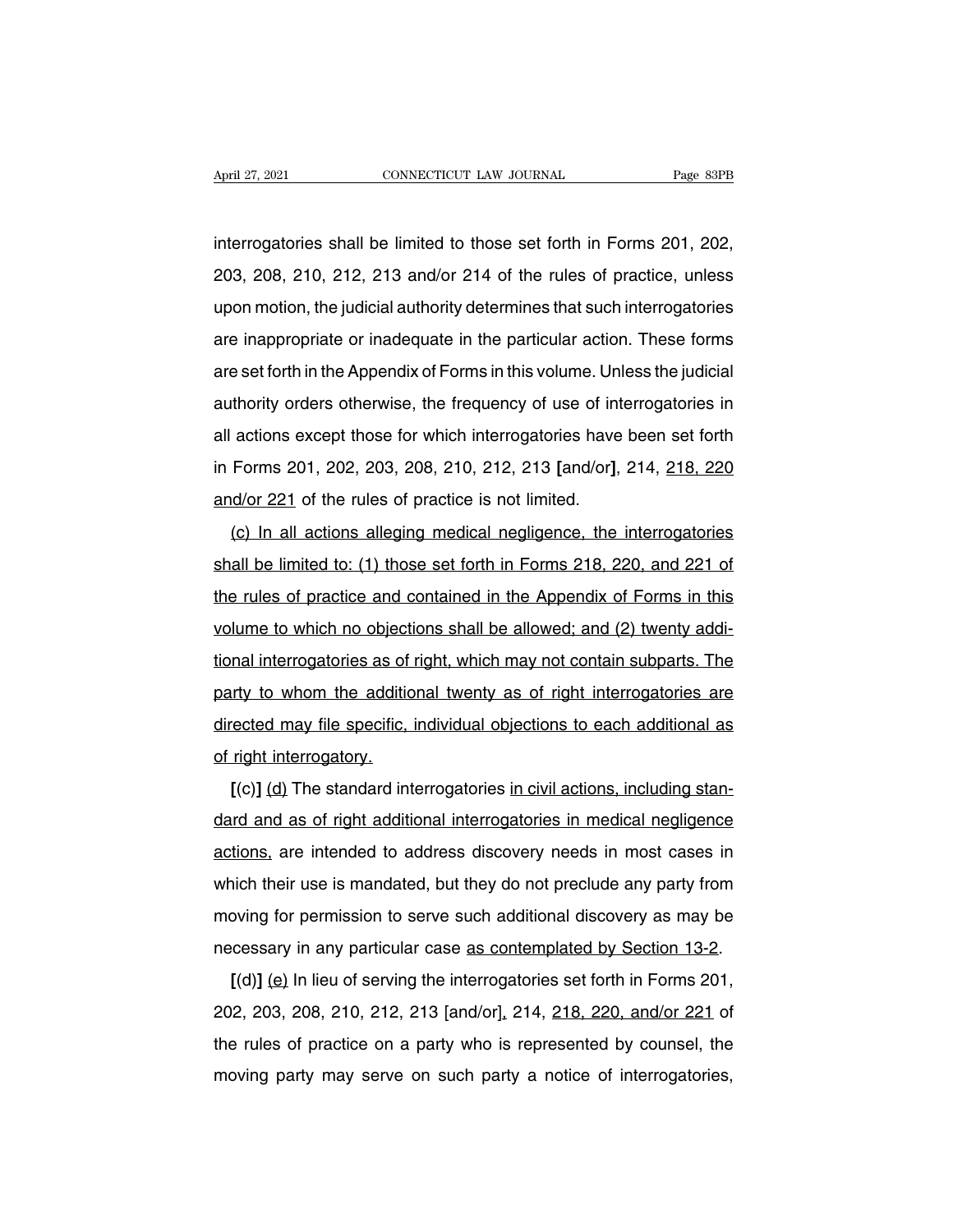Page 84PB<br>
CONNECTICUT LAW JOURNAL<br>
Which shall not include the actual interrogatories to be answered, but<br>
Shall instead set forth the number of the Practice Book form containing Page 84PB CONNECTICUT LAW JOURNAL April 27, 2021<br>which shall not include the actual interrogatories to be answered, but<br>shall instead set forth the number of the Practice Book form containing<br>such interrogatories and the n which shall not include the actual interrogatories to be answered, but<br>shall instead set forth the number of the Practice Book form containing<br>such interrogatories and the name of the party to whom the interrogato-<br>ries ar which shall not include the actual interrogatories to be answered, but<br>shall instead set forth the number of the Practice Book form containing<br>such interrogatories and the name of the party to whom the interrogato-<br>ries ar shall instead set forth the number of the Practice Book form containing<br>such interrogatories and the name of the party to whom the interrogato-<br>ries are directed. The party to whom such notice is directed shall in<br>his or h such interrogatories and the name of the standard set form the name of the standard set for the name of the star of the star of the star of the star by that party's answer thereto.<br>
[(e)] (f) The party serving interrogal **EXECUTE:** The party is the notice is directed shall in s or her response set forth each interrogatory immediately followed that party's answer thereto.<br> **[(e)]** (f) The party serving interrogatories or the notice of inter ries are arrected: The party to them edentified the court<br>his or her response set forth each interrogate by that party's answer thereto.<br>
[(e)] (f) The party serving interrogatories cries shall not file them with the court

**EXECUTE:** The very server thereto.<br> **[(e)]** (f) The party serving interrogatories or the notice of interrogato-<br> **[(f)]** (g) Unless leave of court is granted, the instructions to Forms<br>
11 through 203 are to be used for a  $[(e)]$  (f) The party serving interrogatories or the notice of interrogatories shall not file them with the court.<br>  $[(f)]$  (g) Unless leave of court is granted, the instructions to Forms<br>
201 through 203 are to be used for a Shall not file them with the court.<br>
(f)] (g) Unless leave of court is granted, the instructions to Forms<br>
I through 203 are to be used for all nonstandard interrogatories.<br>
COMMENTARY: The changes to this section provide

[(f)] (g) Unless leave of court is granted, the instructions to Forms<br>201 through 203 are to be used for all nonstandard interrogatories.<br>COMMENTARY: The changes to this section provide that in all<br>actions alleging medica 201 through 203 are to be used for all nonstandard interrogatories.<br>COMMENTARY: The changes to this section provide that in all<br>actions alleging medical negligence, the interrogatories are limited<br>to those in new Forms 218 COMMENTARY: The changes to this section provide that in all<br>actions alleging medical negligence, the interrogatories are limited<br>to those in new Forms 218, 220, and 221, and twenty additional<br>interrogatories as of right. N actions alleging medical negligence, the interrogatories are limited<br>to those in new Forms 218, 220, and 221, and twenty additional<br>interrogatories as of right. No objections shall be allowed to the inter-<br>rogatories set o to those in new Forms 218, 220, and 221, and twenty additional<br>interrogatories as of right. No objections shall be allowed to the inter-<br>rogatories set out in the cited forms. The party to whom the additional<br>twenty as of interrogatories as of right. No objections shall be allowed trogatories set out in the cited forms. The party to whom the twenty as of right interrogatories are directed may file specual objections to each such additional rogatories set out in the cited forms. The party to whom the additional<br>twenty as of right interrogatories are directed may file specific, individ-<br>ual objections to each such additional interrogatory.<br>**Sec. 13-9. Requests ty as of right interrogat<br>bbjections to each such<br><b>13-9. Requests for<br>tion; In General**<br>In any civil action, in a

(a) In any civil action, in any probate appeal, or in any administrative<br>(a) In any civil action, in any probate appeal, or in any administrative<br>peal where the judicial authority finds it reasonably probable that Sec. 13-9. Requests for Production, Inspection and Examina-<br>tion; In General<br>(a) In any civil action, in any probate appeal, or in any administrative<br>appeal where the judicial authority finds it reasonably probable that<br>ev tion; In General<br>
(a) In any civil action, in any probate appeal, or in any administrative<br>
appeal where the judicial authority finds it reasonably probable that<br>
evidence outside the record will be required, any party may (a) In any civil action, in any probate appeal, or in any administrative<br>appeal where the judicial authority finds it reasonably probable that<br>evidence outside the record will be required, any party may serve in<br>accordance appeal where the judicial authority finds it reasonably probable that<br>evidence outside the record will be required, any party may serve in<br>accordance with Sections 10-12 through 10-17 upon any other party<br>a request to aff evidence outside the record will be required, any party may serve in accordance with Sections 10-12 through 10-17 upon any other party a request to afford the party submitting the request the opportunity to inspect, copy, expective or to inspect and record will be required, any party may obver in accordance with Sections 10-12 through 10-17 upon any other party a request to afford the party submitting the request the opportunity to inspect,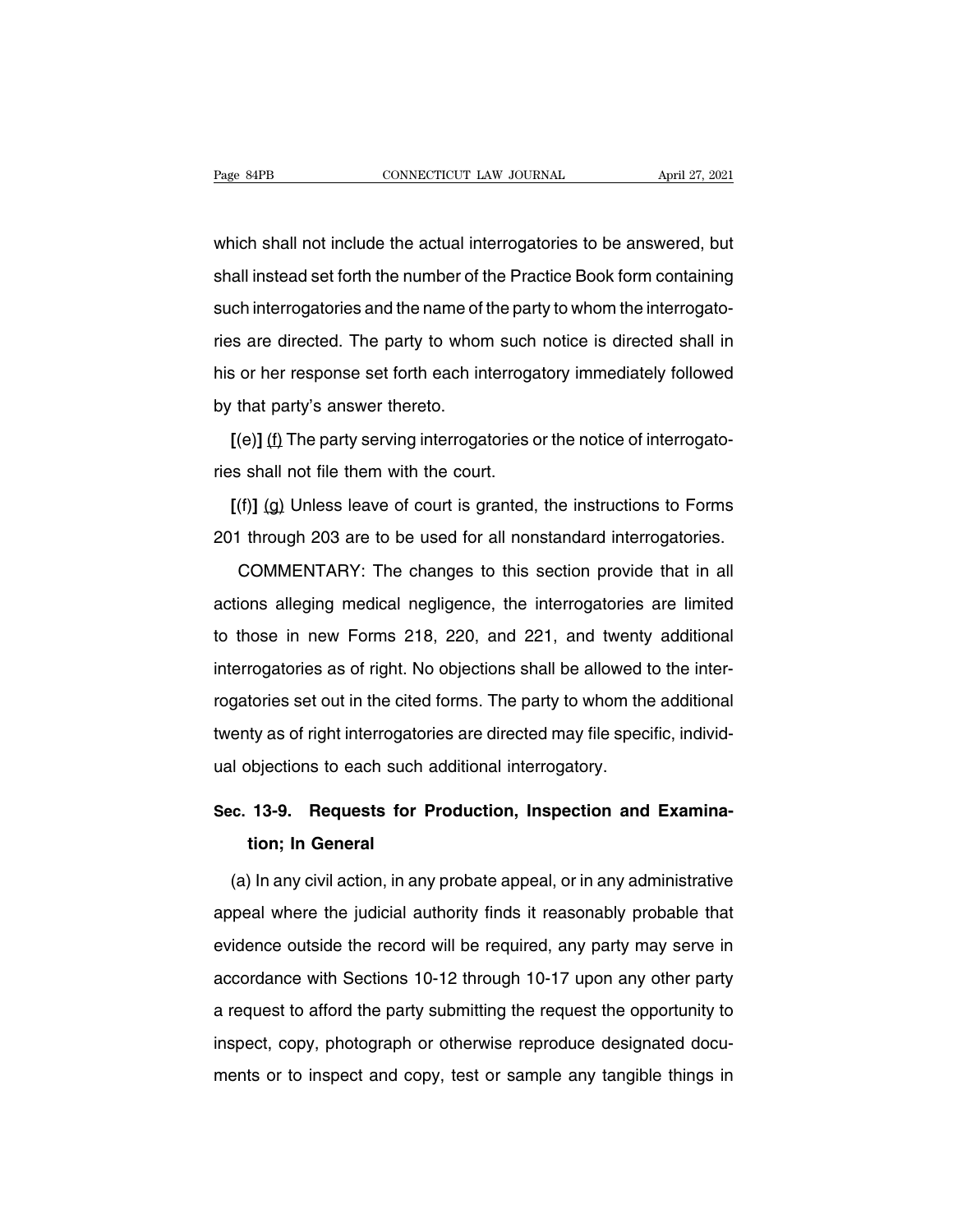April 27, 2021 CONNECTICUT LAW JOURNAL Page 85PB<br>the possession, custody or control of the party upon whom the request<br>is served or to permit entry upon designated land or other property April 27, 2021 CONNECTICUT LAW JOURNAL Page 85PB<br>the possession, custody or control of the party upon whom the request<br>is served or to permit entry upon designated land or other property<br>for the purpose of inspection, meas For the possession, custody or control of the party upon whom the request<br>is served or to permit entry upon designated land or other property<br>for the purpose of inspection, measuring, surveying, photographing,<br>testing or s the possession, custody or control of the party upon whom the request<br>is served or to permit entry upon designated land or other property<br>for the purpose of inspection, measuring, surveying, photographing,<br>testing or sampl the possession, castody of control of the party upon whom the request<br>is served or to permit entry upon designated land or other property<br>for the purpose of inspection, measuring, surveying, photographing,<br>testing or sampl 13 served of to permit emry upon designated rand of other property<br>for the purpose of inspection, measuring, surveying, photographing,<br>testing or sampling the property or any designated object or operation<br>thereon. Such re flore the purpose of inspection, measuring, surveying, photographing,<br>testing or sampling the property or any designated object or operation<br>thereon. Such requests will be governed by the provisions of Sections<br>13-2 throug thereon. Such requests will be governed by the provisions of Sections<br>13-2 through 13-5. In all personal injury actions alleging liability based<br>on the operation or ownership of a motor vehicle or alleging liability<br>based inereon: Such requests will be governed by the provisions of Sections<br>13-2 through 13-5. In all personal injury actions alleging liability based<br>on the operation or ownership of a motor vehicle or alleging liability<br>based Fo-2 through 15-5. In an personal hijury actions alreging hability based<br>on the operation or ownership of a motor vehicle or alleging liability<br>based on the ownership, maintenance or control of real property, or<br>in actions on the operation of ownership of a motor venicle of alleging habitity<br>based on the ownership, maintenance or control of real property, or<br>in actions claiming a loss of consortium or uninsured/underinsured<br>motorist coverage based on the ownership, maintenance of control of rear property, or<br>in actions claiming a loss of consortium or uninsured/underinsured<br>motorist coverage benefits, the requests for production shall be limited<br>to those set f m actions claiming a loss of consolution of dimisdical didentistical motorist coverage benefits, the requests for production shall be limited to those set forth in Forms 204, 205, 206, 209, 211, 215 and/or 216 of the rules Indictive set forth in Forms 204, 205, 206, 209, 211, 215 and/or 216<br>of the rules of practice, unless, upon motion, the judicial authority<br>determines that such requests for production are inappropriate or<br>inadequate in the to those set form in Forms 204, 200, 20<br>of the rules of practice, unless, upon r<br>determines that such requests for prod<br>inadequate in the particular action. The<br>Appendix of Forms in this volume.<br>(b) In all actions alleging termines that such requests for production are inappropriate or<br>adequate in the particular action. These forms are set forth in the<br>ppendix of Forms in this volume.<br>(b) In all actions alleging medical negligence, productio

inadequate in the particular action. These forms are set forth in the Appendix of Forms in this volume.<br>(b) In all actions alleging medical negligence, production requests shall be limited to: (1) those set forth in Forms Appendix of Forms in this volume.<br>(b) In all actions alleging medical negligence, production requests<br>shall be limited to: (1) those set forth in Forms 219, 222, and 223 of<br>the rules of practice and contained in the Append value.<br>
(b) In all actions alleging medical negligence, production requests<br>
shall be limited to: (1) those set forth in Forms 219, 222, and 223 of<br>
the rules of practice and contained in the Appendix of Forms in this<br>
vol may all be limited to: (1) those set forth in Forms 219, 222, and 223 of the rules of practice and contained in the Appendix of Forms in this volume and (2) twenty additional production requests as of right, which may not as and be immed to. (1) those set form in 1 omis 219, 222, and 225 of<br>the rules of practice and contained in the Appendix of Forms in this<br>volume and (2) twenty additional production requests as of right, which<br>may not con the fules of plactice and contained in the Appendix of Politis in this<br>volume and (2) twenty additional production requests as of right, which<br>may not contain subparts. The party to whom the additional twenty<br>as of right r For permission to file additional production requests as of right, which<br>may not contain subparts. The party to whom the additional twenty<br>as of right requests are directed may file specific, individual objections<br>to each as of right requests are directed may file specific, individual objections<br>to each additional as of right production request. A party may move<br>for permission to file additional discovery, which the judicial authority<br>shall date are inappropriate or inadequate in the particular action.<br>It is each additional as of right production request. A party may mo<br>for permission to file additional discovery, which the judicial author<br>shall permit if it r permission to file additional discovery, which the judicial authority<br>all permit if it determines that such requests for production filed to<br>te are inappropriate or inadequate in the particular action.<br>[(b)] (c) The stan and permission to the additional discovery, which the judicial additionty<br>shall permit if it determines that such requests for production filed to<br>date are inappropriate or inadequate in the particular action.<br>[(b)] (c) Th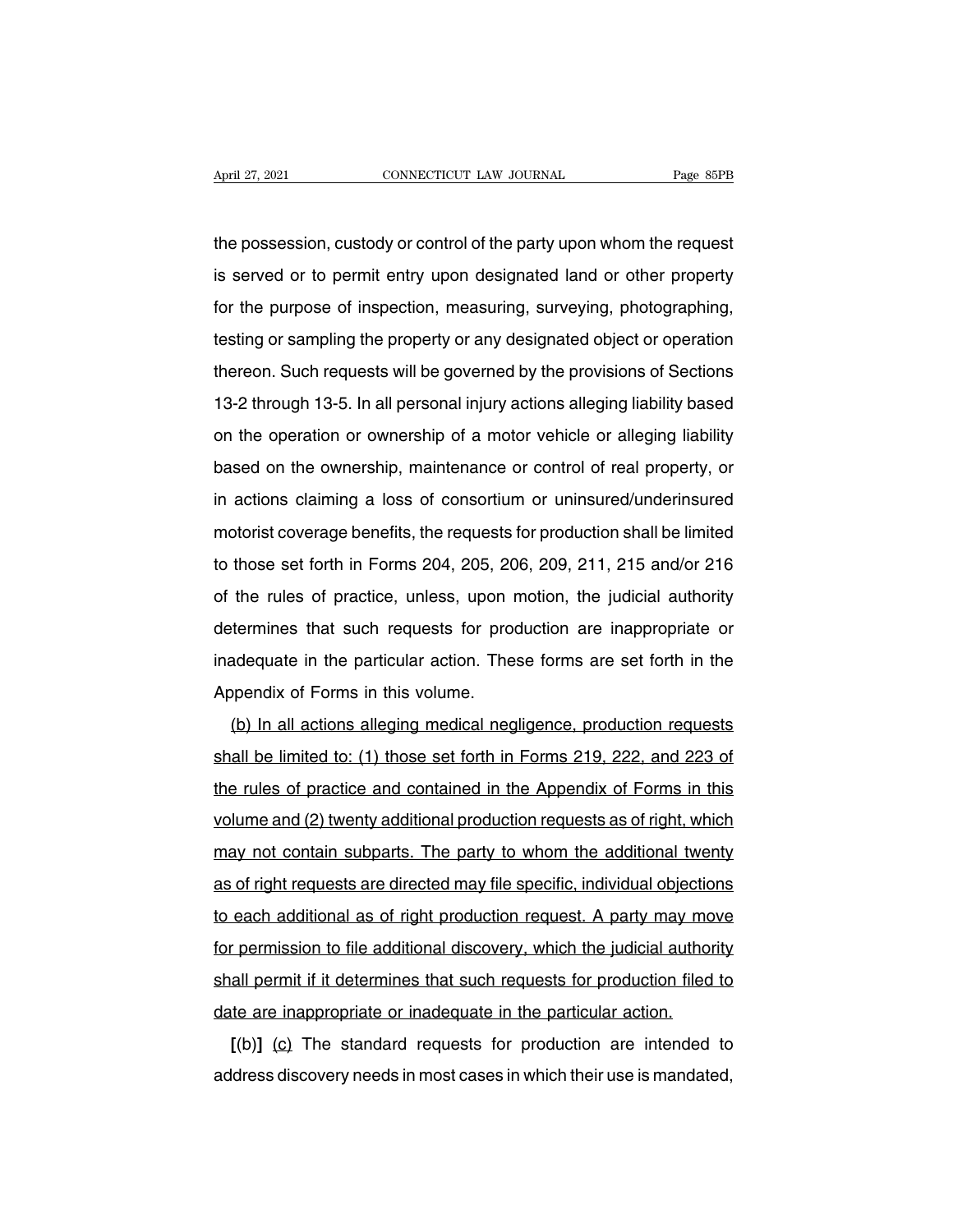Page 86PB<br>
connectricut LAW JOURNAL<br>
but they do not preclude any party from moving for permission to serve<br>
such additional discovery as may be necessary in any particular case. Fage 86PB CONNECTICUT LAW JOURNAL April 27, 2021<br>but they do not preclude any party from moving for permission to serve<br>such additional discovery as may be necessary in any particular case.<br>[(c)] <u>(d)</u> Requests for product

**Example 10**<br> **Example 10**<br> **Example 10**<br> **Example 10**<br> **Example 10**<br> **Example 10**<br> **Example 10**<br> **Example 10**<br> **Example 10**<br> **Example 10**<br> **Example 10**<br> **Example 10**<br> **Example 10**<br> **Example 10**<br> **Example 10**<br> **Example 10** but they do not preclude any party from moving for permission to serve<br>such additional discovery as may be necessary in any particular case.<br>[(c)] (d) Requests for production may be served upon any party<br>without leave of c such additional discovery as may be necessary in any particular case.<br>  $[(c)]$  (d) Requests for production may be served upon any party<br>
without leave of court at any time after the return day. In lieu of serving<br>
the reque  $[(c)]$  (d) Requests for production may be served upon any party<br>without leave of court at any time after the return day. In lieu of serving<br>the requests for production set forth in Forms 204, 205, 206, 209,<br>211, 215 [and/o without leave of court at any time after the return day. In lieu of serving<br>the requests for production set forth in Forms 204, 205, 206, 209,<br>211, 215 [and/or], 216, 219, 222 and/or 223 of the rules of practice<br>on a part whilout leave of court at any time after the return day. If hed of serving<br>the requests for production set forth in Forms 204, 205, 206, 209,<br>211, 215 [and/or], 216, 219, 222 and/or 223 of the rules of practice<br>on a party and requests for production set forth in Forms 204, 200, 200, 200, 200, 201, 211, 215 [and/or], 216, 219, 222 and/or 223 of the rules of practice on a party who is represented by counsel, the moving party may serve on such and a party who is represented by counsel, the moving party may serve<br>on a party who is represented by counsel, the moving party may serve<br>on such party a notice of requests for production, which shall not<br>include the act on a party who is represented by couriser, the river<br>on such party a notice of requests for produ<br>include the actual requests, but shall instead s<br>the Practice Book form containing such request<br>party to whom the requests a Exact party a notice of requests for production, which shall not<br>clude the actual requests, but shall instead set forth the number of<br>perfactice Book form containing such requests and the name of the<br>triv to whom the reque

finding the actual requests, but shall instead set form the humber of<br>the Practice Book form containing such requests and the name of the<br>party to whom the requests are directed.<br>[(d)] (e) The request shall clearly designa native book form containing such requests and the name of the<br>party to whom the requests are directed.<br>
[(d)] (e) The request shall clearly designate the items to be inspected<br>
either individually or by category. The reque party to whom the requests are unected.<br>  $[(d)]$  (e) The request shall clearly designate the items to be inspected<br>
either individually or by category. The request or, if applicable, the<br>
notice of requests for production sh either individually or by category. The request or, if applicable, the notice of requests for production shall specify a reasonable time, place and manner of making the inspection. Unless the judicial authority orders oth entier individually of by category. The request of, if applicable, the<br>notice of requests for production shall specify a reasonable time, place<br>and manner of making the inspection. Unless the judicial authority<br>orders othe showse of requests for production shall specify a reasonable time, place<br>and manner of making the inspection. Unless the judicial authority<br>orders otherwise, the frequency of use of requests for production in<br>all actions e and manner or making the inspection. Oness the judicial<br>orders otherwise, the frequency of use of requests for prod<br>all actions except those for which requests for production h<br>set forth in Forms 204, 205, 206, 209, 211, 2 actions except those for which requests for production have been<br>t forth in Forms 204, 205, 206, 209, 211, 215 [and/or], 216, 219,<br> $\frac{12}{2}$ , and/or 223 of the rules of practice is not limited.<br>[(e)] (f) If information h

for the information does not which requests for production have been<br>set forth in Forms 204, 205, 206, 209, 211, 215 [and/or], 216, 219,<br>222, and/or 223 of the rules of practice is not limited.<br>[(e)] (f) If information has Example 10111 in Forms 204, 205, 206, 209, 211, 215 [and/or  $J_{\mu}$  210, 219, 222, and/or 223 of the rules of practice is not limited.<br>
[(e)] (f) If information has been electronically stored, and if a request for product  $[(e)]$  (f) If information has been electronically stored, and if a request<br>for production does not specify a form for producing a type of electroni-<br>cally stored information, the responding party shall produce the infor-<br>m It is a party in information has been electronically stored, and if a request<br>for production does not specify a form for producing a type of electroni-<br>cally stored information, the responding party shall produce the info For production does not specify a form for product<br>cally stored information, the responding party short mation in a form in which it is ordinarily maintain<br>is reasonably usable. A party need not produce the<br>stored informat If y stored information, the responding party shall produce the infor-<br>ation in a form in which it is ordinarily maintained or in a form that<br>reasonably usable. A party need not produce the same electronically<br>pred informa mation in a form in which it is ordinarily<br>is reasonably usable. A party need not pro<br>stored information in more than one forr<br>[(f)] (g) The party serving such reque<br>production shall not file it with the court.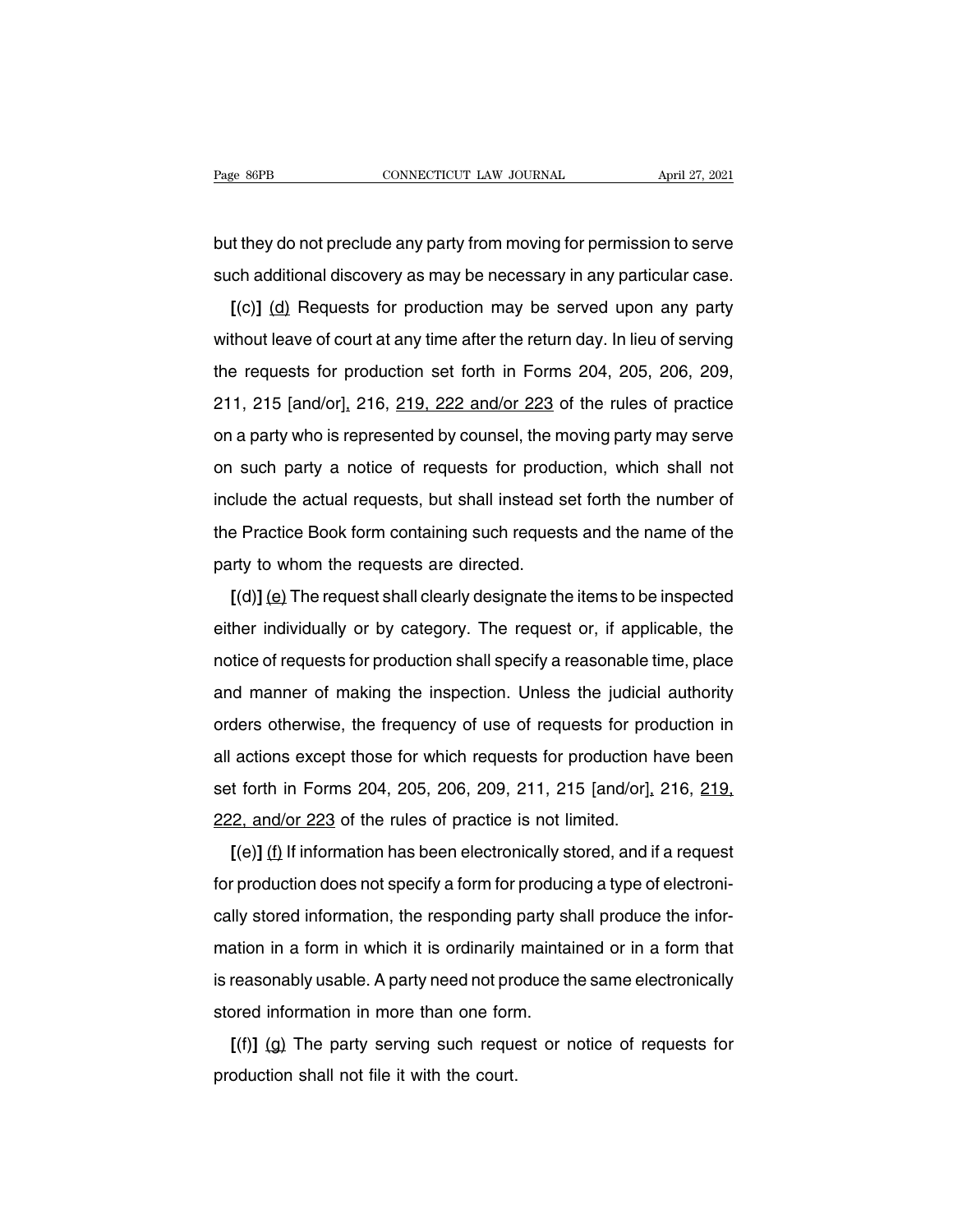**[**(g)**]** (h) Unless leave of court is granted, the instructions to Forms 2021 CONNECTICUT LAW JOURNAL Page 87PB<br>
204 through 206 of the rules of practice are to be used for all nonstan-<br>
204 through 206 of the rules of practice are to be used for all nonstan-<br>
204 through 206 of the rules of pr (g)] (h) Unless leave of court is<br>204 through 206 of the rules of praction.<br>dard requests for production.<br>((h)] (i) A party seeking the prod  $\Gamma$ [(g)] (h) Unless leave of court is granted, the instructions to Forms<br>4 through 206 of the rules of practice are to be used for all nonstan-<br>rd requests for production.<br> $\Gamma$ (h)] (i) A party seeking the production of a

COMPLETE IN THIS UNITED STATES IN THIS UP ONES LEAVE 100 UNITED 204 through 206 of the rules of practice are to be used for all nonstandard requests for production.<br>
[(h)] (i) A party seeking the production of a written a  $204$  through 206 of the rules of practice are to be used for all horistan-<br>dard requests for production.<br> $[(h)]$  (i) A party seeking the production of a written authorization in<br>compliance with the Health Insurance Portabi I(h)] (i) A party seeking the production of a written authorization in<br>compliance with the Health Insurance Portability and Accountability<br>Act to inspect and make copies of protected health information, or a<br>written author EXECT IN A party seeking the production of a whiteh addition and compliance with the Health Insurance Portability and Accountability<br>Act to inspect and make copies of protected health information, or a<br>written authorizati compliance with the Freatul filsulatice Portability and Accountability<br>Act to inspect and make copies of protected health information, or a<br>written authorization in compliance with the Public Health Service Act<br>to inspect Act to inspect and make copies of protected freatm information, of a<br>written authorization in compliance with the Public Health Service Act<br>to inspect and make copies of alcohol and drug records that are<br>protected by that whiten authorization in compilance with the Public Health Service Act<br>to inspect and make copies of alcohol and drug records that are<br>protected by that act, shall file a motion pursuant to Section 13-11A.<br>A motion need not to inspect and make<br>protected by that act<br>A motion need not b<br>which Forms 204, 2<br>practice apply.<br>COMMENTARY: olected by that act, shall life a motion pursuant to section 13-11A.<br>motion need not be filed to obtain such authorization in actions to<br>nich Forms 204, 205 [and], 216, 219, 222, and 223 of the rules of<br>actice apply.<br>COMME

A motion need not be filed to obtain such authorization in actions to<br>which Forms 204, 205 [and], 216, 219, 222, and 223 of the rules of<br>practice apply.<br>COMMENTARY: The changes to this section provide that in all<br>actions a practice apply.<br>
COMMENTARY: The changes to this section provide that in all<br>
actions alleging medical negligence, production requests shall be lim-<br>
ited to those in new Forms 219, 222, and 223, and twenty additional<br>
req practice apply.<br>COMMENTARY: The changes to this section provide that in all<br>actions alleging medical negligence, production requests shall be lim-<br>ited to those in new Forms 219, 222, and 223, and twenty additional<br>request COMMENTANT. The Changes to this section provide that in all<br>actions alleging medical negligence, production requests shall be lim-<br>ited to those in new Forms 219, 222, and 223, and twenty additional<br>requests for production actions alleging medical negligence, production requests shall be limited to those in new Forms 219, 222, and 223, and twenty additional requests for production as of right. The party to whom the additional twenty as of ri the judicial authority shall permit additional requests for production as of right. The party to whom the additional<br>twenty as of right requests are directed may file specific, individual<br>objections to each such additional requests for production as of right. The party to which the additional<br>twenty as of right requests are directed may file specific, individual<br>objections to each such additional request. Upon motion of any party,<br>the judici I in a bight requests are directed<br>objections to each such additional request<br>the judicial authority shall permit addition<br>that such requests for production filed<br>inadequate in a particular action.<br>Sec. 13-14. Order for Co **Sec.** 13-14. Order for Compliance; Failure To Answer or Comply<br>with Order for Compliance; Failure To Answer or Comply<br>with Order for Compliance; Failure To Answer or Comply<br>with Order such requests for<br>
equate in a particul<br> **13-14.** Order for<br>
with Order<br>
If any party has f

adequate in a particular action.<br>
C. 13-14. Order for Compliance; Failure To Answer or Comply<br>
with Order<br>
(a) If any party has failed to answer interrogatories or to answer<br>
em fairly, or has intentionally answered them f Sec. 13-14. Order for Compliance; Failure To Answer or Comply<br>with Order<br>(a) If any party has failed to answer interrogatories or to answer<br>them fairly, or has intentionally answered them falsely or in a manner<br>calculated order<br>with Order<br>(a) If any party has failed to answer interrogatories or to answer<br>them fairly, or has intentionally answered them falsely or in a manner<br>calculated to mislead, or has failed to respond to requests for pro (a) If any party has failed to answer interrogatories or to answer<br>them fairly, or has intentionally answered them falsely or in a manner<br>calculated to mislead, or has failed to respond to requests for produc-<br>tion or for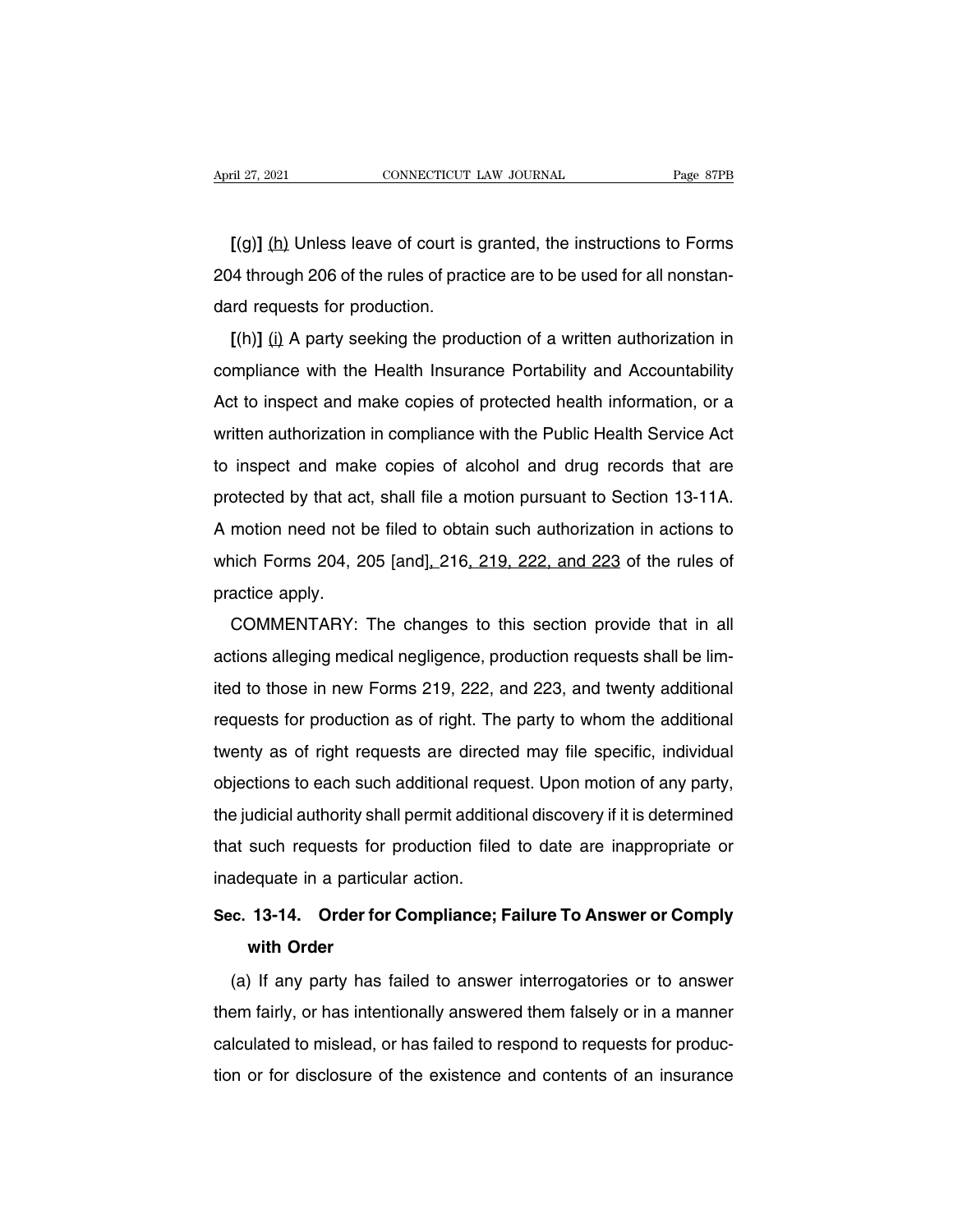Page 88PB<br>
connectricut LAW JOURNAL<br>
policy or the limits thereof, or has failed to submit to a physical or<br>
mental examination, or has failed to comply with a discovery order Page 88PB CONNECTICUT LAW JOURNAL April 27, 2021<br>policy or the limits thereof, or has failed to submit to a physical or<br>mental examination, or has failed to comply with a discovery order<br>made pursuant to Section 13-13, or made pursuant to Section 13-13, or has failed to submit to a physical or<br>mental examination, or has failed to comply with a discovery order<br>made pursuant to Section 13-13, or has failed to comply with the<br>provisions of Sec policy or the limits thereof, or has failed to submit to a physical or<br>mental examination, or has failed to comply with a discovery order<br>made pursuant to Section 13-13, or has failed to comply with the<br>provisions of Secti policy or the limits thereor, or has failed to submit to a physical or<br>mental examination, or has failed to comply with a discovery order<br>made pursuant to Section 13-13, or has failed to comply with the<br>provisions of Secti mental examination, or has failed to comply with a discovery order<br>made pursuant to Section 13-13, or has failed to comply with the<br>provisions of Section 13-15, or has failed to appear and testify at a<br>deposition duly noti made pursuant to Section 13-13, or has failed to comply with the<br>provisions of Section 13-15, or has failed to appear and testify at a<br>deposition duly noticed pursuant to this chapter, or has failed otherwise<br>substantially provisions of Section 13-15, or has failed to appear and testify at a<br>deposition duly noticed pursuant to this chapter, or has failed otherwise<br>substantially to comply with any other discovery order made pursuant<br>to Sectio deposition duly notice<br>substantially to comp<br>to Sections 13-6 thro<br>make such order <u>pr</u><br>justice require.<br>(b) Such orders m bstantially to comply with any other discovery order<br>Sections 13-6 through 13-11, the judicial authority<br>ake such order proportional to the noncomplian<br>stice require.<br>(b) Such orders may include the following:<br>(1) [The ent Sections 13-6 through 13-11, the judicial authority may, on motion,<br>ake such order <u>proportional to the noncompliance</u> as the ends of<br>stice require.<br>(b) Such orders may include the following:<br>(1) [The entry of a nonsuit or

make such order proportional to the r<br>justice require.<br>(b) Such orders may include the foll<br>(1) [The entry of a nonsuit or defa<br>comply] <u>An order of compliance;</u><br>(2) The award to the discovering pa

stice require.<br>(b) Such orders may include the following:<br>(1) [The entry of a nonsuit or default against the party failing to<br>mply] <u>An order of compliance;</u><br>(2) The award to the discovering party of the costs of the motio (b) Such orders may include the following<br>
(1) [The entry of a nonsuit or default ag<br>
comply] An order of compliance;<br>
(2) The award to the discovering party of<br>
including a reasonable attorney's fee;<br>
(3) The entry of an (1) [The entry of a nonsuit or default against the party failing to comply] An order of compliance;<br>
(2) The award to the discovering party of the costs of the motion, including a reasonable attorney's fee;<br>
(3) The entry

comply] An order of compliance;<br>
(2) The award to the discovering party of the costs of the motion,<br>
including a reasonable attorney's fee;<br>
(3) The entry of an order that the matters regarding which the discov-<br>
ery was s (2) The award to the discovering party of the costs of the motion,<br>including a reasonable attorney's fee;<br>(3) The entry of an order that the matters regarding which the discov-<br>ery was sought or other designated facts shal including a reasonable attorney's field (3) The entry of an order that the n<br>ery was sought or other designated<br>lished for the purposes of the actic<br>the party obtaining the order;<br>(4) The entry of an order prohit (3) The entry of an order that the matters regarding which the discov-<br>y was sought or other designated facts shall be taken to be estab-<br>hed for the purposes of the action in accordance with the claim of<br>e party obtaining ery was sought or other designated facts shall be taken to be<br>lished for the purposes of the action in accordance with the clare<br>the party obtaining the order;<br>(4) The entry of an order prohibiting the party who has fai<br>co

ned for the purposes of the action in accordance with the claim of<br>e party obtaining the order;<br>(4) The entry of an order prohibiting the party who has failed to<br>mply from introducing designated matters in evidence;<br>(5) [I the party obtaining the order;<br>
(4) The entry of an order prohibiting the party who has<br>
comply from introducing designated matters in evidence;<br>
(5) [If the party failing to comply is the plaintiff, the entry of a j<br>
of d

(4) The entry of an order prohibiting the party who has failed to<br>mply from introducing designated matters in evidence;<br>(5) [If the party failing to comply is the plaintiff, the entry of a judgment<br>dismissal] An order of d comply from introducing designated matters in evidence;<br>
(5) [If the party failing to comply is the plaintiff, the entry of a judgment<br>
of dismissal] An order of dismissal, nonsuit or default.<br>
(c) The failure to comply as (5) [If the party failing to comply is the plaintiff, the entry of a judgment<br>of dismissal] An order of dismissal, nonsuit or default.<br>(c) The failure to comply as described in this section may not be<br>excused on the ground of dismissal] <u>An</u><br>(c) The failure<br>excused on the<br>written objectior<br>been filed.<br>(d) The failure (c) The failure to comply as described in this section may not be<br>cused on the ground that the discovery is objectionable unless<br>itten objection as authorized by Sections 13-6 through 13-11 has<br>en filed.<br>(d) The failure to excused on the ground that the discovery is objectionable unless<br>written objection as authorized by Sections 13-6 through 13-11 has<br>been filed.<br>(d) The failure to comply as described in this section shall be excused<br>and th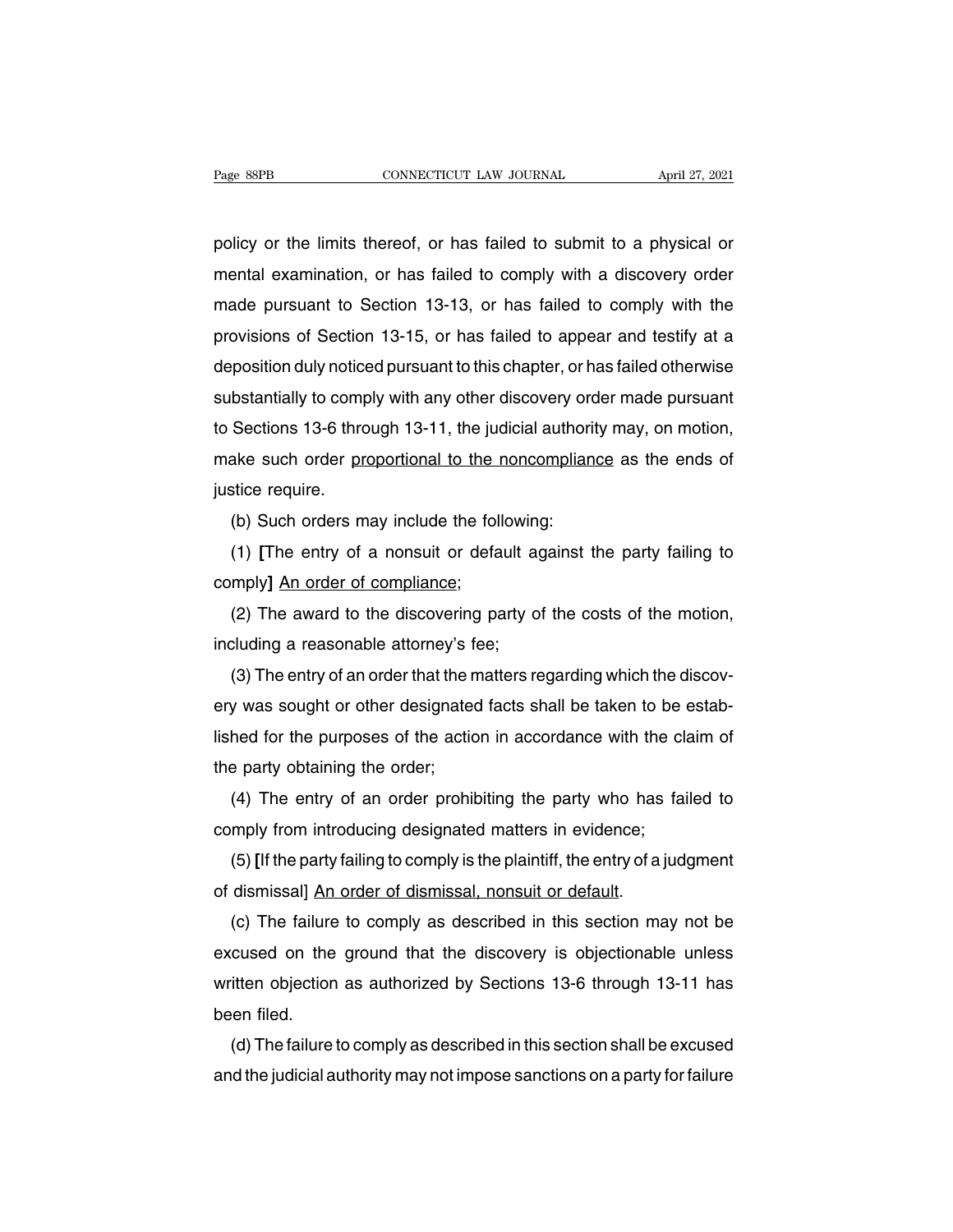to provide information, including electronically stored information, lost April 27, 2021 CONNECTICUT LAW JOURNAL Page 89PB<br>to provide information, including electronically stored information, lost<br>as the result of the routine, good-faith operation of a system or process<br>in the absence of a showi in the absence of a showing electronically stored information, lost<br>as the result of the routine, good-faith operation of a system or process<br>in the absence of a showing of intentional actions designed to avoid<br>known prese to provide information, including electre<br>as the result of the routine, good-faith of<br>in the absence of a showing of intent<br>known preservation obligations.<br>COMMENTARY: The changes to the provide information, including electronically stored information, lost<br>the result of the routine, good-faith operation of a system or process<br>the absence of a showing of intentional actions designed to avoid<br>own preservati

as the result of the routine, good-faith operation of a system or process<br>in the absence of a showing of intentional actions designed to avoid<br>known preservation obligations.<br>COMMENTARY: The changes to this section are int in the absence of a showing of intentional actions designed to avoid<br>known preservation obligations.<br>COMMENTARY: The changes to this section are intended to con<br>form to appellate precedent. An order of compliance or other **COMMENTARY:** The changes to this section are intended to conform to appellate precedent. An order of compliance or other order under this section must be proportional to the noncompliance.<br> **Sec. 17-45.** —**Proceedings upo** DIVINIENTANT. The changes to this section are intended to co<br>to appellate precedent. An order of compliance or other order<br>this section must be proportional to the noncompliance.<br>**17-45.** —**Proceedings upon Motion for Summ** 

(a) A motion for summary in the section must be proportional to the noncompliance.<br>
(a) A motion for Summary Judgment shall be supported by appro-<br>
(a) A motion for summary judgment shall be supported by appro-<br>
(a) A moti Sec. 17-45. —Proceedings upon Motion for Summary Judg-<br>ment[; Request for Extension of Time To Respond]<br>(a) A motion for summary judgment shall be supported by appro-<br>priate documents, including but not limited to affidavi Sec. 17-45. —Proceedings upon Motion for Summary Judg-<br>ment[; Request for Extension of Time To Respond]<br>(a) A motion for summary judgment shall be supported by appro-<br>priate documents, including but not limited to affidavi ment[; Request for Extensic<br>
(a) A motion for summary judger<br>
priate documents, including but no<br>
scripts of testimony under oath, di<br>
other supporting documents.<br>
(b) Unless otherwise ordered by (a) A motion for summary judgment shall be supported by appro-<br>iate documents, including but not limited to affidavits, certified tran-<br>ripts of testimony under oath, disclosures, written admissions and<br>ner supporting docu

priate documents, including but not limited to affidavits, certified transcripts of testimony under oath, disclosures, written admissions and other supporting documents.<br>
(b) Unless otherwise ordered by the judicial author scripts of testimony under oath, disclosures, written admissions and<br>other supporting documents.<br>(b) Unless otherwise ordered by the judicial authority, any adverse<br>party shall file and serve a response to the motion for s other supporting documents.<br>
(b) Unless otherwise ordered by the judicial authority, and party shall file and serve a response to the motion for summent within forty-five days of the filing of the motion, including affidav (b) Unless otherwise ordered by the judicial authority, any adverse<br>irty shall file and serve a response to the motion for summary judg-<br>ent within forty-five days of the filing of the motion, including opposing<br>iidavits a

party shall file and serve a response to the motion for summary judgment within forty-five days of the filing of the motion, including opposing affidavits and other available documentary evidence.<br>
(c) Unless otherwise ord ment within forty-five days of the filing of the motion, including opposing<br>affidavits and other available documentary evidence.<br>(c) Unless otherwise ordered by the judicial authority, the moving<br>party shall not claim the affidavits and other availa<br>(c) Unless otherwise or<br>party shall not claim the<br>calendar less than forty-i<br>summary judgment.<br>COMMENTARY: The c (c) Unless otherwise ordered by the judicial authority, the moving<br>irty shall not claim the motion for summary judgment to the short<br>lendar less than forty-five days after the filing of the motion for<br>mmary judgment.<br>COMME

party shall not claim the motion for summary judgment to the short<br>calendar less than forty-five days after the filing of the motion for<br>summary judgment.<br>COMMENTARY: The change to the title of this section is to make<br>it c calendar less than forty-five days after the filing of the motion for<br>summary judgment.<br>COMMENTARY: The change to the title of this section is to make<br>it consistent with the amendments of January 1, 2017, which, among<br>othe summary judgment.<br>COMMENTARY: The change to the title of this section is<br>it consistent with the amendments of January 1, 2017, which<br>other things, eliminated the provision for filing a request for e<br>of time to respond to a **SECUTE ANTITURE CONVERTANT FETTLE CONTREMENT ANTITURE OF A SECT AND AND SECT AND SECT AND SECT AND ONE THINGS, eliminated the provision for filing a request for extension of time to respond to a motion for summary judgmen** Interactive Audiovisual Device<br>Interactive Audiovisual Device<br>**Interactive Audiovisual Device**<br>The Appendix B)

# time to respond to<br>time to respond to<br>c. E23-68. Whe<br>Interactive Aud<br>(See Appendix B)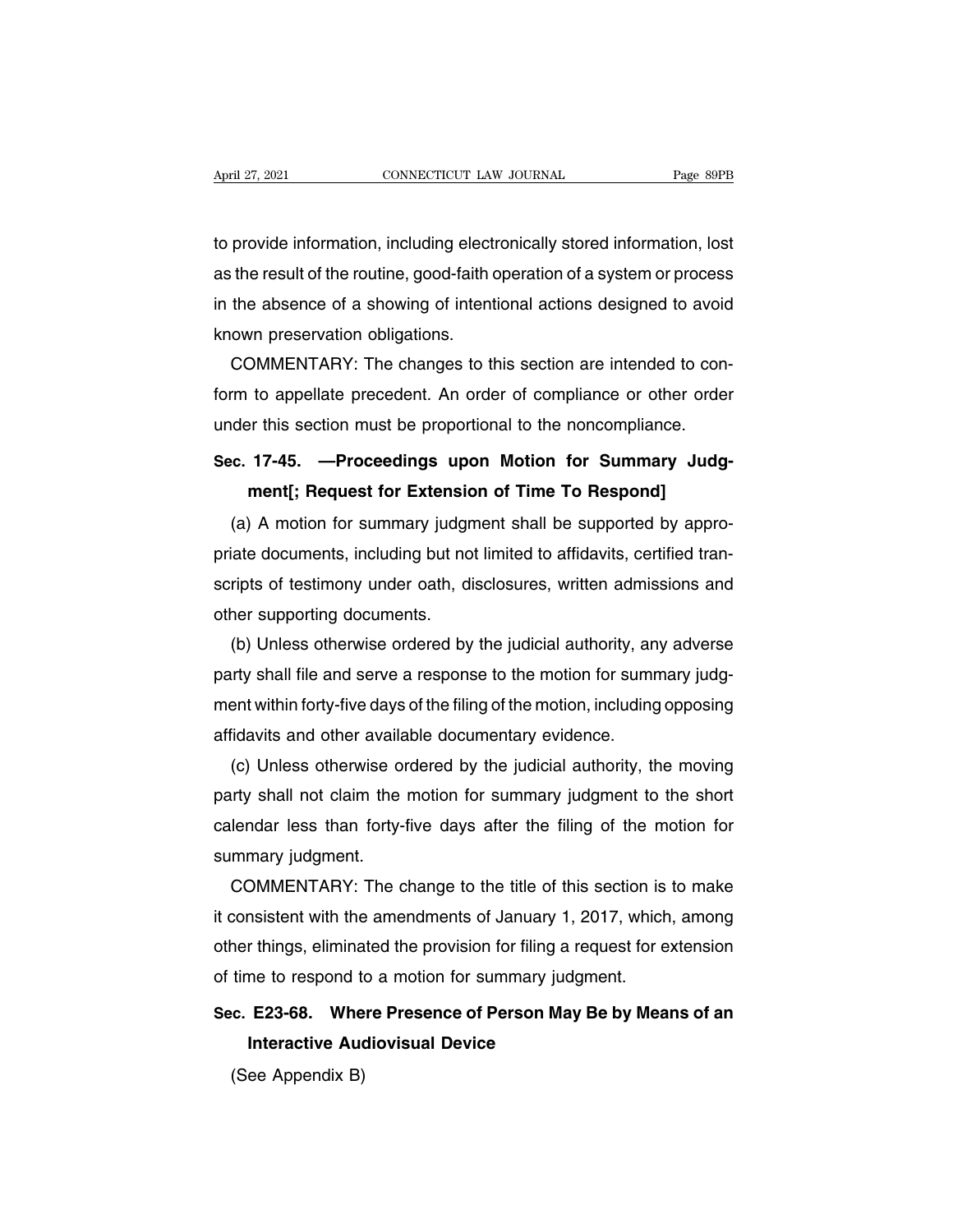## **PROPOSED AMENDMENTS TO THE<br>
FAMILY RULES NECTICUT LAW JOURNAL<br>D AMENDMENTS TO THE<br>FAMILY RULES<br>Irance by Self-Represented P**

## **Eage 90PB** CONNECTICUT LAW JOURNAL April 27, 2021<br> **PROPOSED AMENDMENTS TO THE**<br> **FAMILY RULES**<br> **(NEW) Sec. 25-6A. Appearance by Self-Represented Party in addition to Appearance of Attorney PROPOSED AMENDMENTS TO**<br>**FAMILY RULES**<br>W) Sec. 25-6A. Appearance by Self-Represe<br>tion to Appearance of Attorney<br>A party may file an appearance as a sel

PROPOSED AMENDMENTS TO THE<br>
FAMILY RULES<br>
EW) Sec. 25-6A. Appearance by Self-Represented Party in addi-<br>
tion to Appearance of Attorney<br>
(a) A party may file an appearance as a self-represented party<br>
thout prior approval FAMILY RULES<br>(NEW) Sec. 25-6A. Appearance by Self-Represented Party in addi-<br>tion to Appearance of Attorney<br>(a) A party may file an appearance as a self-represented party<br>without prior approval of the court even though the (NEW) Sec. 25-6A. Appearance by Self-Represented Party in addition to Appearance of Attorney<br>
(a) A party may file an appearance as a self-represented party<br>
without prior approval of the court even though there is an exis tion to Appearance of Attorney<br>
(a) A party may file an appearance as a self-represented party<br>
without prior approval of the court even though there is an existing<br>
appearance of one or more attorneys on file for that par (a) A party may file an appearance as a self-represented party<br>without prior approval of the court even though there is an existing<br>appearance of one or more attorneys on file for that party. For purposes<br>of this section, without prior approval of the court even though there is an existin<br>appearance of one or more attorneys on file for that party. For purpose<br>of this section, a "party with dual representation" is a party for who<br>one or more pearance of one or more attorneys on file for that party. For purposes<br>this section, a "party with dual representation" is a party for whom<br>e or more attorneys have current appearances on file and who also<br>s a current appe

of this section, a "party with dual representation" is a party for whom<br>one or more attorneys have current appearances on file and who also<br>has a current appearance on file as a self-represented party.<br>(b) Pursuant to Sect one or more attorneys have current ap<br>has a current appearance on file as  $\alpha$ <br>(b) Pursuant to Section 4-2, any ple<br>on behalf of a party with dual repres<br>attorney of record for the party.<br>(c) If a party with dual represent Solid a current appearance on file as a self-represented party.<br>
(b) Pursuant to Section 4-2, any pleading or other paper filed by or<br>
(b) Pursuant to Section 4-2, any pleading or other paper filed by or<br>
(c) If a party wi

(b) Pursuant to Section 4-2, any pleading or other paper filed by or<br>on behalf of a party with dual representation must be signed by an<br>attorney of record for the party.<br>(c) If a party with dual representation files a moti on behalf of a party with dual representation must be signed by an<br>attorney of record for the party.<br>(c) If a party with dual representation files a motion that is not signed<br>by an attorney of record, the court may, upon i attorney of record for the party.<br>
(c) If a party with dual representation files a motion that is not signed<br>
by an attorney of record, the court may, upon its own motion or upon<br>
the motion of any party, order that procee (c) If a party with dual representation files a motion that is not signed<br>by an attorney of record, the court may, upon its own motion or upon<br>the motion of any party, order that proceedings on the motion be<br>stayed until a by an attorney of record, the court may, upon its own motion or upon<br>the motion of any party, order that proceedings on the motion be<br>stayed until an attorney of record adopts said motion as if it were<br>signed by that attor the motion of any party, order that proceedings on the motion be<br>stayed until an attorney of record adopts said motion as if it were<br>signed by that attorney. The attorney may adopt the motion either by<br>filing a notice of s stayed until an attorney of record adopts said motion as if it were<br>signed by that attorney. The attorney may adopt the motion either by<br>filing a notice of such adoption with the court or by making an oral<br>statement to tha signed by that attorney. The attorney may adopt the motion either by<br>filing a notice of such adoption with the court or by making an oral<br>statement to that effect in court on the record. Alternatively, if the party<br>with du filing a notice of such adoption with the court or by making an oral<br>statement to that effect in court on the record. Alternatively, if the party<br>with dual representation affirms to the court that no attorney is actively<br>r statement to that effect in court on the record. Alternatively, if the party with dual representation affirms to the court that no attorney is actively representing the party with respect to any matters in the case in whic with dual representation affirms to the court that no attorney is actively<br>representing the party with respect to any matters in the case in<br>which the motion was filed, the court may in its discretion order that<br>proceeding representing the party with respect to any matters in the case in<br>which the motion was filed, the court may in its discretion order that<br>proceedings on the motion be stayed until the party with dual represen-<br>tation files hich the motion was filed, the court may in its discretion order that<br>oceedings on the motion be stayed until the party with dual represention files a new appearance as a self-represented party in lieu of<br>e appearances of

proceedings on the motion be stayed until the party with dual representation files a new appearance as a self-represented party in lieu of the appearances of any and all attorneys of record for the party.<br>
(d) Unless and u tation files a new appeara<br>the appearances of any ar<br>(d) Unless and until a mo<br>without the signature of the<br>disposed of, or withdrawn: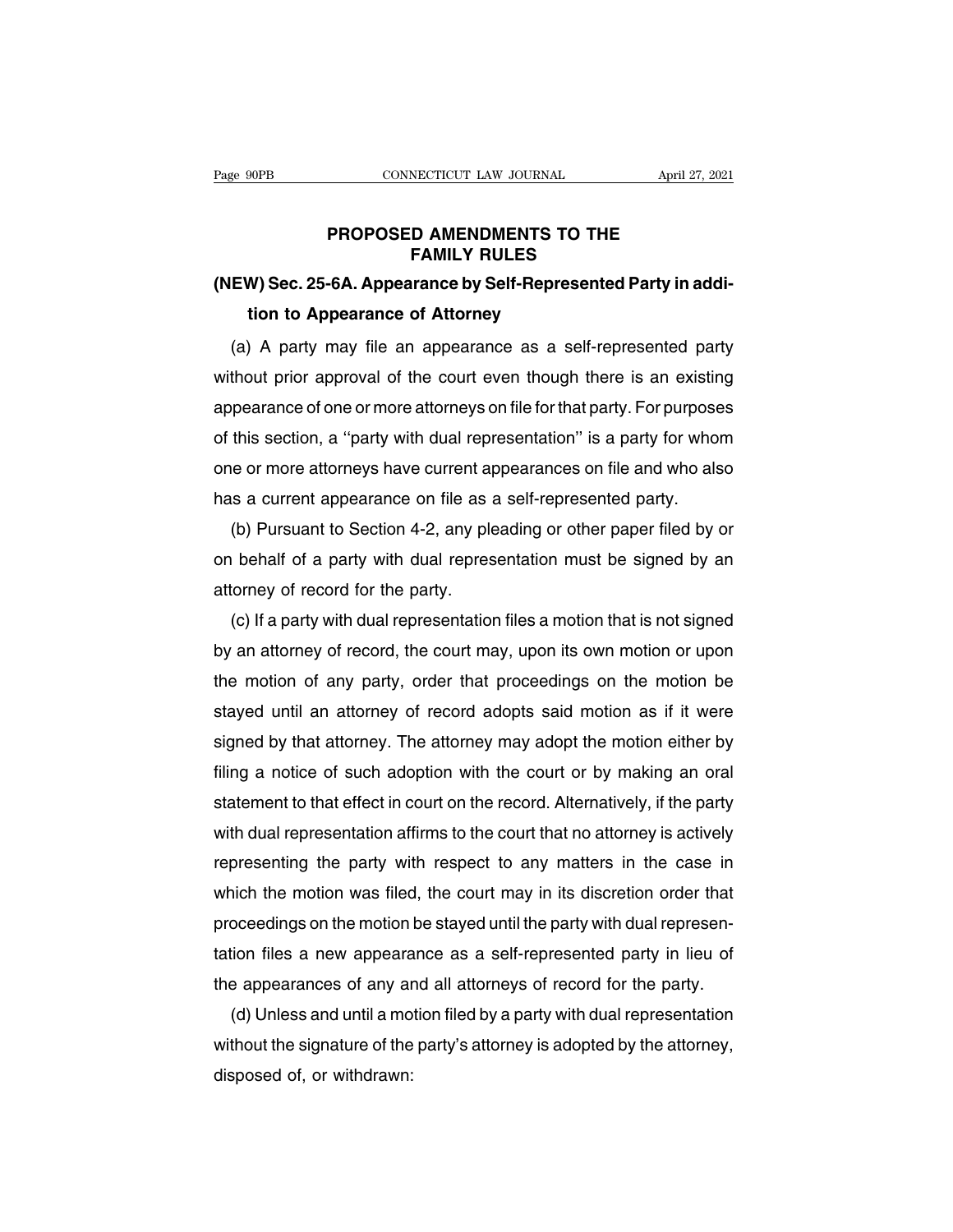The party with dual representation shall be solely responsible<br>
The party with dual representation shall be solely responsible<br>
The prosecution or litigation of the motion; and For the party with dual representation shall be solely resp<br>for the prosecution or litigation of the motion; and<br>(2) An attorney of record for any other party in the case may of

(1) The party with dual representation shall be solely responsible<br>
(2) An attorney of record for any other party in the case may commu-<br>
(2) An attorney of record for any other party in the case may commu-<br>
cate directly (1) The party with dual representation shall be solely responsible<br>for the prosecution or litigation of the motion; and<br>(2) An attorney of record for any other party in the case may commu-<br>nicate directly with the party wi For the prosecution or litigation of the motion; and<br>(2) An attorney of record for any other party in the<br>nicate directly with the party with dual represent<br>respect to the subject matter of the motion.<br>(e) If two motions o (2) An attorney of record for any other party in the case may commu-<br>cate directly with the party with dual representation, but only with<br>spect to the subject matter of the motion.<br>(e) If two motions of a party with dual r

For all directly with the party with dual representation, but only with<br>respect to the subject matter of the motion.<br>(e) If two motions of a party with dual representation are scheduled<br>for hearing at the same time, with respect to the subject matter of the motion.<br>
(e) If two motions of a party with dual representation are scheduled<br>
for hearing at the same time, with one or more having been signed<br>
or adopted by the party's attorney and (e) If two motions of a party with dual representation are scheduled<br>for hearing at the same time, with one or more having been signed<br>or adopted by the party's attorney and one or more not having been<br>so signed or adopted (e) If two motions of a party with dual representation are scheduled for hearing at the same time, with one or more having been signed or adopted by the party's attorney and one or more not having been so signed or adopted From Healing at the<br>or adopted by the<br>so signed or adop<br>most appropriate is<br>ple motions.<br>(f) If a party with signed or adopted, the court in its discretion may determine the<br>post appropriate method of proceeding with the hearing of the multi-<br>a motions.<br>(f) If a party with dual representation files a pleading or paper, other<br>an a

so signed or adopted, the court in its discretion may determine the<br>most appropriate method of proceeding with the hearing of the multi-<br>ple motions.<br>(f) If a party with dual representation files a pleading or paper, other most appropriate method of proceeding with the hearing of the matte-<br>ple motions.<br>(f) If a party with dual representation files a pleading or paper, other<br>than a motion, which is not signed by the party's attorney, the cou (f) If a party with dual representation files a pleading or paper, other<br>than a motion, which is not signed by the party's attorney, the court<br>may treat such filing in the same manner as it may treat a motion<br>under this se (i) if a party with dual representation lies<br>than a motion, which is not signed by the  $\mu$ <br>may treat such filing in the same manner<br>under this section or in such other manner a<br>appropriate under the circumstances.<br>COMMEN and a motion, which is not signed by the party's attomey, the court<br>ay treat such filing in the same manner as it may treat a motion<br>der this section or in such other manner as in its discretion it deems<br>propriate under th

they treat such lining in the same manner as it may treat a motion<br>under this section or in such other manner as in its discretion it deems<br>appropriate under the circumstances.<br>COMMENTARY: The above rule is intended to cla appropriate under the circumstances.<br>
COMMENTARY: The above rule is intended to clarify the procedures<br>
to be followed when parties in family matters file appearances on their<br>
own behalf even though they may also have, or appropriate under the chcurristances.<br>COMMENTARY: The above rule is intended to clarify the procedures<br>to be followed when parties in family matters file appearances on their<br>own behalf even though they may also have, or i COMMENTANTE. The above fue is interlued to clarify the procedures<br>to be followed when parties in family matters file appearances on their<br>own behalf even though they may also have, or intend to have, an<br>attorney who has fi notice included when parties in raming matters fire appearances on their<br>own behalf even though they may also have, or intend to have, an<br>attorney who has filed an appearance. The rule recognizes that filing<br>a self-represe behalf even though they may also have, or intend to have, and<br>attorney who has filed an appearance. The rule recognizes that filing<br>a self-representation appearance may be desirable in order to receive<br>notices from the cou a self-representation appearance. The fue recognizes that himg<br>a self-representation appearance may be desirable in order to receive<br>notices from the court. However, the rule is not intended to supersede<br>the requirement of a sen-representation appearance may be desirable in order to receive<br>notices from the court. However, the rule is not intended to supersede<br>the requirement of Section 4-2 that a pleading or other paper filed on<br>behalf of a notices from the court. However, the rule is not interided to supersede<br>the requirement of Section 4-2 that a pleading or other paper filed on<br>behalf of a party who is represented by an attorney be signed by the<br>attorney. the requirement of Section 4-2 that a pleading of other paper med on<br>behalf of a party who is represented by an attorney be signed by the<br>attorney. The rule also acknowledges the possibility that a party will<br>nevertheless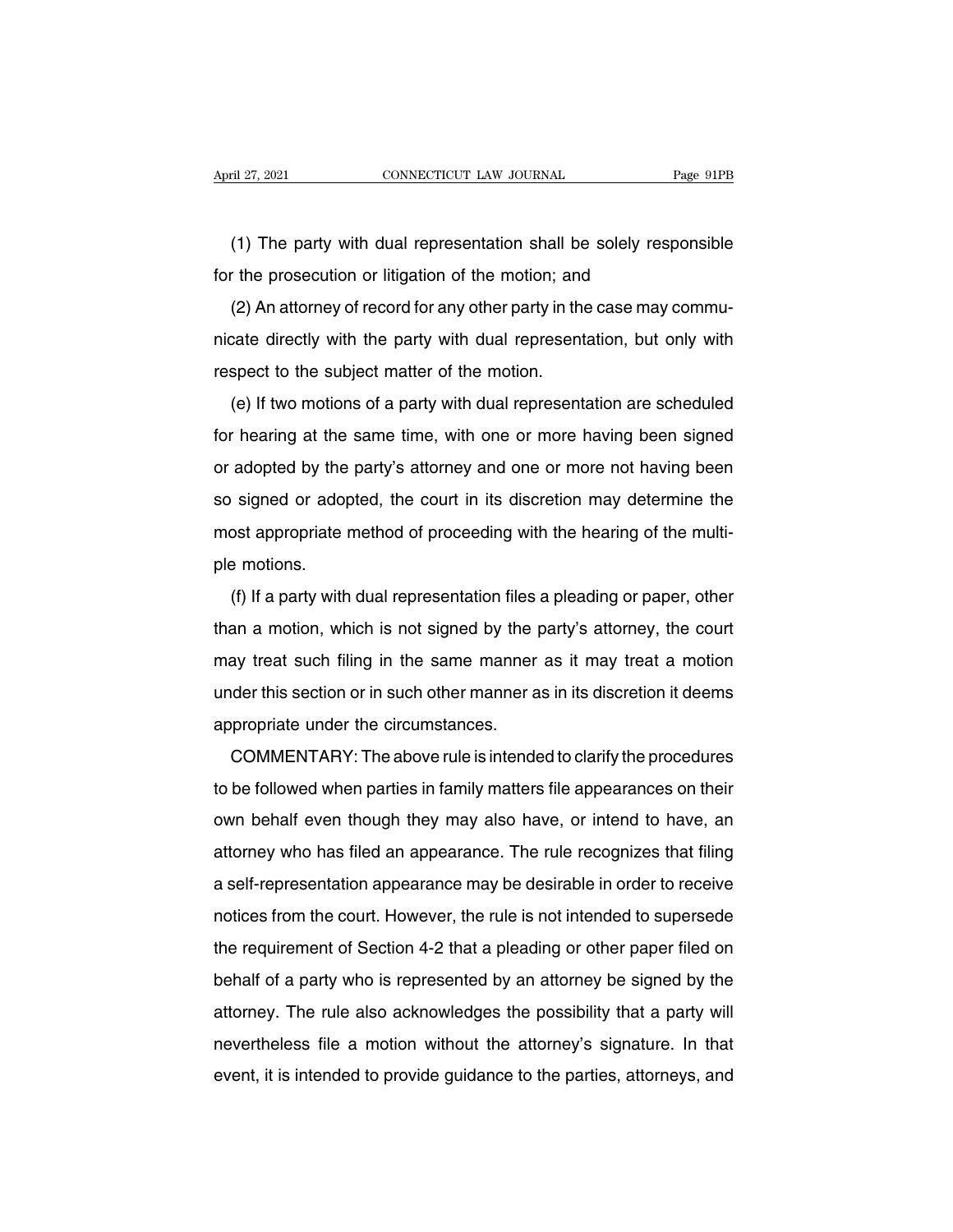The court about how to proceed. In exercising its discretion to stay<br>proceedings on a motion filed by a party without the attorney's signa-Page 92PB CONNECTICUT LAW JOURNAL April 27, 2021<br>the court about how to proceed. In exercising its discretion to stay<br>proceedings on a motion filed by a party without the attorney's signa-<br>ture the court may consider any r the court about how to proceed. In exercising its discretion to stay<br>proceedings on a motion filed by a party without the attorney's signa-<br>ture the court may consider any relevant circumstances, including,<br>but not limited the court about how to proceed. In exercising its discretion to stay<br>proceedings on a motion filed by a party without the attorney's signa-<br>ture the court may consider any relevant circumstances, including,<br>but not limited the court about how to proceed. In exercising its discretion to stay<br>proceedings on a motion filed by a party without the attorney's signa-<br>ture the court may consider any relevant circumstances, including,<br>but not limited proceedings on a motion filed by a party without the attorney's signa-<br>ture the court may consider any relevant circumstances, including,<br>but not limited to, the emergency nature, if any, of the motion; any<br>time limits imp full that has been signed or adopted by the party's attorney, and the motion; any time limits imposed by statute or rule on the court's hearing on the motion; the pendency of another motion filed on behalf of the party whi but not immed to, the emergency nature, if any, of the motion, any<br>time limits imposed by statute or rule on the court's hearing on the<br>motion; the pendency of another motion filed on behalf of the party<br>which has been sig that action, the pendency of another motion filed on behalf of the party<br>which has been signed or adopted by the party's attorney, or by another<br>party, which concerns the same facts or legal issues; and the likelihood<br>that motion, the peridency of another motion lied on behalf of the party<br>which has been signed or adopted by the party's attorney, or by another<br>party, which concerns the same facts or legal issues; and the likelihood<br>that acti which it as been sighed of adopt<br>party, which concerns the same<br>that action by the court on the<br>adopted by the attorney will s<br>other issues in the case.<br>Sec. 25-60A. Court-Ordered that action by the court on the motion that has not been signe<br>adopted by the attorney will substantially impact the adjudication<br>other issues in the case.<br>Sec. 25-60A. Court-Ordered Private Evaluations<br>(a) If the court or (b) If the attorney will substantially impact the adjudication of<br>
the rissues in the case.<br> **C. 25-60A.** Court-Ordered Private Evaluations<br>
(a) If the court orders a private evaluation of any party or any child<br>
a family

other issues in the case.<br>
Sec. 25-60A. Court-Ordered Private Evaluations<br>
(a) If the court orders a private evaluation of any party or any child<br>
in a family proceeding where custody, visitation or parental access is<br>
at Sec. 25-60A. Court-Ordered Private Evaluations<br>(a) If the court orders a private evaluation of any party or any child<br>in a family proceeding where custody, visitation or parental access is<br>at issue, a qualified, licensed h (a) If the court orders a private evaluation of any party or any<br>in a family proceeding where custody, visitation or parental acce<br>at issue, a <u>qualified, licensed health care provider</u> [state lice<br>mental health profession (a) if the court orders a private evaluation or any party or any child<br>a family proceeding where custody, visitation or parental access is<br>issue, a qualified, licensed health care provider [state licensed<br>ental health prof

and a qualified, licensed health care provider [state licensed<br>at issue, a qualified, licensed health care provider [state licensed<br>mental health professional] shall conduct such evaluation.<br>(b) If the court has determined at issue, a <u>qualified, licensed freatin care provider</u> [state licensed<br>mental health professional] shall conduct such evaluation.<br>(b) If the court has determined that an evaluation can be undertaken<br>and a qualified, licen the name of the court has determined that an evaluation can be undertaken<br>and a qualified, licensed health care provider has been selected to<br>perform the evaluation, the court's order for an evaluation shall contain<br>the na (b) if the court has determined that an evaluation can be undertakent<br>and a qualified, licensed health care provider has been selected to<br>perform the evaluation, the court's order for an evaluation shall contain<br>the name o and a qualified, licensed health care provider has been selected to<br>perform the evaluation, the court's order for an evaluation shall contain<br>the name of the provider who is to undertake the evaluation, the<br>estimated cost periorm the evaluation, the court s order for an evaluation shall contain<br>the name of the provider who is to undertake the evaluation, the<br>estimated cost of the evaluation, each party's responsibility for the<br>cost of the e the name of the provider who is to undertake the evaluation, the estimated cost of the evaluation, each party's responsibility for the cost of the evaluation, the professional credentials of the provider, the estimated dea estimated cost of the evaluation, each party's responsibility for the<br>cost of the evaluation, the professional credentials of the provider, the<br>estimated deadline by which the evaluation shall be completed and<br>submitted to cost of the evaluation, the professional credentials of the provider, the estimated deadline by which the evaluation shall be completed and submitted to the court, and the estimated fee of the provider for testifying in co court.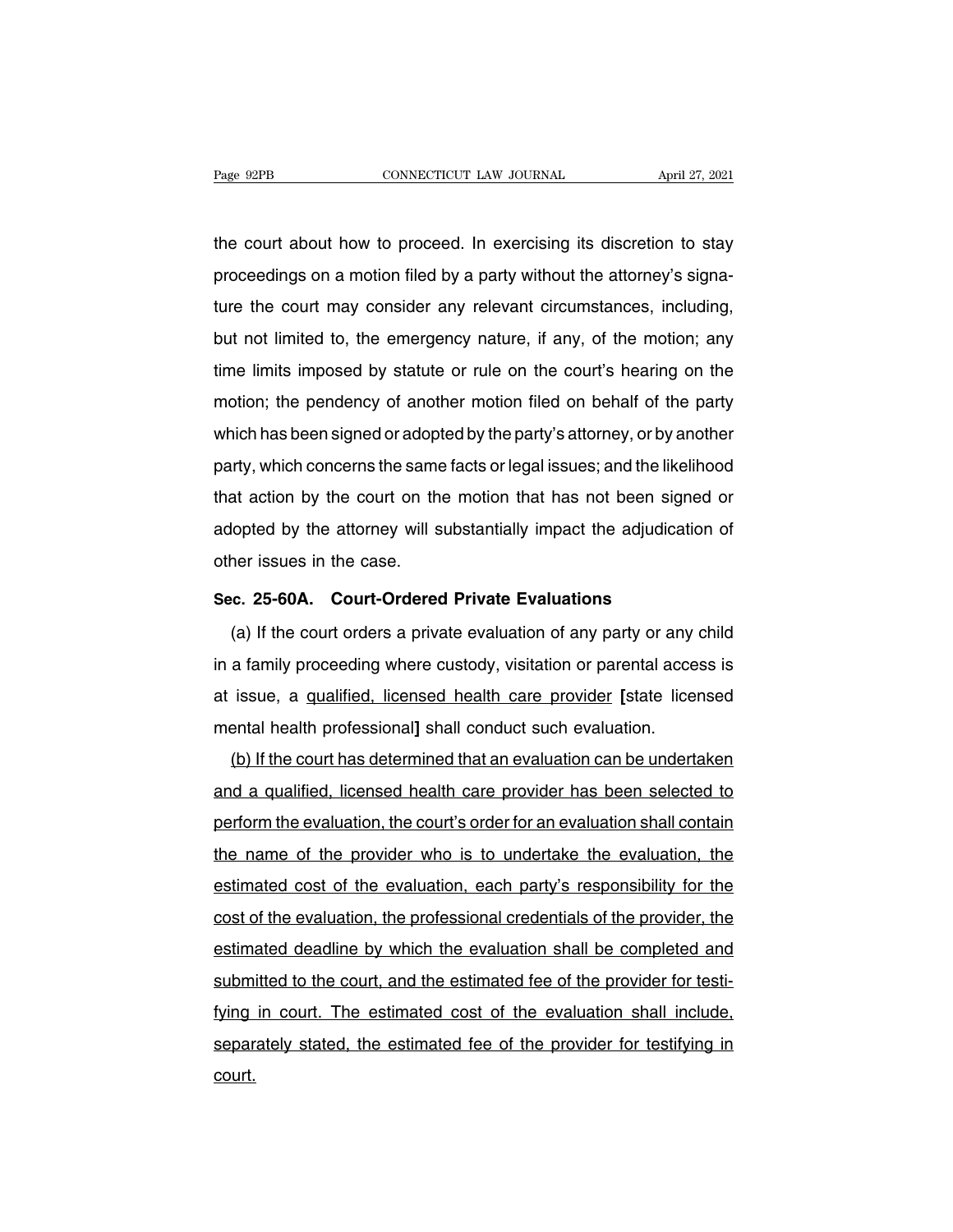(c) Not later than thirty days after the date of the completion of the datation, the provider shall file a report containing the results of the April 27, 2021 CONNECTICUT LAW JOURNAL Page 93PB<br>
(c) Not later than thirty days after the date of the completion of the<br>
evaluation, the provider shall file a report containing the results of the<br>
evaluation with the cler (c) Not later than thirty days after the date of the completion of the evaluation, the provider shall file a report containing the results of the evaluation with the clerk of the court, who shall seal such report. (c) Not later than thirty days after the date of the completion of the aluation, the provider shall file a report containing the results of the aluation with the clerk of the court, who shall seal such report.<br>(d)[(b)] No

evaluation, the provider shall file a report containing the results of the<br>evaluation with the clerk of the court, who shall seal such report.<br>(d)[(b)] Notice of any orders relating to the evaluation ordered shall<br>be commu evaluation with the clerk of the court, who shall seal su<br>
(d)[(b)] Notice of any orders relating to the evaluation<br>
be communicated to the evaluator by the guardian ad lit<br>
there is no guardian ad litem, by court personne  $(d)[(b)]$  Notice of any orders relating to the evaluation ordered shall<br>
communicated to the evaluator by the guardian ad litem or, where<br>
gere is no guardian ad litem, by court personnel.<br>  $(e)[(c)]$  Until a court-ordered eva

be communicated to the evaluator by the guardian ad litem or, where<br>there is no guardian ad litem, by court personnel.<br>(e)[(c)] Until a court-ordered evaluation is filed with the clerk pursuant<br>to Section 25-60 (b), counse there is no guardian ad litem, by court personnel.<br>  $(\underline{e})[(c)]$  Until a court-ordered evaluation is filed with the clerk pursuant<br>
to Section 25-60 (b), counsel for the parties shall not initiate contact<br>
with the evaluato (e)[(c)] Until a court-ordered evaluation is filed with the clerk pursuant<br>Section 25-60 (b), counsel for the parties shall not initiate contact<br>th the evaluator, unless otherwise ordered by the judicial authority.<br>(f)[(d) to Section 25-60 (b), counsel for the parties shall not initiate con<br>with the evaluator, unless otherwise ordered by the judicial author<br>(f)[(d)] The provisions of subsections (a) and (b) of Section 29<br>shall apply to comp

(f)[(d)] The provisions of subsections (a) and (b) of Section 25-60<br>all apply to completed private court-ordered evaluations.<br>COMMENTARY: The proposed amendment to subsection (a) sub-<br>tutes the language used in General Sta (f)[(d)] The provisions of subsections (a) and (b) of Section 25-60<br>shall apply to completed private court-ordered evaluations.<br>COMMENTARY: The proposed amendment to subsection (a) sub-<br>stitutes the language used in Gener shall apply to completed private court-ordered evaluations.<br>
COMMENTARY: The proposed amendment to subsection (a) sub-<br>
stitutes the language used in General Statutes § 46b-6a, "qualified,<br>
licensed health care provider", COMMENTARY: The proposed amendment to subsection (a) substitutes the language used in General Statutes § 46b-6a, "qualified, licensed health care provider", for the existing language, "state licensed mental health professi stitutes the language used in General Statutes § 46b-6a, "qualified,<br>licensed health care provider", for the existing language, "state<br>licensed mental health professional". The new proposed subsection<br>(b) and (c) include licensed health care provider", for the existing language, "state<br>licensed mental health professional". The new proposed subsection<br>(b) and (c) include the specific requirements in § 46b-6a as well as<br>an additional provisi licensed mental health professional". The new proposed subsection<br>(b) and (c) include the specific requirements in § 46b-6a as well as<br>an additional provision that the estimated fee of the provider for testi-<br>fying in cou (b) and (c) include the specific requirements in  $\S$  46b-6a as well as<br>an additional provision that the estimated fee of the provider for testi-<br>fying in court be separately stated. Although  $\S$  46b-6a does not require<br>th an additional provision that the estimated fee of the provider for testi-<br>fying in court be separately stated. Although § 46b-6a does not require<br>that the estimated fee for testifying in court be included in the court's<br>or fying in court be separately stated. Although  $\S$  46b-6a does not require<br>that the estimated fee for testifying in court be included in the court's<br>order, that information is essential. The evaluation report is not admiss that the estimated fee for testifying in court be included in the court's<br>order, that information is essential. The evaluation report is not admissi-<br>ble in evidence under Practice Book Section 25-60 (c) unless the<br>provide order, that information is essential. The evaluation report is not admissi-<br>ble in evidence under Practice Book Section 25-60 (c) unless the<br>provider is available for cross-examination. The parties should know<br>in advance w ble in evidenc<br>provider is ava<br>in advance wh<br>mony in court.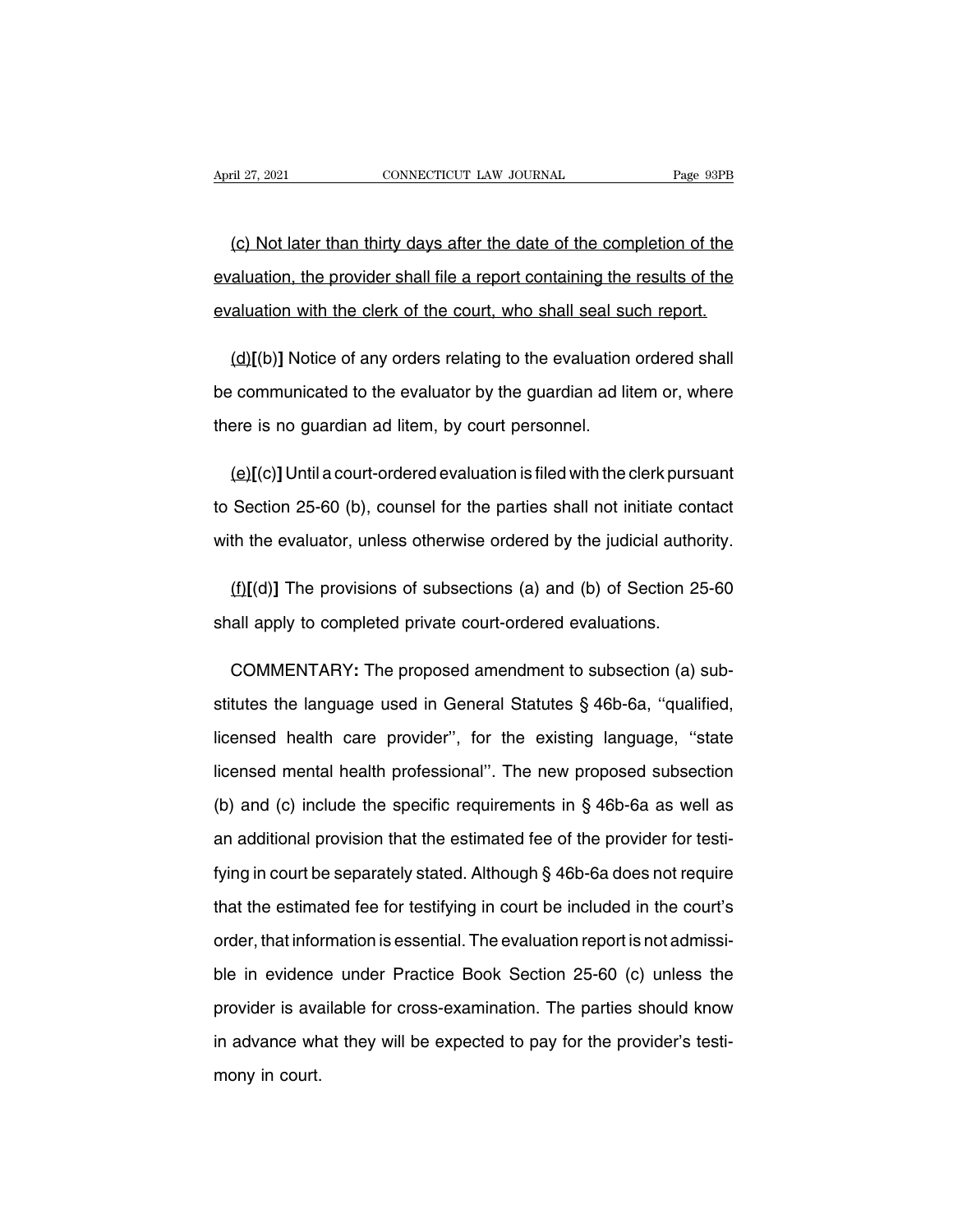## **PROPOSED AMENDMENTS TO THE<br>
JUVENILE RULES INDECTICUT LAW JOURNAL<br>
ED AMENDMENTS TO THE<br>
JUVENILE RULES<br>
A LILLLL ROLLER**

## **SEC.** 26-1. Definitions Applicable to Proceedings on Juvenile<br>Matters **Matters**

JUVENILE RULES<br>
E. 26-1. Definitions Applicable to Proceedings on Juvenile<br>
Matters<br>
In these definitions and in the rules of practice and procedure on<br>
venile matters, the singular shall include the plural and the plural, Sec. 26-1. Definitions Applicable to Proceedings on Juvenile<br>Matters<br>In these definitions and in the rules of practice and procedure on<br>juvenile matters, the singular shall include the plural and the plural,<br>the singular w In these definitions and in the rules of practice and procedure on<br>juvenile matters, the singular shall include the plural and the plural,<br>the singular where appropriate.<br>(a) The definitions of the terms "child," "abused," In these definitions and in the rules of practice and procedure on<br>venile matters, the singular shall include the plural and the plural,<br>e singular where appropriate.<br>(a) The definitions of the terms "child," "abused," "de

|<br>| juvenile matters, the singular shall include the plural and the plural,<br>
the singular where appropriate.<br>
(a) The definitions of the terms "child," "abused," "delinquent,"<br>
"delinquent act," "neglected," "uncared for," the singular where appropriate.<br>
(a) The definitions of the terms "child," "abused," "delinquent,"<br>
"delinquent act," "neglected," "uncared for," "alcohol-dependent,"<br>
["family with service needs,"] "drug-dependent," "seri (a) The definitions of the terms "child," "abused," "delinquent,"<br>"delinquent act," "neglected," "uncared for," "alcohol-dependent,"<br>["family with service needs,"] "drug-dependent," "serious juvenile<br>offense," "serious juv "delinquent act," "neglected," "uncared for," "alcobol-dependent,"<br>["family with service needs,"] "drug-dependent," "serious juvenile<br>offense," "serious juvenile offender," "serious juvenile repeat<br>offender," "predispositi If the asset forth in General Statutes § 46b-120. The definition of "victim" shall be as set forth in General Statutes § 46b-120. The definition of "victim" shall be as set forth in General Statutes § 46b-120. The definiti ["family with service needs,"] "drug-dependent," "serious juvenile offense," "serious juvenile offender," "serious juvenile repeat offender," "predispositional study," and "risk and needs assessment" shall be as set forth Fiender," "predispositional study," and "risk and needs assessment"<br>all be as set forth in General Statutes § 46b-120. The definition of<br>ictim" shall be as set forth in General Statutes § 46b-122.<br>(b) "Commitment" means a

shall be as set forth in General Statutes § 46b-120. The definition of "victim" shall be as set forth in General Statutes § 46b-122.<br>(b) "Commitment" means an order of the judicial authority whereby custody and/or guardia "victim" shall be as set forth in General Statutes § 46b-1<br>(b) "Commitment" means an order of the judicial author<br>custody and/or guardianship of a child are transferred to the<br>sioner of the Department of Children and Famil (b) "Commitment" means an order of the judicial authority whereby<br>stody and/or guardianship of a child are transferred to the Commis-<br>pner of the Department of Children and Families.<br>(c) "Complaint" means a written allegat

The interact of the Department of child are transferred to the Commissioner of the Department of Children and Families.<br>
(c) "Complaint" means a written allegation or statement presented to the judicial authority that a ch sioner of the Department of Children and Families.<br>
(c) "Complaint" means a written allegation or statement presented<br>
to the judicial authority that a child's conduct as a delinquent [or<br>
situation as a child from a famil (c) "Complaint" means a written allegation or statement presented to the judicial authority that a child's conduct as a delinquent [or situation as a child from a family with service needs] brings the child within the jur to the judicial authority to the judicial authority to situation as a child from a<br>within the jurisdiction of the Statutes  $\S$  46b-121.<br>(d) "Detention" means a uation as a child from a family with service needs] brings the child<br>thin the jurisdiction of the judicial authority as prescribed by General<br>atutes § 46b-121.<br>(d) "Detention" means a secure building or staff secure facili within the jurisdiction of the judicial authority as prescribed by General<br>Statutes § 46b-121.<br>(d) "Detention" means a secure building or staff secure facility for the<br>temporary care of a child who is the subject of a deli

atutes § 46b-121.<br>(d) "Detention" means a secure building or staff secure facility for the<br>mporary care of a child who is the subject of a delinquency complaint.<br>[(e) "Family support center" means a community-based service (d) "Detention" means a secure building or staff secure facility for the temporary care of a child who is the subject of a delinquency complaint.<br>
[(e) "Family support center" means a community-based service center for chi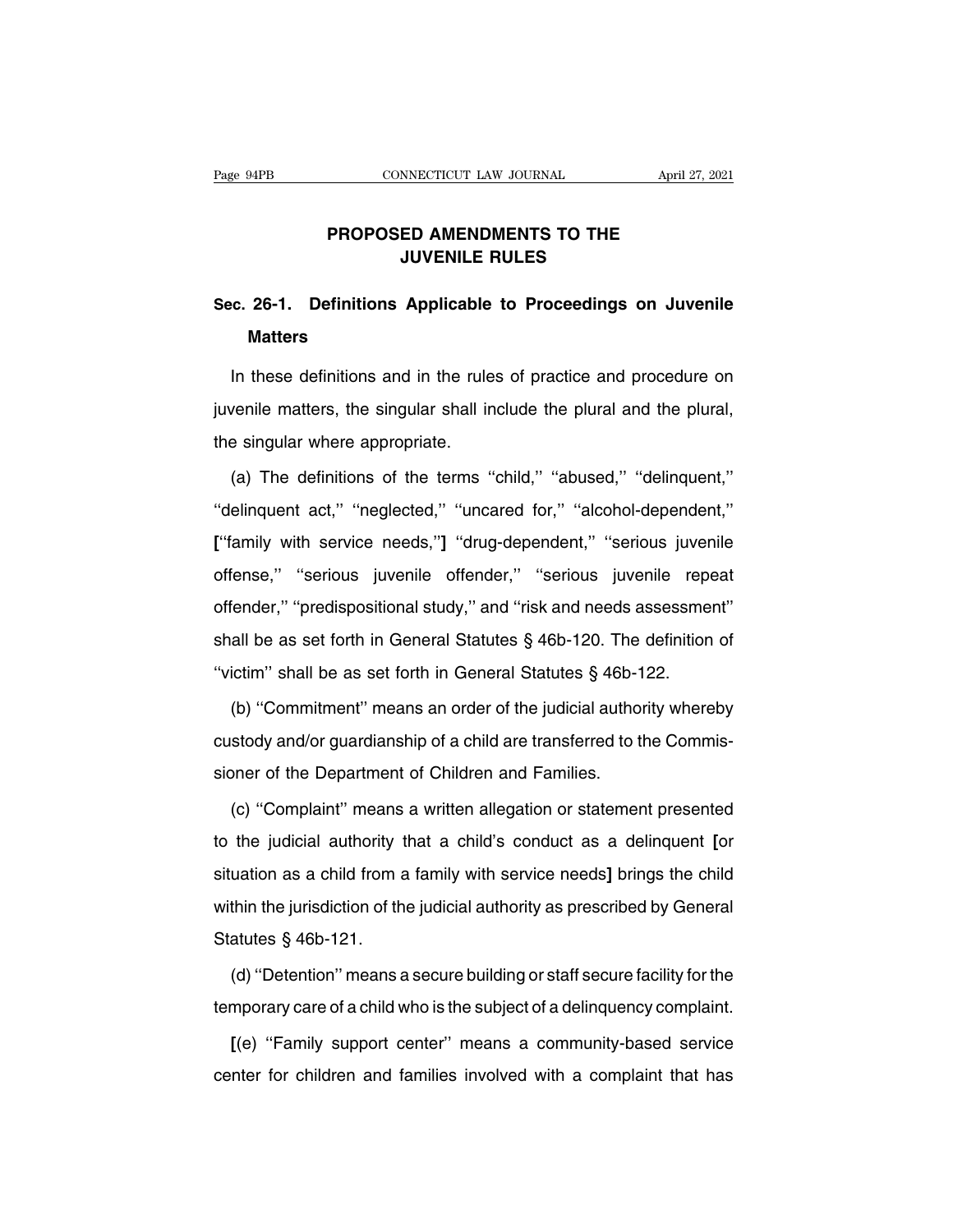April 27, 2021 CONNECTICUT LAW JOURNAL Page 95PB<br>been filed with the Superior Court under General Statutes § 46b-149,<br>that provides multiple services, or access to such services, for the April 27, 2021 CONNECTICUT LAW JOURNAL Page 95PB<br>been filed with the Superior Court under General Statutes § 46b-149,<br>that provides multiple services, or access to such services, for the<br>purpose of preventing such children been filed with the Superior Court under General Statutes § 46b-149,<br>that provides multiple services, or access to such services, for the<br>purpose of preventing such children and families from having further<br>involvement wit been filed with the Superior Court under General Statutes § 46b-1<br>that provides multiple services, or access to such services, for<br>purpose of preventing such children and families from having furt<br>involvement with the cour at provides multiple services, or access to such services, for the prose of preventing such children and families from having further volvement with the court as families with service needs.]<br>[(f)] (e) "Guardian" means a p

that provides multiple services, or access to such services, for the<br>purpose of preventing such children and families from having further<br>involvement with the court as families with service needs.]<br> $[(f)] (e)$  "Guardian" mea purpose or preventing such children and ramifies nonf having funder<br>involvement with the court as families with service needs.]<br>[(f)] (e) "Guardian" means a person who has a judicially created<br>relationship with a child, wh  $[(f)]$  (e) "Guardian" means a person who has a judicially created relationship with a child, which is intended to be permanent and self-<br>sustaining, as evidenced by the transfer to the caretaker of the following<br>parental r relationship with a child, which is intended to be permanent and self-<br>sustaining, as evidenced by the transfer to the caretaker of the following<br>parental rights with respect to the child: protection, education, care<br>and Examing, as evidenced by the transfer to the caretaker of the following<br> **Example 19 and 19 and 19 and 19 and 19 and 19 and 19 and 19 and 19 and 19 and 19 and 19 and 19 and 19 and 19 and 19 and 19 and 19 and 19 and 19 and** 

sustanting, as evidenced by the transfer to the caretaker of the following<br>parental rights with respect to the child: protection, education, care<br>and control of the person, custody of the person and decision making.<br>[(g)] parental rights with respect to the child. protection, education, care<br>and control of the person, custody of the person and decision making.<br>[(g)] (f) "Hearing" means an activity of the court on the record in<br>the presence  $[(9)]$  (f) "Hearing" means an activity of the court on the record in<br>the presence of a judicial authority and shall include (1) "Adjudicatory<br>hearing": A court hearing to determine the validity of the facts alleged<br>in a pe It is a meaning intention of the court of the record in the presence of a judicial authority and shall include (1) "Adjudicatory hearing": A court hearing to determine the validity of the facts alleged in a petition or in ine presence or a judicial additionly and shall include (1) Adjudicatory<br>hearing": A court hearing to determine the validity of the facts alleged<br>in a petition or information to establish thereby the judicial authority's<br>j meaning : A court nearing to determine the validity of the lacts alleged<br>in a petition or information to establish thereby the judicial authority's<br>jurisdiction to decide the matter which is the subject of the petition or<br> in a pention of information to establish thereby the judicial authority's<br>jurisdiction to decide the matter which is the subject of the petition or<br>information; (2) "Contested hearing on an order of temporary custody"<br>mean information to decide the matter which is the subject of the pention of<br>information; (2) "Contested hearing on an order of temporary custody"<br>means a hearing on an ex parte order of temporary custody or an<br>order to appear mionination,  $(z)$  Contested healing on an otder of temporary custody or an order to appear which is held not later than ten days from the day of a preliminary hearing on such orders. Contested hearings shall be held on co the request of the respondent; (3) "Dispositive hearing": The judicial authority's jurisdiction to adjudicate the matter which is the subject of the request of the respondent; (3) "Dispositive hearing": The judicial author a preliminary hearing on such orders. Contested hearings shall be<br>held on consecutive days except for compelling circumstances or at<br>the request of the respondent; (3) "Dispositive hearing": The judicial<br>authority's jurisd a premininary riearing on such orders. Contested riearings shall be<br>held on consecutive days except for compelling circumstances or at<br>the request of the respondent; (3) "Dispositive hearing": The judicial<br>authority's juri Theid on consecutive days except for completing circumstances of at<br>the request of the respondent; (3) "Dispositive hearing": The judicial<br>authority's jurisdiction to adjudicate the matter which is the subject of<br>the petit authority's jurisdiction to adjudicate the matter which is the subject of<br>authority's jurisdiction to adjudicate the matter which is the subject of<br>the petition or information having been established, a court hearing<br>in wh action or information is definite the matter which is the subject of<br>the petition or information having been established, a court hearing<br>in which the judicial authority, after considering the social study or<br>predispositio in which the judicial authority, after considering the social study or<br>predispositional study and the total circumstances of the child, orders<br>whatever action is in the best interests of the child or family and, where<br>appl In which the judicial additionty, after considering the social study of<br>predispositional study and the total circumstances of the child, orders<br>whatever action is in the best interests of the child or family and, where<br>app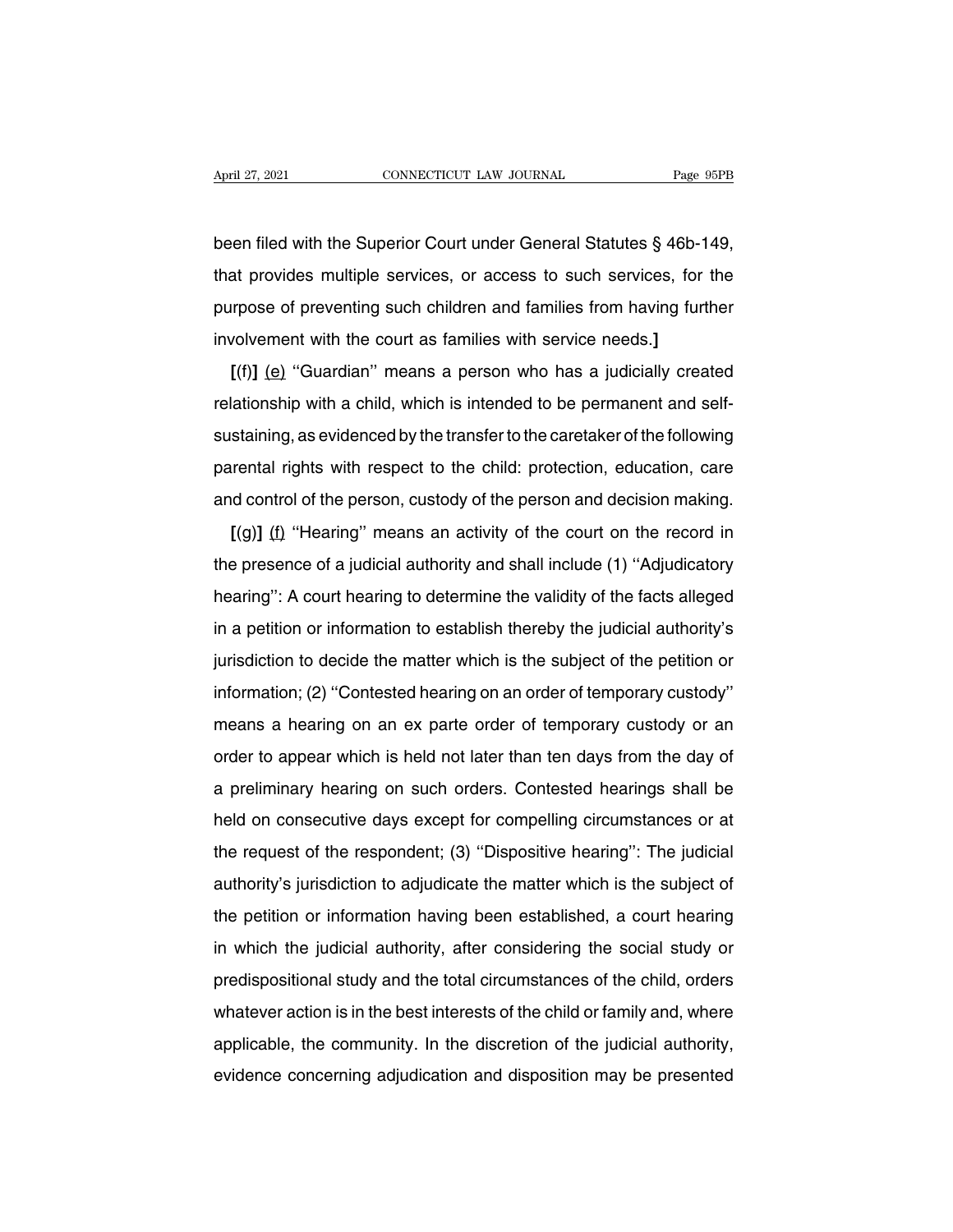Fage 96PB CONNECTICUT LAW JOURNAL April 27, 2021<br>in a single hearing; (4) "Preliminary hearing" means a hearing on an<br>ex parte order of temporary custody or an order to appear or the first Page 96PB CONNECTICUT LAW JOURNAL April 27, 2021<br>in a single hearing; (4) "Preliminary hearing" means a hearing on an<br>ex parte order of temporary custody or an order to appear or the first<br>hearing on a petition alleging th in a single hearing; (4) "Preliminary hearing" means a hearing on an<br>ex parte order of temporary custody or an order to appear or the first<br>hearing on a petition alleging that a child is uncared for, abused, or<br>neglected. in a single hearing; (4) "Preliminary hearing" means a hearing on an<br>ex parte order of temporary custody or an order to appear or the first<br>hearing on a petition alleging that a child is uncared for, abused, or<br>neglected. ex parte order of temporary custody or an order to appear or the first<br>hearing on a petition alleging that a child is uncared for, abused, or<br>neglected. A preliminary hearing on any ex parte custody order or<br>order to appea bearing on a petition alleging that a child is uncared for, abused, or neglected. A preliminary hearing on any ex parte custody order or order to appear shall be held not later than ten days from the issuance of the order; it and the distance for, assess, or<br>neglected. A preliminary hearing on any ex parte custody order or<br>order to appear shall be held not later than ten days from the issuance<br>of the order; (5) "Plea hearing" is a hearing at dependency petition, upon being advised of his or her rights, admits, denies, or pleads noto contendere to allegations contained in the ender; (5) "Plea hearing" is a hearing at which (A) a parent or guardian who is a name of the order; (5) "Plea hearing" is a hearing at which (A) a parent or<br>guardian who is a named respondent in a neglect, uncared for or<br>dependency petition, upon being advised of his or her rights, admits,<br>denies, or pleads per and strate state, (c) if the intention; or a neutring at minimal (ii) a particle.<br>guardian who is a named respondent in a neglect, uncared for or<br>dependency petition, upon being advised of his or her rights, admits,<br>de guardian who is a named respondent in a neglect, uncared for or dependency petition, upon being advised of his or her rights, admits, denies, or pleads nolo contendere to allegations contained in the petition; or (B) a chi denies, or pleads nolo contendere to allegations contained in the<br>petition; or (B) a child who is a named respondent in a delinquency<br>petition or information enters a plea of not guilty, guilty, or nolo conten-<br>dere upon b petition; or (B) a child who is a named respondent in a delinquency<br>petition or information enters a plea of not guilty, guilty, or nolo conten-<br>dere upon being advised of the charges against him or her contained<br>in the in petition or information enters a plea of not guilty, guilty, or nolo conten-<br>dere upon being advised of the charges against him or her contained<br>in the information or petition[, or a hearing at which a child who is a<br>named dere upon being advised of the charges against him or her contained<br>in the information or petition[, or a hearing at which a child who is a<br>named respondent in a family with service needs petition admits or<br>denies the alle in the information or petition[, or a hearing at which a child who is a<br>named respondent in a family with service needs petition admits or<br>denies the allegations contained in the petition upon being advised of<br>the allegati remains about the penaltry of a treating at time to entire the compared respondent in a family with service needs petition admits or denies the allegations contained in the petition upon being advised of the allegations]; nance responsement and a taking time vertice incode permonrolating.<br>
denies the allegations]; (6) "Probation status review hearing" means a hearing<br>
requested, ex parte, by a probation officer regardless of whether a<br>
new the allegations]; (6) "Probation status review hearing" means a hearing<br>requested, ex parte, by a probation officer regardless of whether a<br>new offense or violation has been filed. The court may grant the ex<br>parte request, requested, ex parte, by a probation officer regard<br>new offense or violation has been filed. The cour<br>parte request, in the best interest of the child or the p<br>a hearing on the request within seven days.<br> $I(h)I(r)$  "Indian ch <sup>1</sup> w offense or violation has been filed. The court may grant the exerte request, in the best interest of the child or the public, and convene hearing on the request within seven days.<br> **[**(h)] (g) "Indian child" means an

parte request, in the best interest of the child or the public, and convene<br>a hearing on the request within seven days.<br>
[(h)] (g) "Indian child" means an unmarried person under age eigh-<br>teen who is either a member of a f is eligible for membership in a federally recognized Indian tribe or<br>is eligible for membership in a federally recognized Indian tribe or<br>is eligible for membership in a federally recognized Indian tribe and<br>is the biologi  $[(h)] (g)$  "Indian child" means an unmarried person under age eighteen who is either a member of a federally recognized Indian tribe or is eligible for membership in a federally recognized Indian tribe and is the biological teen who is either a member of a federally recognized Indian tribe or<br>is eligible for membership in a federally recognized Indian tribe and<br>is the biological child of a member of a federally recognized Indian<br>tribe, and is proceedings.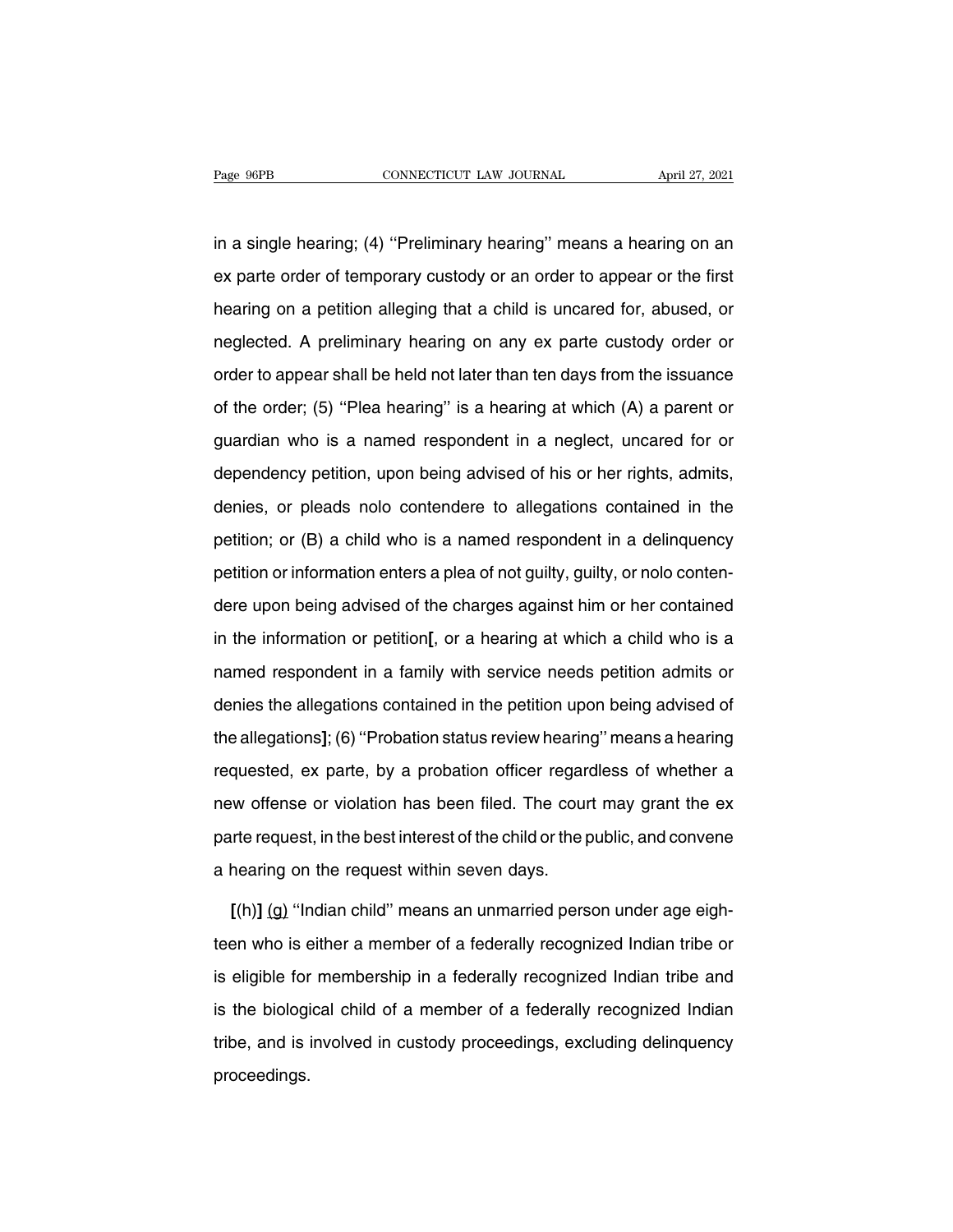**[**(i)**]** (h) ''Parent'' means a biological mother or father or adoptive April 27, 2021 CONNECTICUT LAW JOURNAL Page 97PB<br>
[(i)] (h) "Parent" means a biological mother or father or adoptive<br>
mother or father except a biological or adoptive mother or father whose<br>
parental rights have been termi  $\lbrack (i) \rbrack$  (h) "Parent" means a biological mother or father or adoptive<br>mother or father except a biological or adoptive mother or father whose<br>parental rights have been terminated; or the father of any child born<br>out  $\lbrack$  (i)] (h) "Parent" means a biological mother or father or adoptive mother or father except a biological or adoptive mother or father whose parental rights have been terminated; or the father of any child born out of mother or father except a biological or adoptive mother or father whose<br>parental rights have been terminated; or the father of any child born<br>out of wedlock, provided at the time of the filing of the petition (1) he<br>has be parental rights have been terminated; or the father of any child born<br>out of wedlock, provided at the time of the filing of the petition (1) he<br>has been adjudicated the father of such child by a court which pos-<br>sessed the out of wedlock, provided at the time of the filing of the petition (1) he<br>has been adjudicated the father of such child by a court which pos-<br>sessed the authority to make such adjudication, or (2) he has acknowl-<br>edged in has been adjudicated the father of such child by a court which pos-<br>sessed the authority to make such adjudication, or (2) he has acknowl-<br>edged in writing to be the father of such child, or (3) he has contributed<br>regularl sessed the authority to make such adjudication, or (2) he has acknowl-<br>edged in writing to be the father of such child, or (3) he has contributed<br>regularly to the support of such child, or (4) his name appears on the<br>birth edged in writing to be the father of such child, or (3) he has contributed<br>regularly to the support of such child, or (4) his name appears on the<br>birth certificate, or (5) he has filed a claim for paternity as provided<br>un edged in writing to be the father of such child, or (3) he has contributed<br>regularly to the support of such child, or (4) his name appears on the<br>birth certificate, or (5) he has filed a claim for paternity as provided<br>un **for the certificate, or (5) he has filed a claim for paternity as provided der General Statutes**  $\S$  **46b-172a, or (6) he has been named in the tition as the father of the minor child by the mother.<br>
<b>[(j)]** (i) "Parties"

under General Statutes § 46b-172a, or (6) he has been named in the<br>petition as the father of the minor child by the mother.<br>[(j)] (i) "Parties" includes: (1) The child who is the subject of a<br>proceeding and those additiona petition as the father of the minor child by the mother.<br>
[(j)] (i) "Parties" includes: (1) The child who is the subject of a<br>
proceeding and those additional persons as defined herein; (2) "Legal<br>
party": Any person, incl  $I(j)$ ] (i) "Parties" includes: (1) The child who is the subject of a proceeding and those additional persons as defined herein; (2) "Legal party": Any person, including a parent, whose legal relationship to the matter pen proceeding and those additional persons as defined herein; (2) "Legal<br>party": Any person, including a parent, whose legal relationship to the<br>matter pending before the judicial authority is of such a nature and<br>kind as to party": Any person, including a parent, whose legal relationship to the<br>matter pending before the judicial authority is of such a nature and<br>kind as to mandate the receipt of proper legal notice as a condition<br>precedent to matter pending before the judicial authority is of such a nature and<br>kind as to mandate the receipt of proper legal notice as a condition<br>precedent to the establishment of the judicial authority's jurisdiction<br>to adjudicat kind as to mandate the receipt of proper legal notice as a condition<br>precedent to the establishment of the judicial authority's jurisdiction<br>to adjudicate the matter pending before it; and (3) "Intervening party":<br>Any pers 35a-4. **follogy** and (3) "Intervening party":<br> **Any person who is permitted to intervene in accordance with Section**<br> **35a-4.**<br> **[(k)]** (j) "Permanency plan" means a plan developed by the Commis-<br>
sioner of the Department of Chil

Any person who is permitted to intervene in accordance with Section<br>35a-4.<br>[(k)] (j) "Permanency plan" means a plan developed by the Commis-<br>sioner of the Department of Children and Families for the permanent<br>placement of 35a-4.<br>
[(k)] (j) "Permanency plan" means a plan developed by the Commis-<br>
sioner of the Department of Children and Families for the permanent<br>
placement of a child in the commissioner's care. Permanency plans<br>
shall be re  $[(k)]$  (i) "Permanency plan" means a plan developed by the Commissioner of the Department of Children and Families for the permanent placement of a child in the commissioner's care. Permanency plans shall be reviewed by th Stoner of the Department of Children and Families for the permanent<br>placement of a child in the commissioner's care. Permanency plans<br>shall be reviewed by the judicial authority as prescribed in General<br>Statutes §§ 17a-110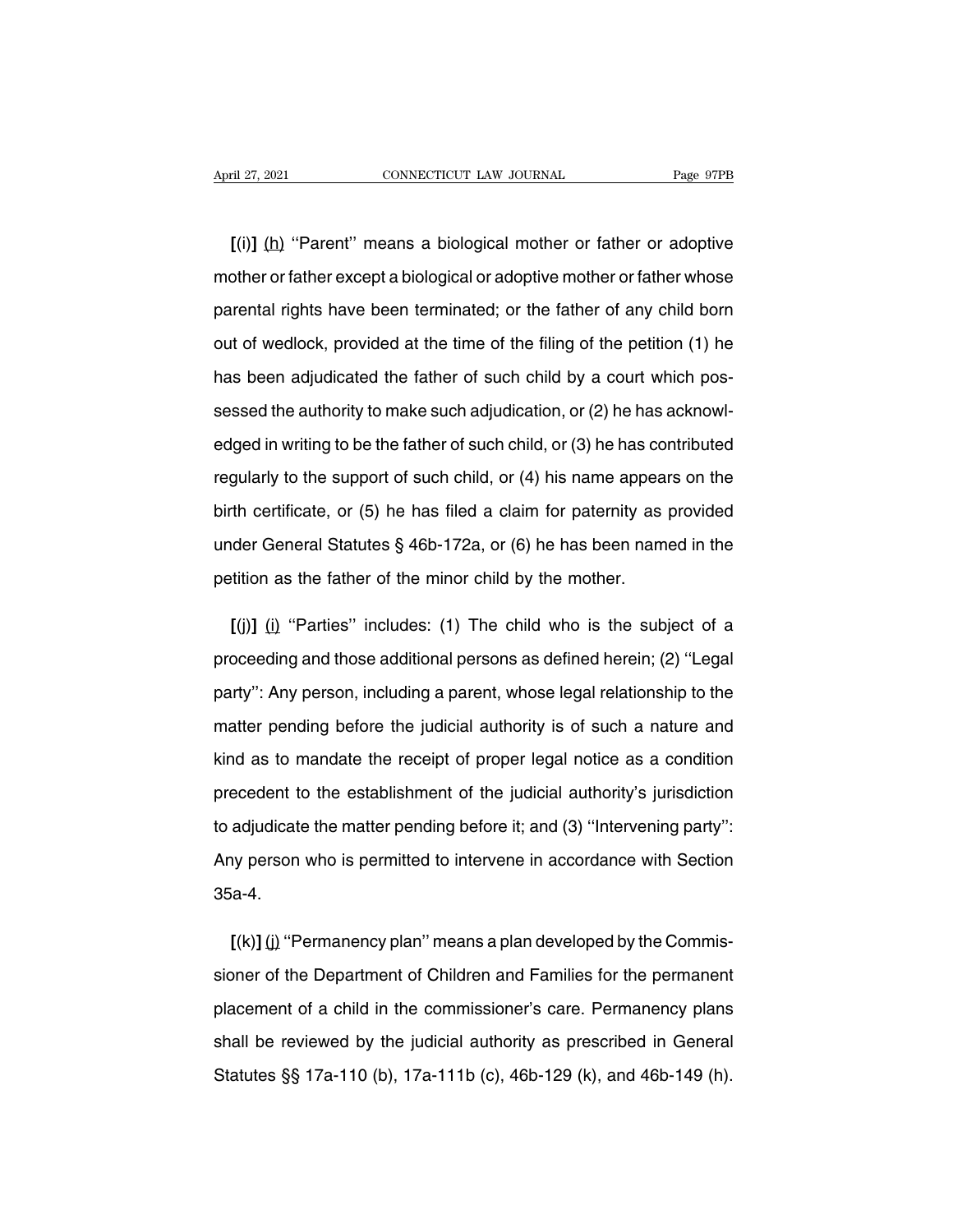**EXECUTE ACTE ACTE ACTE ACTE ACTE AT APPENDICAL**<br> **[(i)]** (k) "Petition" means a formal pleading, executed under oath,<br>
eging that the respondent is within the judicial authority's jurisdiction Fage 98PB CONNECTICUT LAW JOURNAL April 27, 2021<br>  $[(\hbar)]$  (k) "Petition" means a formal pleading, executed under oath,<br>
alleging that the respondent is within the judicial authority's jurisdiction<br>
to adjudicate the matter  $[(*h*)]$  ( $k$ ) "Petition" means a formal pleading, executed under oath, alleging that the respondent is within the judicial authority's jurisdiction to adjudicate the matter which is the subject of the petition by reas  $[(*h*)]$  ( $\underline{k}$ ) "Petition" means a formal pleading, executed under oath,<br>alleging that the respondent is within the judicial authority's jurisdiction<br>to adjudicate the matter which is the subject of the petition by petition for erasure of record, such petition invoke a judicial authority's jurisdiction<br>to adjudicate the matter which is the subject of the petition by reason<br>of cited statutory provisions and seeking a disposition. Exce and shall and subported the matter which is the subject of the petition by reason<br>of cited statutory provisions and seeking a disposition. Except for a<br>petition for erasure of record, such petitions invoke a judicial heari statute. Fition for erasure of record, such petitions invoke a judicial hearing<br>  $\frac{1}{2}$  of shall be filed by any one of the parties authorized to do so by<br>  $\frac{1}{2}$  (m)] ( $\frac{1}{2}$  "Information" means a formal pleading filed b

and shall be filed by any one of the parties authorized to do so by statute.<br>  $[(m)] (\hat{\mu}$  "Information" means a formal pleading filed by a prosecutor alleging that a child in a delinquency matter is within the judicial aut statute.<br>
[(m)] ( $\mu$  "Information<br>
alleging that a child in<br>
ity's jurisdiction.<br>
[(n)] (m) "Probation  $\left[\frac{m}{\mu}\right]$  ( $\mu$  "Information" means a formal pleading filed by a prosecutor<br>eging that a child in a delinquency matter is within the judicial author-<br>'s jurisdiction.<br> $\left[\frac{m}{\mu}\right]$  (m) (m) "Probation supervision" me

alleging that a child in a delinquency matter is within the judicial author-<br>ity's jurisdiction.<br>[(n)] (<u>m</u>) "Probation supervision" means a legal status whereby a<br>juvenile who has been adjudicated delinquent is placed by ity's jurisdiction.<br>  $[(n)]$  (m) "Probation supervision" means a legal status whereby a<br>
juvenile who has been adjudicated delinquent is placed by the court<br>
under the supervision of juvenile probation for a specified perio  $[(n)]$  (m) "Probation supervision" means a legal status<br>juvenile who has been adjudicated delinquent is placed k<br>under the supervision of juvenile probation for a specifie<br>time and upon such terms as the court determines.<br> Figure 1. The VI (v)<br> **Example who has been adjudicated delinquent is placed by the court**<br>
der the supervision of juvenile probation for a specified period of<br> **[(o)]** (n) "Probation supervision with residential placement

under the supervision of juvenile probation for a specified period of<br>time and upon such terms as the court determines.<br> $[(o)] (n)$  "Probation supervision with residential placement" means<br>a legal status where by a juvenile time and upon such terms as the court determines.<br>  $[(o)] (n)$  "Probation supervision with residential placement" means<br>
a legal status where by a juvenile who has been adjudicated delinquent<br>
is placed by the court under th  $[(o)] (n)$  "Probation supervision with residential placement" means<br>a legal status where by a juvenile who has been adjudicated delinquent<br>is placed by the court under the supervision of juvenile probation for<br>a specified p a legal status where by a juvenile who has been adjudicated delinquent<br>is placed by the court under the supervision of juvenile probation for<br>a specified period of time, upon such terms as the court determines,<br>that inclu is placed by the court under the supervision of juvenile probation for<br>a specified period of time, upon such terms as the court determines,<br>that include a period of placement in a secure or staff-secure residential<br>treatme Figure 3 as specified period of time<br>that include a period of p<br>treatment facility, as ord<br>in the community.<br> $[(p)]$  (o) "Responder **Example 3** at include a period of placement in a secure or staff-secure residential<br>
aatment facility, as ordered by the court, and a period of supervision<br>
the community.<br> **[(p)]** (**o**) "Respondent" means a person who is

treatment facility, as ordered by the court, and a period of supervision<br>in the community.<br> $[(p)]$  (o) "Respondent" means a person who is alleged to be a<br>delinquent or a child from a family with service needs, or a parent o in the community.<br>  $[(p)] (Q)$  "Respondent" means a person who is alleged to be a<br>
delinquent or a child from a family with service needs, or a parent or<br>
a guardian of a child who is the subject of a petition alleging that  $[(p)]$  (o) "Respondent" means a person who is alleged to be a delinquent or a child from a family with service needs, or a parent or a guardian of a child who is the subject of a petition alleging that the child is uncared delinquent or a<br>a guardian of a<br>child is uncare<br>parental rights.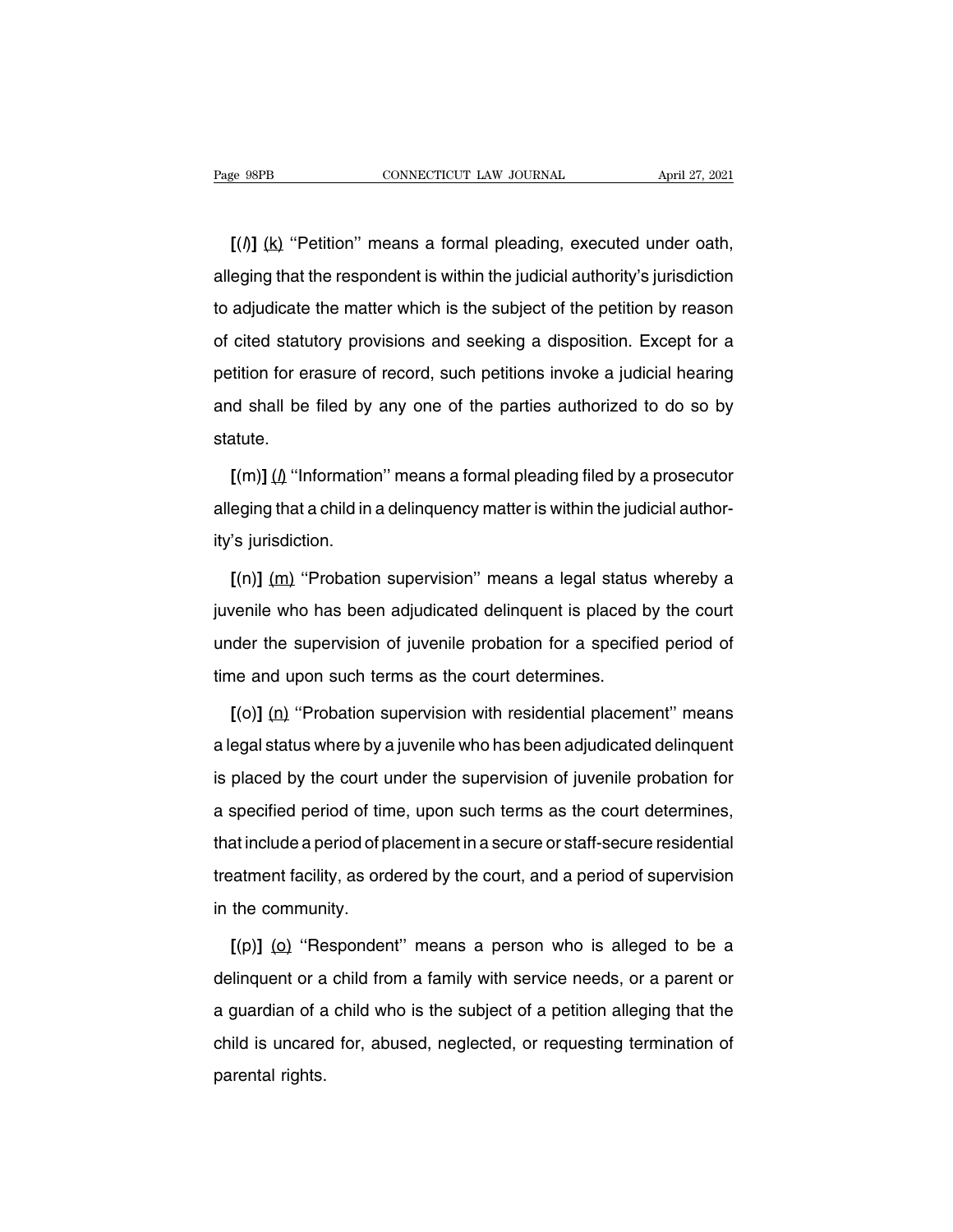**[**(q)**]**(p) ''Secure-residential facility'' means a hardware-secured resi-April 27, 2021 CONNECTICUT LAW JOURNAL Page 99PB<br>
[(q)] (p) "Secure-residential facility" means a hardware-secured residential facility that includes direct staff supervision, surveillance<br>
enhancements and physical barrie [(q)] (p) "Secure-residential facility" means a hardware-secured residential facility that includes direct staff supervision, surveillance<br>enhancements and physical barriers that allow for close supervision<br>and controlled  $[(q)] (p)$  "Secure-residential facility" means a hardward ential facility that includes direct staff supervision<br>enhancements and physical barriers that allow for clo<br>and controlled movement in a treatment setting.<br> $[(r)] (q)$ **EXACT MENTAL**<br> **Exactle includes direct staff supervision, surveillance**<br> **hancements and physical barriers that allow for close supervision**<br> **d** controlled movement in a treatment setting.<br> **[(r)]** (**q)** "Specific steps

enhancements and physical barriers that allow for close supervision<br>and controlled movement in a treatment setting.<br>
[(r)] (q) "Specific steps" means those judicially determined steps<br>
the parent or guardian and the Commis and controlled movement in a treatment setting.<br>
[(r)] (q) "Specific steps" means those judicially determined steps<br>
the parent or guardian and the Commissioner of the Department of<br>
Children and Families should take in or  $[(r)] (q)$  "Specific steps" means those jumpose the parent or guardian and the Commission<br>Children and Families should take in order<br>to retain or regain custody of a child.<br> $[(s)] (r)$  "Staff secure facility" means a **EXECT COVERTS**<br> **Extra cover the parent or guardian and Families should take in order for the parent or guardian retain or regain custody of a child.<br>
<b>[(s)]** ( $\uparrow$ ) "Staff secure facility" means a residential facility:

Children and Families should take in order for the parent or guardian<br>to retain or regain custody of a child.<br>[(s)] (r) "Staff secure facility" means a residential facility: (1) that<br>does not include construction features to retain or regain custody of a child.<br>
[(s)] (r) "Staff secure facility" means a residential facility: (1) that<br>
does not include construction features designed to physically restrict<br>
the movements and activities of juv  $[(s)]$  (r) "Staff secure facility" means a residential facility: (1) that does not include construction features designed to physically restrict the movements and activities of juvenile residents who are placed therein, (2 does not include construction features designed to physically restrict<br>the movements and activities of juvenile residents who are placed<br>therein, (2) that may establish reasonable rules restricting entrance<br>to and egress activities of individual individual individual purposes were placed therein, (2) that may establish reasonable rules restricting entrance to and egress from the facility, and (3) in which the movements and activities of in therein, (2) that may establish reasonable rules restricting entrance<br>to and egress from the facility, and (3) in which the movements and<br>activities of individual juvenile residents may, for treatment purposes,<br>be restrict supervision. **Exercise of individual juvenile residents may, for treatment purposes,<br>
<b>Exercited or subject to control through the use of intensive staff**<br> **pervision.**<br> **[(t)]** (s) "Staff-secure residential facility" means a residenti

be restricted or subject to control through the use of intensive staff<br>supervision.<br>[(t)] (s) "Staff-secure residential facility" means a residential facility<br>that provides residential treatment for children in a structure supervision.<br>
[(t)] (s) "Staff-secure residential facility" mean<br>
that provides residential treatment for children in<br>
where the children are monitored by staff.<br>
[(u)] (t) "Supervision" includes: (1) "Nonjudicia  $[(t)]$  (s) "Staff-secure residential facility" means a residential facility<br>at provides residential treatment for children in a structured setting<br>nere the children are monitored by staff.<br> $[(u)]$  (t) "Supervision" includes:

status with a provides residential treatment for children in a structured setting<br>where the children are monitored by staff.<br>
[(u)] (t) "Supervision" includes: (1) "Nonjudicial supervision": A legal<br>
status without the fil where the children are monitored by staff.<br>
[(u)] (t) "Supervision" includes: (1) "Nonjudicial supervision": A legal<br>
status without the filing of a petition or a court conviction or adjudication<br>
but following the child's  $[(u)]$  (t) "Supervision" includes: (1) "Nonjudicial supervision": A legal status without the filing of a petition or a court conviction or adjudication but following the child's admission to a complaint wherein a probation status without the filing of a petition or a court conviction or adjudication<br>but following the child's admission to a complaint wherein a probation<br>officer exercises supervision over the child with the consent of the chi but following the child's admission to a complaint wherein a probation<br>officer exercises supervision over the child with the consent of the child<br>and the parent; (2) "Protective supervision": A disposition following<br>adjudi officer exercises supervision over the child with the consent of the child<br>and the parent; (2) "Protective supervision": A disposition following<br>adjudication in neglected, abused or uncared for cases created by an<br>order of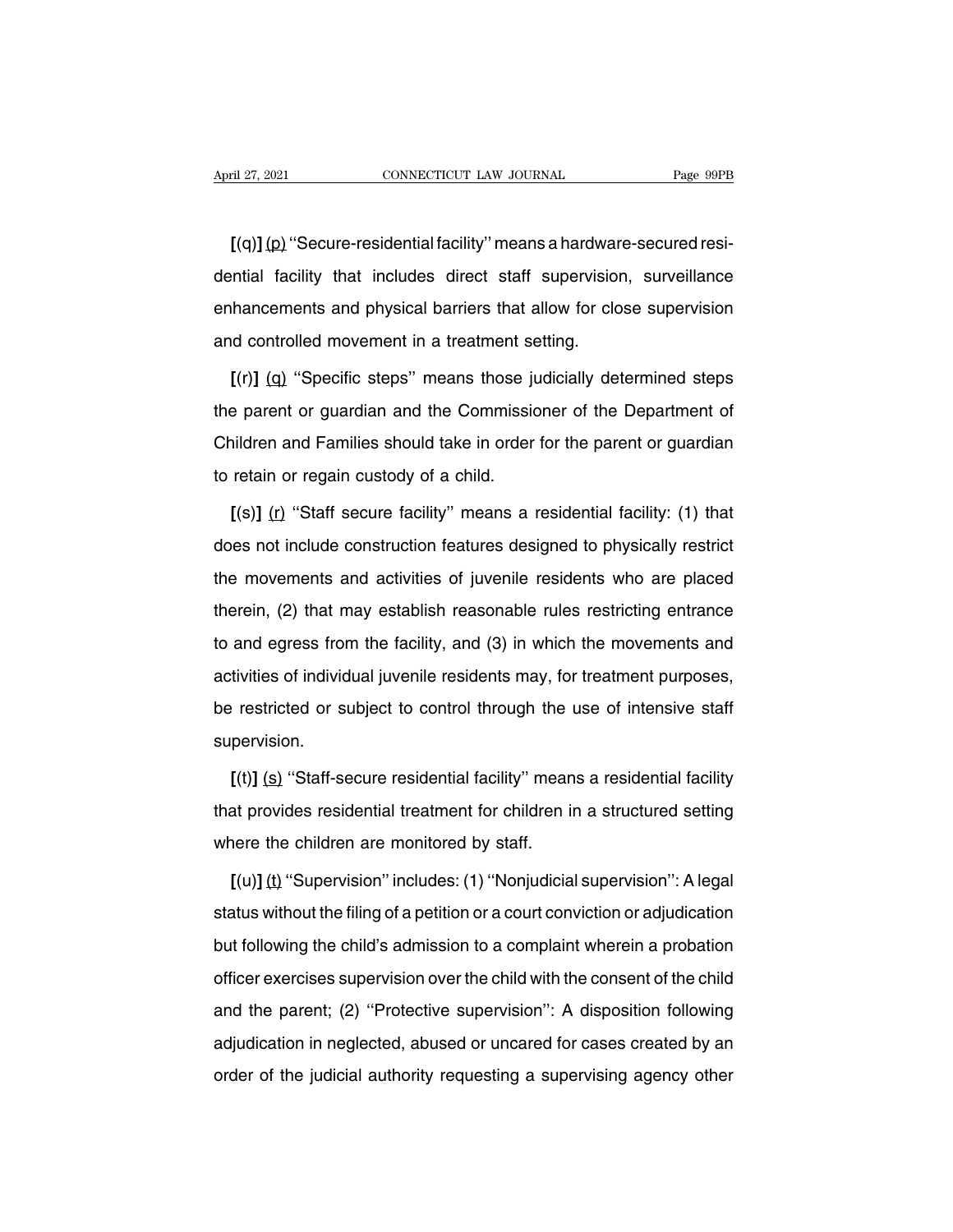The connecticut than the court to assume the responsibility of furthering the welfare<br>than the court to assume the responsibility of furthering the welfare<br>of the family and best interests of the child when the child's pla Page 100PB CONNECTICUT LAW JOURNAL April 27, 2021<br>than the court to assume the responsibility of furthering the welfare<br>of the family and best interests of the child when the child's place of<br>abode remains with the parent than the court to assume the responsibility of furthering the welfare<br>of the family and best interests of the child when the child's place of<br>abode remains with the parent or any suitable or worthy person, or<br>when the judi than the court to assume the responsibility of furthering the welfare<br>of the family and best interests of the child when the child's place of<br>abode remains with the parent or any suitable or worthy person, or<br>when the judi of the family and best interests of the child when the child's place of abode remains with the parent or any suitable or worthy person, or when the judicial authority vests custody or guardianship in another suitable and w abode remains with the parent or any suitable or worthy person, or when the judicial authority vests custody or guardianship in another suitable and worthy person, subject to the continuing jurisdiction of the court; and ( when the judicial authority vests custody or guardianship in another<br>suitable and worthy person, subject to the continuing jurisdiction of<br>the court; and (3) "Judicial supervision": A legal status similar to proba-<br>tion fo suitable and worthy person, subject to the continuing jurisdiction of<br>the court; and (3) "Judicial supervision": A legal status similar to proba-<br>tion for a child adjudicated to be from a family with service needs or<br>subje the court; and (3) "Judicial supervision": A legal status simition for a child adjudicated to be from a family with servisubject to supervision pursuant to an order of suspended punder General Statutes § 46b-133b or § 46b If for a child adjudicated to be from a family with service needs or<br>bject to supervision pursuant to an order of suspended proceedings<br>der General Statutes § 46b-133b or § 46b-133e.<br> $[(v)] (u)$  "Take into Custody Order" mea

authority that a child be taken into a child be taken into custody and immediately turned<br>
(v)] (u) "Take into Custody Order" means an order by a judicial<br>
authority that a child be taken into custody and immediately turne under General Statutes § 46b-133b or § 46b-133e.<br>  $[(v)] (u)$  "Take into Custody Order" means an order by a judicial<br>
authority that a child be taken into custody and immediately turned<br>
over to a detention superintendent wh  $[(v)]$  ( $(u)$  "Take into Custody Order" means an order by a judicial authority that a child be taken into custody and immediately turned over to a detention superintendent where probable cause has been found that the child authority that a child be taken into custody and immediately turned<br>over to a detention superintendent where probable cause has been<br>found that the child has committed a delinquent act, there is no less<br>restrictive alterna Example, that a stillar sollar<br>found that the child has come<br>restrictive alternative available<br>forth in Section 31a-13.<br>COMMENTARY: Number 1 or to a accommentary minor processive cases has been.<br>
und that the child has committed a delinquent act, there is no less<br>
strictive alternative available, and the child meets the criteria set<br>
th in Section 31a-13.<br>
COMM

family with service needs filings as of July 1, 2020. This section has been revised accordingly. been entertainty aramsasis,<br>forth in Section 31a-13.<br>COMMENTARY: Number 19-<br>family with service needs filings<br>been revised accordingly. COMMENTARY: Number 19-187 of the 2019 Public Acts eliminated<br>family with service needs filings as of July 1, 2020. This section has<br>been revised accordingly.<br>**CHAPTER 27<br>Reception and Processing of Delinquency [and Family<br>** Which service needs filings as of July 1, 2020. This section has<br>
revised accordingly.<br> **CHAPTER 27<br>
Reception and Processing of Delinquency [and Family<br>
with Service Needs] Complaints or Petitions** 

## **ed accordingly.**<br> **CHAPTER 27**<br> **CHAPTER 27**<br> **ption and Processing of Delinquency [and Family with Service Needs] Complaints or Petitions**<br> **Examily with Complaints or Petitions EXECTER 27<br>
<b>EXECTER 27**<br> **EXECTED FOREXE ALTER 27-9.** Family with Service Needs Complaints or Petitions<br>
[Sec. 27-9. Family with Service Needs Referrals<br>
(a) Any complaint alleging that a child is from a family with serv

(a) Any complaint alleging that a child is from a family<br>
ec. 27-9. Family with Service Needs Referrals<br>
(a) Any complaint alleging that a child is from a family with service<br>
eds shall be referred to a probation officer, with Service Needs] Complaints or Petitions<br>
[Sec. 27-9. Family with Service Needs Referrals<br>
(a) Any complaint alleging that a child is from a family with service<br>
needs shall be referred to a probation officer, who shall [Sec. 27-9. Family with Service Needs Referrals<br>
(a) Any complaint alleging that a child is from a family with service<br>
needs shall be referred to a probation officer, who shall determine its<br>
sufficiency as a family with (a) Any complaint alleging that a child is from a family with service<br>needs shall be referred to a probation officer, who shall determine its<br>sufficiency as a family with service needs complaint. If the probation<br>officer d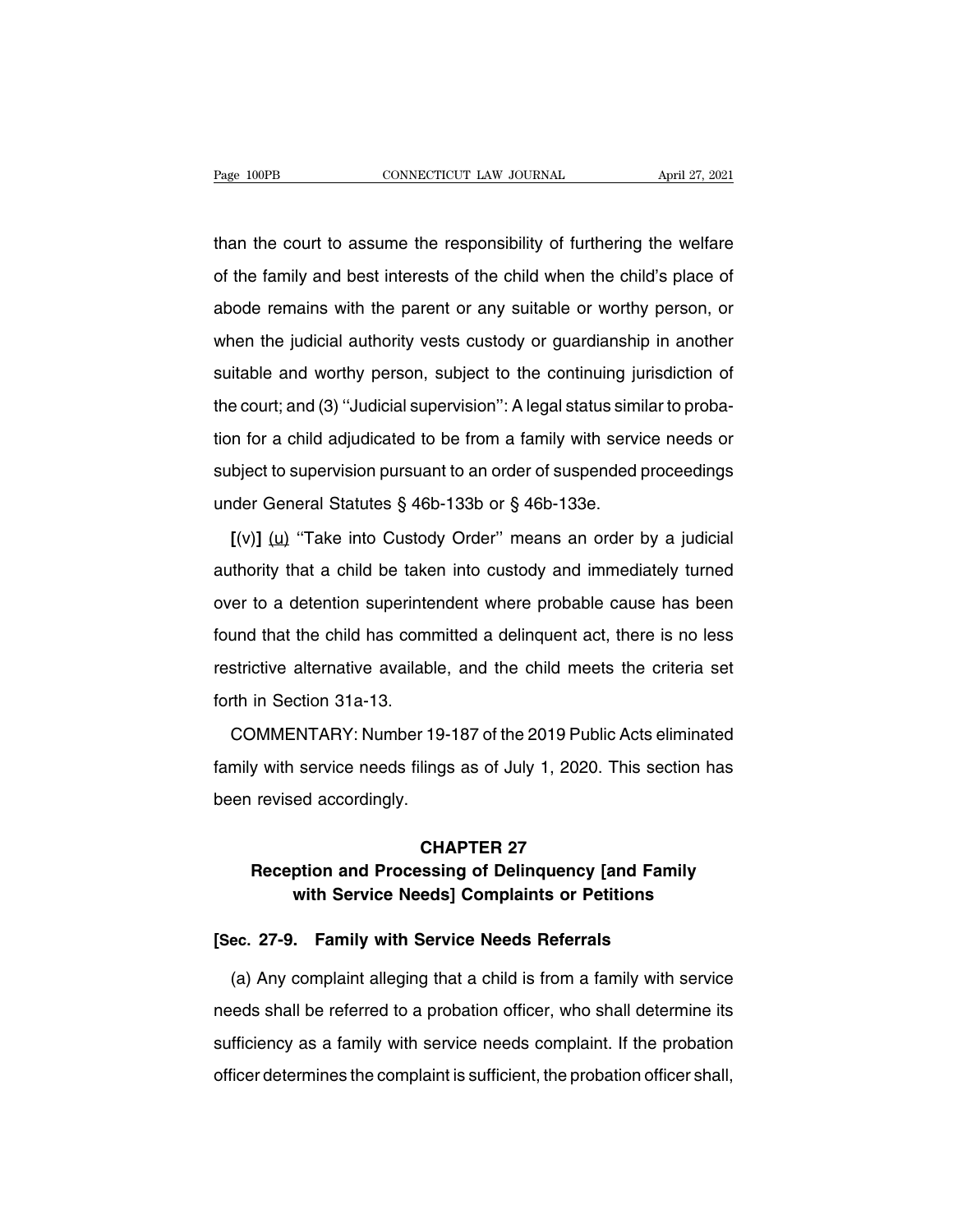April 27, 2021 CONNECTICUT LAW JOURNAL Page 101PB<br>after initial assessment promptly refer the child and the child's family<br>to a suitable community-based program or other service provider or April 27, 2021 CONNECTICUT LAW JOURNAL Page 101PB<br>after initial assessment promptly refer the child and the child's family<br>to a suitable community-based program or other service provider or<br>to a family support center for v after initial assessment promptly refer the child and the<br>to a suitable community-based program or other services.<br>To a family support center for voluntary services.<br>(b) If the child and the child's family are referred to ter initial assessment promptly refer the child and the child's family<br>a suitable community-based program or other service provider or<br>a family support center for voluntary services.<br>(b) If the child and the child's family

to a suitable community-based program or other service provider or<br>to a family support center for voluntary services.<br>(b) If the child and the child's family are referred to a community-<br>based program or other service prov to a family support center for voluntary services.<br>
(b) If the child and the child's family are referred to a community-<br>
based program or other service provider and the person in charge of<br>
such program or provider determ (b) If the child and the child's family are referred to a community-<br>based program or other service provider and the person in charge of<br>such program or provider determines that the child and the child's<br>family can no long the propriation of the person in charge of such program or other service provider and the person in charge of such program or provider determines that the child and the child's family can no longer benefit from its service succe program or onter cervice provider and the poteen in enarge of<br>such program or provider determines that the child and the child's<br>family can no longer benefit from its services, such person shall inform<br>the probation family can no longer benefit from its services, such person shall inform<br>the probation officer, who shall, after an appropriate assessment, either<br>refer the child and the child's family to a family support center for<br>addit the probation officer, who shall, after an appropriate assessment, either<br>refer the child and the child's family to a family support center for<br>additional services or determine whether or not to file a petition with<br>the co refer the child and the child's family to a family support center for additional services or determine whether or not to file a petition with the court. If the child and the child's family are referred to a family support additional services or determine whether or not to file a petition with<br>the court. If the child and the child's family are referred to a family<br>support center and the person in charge of the family support center<br>determine the court. If the child and the child's family are referred to a family support center and the person in charge of the family support center determines that the child and the child's family can no longer benefit from its s support center and the person in charged<br>termines that the child and the child<br>from its services, such person shall inf<br>may file a petition with the court.<br>(c) When a judicial authority, after a Framines that the child and the child's family can no longer benefit<br>termines that the child and the child's family can no longer benefit<br>ay file a petition with the court.<br>(c) When a judicial authority, after a petition h

from its services, such person shall inform the probation officer, who<br>may file a petition with the court.<br>(c) When a judicial authority, after a petition has been filed, refers<br>a child alleged to be from a family with ser may file a petition with the court.<br>
(c) When a judicial authority, after a petition has been filed, refers<br>
a child alleged to be from a family with service needs to community-<br>
based services or other services or a famil (c) When a judicial authority, after a petition has been filed, refers<br>a child alleged to be from a family with service needs to community-<br>based services or other services or a family support center pursuant<br>to General S (b) Whom a jaulolar datitolity, alter a polition has been mod, toleted<br>a child alleged to be from a family with service needs to community-<br>based services or other services or a family support center pursuant<br>to General St a of the districts of other services or a family support center pursuant<br>to General Statutes § 46b-149 (e), the referral order should provide that<br>upon successful resolution, the matter will be dismissed and erased<br>without all purposes of state services of a tantify support series paradarity<br>to General Statutes § 46b-149 (e), the referral order should provide that<br>upon successful resolution, the matter will be dismissed and erased<br>without t of a definite dialities g 105 110 (0), the follomal order official<br>upon successful resolution, the matter will be dismissed<br>without the filing of a request, application, or petition for<br>all purposes except subsequent consi thout the filing of a request, application, or petition for erasure for<br>purposes except subsequent consideration for nonjudicial handling<br>a delinquency complaint under Section 27-4A.]<br>COMMENTARY: Number 19-187 of the 2019

all purposes except subsequent consideration for nonjudicial handling<br>of a delinquency complaint under Section 27-4A.]<br>COMMENTARY: Number 19-187 of the 2019 Public Acts eliminated<br>family with service needs filings as of Ju of a delinquency co<br>COMMENTARY:<br>family with service<br>section is obsolete.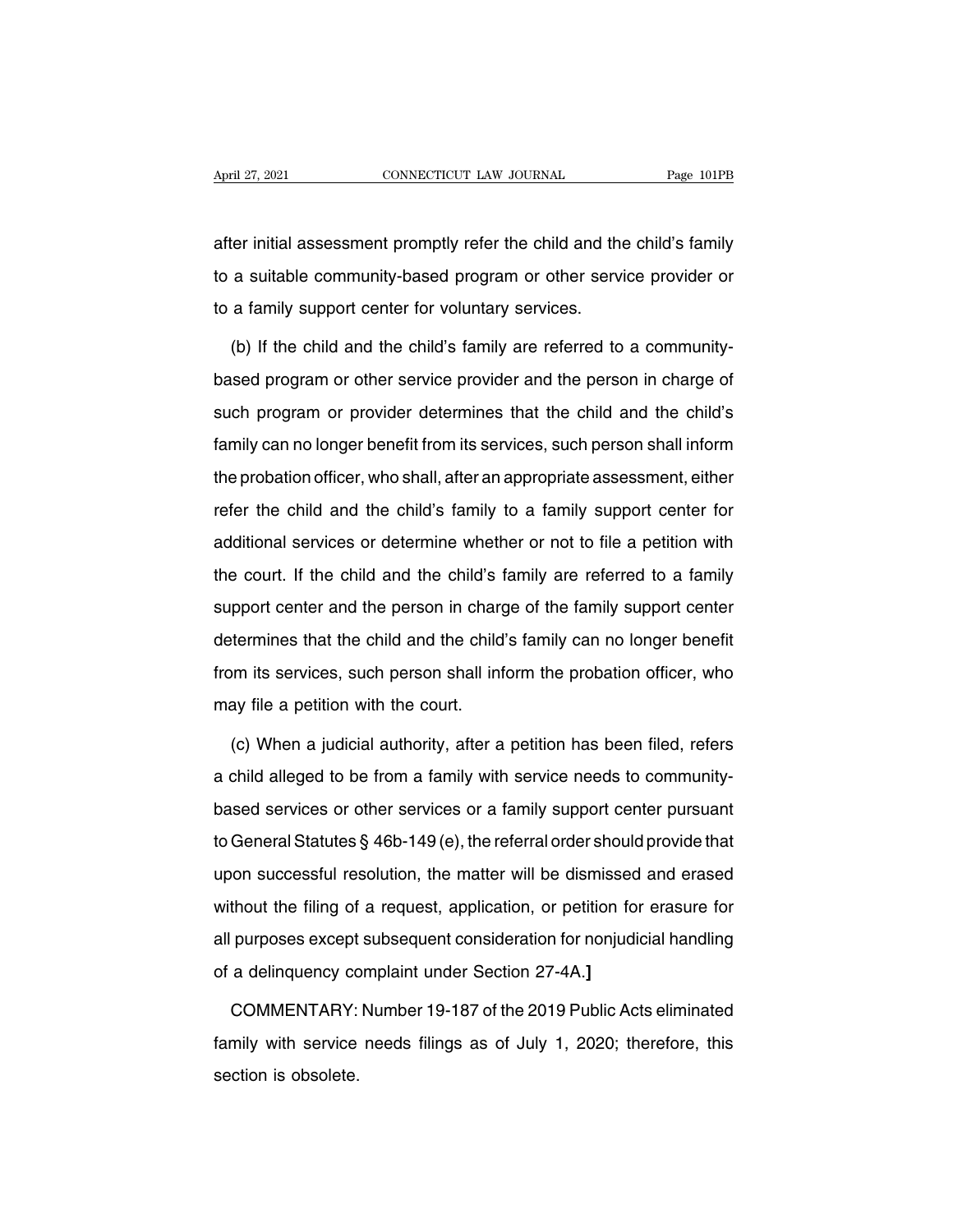## **ECTICUT LAW JOURNAL<br>CHAPTER 29<br>Sing of Delinquency [and<br>Needs] Petitions and De Reception and Processing of Delinquency [and Child from**<br> **Reception and Processing of Delinquency [and Child from**<br> **Reception and Processing of Delinquency [and Child from**<br> **Ramily with Service Needs** | Petitions and D **Family with Service Needs** Petitions and Delinquency<br> **Family with Service Needs** Petitions and Delinquency<br> **Family with Service Needs** Petitions and Delinquency<br>
Informations **Informations CHAPTER 29<br>
Reception and Processing of Delinquency [and Child from<br>
Family with Service Needs] Petitions and Delinquency<br>
Informations<br>
Sec. 29-1. Contents of Delinquency [and Family with Service<br>
Needs] Petitions or [De NEET LET 25**<br> **NEET LET 25**<br> **NEET LET 25**<br> **NEET LET 25**<br> **NEET LET 25**<br> **NEET LET 25**<br> **NEET LET 25**<br> **NEET LET 25**<br> **NEET INFORMATIONS**<br>
Informations<br> **NEET 29-1.**<br> **CONTERT DESCRIPED INFORMATIONS**<br> **NEET 25**<br> **NEET IN**

**Family with Service Needs] Petitions and Delinquency<br>
<b>Informations**<br> **c. 29-1. Contents of Delinquency [and Family with Service**<br> **Needs] Petitions or [Delinquency] Informations**<br> **[(a)] A delinquency petition or informa** mormations<br>Sec. 29-1. Contents of Delinquency [and Family with Service<br>Needs] Petitions or [Delinquency] Informations<br>[(a)] A delinquency petition or information shall set forth in plain,<br>concise and definite language the Sec. 29-1. Contents of Delinquency [and Family with Service<br>Needs] Petitions or [Delinquency] Informations<br>[(a)] A delinquency petition or information shall set forth in plain,<br>concise and definite language the offense whi Needs] Petitions or [Delinquency] Informations<br>
[(a)] A delinquency petition or information shall set forth in plain,<br>
concise and definite language the offense which the petitioner con-<br>
tends the child has committed. The [(a)] A delinquency petition or information shall set forth in plain,<br>concise and definite language the offense which the petitioner con-<br>tends the child has committed. The petition or information shall further<br>state the c concise and definite language the offense which the petitioner contends the child has committed. The petition or information shall further state the citation of any provision of law which is the basis of the petition or in tends the child ha<br>state the citation<br>petition or inform<br>occurred on or al<br>lar location.<br>[(b) A family v ate the citation of any provision of law which is the basis of the<br>
fittion or information, together with a statement that the offense<br>
curred on or about a particular date or period of time at a particu-<br>
location.<br>
[(b)

petition or information, together with a statement that the offense<br>occurred on or about a particular date or period of time at a particu-<br>lar location.<br>[(b) A family with service needs petition shall set forth in plain,<br>c occurred on or about a particular date or period of time at a particu-<br>lar location.<br>[(b) A family with service needs petition shall set forth in plain,<br>concise and definite language the specific misconduct which the petilar location.<br>
[(b) A family with service needs petition shall set forth in plain,<br>
concise and definite language the specific misconduct which the peti-<br>
tioner contends the child or youth has committed. The petition shal  $I(b)$  A family with service needs petition shall set forth in plain,<br>concise and definite language the specific misconduct which the peti-<br>tioner contends the child or youth has committed. The petition shall<br>further state concise and definite language the specific misconduct which the petitioner contends the child or youth has committed. The petition shall further state the citation of any provision of law which is the basis of the petition ner contends the child or youth has committed. The petition shall<br>ther state the citation of any provision of law which is the basis of<br>a petition, together with a statement that the misconduct occurred<br>or about a particul

further state the citation of any provision of law which is the basis of<br>the petition, together with a statement that the misconduct occurred<br>on or about a particular date or period of time at a particular location.]<br>COMME the petition, together with a sta<br>on or about a particular date or p<br>COMMENTARY: Number 19-<br>family with service needs filings<br>been revised accordingly.<br>ISee, 29-1B Processing of F **EXECUTE 19-187** of the 2019 Public Acts eliminated<br>
family with service needs filings as of July 1, 2020. This section has<br>
been revised accordingly.<br> **[Sec. 29-1B. Processing of Family with Service Needs Petitions**<br>
The mily with service needs filings as of July 1, 2020. This section has<br>en revised accordingly.<br>ec. 29-1B. Processing of Family with Service Needs Petitions<br>The procedures promulgated in General Statutes § 46b-149 shall<br>ply.

been revised accordingly.<br>
[Sec. 29-1B. Processing of Family with Service Needs Petitions<br>
The procedures promulgated in General Statutes § 46b-149 shall<br>
apply. Court process shall be initiated by a petition filed by a pr [Sec. 29-1B. Processing of Family with Service Needs Petitic<br>The procedures promulgated in General Statutes § 46b-149 sl<br>apply. Court process shall be initiated by a petition filed by a probat<br>officer and signed and verifi ec. 29-1B. Processing of Family with Service Needs Petitions<br>The procedures promulgated in General Statutes § 46b-149 shall<br>ply. Court process shall be initiated by a petition filed by a probation<br>ficer and signed and veri

The procedures promulgated in General Statutes § 46b-149 shall<br>apply. Court process shall be initiated by a petition filed by a probation<br>officer and signed and verified by the juvenile prosecutor.]<br>COMMENTARY: Number 19-1 apply. Court proces<br>officer and signed a<br>COMMENTARY:<br>family with service<br>section is obsolete.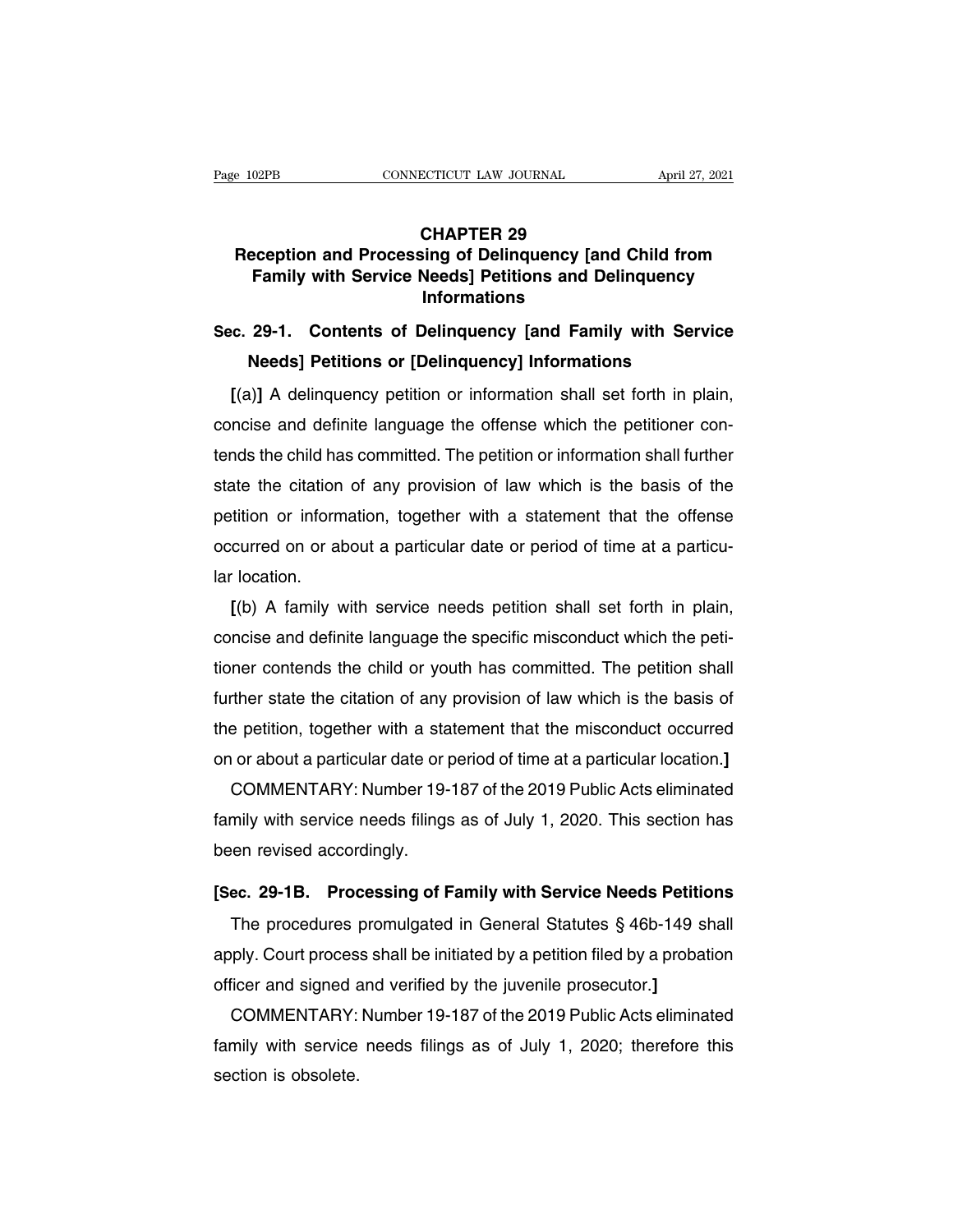**Sec. 29-2. Service of Petitions**<br> **Sec. 29-2. Service of Petitions**<br>
(a) Notice of summons, together with a co (a) Notice of summons, together with a copy of the verified delin-<br>
(a) Notice of summons, together with a copy of the verified delin-<br>
ency [or family with service needs] petition, may be made to the Sec. 29-2. Service of Petitions<br>(a) Notice of summons, together with a copy of the verified delin-<br>quency [or family with service needs] petition, may be made to the<br>child or youth and parent, guardian or other person havi Sec. 29-2. Service of Petitions<br>(a) Notice of summons, together with a copy of the verified delin-<br>quency [or family with service needs] petition, may be made to the<br>child or youth and parent, guardian or other person havi (a) Notice of summons, together with a copy of the verified delin-<br>quency [or family with service needs] petition, may be made to the<br>child or youth and parent, guardian or other person having control of<br>the child or yout quency [or family with service needs] petition, may be made to the child or youth and parent, guardian or other person having control of the child or youth by service in accordance with any one of the methods set out in G end of the child or youth and parent, guardian or other person having control of the child or youth by service in accordance with any one of the methods set out in General Statutes § 46b-128. Any notice sent by first class the child or youth by service in accordance with any one of the methods<br>set out in General Statutes § 46b-128. Any notice sent by first class<br>mail shall include a provision informing the party that appearance in<br>court as a set out in General Statutes § 46b-128. Any notice sent by first class<br>mail shall include a provision informing the party that appearance in<br>court as a result of the notice may subject the appearing party to the<br>jurisdictio mail shall include a provision informing the party that appearance in court as a result of the notice may subject the appearing party to the jurisdiction of the court. If the child or youth does not appear on the plea dat Fraction of the notice may subject the appearing party to the jurisdiction of the court. If the child or youth does not appear on the plea date, service shall be made in accordance with General Statutes § 46b-128 [or § 46b

plea date, service shall be made in accordance with General Statutes<br>§ 46b-128 [or § 46b-149 (d), as appropriate].<br>(b) Petitions alleging delinquency [or family with service needs mis-<br>conduct] shall be served or delivered  $\S$  46b-128 [or  $\S$  46b-149 (d), as appropriate].<br>(b) Petitions alleging delinquency [or family with service needs mis-<br>conduct] shall be served or delivered not less than seven days before<br>the date of the hearing which s (b) Petitions alleging delinquency [or fametion-orduct] shall be served or delivered not let<br>the date of the hearing which shall be held<br>from the date of filing of the petition.<br>COMMENTARY: Number 19-187 of the 2 (b) I statished analysting demiquency [or harmly with service hiseads hite<br>nduct] shall be served or delivered not less than seven days before<br>e date of the hearing which shall be held not more than thirty days<br>om the date

from the date of the hearing which shall be held not more than thirty days<br>from the date of filing of the petition.<br>COMMENTARY: Number 19-187 of the 2019 Public Acts eliminated<br>family with service needs filings as of July from the date of filing of the pe<br>from the date of filing of the pe<br>COMMENTARY: Number 19-<br>family with service needs filings<br>been revised accordingly. COMMENTARY: Number 19-187 of the 2019 Public Acts eliminated<br>family with service needs filings as of July 1, 2020. This section has<br>been revised accordingly.<br>**Sec. 30-2A.** [Family with Service Needs] Nondelinquent Juvenile Iy with service needs filings as of July 1, 2020. This section<br> **Runaway from Another State and Detention<br>
Runaway from Another State and Detention<br>
A) No child who has been adjudicated as a child from a family** 

**Example 10 concerned accordingly.**<br> **Examplem Service Needs] <u>Nondelinquent Juvenile</u><br>
<b>Runaway from Another State and Detention**<br> **[(a) No child who has been adjudicated as a child from a family with**<br>
rvice needs in acc Sec. 30-2A. [Family with Service Needs] Nondelinquent Juvenile<br>Runaway from Another State and Detention<br>[(a) No child who has been adjudicated as a child from a family with<br>service needs in accordance with General Statutes **Bunaway from Another State and Detention**<br>
[(a) No child who has been adjudicated as a child from a family with<br>
service needs in accordance with General Statutes § 46b-149 may<br>
be processed or held in a juvenile detentio [(a) No child who has been adjudicated as a child from a family with<br>service needs in accordance with General Statutes § 46b-149 may<br>be processed or held in a juvenile detention center as a delinquent<br>child, or be convicte service needs in accordance with General Statutes  $\S$  46b-149 may<br>be processed or held in a juvenile detention center as a delinquent<br>child, or be convicted as a delinquent, solely for the violation of a valid<br>order which be processed or held in a juvenile detention center as a delinquent<br>child, or be convicted as a delinquent, solely for the violation of a valid<br>order which regulates future conduct of the child that was issued by<br>the court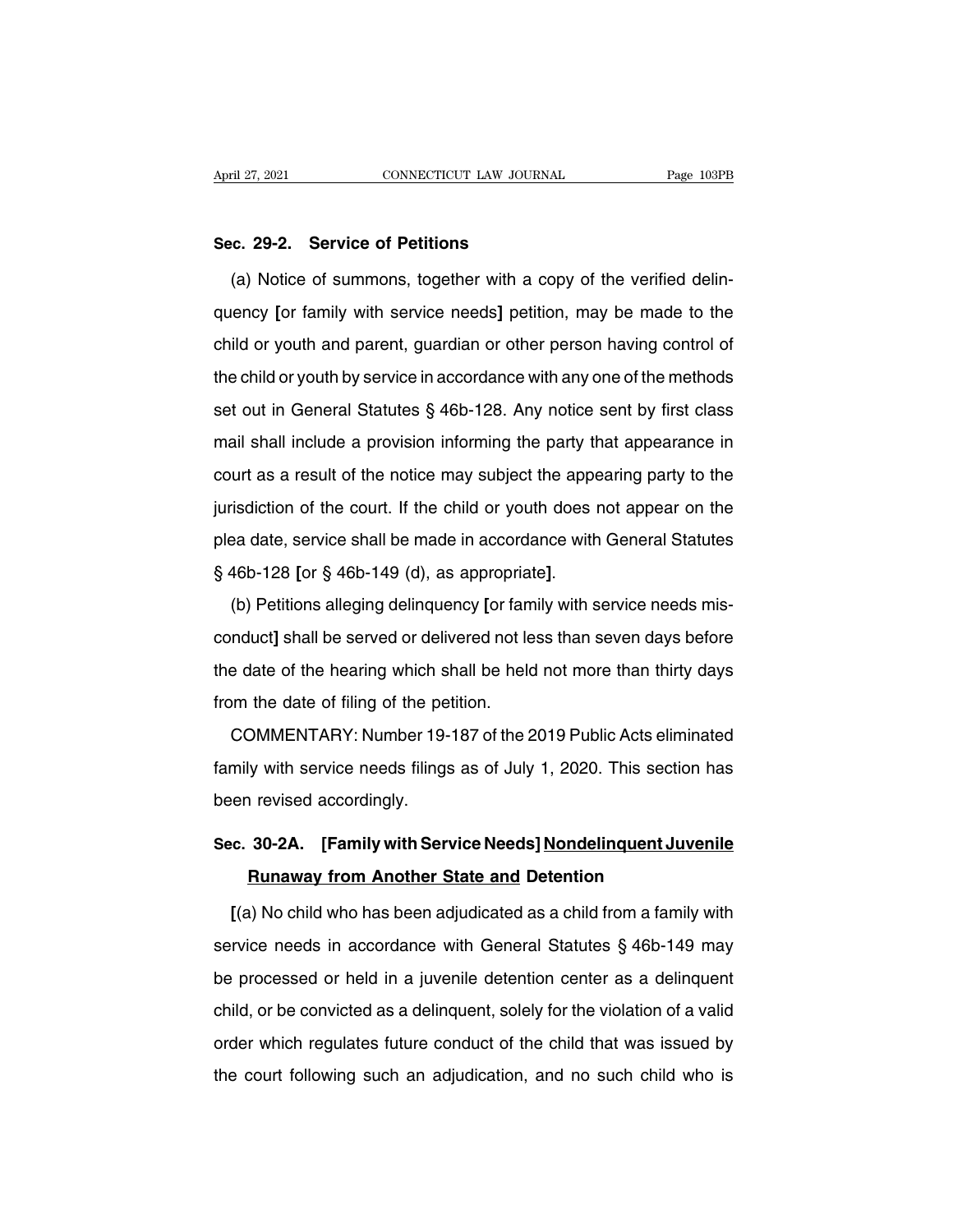Page 104PB CONNECTICUT LAW JOURNAL April 27, 2021<br>
charged or found to be in violation of any such order may be ordered<br>
detained in any juvenile detention center. Page 104PB CONNECTICUT LAW JOURNAL<br>
charged or found to be in violation of any such<br>
detained in any juvenile detention center.

arged or found to be in violation of any such order may be ordered<br>tained in any juvenile detention center.<br>(b)] No nondelinquent juvenile runaway from another state may be<br>ld in a juvenile detention center in accordance w charged or found to be in violation of any such order may be ordered<br>detained in any juvenile detention center.<br>(b)] No nondelinquent juvenile runaway from another state may be<br>held in a juvenile detention center in accord detained in any juvenile detention center.<br>
(b)] No nondelinquent juvenile runaway from another state may be<br>
held in a juvenile detention center in accordance with the provisions<br>
of General Statutes § 46b-151h.<br>
COMMENTA (b)] No nondelinquent juvenile runaway from another state may be<br>Id in a juvenile detention center in accordance with the provisions<br>General Statutes § 46b-151h.<br>COMMENTARY: Number 19-187 of the 2019 Public Acts eliminated

family with service needs filings as of July 1, 2020. This section has been revised accordingly. of General Statutes § 46b-151h.<br>COMMENTARY: Number 19-187 of the 2019 Public Acts eliminated<br>family with service needs filings as of July 1, 2020. This section has<br>been revised accordingly. ilings as of July 1, 2020. T<br>**CHAPTER 30a<br>NCY [AND FAMILY WITH** 

## Prote Heeds Inings as of July 1, 2020. This section has<br>ccordingly.<br>**DELINQUENCY [AND FAMILY WITH**<br>**SERVICE NEEDS] HEARINGS** rdingly.<br>CHAPTER 30a<br>LINQUENCY [AND FAMILY WITH<br>SERVICE NEEDS] HEARINGS **CHAPTER 30a<br>DELINQUENCY [AND FAMILY<br>SERVICE NEEDS] HEARIN<br>Sec. 30a-1. Initial Plea Hearing**

SERVICE NEEDS] HEARINGS<br>
(a) The judicial authority shall begin the hearing by determining<br>
(a) The judicial authority shall begin the hearing by determining<br>
nether all necessary parties are present and that the rules gov Sec. 30a-1. Initial Plea Hearing<br>
(a) The judicial authority shall begin the hearing by determining<br>
whether all necessary parties are present and that the rules governing<br>
service or notice for nonappearing parties have b Sec. 30a-1. Initial Plea Hearing<br>
(a) The judicial authority shall begin the hearing by determining<br>
whether all necessary parties are present and that the rules governing<br>
service or notice for nonappearing parties have b (a) The judicial authority shall begin the hearing by determining<br>whether all necessary parties are present and that the rules governing<br>service or notice for nonappearing parties have been complied with,<br>and shall note th whether all necessary parties are present and that the rules governing<br>service or notice for nonappearing parties have been complied with,<br>and shall note these facts for the record. The judicial authority shall<br>then inform rvice or notice for nonappearing parties have been complied with,<br>
d shall note these facts for the record. The judicial authority shall<br>
en inform the parties of the substance of the petition or information.<br>
(b) In age a

and shall note these facts for the record. The judicial authority shall<br>then inform the parties of the substance of the petition or information.<br>(b) In age appropriate language, the judicial authority prior to any<br>plea sha then inform the partie<br>
(b) In age appropriplea shall advise the<br>
following rights: (b) In age appropriate language, the judicial authority prior to any<br>ba shall advise the child or youth and parent or guardian of the<br>lowing rights:<br>(1) That the child or youth is not obligated to say anything and that<br>lyt plea shall advise the child or youth and parent or guardian<br>following rights:<br>(1) That the child or youth is not obligated to say anything a<br>anything that is said may be used against the child or youth.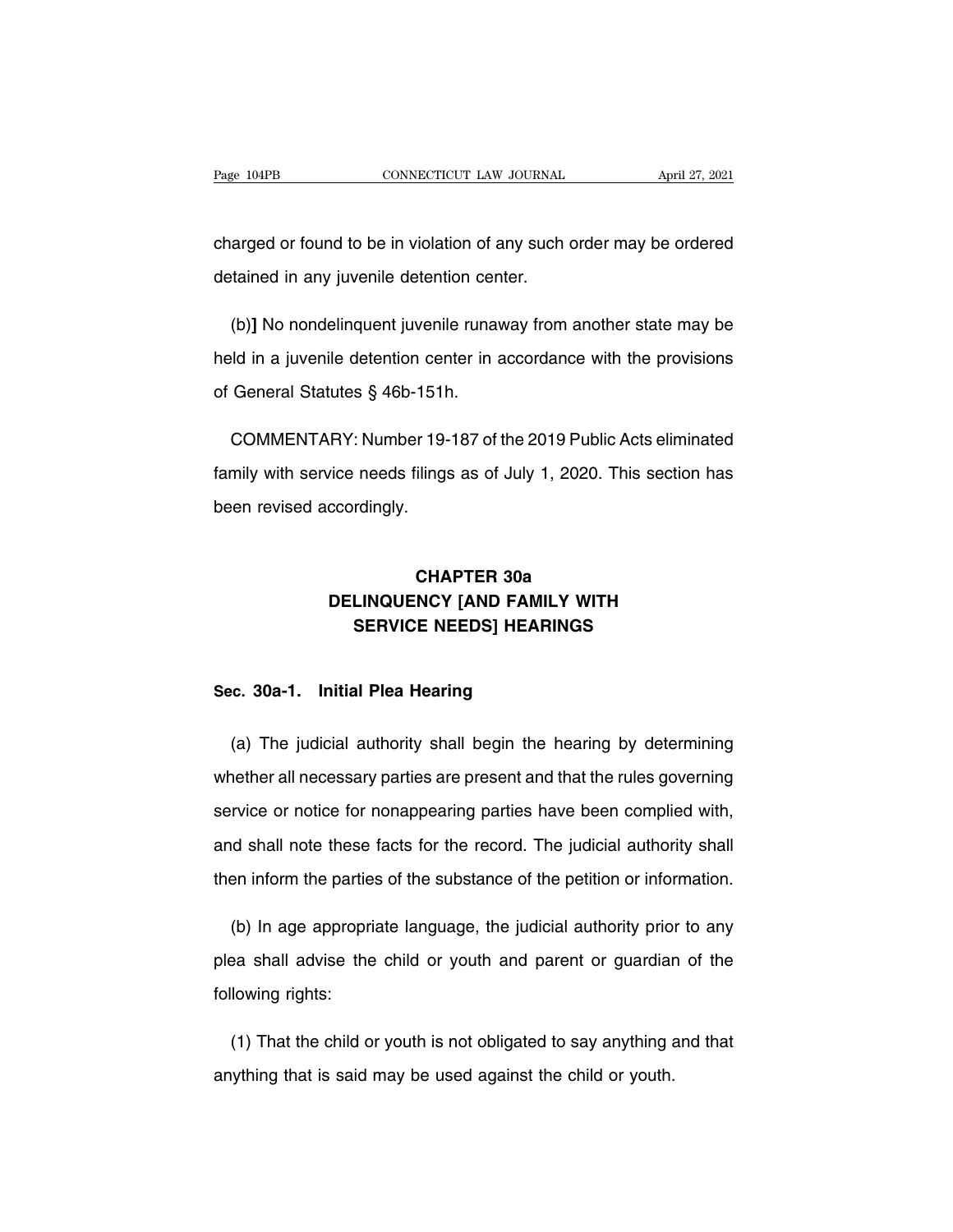(2) That the child or youth is entitled to the services of an attorney<br>
(2) That the child or youth is entitled to the services of an attorney<br>
d that if the child or youth and the parent or parents, or guardian April 27, 2021 CONNECTICUT LAW JOURNAL Page 105PB<br>
(2) That the child or youth is entitled to the services of an attorney<br>
and that if the child or youth and the parent or parents, or guardian<br>
are unable to afford an atto (2) That the child or youth is entitled to the services of an attorney<br>and that if the child or youth and the parent or parents, or guardian<br>are unable to afford an attorney for the child or youth, an application<br>for a pub (2) That the child or youth is entitled to the services of an attorney<br>and that if the child or youth and the parent or parents, or guardian<br>are unable to afford an attorney for the child or youth, an application<br>for a pub (L) That the shift of youth is shifted to the services of an attently<br>and that if the child or youth and the parent or parents, or guardian<br>are unable to afford an attorney for the child or youth, an application<br>for a publ and that it the sind of youth and the parent or parents, or guardant<br>are unable to afford an attorney for the child or youth, an application<br>for a public defender or an attorney appointed by the chief public<br>defender shoul (3) That the child or youth can consult with an attorney before the fublic stender or the clerk of the court to request an attorney without cost.<br>
(3) That the child or youth will not be questioned unless he or she msents,

defender should be completed and filed with the Office of the Public<br>Defender or the clerk of the court to request an attorney without cost.<br>(3) That the child or youth will not be questioned unless he or she<br>consents, tha Defender or the clerk of the court to request an attorney without cost.<br>
(3) That the child or youth will not be questioned unless he or she<br>
consents, that the child or youth can consult with an attorney before<br>
being que (3) That the child or youth will not be questioned unless he or she consents, that the child or youth can consult with an attorney before being questioned and may have an attorney present during questioning, and that the c consents, that<br>being question<br>tioning, and than<br>any time.<br>(4) That the (ing questioned and may have an attorney present during ques-<br>hing, and that the child or youth can stop answering questions at<br>y time.<br>(4) That the child or youth has the right to a trial and the rights of<br>nfrontation and tioning, and that the child or youth can stop answering<br>any time.<br>(4) That the child or youth has the right to a trial and<br>confrontation and cross examination of witnesses.<br>(c) Notwithstanding any prior statement acknowled

(4) That the child or youth has the right to a trial and the rights of<br>nfrontation and cross examination of witnesses.<br>(c) Notwithstanding any prior statement acknowledging responsibil-<br>for the acts alleged, the judicial a (4) That the child or youth has the right to a trial and the rights of<br>confrontation and cross examination of witnesses.<br>(c) Notwithstanding any prior statement acknowledging responsibil-<br>ity for the acts alleged, the judi confrontation and cross examination of witnesses.<br>
(c) Notwithstanding any prior statement acknowledging responsibil-<br>
ity for the acts alleged, the judicial authority shall inquire of the child<br>
or youth whether the child (c) Notwithstanding any prior statement acknaty for the acts alleged, the judicial authority shor youth whether the child or youth presently allegations of the petition or information.<br>(d) If the judicial authority determi for the acts alleged, the judicial authority shall inquire of the child<br>youth whether the child or youth presently admits or denies the<br>egations of the petition or information.<br>(d) If the judicial authority determines that

parent, whether the child or youth presently admits or denies the allegations of the petition or information.<br>
(d) If the judicial authority determines that a child or youth, or the parent, parents or guardian of a child o allegations of the petition or information.<br>
(d) If the judicial authority determines that a child or youth, or the<br>
parent, parents or guardian of a child or youth are unable to afford<br>
counsel for the child or youth, the (d) If the judicial authority determines that a child or youth, or the parent, parents or guardian of a child or youth are unable to afford counsel for the child or youth, the judicial authority shall, in a delin-<br>quency p parent, parents or guardian of a child or youth are unable to afford counsel for the child or youth, the judicial authority shall, in a delin-<br>quency proceeding, appoint the Office of the Public Defender to repre-<br>sent the parent, parents or gaardian or a onlid or youth are analoge to allocate<br>counsel for the child or youth, the judicial authority shall, in a delin-<br>quency proceeding, appoint the Office of the Public Defender to repre-<br>sent decarised for the child or youth<sub>1</sub>, the judicial authority shail, in a defined expressent the child or youth<sub>1</sub>, or in a family with service needs proceeding, notify the chief public defender, who shall assign an attorney appointment of counsel, determines that the interests of justice require<br>appointment of counsel, determines that the interests of justice require<br>appointment of counsel, determines that the interests of justice require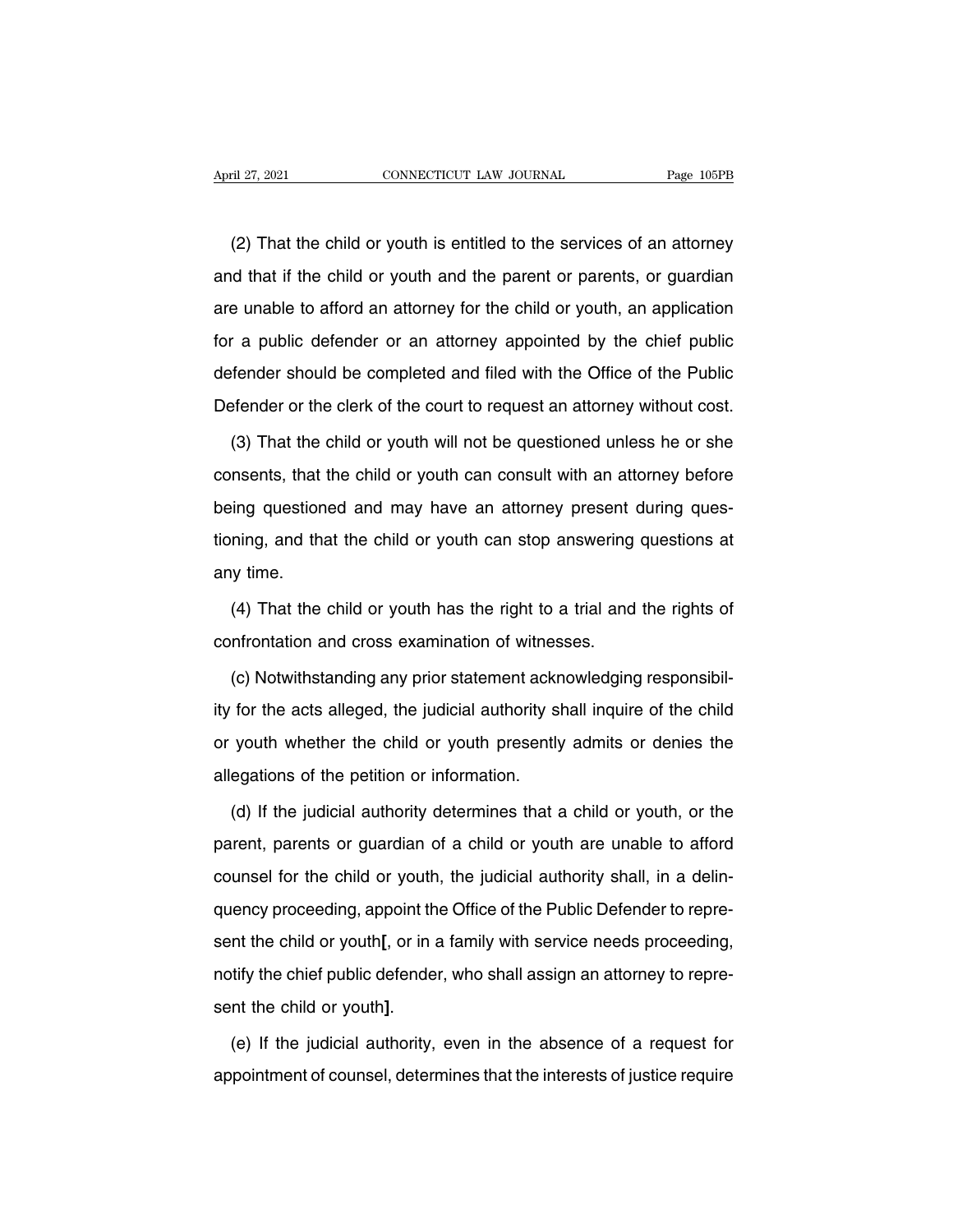The provision of an attorney to represent the child, youth or the child's<br>The provision of an attorney to represent the child, youth or the child's<br>The youth's parent or parents, guardian or other person having control Page 106PB CONNECTICUT LAW JOURNAL April 27, 2021<br>the provision of an attorney to represent the child, youth or the child's<br>or youth's parent or parents, guardian or other person having control<br>of the child or youth, in an the provision of an attorney to represent the child, youth or the child's<br>or youth's parent or parents, guardian or other person having control<br>of the child or youth, in any delinquency [or family with service needs]<br>proce the provision of an attorney to represent the child, youth or the child's<br>or youth's parent or parents, guardian or other person having control<br>of the child or youth, in any delinquency [or family with service needs]<br>proce any such party and shall notify the chief public defender who shall assign an attorney to represent any such party and shall notify the chief public defender who shall assign an attorney to represent any such party to repr as young paramer paramer, guaraian or onler percent naving content<br>of the child or youth, in any delinquency [or family with service needs]<br>proceeding, the judicial authority may appoint an attorney to represent<br>any such p proceeding, the judicial authority may appoint an attorney to represent<br>any such party and shall notify the chief public defender who shall<br>assign an attorney to represent any such party. Where, under the<br>provisions of thi proceeding, the judiolar dutionty may appoint an attomey to represent<br>any such party and shall notify the chief public defender who shall<br>assign an attorney to represent any such party. Where, under the<br>provisions of this assign an attorney to represent any such party. Where, under the<br>provisions of this section, the court so appoints counsel for any such<br>party who is found able to pay, in whole or in part, the cost thereof,<br>the judicial au against such parents, guardian or other person having control and party who is found able to pay, in whole or in part, the cost thereof, the judicial authority shall assess as costs on the appropriate form against such par provisions of this section, the coalt be appointe coalition tof any sachiever party who is found able to pay, in whole or in part, the cost thereof, the judicial authority shall assess as costs on the appropriate form agai party who is foand diste to pay, in whole or in part, the ocert increast,<br>the judicial authority shall assess as costs on the appropriate form<br>against such parent or parents, guardian or other person having control<br>of the and gainst such parent or parents, guardian or other person having control<br>against such parent or parents, guardian or other person having control<br>of the child or youth, the expense so incurred and paid by the Public<br>Defen of the child or youth, including any agency vested with the legal custody<br>of the child or youth, the expense so incurred and paid by the Public<br>Defender Services Commission in providing such counsel, to the extent<br>of their by the child or youth, the expense so incurred and paid by the Public<br>Defender Services Commission in providing such counsel, to the extent<br>of their financial ability to do so in accordance with the rates established<br>by th counsel. Their financial ability to do so in accordance with the rates established<br>the Public Defender Services Commission for compensation of<br>unsel.<br>COMMENTARY: Number 19-187 of the 2019 Public Acts eliminated<br>mily with service ne

by the Public Defender Services Commission for compensation of<br>counsel.<br>COMMENTARY: Number 19-187 of the 2019 Public Acts eliminated<br>family with service needs filings as of July 1, 2020. This section has<br>been revised accor by and I dank Beneficate Corvic<br>counsel.<br>family with service needs filings<br>been revised accordingly. **EXECUTE COMMENTARY:** Number 19-187 of the 2019 Public Acts eliminated family with service needs filings as of July 1, 2020. This section has been revised accordingly.<br> **[Sec. 30a-1A. Family with Service Needs Preadjudicat** 

## **tinuance**

If a family **A** Family with Service Needs Preadjudication Continuance<br>If a family with service needs petition is filed and it appears that the<br>If a family with service needs petition is filed and it appears that the<br>gerest [Sec. 30a-1A. Family with Service Needs Preadjudication Continuance<br>If a family with service needs petition is filed and it appears that the<br>interest of the child or the family may be best served, prior to adjudica-<br>tion, tinuance<br>If a family with service needs petition is filed and it appears that the<br>interest of the child or the family may be best served, prior to adjudica-<br>tion, by referral to community-based or other services, the judic If a family with service needs petition is filed and it appears that the<br>interest of the child or the family may be best served, prior to adjudica-<br>tion, by referral to community-based or other services, the judicial<br>autho In a farmly with service hoods perified more and it appeals that the<br>interest of the child or the family may be best served, prior to adjudica-<br>tion, by referral to community-based or other services, the judicial<br>authority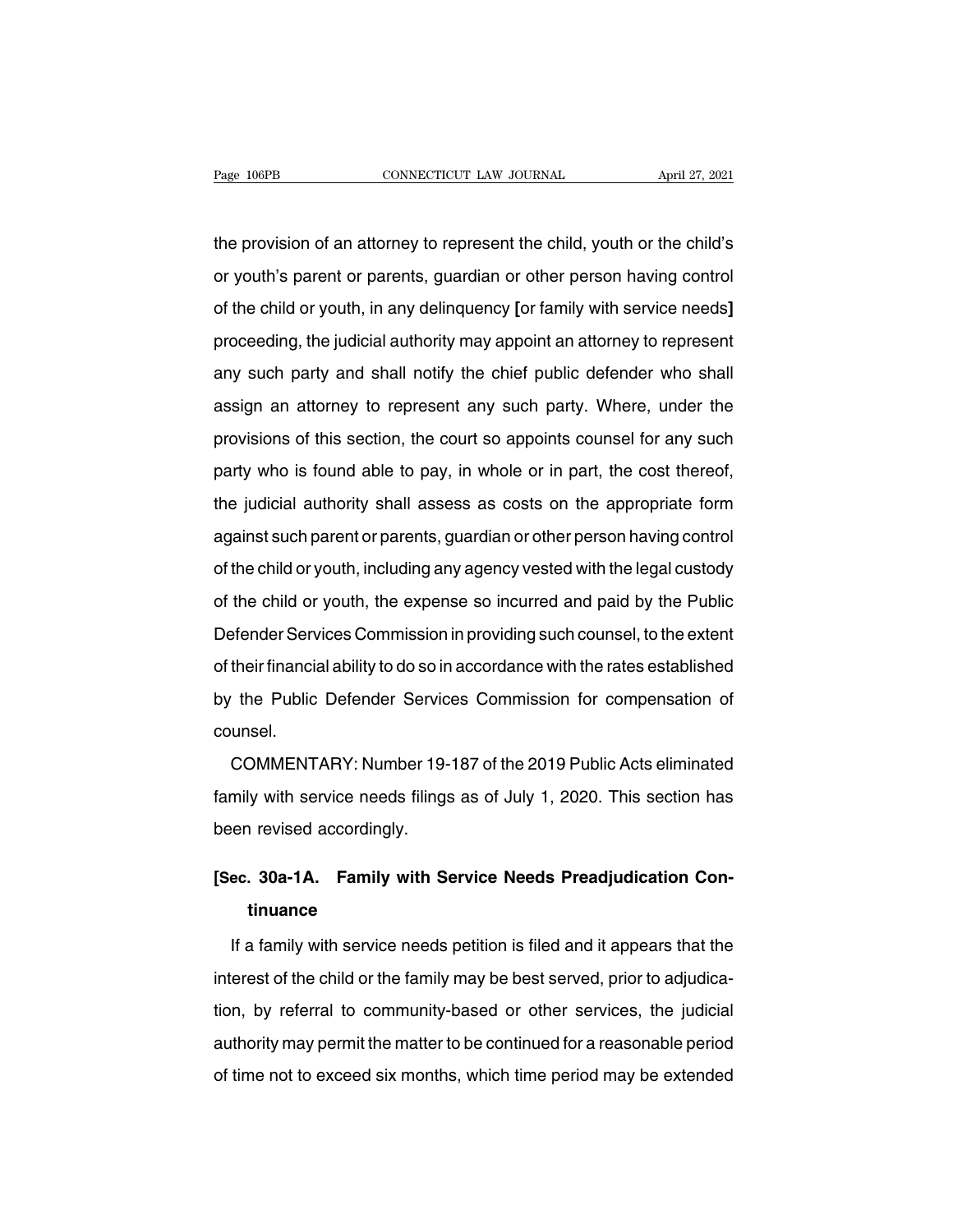April 27, 2021 CONNECTICUT LAW JOURNAL Page 107PB<br>by an additional three months for cause. If it appears at the conclusion<br>of the continuance that the matter has been satisfactorily resolved, April 27, 2021 CONNECTICUT LAW JOURNAL Page 107PB<br>by an additional three months for cause. If it appears at the conclusion<br>of the continuance that the matter has been satisfactorily resolved,<br>the judicial authority may dis by an additional three months for cause. If it appears a<br>of the continuance that the matter has been satisface<br>the judicial authority may dismiss the petition.] an additional three months for cause. If it appears at the conclusion<br>the continuance that the matter has been satisfactorily resolved,<br>e judicial authority may dismiss the petition.]<br>COMMENTARY: Number 19-187 of the 2019

of the continuance that the matter has been satisfactorily resolved,<br>the judicial authority may dismiss the petition.]<br>COMMENTARY: Number 19-187 of the 2019 Public Acts eliminated<br>family with service needs filings as of Ju the judicial authority may<br>COMMENTARY: Numt<br>family with service need<br>section is obsolete. **SCRIMBERTANT STATE 19-107 OF the 2018**<br> **Section is obsolete.**<br> **Sec. 30a-2. Pretrial Conference** 

(a) When counsel is requested, or responsibility is denied, the case<br>(a) When counsel is requested, or responsibility is denied, the case<br>ay be continued for a pretrial conference. At the pretrial, the parties Sec. 30a-2. Pretrial Conference<br>
(a) When counsel is requested, or responsibility is denied, the case<br>
may be continued for a pretrial conference. At the pretrial, the parties<br>
may agree that a substitute information will Sec. 30a-2. Pretrial Conference<br>
(a) When counsel is requested, or responsibility is denied, the case<br>
may be continued for a pretrial conference. At the pretrial, the parties<br>
may agree that a substitute information will (a) When counsel is requested, or responsibility is denied, the case<br>may be continued for a pretrial conference. At the pretrial, the parties<br>may agree that a substitute information will be filed, or that certain<br>charges w (a) Then coancerts requested, or responsibility to denied, the case<br>may agree that a substitute information will be filed, or that certain<br>charges will be nolled or dismissed. If the child or youth and parent<br>or guardian s may agree that a substitute information will be filed, or that certain<br>charges will be nolled or dismissed. If the child or youth and parent<br>or guardian subsequently execute a written statement of responsibility<br>at the pre may agree that a substitute information will be filed, or that certain charges will be nolled or dismissed. If the child or youth and parent or guardian subsequently execute a written statement of responsibility at the pre positional subsequently execute a written statement of responsibility<br>at the pretrial conference, or the attorney for the child or youth conveys<br>to the prosecutor an agreement on the adjudicatory grounds, a predis-<br>positio or gaardian subsequently shoodie a minimization or responsionity<br>at the pretrial conference, or the attorney for the child or youth conveys<br>to the prosecutor an agreement on the adjudicatory grounds, a predis-<br>positional s the prosecutor an agreement on the adjudicatory grounds, a predis-<br>sitional study shall be compiled by the probation department and<br>e case shall be assigned for a plea and dispositional hearing.<br>(b) If a plea agreement has

positional study shall be compiled by the probation department and<br>the case shall be assigned for a plea and dispositional hearing.<br>(b) If a plea agreement has been reached by the parties which<br>contemplates the entry of [a the case shall be assigned for a plea and dispositional hearing.<br>
(b) If a plea agreement has been reached by the parties which<br>
contemplates the entry of [an admission in a family with service needs<br>
case, or] a plea of g (b) If a plea agreement has been reached by the parties which contemplates the entry of [an admission in a family with service needs case, or] a plea of guilty or nolo contendere in a delinquency case, and the recommendati contemplates the entry of [an admission in a family with service needs case, or] a plea of guilty or nolo contendere in a delinquency case, and the recommendation of a particular disposition, the agreement shall be disclo case, or] a plea of guilty or nolo contendere in a delinquency case,<br>and the recommendation of a particular disposition, the agreement<br>shall be disclosed in open court at the time the plea is offered. There-<br>upon the judic ease, e.g. a piea or gain, or note contenance in a demiquency case,<br>and the recommendation of a particular disposition, the agreement<br>shall be disclosed in open court at the time the plea is offered. There-<br>upon the judici and are recemmendated of a panteatal disposition, the agreemed<br>shall be disclosed in open court at the time the plea is offered. Then<br>upon the judicial authority may accept or reject any agreement,<br>may defer the decision o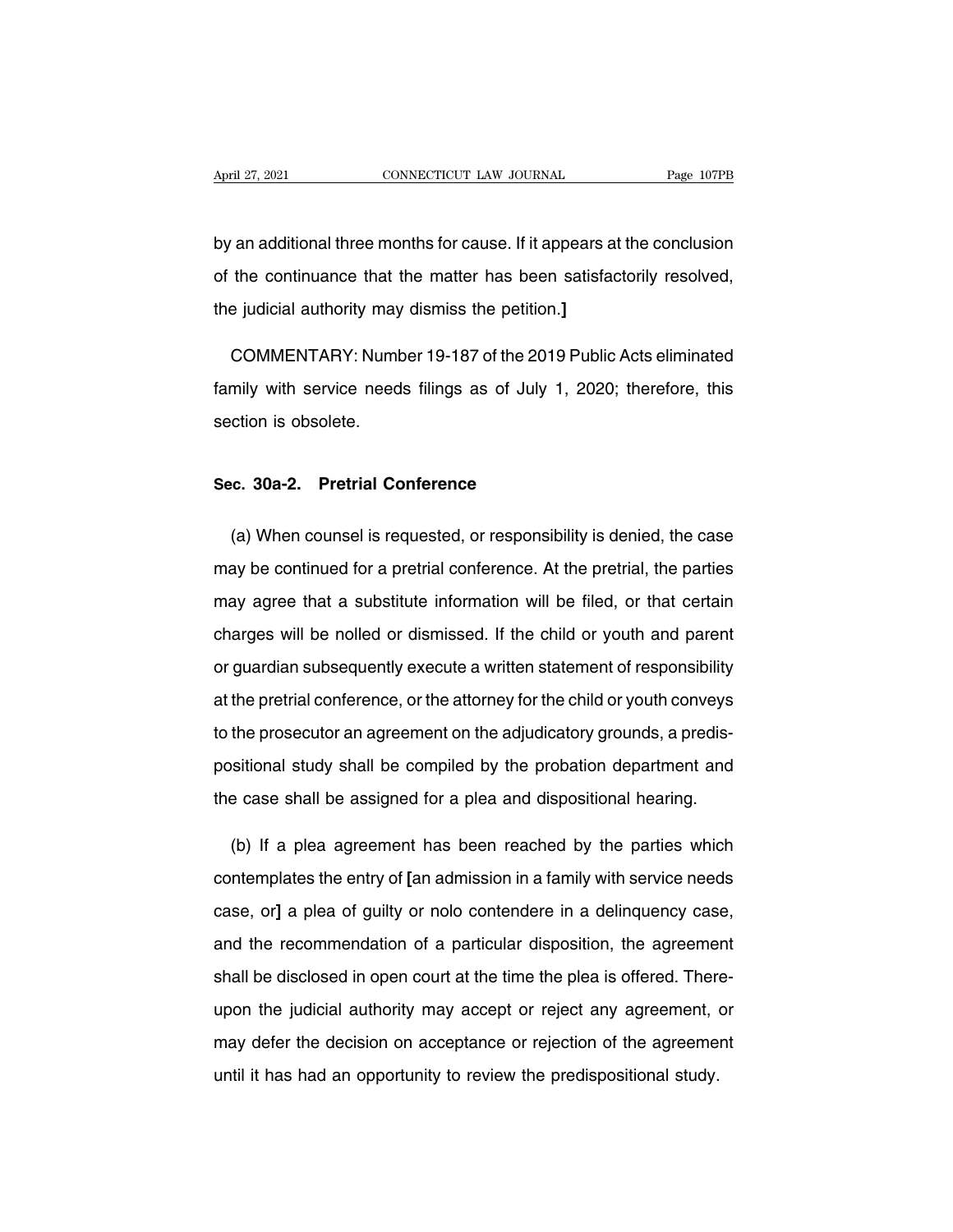EREK ENDEPTED THE CONNECTIOUT CONNECTION APPRESS AND THE 27, 2021<br>COMMENTARY: Number 19-187 of the 2019 Public Acts eliminated<br>Thily with service needs filings as of July 1, 2020. This section has Fage 108PB CONNECTICUT LAW JOURNAL April 27, 2021<br>COMMENTARY: Number 19-187 of the 2019 Public Acts eliminated<br>family with service needs filings as of July 1, 2020. This section has<br>been revised accordingly. **COMMENTARY: Number 19-**<br>family with service needs filings<br>been revised accordingly. COMMENTARY: Number 19-187 of the 2019 Public Acts eliminated<br>family with service needs filings as of July 1, 2020. This section has<br>been revised accordingly.<br>**Sec. 30a-3. –Standard[s] of Proof; Burden of Going Forward**<br>(

mily with service needs filings as of July 1, 2020. This section has<br>en revised accordingly.<br>c. 30a-3. -Standard[s] of Proof; Burden of Going Forward<br>(a) The standard of proof for a delinquency adjudication is evidence<br>yon been revised accordingly.<br> **Sec. 30a-3.** -Standard[s] of Proof; Burden of Going Forward<br>
(a) The standard of proof for a delinquency adjudication is evidence<br>
beyond a reasonable doubt [and for a family with service needs Sec. 30a-3. -Standard[s] of Proof; Burden of Going Forward<br>
(a) The standard of proof for a delinquency adjudication is evidence<br>
beyond a reasonable doubt [and for a family with service needs adjudi-<br>
cation is clear and beyond a reasonable doul<br>cation is clear and convir<br>(b) The burden of goin<br>juvenile prosecutor.<br>COMMENTARY: Numb

The burden of going forward with evidence shall rest with the<br>
venile prosecutor.<br>
COMMENTARY: Number 19-187 of the 2019 Public Acts eliminated<br>
mily with service needs filings as of July 1, 2020. This section has (b) The burden of going forward with evidence shall rest with the<br>juvenile prosecutor.<br>COMMENTARY: Number 19-187 of the 2019 Public Acts eliminated<br>family with service needs filings as of July 1, 2020. This section has<br>bee juvenile prosecutor.<br>
COMMENTARY: Number 19-<br>
family with service needs filings<br>
been revised accordingly. **COMMENTARY: Number 19-187 of the 2019 Pu**<br>family with service needs filings as of July 1, 202<br>been revised accordingly.<br>**Sec. 30a-5. Dispositional Hearing**<br>(a) The dispositional hearing may follow immedia mily with service needs filings as of July 1, 2020. This section has<br>en revised accordingly.<br>c. 30a-5. Dispositional Hearing<br>(a) The dispositional hearing may follow immediately upon an adjudi-<br>tion.

cation.

ince. **30a-5.** Dispositional Hearing<br>
(a) The dispositional hearing may follow immediately upon an adjudition.<br>
(b) The judicial authority may admit into evidence any testimony<br>
at is considered relevant to the issue of th (a) The dispositional hearing may follow immediately upon an adjudication.<br>
(b) The judicial authority may admit into evidence any testimony<br>
that is considered relevant to the issue of the disposition, in any form<br>
the ju the judicial authority may admit into evidence any testimony<br>that is considered relevant to the issue of the disposition, in any form<br>the judicial authority finds of probative value, but no disposition shall<br>be made by the (b) The judicial authority may admit into evidence any testimony<br>that is considered relevant to the issue of the disposition, in any form<br>the judicial authority finds of probative value, but no disposition shall<br>be made by (b) The jadiotal dationly fildy damk like evidence driv technicity<br>that is considered relevant to the issue of the disposition, in any form<br>the judicial authority finds of probative value, but no disposition shall<br>be made what is considered relevant to the issue of the disposition, in any form<br>the judicial authority finds of probative value, but no disposition shall<br>be made by the judicial authority until the predispositional study, unless<br> of the particle by the judicial authority until the predispositional study, unless<br>waived, has been submitted. A written predispositional study may be<br>waived by the judicial authority for good cause shown upon the request<br> bothace by the judicial authority antitine prodispositional study, antices<br>waived by the judicial authority for good cause shown upon the request<br>of the parties, provided that the basis for the waiver and the probation<br>off record. The predispositional study shall be presented to the judicial authority for good cause shown upon the request<br>of the parties, provided that the basis for the waiver and the probation<br>officer's oral summary of any i ally and parties, provided that the basis for the waiver and the probation<br>officer's oral summary of any investigation are both placed on the<br>record. The predispositional study shall be presented to the judicial<br>authority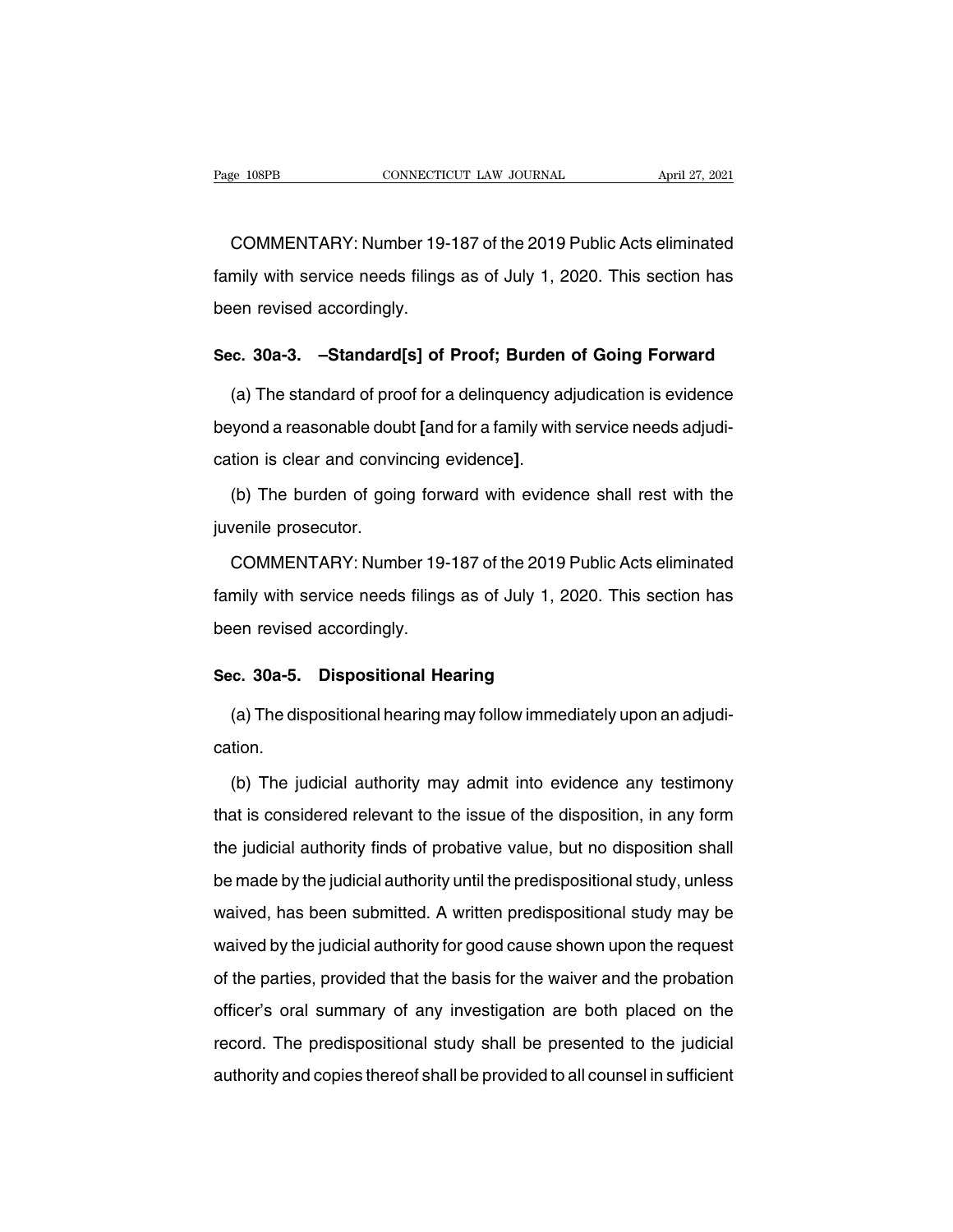April 27, 2021 CONNECTICUT LAW JOURNAL Page 109PB<br>time for them to prepare adequately for the dispositional hearing,<br>and, in any event, no less than forty-eight hours prior to the date of April 27, 2021 CONNECTICUT LAW JOURNAL Page 109PB<br>time for them to prepare adequately for the dispositional hearing,<br>and, in any event, no less than forty-eight hours prior to the date of<br>the disposition. time for them to pre<br>and, in any event, no<br>the disposition.<br>(c) The prosecutor The for them to prepare adequately for the dispositional hearing,<br>
d, in any event, no less than forty-eight hours prior to the date of<br>
e disposition.<br>
(c) The prosecutor and the child and parent or guardian shall have<br>
e

and, in any event, no less than forty-eight hours prior to the date of<br>the disposition.<br>(c) The prosecutor and the child and parent or guardian shall have<br>the right to produce witnesses on behalf of any dispositional plan the disposition.<br>
(c) The prosecutor and<br>
the right to produce with<br>
may wish to offer.<br>
(d) Prior to any dispos (c) The prosecutor and the child and parent or guardian shall have<br>e right to produce witnesses on behalf of any dispositional plan they<br>ay wish to offer.<br>(d) Prior to any disposition, the child shall be allowed a reasonab

(b) The presecutor and the shind and parent of gaardian shall have<br>the right to produce witnesses on behalf of any dispositional plan they<br>may wish to offer.<br>(d) Prior to any disposition, the child shall be allowed a reaso may wish to offer.<br>
(d) Prior to any disposition, the copportunity to make a personal st<br>
mitigation of any disposition.<br>
(e) The judicial authority shall de (d) Prior to any disposition, the child shall be allowed a reasonable<br>portunity to make a personal statement to the judicial authority in<br>tigation of any disposition.<br>(e) The judicial authority shall determine an appropria

upon adjudication of a child as delinquent in accordance with General<br>Statutes § 46b-140. mitigation of any dispositi<br>
(e) The judicial authority<br>
upon adjudication of a chi<br>
Statutes § 46b-140.<br>
[(f) The judicial authority **EXECT OF A FURNAL EXECT ADDEDED THE judicial authority shall determine an appropriate disposition**<br>
and adjudication of a child as delinquent in accordance with General<br>
atutes § 46b-140.<br> **[**(f) The judicial authority sh

upon adjudication of a child as delinquent in accordance with General<br>Statutes  $\S$  46b-140.<br>[(f) The judicial authority shall determine an appropriate disposition<br>upon adjudication of a child from a family with service ne Statutes § 46b-140.<br>
[(f) The judicial authority shall determine an a<br>
upon adjudication of a child from a family with ser<br>
ance with General Statutes § 46b-149 (f).<br>
(g) The judicial authority shall determine the a [(f) The judicial authority shall determine an appropriate disposition<br>on adjudication of a child from a family with service needs in accord-<br>ce with General Statutes § 46b-149 (f).<br>(g) The judicial authority shall determ

upon adjudication of a child from a family with service needs in accord-<br>ance with General Statutes  $\S$  46b-149 (f).<br>(g) The judicial authority shall determine the appropriate disposition<br>upon a finding that a child adjud ance with General Statutes § 46b-149 (f).<br>
(g) The judicial authority shall determine the appropri<br>
upon a finding that a child adjudicated as a child fron<br>
service needs has violated a valid court order.]<br>
COMMENTARY: Num (g) The judicial authority shall determine the appropriate disposition<br>on a finding that a child adjudicated as a child from a family with<br>rvice needs has violated a valid court order.]<br>COMMENTARY: Number 19-187 of the 201

family with service needs has violated a valid court order.]<br>COMMENTARY: Number 19-187 of the 2019 Public Acts eliminated<br>family with service needs filings as of July 1, 2020. This section has<br>been revised accordingly. service needs has violated a va<br>COMMENTARY: Number 19-<br>family with service needs filings<br>been revised accordingly. COMMENTARY: Number 19-187 of the 2019 Public Acts eliminated<br>family with service needs filings as of July 1, 2020. This section has<br>been revised accordingly.<br>**Sec. 30a-9.** Appeals in Delinquency [and Family with Service<br>Ne **Neta With service needs filings as of<br>
Needs accordingly.<br>
<b>Needs] Proceedings<br>
Needs] Proceedings**<br>
Needs proceedings

France revised accordingly.<br>
France Sona-9. Appeals in Delinquency [and Family with Service<br>
Needs] Proceedings<br>
The rules governing other appeals shall, so far as applicable, be<br>
France of all proceedings in delinquency [ Sec. 30a-9. Appeals in Delinquency [and Family with Service<br>Needs] Proceedings<br>The rules governing other appeals shall, so far as applicable, be<br>the rules for all proceedings in delinquency [and family with service<br>needs] needs**]** appeals.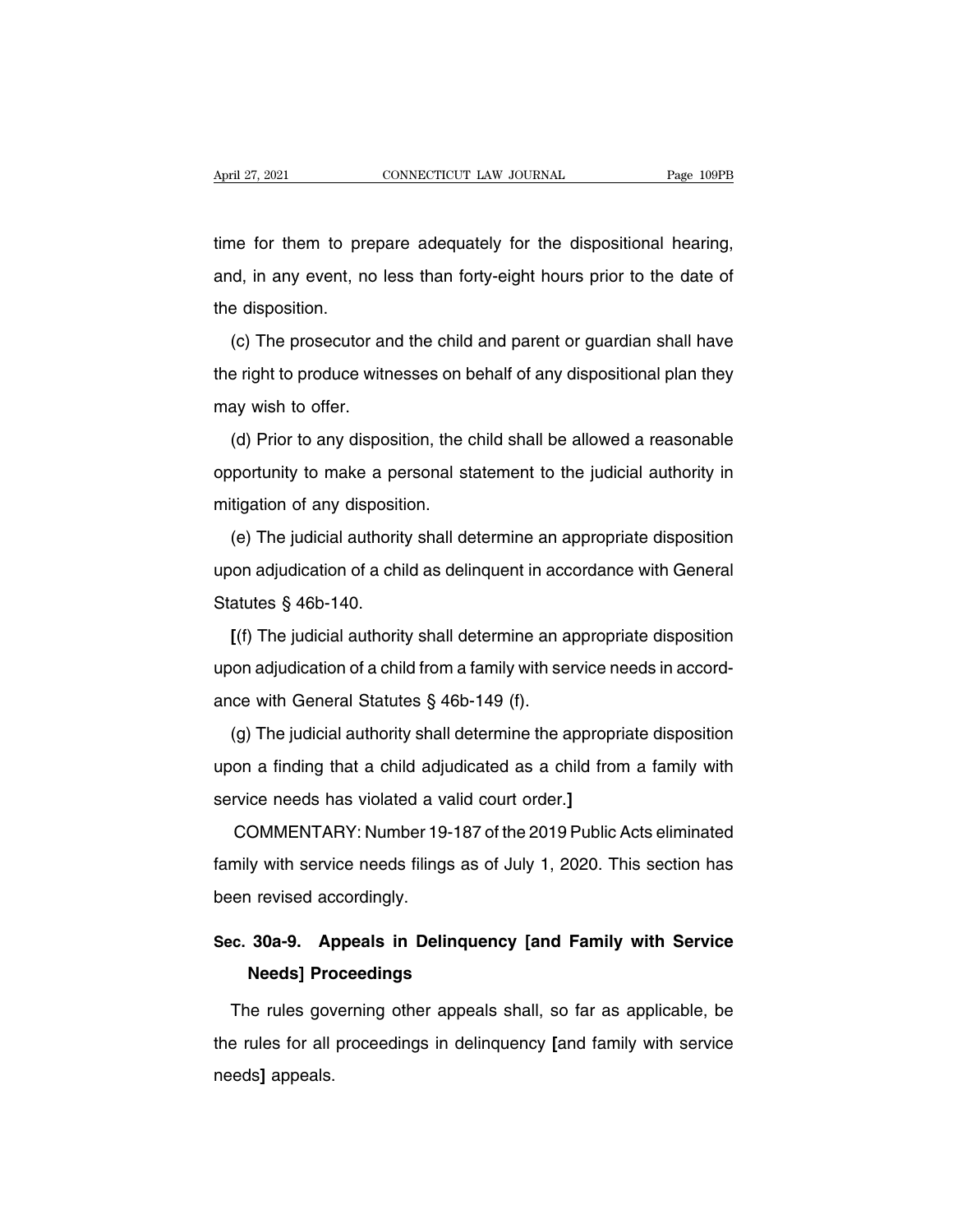ERECTE AND THE CONSECTION CONNECTION CONNECTION April 27, 2021<br>COMMENTARY: Number 19-187 of the 2019 Public Acts eliminated<br>Thily with service needs filings as of July 1, 2020. This section has Fage 110PB CONNECTICUT LAW JOURNAL April 27, 2021<br>COMMENTARY: Number 19-187 of the 2019 Public Acts eliminated<br>family with service needs filings as of July 1, 2020. This section has<br>been revised accordingly. COMMENTARY: Number 19-<br>
family with service needs filings<br>
been revised accordingly. **COMPTER 314**<br>
France 314<br>
CHAPTER 31a<br>
CHAPTER 31a<br>
COMPTER 31a **EXECUTE IS TO SERVICE OF A SUBDAMILY SERVICE SHOW ASSESS SERVICE**<br> **DELINQUENCY [AND FAMILY WITH SERVICE**<br> **DELINQUENCY [AND FAMILY WITH SERVICE**<br> **NEEDS] MOTIONS AND APPLICATIONS** 

# Provice needs filings as of July 1, 2020. This section has<br>accordingly.<br>**CHAPTER 31a**<br>LINQUENCY [AND FAMILY WITH SERVICE<br>NEEDS] MOTIONS AND APPLICATIONS<br>A Temporary Custody Order—Family with Service

## **EXEREM STREE STARF CHAPTER 31a<br>DELINQUENCY [AND FAMILY WITH SERVICE<br>NEEDS] MOTIONS AND APPLICATIONS<br>[Sec. 31a-13A. Temporary Custody Order—Family with Service<br>Needs Petition CHAP<br>DELINQUENCY [AND<br>NEEDS] MOTIONS<br>31a-13A. Temporary Cu<br>Needs Petition<br>t appears from the allegation**

**IF IT IT APPLICATIONS**<br> **IF IT 2016 CONDUCT APPLICATIONS**<br> **IF it appears from the allegations of a petition or other sworn affirma-**<br>
If it appears from the allegations of a petition or other sworn affirma-<br>
In that ther [Sec. 31a-13A. Temporary Custody Order—Family with Service<br>Needs Petition<br>If it appears from the allegations of a petition or other sworn affirma-<br>tion that there is: (1) A strong probability that the child may do some-<br>th Needs Petition<br>If it appears from the allegations of a petition or other sworn affirma-<br>tion that there is: (1) A strong probability that the child may do some-<br>thing that is injurious to himself or herself prior to court If it appears from the allegations of a petition or other sworn affirmation that there is: (1) A strong probability that the child may do something that is injurious to himself or herself prior to court disposition;<br>(2) a In a appears non-ano anogations or a petition of ether sworth animation that there is: (1) A strong probability that the child may do something that is injurious to himself or herself prior to court disposition;<br>(2) a stro mat there is. (1) A strong presumity that the similar may as some<br>thing that is injurious to himself or herself prior to court disposition;<br>(2) a strong probability that the child will run away prior to the hearing;<br>or (3) and the might and the might of the solid probability that the child will run away prior to the hearing;<br>or (3) a need to hold the child for another jurisdiction, a judicial authority<br>may vest temporary custody of such chil ( $\epsilon$ ) a satelig presumity and the similar and y phot to the hearing, or (3) a need to hold the child for another jurisdiction, a judicial authority may vest temporary custody of such child in some suitable person or agen or (c) a hocal chola are shirarer another jandabalon, a jadiotal authority<br>may vest temporary custody of such child in some suitable person or<br>agency. A hearing on temporary custody shall be held not later than<br>ten days af agency. A hearing on temporary custody shall be held not later than<br>ten days after the date on which a judicial authority signs an order of<br>temporary custody. Following such hearing, the judicial authority may<br>order that t sugding: A healing on temporary of<br>ten days after the date on which a<br>temporary custody. Following such<br>order that the child's temporary cus<br>suitable person or agency.]<br>COMMENTARY: Number 19-18 radys after the date off which a jadiotal datherity sights an order of<br>mporary custody. Following such hearing, the judicial authority may<br>ler that the child's temporary custody continue to be vested in some<br>itable person

family with service needs filings as of July 1, 2020; therefore, this section is obsolete. suitable person or agenc<br>COMMENTARY: Numl<br>family with service need<br>section is obsolete. COMMENTARY: Number 19-187 of the 2019 Public Acts elimin<br>family with service needs filings as of July 1, 2020; therefore<br>section is obsolete.<br>**Sec. 31a-14. Physical and Mental Examinations**<br>(a) No physical and/or mental ex mily with service needs filings as of July 1, 2020; therefore, this<br>
ction is obsolete.<br>
c. 31a-14. Physical and Mental Examinations<br>
(a) No physical and/or mental examination or examinations by any<br>
ysician, psychologist,

sec. 31a-14. Physical and Mental Examinations<br>
(a) No physical and/or mental examination or examinations by any<br>
physician, psychologist, psychiatrist or social worker shall be ordered<br>
by the judicial authority of any chi Sec. 31a-14. Physical and Mental Examinations<br>(a) No physical and/or mental examination or examinations by any<br>physician, psychologist, psychiatrist or social worker shall be ordered<br>by the judicial authority of any child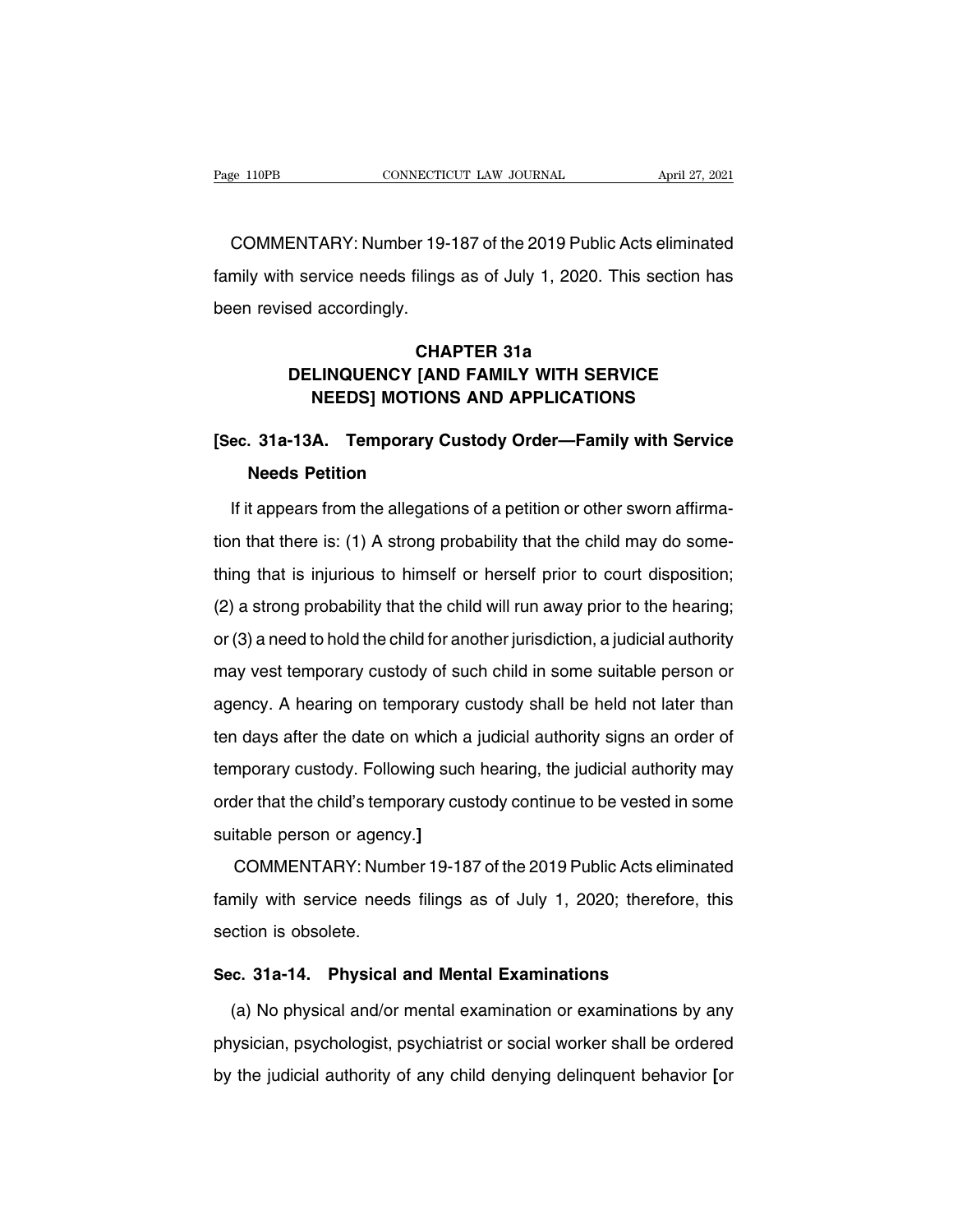April 27, 2021 CONNECTICUT LAW JOURNAL Page 111PB<br>status as a child or youth from a family with service needs] prior to<br>the adjudication, except (1) with the agreement of the child's or youth's April 27, 2021 CONNECTICUT LAW JOURNAL Page 111PB<br>status as a child or youth from a family with service needs] prior to<br>the adjudication, except (1) with the agreement of the child's or youth's<br>parent or guardian and attor status as a child or youth from a family with service needs] prior to<br>the adjudication, except (1) with the agreement of the child's or youth's<br>parent or guardian and attorney, (2) when the child or youth has<br>executed a wr status as a child or youth from a family with service needs] prior to<br>the adjudication, except (1) with the agreement of the child's or youth's<br>parent or guardian and attorney, (2) when the child or youth has<br>executed a wr status as a child or youth from a family with service needs] prior to<br>the adjudication, except (1) with the agreement of the child's or youth's<br>parent or guardian and attorney, (2) when the child or youth has<br>executed a wr parent or guardian and attorney, (2) when the child or youth has<br>executed a written statement of responsibility, (3) when the judicial<br>authority finds that there is a question of the child's or youth's compe-<br>tence to unde executed a written statement of responsibility, (3) when the judicial authority finds that there is a question of the child's or youth's competence to understand the nature of the proceedings or to participate in the defe at the defense of the responsive of the child's or youth's competence to understand the nature of the proceedings or to participate in the defense, or a question of the child or youth having been mentally capable of unlawf dationly inted that those is a question of the similar or youth completence to understand the nature of the proceedings or to participate in the defense, or a question of the child or youth having been mentally capable of of detention is administered a physical examination to establish the existence of any contagious or infectious condition. the defense, or a question of the child or youth having been mentally capable of unlawful intent at the time of the commission of the alleged act, or (4) where the child or youth has been detained and as an incident of det (b) there the child or youth has been detained and as an incident<br>detention is administered a physical examination to establish the<br>istence of any contagious or infectious condition.<br>(b) Any information concerning a child

of detention is administered a physical examination to establish the<br>existence of any contagious or infectious condition.<br>(b) Any information concerning a child or youth that is obtained<br>during any mental health screening existence of any contagious or infectious condition.<br>
(b) Any information concerning a child or youth that is obtained<br>
during any mental health screening or assessment of such child or<br>
youth shall be used solely for plan (b) Any information concerning a child or youth that is obtained<br>during any mental health screening or assessment of such child or<br>youth shall be used solely for planning and treatment purposes and<br>shall otherwise be confi during any mential health screening or assessment of such child or<br>youth shall be used solely for planning and treatment purposes and<br>shall otherwise be confidential and retained in the files of the entity<br>performing such Further disclosed only for planning and treatment purposes and<br>shall otherwise be confidential and retained in the files of the entity<br>performing such screening or assessment. Such information may be<br>further disclosed only shall otherwise be confidential and retained in the files of the entity<br>performing such screening or assessment. Such information may be<br>further disclosed only for the purposes of any court-ordered evaluation<br>or treatment orial stretting such screening or assessment. Such information may be<br>further disclosed only for the purposes of any court-ordered evaluation<br>or treatment of the child or youth, or provision of services to the child<br>or you further disclosed only for the purposes of any court-ordered evaluation<br>or treatment of the child or youth, or provision of services to the child<br>or youth, or pursuant to General Statutes §§ 17a-101 to 17a-101e,<br>inclusive, be subsected the parapeters of any other states or allows or treatment of the child or youth, or pursuant to General Statutes §§ 17a-101 to 17a-101e, inclusive, 17b-450, 17b-451 or 51-36a. Such information shall not be sub or treatment of the child or youth, or provision of services to the child<br>or youth, or pursuant to General Statutes §§ 17a-101 to 17a-101e,<br>inclusive, 17b-450, 17b-451 or 51-36a. Such information shall not<br>be subject to su Consider that the mental such information shall not<br>  $\alpha$  subject to subpoena or other court process for use in any other<br>
oceeding or for any other purpose.<br>
(c) Upon a showing that the mental health of a child or youth

is the subject to subpoena or other court process for use in any other<br>proceeding or for any other purpose.<br>(c) Upon a showing that the mental health of a child or youth is at<br>issue, either prior to adjudication for the re proceeding or for any other purpose.<br>
(c) Upon a showing that the mental health of a child or youth is at<br>
issue, either prior to adjudication for the reasons set forth in subsection<br>
(a) herein or subsequent thereto as a (c) Upon a showing that the mental health of a child or youth is at<br>issue, either prior to adjudication for the reasons set forth in subsection<br>(a) herein or subsequent thereto as a determinate of disposition, the<br>judicial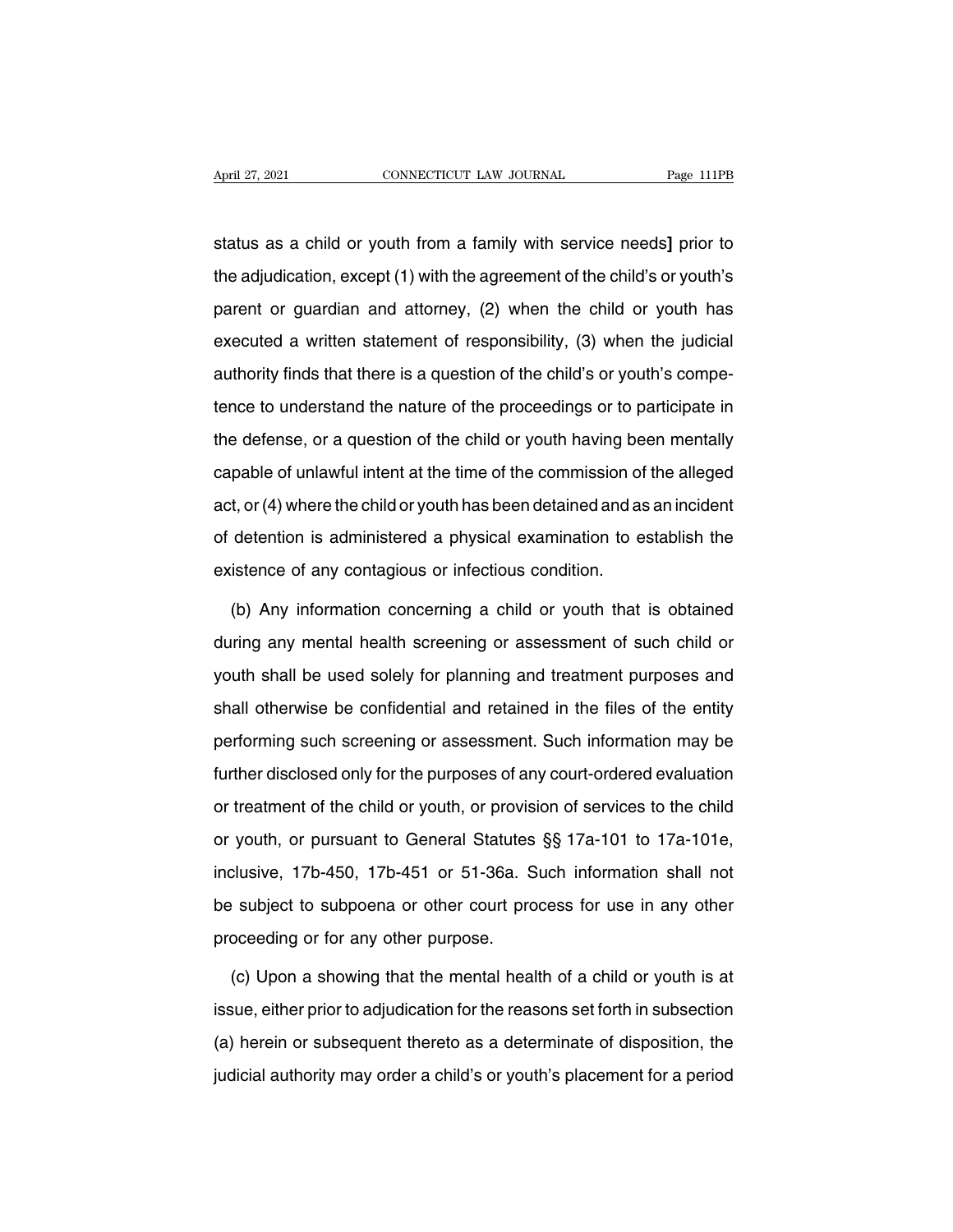Page 112PB CONNECTICUT LAW JOURNAL April 27, 2021<br>not to exceed thirty days in a hospital or other institution empowered<br>by law to treat mentally ill children for study and a report on the child's by law to treat mentally ill children for study and a report on the child's<br>provide mentally ill children for study and a report on the child's<br>or youth's mental condition. not to exceed thirty days in a hos<br>by law to treat mentally ill children<br>or youth's mental condition.<br>COMMENTARY: Number 19-18 It to exceed thirty days in a hospital or other institution empowered<br>
law to treat mentally ill children for study and a report on the child's<br>
youth's mental condition.<br>
COMMENTARY: Number 19-187 of the 2019 Public Acts

by law to treat mentally ill children for study and a report on the child's<br>or youth's mental condition.<br>COMMENTARY: Number 19-187 of the 2019 Public Acts eliminated<br>family with service needs filings as of July 1, 2020. Th or youth's mental condition.<br>COMMENTARY: Number 19-<br>family with service needs filings<br>been revised accordingly. **COMMENTARY: Number 19-187 of**<br>family with service needs filings as of<br>been revised accordingly.<br>**Sec. 31a-16. Discovery** 

(a) The child or youth or the juvenile prosecutor shall be permitted<br>etrial discovery<br>etrial discovery in accordance with subsections (b), (c) and (d) of Sec. 31a-16. Discovery<br>
(a) The child or youth or the juvenile prosecutor shall be permitted<br>
pretrial discovery in accordance with subsections (b), (c) and (d) of<br>
this section by interrogatory, production, inspection or Sec. 31a-16. Discovery<br>
(a) The child or youth or the juvenile prosecutor shall be permitted<br>
pretrial discovery in accordance with subsections (b), (c) and (d) of<br>
this section by interrogatory, production, inspection or (a) The child or youth or the juvenile prosecutor shall be permitted<br>pretrial discovery in accordance with subsections (b), (c) and (d) of<br>this section by interrogatory, production, inspection or deposition of a<br>person in pretrial discovery in accordance with subsections (b), (c) and (d) of<br>this section by interrogatory, production, inspection or deposition of a<br>person in delinquency [or family with service needs] matters if the<br>information promal disservity in decordance with sassections (c), (c) s<br>this section by interrogatory, production, inspection or depos<br>person in delinquency [or family with service needs] matt<br>information or material sought is not oth From in delinquency [or family with service needs] matters if the<br>formation or material sought is not otherwise obtainable and upon<br>finding that proceedings will not be unduly delayed.<br>(b) Motions or requests for discovery

information or material sought is not otherwise obtainable and upon<br>a finding that proceedings will not be unduly delayed.<br>(b) Motions or requests for discovery shall be filed with the court in<br>accordance with Section 31aa finding that proceedings will not be unduly delayed.<br>
(b) Motions or requests for discovery shall be filed with the court in<br>
accordance with Section 31a-1. The clerk shall calendar any such<br>
motion or request for a hear (b) Motions or requests for discovery shall be filed with the court in accordance with Section 31a-1. The clerk shall calendar any such motion or request for a hearing. Objections to such motions or requests may be filed w accordance with Section 31a-1. The clerk shall calendar any such<br>motion or request for a hearing. Objections to such motions or requests<br>may be filed with the court and served in accordance with Sections<br>10-12 through 10-1 motion or request for a hearing. Objections to such motions or requests<br>may be filed with the court and served in accordance with Sections<br>10-12 through 10-17 not later than ten days of the filing of the motion<br>or request moton or equest which the court and served in accordance with Sections<br>10-12 through 10-17 not later than ten days of the filing of the motion<br>or request unless the judicial authority, for good cause shown, allows<br>a later party, the judicial authority may, after a hearing of the motion<br>or request unless the judicial authority, for good cause shown, allows<br>a later filing. Upon its own motion or upon the request or motion of a<br>party, the judi For the times and the individual authority, for good cause shown, allows<br>a later filing. Upon its own motion or upon the request or motion of a<br>party, the judicial authority may, after a hearing, order discovery. The<br>judic a later filing. Upon its own motion or upon the request or motion of a<br>party, the judicial authority may, after a hearing, order discovery. The<br>judicial authority shall fix the times for filing and for responding to<br>discov hour, the judicial authority may, after a hearing, order discovery. The judicial authority shall fix the times for filing and for responding to discovery motions and requests and, when appropriate, shall fix the hour, plac party, the jacketh deliverity may, and a meaning, even discovery. The judicial authority shall fix the times for filing and for responding to discovery motions and requests and, when appropriate, shall fix the hour, place,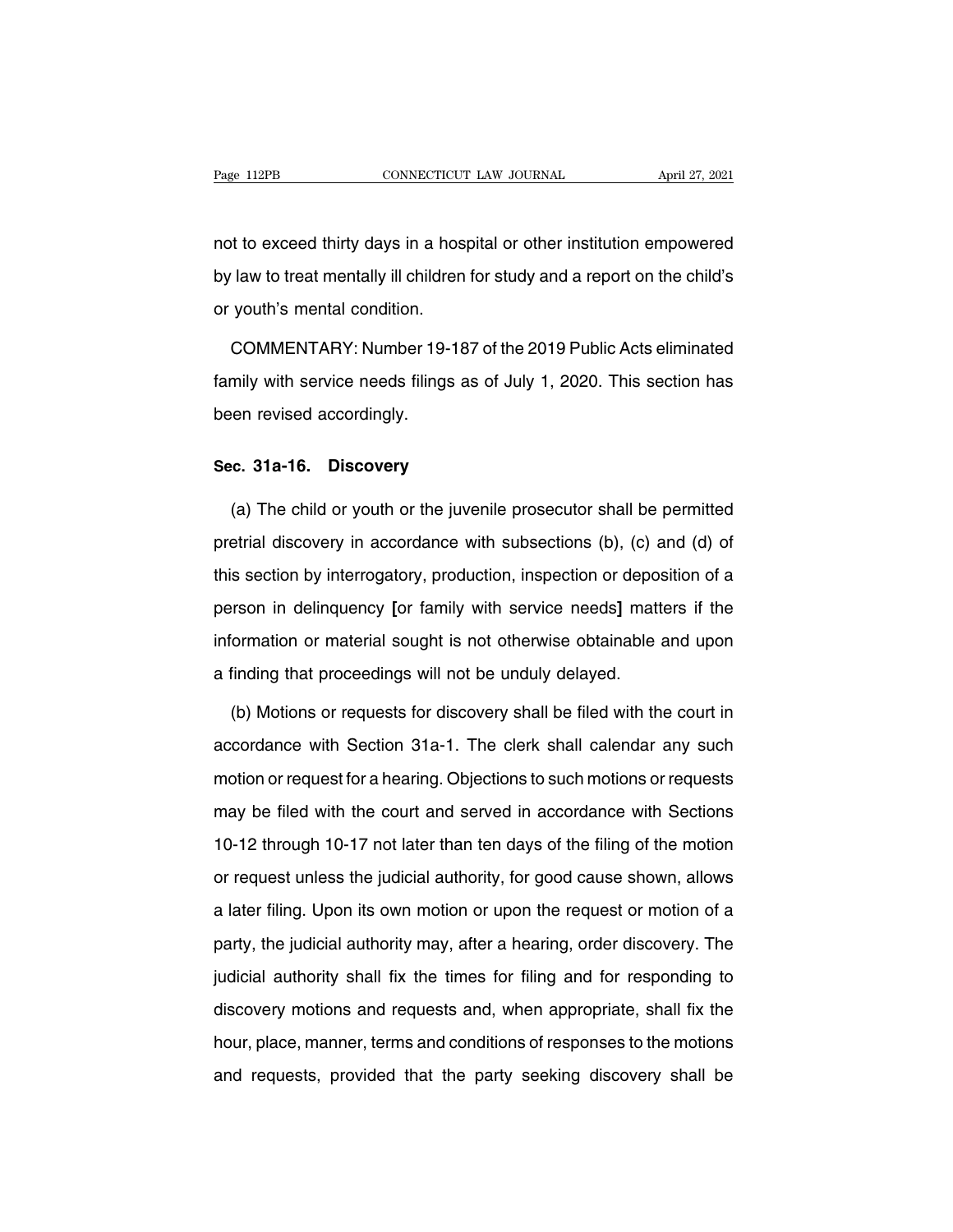April 27, 2021 CONNECTICUT LAW JOURNAL Page 113PB<br>allowed a reasonable opportunity to obtain information needed for the<br>preparation of the case. April 27, 2021<br>
allowed a reasonable opporture<br>
preparation of the case.<br>
(c) Motions or requests for o

(c) Motions or requests for discovery should not be filed unless the<br>eparation of the case.<br>(c) Motions or requests for discovery should not be filed unless the<br>poving party has attempted unsuccessfully to obtain an agreem allowed a reasonable opportunity to obtain information needed for the<br>preparation of the case.<br>(c) Motions or requests for discovery should not be filed unless the<br>moving party has attempted unsuccessfully to obtain an agr preparation of the case.<br>
(c) Motions or requests for discovery should not be filed unless the<br>
moving party has attempted unsuccessfully to obtain an agreement<br>
to disclose from the party or person from whom information i sought. (d) The provisions of Sections 40-2 through 40-58, inclusive, 40-7<br>(d) The provisions of Sections 40-2 through 40-6, inclusive, 40-7<br>(d) The provisions of Sections 40-2 through 40-6, inclusive, 40-7<br>(d) 40-8 through 40-16,

(b) disclose from the party or person from whom information is being<br>sought.<br>(d) The provisions of Sections 40-2 through 40-6, inclusive, 40-7<br>(b), 40-8 through 40-16, inclusive, and 40-26 through 40-58, inclusive,<br>of the sought.<br>
(d) The provisions of Sections 40-2 through 40-6, inclusive, 40-7<br>
(b), 40-8 through 40-16, inclusive, and 40-26 through 40-58, inclusive,<br>
of the rules of procedure in criminal matters shall be applied by the<br>
ju (d) The provisions of Sections 40-2 through 40-6, inclusive, 40-7<br>(b), 40-8 through 40-16, inclusive, and 40-26 through 40-58, inclusive,<br>of the rules of procedure in criminal matters shall be applied by the<br>judicial autho (b), 40-8 through 40-16, inclusive, and 40-26 through 40-58, inclusive, is  $\ell$ <br>of the rules of procedure in criminal matters shall be applied by the<br>judicial authority in determining whether to grant, limit or set condit (c), i.e. of the rules of procedure in criminal matters shall be applied by the judicial authority in determining whether to grant, limit or set conditions on the requested discovery, issue any protective orders, or order of the rules of procedure in criminal matters shall be applied by the judicial authority in determining whether to grant, limit or set conditions on the requested discovery, issue any protective orders, or order appropriat The requested discovery, issue any protective orders, or order<br>propriate sanctions for any clear misuse of discovery or arbitrary<br>lay or refusal to comply with a discovery request.<br>COMMENTARY: Number 19-187 of the 2019 Pub

appropriate sanctions for any clear misuse of discovery or arbitrary<br>delay or refusal to comply with a discovery request.<br>COMMENTARY: Number 19-187 of the 2019 Public Acts eliminated<br>family with service needs filings as of delay or refusal to comply with<br>COMMENTARY: Number 19-<br>family with service needs filings<br>been revised accordingly. **EXECUTE COMMENTARY:** Number 19-187 of the 2019 Public Acts eliminated<br>
family with service needs filings as of July 1, 2020. This section has<br>
been revised accordingly.<br> **[Sec. 31a-19A. Motion for Extension or Revocation** 

## Iy with service needs filings as of July 1, 2020. This section has<br>
I revised accordingly.<br> **. 31a-19A. Motion for Extension or Revocation of Family**<br>
with Service Needs Commitment; Motion for Review of Per-<br>
manency Plan **manumism of the condingly.**<br>**manency Alan Motion for Example 19.4 Motion for Example 20.4 Motion for Example 20.4 Motion**<br>**manency Plan**<br>The Commissioner of the I ec. 31a-19A. Motion for Extension or Revocation of Family<br>with Service Needs Commitment; Motion for Review of Per-<br>manency Plan<br>(a) The Commissioner of the Department of Children and Families<br>ay file a motion for an extens

with Service Needs Commitment; Motion for Review of Per-<br>manency Plan<br>(a) The Commissioner of the Department of Children and Families<br>may file a motion for an extension of a commitment of a child who<br>has been adjudicated a manency Plan<br>
(a) The Commissioner of the Department of Children and Families<br>
may file a motion for an extension of a commitment of a child who<br>
has been adjudicated as a child from a family with service needs on<br>
the gro (a) The Commissioner of the Department of Children and Families<br>may file a motion for an extension of a commitment of a child who<br>has been adjudicated as a child from a family with service needs on<br>the grounds that an exte ready file a motion for an extension of a commitment of a child who<br>has been adjudicated as a child from a family with service needs on<br>the grounds that an extension would be in the best interests of the<br>child. The clerk s That the grounds that an extension of a sommation of a simal with<br>has been adjudicated as a child from a family with service needs on<br>the grounds that an extension would be in the best interests of the<br>child. The clerk sha the grounds that an extension would be in the best interests of the child. The clerk shall give notice to the child, the child's parent or guardian, all counsel of record at the time of disposition and, if applicable, the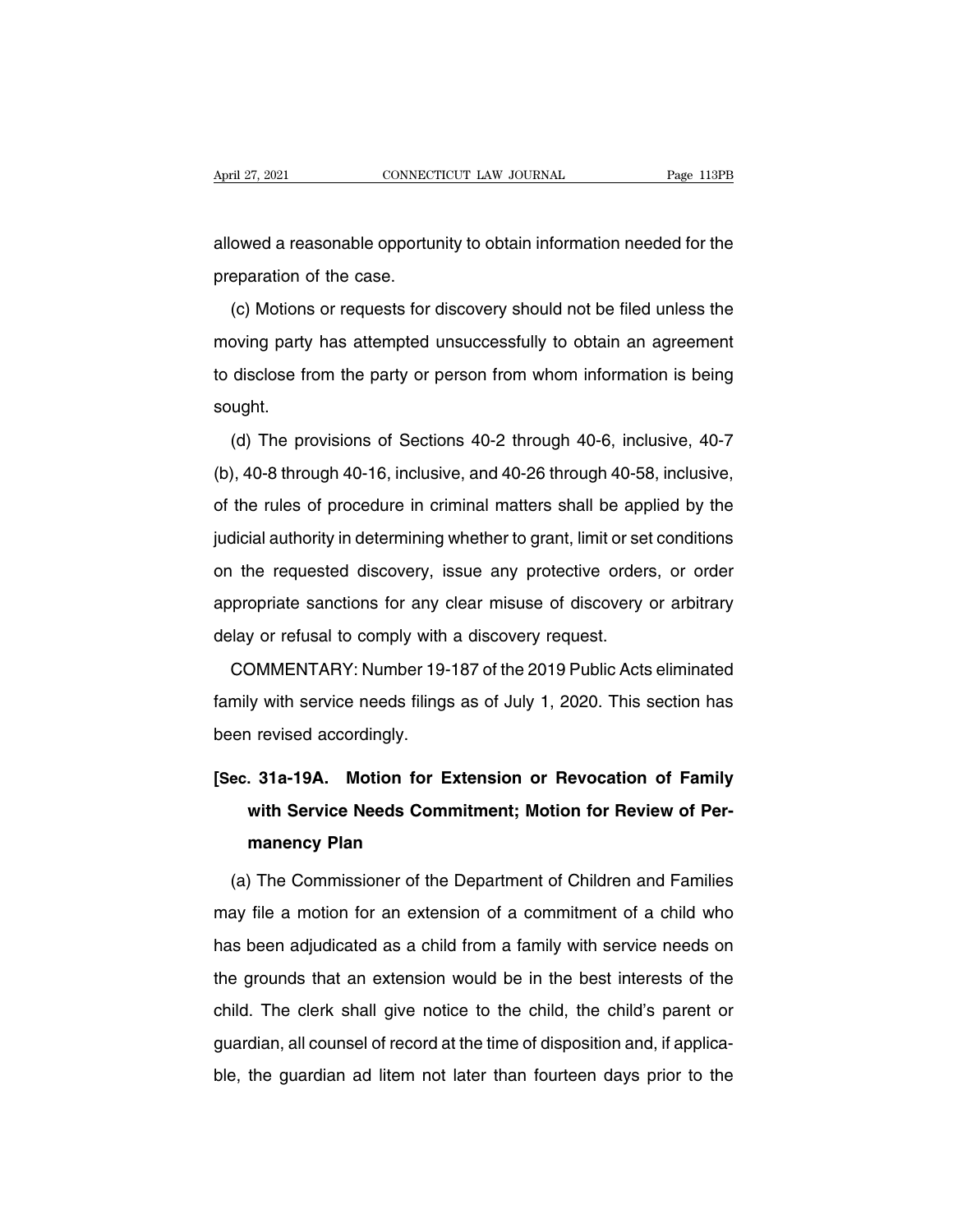Page 114PB CONNECTICUT LAW JOURNAL April 27, 2021<br>hearing upon such motion. The judicial authority may, after hearing<br>and upon finding that such extension is in the best interests of the Page 114PB CONNECTICUT LAW JOURNAL April 27, 2021<br>hearing upon such motion. The judicial authority may, after hearing<br>and upon finding that such extension is in the best interests of the<br>child and that there is no suitable hearing upon such motion. The judicial authority may, after hearing<br>and upon finding that such extension is in the best interests of the<br>child and that there is no suitable less restrictive alternative, continue<br>the commit hearing upon such motion. The judicial authority may, after hearing<br>and upon finding that such extension is in the best interests of the<br>child and that there is no suitable less restrictive alternative, continue<br>the commit and upon finding that schild and that there is not<br>the commitment for an eighteen months. ild and that there is no suitable less restrictive alternative, continue<br>
e commitment for an additional indefinite period of not more than<br>
ghteen months.<br>
(b) The Commissioner of the Department of Children and Families<br>

the commitment for an additional indefinite period of not more than<br>eighteen months.<br>(b) The Commissioner of the Department of Children and Families<br>may at any time file a motion to revoke a commitment of a child who<br>has b eighteen months.<br>
(b) The Commissioner of the Department of Children and Families<br>
may at any time file a motion to revoke a commitment of a child who<br>
has been adjudicated as a child from a family with service needs, or<br> (b) The Commissioner of the Department of Children and Families<br>may at any time file a motion to revoke a commitment of a child who<br>has been adjudicated as a child from a family with service needs, or<br>the parent or guardia may at any time file a motion to revoke a commitment of a child who<br>has been adjudicated as a child from a family with service needs, or<br>the parent or guardian of such child may at any time but not more<br>often than once eve has been adjudicated as a child from a family with service needs, or<br>the parent or guardian of such child may at any time but not more<br>often than once every six months file a motion with the judicial authority<br>which commit the parent or guardian of such child may at any time but not more<br>often than once every six months file a motion with the judicial authority<br>which committed the child to revoke such commitment. The clerk shall<br>notify the c often than once every six months file a motion with the judicial authority<br>which committed the child to revoke such commitment. The clerk shall<br>notify the child, the child's parent or guardian, all counsel of record at<br>the which committed the child to revoke such commitment. The clerk shall<br>notify the child, the child's parent or guardian, all counsel of record at<br>the time of disposition, if applicable, the guardian ad litem, and the<br>Commiss notify the child, the child's parent or guardian, all counsel of record at<br>the time of disposition, if applicable, the guardian ad litem, and the<br>Commissioner of the Department of Children and Families of any<br>motion filed the time of disposition, if applicable, the guardian ad li<br>Commissioner of the Department of Children and Fa<br>motion filed to revoke a commitment under this subsection<br>time when a hearing on such motion will be held. ordinations of the Department of Children and Families of any<br>otion filed to revoke a commitment under this subsection, and of the<br>ne when a hearing on such motion will be held.<br>(c) Not later than twelve months after the c

motion filed to revoke a commitment under this subsection, and of the<br>time when a hearing on such motion will be held.<br>(c) Not later than twelve months after the commitment of a child<br>who has been adjudicated as a child fr time when a hearing on such motion will be held.<br>
(c) Not later than twelve months after the commitment of a child<br>
who has been adjudicated as a child from a family with service needs<br>
to the Commissioner of the Departmen (c) Not later than twelve months after the commitment of a child<br>who has been adjudicated as a child from a family with service needs<br>to the Commissioner of the Department of Children and Families, the<br>judicial authority s who has been adjudicated as a child from a family with service needs<br>to the Commissioner of the Department of Children and Families, the<br>judicial authority shall hold a permanency hearing. Such a hearing will<br>be held every to the Commissioner of the Department of Children and Families, the<br>judicial authority shall hold a permanency hearing. Such a hearing will<br>be held every twelve months thereafter if the child remains committed.<br>Such a hear judicial authority shall hold a permanency hearing. Such a hearing will<br>be held every twelve months thereafter if the child remains committed.<br>Such a hearing also may include the submission of a motion to the<br>judicial auth be held every twelve months thereafter if the child remains committed.<br>Such a hearing also may include the submission of a motion to the<br>judicial authority by the Commissioner of the Department of Children<br>and Families, th Such a hearing a<br>judicial authority<br>and Families, the<br>the commitment.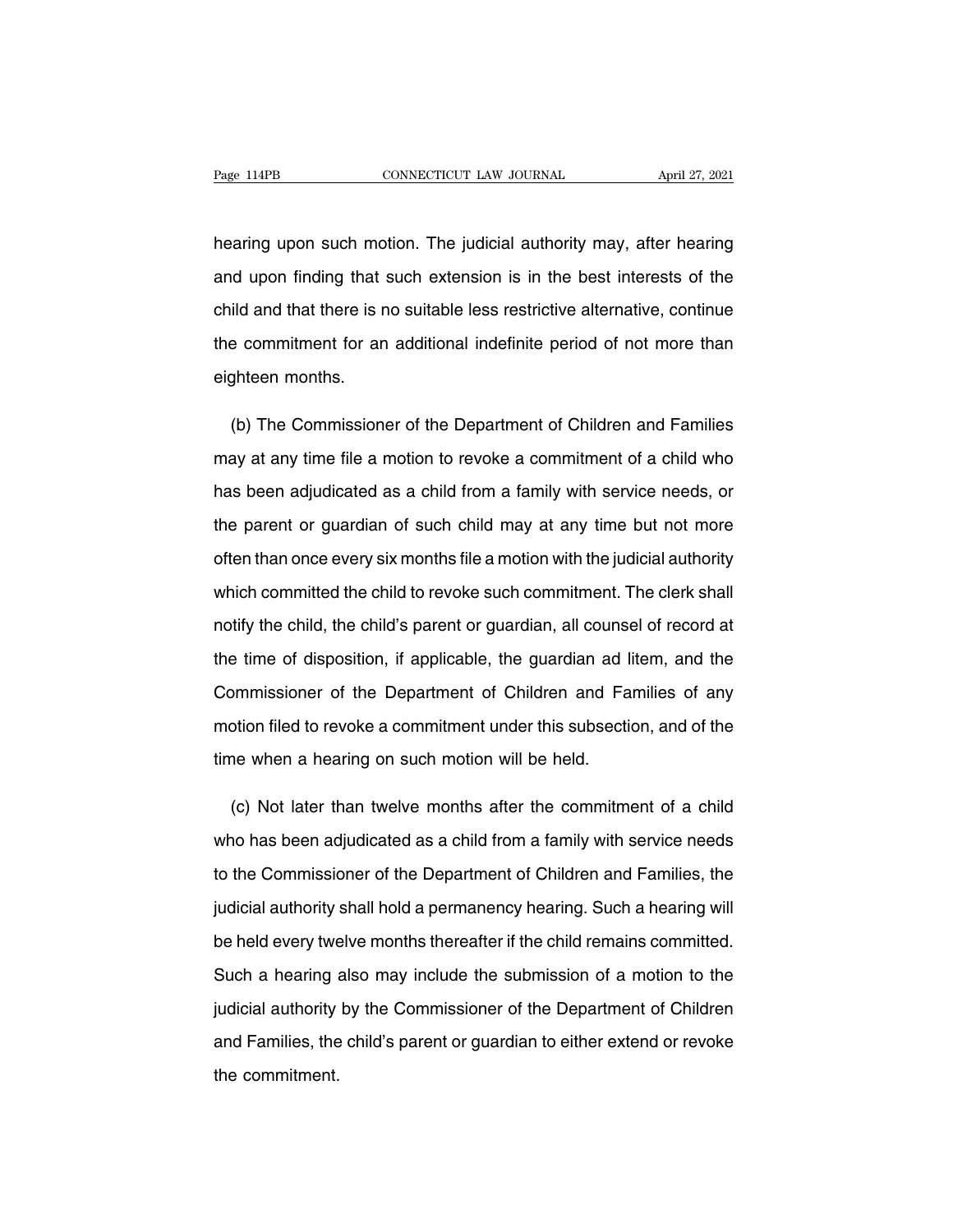(d) At least sixty days prior to each permanency hearing required<br>(d) At least sixty days prior to each permanency hearing required<br>der subsection (c) of this section, the Commissioner of the Depart-April 27, 2021 CONNECTICUT LAW JOURNAL Page 115PB<br>
(d) At least sixty days prior to each permanency hearing required<br>
under subsection (c) of this section, the Commissioner of the Depart-<br>
ment of Children and Families sha (d) At least sixty days prior to each permanency hearing required<br>under subsection (c) of this section, the Commissioner of the Depart-<br>ment of Children and Families shall file a permanency plan with the<br>judicial authority (d) At least sixty days prior to each permanency hearing required<br>under subsection (c) of this section, the Commissioner of the Depart-<br>ment of Children and Families shall file a permanency plan with the<br>judicial authority (d) At least sixty days prior to each permanency hearing required<br>under subsection (c) of this section, the Commissioner of the Depart-<br>ment of Children and Families shall file a permanency plan with the<br>judicial authority under subsection (c) of this section, the Commissioner of the Depart-<br>ment of Children and Families shall file a permanency plan with the<br>judicial authority. At each permanency hearing, the judicial authority<br>shall review ment of Children and Families shall file a permanency plan with the<br>judicial authority. At each permanency hearing, the judicial authority<br>shall review and approve a permanency plan that is in the best interests<br>of the chi judicial authority. At each permanency hearing, the judicial authority<br>shall review and approve a permanency plan that is in the best interests<br>of the child and takes into consideration the child's need for perma-<br>nency. T shall review and approve a permanency plan that is in the tof the child and takes into consideration the child's nee<br>nency. That judicial authority shall also determine wheth<br>missioner of the Department of Children and Fam the child and takes into consideration the child's need tor perma-<br>ncy. That judicial authority shall also determine whether the Com-<br>ssioner of the Department of Children and Families has made rea-<br>nable efforts to achiev

nency. That judicial authority shall also determine whether the Com-<br>missioner of the Department of Children and Families has made rea-<br>sonable efforts to achieve the permanency plan.]<br>COMMENTARY: Number 19-187 of the 2019 missioner of the Departm<br>sonable efforts to achiev<br>COMMENTARY: Numl<br>family with service need<br>section is obsolete.<br>Sec. 31a-20. Petition 1 **EXECUTE:** COMMENTARY: Number 19-187 of the 2019 Public Acts eliminated family with service needs filings as of July 1, 2020; therefore, this section is obsolete.<br>**[Sec. 31a-20.** Petition for Violation of Family with Servi **Post-Adjudicatory Orders**<br>**Post-Adjudicatory Orders**<br>**Post-Adjudicatory Orders**<br>When a child who has been adjudicate

(a) When school has been adjudicated as a child from a family<br>(a) When a child who has been adjudicated as a child from a family<br>(a) When a child who has been adjudicated as a child from a family<br>th service needs violates Section is essence.<br>
Sec. 31a-20. Petition for Violation of Family with Service Needs<br>
Post-Adjudicatory Orders<br>
(a) When a child who has been adjudicated as a child from a family<br>
with service needs violates any valid ord Sec. 31a-20. Petition for Violation of Family with Service Needs<br>Post-Adjudicatory Orders<br>(a) When a child who has been adjudicated as a child from a family<br>with service needs violates any valid order which regulates futur Post-Adjudicatory Orders<br>
(a) When a child who has been adjudicated as a child from a family<br>
with service needs violates any valid order which regulates future<br>
conduct of the child made by the judicial authority followin (a) When a child who has been adjudicated as a child from a tamily<br>with service needs violates any valid order which regulates future<br>conduct of the child made by the judicial authority following such an<br>adjudication, a pr with service needs violates any valid order which regulates tuture<br>conduct of the child made by the judicial authority following such an<br>adjudication, a probation officer, on receipt of a complaint setting forth<br>the facts conduct of the child made by the judicial authority following such an<br>adjudication, a probation officer, on receipt of a complaint setting forth<br>the facts alleged to be a violation, or on the probation officer's own<br>motion adjudication, a probation officer, on receipt of a complaint setting forth<br>the facts alleged to be a violation, or on the probation officer's own<br>motion on the basis of his or her knowledge of such a violation, may<br>file a the facts alleged<br>motion on the ba<br>file a petition wi<br>valid court order<br>a violation.<br>(b) The judicia be a petition with the court alleging that the child has violation, may<br>be a petition with the court alleging that the child has violated a<br>lid court order and setting forth the facts claimed to constitute such<br>violation.<br>

file a petition with the court alleging that the child has violated a<br>valid court order and setting forth the facts claimed to constitute such<br>a violation.<br>(b) The judicial authority will ensure that the child is provided valid court order and setting torth the tacts claimed to constitute such<br>a violation.<br>(b) The judicial authority will ensure that the child is provided an<br>evidentiary hearing on the allegations contained in the petition an a violation.<br>
(b) The judicial authority will ensure that the child is provided an<br>
evidentiary hearing on the allegations contained in the petition and<br>
that counsel is assigned for the child or youth pursuant to Section<br> (b) The judevidentiary https://www.thermole.com/<br>1904-1901 of thespace that counsel<br>1904-1901 of thespace that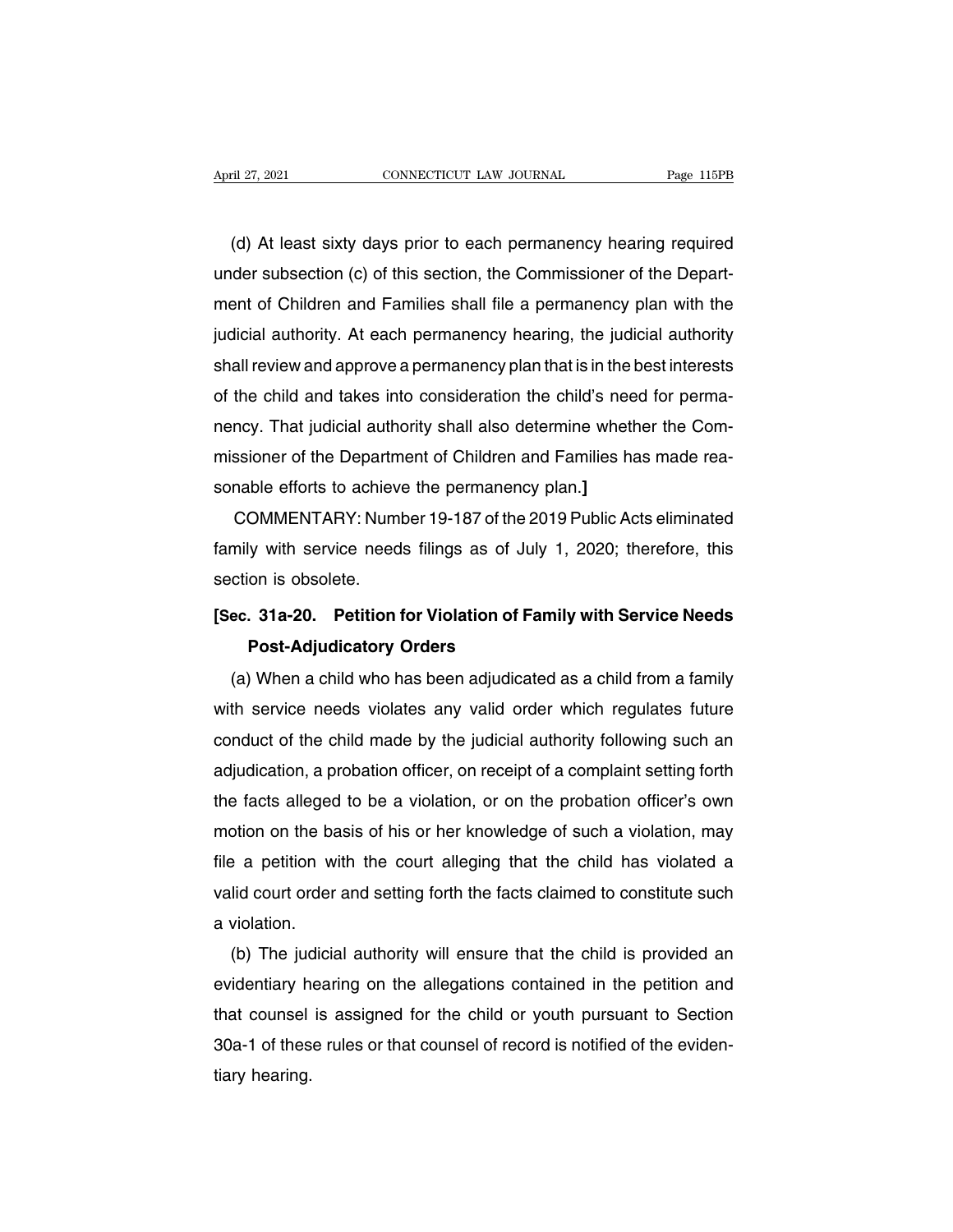(c) Upon a finding by the judicial authority by clear and convincing<br>idence that the child has violated a valid court order, the judicial Page 116PB **CONNECTICUT LAW JOURNAL** April 27, 2021<br>
(c) Upon a finding by the judicial authority by clear and convincing<br>
evidence that the child has violated a valid court order, the judicial<br>
authority may (1) order the (c) Upon a finding by the judicial authority by clear and convincing<br>evidence that the child has violated a valid court order, the judicial<br>authority may (1) order the child to remain in such child's home or in<br>the custod (c) Upon a finding by the judicial authority by clear and convincing<br>evidence that the child has violated a valid court order, the judicial<br>authority may (1) order the child to remain in such child's home or in<br>the custody (c) Upon a finding by the judicial authority by clear and convincing<br>evidence that the child has violated a valid court order, the judicial<br>authority may (1) order the child to remain in such child's home or in<br>the custody evidence that the child has violated a valid court order, the judicial<br>authority may (1) order the child to remain in such child's home or in<br>the custody of a relative or any other suitable person, subject to the<br>supervisi authority may (1) order the child to remain in such child's home or in<br>the custody of a relative or any other suitable person, subject to the<br>supervision of a probation officer, (2) upon a finding that there is no<br>less res the custody of a relative or any other suitable person, subject to the<br>supervision of a probation officer, (2) upon a finding that there is no<br>less restrictive alternative appropriate to the needs of the child and<br>the comm supervision of a probation officer, (2) upon a finding that there is no<br>less restrictive alternative appropriate to the needs of the child and<br>the community, enter an order that directs or authorizes a peace officer<br>or oth less restrictive alternative appropriate to the needs of the child and<br>the community, enter an order that directs or authorizes a peace officer<br>or other appropriate person to place the child in a staff-secure facility<br>unde the community, enter an order that directs or authorizes a peace officer<br>or other appropriate person to place the child in a staff-secure facility<br>under the auspices of the court support services division of the Judicial<br>B or other appropriate person to place the child in a staff-secure facility<br>under the auspices of the court support services division of the Judicial<br>Branch for a period not to exceed forty-five days, with review by the<br>judi under the auspices of the court support services division of the Judicial<br>Branch for a period not to exceed forty-five days, with review by the<br>judicial authority every fifteen days to consider whether continued<br>placement Branch for a period not to exceed forty-five days, with review by the<br>judicial authority every fifteen days to consider whether continued<br>placement is appropriate, at the end of which period the child shall<br>be returned to judicial authority every fifteen days to consider whether continued<br>placement is appropriate, at the end of which period the child shall<br>be returned to the community and may be subject to the supervision<br>of a probation off placement is appropriate, at the end of which period the child shall<br>be returned to the community and may be subject to the supervision<br>of a probation officer, or (3) order that the child be committed to the<br>care and custo be returned to the community and may be subjector<br>of a probation officer, or (3) order that the child b<br>care and custody of the Commissioner of the Dep<br>and Families for a period not to exceed eighteen n<br>child cooperate in a probation officer, or (3) order that the child be committed to the<br>re and custody of the Commissioner of the Department of Children<br>d Families for a period not to exceed eighteen months and that the<br>ild cooperate in such

care and custody of the Commissioner of the Department of Children<br>and Families for a period not to exceed eighteen months and that the<br>child cooperate in such care and custody.]<br>COMMENTARY: Number 19-187 of the 2019 Publi and Families tor a period<br>child cooperate in such c<br>COMMENTARY: Numl<br>family with service need<br>section is obsolete.<br>Sec. 31a-21. Petition f **EXECUTE 19.187 COMMENTARY:** Number 19-187 of the 2019 Public Acts eliminated<br>family with service needs filings as of July 1, 2020; therefore, this<br>section is obsolete.<br>**[Sec. 31a-21.** Petition for Child from a Family with **at Imminimal Property ATTL:**<br> **at Imminent Risk**<br> **at Imminent Risk**<br> **at Imminent Risk**<br> **at Imminent Risk**<br> **c** When a child who has been a

(a) When a child who has been adjudicated as a child from a family with Service Needs<br>at Imminent Risk<br>(a) When a child who has been adjudicated as a child from a family<br>th service needs is under an order of supervision or Section to essencto.<br> **Section 19 Section 19 Section for Child from a Family with Service Needs**<br> **at Imminent Risk**<br>
(a) When a child who has been adjudicated as a child from a family<br>
with service needs is under an order Sec. 31a-21. Petition for Child from a Family with Service Needs<br>at Imminent Risk<br>(a) When a child who has been adjudicated as a child from a family<br>with service needs is under an order of supervision or an order of<br>commit at Imminent Hisk<br>
(a) When a child who has been adjudicated as a child from a family<br>
with service needs is under an order of supervision or an order of<br>
commitment to the Commissioner of the Department of Children and<br>
Fa (a) When a child who has been adjudicated as a child from a tamily<br>with service needs is under an order of supervision or an order of<br>commitment to the Commissioner of the Department of Children and<br>Families and is believe with service needs is under an order of supervision or an order of<br>commitment to the Commissioner of the Department of Children and<br>Families and is believed to be in imminent risk of physical harm from<br>the child's surround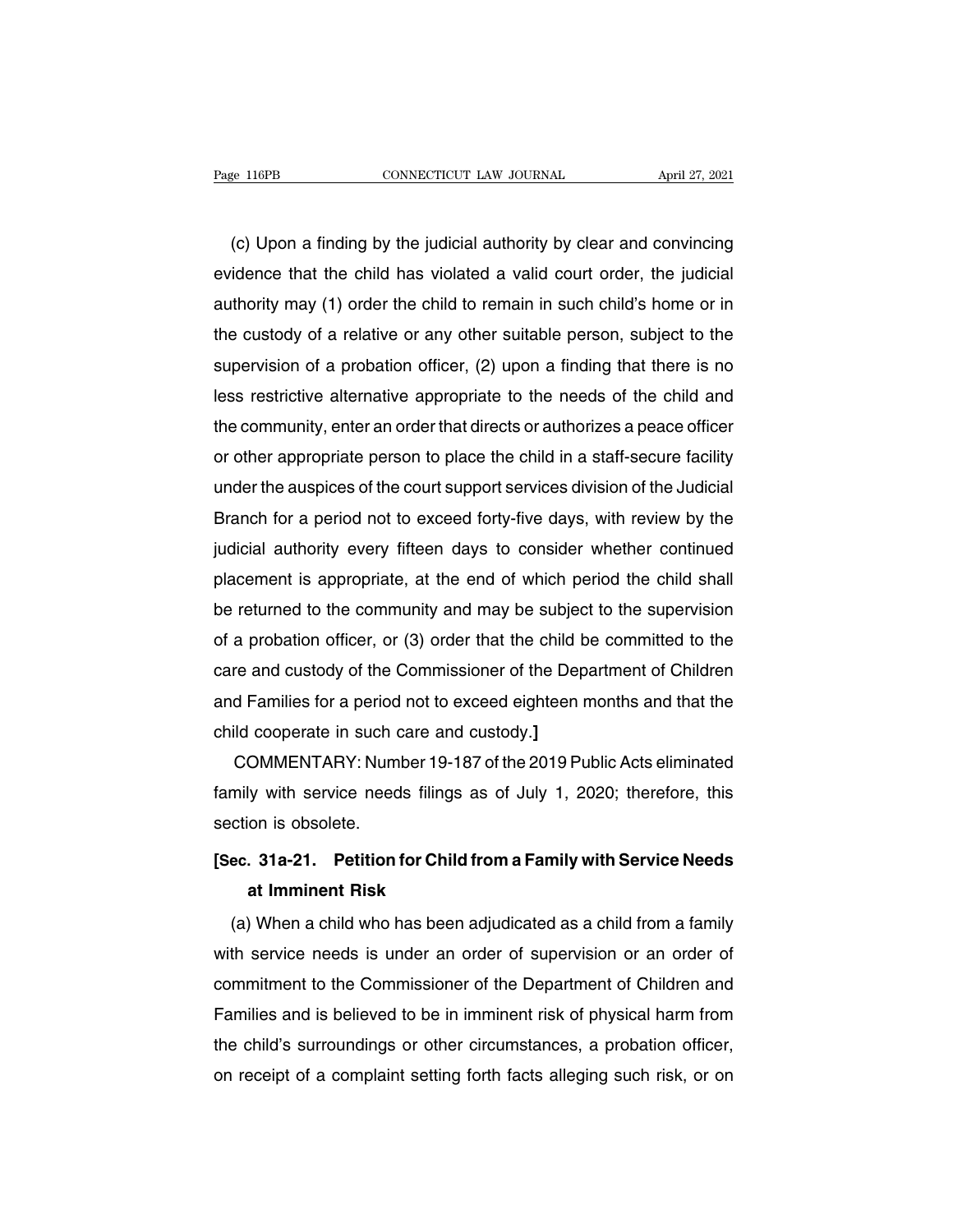April 27, 2021 CONNECTICUT LAW JOURNAL Page 117PB<br>the probation officer's own motion on the basis of his or her knowledge<br>of such risk, may file a petition alleging that the child is in imminent April 27, 2021 CONNECTICUT LAW JOURNAL Page 117PB<br>the probation officer's own motion on the basis of his or her knowledge<br>of such risk, may file a petition alleging that the child is in imminent<br>risk of physical harm and s The probation officer's own motion on the basis of his or her knowledge<br>of such risk, may file a petition alleging that the child is in imminent<br>risk of physical harm and setting forth facts claimed to constitute<br>such risk the probation officer's own motion on the basis of his or her knowledge<br>of such risk, may file a petition alleging that the child is in imminent<br>risk of physical harm and setting forth facts claimed to constitute<br>such risk of such risk, may file a petition alleg<br>risk of physical harm and setting for<br>such risk. Service shall be made in<br>of General Statutes § 46b-149.<br>(b) If it appears from the specific such fisk, may me a pennon aneging that the child is in immerite<br>k of physical harm and setting forth facts claimed to constitute<br>ch risk. Service shall be made in accordance with subsection (d)<br>General Statutes § 46b-149.

of privisical harm and setting form facts claimed to constitute<br>such risk. Service shall be made in accordance with subsection (d)<br>of General Statutes § 46b-149.<br>(b) If it appears from the specific allegations of the petit such fisk. Service shall be filade in accordance with subsection (d)<br>of General Statutes § 46b-149.<br>(b) If it appears from the specific allegations of the petition and<br>other verified affirmations of fact accompanying the of General Statutes § 46b-149.<br>
(b) If it appears from the specific allegations of the petition and other verified affirmations of fact accompanying the petition, or made subsequent thereto, that there is probable cause t (b) in it appears noth the specific allegations of the petition, or made<br>other verified affirmations of fact accompanying the petition, or made<br>subsequent thereto, that there is probable cause to believe that (1)<br>the child subsequent thereto, that there is probable cause to believe that (1)<br>the child is in imminent risk of physical harm from the child's surround-<br>ings, (2) as a result of such condition, the child's safety is endangered<br>and i subsequent thereto, that there is probable cause to believe that (1) the child is in imminent risk of physical harm from the child's surroundings, (2) as a result of such condition, the child's safety is endangered and imm ings, (2) as a result of such condition, the child's safety is endangered<br>and immediate removal from such surroundings is necessary to ensure<br>the child's safety, and (3) there is no less restrictive alternative avail-<br>able and immediate removal from such surroundings is necessary to ensure<br>and immediate removal from such surroundings is necessary to ensure<br>the child's safety, and (3) there is no less restrictive alternative avail-<br>able, the and immediate removal nom such surfoldings is necessary to ensure<br>the child's safety, and (3) there is no less restrictive alternative avail-<br>able, the judicial authority shall enter an order that directs or authorizes<br>a p able, the judicial authority shall enter an order that directs or authorizes<br>a peace officer or other appropriate person to place the child in a staff-<br>secure facility under the auspices of the court support services divis a peace officer or other appropriate person to place the child in a staff-<br>secure facility under the auspices of the court support services division<br>of the Judicial Branch for a period not to exceed forty-five days, subjec a peace oncer or oner appropriate person to place the child in a stan-<br>secure facility under the auspices of the court support services division<br>of the Judicial Branch for a period not to exceed forty-five days, subject<br>to priate. Intersual and proton of a period not to exceed forty-live days, subject<br>subsection (e) of this section, with review by the judicial authority<br>ery fifteen days to consider whether continued placement is appro-<br>iate.<br>(c) The

every fifteen days to consider whether continued placement is appropriate.<br>
(c) The judicial authority will ensure that the child is provided and<br>
evidentiary hearing on the allegations contained in the petition and<br>
that that counsel when the continued placement is appropriate.<br>
(c) The judicial authority will ensure that the child is provided an<br>
evidentiary hearing on the allegations contained in the petition and<br>
that counsel is assigne (c) The judicial authority will ensure that the child is provided an evidentiary hearing on the allegations contained in the petition and that counsel is assigned for the child pursuant to Section 30a-1 of these rules or t (c) The judicial additionty<br>evidentiary hearing on the<br>that counsel is assigned fo<br>these rules or that counsel<br>imminent risk petition.<br>(d) Not later than the en-(d) Not later than the end of such forty-five day period, the child<br>all either be (1) returned to the community for appropriate services

these rules or that counsel of the child pulsuant to section soa-1 of<br>these rules or that counsel of record is notified of the filing of the<br>imminent risk petition.<br>(d) Not later than the end of such forty-five day period, these rules or that counsel of record is notified of the filing of the<br>imminent risk petition.<br>(d) Not later than the end of such forty-five day period, the child<br>shall either be (1) returned to the community for appropria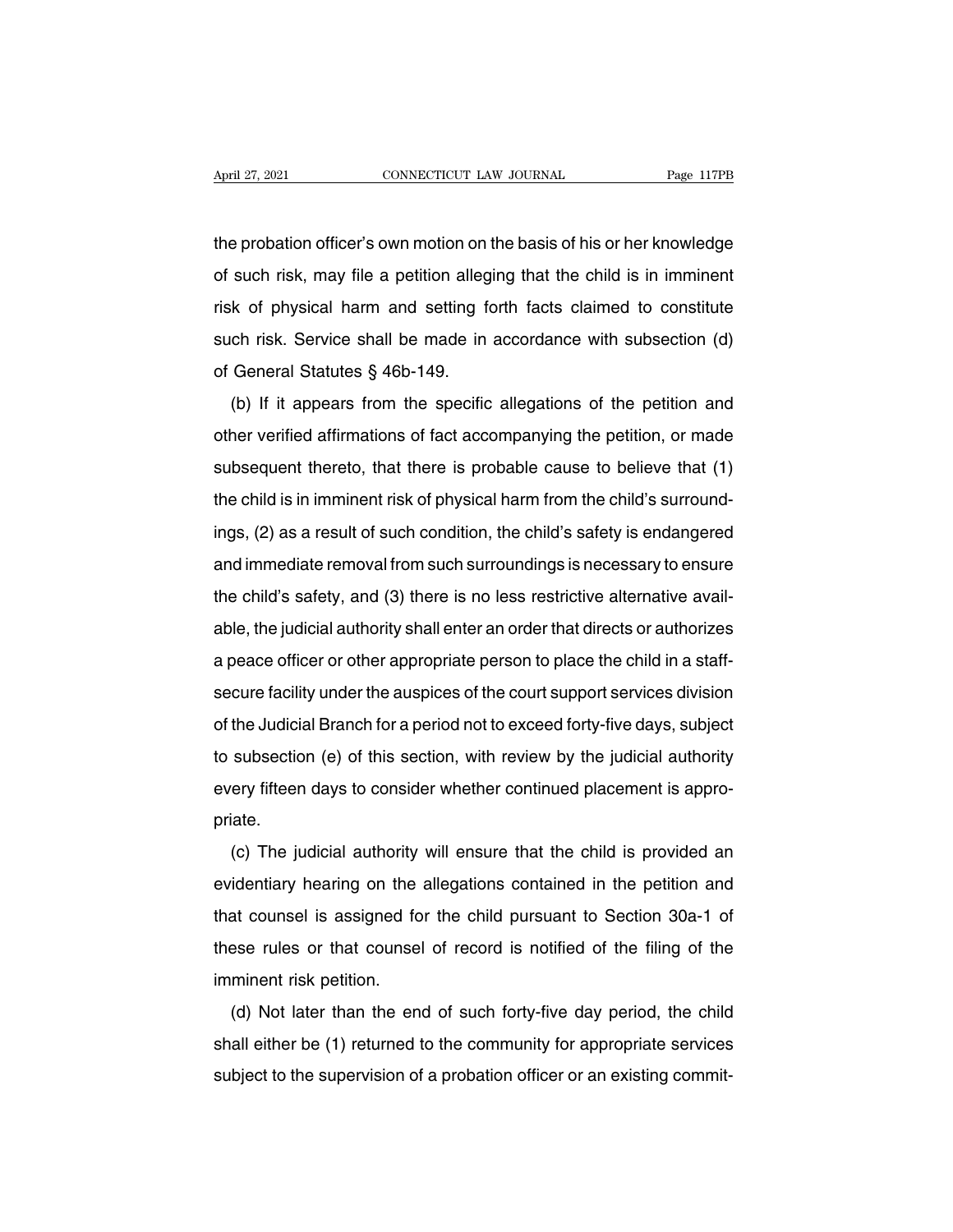Page 118PB CONNECTICUT LAW JOURNAL April 27, 2021<br>ment to the Commissioner of the Department of Children and Families;<br>or (2) committed to the Commissioner of the Department of Children Page 118PB CONNECTICUT LAW JOURNAL April 27, 2021<br>
ment to the Commissioner of the Department of Children and Families;<br>
or (2) committed to the Commissioner of the Department of Children<br>
and Families for a period not to ment to the Commissioner of the Department of Children and Families;<br>or (2) committed to the Commissioner of the Department of Children<br>and Families for a period not to exceed eighteen months if a hearing<br>has been held and ment to the Commissioner of the Department of Children and Families;<br>or (2) committed to the Commissioner of the Department of Children<br>and Families for a period not to exceed eighteen months if a hearing<br>has been held and ment to the Commissioner of the Department of Children and Families;<br>or (2) committed to the Commissioner of the Department of Children<br>and Families for a period not to exceed eighteen months if a hearing<br>has been held and or (2) committed to the Commissioner of the Department of Children<br>and Families for a period not to exceed eighteen months if a hearing<br>has been held and the judicial authority has found, based on clear<br>and convincing evid and Families for a period not to exceed eighteen months if a hearing<br>has been held and the judicial authority has found, based on clear<br>and convincing evidence, that (i) the child is in imminent risk of physical<br>harm from has been held and the judicial authority has tound, based on clear<br>and convincing evidence, that (i) the child is in imminent risk of physical<br>harm from the child's surroundings, (ii) as a result of such condition,<br>the chi and convincing evidence, that (i) the child is in imminent risk of physical<br>harm from the child's surroundings, (ii) as a result of such condition,<br>the child's safety is endangered and removal from such surroundings<br>is nec harm from the child's surroundings, (ii) as a result of such condition,<br>the child's safety is endangered and removal from such surroundings<br>is necessary to ensure the child's safety, and (iii) there is no less<br>restrictive e child's safety is endangered and removal from such surroundings<br>necessary to ensure the child's safety, and (iii) there is no less<br>strictive alternative available. Any such child shall be entitled to the<br>me procedural pr

is necessary to ensure the child's safety, and (iii) there is no less<br>restrictive alternative available. Any such child shall be entitled to the<br>same procedural protections as are afforded to a delinquent child.<br>(e) No chi restrictive alternative<br>same procedural pro<br>(e) No child shall b<br>section for more than<br>and holidays.]<br>COMMENTARY: N me procedural protections as are attorded to a delinquent child.<br>(e) No child shall be held prior to a hearing on a petition under this<br>ction for more than twenty-four hours, excluding Saturdays, Sundays<br>id holidays.]<br>COMM

(e) No child shall be held prior to a hearing on a petition under this<br>section for more than twenty-four hours, excluding Saturdays, Sundays<br>and holidays.]<br>COMMENTARY: Number 19-187 of the 2019 Public Acts eliminated<br>famil section for more than twer<br>and holidays.]<br>COMMENTARY: Numt<br>family with service need<br>section is obsolete.<br>Sec. 35a-20. Motions **COMMENTARY: Number 19-187 of the 2019 Public Acts eliminated**<br>family with service needs filings as of July 1, 2020; therefore, this<br>section is obsolete.<br>**Sec. 35a-20. Motions for Reinstatement of Parent [or Former**<br>**Legal** 

### **LEGAL COLOGET COLOGET AND ALL COLOGET AND ADDED**<br>
In with service needs filings as of July 1, 2020; therefore, this<br> **COLOGET AND ADDED**<br> **S5a-20.** Motions for Reinstatement of Parent [or Former<br>
Legal Guardian] as Guardi France Heeds hings at<br>
on is obsolete.<br> **S5a-20.** Motions for Reins<br>
Legal Guardian] as Guardian<br>
ship Post-Disposition]<br>
Whenever a parent [or former (a) Whenever a parent **[or former**<br> **c. 35a-20.** Motions for Reinstatement of Parent [or Former<br>
Legal Guardian] as Guardian [or Modification of Guardian-<br>
ship Post-Disposition]<br>
(a) Whenever a parent [or former legal gua

Sec. 35a-20. Motions for Heinstatement of Parent [or Former<br>Legal Guardian] as Guardian [or Modification of Guardian-<br>ship Post-Disposition]<br>(a) Whenever a parent [or former legal guardian] whose guardian-<br>ship rights to a Legal Guardian] as Guardian [or Modification or Guardian-<br>ship Post-Disposition]<br>(a) Whenever a parent [or former legal guardian] whose guardian-<br>ship rights to a child or youth were removed and transferred to another<br>pers ship Post-Disposition]<br>
(a) Whenever a parent [or former legal guardian] whose guardian-<br>
ship rights to a child or youth were removed and transferred to another<br>
person or an agency other than the Department of Children a (a) Whenever a parent [or former legal guardian] whose guardian-<br>ship rights to a child or youth were removed and transferred to another<br>person or an agency other than the Department of Children and Fami-<br>lies by the Super ship rights to a child or youth were removed and transferred to another<br>person or an agency other than the Department of Children and Fami-<br>lies by the Superior Court for juvenile matters seeks reinstatement as<br>that child' person or an agency other than the Department of Children and Fami-<br>lies by the Superior Court for juvenile matters seeks reinstatement as<br>that child's or youth's guardian, the parent [or former legal guardian]<br>may file a lies by the Superior Court tor juvenile matters seeks reinstatement as<br>that child's or youth's guardian, the parent [or former legal guardian]<br>may file a motion for reinstatement of guardianship with the court that<br>ordered that child's or youth's guardian, the parent [or former legal guardian]<br>may file a motion for reinstatement of guardianship with the court that<br>ordered the transfer of guardianship. [In other post-dispositional cases<br>conce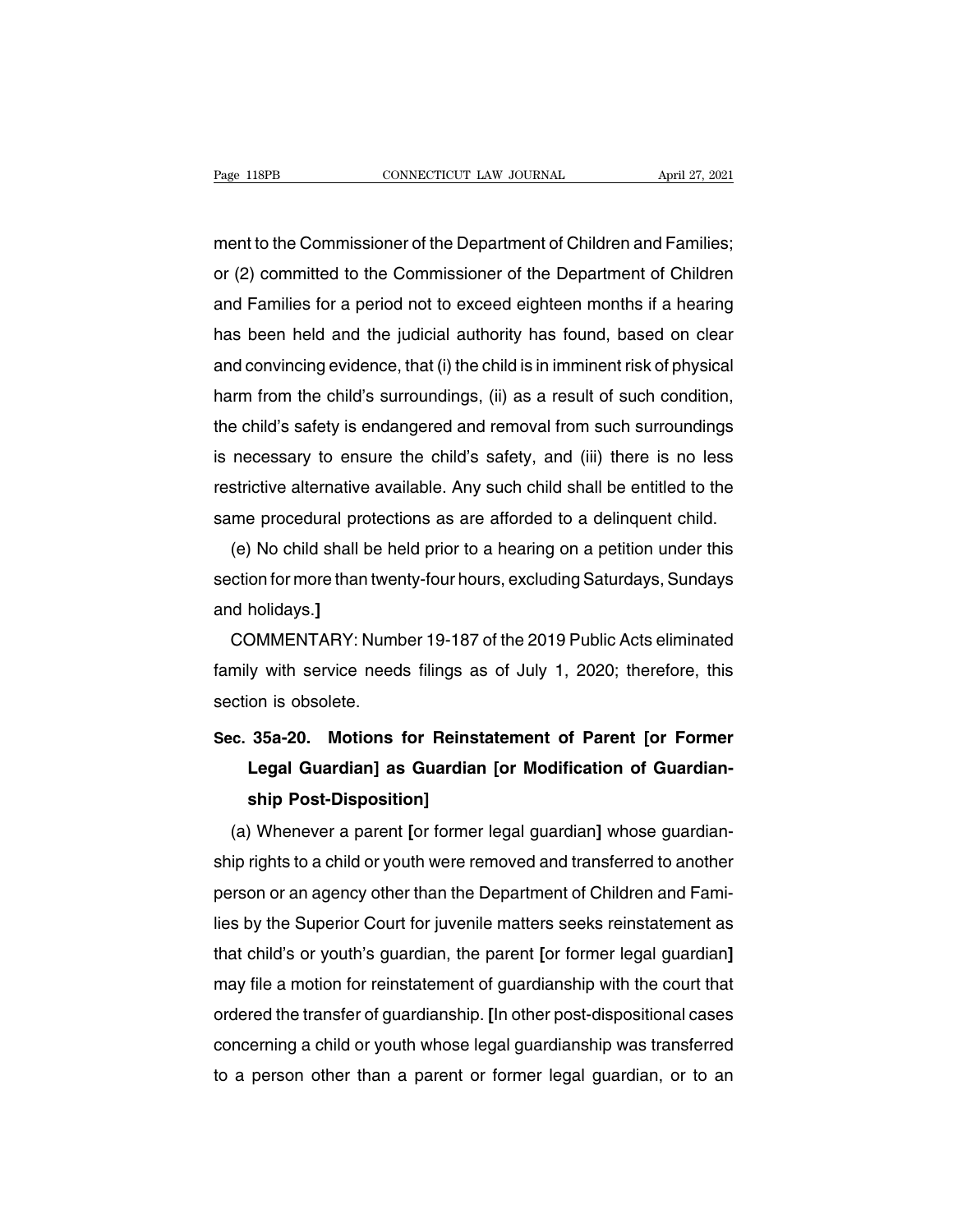April 27, 2021<br>
CONNECTICUT LAW JOURNAL<br>
agency other than the Department of Children and Families, any per-<br>
son permitted to intervene may move the court to modify the award Solution 27, 2021<br>Som permitted to intervene may move the court to modify the award<br>of guardianship.] agency other than the D<br>son permitted to interve<br>of guardianship.]<br>(b) The clerk shall as ency other than the Department of Children and Families, any per-<br>n permitted to intervene may move the court to modify the award<br>guardianship.]<br>(b) The clerk shall assign such motion a hearing date and issue a<br>mmons to th

summons to the current guardian and the nonmoving parent or parameters and the award<br>of guardianship.]<br>(b) The clerk shall assign such motion a hearing date and issue a<br>summons to the current guardian and the nonmoving par of guardianship.]<br>The clerk shall assign such motion a hearing date and issue a<br>summons to the current guardian and the nonmoving parent or parents.<br>The moving party shall cause a copy of such motion and summons<br>to be serv (b) The clerk shall assign such motion a hearing date and issue a<br>summons to the current guardian and the nonmoving parent or parents.<br>The moving party shall cause a copy of such motion and summons<br>to be served on the chil (b) The clenk shall assign such mold<br>summons to the current guardian and the<br>The moving party shall cause a copy c<br>to be served on the child's or youth's<br>the nonmoving parent or parents.<br>(c) Before acting on such motion, t Infinions to the current guardian and the nonfinoving parent or parents.<br>The moving party shall cause a copy of such motion and summons<br>be served on the child's or youth's current legal guardian(s) and<br>a nonmoving parent o

me moving party shall cause a copy of such motion and summons<br>to be served on the child's or youth's current legal guardian(s) and<br>the nonmoving parent or parents.<br>(c) Before acting on such motion, the judicial authority s the nonmoving parent or parents.<br>
(c) Before acting on such motion, the judicial authority shall deter-<br>
mine if the court still has custody jurisdiction and shall request, if<br>
necessary, that the Commissioner of the Depar Internationally parent or parents.<br>
(c) Before acting on such motion, the judicial authority shall deter-<br>
mine if the court still has custody jurisdiction and shall request, if<br>
necessary, that the Commissioner of the Dep (c) Before acting off stath motion, the judicial additionty shall deter-<br>mine if the court still has custody jurisdiction and shall request, if<br>necessary, that the Commissioner of the Department of Children and<br>Families co decision. (d) The hearing on a motion for reinstatement of dilection.<br>
(d) The hearing on a motion for reinstatement of guardianship is<br>
spositional in nature. [The party] If the parent seeking reinstatement

dispositional in nature. **[**The party] If the parent seeking reinstatement of guardianship is dispositional in nature. **[The party]** If the parent seeking reinstatement of guardianship demonstrates that the factors that re decision.<br>
(d) The hearing on a motion for reinstatement of guardianship is<br>
dispositional in nature. [The party] <u>If the parent</u> seeking reinstatement<br>
of guardianship demonstrates that the factors that resulted in the<br>
p (d) The hearing on a motion for reinstatement of guardianship is<br>dispositional in nature. [The party] If the parent seeking reinstatement<br>of guardianship demonstrates that the factors that resulted in the<br>parent's removal (a) The hearing on a motion for reinstatement or guardianship is<br>dispositional in nature. [The party] <u>If the parent</u> seeking reinstatement<br>of guardianship <u>demonstrates that the factors</u> that resulted in the<br>parent's remo of guardianship demonstrates that the factors that resulted in the parent's removal as guardian are resolved satisfactorily, the parent is entitled to a presumption that reinstatement is in the best interest of the child o or guardiariship definorishates that the factors that resulted in the parent's removal as guardian are resolved satisfactorily, the parent is entitled to a presumption that reinstatement is in the best interest of the chil parents removal as guardian are resolved salislactomy, the parent is<br>entitled to a presumption that reinstatement is in the best interest of<br>the child or youth. The party opposing reinstatement of guardianship<br>has the burd and the child or youth. The party opposing reinstatement of guardianship<br>the child or youth. The party opposing reinstatement of guardianship<br>has the burden of proof to <u>rebut this presumption by clear and convinc-</u><br>ing ev the child of youth. The party opposing reinstatement of guardianship<br>has the burden of proof to <u>rebut this presumption by clear and convinc-</u><br>ing evidence. [establish that cause for transfer of guardianship to<br>another per ing evidence. [establish the<br>ing evidence. [establish the<br>then determine if reinstate<br>youth's best interest.<br>(e) The hearing on a mo (e) The hearing on a motion for post-dispositional modification of a motion for post-dispositional modification of a<br>experiment of guardianship is in the child's or<br>uth's best interest.<br>(e) The hearing on a motion for post another person of agency no longer exists. The judicial additionty shall<br>then determine if reinstatement of guardianship is in the child's or<br>youth's best interest.<br>(e) The hearing on a motion for post-dispositional modifi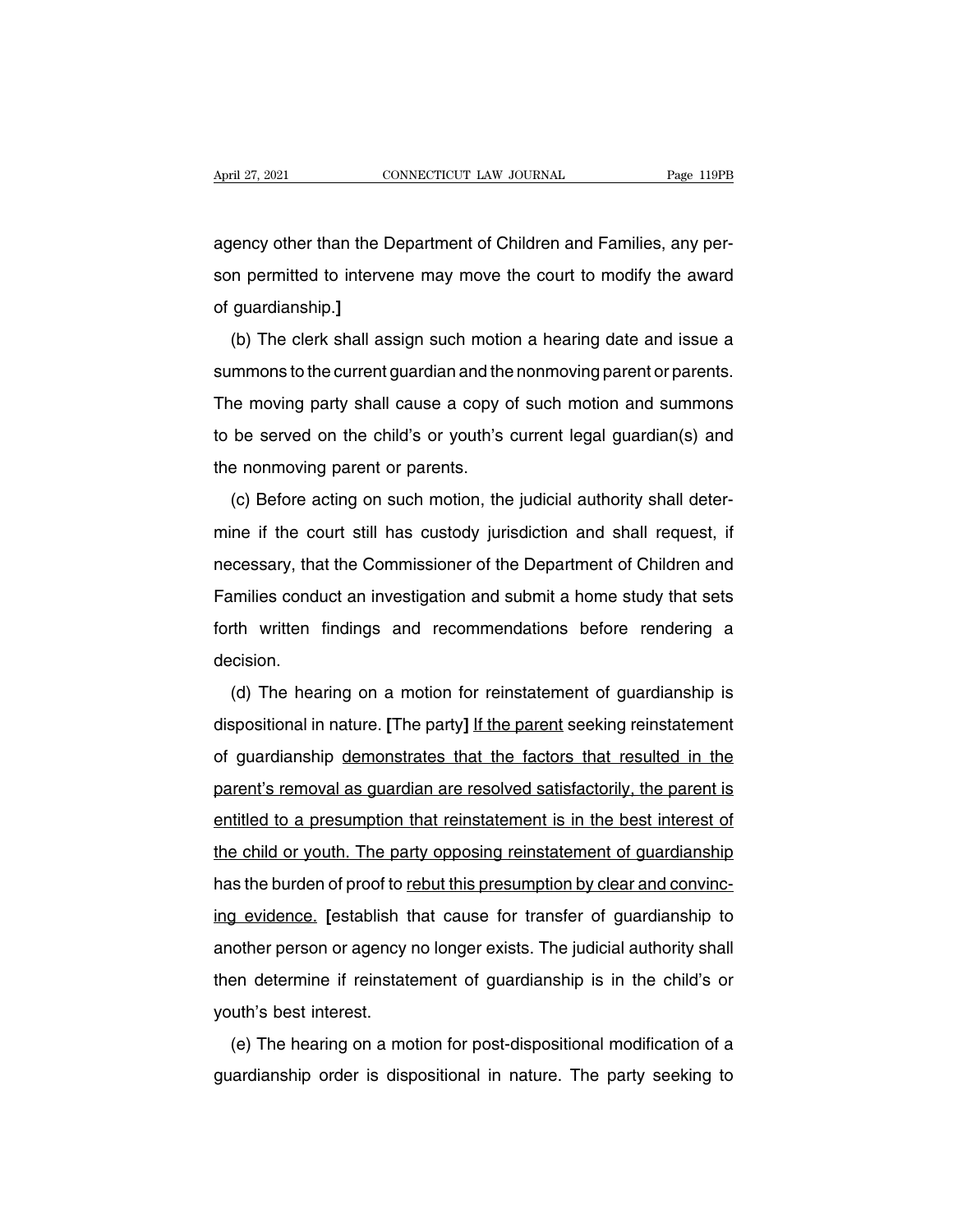Page 120PB CONNECTICUT LAW JOURNAL April 27, 2021<br>modify the existing guardianship order has the burden of proof to<br>establish that the movant's proposed guardian is suitable and worthy. Page 120PB CONNECTICUT LAW JOURNAL April 27, 2021<br>modify the existing guardianship order has the burden of proof to<br>establish that the movant's proposed guardian is suitable and worthy.<br>The judicial authority shall then de modify the existing guardianship order has the burden of proof to<br>establish that the movant's proposed guardian is suitable and worthy.<br>The judicial authority shall then determine if transfer of guardianship<br>to that propos modify the existing guardianship order has the burden of proof to<br>establish that the movant's proposed guardian is suitable and worthy.<br>The judicial authority shall then determine if transfer of guardianship<br>to that propos tablish that the movant's proposed guardian is suitable and worthy.<br>
The judicial authority shall then determine if transfer of guardianship<br>
that proposed guardian is in the child's or youth's best interest.]<br>
COMMENTARY

establish that the movalit s proposed guardian is suitable and worthy.<br>The judicial authority shall then determine if transfer of guardianship<br>to that proposed guardian is in the child's or youth's best interest.]<br>COMMENTA In the judicial authority shall then determine it transfer of guardianship<br>to that proposed guardian is in the child's or youth's best interest.]<br>COMMENTARY: Consistent with the decision in In re Zakai F.,336<br>Conn. 272, \_\_ io that proposed guardian is in the child s or youth's best interest.]<br>COMMENTARY: Consistent with the decision in *In re Zakai F.*,336<br>Conn. 272, A.3d (2020), this amendment to Section 35a-20<br>specifies the presumptions an COMMENTANT. CONSISTENT WILL THE GECSION IN *INTE* ZARAT P., 350<br>Conn. 272, \_\_\_\_A.3d \_\_\_\_(2020), this amendment to Section 35a-20<br>specifies the presumptions and burdens when a parent whose guard-<br>ianship rights were removed Com. 272, A.Su<br>specifies the presumpti<br>ianship rights were ren<br>provisions related to re<br>Section 35a-20A.<br>(NEW) Sec. 35a-20A. **Example 12 For Constraining Constrained Sections related to reinstatement by former legal guardians to new Section 35a-20A.<br>
<b>(NEW) Sec. 35a-20A.** Motions for Reinstatement of Former Legal<br> **Guardian as Guardian or Modifi** 

### isions related to reinstatement by former legal guardians to new<br>ion 35a-20A.<br>**W) Sec. 35a-20A.** Motions for Reinstatement of Former Legal<br>Guardian as Guardian or Modification of Guardianship<br>Post-Disposition **Post-Disposition** EW) Sec. 35a-20A. Motions for Reinstatement of Former Legal<br>Guardian as Guardian or Modification of Guardianship<br>Post-Disposition<br>(a) Whenever a former legal guardian whose guardianship rights to<br>child or youth were remove

Guardian as Guardian or Modification of Guardianship<br>Post-Disposition<br>(a) Whenever a former legal guardian whose guardianship rights to<br>a child or youth were removed and transferred to another person or<br>an agency other tha Post-Disposition<br>
(a) Whenever a former legal guardian whose guardianship rights to<br>
a child or youth were removed and transferred to another person or<br>
an agency other than the Department of Children and Families by the<br> (a) Whenever a former legal guardian whose guardianship rights to<br>a child or youth were removed and transferred to another person or<br>an agency other than the Department of Children and Families by the<br>Superior Court for ju (a) whenever a former legal guardian whose guardianship rights to<br>a child or youth were removed and transferred to another person or<br>an agency other than the Department of Children and Families by the<br>Superior Court for ju a child of youth were refiloved and transferred to another person of<br>an agency other than the Department of Children and Families by the<br>Superior Court for juvenile matters seeks reinstatement as that child's<br>or youth's gu an agency omer man the Department of Children and Parilies by the<br>Superior Court for juvenile matters seeks reinstatement as that child's<br>or youth's guardian, the former legal guardian may file a motion for<br>reinstatement o Superior Court for juverine matters seeks reinstatement as tratic child sor youth's guardian, the former legal guardian may file a motion for reinstatement of guardianship with the court that ordered the transferred of gua or yourn's guardian, the former legal guardian may life a motion for<br>reinstatement of guardianship with the court that ordered the transfer<br>of guardianship. In other post-dispositional cases concerning a child<br>or youth who reinstatement of guardianship with the court that ordered the transfer<br>of guardianship. In other post-dispositional cases concerning a child<br>or youth whose legal guardianship was transferred to a person other<br>than a parent or guardianship. In other post-dispositional cases concerning a critical or youth whose legal guardianship was transferred to a person other than a parent or former legal guardian, or to an agency other than the Department yount whose legal guardianship was transferred to a person other<br>an a parent or former legal guardian, or to an agency other than<br>e Department of Children and Families, any person permitted to<br>ervene may move the court to

Inan a parent or former legal guardian, or to an agency other than<br>the Department of Children and Families, any person permitted to<br>intervene may move the court to modify the award of guardianship.<br>(b) The clerk shall assi the Department of Children and Families, any person permitted to intervene may move the court to modify the award of guardianship.<br>(b) The clerk shall assign such motion a hearing date and issue a summons to the current gu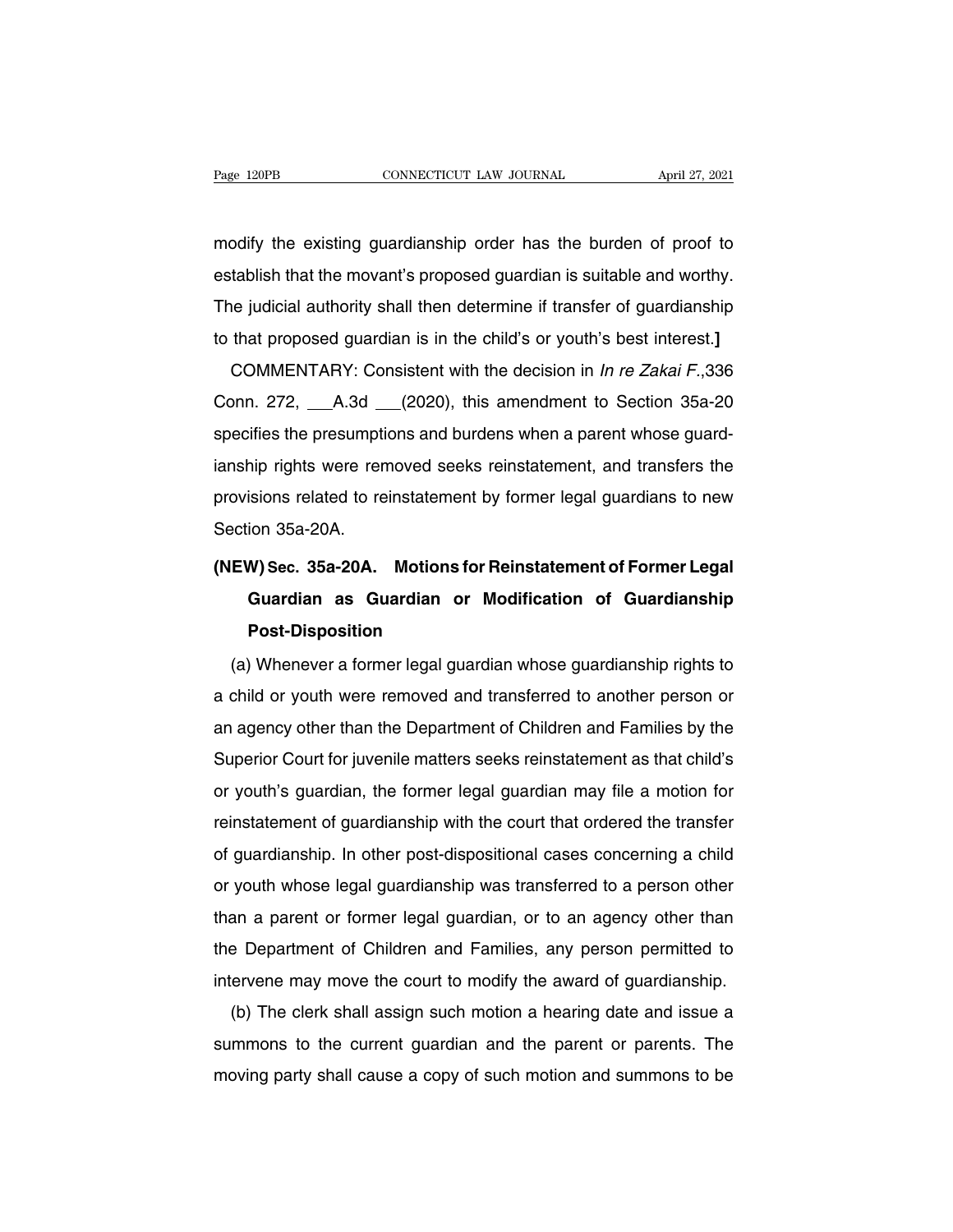April 27, 2021 CONNECTICUT LAW JOURNAL Page 121PB<br>Served on the child's or youth's current legal guardian(s) and the parent<br>or parents. April 27, 2021<br>served on the chi<br>or parents.<br>(c) Before acti

(c) Before acting on such motion, the judicial authority shall deter-<br>ne if the court still has custody jurisdiction and shall request, if served on the child's or youth's current legal guardian(s) and the parent<br>or parents.<br>(c) Before acting on such motion, the judicial authority shall deter-<br>mine if the court still has custody jurisdiction and shall request served on the child's or youth's current legal guardian(s) and the parent<br>or parents.<br>(c) Before acting on such motion, the judicial authority shall deter-<br>mine if the court still has custody jurisdiction and shall request or parents.<br>
(c) Before acting on such motion, the judicial authority shall deter-<br>
mine if the court still has custody jurisdiction and shall request, if<br>
necessary, that the Commissioner of the Department of Children and (c) Betore acting on such motion, the judicial authority shall deter-<br>mine if the court still has custody jurisdiction and shall request, if<br>necessary, that the Commissioner of the Department of Children and<br>Families condu decision. cessary, that the Commissioner of the Department of Children and<br>umilies conduct an investigation and submit a home study that sets<br>th written findings and recommendations before rendering a<br>ccision.<br>(d) The hearing on a m

Families conduct an investigation and submit a home study that sets<br>forth written findings and recommendations before rendering a<br>decision.<br>(d) The hearing on a motion for reinstatement of guardianship is<br>dispositional in forth written findings and recommendations before rendering a<br>decision.<br>(d) The hearing on a motion for reinstatement of guardianship is<br>dispositional in nature. The former legal guardian seeking reinstate-<br>ment of guardia decision.<br>
(d) The hearing on a motion for reinstatement of guardianship is<br>
dispositional in nature. The former legal guardian seeking reinstate-<br>
ment of guardianship has the burden of proof to establish that cause<br>
for (d) The hearing on a motion for reinstatement of guardianship is<br>dispositional in nature. The former legal guardian seeking reinstate-<br>ment of guardianship has the burden of proof to establish that cause<br>for transfer of gu dispositional in nature. The former legal guardian seeking reinstatement of guardianship has the burden of proof to establish that cause<br>for transfer of guardianship to another person or agency no longer<br>exists. The judici ent of guardianship has the burden of proof to establish that cause<br>
f transfer of guardianship to another person or agency no longer<br>
ists. The judicial authority shall then determine if reinstatement of<br>
ardianship is in

for transfer of guardianship to another person or agency no longer<br>exists. The judicial authority shall then determine if reinstatement of<br>guardianship is in the child's or youth's best interest.<br>(e) The hearing on a motio exists. The judicial authority shall then determine it reinstatement of<br>guardianship is in the child's or youth's best interest.<br>(e) The hearing on a motion for post-dispositional modification of a<br>guardianship order is di guardianship is in the child's or youth's best interest.<br>
(e) The hearing on a motion for post-dispositional modification of a<br>
guardianship order is dispositional in nature. The party seeking to<br>
modify the existing guard (e) The hearing on a motion for post-dispositional modification of a<br>guardianship order is dispositional in nature. The party seeking to<br>modify the existing guardianship order has the burden of proof to<br>establish that the guardianship order is dispositional in nature. The party seeking to<br>modify the existing guardianship order has the burden of proof to<br>establish that the movant's proposed guardian is suitable and worthy.<br>The judicial autho odity the existing guardianship order has the burden of proof to<br>tablish that the movant's proposed guardian is suitable and worthy.<br>ne judicial authority shall then determine if transfer of guardianship<br>that proposed guar

establish that the movant's proposed guardian is suitable and worthy.<br>The judicial authority shall then determine if transfer of guardianship<br>to that proposed guardian is in the child's or youth's best interest.<br>COMMENTARY The judicial authority shall then determine if transter of guardianship<br>to that proposed guardian is in the child's or youth's best interest.<br>COMMENTARY: New Section 35a-20A contains provisions related<br>to reinstatement of to that proposed guardian is in the child's or youth's best interest.<br>COMMENTARY: New Section 35a-20A contains provisions related<br>to reinstatement of guardianship by former legal guardians, which<br>were previously contained COMMENTARY: New Section 35a-<br>to reinstatement of guardianship by<br>were previously contained in Sectior<br>Section 35a-20 were made for consis<br>Conn. 272, \_\_\_A.3d \_\_\_ (2020).<br>Sec. 35a-21. Appeals in Child Pro Franklinent of guardianship by former legal guardians, where previously contained in Section 35a-20. The amendments<br>Section 35a-20 were made for consistency with *ln re Zakai F.*,<br>Conn. 272, \_\_\_A.3d \_\_\_ (2020).<br>**Sec. 35a-2** (a) Unless a different period is provided by statute, appeals from all judgments or decisions of the Superior Court in child protection all judgments or decisions of the Superior Court in child protection

Section 35a-20 were made for consistency with *in re Zakar 1 .,* 336<br>Conn. 272, \_\_\_A.3d \_\_\_ (2020).<br>Sec. 35a-21. Appeals in Child Protection Matters<br>(a) Unless a different period is provided by statute, appeals from<br>final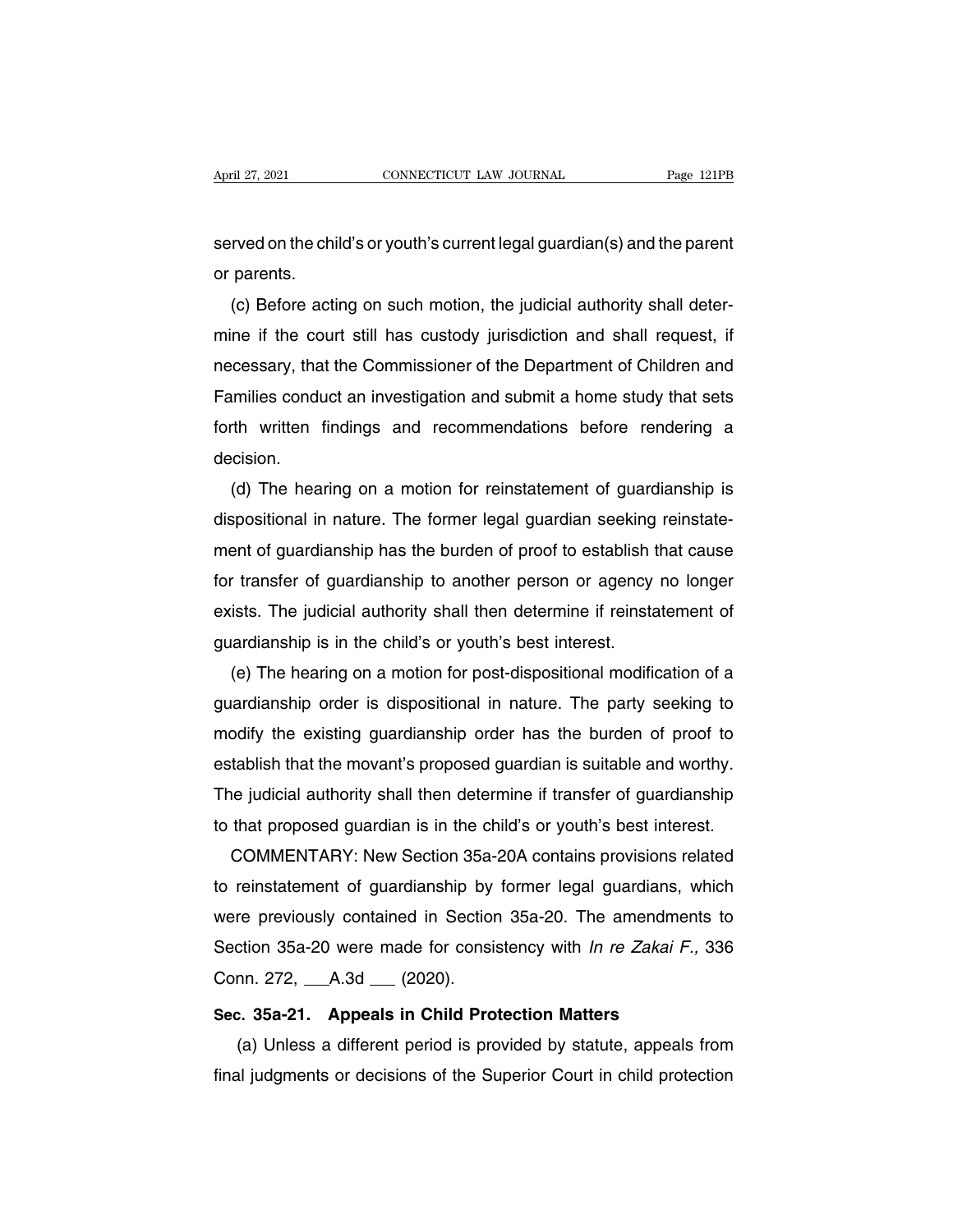Page 122PB CONNECTICUT LAW JOURNAL April 27, 2021<br>matters shall be taken within twenty days from the issuance of notice<br>of the rendition of the judgment or decision from which the appeal is Page 122PB **CONNECTICUT LAW JOURNAL** April 27, 2021<br>
matters shall be taken within twenty days from the issuance of notice<br>
of the rendition of the judgment or decision from which the appeal is<br>
taken<u>. If an extension to </u> matters shall be taken within twenty days from the issuance of notice<br>of the rendition of the judgment or decision from which the appeal is<br>taken. If an extension to file an appeal is granted, the extension may<br>not exceed matters shall be taken within twenty days from the issuance of notice<br>of the rendition of the judgment or decision from which the appeal is<br>taken<u>. If an extension to file an appeal is granted, the extension may</u><br>not excee except in an appeal in a termination of parental rights proceeding, the state of the rendition of the judgment or decision from which the appeal is taken. If an extension to file an appeal is granted, the extension may not taken<u>. If an extension to file an appeal is granted, the extension may not exceed an additional twenty days in all child protection appeals, except in an appeal in a termination of parental rights proceeding, the extensio</u> not exceed an additional twenty days in all child protection appeals, except in an appeal in a termination of parental rights proceeding, the extension may not exceed an additional forty days [or within twenty days from th 79a-2. (b) If an indigent party, child or youth wishes to appeal a final cision, the trial attorney shall file an appeal or seek review by an action, the trial attorney shall file an appeal or seek review by an

days from the granting of any extension to appeal] pursuant to Section<br>79a-2.<br>(b) If an indigent party, child or youth wishes to appeal a final<br>decision, the trial attorney shall file an appeal or seek review by an<br>appella appear pulstimate granting or any extension to appear pulstimative decition<br>79a-2.<br>(b) If an indigent party, child or youth wishes to appeal a final<br>decision, the trial attorney shall file an appeal or seek review by an<br>ap (b) If an indigent party, child or youth wishes to appeal a final<br>decision, the trial attorney shall file an appeal or seek review by an<br>appellate review attorney in accordance with the rules for appeals<br>in child protectio (b) if an indigent party, child of youth wishes to appear a linary<br>decision, the trial attorney shall file an appeal or seek review by an<br>appellate review attorney in accordance with the rules for appeals<br>in child protecti file a limited 'trial and the strategy' shall life and appear of seek feview by an<br>appellate review attorney in accordance with the rules for appeals<br>in child protection matters in Chapter 79a. The reviewing attorney<br>deter appenate Teview attorney in accordance with the rules for appears<br>in child protection matters in Chapter 79a. The reviewing attorney<br>determining whether there is a nonfrivolous ground for appeal shall<br>file a limited "in ad mines the protection matters in Orlapter 75a. The reviewing attorney<br>determining whether there is a nonfrivolous ground for appeal shall<br>file a limited "in addition to" appearance with the trial court for purposes<br>of revie shall notify the court, and the court shall grant the indigent party's application for appealism and the merits of an appeal. If the reviewing attorney determines there is merit to an appeal, [such attorney] the reviewing a minted in addition to appearance win the that count for puposes<br>of reviewing the merits of an appeal. If the reviewing attorney deter-<br>mines there is merit to an appeal, [such attorney] the reviewing attorney<br>shall notif or reviewing the ments or an appear. If the reviewing attorney deter-<br>mines there is merit to an appeal, [such attorney] the reviewing attorney<br>shall notify the court, and the court shall grant the indigent party's<br>applica nimes there is ment to an appear, [such attorney] <u>the reviewing attorney</u><br>shall notify the court, and the court shall grant the indigent party's<br>application for appellate counsel, who shall file a limited "in addition<br>to" shan houry the court, and the court shan grant the indigent party's<br>application for appellate counsel, who shall file a limited "in addition<br>to" appearance for the appeal with the Appellate Court. The trial attor-<br>ney shal application for appenate courtset, who shall file a limited film addition<br>to" appearance for the appeal with the Appellate Court. The trial attor-<br>ney shall remain in the underlying juvenile matters case in order to<br>handle The valid remain in the underlying juvenile matters case in order to<br>handle ongoing procedures before the local or regional juvenile court.<br>Any attorney who files an appeal or files an appearance in the Appellate<br>Court aft They shart fernal fill the diffusivity juvenile matters case in order to<br>handle ongoing procedures before the local or regional juvenile court.<br>Any attorney who files an appeal or files an appearance in the Appellate<br>Court Handle ongoing p<br>Any attorney who<br>Court after an app<br>in the trial court<br>the appeal.<br>(c) Unless a ne (c) Unless an appeal of lifes an appeal ance in the Appendie<br>burt after an appeal has been filed shall be deemed to have appeared<br>the trial court for the limited purpose of prosecuting or defending<br>e appeal.<br>(c) Unless a n 2 (a), the time to take an appeal shall not be extended past forty and the trial court for the limited purpose of prosecuting or defending the appeal.<br>
(c) Unless a new appeal period is created pursuant to Section 79a-<br>
2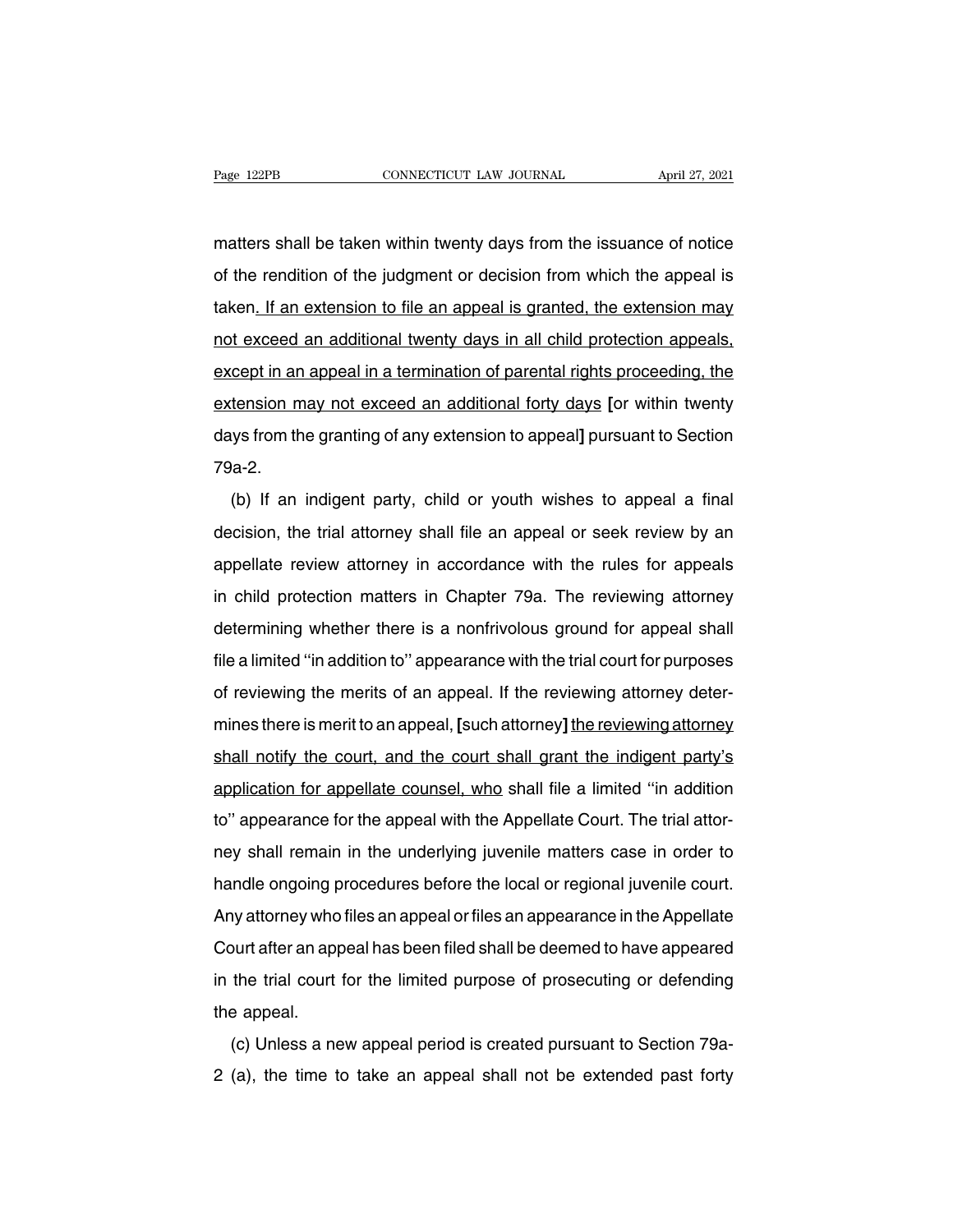April 27, 2021 CONNECTICUT LAW JOURNAL Page 123PB<br> **days[,]** for an appeal from a judgment that did not result in a termination<br>
of parental rights (the original twenty days plus one twenty day exten-April 27, 2021 CONNECTICUT LAW JOURNAL Page 123PB<br>
days[,] for an appeal from a judgment that did not result in a termination<br>
of parental rights (the original twenty days plus one twenty day exten-<br>
sion for appellate rev days[,] for an appeal from a judgment that did not result in a termination<br>of parental rights (the original twenty days plus one twenty day exten-<br>sion for appellate review) or past sixty days for an appeal from a<br>judgment days[,] <u>for an appeal from a judgment that did not result in a termination</u><br>of parental rights (the original twenty days plus one twenty day exten-<br>sion for appellate review<u>) or past sixty days for an appeal from a</u><br>judg of parental rights (the original twenty days plus one twenty day extension for appellate review) or past sixty days for an appeal from a judgment terminating parental rights (the original twenty days plus one forty day ext of parental rights (the original twenty days plus one twenty c<br>sion for appellate review) or past sixty days for an appe<br>judgment terminating parental rights (the original twenty days<br>forty day extension for appellate revi dgment terminating parental rights (the original twenty days plus one<br>dy day extension for appellate review), from the date of the issuance<br>notice of the rendition of the judgment or decision.<br>COMMENTARY: The changes to th

forty day extension for appellate review), from the date of the issuance<br>of notice of the rendition of the judgment or decision.<br>COMMENTARY: The changes to this section were adopted by the<br>judges of the Superior Court on J of notice of the rendition of the judgment or decision.<br>COMMENTARY: The changes to this section were adopted by the<br>judges of the Superior Court on June 26, 2020, and became effective<br>on July 14, 2020, on an interim basis, COMMENTARY: The changes to this section were adopted by the<br>judges of the Superior Court on June 26, 2020, and became effective<br>on July 14, 2020, on an interim basis, pursuant to Section 1-9 of the<br>Practice Book. The chang bolving triative the subsection were adopted by the judges of the Superior Court on June 26, 2020, and became effective<br>on July 14, 2020, on an interim basis, pursuant to Section 1-9 of the<br>Practice Book. The changes are i droges of the superior Court off suffer 20, 2020, and became enective<br>on July 14, 2020, on an interim basis, pursuant to Section 1-9 of the<br>Practice Book. The changes are in response to the Supreme Court<br>opinion in *In re* Practice Book. The copinion in *In re Taijh*<br>and are intended to b<br>late Procedure.<br>**PROP PROPOSED AMENDMENTS TO THE CRIMINAL RULES** *I.-B.*, 333 Conn. 297, 216 A.3d 6<br>pnsistent with revisions to the Rule<br>**ED AMENDMENTS TO THE<br>CRIMINAL RULES<br>ht: Timing, Alternative Proceed** and are interided to be consistent with revisions to the Rules of Appellate Procedure.<br> **PROPOSED AMENDMENTS TO THE**<br> **Sec. 37-1. Arraignment; Timing, Alternative Proceedings**<br>
(a) Unless otherwise provided in this section

PROPOSED AMENDMENTS TO THE<br>
CRIMINAL RULES<br>
c. 37-1. Arraignment; Timing<u>, Alternative Proceedings</u><br>
(a) Unless otherwise provided in this section, [A]a defendant who<br>
not released from custody sooner shall be brought befo PROPOSED AMENDMENTS TO THE<br>CRIMINAL RULES<br>Sec. 37-1. Arraignment; Timing, Alternative Proceedings<br>(a) Unless otherwise provided in this section, [A]a defendant who<br>is not released from custody sooner shall be brought befor Sec. 37-1. Arraignment; Timing, Alternative Proceedings<br>
(a) Unless otherwise provided in this section, [A]a defendant who<br>
is not released from custody sooner shall be brought before a judicial<br>
authority <u>for arraignment</u> (a) Unless otherwise provided in this section, [A]a defendant who is not released from custody sooner shall be brought before a judicial authority <u>for arraignment</u> no later than the first court day following arrest. [Any is not released from custody sooner shall be brought before a judicial<br>authority <u>for arraignment</u> no later than the first court day following<br>arrest. [Any defendant who is hospitalized, has escaped, or is other-<br>wise inca is not released from custody sooner shall be brought before a judicial<br>authority <u>for arraignment</u> no later than the first court day following<br>arrest. [Any defendant who is hospitalized, has escaped, or is other-<br>wise inca aturionly ior analymient no later than the first court day following<br>arrest. [Any defendant who is hospitalized, has escaped, or is other-<br>wise incapacitated shall be presented no later than the next court<br>day following su ariest. [Airy detendant who is hospitalized, has escaped, or is other-<br>wise incapacitated shall be presented no later than the next court<br>day following such defendant's medical discharge or return to police<br>custody.] A def of release, or at such other date or place fixed by the judicial authority.<br>
(b) Except as provided in subsection (c) of this section, any defend-<br>
(b) Except as provided in subsection (c) of this section, any defendday following such defendant's medical discharge or return to police custody.] A defendant not in custody shall appear for arraignment in person at the time and place specified in the summons or the terms of release, or at distinguistic in the summons or the terms<br>person at the time and place specified in the summons or the terms<br>of release, or at such other date or place fixed by the judicial authority.<br>(b) Except as provided in subsection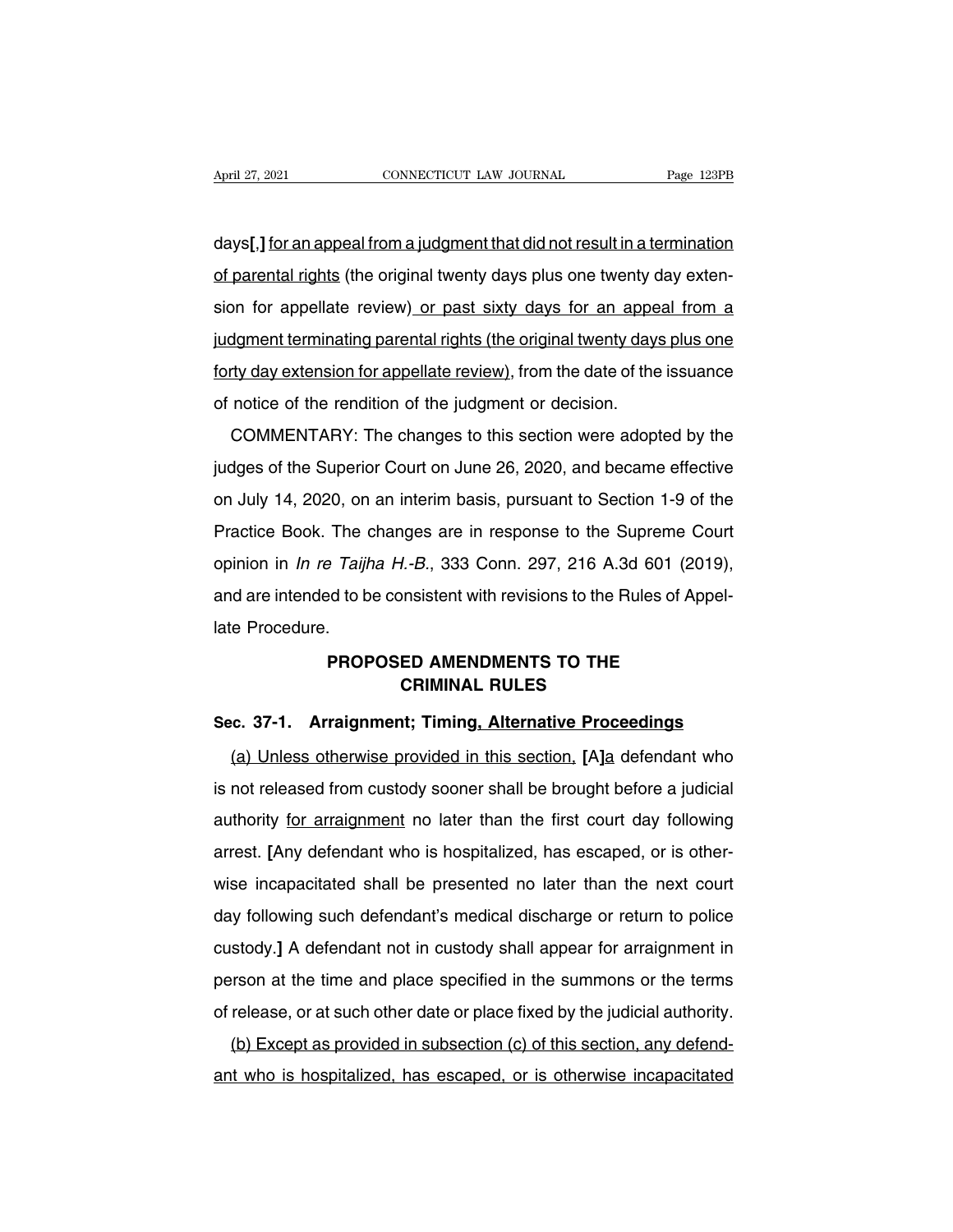Page 124PB<br>
shall be presented for arraignment no later than the next court day<br>
following such defendant's medical discharge or return to police cus-Fage 124PB CONNECTICUT LAW JOURNAL April 27, 2021<br>
Shall be presented for arraignment no later than the next court day<br>
following such defendant's medical discharge or return to police cus-<br>
tody or a determination that th shall be presented for arraignment no later than the next court day<br>following such defendant's medical discharge or return to police cus-<br>tody or a determination that the defendant is no longer incapacitated.<br>(c) The iudic (all be presented for arraignment no later than the next court day<br>lowing such defendant's medical discharge or return to police cus-<br>dy or a determination that the defendant is no longer incapacitated.<br>(c) The judicial au

following such defendant's medical discharge or return to police cus-<br>tody or a determination that the defendant is no longer incapacitated.<br>(c) The judicial authority may, upon motion of any party or upon its<br>own motion, tody or a determination that the defendant is no longer incapacitated.<br>
(c) The judicial authority may, upon motion of any party or upon its<br>
own motion, and for good cause shown, arraign remotely, via inter-<br>
active audio (c) The judicial authority may, upon motion of any party or upon its<br>own motion, and for good cause shown, arraign remotely, via inter-<br>active audiovisual device or other remote technology, any defendant<br>who is hospitalize own motion, and for good cause shown, arraign remotely, via inter-<br>active audiovisual device or other remote technology, any defendant<br>who is hospitalized or otherwise incapacitated or, if a remote arraign-<br>ment is not fea active audiovisual device or other remote technology, any defendant<br>who is hospitalized or otherwise incapacitated or, if a remote arraign-<br>ment is not feasible, arraign the defendant without his or her presence.<br>Upon requ who is hospitalized or otherwise incapacitated or, if a remote arraignment is not feasible, arraign the defendant without his or her presence.<br>Upon request, the judicial authority shall provide counsel for the defendant wi ment is not feasible, arraign the defendant without his or her presence.<br>Upon request, the judicial authority shall provide counsel for the<br>defendant with a reasonable opportunity to consult with the defendant<br>privately pr conducted pursuant of the indicate murder in the conduct.<br>Upon request, the judicial authority shall provide counsel for the<br>defendant with a reasonable opportunity to consult with the defendant<br>privately prior to any hear defendant with a reasonable opportunity to consult with the defendant<br>privately prior to any hearing on such motion and any arraignment<br>conducted pursuant to this subsection. For the purposes of this subsec-<br>tion, "good ca privately prior to any hearing on such motion and any arraignment<br>conducted pursuant to this subsection. For the purposes of this subsec-<br>tion, "good cause" includes, but is not limited to, a risk that the defend-<br>ant's co enducted pursuant to this subsection. For the purposes of this subsection, "good cause" includes, but is not limited to, a risk that the defendent's constitutional rights may be violated were the defendant's arraignment to m, "good cause" includes, but is not limited to, a risk that the defend-<br>it's constitutional rights may be violated were the defendant's arraign-<br>ent to be conducted in accordance with subsection (b) of this section.<br>(d) A

ant's constitutional rights may be violated were the defendant's arraignment to be conducted in accordance with subsection (b) of this section.<br>
(d) An arraignment conducted in accordance with subsection (c) of this sectio ment to be conducted in accordance with subsection (b) of this section.<br>
(d) An arraignment conducted in accordance with subsection (c) of<br>
this section shall, in all other respects, be carried out in accordance<br>
with the (d) An arraignment conducted in accordance with subsection (c) of<br>this section shall, in all other respects, be carried out in accordance<br>with the rules and procedures otherwise applicable to arraignments,<br>and any such arr this section shall, in all other respects, be carried out in according this section shall, in all other respects, be carried out in according with the rules and procedures otherwise applicable to arraiging and any such arr th the rules and procedures otherwise applicable to arraignments,<br>
d any such arraignment shall be considered to have complied with<br>
e requirements set forth in General Statutes § 54-1g.<br>
(e) Any defendant whom the court h

and any such arraignment shall be considered to have complied with<br>the requirements set forth in General Statutes § 54-1g.<br>(e) Any defendant whom the court has arraigned pursuant to subsec-<br>tion (c) of this section and who the requirements set forth in General Statutes § 54-1g.<br>
(e) Any defendant whom the court has arraigned pursuant to subsec-<br>
tion (c) of this section and who has not posted bond or been otherwise<br>
released from custody pri (e) Any defendant whom the court has arraigned pursuant to subsection (c) of this section and who has not posted bond or been otherwise released from custody prior to his or her medical discharge or a determination that he tion (c) of this section and who has not posted bond or been otherwise<br>released from custody prior to his or her medical discharge or a deter-<br>mination that he or she is no longer incapacitated shall be presented<br>to the co discharge or the determination that he or she is no longer incapacitated shall be presented<br>to the court no later than the next court day following his or her medical<br>discharge or the determination that he or she no longer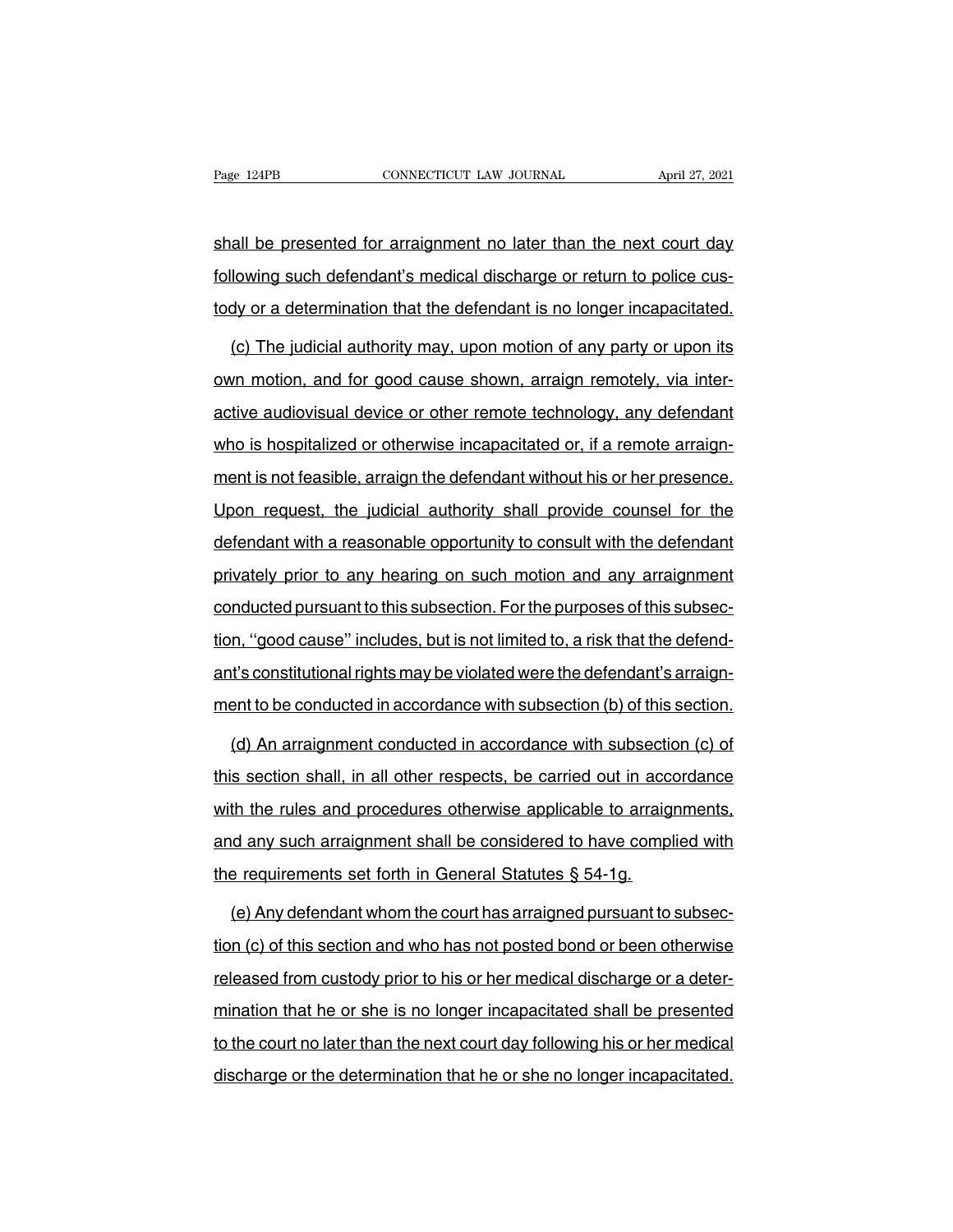(f) Any defendant whom the court has arraigned pursuant to subsection<br>(f) Any defendant whom the court has arraigned pursuant to subsection<br>of this section shall have the right to de novo review of any April 27, 2021 CONNECTICUT LAW JOURNAL Page 125PB<br>
(f) Any defendant whom the court has arraigned pursuant to subsec-<br>
tion (c) of this section shall have the right to de novo review of any<br>
orders entered at such arraignm ortherical Extra section<br>
(f) Any defendant whom the court has arr<br>
tion (c) of this section shall have the righ-<br>
orders entered at such arraignment.<br>
COMMENTARY: This section has been (f) Any defendant whom the court has arraigned pursuant to subsec-<br>n (c) of this section shall have the right to de novo review of any<br>ders entered at such arraignment.<br>COMMENTARY: This section has been amended to allow th

(f) Any detendant whom the court has arraigned pursuant to subsection (c) of this section shall have the right to de novo review of any orders entered at such arraignment.<br>COMMENTARY: This section has been amended to allow tion (c) of this section shall have the right to de novo review of any<br>orders entered at such arraignment.<br>COMMENTARY: This section has been amended to allow the judi-<br>cial authority to arraign a defendant remotely or with ders entered at such arraignment.<br>COMMENTARY: This section has been amended to allow the judi-<br>al authority to arraign a defendant remotely or without his or her<br>esence if the defendant is hospitalized or otherwise incapac

COMMENTARY: This section has been amended to allow the judi-<br>cial authority to arraign a defendant remotely or without his or her<br>presence if the defendant is hospitalized or otherwise incapacitated.<br>Although defendants ha cial authority to arraign a detendant remotely or without his or her<br>presence if the defendant is hospitalized or otherwise incapacitated.<br>Although defendants have a fundamental constitutional right to be<br>physically presen presence if the defendant is hospitalized or otherwise incapacitated.<br>Although defendants have a fundamental constitutional right to be<br>physically present at all critical stages of trial; *Rushen* v. *Spain*, 464<br>U.S. 114, Although detendants have a tundamental constitutional right to be<br>physically present at all critical stages of trial; *Rushen* v. *Spain*, 464<br>U.S. 114, 117, 104 S. Ct. 453, 78 L. Ed. 2d 267 (1983); including<br>arraignment, physically present at all critical stages of trial; *Rushen v. Spain*, 464<br>U.S. 114, 117, 104 S. Ct. 453, 78 L. Ed. 2d 267 (1983); including<br>arraignment, this change is intended to balance a defendant's right to<br>be physica U.S. 114, 117, 104 S. Ct. 453, 78 L. Ed. 2d 267 (1983); including<br>arraignment, this change is intended to balance a defendant's right to<br>be physically present at arraignment with his or her other constitutional<br>rights such arraignment, this change is intended to balance a detendant's right to<br>be physically present at arraignment with his or her other constitutional<br>rights such as the right to counsel, the right against self-incrimination,<br>an be physically present at arraignment with his or her other constitutional<br>rights such as the right to counsel, the right against self-incrimination,<br>and the right to be released on bail. This change is also intended to<br>pro rights such as the right to counsel, the right against self-incrimination,<br>and the right to be released on bail. This change is also intended to<br>provide greater First Amendment access to the public in cases where<br>the publi and the right to be released on bail. This change is also intended to<br>provide greater First Amendment access to the public in cases where<br>the public might otherwise be excluded from an arraignment that needs<br>to take place provide greater First Amendment access to the public in cases where<br>the public might otherwise be excluded from an arraignment that needs<br>to take place in a hospital room due to the defendant's extended<br>hospitalization. It the public might otherwise be excluded from an arraignment that needs<br>to take place in a hospital room due to the defendant's extended<br>hospitalization. It is the intent that arraignments conducted pursuant to<br>new subsectio to take place in a hospital<br>hospitalization. It is the intent<br>new subsection (c) of this sec<br>without the presence of the<br>only upon good cause.<br>Sec. 37-3. —Advisement **Sec.** 37-3. —**Advisement of Constitutional Rights**<br>
(a) Unless a defendant of Constitutional Rights<br>
(a) Unless a defendant has been previously advised of his or (b) of the section, particularly analymnome conducted<br>thout the presence of the defendant, be conducted sparingly and<br>ly upon good cause.<br>c. 37-3. —Advisement of Constitutional Rights<br>(a) Unless a defendant has been previo

only upon good cause.<br>Sec. 37-3. —Advisement of Constitutional Rights<br>(a) Unless a defendant has been previously advised of his or her<br>constitutional rights by a clerk pursuant to General Statutes § 54-64b<br>or by a judicial Sec. 37-3. — Advisement of Constitutional Rights<br>
(a) Unless a defendant has been previously advised of his or her<br>
constitutional rights by a clerk pursuant to General Statutes § 54-64b<br>
or by a judicial authority pursuan Sec. 37-3. —Advisement of Constitutional Hights<br>
(a) Unless a defendant has been previously advised of his or her<br>
constitutional rights by a clerk pursuant to General Statutes § 54-64b<br>
or by a judicial authority pursuan (a) Unless a detendant has been previously advised of his or her constitutional rights by a clerk pursuant to General Statutes § 54-64b<br>or by a judicial authority pursuant to General Statutes § 54-1b, or<br>unless the arraig constitutional rights by a clerk pursuant to General Statutes § 54-64b<br>or by a judicial authority pursuant to General Statutes § 54-1b, or<br>unless the arraignment is proceeding without the presence of the<br>defendant in accor or by a judicial authority pursuant to General Statutes § 54-1b, or<br>unless the arraignment is proceeding without the presence of the<br>defendant in accordance with subsection (c) of Section 37-1, the judi-<br>cial authority sha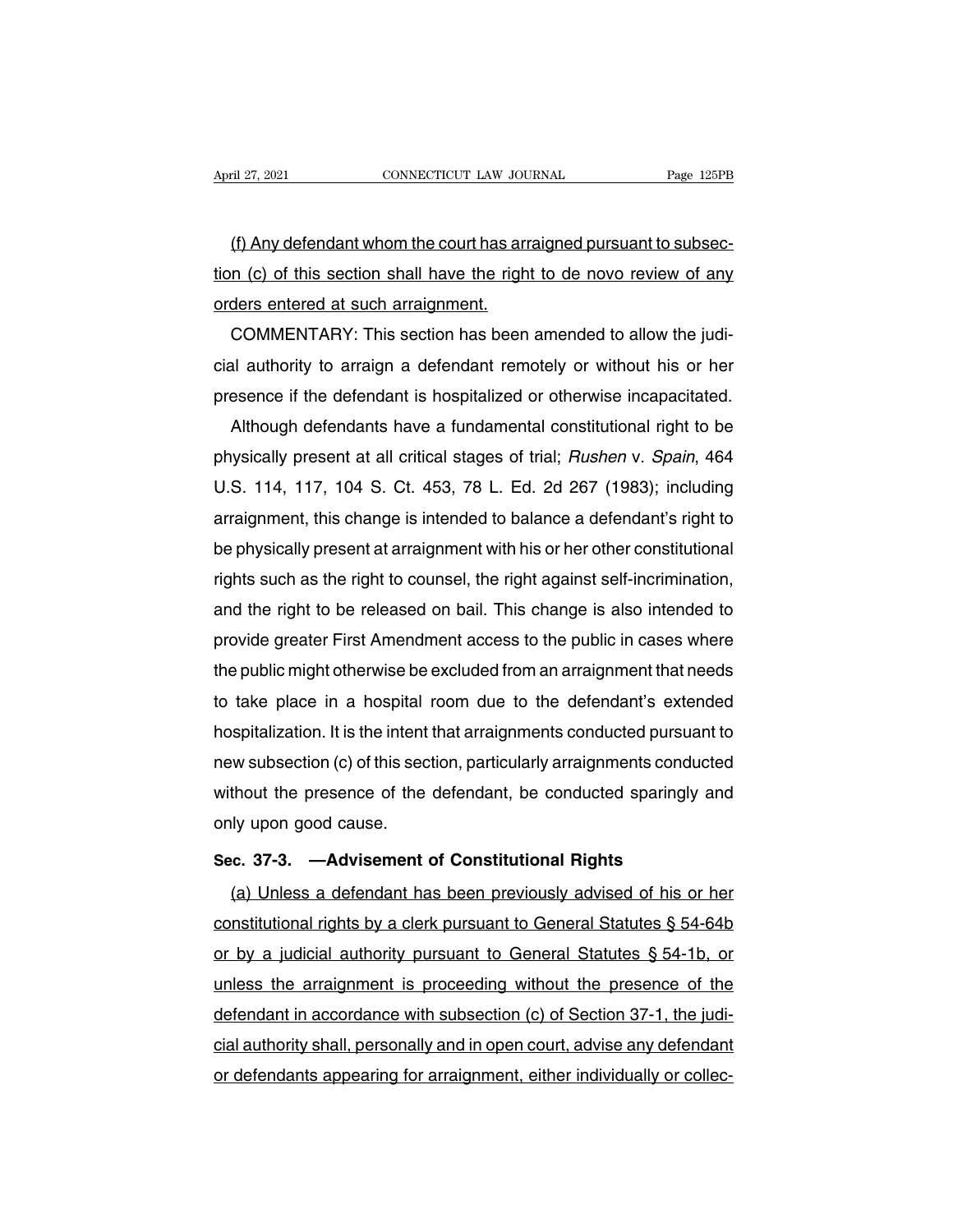tively of the following at the opening of the court session**[**The judicial Page 126PB CONNECTICUT LAW JOURNAL April 27, 2021<br>tively of the following at the opening of the court session. The judicial<br>authority shall personally, at the opening of the court session, in open<br>court, advise the defenda tively of the following at the opening of the court session[The judicial<br>authority shall personally, at the opening of the court session, in open<br>court, advise the defendant, or the defendants, unless previously so<br>advised tively of the following at the opening of the court session[The judicial<br>authority shall personally, at the opening of the court session, in open<br>court, advise the defendant, or the defendants, unless previously so<br>advised authority shall personally, at the opening of the court session, in open<br>authority shall personally, at the opening of the court session, in open<br>court, advise the defendant, or the defendants, unless previously so<br>advised additionly shall personally, at the operling<br>court, advise the defendant, or the defer<br>advised by a clerk pursuant to General<br>judicial authority pursuant to General Stat<br>ally or collectively of the following]:<br>(1) That the Unity durity and the defendant of the defendants, different Statutes  $\S$  54-64b or by a dicial authority pursuant to General Statutes  $\S$  54-1b, either individu-<br>y or collectively of the following]:<br>(1) That the defendant judicial authority pursuant to General Statutes  $\S$  54-0+b or by a<br>judicial authority pursuant to General Statutes  $\S$  54-1b, either individu<br>ally or collectively of the following]:<br>(1) That the defendant is not obligated

(1) That the defendant is not obligated to say anything and that<br>(1) That the defendant is not obligated to say anything and that<br>(2) That the defendant says may be used against him or her;<br>(2) That the defendant is entitl

(1) That the defendant is not obligated to say anything and that<br>ything the defendant says may be used against him or her;<br>(2) That the defendant is entitled to the services of an attorney;<br>(3) If the defendant is unable t anything the defendant is not obligated to say anything and that<br>anything the defendant says may be used against him or her;<br>(2) That the defendant is entitled to the services of an attorney;<br>(3) If the defendant is unabl anything the defendant says may be used against him or her;<br>
(2) That the defendant is entitled to the services of an attorney;<br>
(3) If the defendant is unable to pay for one, what the procedures<br>
are through which the ser (3) If the defendant is entitled to the services of an attorney,<br>
(3) If the defendant is unable to pay for one, what the procedures<br>
e through which the services of an attorney will be provided for him<br>
her; and<br>
(4) Tha

(c) if the defendant is unable to pay for one, what the procedures<br>are through which the services of an attorney will be provided for him<br>or her; and<br>(4) That the defendant will not be questioned unless he or she<br>consents, are through which the services of an attorney will be provided for him<br>or her; and<br>(4) That the defendant will not be questioned unless he or she<br>consents, that the defendant may consult with an attorney before being<br>quest (4) That the defendant wi<br>consents, that the defendant n<br>questioned and that the def<br>during any questioning.<br>(b) If the judicial authority (+) That the defendant will not be questioned different mission of she<br>insents, that the defendant may consult with an attorney before being<br>ring any questioning.<br>(b) If the judicial authority arraigns a defendant without

presence in accordance with subsection (c) of Section 37-1, the judicial authority shall order that the defendant of Open Section 17-1, the judicial authority arraigns a defendant without his or her presence in accordance during any questioning.<br>
(b) If the judicial authority arraigns a defendant without his or her<br>
presence in accordance with subsection (c) of Section 37-1, the judicial<br>
authority shall order that the defendant be informed (b) If the judicial authority arraigns a defendant without his or her<br>presence in accordance with subsection (c) of Section 37-1, the judicial<br>authority shall order that the defendant be informed in writing of his<br>or her r presence in accordance with subsection (c) of Section 37-1, the judicial authority shall order that the defendant be informed in writing of his or her rights under subsection (a) of this section as quickly as possible und authority shall order that the defendant be informed in writing of his<br>or her rights under subsection (a) of this section as quickly as possible<br>under the circumstances. The judicial authority shall also advise the<br>defenda addriving shall offer that the defendant be informed<br>or her rights under subsection (a) of this section as qui<br>under the circumstances. The judicial authority shall<br>defendant of his or her rights pursuant to subsection (a<br> The Fights under subsection (a) of this section as quickly as possible<br>der the circumstances. The judicial authority shall also advise the<br>fendant of his or her rights pursuant to subsection (a) of this section<br>on the defe

defendant of his or her rights pursuant to subsection (a) of this section<br>upon the defendant's first appearance in court.<br>COMMENTARY: This section has been amended to address the<br>advisement of rights for defendants whom th upon the defendant's first appearance in court.<br>
COMMENTARY: This section has been amended to address the<br>
advisement of rights for defendants whom the judicial authority arraigns<br>
without his or her presence pursuant to n 37-1.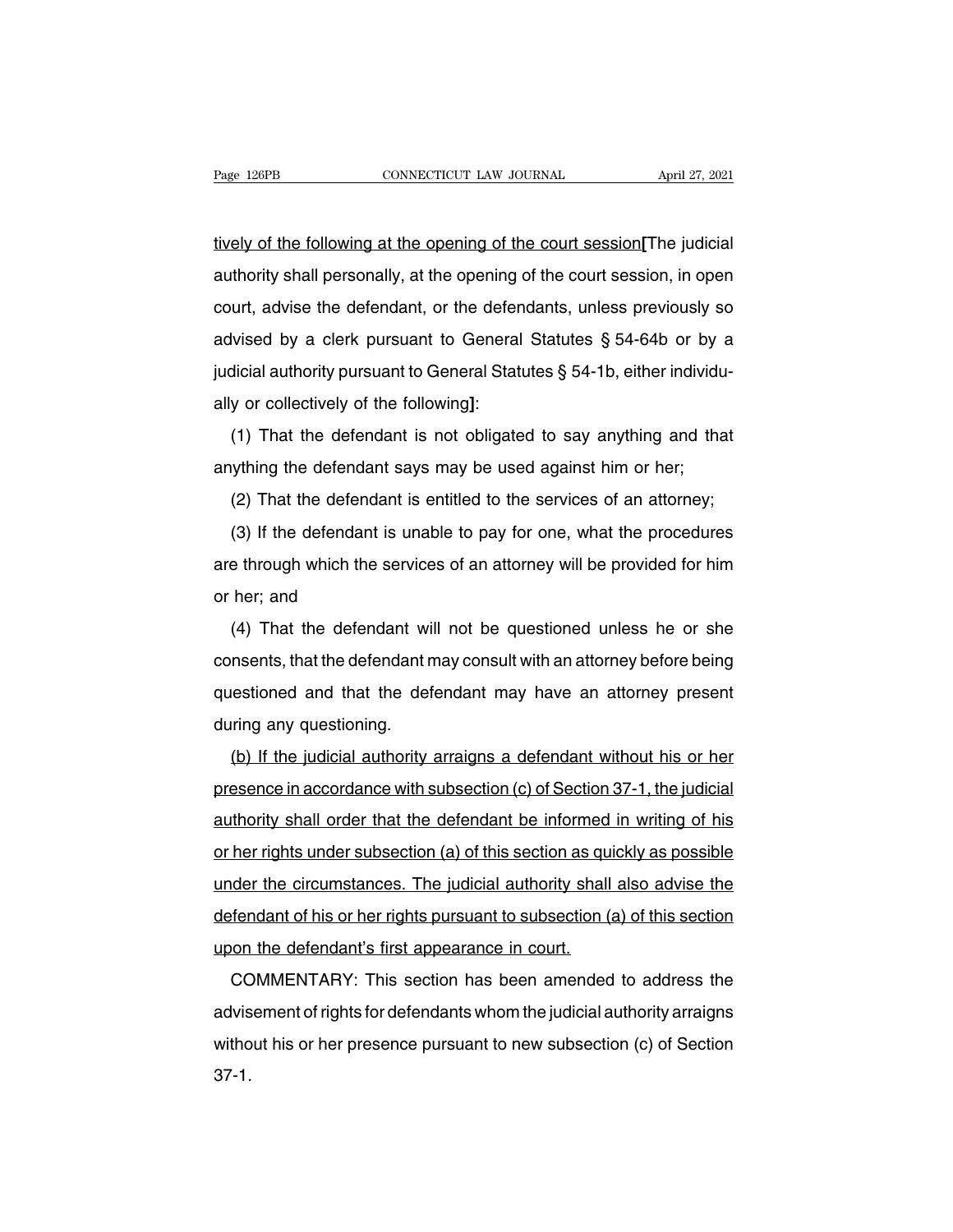April 27, 2021<br> **Sec. 37-6. Appointment of Public Defender**<br>
(a) If the judicial authority determines after investigation (a) If the judicial authority determines after investigation by the public<br>
(a) If the judicial authority determines after investigation by the public<br>
fender that the defendant is indigent, the judicial authority may Sec. 37-6. Appointment of Public Defender<br>
(a) If the judicial authority determines after investigation by the public<br>
defender that the defendant is indigent, the judicial authority may<br>
designate the public defender or a Sec. 37-6. Appointment of Public Defender<br>
(a) If the judicial authority determines after investigation by the public<br>
defender that the defendant is indigent, the judicial authority may<br>
designate the public defender or a sec. 37-6. Appointment or Public Detender<br>
(a) If the judicial authority determines after investigation by the public<br>
defender that the defendant is indigent, the judicial authority may<br>
designate the public defender or a (a) If the judicial authority determines after investigation by the public<br>defender that the defendant is indigent, the judicial authority may<br>designate the public defender or a [special] public defender <u>assigned</u><br>counsel derender that the detendant is indigent, the judicial authority may<br>designate the public defender or a [special] public defender <u>assigned</u><br>counsel to represent the defendant unless, in a misdemeanor case,<br>at the time of t designate the public detender or a [special] public detender assigned<br>counsel to represent the defendant unless, in a misdemeanor case,<br>at the time of the application for appointment of counsel, the judicial<br>authority deci counsel to represent the detendant unless, in a misdemeanor case,<br>at the time of the application for appointment of counsel, the judicial<br>authority decides or believes that disposition of the pending case<br>will not result i at the time of the application for appointment of counsel, the judicial<br>authority decides or believes that disposition of the pending case<br>will not result in a sentence involving incarceration or a suspended<br>sentence of in authority decides or believes that disposition of the pending case<br>will not result in a sentence involving incarceration or a suspended<br>sentence of incarceration with a period of probation or conditional<br>discharge, and mak will not result in a sentence involving incarceration or a suspended<br>sentence of incarceration with a period of probation or conditional<br>discharge, and makes a statement to that effect on the record. If the<br>public defender sentence of incarceration with a period of probation or conditional<br>discharge, and makes a statement to that effect on the record. If the<br>public defender or his or her office determines that a defendant is not<br>eligible to discharge, and makes a statement to that effect on the record. If the<br>public defender or his or her office determines that a defendant is not<br>eligible to receive the services of a public defender, the defendant<br>may appeal public defender or his or her office defermines that a defendant is not<br>eligible to receive the services of a public defender, the defendant<br>may appeal the public defender's decision to the judicial authority in<br>accordance eligible to receive the services of a public defender, the defendant<br>may appeal the public defender's decision to the judicial authority in<br>accordance with General Statutes § 51-297 (g). The judicial authority<br>may not appo may appeal the public detender's decision to the judicial authority in<br>accordance with General Statutes § 51-297 (g). The judicial authority<br>may not appoint the public defender <u>or a public defender assigned</u><br>counsel unles accordance with General Statutes § 51-297 (g). The judicial authority<br>may not appoint the public defender <u>or a public defender assigned</u><br>counsel unless the judicial authority finds the defendant indigent follow-<br>ing such may not appoint the public detender <u>or a public detender assigned</u><br>counsel unless the judicial authority finds the defendant indigent follow-<br>ing such appeal. If a conflict of interest or other circumstance exists<br>which p counsel unless the judicial authority tinds the detendant indigent following such appeal. If a conflict of interest or other circumstance exists which prevents the public defender from representing the defendant, the judic ing such appeal. If a conflict of interest of<br>which prevents the public defender from r<br>the judicial authority, upon recommendatio<br>upon its own motion, may appoint a [specia<br>counsel to represent the defendant.<br>(b) The fact inch prevents the public detender from representing the detendant,<br>e judicial authority, upon recommendation of the public defender or<br>on its own motion, may appoint a [special] public defender <u>assigned</u><br>unsel to represen

the judicial authority, upon recommendation of the public defender or<br>upon its own motion, may appoint a [special] public defender <u>assigned</u><br>counsel to represent the defendant.<br>(b) The fact that the judicial authority, in upon its own motion, may appoint a [special] public defender assigned<br>counsel to represent the defendant.<br>(b) The fact that the judicial authority, in a misdemeanor case,<br>decides or believes that disposition of the pending counsel to represent the detendant.<br>
(b) The fact that the judicial authority, in a misdemeanor case,<br>
decides or believes that disposition of the pending case will not result<br>
in a sentence involving incarceration or a su (b) The fact that the judicial authority, in a misdemeanor case,<br>decides or believes that disposition of the pending case will not result<br>in a sentence involving incarceration or a suspended sentence of<br>incarceration with decides or believes that disposition of the pending case will not result<br>in a sentence involving incarceration or a suspended sentence of<br>incarceration with a period of probation or conditional discharge, shall<br>not preclud in a sentence involving incarcer<br>incarceration with a period of prol<br>not preclude the judicial authority<br>public defender or a [special] p<br>represent an indigent defendant.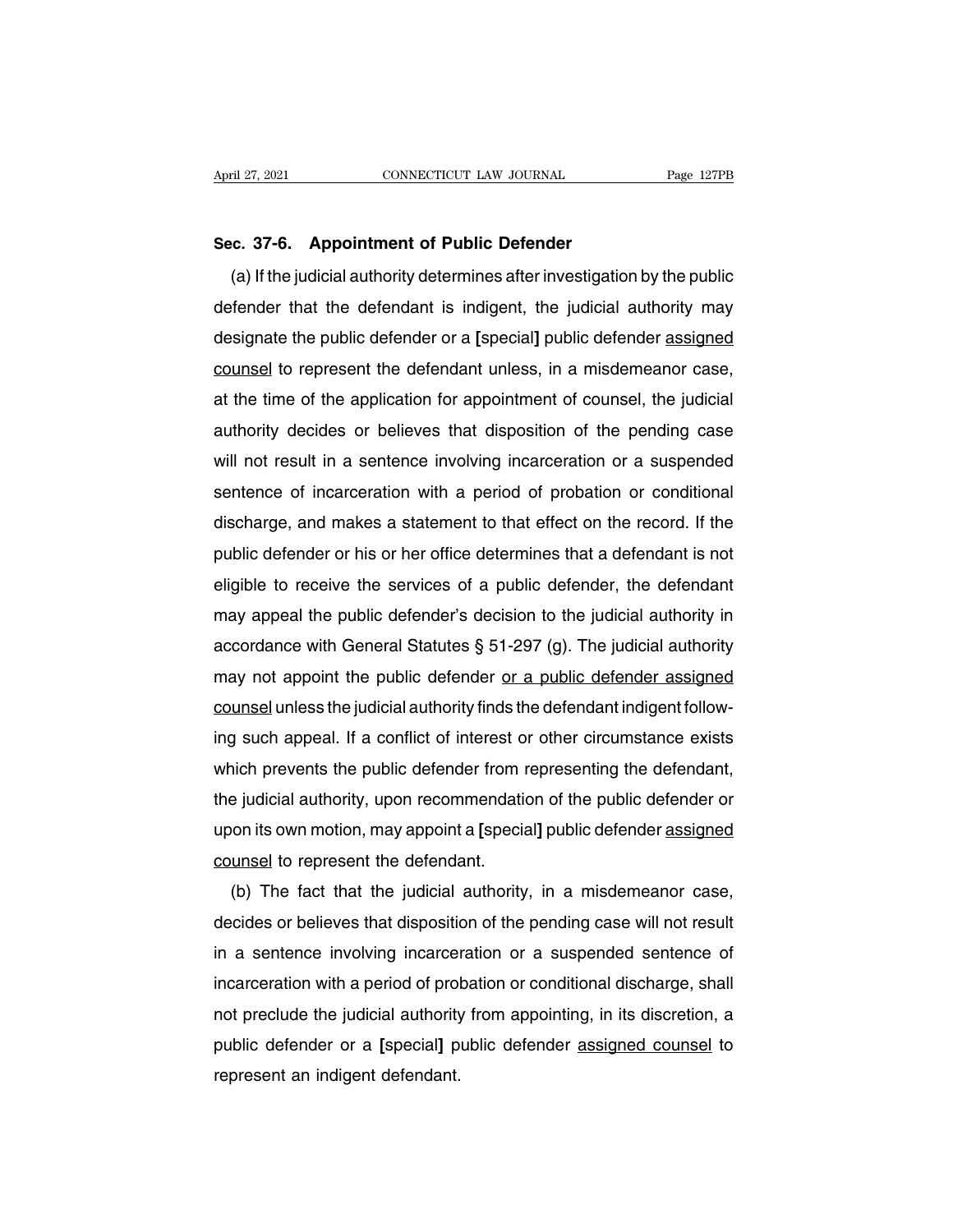ERE EREN CONNECTICUT LAW JOURNAL April 27, 2021<br>(c) The judicial authority may designate the public defender or a<br>blic defender assigned counsel to represent a defendant who is Page 128PB CONNECTICUT LAW JOURNAL April 27, 2021<br>
(c) The judicial authority may designate the public defender or a<br>
public defender assigned counsel to represent a defendant who is<br>
subject to a motion to arraign such de (c) The judicial authority may designate the public defender or a<br>public defender assigned counsel to represent a defendant who is<br>subject to a motion to arraign such defendant remotely or without his<br>or her presence, purs (c) The judicial authority may designate the public defender or a<br>public defender assigned counsel to represent a defendant who is<br>subject to a motion to arraign such defendant remotely or without his<br>or her presence, purs public defender assigned counsel to represent a defendant who is<br>subject to a motion to arraign such defendant remotely or without his<br>or her presence, pursuant to subsection (c) of Section 37-1, and who<br>is not represente public deferider assigned couriser to represent a defermed in write is<br>subject to a motion to arraign such defendant remotely or without his<br>or her presence, pursuant to subsection (c) of Section 37-1, and who<br>is not repre subject to a motion to analyn such detendant remotely of without his<br>or her presence, pursuant to subsection (c) of Section 37-1, and who<br>is not represented by counsel. Counsel for the defendant shall file an<br>appearance in If the presented by counsel. Counsel for the defendant shall file an<br>appearance in accordance with subsection (c) of Section 3-6. Such<br>appearance shall expire upon the defendant's first appearance in court.<br>If the defendan is not represented by counser. Counser for the defendant shall file and<br>appearance in accordance with subsection (c) of Section 3-6. Such<br>appearance shall expire upon the defendant's first appearance in court.<br>If the defen appearance in accordance wirl subsection (c) of section 3-6. Such<br>appearance shall expire upon the defendant's first appearance in court.<br>If the defendant thereafter applies for public defender services, the<br>judicial autho appearance shall explie upon the defendant thereafter applies<br>indicial authority may designate the<br>assigned counsel to represent the d<br>subsection (a) of this section.<br>COMMENTARY: This section ha Ine detendant inerealier applies for public defender services, the<br>dicial authority may designate the public defender or public defender<br>signed counsel to represent the defendant in full in accordance with<br>bsection (a) of

ductured authomy may designate the public defender of public defender<br>assigned counsel to represent the defendant in full in accordance with<br>subsection (a) of this section.<br>COMMENTARY: This section has been amended to ensu subsection (a) of this section.<br>
COMMENTARY: This section has been amended to ensure that<br>
any defendant subject to a motion to arraign such defendant remotely<br>
or without his or her presence pursuant to new subsection (c) Subsection (a) of this section.<br>COMMENTARY: This section has been amended to ensure that<br>any defendant subject to a motion to arraign such defendant remotely<br>or without his or her presence pursuant to new subsection (c) of comment and subject to a motion to arraign such defendant remotely<br>or without his or her presence pursuant to new subsection (c) of Section<br>37-1 can obtain counsel for the motion hearing and any arraignment<br>conducted pursu amy defendant subject to a motion to arraign such defendant remotely<br>or without his or her presence pursuant to new subsection (c) of Section<br>37-1 can obtain counsel for the motion hearing and any arraignment<br>conducted pur or without fils of her presence pursuant to hew subsection (c) or section<br>37-1 can obtain counsel for the motion hearing and any arraignment<br>conducted pursuant to that subsection. This section has also been<br>amended to upda s7-1 can obtain counser<br>conducted pursuant to the<br>imended to update the<br>"public defender assigne<br>utes § 51-289a (c).<br>Sec. 39-7. —Notice of Exampled to update the term "special public defender assigned counsel" to comport wites § 51-289a (c).<br>Sec. 39-7. —Notice of Plea Agreement<br>If a plea agreement has been reached by the pai ublic defender assigned counsel" to comport with the General Stat-<br>
If a plea agreement has been reached by the parties, which contem-<br>
If a plea agreement has been reached by the parties, which contem-<br>
If a plea agreemen

plates § 51-289a (c).<br> **Sec. 39-7.** — **Notice of Plea Agreement**<br>
If a plea agreement has been reached by the parties, which contem-<br>
plates the entry of a plea of guilty or nolo contendere, the judicial<br>
authority shall r Sec. 39-7. —Notice of Plea Agreement<br>If a plea agreement has been reached by the parties, which contem-<br>plates the entry of a plea of guilty or nolo contendere, the judicial<br>authority shall require the disclosure of the ag If a plea agreement has been reached by the parties, which contem-<br>plates the entry of a plea of guilty or nolo contendere, the judicial<br>authority shall require the disclosure of the agreement in open court<br>or, on a showin If a plea agreement has been reached by the parties, which contem-<br>plates the entry of a plea of guilty or nolo contendere, the judicial<br>authority shall require the disclosure of the agreement in open court<br>or, on a showin plates the entry of a plea of guilty of hold contendere, the judicial<br>authority shall require the disclosure of the agreement in open court<br>or, on a showing of good cause, in camera at the time the plea is<br>offered. Thereup addribing shall require the disclosure of the agreement in open court<br>or, on a showing of good cause, in camera at the time the plea is<br>offered. Thereupon, the judicial authority may accept the plea agree-<br>ment in accordan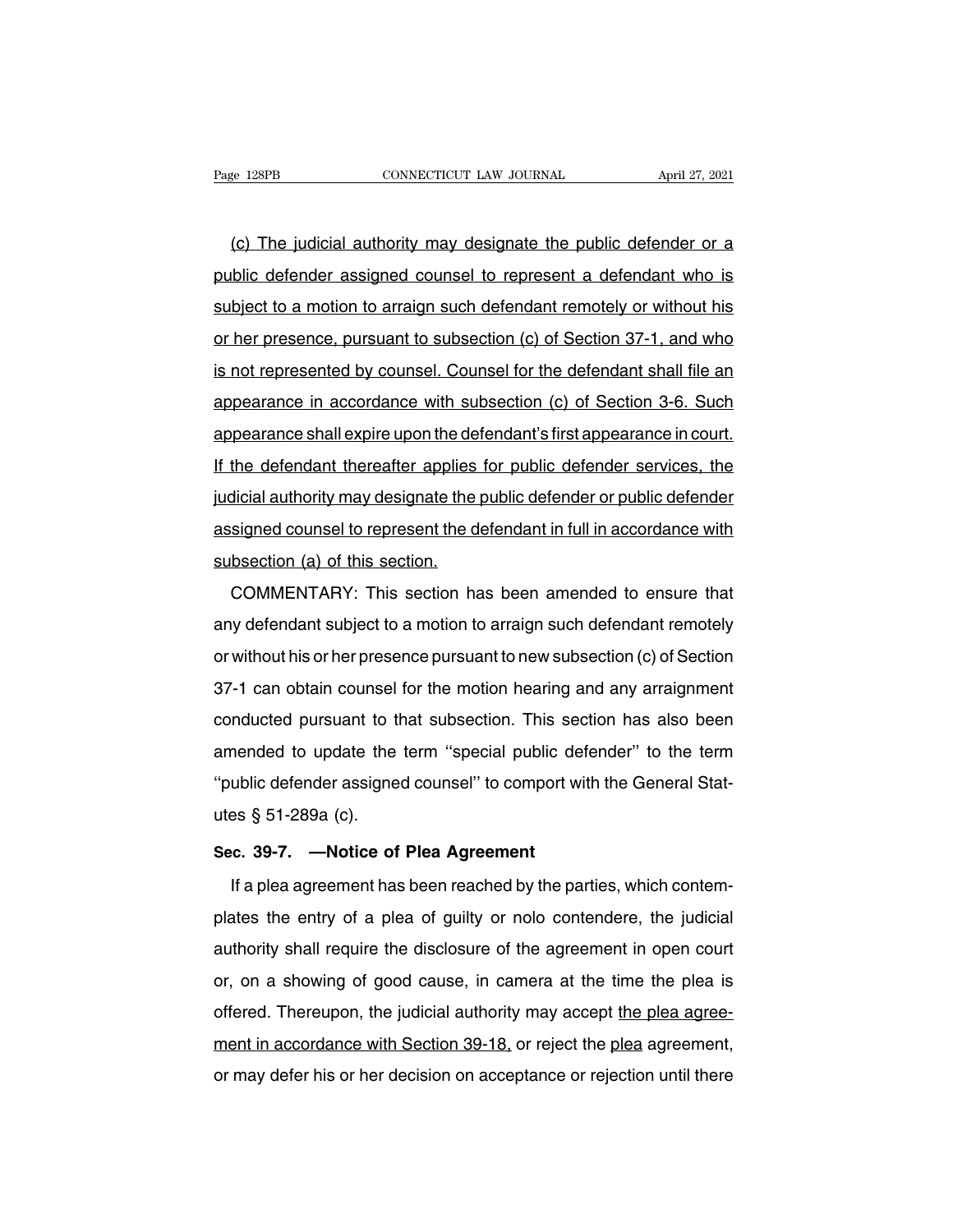April 27, 2021 CONNECTICUT LAW JOURNAL Page 129PB<br>has been an opportunity to consider the presentence report, or may<br>defer it for other reasons. April 27, 2021<br>
has been an opportunity to condefer it for other reasons.<br>
COMMENTARY: The change

Solid and a proportunity to consider the presentence report, or may<br>fer it for other reasons.<br>COMMENTARY: The change to this section clarifies that the judicial<br>thority may only accept a plea agreement in accordance with S has been an opportunity to consider the presentence report, or may<br>defer it for other reasons.<br>COMMENTARY: The change to this section clarifies that the judicial<br>authority may only accept a plea agreement in accordance wit 39-18. COMMENTARY: The change to this section clarifies that the ju<br>authority may only accept a plea agreement in accordance with S<br>39-18.<br>**Sec.** 39-17. —Effect of Disposition Conference<br>If a case is not resolved at the dispositi Ithority may only accept a plea agreement in accordance with Section<br>-18.<br>c. 39-17. —Effect of Disposition Conference<br>If a case is not resolved at the disposition conference or if the judicial<br>Ithority rejects the plea agr

39-18.<br>Sec. 39-17. —Effect of Disposition Conference<br>If a case is not resolved at the disposition conference or if the judicial<br>authority rejects the plea agreement, the case shall be assigned to a<br>trial list <u>in accordanc</u> Sec. 39-17. —Effect of Disposition Conference<br>If a case is not resolved at the disposition conference or if the judicial<br>authority rejects the plea agreement, the case shall be assigned to a<br>trial list <u>in accordance with </u> If a case is not resolved at the disposition conference or if the judicial<br>authority rejects the plea agreement, the case shall be assigned to a<br>trial list <u>in accordance with Section 44-15</u>. If an agreement is reached,<br>a It is a case is not receive<br>authority rejects the plear<br>trial list in accordance wi<br>a judicial authority sha<br>other dispositions.<br>COMMENTARY: The al list in accordance with Section 44-15. If an agreement is reached,<br>judicial authority shall be available to accept guilty pleas and<br>ner dispositions.<br>COMMENTARY: The change to this section clarifies that the judicial<br>th

a judicial authority shall be available to accept guilty pleas and<br>other dispositions.<br>COMMENTARY: The change to this section clarifies that the judicial<br>authority may only assign a case to the trial list in accordance wit other dispositions.<br>COMMENTARY: 1<br>authority may only a<br>Section 44-15.<br>Sec. 39-18. Plea o COMMENTARY: The change to this section clarifies that the judicial<br>authority may only assign a case to the trial list in accordance with<br>Section 44-15.<br>**Sec. 39-18. Plea of Guilty or Nolo Contendere; Entering**<br>(a) In the d thority may only assign a case to the trial list in accordance with<br>ection 44-15.<br>c. 39-18. Plea of Guilty or Nolo Contendere; Entering<br>(a) In the discretion of the judicial authority, the defendant may enter<br>plea of guilt

Section 44-15.<br>Sec. 39-18. Plea of Guilty or Nolo Contendere; Entering<br>(a) In the discretion of the judicial authority, the defendant may enter<br>a plea of guilty or nolo contendere to the information or complaint at<br>arraign Sec. 39-18. Plea of Guilty or Nolo Contendere; Entering<br>(a) In the discretion of the judicial authority, the defendant may enter<br>a plea of guilty or nolo contendere to the information or complaint at<br>arraignment[. At] <u>or</u> (a) In the discretion of the judicial authority, the defendant may enter<br>a plea of guilty or nolo contendere to the information or complaint at<br>arraignment[. At] <u>or</u> any later time [the defendant also may enter any<br>such p a plea of guilty or nolo contendere to the information or complaint at<br>arraignment[. At] or any later time [the defendant also may enter any<br>such plea.], provided that the judicial authority confirms in open court<br>that the a plea or gally of hold contendere to the information of complaint at<br>arraignment[. At] <u>or</u> any later time [the defendant also may enter any<br>such plea.], provided that the judicial authority confirms in open court<br>that th analymiont<sub>t</sub>. All <u>of</u> any later time the defendant dies may sinct any<br>such plea.], provided that the judicial authority confirms in open court<br>that the defendant has received all discovery materials that he or<br>she reques that the defendant has received all discovery materials that he or<br>she requested in writing pursuant to Chapter 40 that are within the<br>possession of the prosecuting authority. If the defendant has not<br>received all requeste that the defendant had footived all discovery inatenals that he of<br>she requested in writing pursuant to Chapter 40 that are within the<br>possession of the prosecuting authority. If the defendant has not<br>received all requeste possession of the prosecuting authority. If the defendant has not<br>received all requested discovery, the judicial authority shall confirm<br>that the defendant and his or her counsel agree to waive any right to<br>receive further possession of the prosecuting dationty. It the defendant has not<br>received all requested discovery, the judicial authority shall confirm<br>that the defendant and his or her counsel agree to waive any right to<br>receive further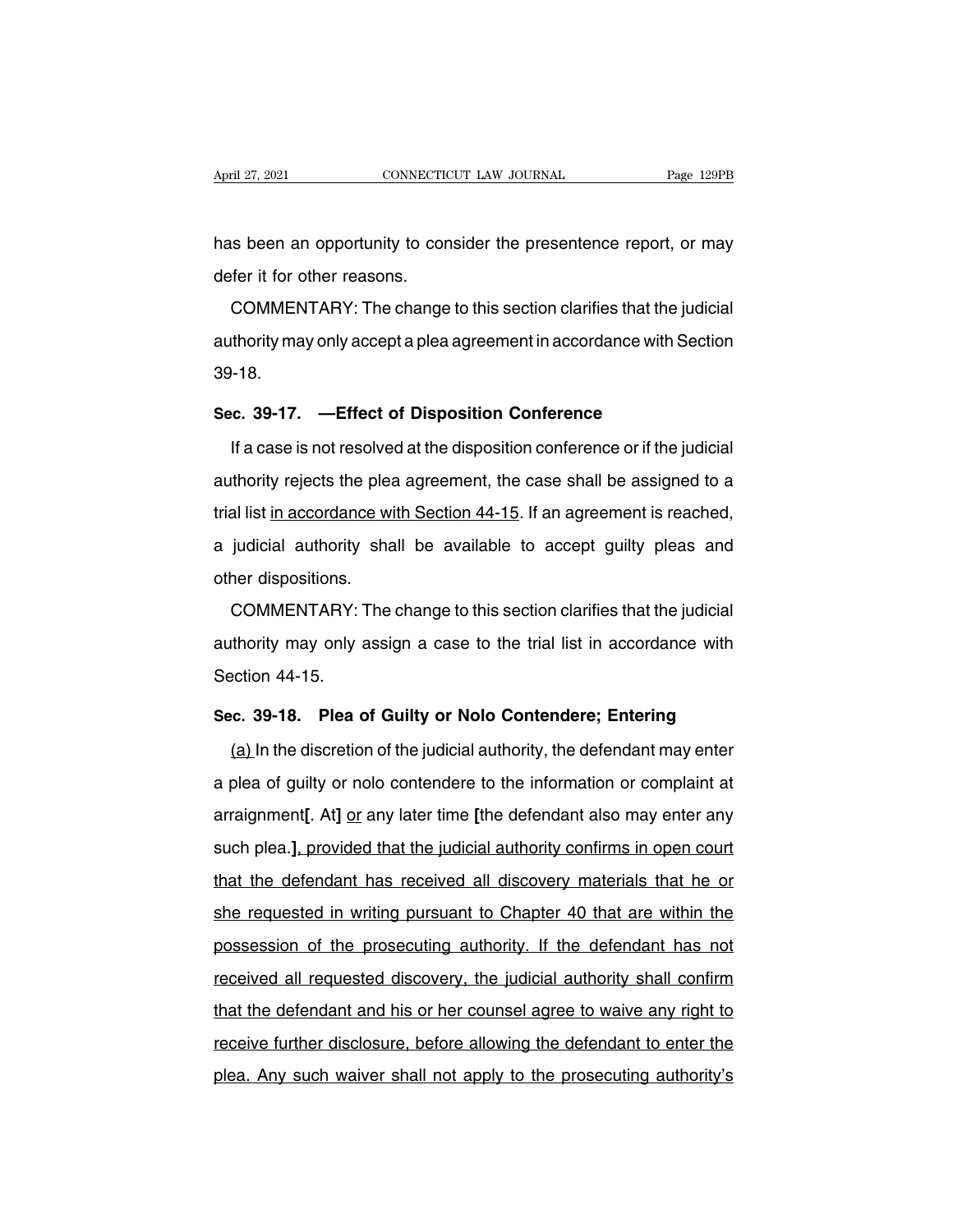Page 130PB CONNECTICUT LAW JOURNAL April 27, 2021<br>
continuing obligation to disclose exculpatory information or materials<br>
pursuant to Sections 40-3 and 40-11. Page 130PB<br>
continuing obligation to disclose exculpator<br>
pursuant to Sections 40-3 and 40-11.<br>
(b) A plea of nolo contendere shall be in \

(b) A plea of nolo contendere shall be in writing, shall be signed by<br>
(b) A plea of nolo contendere shall be in writing, shall be signed by<br>
e defendant, and, when accepted by the judicial authority, shall be continuing obligation to disclose exculpatory information or materials<br>pursuant to Sections 40-3 and 40-11.<br>(b) A plea of nolo contendere shall be in writing, shall be signed by<br>the defendant, and, when accepted by the jud continuing obigation to disclose except<br>pursuant to Sections 40-3 and 40-1<br>(b) A plea of nolo contendere sha<br>the defendant, and, when accepted<br>followed by a finding of guilty.<br>COMMENTARY: The changes to (b) A plea of nolo contendere shall be in writing, shall be signed by<br>e defendant, and, when accepted by the judicial authority, shall be<br>lowed by a finding of guilty.<br>COMMENTARY: The changes to this section require the ju

 $LQ$  A plea of nold conferidere shall be in whilling, shall be sighted by<br>the defendant, and, when accepted by the judicial authority, shall be<br>followed by a finding of guilty.<br>COMMENTARY: The changes to this section requ requested discovery, except for exculpatory evidence, before allow-<br>of requested discovery or waives the right to receive further disclosure<br>of requested discovery, except for exculpatory evidence, before allowcomment by a miding of gainy.<br>COMMENTARY: The changes to this section require the judicial<br>authority to confirm that a criminal defendant has either received all<br>requested discovery or waives the right to receive further d EUNINENTANT. The changes to this section require the judicial<br>authority to confirm that a criminal defendant has either received all<br>requested discovery or waives the right to receive further disclosure<br>of requested discov admonty to commit that a chrimial deter<br>requested discovery or waives the right<br>of requested discovery, except for exculpa<br>ing the defendant to enter a plea of guilty o<br>with Open File Criminal Discovery.<br>Sec. 40-2. —Good F of requested discovery, except for exculpatory evidence, before a<br>
ing the defendant to enter a plea of guilty or nolo contendere, consi<br>
with Open File Criminal Discovery.<br>
Sec. 40-2. —Good Faith Efforts and Subpoenas<br>
Wh g the defendant to enter a plea of guilty or nolo contendere, consistent<br>th Open File Criminal Discovery.<br>c. 40-2. —Good Faith Efforts and Subpoenas<br>When documents or objects are the subject of discovery orders,<br>ood faith

with Open File Criminal Discovery.<br>Sec. 40-2. —Good Faith Efforts and Subpoenas<br>When documents or objects are the subject of discovery orders,<br>good faith efforts shall be made by the party to whom any such order<br>is directe Sec. 40-2. —Good Faith Efforts and Subpoenas<br>When documents or objects are the subject of discovery orders,<br>good faith efforts shall be made by the party to whom any such order<br>is directed to secure their possession. If th When documents or objects are the subject of discovery orders,<br>good faith efforts shall be made by the party to whom any such order<br>is directed to secure their possession. If the efforts of such party are<br>unsuccessful the when documents or objects are the subject or discovery orders,<br>good faith efforts shall be made by the party to whom any such order<br>is directed to secure their possession. If the efforts of such party are<br>unsuccessful the good faint enorts shall be made by the party to whom any such other<br>is directed to secure their possession. If the efforts of such party are<br>unsuccessful the judicial authority [shall] <u>may</u>, upon written request<br>or upon i is directed to secure their possession. It the enorts of such party are<br>unsuccessful the judicial authority [shall] may, upon written request<br>or upon its own motion, issue a subpoena or order directing that such<br>documents ble for their safekeeping. Such documents and tangible objects shall give a subpoena or order directing that such documents or objects be delivered to the clerk of the court within a specified time. The clerk shall give a be upon its own motion, issue a subpoent of order directing that such<br>documents or objects be delivered to the clerk of the court within a<br>specified time. The clerk shall give a receipt for them and be responsi-<br>ble for th and their attorneys or by denivered to the clerk of the court within a<br>specified time. The clerk shall give a receipt for them and be responsi-<br>ble for their safekeeping. Such documents and tangible objects shall<br>be sealed e for their safekeeping. Such documents and tangible objects shall<br>excelled and shall be open to inspection to the parties to the action<br>d their attorneys only upon an order of the judicial authority.<br>COMMENTARY: The chang

be sealed and shall be open to inspection to the parties to the action<br>and their attorneys only upon an order of the judicial authority.<br>COMMENTARY: The changes to this section provide the court with<br>the authority to issue be sealed and shall be open to inspection to the parties to the action<br>and their attorneys only upon an order of the judicial authority.<br>COMMENTARY: The changes to this section provide the court with<br>the authority to issue and their attorneys only upon an order of the judicial additionty.<br>COMMENTARY: The changes to this section provide the court with<br>the authority to issue subpoenas and orders directing documents and<br>objects subject to disco COMMENTANT. The changes to this section provide the court<br>the authority to issue subpoenas and orders directing document<br>objects subject to discovery orders to the clerk upon its own m<br>and that such documents and objects b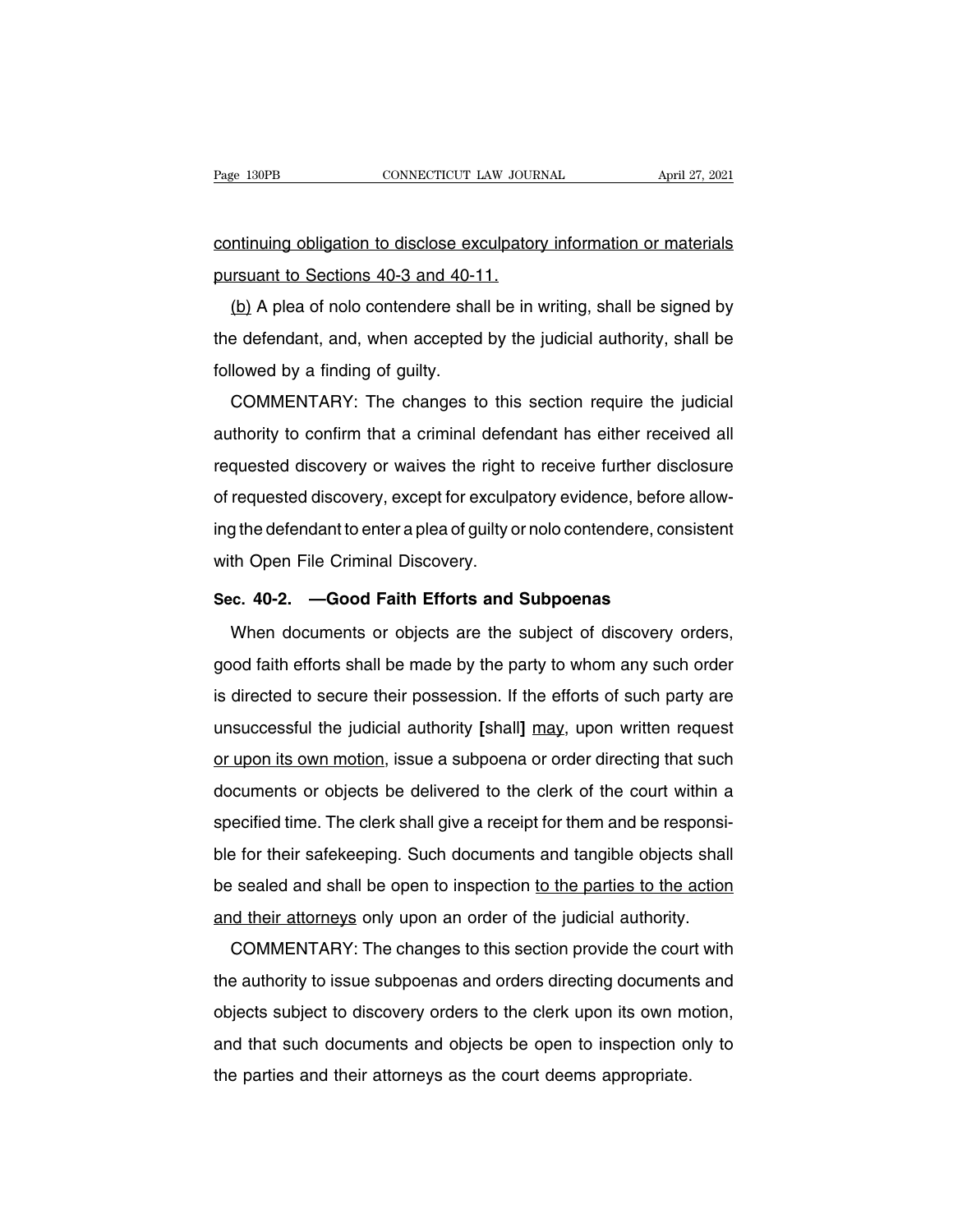**Sec. 40-6. —Discovery Performance**<br>
<u>(a)</u> Unless otherwise specified by agreement of the (a) Unless otherwise specified by agreement of the parties or judicial<br>der, the parties shall perform their obligations under Sections 40-<br>der, the parties shall perform their obligations under Sections 40-Sec. 40-6. —Discovery Performance<br>
(a) Unless otherwise specified by agreement of the parties or judicial<br>
order, the parties shall perform their obligations under Sections 40-<br>
1 through 40-10 by making available at reaso Sec. 40-6. —Discovery Performance<br>
(a) Unless otherwise specified by agreement of the parties or judicial<br>
order, the parties shall perform their obligations under Sections 40-<br>
1 through 40-10 by making available at reaso Sec. 40-6. — Discovery Performance<br>
(a) Unless otherwise specified by agreement of the parties or judicial<br>
order, the parties shall perform their obligations under Sections 40-<br>
1 through 40-10 by making available at reas graphing. der, the parties shall perform their obligations under Sections 40-<br>through 40-10 by making available at reasonable times specified<br>iormation or materials for inspecting, testing, copying and photo-<br>aphing.<br>(b) Unless othe

1 through 40-10 by making available at reasonable times specified<br>information or materials for inspecting, testing, copying and photo-<br>graphing.<br>(b) Unless otherwise specified by agreement of the parties or judicial<br>order, information or materials for inspecting, testing, copying and photographing.<br>
(b) Unless otherwise specified by agreement of the parties or judicial<br>
order, the parties shall provide any information or materials ordered<br>
t graphing.<br>
(b) Unless otherwise specified by agreement of the parties or judicial<br>
order, the parties shall provide any information or materials ordered<br>
to be disclosed or that the parties are otherwise obligated to discl (b) Unless otherwise specified by agreement of the parties or judicial order, the parties shall provide any information or materials ordered to be disclosed or that the parties are otherwise obligated to disclose pursuant order, the parties shall provide any information or materials ordered<br>to be disclosed or that the parties are otherwise obligated to disclose<br>pursuant to this chapter that are within the possession, custody, or<br>control of to be disclosed or that the parties are otherwise obligated to disclose<br>pursuant to this chapter that are within the possession, custody, or<br>control of such parties in an electronic format via electronic means to<br>the other pursuant to this chapter that are within the possession, custody, or<br>control of such parties in an electronic format via electronic means to<br>the other party. In the event that the file size of such electronic informa-<br>tion control of such parties in an electronic format via electronic means to<br>the other party. In the event that the file size of such electronic informa-<br>tion or materials exceeds the file size limitations for e-mailing such<br>in the other party. In the event that the file size of such electronic information or materials exceeds the file size limitations for e-mailing such information or materials, the party entitled to receive such information or tion or materials exceeds the file size limitations for e-mailing such<br>information or materials, the party entitled to receive such information<br>or materials shall provide the party obligated to disclose such informa-<br>tion information or materials, the party entitled to revail or materials shall provide the party obligated to tion or materials an electronic storage medium media with sufficient storage capacity to accom transfer of such infor materials shall provide the party obligated to disclose such informa-<br>n or materials an electronic storage medium or electronic storage<br>edia with sufficient storage capacity to accommodate the electronic<br>unsfer of such inf

tion or materials an electronic storage medium or electronic storage<br>media with sufficient storage capacity to accommodate the electronic<br>transfer of such information or materials.<br>COMMENTARY: The changes to this section a media with sufficient storage capacity to accommodate the electronic<br>transfer of such information or materials.<br>COMMENTARY: The changes to this section acknowledge the prev-<br>alence of discovery information and materials ge transfer of such information or materials.<br>COMMENTARY: The changes to this section acknowledge the prev-<br>alence of discovery information and materials generated and stored<br>in electronic formats and provide procedures for t COMMENTARY: The changes to this section acknowledge the prev-<br>alence of discovery information and materials generated and stored<br>in electronic formats and provide procedures for transferring and<br>receiving such electronic i

### **Trial**

electronic formats and provide procedures for transferring and<br>ceiving such electronic information.<br>c. 43-40. —Excluded Time Periods in Determining Speedy<br>Trial<br>The following periods of time shall be excluded in computing receiving such electronic information.<br>Sec. 43-40. —Excluded Time Periods in Determining Speedy<br>Trial<br>The following periods of time shall be excluded in computing the<br>time within which the trial of a defendant charged by i Sec. 43-40. — Excluded Time Periods in Determining Speedy<br>Trial<br>The following periods of time shall be excluded in computing the<br>time within which the trial of a defendant charged by information with<br>a criminal offense mus Trial<br>
The following periods of time shall be excluded in computing the<br>
ne within which the trial of a defendant charged by information with<br>
criminal offense must commence pursuant to Section 43-39:<br>
(1) Any period of de The following periods of time shall be a<br>time within which the trial of a defendant cl<br>a criminal offense must commence pursua<br>(1) Any period of delay resulting from oth<br>the defendant, including but not limited to: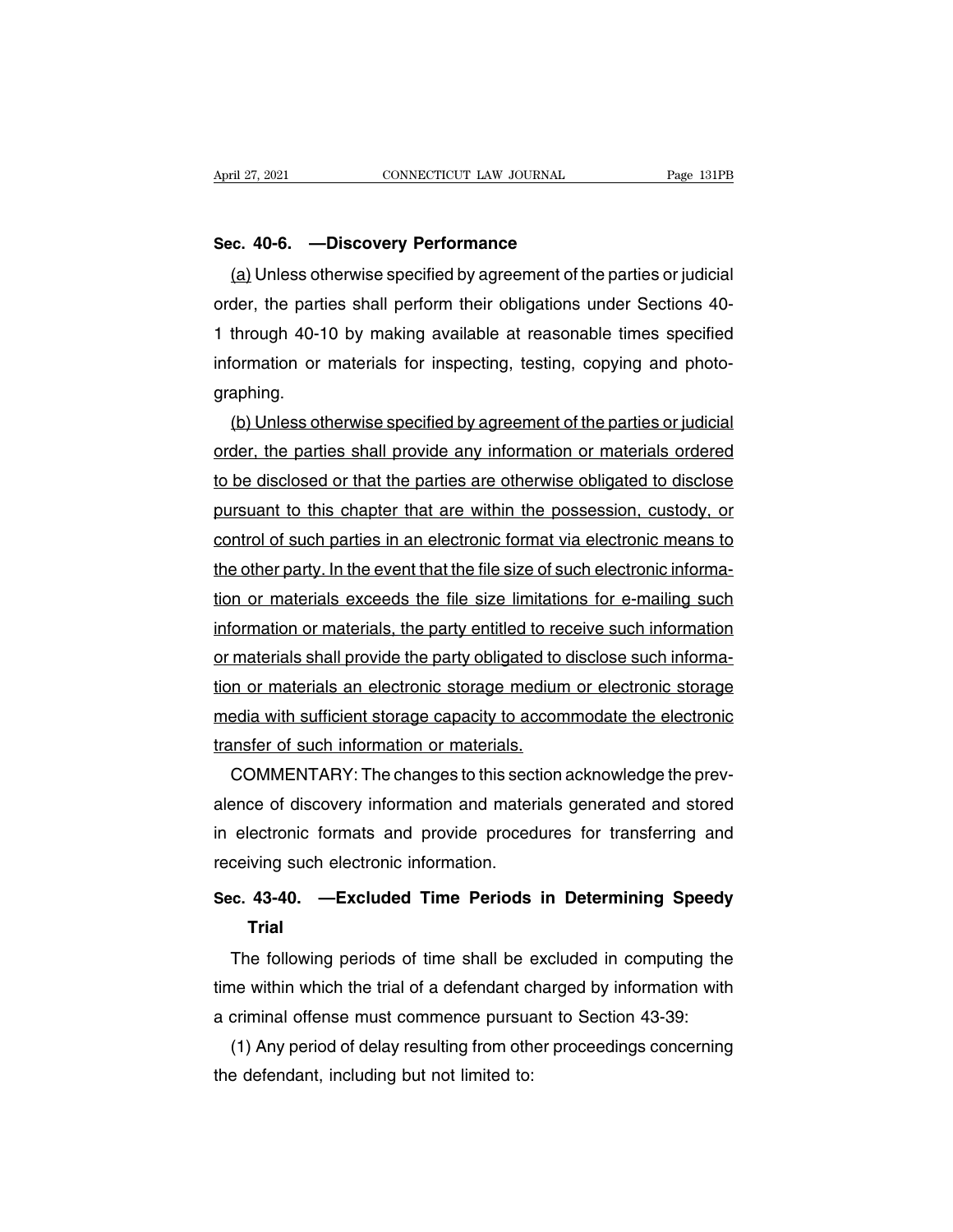(A) delay resulting from any proceeding, including any examinations,<br>determine the mental competency or physical capacity of the Fage 132PB CONNECTICUT LAW JOURNAL April 27, 2021<br>(A) delay resulting from any proceeding, including any examinations,<br>to determine the mental competency or physical capacity of the<br>defendant; defendant; (A) delay resulting from any proceeding, including any examinations,<br>determine the mental competency or physical capacity of the<br>fendant;<br>(B) delay resulting from trial with respect to other charges against<br>e defendant; to determine the m<br>defendant;<br>(B) delay resulting<br>the defendant;<br>(C) delay resulting

(B) delay resulting from trial with respect to other changed<br>efendant;<br>(C) delay resulting from any interlocutory appeal;<br>(C) delay resulting from any interlocutory appeal;<br>(D) the time between the commencement of the heal (B) delay resulting from trial with respect to other charges against<br>e defendant;<br>(C) delay resulting from any interlocutory appeal;<br>(D) the time between the commencement of the hearing on any<br>etrial motion and the issuanc

pretrial motion and the issuance of a ruling on such motion;<br>(D) the time between the commencement of the hearing on a<br>pretrial motion and the issuance of a ruling on such motion;<br>(E) delay reasonably attributable to any p

(C) delay resulting from any interlocutory appeal;<br>(D) the time between the commencement of the hearing on any<br>etrial motion and the issuance of a ruling on such motion;<br>(E) delay reasonably attributable to any period, not (D) the time between the commencement of the hearing on any pretrial motion and the issuance of a ruling on such motion;<br>(E) delay reasonably attributable to any period, not to exceed thirty days, during which any proceedi pretrial motion and the issuance of a ruling on such<br>(E) delay reasonably attributable to any period, not<br>days, during which any proceeding concerning the de<br>ally under advisement by the judicial authority;<br>(F) delay resul (E) delay reasonably attributable to any period, not to exceed thirty<br>ys, during which any proceeding concerning the defendant is actu-<br>y under advisement by the judicial authority;<br>(F) delay resulting from any proceeding

(L) delay reasonably althoulable to any penod, not to exceed thinty<br>days, during which any proceeding concerning the defendant is actu-<br>ally under advisement by the judicial authority;<br> $(F)$  delay resulting from any procee days, during which any proceeding concerning the detendant is actually under advisement by the judicial authority;<br>(F) delay resulting from any proceeding under General Statutes<br>§§ 17a-685, <u>17a-693, et seq., 53a-39c</u>, 54any under advise<br>
(F) delay rest<br>
§§ 17a-685, <u>17a</u><br>
<u>56/</u> 54-56m <u>, 54-</u><br>
by statute.<br>
(2) Any period (1) delay resulting from any proceeding dirter defiered statutes<br>  $\frac{1}{2}$  54-565, 17a-693, et seq., 53a-39c, 54-56e, 54-56g, 54-56i, 54-<br>  $\frac{1}{2}$  54-56m, 54-56p, or any other pretrial diversion program authorized<br>
(2)

 $56l$ , 54-56m, 54-56p, or any other pretrial diversion program authorized<br>by statute.<br>(2) Any period of delay resulting from the absence or unavailability<br>of the defendant, counsel for the defendant, or any essential witn for the prosecution or defense. For purposes of this subdivision, a<br>defendant, counsel for the defendant, or any essential witness<br>for the prosecution or defense. For purposes of this subdivision, a<br>defendant or any essent defendant or any essential witness for the defendant, counsel for the defendant, or any essential witness for the prosecution or defense. For purposes of this subdivision, a defendant or any essential witness shall be cons ( $\angle$ ) Any period of delay resulting from the absence of diffeometries of the defendant, counsel for the defendant, or any essential witness for the prosecution or defense. For purposes of this subdivision, a defendant or by the differentiant, counser for the detendant, or any essential witness<br>for the prosecution or defense. For purposes of this subdivision, a<br>defendant or any essential witness shall be considered absent when<br>such person's for the prosecution of defentse. For purposes of this subdivision, a<br>defendant or any essential witness shall be considered absent when<br>such person's whereabouts are unknown and cannot be determined<br>by due diligence. For p such person's whereabouts are unknown and cannot be determined<br>by due diligence. For purposes of this subdivision, a defendant or<br>any essential witness shall be considered unavailable whenever such<br>person's whereabouts are by due diligence. For purposes of this subdivision, a defendant or<br>any essential witness shall be considered unavailable whenever such<br>person's whereabouts are known but his or her presence for trial<br>cannot be obtained by by due differed. Tor purposes dany essential witness shall be constant person's whereabouts are known<br>cannot be obtained by due diliger<br>at or being returned for trial.<br>(3) Any period of delay resulting Friestand Willess Shall be considered unavailable whenever such<br>friend of the obtained by due diligence or he or she resists appearing<br>or being returned for trial.<br>(3) Any period of delay resulting from the fact that the d person's whereabouts are known but his of her prese<br>cannot be obtained by due diligence or he or she resis<br>at or being returned for trial.<br>(3) Any period of delay resulting from the fact that the<br>mentally incompetent or ph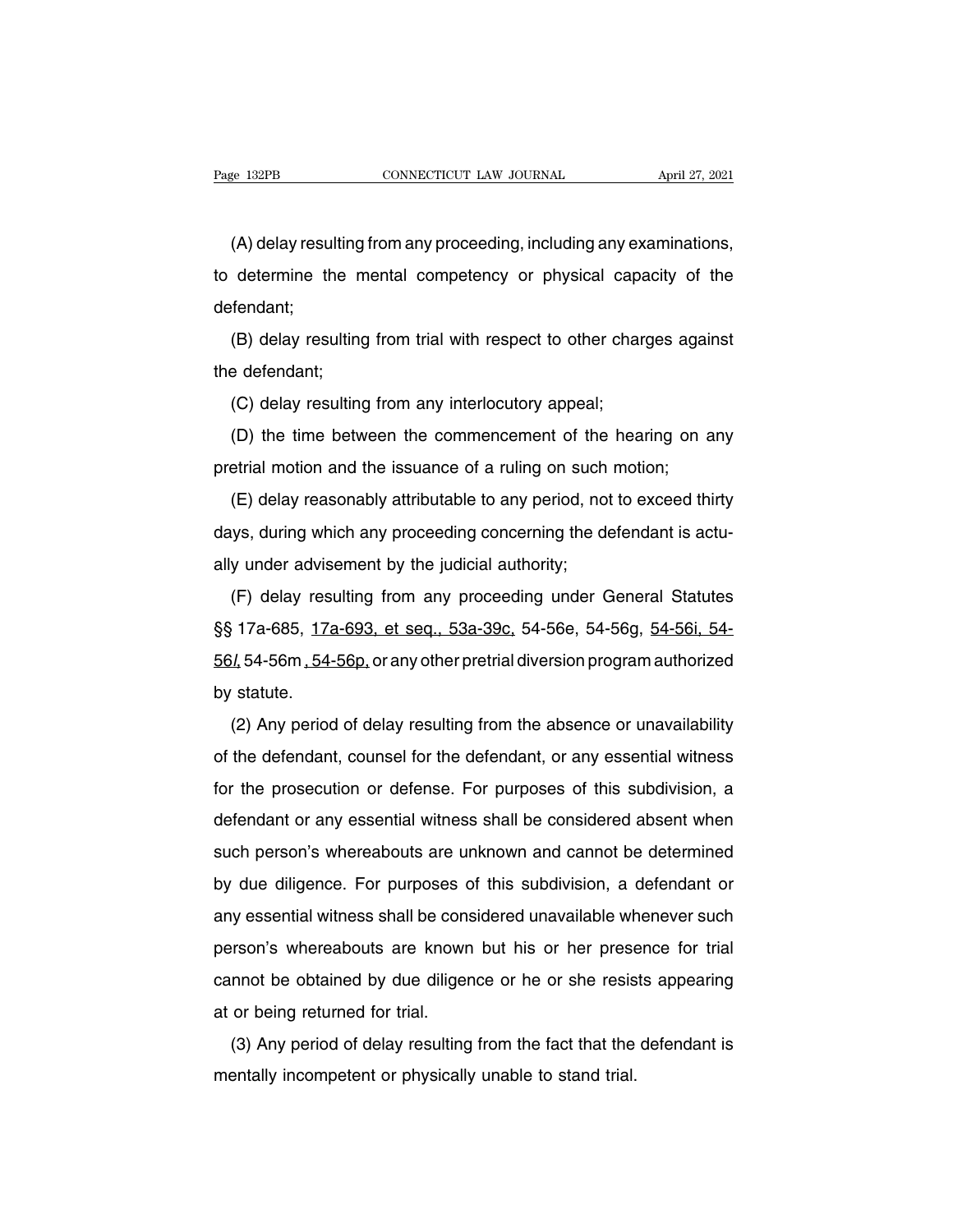The TV and the US contribution of delay when the defendant has been<br>
The defendant has been<br>
The defendant has been<br>
The time for trial with a codefendant as to whom the time for trial has<br>
The time for trial has<br>
The time April 27, 2021 CONNECTICUT LAW JOURNAL Page 133PB<br>
(4) A reasonable period of delay when the defendant has been<br>
joined for trial with a codefendant as to whom the time for trial has<br>
not run and no motion for severance ha not run and no motion for severance has been granted.<br>
(4) A reasonable period of delay when the defendant has<br>
joined for trial with a codefendant as to whom the time for tr<br>
not run and no motion for severance has been g (4) A reasonable period of delay when the defendant has been<br>ned for trial with a codefendant as to whom the time for trial has<br>it run and no motion for severance has been granted.<br>(5) Any period of time between the date o

(4) A reasonable period of delay when the defendant has been<br>joined for trial with a codefendant as to whom the time for trial has<br>not run and no motion for severance has been granted.<br>(5) Any period of time between the da ioined for trial with a codefendant as to whom the time for trial has<br>not run and no motion for severance has been granted.<br>(5) Any period of time between the date on which a defendant or<br>counsel for the defendant and the not run and no motion for severance has been granted.<br>
(5) Any period of time between the date on which a defendant or<br>
counsel for the defendant and the prosecuting authority agree that<br>
the defendant will plead guilty or (5) Any period of time between the date on which a defendant or<br>unsel for the defendant and the prosecuting authority agree that<br>e defendant will plead guilty or nolo contendere to the charge and<br>e date the judicial author

counsel for the defendant and the prosecuting authority agree that<br>the defendant will plead guilty or nolo contendere to the charge and<br>the date the judicial authority accepts or rejects the plea agreement.<br>(6) Any period the defendant will plead guilty or nolo contendere to the charge and<br>the date the judicial authority accepts or rejects the plea agreement.<br>(6) Any period of time between the date on which the defendant<br>enters a plea of gu e date the judicial authority accepts or rejects the plea agreement.<br>(6) Any period of time between the date on which the defendant<br>ters a plea of guilty or nolo contendere and the date an order of the<br>dicial authority per

(6) Any period of time between the date on which the defendant<br>enters a plea of guilty or nolo contendere and the date an order of the<br>judicial authority permitting the withdrawal of the plea becomes final.<br>(7) <u>Except as</u> enters a plea of guilty or nolo contendere and the date an order of the<br>judicial authority permitting the withdrawal of the plea becomes final.<br>(7) Except as provided in Section 43-40A, [T] the period of delay<br>resulting fr judicial authority permitting the withdrawal of the plea becomes final.<br>
(7) Except as provided in Section 43-40A, [T] the period of delay<br>
resulting from a continuance granted by the judicial authority at the<br>
personal re (7) Except as provided in Section 43-40A. [T] the period of delay resulting from a continuance granted by the judicial authority at the personal request of the defendant, including any period of delay resulting from a cont resulting from a continuance granted by the judicial authority at the<br>personal request of the defendant, including any period of delay<br>resulting from a continuance requested because the prosecuting<br>authority has failed to personal request of the defendant, including any period of delay<br>resulting from a continuance requested because the prosecuting<br>authority has failed to disclose discovery materials within any applica-<br>ble time period presc resulting from a continuance requested because the prosecuting<br>authority has failed to disclose discovery materials within any applica-<br>ble time period prescribed in Chapter 40 if the prosecuting authority's<br>failure is bec authority has failed to disc<br>ble time period prescribed<br>failure is because of the un<br>the prosecuting authority<br>discovery materials.<br>(8) The period of delay Experience in Chapter 40 if the prosecuting authority's<br>
iure is because of the unavailability of such discovery materials and<br>
Expresecuting authority has exercised due diligence to obtain such<br>
scovery materials.<br>
(8) Th is because of the unavailability of such discovery materials and<br>the prosecuting authority has exercised due diligence to obtain such<br>discovery materials.<br>(8) The period of delay resulting from a continuance granted by the

Express prosecuting authority has exercised due diligence to obtain such<br>scovery materials.<br>(8) The period of delay resulting from a continuance granted by the<br>dicial authority at the request of the prosecuting authority[, discovery materials.<br>
(8) The period of delay resulting from a continuance granted by the<br>
judicial authority at the request of the prosecuting authority[,] if:<br>
(A) the continuance is granted because of the unavailability (8) The period of delay resulting from a continuance granted by the judicial authority at the request of the prosecuting authority[,] if:<br>
(A) the continuance is granted because of the unavailability of evidence material judicial authority at the request of the prosecuting authority[,] if:<br>
(A) the continuance is granted because of the unavailability of evi-<br>
dence material to the state's case, when the prosecuting authority<br>
has exercised (A) the continuance<br>dence material to the<br>has exercised due dil<br>reasonable grounds to<br>a later date; or<br>(B) the continuance ince material to the state's case, when the prosecuting authority<br>is exercised due diligence to obtain such evidence and there are<br>asonable grounds to believe that such evidence will be available at<br>later date; or<br>(B) the has exercised due diligence to obtain such evidence and there are<br>reasonable grounds to believe that such evidence will be available at<br>a later date; or<br>(B) the continuance is granted to allow the prosecuting authority<br>add

reasonable grounds to believe that such evidence will be avealed to allater date; or<br>(B) the continuance is granted to allow the prosecuting<br>additional time to prepare the state's case and additional tim<br>fied because of th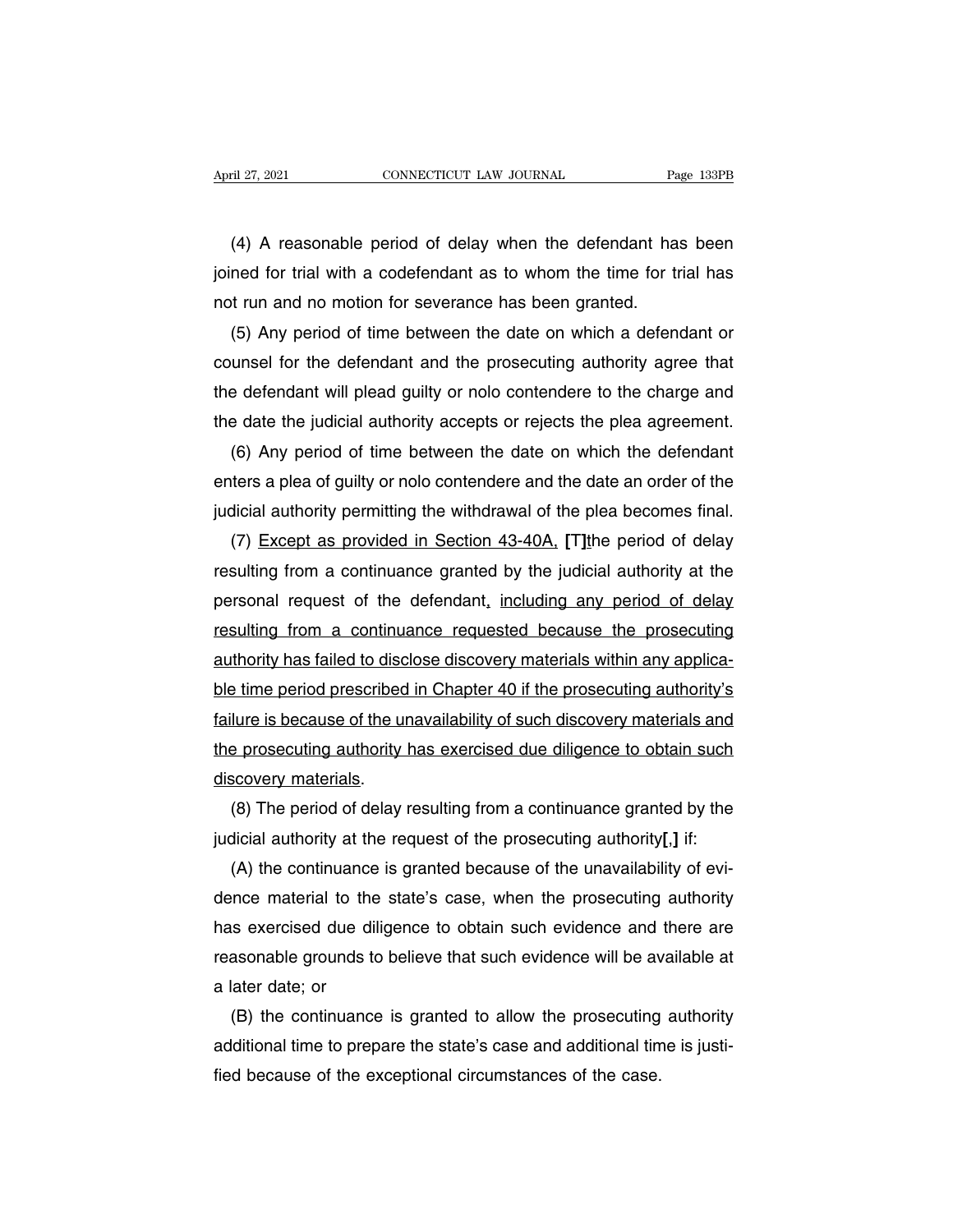(9) With respect to a defendant incarcerated in another jurisdiction,<br>
(9) With respect to a defendant incarcerated in another jurisdiction,<br>
e period of time until the defendant's presence for trial has been The period of time until the defendant incarcerated in another jurisdiction,<br>the period of time until the defendant's presence for trial has been<br>obtained, provided the prosecuting authority has exercised reasonable (9) With respect to a defendant incarcerated in another jurisdiction,<br>the period of time until the defendant's presence for trial has been<br>obtained, provided the prosecuting authority has exercised reasonable<br>diligence (A) (9) With respect to a defendant incarcerated in another jurisdiction,<br>the period of time until the defendant's presence for trial has been<br>obtained, provided the prosecuting authority has exercised reasonable<br>diligence (A) (9) With respect to a defendant incarcenated in another jurisdiction,<br>the period of time until the defendant's presence for trial has been<br>obtained, provided the prosecuting authority has exercised reasonable<br>diligence (A) the period of thre until the defendant s presence for that has been<br>obtained, provided the prosecuting authority has exercised reasonable<br>diligence (A) in seeking to obtain the defendant's presence for trial<br>upon receipt o diligence (A) in seeking to obtain the defendant's presence for trial<br>upon receipt of a demand from the defendant for trial, and (B) if the<br>defendant has not theretofore demanded trial, in filing a detainer with<br>the offici differice (A) in seeking to obtain the defendant s presence for that<br>upon receipt of a demand from the defendant for trial, and (B) if the<br>defendant has not theretofore demanded trial, in filing a detainer wit<br>the official (10) Other periods of delay occasioned by exceptional circum-<br>ances.<br>
(10) Other periods of delay occasioned by exceptional circum-<br>
ances.

stances.

Folicial having custody of the defendant requesting that official to<br>Vise the defendant of the defendant's right to demand trial.<br>(10) Other periods of delay occasioned by exceptional circum-<br>ances.<br>COMMENTARY: The change advise the deferidant of the defendant singht to definand that.<br>
(10) Other periods of delay occasioned by exceptional circum-<br>
stances.<br>
COMMENTARY: The change to subdivision (F) of subsection (1)<br>
of this section makes t (10) Other periods of delay occasioned by exceptional circum-<br>stances.<br>COMMENTARY: The change to subdivision (F) of subsection (1)<br>of this section makes that provision consistent with the current available<br>diversionary pro stances.<br>COMMENTARY: The change to subdivision (F) of subsection (1)<br>of this section makes that provision consistent with the current available<br>diversionary programs. The change to subsection (7) of this section<br>provides f COMMENTANT. The change to subdivision (F) or subsection (1)<br>of this section makes that provision consistent with the current available<br>diversionary programs. The change to subsection (7) of this section<br>provides for an exc diversionary programs. The change to subsection (7) of this section<br>provides for an exception to the time periods excluded from the speedy<br>trial calculation when a defendant requests a continuance as provided<br>in new Sectio diversionary programs. The change to subsection (7) or this section<br>provides for an exception to the time periods excluded from the speedy<br>trial calculation when a defendant requests a continuance as provided<br>in new Sectio provides for an exception to the time periods excluded from the speedy<br>trial calculation when a defendant requests a continuance as provided<br>in new Section 43-40A. This change also makes clear that the delay<br>from continuan In a calculation when a defendant requests a commutance as provided<br>in new Section 43-40A. This change also makes clear that the delay<br>from continuances requested by the defendant because the prosecut-<br>ing authority has fa In riew section 43-40A. This change also makes clear that the delay<br>from continuances requested by the defendant because the prosecut-<br>ing authority has failed to disclose discovery materials by the applicable<br>deadline wil from continuances requested by the deferidant because the prosecuting authority has failed to disclose discovery materials by the applicable deadline will still be excluded from the speedy trial calculation if the prosecut unavailable. **Example the state of state of the exercise of due diligence,**<br> **(NEW)** Sec. 43-40A. —Included Time Period in Determining<br>
Speedy Trial; Failure to Comply with Disclosure by Prosecut-

### **Speedy Trial; Failure to Comply with Disclosure by Prosecuting Authority**<br> **Speedy Trial; Failure to Comply with Disclosure by Prosecuting Authority** railable.<br>**M) Sec. 43-40A.** —Incl<br>Speedy Trial; Failure to (<br>ing Authority<br>le time for trial set forth EW) Sec. 43-40A. —Included Time Period in Determining<br>Speedy Trial; Failure to Comply with Disclosure by Prosecut-<br>ing Authority<br>The time for trial set forth in Section 43-39 shall continue to run<br>iring any period of delay Speedy Trial; Failure to Comply with Disclosure by Prosecut-<br>ing Authority<br>The time for trial set forth in Section 43-39 shall continue to run<br>during any period of delay resulting from a continuance granted by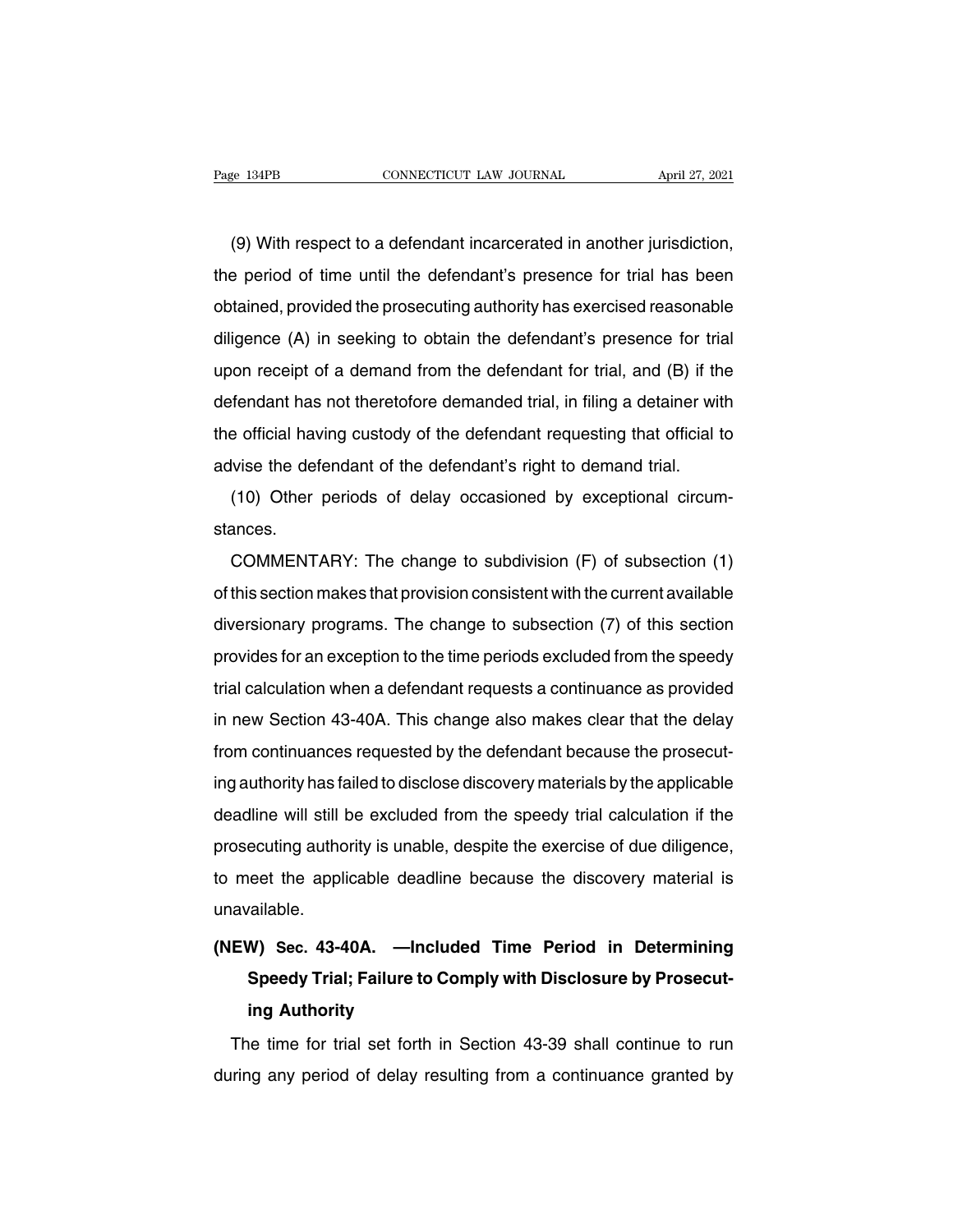April 27, 2021 CONNECTICUT LAW JOURNAL Page 135PB<br>the judicial authority at the request of the defendant on the basis of<br>the prosecuting authority's wilful failure to disclose discovery materials April 27, 2021 CONNECTICUT LAW JOURNAL Page 135PB<br>the judicial authority at the request of the defendant on the basis of<br>the prosecuting authority's wilful failure to disclose discovery materials<br>within any applicable time the judicial authority at the request of the defendant on the basis of<br>the prosecuting authority's wilful failure to disclose discovery materials<br>within any applicable time period prescribed in Chapter 40. During<br>any such the judicial authority at the request of the defendant on the basis of<br>the prosecuting authority's wilful failure to disclose discovery materials<br>within any applicable time period prescribed in Chapter 40. During<br>any such the prosecuting authority's wilful failure to disclose discovery materials<br>within any applicable time period prescribed in Chapter 40. During<br>any such continuance, the judicial authority may issue subpoenas,<br>pursuant to Se the prosecuting authority's wilful failure to disclose discovery materials<br>within any applicable time period prescribed in Chapter 40. During<br>any such continuance, the judicial authority may issue subpoenas,<br>pursuant to Se Infirm any applicable time period prescribed in Chapter 40. During<br>y such continuance, the judicial authority may issue subpoenas,<br>rsuant to Sections 40-2 and 40-20, to assist in the timely completion<br>discovery.<br>COMMENTARY

any such commutance, the judicial authority may issue subpoentas,<br>pursuant to Sections 40-2 and 40-20, to assist in the timely completion<br>of discovery.<br>COMMENTARY: This new section allows the speedy trial calculation<br>to ru pursuant to sections 40-2 and 40-20, to assist in the timely completion<br>of discovery.<br>COMMENTARY: This new section allows the speedy trial calculation<br>to run during any continuance granted on the basis of the prosecuting<br>a by COMMENTARY: This new section allows the speedy trial calculation<br>to run during any continuance granted on the basis of the prosecuting<br>authority's wilful failure to disclose discovery materials, as required<br>by Chapter 4 COMMENTANT. This new section allows the speedy that calculation<br>to run during any continuance granted on the basis of the prosecuting<br>authority's wilful failure to disclose discovery materials, as required<br>by Chapter 40, c to fun during any continuance granted on the basis of the prosecuting<br>authority's wilful failure to disclose discovery materials, as required<br>by Chapter 40, consistent with Open File Criminal Discovery. The<br>wilful failure authonly's wind Tallule to disclose discovery materials, as Tequited<br>by Chapter 40, consistent with Open File Criminal Discovery. The<br>wilful failure described in this new section, which allows the speedy trial<br>calculation by Chapter 40, consistent with Open File Chrimian Discovery. The<br>wilful failure described in this new section, which allows the speedy trial<br>calculation to continue to run, contrasts with the prosecuting authority's<br>inabil which landle described in this new section, which allows the speedy that<br>calculation to continue to run, contrasts with the prosecuting authority's<br>inability to disclose discovery materials despite the exercise of due<br>dili calculation to continue to run, contrasts with the prosecuting authority s<br>inability to disclose discovery materials despite the exercise of due<br>diligence described in Section 43-40 (7), which does not allow the<br>speedy tri mability to disclose discovery materials defiligence described in Section 43-40 (7),<br>speedy trial calculation to continue to run. Th<br>the judicial authority to exercise its existing<br>in the timely completion of discovery.<br>Se speedy trial calculation to continue to run. This section also authorizes<br>the judicial authority to exercise its existing subpoena power to assist<br>in the timely completion of discovery.<br>Sec. 44-7. Presence of Defendant; At Let the Union of discounting the time of the Union of discounting the time of the Union of discount or Witness<br>**ant or Witness**<br>and or Witness by defendant has the right

The timely completion of discovery.<br>
The defendant or Witness<br>
The defendant has the right to be present at the arraignment, at<br>
the defendant has the right to be present at the arraignment, at<br>
the of the plea, at evident Sec. 44-7. Presence of Defendant; Attire of Incarcerated Defend-<br>ant or Witness<br>The defendant has the right to be present at the arraignment, at<br>the time of the plea, at evidentiary hearings, at the trial, and at the<br>sente ant or Witness<br>ant or Witness<br>The defendant has the right to be present at the arraignment, at<br>the time of the plea, at evidentiary hearings, at the trial, and at the<br>sentencing hearing, except as provided in <u>Section 37-1</u> The defendant has the right to be present at the arraignment, at<br>the time of the plea, at evidentiary hearings, at the trial, and at the<br>sentencing hearing, except as provided in Section 37-1 and Sections<br>44-7 through 44-1 The detendant has the right to be present at the arrangmment, at<br>the time of the plea, at evidentiary hearings, at the trial, and at the<br>sentencing hearing, except as provided in <u>Section 37-1 and</u> Sections<br>44-7 through 44 the time of the plea, at evidentiary nearings, at the that, and at the<br>sentencing hearing, except as provided in <u>Section 37-1 and</u> Sections<br>44-7 through 44-10. Whenever present, the defendant shall be seated<br>where he or s sentencing nearing, except as provided in **Section 37-1 and** Sections<br>44-7 through 44-10. Whenever present, the defendant shall be seated<br>where he or she can effectively consult with counsel and can see and<br>hear the procee 44-7 through 44-10. Whenever present, the defendant<br>where he or she can effectively consult with counsel a<br>hear the proceedings. An incarcerated defendant or<br>witness shall not be required during the course of a<br>court in th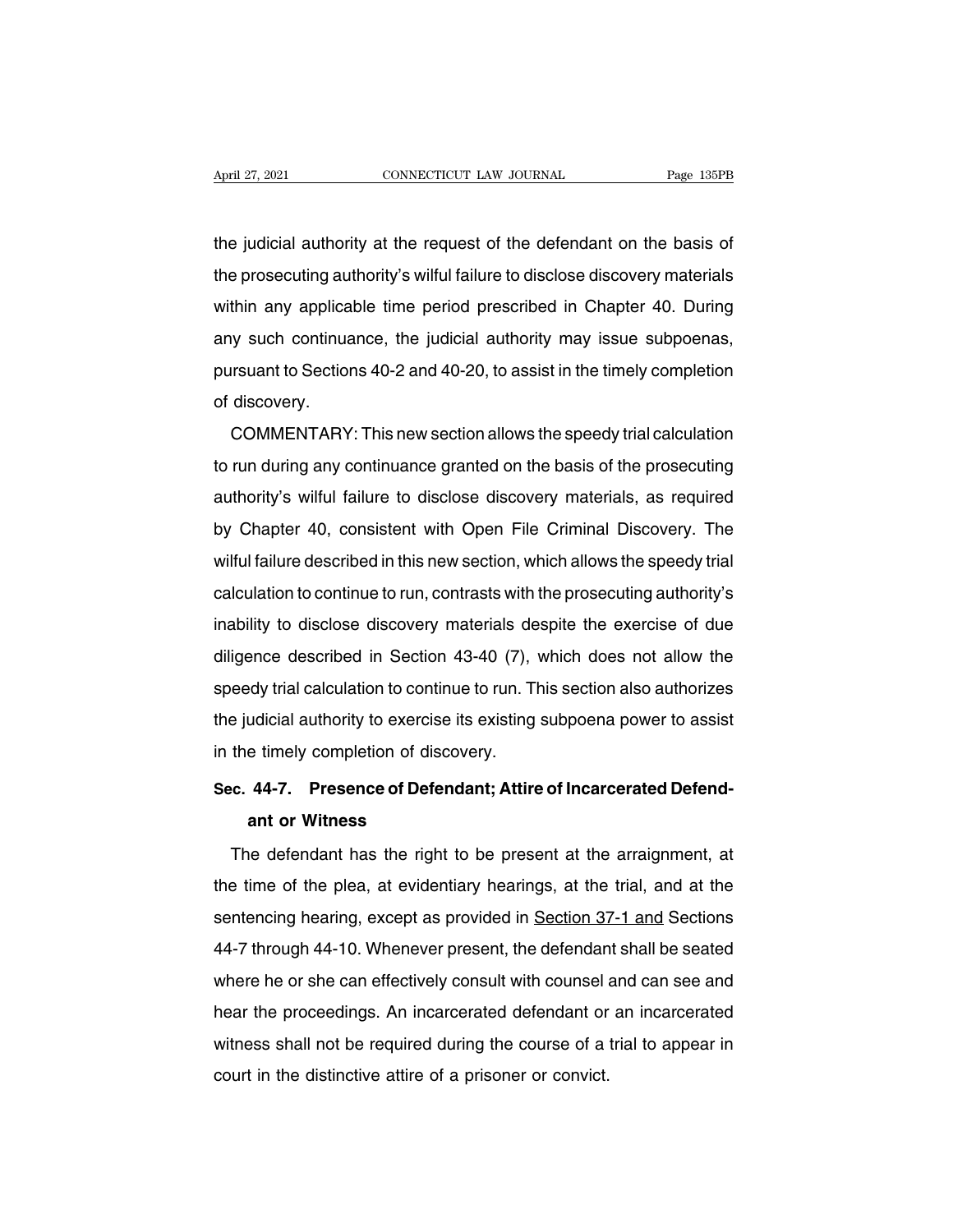EREK ENGTHE COMMENTARY: This section has been amended to address new<br>
SCOMMENTARY: This section has been amended to address new<br>
Section (c) of Section 37-1, which authorizes the judicial authority Fage 136PB CONNECTICUT LAW JOURNAL April 27, 2021<br>COMMENTARY: This section has been amended to address new<br>subsection (c) of Section 37-1, which authorizes the judicial authority<br>to arraign the defendant remotely or withou COMMENTARY: This section has been amended to address new<br>subsection (c) of Section 37-1, which authorizes the judicial authority<br>to arraign the defendant remotely or without his or her presence in<br>limited circumstances. COMMENTARY: This sed<br>subsection (c) of Section 37<br>to arraign the defendant rel<br>limited circumstances. subsection (c) of Section 37-1, which authorizes the judicial authority<br>to arraign the defendant remotely or without his or her presence in<br>limited circumstances.<br>Sec. E44-10A. —Where Presence of Defendant May Be by Means<br> raign the defendant remotely or without his or he<br>
ed circumstances.<br> **E44-10A.** —Where Presence of Defendant May<br>
of an Interactive Audiovisual Device<br>
on Appendix B)

## ned chedristances.<br>
C. E44-10A. —Where I<br>
of an Interactive Aud<br>
(See Appendix B) **Sec. 244-16A:** — Where Presence of Berendam May B<br>of an Interactive Audiovisual Device<br>(See Appendix B)<br>Sec. 44-15. — Scheduling at Entry of Plea<br>(a) Upon ontry of a not quilty plea, the judicial authority

(See Appendix B)<br> **Sec. 44-15.** — **Scheduling at Entry of Plea**<br>
(a) Upon entry of a not guilty plea, the judicial authority shall, when-<br>
ever feasible, assign a date certain for the trial of such case, and in Sec. 44-15. —Scheduling at Entry of Plea<br>
(a) Upon entry of a not guilty plea, the judicial authority shall, when-<br>
ever feasible, assign a date certain for the trial of such case, and in<br>
jury cases, for a disposition con Sec. 44-15. —Scheduling at Entry of Plea<br>
(a) Upon entry of a not guilty plea, the judicial authority shall, when-<br>
ever feasible, assign a date certain for the trial of such case, and in<br>
jury cases, for a disposition con (a) Upon entry of a not guilty plea, the judicial authority shall, when-<br>ever feasible, assign a date certain for the trial of such case, and in<br>jury cases, for a disposition conference pursuant to Sections 39-11<br>through the proceed to trial of such date certain for the trial of such case, and if jury cases, for a disposition conference pursuant to Sections 39-1<br>through 39-13, and it shall advise all parties that they are to be prepare<br>to (b) prior to a disposition conference pursuant to Sections 39-11<br>
proved 139-13, and it shall advise all parties that they are to be prepared<br>
proceed to trial or to a disposition conference on that date.<br>
(b) Prior to ass

through 39-13, and it shall advise all parties that they are to be prepared<br>to proceed to trial or to a disposition conference on that date.<br>(b) Prior to assigning any date certain for trial, the judicial authority<br>shall i to proceed to trial<br>
(b) Prior to assi<br>
shall inquire of the<br>
is complete.<br>
If discovery is n (b) Prior to assigning any date certain for trial, the judicial authority<br>all inquire of the parties whether discovery pursuant to Chapter 40<br>complete.<br>If discovery is not complete, the judicial authority shall continue th

case for the parties whether discovery pursuant to Chapter 40<br>is complete.<br>If discovery is not complete, the judicial authority shall continue the<br>case for the timely completion of discovery. During any such continu-<br>ance, is complete.<br>If discovery is not complete, the judicial authority shall continue the<br>case for the timely completion of discovery. During any such continu-<br>ance, the judicial authority may issue subpoenas, pursuant to Secti If discovery is not complete, the judicial authority shall continue the case for the timely completion of discovery. During any such continuance, the judicial authority may issue subpoenas, pursuant to Sections 40-2 and 40 If discovery is completion of discovery. During any such continuation of the judicial authority may issue subpoenas, pursuant to Sections<br>In the judicial authority may issue subpoenas, pursuant to Sections<br>If discovery is

ance, the judicial authority may issue subpoenas, pursuant to Sections<br>40-2 and 40-20, to assist in the timely completion of discovery.<br>If discovery is complete, the judicial authority may assign a date<br>certain for trial n 40-2 and 40-20, to assist in the timely completion of discovery.<br>If discovery is complete, the judicial authority may assign a date<br>certain for trial no earlier than forty-five days after the completion of<br>discovery unless <u>If discovery</u><br>certain for trial<br>discovery unle<br>Section 43-41.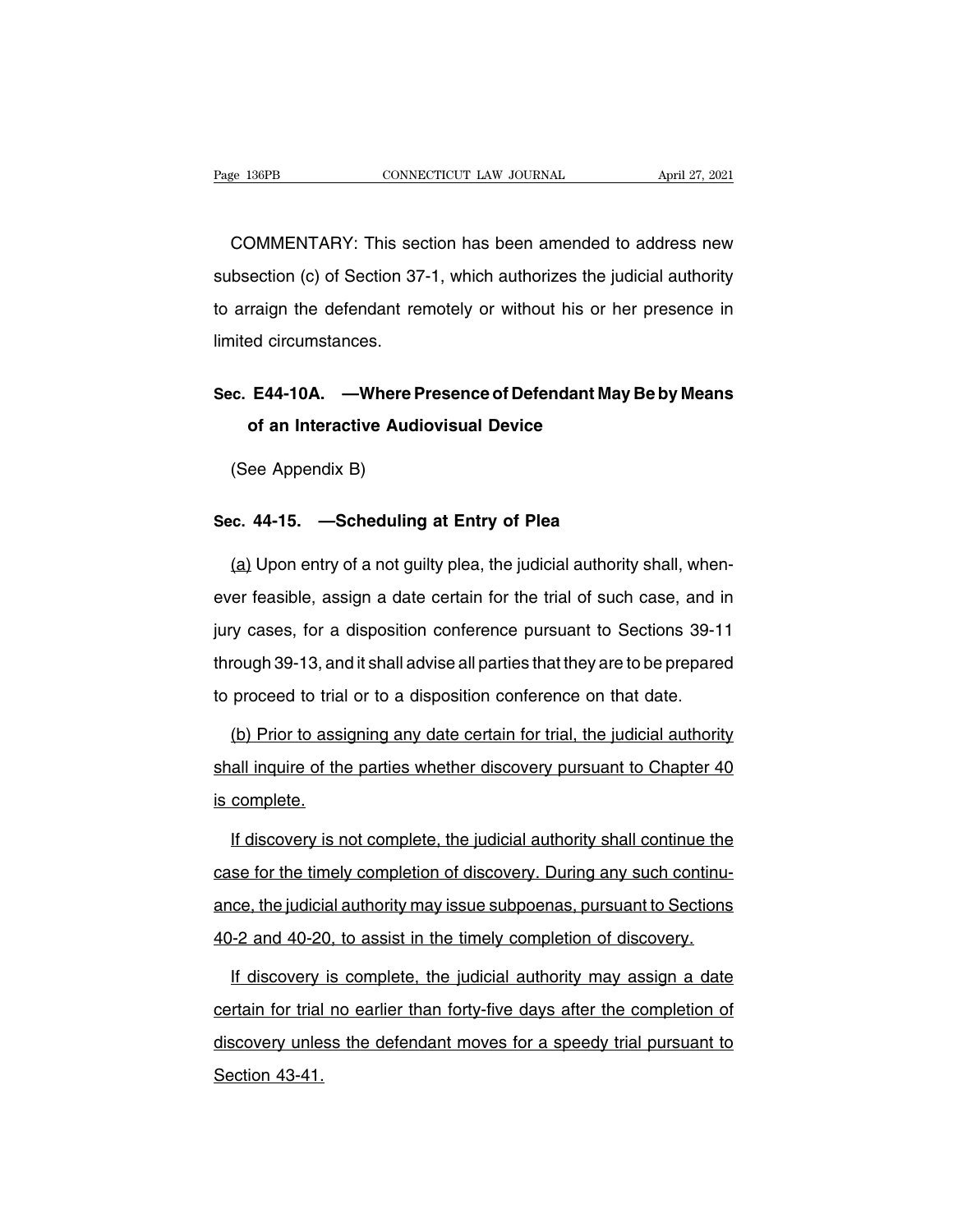(c) If the setting of a definite date at the time of the not guilty plear than the setting of a definite date at the time of the not guilty plear than the setting of a definite date at the time of the not guilty plear and April 27, 2021 CONNECTICUT LAW JOURNAL Page 137PB<br>
(c) If the setting of a definite date at the time of the not guilty plea<br>
is not feasible, the case shall be placed on a trial list of pending cases<br>
which shall be mainta (c) If the setting of a definite date at the time of the not guilty plea<br>is not feasible, the case shall be placed on a trial list of pending cases<br>which shall be maintained by the clerk. Cases shall be placed on the<br>trial  $(c)$  If the setting of a definite date at the time of the not guilty plea<br>is not feasible, the case shall be placed on a trial list of pending cases<br>which shall be maintained by the clerk. Cases shall be placed on the<br>tri is not feasible, the case shall be placed on a trial list of pending cases<br>which shall be maintained by the clerk. Cases shall be placed on the<br>trial list in the order in which the not guilty pleas were entered, but in<br>no be not reasible, and data be placed on a that het or portaing dated<br>which shall be maintained by the clerk. Cases shall be placed on the<br>trial list in the order in which the not guilty pleas were entered, but in<br>no event s a speedy trial pursuant to Section 43-41.<br>
a speedy trial pursuant to Section 43-41.<br>
(d) If, after the judicial authority has assigned (d) If, after the judicial authority has assigned a date certain for trial<br>has assigned the judicial authority has assigned a date certain for trial<br>has assigned the case to the trial list pursuant to this section, either

completion of discovery in the case unless the defendant moves for<br>a speedy trial pursuant to Section 43-41.<br>(d) If, after the judicial authority has assigned a date certain for trial<br>or has assigned the case to the trial a speedy trial pursuant to Section 43-41.<br>
(d) If, after the judicial authority has assigned a date certain for trial<br>
or has assigned the case to the trial list pursuant to this section, either<br>
party identifies and produ (d) If, after the judicial authority has assigned a date certain for trial<br>or has assigned the case to the trial list pursuant to this section, either<br>party identifies and produces any evidence or witness that is required<br> or has assigned the case to the trial list pursuant to this section, either<br>party identifies and produces any evidence or witness that is required<br>to be disclosed pursuant to Chapter 40, the opposing party may move<br>the jud party identifies and produces any evidence or witness that is required<br>to be disclosed pursuant to Chapter 40, the opposing party may move<br>the judicial authority for an order in accordance with Section 40-5,<br>including, but by the disclosed pursuant to Chapter 40, the opposing party may move<br>the judicial authority for an order in accordance with Section 40-5,<br>including, but not limited to, moving for a continuance or an order<br>prohibiting the to be disclosed pursuant to Chapter 40, the opposing party may move<br>the judicial authority for an order in accordance with Section 40-5,<br>including, but not limited to, moving for a continuance or an order<br>prohibiting the p Commission and the producing for a continuance or an order<br>chibiting the producing party from introducing the delayed discovery<br>trial.<br>COMMENTARY: The changes to this section require the judicial<br>thority to confirm that di

prohibiting the producing party from introducing the delayed discovery<br>at trial.<br>COMMENTARY: The changes to this section require the judicial<br>authority to confirm that discovery is complete before scheduling a<br>date certain at trial.<br>
COMMENTARY: The changes to this section require the judicial<br>
authority to confirm that discovery is complete before scheduling a<br>
date certain for trial or placing the case on the trial list and authorizes<br>
the COMMENTARY: The changes to this section require the judicial<br>authority to confirm that discovery is complete before scheduling a<br>date certain for trial or placing the case on the trial list and authorizes<br>the judicial auth Example to this solution of discovery is complete before scheduling a<br>date certain for trial or placing the case on the trial list and authorizes<br>the judicial authority to exercise its subpoena power to assist in the<br>timel date certain for trial or placing the case on the trial list and authorizes<br>the judicial authority to exercise its subpoena power to assist in the<br>timely completion of discovery, consistent with Open File Criminal<br>Discover the judicial authority to exercise its subpoena power to assist in the timely completion of discovery, consistent with Open File Criminal Discovery. The changes also authorize the judicial authority to exercise its existin timely completion of discovery, consistent with<br>Discovery. The changes also authorize the judicial<br>its existing authority to, upon motion, make any<br>priate to address delayed discovery disclosure.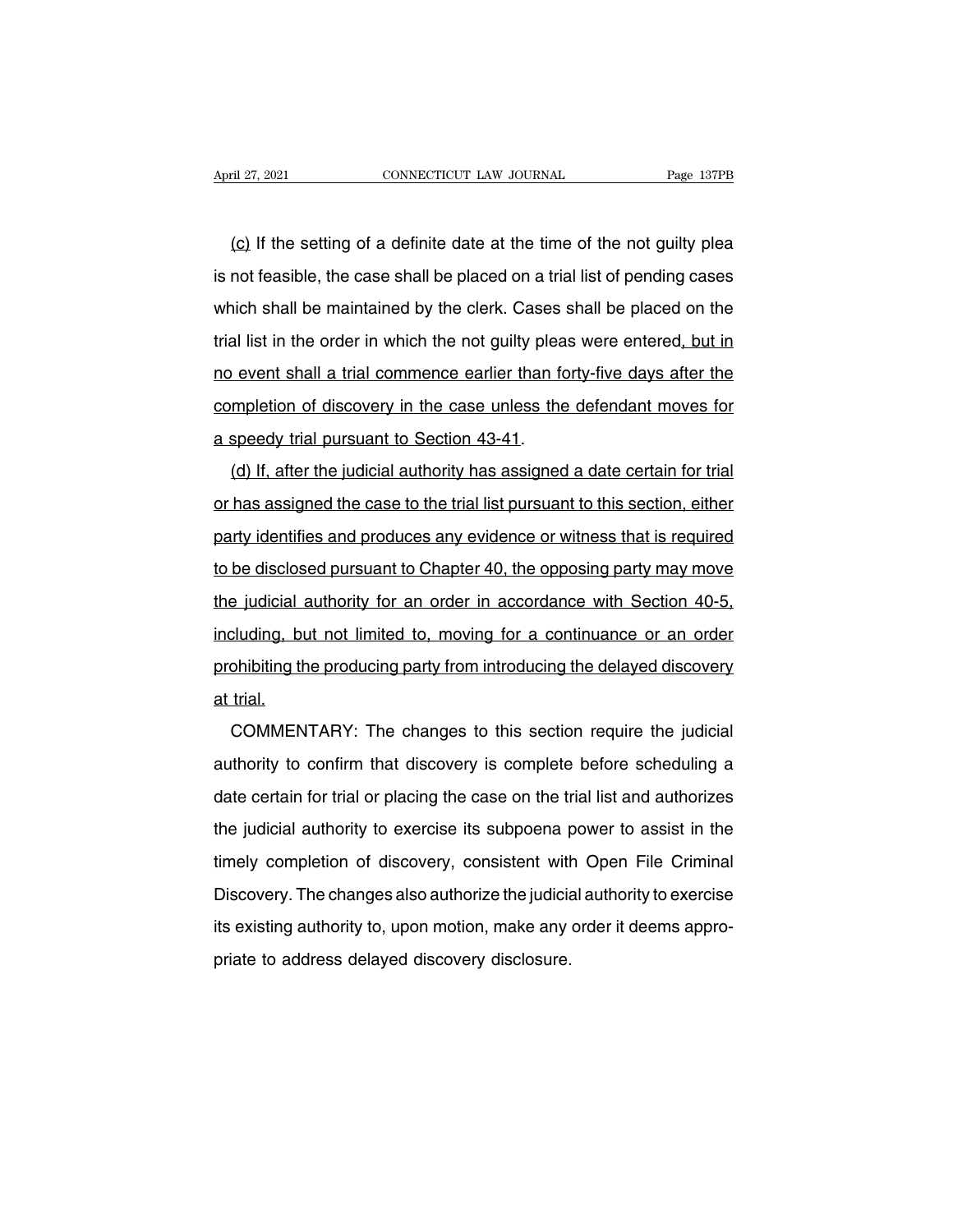## **PROPOSED NEW PRACTICE BOOK FORMS**<br> **PROPOSED NEW PRACTICE BOOK FORMS** NECTICUT LAW JOURNAL<br> **NEW PRACTICE BOOK FO**<br>
(NEW) Form 218<br> **dan's Interrectaries**

## **SED NEW PRACTICE BOOK FORMS<br>
(NEW) Form 218<br>
Defendant's Interrogatories<br>
Medical Negligence MEW PRACTICE BOOK FORE**<br>
(NEW) Form 218<br> **Property Supplement Control Negligence**

| $(NEVV)$ Form 218                                              |                        |
|----------------------------------------------------------------|------------------------|
| Defendant's Interrogatories<br><b>Medical Negligence</b>       |                        |
| NO. CV -                                                       | : SUPERIOR COURT       |
| (Plaintiff)                                                    | : JUDICIAL DISTRICT OF |
| VS.                                                            | : AT                   |
| (Defendant)                                                    | : DATE                 |
| The undersigned, on behalf of the Defendant, hereby propounds  |                        |
| the following interrogatories to be answered by the Plaintiff, |                        |

The undersigned, on behalf of the Defendant, hereby propounds<br>the following interrogatories to be answered by the Plaintiff,<br>the following interrogatories to be answered by the Plaintiff, : DATE<br>
of the Defendant, hereby propounds<br>
to be answered by the Plaintiff,<br>
, under oath, within sixty (60) days of<br>
with Practice Book Section 13-2. the filing hereof in compliance with Practice Book Section 13-2. of following interrogatories to be answered by the Plaintiff,<br>  $\ldots$  under oath, within sixty (60) days of<br>
persiting hereof in compliance with Practice Book Section 13-2.<br>
Definition: "You" or "your" shall mean the Plaint

interrogatories are directed, except that if a lawsuit has been instituted<br>by the representative of the estate of a decedent, ward, or incapable<br>by the representative of the estate of a decedent, ward, or incapable the filing hereof in compliance with Practice Book Section 13-2.<br>Definition: "You" or "your" shall mean the Plaintiff to whom these<br>interrogatories are directed, except that if a lawsuit has been instituted<br>by the represen Definition: "You" or "your" shall mean the Plaintiff to whom these<br>interrogatories are directed, except that if a lawsuit has been instituted<br>by the representative of the estate of a decedent, ward, or incapable<br>person, "y ble person and also refer to the Plainting of an instituted<br>by the representative of the estate of a decedent, ward, or incapable<br>person, "you" shall also refer to the Plaintiff's decedent, ward or incapa-<br>ble person unles otherwise. In answering these interrogatories, the Plaintiff's decedent, ward or incapa-<br>In answering these interrogatories, the Plaintiff(s) is (are) required<br>provide all information within their knowledge, possession or power.

ble person unless the context of an interrogatory clearly indicates<br>otherwise.<br>In answering these interrogatories, the Plaintiff(s) is (are) required<br>to provide all information within their knowledge, possession or power.<br> otherwise.<br>
In answering these interrogatories, the Plaintiff(s) is (are) required<br>
to provide all information within their knowledge, possession or power.<br>
If an interrogatory has subparts, answer each subpart separately In answering these interrogatories, the Plaintiff(s) is (are) required<br>to provide all information within their knowledge, possession or power.<br>If an interrogatory has subparts, answer each subpart separately and<br>in full an any interrogatories interrogatories, the Framming reduction of power.<br>If an interrogatory has subparts, answer each subpart separately and<br>in full and do not limit the answer to the interrogatory as a whole. If<br>any interro possible.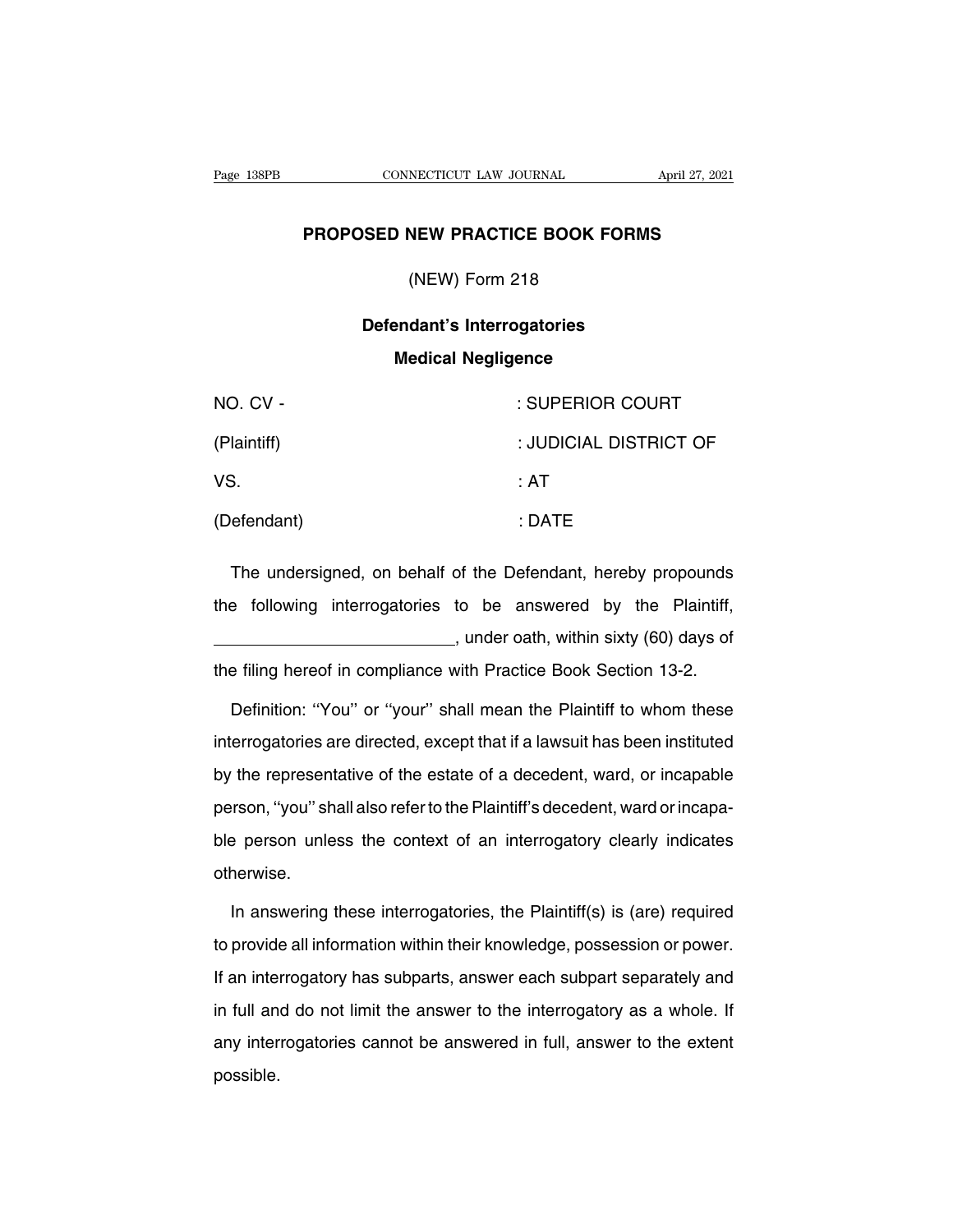April 27, 2021<br>
(1) State the following:<br>
(a) Your full name and any

April 27, 2021 CONNECTICUT LAW JOURNAL Page 139PB<br>
(1) State the following:<br>
(a) Your full name and any other name(s) by which you have been<br>
known; known; (1) State the following:<br>(a) Your full name and any<br>known;<br>(b) Your date of birth;<br>(c) Your current home addr (a) Your full name and any other nais<br>known;<br>(b) Your date of birth;<br>(c) Your current home address;<br>(d) Your home address as of the time

(a) Your date of birth;<br>
(b) Your date of birth;<br>
(c) Your current home address;<br>
(d) Your home address as of the time of the negligence alleged in the<br>
Complaint; and (b) Your date of birth;<br>(c) Your current home add<br>(d) Your home address as<br>Complaint; and<br>(e) Your home address for (c) Your current home address;<br>(d) Your home address as of the time of the negligence alleged in the<br>Complaint; and<br>(e) Your home address for the five years prior to and since the negli-<br>gence alleged in the Complaint. (d) Your home address as of the time<br>Complaint; and<br>(e) Your home address for the five year<br>gence alleged in the Complaint.<br>(2) State your marital status at the time

(e) Your home address for the five years prior to and since the negligence alleged in the Complaint.<br>(2) State your marital status at the time of and since the negligence alleged in the Complaint and, if married, provide t (e) Your home address for the five years prior to and since the negli-<br>gence alleged in the Complaint.<br>(2) State your marital status at the time of and since the negligence<br>alleged in the Complaint and, if married, provide required alleged in the Complaint.<br>
(2) State your marital status at the time of and since the negligence<br>
alleged in the Complaint and, if married, provide the date of the mar-<br>
riage, the full legal name, and current add (2) State your marital status at the time of and since the negligence<br>alleged in the Complaint and, if married, provide the date of the mar-<br>riage, the full legal name, and current address of your spouse.<br>(3) State the ful

alleged in the Complaint and, if married, provide the date of the mar-<br>riage, the full legal name, and current address of your spouse.<br>(3) State the full legal names and ages of each person with whom<br>you have lived at or s riage, the full legal name, and current address of your spouse.<br>
(3) State the full legal names and ages of each person with whom<br>
you have lived at or since the time of the negligence alleged in the<br>
Complaint and identif (3) State the full legal names and ages of each person with whom<br>you have lived at or since the time of the negligence alleged in the<br>Complaint and identify each time period.<br>(4) State the full legal names and ages of your

you have lived at or since the time of the negligence alleged in the<br>Complaint and identify each time period.<br>(4) State the full legal names and ages of your children. For each<br>child, identify the time periods during which (4) State the full legal names and ages of your children. For each child, identify the time periods during which they resided with you at or since the time of the negligence alleged in the Complaint. (4) State the full legal names and ages of your children. For each child, identify the time periods during which they resided with you at or since the time of the negligence alleged in the Complaint.<br>(5) Identify and list

child, identify the time periods during which they resided with you at<br>or since the time of the negligence alleged in the Complaint.<br>(5) Identify and list each physical and mental injury or condition you<br>claim to have sust Complaint. (5) Identify and list each physical and mental injury or condition you claim to have sustained as a result of the negligence alleged in the Complaint.<br>(6) If you were treated at a hospital for injuries and conditions susta

claim to have sustained as a result of the negligence alleged in the<br>Complaint.<br>(6) If you were treated at a hospital for injuries and conditions sus-<br>tained as a result of the negligence alleged in the Complaint, state<br>th Complaint.<br>(6) If you were treated at a hospital for injuries and conditions sus-<br>tained as a result of the negligence alleged in the Complaint, state<br>the name and location of each hospital and the dates of such treatment<br> (6) If you were<br>tained as a res<br>the name and lc<br>and admission.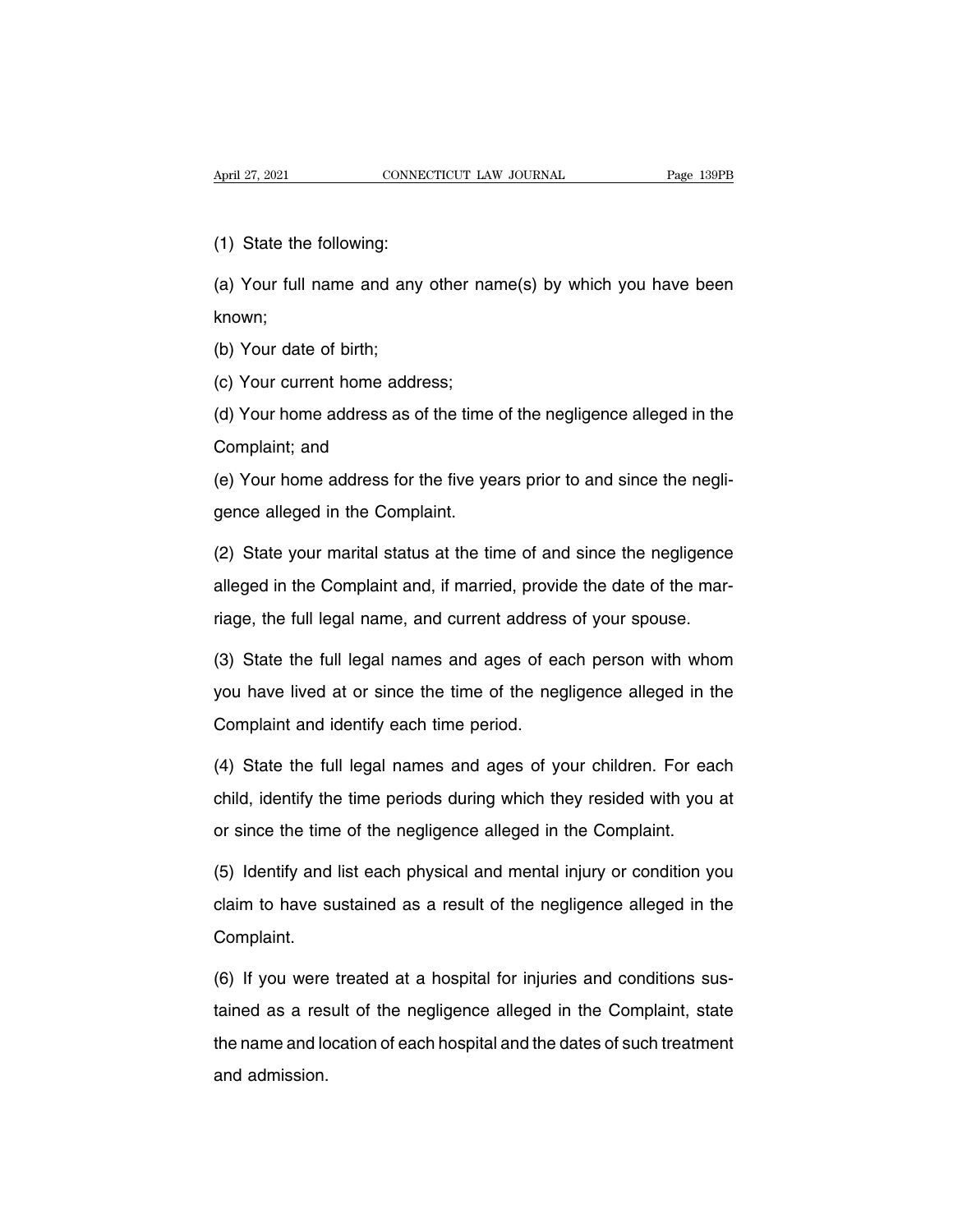Page 140PB CONNECTICUT LAW JOURNAL April 27, 2021<br>
(7) State the name and address of each physician or other health<br>
Care provider who treated you for the injuries and conditions you Page 140PB CONNECTICUT LAW JOURNAL April 27, 2021<br>(7) State the name and address of each physician or other health<br>care provider who treated you for the injuries and conditions you<br>sustained as a result of the negligence a (7) State the name and address of each physician or other health<br>care provider who treated you for the injuries and conditions you<br>sustained as a result of the negligence alleged in the Complaint. (7) State the name and address of each physician or other health<br>care provider who treated you for the injuries and conditions you<br>sustained as a result of the negligence alleged in the Complaint.<br>(8) When and from whom di

care provider who treated you for the injuries and conditions you<br>sustained as a result of the negligence alleged in the Complaint.<br>(8) When and from whom did you last receive any medical treatment<br>for injuries and conditi sustained as a result of the negligence alleged in the C<br>(8) When and from whom did you last receive any med<br>for injuries and conditions alleged to have been sustain<br>of the negligence alleged in the Complaint? (8) When and from whom did you last receive any medical treatment<br>for injuries and conditions alleged to have been sustained as a result<br>of the negligence alleged in the Complaint?<br>(9) Identify the date you last received m for injuries and conditions<br>of the negligence alleged<br>(9) Identify the date you I<br>from the Defendant.

(9) Identify the date you last received medical services or treatment<br>from the Defendant.<br>(10) State the date you fully recovered from the injuries and conditions<br>alleged in your Complaint? (9) Identify the date you last received<br>from the Defendant.<br>(10) State the date you fully recovered<br>alleged in your Complaint?

(10) State the date you fully recovered from the injuries and conditions<br>alleged in your Complaint?<br>(11) If you are not fully recovered, state precisely from what injuries<br>and conditions you are presently suffering. (10) State the date you fully recovered from the in<br>alleged in your Complaint?<br>(11) If you are not fully recovered, state precise<br>and conditions you are presently suffering.

(11) If you are not fully recovered, state precisely from what injuries<br>and conditions you are presently suffering.<br>(12) Are you presently under the care of any physician or other health<br>care provider for the treatment of (11) If you are not fully recovered, state precisely from what injuries<br>and conditions you are presently suffering.<br>(12) Are you presently under the care of any physician or other health<br>care provider for the treatment of and conditions you are presently suffering.<br>(12) Are you presently under the care of any physician or other health<br>care provider for the treatment of injuries and conditions alleged to<br>have been sustained as a result of th plaint? care provider for the treatment of injuries and conditions alleged to<br>have been sustained as a result of the negligence alleged in your Com-<br>plaint?<br>(13) If the answer to the prior interrogatory is in the affirmative, stat

the negligence alleged in your Complaint?<br>(13) If the answer to the prior interrogatory is in the affirmative, state<br>the name and address of each physician or other health care provider<br>who is treating you. plaint?<br>(13) If the answer to the<br>the name and address of<br>who is treating you. (13) If the answer to the prior interrogatory is in the affirmative, state<br>the name and address of each physician or other health care provider<br>who is treating you.<br>(14) Do you claim any disability resulting from injuries

the name and address of each physician or other health care provider<br>who is treating you.<br>(14) Do you claim any disability resulting from injuries and conditions<br>allegedly sustained as a result of the negligence alleged in plaint? (14) Do you claim any disability resulting from injurie<br>allegedly sustained as a result of the negligence alle<br>plaint?<br>(15) If so, state the nature of the disability claimed.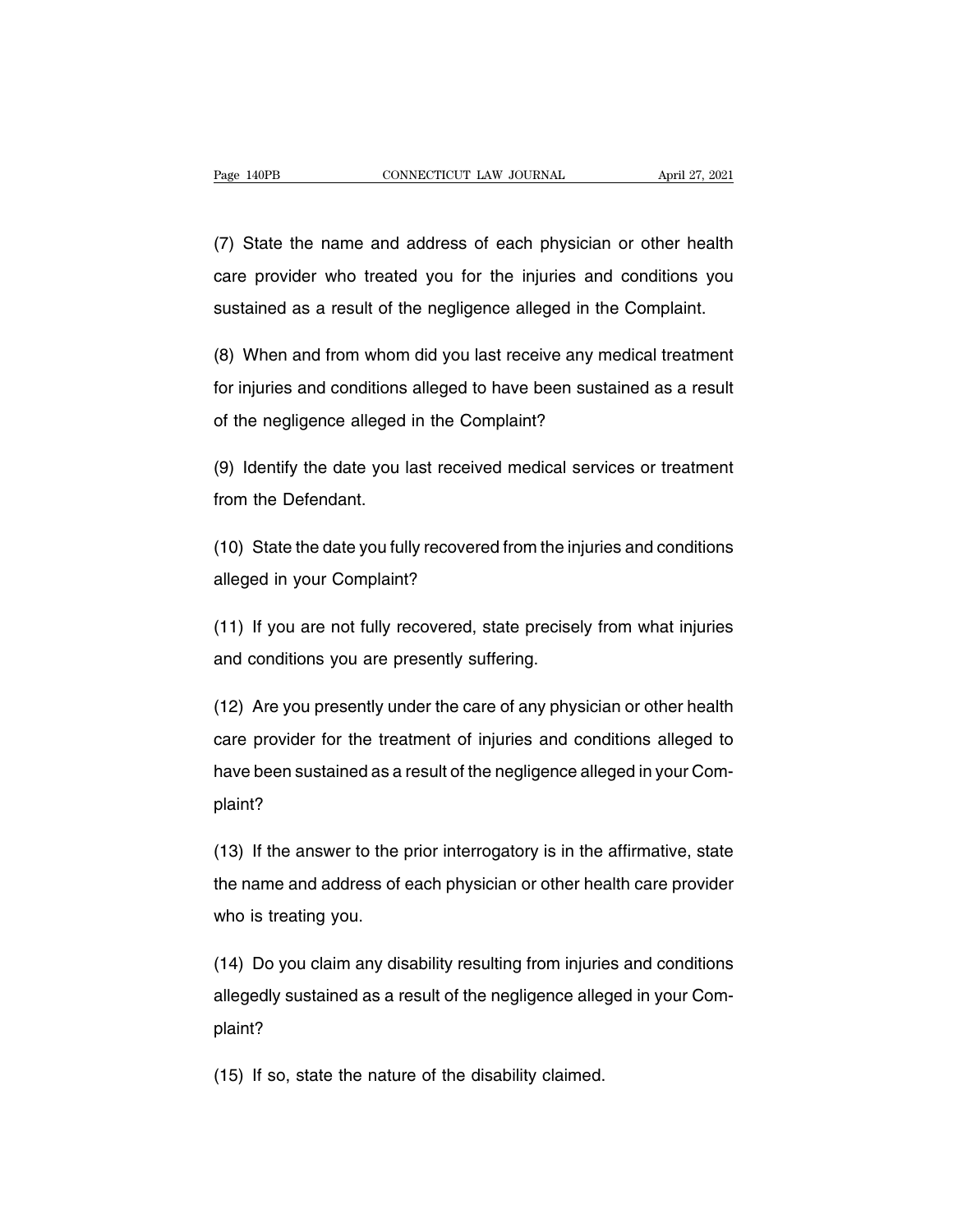April 27, 2021 CONNECTICUT LAW JOURNAL Page 141PB<br>
(16) Do you claim any permanent disability resulting from the negli-<br>
gence alleged in the Complaint? April 27, 2021 CONNECTICUT LAW JOURN<br>
(16) Do you claim any permanent disability<br>
gence alleged in the Complaint?<br>
(17) If the answer to the prior interroratory is (16) Do you claim any permanent disability resulting from the negligence alleged in the Complaint?<br>(17) If the answer to the prior interrogatory is in the affirmative, answer<br>the following: (16) Do you claim<br>gence alleged in the following:<br>the following:<br>(a) List the parts of

gence alleged in the Complaint?<br>(17) If the answer to the prior interrogatory is in the affirmathe following:<br>(a) List the parts of your body which are disabled;<br>(b) List the motions, activities or use of your body which

(17) If the answer to the prior interrogatory is in the affirmative, answer<br>the following:<br>(a) List the parts of your body which are disabled;<br>(b) List the motions, activities or use of your body which you have lost<br>or whi the following:<br>
(a) List the parts of your body which are (b)<br>
(b) List the motions, activities or use of you<br>
or which you are unable to perform;<br>
(c) State the percentage of loss of use of (a) List the parts of your body which are disabled;<br>(b) List the motions, activities or use of your body which you have lost<br>or which you are unable to perform;<br>(c) State the percentage of loss of use claimed as to each pa (a) List the part<br>(b) List the motic<br>(c) State the pe<br>your body;<br>(d) State the nam

(c) Elect the metal-net, detawated of deed of your body which you have flotted for which you are unable to perform;<br>(c) State the percentage of loss of use claimed as to each part of<br>your body;<br>(d) State the name and addre for which you are dilable to perform,<br>(c) State the percentage of loss of use claimed as to each part of<br>your body;<br>(d) State the name and address of the person who made the prognosis<br>for permanent disability and the perce (c) State the percentage of loss of use claimed as to each part of<br>your body;<br>(d) State the name and address of the person who made the prognosis<br>for permanent disability and the percentage of loss of use; and<br>(e) List the (d) State the name and address of the person who made the prognosis<br>for permanent disability and the percentage of loss of use; and<br>(e) List the date for each such prognosis.<br>(18) If you were or are confined to your home o

for permanent disability and the percentage of loss of use; and<br>
(e) List the date for each such prognosis.<br>
(18) If you were or are confined to your home or your bed as a result<br>
of injuries and conditions sustained as a (e) List the date for each such prognosis.<br>
(18) If you were or are confined to your home or your bed as a result<br>
of injuries and conditions sustained as a result of the negligence<br>
alleged in your Complaint, state the da (18) If you were or are confined to your home or your bed as a result<br>of injuries and conditions sustained as a result of the negligence<br>alleged in your Complaint, state the dates you were so confined.<br>(19) Identify any no

of injuries and conditions sustained as a result of the negligence<br>alleged in your Complaint, state the dates you were so confined.<br>(19) Identify any nonprivileged medical reports received by you or<br>your attorney relating alleged in your Complaint, state the dates you were so confined.<br>
(19) Identify any nonprivileged medical reports received by you or<br>
your attorney relating to your alleged injuries and conditions by stating<br>
the name and (19) Identify any nonprivileged medical reports received by you or<br>your attorney relating to your alleged injuries and conditions by stating<br>the name and address of the treating physician or other health care<br>provider, and your attorney relating to your alleged injuries and conditions by stating<br>the name and address of the treating physician or other health care<br>provider, and any physician or health care provider you anticipate<br>calling as a the name and a<br>provider, and a<br>calling as a trial<br>the report. provider, and any physician or health care provider you anticipate<br>calling as a trial witness, who provided such reports and the date of<br>the report.<br>(20) List each item of expense which you claim to have incurred as<br>a resu

calling as a trial witness, who provided such reports and the date of<br>the report.<br>(20) List each item of expense which you claim to have incurred as<br>a result of the negligence alleged in your Complaint, and state the<br>name the report.<br>(20) List each item of expense which you claim to have incurred as<br>a result of the negligence alleged in your Complaint, and state the<br>name and address of the person or organization to whom each item<br>has been p (20) List each item of expen<br>a result of the negligence al<br>name and address of the pe<br>has been paid or is payable.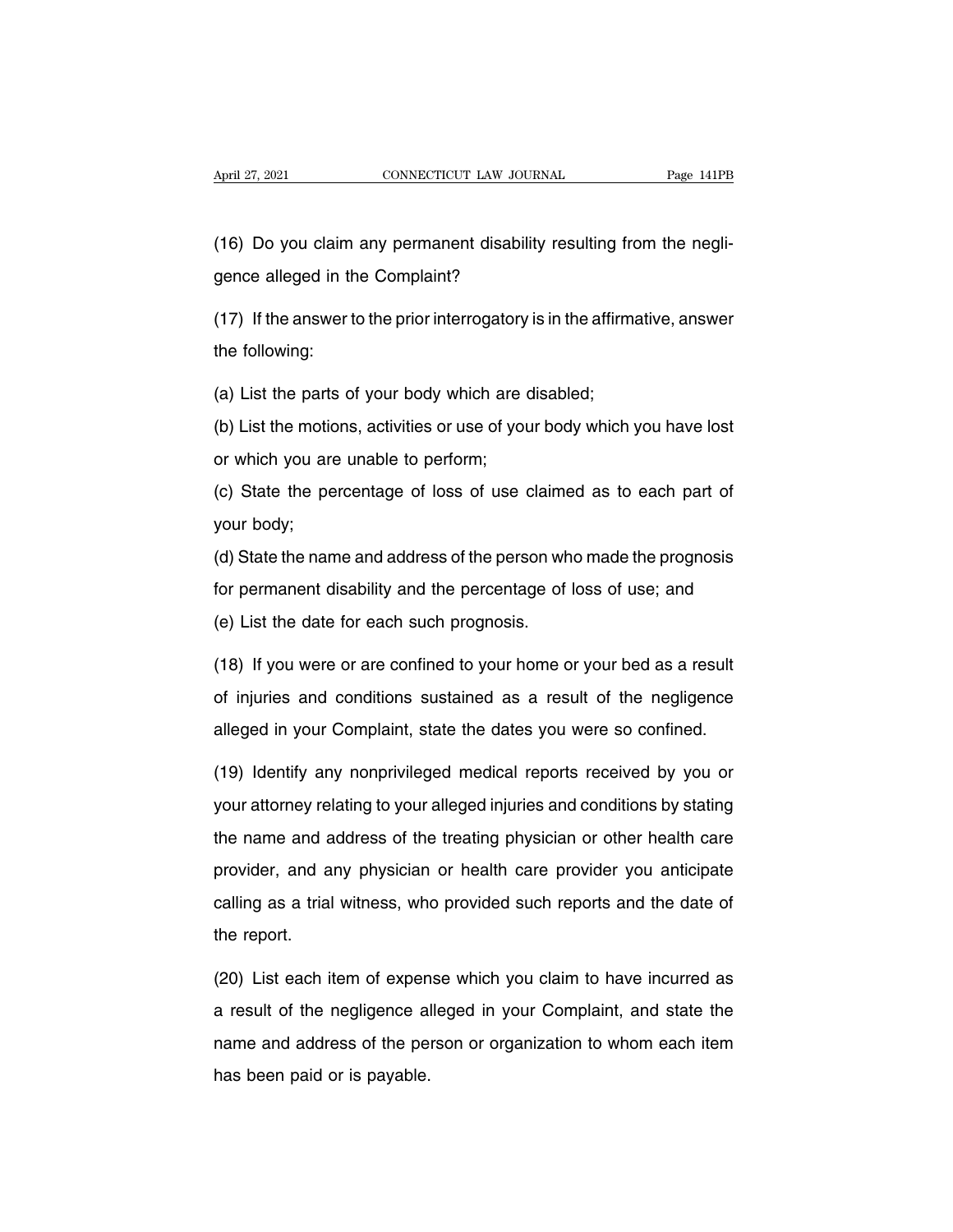Page 142PB CONNECTICUT LAW JOURNAL April 27, 2021<br>(21) For each item of expense identified in response to the prior<br>interrogatory, if any such expense, or portion thereof, has been paid Fage 142PB CONNECTICUT LAW JOURNAL April 27, 2021<br>(21) For each item of expense identified in response to the prior<br>interrogatory, if any such expense, or portion thereof, has been paid<br>or reimbursed or is reimbursable by (21) For each item of expense identified in response to the prior<br>interrogatory, if any such expense, or portion thereof, has been paid<br>or reimbursed or is reimbursable by an insurer, state, as to each such<br>item of expense (21) For each item of expense identified in response to the prior<br>interrogatory, if any such expense, or portion thereof, has been paid<br>or reimbursed or is reimbursable by an insurer, state, as to each such<br>item of expense interrogatory, if any such expense, or portion thereof, has been paid or reimbursed or is reimbursable by an insurer, state, as to each such item of expense, the name of the insurer that made such payment or reimbursement or reimbursed or is reimbursable by an insurer, state, as to each such<br>item of expense, the name of the insurer that made such payment or<br>reimbursement or that is responsible for such reimbursement.<br>(22) If, during the ten

item of expense, the name of the insurer that made such payment or<br>reimbursement or that is responsible for such reimbursement.<br>(22) If, during the ten year period prior to the date of the negligence<br>alleged in the Complai reimbursement or that is responsible for such reimbursement.<br>(22) If, during the ten year period prior to the date of the negligence<br>alleged in the Complaint, you were under a physician's or other health<br>care provider's ca (22) If, during the ten year period prior to the date of the negligence<br>alleged in the Complaint, you were under a physician's or other health<br>care provider's care for any conditions which were in any way similar<br>or relate alleged in the Complaint, you were under a physician's or other health<br>care provider's care for any conditions which were in any way similar<br>or related to those identified and listed in your response to Interrogatory<br>#5, and the name of the physical and the name of the physical reader health care provider's care for any conditions which were in any way similar or related to those identified and listed in your response to Interrogatory #5, bare provider 5 date for any domains in which were in<br>or related to those identified and listed in your response<br>#5, state the nature of said injuries or conditions, the da<br>treatment, and the name of the physician or other #5, state the nature of said injuries or conditions, the dates you received<br>treatment, and the name of the physician or other health care provider<br>who provided treatment for the prior condition.<br>(23) State whether you have

treatment, and the name of the physician or other health care provider<br>who provided treatment for the prior condition.<br>(23) State whether you have ever filed a claim or lawsuit for physical<br>or mental injury or condition. I who provided treatment for the pri<br>(23) State whether you have ever<br>or mental injury or condition. If so, s<br>number of any such lawsuit. (23) State whether you have ever filed a claim or lawsuit for physical<br>or mental injury or condition. If so, state the caption, venue and docket<br>number of any such lawsuit.<br>(24) If you were involved in any incident in whic

or mental injury or condition. If so, state the caption, venue and docket<br>number of any such lawsuit.<br>(24) If you were involved in any incident in which you received physical<br>or mental injuries or conditions since the date mumber of any such lawsuit.<br>
(24) If you were involved in any incident in which you receiv<br>
or mental injuries or conditions since the date of the neglige<br>
in the Complaint, provide the following information: (24) If you were involved in any incident in which you received physical<br>or mental injuries or conditions since the date of the negligence alleged<br>in the Complaint, provide the following information:<br>(a) On what date and i

or mental injuries or conditions since the date of the negligence alleged<br>in the Complaint, provide the following information:<br>(a) On what date and in what manner did you sustain said injuries?<br>(b) Did you make a claim aga (a) On what date and in what manner did you sustain said injuries?<br>(b) Did you make a claim against anyone as a result of said incident?<br>(c) If so, provide the name and address of the person or persons<br>against whom a claim (a) On what date and in what manner of<br>(b) Did you make a claim against anyon<br>(c) If so, provide the name and addre<br>against whom a claim was made;<br>(d) If a lawsuit was brought, state the na (b) Did you make a claim against anyone as a result of said incident?<br>(c) If so, provide the name and address of the person or persons<br>against whom a claim was made;<br>(d) If a lawsuit was brought, state the name and locatio (c) If so, provide the name and address of the person<br>against whom a claim was made;<br>(d) If a lawsuit was brought, state the name and locatio<br>the return date of the lawsuit, and the docket number;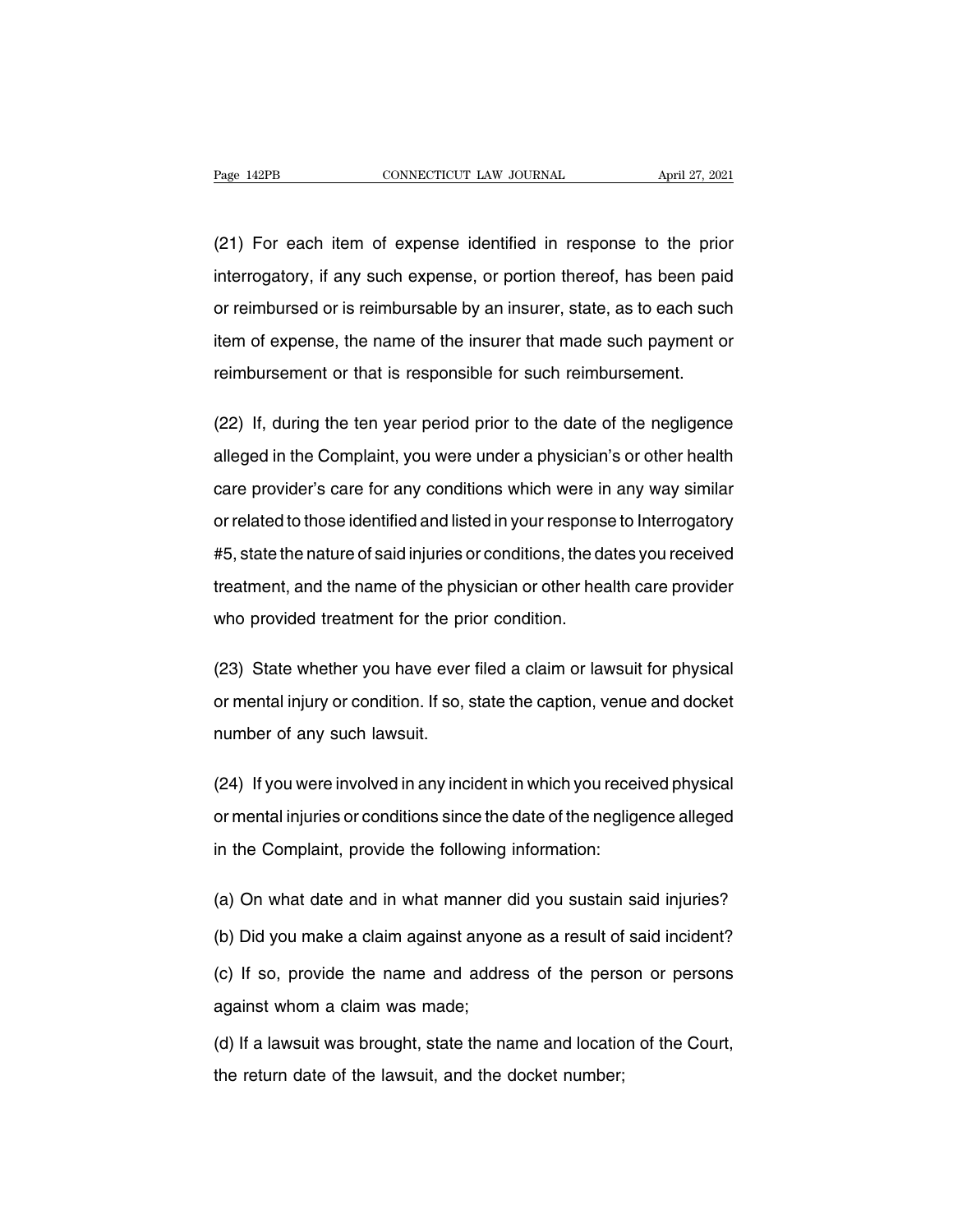(e) State the nature of the physical or mental injuries or conditions<br>received in said incident; April 27, 2021<br>
(e) State the nature of the phy<br>
received in said incident;<br>
(f) State the name and addre

(e) State the nature of the physical or mental injuries or conditions<br>received in said incident;<br>(f) State the name and address of each physician or health care<br>provider who treated you for said injuries or conditions; (e) State the nature of the physical or mental injuries or condine received in said incident;<br>(f) State the name and address of each physician or heal<br>provider who treated you for said injuries or conditions;<br>(g) State the (e) State the nature of the physical or mental injuries or conditions<br>received in said incident;<br>(f) State the name and address of each physician or health care<br>provider who treated you for said injuries or conditions;<br>(g)

(f) State the name and address of each physician or health care<br>provider who treated you for said injuries or conditions;<br>(g) State the dates on which you were so treated;<br>(h) State the nature of the treatment received on (i) State the hanne and dediced of said priysis. The meaning calculation<br>provider who treated you for said injuries or conditions;<br>(g) State the dates on which you were so treated;<br>(h) State the nature of the treatment rec (g) State the dates on which you were so treated;<br>(h) State the nature of the treatment received on each such date; and<br>(i) If you are presently or permanently disabled as a result of said<br>injuries, state the nature of suc (h) State the nature of the treatment received on each such date; and<br>(i) If you are presently or permanently disabled as a result of said<br>injuries, state the nature of such disability, the name and address of<br>each physici (i) If you are presently or permanently dis<br>injuries, state the nature of such disability,<br>each physician or health care provider who<br>and the date of each such diagnosis. injuries, state the nature of such disability, the name and address of<br>each physician or health care provider who diagnosed said disability<br>and the date of each such diagnosis.<br>(25) At the time of the negligence alleged in

each physician or health care provider who diagnosed said disability<br>and the date of each such diagnosis.<br>(25) At the time of the negligence alleged in your Complaint or there-<br>after, have you filed a personal bankruptcy p and the date of each such diagnosis.<br>(25) At the time of the negligence alleged in your Complaint or there-<br>after, have you filed a personal bankruptcy petition? If yes, identify<br>the type of bankruptcy, the court and court (25) At the time of the negligence alleged in your Complaint or there-<br>after, have you filed a personal bankruptcy petition? If yes, identify<br>the type of bankruptcy, the court and court address, caption and docket<br>number, after, have you filed a personal bankrite type of bankruptcy, the court and countumber, name and address of trustee pending or has been discharged. the type of bankruptcy, the court and court address, caption and docket<br>number, name and address of trustee and whether the petition is<br>pending or has been discharged.<br>(26) List all secondary schools and colleges you atten mumber, name and address of trustee and v<br>pending or has been discharged.<br>(26) List all secondary schools and colleges y<br>attended, and degrees conferred, if any.<br>(27) If you glaim that as a reault of the neal

pending or has been discharged.<br>(26) List all secondary schools and colleges you attended, the years<br>attended, and degrees conferred, if any.<br>(27) If you claim that as a result of the negligence alleged in your<br>Complaint y (26) List all secondary schools and colleges you attended, the years<br>attended, and degrees conferred, if any.<br>(27) If you claim that as a result of the negligence alleged in your<br>Complaint you were prevented from pursuing attended, and degrees conferred, if any.<br>
(27) If you claim that as a result of the negligence alleged in your<br>
Complaint you were prevented from pursuing your usual occupation,<br>
or otherwise lost time from work, provide t (27) If you claim that as a result of the negligence alleged in your<br>Complaint you were prevented from pursuing your usual occupation,<br>or otherwise lost time from work, provide the following information:<br>(a) The name and a Complaint you were prevented from p<br>or otherwise lost time from work, prov<br>(a) The name and address of your em<br>gence alleged in the Complaint;<br>(b) The nature of your occupation an

or otherwise lost time from work, provide the following information:<br>
(a) The name and address of your employer on the date of the negli-<br>
gence alleged in the Complaint;<br>
(b) The nature of your occupation and a precise de (a) The name and address of your employer on the date of the negligence alleged in the Complaint;<br>(b) The nature of your occupation and a precise description of your<br>job responsibilities with said employer on the date of t gence alleged in the Con<br>(b) The nature of your or<br>job responsibilities with s<br>alleged in the Complaint;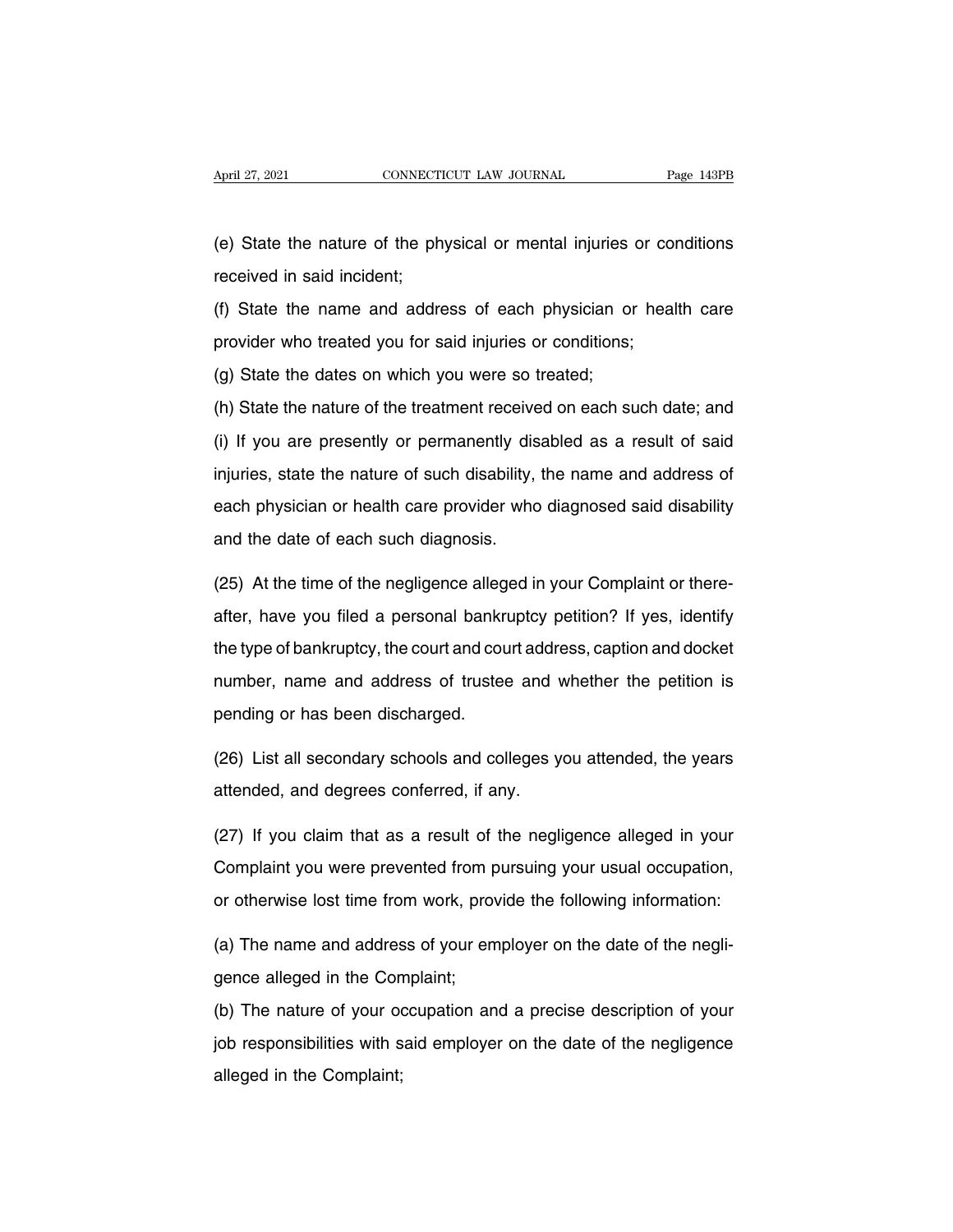Page 144PB CONNECTICUT LAW JOURNAL April 27, 2021<br>(c) Your average, weekly earnings, salary, or income received from<br>said employment for the year preceding the date of the negligence Fage 144PB CONNECTICUT LAW JOURNAL April 27, 2021<br>(c) Your average, weekly earnings, salary, or income received from<br>said employment for the year preceding the date of the negligence<br>alleged in the Complaint; (c) Your average, weekly earn<br>said employment for the year<br>alleged in the Complaint;<br>(d) The date following the date (c) Your average, weekly earnings, salary, or income received from<br>said employment for the year preceding the date of the negligence<br>alleged in the Complaint;<br>(d) The date following the date of the negligence alleged in th plant are all employment for the year preceding the date of the negligen-<br>said employment for the year preceding the date of the negligen-<br>alleged in the Complaint;<br>(d) The date following the date of the negligence alleged

alleged in the Complaint;<br>(d) The date following the date of the negligence alleged in the Com-<br>plaint on which you resumed the duties of said employment;<br>(e) Any loss of income you claim resulted from the negligence alleg In the Complaint,<br>
(d) The date following the date of the negligence allege<br>
plaint on which you resumed the duties of said employ<br>
(e) Any loss of income you claim resulted from the neglig<br>
in your Complaint and how the l

(e) The date tending are date of the higalgence alleged in the Complaint on which you resumed the duties of said employment;<br>(e) Any loss of income you claim resulted from the negligence alleged<br>in your Complaint and how t (e) Any loss of income you claim resulted from the negligence alleged<br>in your Complaint and how the loss is computed;<br>(f) The dates you were unable to perform the duties and lost time from<br>work as a result of injuries or c (c) Any idea of modify you diam recented from the negagenee alleged<br>in your Complaint and how the loss is computed;<br>(f) The dates you were unable to perform the duties and lost time from<br>work as a result of injuries or con (f) The dates you were unable to perform the duties and lost time from<br>work as a result of injuries or conditions claimed to have been sustained<br>as a result of the negligence alleged in your Complaint; and<br>(g) The names an

for the dates year three and set perform the dates and feet three ferms<br>work as a result of the negligence alleged in your Complaint; and<br>(g) The names and addresses of each employer for whom you worked<br>for three years pri plaint. (g) The names and addresses of each employer for whom you work<br>for three years prior to the date of the negligence alleged in your Co<br>plaint.<br>(28) Do you claim an impairment of earning capacity?<br>(29) State whether you mode

for three years prior to the date of the negligence alleged in your Com-<br>plaint.<br>(28) Do you claim an impairment of earning capacity?<br>(29) State whether you made an application(s) for life/disability insur-<br>ance in the pas plaint.<br>(28) Do you claim an impairment of earning capacity?<br>(29) State whether you made an application(s) for life/disability insur-<br>ance in the past ten years, and if so state the date of the application(s).<br>(20) Identif

(28) Do you claim an impairment of earning capacity?<br>(29) State whether you made an application(s) for life/disability insur-<br>ance in the past ten years, and if so state the date of the application(s).<br>(30) Identify the ad (29) State whether you made an application(s) for life/disability insur-<br>ance in the past ten years, and if so state the date of the application(s).<br>(30) Identify the administrative/funeral and burial expenses incurred<br>on ance in the past ten years, and if so state the date of the application(s).<br>(30) Identify the administrative/funeral and burial expenses incurred<br>on behalf of the Plaintiff, if applicable, as well as the date such<br>expenses (30) Identify the administrative/funeral and burion behalf of the Plaintiff, if applicable, as we expenses were incurred, the recipient of such most the individual who paid such expenses. (31) on behalf of the Plaintiff, if applicable, as well as the date such<br>expenses were incurred, the recipient of such monies and the identity<br>of the individual who paid such expenses.<br>(31) If you are introducing the condi

expenses were incurred, the recipient of such monies and the identity<br>of the individual who paid such expenses.<br>(31) If you are introducing the condition of your mental health as an<br>element of a claim in this lawsuit, stat of the individual who paid such expenses.<br>
(31) If you are introducing the condition of your mental health as an<br>
element of a claim in this lawsuit, state whether you have sought<br>
treatment with a mental health provider, (31) If you are introducing the condition of your mental health as an element of a claim in this lawsuit, state whether you have sought treatment with a mental health provider, including but not limited to a psychiatrist, to, the you are introducing the condition of your mortal heath<br>element of a claim in this lawsuit, state whether you have<br>treatment with a mental health provider, including but not limit<br>psychiatrist, psychologist, therapi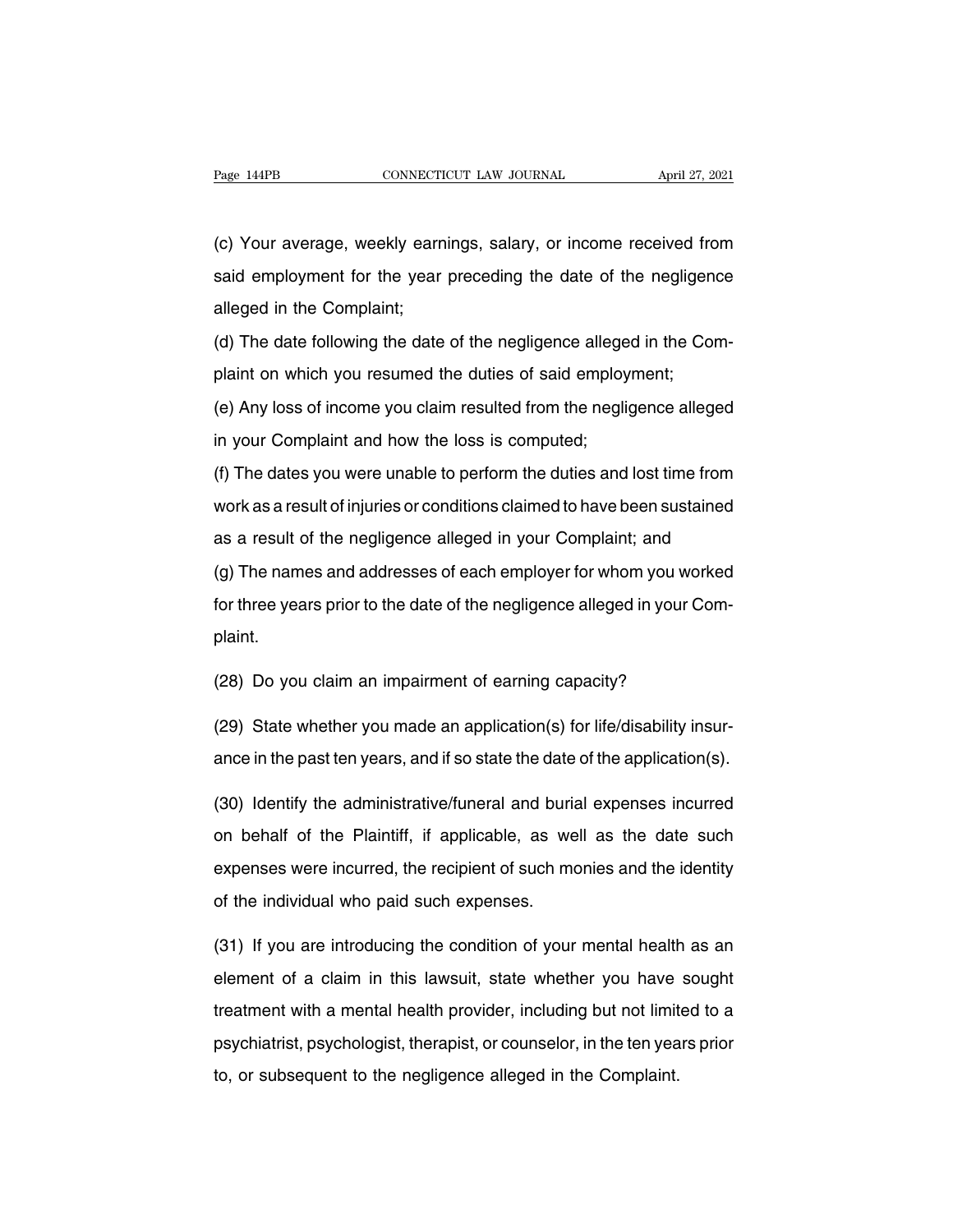#### COMMENT:

EVENTED MUNICITY CONNECTICUT LAW JOURNAL Page 145PB<br>
MUNICITY:<br>
Where appropriate, and where the Plaintiff does not consent to the<br>
Doduction of the mental health records, the Defendant may seek a COMMENT:<br>Where appropriate, and where the Plaintiff does not consent to the<br>production of the mental health records, the Defendant may seek a<br>court order for the production of the records. COMMENT:<br>Where appropriate, and where the Plaintiff does<br>production of the mental health records, the Defer<br>court order for the production of the records.<br>(32) Has any treating physician or other health care Where appropriate, and where the Plaintiff does not consent to the<br>production of the mental health records, the Defendant may seek a<br>court order for the production of the records.<br>(32) Has any treating physician or other h

production of the mental health records, the Defendant may seek a<br>court order for the production of the records.<br>(32) Has any treating physician or other health care provider told you<br>directly that the above-named Defendan court order for the production of the records.<br>
(32) Has any treating physician or other health care prov<br>
directly that the above-named Defendant(s) failed to a<br>
acceptable standard of care in any respect?<br>
(33) If the an (32) Has any treating physician or other health care provider told you<br>directly that the above-named Defendant(s) failed to adhere to the<br>acceptable standard of care in any respect?<br>(33) If the answer to the preceding inte

directly that the above-named Defendant(s) failed to adhere to the<br>acceptable standard of care in any respect?<br>(33) If the answer to the preceding interrogatory is in the affirmative,<br>state the name and address of each suc acceptable standard of care in any respect?<br>(33) If the answer to the preceding interrogatory is in the affirmative,<br>state the name and address of each such physician or health care<br>provider, the date each communication wa (33) If the answer to the preced<br>state the name and address of<br>provider, the date each commu<br>any such communication.<br>(34) If you have signed a cover state the name and address of each such physician or health care<br>provider, the date each communication was made and the content of<br>any such communication.<br>(34) If you have signed a covenant not to sue, a release or dischar

provider, the date each communication was made and the content of<br>any such communication.<br>(34) If you have signed a covenant not to sue, a release or discharge<br>of any claim you had, have or may have against any person, cor the any such communication.<br>
(34) If you have signed a covenant not to sue, a release or discharge<br>
of any claim you had, have or may have against any person, corpora-<br>
tion or other entity as a result of the negligence al (34) If you have signed a covenant not to sue, a release or discharge<br>of any claim you had, have or may have against any person, corpora-<br>tion or other entity as a result of the negligence alleged in your Com-<br>plaint, stat (54) If you have signed a coveriant flot to sac, a felease of discharge<br>of any claim you had, have or may have against any person, corpora-<br>tion or other entity as a result of the negligence alleged in your Com-<br>plaint, st brain you had, have of hay have against any person, corpora-<br>tion or other entity as a result of the negligence alleged in your Com-<br>plaint, state in whose favor it was given, the date thereof, and to the<br>extent it is not plaint, state in whose favor it was given, the date thereof, and to the extent it is not subject to a confidentiality agreement, the consideration paid to you for giving it. If you are unable to respond to this interrogato extent it is not subject to a confidentiality agreement, the consideration<br>paid to you for giving it. If you are unable to respond to this interrogatory,<br>in whole or in part, due to a confidentiality agreement, state so.<br>(

paid to you for giving it. If you are unable to respond to this interrogatory,<br>in whole or in part, due to a confidentiality agreement, state so.<br>(35) If you or anyone on your behalf agreed to or contracted with any<br>person in whole or in part, due to a confidentiality agreement, state so.<br>(35) If you or anyone on your behalf agreed to or contracted with any<br>person, corporation or other entity to limit in any way the liability of<br>such person, (35) If you or anyone on your behalf agreed to or contracted with any<br>person, corporation or other entity to limit in any way the liability of<br>such person, corporation or other entity as a result of any claim you<br>have or m person, corporation or other entity to limit in any way the liability of<br>such person, corporation or other entity as a result of any claim you<br>have or may have as a result of the negligence alleged in your Com-<br>plaint, sta person, corporation or other entity to limit in any way the liability of<br>such person, corporation or other entity as a result of any claim you<br>have or may have as a result of the negligence alleged in your Com-<br>plaint, sta particular person, corporation of other entity as a result of any claim you<br>have or may have as a result of the negligence alleged in your Com-<br>plaint, state in whose favor it was given, the date thereof, and to the<br>extent have of may have as a resair of the hegilger<br>plaint, state in whose favor it was given, the<br>extent it is not subject to a confidentiality agre<br>paid to you for giving it. If you are unable to res<br>due to a confidentiality ag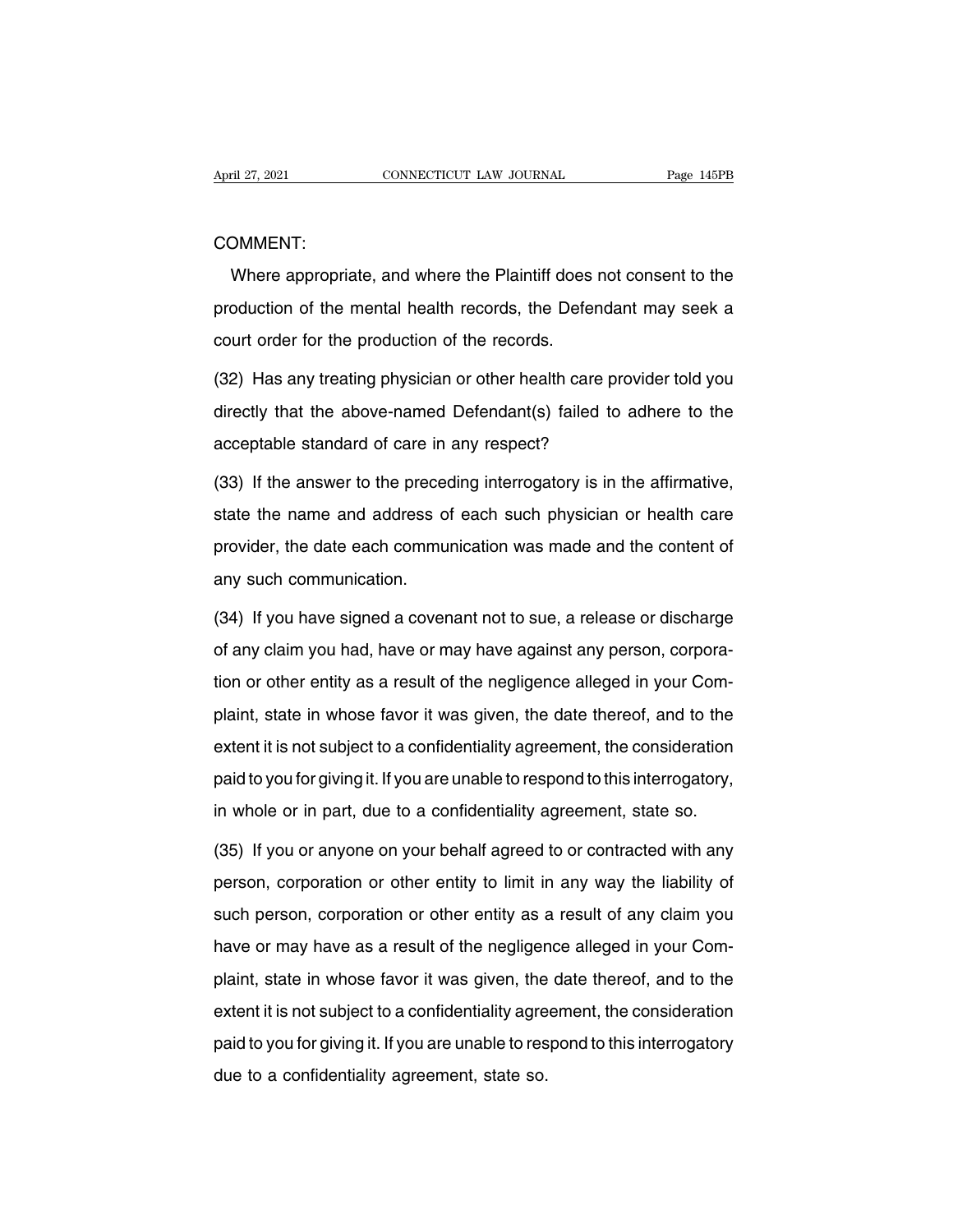Page 146PB CONNECTICUT LAW JOURNAL April 27, 2021<br>(36) State the names and addresses of all persons known to you who<br>were present at the time of the negligence alleged in your Complaint Page 146PB CONNECTICUT LAW JOURNAL April 27, 2021<br>(36) State the names and addresses of all persons known to you who<br>were present at the time of the negligence alleged in your Complaint<br>or who observed or witnessed all or (36) State the names and addresses of all persons known to you who<br>were present at the time of the negligence alleged in your Complaint<br>or who observed or witnessed all or part of the care provided by<br>the Defendant. (36) State the name:<br>were present at the tor who observed or<br>the Defendant. were present at the time of the negligence alleged in your Complaint<br>or who observed or witnessed all or part of the care provided by<br>the Defendant.<br>(37) As to each individual named in response to the preceding interrog-<br>a

or who observed or witnessed all or part of the care provided by<br>the Defendant.<br>(37) As to each individual named in response to the preceding interrog-<br>atory, state whether to your knowledge, or the knowledge of your<br>attor the Defendant.<br>
(37) As to each individual named in response to the preceding interrog-<br>
atory, state whether to your knowledge, or the knowledge of your<br>
attorney, such individual has given any statement or statements as<br> (37) As to each individual named in response to the preceding interrog-<br>atory, state whether to your knowledge, or the knowledge of your<br>attorney, such individual has given any statement or statements as<br>defined in Practic atory, state whether to your knowledge, or the knowledge of your attorney, such individual has given any statement or statements as defined in Practice Book Section 13-1 concerning the subject matter of your Complaint or a attorney, such individual has given any statement<br>defined in Practice Book Section 13-1 concerning<br>of your Complaint or alleged injuries and condition<br>to this interrogatory is affirmative, state also: defined in Practice Book Section 13-1 concerning the subject matter<br>of your Complaint or alleged injuries and conditions. If your answer<br>to this interrogatory is affirmative, state also:<br>(a) The date on which such statemen (b) our Complaint or alleged injuries and conditions. If your answer<br>to this interrogatory is affirmative, state also:<br>(a) The date on which such statement or statements were taken;<br>(b) The names and addresses of the perso

to this interrogatory is affirmati<br>(a) The date on which such statement<br>(b) The names and addresses of<br>statement or statements;<br>(c) The names and addresses of (b) The names and addresses of the person or pe<br>statement or statements;<br>(c) The names and addresses of any person or p<br>such statement or statements were taken;<br>(d) Whether such statement or statements we

(a) The date on which such statement or statements were taken;<br>(b) The names and addresses of the person or persons who took such<br>statement or statements;<br>(c) The names and addresses of any person or persons present when<br>s

(c) The names and addresses of any person or persons present when<br>statement or statements;<br>such statement or statements were taken;<br>(d) Whether such statement or statements were written, made by<br>recording device or taken b (c) The names and addresses of any person or persons present when<br>such statement or statements were taken;<br>(d) Whether such statement or statements were written, made by<br>recording device or taken by court reporter or steno (e) The names and addresses of any person or persons procent intentions.<br>
(d) Whether such statement or statements were written, made by<br>
recording device or taken by court reporter or stenographer; and<br>
(e) The names and (d) Whether such statement or statements were written,<br>recording device or taken by court reporter or stenographe<br>(e) The names and addresses of any person or persons havin<br>or a copy or copies of such statement or statemen recording device or taken by court reporter or stenographer; and<br>(e) The names and addresses of any person or persons having custody<br>or a copy or copies of such statement or statements.<br>(38) Have you made any statements, a

(e) The names and addresses of any person or persons having custody<br>or a copy or copies of such statement or statements.<br>(38) Have you made any statements, as defined in Practice Book<br>Section 13-1, to any person regarding or a copy or copies of such<br>(38) Have you made any s<br>Section 13-1, to any persor<br>your Complaint? (38) Have you made any statements, as defined in Practice Book<br>Section 13-1, to any person regarding any of the events alleged in<br>your Complaint?<br>(39) State the name and address of any person(s) who you may call<br>as a fact

Section 13-1, to any person regarding any of the events alleged in<br>your Complaint?<br>(39) State the name and address of any person(s) who you may call<br>as a fact witness at trial of this matter regarding the claims of damage<br> your Complaint?<br>(39) State the name and address of an<br>as a fact witness at trial of this matter re<br>alleged by Plaintiff(s) in the Complaint.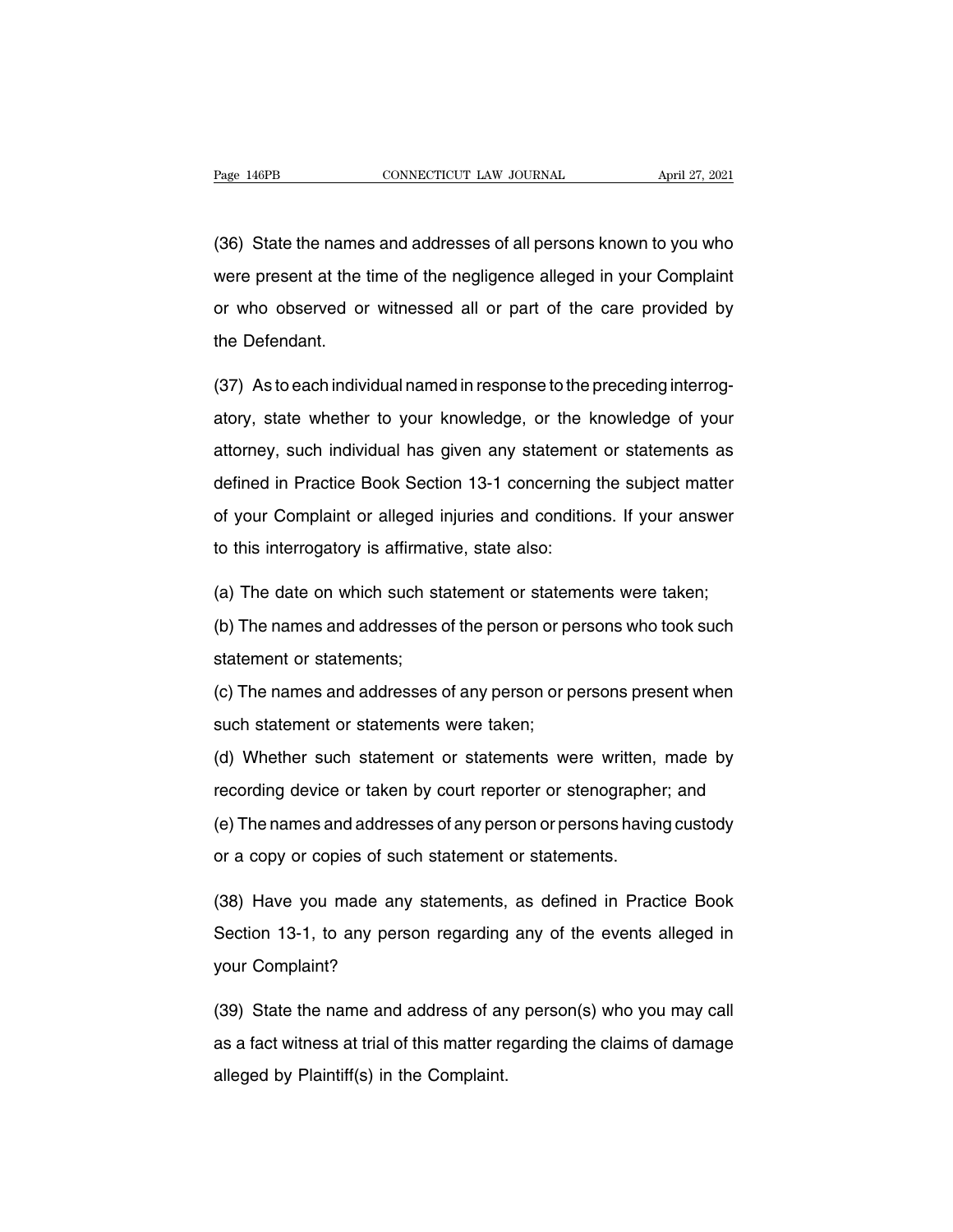#### COMMENT:

These individuals or witnesses shall be disclosed, except for good<br>These individuals or witnesses shall be disclosed, except for good<br>use shown, no later than sixty days prior to trial and may be there-COMMENT:<br>These individuals or witnesses shall be disclosed, except for good<br>cause shown, no later than sixty days prior to trial and may be there-<br>after deposed. COMMENT:<br>These individuals<br>cause shown, no late<br>after deposed. These individuals or witnesses shall be disclosed, except for good<br>cause shown, no later than sixty days prior to trial and may be there-<br>after deposed.<br>(40) Have you documented in any form any of the events, injuries,<br>or

cause shown, no later than sixty days prior to trial and may be there-<br>after deposed.<br>(40) Have you documented in any form any of the events, injuries,<br>or conditions alleged in your Complaint? State whether any privilege<br>i after deposed.<br>
(40) Have you documented in any form any of the events, injuries,<br>
or conditions alleged in your Complaint? State whether any privilege<br>
is claimed. (40) Have you documented in any form any of the events, injuries,<br>or conditions alleged in your Complaint? State whether any privilege<br>is claimed.<br>(41) Are you aware of any photographs or any recordings by film,<br>video, aud

or conditions alleged in your Complaint? State whether any privilege<br>is claimed.<br>(41) Are you aware of any photographs or any recordings by film,<br>video, audio or any other digital or electronic means depicting the<br>negligen (41) Are you aware of any photographs or any recordings by film, video, audio or any other digital or electronic means depicting the negligence alleged in the Complaint, the care provided by the Defend-<br>ant or any injury o (41) Are you aware of any photographs or any recordings by film,<br>video, audio or any other digital or electronic means depicting the<br>negligence alleged in the Complaint, the care provided by the Defend-<br>ant or any injury o video, audio or any other digital or electronic means depicting the<br>negligence alleged in the Complaint, the care provided by the Defend-<br>ant or any injury or condition alleged to have been caused by the<br>negligence alleged or each recording the Complaint, the care provided by the Defend-<br>ant or any injury or condition alleged to have been caused by the<br>negligence alleged in the Complaint? If so, for each set of photographs<br>or each recording magingonos anograficantes<br>ant or any injur<br>negligence alleg<br>or each recordi<br>ject, state: megligence alleged in the Complaint? If so, for each set of photographs<br>or each recording taken, obtained or prepared of each such sub-<br>ject, state:<br>(a) The name and address of the person who took, obtained or pre-<br>pared s

or each recording taken, obtained or prepared of each such sub-<br>ject, state:<br>(a) The name and address of the person who took, obtained or pre-<br>pared such photograph or recording, other than an expert who will<br>not testify a iect, state:<br>(a) The name and addi<br>pared such photograph<br>not testify at trial;<br>(b) The dates on wh (a) The name and address of the person who took, obtained or pre-<br>pared such photograph or recording, other than an expert who will<br>not testify at trial;<br>(b) The dates on which such photographs were taken or such<br>recording pared such photograph or recording, other<br>not testify at trial;<br>(b) The dates on which such photograph<br>recordings were obtained or prepared;<br>(c) The subject;

(b) The dates on w<br>recordings were obta<br>(c) The subject;<br>(d) The number of ph (b) The dates on which such photographs were taken or such<br>recordings were obtained or prepared;<br>(c) The subject;<br>(d) The number of photographs or recordings;<br>(e) The nature of the recording (e.g., film, video, audio, etc. (e) The subject;<br>
(c) The subject;<br>
(d) The number of photographs or recordings;<br>
(e) The nature of the recording (e.g., film, video, audio, etc.).<br>
(42) Identify surroillance metarial diseaserable under Precise Bes

(c) The subject;<br>(d) The number of photographs or recordings;<br>(e) The nature of the recording (e.g., film, video, audio, etc.).<br>(42) Identify surveillance material discoverable under Practice Book<br>Section 13-3 (c), by stat (d) The number of photographs or recordings;<br>
(e) The nature of the recording (e.g., film, video, audio, etc.).<br>
(42) Identify surveillance material discoverable under Practice Book<br>
Section 13-3 (c), by stating the name a (e) The nature of the recording (e.g., film, video, audio, etc.).<br>(42) Identify surveillance material discoverable under Practice Book<br>Section 13-3 (c), by stating the name and address of any person who<br>obtained or prepare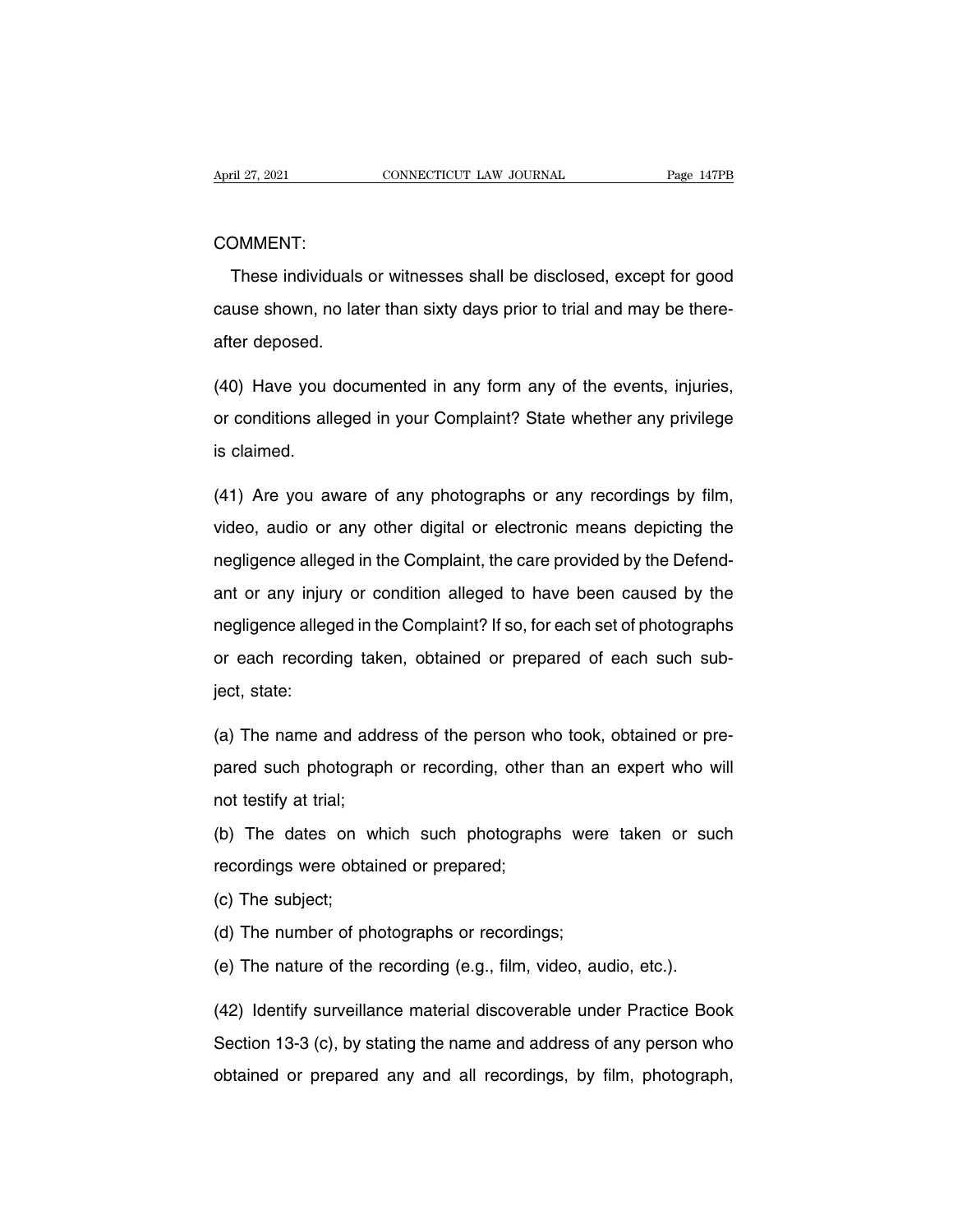Page 148PB CONNECTICUT LAW JOURNAL April 27, 2021<br>Videotape, audiotape or any other digital or electronic means, of any<br>party concerning this lawsuit or its subject matter, including any tran-Page 148PB CONNECTICUT LAW JOURNAL April 27, 2021<br>
videotape, audiotape or any other digital or electronic means, of any<br>
party concerning this lawsuit or its subject matter, including any tran-<br>
script thereof which are i videotape, audiotape or any other digital or electronic means, of any<br>party concerning this lawsuit or its subject matter, including any tran-<br>script thereof which are in your possession or control or in the posses-<br>sion o videotape, audiotape or any other digital or electronic means, of any<br>party concerning this lawsuit or its subject matter, including any tran-<br>script thereof which are in your possession or control or in the posses-<br>sion o vacodape, addicape or any other algital of electronic means, or any<br>party concerning this lawsuit or its subject matter, including any tran-<br>script thereof which are in your possession or control or in the posses-<br>sion or party concerning the lawcalt of his car<br>script thereof which are in your posses<br>sion or control of your attorney, and<br>such recordings were obtained and the<br>each such recording was made. (43) Have you ever filed a claim/application for Social Security Disabil-<br>(43) Have you ever filed a claim/application for Social Security Disabil-<br>ity and/or any form of government disability including military? ity and the person or persons of whom<br>the such any form disability and/or any form of government disability including military?<br>(44) If the arguments the government disability including military?

each such recording was made.<br>
(43) Have you ever filed a claim/application for Social Security Disabil-<br>
ity and/or any form of government disability including military?<br>
(44) If the answer to the preceding interrogatory (43) Have you e<br>ity and/or any fo<br>(44) If the answ<br>tive, state:

ity and/or any form of government disability<br>(44) If the answer to the preceding interro<br>tive, state:<br>(a) The dates of all such applications;<br>(b) The reasons for seeking disability, includ

(44) If the answer to the preceding interrogatory is in the affirmative, state:<br>(a) The dates of all such applications;<br>(b) The reasons for seeking disability, including all listed medical con-<br>ditions; ditions; (a) The dates of all such applications;<br>(b) The reasons for seeking disability, including all listed medical conditions;<br>(c) How the listed medical conditions caused you to be disabled;<br>(d) The dates you were deemed disabl (b) The reasons for seeking disability, including a<br>ditions;<br>(c) How the listed medical conditions caused you<br>(d) The dates you were deemed disabled;<br>(e) The names and addresses of any physicians

ditions;<br>(c) How the listed medical conditions caused you to be disabled;<br>(d) The dates you were deemed disabled;<br>(e) The names and addresses of any physicians or health care provid-<br>ers whom you saw for disability evaluat (c) How the listed medical conditions caused you to be<br>
(d) The dates you were deemed disabled;<br>
(e) The names and addresses of any physicians or healt<br>
ers whom you saw for disability evaluations; and,<br>
(f) The address of (d) The dates you were deemed disabled;<br>(e) The names and addresses of any physicians or health care provid-<br>ers whom you saw for disability evaluations; and,<br>(f) The address of any disability offices involved in obtaining

benefits. Interrogatories #45 through #52 apply in wrongful death cases:<br>
Interrogatories #45 through #52 apply in wrongful death cases:<br>
Interrogatories #45 through #52 apply in wrongful death cases:

(i) The address of any disability offices involved in obtaining such<br>benefits.<br>Interrogatories #45 through #52 apply in wrongful death cases:<br>(45) If the decedent underwent a physical examination for any reason<br>including, interrogatories #45 through #52 apply in wrongful death cases:<br>(45) If the decedent underwent a physical examination for any reason<br>including, but not limited to, examinations related to employment, or<br>employment applicati Interrogatories #45 through #52 apply in wrongful death cases:<br>(45) If the decedent underwent a physical examination for any reason<br>including, but not limited to, examinations related to employment, or<br>employment applicati (45) If the decedent underwent a physical examination<br>including, but not limited to, examinations related to e<br>employment applications within the five (5) years prior<br>the negligence alleged in the Complaint, please state: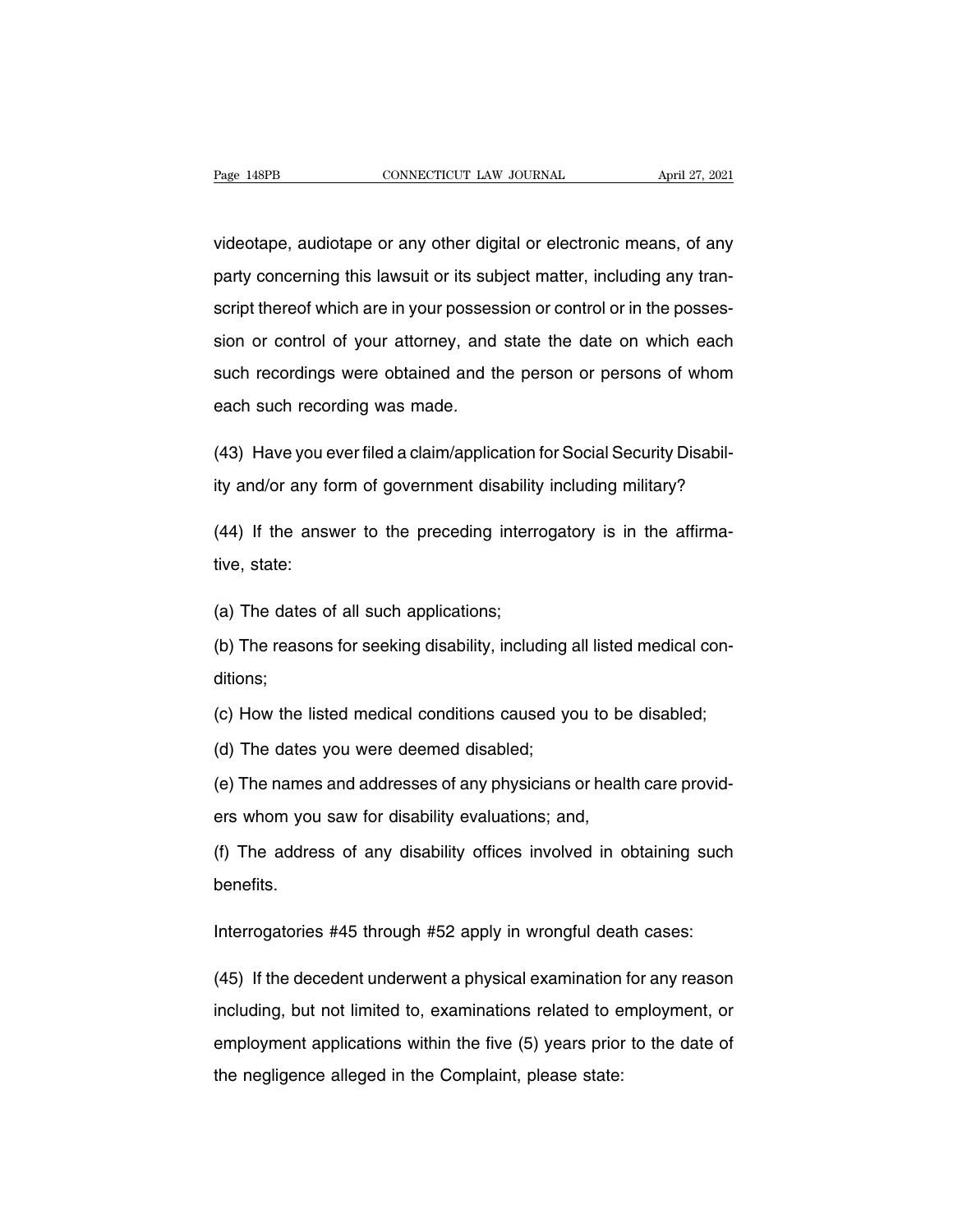April 27, 2021<br>(a) The date(s) the exam was performed; and<br>(b) The name and address of the physician or health ca (a) The date(s) the exam was performed; and<br>
(b) The name and address of the physician or health care provider<br>
who performed each exam. (a) The date(s) the exam was pe<br>(b) The name and address of the<br>who performed each exam.<br>(46) If a claim for loss of earning of

(a) The date(s) the exam was performed; and<br>(b) The name and address of the physician or health care provider<br>who performed each exam.<br>(46) If a claim for loss of earning capacity is being made, please state<br>the decedent's (b) The name and address of the physician or health care provider<br>who performed each exam.<br>(46) If a claim for loss of earning capacity is being made, please state<br>the decedent's average monthly personal living expenses fo who performed each exam.<br>(46) If a claim for loss of earning capacity is being made, please state<br>the decedent's average monthly personal living expenses for the two<br>(2) years preceding his/her death including, but not lim (46) If a claim for loss of earning capacity is being made, please state<br>the decedent's average monthly personal living expenses for the two<br>(2) years preceding his/her death including, but not limited to, the<br>decedent's f the decedent's average m<br>(2) years preceding his/h<br>decedent's food, rent and<br>cal and dental care.<br>(47) Did the decedent sui (2) years preceding his/her death including, but not limited to, the decedent's food, rent and housing, clothing, transportation, and medi-<br>cal and dental care.<br>(47) Did the decedent suffer from any illness, injury, diseas

decedent's food, rent and housing, clothing, transportation, and medical and dental care.<br>(47) Did the decedent suffer from any illness, injury, disease, condition, disability or defect from the time of the negligence alle cal and dental care.<br>(47) Did the decedent suffer from any illness, injury, disease, condition, disability or defect from the time of the negligence alleged in the<br>Complaint to the time of death? If so, please identify the (47) Did the decedent suffer from any illnes<br>tion, disability or defect from the time of the independent to the time of death? If so, please<br>disease, condition, disability or defect.<br>(48) If you are claiming that any pree tion, disability or defect from the time of the negligence alleged in the<br>Complaint to the time of death? If so, please identify the illness, injury,<br>disease, condition, disability or defect.<br>(48) If you are claiming that

Complaint to the time of death? If so, please identify the illness, injury,<br>disease, condition, disability or defect.<br>(48) If you are claiming that any preexisting physical or mental condi-<br>tion exacerbated, contributed to disease, condition, disability or defect.<br>(48) If you are claiming that any preexisting physical or mental condition<br>exacerbated, contributed to, or accelerated the decedent's death,<br>identify the condition(s) and physician (48) If you are claiming that any preexisting physical or mental condition exacerbated, contributed to, or accelerated the decedent's death, identify the condition(s) and physician or health care provider(s) treating the d  $h$  is the year of tion exacerbated<br>identify the conding the deceden<br>her death.<br> $(49)$  Other than identify the condition(s) and physician or health care provider(s) treat-<br>ing the decedent for those condition(s) in the ten years prior to his or<br>her death.<br>(49) Other than what is contained in the medical records, are yo

ing the decedent for those condition(s) in the ten years prior to his or<br>her death.<br>(49) Other than what is contained in the medical records, are you<br>aware of any treating physician, physician's assistant (P.A.), or<br>advanc her death.<br>(49) Other than what is contained in the medical records, are you<br>aware of any treating physician, physician's assistant (P.A.), or<br>advanced practice registered nurse (APRN) who discussed the primary<br>cause of th (49) Other than what is contained in the medical records, are you<br>aware of any treating physician, physician's assistant (P.A.), or<br>advanced practice registered nurse (APRN) who discussed the primary<br>cause of the decedent' aware of any treating physician, physician's assistant (P.A.), or<br>advanced practice registered nurse (APRN) who discussed the primary<br>cause of the decedent's death with a patient representative? If so,<br>please identify that advanced practice registered nurse (APRN) who discussed the primary<br>cause of the decedent's death with a patient representative? If so,<br>please identify that individual and the substance of that conversation.<br>(50) Was an au Formed on the decedent's death with a patient representat<br>please identify that individual and the substance of that cor<br>(50) Was an autopsy and/or postmortem toxicology testing<br>formed on the decedent? If the answer is yes,

please identify that individual and the substance of that conversation<br>(50) Was an autopsy and/or postmortem toxicology testing ever per<br>formed on the decedent? If the answer is yes, state:<br>(a) The name of the person who o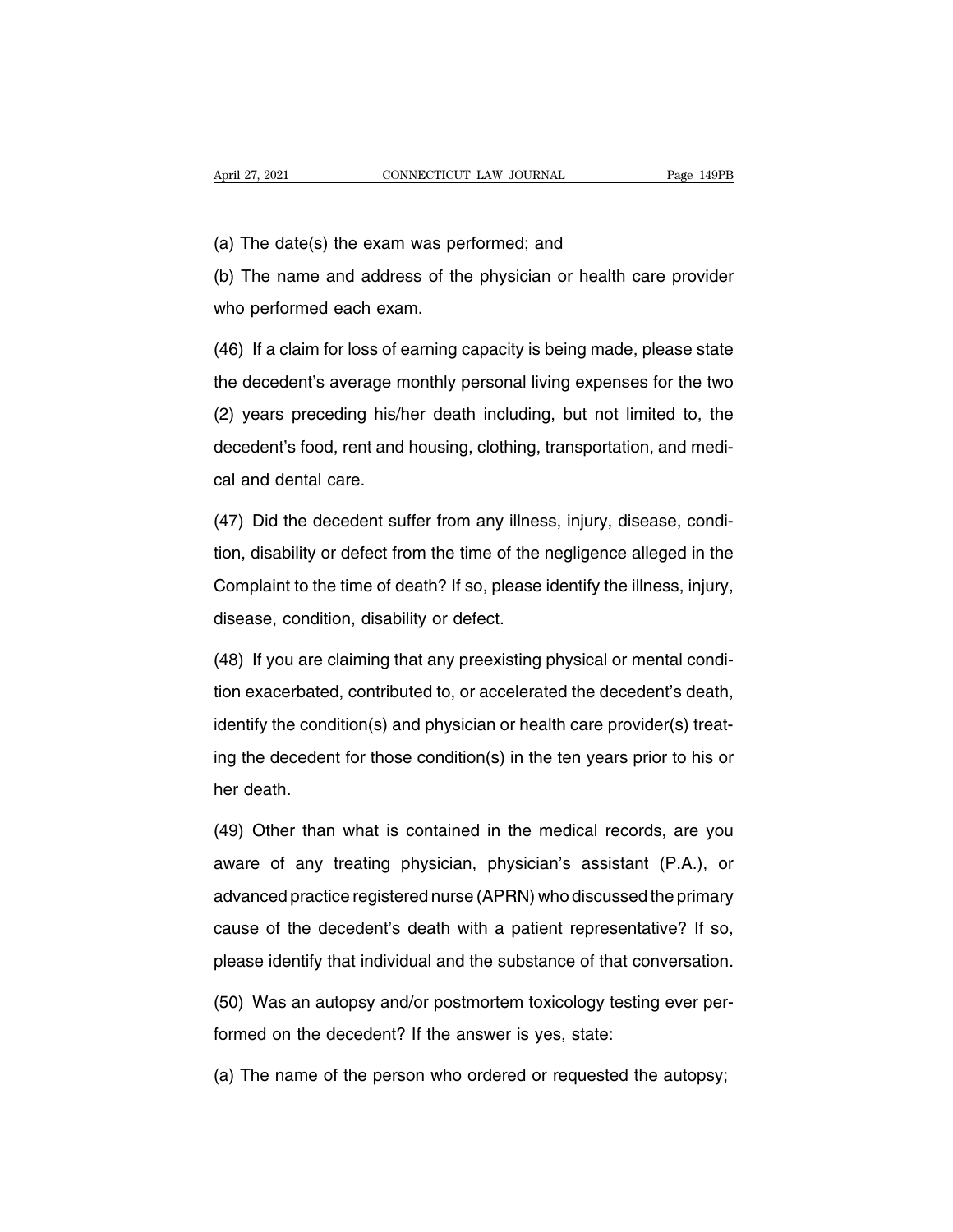Page 150PB<br>
CONNECTICUT LAW JOURNAL<br>
(b) The date the autopsy was performed;<br>
(c) The place where the autopsy was performe

Page 150PB CONNECTICUT LAW JOURNAL<br>
(b) The date the autopsy was performed;<br>
(c) The place where the autopsy was performed;<br>
(d) The name of the individual who performed the auto

(b) The date the autopsy was performed;<br>(c) The place where the autopsy was performed;<br>(d) The name of the individual who performed the autopsy; and<br>(e) The findings of the autopsy and/or postmortem toxicology testing. (b) The date the autopsy was performed;<br>
(c) The place where the autopsy was performed;<br>
(d) The name of the individual who performed the autopsy; and<br>
(e) The findings of the autopsy and/or postmortem toxicology testing.<br>

(c) The place where the autopsy was performed;<br>(d) The name of the individual who performed the autopsy; and<br>(e) The findings of the autopsy and/or postmortem toxicology testing.<br>(51) Have any entries, memoranda, and/or de (d) The name of the individual who performed the autopsy; and<br>(e) The findings of the autopsy and/or postmortem toxicology testing.<br>(51) Have any entries, memoranda, and/or declarations, as defined<br>in General Statutes § 52 (e) The findings of the autopsy and/or postmorte<br>
(51) Have any entries, memoranda, and/or dec<br>
in General Statutes § 52-172, been made by the<br>
the issues alleged in the Complaint?<br>
(52) If the apply to the foregoing inte (51) Have any entries, memoranda, and/or declarations, as defined<br>in General Statutes § 52-172, been made by the Plaintiff concerning<br>the issues alleged in the Complaint?<br>(52) If the answer to the foregoing interrogatory

in General Statutes § 52-172, been made by the Plaintiff concerning<br>the issues alleged in the Complaint?<br>(52) If the answer to the foregoing interrogatory is affirmative, state:<br>(a) The date on which such entries, memorand the issues alleged<br>(52) If the answe<br>(a) The date on w<br>were made;<br>(b) The form of

(52) If the answer to the foregoing interrogatory is affirmative, state:<br>
(a) The date on which such entries, memoranda, and/or declarations<br>
were made;<br>
(b) The form of the entries, memoranda, and/or declarations (i.e.,<br> (a) The date on which such entries, memoranda, and/or declarations<br>were made;<br>(b) The form of the entries, memoranda, and/or declarations (i.e.,<br>whether oral, written, made by recording device or recorded by a<br>stenographer were made;<br>were made;<br>(b) The form of the entr<br>whether oral, written, ma<br>stenographer, etc.);<br>(c) The substance or cont (b) The form of the entries, memoranda, and/or declarations (i.e., whether oral, written, made by recording device or recorded by a stenographer, etc.);<br>(c) The substance or content of such entries, memoranda, and/or decla

larations; stenographer, etc.);<br>(c) The substance or content of such entries, memoranda, and/or dec-<br>larations;<br>(d) The name and address of each person having custody or a copy<br>or copies of the entries, memoranda, and/or declarations (c) The substance or content of such entries, memoranda, and/or declarations;<br>(d) The name and address of each person having custody or a copy<br>or copies of the entries, memoranda, and/or declarations; and<br>(e) The name and

(d) The name and address of each person having custody or a copy<br>or copies of the entries, memoranda, and/or declarations; and<br>(e) The name and address of any witnesses to such entries, memo-<br>randa, and/or declarations. randa, and address of earthcare,<br>
(d) The name and address of an<br>
(e) The name and address of an<br>
randa, and/or declarations. or copies of the entries, memoranda, and/or declarations; and<br>
(e) The name and address of any witnesses to such entries, mem<br>
randa, and/or declarations.<br>
Interrogatory #53 applies to cases involving a minor Plaintiff:<br>
(

(e) The name and address of any witnesses to such entries, memo-<br>randa, and/or declarations.<br>Interrogatory #53 applies to cases involving a minor Plaintiff:<br>(53) If the minor Plaintiff attends or has attended a day care, p randa, and/or declarations.<br>Interrogatory #53 applies to cases involving a minor Plaintiff:<br>(53) If the minor Plaintiff attends or has attended a day care, preschool,<br>school or camp on a regular basis from the time of the Interrogatory #53 applies to cases involving a minor Plaint<br>(53) If the minor Plaintiff attends or has attended a day care<br>school or camp on a regular basis from the time of the<br>alleged in the Complaint to the present time (53) If the minor Plaintiff attends or has attended a day c<br>school or camp on a regular basis from the time of t<br>alleged in the Complaint to the present time, state:<br>(a) The name and address of the institution or facility;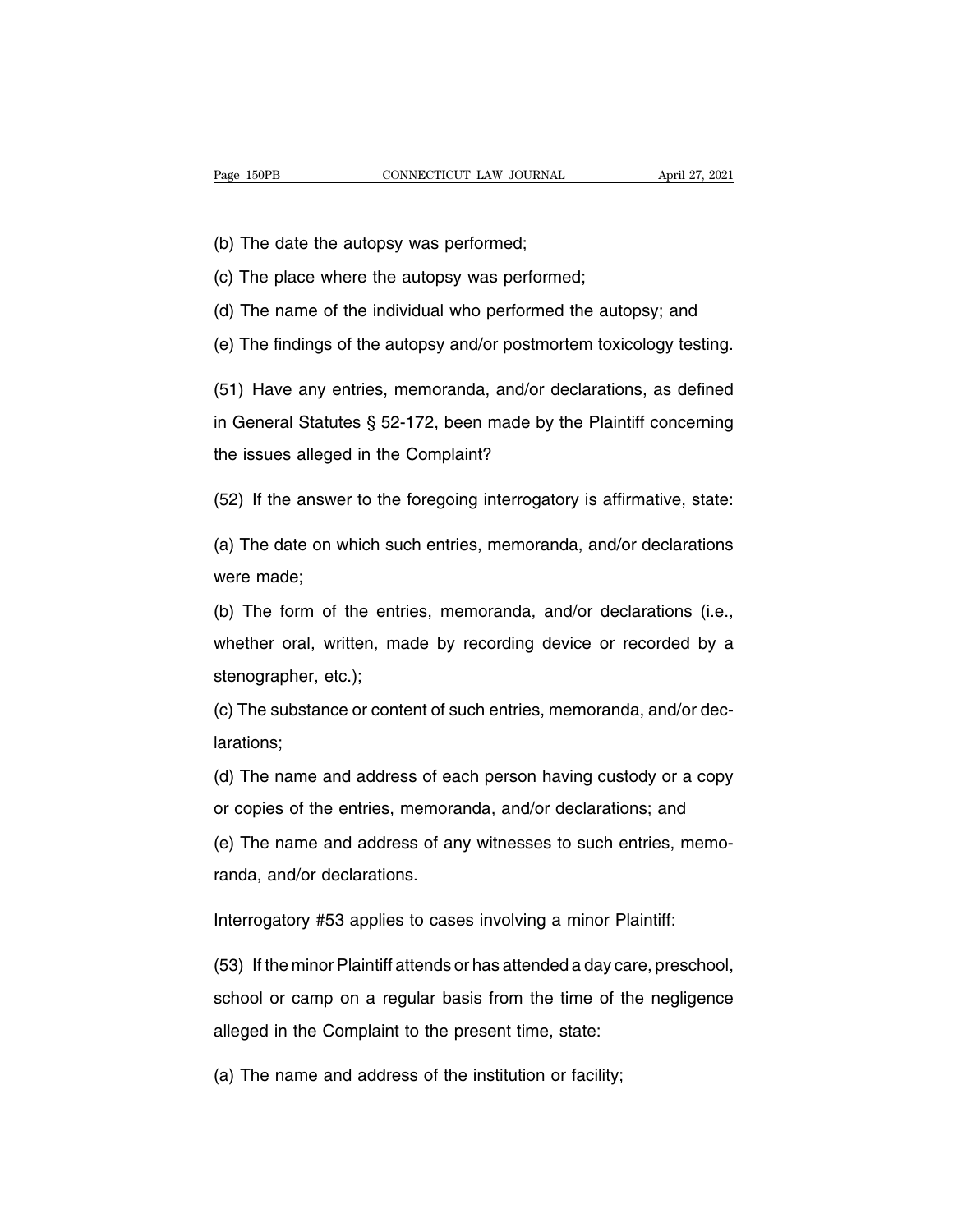April 27, 2021 CONNECTICUT LAW JOURNAL Page 151PB<br>(b) The amount of time each day that the minor Plaintiff attended<br>there; and, April 27, 2021<br>
(b) The amount<br>
there; and,<br>
(c) The dates of (b) The amount of time each day<br>there; and,<br>(c) The dates of attendance.

#### DEFENDANT,

BY

I, , hereby certify that I have reviewed the BY<br>
BY<br>
BY<br>
Reference interrogatories and responses thereto and that they are true<br>
and accurate to the best of my knowledge and belief. BY<br>
1, hereby certify that I have revised<br>
above interrogatories and responses thereto and that they<br>
and accurate to the best of my knowledge and belief.

(Plaintiff)

Subscribed and sworn to before me this day Subscribed and sworn to before the same state of the set of the set of the set of the set of the set of the set of the set of the set of the set of the set of the set of the set of the set of the set of the set of the set ore me this\_\_\_\_\_\_<br>Notary Public/<br>Commissioner of th Commissioner of the Superior Court

## **CERTIFICATION**

Notary Public/<br>
Commissioner of the Superior Court<br> **CERTIFICATION**<br>
I certify that a copy of this document was or will immediately be<br>
ailed or delivered electronically or non-electronically on (date) Motary Public/<br>Commissioner of the Superior Court<br>CERTIFICATION<br>I certify that a copy of this document was or will immediately be<br>mailed or delivered electronically or non-electronically on (date)<br>to all attorneys and self **CERTIFICATION**<br>to a copy of this document was or will immediately be<br>elivered electronically or non-electronically on (date)<br>to all attorneys and self-represented parties of record<br>en consent for electronic delivery was r I certify that a copy of this document was or will immediately be<br>mailed or delivered electronically or non-electronically on (date)<br>to all attorneys and self-represented parties of record<br>and that written consent for elec rectary that a copy of this december mas of this imministratory of mailed or delivered electronically or non-electronically on (date)<br>to all attorneys and self-represented parties of record<br>and that written consent for ele indicately delivered electronically efficient chemical<br>
to all attorneys and self-represented<br>
attorneys and self-represented parties of record w<br>
immediately be receiving electronic delivery.<br>
Name and address of each par In that written consent for electronic delivery was received from all<br>torneys and self-represented parties of record who received or will<br>mediately be receiving electronic delivery.<br>Name and address of each party and attor attorneys and self-represented parties of record who received or will<br>immediately be receiving electronic delivery.<br>Name and address of each party and attorney that copy was or will<br>immediately be mailed or delivered to\*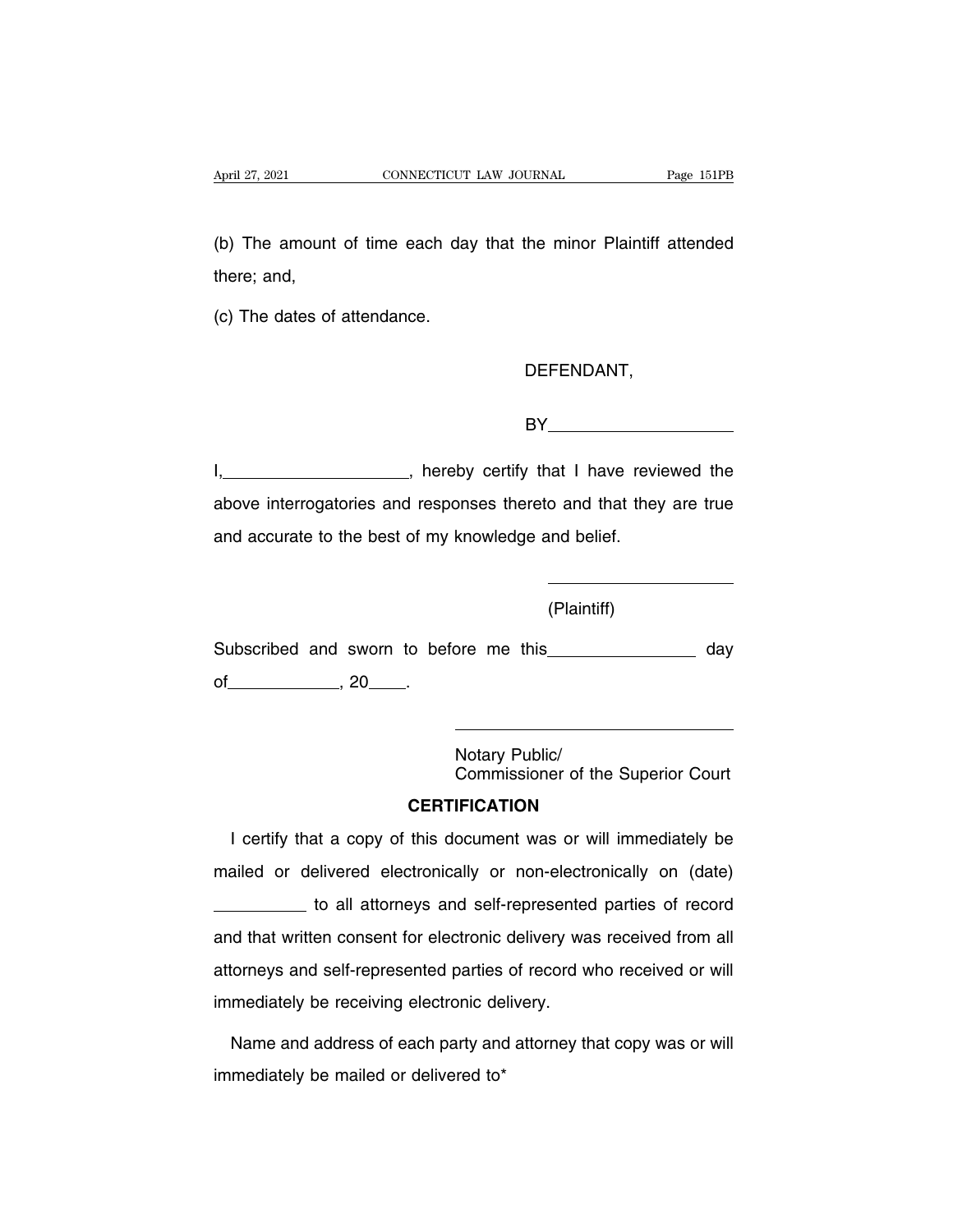EXEMBER APRIL 27, 2021<br>
\*If necessary, attach additional sheet or sheets with the name and<br>
dress which the copy was or will immediately be mailed or deliv-Page 152PB CONNECTICUT LAW JOURNAL April 27, 2021<br>
\*If necessary, attach additional sheet or sheets with the name and<br>
address which the copy was or will immediately be mailed or deliv-<br>
ered to. \*If necessa<br>address whic<br>ered to. \*If necessary, attach additional sheet or sheets with the name and<br>address which the copy was or will immediately be mailed or deliv-<br>ered to.<br>Signed (Signature of filer) Print or type name of person signing address which the copy was or will immediately be mailed or delivered to.<br>
Signed (Signature of filer) Print or type name of person signing<br>
Date Signed

Signed (Signature of filer) Print or type name of person signing<br>
Date Signed<br>
Mailing address (Number, street, town, state and zip code) or

Mailing address (Number, street, town, state and zip code) or<br>
E-mail address, if applicable<br>
Telephone number

E-mail address, if applicable

mail address, if applicable<br>
elephone number<br>
COMMENTARY: This new form was developed pursuant to and is<br>
be used in connection with the changes to Section 13-6. COMMENTARY: This new form was developed pursuant to and is to be used in connection with the changes to Section 13-6.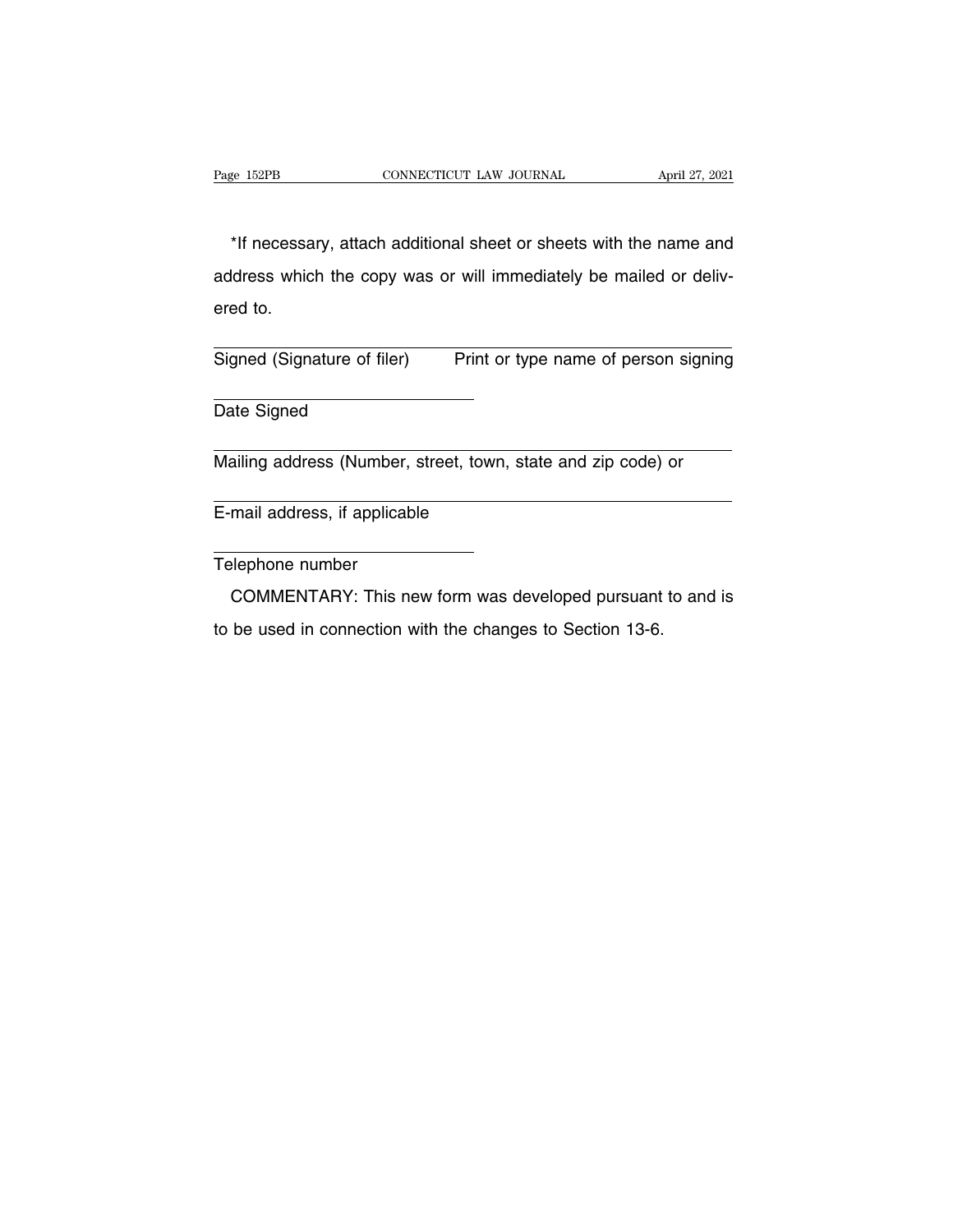## NECTICUT LAW JOURNAL<br>(NEW) Form 219<br>'s Request for Production **CONNECTICUT LAW JOURNAL** Page 153<br>
(NEW) Form 219<br> **Defendant's Request for Production<br>
Medical Negligence (NEW) Form 219<br>nt's Request for Production<br>Medical Negligence<br>COMPERIOR COMPERIOR COMPERIOR**

| (NEW) Form 219                                                        |                        |  |
|-----------------------------------------------------------------------|------------------------|--|
| <b>Defendant's Request for Production</b>                             |                        |  |
| <b>Medical Negligence</b>                                             |                        |  |
| NO. CV -                                                              | : SUPERIOR COURT       |  |
| (Plaintiff)                                                           | : JUDICIAL DISTRICT OF |  |
| VS.                                                                   | ∴AT                    |  |
| (Defendant)                                                           | : DATE                 |  |
| The Defendant(s) hereby request(s) that the Plaintiff provide counsel |                        |  |
| for the Defendant(s) with copies of the documents described in        |                        |  |

For the Defendant<br>(Defendant) (Defendant (s) hereby request(s) that the Plaintiff provide counsel<br>for the Defendant(s) with copies of the documents described in<br>the following requests for production, or afford counsel for (Defendant) : DATE<br>The Defendant(s) hereby request(s) that the Plaintiff provide counsel<br>for the Defendant(s) with copies of the documents described in<br>the following requests for production, or afford counsel for said<br>Defe The Defendant(s) hereby request(s) that the Plaintiff provide counsel<br>for the Defendant(s) with copies of the documents described in<br>the following requests for production, or afford counsel for said<br>Defendant(s) the opport The Defendant(s) nereby request(s) that the Framilii provide counser-<br>for the Defendant(s) with copies of the documents described in<br>the following requests for production, or afford counsel for said<br>Defendant(s) the opport duce said documents. The production, or afford counsel for said<br>Defendant(s) the opportunity or, where requested, sufficient writ-<br>ten authorization, to inspect, copy, photograph or otherwise repro-<br>duce said documents. Th Defendant(s) the opportunity or, where requested, sufficient writ-<br>ten authorization, to inspect, copy, photograph or otherwise repro-<br>duce said documents. The production of such documents, copies<br>or written authorizations or requested, samplem which<br>of such documents, copies<br>place at the offices of<br>not later than sixty (60) days<br>oduction. duce said documents. The production of such docu<br>or written authorizations shall take place at the<br>after the service of the Requests for Production.<br>In answering these production requests, the Plaintiff written authorizations shall take place at the offices of<br>not later than sixty (60) days<br>ter the service of the Requests for Production.<br>In answering these production requests, the Plaintiff(s) are required<br>provide all inf

In answering these production requests, the Plaintiff(s) are required<br>to provide all information within their possession, custody or control.<br>If any production request cannot be answered in full, answer to the If any production requests for Production.<br>In answering these production requests, the Plaintiff(s) are required<br>to provide all information within their possession, custody or control.<br>If any production request cannot be a In answering these<br>to provide all informa<br>If any production requestent possible.<br>(1) All hospital record to provide all information within their possession, custody or control.<br>If any production request cannot be answered in full, answer to the<br>extent possible.<br>(1) All hospital records relating to treatment received as a resu

If any production request cannot be answered in full, answer to the extent possible.<br>
(1) All hospital records relating to treatment received as a result of<br>
the negligence alleged in the Complaint, and to injuries, diseas extent possible.<br>
(1) All hospital records relating to treatment received as a result of<br>
the negligence alleged in the Complaint, and to injuries, diseases or<br>
defects to which reference is made in the answers to Interrog (1) All hospital records relating to treatment received as a result of<br>the negligence alleged in the Complaint, and to injuries, diseases or<br>defects to which reference is made in the answers to Interrogatories<br>#6 and #24 ( The negligence alleged in the Complaint, and to injuries, diseases or<br>defects to which reference is made in the answers to Interrogatories<br>#6 and #24 (exclusive of any records relating to mental health injuries<br>or conditio the negligence alleged in the Complaint, and to finances, diseases of<br>defects to which reference is made in the answers to Interrogatories<br>#6 and #24 (exclusive of any records relating to mental health injuries<br>or conditio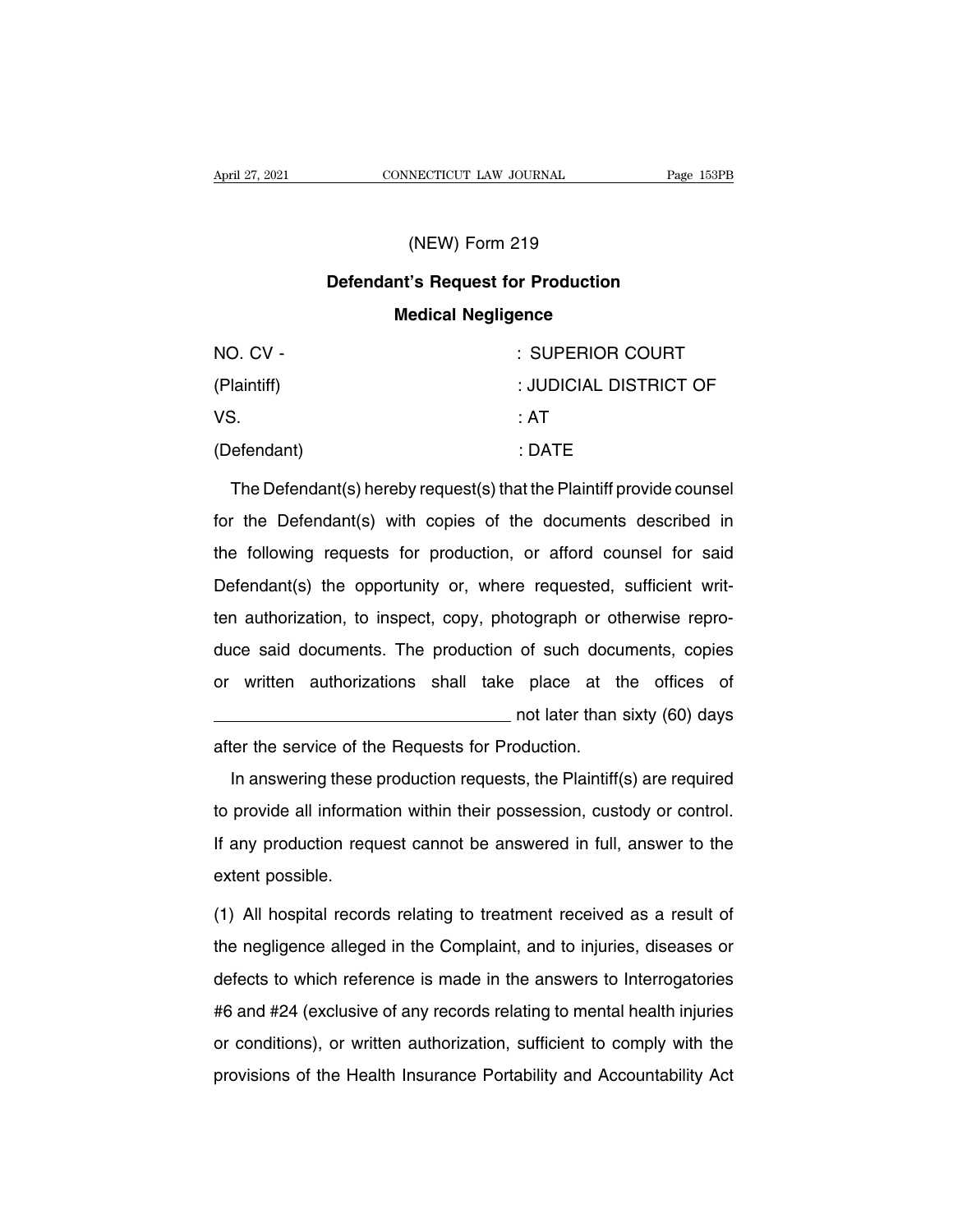Page 154PB<br>
CONNECTICUT LAW JOURNAL<br>
(HIPAA), to inspect and make copies of the hospital records. Informa-<br>
tion obtained pursuant to the provisions of HIPAA shall not be used The magnetic of the provisions of the provisions of HIPAA shall not be used<br>or disclosed by the parties for any purpose other than the above (HIPAA), to inspect and make copies of the hospital records. Informa-<br>tion obtained pursuant to the provisions of HIPAA shall not be used<br>or disclosed by the parties for any purpose other than the above<br>captioned action. (HIPAA), to inspect and<br>tion obtained pursuant<br>or disclosed by the pa<br>captioned action. tion obtained pursuant to the provisions of HIPAA shall not be used<br>or disclosed by the parties for any purpose other than the above<br>captioned action.<br>(2) All reports and records of all physicians and other health care<br>pro

or disclosed by the parties for any purpose other than the above<br>captioned action.<br>(2) All reports and records of all physicians and other health care<br>providers relating to treatment allegedly received by the Plaintiff(s) captioned action.<br>(2) All reports and records of all physicians and other health care<br>providers relating to treatment allegedly received by the Plaintiff(s) as<br>a result of the negligence alleged in the Complaint and to the (2) All reports and records of all physicians and other health care<br>providers relating to treatment allegedly received by the Plaintiff(s) as<br>a result of the negligence alleged in the Complaint and to the injuries,<br>disease providers relating to treatment allegedly received by the Plaintiff(s) as<br>a result of the negligence alleged in the Complaint and to the injuries,<br>diseases or defects to which reference is made in the answers to<br>Interroga mental of the negligence alleged in the Complaint and to the injuries, diseases or defects to which reference is made in the answers to Interrogatories #7, #22, and #24 (exclusive of any records relating to mental health i diseases or defects to which reference is made in the answers to<br>Interrogatories #7, #22, and #24 (exclusive of any records relating to<br>mental health injuries or conditions) or written authorization, sufficient<br>to comply w Interrogatories #7, #22, and #24 (exclusive of any records relating to<br>mental health injuries or conditions) or written authorization, sufficient<br>to comply with provisions of HIPAA, to inspect and make copies of<br>said repor mental health injuries or conditions) or written authorization, sufficient<br>to comply with provisions of HIPAA, to inspect and make copies of<br>said reports. Information obtained pursuant to the provisions of HIPAA<br>shall not to comply with provisions of HIPAA, to<br>said reports. Information obtained pursu<br>shall not be used or disclosed by the<br>than the above captioned action. said reports. Information obtained pursuant to the provisions of HIPAA<br>shall not be used or disclosed by the parties for any purpose other<br>than the above captioned action.<br>(3) If a claim of impaired earning capacity or los

shall not be used or disclosed by the parties for any purpose other<br>than the above captioned action.<br>(3) If a claim of impaired earning capacity or lost wages is being<br>alleged, copies of, or sufficient written authorizatio than the above captioned action.<br>
(3) If a claim of impaired earning capacity or lost wages is being<br>
alleged, copies of, or sufficient written authorization to obtain copies<br>
of, that part of all income tax returns relati (3) If a claim of impaired earning capacity or lost wages is being<br>alleged, copies of, or sufficient written authorization to obtain copies<br>of, that part of all income tax returns relating to lost income filed by<br>the Plain alleged, copies of, or sufficient written authorization to obtain copies<br>of, that part of all income tax returns relating to lost income filed by<br>the Plaintiff(s) for a period of three (3) years prior to the date of the<br>ne of, that part of all income tax returns relating to lost income filed by<br>the Plaintiff(s) for a period of three (3) years prior to the date of the<br>negligence alleged in the Complaint and for all years subsequent to<br>the dat of, that part of all income tax returns relating to lost income filed by<br>the Plaintiff(s) for a period of three (3) years prior to the date of the<br>negligence alleged in the Complaint and for all years subsequent to<br>the dat megligence alleged in the Complaint and for all years subsequent to<br>the date of the negligence alleged in the Complaint through the time<br>of trial.<br>(4) If a claim for lost wages or lost earning capacity is being made,<br>copie

the date of the negligence alleged in the Complaint through the time<br>of trial.<br>(4) If a claim for lost wages or lost earning capacity is being made,<br>copies of, or sufficient written authorization to inspect and make copies of trial.<br>(4) If a claim for lost wages or lost earning capacity is being made,<br>copies of, or sufficient written authorization to inspect and make copies<br>of, the wage and employment records of all employers of the Plaintif (4) If a claim for lost wages or lost earning capacity is being made, copies of, or sufficient written authorization to inspect and make copies of, the wage and employment records of all employers of the Plaintiff(s) for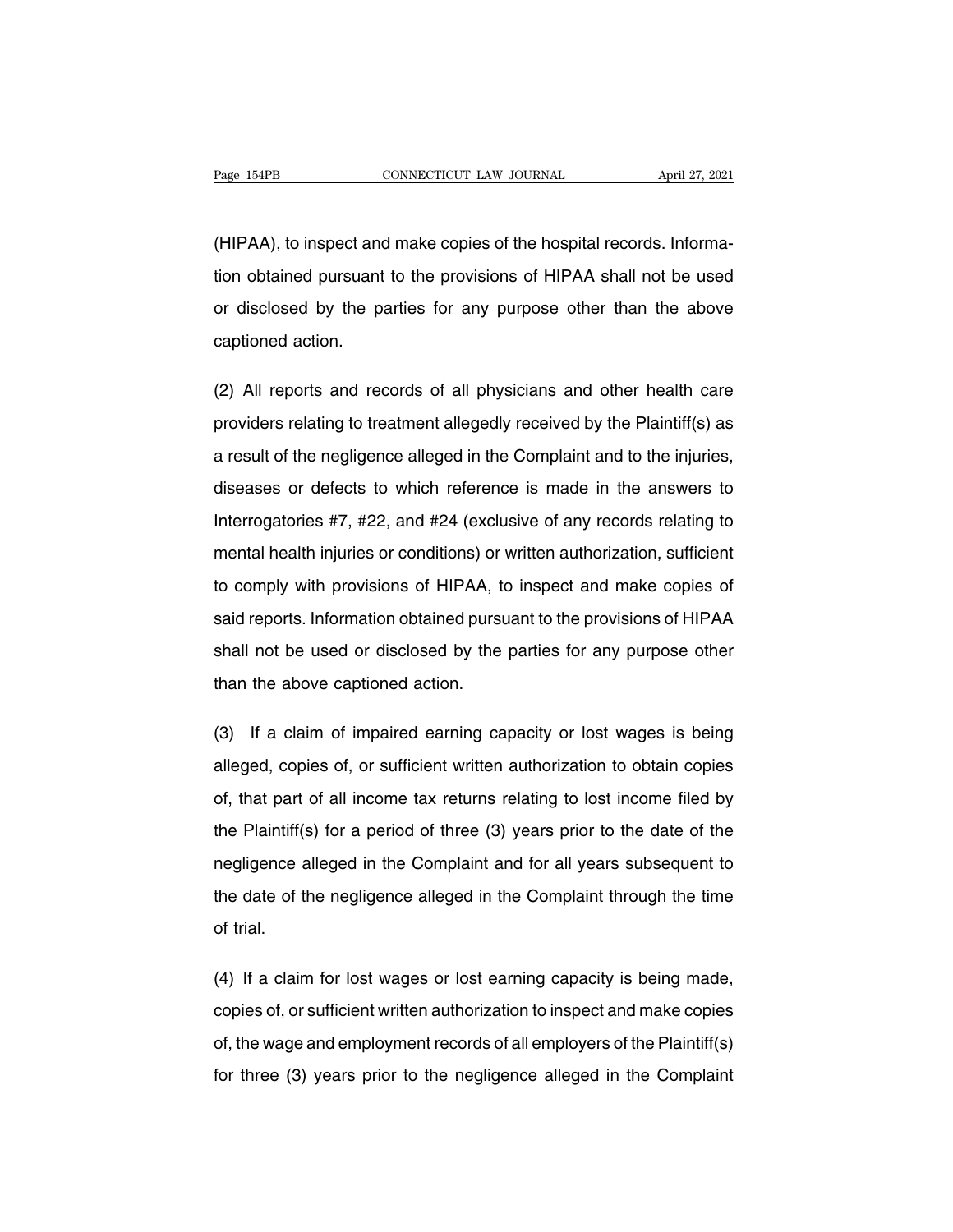April 27, 2021 CONNECTICUT LAW JOURNAL Page 155PB<br>and for all years subsequent to the date of the negligence alleged in<br>the Complaint. April 27, 2021<br>and for all years subt<br>the Complaint.

and for all years subsequent to the date of the negligence alleged in<br>the Complaint.<br>(5) A copy of any nonprivileged statement, as defined in Practice Book<br>Section 13-1, of any party to this lawsuit concerning this action and for all years subsequent to the date of the negligence alleged in<br>the Complaint.<br>(5) A copy of any nonprivileged statement, as defined in Practice Book<br>Section 13-1, of any party to this lawsuit concerning this action the Complaint.<br>
(5) A copy of any nonprivileged statement, as defined in Practice Book<br>
Section 13-1, of any party to this lawsuit concerning this action or its<br>
subject matter.<br>
(6) All medical bills that are claimed to h (5) A copy of any nonprivileged statement, as defined in Practice Book<br>Section 13-1, of any party to this lawsuit concerning this action or its<br>subject matter.<br>(6) All medical bills that are claimed to have been incurred a

Section 13-1, of any party to this lawsuit concerning this action or its<br>subject matter.<br>(6) All medical bills that are claimed to have been incurred as a result<br>of the negligence alleged in the Complaint or written author subject matter.<br>(6) All medical bills that are claimed to have been incurred as a result<br>of the negligence alleged in the Complaint or written authorization,<br>sufficient to comply with the provisions of HIPAA, to inspect an (6) All medical bills that are claimed to have been incurred as a result<br>of the negligence alleged in the Complaint or written authorization,<br>sufficient to comply with the provisions of HIPAA, to inspect and make<br>copies of of the negligence alleged in the Complaint or written authorization,<br>sufficient to comply with the provisions of HIPAA, to inspect and make<br>copies of said medical bills. Information obtained pursuant to the provi-<br>sions of sufficient to comply with the provisions of HIPAA, to insequence of said medical bills. Information obtained pursu<br>sions of HIPAA shall not be used or disclosed by the<br>purpose other than the above captioned action. copies of said medical bills. Information obtained pursuant to the provisions of HIPAA shall not be used or disclosed by the parties for any<br>purpose other than the above captioned action.<br>(7) All bills for each item of exp

sions of HIPAA shall not be used or disclosed by the parties for any<br>purpose other than the above captioned action.<br>(7) All bills for each item of expense that are claimed to have been<br>incurred in the answer to Interrogato purpose other than the above captioned action.<br>
(7) All bills for each item of expense that are claimed<br>
incurred in the answer to Interrogatories #20 and #30, a<br>
provided in response to Production Request #6. (7) All bills for each item of expense that are claimed to have been<br>incurred in the answer to Interrogatories #20 and #30, and not already<br>provided in response to Production Request #6.<br>(8) Copies of all documents pertain

incurred in the answer to Interrogatories #20 and #30, and not already<br>provided in response to Production Request #6.<br>(8) Copies of all documents pertaining to claims of right to reimburse-<br>ment provided to the Plaintiff b provided in response to Production Request #6.<br>(8) Copies of all documents pertaining to claims of right to reimbursement provided to the Plaintiff by third-party payers, and copies of, or written authorization, sufficient (8) Copies of all documents pertaining to claims of right to reimburse-<br>ment provided to the Plaintiff by third-party payers, and copies of, or<br>written authorization, sufficient to comply with provisions of HIPAA, to<br>obtai (c) copies or an assamble portaining to stamb or right to reimbarse<br>ment provided to the Plaintiff by third-party payers, and copies of, or<br>written authorization, sufficient to comply with provisions of HIPAA, to<br>obtain an Information provided to the Flamin by third party payore, and septies of, or<br>written authorization, sufficient to comply with provisions of HIPAA, to<br>obtain any and all documentation of payments made by a third party for<br>m which durionzation, samolont to comply with provisions of thirty to, to<br>obtain any and all documentation of payments made by a third party for<br>medical services received or premiums paid to obtain such payment.<br>Information medical services received<br>Information obtained pused or disclosed by the<br>captioned action. Information obtained pursuant to the provisions of HIPAA shall not be<br>used or disclosed by the parties for any purpose other than the above-<br>captioned action.<br>(9) All documents identified or referred to in the answers to I used or disclosed by the parties for any purpose other than<br>captioned action.<br>(9) All documents identified or referred to in the answers to<br>tory #34 unless a claim of confidentiality has been stated.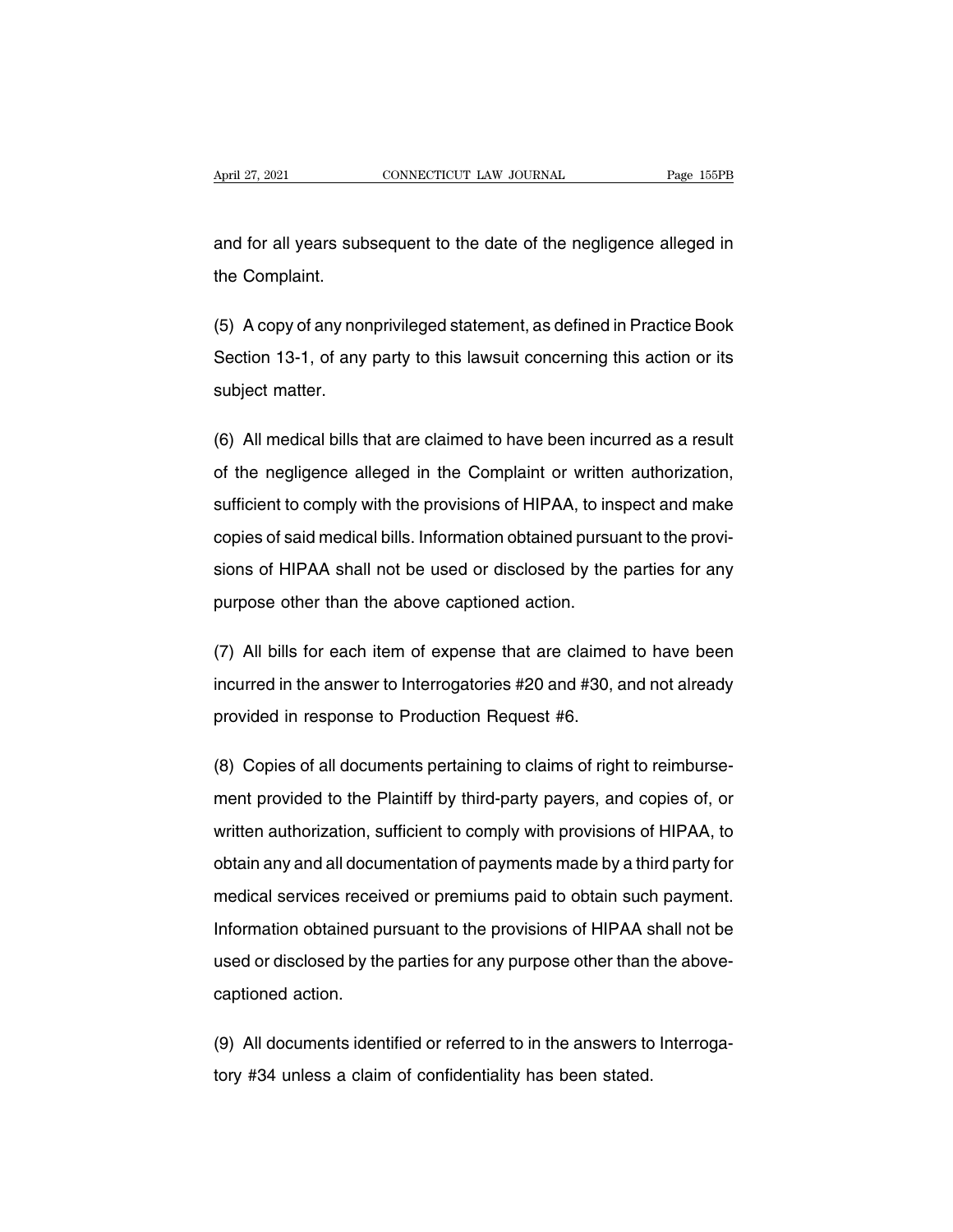Page 156PB CONNECTICUT LAW JOURNAL April 27, 2021<br>(10) Nonprivileged copies, whether in hard copies or electronic media,<br>of any and all documentation referenced in Interrogatory #40. Page 156PB CONNECTICUT LAW JOURNAL April 27, 202<br>
(10) Nonprivileged copies, whether in hard copies or electronic media<br>
of any and all documentation referenced in Interrogatory #40.<br>
(11) A copy of each and every recordin

(10) Nonprivileged copies, whether in hard copies or electronic media,<br>of any and all documentation referenced in Interrogatory #40.<br>(11) A copy of each and every recording of surveillance material dis-<br>coverable under Pra (10) Nonprivileged copies, whether in hard copies or electronic media,<br>of any and all documentation referenced in Interrogatory #40.<br>(11) A copy of each and every recording of surveillance material dis-<br>coverable under Pra of any and all documentation referenced in Interrogatory #40.<br>
(11) A copy of each and every recording of surveillance material dis-<br>
coverable under Practice Book Section 13-3 (c), by film, photograph,<br>
videotape, audiota (11) A copy of each and every recording of surveillance material dis-<br>coverable under Practice Book Section 13-3 (c), by film, photograph,<br>videotape, audiotape or any other digital or electronic means, of any<br>party to this thereof, including any transcript of such an above, the subsetion of the subsetion of the subsetion of the subsetion party to this lawsuit concerning this lawsuit or the subseteed, including any transcript of such recordin videotape, audiotape or any other digital or electronic means, of any<br>party to this lawsuit concerning this lawsuit or the subject matter<br>thereof, including any transcript of such recording.<br>(12) Copies of any and all docu

party to this lawsuit concerning this lawsuit or the subject matter<br>thereof, including any transcript of such recording.<br>(12) Copies of any and all documents and communications concerning<br>any and all of your disability cla thereof, including any transcript of such recording.<br>
(12) Copies of any and all documents and communications concerning<br>
any and all of your disability claim(s) with the issuing governmental<br>
office as set forth in Interr (12) Copies of any and all documents and communications concerning<br>any and all of your disability claim(s) with the issuing governmental<br>office as set forth in Interrogatory #43, excluding any material which is<br>claimed to any and all of your disability claim(s) with the issuing governmental<br>office as set forth in Interrogatory #43, excluding any material which is<br>claimed to be protected by attorney-client privilege or other applicable<br>privi office as set forth in Interrogatory #43, excluding any material which is<br>claimed to be protected by attorney-client privilege or other applicable<br>privilege. In addition, written authorization, in the form attached, permit since as section in interregately and<br>claimed to be protected by attorne<br>privilege. In addition, written author<br>ting the undersigned to obtain a f<br>social security disability file.<br>(13) Any and all photographs or privilege. In addition, written authorization, in the form attached, permitting the undersigned to obtain a full and complete copy of Plaintiff's social security disability file.<br>Social security disability file.<br>(13) Any a ting the undersigned to<br>social security disability<br>(13) Any and all photog<br>Interrogatory #41.<br>Requests for Productio

social security disability file.<br>(13) Any and all photographs or recordings identified in response to<br>Interrogatory #41.<br>Requests for Production #14 through #19 apply in wrongful death<br>cases: cases:

Interrogatory #41.<br>Requests for Production #14 through #19 apply in wrongful death<br>cases:<br>(14) A copy of the probate appointment, identifying the Plaintiff as<br>Administrator of the subject estate. Requests for Production #14 through #<br>cases:<br>(14) A copy of the probate appointment<br>Administrator of the subject estate.<br>(15) A copy of the death certificate. cases:<br>
(14) A copy of the probate appointment,<br>
Administrator of the subject estate.<br>
(15) A copy of the death certificate.<br>
(16) A copy of any autopsy report and/or i (14) A copy of the probate appointment, identifying the Plaintiff as<br>Administrator of the subject estate.<br>(15) A copy of the death certificate.<br>(16) A copy of any autopsy report and/or postmortem toxicology test-<br>ing repor

Administrator of<br>(15) A copy of t<br>(16) A copy of a<br>ing report.<br>(17) Copies of d (15) A copy of the death certificate.<br>
(16) A copy of any autopsy report and/or postmortem toxicology test-<br>
ing report.<br>
(17) Copies of declarations of the Plaintiff that your attorney intends<br>
to use at time of trial pu (16) A copy of any autopsy report and/or postmortem toxicolo<br>ing report.<br>(17) Copies of declarations of the Plaintiff that your attorney<br>to use at time of trial pursuant to General Statutes § 52-172.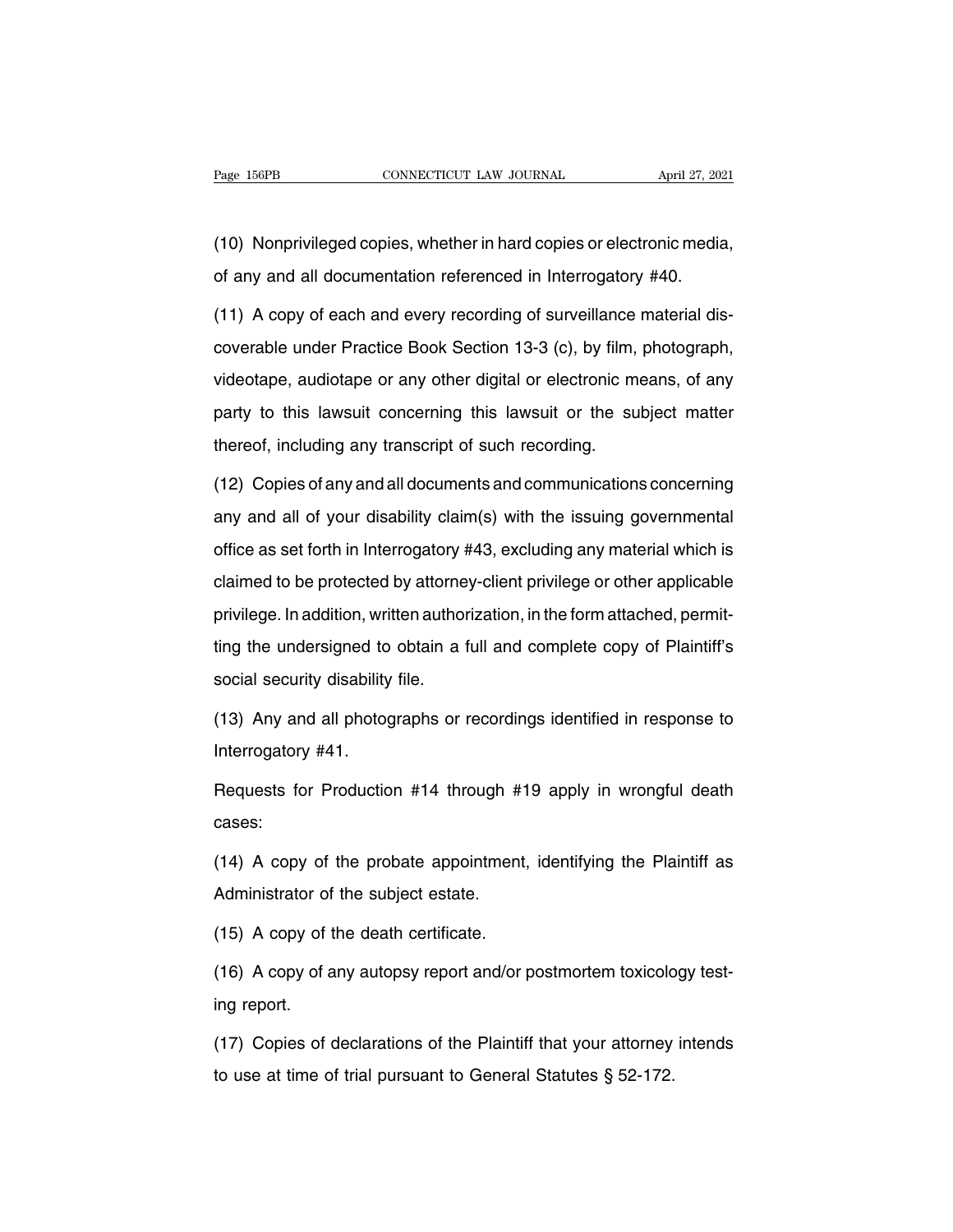April 27, 2021 CONNECTICUT LAW JOURNAL Page 157PB<br>(18) Any documents, written or digital recordings, entries, memo-<br>randa, and/or transcripts of digital recordings offered pursuant to Gen-Fage 157PB<br>(18) Any documents, written or digital recordings, entries, memo-<br>randa, and/or transcripts of digital recordings offered pursuant to Gen-<br>eral Statutes § 52-174. (18) Any documents, writter<br>
randa, and/or transcripts of di<br>
eral Statutes § 52-174. (18) Any documents, written or digital recordings, entries, memo-<br>randa, and/or transcripts of digital recordings offered pursuant to Gen-<br>eral Statutes § 52-174.<br>(19) Copies of or an authorization to obtain the records re randa, and/or transcripts o<br>eral Statutes § 52-174.<br>(19) Copies of or an auth<br>in Interrogatory #45.

(19) Copies of or an authorization to obtain the records referenced<br>in Interrogatory #45.<br>Request for Production #20 applies to cases involving a minor Plaintiff:

in Interrogatory #45.<br>Request for Production #20 applies to cases involving a minor Plaintiff:<br>(20) Copies of all education records, attendance records, nurses'<br>records, and materials from each day care, preschool, school, Request for Production #20 applies to cases involving a minor Plaintiff:<br>(20) Copies of all education records, attendance records, nurses'<br>records, and materials from each day care, preschool, school, or other<br>educational Request for Production #20 applies to cases involving a minor Plaintiff:<br>(20) Copies of all education records, attendance records, nurses'<br>records, and materials from each day care, preschool, school, or other<br>educational (20) Copies of all education records, attendance records, nurses'<br>records, and materials from each day care, preschool, school, or other<br>educational institution the minor Plaintiff has attended (exclusive of<br>any records re five years of the minor plaintiff has attended (exclusive of any records, and materials from each day care, preschool, school, or other educational institution the minor Plaintiff has attended (exclusive of any records rel permitting the undersigned to inspect and to make copies of said<br>educational institution the minor Plaintiff has attended (exclusive of<br>any records relating to mental health injuries or conditions) for the last<br>five years educational institution the minor Plaintiff has attended (exclusive of any records relating to mental health injuries or conditions) for the last five years to the present or written authorization in the form attached perm

DEFENDANT,

BY<sub>D</sub>

#### **CERTIFICATION**

DEFENDANT,<br>
BY<br> **CERTIFICATION**<br>
I certify that a copy of this document was or will immediately be<br>
ailed or delivered electronically or non-electronically on (date) BY<br>
BY<br>
CERTIFICATION<br>
I certify that a copy of this document was or will immediately be<br>
mailed or delivered electronically or non-electronically on (date)<br>
to all attorneys and self-represented parties of record and **CERTIFICATION**<br>at a copy of this document was or will immediately be<br>delivered electronically or non-electronically on (date)<br>to all attorneys and self-represented parties of record and<br>consent for electronic delivery was I certify that a copy of this document was or will immediately be<br>mailed or delivered electronically or non-electronically on (date)<br>to all attorneys and self-represented parties of record and<br>that written consent for elec next a copy of the document masks of the immediately be<br>mailed or delivered electronically or non-electronically on (date)<br>to all attorneys and self-represented parties of record and<br>that written consent for electronic del to all attorneys and self-representhat written consent for electronic delivery was<br>neys and self-represented parties of record with diately be receiving electronic delivery.<br>Name and address of each party and attorn at written consent for electronic delivery was received from all attor-<br>ys and self-represented parties of record who received or will imme-<br>ately be receiving electronic delivery.<br>Name and address of each party and attorn neys and self-represented parties of recelving electronic delivery.<br>
Name and address of each party and<br>
immediately be mailed or delivered to\*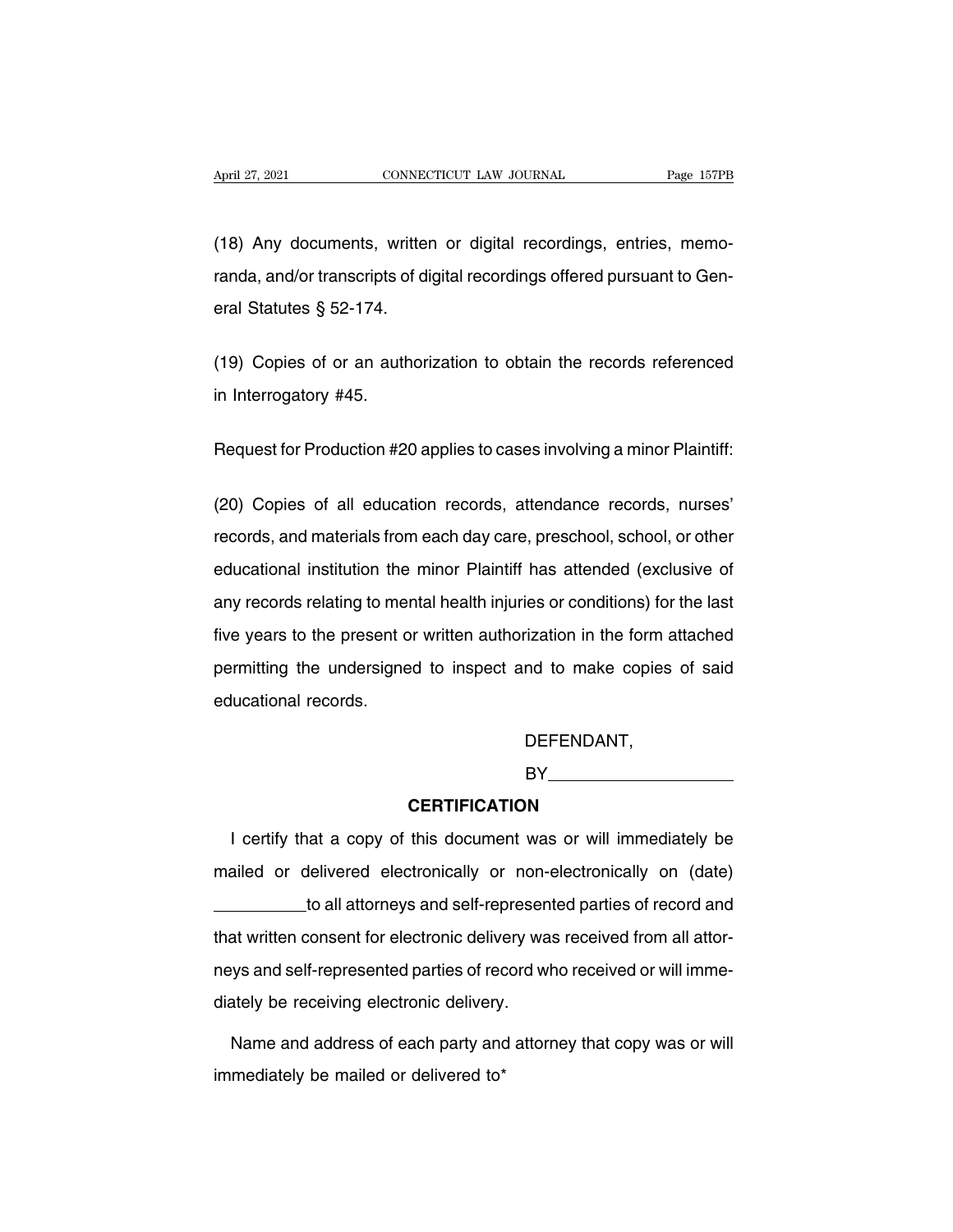EXEMBER ENGINEED CONNECTICUT LAW JOURNAL April 27, 2021<br>
The interessary, attach additional sheet or sheets with the name and<br>
Interess which the copy was or will immediately be mailed or deliv-Page 158PB CONNECTICUT LAW JOURNAL April 27, 2021<br>
\*If necessary, attach additional sheet or sheets with the name and<br>
address which the copy was or will immediately be mailed or deliv-<br>
ered to. \*If necessa<br>address whic<br>ered to. \*If necessary, attach additional sheet or sheets with the name and<br>address which the copy was or will immediately be mailed or deliv-<br>ered to.<br>Signed (Signature of filer) Print or type name of person signing address which the copy was or will immediately be mailed or delivered to.<br>
Signed (Signature of filer) Print or type name of person signing<br>
Date Signed

Signed (Signature of filer) Print or type name of person signing<br>
Date Signed<br>
Mailing address (Number, street, town, state and zip code) or

Mailing address (Number, street, town, state and zip code) or<br>
E-mail address, if applicable<br>
Telephone number

E-mail address, if applicable

mail address, if applicable<br>
elephone number<br>
COMMENTARY: This new form was developed pursuant to and is<br>
be used in connection with the changes to Section 13-9. COMMENTARY: This new form was developed pursuant to and is to be used in connection with the changes to Section 13-9.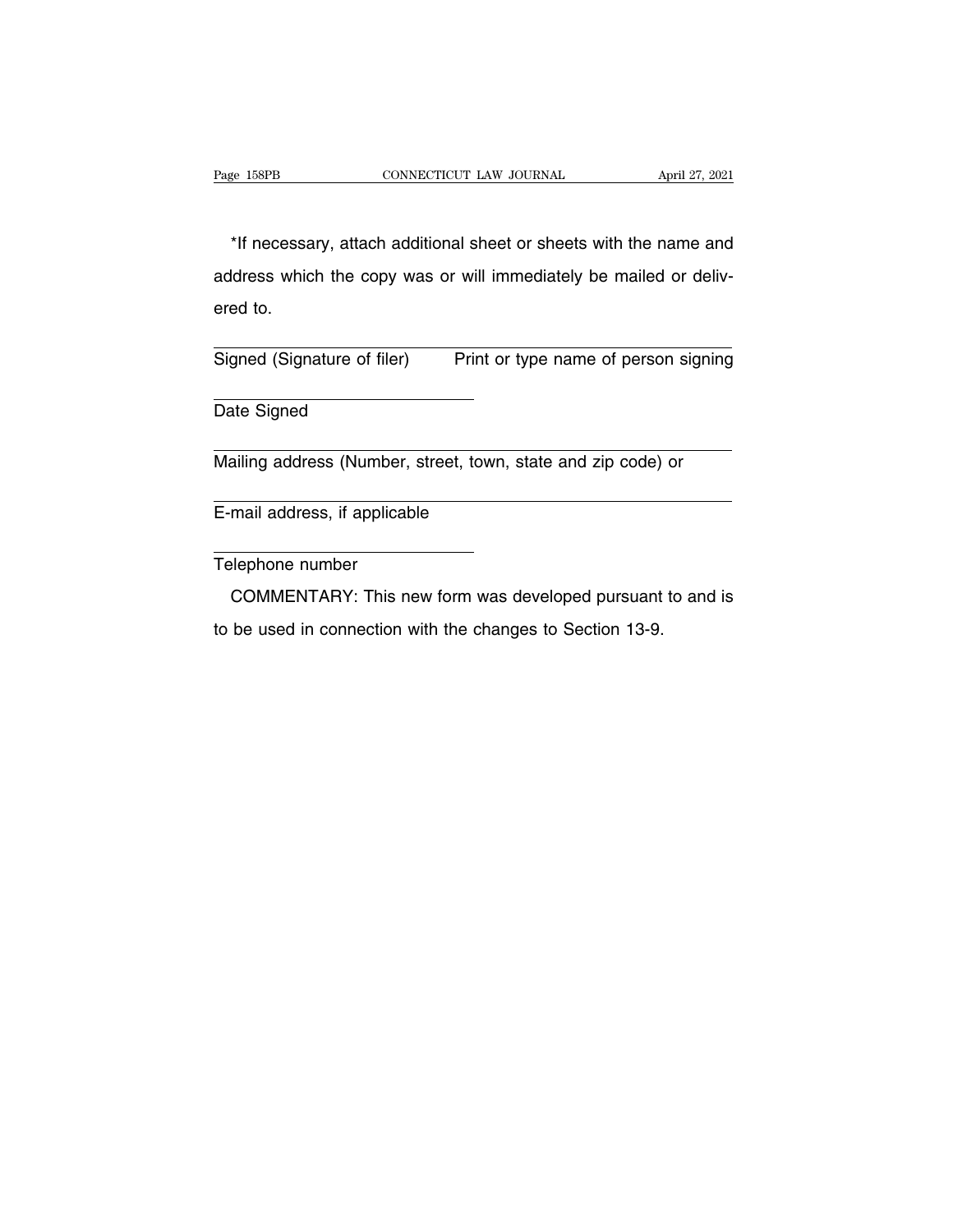# **EDUCATION / SCHOOL RECORDS AUTHORIZATION**

TO:

EDUCATION / SCHOOL RECORDS AUTHORIZATION<br>TO:<br>(Any educational institution, including any school, special education<br>program, remedial education program, developmental program, EDUCATION / SCHOOL RECORDS AUTHORIZATION<br>TO:<br>(Any educational institution, including any school, special education<br>program, remedial education program, developmental program,<br>including special treatment, teacher aides and TO:<br>(Any educational institution, including any school, special education<br>program, remedial education program, developmental program,<br>including special treatment, teacher aides and assistance that has<br>provided educational (Any educational institution, including a<br>program, remedial education program<br>including special treatment, teacher air<br>provided educational services to): ent, teacher aides and associated above)<br>ent, teacher aides and associated as<br>(insert name above)

I hereby authorize you to release copies of the records of , including educational (insert name above)<br>
1 hereby authorize you to release copies of the records of<br>
..., including educational<br>
records to (\*\*defense firm name\*\*), or its authorized representative.<br>
"Educational records" for purposes of this ''Educational records'' for purposes of this authorization shall include, but not be limited to, attendance records, medical records to (\*\*defense firm name\*\*), or its authorized representative.<br>"Educational records" for purposes of this authorization shall include,<br>but not be limited to, attend records to (\*\*defense firm name\*\*), or its authorized representative.<br>
"Educational records" for purposes of this authorization shall include,<br>
but not be limited to, attendance records, medical records, occupa-<br>
tional th "Educational records" for purposes of this authorization shall include,<br>but not be limited to, attendance records, medical records, occupa-<br>tional therapy records, nurses' notes, progress reports, teacher notes,<br>report car but not be limited to, attendance records, medical records, occupational therapy records, nurses' notes, progress reports, teacher notes, report cards, achievement scores, evaluations, teacher progress notes, transcripts, tional therapy records, nurses' notes, progress reports, teacher notes, report cards, achievement scores, evaluations, teacher progress<br>notes, transcripts, social worker's records, and correspondence.<br>This authorization do

undersigned. notes, transcripts, social worker's records, and correspondence.<br>This authorization does not expire until expressly withdrawn by the<br>undersigned.<br>A copy of this authorization is deemed as valid as the original.

undersigned.<br>A copy of this authorization is deemed as valid as the original.<br>Signature of patient or patient's representative Date<br>If a patient's representative signs this authorization, please complete If a patient's representative signs this authorization, please complete<br>
If a patient's representative signs this authorization, please complete<br>
If a patient's representative signs this authorization, please complete<br>
the A copy of this authorization is deemed as valid as the original.<br>
Signature of patient or patient's representative Date<br>
If a patient's representative signs this authorization, please complete<br>
the following: Bighature of patient of patient's representative<br>
If a patient's representative signs this authorization, please complete<br>
the following:<br>
Printed name of patient's representative:<br>
Relationship to patient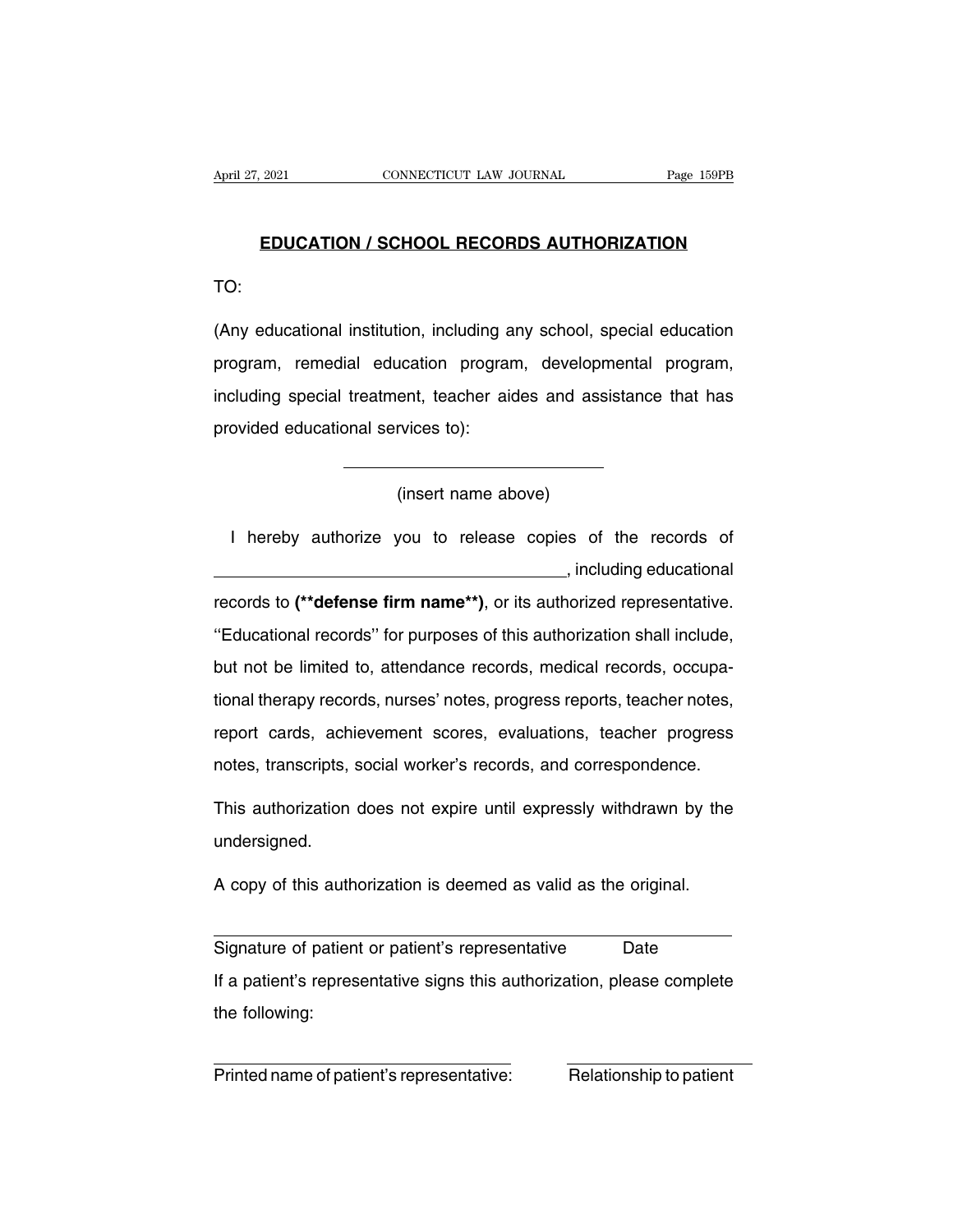Page 160PB CONNECTICUT LAW JOURNAL April 27, 2021<br>COMMENTARY: This new form is to be used in connection with Request for Production #20.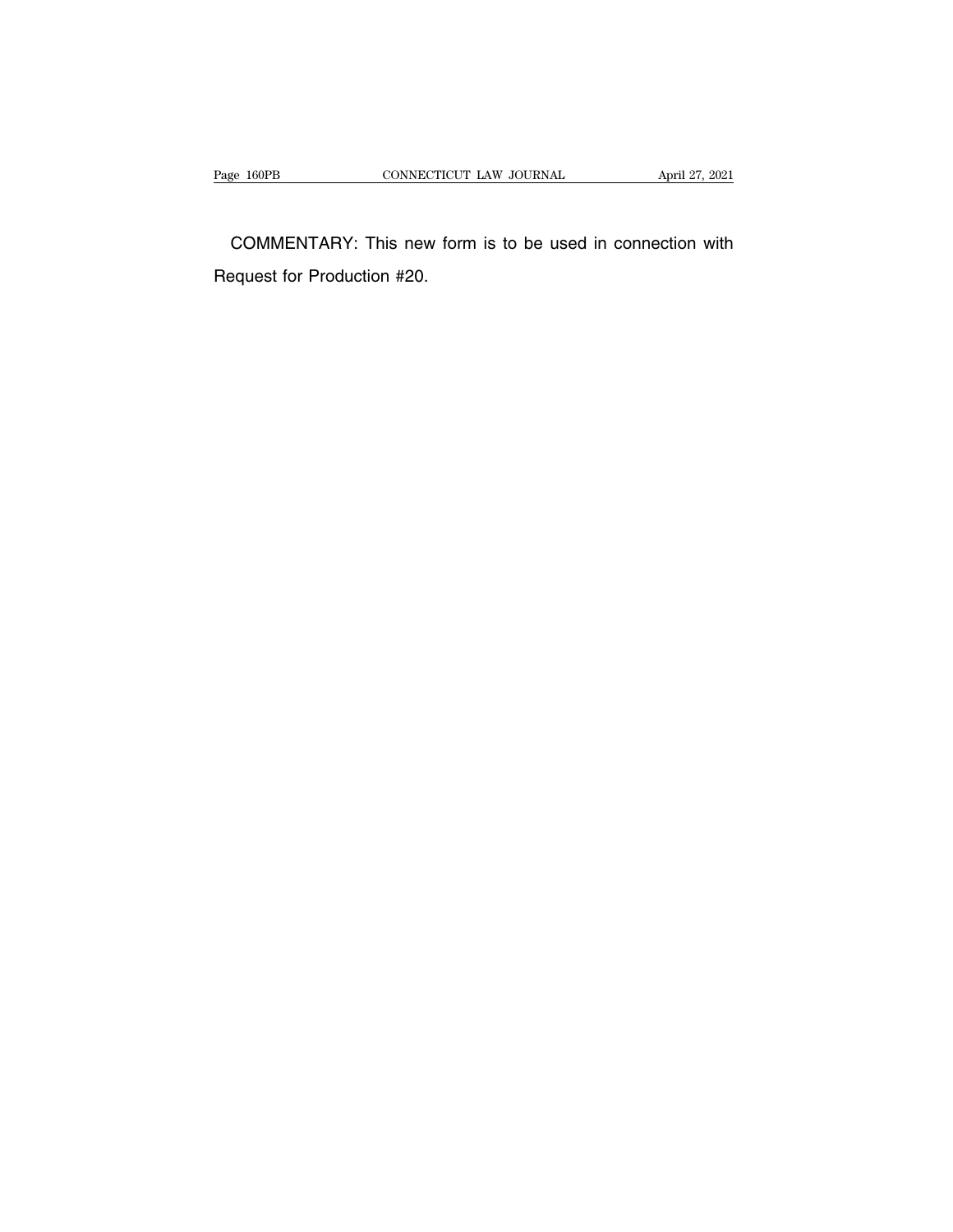# **CONNECTICUT LAW JOURNAL** Page 161PB<br> **DAY CARE / CHILD CARE / HOME CARE**<br>
RECORDS AUTHORIZATION **CONNECTICUT LAW JOURNAL** Page<br> **RECORDS AUTHORIZATION**

TO:

DAY CARE / CHILD CARE / HOME CARE<br>RECORDS AUTHORIZATION<br>TO:<br>(Any day care, child care, home care provider that has provided ser-<br>vices to) TO:<br>(Any day care,<br>vices to) e, home care provider that<br>(insert name above)<br>you to release copies of

I hereby authorize you to release copies of the records of ordex the records of<br>
including educational<br>
incrized representative. (insert name above)<br>
I hereby authorize you to release copies of the records of<br>
..., including educational<br>
records to (\*\*defense firm name\*\*), or its authorized representative.<br>
"Records" for purposes of this authorizati I hereby authorize you to release copies of the records of<br>
, including educational<br>
records to (\*\*defense firm name\*\*), or its authorized representative.<br>
"Records" for purposes of this authorization shall include, but no Indical you to heliade replied of the hedded of<br>Including educational<br>records to (\*\*defense firm name\*\*), or its authorized representative.<br>"Records" for purposes of this authorization shall include, but not be<br>limited to, records to (\*\*defense firm name\*\*), or its authorized representative.<br>
"Records" for purposes of this authorization shall include, but not be<br>
limited to, attendance records, medical records, occupational therapy<br>
records, records to (**acteries in manne** ), or its datitionzed representative.<br>
"Records" for purposes of this authorization shall include, but not be<br>
limited to, attendance records, medical records, occupational therapy<br>
records, "Records" for purposes of this authorization shall include, but not be<br>limited to, attendance records, medical records, occupational therapy<br>records, nurses' notes, progress reports, teacher notes, report cards,<br>achievemen minica to, anonaanso records, mealear records, eccupational inclupy<br>records, nurses' notes, progress reports, teacher notes, report cards,<br>achievement scores, evaluations, teacher progress notes, transcripts,<br>social worker

undersigned. A copy of this authorization is deemed as valid as the original.<br>A copy of this authorization does not expire until expressly withdrawn by the undersigned.<br>A copy of this authorization is deemed as valid as the original.

This authorization does not expire until expressly withdrawn by the<br>undersigned.<br>A copy of this authorization is deemed as valid as the original.<br>Signature of patient or patient's representative Date<br>If a patient's represe A copy of this authorization is deemed as valid as the original.<br>Signature of patient or patient's representative Date<br>If a patient's representative signs this authorization, please complete<br>the following: A copy of this auth<br>Signature of patien<br>If a patient's repres<br>the following: Signature of patient or patient s representative<br>
If a patient's representative signs this authorization, please complete<br>
the following:<br>
Printed name of patient's representative:<br>
COMMENTARY: This new form is to be used

a patient's representative signs this authorization, please complete<br>
e following:<br>
inted name of patient's representative:<br>
COMMENTARY: This new form is to be used in connection with<br>
equest for Production #20. the following:<br>
Printed name of patient's representative:<br>
COMMENTARY: This new form is to be used in connection with<br>
Request for Production #20.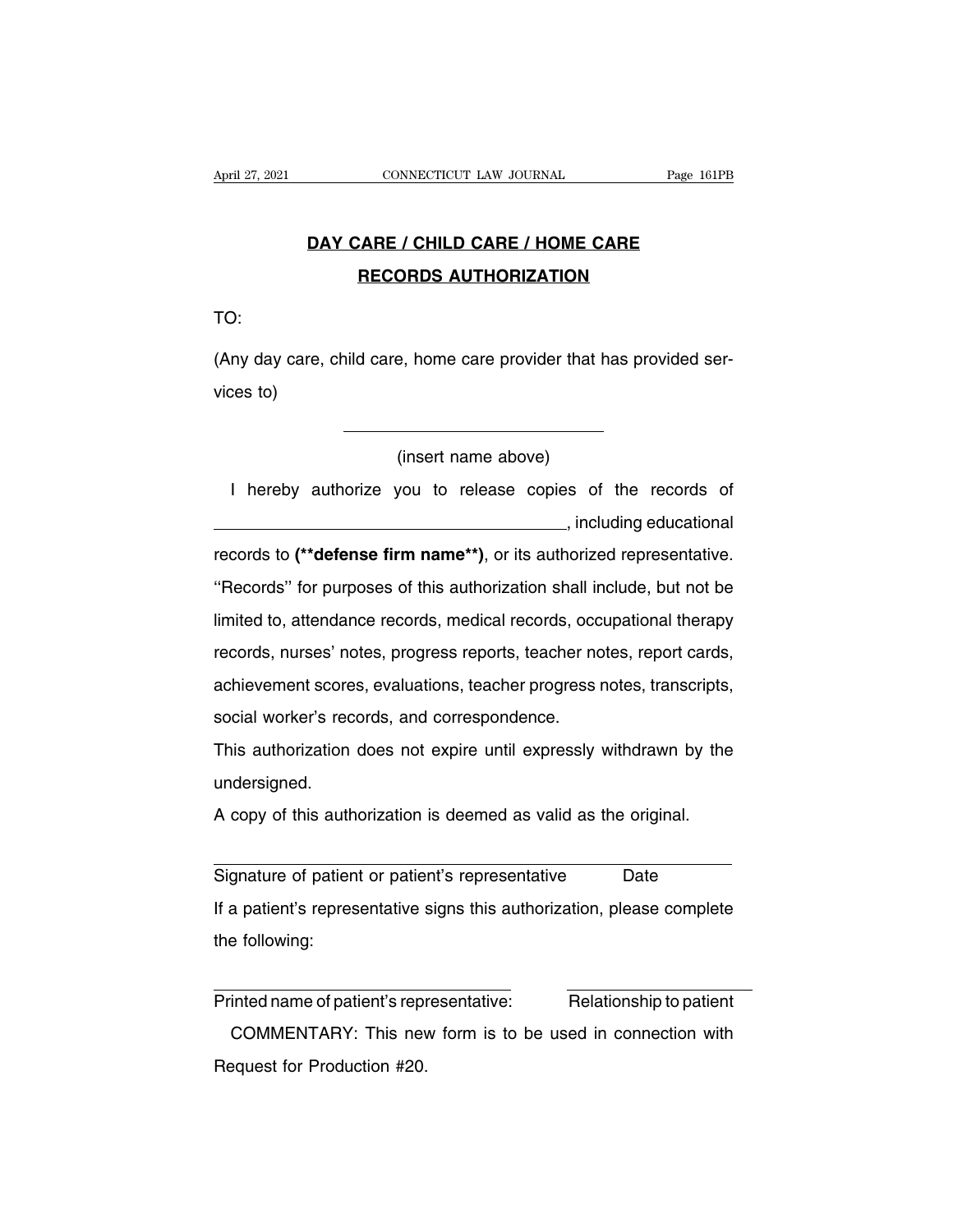# NECTICUT LAW JOURNAL<br>(NEW) Form 220<br>ht:ff: Interrectaries

# **PRONTE CONNECTICUT LAW JOURNAL**<br>
(NEW) Form 220<br> **Plaintiff's Interrogatories<br>
Negligence—Health Care Provider MEW) Form 220<br>
Plaintiff's Interrogatories<br>
Medical Negligence—Health Care Provider**

| (INEW) FORM 220                                                  |                        |  |  |  |
|------------------------------------------------------------------|------------------------|--|--|--|
| <b>Plaintiff's Interrogatories</b>                               |                        |  |  |  |
| <b>Medical Negligence-Health Care Provider</b>                   |                        |  |  |  |
| No. CV-                                                          | : SUPERIOR COURT       |  |  |  |
| (Plaintiff)                                                      | : JUDICIAL DISTRICT OF |  |  |  |
| VS.                                                              | : AT                   |  |  |  |
| (Defendant)                                                      | : (Date)               |  |  |  |
| The undersigned, on behalf of the Plaintiff(s), hereby propounds |                        |  |  |  |
| the following Interrogatories to be answered by the Defendant,   |                        |  |  |  |

The undersigned, on behalf of the Plaintiff(s), hereby propounds<br>the following Interrogatories to be answered by the Defendant,<br>(Defendant Health Care )<br>2016 (1997)<br>The propounds<br>The Defendant Health Care<br>19 (2016)<br>Care days of the filing here<br>of the filing here<br>of The undersigned, on behalf of the Plaintiff(s), hereby propounds<br>the following Interrogatories to be answered by the Defendant,<br>
(Defendant Health Care<br>
Provider's Name), under oath, within sixty (60) days of the filing he in compliance with Practice Book Section 13-2.<br>Defendance with Practice Book Section 13-2.<br>Definition: "You" or "your" shall mean the Defendance (Defendant Health Care<br>
ovider's Name), under oath, within sixty (60) days of the filing hereof<br>
compliance with Practice Book Section 13-2.<br>
Definition: "You" or "your" shall mean the Defendant to whom these<br>
errogatories

Provider's Name), under oath, within sixty (60) days of the filing hereof<br>in compliance with Practice Book Section 13-2.<br>Definition: "You" or "your" shall mean the Defendant to whom these<br>interrogatories are directed, exce in compliance with Practice Book Section 13-2.<br>Definition: "You" or "your" shall mean the Defendant to whom these<br>interrogatories are directed, except that if that Defendant has been<br>sued as the representative of the estat Definition: "You" or "your" shall mean the Defendant to whom these<br>interrogatories are directed, except that if that Defendant has been<br>sued as the representative of the estate of a decedent, ward, or incapa-<br>ble person, " interrogatories are directed, except that if that Defendant has been<br>sued as the representative of the estate of a decedent, ward, or incapa-<br>ble person, "you" or "your" shall also refer to the Defendant's dece-<br>dent, ward ments gatenes are allested, shelf<br>sued as the representative of the  $\epsilon$ <br>ble person, "you" or "your" shall<br>dent, ward or incapable person u<br>clearly indicates otherwise.<br>In answering these interroatori In answering these interrogatories, the Defendant is decent, ward or incapable person unless the context of an interrogatory<br>Parity indicates otherwise.<br>In answering these interrogatories, the Defendant(s) is (are) require

dent, ward or incapable person unless the context of an interrogatory<br>clearly indicates otherwise.<br>In answering these interrogatories, the Defendant(s) is (are) required<br>to provide all information within their knowledge, p clearly indicates otherwise.<br>In answering these interrogatories, the Defendant(s) is (are) required<br>to provide all information within their knowledge, possession or power.<br>If an interrogatory has subparts, answer each subp In answering these interrogatories, the Defendant(s) is (are) required<br>to provide all information within their knowledge, possession or power.<br>If an interrogatory has subparts, answer each subpart separately and<br>in full an any interrogatories cannot be answered in full, answer to the extent<br>possible.<br>If an interrogatory has subparts, answer each subpart separately and<br>in full and do not limit the answer to the interrogatory as a whole. If<br>an possible.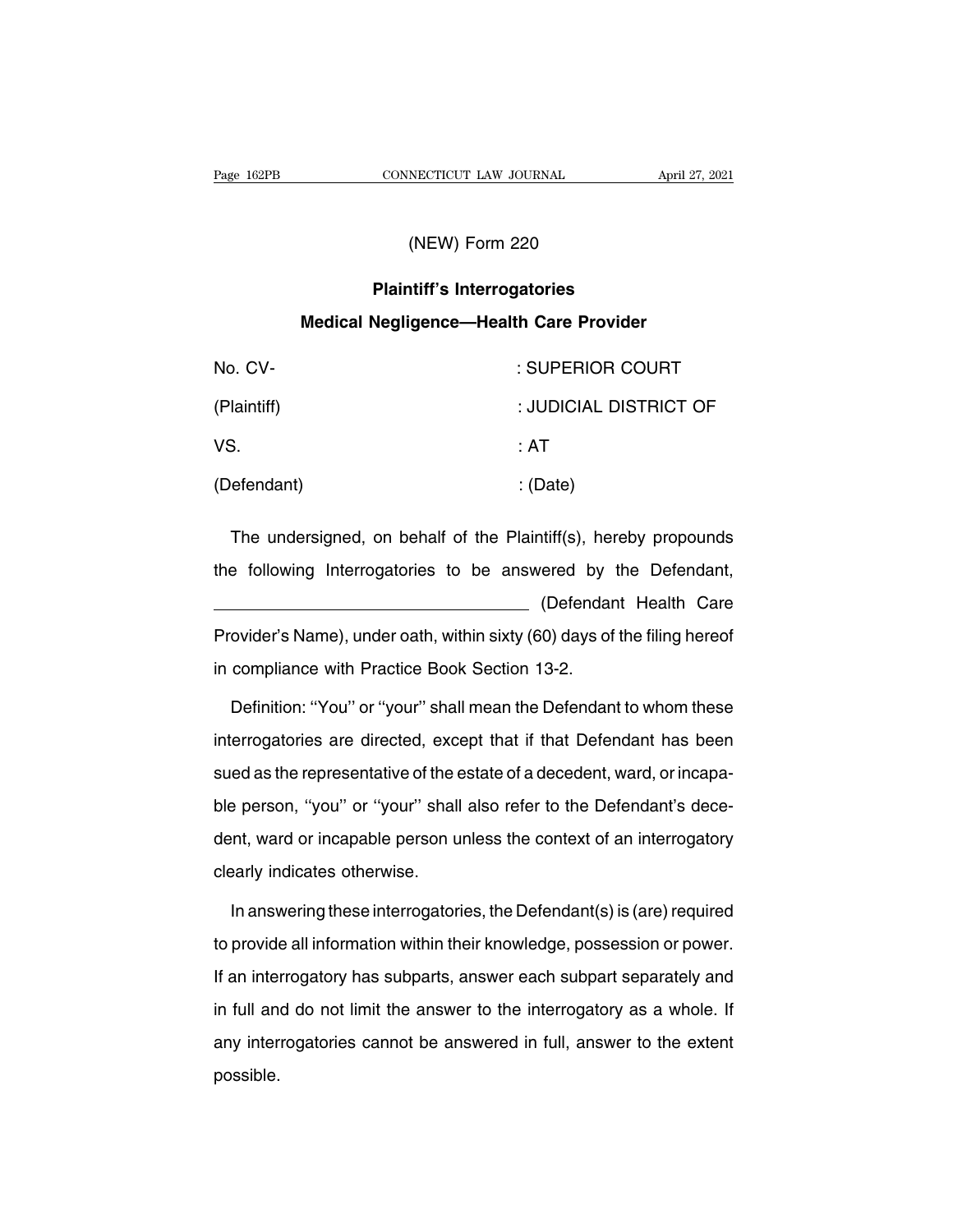April 27, 2021<br>
(1) State the following:<br>
(a) Your full name and any

April 27, 2021 CONNECTICUT LAW JOURNAL Page 163PB<br>
(1) State the following:<br>
(a) Your full name and any other name(s) by which you have been<br>
known; known; (1) State the following:<br>(a) Your full name and any other nar<br>known;<br>(b) Your date of birth; and<br>(c) Your business address. (a) Your full name and any othe<br>known;<br>(b) Your date of birth; and<br>(c) Your business address.<br>(2) If the Defendant is deceased

known;<br>(b) Your date of birth; and<br>(c) Your business address.<br>(2) If the Defendant is deceased, state the date and place of death,<br>whether an estate has been created, and the name and address of (b) Your date of birth; and<br>(c) Your business address.<br>(2) If the Defendant is deceased, state the date and place of death,<br>whether an estate has been created, and the name and address of<br>the Administrator or Executor ther (c) Your business address.<br>
(2) If the Defendant is deceased, state the<br>
whether an estate has been created, and t<br>
the Administrator or Executor thereof.<br>
Unless the information requested is pro If the Defendant is deceased, state the date and place of death,<br>nether an estate has been created, and the name and address of<br>a Administrator or Executor thereof.<br>Unless the information requested is provided in your curr whether an estate has been created, and the name a<br>the Administrator or Executor thereof.<br>Unless the information requested is provided in youtae, respond to Interrogatories #3 through #11:<br>(3) State the name of each colleg

the Administrator or Executor thereof.<br>
Unless the information requested is provided in your curriculum<br>
vitae, respond to Interrogatories #3 through #11:<br>
(3) State the name of each college and graduate school you attende

Unless the information requested is provided in your curriculum<br>vitae, respond to Interrogatories #3 through #11:<br>(3) State the name of each college and graduate school you attended,<br>the date of graduation, and each degree vitae, respond to Interrogatories #3 through #11:<br>(3) State the name of each college and graduate s<br>the date of graduation, and each degree obtaine<br>curriculum vitae including such information.<br>(4) State the name and addres (3) State the name of each college and graduate school you attended,<br>the date of graduation, and each degree obtained, or provide your<br>curriculum vitae including such information.<br>(4) State the name and address of each med

(c) date the hame of dadi bondge and graduate concer you attended,<br>the date of graduation, and each degree obtained, or provide your<br>curriculum vitae including such information.<br>(4) State the name and address of each medic ship, and the date of graduation, and called dividends of provide your<br>curriculum vitae including such information.<br>(4) State the name and address of each medical institution where you<br>underwent post-graduate training (e.g (4) State the name and address of each medical is<br>underwent post-graduate training (e.g., internship<br>ship, or similar training), and the dates of attendar<br>curriculum vitae including such information.<br>(5) If you have been t underwent post-graduate training (e.g., internship, residency, fellow-<br>ship, or similar training), and the dates of attendance, or provide your<br>curriculum vitae including such information.<br>(5) If you have been trained in a

ship, or similar training), and the dates of attendance, or provide your<br>curriculum vitae including such information.<br>(5) If you have been trained in a medical or surgical specialty, identify<br>the specialty, the dates you p curriculum vitae including such information.<br>(5) If you have been trained in a medical or surgical specialty, identify<br>the specialty, the dates you practiced the specialty, and the name and<br>address of each institution wher (5) If you have been trained in a medical or surgical specialty, identify<br>the specialty, the dates you practiced the specialty, and the name and<br>address of each institution where you were trained, or provide your<br>curriculu the specialty, the dates you practiced the specialty, and the name and<br>address of each institution where you were trained, or provide your<br>curriculum vitae including such information.<br>(6) If you have ever specialized in or

address of each institution where you were trained, or provide your<br>curriculum vitae including such information.<br>(6) If you have ever specialized in or limited your practice to a particular<br>field or branch of medicine or s curriculum vitae including such information.<br>(6) If you have ever specialized in or limited your practice to a particular<br>field or branch of medicine or surgery, for each specialized or limited<br>practice, state the field or (6) If you have ever specialized in or limited your practice to a particular<br>field or branch of medicine or surgery, for each specialized or limited<br>practice, state the field or branch of medicine or surgery, the inclusive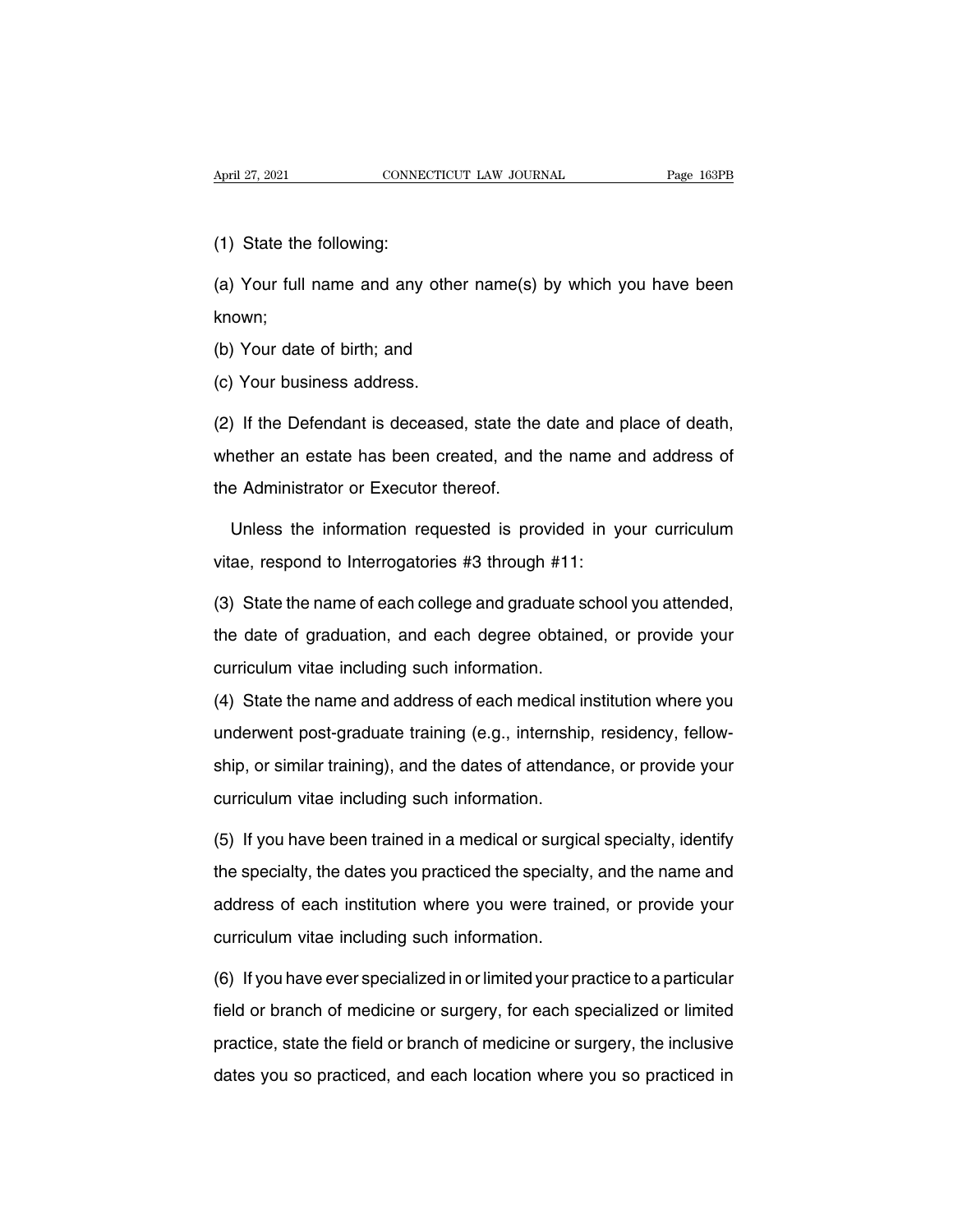the past ten years, or provide your curriculum vitae including such information. (7) If you have held any teaching positions, for each institution, state: Ine past ten years, or provide your curriculum vitae in<br>mation.<br>(7) If you have held any teaching positions, for ead<br>(a) The name and address of the institution;<br>(b) The inclusive dates of your association; and

(7) If you have held any teaching positions, for each institution;<br>(a) The name and address of the institution;<br>(b) The inclusive dates of your association; and<br>(c) The title held in each position. (7) If you have held any teaching position (a) The name and address of the institute (b) The inclusive dates of your association.

- 
- 
- 

(a) The name and address of the institution;<br>
(b) The inclusive dates of your association; and<br>
(c) The title held in each position.<br>
(8) State the name and location of any hospital or medical facility at<br>
which you have o (b) The inclusive dates of your association; and<br>
(c) The title held in each position.<br>
(8) State the name and location of any hospital or medical facility at<br>
which you have or have had appointments and/or clinical privil (c) The title held in each position.<br>
(8) State the name and location of any hospital or medical facility at<br>
which you have or have had appointments and/or clinical privileges<br>
in the past ten years, and the dates you had (8) State the name<br>which you have or<br>in the past ten ye<br>or privileges. which you have or have had appointments and/or clinical privileges<br>in the past ten years, and the dates you had such appointments<br>or privileges.<br>(9) Identify each medical book, paper, article, or other document that<br>you ha

in the past ten years, and the dates you had such appointments<br>or privileges.<br>(9) Identify each medical book, paper, article, or other document that<br>you have published, written, or contributed, and for each, state the<br>titl therefore privileges.<br>
(9) Identify each medical book, paper, article, or other document to<br>
you have published, written, or contributed, and for each, state<br>
title, whether you were an author, co-author, or contributor. (9) Identify each medical book, paper, article, or other document that<br>you have published, written, or contributed, and for each, state the<br>title, whether you were an author, co-author, or contributor.<br>(10) State the name between licensed, written, or contributed, a<br>title, whether you were an author, co-author, co<br>(10) State the name of every jurisdiction in v<br>been licensed as a health care provider.

(10) State the name of every jurisdiction in which you are or have<br>been licensed as a health care provider.<br>(11) State whether you are, or have ever been, a member of any<br>medical or other health care provider association, (10) State the name of every jurisdiction in which you are or have<br>been licensed as a health care provider.<br>(11) State whether you are, or have ever been, a member of any<br>medical or other health care provider association, been licensed as a health care provider.<br>
(11) State whether you are, or have ever been, a men<br>
medical or other health care provider association, society<br>
tion, and if so, as to each such membership, state: (11) State whether you are, or have ever been, a member of any<br>medical or other health care provider association, society or organiza-<br>tion, and if so, as to each such membership, state:<br>(a) The name and address of the med medical or other health care provider assoction, and if so, as to each such membersh<br>(a) The name and address of the medical of<br>association, society, or organization;<br>(b) The inclusive dates of your membersh

tion, and if so, as to each such membership, state:<br>
(a) The name and address of the medical or other health care<br>
association, society, or organization;<br>
(b) The inclusive dates of your membership; and<br>
(c) Whether you ha (a) The name and address of the medical or other health care provider<br>association, society, or organization;<br>(b) The inclusive dates of your membership; and<br>(c) Whether you have ever held any office and, if so, the title o

association, society, or organization;<br>(b) The inclusive dates of your membersh<br>(c) Whether you have ever held any office<br>office and the dates you held such office.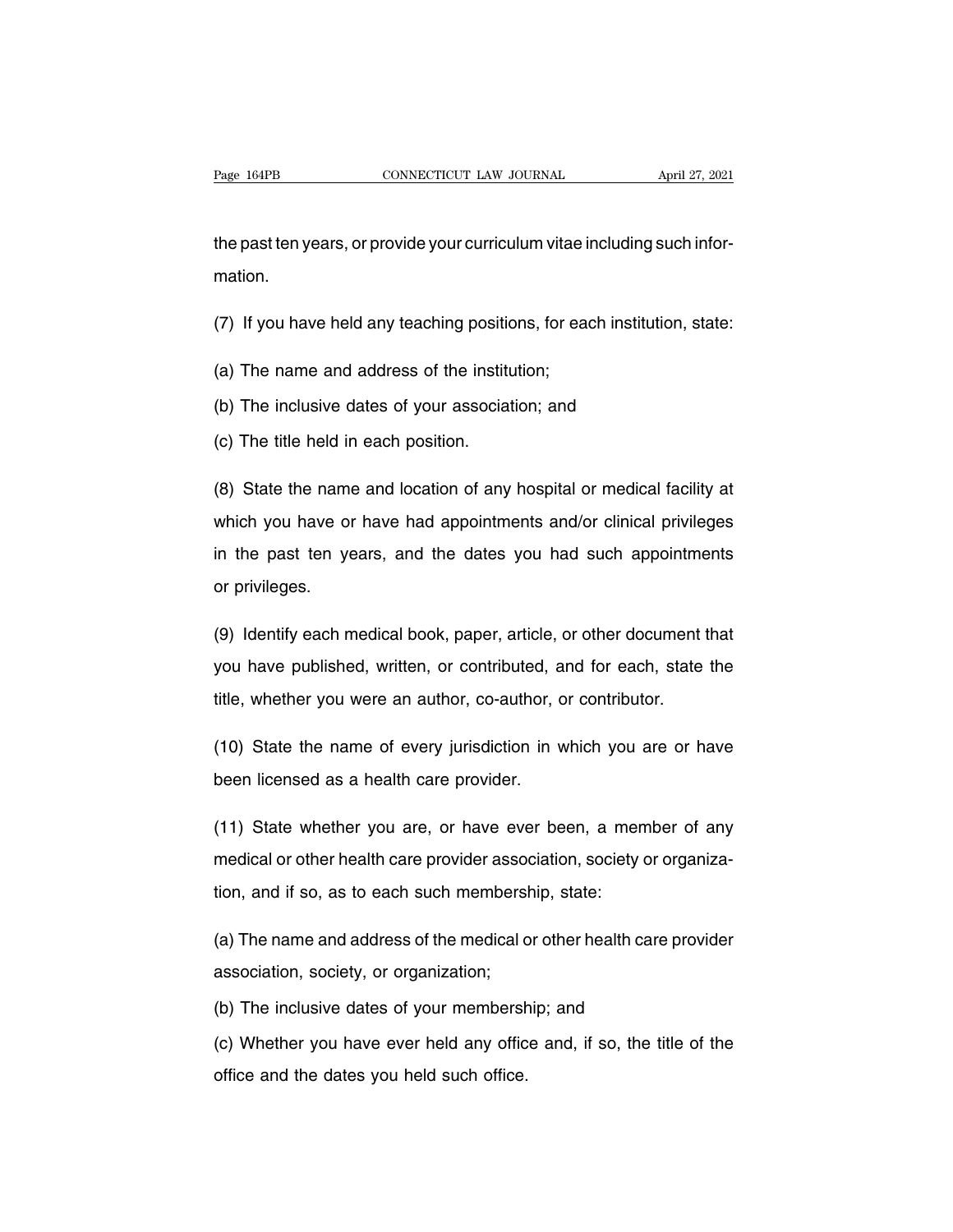April 27, 2021 CONNECTICUT LAW JOURNAL Page 165PB<br>
(12) With respect to any medical specialty board or other specialty<br>
board, for each board state, whether you were refused or granted April 27, 2021 CONNECTICUT LAW JOURNAL Page 165PB<br>
(12) With respect to any medical specialty board or other specialty<br>
board, for each board state, whether you were refused or granted<br>
certification, the reasons therefor, (12) With respect to any medical specialty board or other specialty<br>board, for each board state, whether you were refused or granted<br>certification, the reasons therefor, and, if granted certification, your<br>title or rank (e (12) With respect to any medical specialty board or other specialty<br>board, for each board state, whether you were refused or granted<br>certification, the reasons therefor, and, if granted certification, your<br>title or rank (e hold such certification, the reasons therefor, and, if<br>title or rank (e.g., diplomate, fellow, mem<br>hold such certification, title, or rank. certification, the reasons therefor, and, if granted certification, your<br>title or rank (e.g., diplomate, fellow, member), and whether you still<br>hold such certification, title, or rank.<br>(13) During the past ten years have y

itile or rank (e.g., diplomate, fellow, member), and whether you still<br>hold such certification, title, or rank.<br>(13) During the past ten years have you ever had your privileges or<br>application for privileges denied, revoked hold such certification, title, or rank.<br>
(13) During the past ten years have you ever had your privilege<br>
application for privileges denied, revoked, restricted, suspended<br>
limited in any way at any hospital or medical fa (13) During the past ten years have you ever had your privileges or<br>application for privileges denied, revoked, restricted, suspended, or<br>limited in any way at any hospital or medical facility?<br>(14) Unless agency or anothe

application for privileges denied, revoked, restricted, suspended, or<br>limited in any way at any hospital or medical facility?<br>(14) Unless agency or another vicarious liability relationship is admit-<br>ted to such codefendant limited in any way at any hospital or medical facility?<br>(14) Unless agency or another vicarious liability relationship is admit-<br>ted to such codefendant, state whether at the time of the negligence<br>alleged in the Complaint (14) Unless agency or another vicarious liability relationship is admitted to such codefendant, state whether at the time of the negligence alleged in the Complaint to the present you were an officer, share-holder, employe entity is an entity following in district that the time of the negligence alleged in the Complaint to the present you were an officer, shareholder, employee, member, partner, or otherwise affiliated with any entity or pers alleged in the Complaint to the present you were an officer, share-<br>holder, employee, member, partner, or otherwise affiliated with any<br>entity or person involved in the care and treatment of the Plaintiff. If<br>the answer is holder, employee, member, partner, or otherwise affiliated with any<br>entity or person involved in the care and treatment of the Plaintiff. If<br>the answer is yes, describe the nature and time period of the affiliation.<br>(15) D

entity or person involved in the care and treatment of the Plaintiff. If<br>the answer is yes, describe the nature and time period of the affiliation.<br>(15) During the ten years prior to the negligence alleged in the Com-<br>plai the answer is yes, describe the nature and time period of the affiliation.<br>
(15) During the ten years prior to the negligence alleged in the Com-<br>
plaint, have you ever had your application for a license denied, revoked,<br> (15) During the ten years prior to the negligence alleged in the Com-<br>plaint, have you ever had your application for a license denied, revoked,<br>restricted, suspended, or limited in any way in any jurisdiction?<br>(16) State t

restricted, suspended, or limited in any way in any jurisdiction?<br>
(16) State the time period(s) of the physician-patient relationship, if<br>
any, you had with the Plaintiff.<br>
(17) With respect to the negligence alleged in t

(16) State the time period(s) of the physician-patient relationship, if<br>any, you had with the Plaintiff.<br>(17) With respect to the negligence alleged in the Complaint, did you<br>ever consult with any physician or other health (16) State the time period(s) of the physician-patient relationship, if<br>any, you had with the Plaintiff.<br>(17) With respect to the negligence alleged in the Complaint, did you<br>ever consult with any physician or other health any, you had with the Plaintiff.<br>(17) With respect to the negligence alleged in the Complaint, did you<br>ever consult with any physician or other health care provider regarding<br>your diagnosis, care, or treatment of the Plain (17) With respect to the negligence alleged in the Complaint, did you<br>ever consult with any physician or other health care provider regarding<br>your diagnosis, care, or treatment of the Plaintiff that is not documented<br>in th specialt with any physician or other health of the reason for the Plaintiff in the medical record? If so, identify the perso specialty, and the reason for the consultation.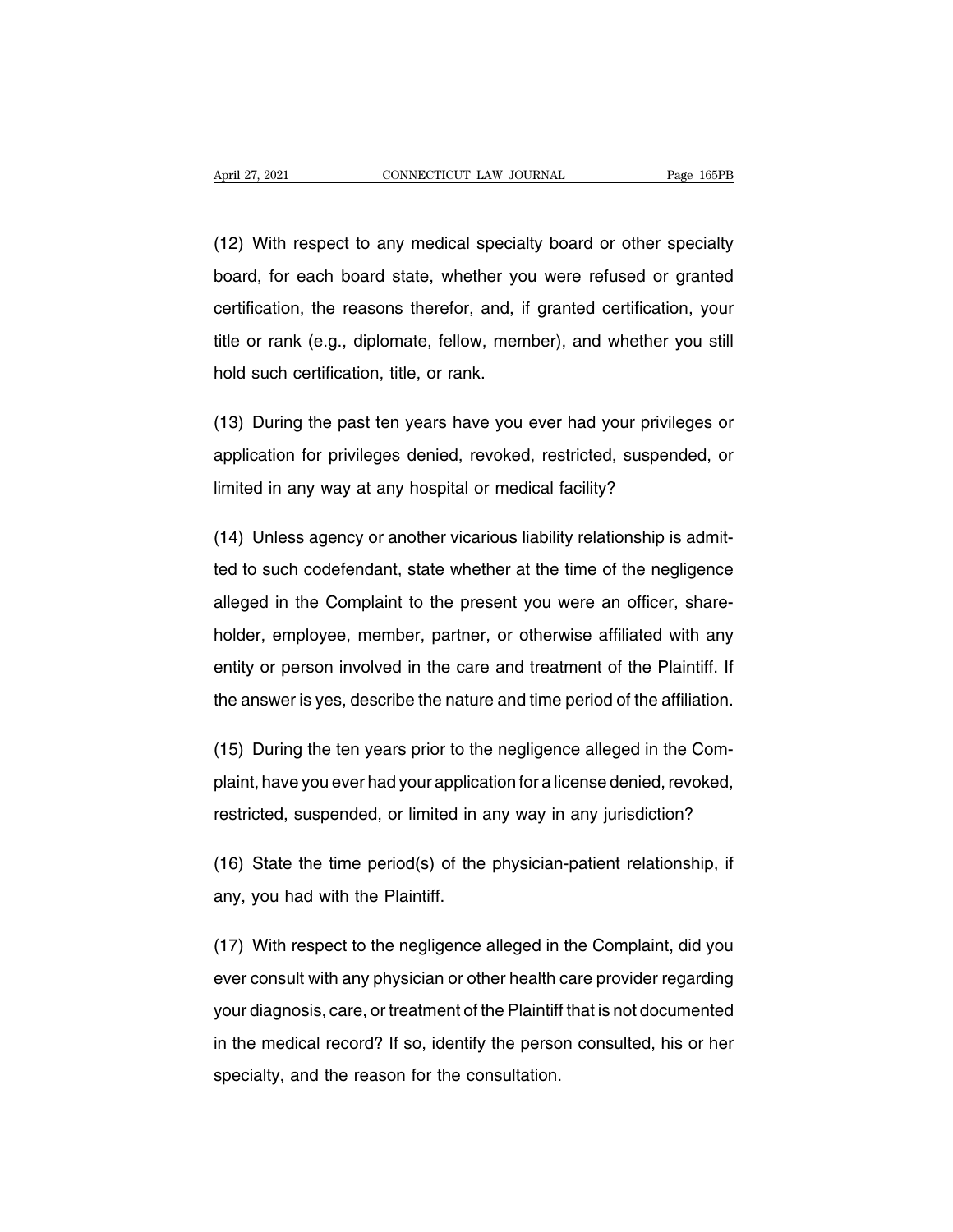Page 166PB<br>
CONNECTICUT LAW JOURNAL April 27, 2021<br>
(18) Are you aware of any nonprivileged documents concerning con-<br>
sultations, care or treatment of the Plaintiff regarding the negligence Fage 166PB CONNECTICUT LAW JOURNAL April 27, 2021<br>
(18) Are you aware of any nonprivileged documents concerning consultations, care or treatment of the Plaintiff regarding the negligence<br>
alleged in the Complaint that are (18) Are you aware of any nonprivileged documents concerning consultations, care or treatment of the Plaintiff regarding the negligence alleged in the Complaint that are not contained in the medical records or hospital cha (18) Are you aware of any nonprivileged documents c<br>sultations, care or treatment of the Plaintiff regarding<br>alleged in the Complaint that are not contained in the r<br>or hospital chart? If so, identify each document. sultations, care or treatment of the Plaintiff regarding the negligence<br>alleged in the Complaint that are not contained in the medical records<br>or hospital chart? If so, identify each document.<br>(19) If you are covered by an

alleged in the Complaint that are not contained in the medical records<br>or hospital chart? If so, identify each document.<br>(19) If you are covered by an insurance policy under which an insurer<br>may be liable to satisfy part o or hospital chart? If so, identify each document.<br>
(19) If you are covered by an insurance policy under which an insurer<br>
may be liable to satisfy part or all of a judgment or reimburse you for<br>
payments to satisfy part or (19) If you are covered by an insurance policy under<br>may be liable to satisfy part or all of a judgment or<br>payments to satisfy part or all of a judgment relating<br>alleged in the Complaint, state the following: may be liable to satisfy part or all of a judgment or reimbrew payments to satisfy part or all of a judgment relating to the alleged in the Complaint, state the following:<br>(a) The name(s) and address(es) of the insured(s); payments to satisfy part or all of a judgment relating to the negligence<br>alleged in the Complaint, state the following:<br>(a) The name(s) and address(es) of the insurance policy; and<br>(c) The name(s) and address(es) of said i alleged in the Complaint, state the following:<br>
(a) The name(s) and address(es) of the insured(s);<br>
(b) The amount of coverage under each insurance policy<br>
(c) The name(s) and address(es) of said insurer(s).

- 
- 
- 

(a) The name(s) and address(es) of the insured(s);<br>(b) The amount of coverage under each insurance policy; and<br>(c) The name(s) and address(es) of said insurer(s).<br>(20) If you are covered by an excess or umbrella insurance (b) The amount of coverage under each insurance policy; and<br>(c) The name(s) and address(es) of said insurer(s).<br>(20) If you are covered by an excess or umbrella insurance policy,<br>or any other insurance policy relating to t (c) The name(s) and a<br>(20) If you are covere<br>or any other insurance<br>Complaint, state: (20) If you are covered by an excess or umbrella insurance<br>or any other insurance policy relating to the negligence alleged<br>Complaint, state:<br>(a) The name(s) and address(es) of the named insured;<br>(b) The amount of effectiv or any other insurance policy relating to the negligence<br>Complaint, state:<br>(a) The name(s) and address(es) of the named insure<br>(b) The amount of effective coverage; and<br>(c) The name(s) and address(es) of the insurer(s). Complaint, state:<br>
(a) The name(s) and address(es) of the named insured;<br>
(b) The amount of effective coverage; and<br>
(c) The name(s) and address(es) of the insurer(s).<br>
(c) Astessekiesways and institution is assessed to th

- 
- 
- 

(a) The name(s) and address(es) of the named insured;<br>(b) The amount of effective coverage; and<br>(c) The name(s) and address(es) of the insurer(s).<br>(21) As to each insurance policy identified in response to the preceding<br>tw (b) The amount of effective coverage; a<br>
(c) The name(s) and address(es) of the<br>
(21) As to each insurance policy identifies<br>
two interrogatories, state whether:

(c) The hame(s) and address(es) of the firstner(s).<br>
(21) As to each insurance policy identified in response to the preceding<br>
two interrogatories, state whether:<br>
(a) Any disclaimer or reservation of rights letter has bee (21) As to each insurance policy<br>two interrogatories, state wheth<br>(a) Any disclaimer or reservation<br>(b) It is an eroding policy. (a) Any disclaimer or reservation of rights letter has been issued; and<br>(b) It is an eroding policy.<br>(22) Pursuant to General Statutes § 19a-17b, were your staff privi-<br>leges terminated or restricted by a medical review co (a) Any disclaimer or reservation of rights letter has been issued; and<br>
(b) It is an eroding policy.<br>
(22) Pursuant to General Statutes § 19a-17b, were your staff privi-<br>
leges terminated or restricted by a medical revie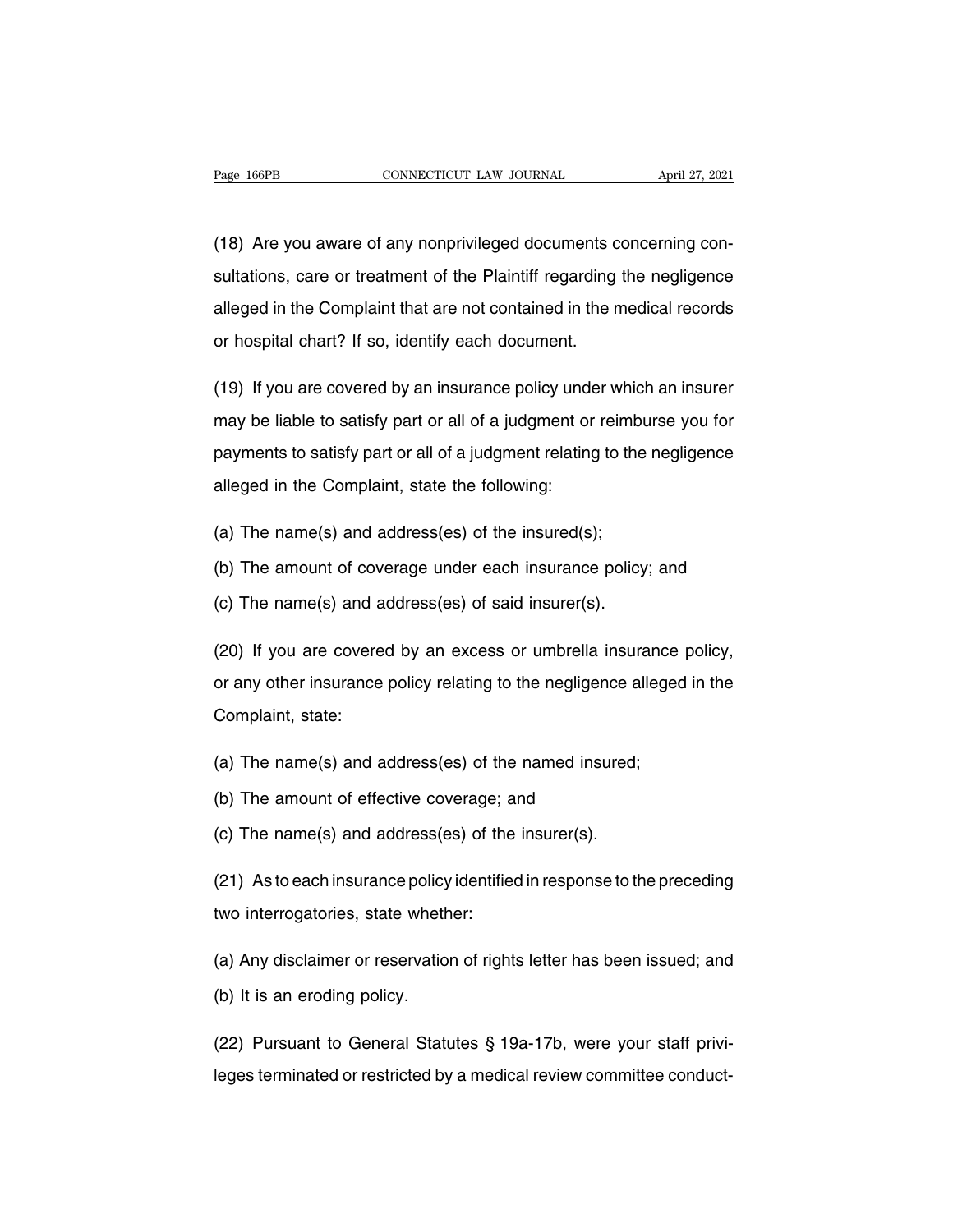April 27, 2021<br> **CONNECTICUT LAW JOURNAL**<br>
ing a peer review with respect to the negligence alleged in the Com-<br>
plaint? If so, please disclose the specific restriction imposed, if any. April 27, 2021 CONNECTICUT LAW JOURNAL Page 167PB<br>
ing a peer review with respect to the negligence alleged in the Com-<br>
plaint? If so, please disclose the specific restriction imposed, if any.<br>
(23) Have you or any entity

ing a peer review with respect to the negligence alleged in the Com-<br>plaint? If so, please disclose the specific restriction imposed, if any.<br>(23) Have you or any entity or person been sued for medical negli-<br>gence arising ing a peer review with respect to the negligence alleged in the Complaint? If so, please disclose the specific restriction imposed, if any.<br>(23) Have you or any entity or person been sued for medical negligence arising out plaint? If so, please disclose the specific restriction imposed, if any<br>(23) Have you or any entity or person been sued for medical negl<br>gence arising out of your conduct as a health care provider? If sc<br>state the caption, (23) Have you or any entity or person been sued for medical negli-<br>gence arising out of your conduct as a health care provider? If so,<br>state the caption, venue and docket number of the lawsuit(s).<br>(24) Have you made any st

gence arising out of your conduct as a health care provider? If so, state the caption, venue and docket number of the lawsuit(s).<br>(24) Have you made any statements, as defined in Practice Book<br>Section 13-1, to any person r plaint? Interior 13-1, to any person regarding any of the allegations in the Com-<br>
Interrogatory #24 is intended to include party statements made to<br>
representative of an insurance company prior to involvement of

COMMENT:

plaint?<br>COMMENT:<br>Interrogatory #24 is intended to include party statements made to<br>a representative of an insurance company prior to involvement of<br>defense counsel. COMMENT:<br>Interrogatory #24 is<br>a representative of ar<br>defense counsel.<br>(25) If the answer to the Interrogatory #24 is intended to include party statements made to<br>a representative of an insurance company prior to involvement of<br>defense counsel.<br>(25) If the answer to the previous interrogatory is affirmative, state:<br>(a is a representative of an insurance company prior to involvement of defense counsel.<br>
(25) If the answer to the previous interrogatory is affirmative, state:<br>
(a) The name and address of the person or persons to whom such

defense counsel.<br>(25) If the answer to the prev<br>(a) The name and address of<br>statements were made;<br>(b) The date on which such s (25) If the answer to the previous interrogatory is affirmat<br>(a) The name and address of the person or persons to v<br>statements were made;<br>(b) The date on which such statements were made;<br>(c) The form of the statement (i.e. (a) The name and address of the person or persons to whom such<br>statements were made;<br>(b) The date on which such statements were made;<br>(c) The form of the statement (i.e., whether written, made by recording<br>device or record

(a) The hame and dedices or the person or persons to wike<br>statements were made;<br>(b) The date on which such statements were made;<br>(c) The form of the statement (i.e., whether written, made by r<br>device or recorded by a steno

(b) The date on which such statements were made;<br>(c) The form of the statement (i.e., whether written, made by recording<br>device or recorded by a stenographer, etc.); and<br>(d) The name and address of each person having custo (c) The form of the statement of the statement.<br>
(d) The name and addre of each statement.<br>
(26) Other than those in

device or recorded by a stenographer, etc.); and<br>(d) The name and address of each person having custody or a copy<br>of each statement.<br>(26) Other than those individuals referenced in the medical record,<br>state the names and a (d) The name and address of each person having custody or a copy<br>of each statement.<br>(26) Other than those individuals referenced in the medical record,<br>state the names and addresses of all persons known to you who were<br>pre of each statement.<br>(26) Other than those individuals referenced in the medical record,<br>state the names and addresses of all persons known to you who were<br>present at the time of the negligence alleged in the Complaint or<br>wh (26) Other than those individuals referenced in the medical record,<br>state the names and addresses of all persons known to you who were<br>present at the time of the negligence alleged in the Complaint or<br>who observed or witne state the name<br>present at the<br>who observed<br>the Complaint.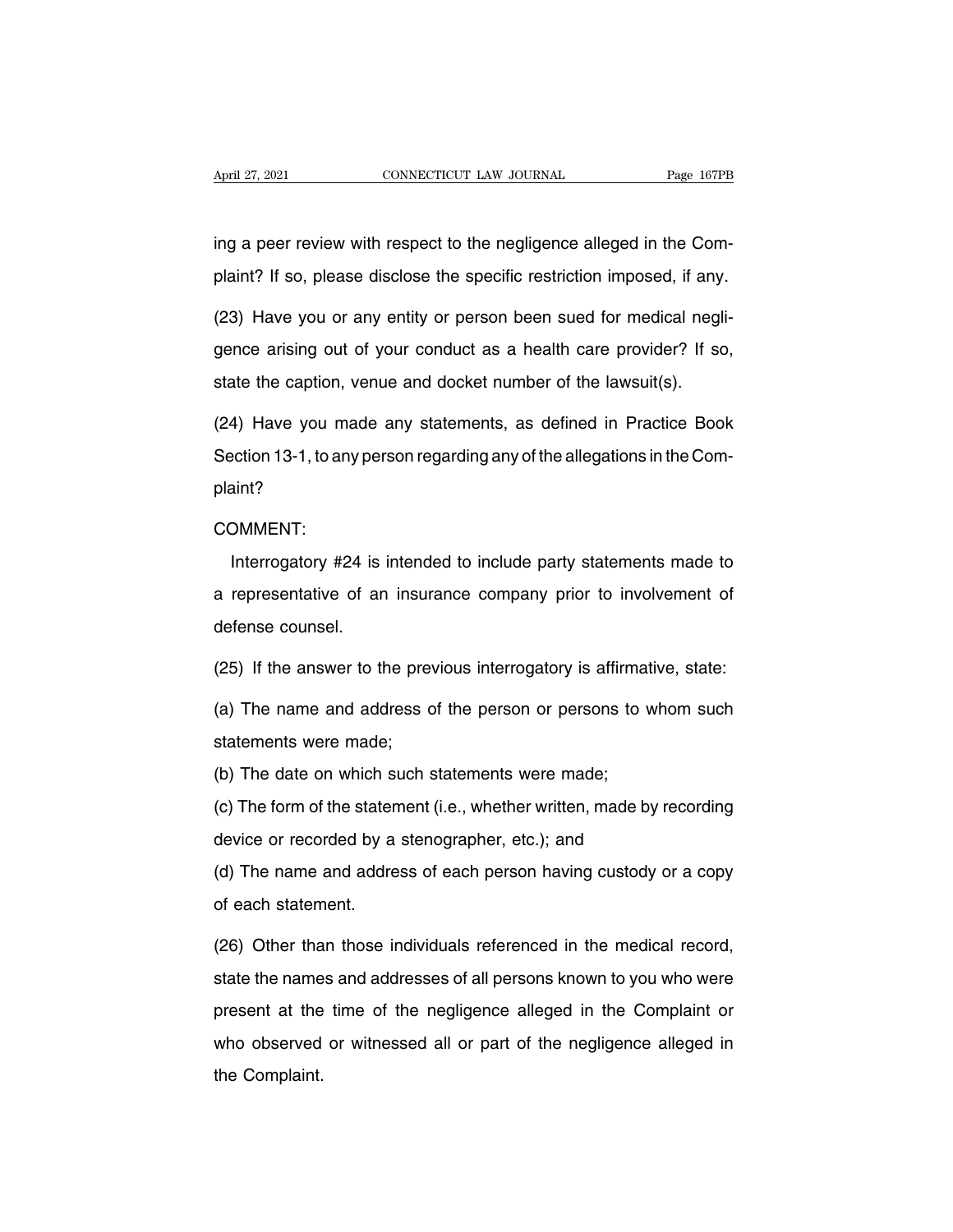(27) As to each individual named in response to the previous interroga-Trage 168PB<br>
CONNECTICUT LAW JOURNAL April 27, 2021<br>
(27) As to each individual named in response to the previous interroga-<br>
tory, state whether, to your knowledge or the knowledge of your attor-<br>
ney, the individual(s) h (27) As to each individual named in response to the previous interroga-<br>tory, state whether, to your knowledge or the knowledge of your attor-<br>ney, the individual(s) has given any statement or statements, as<br>defined in Pra (27) As to each individual named in response to the previous interrogatory, state whether, to your knowledge or the knowledge of your attorney, the individual(s) has given any statement or statements, as defined in Practic tory, state whether, to your knowledge or the knowledge of your attor-<br>ney, the individual(s) has given any statement or statements, as<br>defined in Practice Book Section 13-1, concerning the subject matter of<br>the Complaint ney, the individual(s) has given any statement or state<br>defined in Practice Book Section 13-1, concerning the subje<br>the Complaint. If your answer to this interrogatory is affirma<br>(a) The date on which the statement(s) were defined in Practice Book Section 13-1, concerning the subject matter of<br>the Complaint. If your answer to this interrogatory is affirmative, state:<br>(a) The date on which the statement(s) were taken;<br>(b) The names and addres

statement(s);

(a) The date on which the statement(s) were taken;<br>(b) The names and addresses of the person(s) who took the<br>statement(s);<br>(c) The names and addresses of any person(s) present when the<br>statement(s) taken; (a) The names and add statement(s);<br>(c) The names and add statement(s) taken;<br>(d) Whether the statement (c) The hames and addresses of any person(e) who test the statement(s);<br>(c) The names and addresses of any person(s) present when the<br>statement(s) taken;<br>(d) Whether the statement(s) were written, made by recording device<br> (c) The names and addresses of any person(s<br>statement(s) taken;<br>(d) Whether the statement(s) were written, made<br>or taken by court reporter or stenographer;<br>(e) The names and addresses of any person(s) t

(e) The names and addresses of any person(e) present when the<br>statement(s) taken;<br>(d) Whether the statement(s) were written, made by recording device<br>or taken by court reporter or stenographer;<br>(e) The names and addresses d) Whether the statement(s) we<br>or taken by court reporter or stel<br>(e) The names and addresses of<br>copies of the statement(s).<br>(28). State whether the Plaintiff w

or taken by court reporter or stenographer;<br>
(e) The names and addresses of any person(s) that have custody or<br>
copies of the statement(s).<br>
(28) State whether the Plaintiff was referred to you, and if so, identify<br>
the pe (e) The names and addresses of any person(s) that have custody or<br>copies of the statement(s).<br>(28) State whether the Plaintiff was referred to you, and if so, identify<br>the person or entity that made the referral and the da

copies of the statement(s).<br>
(28) State whether the Plaintiff was referred to you, and if so, identify<br>
the person or entity that made the referral and the date thereof.<br>
(29) Did you create, use, or maintain any "electron (28) State whether the Plaintiff was referred to you, and if so, identify<br>the person or entity that made the referral and the date thereof.<br>(29) Did you create, use, or maintain any "electronic protected health<br>information the person or entity that made the referral and the date thereof.<br>
(29) Did you create, use, or maintain any "electronic protected health<br>
information" (hereinafter "health information"), as defined in 45 C.F.R.<br>
§ 160.103 (29) Did you create, use, or maintain any "electronic protected health<br>information" (hereinafter "health information"), as defined in 45 C.F.R.<br>§ 160.103, during your treatment of Plaintiff?<br>(30) If the answer to the previ

information" (hereinafter "health information"), as defined in 45 C.F.R.<br>§ 160.103, during your treatment of Plaintiff?<br>(30) If the answer to the previous interrogatory is in the affirmative, list<br>the names of any and all § 160.103, during your treatment of Plaintiff?<br>(30) If the answer to the previous interrogatory is in the affirmative, list<br>the names of any and all electronic "information system(s)" (hereinafter<br>"EMR system(s)"), as defi (30) If the answer to the previous interrogatory is in the affirmative<br>the names of any and all electronic "information system(s)" (herein<br>"EMR system(s)"), as defined in 45 C.F.R. § 164.304, that conta<br>previously contain the names of any and all electronic "information system(s)" (hereinafter<br>"EMR system(s)"), as defined in 45 C.F.R. § 164.304, that contain or<br>previously contained the health information of the Plaintiff.<br>(31) Identify surv "EMR system(s)"), as defined in 45 C.F.R. § 164.304, that contain or<br>previously contained the health information of the Plaintiff.<br>(31) Identify surveillance material discoverable under Practice Book<br>Section 13-3 (c), by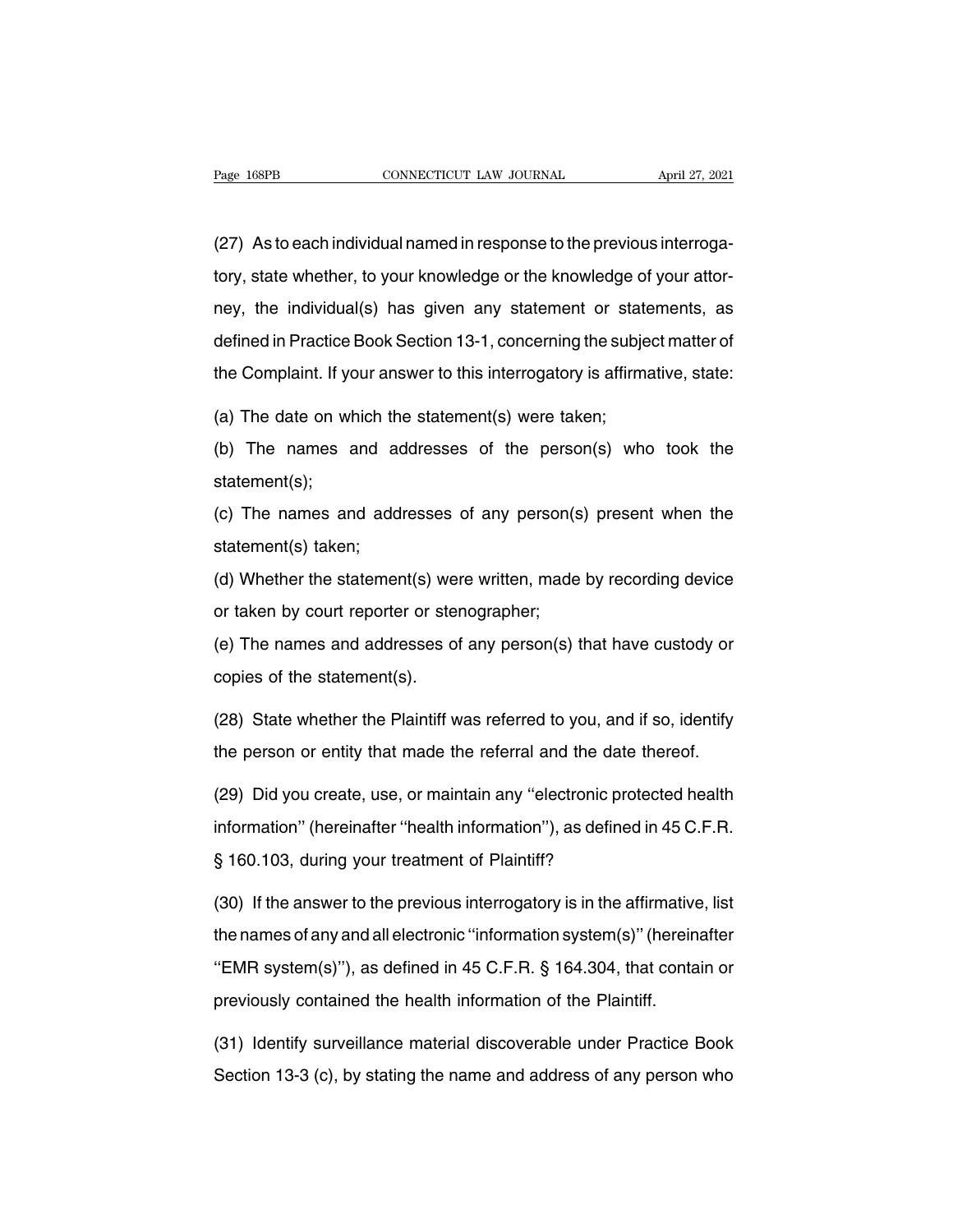April 27, 2021 CONNECTICUT LAW JOURNAL Page 169PB<br>
obtained or prepared any and all recordings, by film, photograph,<br>
videotape, audiotape or any other digital or electronic means, of any Vapril 27, 2021 CONNECTICUT LAW JOURNAL Page 169PB<br>
obtained or prepared any and all recordings, by film, photograph,<br>
videotape, audiotape or any other digital or electronic means, of any<br>
party concerning this lawsuit or obtained or prepared any and all recordings, by film, photograph,<br>videotape, audiotape or any other digital or electronic means, of any<br>party concerning this lawsuit or its subject matter, including any tran-<br>scripts which obtained or prepared any and all recordings, by film, photograph,<br>videotape, audiotape or any other digital or electronic means, of any<br>party concerning this lawsuit or its subject matter, including any tran-<br>scripts which or properties any and an recordings, by limit, protegraph,<br>videotape, audiotape or any other digital or electronic means, of any<br>party concerning this lawsuit or its subject matter, including any tran-<br>scripts which are in recording this lawsuit or its subject matter, including any transcripts which are in your possession or control or in the possession or control of your attorney, and state the date on which each recording(s) was obtained a party substituting and tansal of the<br>scripts which are in your posses<br>or control of your attorney, a<br>recording(s) was obtained and the<br>such recording was made.

PLAINTIFF,

**BY\_\_\_\_\_\_\_\_\_\_\_\_\_\_\_\_\_\_\_\_\_\_\_\_\_\_\_** 

PLAINTIFF,<br>BY \_\_\_\_\_\_\_\_\_\_\_\_\_\_\_\_\_\_\_, hereby certify that I have reviewed the<br>above interrogatories and responses thereto and that they are true PLAINTIFF,<br>BY\_\_\_\_\_\_\_\_\_\_\_\_\_\_\_\_\_, hereby certify that I have reviewed the<br>above interrogatories and responses thereto and that they are true<br>and accurate to the best of my knowledge and belief. I, \_\_\_\_\_\_\_\_\_\_\_\_\_\_\_\_, hereby certify that I have reviewed the above interrogatories and responses thereto and that they are true and accurate to the best of my knowledge and belief.

(Defendant)

Subscribed and sworn to before me this day of , 20 . ore me this \_\_\_\_\_<br>Notary Public/<br>Commissioner of th Commissioner of the Superior Court

### **CERTIFICATION**

Notary Public/<br>
Commissioner of the Superior Court<br> **CERTIFICATION**<br>
I certify that a copy of this document was or will immediately be<br>
ailed or delivered electronically or non-electronically on (date) Motary Public/<br>Commissioner of the Superior Court<br>CERTIFICATION<br>I certify that a copy of this document was or will immediately be<br>mailed or delivered electronically or non-electronically on (date)<br>to all attorneys and self **CERTIFICATION**<br>to a copy of this document was or will immediately be<br>elivered electronically or non-electronically on (date)<br>to all attorneys and self-represented parties of record<br>en consent for electronic delivery was r I certify that a copy of this document was or will immediately be<br>mailed or delivered electronically or non-electronically on (date)<br>to all attorneys and self-represented parties of record<br>and that written consent for elec mailed or delivered electronically or non-electronically on (date)<br>to all attorneys and self-represented parties of record<br>and that written consent for electronic delivery was received from all<br>attorneys and self-represent mailed or delivered electronically or non-electronically on (date)<br>
\_\_\_\_\_\_\_\_\_ to all attorneys and self-represented parties of record<br>
and that written consent for electronic delivery was received from all<br>
attorneys and s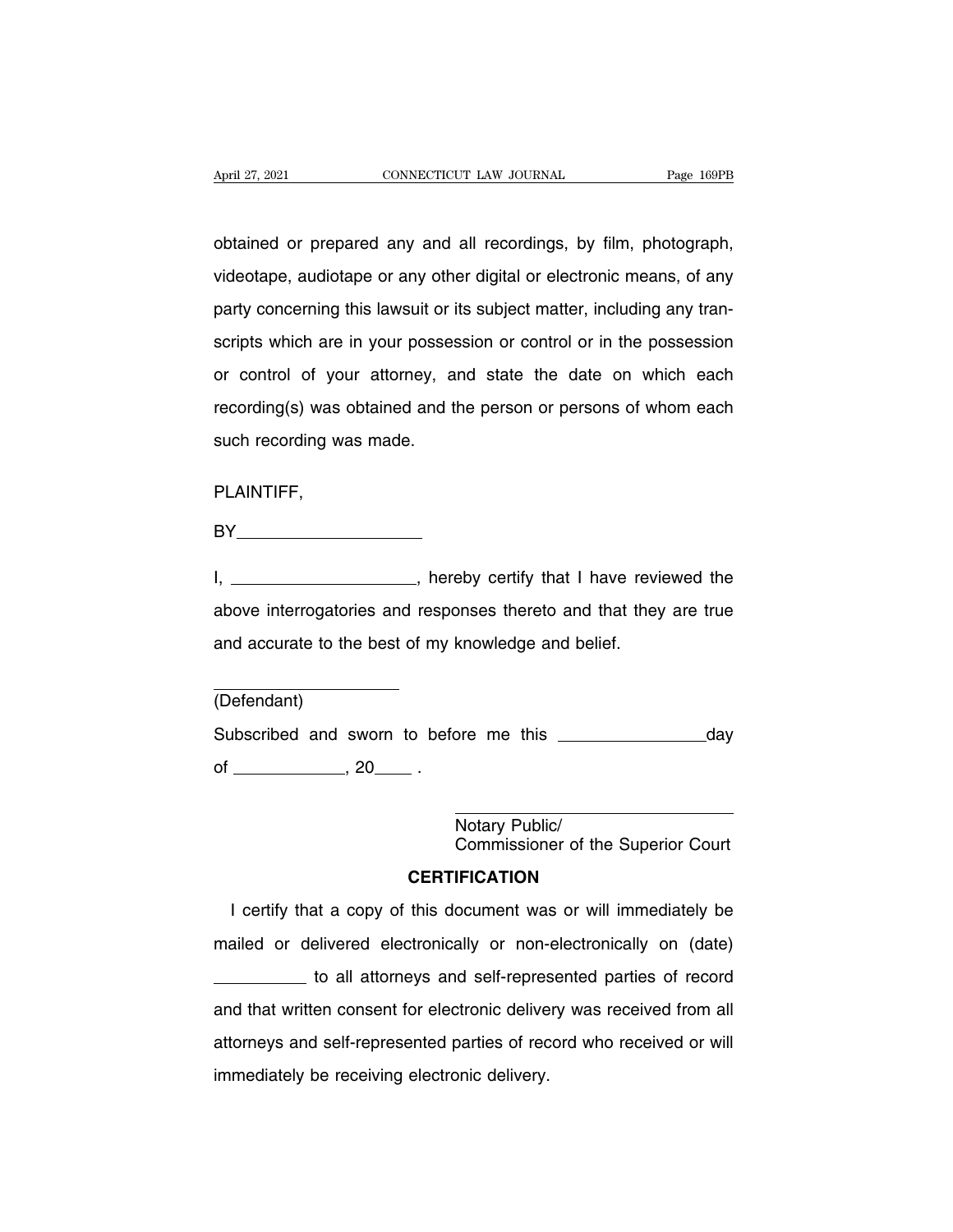EXECT ANDRESS OF EACH CONNECTICUT LAW JOURNAL April 27, 2021<br>Name and address of each party and attorney that copy was or will<br>Mediately be mailed or delivered to\* Page 170PB CONNECTICUT LAW JOURNAL<br>
Name and address of each party and attorne<br>
immediately be mailed or delivered to\*<br>
\*If necessary, attach additional sheet or shee immediately be mailed or delivered to\*

Name and address of each party and attorney that copy was or will<br>mediately be mailed or delivered to\*<br>\*If necessary, attach additional sheet or sheets with the name and<br>dress which the copy was or will immediately be mail Name and address of each party and attorney that copy was or will<br>immediately be mailed or delivered to\*<br>\*If necessary, attach additional sheet or sheets with the name and<br>address which the copy was or will immediately be \*If necessary, attach additional sheet or sheets with the name and<br>address which the copy was or will immediately be mailed or deliv-<br>ered to.<br>Signed (Signature of filer) Print or type name of person signing

Signed (Signature of filer)<br>Date Signed Signed (Signature of filer) Print or type name of person signing<br>
Date Signed<br>
Mailing address (Number, street, town, state and zip code) or

Date Signed<br>
Mailing address (Number, street, town,<br>
E-mail address, if applicable

Mailing address (Number,<br>E-mail address, if applical<br>Telephone number<br>COMMENTARY: This n mail address, if applicable<br>
elephone number<br>
COMMENTARY: This new form was developed pursuant to and is<br>
be used in connection with the changes to Section 13-6. E-mail address, if applicable<br>
Telephone number<br>
COMMENTARY: This new form was developed pursuant to and is<br>
to be used in connection with the changes to Section 13-6.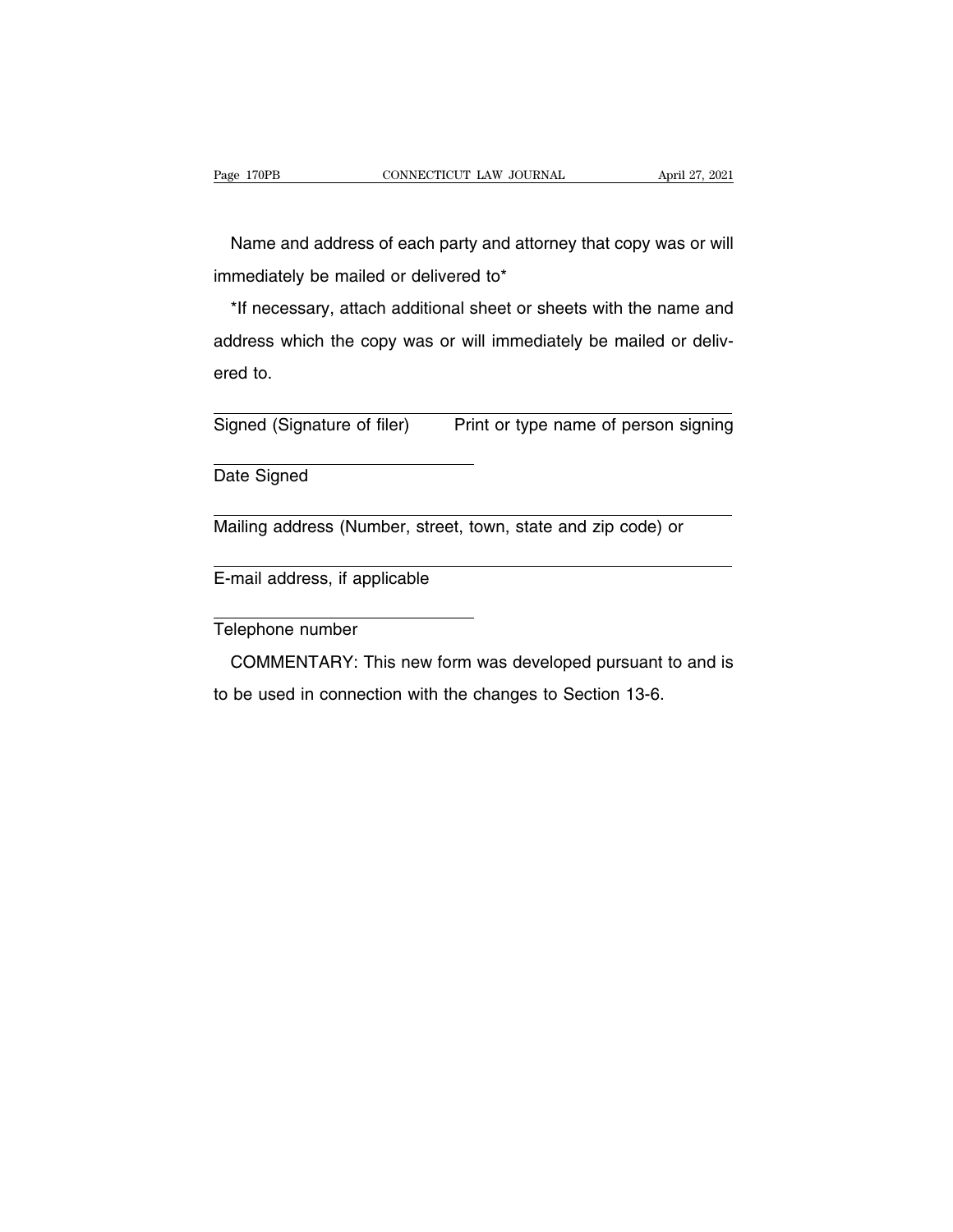# **PRONTE CONNECTICUT LAW JOURNAL<br>
(NEW) Form 221<br>
<b>Plaintiff's Interrogatories<br>
gence—Hospital and/or Medical Gro MEW) Form 221<br>
Plaintiff's Interrogatories<br>
Medical Negligence—Hospital and/or Medical Group**

| (NEW) Form 221                                                   |                        |  |  |
|------------------------------------------------------------------|------------------------|--|--|
| <b>Plaintiff's Interrogatories</b>                               |                        |  |  |
| Medical Negligence—Hospital and/or Medical Group                 |                        |  |  |
| No. CV-                                                          | : SUPERIOR COURT       |  |  |
| (Plaintiff)                                                      | : JUDICIAL DISTRICT OF |  |  |
| VS.                                                              | : AT                   |  |  |
| (Defendant)                                                      | : (Date)               |  |  |
| The undersigned, on behalf of the Plaintiff(s), hereby propounds |                        |  |  |
| the following Interrogatories to be answered by the Defendant,   |                        |  |  |

VS. : AT<br>
(Defendant) : (Date)<br>
The undersigned, on behalf of the Plaintiff(s), hereby propounds<br>
the following Interrogatories to be answered by the Defendant,<br>
(Defendant Hospital's Name), under oath, (Date)<br>
(Date)<br>
(ehalf of the Plaintiff(s), hereby propounds<br>
ries to be answered by the Defendant,<br>
(Defendant Hospital's Name), under oath,<br>
he filing hereof in compliance with Practice The undersigned, on behalf of the Plaintiff(s), hereby propounds<br>the following Interrogatories to be answered by the Defendant,<br>(Defendant Hospital's Name), under oath,<br>within sixty (60) days of the filing hereof in compli The undersigned, on behalf of the Plaintiff(s), hereby propounds<br>the following Interrogatories to be answered by the Defendant,<br>(Defendant Hospital's Name), under oath,<br>within sixty (60) days of the filing hereof in compli Defendant Hospital's Name), under oath,<br>
thin sixty (60) days of the filing hereof in compliance with Practice<br>
bok Section 13-2.<br>
Definition: "You" and "your" shall mean the Defendant, and its<br>
ents, servants, or employee

within sixty (60) days of the filing hereof in compliance with Practice<br>Book Section 13-2.<br>Definition: "You" and "your" shall mean the Defendant, and its<br>agents, servants, or employees to whom these interrogatories are<br>dir directed. Definition: "You" and "your" shall mean the Defendant, and its<br>lents, servants, or employees to whom these interrogatories are<br>rected.<br>In answering these interrogatories, the Defendant(s) is (are) required<br>provide all info

Examples and your onal mean are beforeand, and he agents, servants, or employees to whom these interrogatories are directed.<br>In answering these interrogatories, the Defendant(s) is (are) required to provide all information directed.<br>In answering these interrogatories, the Defendant(s) is (are) required<br>to provide all information within their knowledge, possession or power.<br>If an interrogatory has subparts, answer each subpart separately and<br> In answering these interrogatories, the Defendant(s) is (are) required<br>to provide all information within their knowledge, possession or power.<br>If an interrogatory has subparts, answer each subpart separately and<br>in full an any interrogatories, and botchading by any required<br>to provide all information within their knowledge, possession or power.<br>If an interrogatory has subparts, answer each subpart separately and<br>in full and do not limit the possible. (a) State the following:<br>
(a) State the following:<br>
(b) State the following:<br>
(c)  $\frac{1}{2}$  State the following: (a) Your full name and any other name (s) by which you have been<br>
thown; and<br>
thown; and

(1) State the following:<br>
(a) Your full name and any other name(s) by which you have been<br>
known; and<br>
(b) Your business address. (1) State the following:<br>(a) Your full name and any<br>known; and<br>(b) Your business address.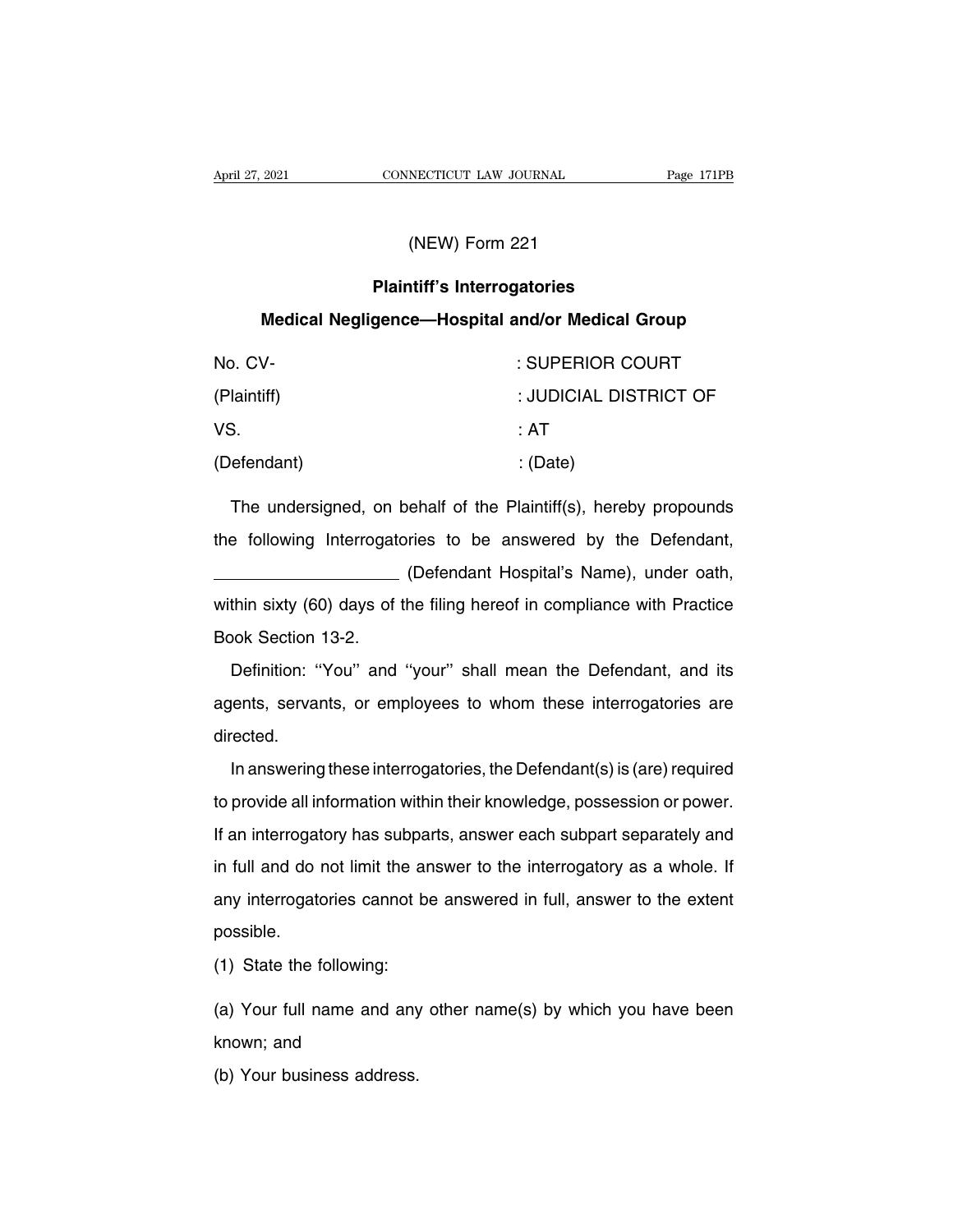Example 172PB<br>(2) If you are a business entity that has changed its name or status<br>as a business entity (whether by dissolution, merger, acquisition, name Page 172PB CONNECTICUT LAW JOURNAL April 27, 2021<br>(2) If you are a business entity that has changed its name or status<br>as a business entity (whether by dissolution, merger, acquisition, name<br>change, or in any other manner) (2) If you are a business entity that has changed its name or status<br>as a business entity (whether by dissolution, merger, acquisition, name<br>change, or in any other manner) since the negligence alleged in the<br>Complaint, st (2) If you are a business entity that has changed its name or status<br>as a business entity (whether by dissolution, merger, acquisition, name<br>change, or in any other manner) since the negligence alleged in the<br>Complaint, st as a business entity (whether by dissolution, merger, acquisition, name<br>change, or in any other manner) since the negligence alleged in the<br>Complaint, state the date of the change, and describe the change.<br>(3) Unless agenc

change, or in any other manner) since the negligence alleged in the<br>Complaint, state the date of the change, and describe the change.<br>(3) Unless agency or another vicarious liability relationship is admitted<br>as to such cod Complaint, state the date of the change, and describe the change.<br>
(3) Unless agency or another vicarious liability relationship is admitted<br>
as to such codefendant, state whether from the time of the negligence<br>
alleged i (3) Unless agency or another vicarious liability relationship is admitted<br>as to such codefendant, state whether from the time of the negligence<br>alleged in the Complaint to the present you were a shareholder, part-<br>ner, or (c) onloads agailay of another vicanous hashing relationship is<br>as to such codefendant, state whether from the time of the r<br>alleged in the Complaint to the present you were a shareho<br>ner, or otherwise affiliated with any alleged in the Complaint to the present you were a shareholder, part-<br>ner, or otherwise affiliated with any codefendant. If the answer is yes,<br>describe the nature and time period of the affiliation.<br>(4) With respect to the

ner, or otherwise affiliated with any codefendant. If the answer is yes,<br>describe the nature and time period of the affiliation.<br>(4) With respect to the negligence alleged in the Complaint, did you<br>ever consult with any ph describe the nature and time period of the affiliation.<br>
(4) With respect to the negligence alleged in the Complaint, did you<br>
ever consult with any physician(s) or health care provider(s) regarding<br>
your diagnosis, care, (4) With respect to the negligence alleged in the Complaint, did you<br>ever consult with any physician(s) or health care provider(s) regarding<br>your diagnosis, care, or treatment that is not documented in the medical<br>record? (4) With respect to the negligence alleged in the Complaint, did you ever consult with any physician(s) or health care provider(s) regarding your diagnosis, care, or treatment that is not documented in the medical record? (5) your diagnosis, care, or treatment that is not documented in the medical<br>record? If so, identify the person(s) consulted and their specialty as<br>well the reason for the consult.<br>(5) Are you aware of any nonprivileged do

the record? If so, identify the person(s) consulted and their specialty as<br>well the reason for the consult.<br>(5) Are you aware of any nonprivileged documents concerning consul-<br>tations, care or treatment regarding the negli well the reason for the consult.<br>
(5) Are you aware of any nonprivileged documents concerning consul-<br>
tations, care or treatment regarding the negligence alleged in the<br>
Complaint that are not contained in the medical rec tations, care or treatment regarding the negligence alleged in the Complaint that are not contained in the medical record or hospital chart? If so, identify each document. tations, care or treatment regarding the negligence alleged in the<br>Complaint that are not contained in the medical record or hospital<br>chart? If so, identify each document.<br>(6) If you are covered by an insurance policy unde

Complaint that are not contained in the medical record or hospital<br>chart? If so, identify each document.<br>(6) If you are covered by an insurance policy under which an insurer<br>may be liable to satisfy part or all of a judgme chart? If so, identify each document.<br>(6) If you are covered by an insurance policy under which an insurer<br>may be liable to satisfy part or all of a judgment or reimburse you for<br>payments to satisfy part or all of a judgme (6) If you are covered by an insurance policy under which an insurer<br>may be liable to satisfy part or all of a judgment or reimburse you for<br>payments to satisfy part or all of a judgment relating to the negligence<br>alleged may be liable to satisfy part or all of a judgment or reimbre<br>payments to satisfy part or all of a judgment relating to the<br>alleged in the Complaint, state the following:<br>(a) The name(s) and address(es) of the insured(s);<br> payments to satisfy part or all of a judgment relating to the negligence<br>alleged in the Complaint, state the following:<br>(a) The name(s) and address(es) of the insurance policy; and<br>(c) The name(s) and address(es) of said i alleged in the Complaint, state the following:<br>(a) The name(s) and address(es) of the insured(s);<br>(b) The amount of coverage under each insurance<br>(c) The name(s) and address(es) of said insurer(s).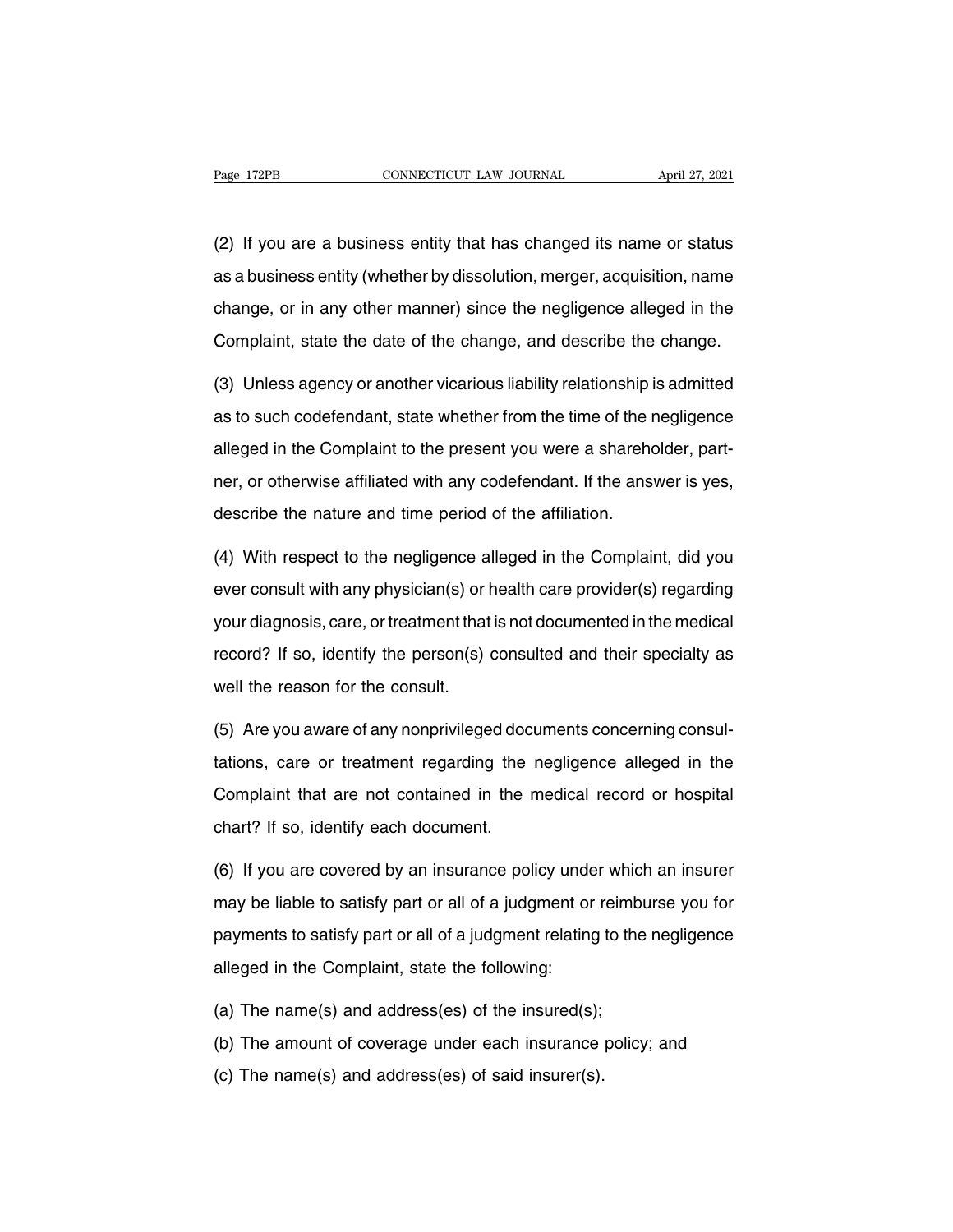(7) If you are covered by excess or umbrella insurance or any other<br>insurance relating to the negligence alleged in the Complaint, state: April 27, 2021 CONNECTICUT LAW JOURNAL Page 173PB<br>
(7) If you are covered by excess or umbrella insurance or any other<br>
insurance relating to the negligence alleged in the Complaint, state:<br>
(c) The neare (c) and address ( (7) If you are covered by excess or umbrella insurance or any official insurance relating to the negligence alleged in the Complaint, streament (a) The name(s) and address(es) of the named insured(s);<br>(b) The amount of cov (7) If you are covered by excess or umbrella insurance or any other<br>insurance relating to the negligence alleged in the Complaint, sta<br>(a) The name(s) and address(es) of the named insured(s);<br>(b) The amount of coverage ef insurance relating to the negligence alleged in the Compl<br>
(a) The name(s) and address(es) of the named insured(s<br>
(b) The amount of coverage effective at this time; and<br>
(c) The name(s) and address(es) of said insurer(s).

(a) The name(s) and address(es) of the named insured(s);<br>(b) The amount of coverage effective at this time; and<br>(c) The name(s) and address(es) of said insurer(s).<br>(8) As to each insurance policy identified in response to (b) The amount of coverage effective at this time; and<br>
(c) The name(s) and address(es) of said insurer(s).<br>
(8) As to each insurance policy identified in response to the preceding<br>
two interrogatories, state whether:<br>
(a)

(c) The name(s) and address(es) or said insurer(s).<br>
(8) As to each insurance policy identified in response to the preceding<br>
two interrogatories, state whether:<br>
(a) Any disclaimer or reservation of rights letter has been (8) As to each insurance policy<br>two interrogatories, state wheth<br>(a) Any disclaimer or reservation<br>(b) It is an eroding policy. (a) Any disclaimer or reservation of rights letter has been issued; and<br>(b) It is an eroding policy.<br>(9) Have you made any statements, as defined in Practice Book Sec-<br>tion 13-1, to any person regarding any of the allegati

(a) Any disclaimer or reservation of rights letter has been issued; and<br>(b) It is an eroding policy.<br>(9) Have you made any statements, as defined in Practice Book Section 13-1, to any person regarding any of the allegation plaint? n 13-1, to any person regarding any of the allegations in the Com-<br>
int?<br>
DMMENT:<br>
Interrogatory #9 is intended to include party statements made to a<br>
presentative of an insurance company prior to involvement of

### COMMENT:

plaint?<br>COMMENT:<br>Interrogatory #9 is intended to include party statements made to a<br>representative of an insurance company prior to involvement of<br>defense counsel. This interrogatory is not intended to include attorney– COMMENT:<br>Interrogatory #9 is intended to include party statements made to a<br>representative of an insurance company prior to involvement of<br>defense counsel. This interrogatory is not intended to include attorney–<br>client com Interrogatory #9 is intender<br>representative of an insura<br>defense counsel. This interrog<br>client communications. representative of an insurance company prior to involvement of<br>defense counsel. This interrogatory is not intended to include attorney-<br>client communications.<br>(10) If the answer to the previous interrogatory is affirmative

(10) If the answer to the previous interrogatory is affirmative, state:<br>(10) If the answer to the previous interrogatory is affirmative, state:<br>(a) The name and address of the person(s) to whom the statement(s)<br>were made; chent communica<br>(10) If the answe<br>(a) The name and<br>were made;<br>(b) The date the s (10) If the answer to the previous interrogatory<br>
(a) The name and address of the person(s) to wh<br>
were made;<br>
(b) The date the statement(s) were made;<br>
(c) The form of the statement(s) (i.e., wheth

(a) The name and address of the person(s) to whom the statement(s)<br>were made;<br>(b) The date the statement(s) were made;<br>(c) The form of the statement(s) (i.e., whether written, made by<br>recording device or recorded by a sten were made;<br>(b) The date the statement(s) were made;<br>(c) The form of the statement(s) (i.e., whether written,<br>recording device or recorded by a stenographer, etc.); and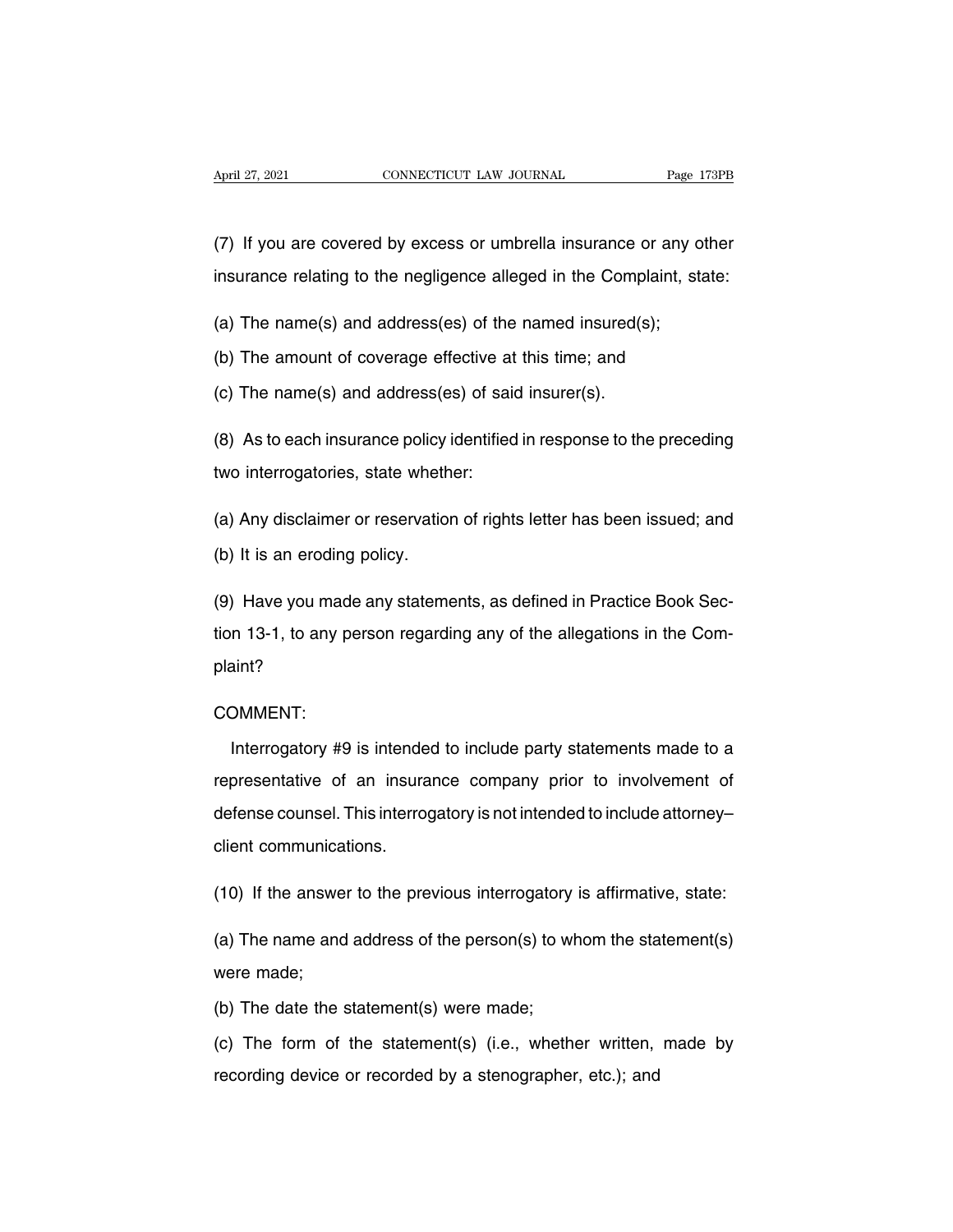Page 174PB CONNECTICUT LAW JOURNAL April 27, 2021<br>(d) The name and address of the person(s) having custody or copies<br>of the statement(s). Page 174PB CON<br>
(d) The name and addres<br>
of the statement(s).

(d) The name and address of the person(s) having custody or copies<br>of the statement(s).<br>(11) Other than those individuals referenced in the medical record,<br>state the names and addresses of all persons known to you who were (d) The name and address of the person(s) having custody or copies<br>of the statement(s).<br>(11) Other than those individuals referenced in the medical record,<br>state the names and addresses of all persons known to you who were of the statement(s).<br>
(11) Other than those individuals referenced in the medical record,<br>
state the names and addresses of all persons known to you who were<br>
present at the time of the negligence alleged in the Complaint (11) Other than those individuals referenced in the medical record,<br>state the names and addresses of all persons known to you who were<br>present at the time of the negligence alleged in the Complaint or<br>who observed or witne state the names and<br>present at the time<br>who observed or withe Complaint. present at the time of the negligence alleged in the Complaint or<br>who observed or witnessed all or part of the negligence alleged in<br>the Complaint.<br>(12) As to each individual named in response to the previous interroga-<br>to

who observed or witnessed all or part of the negligence alleged in<br>the Complaint.<br>(12) As to each individual named in response to the previous interroga-<br>tory, state whether to your knowledge, or the knowledge of your atto the Complaint.<br>
(12) As to each individual named in response to the previous interroga-<br>
tory, state whether to your knowledge, or the knowledge of your attor-<br>
ney, the individual(s) has given any statement(s) as defined (12) As to each individual named in response to the previous interrogatory, state whether to your knowledge, or the knowledge of your attorney, the individual(s) has given any statement(s) as defined in Practice Book Secti tory, state whether to your knowledge, or the knowledge of your attor-<br>ney, the individual(s) has given any statement(s) as defined in Practice<br>Book Section 13-1, concerning the subject matter of the Complaint in<br>this laws mey, the individual(s) has given any statement(s) as defined<br>Book Section 13-1, concerning the subject matter of the C<br>this lawsuit. If your answer to this interrogatory is affirmative<br>(a) The date on which the statement(s Book Section 13-1, concerning the subject matter of the Complaint in<br>this lawsuit. If your answer to this interrogatory is affirmative, state also:<br>(a) The date on which the statement(s) were taken;<br>(b) The names and addre

statement(s);

(a) The date on which the statement(s) were taken;<br>(b) The names and addresses of the person(s) who took the<br>statement(s);<br>(c) The names and addresses of any person(s) present when the<br>statement(s) were taken; (b) The names and address<br>statement(s);<br>(c) The names and addresses<br>statement(s) were taken;<br>(d) Whether the statement(s) w statement(s);<br>(c) The names and addresses of any person(s) present when the<br>statement(s) were taken;<br>(d) Whether the statement(s) were written, made by recording device<br>or taken by court reporter or stenographer; and (c) The names and addresses of any person(s) present<br>statement(s) were taken;<br>(d) Whether the statement(s) were written, made by recordi<br>or taken by court reporter or stenographer; and<br>(e) The names and addresses of any pe

(d) Whether the statement(s) we<br>or taken by court reporter or stel<br>(e) The names and addresses<br>copies of the statement(s).

statement(s) were taken;<br>(d) Whether the statement(s) were written, made by recording device<br>or taken by court reporter or stenographer; and<br>(e) The names and addresses of any person(s) having custody or<br>copies of the stat

or taken by court reporter or stenographer; and<br>
(e) The names and addresses of any person(s) having custody or<br>
copies of the statement(s).<br>
(13) Did you create, use, or maintain any "electronic protected health<br>
informat information'' (hereinafter ''health information''), as defined in 45 C.F.R.<br>
S 160.103, during the treatment of the Plaintiff? copies of the statement(s).<br>
(13) Did you create, use, or maintain any "electron<br>
information" (hereinafter "health information"), as<br>
§ 160.103, during the treatment of the Plaintiff?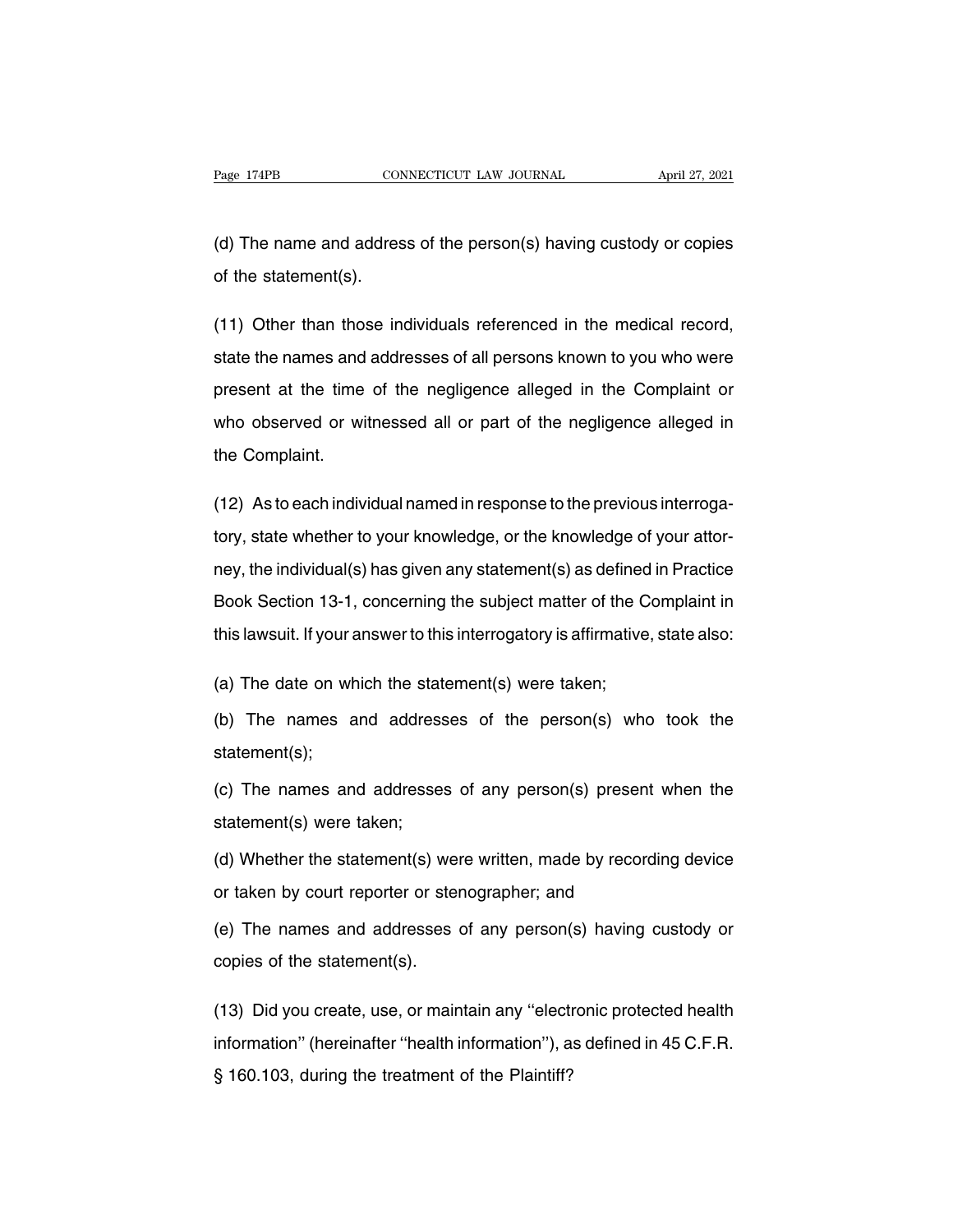April 27, 2021 CONNECTICUT LAW JOURNAL Page 175PB<br>
(14) If the answer to the previous interrogatory is in the affirmative,<br>
list the names and versions of any and all electronic "information April 27, 2021 CONNECTICUT LAW JOURNAL Page 175PB<br>
(14) If the answer to the previous interrogatory is in the affirmative,<br>
list the names and versions of any and all electronic "information<br>
system(s)" (hereinafter "EMR s (14) If the answer to the previous interrogatory is in the affirmative,<br>list the names and versions of any and all electronic "information<br>system(s)" (hereinafter "EMR system(s)"), as defined in 45 C.F.R.<br>§ 164.304, that c (14) If the answer to the previous interrogatory is in the affirmative,<br>list the names and versions of any and all electronic "information<br>system(s)" (hereinafter "EMR system(s)"), as defined in 45 C.F.R.<br>§ 164.304, that c list the names and<br>system(s)" (hereina<br>§ 164.304, that conta<br>of the Plaintiff. system(s)" (hereinatter "EMR system(s)"), as defined in 45 C.F.R.<br>§ 164.304, that contain or previously contained the health information<br>of the Plaintiff.<br>(15) Indicate whether you were accredited by the Joint Commission<br>(

§ 164.304, that contain or previously contained the health information<br>of the Plaintiff.<br>(15) Indicate whether you were accredited by the Joint Commission<br>(formerly Joint Commission on Accreditation of Healthcare Organizaof the Plaintiff.<br>(15) Indicate whether you were accredited by the Joint Commission<br>(formerly Joint Commission on Accreditation of Healthcare Organiza-<br>tions [JCAHO]) during the time of the negligence alleged in the Com-<br>p plaint. (formerly Joint Commission on Accreditation of Healthcare Organizations [JCAHO]) during the time of the negligence alleged in the Complaint.<br>plaint.<br>(16) With respect to the negligence alleged in the Complaint, state wheth

tions [JCAHO]) during the time of the negligence alleged in the Com-<br>plaint.<br>(16) With respect to the negligence alleged in the Complaint, state<br>whether you had any manuals, directives, instructions, guidelines,<br>and/or wri plaint.<br>(16) With respect to the negligence alleged in the Complaint, state<br>whether you had any manuals, directives, instructions, guidelines,<br>and/or written or unwritten protocols related to specific allegations of<br>neglig (16) With respect to the negligence alleged in the Complaint, state<br>whether you had any manuals, directives, instructions, guidelines,<br>and/or written or unwritten protocols related to specific allegations of<br>negligence in whether you had any manuals, directives, instructions, guidelines,<br>and/or written or unwritten protocols related to specific allegations of<br>negligence in the Complaint that were in effect at the office, hospital,<br>or other whether you had any manuals, directives, instructions, guidelines, and/or written or unwritten protocols related to specific allegations of negligence in the Complaint that were in effect at the office, hospital, or other and/or which or animated<br>negligence in the Comp<br>or other medical facility<br>provider practiced at th<br>plaint concerning: or other medical facility where the defendant physician or health care<br>provider practiced at the time of the negligence alleged in the Com-<br>plaint concerning:<br>(a) Care, treatment, monitoring, evaluation, diagnosis, consult

provider practiced at the time of the negligence alleged in the Com-<br>plaint concerning:<br>(a) Care, treatment, monitoring, evaluation, diagnosis, consultation or<br>referral to others, at the time of the event(s) that is(are) t plaint concerning:<br>(a) Care, treatment, m<br>referral to others, at t<br>of this litigation;<br>(b) Training requireme (a) Care, treatment, monitoring, evaluation, diagnosis, consultation or<br>referral to others, at the time of the event(s) that is(are) the subject<br>of this litigation;<br>(b) Training requirements and/or protocols for any physic

referral to others, at the time of the event(s) that is(are) the subject<br>of this litigation;<br>(b) Training requirements and/or protocols for any physician or health<br>care provider, including but not limited to medical staff, of this litigation;<br>(b) Training requirements and/or protocols for any physician or health<br>care provider, including but not limited to medical staff, caring for,<br>evaluating, diagnosing, consulting or referring patients eit (b) Training requirements and/or protocols for any physician or health<br>care provider, including but not limited to medical staff, caring for,<br>evaluating, diagnosing, consulting or referring patients either in the<br>facility, (e) Training requirements and/or protocols for any physician or healt<br>care provider, including but not limited to medical staff, caring for<br>evaluating, diagnosing, consulting or referring patients either in the<br>facility, d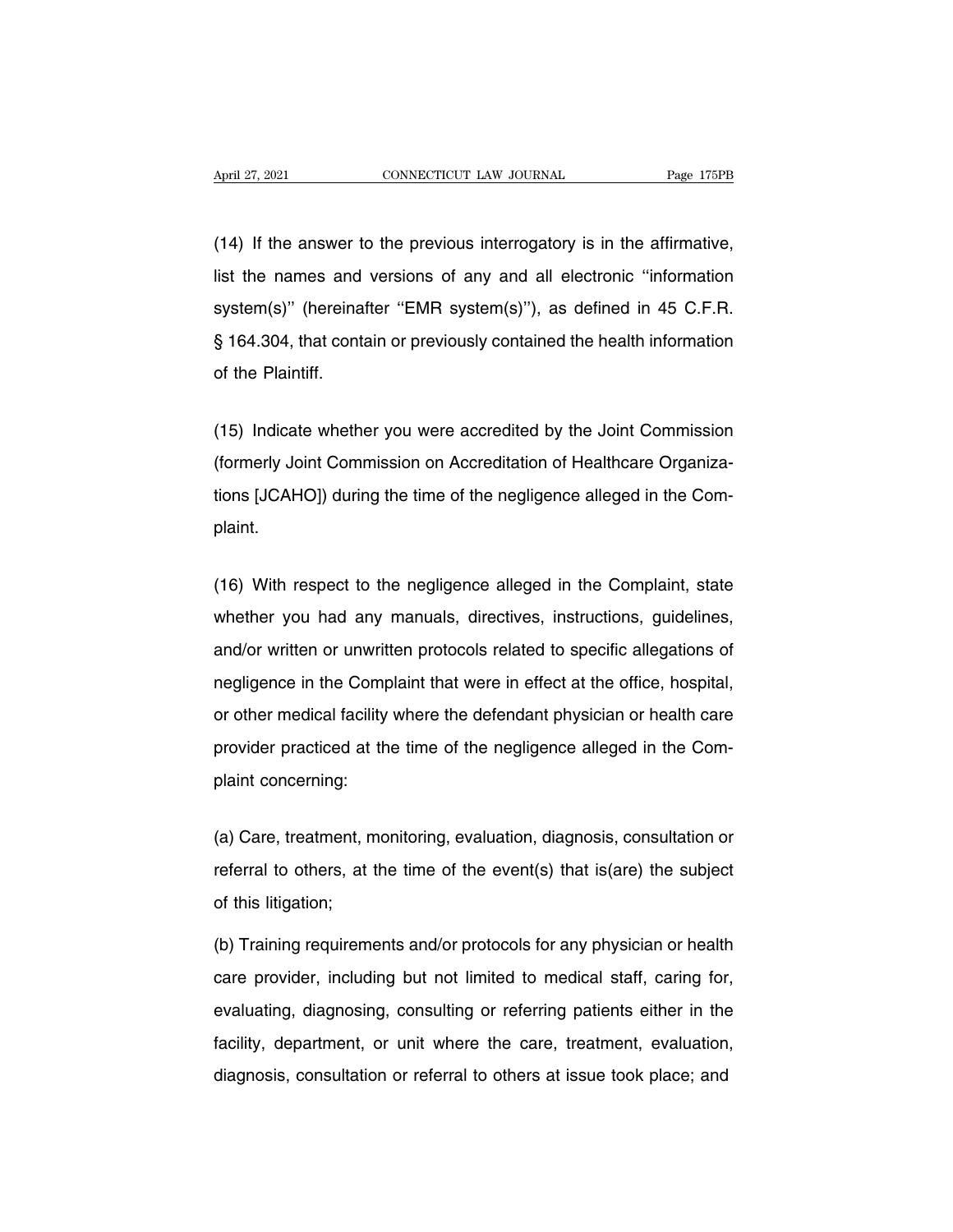Page 176PB CONNECTICUT LAW JOURNAL April 27, 2021<br>(c) Reporting and/or investigation of adverse events at the facility,<br>department, or unit where the care, treatment, evaluation, diagnosis, Page 176PB CONNECTICUT LAW JOURNAL April 27, 2021<br>(c) Reporting and/or investigation of adverse events at the facility,<br>department, or unit where the care, treatment, evaluation, diagnosis,<br>consultation or referral to othe (c) Reporting and/or investigation of adverse events at t<br>department, or unit where the care, treatment, evaluation,<br>consultation or referral to others at issue took place.

#### COMMENT:

nsultation or referral to others at issue took place.<br>
DMMENT:<br>
There is no corresponding request for production to Interrogatory<br>
6, but documents may be pursued by way of supplemental dis-There is no corresponding request for production to Interrogatory<br>#16, but documents may be pursued by way of supplemental discovery. Friete is no corresponding request for production to interrogatory<br>
#16, but documents may be pursued by way of supplemental dis-<br>
covery.<br>
(17) Identify surveillance material discoverable under Practice Book<br>
Section 13-3

Section 13-3 (c), by stating the name and address of any person who<br>obtained or prepared any and all recordings, by film, photograph, covery.<br>(17) Identify surveillance material discoverable under Practice Book<br>Section 13-3 (c), by stating the name and address of any person who<br>obtained or prepared any and all recordings, by film, photograph,<br>videotape, (17) Identify surveillance material discoverable under Practice Book<br>Section 13-3 (c), by stating the name and address of any person who<br>obtained or prepared any and all recordings, by film, photograph,<br>videotape, audiotap Section 13-3 (c), by stating the name and address of any person who obtained or prepared any and all recordings, by film, photograph, videotape, audiotape or any other digital or electronic means, of any party concerning t obtained or prepared any and all recordings, by film, photograph, videotape, audiotape or any other digital or electronic means, of any party concerning this lawsuit or its subject matter, including any transcript thereof videotape, audiotape or any other digital or electronic means, of any<br>party concerning this lawsuit or its subject matter, including any tran-<br>script thereof which are in your possession or control or in the posses-<br>sion o party concerning this lawsuit or its subject matter, including any transcript thereof which are in your possession or control or in the possession or control of your attorney, and state the date on which each such recordin early determing the finder of the different state<br>script thereof which are in your posses<br>sion or control of your attorney, and<br>such recordings were obtained and th<br>each such recording was made.

### PLAINTIFF,

BY PLAINTIFF,<br>BY \_\_\_\_\_\_\_\_\_\_\_\_\_\_\_\_\_\_\_\_\_\_\_\_\_\_\_\_\_, hereby certify that I have<br>reviewed the above interrogatories and responses thereto and that PLAINTIFF,<br>BY\_\_\_\_\_\_\_\_\_\_\_\_\_\_\_\_\_\_\_\_\_\_\_\_\_\_\_\_\_\_, hereby certify that I have<br>reviewed the above interrogatories and responses thereto and that<br>they are true and accurate to the best of my knowledge and belief. BY<br>I, \_\_\_\_\_\_\_\_\_\_\_\_\_\_\_\_\_\_\_\_\_\_\_\_\_\_\_, hereby certify that I have<br>reviewed the above interrogatories and responses thereto and that<br>they are true and accurate to the best of my knowledge and belief.

(Defendant)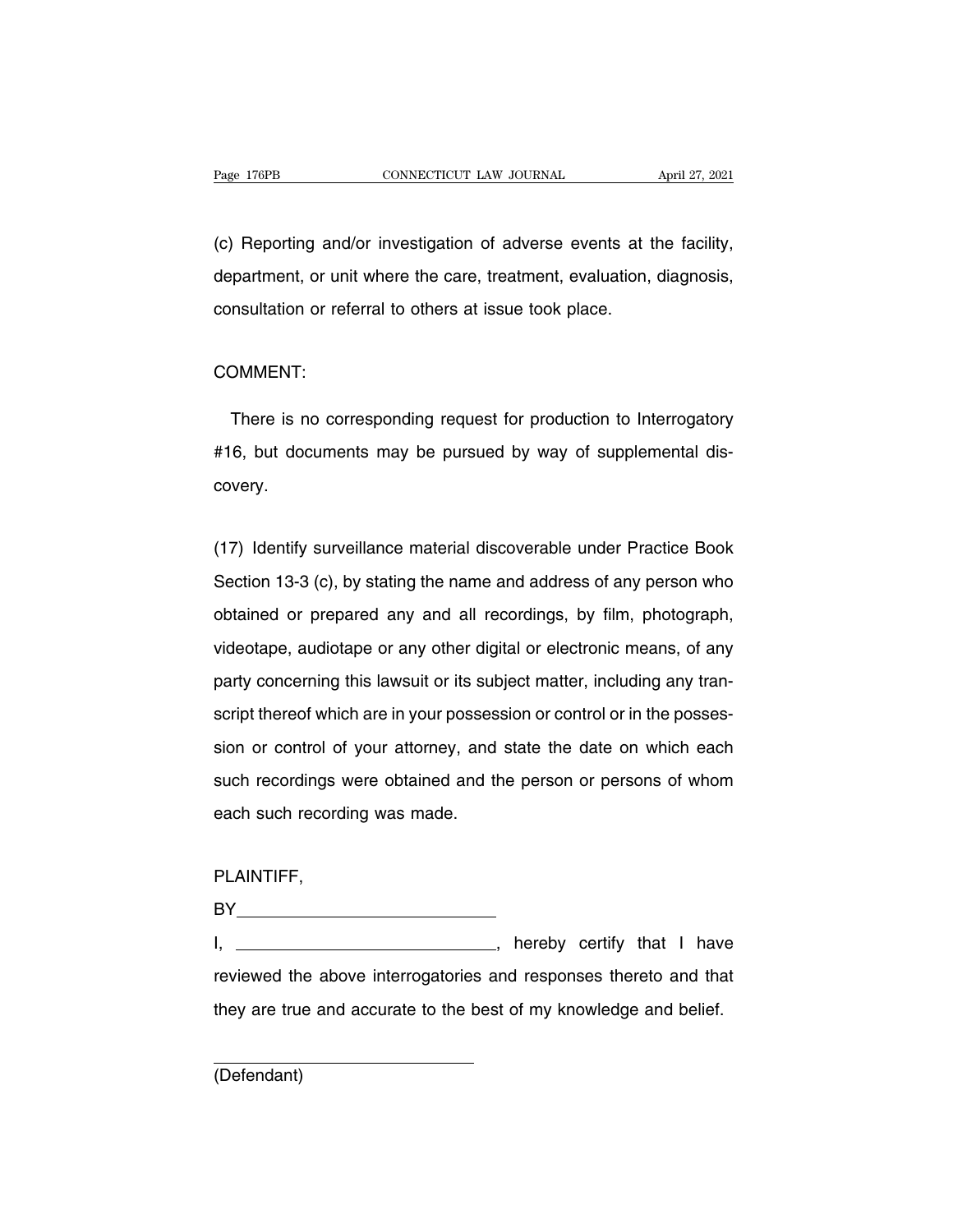Subscribed and sworn to before me this day of , 20 . ore me this<br>Notary Public/<br>Commissioner of th Commissioner of the Superior Court

### **CERTIFICATION**

Vertify that a copy of this document was or will immediately be<br>
ERTIFICATION<br>
I certify that a copy of this document was or will immediately be<br>
Riled or delivered electronically or non-electronically on (date) Motary Public/<br>Commissioner of the Superior Court<br>CERTIFICATION<br>I certify that a copy of this document was or will immediately be<br>mailed or delivered electronically or non-electronically on (date)<br>to all attorneys and self **CERTIFICATION**<br>to a copy of this document was or will immediately be<br>elivered electronically or non-electronically on (date)<br>to all attorneys and self-represented parties of record<br>en consent for electronic delivery was r I certify that a copy of this document was or will immediately be<br>mailed or delivered electronically or non-electronically on (date)<br>to all attorneys and self-represented parties of record<br>and that written consent for elec rectary that a copy of this document was of will immisculately be<br>mailed or delivered electronically or non-electronically on (date)<br>to all attorneys and self-represented parties of record and that written consent for elec be all attorneys and self-represented pand that written consent for electronic delivery was reattorneys and self-represented parties of record who be immediately be receiving electronic delivery.<br>Name and address of each p In that written consent for electronic delivery was received from all<br>torneys and self-represented parties of record who received or will<br>immediately be receiving electronic delivery.<br>Name and address of each party and att after that there center the sections dance,<br>attorneys and self-represented parties of recor<br>be immediately be receiving electronic delivery<br>Mame and address of each party and attorne<br>immediately be mailed or delivered to\*<br>

Find mediately be receiving electronic delivery.<br>
Name and address of each party and attorney that copy was or will<br>
mediately be mailed or delivered to\*<br>
\*If necessary, attach additional sheet or sheets with the name and<br> Name and address of each party and attorney that copy was or will<br>immediately be mailed or delivered to\*<br>\*If necessary, attach additional sheet or sheets with the name and<br>address which the copy was or will immediately be immediately b<br>
\*If necessa<br>
address whic<br>
ered to. \*If necessary, attach additional sheet or sheets with the name and<br>address which the copy was or will immediately be mailed or deliv-<br>ered to.<br>Signed (Signature of filer) Print or type name of person signing ered to.<br>
Signed (Signature of filer)<br>
Date Signed

Signed (Signature of filer) Print or type name of person signing<br>
Date Signed<br>
Mailing address (Number, street, town, state and zip code) or

Date Signed<br>
Mailing address (Number, street, town,<br>
E-mail address, if applicable

Mailing address (Number, street, town, state and zip code) or<br>
E-mail address, if applicable<br>
Telephone number<br>
COMMENTARY: This new form was developed pursuant to and is mail address, if applicable<br>
Elephone number<br>
COMMENTARY: This new form was developed pursuant to and is<br>
be used in connection with the changes to Section 13-6. E-mail address, if applicable<br>Telephone number<br>COMMENTARY: This new form was developed pursuant<br>to be used in connection with the changes to Section 13-6.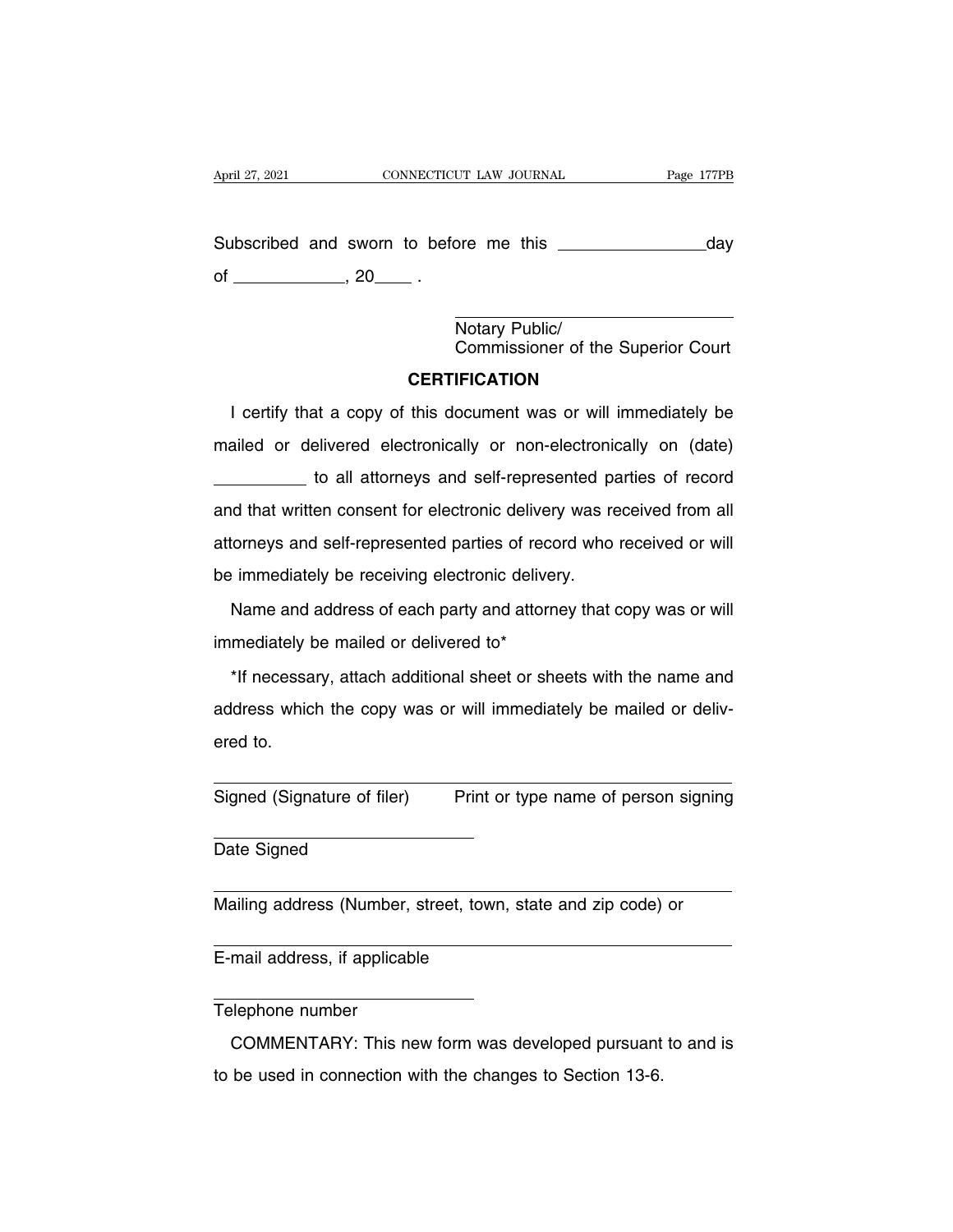# NECTICUT LAW JOURNAL<br>(NEW) Form 222<br>Poquests for Production

# **PROMEMAL CONNECTICUT LAW JOURNAL April 27,<br>
(NEW) Form 222<br>
Plaintiff's Requests for Production<br>
lical Negligence—Health Care Provider MEW) Form 222<br>
Plaintiff's Requests for Production<br>
Medical Negligence—Health Care Provider**

| (NEW) Form 222                                 |              |        |                                         |  |
|------------------------------------------------|--------------|--------|-----------------------------------------|--|
| <b>Plaintiff's Requests for Production</b>     |              |        |                                         |  |
| <b>Medical Negligence-Health Care Provider</b> |              |        |                                         |  |
| No. CV-                                        |              |        | : SUPERIOR COURT                        |  |
| (Plaintiff)                                    |              |        | : JUDICIAL DISTRICT OF                  |  |
| VS.                                            |              |        | : AT                                    |  |
| (Defendant)<br>: (Date)                        |              |        |                                         |  |
| <b>The</b>                                     | Plaintiff(s) | hereby | request(s)<br>that the<br>Defendant     |  |
|                                                |              |        | (Defendant Health Care Provider's Name) |  |

: AT<br>
: (Date)<br>
eby request(s) that the Defendant<br>
(Defendant Health Care Provider's Name)<br>
Plaintiff(s) with copies of the documents (Defendant) : (Date)<br>
The Plaintiff(s) hereby request(s) that the Defendant<br>
(Defendant Health Care Provider's Name)<br>
provide counsel for the Plaintiff(s) with copies of the documents<br>
described in the following requests f The Plaintiff(s) hereby request(s) that the Defendant<br>
(Defendant Health Care Provider's Name)<br>
provide counsel for the Plaintiff(s) with copies of the documents<br>
described in the following requests for production, or affo Friemming, Hereby Hequeen(e) that the Berehaant<br>
provide counsel for the Plaintiff(s) with copies of the documents<br>
described in the following requests for production, or afford counsel<br>
for said Plaintiff(s) the opportuni provide counsel for the Plaintiff(s) with copies of the documents<br>described in the following requests for production, or afford counsel<br>for said Plaintiff(s) the opportunity or, if necessary, sufficient writ-<br>ten authoriza described in the following requests for production, or afford counsel<br>for said Plaintiff(s) the opportunity or, if necessary, sufficient writ-<br>ten authorization, to inspect, copy, photograph or otherwise repro-<br>duce said d for said Plaintiff(s) the opportunity or, if necessary, sufficient writ-<br>ten authorization, to inspect, copy, photograph or otherwise repro-<br>duce said documents. The production of such documents, copies<br>or written authoriz on (day), (date) ten authorization, to inspect, copy, photograph or otherwise repro-<br>duce said documents. The production of such documents, copies<br>or written authorizations shall take place at the offices of<br>many on the place of (day), the written authorizations shall take place at the offices of<br>
in answering these production requests, the Defendant(s) are<br>
quired to provide all information within their possession, custody or

on (day), (date)<br>at (time).<br>In answering these production requests, the Defendant(s) are<br>required to provide all information within their possession, custody or<br>control. If any production request cannot be answered in full at \_\_\_\_\_\_\_ (time).<br>In answering these production requests, the Defendant(s) are<br>required to provide all information within their possession, custody or<br>control. If any production request cannot be answered in full, answer<br> In answering these prod<br>required to provide all inform<br>control. If any production red<br>to the extent possible.<br>Definition: "You" and "yo quired to provide all information within their possession, custody or<br>ntrol. If any production request cannot be answered in full, answer<br>the extent possible.<br>Definition: "You" and "your" shall mean the Defendant to whom<br>s

the previous and mean and the previously of the extent possible.<br>to the extent possible.<br>Definition: "You" and "your" shall mean the Defendant to whom<br>these interrogatories are directed, except that if the Defendant has<br>be been sued as the representative of the estate of a decedent, ward,<br>or incapable person, "you" shall mean the Defendant to whom<br>these interrogatories are directed, except that if the Defendant has<br>been sued as the represent Definition: "You" and "your" shall mean the Defendant to whom<br>these interrogatories are directed, except that if the Defendant has<br>been sued as the representative of the estate of a decedent, ward,<br>or incapable person, "yo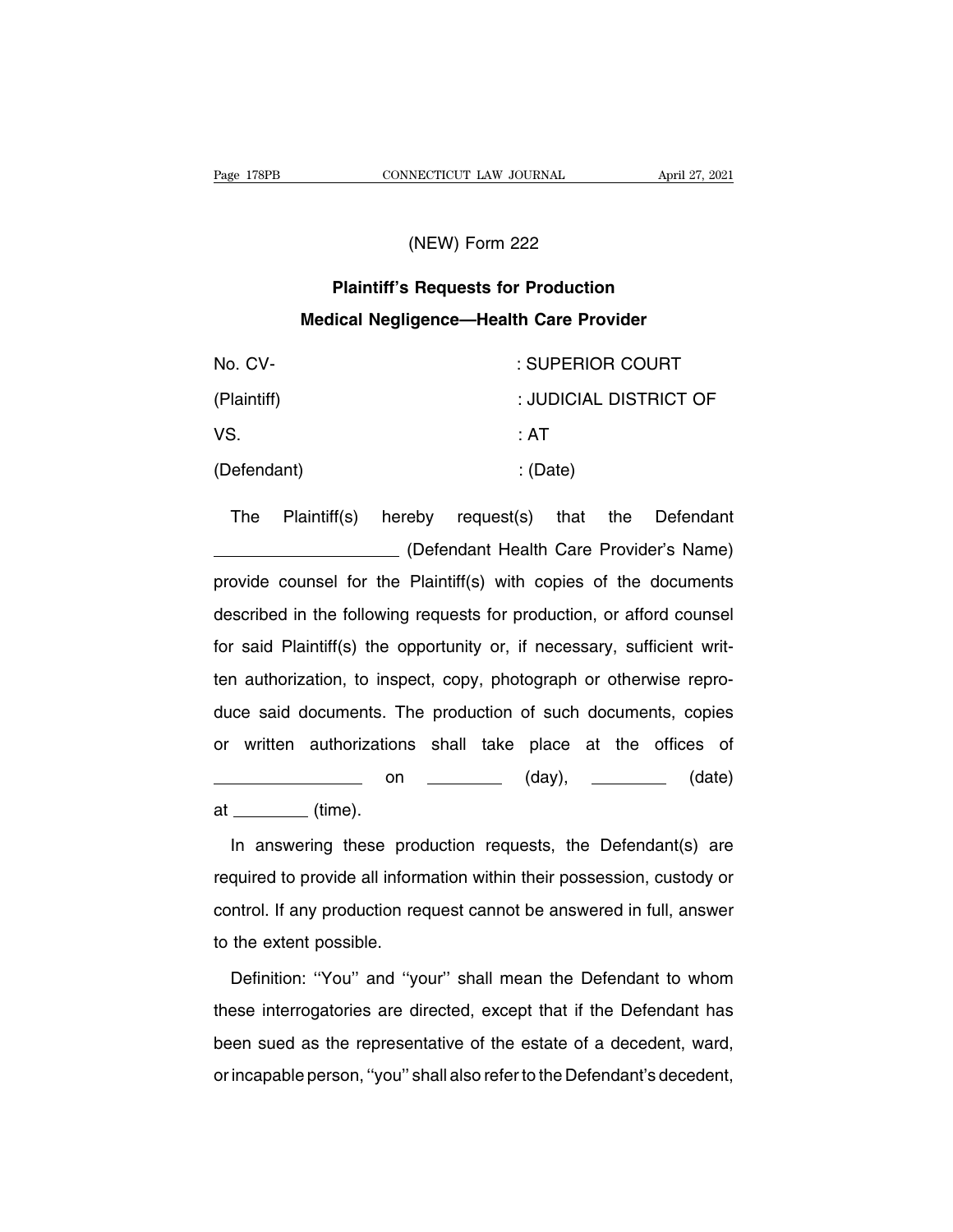April 27, 2021 CONNECTICUT LAW JOURNAL Page 179PB<br>Ward or incapable person unless the context of an interrogatory clearly<br>indicates otherwise. April 27, 2021<br>Ward or incapable person<br>indicates otherwise.<br>(1) All documents, (exclud

(1) All documents, (excluding privileged documents, such as attorney-<br>(1) All documents, (excluding privileged documents, such as attorney-<br>client, work product, and peer review documents), that you know of, ward or incapable person unless the context of an interrogatory clearly<br>indicates otherwise.<br>(1) All documents, (excluding privileged documents, such as attorney-<br>client, work product, and peer review documents), that you mara or meapable poteon amose the context or arrintentogatery elearly<br>indicates otherwise.<br>(1) All documents, (excluding privileged documents, such as attorney-<br>client, work product, and peer review documents), that you kn (1) All documents, (excluding privileged documents, such as attorney-<br>client, work product, and peer review documents), that you know of,<br>possess, or have power to obtain, concerning the Plaintiff's care,<br>scheduling, appoi the virial documents, the product, and peer review documents), that yerds disclusively possess, or have power to obtain, concerning the Plair scheduling, appointments, treatment, evaluation, diagnosition or referral to oth possess, or have power to obtain, concerning the Plaintiff's care,<br>scheduling, appointments, treatment, evaluation, diagnosis, consulta-<br>tion or referral to others including but not limited to:<br>(a) All documents normally m scheduling, appoint<br>tion or referral to ot<br>(a) All documents no<br>health record;<br>(b) Office manager

tion or referral to others including but not limited to:<br>
(a) All documents normally maintained as part of a patient's designated<br>
health record;<br>
(b) Office management records including jackets, file covers, face<br>
sheets, (a) All documents normally maintained as part of a patient's designated<br>health record;<br>(b) Office management records including jackets, file covers, face<br>sheets, transmittal documents for any requests for studies or consul (a) A m decemberishioning maintained as p<br>health record;<br>(b) Office management records including<br>sheets, transmittal documents for any requ<br>tions, and/or transportation records;<br>(c) Nursing notes; (b) Office management<br>sheets, transmittal docum<br>tions, and/or transportat<br>(c) Nursing notes;<br>(d) Hospital records; (c) Since management<br>sheets, transmittal docume<br>tions, and/or transportation<br>(c) Nursing notes;<br>(d) Hospital records;<br>(e) Laboratory records; (e) Nursing notes;<br>(c) Nursing notes;<br>(d) Hospital records;<br>(e) Laboratory records;<br>(f) Testing records;

- 
- 
- 
- 

(c) Nursing notes;<br>(d) Hospital records;<br>(e) Laboratory records;<br>(f) Testing records;<br>(g) Radiology requisitions (d) Hospital records;<br>(e) Laboratory records;<br>(f) Testing records;<br>(g) Radiology requisitions, reports, images/studies (lossless images),<br>and audio recordings of radiology reviews; (e) Laboratory records;<br>
(f) Testing records;<br>
(g) Radiology requisitions, reports, images/studie<br>
and audio recordings of radiology reviews;<br>
(h) Notes, sticky notes or written markings; (f) Testing records;<br>(g) Radiology requisitions, reports, images/studie<br>and audio recordings of radiology reviews;<br>(h) Notes, sticky notes or written markings;<br>(i) Pharmacy medication records; (f) Testing records;<br>
(g) Radiology requisitions, reports, images/studies (lossless images),<br>
and audio recordings of radiology reviews;<br>
(h) Notes, sticky notes or written markings;<br>
(i) Pharmacy medication records;<br>
(j)

(g) Autonegy requisitions, reports, images statise (records)<br>and audio recordings of radiology reviews;<br>(h) Notes, sticky notes or written markings;<br>(i) Pharmacy medication records;<br>(k) Any images/photographs taken during (h) Notes, sticky notes or written markings;<br>(i) Pharmacy medication records;<br>(j) Automated medication dispensing system records;<br>(k) Any images/photographs taken during treatment or pathological<br>examination; examination; (k) Any images/photographs taken during treatment or pathological<br>examination;<br>(/) Pathology reports;<br>(m) Drafts and/or audio recordings of pathology reports; (k) Any images/photographs taken during treatment or pathoroxamination;<br>
(h) Pathology reports;<br>
(m) Drafts and/or audio recordings of pathology reports;<br>
(n) Quality improvement documents related to root cause ana (n) They imaged price graphs taken damage acan nerver planning<br>examination;<br>(n) Drafts and/or audio recordings of pathology reports;<br>(n) Quality improvement documents related to root cause analysis;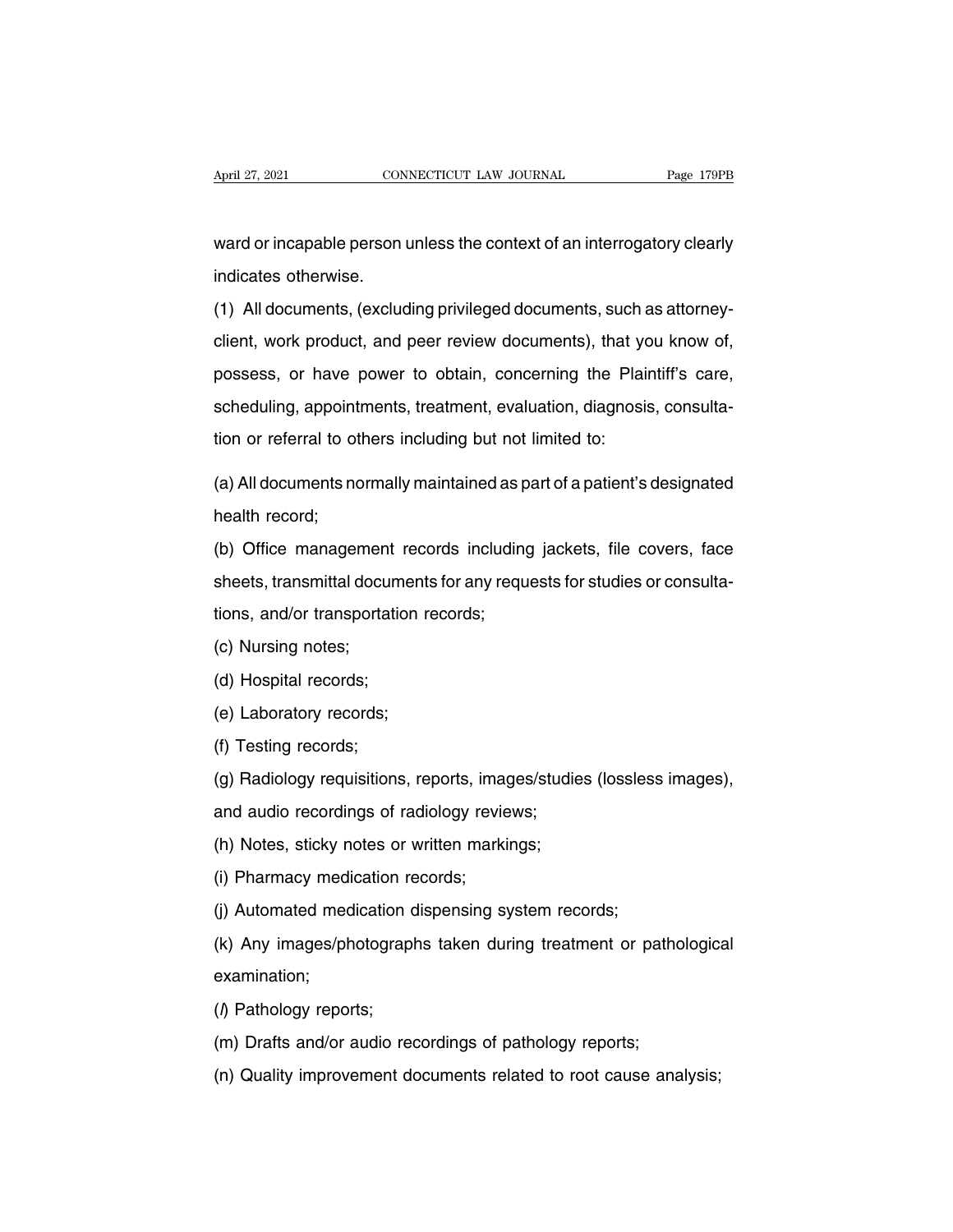Page 180PB<br>
CONNECTICUT LAW JOURNAL<br>
(o) Documents provided in connection with a peer review;<br>
(p) Intradepartment transportation records; Page 180PB CONNECTICUT LAW JOURNAL<br>
(o) Documents provided in connection with a pe<br>
(p) Intradepartment transportation records;<br>
(q) Laboratory test results;

(o) Documents provided in conn<br>(p) Intradepartment transportatic<br>(q) Laboratory test results;<br>(r) Documents and communicati (o) Documents provided in connection with a peer review;<br>(p) Intradepartment transportation records;<br>(q) Laboratory test results;<br>(r) Documents and communications concerning the Plaintiff and the<br>allegations in the Complai (b) Intradepartment transportation records;<br>
(q) Laboratory test results;<br>
(r) Documents and communications concerr<br>
allegations in the Complaint; and<br>
(s) Investigations or reports concerning the in

(q) Laboratory test results;<br>(r) Documents and communications concerning the Plaintiff and the<br>allegations in the Complaint; and<br>(s) Investigations or reports concerning the incident that is the subject<br>of this lawsuit. (r) Documents and<br>allegations in the Co<br>(s) Investigations or<br>of this lawsuit.

### COMMENT:

Munder privilege is claimed, counsel shall follow the relevant Practice<br>Where privilege is claimed, counsel shall follow the relevant Practice<br>where privilege is claimed, counsel shall follow the relevant Practice<br>wok rule of this lawsuit.<br>COMMENT:<br>Where privilege is claimed, counsel shall follow the relevant Practice<br>Book rule(s). This request contemplates production of all medical<br>records and documents, not limited to the treatment related COMMENT:<br>Where privilege is claimed, counsel shall follow the relevant Practice<br>Book rule(s). This request contemplates production of all medical<br>records and documents, not limited to the treatment related to the<br>allegatio Where privilege is claimed, counsel shall follow the relevant Practice<br>Book rule(s). This request contemplates production of all medical<br>records and documents, not limited to the treatment related to the<br>allegations in the Mook rule(s). This request contemplates<br>records and documents, not limited to the<br>allegations in the complaint, subject to p<br>compliant authorization if necessary. records and documents, not limited to<br>allegations in the complaint, subject to<br>compliant authorization if necessary.<br>(2) Your current curriculum vitae. allegations in the complaint, subject to plaintiff providing a HIPAA<br>compliant authorization if necessary.<br>(2) Your current curriculum vitae.<br>(3) Each document identified in response to Interrogatory #18.<br>(4) A sepuct the

(2) Your current curriculum vitae.<br>
(3) Each document identified in response to Interrogatory #18.<br>
(4) A copy of the declaration page(s) of each insurance policy identified<br>
in response to Interrogatories #19 and #20. (2) Your current curriculum vitae.<br>
(3) Each document identified in response to Interrogatory #18.<br>
(4) A copy of the declaration page(s) of each insurance policy identified<br>
in response to Interrogatories #19 and #20.<br>
(

(3) Each document identified in response to Interrogatory #18.<br>
(4) A copy of the declaration page(s) of each insurance policy identified<br>
in response to Interrogatories #19 and #20.<br>
(5) If the answer to Interrogatory #2 (4) A copy of the declaration page(s) of each insurance policy identified<br>in response to Interrogatories  $\#19$  and  $\#20$ .<br>(5) If the answer to Interrogatory  $\#21$  is in the affirmative, a copy of<br>the complete policy co in response to Interrogatories #19 and #20.<br>(5) If the answer to Interrogatory #21 is in the<br>the complete policy contents of each insurane<br>response to Interrogatories #19 and #20.<br>(6) Each penarivileged eterment identifie (5) If the answer to Interrogatory  $#21$  is in the affirmative, a copy of<br>the complete policy contents of each insurance policy identified in<br>response to Interrogatories  $#19$  and  $#20$ .<br>(6) Each nonprivileged statement i the complete policy co<br>response to Interrogato<br>(6) Each nonprivileged<br>ries #25 and #27.

response to Interrogatories #19 and #20.<br>(6) Each nonprivileged statement identified in response to Interrogato-<br>ries #25 and #27.<br>(7) A copy of each and every recording of surveillance material dis-<br>coverable under Practi (6) Each nonprivileged statement identified in response to Interrogato-<br>ries #25 and #27.<br>(7) A copy of each and every recording of surveillance material dis-<br>coverable under Practice Book Section 13-3 (c), by film, photog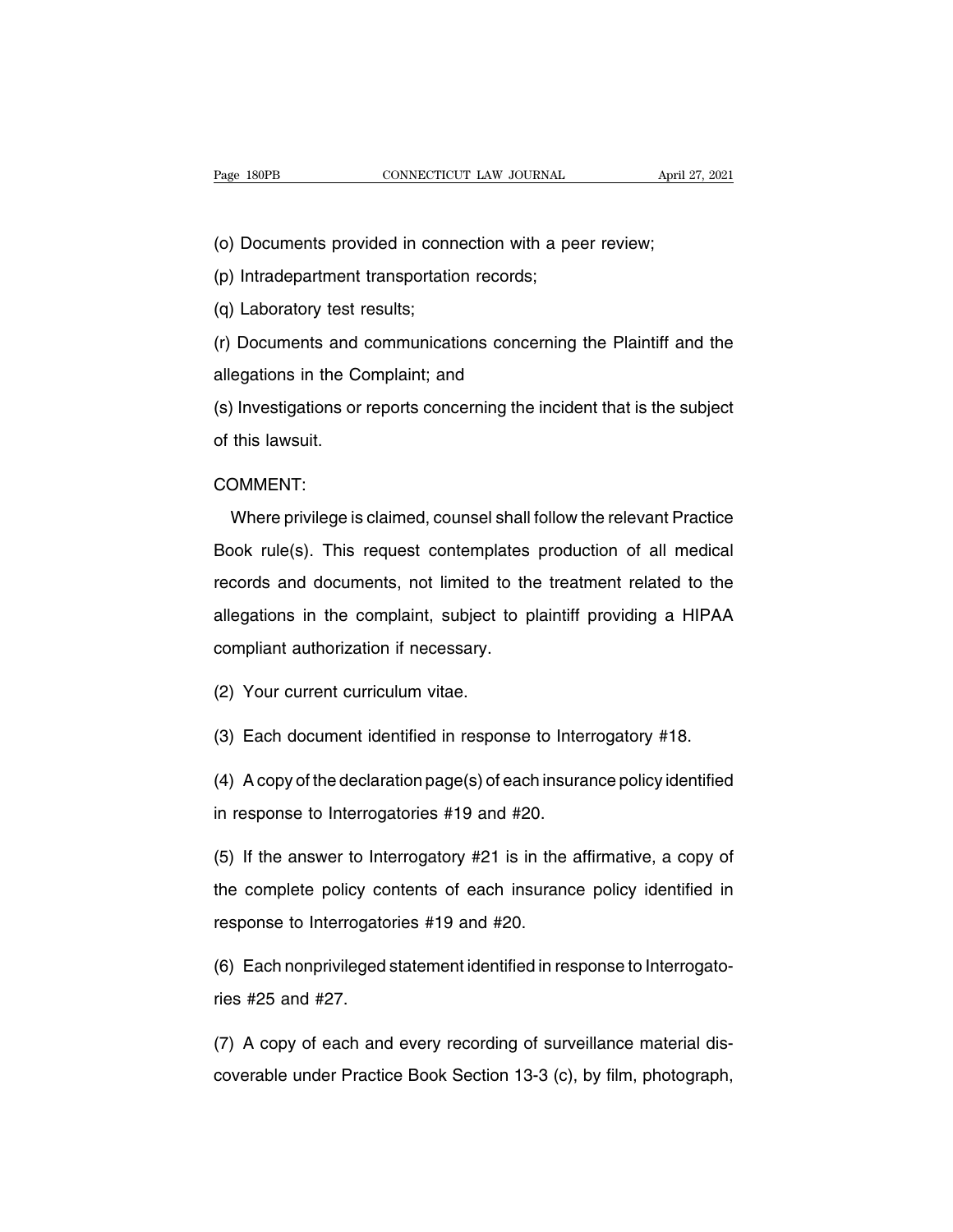April 27, 2021 CONNECTICUT LAW JOURNAL Page 181PB<br>
videotape, audiotape or any other digital or electronic means, of any<br>
party to this lawsuit concerning this lawsuit or the subject matter April 27, 2021 CONNECTICUT LAW JOURNAL Page 181PB<br>videotape, audiotape or any other digital or electronic means, of any<br>party to this lawsuit concerning this lawsuit or the subject matter<br>thereof, including any transcript April 27, 2021 CONNECTICUT LAW JOURNAL Page 181PB<br>videotape, audiotape or any other digital or electronic means, of any<br>party to this lawsuit concerning this lawsuit or the subject matter<br>thereof, including any transcript

PLAINTIFF,

## By

## **CERTIFICATION**

PLAINTIFF,<br>By<br>**CERTIFICATION**<br>I certify that a copy of this document was or will immediately be<br>ailed or delivered electronically or non-electronically on (date) EXINTIFICATION<br>
I certify that a copy of this document was or will immediately be<br>
mailed or delivered electronically or non-electronically on (date)<br>
to all attorneys and self-represented parties of record CERTIFICATION<br>at a copy of this document was or will immediately be<br>elivered electronically or non-electronically on (date)<br>to all attorneys and self-represented parties of record<br>en consent for electronic delivery was rec I certify that a copy of this document was or will immediately be<br>mailed or delivered electronically or non-electronically on (date)<br>\_\_\_\_\_\_\_\_\_\_\_\_\_ to all attorneys and self-represented parties of record<br>and that written co recting that a copy of this document was of will immediately be<br>mailed or delivered electronically or non-electronically on (date)<br>to all attorneys and self-represented parties of record<br>and that written consent for electr mailed or delivered electronically or non-electronically on (date)<br>
\_\_\_\_\_\_\_\_\_ to all attorneys and self-represented parties of record<br>
and that written consent for electronic delivery was received from all<br>
attorneys and s If that written consent for electronic delivery was received from all<br>d that written consent for electronic delivery was received or will<br>mediately be receiving electronic delivery<br>Name and address of each party and attorn and that whiteh consent for electronic delivery<br>attorneys and self-represented parties of recor<br>immediately be receiving electronic delivery<br>Name and address of each party and attorne<br>immediately be mailed or delivered to\*

onleys and sen-represented parties of record who received or will<br>mediately be receiving electronic delivery<br>Name and address of each party and attorney that copy was or will<br>mediately be mailed or delivered to\*<br>The name a Mame and address of each party and attorney that copy was or will<br>immediately be mailed or delivered to\*<br>\*If necessary attach additional sheet or sheets with the name and<br>address which the copy was or will immediately be m immediately be mailed or delivered to\*<br>\*If necessary attach additional sheet or sheets with the name and<br>address which the copy was or will immediately be mailed or deliv-<br>ered to. \*If necessary attach additional sheet or sheets with the name and<br>address which the copy was or will immediately be mailed or deliv-<br>ered to.<br>Signed (Signature of filer) Print or type name of person signing

Signed (Signature of filer)<br>Date Signed Signed (Signature of filer) Print or type name of person signing<br>
Date Signed<br>
Mailing address (Number, street, town, state and zip code) or

Date Signed<br>
Mailing address (Number, street, town,<br>
E-mail address, if applicable

Mailing address (Number,<br>E-mail address, if applical<br>Telephone number<br>COMMENTARY: This n Example and address, if applicable<br>
<br>
Example 2008, if applicable<br>

COMMENTARY: This new form was developed pursuant to and is<br>
be used in connection with the changes to Section 13-9. E-mail address, if applicable<br>Telephone number<br>COMMENTARY: This new form was developed pursuant<br>to be used in connection with the changes to Section 13-9.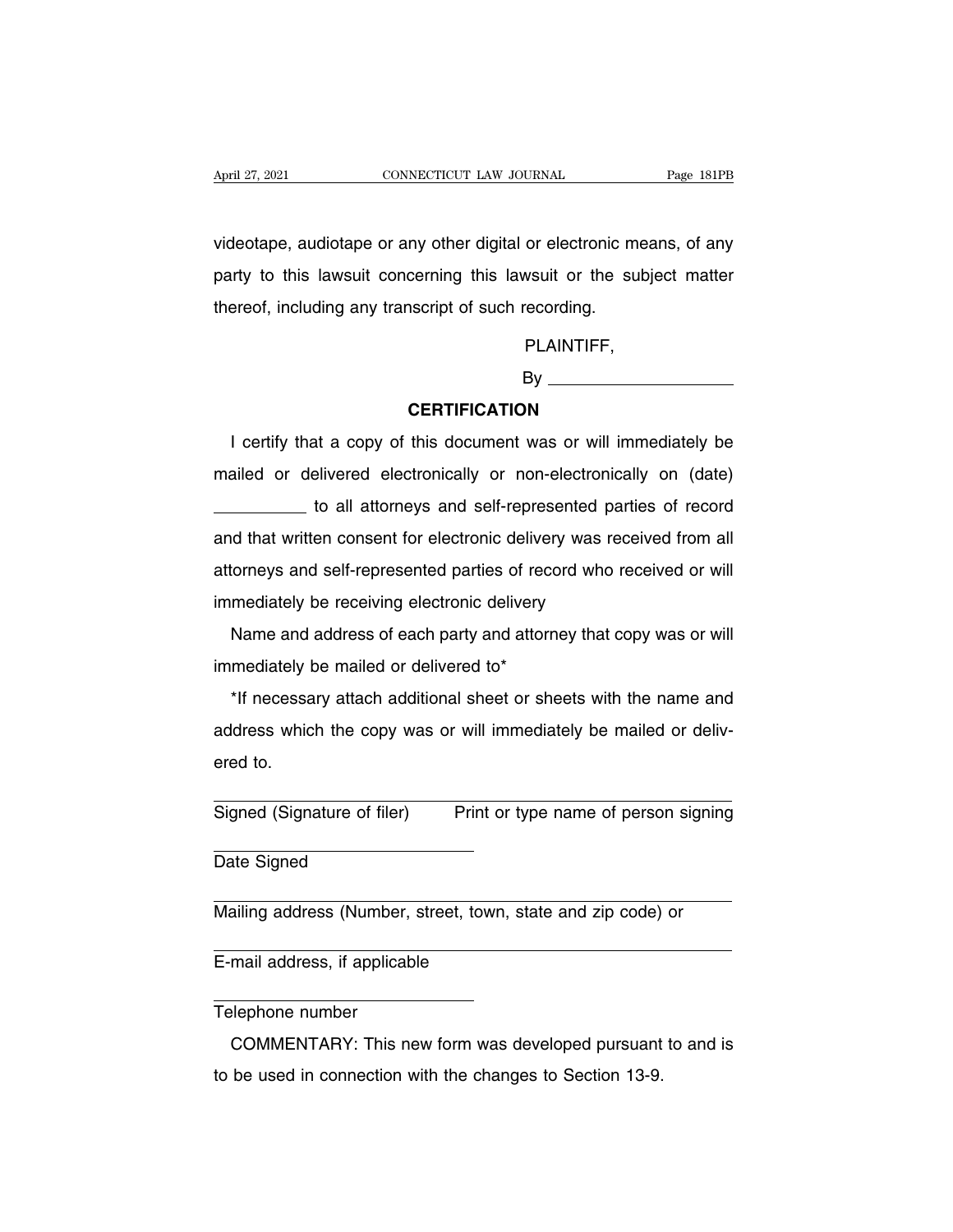# NECTICUT LAW JOURNAL<br>(NEW) Form 223<br>Poquests for Production

# **PROMECTICUT LAW JOURNAL April 27,<br>
(NEW) Form 223<br>
Plaintiff's Requests for Production<br>
Plaintiff's Requests for Production<br>
Plaintiff's Requests for Production<br>
Plaintiff's Requests for Production MEW) Form 223<br>
Plaintiff's Requests for Production<br>
Medical Negligence—Hospital/Medical Group**

| (NEW) Form 223                                   |              |        |            |                        |     |           |  |
|--------------------------------------------------|--------------|--------|------------|------------------------|-----|-----------|--|
| <b>Plaintiff's Requests for Production</b>       |              |        |            |                        |     |           |  |
| <b>Medical Negligence-Hospital/Medical Group</b> |              |        |            |                        |     |           |  |
| No. CV-                                          |              |        |            | : SUPERIOR COURT       |     |           |  |
| (Plaintiff)                                      |              |        |            | : JUDICIAL DISTRICT OF |     |           |  |
| VS.                                              |              |        |            | : AT                   |     |           |  |
| (Defendant)                                      |              |        | : (Date)   |                        |     |           |  |
| <b>The</b>                                       | Plaintiff(s) | hereby | request(s) | that                   | the | Defendant |  |
| (Defendant Hospital's Name) provide coun-        |              |        |            |                        |     |           |  |

The Plaintiff(s) hereby request(s) that the Defendant<br>
(Defendant Hospital's Name) provide coun-<br>
sel for the Plaintiff(s) with copies of the documents described in the (Defendant) : (Date)<br>
The Plaintiff(s) hereby request(s) that the Defendant<br>
(Defendant Hospital's Name) provide coun-<br>
sel for the Plaintiff(s) with copies of the documents described in the<br>
following requests for product

The Plaintiff(s) hereby request(s) that the Defendant<br>
(Defendant Hospital's Name) provide coun-<br>
sel for the Plaintiff(s) with copies of the documents described in the<br>
following requests for production, or afford counsel (Defendant Hospital's Name) provide counsel for the Plaintiff(s) with copies of the documents described in the following requests for production, or afford counsel for said Plaintiff(s) the opportunity or, if necessary, su sel for the Plaintiff(s) with copies of the documents described in the following requests for production, or afford counsel for said Plaintiff(s) the opportunity or, if necessary, sufficient written authorization, to inspe following requests for production, or afford counsel for said Plaintiff(s)<br>the opportunity or, if necessary, sufficient written authorization, to<br>inspect, copy, photograph or otherwise reproduce said documents.<br>The product the opportunity or, if necessary, sufficient written authorization, to<br>inspect, copy, photograph or otherwise reproduce said documents.<br>The production of such documents, copies or written authorizations<br>shall take place at (day), (date) at (time). In answering these production within their possession, custody or<br>applied to provide all information within their possession, custody or<br>quired to provide all information within their possession, custody or

required to provide all information within their possession, custody or (day), \_\_\_\_\_\_ (date) at \_\_\_\_\_ (time).<br>In answering these production requests, the Defendant(s) are<br>required to provide all information within their possession, custody or<br>control. If any production request cannot be answe In answering these prod<br>required to provide all inform<br>control. If any production red<br>to the extent possible.<br>Definition: "You" and "you" mean there any prediction request, the Extendant (c) are<br>quired to provide all information within their possession, custody or<br>ntrol. If any production request cannot be answered in full, answer<br>the extent possible.<br>Defini

control. If any production request cannot be answered in full, answer<br>to the extent possible.<br>Definition: "You" and "your" shall mean the Defendant, and its<br>agents, servants, or employees to whom these requests for product to the extent poss<br>Definition: "You<br>agents, servants, c<br>are directed.<br>(1) All documents, Definition: "You" and "your" shall mean the Defendant, and its<br>agents, servants, or employees to whom these requests for production<br>are directed.<br>(1) All documents, (excluding privileged documents such as attorney-<br>client, collient, servants, or employees to whom these requests for production<br>are directed.<br>(1) All documents, (excluding privileged documents such as attorney-<br>client, work product, and peer review documents), that you know of,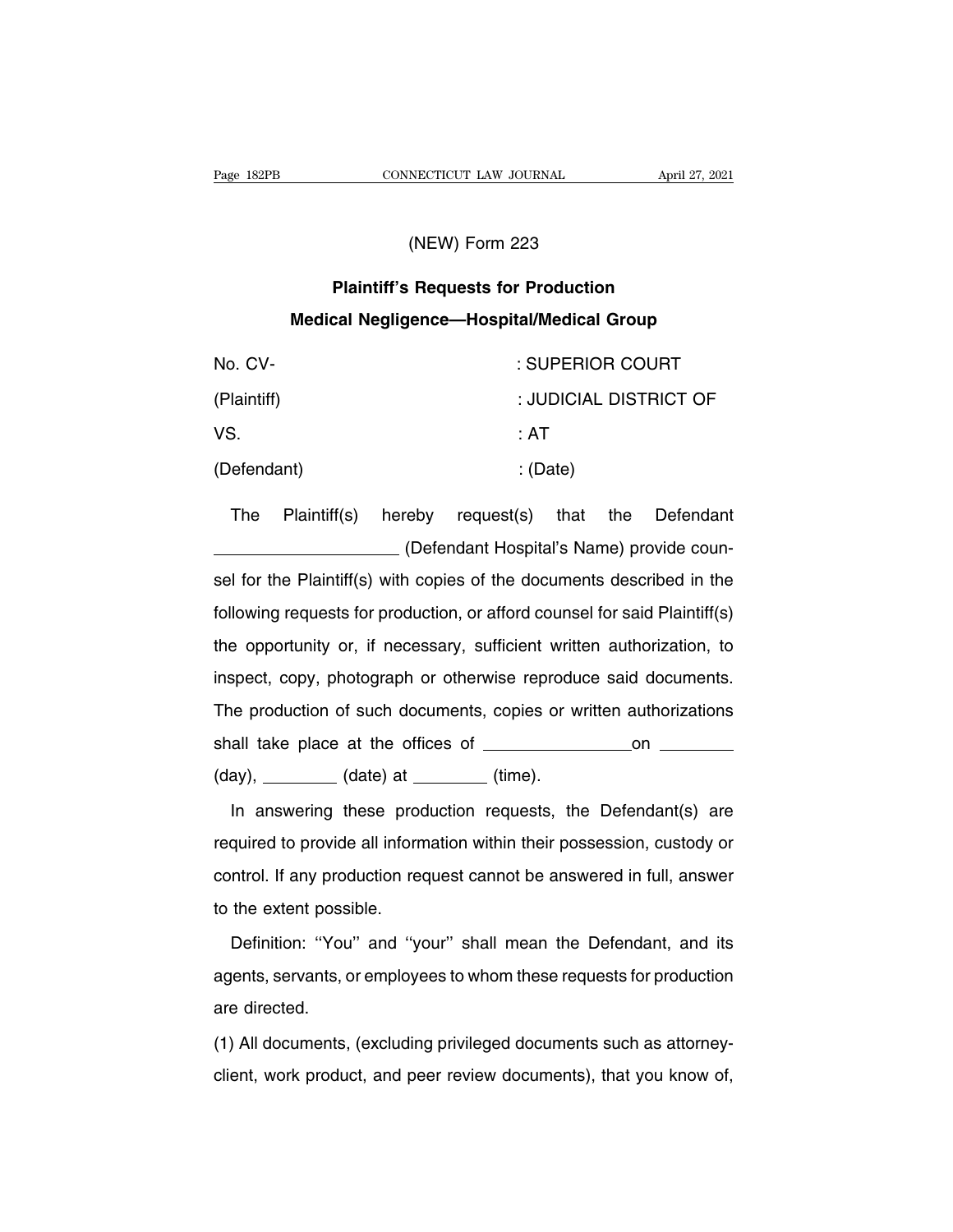April 27, 2021 CONNECTICUT LAW JOURNAL Page 183PB<br>possess, or have power to obtain concerning the Plaintiff's care, sched-<br>uling, appointments, treatment, evaluation, diagnosis, consultation or April 27, 2021 CONNECTICUT LAW JOURNAL Page 183PB<br>possess, or have power to obtain concerning the Plaintiff's care, sched-<br>uling, appointments, treatment, evaluation, diagnosis, consultation or<br>referral to others, includin possess, or have power to obtain concerning the Plainting, appointments, treatment, evaluation, diagnos<br>referral to others, including but not limited to: possess, or have power to obtain concerning the Plaintiff's care, sched-<br>uling, appointments, treatment, evaluation, diagnosis, consultation or<br>referral to others, including but not limited to:<br>(a) All documents typically uling, appointments<br>referral to others, ir<br>(a) All documents ty<br>health record;<br>(b) Office manager

referral to others, including but not limited to:<br>
(a) All documents typically maintained as part of a patient's designated<br>
health record;<br>
(b) Office management records including jackets, file covers, face<br>
sheets, trans (a) All documents typically maintained as part of a patient's designated<br>health record;<br>(b) Office management records including jackets, file covers, face<br>sheets, transmittal documents for any requests for studies or consu (b) Office management records including<br>sheets, transmittal documents for any requestions, and/or transportation records;<br>(c) Nursing notes; (b) Office management<br>sheets, transmittal docum<br>tions, and/or transportat<br>(c) Nursing notes;<br>(d) Hospital records; sheets, transmittal docume<br>tions, and/or transportation<br>(c) Nursing notes;<br>(d) Hospital records;<br>(e) Laboratory records; tions, and/or transportation m<br>(c) Nursing notes;<br>(d) Hospital records;<br>(e) Laboratory records;<br>(f) Testing records;

- 
- 
- 
- 

(c) Nursing notes;<br>(d) Hospital records;<br>(e) Laboratory records;<br>(f) Testing records;<br>(g) Radiology requisitions (d) Hospital records;<br>(e) Laboratory records;<br>(f) Testing records;<br>(g) Radiology requisitions, reports, images/studies (lossless images),<br>and audio recordings of radiology reviews; (e) Laboratory records;<br>(f) Testing records;<br>(g) Radiology requisitions, reports, images/studie<br>and audio recordings of radiology reviews;<br>(h) Notes, sticky notes or written markings; (f) Testing records;<br>(g) Radiology requisitions, reports, images/studie<br>and audio recordings of radiology reviews;<br>(h) Notes, sticky notes or written markings;<br>(i) Pharmacy medication records; (g) Radiology requisitions, reports, imag<br>and audio recordings of radiology revie<br>(h) Notes, sticky notes or written marki<br>(i) Pharmacy medication records;<br>(j) Automated medication dispensing sy

and audio recordings of radiology reviews;<br>(h) Notes, sticky notes or written markings;<br>(i) Pharmacy medication records;<br>(j) Automated medication dispensing system records;<br>(k) Any images/photographs taken during treatment (h) Notes, sticky notes or written markings;<br>(i) Pharmacy medication records;<br>(j) Automated medication dispensing system records;<br>(k) Any images/photographs taken during treatment or pathological<br>examination; examination; (j) Automated medication c<br>(k) Any images/photograpl<br>examination;<br>(*l*) Pathology reports;<br>(m) Drafts and/or audio rec (k) Any images/photographs taken during treatment or pathonor examination;<br>(*l*) Pathology reports;<br>(m) Drafts and/or audio recordings of pathology reports;<br>(n) Quality improvement documents related to root cause ana examination;<br>(*l*) Pathology reports;<br>(m) Drafts and/or audio recordings of pathology reports;<br>(n) Quality improvement documents related to root cause analysis;<br>(o) Documents provided in connection with a peer review;

- (m) Drafts and/or audio recordings of pathology<br>(n) Quality improvement documents related to re<br>(o) Documents provided in connection with a pe<br>(p) Intradepartment transportation records;<br>(q) Laboratory test results;
- (*l*) Pathology reports;<br>(m) Drafts and/or audio recordings of pathology reports;<br>(n) Quality improvement documents related to root cause analy<br>(o) Documents provided in connection with a peer review;<br>(p) Intradepartment t
- 
- 
- (n) Quality improvement de<br>(o) Documents provided in<br>(p) Intradepartment transpe<br>(q) Laboratory test results;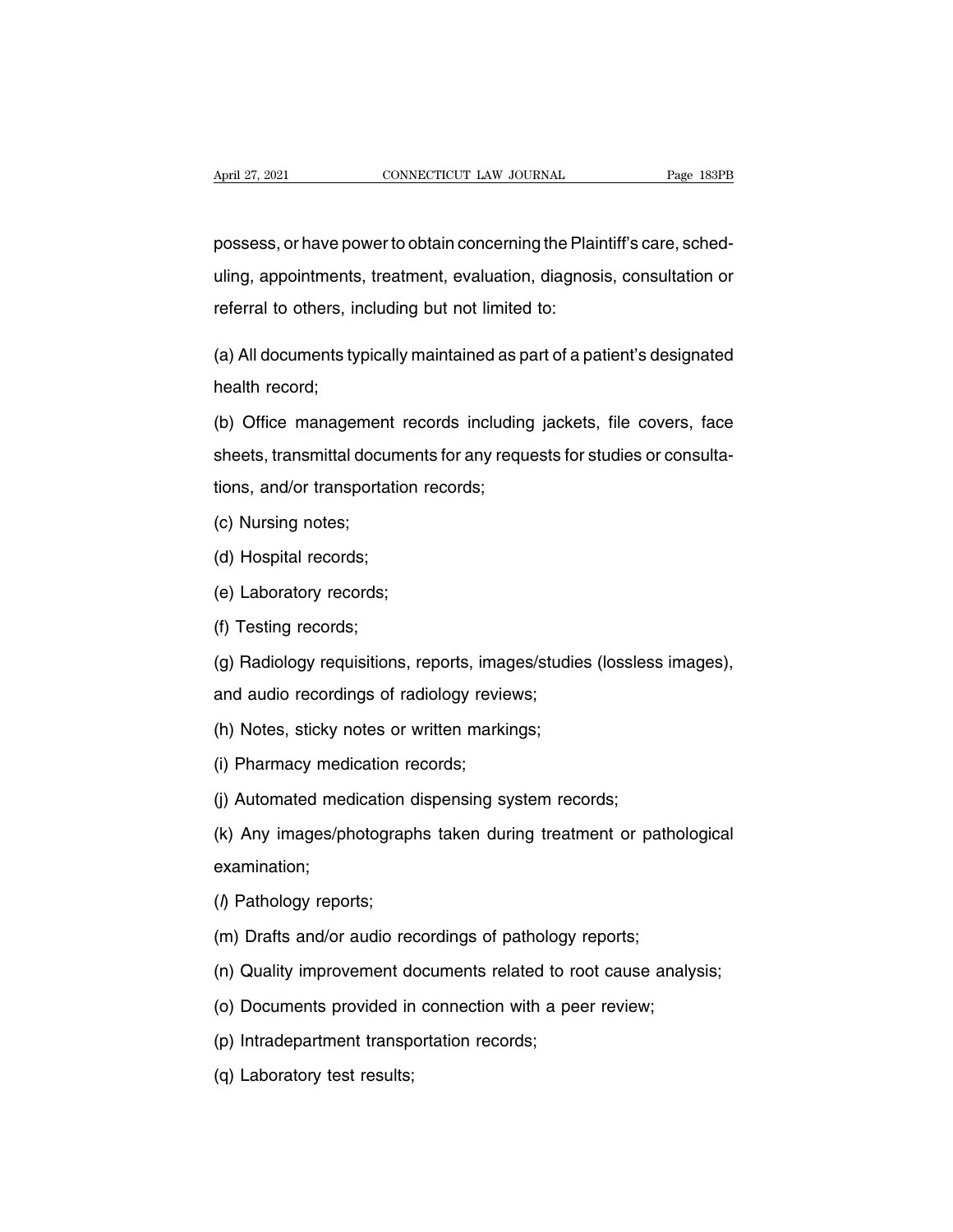Page 184PB CONNECTICUT LAW JOURNAL April 27, 2021<br>(r) Documents and communications concerning the subject matter of<br>the Complaint; and Page 184PB<br>
(r) Documents and communica<br>
the Complaint; and<br>
(s) Investigations or reports cor (r) Documents and communications concerning the subject matter of<br>the Complaint; and<br>(s) Investigations or reports concerning the Plaintiff and the allegations<br>in the Complaint. (r) Documents and con<br>the Complaint; and<br>(s) Investigations or rep<br>in the Complaint.

## COMMENT:

Munder privilege is claimed, counsel shall follow the relevant Practice<br>Where privilege is claimed, counsel shall follow the relevant Practice<br>where privilege is claimed, counsel shall follow the relevant Practice<br>wok rule in the Complaint.<br>
COMMENT:<br>
Where privilege is claimed, counsel shall follow the relevant Practice<br>
Book rule(s). This request contemplates production of all medical<br>
records and documents, not limited to the treatment re COMMENT:<br>Where privilege is claimed, counsel shall follow the relevant Practice<br>Book rule(s). This request contemplates production of all medical<br>records and documents, not limited to the treatment related to the<br>allegatio Where privilege is claimed, counsel shall follow the relevant Practice<br>Book rule(s). This request contemplates production of all medical<br>records and documents, not limited to the treatment related to the<br>allegations in the More privilege to elamined, coalities entain<br>Book rule(s). This request contemplates<br>records and documents, not limited to the<br>allegations in the complaint, subject to p<br>compliant authorization if necessary.<br>(2) Each docum (2) Face is and documents, not limited to the treatment related to the allegations in the complaint, subject to plaintiff providing a HIPA compliant authorization if necessary.<br>(2) Each document identified in response to I allegations in the complaint, subject to plaintiff providing a HIPAA<br>compliant authorization if necessary.<br>(2) Each document identified in response to Interrogatory #5.<br>(3) A copy of the declaration page(s) of each insuran

compliant authorization if necessary.<br>
(2) Each document identified in response to Interrogatories #6 and #7.<br>
(4) If the answer to Interrogatories #6 and #7.<br>
(4) If the answer to Interrogatory #8 is in the

(2) Each document identified in response to Interrogatory #5.<br>
(3) A copy of the declaration page(s) of each insurance policy identified<br>
in response to Interrogatories #6 and #7.<br>
(4) If the answer to Interrogatory #8 is (3) A copy of the declaration page(s) of each insurance policy identified<br>in response to Interrogatories  $#6$  and  $#7$ .<br>(4) If the answer to Interrogatory  $#8$  is in the affirmative, a copy of<br>the complete policy contents in response to Interrogatories #6 and #7.<br>(4) If the answer to Interrogatory #8 is in the complete policy contents of each insur-<br>response to Interrogatories #6 and #7.<br>(5) Each non-privileged statement identified in (4) If the answer to Interrogatory  $#8$  is in the affirmative, a copy of<br>the complete policy contents of each insurance policy identified in<br>response to Interrogatories  $#6$  and  $#7$ .<br>(5) Each non-privileged statement ide the complete policy co<br>response to Interrogato<br>(5) Each non-privileged<br>ries #10 and #12.<br>(6) A copy of each and

response to Interrogatories #6 and #7.<br>(5) Each non-privileged statement identified in response to Interrogato-<br>ries #10 and #12.<br>(6) A copy of each and every recording of surveillance material dis-<br>coverable under Practic (5) Each non-privileged statement identified in response to Interrogato-<br>ries #10 and #12.<br>(6) A copy of each and every recording of surveillance material dis-<br>coverable under Practice Book Section 13-3 (c), by film, photo videotape, audiotape or any other digital or electronic means, of any<br>party to this lawsuit concerning this lawsuit or the subject matter<br>party to this lawsuit concerning this lawsuit or the subject matter (6) A copy of each and every recording of surveillance material dis-<br>coverable under Practice Book Section 13-3 (c), by film, photograph,<br>videotape, audiotape or any other digital or electronic means, of any<br>party to this thereof, including any transcript of such recording.<br>thereof, including any transcript of such recording.<br>thereof, including any transcript of such recording.

## PLAINTIFF,

By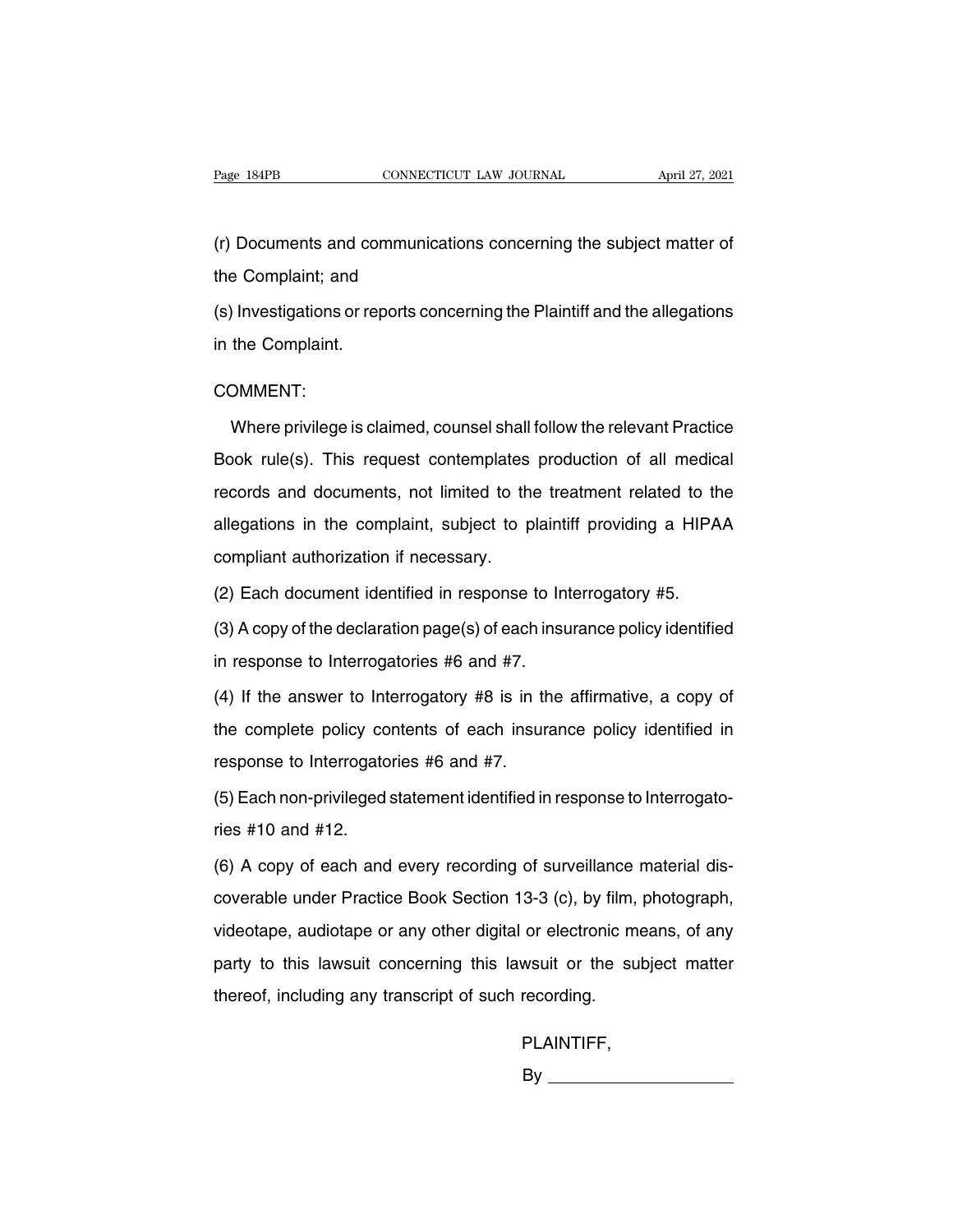## **CERTIFICATION**

I certify that a copy of this document was or will immediately be<br>
ailed or delivered electronically or non-electronically on (date) **CERTIFICATION**<br>
I certify that a copy of this document was or will immediately be<br>
mailed or delivered electronically or non-electronically on (date)<br>
to all attorneys and self-represented parties of record **CERTIFICATION**<br>at a copy of this document was or will immediately be<br>elivered electronically or non-electronically on (date)<br>to all attorneys and self-represented parties of record<br>en consent for electronic delivery was r I certify that a copy of this document was or will immediately be<br>mailed or delivered electronically or non-electronically on (date)<br>to all attorneys and self-represented parties of record<br>and that written consent for elec rectary that a copy of this document was of will immitediately be<br>mailed or delivered electronically or non-electronically on (date)<br>to all attorneys and self-represented parties of record from all<br>attorneys and self-repre indicately delivered electronically of field electronic<br>
and that written consent for electronic delivery wa<br>
attorneys and self-represented parties of record w<br>
immediately be receiving electronic delivery.<br>
Name and addr If that written consent for electronic delivery was received from all<br>torneys and self-represented parties of record who received or will<br>mediately be receiving electronic delivery.<br>Name and address of each party and attor alled that which concent for clockeling delivery<br>attorneys and self-represented parties of recor<br>immediately be receiving electronic delivery.<br>Mame and address of each party and attorne<br>immediately be mailed or delivered t

mediately be receiving electronic delivery.<br>
Name and address of each party and attorney that copy was or will<br>
mediately be mailed or delivered to\*<br>
\*If necessary attach additional sheet or sheets with the name and<br>
dress Mame and address of each party and attorney that copy was or will<br>immediately be mailed or delivered to\*<br>\*If necessary attach additional sheet or sheets with the name and<br>address which the copy was or will immediately be m Name and address of each party and attorney that copy was or will<br>immediately be mailed or delivered to\*<br>\*If necessary attach additional sheet or sheets with the name and<br>address which the copy was or will immediately be m \*If necessary attach additional sheet or sheets with the name and<br>address which the copy was or will immediately be mailed or deliv-<br>ered to.<br>Signed (Signature of filer) Print or type name of person signing

Signed (Signature of filer) Print or type name of person s<br>
Date Signed<br>
Mailing address (Number, street, town, state and zip code) or Signed (Signature of filer) Print or type name of person signing<br>
Date Signed<br>
Mailing address (Number, street, town, state and zip code) or

Date Signed<br>
Mailing address (Number, street, town,<br>
E-mail address, if applicable

E-mail address, if applicable<br>
Telephone number<br>
COMMENTARY: This new form was developed pursuant to and is mail address, if applicable<br>
Elephone number<br>
COMMENTARY: This new form was developed pursuant to and is<br>
be used in connection with the changes to Section 13-9. to be used in connection with the changes to Section 13-9.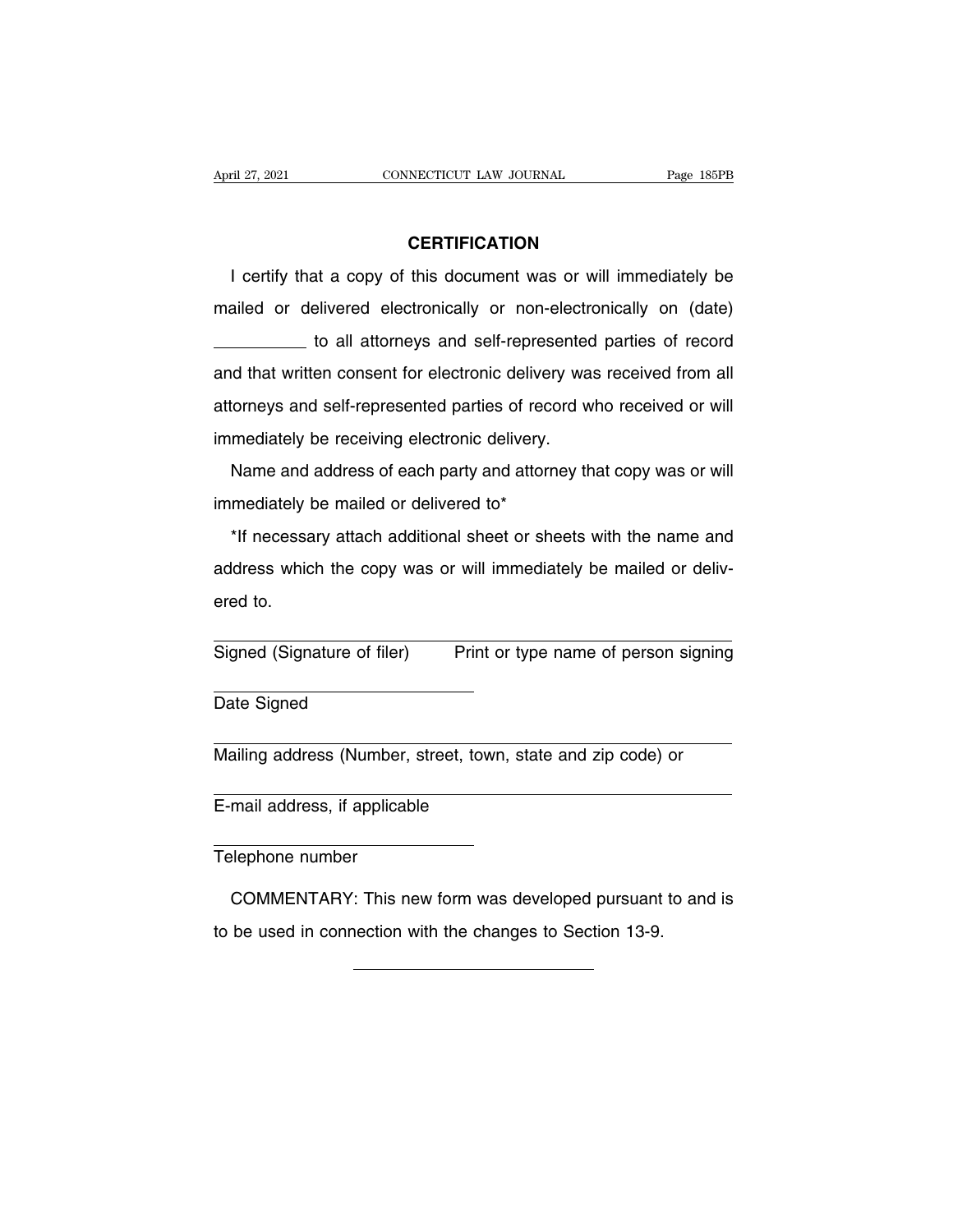# **ECTICUT LAW JOURNAL**<br>**APPENDIX B<br>F SECTION 1-9B CHANGES**

## **APPENDIX B**<br> **APPENDIX B**<br> **APPENDIX OF SECTION 1-9B CHANGES**<br> **APPENDIX OF SECTION 1-9B CHANGES PRACTICE BOOKSPERSE ADDENSITY OF SECTION 1-9B CHANGES**<br>
Practice Book Rules Adopted, Amended or Suspended on an<br>
Interim Basis under Section 1-9B in Light of the Declared Public<br>
Use the order of Susting Presenting or Fre **INTER APPENDIX B<br>
INTEREM APPENDIX OF SECTION 1-9B CHANGES<br>
Practice Book Rules Adopted, Amended or Suspended on an<br>
Interim Basis under Section 1-9B in Light of the Declared Public<br>
Health and Civil Preparedness Emergenc APPENDIX OF SECTION 1-9B CHANGES<br>
Book Rules Adopted, Amended or Suspended on an<br>
sis under Section 1-9B in Light of the Declared Public<br>
Health and Civil Preparedness Emergencies<br>
Adjustment or Gueraraian of Time or Leas SECTION 1-9B CHANGES**<br> **Practice Book Rules Adopted, Amended or Suspended on an**<br> **Interim Basis under Section 1-9B in Light of the Declared Public<br>
Health and Civil Preparedness Emergencies<br>
Sec. E1-9C. —Adjustment or Su**

## **Requirement**

Health and Civil Preparedness Emergencies<br>
c. E1-9C. —Adjustment or Suspension of Time or Location<br>
Requirement<br>
The chief administrative judge of each division, in consultation with<br>
e appropriate Presiding Judge of each Sec. E1-9C. —Adjustment or Suspension of Time or Location<br>Requirement<br>The chief administrative judge of each division, in consultation with<br>the appropriate Presiding Judge of each Judicial District, if possible,<br>and subjec Requirement<br>The chief administrative judge of each division, in consultation with<br>the appropriate Presiding Judge of each Judicial District, if possible,<br>and subject to the approval of the chief court administrator, shall The chief administrative judge of each division, in consultation with<br>the appropriate Presiding Judge of each Judicial District, if possible,<br>and subject to the approval of the chief court administrator, shall have<br>the aut The ember daminionality jadge of each divident, in consultation with<br>the appropriate Presiding Judge of each Judicial District, if possible,<br>and subject to the approval of the chief court administrator, shall have<br>the auth and subject to the approval of the chief court administrator, a possible, and subject to the approval of the chief court administrator, shall have the authority to adjust or suspend any time or location requirement in the the authority to adjust or suspend any time or location requirement in<br>the Practice Book. Any such adjustment or suspension, as approved<br>by the chief court administrator, shall be effective immediately upon<br>the issuance of the Practice Book. Any such adjustment or suspension, as approved<br>by the chief court administrator, shall be effective immediately upon<br>the issuance of an order by said chief administrative judge; provided,<br>however that (1 the Fractice Book. Any cach adjacition or saepension, as approved<br>by the chief court administrator, shall be effective immediately upon<br>the issuance of an order by said chief administrative judge; provided,<br>however that (1 by the enter eeart daminicater, shall be encence immediatery apont<br>the issuance of an order by said chief administrative judge; provided,<br>however that (1) any such adjustment or suspension shall be reported<br>to the Rules Co Increasure of an order by earl oner daminimentative jauge, provided,<br>however that (1) any such adjustment or suspension shall be reported<br>to the Rules Committee of the Superior Court and (2) the Rules Com-<br>mittee may, on a mowever that (1) any such adjacement or suspension shall be<br>to the Rules Committee of the Superior Court and (2) the Ru<br>mittee may, on a prospective basis only, reject any such at<br>or suspension. Absent such rejection, any The France Committed Chine Coppertivation (L) are France Computed the Hine 26, 2020, the Suspension and a hereunder shall be effective until further notice.<br>(Adopted June 26, 2020, to take effect retroactively March 24, 20

or suspension. Absent such rejection, any adjustment or suspension<br>made hereunder shall be effective until further notice.<br>(Adopted June 26, 2020, to take effect retroactively March 24, 2020,<br>on an interim basis, but until made hereunder shall be effect<br>(Adopted June 26, 2020, to ta<br>on an interim basis, but unt<br>declared emergencies.) (Adopted June 26, 2020, to take effect retroactively March 24, 2020,<br>on an interim basis, but until no later than the duration of the<br>declared emergencies.)<br>**Sec. E1-24. Record of Off-Site Judicial Proceedings**<br>Sec. 1-24 r I an interim basis, but until no later than the duration of the<br>clared emergencies.)<br>c. E1-24. Record of Off-Site Judicial Proceedings<br>Sec. 1-24 requires an on-the-record summary of off-site judicial<br>oceedings "by the next

declared emergencies.)<br>
Sec. E1-24. Record of Off-Site Judicial Proceedings<br>
Sec. 1-24 requires an on-the-record summary of off-site judicial<br>
proceedings "by the next court day." Suspending this rule would allow<br>
flexibil Sec. E1-24. Record of Off-Site Judicial Pre<br>Sec. 1-24 requires an on-the-record sumn<br>proceedings "by the next court day." Suspendin<br>flexibility for the court given limited resources.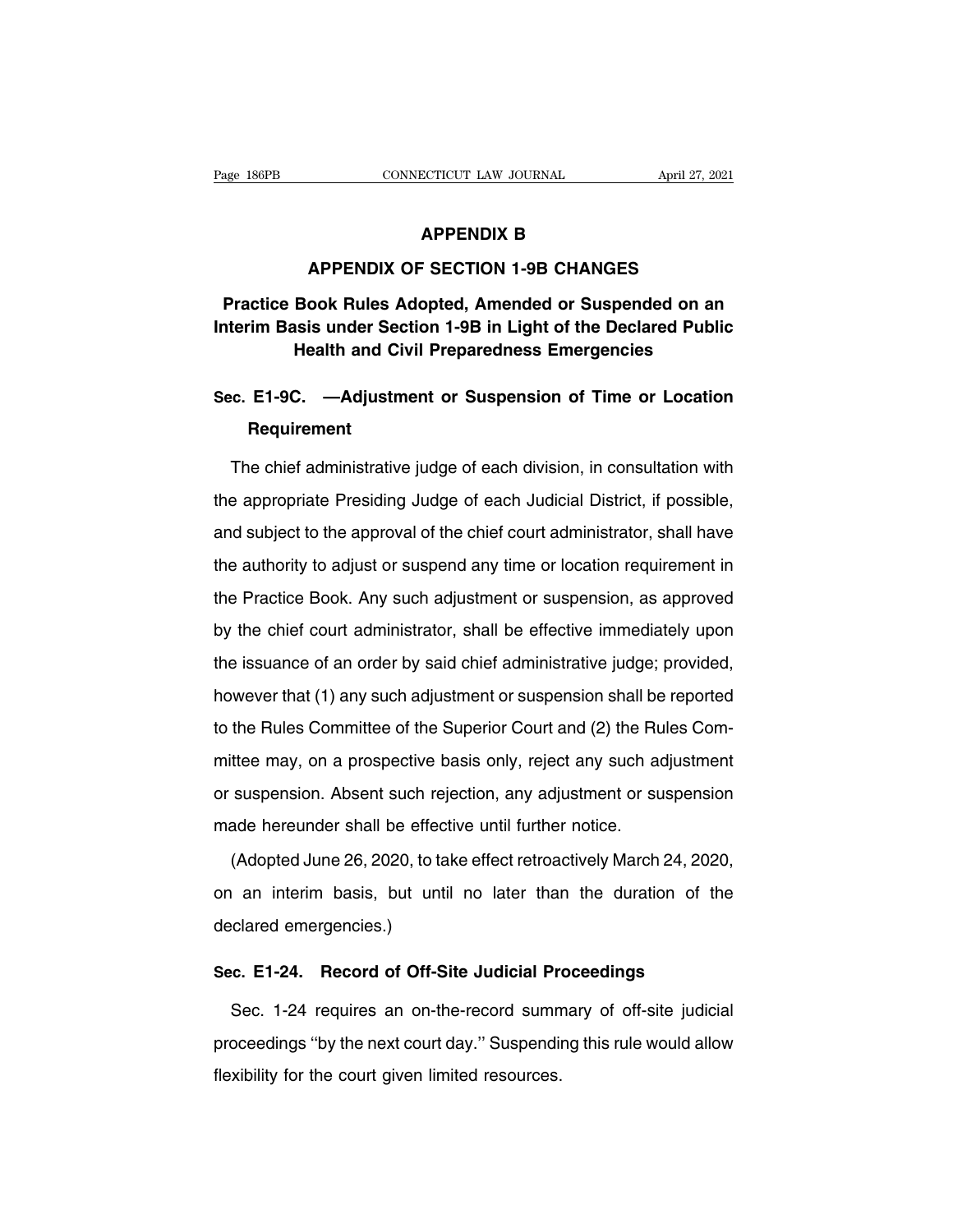ril 27, 2021<br>CONNECTICUT LAW JOURNAL Page 187PB<br>(Adopted June 26, 2020, to take effect retroactively March 24, 2020,<br>an interim basis, but until no later than the duration of the April 27, 2021 CONNECTICUT LAW JOURNAL Page 187PB<br>(Adopted June 26, 2020, to take effect retroactively March 24, 2020,<br>on an interim basis, but until no later than the duration of the<br>declared emergencies.) (Adopted June 26, 2020, to ta<br>on an interim basis, but unt<br>declared emergencies.)<br>Sec. E2-11A. Appeal from D (Adopted June 26, 2020, to take effect retroactively March 24, 2020,<br>on an interim basis, but until no later than the duration of the<br>declared emergencies.)<br>**Sec. E2-11A.** Appeal from Decision of Bar Examining Committee<br>co Familian interim basis, but until no later than the duranced emergencies.)<br> **concerning Conditions of Admission**<br>
Familian Conditions of Admission<br>
Familian Concerning Conditions of Admission<br>
Familian Concerning Condition

clared emergencies.)<br>
C. E2-11A. Appeal from Decision of Bar Examining Committee<br>
concerning Conditions of Admission<br>
Sec. 2-11A provides that an appeal of a decision of the Connecticut<br>
our Examining Committee be filed wi Sec. E2-11A. Appeal from Decision of Bar Examining Committee<br>concerning Conditions of Admission<br>Sec. 2-11A provides that an appeal of a decision of the Connecticut<br>Bar Examining Committee be filed within thirty days of the Given the Suppention Bedision of Bar Examining Committee<br>
Given the Connecticut<br>
Bar Examining Committee be filed within thirty days of the decision.<br>
Given the suspension of statutes of limitation, it is consistent to sus Sec. 2-11A provides that a<br>Bar Examining Committee b<br>Given the suspension of sta<br>pend this requirement.<br>(Adopted June 26, 2020, to Sec. 2 TIX provides that an appear of a decision of the connection of<br>the suspension of statutes of limitation, it is consistent to sus-<br>and this requirement.<br>(Adopted June 26, 2020, to take effect retroactively March 24,

But Examining committed be fired within antly days of the decision.<br>Given the suspension of statutes of limitation, it is consistent to sus-<br>pend this requirement.<br>(Adopted June 26, 2020, to take effect retroactively March end this requirement.<br>
(Adopted June 26, 2020, to ta<br>
on an interim basis, but unt<br>
declared emergencies.)<br>
Sec. E2-27A. Minimum Con (Adopted June 26, 2020, to take effect retroactively March 24, 2020,<br>on an interim basis, but until no later than the duration of the<br>declared emergencies.)<br>**Sec. E2-27A. Minimum Continuing Legal Education**<br>The requirement I an interim basis, but until no later than the duration of the clared emergencies.)<br>
C. E2-27A. Minimum Continuing Legal Education<br>
The requirements of this are suspended for calendar year 2020,<br>
Id any credits earned by

declared emergencies.)<br>
Sec. E2-27A. Minimum Continuing Legal Education<br>
The requirements of this are suspended for calendar year 2020,<br>
and any credits earned by attorneys in 2020 shall be allowed to be<br>
carried over comp Sec. E2-27A. Minimum Continuing Legal Education<br>The requirements of this are suspended for calendar year 2020,<br>and any credits earned by attorneys in 2020 shall be allowed to be<br>carried over completely to 2021, even if the The requirements of this are suspe<br>and any credits earned by attorneys in<br>carried over completely to 2021, even in<br>hour cap provided for in the rule.<br>(Adopted June 26, 2020, to take (Adopted June 26, 2020, to take effect July 14, 2020, on an erim basis.) and any creats earn<br>carried over complete<br>hour cap provided fo<br>(Adopted June 26<br>interim basis.)<br>Sec. E2-28B (c) & (e

hour cap provided for in the rule.<br>
(Adopted June 26, 2020, to take effect July 14, 202<br>
interim basis.)<br> **Sec. E2-28B (c) & (e).** —**Advisory Opinions**<br>
Sec. 2-28B (c) prescribes timelines by which the Statew (Adopted June 26, 2020, to take effect July 14, 2020, on an interim basis.)<br>
Sec.  $E2-28B$  (c) & (e).  $-Adivisory$  Opinions<br>
Sec. 2-28B (c) prescribes timelines by which the Statewide Griev-<br>
ance Committee must issue advisory

interim basis.)<br>
Sec. E2-28B (c) & (e). —Advisory Opinions<br>
Sec. 2-28B (c) prescribes timelines by which the Statewide Griev-<br>
ance Committee must issue advisory opinions. Sec. 2-28B (e) states<br>
that the failure of the Com Sec. E2-28B (c) & (e). —Advisory Opinions<br>Sec. 2-28B (c) prescribes timelines by which the Statewide Griev-<br>ance Committee must issue advisory opinions. Sec. 2-28B (e) states<br>that the failure of the Committee to issue a ti Sec. 2-28B (c) prescribes timelines by which the Statewide Grievance Committee must issue advisory opinions. Sec. 2-28B (e) states that the failure of the Committee to issue a timely opinion means that the Committee acqui dec. 2-200 (c) prescribes infidintes by which the Glatewide Griev-<br>ance Committee must issue advisory opinions. Sec. 2-28B (e) states<br>that the failure of the Committee to issue a timely opinion means that<br>the Committee acq ance committee<br>that the failure of<br>the Committee ac<br>tion is complian<br>greater flexibility.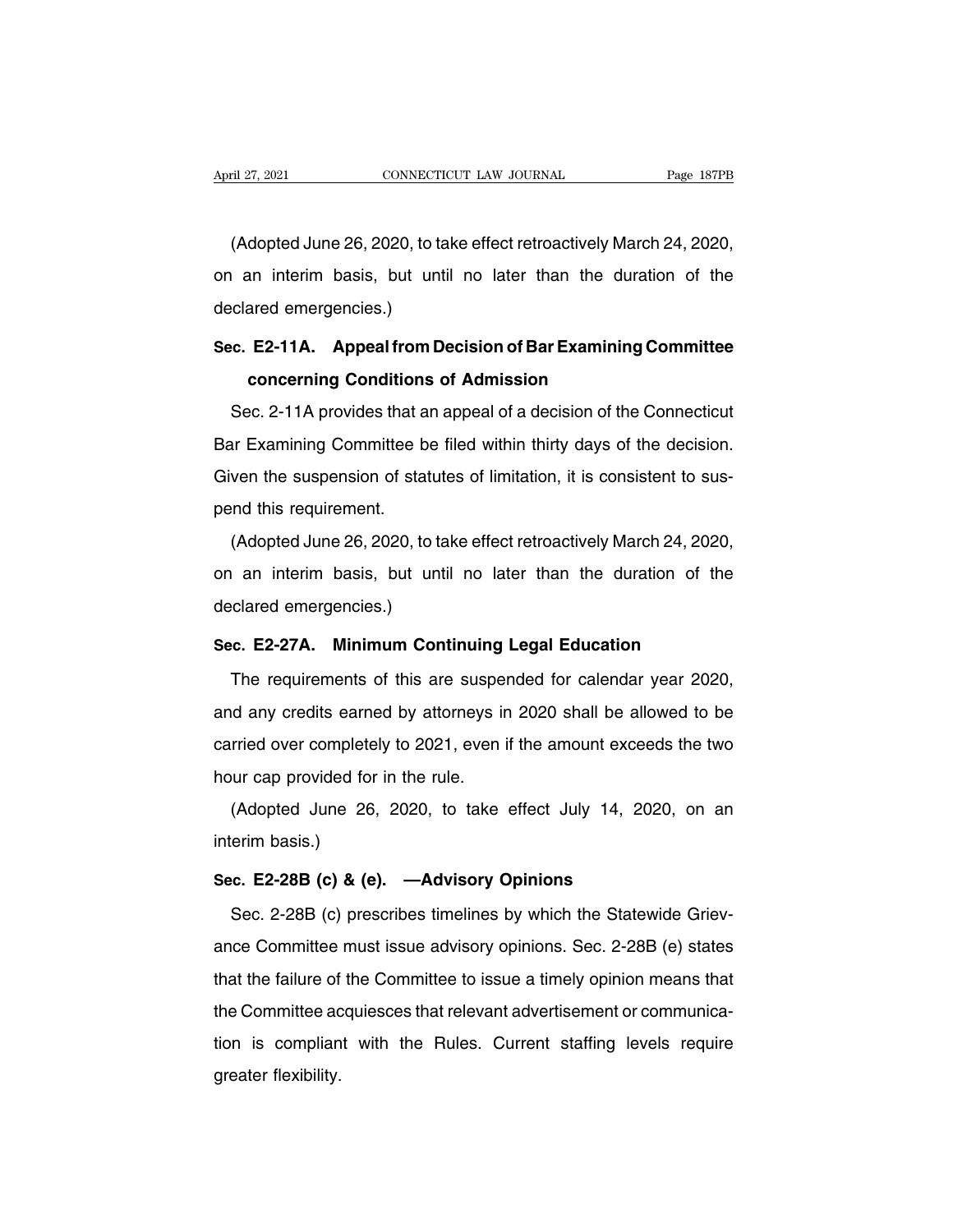EXECTE ANDREAL THE MAINTED CONNECTICUT CONNECTICUT LAW JOURNAL April 27, 2021<br>(Adopted June 26, 2020, to take effect retroactively March 24, 2020,<br>an interim basis, but until no later than the duration of the Page 188PB CONNECTICUT LAW JOURNAL April 27, 2021<br>(Adopted June 26, 2020, to take effect retroactively March 24, 2020,<br>on an interim basis, but until no later than the duration of the<br>declared emergencies.) (Adopted June 26, 2020, to ta<br>on an interim basis, but unt<br>declared emergencies.)<br>See 53.33 Filing Compleir (Adopted June 26, 2020, to take effect retroactively March 24, 2020,<br>on an interim basis, but until no later than the duration of the<br>declared emergencies.)<br>Sec. E2-32. Filing Complaints against Attorneys; Action; Time<br>Lim

## **Limitation**

clared emergencies.)<br>
Sec. E2-32. Filing Complaints against Attorneys; Action; Time<br>
Limitation<br>
Sec. 2-32 contains various deadlines, including deadlines that are<br>
tin to a statute of limitations. Sec. 2-32 (a) requires t Sec. E2-32. Filing Complaints against Attorneys; Action; Time<br>Limitation<br>Sec. 2-32 contains various deadlines, including deadlines that are<br>akin to a statute of limitations. Sec. 2-32 (a) requires the statewide<br>bar counsel Limitation<br>Sec. 2-32 contains various deadlines, including deadlines that are<br>akin to a statute of limitations. Sec. 2-32 (a) requires the statewide<br>bar counsel to review and process complaints within seven days of<br>receipt Sec. 2-32 contains various deadlines, including deadlines t<br>akin to a statute of limitations. Sec. 2-32 (a) requires the sta-<br>bar counsel to review and process complaints within seven<br>receipt. Current staffing levels requi (Adopted June 26, 2020, to take effect retroactively March 24, 2020, an interim basis, but until no later than the duration of the

bar counsel to review and process complaints within seven days of<br>receipt. Current staffing levels require greater flexibility.<br>(Adopted June 26, 2020, to take effect retroactively March 24, 2020,<br>on an interim basis, but bar bounder to review and provided the receipt. Current staffing levels<br>(Adopted June 26, 2020, to ta<br>on an interim basis, but unt<br>declared emergencies.) (Adopted June 26, 2020, to take effect retroactively March 24, 2020,<br>on an interim basis, but until no later than the duration of the<br>declared emergencies.)<br>Sec. E2-35. Action by Statewide Grievance Committee or<br>Reviewing Framerian basis, but until no lat<br>
Reviewing Committee<br>
Reviewing Committee<br>
Reviewing Committee<br>
Reviewing Committee<br>
Reviewing Committee

clared emergencies.)<br>
C. E2-35. Action by Statewide Grievance Committee or<br>
Reviewing Committee<br>
Sec. 2-35 contains various deadlines including a requirement that<br>
sciplinary Counsel has fourteen days to respond to a reque Sec. E2-35. Action by Statewide Grievance Committee or<br>Reviewing Committee<br>Sec. 2-35 contains various deadlines including a requirement that<br>Disciplinary Counsel has fourteen days to respond to a request for<br>review. Curren **Reviewing Committee**<br>Sec. 2-35 contains various deadlines including a requirem<br>Disciplinary Counsel has fourteen days to respond to a req<br>review. Current staffing levels require greater flexibility.<br>(Adopted June 26, 2020 Sec. 2-35 contains various deadlines including a requirement that<br>sciplinary Counsel has fourteen days to respond to a request for<br>view. Current staffing levels require greater flexibility.<br>(Adopted June 26, 2020, to take

Disciplinary Counsel has fourteen days to respond to a request for<br>review. Current staffing levels require greater flexibility.<br>(Adopted June 26, 2020, to take effect retroactively March 24, 2020,<br>on an interim basis, but Disciplinary Counsel has fourteen days to respond to a request for<br>review. Current staffing levels require greater flexibility.<br>(Adopted June 26, 2020, to take effect retroactively March 24, 2020,<br>on an interim basis, but (Adopted June 26, 2020, to take effect retroactively March 24, 2020,<br>on an interim basis, but until no later than the duration of the<br>declared emergencies.)<br>Sec. E2-36. Action by Statewide Grievance Committee on<br>Request fo

# Sec. E2-36. Action by Statewide Grievance Committee on<br>Request for Review<br>Sec. 2-36 requires that the Statewide Grievance Committee must

clared emergencies.)<br>
C. E2-36. Action by Statewide Grievance Committee on<br>
Request for Review<br>
Sec. 2-36 requires that the Statewide Grievance Committee must<br>
sue its decision on a request for review within sixty days. Th Sec. E2-36. Action by Statewide Grievance Committee on<br>Request for Review<br>Sec. 2-36 requires that the Statewide Grievance Committee must<br>issue its decision on a request for review within sixty days. The current<br>situation r Request for Review<br>Sec. 2-36 requires that the State<br>issue its decision on a request for re<br>situation requires greater flexibility.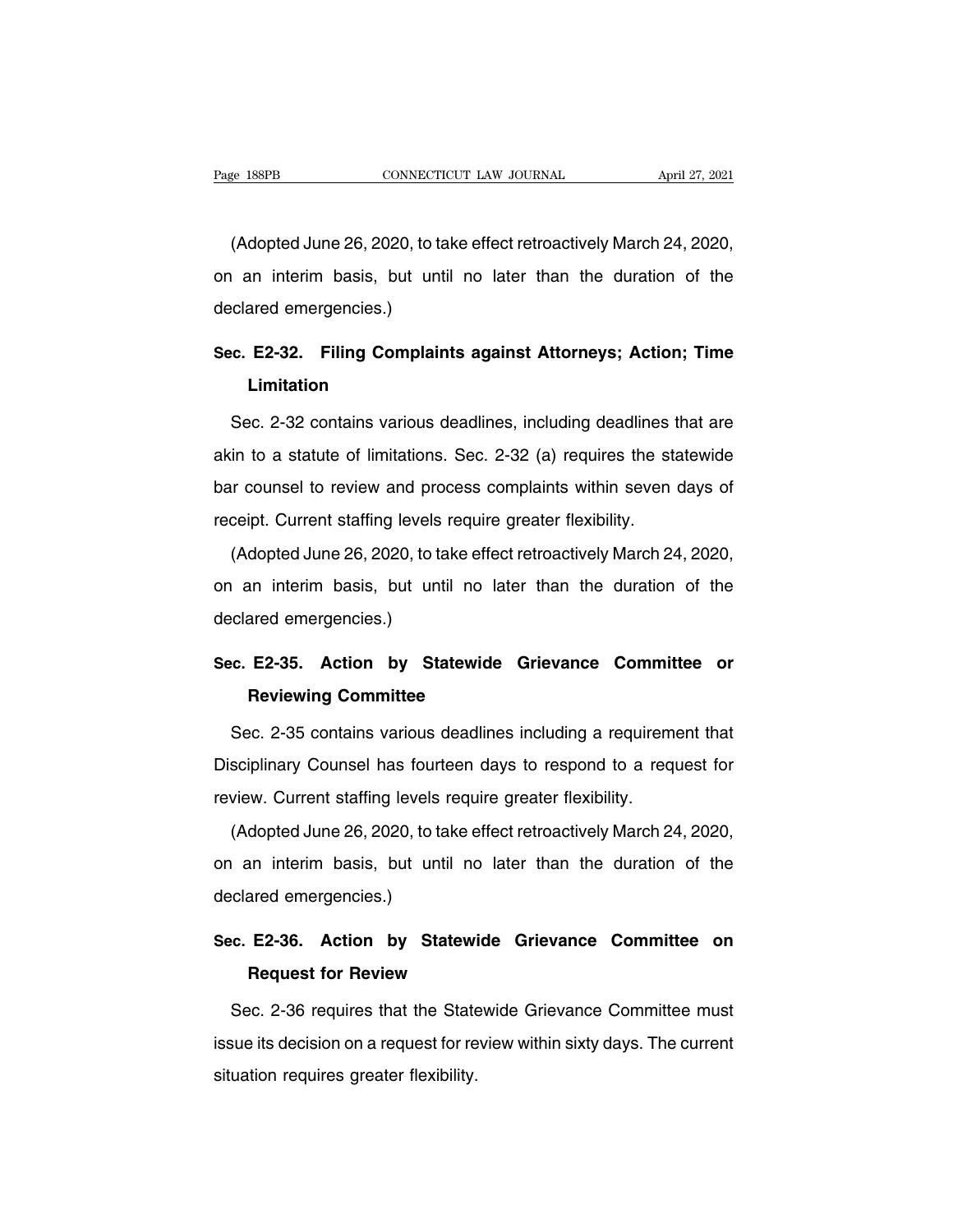ril 27, 2021<br>CONNECTICUT LAW JOURNAL Page 189PB<br>(Adopted June 26, 2020, to take effect retroactively March 24, 2020,<br>an interim basis, but until no later than the duration of the April 27, 2021 CONNECTICUT LAW JOURNAL Page 189PB<br>(Adopted June 26, 2020, to take effect retroactively March 24, 2020,<br>on an interim basis, but until no later than the duration of the<br>declared emergencies.) (Adopted June 26, 2020, to ta<br>on an interim basis, but unt<br>declared emergencies.)<br>See 53.38 Appel from De (Adopted June 26, 2020, to take effect retroactively March 24, 2020,<br>
on an interim basis, but until no later than the duration of the<br>
declared emergencies.)<br> **Sec. E2-38. Appeal from Decision of Statewide Grievance Com-**

## Imposime than the duration of the ared emergencies.)<br> **E2-38.** Appeal from Decision of Statewide Grievance Com-<br>
mittee or Reviewing Committee Imposing Sanctions or Con-<br>
ditions **ditions** Follow: E2-38. Appeal from Decision of Statewide Grievance Committee or Reviewing Committee Imposing Sanctions or Conditions<br>Sec. 2-38 provides that an appeal of a grievance decision must be<br>Ken within thirty days. Given t

mittee or Reviewing Committee Imposing Sanctions or Conditions<br>Sec. 2-38 provides that an appeal of a grievance decision must be<br>taken within thirty days. Given the suspension of statutes of limitation,<br>it is consistent to ditions<br>
Sec. 2-38 provides that an appeal of a grievanc<br>
taken within thirty days. Given the suspension of s<br>
it is consistent to suspend this requirement.<br>
(Adopted June 26, 2020, to take effect retroactive Sec. 2-38 provides that an appeal of a grievance decision must be<br>ken within thirty days. Given the suspension of statutes of limitation,<br>s consistent to suspend this requirement.<br>(Adopted June 26, 2020, to take effect ret

diate within thirty days. Given the suspension of statutes of limitation,<br>it is consistent to suspend this requirement.<br>(Adopted June 26, 2020, to take effect retroactively March 24, 2020,<br>on an interim basis, but until no declared them and years. Since the internal state of the CA<br>dopted June 26, 2020, to the internal basis, but until<br>declared emergencies.) (Adopted June 26, 2020, to take effect retroactively<br>on an interim basis, but until no later than the<br>declared emergencies.)<br>**Sec. E2-39 (b). Reciprocal Discipline**<br>Sec. 2-39 (b) sets forth time limits with regard to rec France in the duration of the clared emergencies.)<br>Sec. 2-39 (b). Reciprocal Discipline<br>Sec. 2-39 (b) sets forth time limits with regard to reciprocal discipline.<br>The current situation requires greater flexibility.

declared emergencies.)<br> **Sec. E2-39 (b). Reciprocal Discipline**<br>
Sec. 2-39 (b) sets forth time limits with regard to recip<br>
The current situation requires greater flexibility.<br>
(Adopted June 26, 2020, to take effect retroa

c. E2-39 (b). Reciprocal Discipline<br>Sec. 2-39 (b) sets forth time limits with regard to reciprocal discipline.<br>ne current situation requires greater flexibility.<br>(Adopted June 26, 2020, to take effect retroactively March Sec. 2-39 (b) sets forth time limits with regard to reciprocal discipline.<br>The current situation requires greater flexibility.<br>(Adopted June 26, 2020, to take effect retroactively March 24, 2020,<br>on an interim basis, but u The current situation requires<br>(Adopted June 26, 2020, to ta<br>on an interim basis, but unt<br>declared emergencies.) (Adopted June 26, 2020, to take effect retroactively March 24, 2020,<br>on an interim basis, but until no later than the duration of the<br>declared emergencies.)<br>Sec. E2-40 (f). Discipline of Attorneys Found Guilty of Serious<br>C Frame interim basis, but until not<br>ared emergencies.)<br>**E2-40 (f). Discipline of Atto<br>Crimes in Connecticut**<br>ec. 2-40 (f) requires that a hea

clared emergencies.)<br>
C. E2-40 (f). Discipline of Attorneys Found Guilty of Serious<br>
Crimes in Connecticut<br>
Sec. 2-40 (f) requires that a hearing on a presentment complaint<br>
all be held within sixty days of the filing of t Sec. E2-40 (f). Discipline of Attorneys Found Guilty of Serious<br>Crimes in Connecticut<br>Sec. 2-40 (f) requires that a hearing on a presentment complaint<br>shall be held within sixty days of the filing of the presentment. The<br>c Crimes in Connecticut<br>Sec. 2-40 (f) requires that a hearing on a presentment complaint<br>shall be held within sixty days of the filing of the presentment. The<br>current situation requires greater flexibility. Note that it is n Sec. 2-40 (f) requires that a hearing on a presentment complaint<br>shall be held within sixty days of the filing of the presentment. The<br>current situation requires greater flexibility. Note that it is not recom-<br>mended that shall be held within sixty days of the filing of the presentment. The current situation requires greater flexibility. Note that it is not recommended that Sec. 2-40 (d) be suspended. Sec. 2-40 (d) requires that "any attor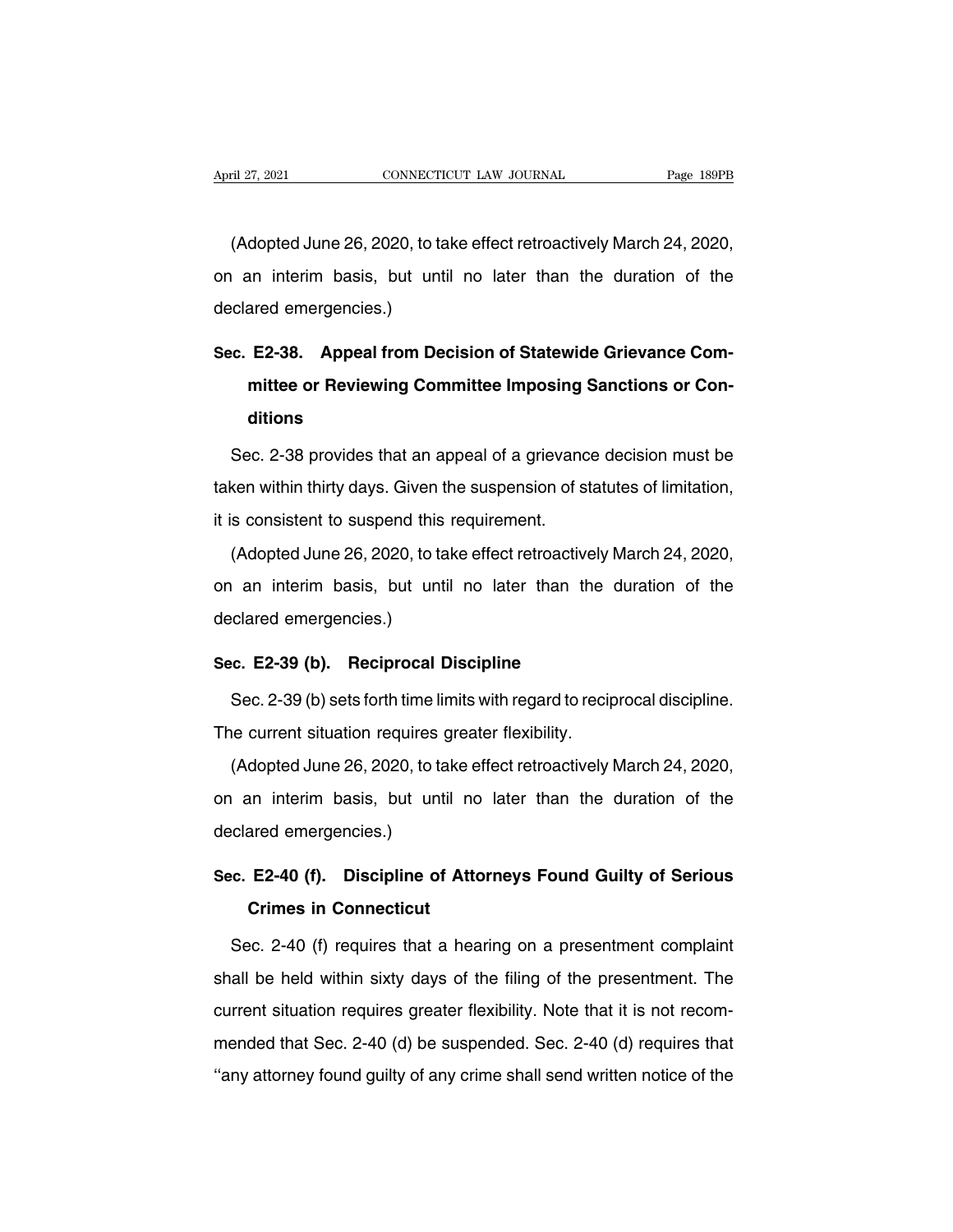Fage 190PB<br>
CONNECTICUT LAW JOURNAL April 27, 2021<br>
finding of guilt to the disciplinary counsel and the State-wide Grievance<br>
Committee, by certified mail, return receipt requested, or with electronic Page 190PB CONNECTICUT LAW JOURNAL April 27, 2021<br>
finding of guilt to the disciplinary counsel and the State-wide Grievance<br>
Committee, by certified mail, return receipt requested, or with electronic<br>
delivery confirmatio finding of guilt to the disciplinary counsel and the State-wide Grievance<br>Committee, by certified mail, return receipt requested, or with electronic<br>delivery confirmation, within ten days of the date of the finding of guil ding of guilt to the disciplinary counsel and the State-wide Grievance<br>ommittee, by certified mail, return receipt requested, or with electronic<br>livery confirmation, within ten days of the date of the finding of guilt."<br>(A

Committee, by certified mail, return receipt requested, or with electronic<br>delivery confirmation, within ten days of the date of the finding of guilt."<br>(Adopted June 26, 2020, to take effect retroactively March 24, 2020,<br>o delivery confirmation, within ter<br>(Adopted June 26, 2020, to ta<br>on an interim basis, but unt<br>declared emergencies.) (Adopted June 26, 2020, to take effect retroactively March 24, 2020,<br>on an interim basis, but until no later than the duration of the<br>declared emergencies.)<br>Sec. E2-41 (f). Discipline of Attorneys Found Guilty of Serious<br>C an interim basis, but until no later than the<br>ared emergencies.)<br>**E2-41 (f). Discipline of Attorneys Found<br>Crimes in Another Jurisdiction** 

clared emergencies.)<br>
C. E2-41 (f). Discipline of Attorneys Found Guilty of Serious<br>
Crimes in Another Jurisdiction<br>
Sec. 2-41 (f) requires that a hearing on a presentment complaint<br>
all be held within sixty days of the fi Sec. E2-41 (f). Discipline of Attorneys Found Guilty of Serious<br>Crimes in Another Jurisdiction<br>Sec. 2-41 (f) requires that a hearing on a presentment complaint<br>shall be held within sixty days of the filing of the presentme Crimes in Another Jurisdiction<br>Sec. 2-41 (f) requires that a hearing on a presentment complaint<br>shall be held within sixty days of the filing of the presentment. The<br>current situation requires greater flexibility. Note tha Sec. 2-41 (f) requires that a hearing on a presentment complaint<br>shall be held within sixty days of the filing of the presentment. The<br>current situation requires greater flexibility. Note that it is not recom-<br>mended that shall be held within sixty days of the filing of the presentment. The current situation requires greater flexibility. Note that it is not recommended that Sec. 2-41 (d) be suspended. Sec. 2-41 (d) requires that "[a]ny att send written notice of the suspended. Sec. 2-41 (d) requires that<br>"[a]ny attorney found guilty of any crime in another jurisdiction shall<br>"[a]ny attorney found guilty of any crime in another jurisdiction shall<br>send written batter states requires greater hexibility: roce that it is not recent<br>mended that Sec. 2-41 (d) be suspended. Sec. 2-41 (d) requires that<br>"[a]ny attorney found guilty of any crime in another jurisdiction shall<br>send written "[a]ny attorney found guilty of any crime in another jurisdiction shall<br>
send written notice of the finding of guilt to the disciplinary counsel and<br>
the Statewide Grievance Committee, by certified mail, return receipt<br>
r the date of the finding of any send written notice of the finding of g<br>the Statewide Grievance Committed<br>requested, or with electronic deliver<br>the date of the finding of guilt."<br>(Adopted June 26, 2020, to take ef Example 3 Statewide Grievance Committee, by certified mail, return receipt<br>quested, or with electronic delivery confirmation, within ten days of<br>e date of the finding of guilt."<br>(Adopted June 26, 2020, to take effect retro

requested, or with electronic delivery confirmation, within ten days of<br>the date of the finding of guilt."<br>(Adopted June 26, 2020, to take effect retroactively March 24, 2020,<br>on an interim basis, but until no later than t the date of the finding of guilt.<br>
(Adopted June 26, 2020, to ta<br>
on an interim basis, but unt<br>
declared emergencies.)<br>
Sec. E2-47 (a). Presentment (Adopted June 26, 2020, to take effect retroactively March 24, 2020,<br>
an interim basis, but until no later than the duration of the<br>
clared emergencies.)<br> **Sec. E2-47 (a). Presentments and Unauthorized Practice of**<br> **w Pet** on an interim basis, but<br>declared emergencies.)<br>**Sec. E2-47 (a). Prese**<br>**Law Petitions**<br>Sec. 2-47 (a) requires the

clared emergencies.)<br>Sec. E2-47 (a). Presentments and Unauthorized Practice of<br>w Petitions<br>Sec. 2-47 (a) requires that a hearing on the merits of the complaint<br>all be held within sixty days of the date a complaint was file Sec. E2-47 (a). Presentments and Unauthorized Practice of<br>Law Petitions<br>Sec. 2-47 (a) requires that a hearing on the merits of the complaint<br>shall be held within sixty days of the date a complaint was filed with<br>the court. Law Petitions<br>Sec. 2-47 (a) requires that a hearing on the merits of the<br>shall be held within sixty days of the date a complaint wa<br>the court. The current situation requires greater flexibility.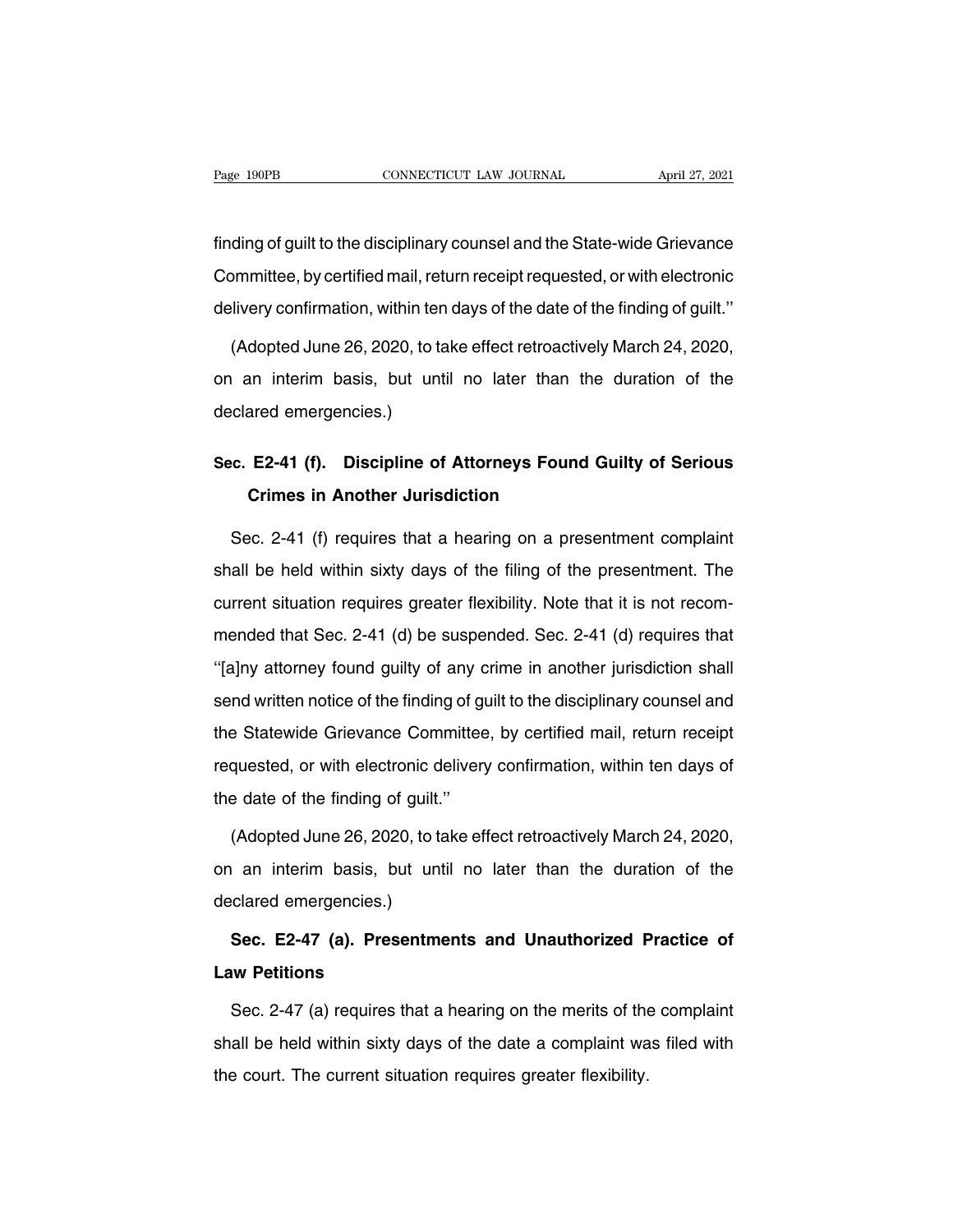ril 27, 2021<br>CONNECTICUT LAW JOURNAL Page 191PB<br>(Adopted June 26, 2020, to take effect retroactively March 24, 2020,<br>an interim basis, but until no later than the duration of the April 27, 2021 CONNECTICUT LAW JOURNAL Page 191PB<br>(Adopted June 26, 2020, to take effect retroactively March 24, 2020,<br>on an interim basis, but until no later than the duration of the<br>declared emergencies.) (Adopted June 26, 2020, to ta<br>on an interim basis, but unt<br>declared emergencies.)<br>Sec. E2-53 (h) & (i). Reinst (Adopted June 26, 2020, to take effect retroactively March 24, 2020,<br>
on an interim basis, but until no later than the duration of the<br>
declared emergencies.)<br> **Sec. E2-53 (h) & (j). Reinstatement after Suspension, Disbar**an interim basis, but until no lat<br>ared emergencies.)<br>**E2-53 (h) & (j). Reinstatement**<br>ment or Resignation<br>ec. 2-53 (h) requires that the Statew

Sec. 2-53 (h) & (j). Reinstatement after Suspension, Disbarment or Resignation<br>Sec. 2-53 (h) requires that the Statewide Grievance Committee and<br>9 Office of the Chief Disciplinary Counsel file a report with the stand-Sec. E2-53 (h) & (j). Reinstatement after Suspension, Disbarment or Resignation<br>Sec. 2-53 (h) requires that the Statewide Grievance Committee and<br>the Office of the Chief Disciplinary Counsel file a report with the stand-<br>i sec. Ez-33 (ii) & (j). Heliistatement after Susperision, Disbarment or Resignation<br>ment or Resignation<br>Sec. 2-53 (h) requires that the Statewide Grievance Committee and<br>the Office of the Chief Disciplinary Counsel file a r Sec. 2-53 (h) requires that the Statewide Grievance Committee and<br>the Office of the Chief Disciplinary Counsel file a report with the stand-<br>ing committee within sixty days of referral from the chief justice. Sec.<br>2-53 (j) Sec. 2-53 (n) requires that the statewide Grievance Committee and<br>the Office of the Chief Disciplinary Counsel file a report with the stand-<br>ing committee within sixty days of referral from the chief justice. Sec.<br>2-53 (j) the Office of the Chief L<br>ing committee within si<br>2-53 (j) requires that th<br>within 180 days of<br>greater flexibility.<br>(Adopted June 26, 20 g committee within sixty days of referral from the chief justice. Sec.<br>53 (j) requires that the standing committee shall complete its work<br>thin 180 days of the referral. The current situation requires<br>eater flexibility.<br>(A

2-53 (J) requires that the standing committee shall complete its work<br>within 180 days of the referral. The current situation requires<br>greater flexibility.<br>(Adopted June 26, 2020, to take effect retroactively March 24, 2020 within 180 days of the referred greater flexibility.<br>
(Adopted June 26, 2020, to ta<br>
on an interim basis, but unt<br>
declared emergencies.)<br>
Sec. E2-70 (a). —Client Sec (Adopted June 26, 2020, to take effect retroactively Marcon an interim basis, but until no later than the durat declared emergencies.)<br>Sec. E2-70 (a). —Client Security Fund Fee<br>Sec. 2-70 (a) requires the collection of the Sec. 2-70 (a). —Client Security Fund Fee.<br>Sec. 2-70 (a). —Client Security Fund Fee.<br>Sec. 2-70 (a) requires the collection of the Client Security Fund Fee.<br>Sec. 2-70 (a) requires the collection of the Client Security Fund

Suspension of the rule would allow for flexibility in assessing the fee.<br>Suspension of the rule would allow for flexibility in assessing the fee.<br>(Adopted June 26, 2020, to take effect retroactively March 24, 2020,

(C. E2-70 (a). —Client Security Fund Fee<br>Sec. 2-70 (a) requires the collection of the Client Security Fund Fee.<br>uspension of the rule would allow for flexibility in assessing the fee.<br>(Adopted June 26, 2020, to take effect Sec. E2-70 (a). —Chent Security Fund Fee<br>Sec. 2-70 (a) requires the collection of the Client Security Fund Fee.<br>Suspension of the rule would allow for flexibility in assessing the fee.<br>(Adopted June 26, 2020, to take effec Sec. 2-70 (a) requires the col<br>Suspension of the rule would a<br>(Adopted June 26, 2020, to ta<br>on an interim basis, but unt<br>declared emergencies.)<br>Sec. E2-71 (b) (3). —Eligibl (Adopted June 26, 2020, to take effect retroactivel<br>on an interim basis, but until no later than the<br>declared emergencies.)<br>**Sec. E2-71 (b) (3).** —**Eligible Claims**<br>Sec. 2-71 (b) (3) requires that claims for reimb Franchine Let  $\sim$  2010, to take encerrementatively indicate. The claims can interim basis, but until no later than the duration of the clared emergencies.)<br>
Sec. **E2-71 (b) (3).** —**Eligible Claims** for reimbursement be f

Sec. E2-71 (b) (3). —Eligible Claims<br>Sec. 2-71 (b) (3). —Eligible Claims<br>within four years. Given the suspension of statutes of limitation, it is<br>consistent to suspend this requirement. Sec. E2-71 (b) (3). — Eligible Claims<br>Sec. 2-71 (b) (3) requires that claims for<br>within four years. Given the suspension of st<br>consistent to suspend this requirement.<br>(Adopted June 26, 2020, to take effect retros Sec. 2-71 (b) (3). — Eligible Claims<br>Sec. 2-71 (b) (3) requires that claims for reimbursement be filed<br>thin four years. Given the suspension of statutes of limitation, it is<br>nsistent to suspend this requirement.<br>(Adopted

Sec. 2-/1 (b) (3) requires that claims for reimbursement be filed<br>within four years. Given the suspension of statutes of limitation, it is<br>consistent to suspend this requirement.<br>(Adopted June 26, 2020, to take effect retr within four years. Giver<br>consistent to suspend t<br>(Adopted June 26, 20)<br>on an interim basis, t<br>declared emergencies.)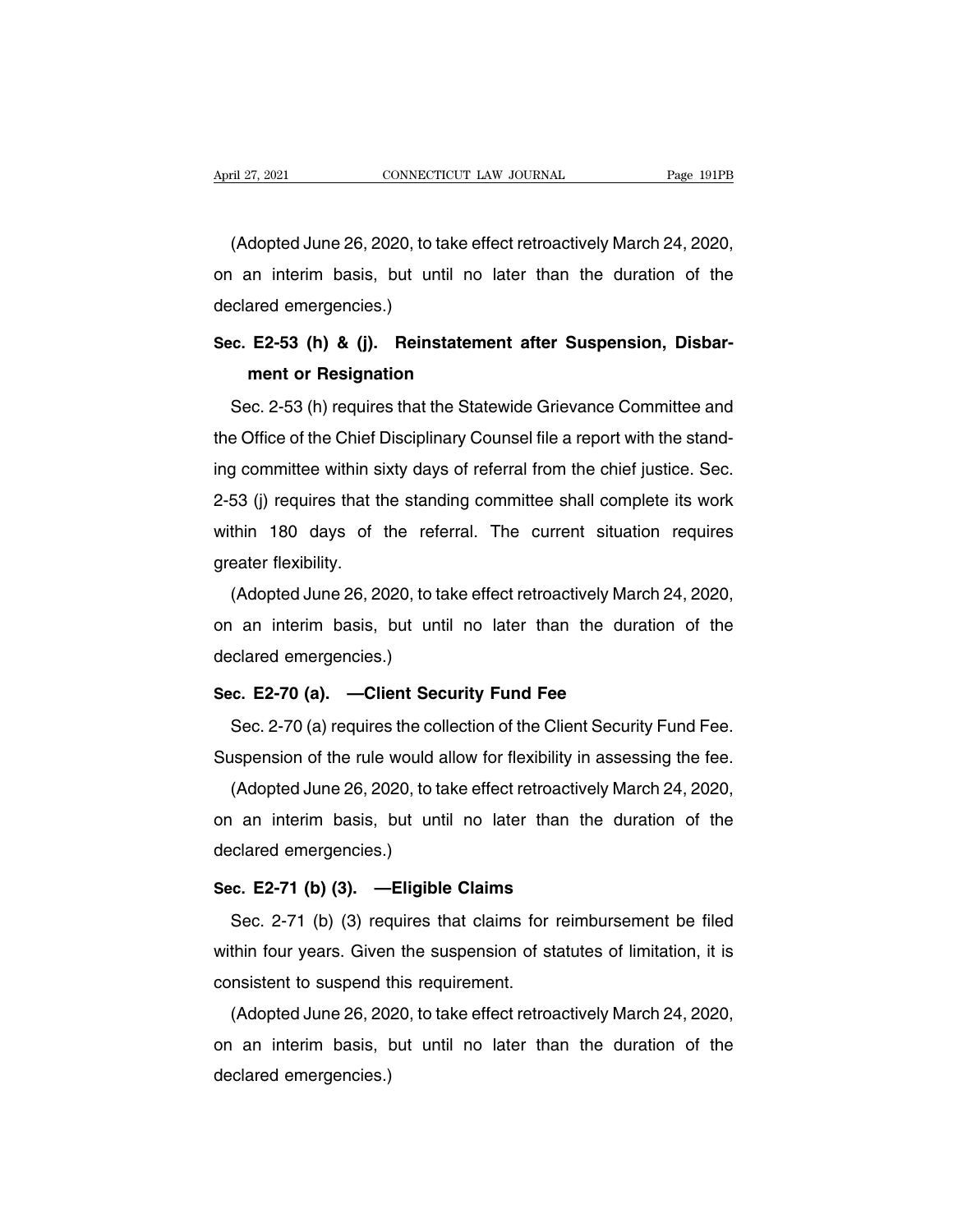Page 192PB<br> **Sec. E2-75 (a).** —**Processing Claims**<br>
Sec. 2-75 (a) sets forth timelines by which the cl SEC. 2-75 (a). —**Processing Claims**<br>Sec. 2-75 (a) sets forth timelines by which the client security fund<br>mmittee and attorney must take certain actions. The current situation Sec. E2-75 (a). —Processing Claims<br>Sec. 2-75 (a) sets forth timelines by which the client security fund<br>committee and attorney must take certain actions. The current situation<br>requires greater flexibility. Sec. E2-75 (a). —Processing<br>Sec. 2-75 (a) sets forth timeli<br>committee and attorney must tak<br>requires greater flexibility.<br>(Adopted June 26, 2020, to tal Sec. 2-75 (a) sets forth timelines by which the client security fund<br>mmittee and attorney must take certain actions. The current situation<br>quires greater flexibility.<br>(Adopted June 26, 2020, to take effect retroactively Ma

committee and attorney must take certain actions. The current situation<br>requires greater flexibility.<br>(Adopted June 26, 2020, to take effect retroactively March 24, 2020,<br>on an interim basis, but until no later than the du requires greater flexibility.<br>
(Adopted June 26, 2020, to ta<br>
on an interim basis, but unt<br>
declared emergencies.) (Adopted June 26, 2020, to take effect retroactively March 24, 20<br>on an interim basis, but until no later than the duration of<br>declared emergencies.)<br>**Sec. E2-79 (a). —Enforcement of Payment of Fee**<br>Sec. 2-79 (a) sets out an interim basis, but until no later than the duration of the clared emergencies.)<br>
Sec. 2-79 (a). —Enforcement of Payment of Fee<br>
Sec. 2-79 (a) sets out the timeframe for administrative suspensions.<br>
Referent situation re

declared emergencies.)<br> **Sec. E2-79 (a).** —**Enforcement of Payment of Fe**<br>
Sec. 2-79 (a) sets out the timeframe for administrativ<br>
The current situation requires greater flexibility.<br>
(Adopted June 26, 2020, to take effect

o. E2-79 (a). —Enforcement of Payment of Fee<br>Sec. 2-79 (a) sets out the timeframe for administrative suspensions.<br>ne current situation requires greater flexibility.<br>(Adopted June 26, 2020, to take effect retroactively Marc Sec. 2-79 (a) sets out the timeframe for administrative suspensions.<br>The current situation requires greater flexibility.<br>(Adopted June 26, 2020, to take effect retroactively March 24, 2020,<br>on an interim basis, but until n The current situation requires<br>(Adopted June 26, 2020, to ta<br>on an interim basis, but unt<br>declared emergencies.) (Adopted June 26, 2020, to take effect retroactively March 2<br>
on an interim basis, but until no later than the duratio<br>
declared emergencies.)<br> **Sec. E3-22. Certified Law School Graduates**<br>
(a) On a temporary and emergency

(a) on a temporary and emergency basis, Sections 3-14 through<br>
1 are expanded for 2019 and 2020 law school graduates<br>
21 are expanded for 2019 and 2020 law school graduates who have declared emergencies.)<br>
Sec. E3-22. Certified Law School Graduates<br>
(a) On a temporary and emergency basis, Sections 3-14 through<br>
3-21 are expanded for 2019 and 2020 law school graduates who have<br>
not previously taken an Sec. E3-22. Certified Law School Graduates<br>
(a) On a temporary and emergency basis, Sections 3-14 through<br>
3-21 are expanded for 2019 and 2020 law school graduates who have<br>
not previously taken an administration of any ba (a) On a temporary and emergency basis, Sections 3-14 through<br>3-21 are expanded for 2019 and 2020 law school graduates who have<br>not previously taken an administration of any bar examination before<br>February 2020 and who hav (a) Off a temporary and emergency sacid, economic of it anough<br>3-21 are expanded for 2019 and 2020 law school graduates who have<br>not previously taken an administration of any bar examination before<br>February 2020 and who ha 3-21 are expanded for 2019 and 2020 law school graduates who have<br>not previously taken an administration of any bar examination before<br>February 2020 and who have graduated from a law school approved<br>by the American Bar Ass (b) The supervisity and who have graduated from a law school approved<br>the American Bar Association or by the Committee ("Certified Law<br>shool Graduates").<br>(b) The supervising attorney for a Certified Law School Graduate<br>ust

must be in good standing and have no history of professional discipline,<br>including administrative suspension.<br>including administrative suspension. gene American Battrice<br>School Graduates").<br>(b) The supervising attorney for a Certi<br>must be in good standing and have no histo<br>including administrative suspension.<br>(c) For civil cases, the supervising atto (b) The supervising attorney for a Certified Law School Graduate<br>ust be in good standing and have no history of professional discipline,<br>cluding administrative suspension.<br>(c) For civil cases, the supervising attorney is n present in court with the Certified Law School Graduate: (1) for short<br>present in court with the Certified Law School Graduate: (1) for short<br>present in court with the Certified Law School Graduate: (1) for short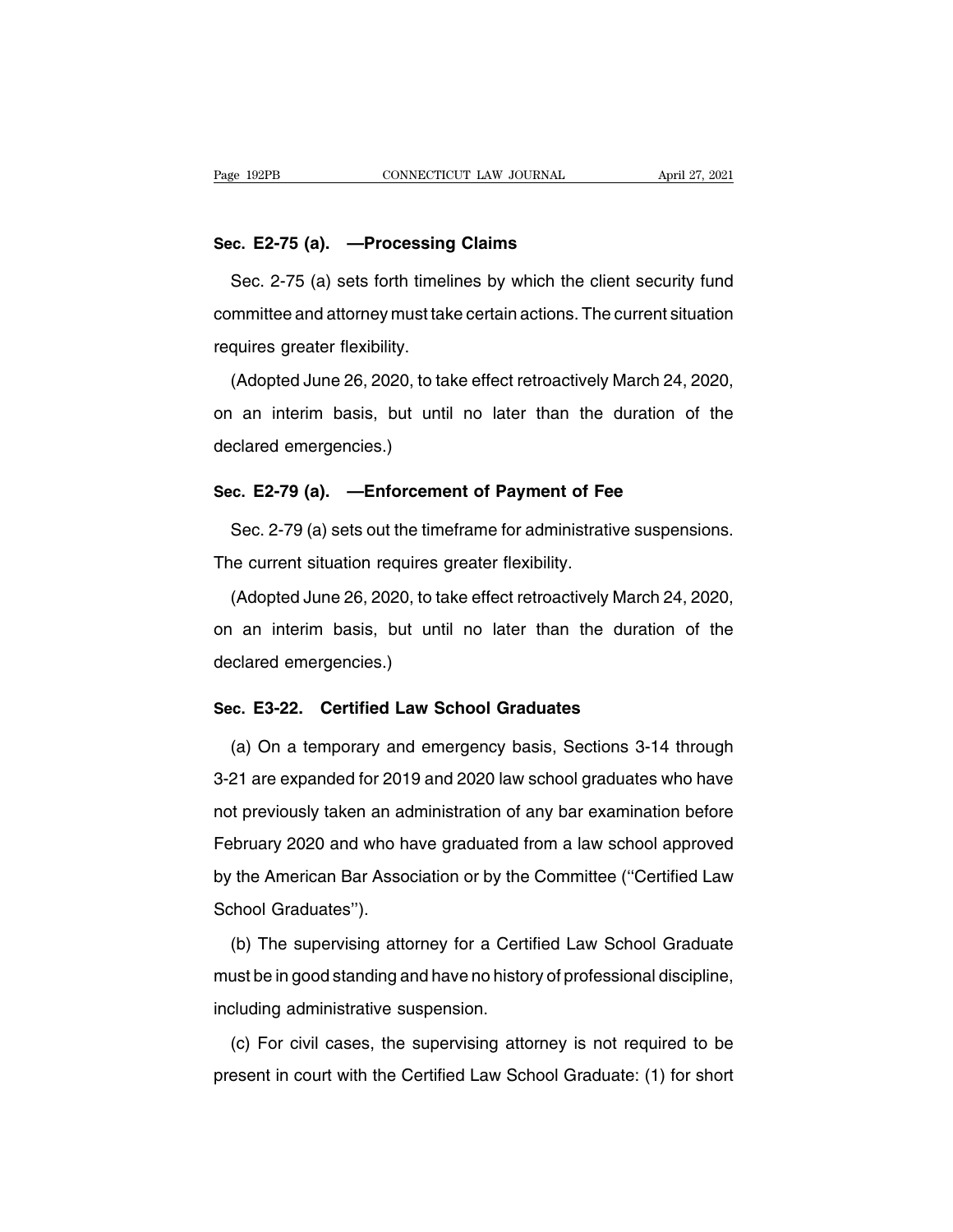April 27, 2021 CONNECTICUT LAW JOURNAL Page 193PB<br>
calendar call and argument; (2) to report and seek ratification by the<br>
Court of a written agreement; (3) to conduct an unopposed foreclosure April 27, 2021 CONNECTICUT LAW JOURNAL Page 193PB<br>
Calendar call and argument; (2) to report and seek ratification by the<br>
Court of a written agreement; (3) to conduct an unopposed foreclosure<br>
proceeding seeking judgment; calendar call and argument; (2) to report and seek ratification by the<br>Court of a written agreement; (3) to conduct an unopposed foreclosure<br>proceeding seeking judgment; (4) to participate in a pre-trial confer-<br>ence or st calendar call and argument; (2) to report and seek ratification by the<br>Court of a written agreement; (3) to conduct an unopposed foreclosure<br>proceeding seeking judgment; (4) to participate in a pre-trial confer-<br>ence or st Court of a written agreement; (3) to conduct an unopposed foreclosure<br>proceeding seeking judgment; (4) to participate in a pre-trial confer-<br>ence or status conference; (5) to participate in an uncontested dissolu-<br>tion of proceeding seeking judgment; (4) to participate in a pre-trial conference or status conference; (5) to participate in an uncontested dissolution of marriage proceeding; or (6) to participate in the housing court mediation ence or status conference; (5) to participate in an uncontested dissolution of marriage proceeding; or (6) to participate in the housing court mediation program; so long as the person or entity on whose behalf the appearan tion of marriage proceeding; or (6) to participate in the housing court<br>mediation program; so long as the person or entity on whose behalf the<br>appearance is being made consents to the absence of the supervising<br>attorney. H trial. pearance is being made consents to the absence of the supervising<br>torney. However, the supervising attorney must be present during<br>al.<br>(d) For all criminal cases, the supervising attorney must be present<br>court with the Cer attorney. However, the supervising attorney must be<br>trial.<br>(d) For all criminal cases, the supervising attorney m<br>in court with the Certified Law School Graduate.

(d) For all criminal cases, the supervising attorney must be present<br>court with the Certified Law School Graduate.<br>(e) For oral argument before the Connecticut Appellate or Supreme<br>burt, the supervising attorney must be pr (d) For all criminal cases, the supervising attorney must be present<br>in court with the Certified Law School Graduate.<br>(e) For oral argument before the Connecticut Appellate or Supreme<br>Court, the supervising attorney must b in court with the Certified Law Schoo<br>
(e) For oral argument before the Co<br>
Court, the supervising attorney mus<br>
Certified Law School Graduate. (e) For oral argument before the Connecticut Appellate or Supreme<br>burt, the supervising attorney must be present in court with the<br>ertified Law School Graduate.<br>(f) A Certified Law School Graduate may, under the general su

Court, the supervising attorney must be present in court with the<br>Certified Law School Graduate.<br>(f) A Certified Law School Graduate may, under the general supervi-<br>sion of the supervising attorney but outside of his or he Certified Law School Graduate.<br>
(f) A Certified Law School Graduate may, under the general supervision of the supervising attorney but outside of his or her presence,<br>
give legal advice to a client, negotiate on behalf of (f) A Certified Law School Graduate may, under the general supervision of the supervising attorney but outside of his or her presence, give legal advice to a client, negotiate on behalf of a client, and prepare contracts a sion of the supervising attorney but outside of his or her presence,<br>give legal advice to a client, negotiate on behalf of a client, and prepare<br>contracts and other documents for the client, provided that the graduate<br>obta give legal advice to a client, negotiat<br>contracts and other documents for the<br>obtains the supervising attorney's ap<br>ation plan, or final document. contracts and other documents for the client, provided that the graduate<br>obtains the supervising attorney's approval of any legal advice, negoti-<br>ation plan, or final document.<br>(g) The certification for each Certified Law

obtains the supervising attorney's approval of any legal advice, negotiation plan, or final document.<br>
(g) The certification for each Certified Law School Graduate shall<br>
remain in effect until November 15, 2021, unless te ation plan, or final document.<br>
(g) The certification for each Certified Law School Graduate shall<br>
remain in effect until November 15, 2021, unless terminated at an<br>
earlier date by the Dean or Superior Court in accordanc 3-18.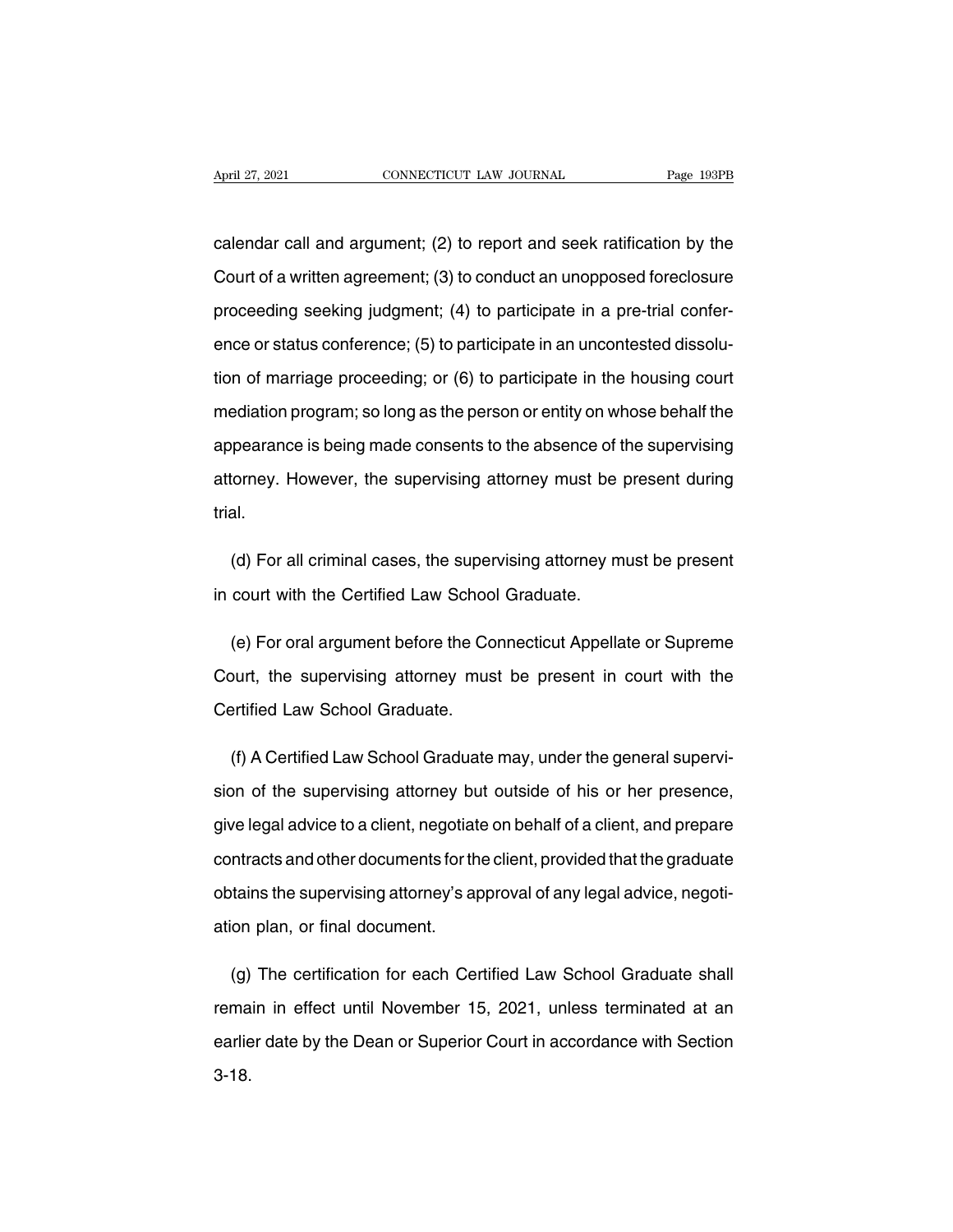EXEMBERT CONNECTICUT LAW JOURNAL THE April 27, 2021<br>(h) In all other respects, Sections 3-14 through 3-21 remain<br>changed, and legal interns may continue to appear and/or practice Page 194PB CONNECTICUT LAW JOURNAL April 27, 2021<br>
(h) In all other respects, Sections 3-14 through 3-21 remain<br>
unchanged, and legal interns may continue to appear and/or practice<br>
to the extent permitted under the existi (h) In all other respects, Sections 3-14 through<br>unchanged, and legal interns may continue to appear<br>to the extent permitted under the existing rules.<br>(Adopted June 26, 2020, to take effect retroactively (h) In all other respects, Sections 3-14 through 3-21 remain changed, and legal interns may continue to appear and/or practice the extent permitted under the existing rules.<br>(Adopted June 26, 2020, to take effect retroact unchanged, and legal interns may continue to appear and/or practice<br>to the extent permitted under the existing rules.<br>(Adopted June 26, 2020, to take effect retroactively May 11, 2020,<br>on an interim basis, but until no la

**Sec.** Fig. 2020, to take effect retroactively May 11, 2020, an an interim basis, but until no later than November 15, 2021.)<br> **Sec. E7-13. —Criminal/Motor Vehicle Files and Records**<br>
Sec. 7-13 addresses the destruction of

(Adopted June 26, 2020, to take effect retroactively May 11, 2020,<br>
an interim basis, but until no later than November 15, 2021.)<br> **c. E7-13.** —**Criminal/Motor Vehicle Files and Records**<br>
Sec. 7-13 addresses the destructio on an interim basis, but until no later than November 15, 2021.)<br> **Sec. E7-13.** — Criminal/Motor Vehicle Files and Records<br>
Sec. 7-13 addresses the destruction of files and mandates the<br>
destruction of certain criminal fil Sec. E7-13. — Criminal/Motor Vehicle Files and Rece.<br>Sec. 7-13 addresses the destruction of files and mateuration of certain criminal files. The timelines for such<br>may not be appropriate given the current situation.<br>(Adopt Sec. 7-13 addresses the destruction of files and mandates the<br>struction of certain criminal files. The timelines for such destruction<br>ay not be appropriate given the current situation.<br>(Adopted June 26, 2020, to take effec

destruction of certain criminal files. The timelines for such destruction<br>may not be appropriate given the current situation.<br>(Adopted June 26, 2020, to take effect retroactively March 24, 2020,<br>on an interim basis, but un may not be appropriate given<br>(Adopted June 26, 2020, to ta<br>on an interim basis, but unt<br>declared emergencies.) (Adopted June 26, 2020, to take effect re<br>on an interim basis, but until no later<br>declared emergencies.)<br>**Sec. E7-17. Clerks' Offices**<br>Sec. 7-17 provides that each clerk's o Frank interim basis, but until no later than the duration of the<br>Clared emergencies.)<br>C. E7-17. Clerks' Offices<br>Sec. 7-17 provides that each clerk's office shall be open at least<br>e days per week, except during weeks with a

Five declared emergencies.)<br>
Sec. E7-17. Clerks' Offices<br>
Sec. 7-17 provides that each clerk's office shall be open at least<br>
five days per week, except during weeks with a legal holiday. The<br>
current situation requires th Sec. E7-17. Clerks' Offices<br>Sec. 7-17 provides that each clerk's office shall be open at least<br>five days per week, except during weeks with a legal holiday. The<br>current situation requires that the chief court administrator Sec. 7-17 provides that each clerk's office shall be open a<br>five days per week, except during weeks with a legal holida<br>current situation requires that the chief court administrator have<br>flexibility to operate the clerks' e days per week, except during weeks with a legal holiday. The<br>rrent situation requires that the chief court administrator have greater<br>xibility to operate the clerks' offices and courthouses.<br>(Adopted June 26, 2020, to ta

on an interim basis, but until no later than the duration of the declared emergencies.)<br>and interior and courthouses.<br>(Adopted June 26, 2020, to take effect retroactively March 24, 2020,<br>on an interim basis, but until no l flexibility to operate the clerks'<br>(Adopted June 26, 2020, to take on an interim basis, but untideclared emergencies.) (Adopted June 26, 2020, to take effect retroactively March 24, 2020,<br>on an interim basis, but until no later than the duration of the<br>declared emergencies.)<br>Sec. E23-68. Where Presence of Person May Be by Means of an<br>Inter on an interim basis, but until no later than the duration of the<br>declared emergencies.)<br>**Sec. E23-68. Where Presence of Person May Be by Means of an<br>Interactive Audiovisual Device**<br>(a) Upon motion of any party, and at the

(c. E23-68. Where Presence of Person May Be by Means of an<br>Interactive Audiovisual Device<br>(a) Upon motion of any party, and at the discretion of the judicial<br>Ithority, any party, counsel, witness, or other participant in [ **Sec. E23-68. Where Presence of Person May Be by Means of an<br>Interactive Audiovisual Device<br>(a) Upon motion of any party, and at the discretion of the judicial<br>authority, any party, counsel, witness, or other participant i** Interactive Audiovisual Device<br>
(a) Upon motion of any party, and at the discretion of the judicial<br>
authority, any party, counsel, witness, or other participant in [a] any<br>
proceeding may appear by means of an interactive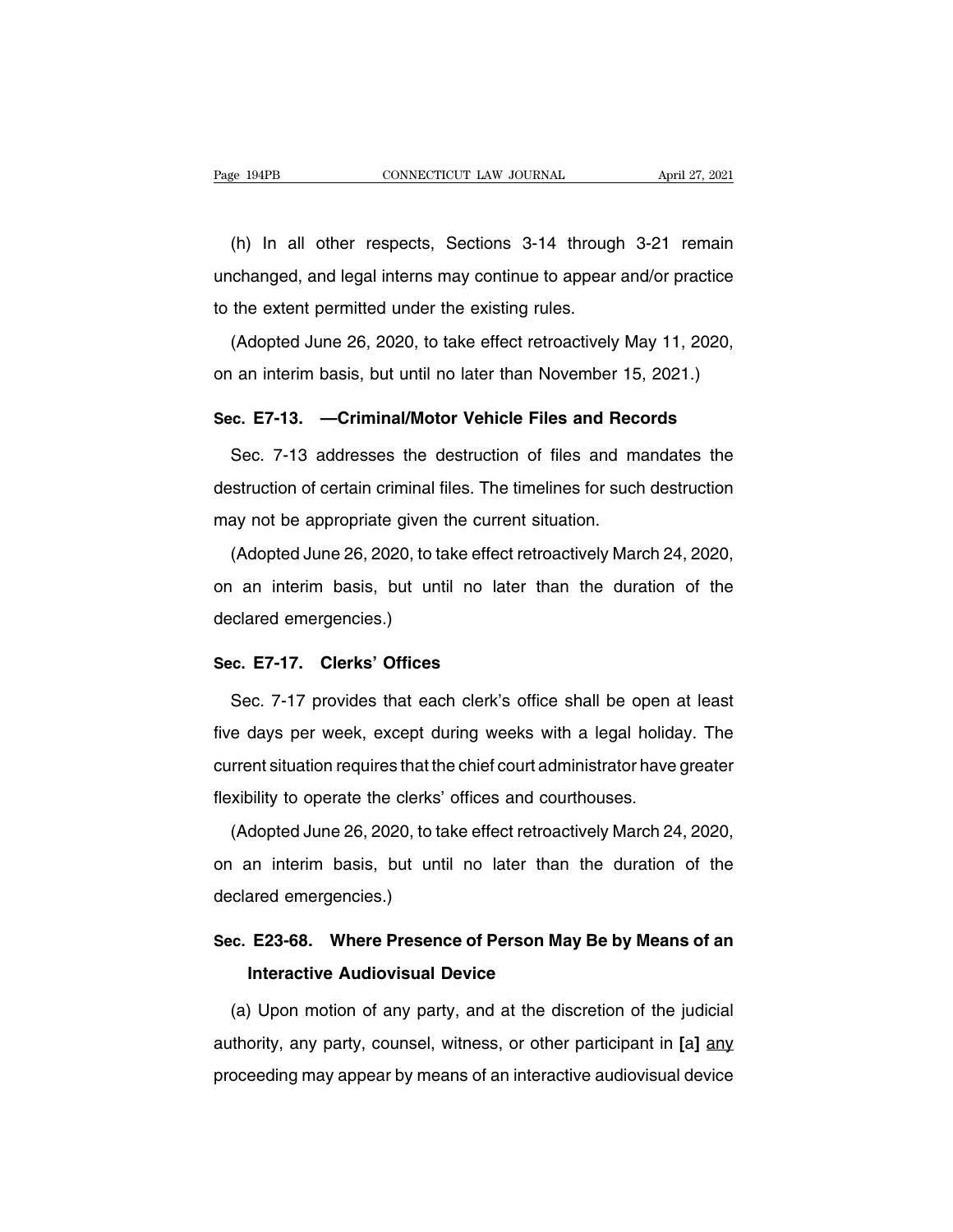April 27, 2021<br>
at any proceeding scheduled to be heard in-person in any civil matter,<br>
including all proceedings within the jurisdiction of the small claims April 27, 2021 CONNECTICUT LAW JOURNAL Page 195PB<br>at any proceeding scheduled to be heard in-person in any civil matter,<br>including all proceedings within the jurisdiction of the small claims<br>section, or any family matter, at any proceeding scheduled to be heard in-person in any civil matter,<br>including all proceedings within the jurisdiction of the small claims<br>section, or any family matter, including all proceedings within the juris-<br>dictio at any proceeding scheduled to be heard in-person in a<br>including all proceedings within the jurisdiction of th<br>section, or any family matter, including all proceedings<br>diction of the family support magistrate division.<br>(b) cluding all proceedings within the jurisdiction of the small claims<br>ction, or any family matter, including all proceedings within the juris-<br>tion of the family support magistrate division.<br>(b) [Upon order of the judicial a

section, or any family matter, including all proceedings within the juris-<br>diction of the family support magistrate division.<br>(b) [Upon order of the judicial authority, an incarcerated individual]<br>At the discretion of the diction of the family support magistrate division.<br>
(b) [Upon order of the judicial authority, an incarcerated individual]<br>
At the discretion of the judicial authority, any party, counsel, witness<br>
or other participant in (b) [Upon order of the judicial authority, an incarcerated individual]<br>At the discretion of the judicial authority, any party, counsel, witness<br>or other participant in a proceeding may be required to appear by<br>means of an (b) [open stast of the judicial authority, ant instructed inativately]<br>At the discretion of the judicial authority, any party, counsel, witness<br>or other participant in a proceeding may be required to appear by<br>means of an or other participant in a proceeding may be required to appear by<br>means of an interactive audiovisual device in any [civil or family matter]<br>civil matter, including all proceedings within the jurisdiction of the small<br>clai or other participant in a proceeding may be required to appear by<br>means of an interactive audiovisual device in any [civil or family matter]<br>civil matter, including all proceedings within the jurisdiction of the small<br>clai vil matter, including all proceedings within the jurisdiction of the small<br>aims section, or any family matter, including all proceedings within<br>e jurisdiction of the family support magistrate.<br>(c) For purposes of this sect

claims section, or any family matter, including all proceedings within<br>the jurisdiction of the family support magistrate.<br>(c) For purposes of this section, an interactive audiovisual device<br>must operate so that the judicia the jurisdiction of the family support magistrate.<br>
(c) For purposes of this section, an interactive audiovisual device<br>
must operate so that the judicial authority; any party and his or her<br>
counsel, if any; and any perso (c) For purposes of this section, an interactive audiovisual device<br>must operate so that the judicial authority; any party and his or her<br>counsel, if any; and any person appearing by means of an interactive<br>audiovisual dev (c) For parpected of this economy, and interactive dideovided device<br>must operate so that the judicial authority; any party and his or her<br>counsel, if any; and any person appearing by means of an interactive<br>audiovisual de procedure by and any person appearing by means of an interactive audiovisual device pursuant to a court order under this section can see and communicate with each other simultaneously. In addition, a procedure by which an courioor, if any, and any person appearing by<br>audiovisual device pursuant to a court order<br>see and communicate with each other simult<br>procedure by which an incarcerated individua<br>can confer in private must be provided.<br>(d) (d) Unless otherwise required by law or unless otherwise ordered<br>
(d) Unless otherwise required by law or unless otherwise ordered<br>
(d) Unless otherwise required by law or unless otherwise ordered<br>
(he judicial authority,

procedure by which an incarcerated individual and his or her counsel<br>can confer in private must be provided.<br>(d) Unless otherwise required by law or unless otherwise ordered<br>by the judicial authority, prior to any proceedi can confer in private must be provided.<br>
(d) Unless otherwise required by law or unless otherwise ordered<br>
by the judicial authority, prior to any proceeding in which a person<br>
appears by means of an interactive audiovisua (d) Unless otherwise required by law or unless otherwise ordered<br>by the judicial authority, prior to any proceeding in which a person<br>appears by means of an interactive audiovisual device, copies of all<br>documents which may by the judicial authority, prior to any proceeding in which a person<br>appears by means of an interactive audiovisual device, copies of all<br>documents which may be offered at the proceeding shall be provided to<br>all counsel an by the judicial authority, prior to any proceeding in which a person<br>appears by means of an interactive audiovisual device, copies of all<br>documents which may be offered at the proceeding shall be provided to<br>all counsel a

documents which may be offered at the proceeding shall be provided to<br>all counsel and self-represented parties in advance of the proceeding.<br>(e) An officer, as identified in General Statutes § 1-24, may adminis-<br>ter an oat all counsel and self-represented parties in advance of the proceeding.<br>
(e) An officer, as identified in General Statutes § 1-24, may adminis-<br>
ter an oath by means of an interactive audiovisual device to any party,<br>
witne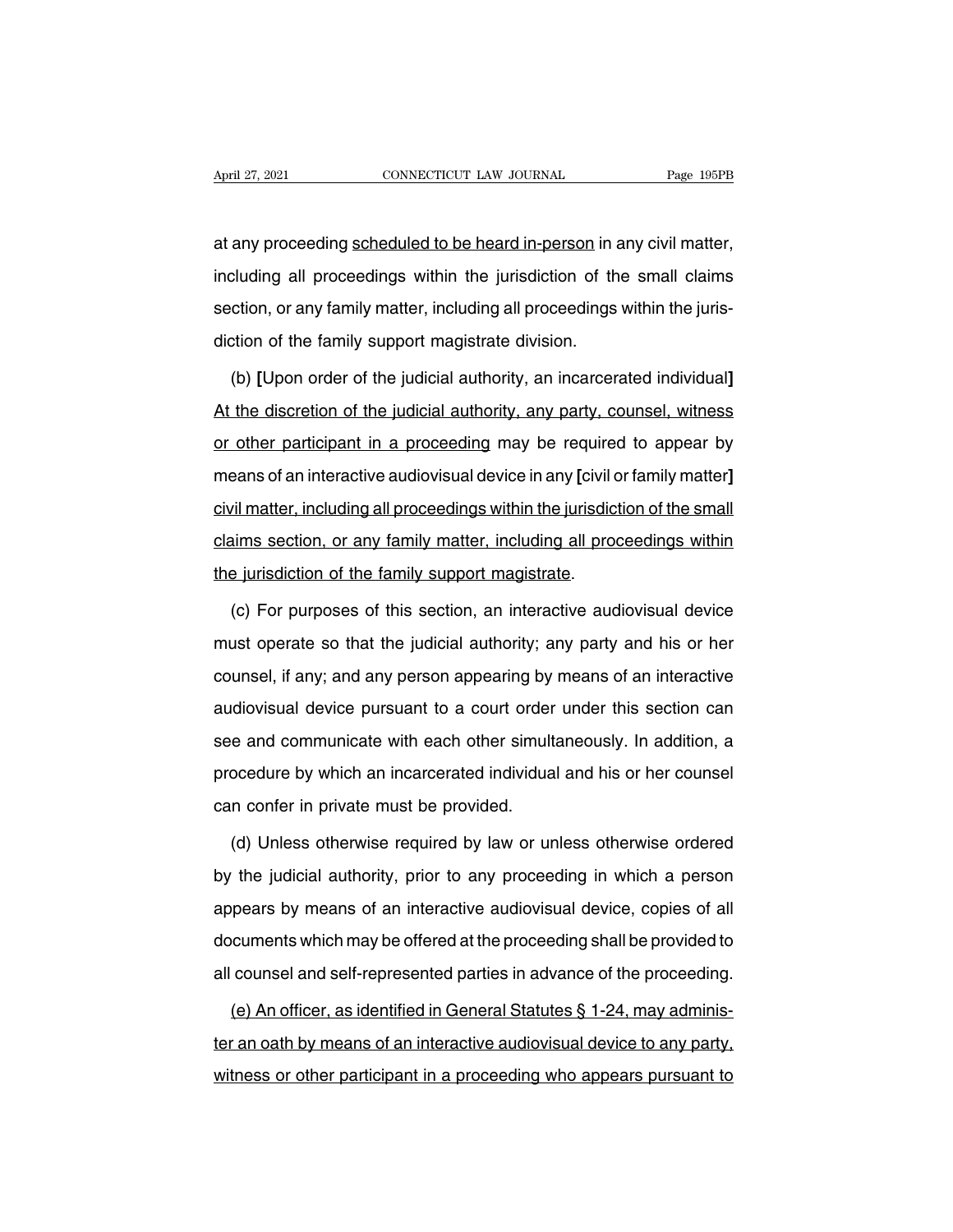The Fage 196PB<br>this section, provided such officer can see, hear and clearly identify<br>the participant to whom the oath is to be administered via the audiovi-Page 196PB CONNECTICUT LAW JOURNAL April 27, 2021<br>this section, provided such officer can see, hear and clearly identify<br>the participant to whom the oath is to be administered via the audiovi-<br>sual device. this section, provi<br>the participant to v<br>sual device.<br>[(e)] <u>(f</u>) Nothing **Example 10** section, provided such officer can see, hear and clearly identify<br> **Example: A participant to whom the oath is to be administered via the audiovi-<br>
<b>E**(e)] (f) Nothing contained in this section shall be constr

the participant to whom the oath is to be administered via the audiovisual device.<br>
[(e)] (f) Nothing contained in this section shall be construed to limit<br>
the discretion of the judicial authority to deny a request to app by means of an interactive audiovisual device.<br>
[(e)] (f) Nothing contained in this section shall be construed to limit<br>
the discretion of the judicial authority to deny a request to appear<br>
by means of an interactive audi I(e)] (f) Nothing contained in this section shall be construed to limit<br>the discretion of the judicial authority to deny a request to appear<br>by means of an interactive audiovisual device where, in the judicial<br>authority's It is discretion of the judicial authority to deny a request to appear<br>the discretion of the judicial authority to deny a request to appear<br>by means of an interactive audiovisual device where, in the judicial<br>authority's the discretion of the judicial authority<br>by means of an interactive audiovisual<br>authority's judgment, the interest of jus<br>case require that the party, counsel, w<br>the proceeding appear in person.<br>(g) Nothing contained in th The first of an interactive additionsdal device where, in the judicial<br>thority's judgment, the interest of justice or the presentation of the<br>se require that the party, counsel, witness, or other participant in<br>e proceedin

additionty's judgment, the interest of justice of the presentation of the<br>case require that the party, counsel, witness, or other participant in<br>the proceeding appear in person.<br>(g) Nothing contained in this section shall case require that the party, counsel, with<br>the proceeding appear in person.<br>(g) Nothing contained in this section sh<br>the Judicial Branch, at the discretion of the<br>from handling any matter remotely.<br>[(f)] (h) For purposes o **[(g)** Nothing contained in this section shall be construed to preclude<br> **E** Judicial Branch, at the discretion of the chief court administrator,<br>
In handling any matter remotely.<br> **[(f)]** (h) For purposes of this section,

(g) Nothing contained in this section shall be construed to precide<br>the Judicial Branch, at the discretion of the chief court administrator,<br>from handling any matter remotely.<br> $[(f)] (h)$  For purposes of this section, judici from handling any matter remotely.<br>
[(f)] (h) For purposes of this section, judicial authority includes family<br>
support magistrates and magistrates appointed by the chief court<br>
administrator pursuant to General Statutes  $\frac{1}{11}$  (ii)  $\frac{1}{111}$  Por purpose<br>support magistrates<br>administrator pursual<br>(Adopted June 26<br>interim basis.)<br>Sec. E25-3. Action

Examples administrator pursuant to General Statutes § 51-193*l*.<br>
(Adopted June 26, 2020, to take effect July 14, 2020, conterim basis.)<br> **Sec. E25-3. Action for Custody of Minor Child**<br>
This rule requires hearings on new

(Adopted June 26, 2020, to take effect July 14, 2020, on an<br>erim basis.)<br>c. E25-3. Action for Custody of Minor Child<br>This rule requires hearings on new custody applications to be held<br>more than thirty days from filing. We interim basis.)<br>Sec. E25-3. Action for Custody of Minor Child<br>This rule requires hearings on new custody applications to be held<br>no more than thirty days from filing. We are continuing, and should<br>continue, to accept new f Sec. E25-3. Action for Custody of Minor Child<br>This rule requires hearings on new custody applications to be held<br>no more than thirty days from filing. We are continuing, and should<br>continue, to accept new filings and the c This rule requires hearings on new custody applications to be held<br>no more than thirty days from filing. We are continuing, and should<br>continue, to accept new filings and the clerks must set dates for hear-<br>ings and for se This rule requires hearings on hew custody applications to be held<br>no more than thirty days from filing. We are continuing, and should<br>continue, to accept new filings and the clerks must set dates for hear-<br>ings and for se no more than thirty days from filing. We are continuing, and should<br>continue, to accept new filings and the clerks must set dates for hear-<br>ings and for service of the papers on the opposing party, but under<br>current circum Finitial the clear strust set dates for hear-<br>gs and for service of the papers on the opposing party, but under<br>rrent circumstances it is not feasible to set a hearing date within<br>e thirty-day time limit.<br>(Adopted June 26,

rigs and for service of the papers on the opposing party, but under<br>current circumstances it is not feasible to set a hearing date within<br>the thirty-day time limit.<br>(Adopted June 26, 2020, to take effect retroactively Marc current circumstances<br>the thirty-day time limit.<br>(Adopted June 26, 20)<br>on an interim basis, t<br>declared emergencies.)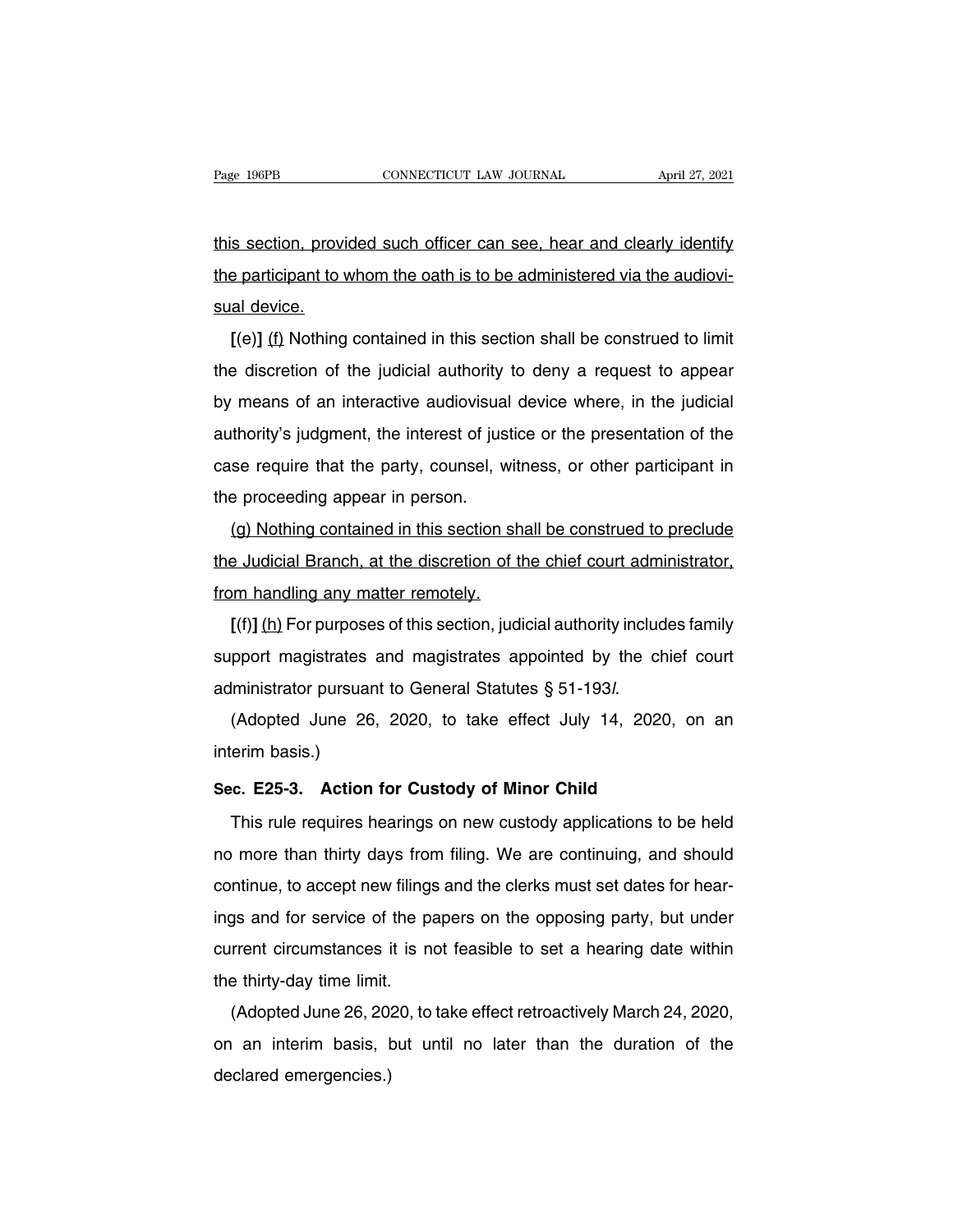April 27, 2021<br> **Sec. E25-4.** Action for Visitation of Minor Child<br>
This rule requires hearings on new visitation applications to be This rule requires hearings on new visitation applications to be held<br>This rule requires hearings on new visitation applications to be held<br>This rule requires hearings on new visitation applications to be held<br>onore than t Sec. E25-4. Action for Visitation of Minor Child<br>This rule requires hearings on new visitation applications to be held<br>no more than thirty days from filing. We have the same concern as<br>for custody applications described ab Sec. E25-4. Action for Visitation of Minor C<br>This rule requires hearings on new visitation a<br>no more than thirty days from filing. We have tor custody applications described above.<br>(Adopted June 26, 2020, to take effect re This rule requires hearings on new visitation applications to be held<br>of more than thirty days from filing. We have the same concern as<br>custody applications described above.<br>(Adopted June 26, 2020, to take effect retroacti

Interior equilibration is contained a pplications of the same concern as<br>for custody applications described above.<br>(Adopted June 26, 2020, to take effect retroactively March 24, 2020,<br>on an interim basis, but until no late declared emergencies.<br>
(Adopted June 26, 2020, to ta<br>
on an interim basis, but unt<br>
declared emergencies.) (Adopted June 26, 2020, to take effect retroact<br>on an interim basis, but until no later than<br>declared emergencies.)<br>**Sec. E25-17.** —**Date for Hearing**<br>This rule requires that a motion to strike in a fa I an interim basis, but until no later than the duration of the<br>clared emergencies.)<br>**c. E25-17.** —**Date for Hearing**<br>This rule requires that a motion to strike in a family case be placed<br>a short calendar within fifteen da

declared emergencies.)<br>
Sec. E25-17. —Date for Hearing<br>
This rule requires that a motion to strike in a family case be placed<br>
on a short calendar within fifteen days. Such motions in family cases<br>
are very rare, but if on Sec. E25-17. —Date for Hearing<br>This rule requires that a motion to strike in a family case be placed<br>on a short calendar within fifteen days. Such motions in family cases<br>are very rare, but if one were to be filed, the cou This rule requires that a motion to strike i<br>on a short calendar within fifteen days. Sud<br>are very rare, but if one were to be filed,<br>unable to meet the time requirement.<br>(Adopted June 26, 2020, to take effect reti (Adopted June 26, 2020, to take effect retroactively March 24, 2020, an interim basis, but until no later than the duration of the

on a short calcridation minimized any of section in family sases<br>are very rare, but if one were to be filed, the court likely would be<br>unable to meet the time requirement.<br>(Adopted June 26, 2020, to take effect retroactive and the time required unable to meet the time required (Adopted June 26, 2020, to take on an interim basis, but until declared emergencies.)<br>TECHNICAL CHANGE: The (Adopted June 26, 2020, to take effect retroactively March 24, 2020,<br>
an interim basis, but until no later than the duration of the<br>
clared emergencies.)<br>
TECHNICAL CHANGE: The word "cases" was added after the<br>
cond instan on an interim basis, but until no later<br>declared emergencies.)<br>TECHNICAL CHANGE: The word "casecond instance of the word "family."

declared emergencies.)<br>
TECHNICAL CHANGE: The word "cases" was added after the<br>
second instance of the word "family."<br> **Sec. E25-59A. Sealing Files or Limiting Disclosure of Docu-<br>
ments in Family Matters** TECHNICAL CHANGE: The word "cases" was added after the second instance of the word "family."<br>**Sec. E25-59A. Sealing Files or Limiting Disclosure of Documents in Family Matters**<br>This rule, in subsection (f) (1), requires th

cond instance of the word "family."<br>
C. E25-59A. Sealing Files or Limiting Disclosure of Docu-<br>
ments in Family Matters<br>
This rule, in subsection (f) (1), requires that a motion to seal a file<br>
a family case be placed on a Sec. E25-59A. Sealing Files or Limiting Disclosure of Documents in Family Matters<br>This rule, in subsection (f) (1), requires that a motion to seal a file<br>in a family case be placed on a short calendar within fifteen days,<br> ments in Family Matters<br>This rule, in subsection (f) (1), require<br>in a family case be placed on a short of<br>which likely would not be possible.<br>(Adopted June 26, 2020, to take effect r This rule, in subsection (f) (1), requires that a motion to seal a file<br>a family case be placed on a short calendar within fifteen days,<br>nich likely would not be possible.<br>(Adopted June 26, 2020, to take effect retroactiv

in a family case be placed on a short calendar within fifteen days,<br>which likely would not be possible.<br>(Adopted June 26, 2020, to take effect retroactively March 24, 2020,<br>on an interim basis, but until no later than the mer a rammy sass see prairing<br>which likely would not b<br>(Adopted June 26, 20)<br>on an interim basis, b<br>declared emergencies.)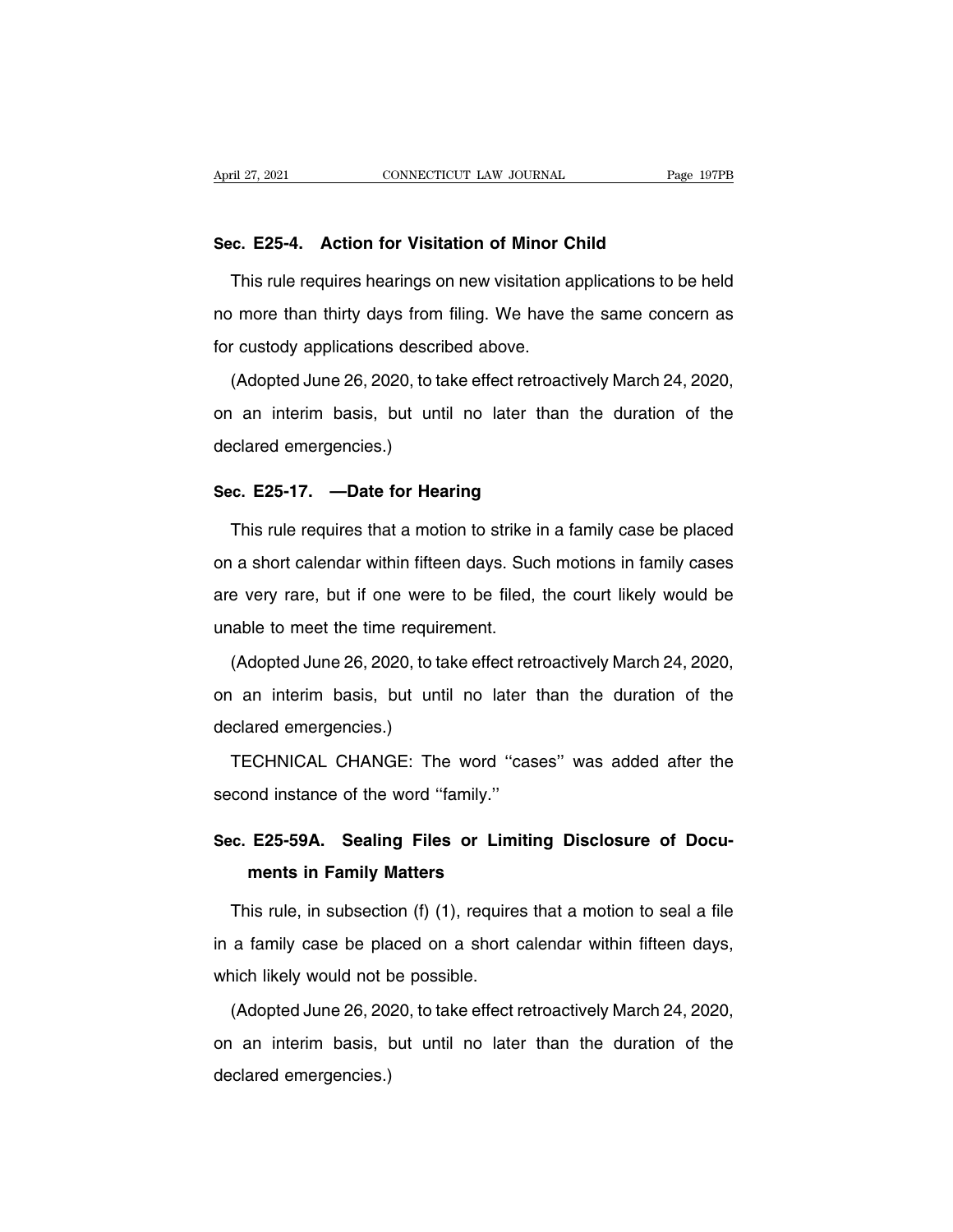Page 198PB<br> **Sec. E25a-2. Prompt Filing of Appearance**<br>
This section requires appearances in Title IV-D child supp The 198PB<br>
This section requires appearances in Title IV-D child support matters<br>
This section requires appearances in Title IV-D child support matters<br>
thich could include appearances by Support Enforcement Services), Sec. E25a-2. Prompt Filing of Appearance<br>
This section requires appearances in Title IV-D child support matters<br>
(which could include appearances by Support Enforcement Services),<br>
to be filed "promptly," which may not be Sec. E25a-2. Prompt Filing of Appearance<br>This section requires appearances in Title IV-D child sup<br>(which could include appearances by Support Enforceme<br>to be filed "promptly," which may not be possible.<br>(Adopted June 26, This section requires appearances in Title IV-D child support matters<br>hich could include appearances by Support Enforcement Services),<br>be filed "promptly," which may not be possible.<br>(Adopted June 26, 2020, to take effect

This section requires appearances in Thie TV-D critic support matters<br>(which could include appearances by Support Enforcement Services),<br>to be filed "promptly," which may not be possible.<br>(Adopted June 26, 2020, to take ef (which could include appearances by Support Enforcement Services),<br>to be filed "promptly," which may not be possible.<br>(Adopted June 26, 2020, to take effect retroactively March 24, 2020,<br>on an interim basis, but until no l (Adopted June 26, 2020, to take effect retroactively March 24, 2020,<br>on an interim basis, but until no later than the duration of the<br>declared emergencies.)<br>**Sec. E25a-3. Withdrawal of Appearance; Duration of**<br>**Appearance** 

## **Appearance**

clared emergencies.)<br>
C. E25a-3. Withdrawal of Appearance; Duration of<br>
Appearance<br>
This section establishes automatic time periods for the withdrawal<br>
appearances which may not be feasible and may result in the Sec. E25a-3. Withdrawal of Appearance; Duration of<br>Appearance<br>This section establishes automatic time periods for the withdrawal<br>of appearances which may not be feasible and may result in the<br>premature elimination of attor **SECT LEGENT MINIMUM:**<br> **Appearance**<br>
This section establishes automatic time periods for<br>
of appearances which may not be feasible and ma<br>
premature elimination of attorney appearances.<br>
(Adopted June 26, 2020, to take ef This section establishes automatic time periods for the withdrawal<br>appearances which may not be feasible and may result in the<br>emature elimination of attorney appearances.<br>(Adopted June 26, 2020, to take effect retroactive

This section establishes automatic time periods for the withdraward<br>of appearances which may not be feasible and may result in the<br>premature elimination of attorney appearances.<br>(Adopted June 26, 2020, to take effect retro or appearances which hay in<br>premature elimination of attorr<br>(Adopted June 26, 2020, to ta<br>on an interim basis, but unt<br>declared emergencies.)<br>Sec. E25a-14. —Continuand (Adopted June 26, 2020, to take effect retroactively March 24, 2020,<br>on an interim basis, but until no later than the duration of the<br>declared emergencies.)<br>Sec. E25a-14. —Continuances when Counsel's Presence or<br>Oral Argum in interim basis, but until no later to<br>ared emergencies.)<br>**E25a-14. —Continuances when (**<br>**Oral Argument Required**<br>is section only allows for continuances f

clared emergencies.)<br> **C. E25a-14. —Continuances when Counsel's Presence or<br>
Oral Argument Required**<br>
This section only allows for continuances from certain short calendar<br>
atters for good cause shown, unless the parties a Sec. E25a-14. —Continuances when Counsel's Presence or<br>Oral Argument Required<br>This section only allows for continuances from certain short calendar<br>matters for good cause shown, unless the parties agree or the court<br>orders Oral Argument Re<br>
This section only allow<br>
matters for good cause<br>
orders otherwise.<br>
(Adopted June 26, 20 This section only allows for continuances from certain short calendar<br>atters for good cause shown, unless the parties agree or the court<br>ders otherwise.<br>(Adopted June 26, 2020, to take effect retroactively March 24, 2020,<br>

This section only allows for continuances from certain short calendar<br>matters for good cause shown, unless the parties agree or the court<br>orders otherwise.<br>(Adopted June 26, 2020, to take effect retroactively March 24, 202 matters for good cause shown<br>orders otherwise.<br>(Adopted June 26, 2020, to ta<br>on an interim basis, but unt<br>declared emergencies.)<br>Sec. E25a-15. Statements T (Adopted June 26, 2020, to take effect retroactively M<br>on an interim basis, but until no later than the d<br>declared emergencies.)<br>**Sec. E25a-15. Statements To Be Filed**<br>This rule imposes on parties and counsel the obligatio This rule imposes, but until no later than the duration of the<br>clared emergencies.)<br>c. E25a-15. Statements To Be Filed<br>This rule imposes on parties and counsel the obligation to file certain<br>cuments before a hearing. It ma

declared emergencies.)<br>
Sec. E25a-15. Statements To Be Filed<br>
This rule imposes on parties and counsel the obligation to file certain<br>
documents before a hearing. It may not be necessary to address this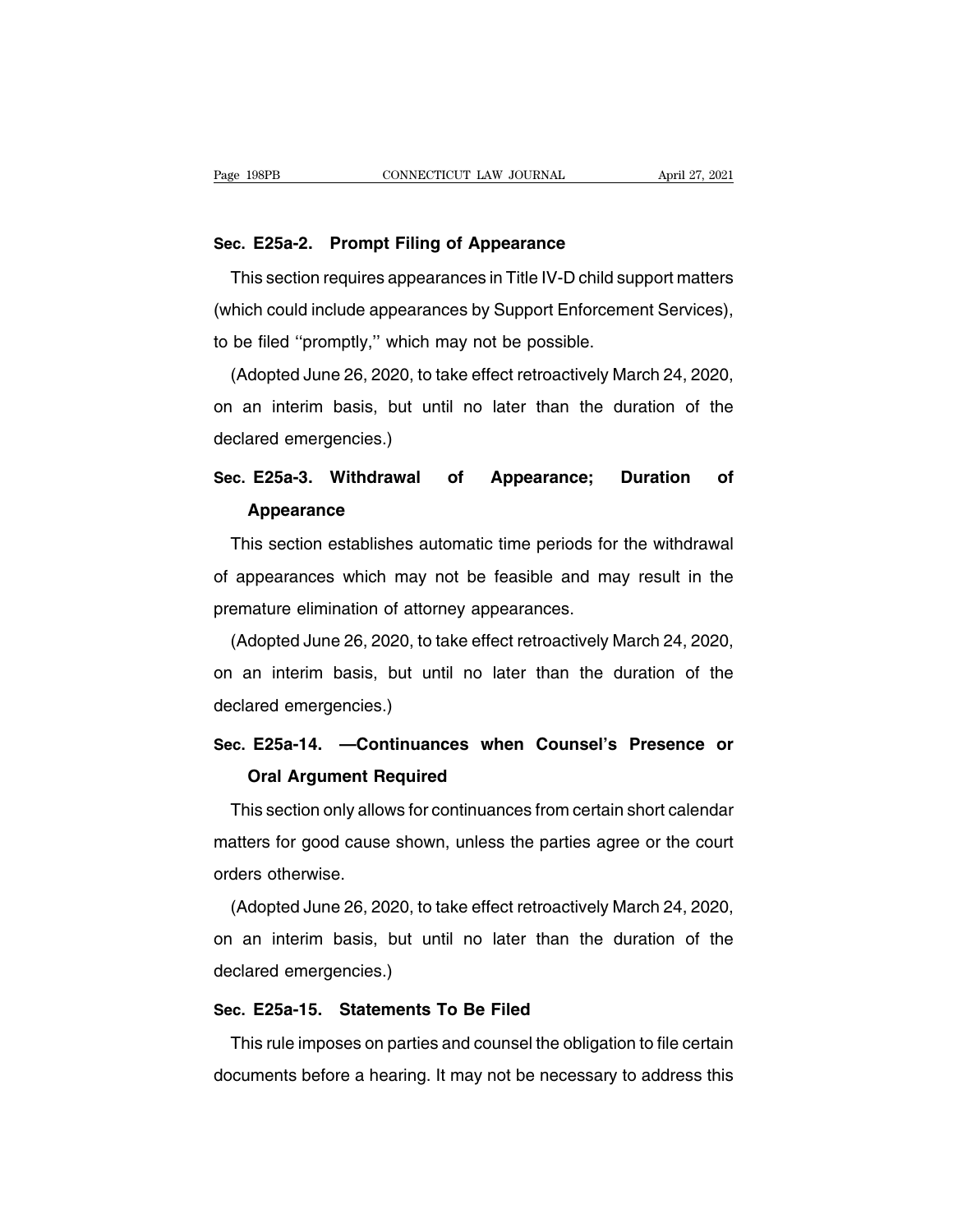April 27, 2021 CONNECTICUT LAW JOURNAL Page 199PB<br>as it involves time periods binding on the parties, not the court, and<br>would likely be deemed moot if the hearing did not go forward due to April 27, 2021 CONNECTICUT LAW JOURNAL Page 199PB<br>as it involves time periods binding on the parties, not the court, and<br>would likely be deemed moot if the hearing did not go forward due to<br>limited court operations. Mathematical contracts<br>as it involves time periods bir<br>would likely be deemed moot<br>limited court operations.<br>(Adopted June 26, 2020, to t It involves time periods binding on the parties, not the court, and<br>buld likely be deemed moot if the hearing did not go forward due to<br>ited court operations.<br>(Adopted June 26, 2020, to take effect retroactively March 24,

as it involves time periods binding on the parties, not the court, and<br>would likely be deemed moot if the hearing did not go forward due to<br>limited court operations.<br>(Adopted June 26, 2020, to take effect retroactively Mar would likely be deemed moot i<br>limited court operations.<br>(Adopted June 26, 2020, to ta<br>on an interim basis, but unt<br>declared emergencies.)<br>Sec. E25a-17. Motion To Adopted June 26, 2020, to take effect retroactively March 24, 2020,<br>
on an interim basis, but until no later than the duration of the<br>
declared emergencies.)<br>
Sec. E25a-17. Motion To Open Judgment of Paternity by<br>
Acknowle

## **Acknowledgment**

This rule requires hearings on motions to open acknowledgment<br>paternity by<br>Acknowledgment<br>This rule requires hearings on motions to open acknowledgments<br>paternity to be held no more than thirty days from filing. Under Sec. E25a-17. Motion To Open Judgment of Paternity by<br>Acknowledgment<br>This rule requires hearings on motions to open acknowledgments<br>of paternity to be held no more than thirty days from filing. Under<br>current circumstances, Sec. E25a-17. Motion 10 Open Judgment of Paternity by<br>Acknowledgment<br>This rule requires hearings on motions to open acknowledgments<br>of paternity to be held no more than thirty days from filing. Under<br>current circumstances, This rule requires hearings on motions to open acknowledgments<br>of paternity to be held no more than thirty days from filing. Under<br>current circumstances, it is not feasible to set a hearing date within<br>the thirty-day time This rule requires nearings on motions to open acknowledgments<br>paternity to be held no more than thirty days from filing. Under<br>rrent circumstances, it is not feasible to set a hearing date within<br>e thirty-day time limit.<br>

or paternity to be held no more than thirty days from filling. Under<br>current circumstances, it is not feasible to set a hearing date within<br>the thirty-day time limit.<br>(Adopted June 26, 2020, to take effect retroactively Ma current circumstances, it is not<br>the thirty-day time limit.<br>(Adopted June 26, 2020, to ta<br>on an interim basis, but unt<br>declared emergencies.)<br>Sec. E25a-19. Standard Dis (Adopted June 26, 2020, to take effect retroactively March 24, 2020,<br>on an interim basis, but until no later than the duration of the<br>declared emergencies.)<br>Sec. E25a-19. Standard Disclosure and Production<br>This rule impose The interferom of the duration of the clared emergencies.)<br>The interferometers and the duration of the clared emergencies.)<br>This rule imposes on parties and counsel the obligation to exchange<br>This rule imposes on parties a

care in the means by the same the tand the conduction<br>Sec. E25a-19. Standard Disclosure and Production<br>This rule imposes on parties and counsel the obligation to exchange<br>certain documents by way of discovery within thirty Sec. E25a-19. Standard Disclosure and Production<br>This rule imposes on parties and counsel the obligation to exchange<br>certain documents by way of discovery within thirty days of a request<br>or order. It involves time periods E. Ez5a-19. Standard Disclosure and Production<br>This rule imposes on parties and counsel the obligation to exchange<br>rtain documents by way of discovery within thirty days of a request<br>order. It involves time periods binding

This rule imposes on parties and counsel the obligation to exchange<br>certain documents by way of discovery within thirty days of a request<br>or order. It involves time periods binding on the parties, not the court.<br>(Adopted J certain documents by way of dor order. It involves time period<br>(Adopted June 26, 2020, to ta<br>on an interim basis, but unt<br>declared emergencies.)<br>Sec. E25a-23. Answers to I E25a-23. Answers to Interrogatories<br>This rule imposes that the particle, it<br>Sec. E25a-23. Answers to Interrogatories<br>This rule imposes on parties and counsel the obligation This rule imposes on parties and counsel the obligation to respondent inputer and counsel the obligation to respondent interrogatories within sixty days. It also involves time periods binding

the anti-interrory statement interrogator and the statement of the<br>declared emergencies.)<br>Sec. E25a-23. Answers to Interrogatories<br>This rule imposes on parties and counsel the obligation to respond<br>to interrogatories withi Sec. E25a-23. Answers to Interrogatories<br>This rule imposes on parties and counsel the obligation to respond<br>to interrogatories within sixty days. It also involves time periods binding<br>on the parties, not the court, althoug Sec. Ezsa-zs. Answers that<br>This rule imposes on part<br>to interrogatories within sixty<br>on the parties, not the court.<br>may be filed with the court.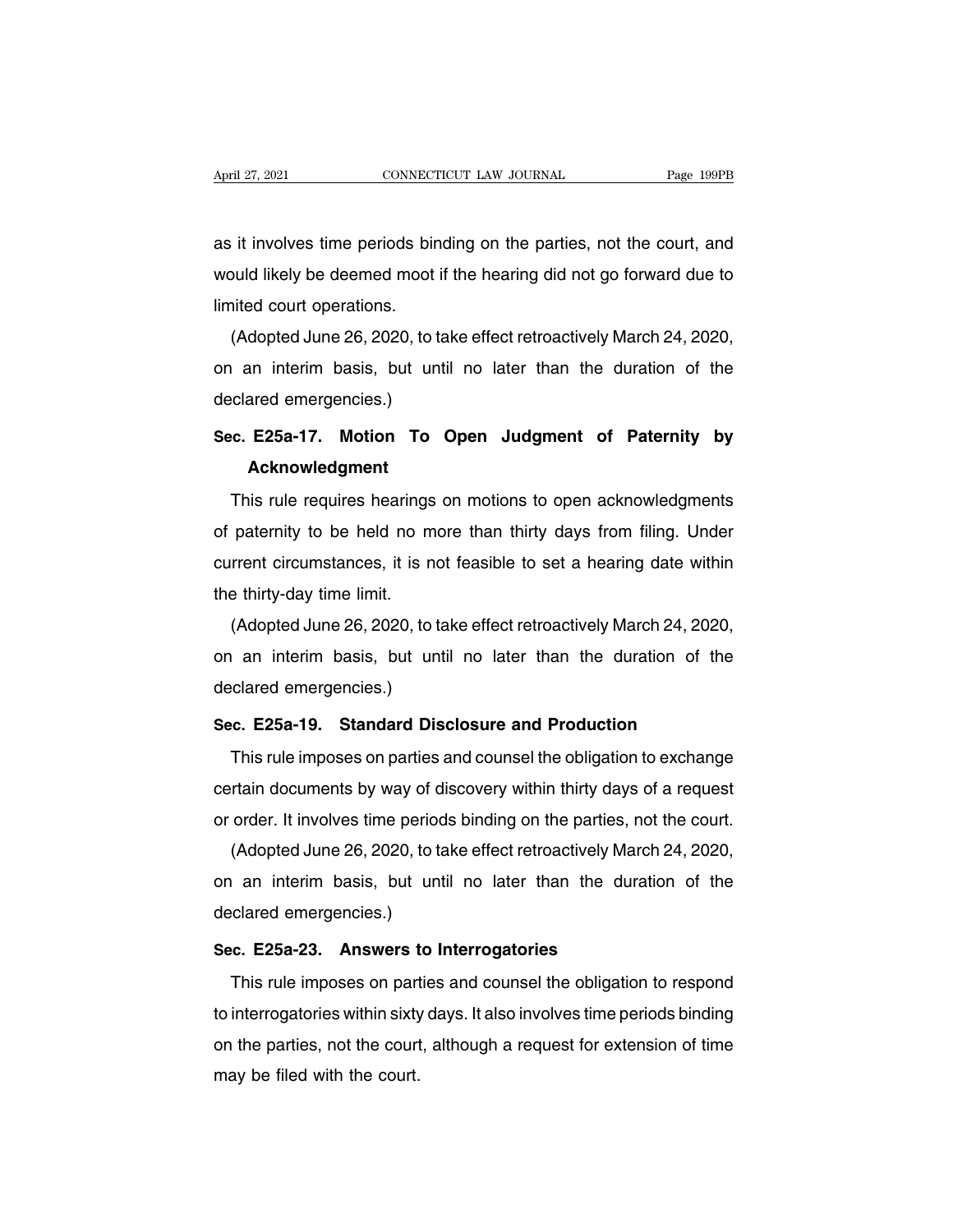EXECTE ANDREAL THE MAINTENTION CONSECTICUT LAW JOURNAL April 27, 2021<br>(Adopted June 26, 2020, to take effect retroactively March 24, 2020,<br>an interim basis, but until no later than the duration of the Page 200PB CONNECTICUT LAW JOURNAL April 27, 2021<br>(Adopted June 26, 2020, to take effect retroactively March 24, 2020,<br>on an interim basis, but until no later than the duration of the<br>declared emergencies.) (Adopted June 26, 2020, to ta<br>on an interim basis, but unt<br>declared emergencies.)<br>Sec. E30-7. Place of Detent (Adopted June 26, 2020, to take effect retroactively Ma<br>on an interim basis, but until no later than the dured<br>declared emergencies.)<br>Sec. E30-7. Place of Detention Hearings<br>Pursuant to the Branch's consolidation of courts nd an interim basis, but until no later than the duration of the clared emergencies.)<br> **Example:**<br> **Pursuant to the Branch's consolidation of courts, only two of the sven juvenile courthouses remain open. Priority 1 delinq** 

declared emergencies.)<br>
Sec. E30-7. Place of Detention Hearings<br>
Pursuant to the Branch's consolidation of courts, only two of the<br>
eleven juvenile courthouses remain open. Priority 1 delinquency cases<br>
are being heard onl Sec. E30-7. Place of Detention Hearings<br>Pursuant to the Branch's consolidation of courts, only two of the<br>eleven juvenile courthouses remain open. Priority 1 delinquency cases<br>are being heard only in the Hartford and Bridg houses. Fusaant to the Branch's consolidation of coarts, only two of the<br>even juvenile courthouses remain open. Priority 1 delinquency cases<br>e being heard only in the Hartford and Bridgeport juvenile court-<br>uses.<br>(Adopted June 26,

are being heard only in the Hartford and Bridgeport juvenile court-<br>houses.<br>(Adopted June 26, 2020, to take effect retroactively March 24, 2020,<br>on an interim basis, but until no later than the duration of the<br>declared eme are being heard only in the r<br>houses.<br>(Adopted June 26, 2020, to ta<br>on an interim basis, but unt<br>declared emergencies.)<br>Sec. E37-1. Arraignment: T (Adopted June 26, 2020, to take effect retroactiv<br>on an interim basis, but until no later than t<br>declared emergencies.)<br>**Sec. E37-1. Arraignment; Timing**<br>The request is being made to allow flexibility I an interim basis, but until no later than the duration of the<br>clared emergencies.)<br>c. **E37-1. Arraignment; Timing**<br>The request is being made to allow flexibility in the timing of the<br>esentment of a defendant before a cou

declared emergencies.)<br> **Sec. E37-1. Arraignment: Timing**<br>
The request is being made to allow flexibility in the timing of the<br>
presentment of a defendant before a court. In the event that arraign-<br>
ment procedures needed Sec. E37-1. Arraignment; Timing<br>The request is being made to allow flexibility in the timing of the<br>presentment of a defendant before a court. In the event that arraign-<br>ment procedures needed to be modified to a more rest The request is being made to allow flexibility in the timing of the presentment of a defendant before a court. In the event that arraignment procedures needed to be modified to a more restricted schedule, the suspension of The request is being made to allow hexibility in the timing of the presentment of a defendant before a court. In the event that arraignment procedures needed to be modified to a more restricted schedule, the suspension of estimient of a detendant before a court. In the event that analynent procedures needed to be modified to a more restricted schedule,<br>a suspension of the rule would permit the arraignments to be con-<br>idea in a manner consis

Then procedures needed to be modified to a more restricted scriedale,<br>the suspension of the rule would permit the arraignments to be con-<br>ducted in a manner consistent with the court's ability to operate.<br>(Adopted June 26, ducted in a manner consistent<br>(Adopted June 26, 2020, to ta<br>on an interim basis, but unt<br>declared emergencies.)<br>Sec. E37-12. Defendant in (Adopted June 26, 2020, to take effect retroactively March 24, 2020, on an interim basis, but until no later than the duration of the declared emergencies.)<br>**Sec. E37-12. Defendant in Custody; Determination of Proba-**<br>**ble Example 18 interim basis, but**<br>ared emergencies.)<br>**E37-12. Defendant**<br>**ble Cause**<br>ne courts have continu

c. E37-12. Defendant in Custody; Determination of Proba-<br>ble Cause<br>The courts have continued to maintain probable cause findings,<br>ecifically as it relates to weekend arrests. In the event that it is not Sec. E37-12. Defendant in Custody; Determination of Proba-<br>ble Cause<br>The courts have continued to maintain probable cause findings,<br>specifically as it relates to weekend arrests. In the event that it is not<br>possible to hav ble Cause<br>
The courts have continued to maintain probable cause findings,<br>
specifically as it relates to weekend arrests. In the event that it is not<br>
possible to have this finding within forty-eight hours, the suspension<br> The courts have continued to maintain probable cause findings, specifically as it relates to weekend arrests. In the event that it is not possible to have this finding within forty-eight hours, the suspension of the rule w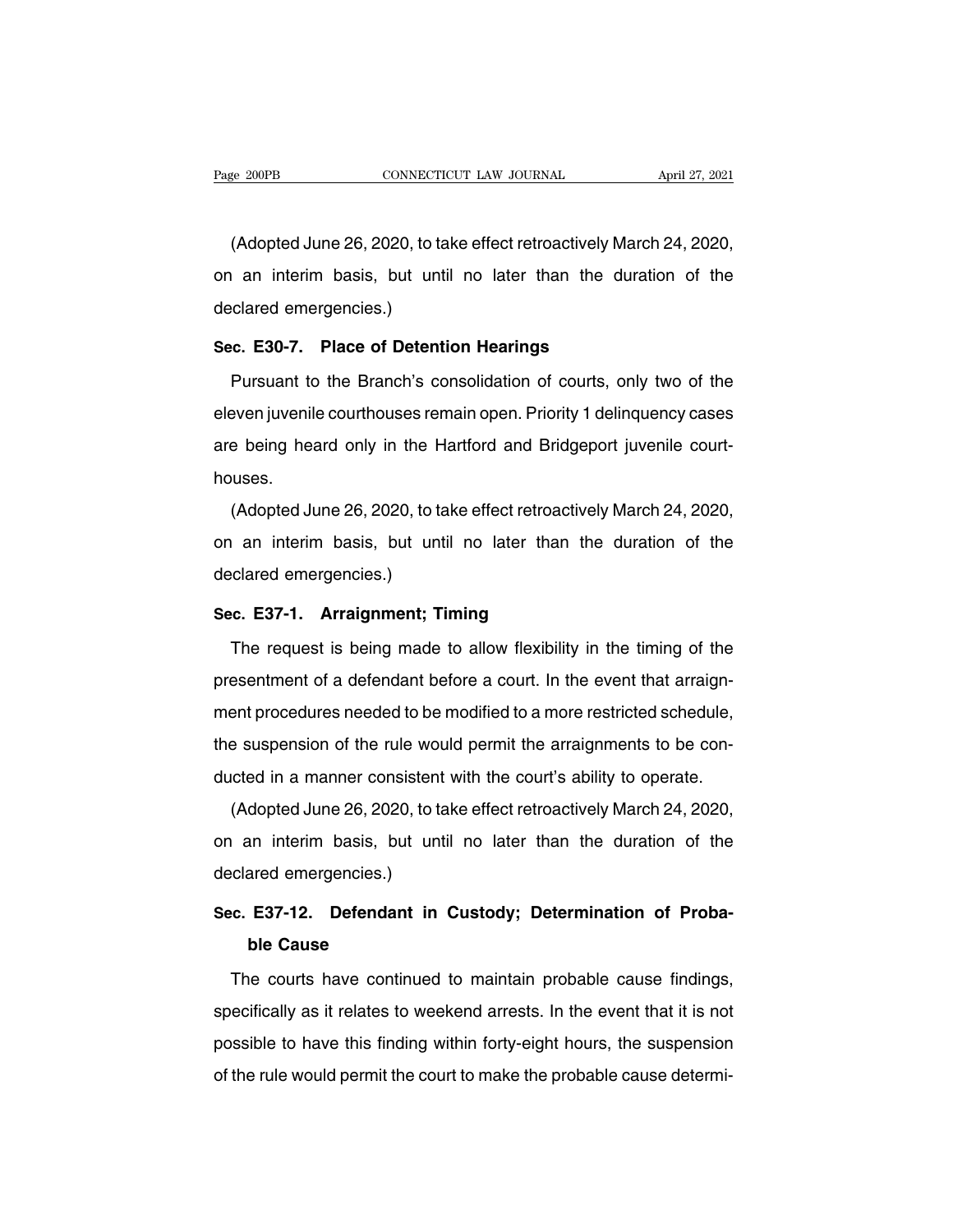April 27, 2021 CONNECTICUT LAW JOURNAL Page 201PB<br>
nation at the soonest date available under the circumstances. The<br>
suspension would also address the sealing requirement so as not to Superifier 27, 2021<br>
Superior CONNECTICUT LAW JOURNAL<br>
Suspension would also address the sealing requirement so as not to<br>
Suspension would also address the sealing requirement so as not to<br>
The require a party to respond require a party to respond within seven days for recommendations as<br>to the court order and also aldress the sealing requirement so as not to<br>require a party to respond within seven days for recommendations as<br>to the court nation at the soonest date available under the circumstances. The<br>suspension would also address the sealing requirement so as not to<br>require a party to respond within seven days for recommendations as<br>to the court order an suspension would also address the sealing requirement so as not to require a party to respond within seven days for recommendations as to the court order and also allows the court to continue its sealing order beyond fourt Frequire a party to respond within seven days for recommendations as<br>to the court order and also allows the court to continue its sealing<br>order beyond fourteen days. This suspension of the rule would allow<br>for appropriate to the court order and als<br>order beyond fourteen day<br>for appropriate notice and<br>of any sealing order.<br>(Adopted June 26, 2020, (Adopted June 26, 2020, to take effect retroactively March 24, 2020, an interim basis, but until no later than the duration of the

for appropriate notice and a full hearing to take place on the merits<br>of any sealing order.<br>(Adopted June 26, 2020, to take effect retroactively March 24, 2020,<br>on an interim basis, but until no later than the duration of declared emergencies.)<br>
Second the property of the control of the control of the control of the declared emergencies.)<br>
Second 28.6 Concerning of the control of the control of the control of the control of the control of t (Adopted June 26, 2020, to take effect retroactively l<br>on an interim basis, but until no later than the declared emergencies.)<br>Sec. E38-6. Appearance after Release<br>The suspension of the rule only applies to a defen I an interim basis, but until no later than the duration of the<br>clared emergencies.)<br>c. E38-6. Appearance after Release<br>The suspension of the rule only applies to a defendant who is not<br>custody. Currently, the courts are r

declared emergencies.)<br>
Sec. E38-6. Appearance after Release<br>
The suspension of the rule only applies to a defendant who is not<br>
in custody. Currently, the courts are receiving all domestic arraign-<br>
ments on the next cour Sec. E38-6. Appearance after Release<br>The suspension of the rule only applies to a defendant who is not<br>in custody. Currently, the courts are receiving all domestic arraign-<br>ments on the next court date. All domestic arraig The suspension of the rule only applies to a defendant who is not<br>in custody. Currently, the courts are receiving all domestic arraign-<br>ments on the next court date. All domestic arraignments have protec-<br>tive orders issue In custody. Currently, the courts are receiving all domestic arraignments on the next court date. All domestic arraignments have protective orders issued by law enforcement which remain in effect until the defendant is see the conduct and next court date. All domestic arraignments have protective orders issued by law enforcement which remain in effect until the defendant is seen before the court. In the event that it is not possible to condu tive orders issued by law enforcement which remain in effect until the<br>defendant is seen before the court. In the event that it is not possible<br>to conduct an arraignment on the next court date, the suspension of<br>the rule w defendant is seen before the court. In the event that it is not possible<br>to conduct an arraignment on the next court date, the suspension of<br>the rule would allow for the court to schedule the first presentment on<br>a differe not conduct an arraignment on the next court date, the suspension of<br>the rule would allow for the court to schedule the first presentment on<br>a different, but still expedited date. In cases where the defendant is<br>not in cus the rule would allow for the court to schedule the first presentment on<br>a different, but still expedited date. In cases where the defendant is<br>not in custody and it is not a domestic arraignment, the suspension<br>of the rule a different, but still expedited date. In cases where the defendant is<br>not in custody and it is not a domestic arraignment, the suspension<br>of the rule requiring an initial appearance of not more than fourteen<br>days allows t a amoroni, but diff diplomate date. In dadde whole the detendant is<br>not in custody and it is not a domestic arraignment, the suspension<br>of the rule requiring an initial appearance of not more than fourteen<br>days allows the The rule requiring an initial appearance of not more than fourteen ys allows the courts to maintain appropriately sized dockets and ovides notice to all parties as to the scheduling of the cases.<br>(Adopted June 26, 2020, to

days allows the courts to maintain appropriately sized dockets and<br>provides notice to all parties as to the scheduling of the cases.<br>(Adopted June 26, 2020, to take effect retroactively March 24, 2020,<br>on an interim basis, adje alle the educe<br>provides notice to all pa<br>(Adopted June 26, 20)<br>on an interim basis, t<br>declared emergencies.)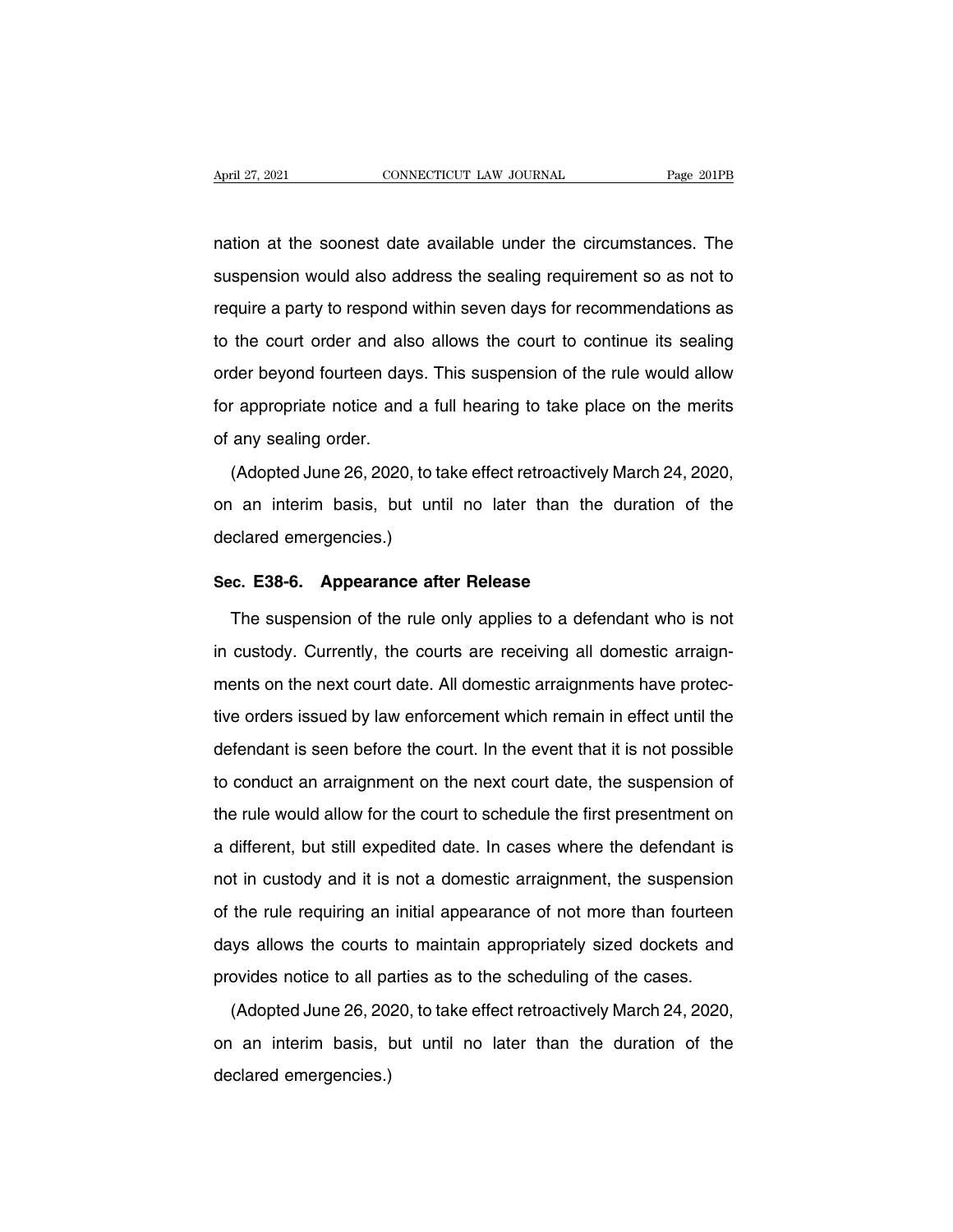# Page 202PB CONNECTICUT LAW JOURNAL April 27, 2021<br>Sec. E38-18. —Review of Detention Prior to Arraignment, Trial<br>or Sentencing **CONNECTICE**<br> **E38-18.** — **Review of De**<br> **or Sentencing**<br> **le rule requires the review**

on E38-18. — Review of Detention Prior to Arraignment, Trial<br>or Sentencing<br>The rule requires the review of any detained person's bail within<br>ty-five days and within thirty days if the person is held on a misde-Sec. E38-18. — Review of Detention Prior to Arraignment, Trial<br>or Sentencing<br>The rule requires the review of any detained person's bail within<br>forty-five days and within thirty days if the person is held on a misde-<br>meanor or Sentencing<br>The rule requires the review of any detained person's bail within<br>forty-five days and within thirty days if the person is held on a misde-<br>meanor or class D felony. The suspension of the rule would remove<br>man The rule requires the review of any detained person's bail within<br>forty-five days and within thirty days if the person is held on a misde-<br>meanor or class D felony. The suspension of the rule would remove<br>mandatory bail re forty-five days and within thirty days if the person is held on a misde-<br>meanor or class D felony. The suspension of the rule would remove<br>mandatory bail reviews within these time restraints. A court could still<br>conduct ba meanor or class D felony. The suspension<br>mandatory bail reviews within these time<br>conduct bail reviews by way of motion or<br>at an appropriately scheduled date.<br>(Adopted June 26, 2020, to take effect re Sandatory bail reviews within these time restraints. A court could still<br>nduct bail reviews by way of motion or through a videoconference<br>an appropriately scheduled date.<br>(Adopted June 26, 2020, to take effect retroactivel

reduct bail reviews by way of motion or through a videoconference<br>at an appropriately scheduled date.<br>(Adopted June 26, 2020, to take effect retroactively March 24, 2020,<br>on an interim basis, but until no later than the du declared emergencies.)<br>
declared emergencies.)<br>
declared emergencies.)<br>
Sec. E38-21. —Forfeiture of (Adopted June 26, 2020, to take effect retroactively March 24, 202<br>on an interim basis, but until no later than the duration of the<br>declared emergencies.)<br>**Sec. E38-21. —Forfeiture of Bail and Rearrest Warrant**<br>The rule re an interim basis, but until no later than the duration of the<br>clared emergencies.)<br>c. **E38-21.** —**Forfeiture of Bail and Rearrest Warrant**<br>The rule requires any person whose bond has been forfeited to be<br>turned to custody

declared emergencies.)<br>Sec. E38-21. —Forfeiture of Bail and Rearrest Warrant<br>The rule requires any person whose bond has been forfeited to be<br>returned to custody within six months in order to release a surety from<br>their bo Sec. E38-21. —Forfeiture of Bail and Rearrest Warrant<br>The rule requires any person whose bond has been forfeited to be<br>returned to custody within six months in order to release a surety from<br>their bond obligation. The susp The rule requires any person whose bond has been forfeited to be<br>returned to custody within six months in order to release a surety from<br>their bond obligation. The suspension of the rule would allow the surety<br>additional t Focus in the rate required any person whose send<br>returned to custody within six months in order<br>their bond obligation. The suspension of the r<br>additional time to locate the person and is<br>focusing on designated priority cas eir bond obligation. The suspension of the rule would allow the surety<br>Iditional time to locate the person and is consistent with the court<br>cusing on designated priority cases.<br>(Adopted June 26, 2020, to take effect retroa

additional time to locate the person and is consistent with the court<br>focusing on designated priority cases.<br>(Adopted June 26, 2020, to take effect retroactively March 24, 2020,<br>on an interim basis, but until no later than declared and the to locate the p<br>focusing on designated priority<br>(Adopted June 26, 2020, to ta<br>on an interim basis, but unt<br>declared emergencies.)<br>Sec. E40-11. Disclosure by (Adopted June 26, 2020, to take effect retroactively March 24, 2020,<br>on an interim basis, but until no later than the duration of the<br>declared emergencies.)<br>**Sec. E40-11. Disclosure by the Prosecuting Authority**<br>The rule r an interim basis, but until no later than the duration of the<br>clared emergencies.)<br>c. E40-11. Disclosure by the Prosecuting Authority<br>The rule requires the prosecution to disclose certain materials within<br>ty-five days from

declared emergencies.)<br>Sec. E40-11. Disclosure by the Prosecuting Authority<br>The rule requires the prosecution to disclose certain materials within<br>forty-five days from the filing of a request to disclose. By suspending<br>the Sec. E40-11. Disclosure by the Prosecuting Authority<br>The rule requires the prosecution to disclose certain materials within<br>forty-five days from the filing of a request to disclose. By suspending<br>the rule, it would allow t The rule requires the prosecution to disclose certain materials within<br>forty-five days from the filing of a request to disclose. By suspending<br>the rule, it would allow the court to permit an extension of this time<br>period w Fire rate requires a<br>forty-five days from t<br>the rule, it would alle<br>period without requine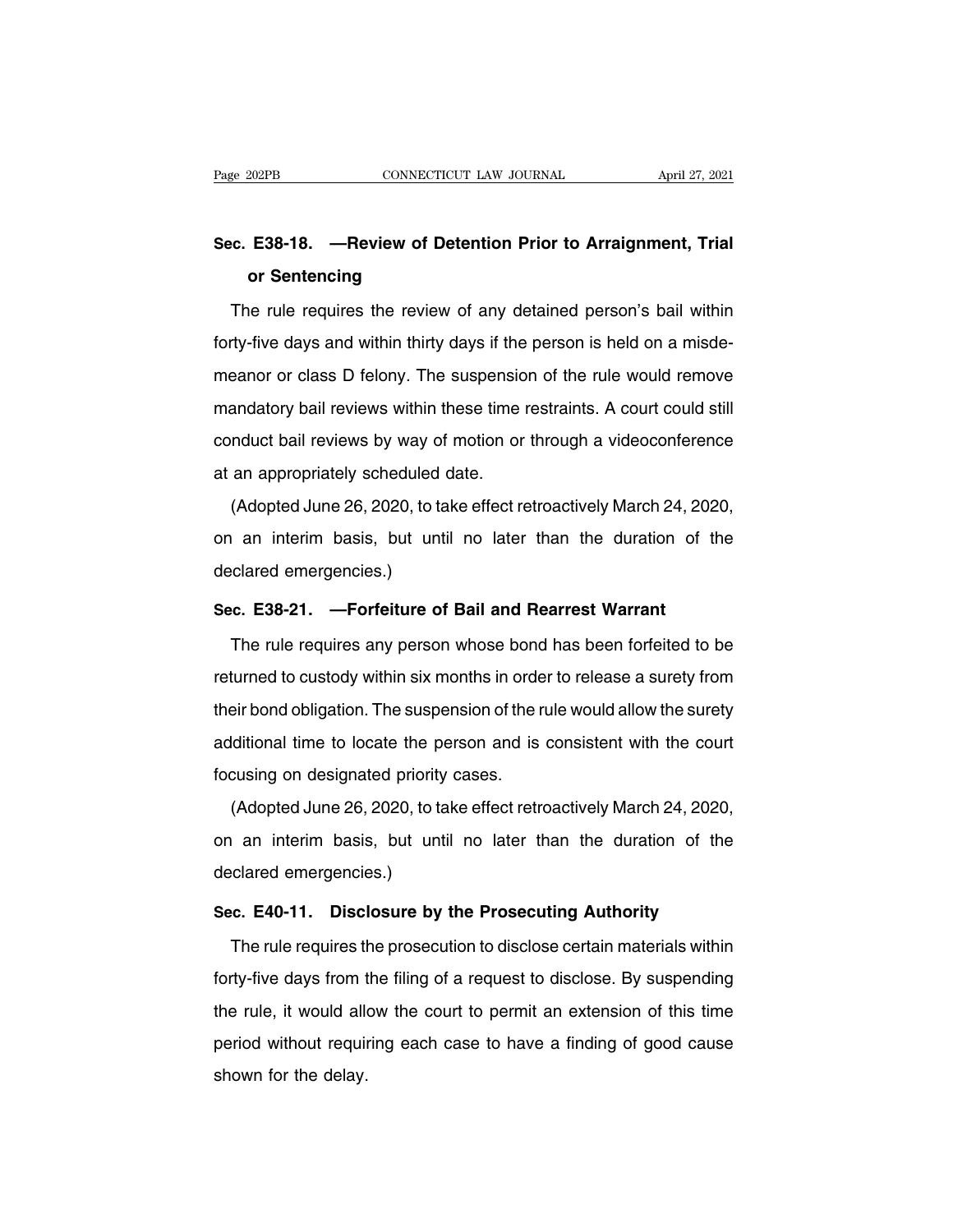ril 27, 2021<br>CONNECTICUT LAW JOURNAL Page 203PB<br>(Adopted June 26, 2020, to take effect retroactively March 24, 2020,<br>an interim basis, but until no later than the duration of the April 27, 2021 CONNECTICUT LAW JOURNAL Page 203PB<br>(Adopted June 26, 2020, to take effect retroactively March 24, 2020,<br>on an interim basis, but until no later than the duration of the<br>declared emergencies.) Mapril 21, 2021<br>(Adopted June 26, 2020, to ta<br>on an interim basis, but unt<br>declared emergencies.)<br>Sec. E40-13. Names of Witt (Adopted June 26, 2020, to take effect retroactively March 24, 2020,<br>on an interim basis, but until no later than the duration of the<br>declared emergencies.)<br>**Sec. E40-13. Names of Witnesses; Prior Record of Witnesses;<br><b>Sta** dopted Jurie 26, 2020, to take enect ret<br>an interim basis, but until no later<br>ared emergencies.)<br>**E40-13. Names of Witnesses; Pric<br>Statements of Witnesses**<br>ne rule requires the prosecution to disclo

The rule requires the prosecution to disclose the names of witnesses;<br>The rule requires the prosecution to disclose the names of witnesses,<br>a records of witnesses and the statements of witnesses within forty-Sec. E40-13. Names of Witnesses; Prior Record of Witnesses;<br>Statements of Witnesses<br>The rule requires the prosecution to disclose the names of witnesses,<br>the records of witnesses and the statements of witnesses within fort Sec. E40-13. Names of Witnesses; Prior Record of Witnesses;<br>Statements of Witnesses<br>The rule requires the prosecution to disclose the names of witnesses,<br>the records of witnesses and the statements of witnesses within fort Statements of Witnesses<br>The rule requires the prosecution to disclose the names of witnesses,<br>the records of witnesses and the statements of witnesses within forty-<br>five days from the filing of a request to produce these m The rule requires the prosecution to disclose the names of witnesses,<br>the records of witnesses and the statements of witnesses within forty-<br>five days from the filing of a request to produce these materials. By<br>suspending the records of witnesses and the staten<br>five days from the filing of a request to<br>suspending the rule, it would allow the<br>of this time period without requiring ea<br>good cause shown for the delay.<br>(Adopted June 26, 2020, to e days from the filing of a request to produce these materials. By<br>spending the rule, it would allow the court to permit an extension<br>this time period without requiring each case to have a finding of<br>od cause shown for the suspending the rule, it would allow the court to permit an extension<br>of this time period without requiring each case to have a finding of<br>good cause shown for the delay.<br>(Adopted June 26, 2020, to take effect retroactively

of this time period without rec<br>good cause shown for the dela<br>(Adopted June 26, 2020, to ta<br>on an interim basis, but unt<br>declared emergencies.)<br>Sec. E40-13A. Law Enford Good cause shown for the delay.<br>
(Adopted June 26, 2020, to take effect retroactively March 24, 2020,<br>
on an interim basis, but until no later than the duration of the<br>
declared emergencies.)<br> **Sec. E40-13A. Law Enforcemen** 

## **Statements**

The rule requires the prosecution to disclose certain materials within<br>The rule requires the prosecution to disclose certain materials within<br>The rule requires the prosecution to disclose certain materials within<br>Ty-five d Sec. E40-13A. Law Enforcement Reports, Affidavits and<br>Statements<br>The rule requires the prosecution to disclose certain materials within<br>forty-five days from the filing of a request to disclose. By suspending<br>the rule, it w Sec. E40-13A. Law Enforcement Reports, Affidavits and<br>Statements<br>The rule requires the prosecution to disclose certain materials within<br>forty-five days from the filing of a request to disclose. By suspending<br>the rule, it w Statements<br>The rule requires the prosecution to disclose certain materials within<br>forty-five days from the filing of a request to disclose. By suspending<br>the rule, it would allow the court to permit an extension of this ti The rule requires the prosecution to disclose certain materials within<br>forty-five days from the filing of a request to disclose. By suspending<br>the rule, it would allow the court to permit an extension of this time<br>period w rty-five days from the filing of a request to disclose. By suspending<br>
e rule, it would allow the court to permit an extension of this time<br>
riod without requiring each case to have a finding of good cause<br>
own for the del

the rule, it would allow the court to permit an extension of this time<br>period without requiring each case to have a finding of good cause<br>shown for the delay.<br>(Adopted June 26, 2020, to take effect retroactively March 24, period without requiring each<br>shown for the delay.<br>(Adopted June 26, 2020, to ta<br>on an interim basis, but unt<br>declared emergencies.)<br>Sec. E40-17. Defense of Mo Shown for the delay.<br>
(Adopted June 26, 2020, to take effect retroactively March 24, 2020,<br>
on an interim basis, but until no later than the duration of the<br>
declared emergencies.)<br> **Sec. E40-17. Defense of Mental Disease** dopted Jurie 26, 2020, to take effect retroactively march<br>an interim basis, but until no later than the duratic<br>ared emergencies.)<br>**E40-17. Defense of Mental Disease or Defect or**<br>**Emotional Disturbance; Notice by Defendan** 

The rule rule requires the defendant rule requires the clared emergencies.)<br>
C. E40-17. Defense of Mental Disease or Defect or Extreme<br>
Emotional Disturbance; Notice by Defendant<br>
The rule requires the defendant, when rely Sec. E40-17. Defense of Mental Disease or Defect or Extreme<br>Emotional Disturbance; Notice by Defendant<br>The rule requires the defendant, when relying on one of the above-<br>captioned affirmative defenses, to notice the prosec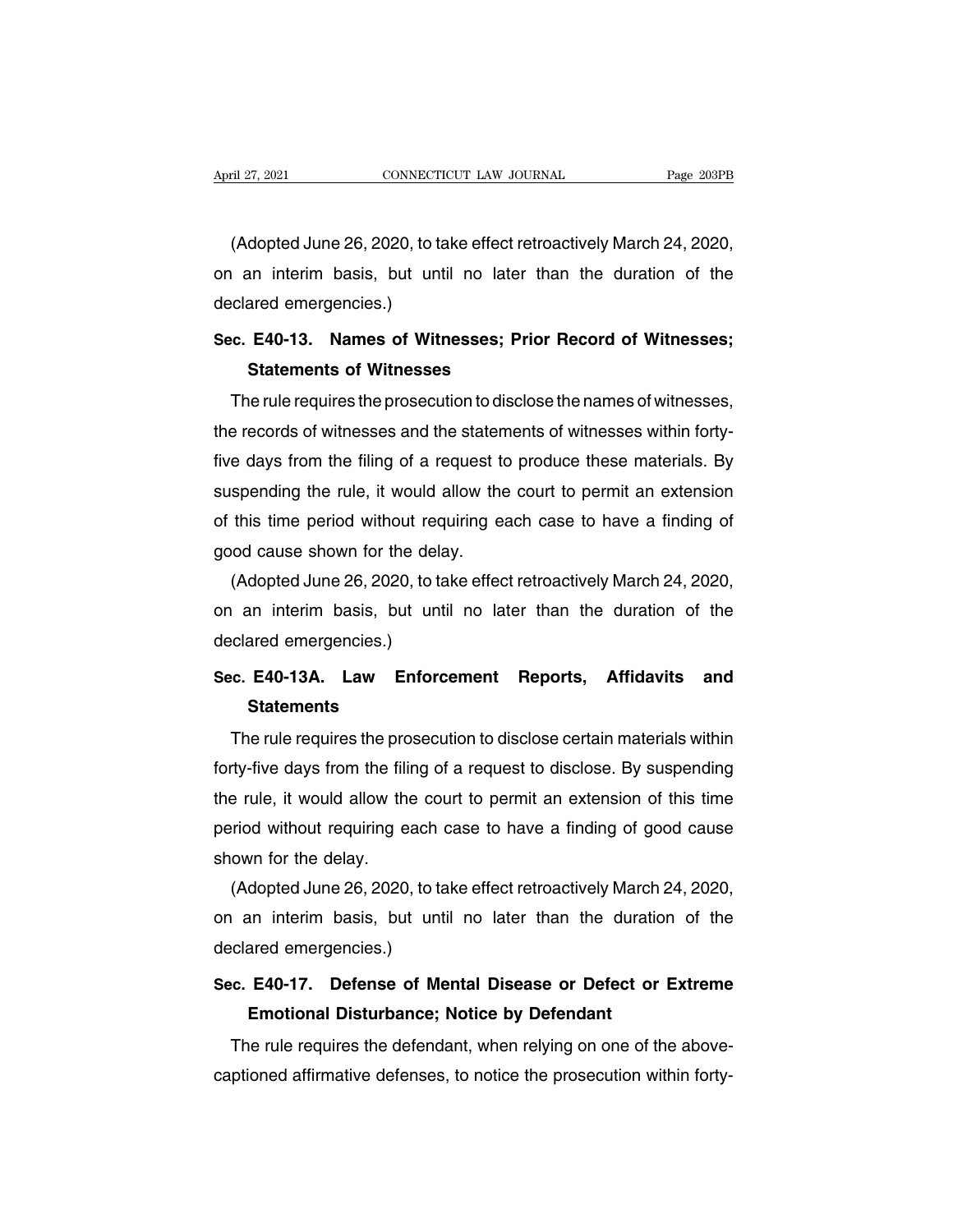Fage 204PB CONNECTICUT LAW JOURNAL April 27, 2021<br>five days of the intention to use said defense. By suspending the rule,<br>it would allow the court to permit an extension of this time period Fage 204PB CONNECTICUT LAW JOURNAL April 27, 2021<br>five days of the intention to use said defense. By suspending the rule,<br>it would allow the court to permit an extension of this time period<br>without requiring each case to h Five days of the intention to use said defense. By suspending the rule,<br>it would allow the court to permit an extension of this time period<br>without requiring each case to have a finding of good cause shown<br>for the delay. five days of the inte<br>it would allow the<br>without requiring e<br>for the delay.<br>(Adopted June 26 e days of the intention to use said defense. By susperiding the rule,<br>would allow the court to permit an extension of this time period<br>thout requiring each case to have a finding of good cause shown<br>the delay.<br>(Adopted Jun

It would allow the court to permit an extension of this time period<br>without requiring each case to have a finding of good cause shown<br>for the delay.<br>(Adopted June 26, 2020, to take effect retroactively March 24, 2020,<br>on a without requiring each case to<br>for the delay.<br>(Adopted June 26, 2020, to ta<br>on an interim basis, but unt<br>declared emergencies.)<br>Sec. E40-18. —Notice by D (Adopted June 26, 2020, to take effect retroactively March 24, 2020,<br>on an interim basis, but until no later than the duration of the<br>declared emergencies.)<br>Sec. E40-18. —Notice by Defendant of Intention To Use Expert<br>Test **Testimony regarding Mental State; Filing Reports of Expert**<br>**Testimony regarding Mental State; Filing Reports of Exam**<br>**Testimony regarding Mental State; Filing Reports of Exam**<br>**Testimony regarding Mental State; Filing R** 

clared emergencies.)<br>
c. E40-18. —Notice by Defendant of Intention To Use Expert<br>
Testimony regarding Mental State; Filing Reports of Exam<br>
The rule requires the defendant to notice the prosecution within<br>
ty-five days of Sec. E40-18. —Notice by Defendant of Intention To Use Expert<br>Testimony regarding Mental State; Filing Reports of Exam<br>The rule requires the defendant to notice the prosecution within<br>forty-five days of the intention to use Testimony regarding Mental State; Filing Reports of Exam<br>The rule requires the defendant to notice the prosecution within<br>forty-five days of the intention to use an expert witness and to produce<br>the report of the expert wi The rule requires the defendant to notice the prosecution within<br>forty-five days of the intention to use an expert witness and to produce<br>the report of the expert within five days of receipt. By suspending the<br>rule, it wou The rule requires the defendant to houce the prosecution within<br>forty-five days of the intention to use an expert witness and to produce<br>the report of the expert within five days of receipt. By suspending the<br>rule, it woul forty-five days of the intention to use an expert witness and to produce<br>the report of the expert within five days of receipt. By suspending the<br>rule, it would allow the court to permit an extension of this time period<br>wit Example, it would allow the court to permit an extension of this time period<br>thout requiring each case to have a finding of good cause shown<br>the delay.<br>(Adopted June 26, 2020, to take effect retroactively March 24, 2020,<br>a

rule, it would allow the court to permit an exterision of this time period<br>without requiring each case to have a finding of good cause shown<br>for the delay.<br>(Adopted June 26, 2020, to take effect retroactively March 24, 202 without requiring each case to<br>for the delay.<br>(Adopted June 26, 2020, to ta<br>on an interim basis, but unt<br>declared emergencies.)<br>Sec. E40-21. Defense of Ali (Adopted June 26, 2020, to take effect retroactively March 24,<br>on an interim basis, but until no later than the duration of<br>declared emergencies.)<br>Sec. E40-21. Defense of Alibi; Notice by Defendant<br>The rule requires the de The rule requires the duration of the clared emergencies.)<br>
The rule requires the defendant to notice the prosecution within<br>
The rule requires the defendant to notice the prosecution within<br>
enty days after written demand

declared emergencies.)<br>
Sec. E40-21. Defense of Alibi; Notice by Defendant<br>
The rule requires the defendant to notice the prosecution within<br>
twenty days after written demand of the intention to use said defense.<br>
By suspe Sec. E40-21. Defense of Alibi; Notice by Defendant<br>The rule requires the defendant to notice the prosecution within<br>twenty days after written demand of the intention to use said defense.<br>By suspending the rule, it would al The rule requires the defendant to notice by Defermant<br>The rule requires the defendant to notice the prosecution within<br>twenty days after written demand of the intention to use said defense.<br>By suspending the rule, it woul The rule requires the defendant to holde the prosecution within<br>twenty days after written demand of the intention to use said defense.<br>By suspending the rule, it would allow the court to permit an extension<br>of this time pe enty days after written dernand of the intention to use said defense.<br>
In suspending the rule, it would allow the court to permit an extension<br>
this time period without requiring each case to have the court direct<br>
e time

By suspending the rule, it would allow the court to permit an extension<br>of this time period without requiring each case to have the court direct<br>the time period in which the defense needs to comply with the notice.<br>(Adopte or this time period withot<br>the time period in which<br>(Adopted June 26, 20)<br>on an interim basis, t<br>declared emergencies.)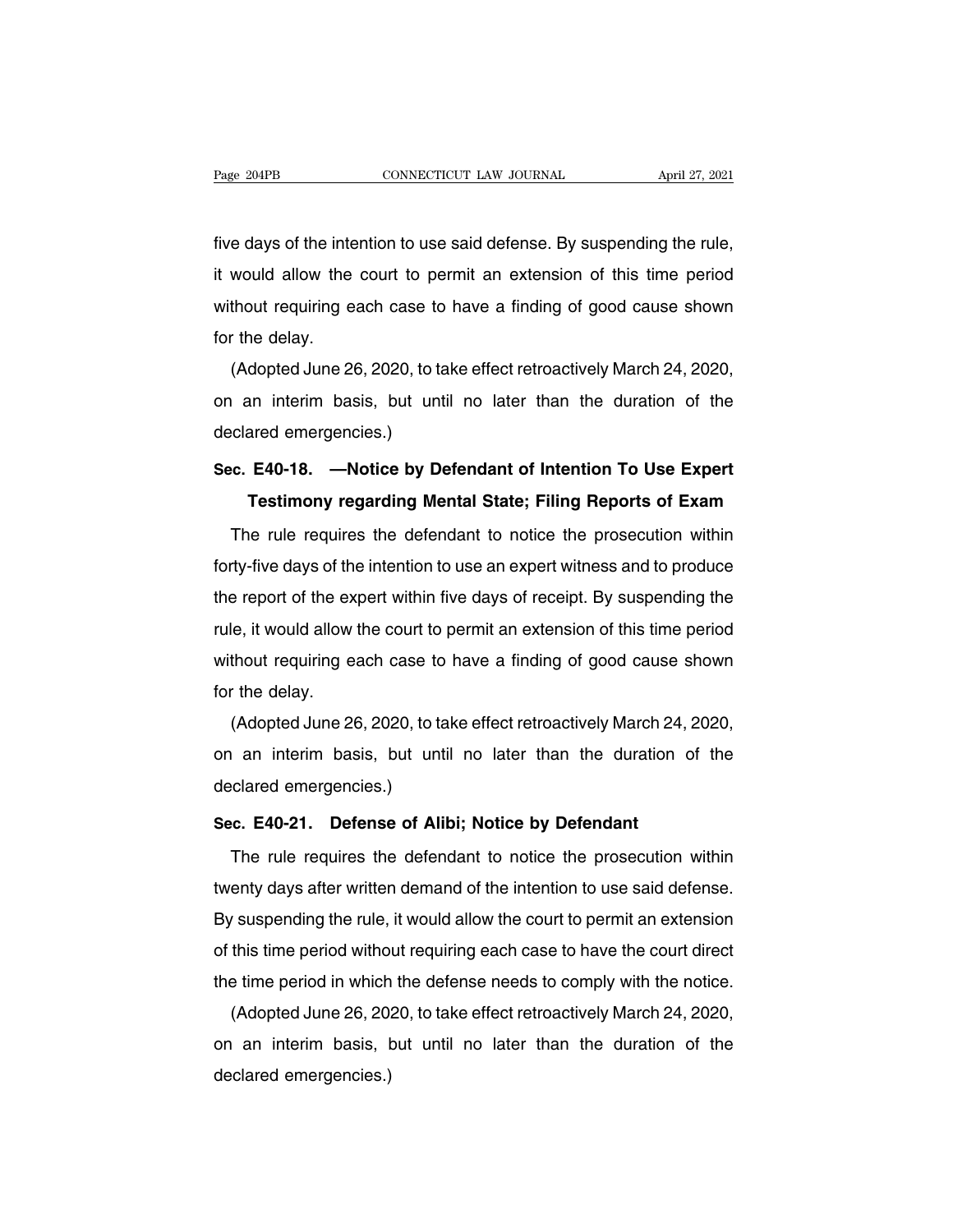# **Sec. E40-22. —Notice by Prosecuting Authority concerning** April 27, 2021 CONNECTICUT LAW JOURNAL Page 205PB<br> **Sec. E40-22.** —**Notice by Prosecuting Authority concerning**<br> **Alibi Defense**<br>
The rule requires the prosecution to notice the defense within twenty

e. E40-22. —Notice by Prosecuting Authority concerning<br>Alibi Defense<br>The rule requires the prosecution to notice the defense within twenty<br>ys, but no less than ten days before trial, the use of witnesses to Sec. E40-22. —Notice by Prosecuting Authority concerning<br>Alibi Defense<br>The rule requires the prosecution to notice the defense within twenty<br>days, but no less than ten days before trial, the use of witnesses to<br>rebut an al days, but no less than ten days before trial, the use of witnesses to<br>rebut an alibi defense. By suspending the rule, it would allow the court<br>to permit an extension of this time period without requiring each case The rule requires the prosecution to notice the defense within twenty<br>days, but no less than ten days before trial, the use of witnesses to<br>rebut an alibi defense. By suspending the rule, it would allow the court<br>to permit The rule requires the prosecution to holice the defense within twenty<br>days, but no less than ten days before trial, the use of witnesses to<br>rebut an alibi defense. By suspending the rule, it would allow the court<br>to permit days, but no less than ten days<br>rebut an alibi defense. By suspe<br>to permit an extension of this tir<br>to have the court direct the time<br>to comply with the notice.<br>(Adopted June 26, 2020, to ta but an allot detense. By susperiding the rule, it would allow the court<br>permit an extension of this time period without requiring each case<br>have the court direct the time period in which the prosecution needs<br>comply with t

to have the court direct the time period in which the prosecution needs<br>to comply with the notice.<br>(Adopted June 26, 2020, to take effect retroactively March 24, 2020,<br>on an interim basis, but until no later than the durat to nave the court direct the time<br>to comply with the notice.<br>(Adopted June 26, 2020, to ta<br>on an interim basis, but unt<br>declared emergencies.)<br>Sec. E40-26. Disclosure by (Adopted June 26, 2020, to take effect retroactively March 24, 2020,<br>on an interim basis, but until no later than the duration of the<br>declared emergencies.)<br>Sec. E40-26. Disclosure by the Defendant; Information and<br>Materia

## **Materials Discoverable by the Prosecuting Authority as of**<br>Right<br>Right<br>Right **Right** inc. E40-26. Disclosure by the Defendant; Information and<br>Materials Discoverable by the Prosecuting Authority as of<br>Right<br>The rule requires the prosecution to disclose certain materials within<br>ty-five days from the filing

Materials Discoverable by the Prosecuting Authority as of<br>Right<br>The rule requires the prosecution to disclose certain materials within<br>forty-five days from the filing of a request to disclose. By suspending<br>the rule, it wo Right<br>The rule requires the prosecution to disclose certain materials within<br>forty-five days from the filing of a request to disclose. By suspending<br>the rule, it would allow the court to permit an extension of this time<br>pe The rule requires the prosecution to disclose certain materials within<br>forty-five days from the filing of a request to disclose. By suspending<br>the rule, it would allow the court to permit an extension of this time<br>period w The rule requires the proforty-five days from the fillif<br>the rule, it would allow the<br>period without requiring eshown for the delay.<br>(Adopted June 26, 2020, (Adopted June 26, 2020, to take effect retroactively March 24, 2020, an interim basis, but until no later than the duration of the delay.

the rule, it would allow the court to permit an extension of this time<br>period without requiring each case to have a finding of good cause<br>shown for the delay.<br>(Adopted June 26, 2020, to take effect retroactively March 24, period without requiring each<br>shown for the delay.<br>(Adopted June 26, 2020, to ta<br>on an interim basis, but unt<br>declared emergencies.)<br>**Sec. E41-5.** —**Time for Ma**l OWIT for the delay.<br>
(Adopted June 26, 2020, to take effect retroactively March 24, 2020,<br>
an interim basis, but until no later than the duration of the<br>
clared emergencies.)<br> **Sec. E41-5. —Time for Making Pretrial Motions** (Adopted June 26, 2020, to take enect retroactively march 24, 2020,<br>an interim basis, but until no later than the duration of the<br>clared emergencies.)<br>**Sec. E41-5.** —**Time for Making Pretrial Motions or Requests**<br>The rule

declared emergencies.)<br>
Sec. E41-5. —Time for Making Pretrial Motions or Requests<br>
The rule requires the filing of pretrial motions not later than ten days<br>
after the first pretrial conference. By suspending the rule, the Sec. E41-5. —Time for Making Pretrial Motions or Requests<br>The rule requires the filing of pretrial motions not later than ten days<br>after the first pretrial conference. By suspending the rule, the court<br>will not be required Sec. E41-5. — Time for Ma<br>The rule requires the filing c<br>after the first pretrial confere<br>will not be required to grant p<br>to the current circumstances.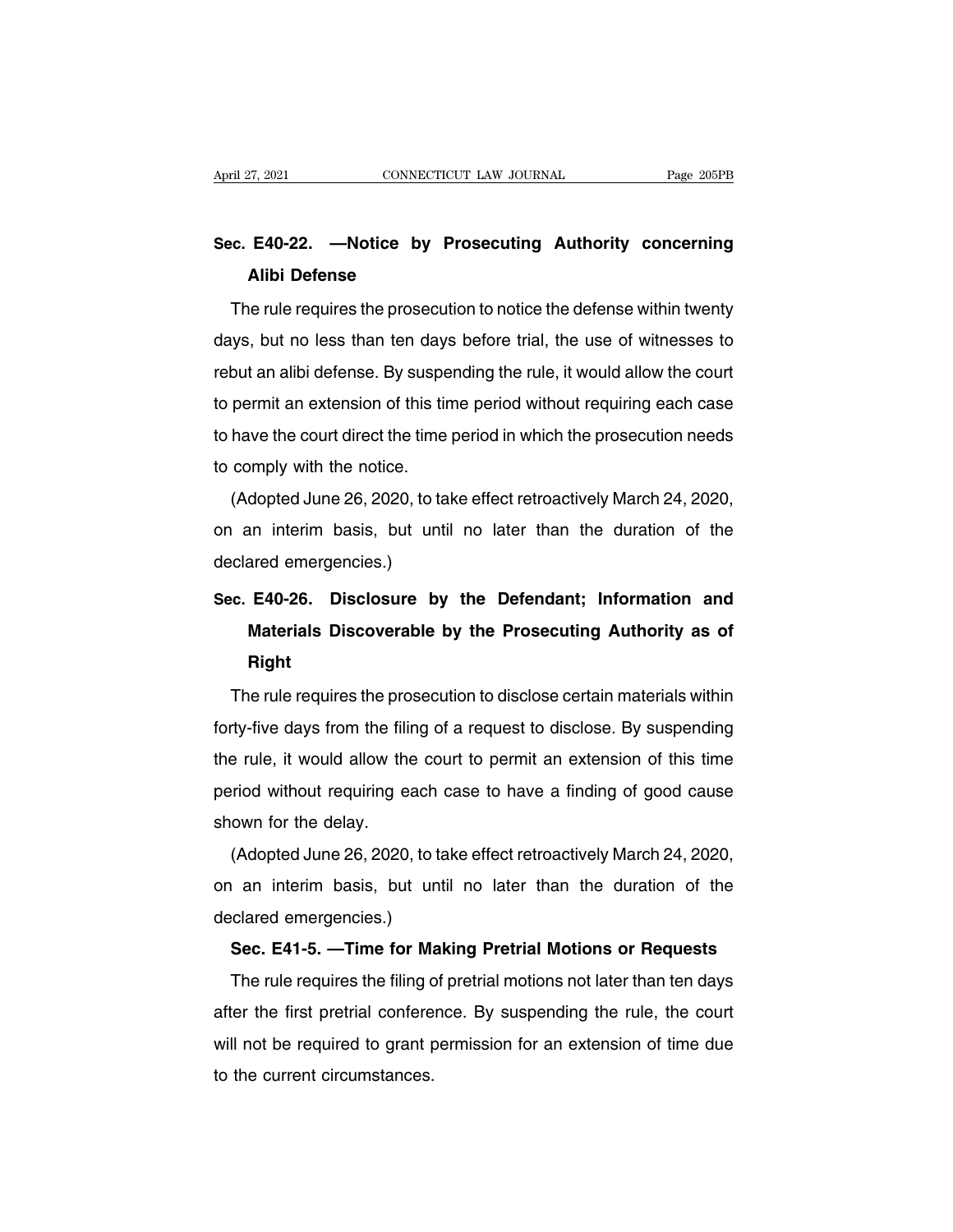EXECTE ANDREAL THE MAINTENTION CONSECTICUT LAW JOURNAL April 27, 2021<br>(Adopted June 26, 2020, to take effect retroactively March 24, 2020,<br>an interim basis, but until no later than the duration of the Page 206PB CONNECTICUT LAW JOURNAL April 27, 2021<br>(Adopted June 26, 2020, to take effect retroactively March 24, 2020,<br>on an interim basis, but until no later than the duration of the<br>declared emergencies.) (Adopted June 26, 2020, to ta<br>on an interim basis, but unt<br>declared emergencies.)<br>Sec. E42-49A. Sealing or L (Adopted June 26, 2020, to take effect retroactively March 24, 2020,<br>on an interim basis, but until no later than the duration of the<br>declared emergencies.)<br>Sec. E42-49A. Sealing or Limiting Disclosure of Documents in<br>Crim an interim basis, but until<br>ared emergencies.)<br>**E42-49A. Sealing or Line Criminal Cases**<br>e rule pertains to any motio

The rule pertains to any motion sealing or limiting **Disclosure of Documents in**<br>Criminal Cases<br>The rule pertains to any motion sealing or limiting order on criminal<br>cuments which must be held not less than fifteen days fo Sec. E42-49A. Sealing or Limiting Disclosure of Documents in<br>Criminal Cases<br>The rule pertains to any motion sealing or limiting order on criminal<br>documents which must be held not less than fifteen days following<br>the filing Criminal Cases<br>Criminal Cases<br>The rule pertains to any motion sealing or limiting order on criminal<br>documents which must be held not less than fifteen days following<br>the filing of the motion and must notice the public as t The rule pertains to any motion sealing or limiting order on criminal<br>documents which must be held not less than fifteen days following<br>the filing of the motion and must notice the public as to the date, time<br>and place of The rule pertains to any motion sealing or limiting order on criminal<br>documents which must be held not less than fifteen days following<br>the filing of the motion and must notice the public as to the date, time<br>and place of documents which must be held not less than fifted<br>the filing of the motion and must notice the public as<br>and place of the hearing. By suspending the rule, if<br>court to provide appropriate notice and to schedule<br>take place o E filling of the motion and must notice the public as to the date, time<br>id place of the hearing. By suspending the rule, it would allow the<br>urt to provide appropriate notice and to schedule a full hearing to<br>ke place on th

and place of the hearing. By suspending the rule, it would allow the<br>court to provide appropriate notice and to schedule a full hearing to<br>take place on the merits of any sealing order.<br>(Adopted June 26, 2020, to take effe court to provide appropriate merals of an take place on the merits of an (Adopted June 26, 2020, to ta<br>on an interim basis, but unt declared emergencies.)<br>Sec. E42-52. —Time for Fili (Adopted June 26, 2020, to take effect retroactively March 24, 2020,<br>on an interim basis, but until no later than the duration of the<br>declared emergencies.)<br>Sec. E42-52. —Time for Filing Motion for Judgment of Acquittal<br>Th The rule pertains to requiring the motion for the duration of the clared emergencies.)<br> **E. E42-52.** — Time for Filing Motion for Judgment of Acquittal<br>
The rule pertains to requiring the motion to be filed within five day

after a mistrial or verdict. By suspending the rule for those cases<br>after a mistrial or verdict. By suspending the rule for those cases<br>affected by the current situation, the court would be allowed to extend Sec. E42-52. —Time for Filing Motion for Judgment of Acquittal<br>The rule pertains to requiring the motion to be filed within five days<br>after a mistrial or verdict. By suspending the rule for those cases<br>affected by the curr sec. E42-52. — Time for Filing Motion<br>The rule pertains to requiring the motio<br>after a mistrial or verdict. By suspendir<br>affected by the current situation, the court<br>the timing as it deems appropriate.<br>(Adopted June 26, 20 The rule pertains to requiring the motion to be filed within five days<br>ter a mistrial or verdict. By suspending the rule for those cases<br>fected by the current situation, the court would be allowed to extend<br>e timing as it

affected by the current situation, the court would be allowed to extend<br>affected by the current situation, the court would be allowed to extend<br>the timing as it deems appropriate.<br>(Adopted June 26, 2020, to take effect ret arrected by the current situation<br>the timing as it deems appropi<br>(Adopted June 26, 2020, to ta<br>on an interim basis, but unt<br>declared emergencies.)<br>Sec. E42-54. —Time for Fili (Adopted June 26, 2020, to take effect retroactively March 24<br>on an interim basis, but until no later than the duration<br>declared emergencies.)<br>Sec. E42-54. —Time for Filing Motion for New Trial<br>The rule pertains to requiri The rule pertains to requiring the motion for the duration of the clared emergencies.)<br> **E. E42-54.** — Time for Filing Motion for New Trial<br>
The rule pertains to requiring the motion to be filed within five days<br>
ter a ve

and internal state), set shall the rated and the detailer of any<br>declared emergencies.)<br>Sec. E42-54. —Time for Filing Motion for New Trial<br>The rule pertains to requiring the motion to be filed within five days<br>after a verd Sec. E42-54. —Time for Filing Motion for New Trial<br>The rule pertains to requiring the motion to be filed within five days<br>after a verdict. By suspending the rule for those cases affected by the<br>current situation, the court sec. E42-54. — Tim<br>The rule pertains to<br>after a verdict. By sus<br>current situation, the<br>it deems appropriate.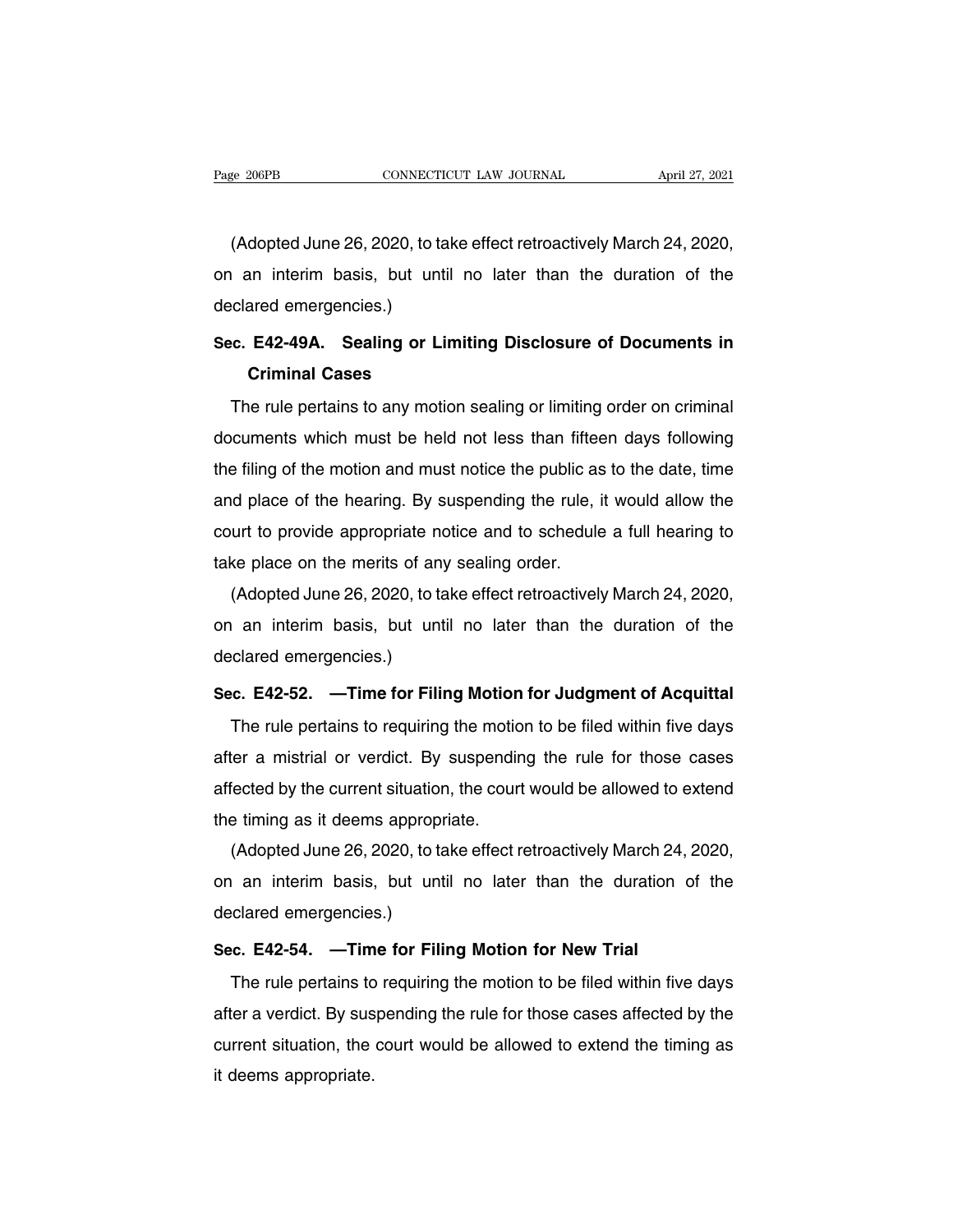ril 27, 2021<br>CONNECTICUT LAW JOURNAL Page 207PB<br>(Adopted June 26, 2020, to take effect retroactively March 24, 2020,<br>an interim basis, but until no later than the duration of the April 27, 2021 CONNECTICUT LAW JOURNAL Page 207PB<br>(Adopted June 26, 2020, to take effect retroactively March 24, 2020,<br>on an interim basis, but until no later than the duration of the<br>declared emergencies.) Mapril 21, 2021<br>(Adopted June 26, 2020, to ta<br>on an interim basis, but unt<br>declared emergencies.)<br>Sec. E43-24. —Time for Fili (Adopted June 26, 2020, to take effect retroactively March 24, 2020,<br>on an interim basis, but until no later than the duration of the<br>declared emergencies.)<br>**Sec. E43-24.** —**Time for Filing Application for Sentence Review** (Adopted June 20, 2020, to take enectromactively March 24, 2020,<br>an interim basis, but until no later than the duration of the<br>clared emergencies.)<br>c. **E43-24.** —**Time for Filing Application for Sentence Review**<br>By suspen

Frequirement for filing an application for sentence Review.<br>By suspending the rule, it would dispense with the thirty day time<br>requirement for filing an application for sentence review. Because of<br>the limited courthouse ac Sec. E43-24. —Time for Filing Application for Sentence Review<br>By suspending the rule, it would dispense with the thirty day time<br>requirement for filing an application for sentence review. Because of<br>the limited courthouse Sec. E43-24. —Time for Filing Application i<br>By suspending the rule, it would dispense w<br>requirement for filing an application for sentence<br>the limited courthouse access, some filings m<br>processed within the time frame allow By suspending the rule, it would dispense with the thirty day time<br>quirement for filing an application for sentence review. Because of<br>e limited courthouse access, some filings may not be able to be<br>ocessed within the time requirement for filing an application for sentence review. Because of<br>the limited courthouse access, some filings may not be able to be<br>processed within the time frame allowed.<br>(Adopted June 26, 2020, to take effect retroa

the limited courthouse access<br>processed within the time fram<br>(Adopted June 26, 2020, to ta<br>on an interim basis, but unt<br>declared emergencies.)<br>Sec. E43-33. Appointment o processed within the time frame allowed.<br>
(Adopted June 26, 2020, to take effect retroactively March 24, 2020,<br>
on an interim basis, but until no later than the duration of the<br>
declared emergencies.)<br> **Sec. E43-33.** Appoi dopted Jurie 26, 2020, then<br>an interim basis, but<br>ared emergencies.)<br>**E43-33. Appointmer<br>gent Defendant**<br>he rule requires the app

The rule requires the application to be heard within twenty days.<br>The rule requires the application to be heard within twenty days.<br>The rule requires the application to be heard within twenty days.<br>Suspending the rule, it Sec. E43-33. Appointment of Initial Counsel for Appeal by Indigent Defendant<br>The rule requires the application to be heard within twenty days.<br>By suspending the rule, it will allow the courts to maintain appropriately<br>size Sec. E43-33. Appointment of Initial Counsel for Appeal by Indigent Defendant<br>The rule requires the application to be heard within twenty days.<br>By suspending the rule, it will allow the courts to maintain appropriately<br>size gent Defendant<br>The rule requires the<br>By suspending the rule, it<br>sized dockets and not re<br>the circumstances.<br>(Adopted June 26, 202 The rule requires the application to be heard within twenty days.<br>
Suspending the rule, it will allow the courts to maintain appropriately<br>
red dockets and not require a finding of good cause shown under<br>
e circumstances.<br>

By suspending the rule, it will allow the courts to maintain appropriately<br>sized dockets and not require a finding of good cause shown under<br>the circumstances.<br>(Adopted June 26, 2020, to take effect retroactively March 24, sized dockets and not require<br>the circumstances.<br>(Adopted June 26, 2020, to ta<br>on an interim basis, but unt<br>declared emergencies.)<br>Sec. E43-39. Speedy Trial; Interactively March 3.<br>
(Adopted June 26, 2020, to take effect retroactively March 3.<br>
on an interim basis, but until no later than the duration<br>
declared emergencies.)<br>
Sec. E43-39. Speedy Trial; Time Limitations<br>
The sus (Adopted Jurie 20, 2020, to take enect retroactively match 24, 2020,<br>an interim basis, but until no later than the duration of the<br>clared emergencies.)<br>**c. E43-39. Speedy Trial; Time Limitations**<br>The suspension of the rul

Solid and internity basis, but until the later than the duration of the<br>declared emergencies.)<br>Sec. E43-39. Speedy Trial; Time Limitations<br>The suspension of the rule would allow the court flexibility in schedul-<br>ing a tria Sec. E43-39. Speedy Trial; Time Limitations<br>The suspension of the rule would allow the court flexibility in schedul-<br>ing a trial, in the event that trials are restricted. The suspension would<br>still allow courts the ability possible. The suspension of the rule would allow the court flexibility in schedul-<br>g a trial, in the event that trials are restricted. The suspension would<br>ll allow courts the ability to schedule trials as expeditiously as<br>ssible.<br>( ing a trial, in the event that trials are restricted. The suspension would<br>still allow courts the ability to schedule trials as expeditiously as<br>possible.<br>(Adopted June 26, 2020, to take effect retroactively March 24, 2020

still allow courts the a<br>possible.<br>(Adopted June 26, 20:<br>on an interim basis, t<br>declared emergencies.)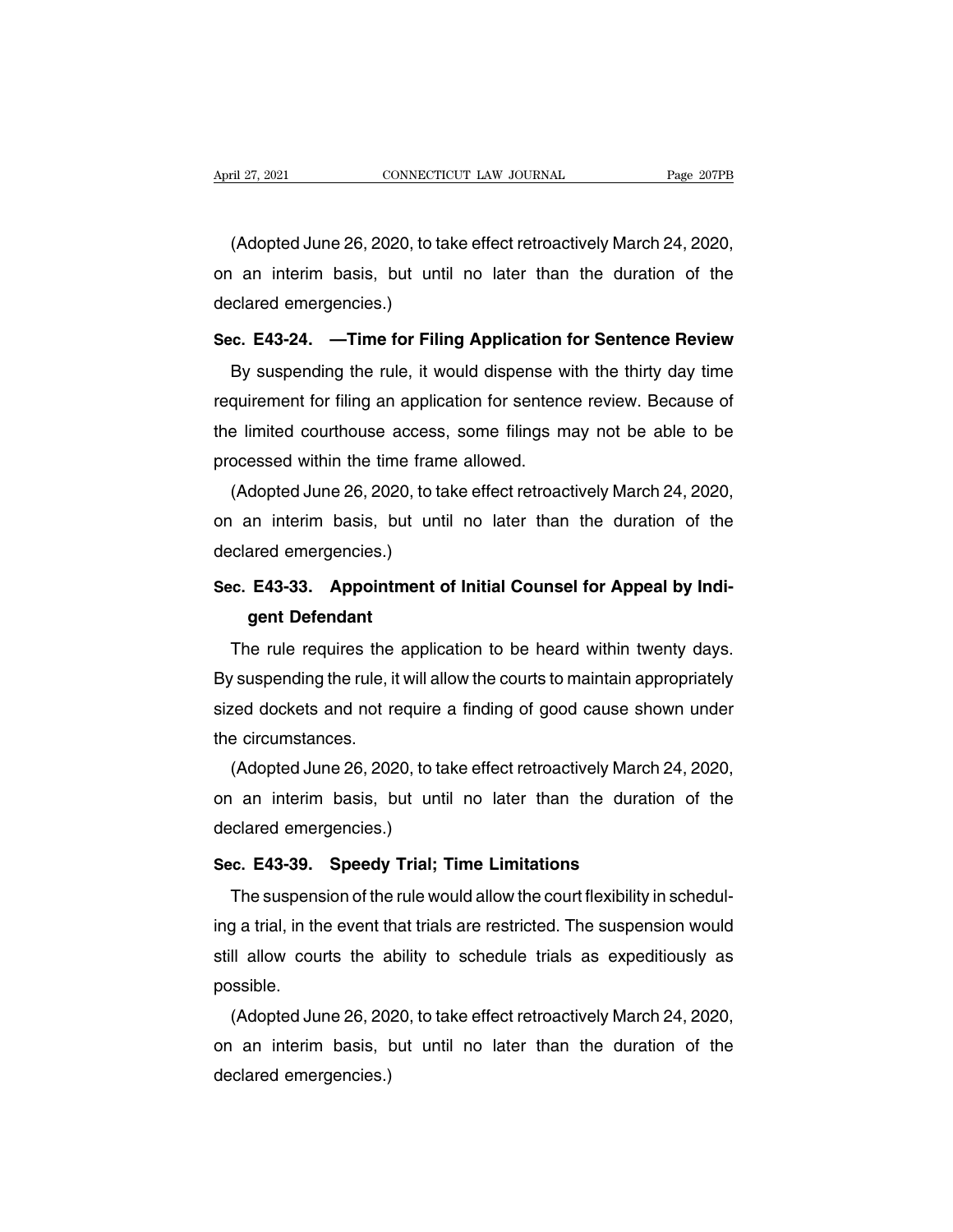# Page 208PB CONNECTICUT LAW JOURNAL April 27, 2021<br>**Sec. E44-10A. —Where Presence of Defendant May Be by Means**<br>**of an Interactive Audiovisual Device CONNECTICUT LAW JOURNAL**<br> **E44-10A.** — **Where Presence of Defendant May**<br> **of an Interactive Audiovisual Device**<br>
Unless otherwise ordered by the judicial authori

(a) Unless otherwise ordered by the judicial authority, and in the scretion of the judicial authority, a defendant may be present by Sec. E44-10A. —Where Presence of Defendant May Be by Means<br>of an Interactive Audiovisual Device<br>(a) Unless otherwise ordered by the judicial authority, and in the<br>discretion of the judicial authority, a defendant may be pr Sec. E44-10A. —Where Presence of Defendant May Be by Means<br>of an Interactive Audiovisual Device<br>(a) Unless otherwise ordered by the judicial authority, and in the<br>discretion of the judicial authority, a defendant may be pr ceedings: (a) Oness offerwise ordered by the judicial authority, and in the scretion of the judicial authority, a defendant may be present by eans of an interactive audiovisual device for the following pro-<br>edings:<br>(1) Hearings conc means of an in<br>means of an in<br>ceedings:<br>(1) Hearings of<br>§ 52-259b;<br>(2) Hearings of

Earlis of an interactive addiovisual device for the following pro-<br>edings:<br>(1) Hearings concerning indigency pursuant to General Statutes<br>52-259b;<br>(2) Hearings concerning asset forfeiture, unless the testimony of<br>tnesses i ceedings.<br>
(1) Hearings concerning<br>
§ 52-259b;<br>
(2) Hearings concerning<br>
witnesses is required;<br>
(3) Hearings regarding s

(1) Hearings concerning indigency pursuant to defieral statutes<br>52-259b;<br>(2) Hearings concerning asset forfeiture, unless the testimony of<br>tnesses is required;<br>(3) Hearings regarding seized property, unless the testimony o (2) Hearings concerning<br>witnesses is required;<br>(3) Hearings regarding s<br>witnesses is required;<br>(4) With the defendant's co (2) Freamigs concerning asset foriendre, different defendant the defendant's consent, bail modification hearings pursuant Section  $38-14$ ; witnesses is required,<br>
(3) Hearings regardi<br>
witnesses is required;<br>
(4) With the defendan<br>
to Section 38-14;<br>
(5) Sentence review

(5) Treatings regarding seized property, unless the testimony of<br>thesses is required;<br>(4) With the defendant's consent, bail modification hearings pursuant<br>Section 38-14;<br>(5) Sentence review hearings pursuant to General S

195;

(4) With the detendant sconsent, ball modification heatings pursuant<br>Section 38-14;<br>(5) Sentence review hearings pursuant to General Statutes § 51-<br>5;<br>(6) Proceedings under General Statutes § 54- 56d (k) if the evalua-<br>n to Section 36-14,<br>
(5) Sentence review hearings pursuant to General Statutes § 51-<br>
195;<br>
(6) Proceedings under General Statutes § 54- 56d (k) if the evalua-<br>
tion under General Statutes § 54-56d (j) concludes that the de (5) Sentence review hearings pursuant to General Statutes  $\frac{1}{3}$  J1-<br>195;<br>(6) Proceedings under General Statutes  $\frac{1}{3}$  54- 56d (k) if the evalua-<br>tion under General Statutes  $\frac{1}{3}$  54-56d (j) concludes that the 195,<br>
(6) Proceedings under General Statutes §<br>
tion under General Statutes § 54-56d (j) cond<br>
is not competent but is restorable and neither<br>
ant intends to contest that conclusion;<br>
(7) Arraignments, provided that counse (b) Proceedings under deneral statutes  $\frac{1}{3}$  J-4-300 (k) if the evalua-<br>n under General Statutes  $\frac{2}{3}$  54-56d (j) concludes that the defendant<br>not competent but is restorable and neither the state nor the defend-<br>

is not competent but is restorable and neither the state nor the defend-<br>is not competent but is restorable and neither the state nor the defend-<br>ant intends to contest that conclusion;<br>(7) Arraignments, provided that coun ment; (7) Arraignments, provided that counsel for the defendant has been<br>ven the opportunity to meet with the defendant prior to the arraign-<br>ent;<br>(8) A disposition conference held in the judicial district court pursuant<br>the pro

to the provisions of Sections 39-11 through 39-17 when it is not reason-<br>ably anticipated that an offer for the final district court pursuant<br>to the provisions of Sections 39-11 through 39-17 when it is not reason-<br>ably an given the opportunity to meet with the detendant phot to the arraign-<br>ment;<br>(8) A disposition conference held in the judicial district court pursuant<br>to the provisions of Sections 39-11 through 39-17 when it is not reason-(8) A disposition conference held in the judicial district court purs<br>to the provisions of Sections 39-11 through 39-17 when it is not rea<br>ably anticipated that an offer for the final disposition of the case<br>be accepted or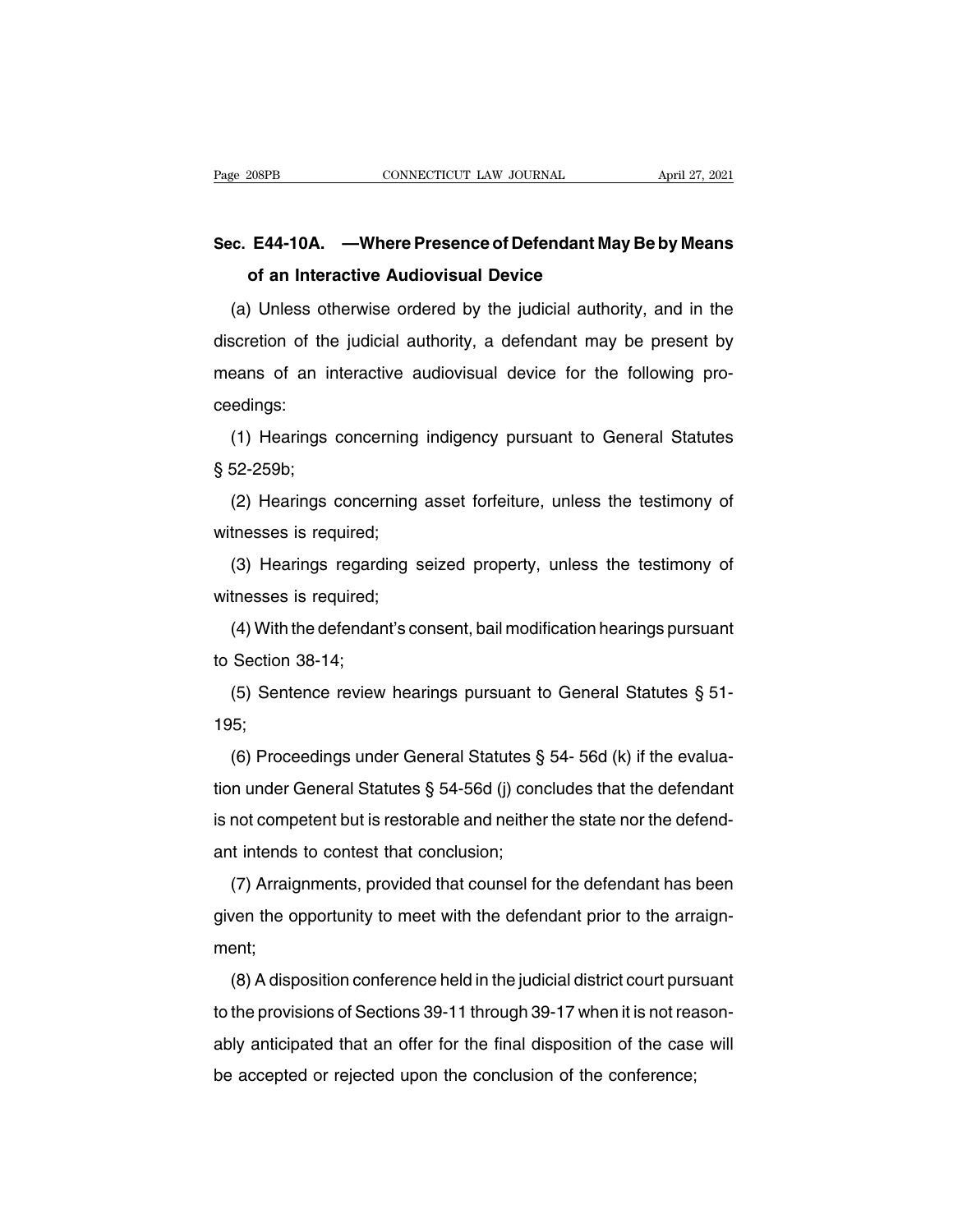(9) With the consent of counsel a disposition conference held in the ographical area court pursuant to the provisions of Sections 39-11 April 27, 2021 CONNECTICUT LAW JOURNAL Page 209PB<br>(9) With the consent of counsel a disposition conference held in the<br>geographical area court pursuant to the provisions of Sections 39-11<br>through 39-17 when it is not reaso (9) With the consent of counsel a disposition conference held in the geographical area court pursuant to the provisions of Sections 39-11 through 39-17 when it is not reasonably anticipated that an offer for the final disp (9) With the consent of counsel a disposition conference held in the geographical area court pursuant to the provisions of Sections 39-11 through 39-17 when it is not reasonably anticipated that an offer for the final disp (c) with the concommon countient<br>geographical area court pursuant to<br>through 39-17 when it is not reasor<br>the final disposition of the case will<br>conclusion of the conference;<br>(10) The first scheduled court ap From 1994.<br>
The final disposition of the case will be accepted or rejected upon the<br>
nclusion of the conference;<br>
(10) The first scheduled court appearance of the defendant in the<br>
dicial district court following the trans

the final disposition of the case will be accepted or rejected upon the conclusion of the conference;<br>(10) The first scheduled court appearance of the defendant in the judicial district court following the transfer of the conclusion of the conference<br>(10) The first scheduled<br>judicial district court follow<br>graphical area court;<br>(11) Hearings regarding (10) The first scheduled court appearance of the defendant in the dicial district court following the transfer of the case from the geo-<br>aphical area court;<br>(11) Hearings regarding motions to correct an illegal sentence; a dicial district court following the transfer of the case from the georaphical area court;<br>(11) Hearings regarding motions to correct an illegal sentence; an<br>(12) Hearings regarding motions for sentence modification.<br>(b) Su

in Suphical area court;<br>(11) Hearings regarding motions to correct an illegal sentence; and<br>(12) Hearings regarding motions for sentence modification.<br>(b) Such audiovisual device must operate so that the defendant,<br>s or he (11) Hearings regarding motions to correct an illegal sentence; and<br>(12) Hearings regarding motions for sentence modification.<br>(b) Such audiovisual device must operate so that the defendant,<br>his or her attorney, if any, an (12) Hearings regarding motions for sentence modification.<br>
(b) Such audiovisual device must operate so that the defendant,<br>
his or her attorney, if any, and the judicial authority can see and com-<br>
municate with each othe (b) Such audiovisual device must operate so that the defendant, his or her attorney, if any, and the judicial authority can see and communicate with each other simultaneously. In addition, a procedure by which the defendan his or her attorney<br>municate with eac<br>which the defenda<br>be provided.<br>(c) Unless othe (c) Unless otherwise required by law or ordered by the judicial<br>thority, prior to any proceeding in which a person appears by means<br>thority, prior to any proceeding in which a person appears by means

which the defendant and his or her attorney can confer in private must<br>be provided.<br>(c) Unless otherwise required by law or ordered by the judicial<br>authority, prior to any proceeding in which a person appears by means<br>of a of an interactive audiovisual device, copies of all documents which approach authority, prior to any proceeding in which a person appears by means of an interactive audiovisual device, copies of all documents which may be (c) Unless otherwise required by law or ordered by the judicial<br>authority, prior to any proceeding in which a person appears by means<br>of an interactive audiovisual device, copies of all documents which<br>may be offered at th (b) binded by take of biddied by the<br>authority, prior to any proceeding in which a person appears b<br>of an interactive audiovisual device, copies of all documen<br>may be offered at the proceeding shall be provided to all cou<br> an interactive audiovisual device, copies of all documents which<br>ay be offered at the proceeding shall be provided to all counsel and<br>If-represented parties in advance of the proceeding.<br>(d) Nothing contained in this secti

an interactive transformation to appear of the provided to all counsel and self-represented parties in advance of the proceeding.<br>
(d) Nothing contained in this section shall be construed to establish a right for any perso self-represented p<br>
(d) Nothing con<br>
a right for any pe<br>
sual device.<br>
(e) Nothing con (d) Nothing contained in this section shall be construed to establish<br>right for any person to appear by means of an interactive audiovi-<br>al device.<br>(e) Nothing contained in this section shall be construed to preclude<br>a Jud

the Judicial Branch, at the discretion of the chief court administrator,<br>the Judicial Branch, at the discretion of the chief court administrator,<br>from handling any matter remotely. sual device.<br>(e) Nothing contained in this section<br>the Judicial Branch, at the discretion<br>from handling any matter remotely.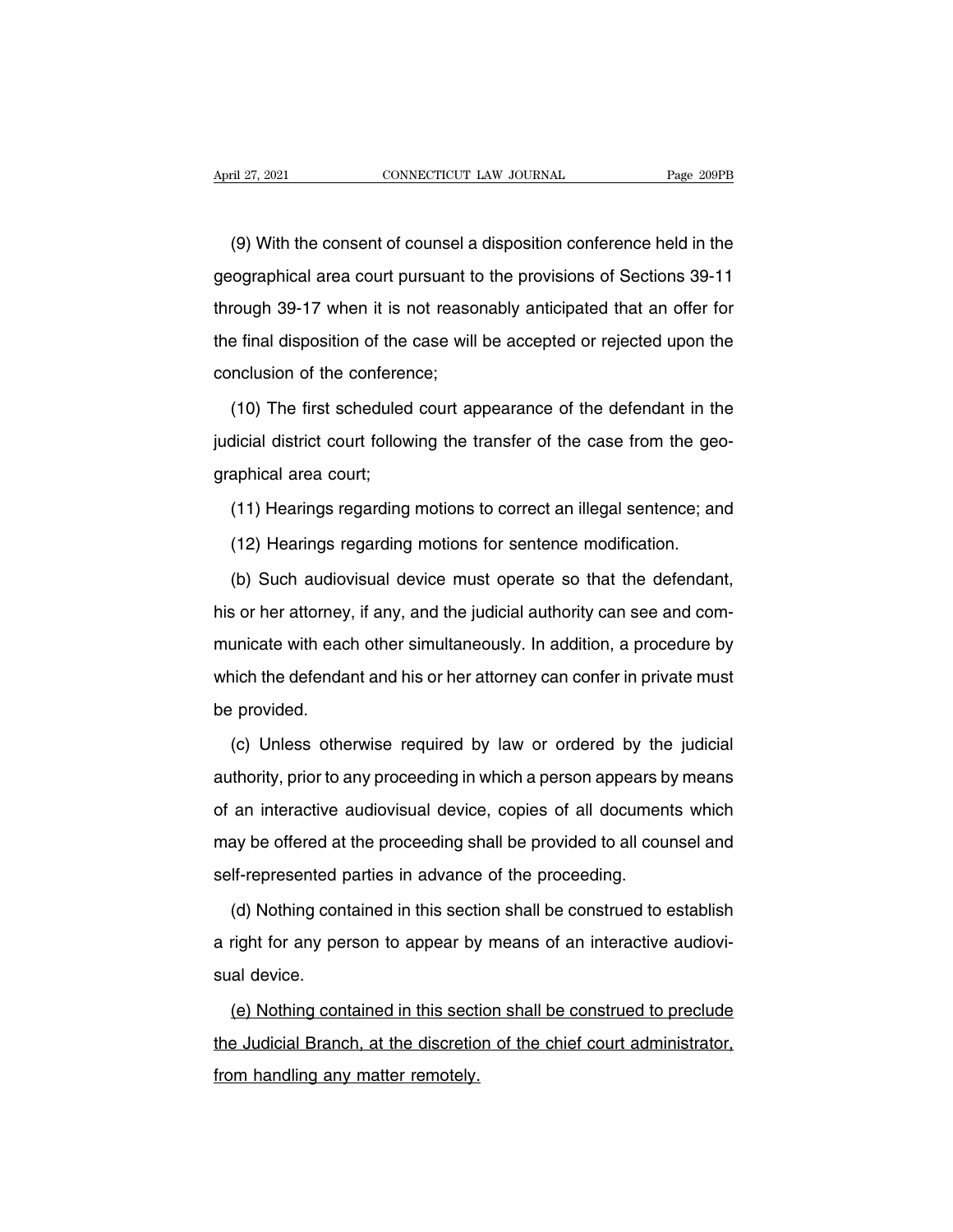EXECTIVE CONNECTICUT LAW JOURNAL April 27, 2021<br>(Adopted June 26, 2020, to take effect July 14, 2020, on an area basis.) Page 210PB<br>(Adopted June 26<br>interim basis.)<br>Sec. E44-13. —Scl

# (Adopted June 26, 2020, to take effect July 14, 2020, on an<br>
interim basis.)<br> **Sec. E44-13. —Scheduling of Proceedings before Trial; Contin-**<br> **uances uances**

erim basis.)<br> **E. E44-13.** —Scheduling of Proceedings before Trial; Contin-<br>
uances<br>
The rule requires that a continuance shall not exceed two weeks. The<br>
spension of the rule would give the courts the flexibility necessar Sec. E44-13. —Scheduling of Proceedings before Trial; Contin-<br>uances<br>The rule requires that a continuance shall not exceed two weeks. The<br>suspension of the rule would give the courts the flexibility necessary<br>to maintain a The rule requires that a continuance shall not exceed two weeks. The<br>suspension of the rule would give the courts the flexibility necessary<br>to maintain appropriately sized dockets and attend to those matters<br>designated as The rule requires that a continuan<br>suspension of the rule would give<br>to maintain appropriately sized do<br>designated as priority cases.<br>(Adopted June 26, 2020, to take  $\epsilon$ Spension of the rule would give the courts the flexibility necessary<br>maintain appropriately sized dockets and attend to those matters<br>signated as priority cases.<br>(Adopted June 26, 2020, to take effect retroactively March 2

susperision of the rule would give the coults the hexibility frecessary<br>to maintain appropriately sized dockets and attend to those matters<br>designated as priority cases.<br>(Adopted June 26, 2020, to take effect retroactively designated as priority cases.<br>
(Adopted June 26, 2020, to ta<br>
on an interim basis, but unt<br>
declared emergencies.)<br>
Sec. E44-14. —Assignment (Adopted June 26, 2020, to take effect retroactively March 24, 2020,<br>on an interim basis, but until no later than the duration of the<br>declared emergencies.)<br>**Sec. E44-14.** —Assignments for Plea in Judicial District Court<br>L

## **Location**

clared emergencies.)<br>
F. E44-14. —Assignments for Plea in Judicial District Court<br>
Location<br>
The rule requires that the assignment to a Judicial District shall not<br>
ceed two weeks. The suspension of the rule would give the Sec. E44-14. —Assignments for Plea in Judicial District Court<br>Location<br>The rule requires that the assignment to a Judicial District shall not<br>exceed two weeks. The suspension of the rule would give the courts<br>the flexibili Location<br>
The rule requires that the assignment to a Judicial District shall not<br>
exceed two weeks. The suspension of the rule would give the courts<br>
the flexibility necessary to maintain appropriately sized dockets and<br>
a The rule requires that the assignment to a Judicial Distric<br>exceed two weeks. The suspension of the rule would give<br>the flexibility necessary to maintain appropriately sized do<br>attend to those matters designated as priorit The rule requires that the assignment to a budicial District shall not<br>ceed two weeks. The suspension of the rule would give the courts<br>a flexibility necessary to maintain appropriately sized dockets and<br>tend to those matt

exceed two weeks. The suspension of the rule would give the courts<br>the flexibility necessary to maintain appropriately sized dockets and<br>attend to those matters designated as priority cases.<br>(Adopted June 26, 2020, to take the flexibility necessary to maintain appropriately sized dockets and<br>attend to those matters designated as priority cases.<br>(Adopted June 26, 2020, to take effect retroactively March 24, 2020,<br>on an interim basis, but unti (Adopted June 26, 2020, to take effect retroactively March 24, 2020,<br>on an interim basis, but until no later than the duration of the<br>declared emergencies.)<br>**Sec. E44-27.** —**Hearing of Infractions, Violations to Which Not** an interim basis, but until no<br>ared emergencies.)<br>**E44-27.** —**Hearing of Infra**<br>**Guilty Plea Filed**<br>ne rule requires that within ten

clared emergencies.)<br> **E. E44-27. —Hearing of Infractions, Violations to Which Not<br>
Guilty Plea Filed**<br>
The rule requires that within ten days of filing a not guilty plea, the<br>
prk shall schedule a hearing in the matter. B Sec. E44-27. —Hearing of Infractions, Violations to Which Not<br>Guilty Plea Filed<br>The rule requires that within ten days of filing a not guilty plea, the<br>clerk shall schedule a hearing in the matter. By allowing the suspensi Guilty Plea Filed<br>The rule requires that within ten days of filing a not guilty plea, the<br>clerk shall schedule a hearing in the matter. By allowing the suspension<br>of the rule, it will allow the courts to delay scheduling o The rule requires that within ten days of filing a not guilty plea, the clerk shall schedule a hearing in the matter. By allowing the suspensio of the rule, it will allow the courts to delay scheduling of infractions s tha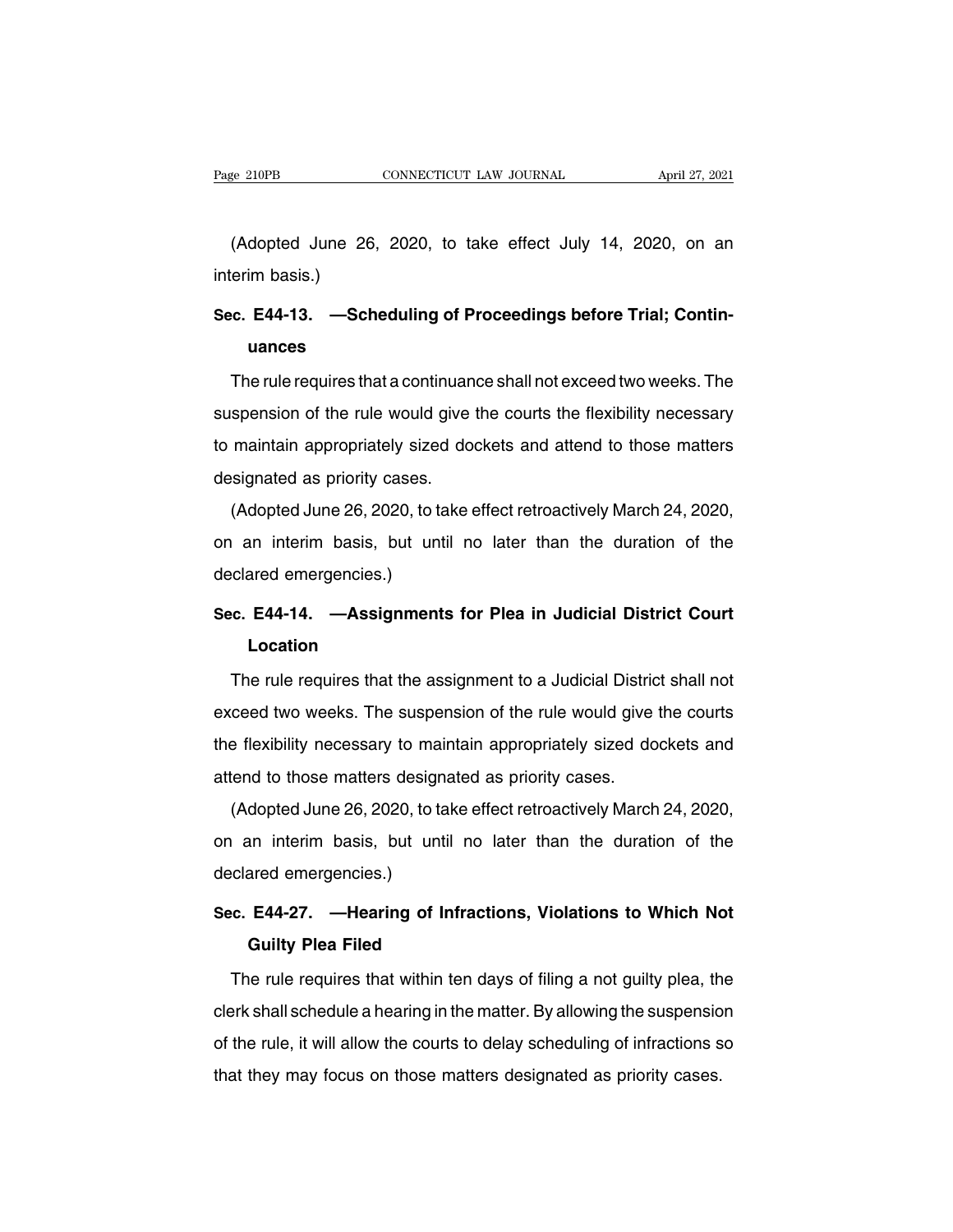ril 27, 2021<br>CONNECTICUT LAW JOURNAL Page 211PB<br>(Adopted June 26, 2020, to take effect retroactively March 24, 2020,<br>an interim basis, but until no later than the duration of the April 27, 2021 CONNECTICUT LAW JOURNAL Page 211PB<br>(Adopted June 26, 2020, to take effect retroactively March 24, 2020,<br>on an interim basis, but until no later than the duration of the<br>declared emergencies.) (Adopted June 26, 2020, to ta<br>on an interim basis, but unt<br>declared emergencies.)<br>Sec. E44-30. — Hearing by M (Adopted June 26, 2020, to take effect retroactively March 24, 2020,<br>on an interim basis, but until no later than the duration of the<br>declared emergencies.)<br>**Sec. E44-30. —Hearing by Magistrates of Infractions and Certain** warm interim basis, but until no latern<br>ared emergencies.)<br>**E44-30.** — **Hearing by Magistrates<br>Motor Vehicle Violations**<br>uspension of the rule will dispense with

Suspension of the rule will dispense with the five day time require-<br>Suspension of the rule will dispense with the five day time require-<br>ant imposed on the defendant to file a trial de novo during this Sec. E44-30. — Hearing by Magistrates of Infractions and Certain<br>Motor Vehicle Violations<br>Suspension of the rule will dispense with the five day time require-<br>ment imposed on the defendant to file a trial de novo during th Motor Vehicle Violations<br>Suspension of the rule will dispense with the five day time require-<br>ment imposed on the defendant to file a trial de novo during this<br>time period.<br>(Adopted June 26, 2020, to take effect retroactiv Suspension of the rule will dispense with the five day time require-<br>ent imposed on the defendant to file a trial de novo during this<br>ne period.<br>(Adopted June 26, 2020, to take effect retroactively March 24, 2020,<br>an inter

outperision of the task will displace with the two day time requirement imposed on the defendant to file a trial de novo during this time period.<br>
(Adopted June 26, 2020, to take effect retroactively March 24, 2020, on an on an interim basis, but until no later than the duration of the declared emergencies.)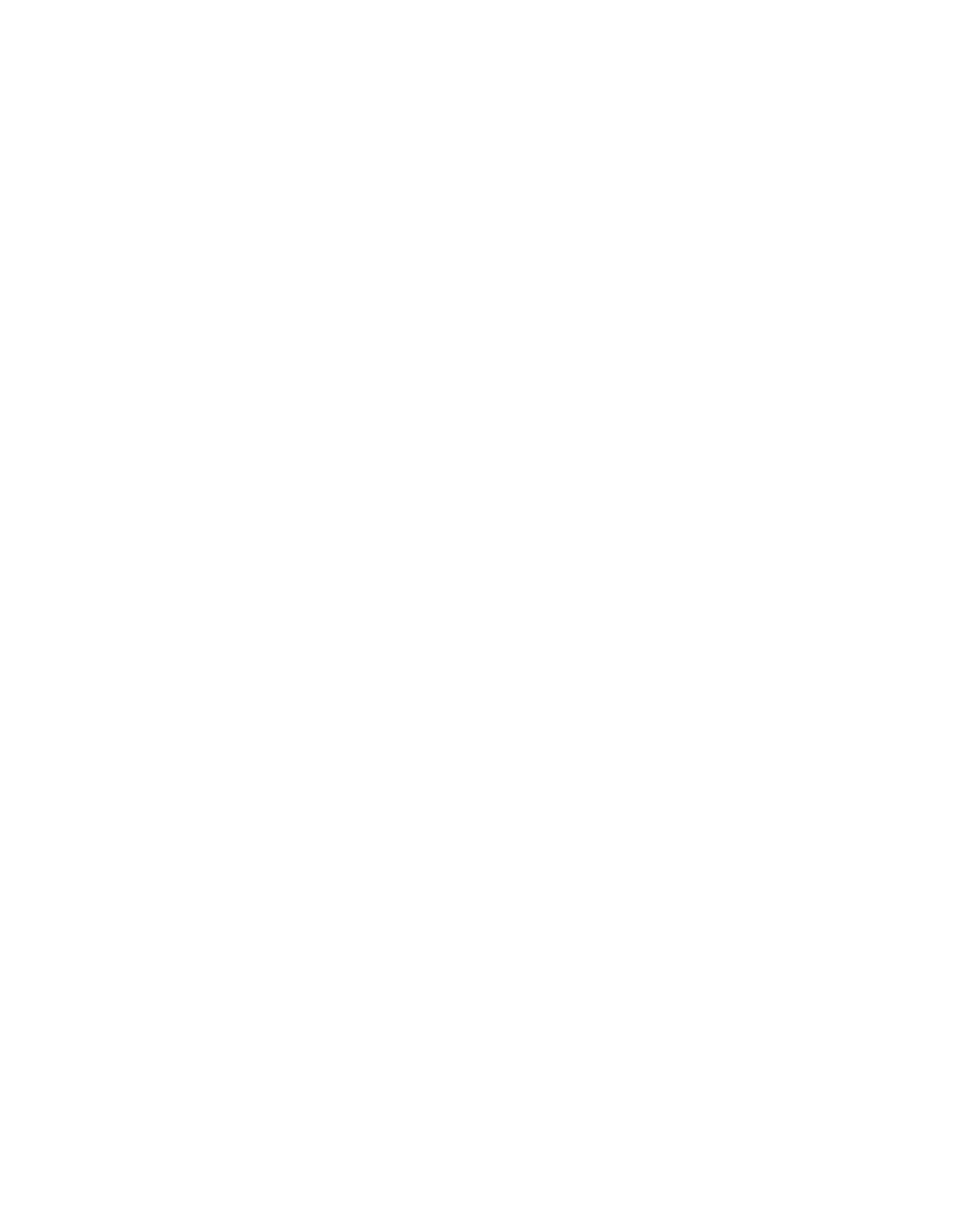**PRACTICUT LAW JOURNAL Page 21**<br>Practice Book Revisions<br>Rules of Appellate Procedure **Practice Book Revisions<br>to the Rules of Appellate Procedure<br>Being Considered by the Practice Book Revisions<br>• Rules of Appellate Procedure<br>Being Considered by the<br>ces of the Supreme Court and Practice Book Revisions<br>to the Rules of Appellate Procedure<br>Being Considered by the<br>Justices of the Supreme Court and<br>Judges of the Appellate Court Practice Book Revisions<br>the Rules of Appellate Procedure<br>Being Considered by the<br>stices of the Supreme Court and<br>Judges of the Appellate Court INCRED THE CONSIDER INCRED THE SURFER CONTRED SURFERIST SURFERIST OF THE UPPENDITE CONTRET INCLUDING Commentaries to Proposals<br>
April 27, 2021 Express to Supreme**<br>
of the Appella<br> **April 27, 2021**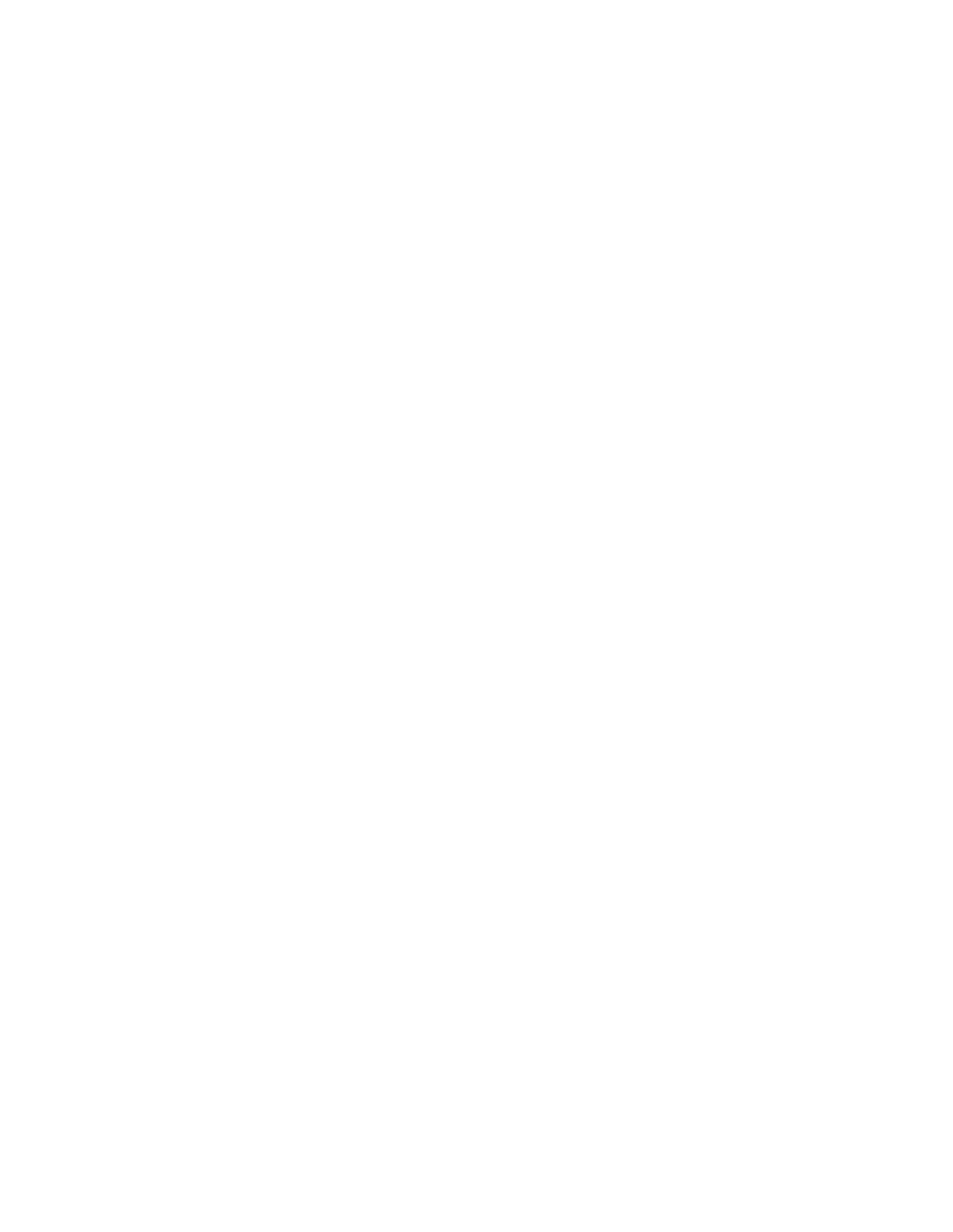## **NOTICE**

**Page 215PB**<br> **Public Hearing on Practice Book Revisions**<br> **Public Hearing on Practice Book Revisions**<br> **to the Rules of Appellate Procedure the Rules of Appellate Procedure**<br>**to the Rules of Appellate Procedure**<br>**to the Rules of Appellate Procedure**<br>**dered by the Justices of the Supreme Court are Public Hearing on Practice Book Revisions<br>to the Rules of Appellate Procedure<br>Being Considered by the Justices of the Supreme Court and<br>Judges of the Appellate Court** Hearing on Practice Book Revisions<br>the Rules of Appellate Procedure<br>red by the Justices of the Supreme C<br>Judges of the Appellate Court Being Considered by the Justices of the Supreme Court and<br>Judges of the Appellate Court<br>
Con May 17, 2021, at 2 p.m., a public hearing will be conducted<br>
In May 17, 2021, at 2 p.m., a public hearing will be conducted<br>
In M

Judges of the Appellate Court<br>
The Court<br>
On May 17, 2021, at 2 p.m., a public hearing will be conducted<br>
pursuant to General Statutes § 51-14 (c) for the purpose of receiving<br>
comments concerning revisions to the Rules of On May 17, 2021, at 2 p.m., a public hearing will be conducted<br>pursuant to General Statutes § 51-14 (c) for the purpose of receiving<br>comments concerning revisions to the Rules of Appellate Procedure,<br>which are being consid On May 17, 2021, at 2 p.m., a public hearing will be conducted<br>pursuant to General Statutes § 51-14 (c) for the purpose of receiving<br>comments concerning revisions to the Rules of Appellate Procedure,<br>which are being consid pursuant to General Statutes  $\S 51-14$  (c) for the purpose of receiving<br>comments concerning revisions to the Rules of Appellate Procedure,<br>which are being considered by the Justices and Judges, and that were<br>adopted by th parodain to defined otatated y or FF (o) for the parpeted or receiving<br>comments concerning revisions to the Rules of Appellate Procedure,<br>which are being considered by the Justices and Judges, and that were<br>adopted by the which are being considered by the Justices and Judges, and that were<br>adopted by the Justices and Judges on an interim basis, as well as<br>any proposed new rule or any change to an existing rule that any<br>member of the public adopted by the Justices and Judges on an interim basis, as well as<br>any proposed new rule or any change to an existing rule that any<br>member of the public deems desirable. The revisions proposed by<br>the Advisory Committee on adopted by the Justices and Judges on an interim basis, as well as<br>any proposed new rule or any change to an existing rule that any<br>member of the public deems desirable. The revisions proposed by<br>the Advisory Committee on groups of the public deems desirable. The revisions proposed by<br>a Advisory Committee on Appellate Rules follow this notice and are<br>sted on the Judicial Branch website at http://www.jud.ct.gov/pb.htm.<br>Due to the ongoing pan

the Advisory Committee on Appellate Rules follow this notice and are<br>posted on the Judicial Branch website at http://www.jud.ct.gov/pb.htm.<br>Due to the ongoing pandemic, the public hearing will be conducted<br>electronically u posted on the Judicial Branch website at http://www.jud.ct.gov/pb.htm.<br>Due to the ongoing pandemic, the public hearing will be conducted<br>electronically using *Microsoft Teams* communication and collaboration<br>platform. Indi Due to the ongoing pandemic, the public hearing will be conducted<br>electronically using *Microsoft Teams* communication and collaboration<br>platform. Individuals who would like to access the public hearing in<br>order to speak a electronically using *Microsoft Teams* communication and collaboration<br>platform. Individuals who would like to access the public hearing in<br>order to speak at the hearing may do so by clicking here. The public<br>hearing will platform.Individuals who would like to access the public hearing in order to speak at the hearing may do so by clicking here. The public hearing will also be broadcast on the Judicial Branch's YouTube channel. Individuals platform: individuals who would like to assess to<br>order to speak at the hearing may do so by click<br>hearing will also be broadcast on the Judicial Bran<br>nel. Individuals who wish to view the public hea<br>wish to speak, may do For every individual who wish to view the public hearing but who do not<br>sh to speak, may do so by clicking here.<br>For every individual who wishes to access and speak at the public<br>aring, it is important that certain procedu

hearing will also be breadded on the dational Branch's 1 cartable channel.<br>
Individuals who wish to view the public hearing but who do not<br>
wish to speak, may do so by clicking here.<br>
For every individual who wishes to acc wish to speak, may do so by clicking here.<br>
For every individual who wishes to access and speak at the public<br>
hearing, it is important that certain procedures be followed. All individu-<br>
als who access the public hearing For every individual who wishes to access and speak at the public<br>hearing, it is important that certain procedures be followed. All individu-<br>als who access the public hearing must at all times act in a professional<br>and re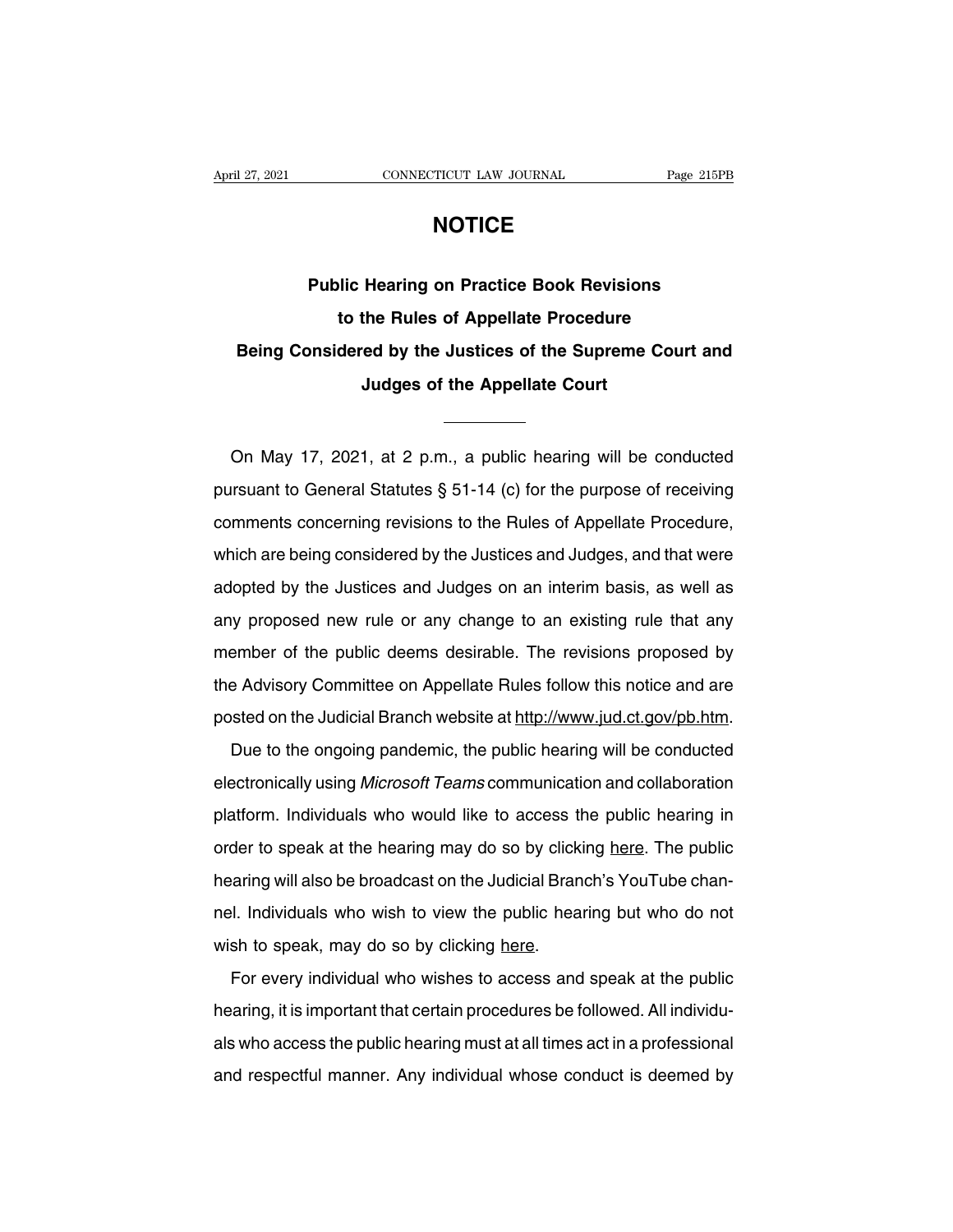The co-chairs to be disruptive or inappropriate will be removed from<br>the public hearing. Page 216PB CONNECTICUT LAW JOURNAL April 27, 2021<br>the co-chairs to be disruptive or inappropriate will be removed from<br>the public hearing.<br>Individuals who would like to speak at the public hearing should

Individuals who would like to speak at the public hearing should<br>Individuals who would like to speak at the public hearing should<br>cess the hearing one-half hour before the hearing begins in order the co-chairs to be disruptive or inappropriate will be removed from<br>the public hearing.<br>Individuals who would like to speak at the public hearing should<br>access the hearing one-half hour before the hearing begins in order<br> the public hearing.<br>
Individuals who would like to speak at the public hearing should<br>
access the hearing one-half hour before the hearing begins in order<br>
to be recognized and queued to speak. Each speaker will be allowed Individuals who would like to speak at the public hearing should<br>access the hearing one-half hour before the hearing begins in order<br>to be recognized and queued to speak. Each speaker will be allowed<br>a maximum of five minu Individuals who weald like to epeak at the pashe hearing eneated access the hearing one-half hour before the hearing begins in order to be recognized and queued to speak. Each speaker will be allowed a maximum of five minu to be recognized and queued to speak. Each speaker will be allowed<br>a maximum of five minutes to offer their remarks. Anyone who believes<br>that they may need to exceed the five minute limit or who does not<br>wish to speak at t a maximum of five minutes to offer their remarks. Anyone who believes<br>that they may need to exceed the five minute limit or who does not<br>wish to speak at the public hearing but wishes to offer comments on<br>the proposed revi that they may need to exceed the five minute limit or who does not<br>wish to speak at the public hearing but wishes to offer comments on<br>the proposed revisions may submit their comments to the co-chairs<br>of the Advisory Commi Wish to speak at the public hearing but wishes to offer comments on<br>the proposed revisions may submit their comments to the co-chairs<br>of the Advisory Committee on Appellate Rules by e-mail to Attorney<br>Jill Begemann at Jill wish to speak at the public hearing but wishes to offer comments on<br>the proposed revisions may submit their comments to the co-chairs<br>of the Advisory Committee on Appellate Rules by e-mail to Attorney<br>Jill Begemann at Jill of the Advisory Committee on Appellate Rules by e-mail to Attorney

The Framesty Schmintes on Figgemate Proportion.<br>The Begemann at Jill Begemann@connapp.<br>Pir comments to the co-chairs at the foll<br>Co-Chairs of the Advisory Committee on<br>Attn: Attorney Jill Begemann<br>Connecticut Appellate Cou Exponsion at **Chairs to the co-chairs at the Co-Chairs of the Advisory Comming Attn: Attorney Jill Begemann**<br>Connecticut Appellate Court<br>75 Elm Street Shreemmerks to the<br>Co-Chairs of the Ad<br>Attn: Attorney Jill B<br>Connecticut Appella<br>75 Elm Street<br>Hartford, CT 06106 Se Shalle of the Advisory Son<br>Attn: Attorney Jill Begemann<br>Connecticut Appellate Court<br>75 Elm Street<br>Hartford, CT 06106 Connecticut Appellate Court<br>
75 Elm Street<br>
Hartford, CT 06106<br>
All comments should be received by May 11, 2021.<br>
Hon. Gregory T. D'Auria 6106<br>ould be received by May 11, 2021.<br>Hon. Gregory T. D'Auria<br>Hon. Eliot D. Prescott 6106<br>ould be received by May 11<br>Hon. Gregory T. D'Auria<br>Hon. Eliot D. Prescott<br>Co-Chairs, Advisory Comm ould be received by May 11, 2021.<br>Hon. Gregory T. D'Auria<br>Hon. Eliot D. Prescott<br>Co-Chairs, Advisory Committee on Appellate Rules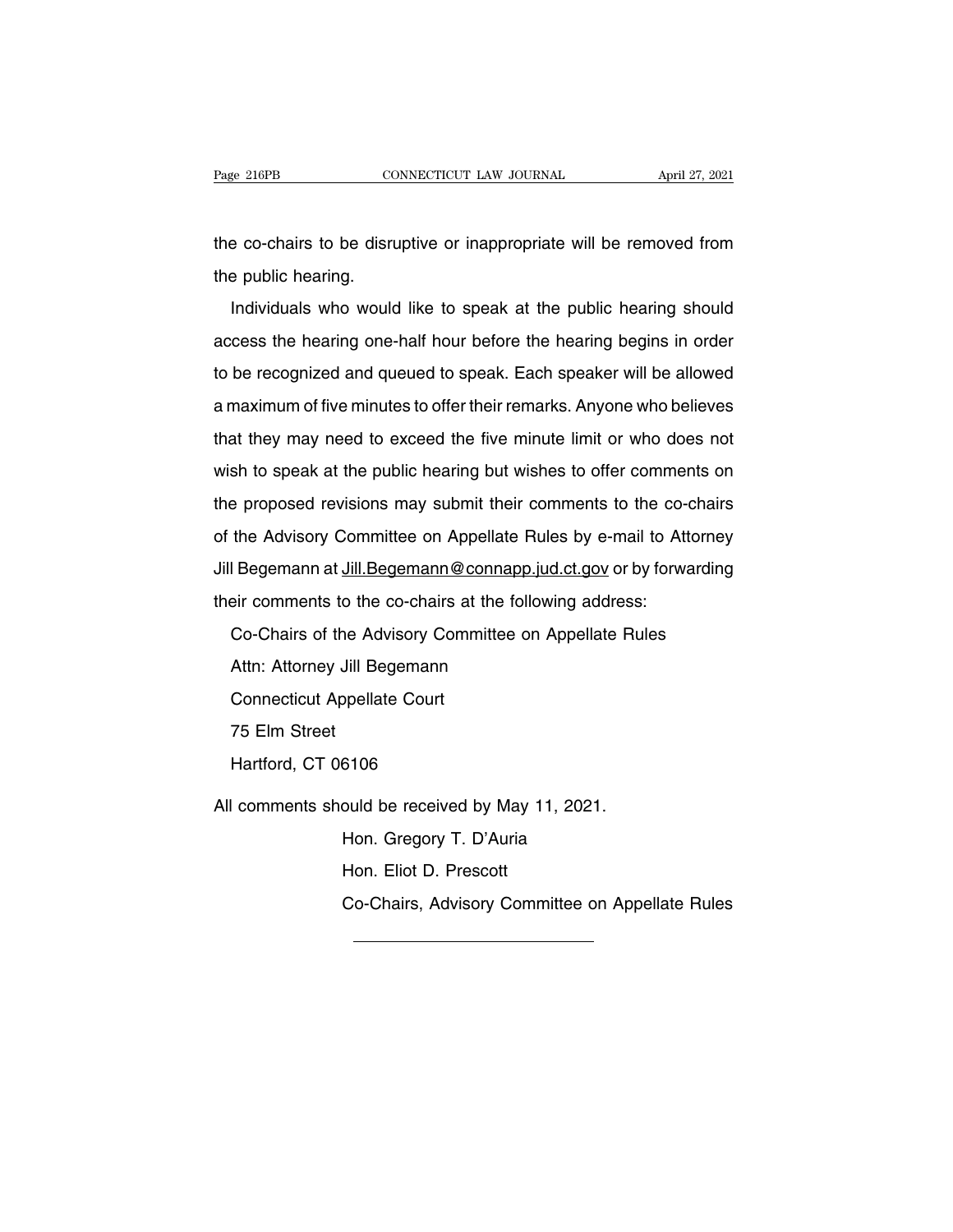### **INTRODUCTION**

The following are amendments to the Rules of Appellate Procedure<br>at are being considered by the Justices of the Supreme Court and INTRODUCTION<br>
The following are amendments to the Rules of Appellate Procedure<br>
that are being considered by the Justices of the Supreme Court and<br>
Judges of the Appellate Court. These amendments are indicated by INTRODUCTION<br>
The following are amendments to the Rules of Appellate Procedure<br>
that are being considered by the Justices of the Supreme Court and<br>
Judges of the Appellate Court. These amendments are indicated by<br>
brackets The following are amendments to the Rules of Appellate Procedure<br>that are being considered by the Justices of the Supreme Court and<br>Judges of the Appellate Court. These amendments are indicated by<br>brackets for deletions an The following are amonalments to the France of Appenate Freedearch<br>that are being considered by the Justices of the Supreme Court and<br>Judges of the Appellate Court. These amendments are indicated by<br>brackets for deletions Judges of the Appellate Court. These amendments are indicated by<br>brackets for deletions and underlined text for added language. The<br>designation "NEW" is printed with the title of each new rule. This<br>material should be used Judges of the Appellate Court. These amendments are indicated by brackets for deletions and underlined text for added language. The designation "NEW" is printed with the title of each new rule. This material should be used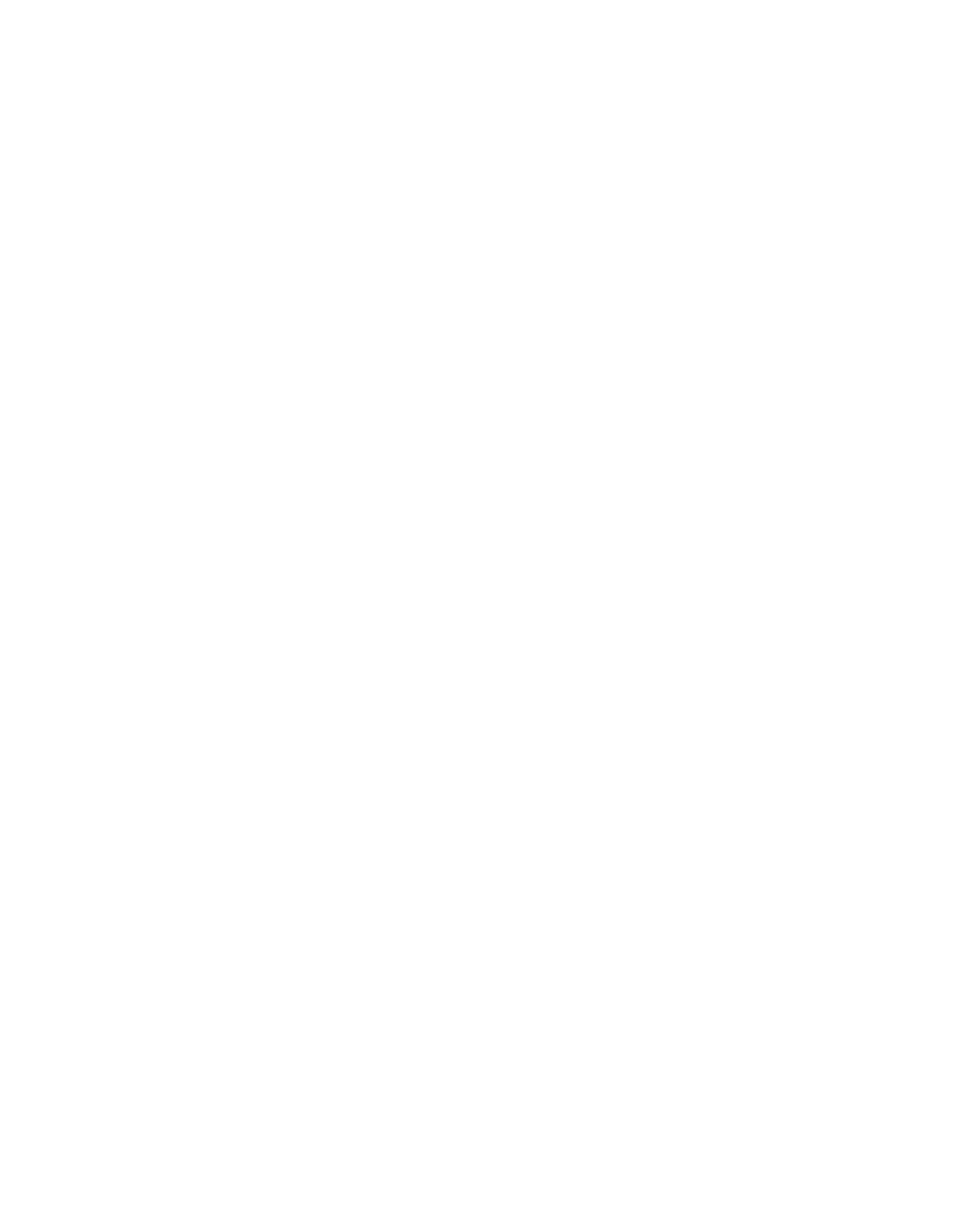# CONNECTICUT LAW JOURNAL Page 219PB<br> **CHAPTER AND SECTION HEADINGS OF THE RULES EXECUTE CONNECTICUT LAW JOURNAL** Page 219PE<br> **RULES OF APPELLATE PROCEDURE**<br>
PROCEDURE CHAPTER AND SECTION HEADINGS OF THE RULES<br>
RULES OF APPELLATE PROCEDURE<br>
CHAPTER 61<br>
REMEDY BY APPEAL

# **RECTION HEADINGS OF THE RUNAWAY OF APPELLATE PROCEDURE**<br> **CHAPTER 61<br>
REMEDY BY APPEAL**

Sec.

REMEDY BY APPEAL<br>
GHAPTER 61<br>
REMEDY BY APPEAL<br>
Sec.<br>
61-7. Joint and Consolidated Appeals<br>
61-14. Review of Order concerning Stay; Whe CHAPTER 61<br> **CHAPTER 61<br>
Sec.**<br>
61-7. Joint and Consolidated Appeals<br>
61-14. Review of Order concerning Stay; When Stay May Be<br>
Requested from Court Having Appellate Jurisdiction CHAPTER 61<br>
REMEDY BY APPEAL<br>
FRAMEDY BY APPEAL<br>
FRAMEDY BY APPEAL<br>
FRAMEDY STAMES Appellate Jurisdiction<br>
Requested from Court Having Appellate Jurisdiction **COMBON SET AND SET AND SET ATTLE CLERK AND DOCKLY**<br> **CHAPTER 62<br>
STE CLERK AND DOCKLY** 

### -7. Joint and Consolidated Appeals<br>
-14. Review of Order concerning Stay; When Stay May Be<br>
Requested from Court Having Appellate Jurisdiction<br>
CHAPTER 62<br>
CHIEF JUDGE, APPELLATE CLERK AND DOCKET: GENERAL<br>
ADMINISTRATIVE M Form Court Having Appellate Jurisdiction<br> **CHAPTER 62<br>
PPELLATE CLERK AND DOCKET: GENE!**<br>
ADMINISTRATIVE MATTERS<br>
Form: Filings: Dolivery and Contification to Communistry CHIEF JUDGE, APPELLATE CLERK AND DOCKET: GENERAL<br>ADMINISTRATIVE MATTERS<br>Sec.<br>62-7. Matters of Form; Filings; Delivery and Certification to Coun-<br>sel of Record **CHAPTE**<br> **IDGE, APPELLATE CLE<br>
ADMINISTRATIV<br>
atters of Form; Filings; De<br>
sel of Record<br>
torneys of Other Jurisdic<br>
on Appoal** CHIEF JUDGE, APPELLATE CLERK AND DOCKET: GENERAL<br>ADMINISTRATIVE MATTERS<br>Sec.<br>62-7. Matters of Form; Filings; Delivery and Certification to Counsel of Record<br>62-8A. Attorneys of Other Jurisdictions Participating Pro Hac Vic

Sec.

- 
- APPENTIFICATIONS<br>
ADMIN<br>
Atters of Form;<br>
sel of Record<br>
torneys of Othe<br>
on Appeal ilings; Delivery and Certific<br>Jurisdictions Participating<br>**CHAPTER 63**<br>**APPEAL; WITHDRAWAI** of Record<br>
meys of Other Jurisdictions Participating Pro Hac Vice<br>
Appeal<br> **FILING THE APPEAL; WITHDRAWALS**<br>
FILING THE APPEAL; WITHDRAWALS<br>
FIGURE PROCE TO Be Filed by Appellant and Appellon

- Sec.
- on Appeal<br> **CHAPTER 63<br>
FILING THE APPEAL; WITHDRAWALS**<br>
Sec.<br>
Additional Papers To Be Filed by Appellant and Appellee<br>
Subsequent to the Filing of the Appeal<br>
Contaring and Eiling of Baper Transcripts CHAPTER 63<br>FILING THE APPEAL; WITHDRAWALS<br>dditional Papers To Be Filed by Appellant<br>Subsequent to the Filing of the Appeal<br>dering and Filing of Paper Transcripts CHAPTER 63<br>
FILING THE APPEAL; WITHDRAWALS<br>
63-4. Additional Papers To Be Filed by Appellant and A<br>
Subsequent to the Filing of the Appeal<br>
63-8. Ordering and Filing of Paper Transcripts<br>
63-10. Preargument Conferences FILING THE APPEAL; WITHD<br>
Sec.<br>
63-4. Additional Papers To Be Filed by A<br>
Subsequent to the Filing of the Ap<br>
63-8. Ordering and Filing of Paper Transci<br>
63-10. Preargument Conferences To Be Filed by Appellan<br>he Filing of the Appeal<br>g of Paper Transcripts<br>erences<br>**CHAPTER 66**<br>ND OTHER PROCEDURE
- 
- 

# bsequent to the Filing of the Appeal<br>
ring and Filing of Paper Transcripts<br>
rgument Conferences<br> **MOTIONS AND OTHER PROCEDURES**<br>
NOTIONS AND OTHER PROCEDURES 63-10. Preargument Conferences<br>
CHAPTER 66<br>
MOTIONS AND OTHER PRO<br>
Sec.<br>
66-6. Motion for Review; In General **CHAPTER 66<br>
ND OTHER PROCEDURE<br>
The General<br>
CHAPTER 67<br>
BRIEFS**

Sec.

67-1. Brief and Appendix

### **BRIEFS**

Sec.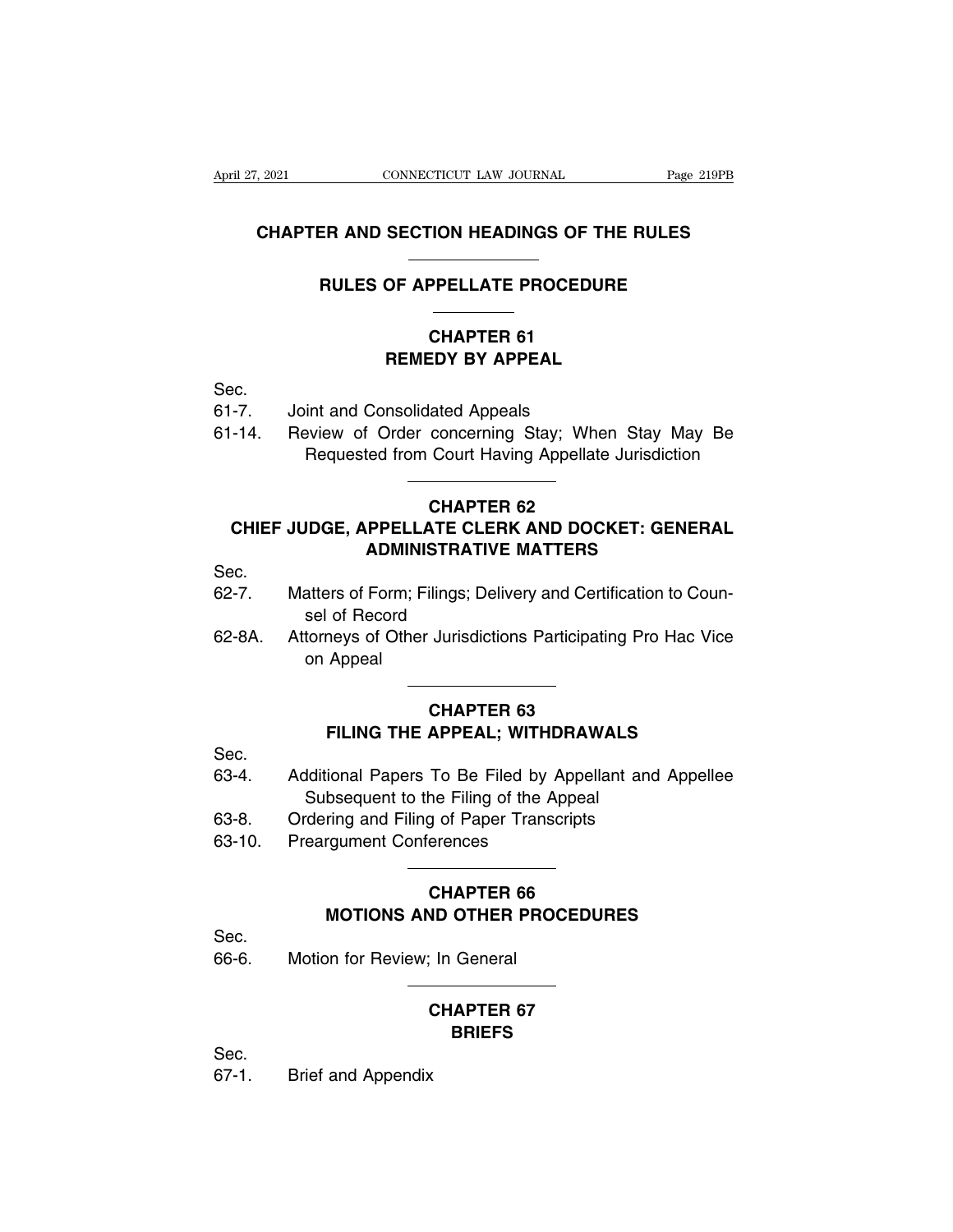| Page 220PB | CONNECTICUT LAW JOURNAL<br>April 27, 2021                     |
|------------|---------------------------------------------------------------|
|            |                                                               |
| $67 - 2.$  | Format of Paper Briefs and Appendices for Filers Excluded     |
|            | or Exempt from Electronic Filing Pursuant to Section 60-      |
|            | 8; Copies[; Electronic Briefing Requirement]                  |
| 67-2A.     | Format of Electronic Briefs and Party Appendices; Copies      |
|            | (NEW)                                                         |
| 67-3.      | Page Limitations; Time for Filing Briefs and Appendices       |
| 67-3A.     | Word Limitations; Time for Filing Electronic Briefs and Party |
|            | Appendices (NEW)                                              |
| 67-5A.     | The Reply Brief (NEW)                                         |
| 67-7A.     | The Amicus Curiae Electronic Brief (NEW)                      |
| 27 O       | The Derty Appendix $L$ Centente and Organization $L$          |

- Appendices **(NEW)** (NEW)<br>67-3. Page Limitations; Time for Filing Briefs and Appe<br>67-3A. Word Limitations; Time for Filing Electronic Briefs<br>Appendices (NEW)<br>67-5A. The Amicus Curiae Electronic Brief (NEW)<br>67-8. The <u>Party</u> Appendix[; Content Frage Limitations; Time for Filing Briefs and Appendices<br>
67-3A. Word Limitations; Time for Filing Electronic Briefs and Party<br>
Appendices (NEW)<br>
67-5A. The Reply Brief (NEW)<br>
67-7A. The Amicus Curiae Electronic Brief (NEW
- 
- 
- 

# 67-5A. The Reply Brief (NEW)<br>67-7A. The Amicus Curiae Electronic Brief (NEW)<br>67-8. The <u>Party</u> Appendix[; Contents and Organization]<br>**CHAPTER 68**<br>**CASE FILE AND CLERK APPENDIX** Poly Brief (NEW)<br>micus Curiae Electronic Brief (NEW)<br>arty Appendix[; Contents and Organization]<br>**CHAPTER 68<br>CASE FILE <u>AND CLERK APPENDIX</u>**

- Sec.
- 67-8. The <u>Party</u> Appendix[; Contents and Organization]<br> **CHAPTER 68**<br> **CASE FILE AND CLERK APPENDIX**<br>
Sec.<br>
68-1. Responsibilities of Clerk of the Trial Court regarding Copying<br>
Case File and Additions to Case File Made a CHAPTER 68<br>
CASE FILE AND CLERK APPENDIX<br>
esponsibilities of Clerk of the Trial Court regarding Copying<br>
Case File and Additions to Case File Made after Appeal<br>
Is Filed; Exhibits and Lodged Records **CHAPTER 68<br>
CASE FILE AND CLERK APPENDIX**<br>
esponsibilities of Clerk of the Trial Court regarding<br>
Case File and Additions to Case File Made after<br>
Is Filed; Exhibits and Lodged Records<br>
sembly of the Clerk Appendix (NEW)<br> **CASE FILE AND CLERK APPENDIX**<br>
68-1. Responsibilities of Clerk of the Trial Court regard<br>
Case File and Additions to Case File Made<br>
Is Filed; Exhibits and Lodged Records<br>
68-2A. Assembly of the Clerk Appendix (NEW)<br>
68-3 Sec.<br>
68-1. Responsibilities of Clerk of the Trial Cour<br>
Case File and Additions to Case File<br>
Is Filed; Exhibits and Lodged Record<br>
68-2A. Assembly of the Clerk Appendix (NEW)<br>
68-4A. Clerk Appendix Format (NEW)<br>
68-4A. C 68-1. Responsibilities of Clerk of the Trial Co<br>Case File and Additions to Case Fi<br>Is Filed; Exhibits and Lodged Reco<br>68-2A. Assembly of the Clerk Appendix (NEW)<br>68-3A. Clerk Appendix Format (NEW)<br>68-5A. Clerk Appendix whe Case File and Additions to Case File Made after Appeal<br>
Is Filed; Exhibits and Lodged Records<br>
68-2A. Assembly of the Clerk Appendix (NEW)<br>
68-3A. Clerk Appendix Contents (NEW)<br>
68-4A. Clerk Appendix Format (NEW)<br>
68-5A. C
- 
- 
- 
- 
- Is Filed; Exhibits and Lodged Records<br>68-2A. Assembly of the Clerk Appendix (NEW)<br>68-3A. Clerk Appendix Format (NEW)<br>68-4A. Clerk Appendix when More than One Appeal (NEW)<br>68-6A. Clerk Appendix when Several Cases Present Sa tion **(NEW)** 68-6A. Clerk Appendix when Several Cases Present Same (tion (NEW)<br>68-8A. Supplements (NEW)<br>68-10A. Clerk Appendix in Administrative Appeals; Excep (NEW)<br>68-11A. Decision To Be Part of Clerk Appendix (NEW)
- 68-8A. Supplements **(NEW)**
- 68-4A. Clerk Appendix Format (NEW)<br>68-5A. Clerk Appendix when More than One Appeal (NEW)<br>68-6A. Clerk Appendix when Several Cases Present Same Ques-<br>tion (NEW)<br>68-8A. Supplements (NEW)<br>68-10A. Clerk Appendix in Administrat **(NEW) n**<br>
Administrative Appea<br>
Art of Clerk Appendix (NET<br>
CHAPTER 77<br>
CERNING COURT CLOS<br>
NPDEPS LIMITING THE
- 

### **PROCEDURES OR ORDERS LIMITING THE DISCLOSURE**<br>
FROCEDURES CONCERNING COURT CLOSURE AND<br>
PROCEDURES CONCERNING COURT CLOSURE AND<br>
LING ORDERS OR ORDERS LIMITING THE DISCLOSURE<br>
FILES AFFIDAVITS DOCUMENTS OR OTHER MATERIAL **SEALING ORDERS OR ORDERS LIMITING THE DISCLOSURE** -11A. Decision To Be Part of Clerk Appendix (NEW)<br>
CHAPTER 77<br>
PROCEDURES CONCERNING COURT CLOSURE AND<br>
SEALING ORDERS OR ORDERS LIMITING THE DISCLOSURE<br>
OF FILES, AFFIDAVITS, DOCUMENTS OR OTHER MATERIAL<br>
C. CHAPTER 77<br>
PROCEDURES CONCERNING COURT CLOSURE AND<br>
SEALING ORDERS OR ORDERS LIMITING THE DISCLOSURE<br>
OF FILES, AFFIDAVITS, DOCUMENTS OR OTHER MATERIAL<br>
Sec.<br>
77-1. Petition for Review Seeking Expedited Review of an Order

- Sec.
- CEDURES CONCERNING COURT CLOSURE AND<br>
i ORDERS OR ORDERS LIMITING THE DISCLOSURE<br>
S, AFFIDAVITS, DOCUMENTS OR OTHER MATERIAL<br>
etition for Review Seeking Expedited Review of an Order<br>
concerning Court Closure, or an Order T i ORDERS OR ORDERS LIMITING THE DISCLOSURE<br>
S, AFFIDAVITS, DOCUMENTS OR OTHER MATERIAL<br>
etition for Review Seeking Expedited Review of an Order<br>
concerning Court Closure, or an Order That Seals or Limits<br>
the Disclosure of Material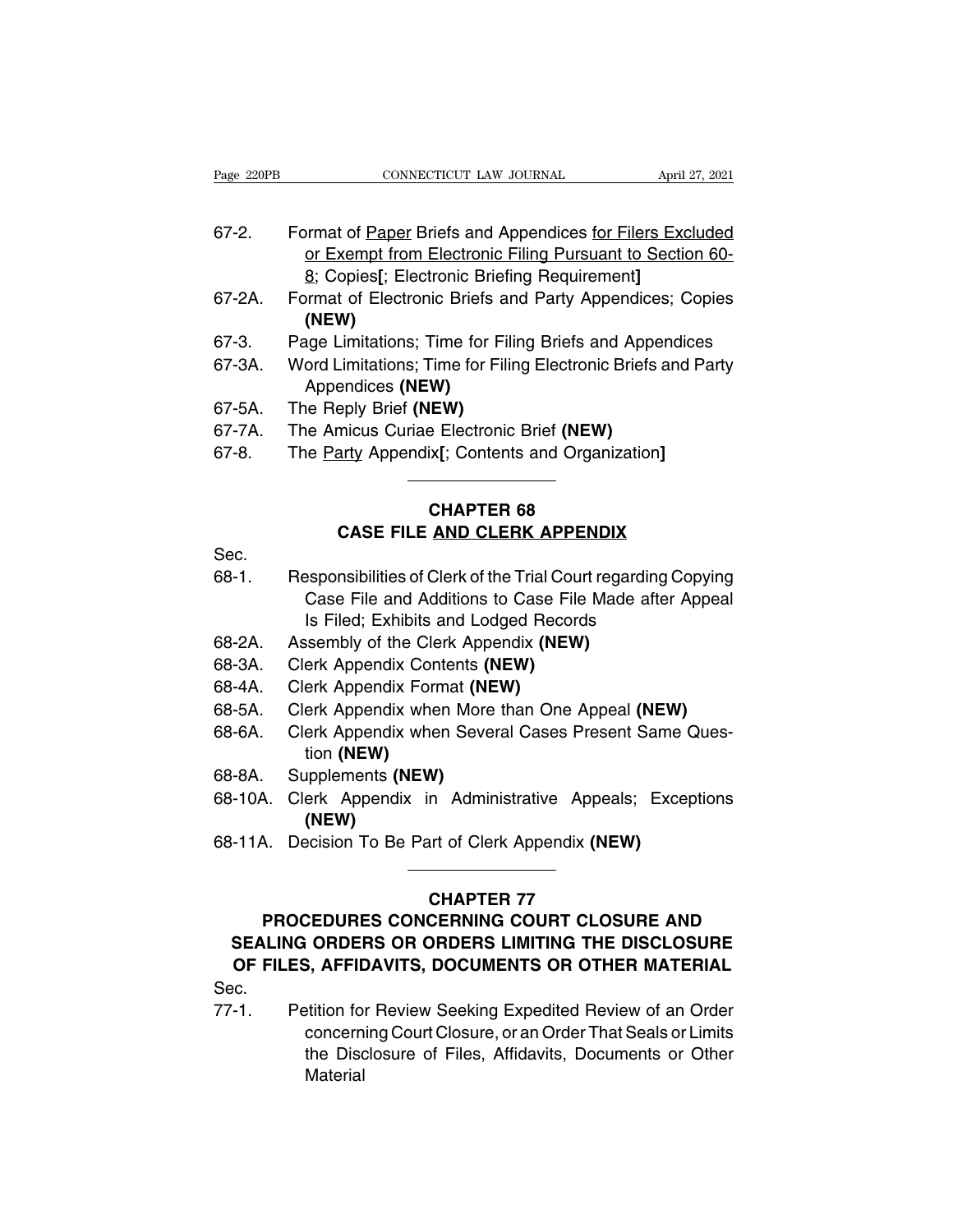### ril 27, 2021 CONNECTICUT LAW JOURNAL Page 221PB<br>**CHAPTER 84**<br>**APPEALS TO SUPREME COURT BY CERTIFICATION FOR** Fil 27, 2021 CONNECTICUT LAW JOURNAL Page 221PB<br> **CHAPTER 84**<br> **APPEALS TO SUPREME COURT BY CERTIFICATION FOR**<br>
REVIEW **REVIEW CHAPTER 84<br>
APPEALS TO SUPREME COURT B<br>
REVIEW<br>
Sec.<br>
84-2. Basis for Certification<br>
84-5. Form of Petition<br>
84-6A Potitions Bosponsos and Statem CHAPTE<br>APPEALS TO SUPREME COUF<br>REVIE<br>Sec. Basis for Certification<br>84-5. Form of Petition<br>84-6A. Petitions, Responses and Service in the and Child Protection M**

Sec.

- 
- 
- **APPEALS TO SUPREME COURT BY CERTIFICATION FOR**<br>REVIEW<br>Sec.<br>84-2. Basis for Certification<br>84-5. Form of Petition<br>84-6A. Petitions, Responses and Statements in Opposition in Fam-<br>ily and Child Protection Matters and Other M Fig. 2013<br>
In the Court Court of Petitication<br>
Insis for Certification<br>
Statements in Opposition in Fam-<br>
In The Matters Involv-<br>
In Matters and Other Matters Involv-<br>
In Minor Children (NEW) **EXAMPLE SERVERT**<br>Increases in the Petition<br>Filips and Child Protection Matters a<br>Ing Minor Children (NEW) **Ses and Statements in Oppotection Matters and Other I<br>
ren (NEW)<br>
CHAPTER 84a<br>
REME COURT'S ORIGINA<br>
CH FACTS MAY BE FOUL** Factor Petitions, Responses and Statements in Opposition in Family and Child Protection Matters and Other Matters Involving Minor Children (NEW)<br> **MATTERS WITHIN SUPREME COURT'S ORIGINAL JURISDICTION IN WHICH FACTS MAY BE** The Action Science of Matters And Other Matters Involving Minor Children (NEW)<br>
THE SUPPEME COURT'S ORIGINAL JURISDICTION<br>
IN WHICH FACTS MAY BE FOUND<br>
THE SOLIT OF STRING ORIGINAL SCIENCE COURT<br>
THE SOLIT OF STRING ORIGIN

# CHAPTER 84a<br>MATTERS WITHIN SUPREME COURT'S ORIGINAL JURISDIC-<br>TION IN WHICH FACTS MAY BE FOUND<br>Sec.<br>Procedure for Filing Original Jurisdiction Action; Pleadings<br>and Motions

Sec.

TION IN WHICH FACTS MAY BE FOUND<br>Procedure for Filing Original Jurisdiction Action; Pleadings<br>and Motions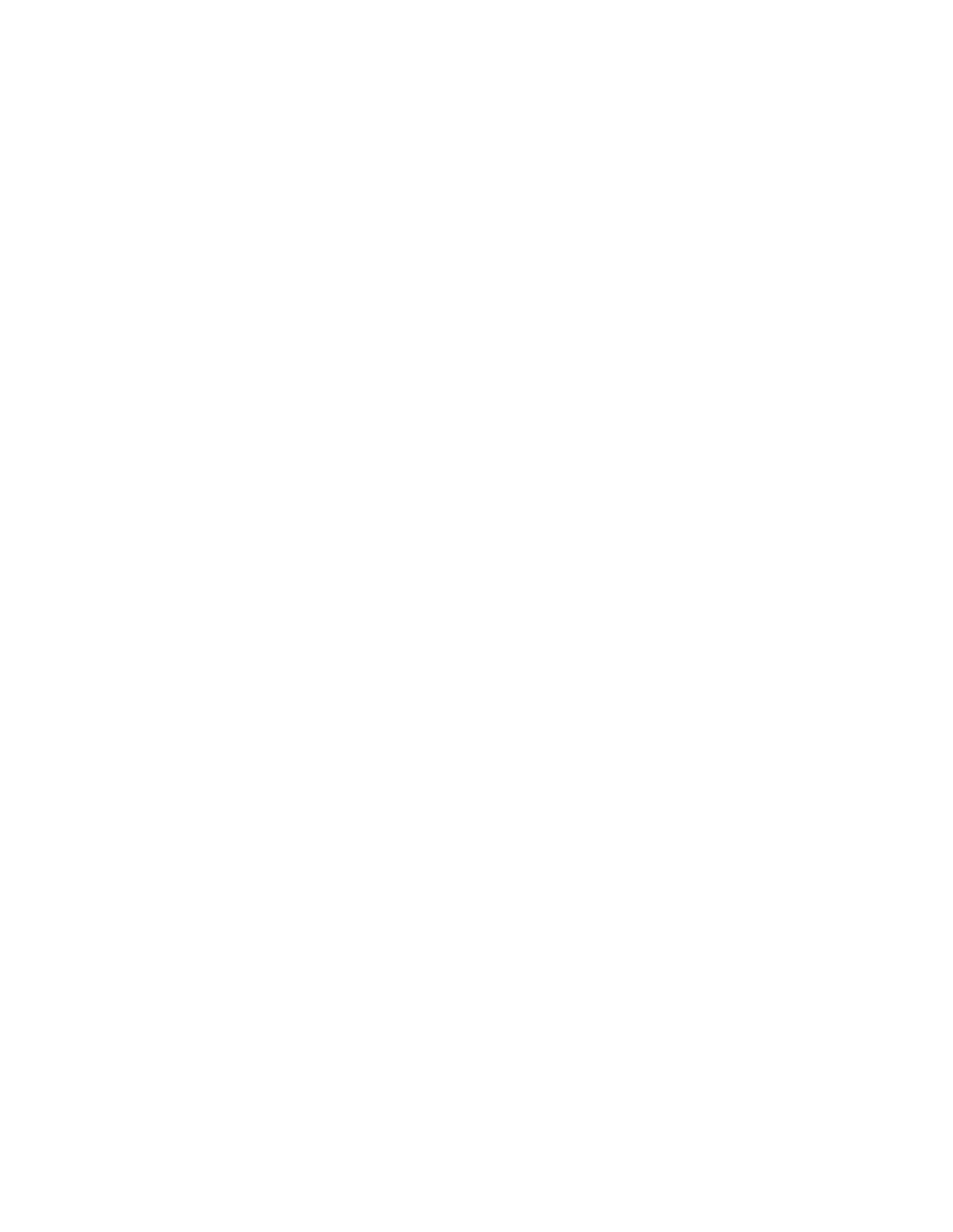### **CONNECTICUT LAW JOURNAL**<br> **AMENDMENTS TO THE<br>
OF APPELLATE PROCEDURE EXAMPLE CONNECTICUT LAW JOURNAL** Page 223PE<br> **RULES OF APPELLATE PROCEDURE**<br> **CHAPTER 61 ECTICUT LAW JOURNAL<br>NDMENTS TO THE<br>NPPELLATE PROCEDUR<br>CHAPTER 61<br>IEDY BY APPEAL MENDMENTS TO THE<br>OF APPELLATE PROCEDURE<br>CHAPTER 61<br>REMEDY BY APPEAL<br>Consolidated Appeals SEC. 61-7.** Joint and Consolidated Appeals<br>
(a) (1) Two or more plaintiffs or defendants in the same

CHAPTER 61<br>
REMEDY BY APPEAL<br>
E. 61-7. Joint and Consolidated Appeals<br>
(a) (1) Two or more plaintiffs or defendants in the same case may<br>
peal jointly or severally. Separate cases heard together and involv-**APPEAL**<br>**Sec. 61-7.** Joint and Consolidated Appeals<br>(a) (1) Two or more plaintiffs or defendants in the same case may<br>appeal jointly or severally. Separate cases heard together and involv-<br>ing at least one common party ma Sec. 61-7. Joint and Consolidated Appeals<br>
(a) (1) Two or more plaintiffs or defendants in the same case may<br>
appeal jointly or severally. Separate cases heard together and involv-<br>
ing at least one common party may as of (a) (1) Two or more plaintiffs or defendants in the same case may appeal jointly or severally. Separate cases heard together and involving at least one common party may as of right be appealed jointly, provided all the tri appeal jointly or severall<br>ing at least one commo<br>provided all the trial courtorm (JD-SC-033).<br>(2) Prior to the filing of (2) Prior to the filing of an appeal, the trial court, on motion of any<br>
(2) Prior to the filing of an appeal, the trial court, on motion of any<br>
(2) Prior to the filing of an appeal, the trial court, on motion of any<br>
try

provided all the trial court docket numbers are shown on the appeal form (JD-SC-033).<br>
(2) Prior to the filing of an appeal, the trial court, on motion of any<br>
party or on its own motion, may order that a joint appeal be f form (JD-SC-033).<br>(2) Prior to the filing of an appeal, the trial court, on motio<br>party or on its own motion, may order that a joint appeal be<br>any situation not covered by the preceding paragraph.<br>(3) In the case of a join (2) Prior to the filing of an appeal, the trial court, on motion of any<br>
urty or on its own motion, may order that a joint appeal be filed in<br>
y situation not covered by the preceding paragraph.<br>
(3) In the case of a join

party or on its own motion, may order that a joint appeal be filed in<br>any situation not covered by the preceding paragraph.<br>(3) In the case of a joint appeal, only one entry fee is required. The<br>appellant filing the appea party of on its own motion, may order that a joint appear be incent.<br>any situation not covered by the preceding paragraph.<br>(3) In the case of a joint appeal, only one entry fee is required. The<br>appellant filing the appeal (3) In the case of a joint appeal, only one entry fee is required. The appellant filing the appeal shall pay the entry fee. When additional appellants are represented by other counsel or are self-represented, a single join appellant filing the appeal shall pay the entry fee. When additional<br>appellants are represented by other counsel or are self-represented,<br>a single joint appeal consent form (JD-SC-035) signed by all joint<br>appellants shall pellants are represented by other counsel or are self-represented,<br>single joint appeal consent form (JD-SC-035) signed by all joint<br>pellants shall be filed on the same business day the appeal is filed.<br>(b) (1) The Supreme

a single joint appeal consent form (JD-SC-035) signed by all joint appellants shall be filed on the same business day the appeal is filed.<br>(b) (1) The Supreme Court, on motion of any party or on its own motion, may order t solidated. (b) (1) The Supreme Court, on motion of any party or on its own<br>otion, may order that appeals pending in the Supreme Court be con-<br>lidated.<br>(2) When an appeal pending in the Supreme Court involves the<br>me cause of action, t

same cause of action, transaction or occurrence as an appeal pending<br>in the Supreme Court be consolidated.<br>Same cause of action, transaction or occurrence as an appeal pending<br>in the Appellate Court, the Supreme Court may solidated.<br>
(2) When an appeal pending in the Supreme Court involves the<br>
same cause of action, transaction or occurrence as an appeal pending<br>
in the Appellate Court, the Supreme Court may, on motion of any<br>
party or on i (2) When an appeal pending in the Supreme Court involves the<br>same cause of action, transaction or occurrence as an appeal pending<br>in the Appellate Court, the Supreme Court may, on motion of any<br>party or on its own motion, (L) Wholf an appear pollomig in the expreme Court inverted the<br>same cause of action, transaction or occurrence as an appeal pending<br>in the Appellate Court, the Supreme Court may, on motion of any<br>party or on its own motion before the Appellate Court, the Supreme Court may,<br>party or on its own motion, order that the appeals<br>the Supreme Court. The court may order consoli<br>before the assignment of the appeals for hearing.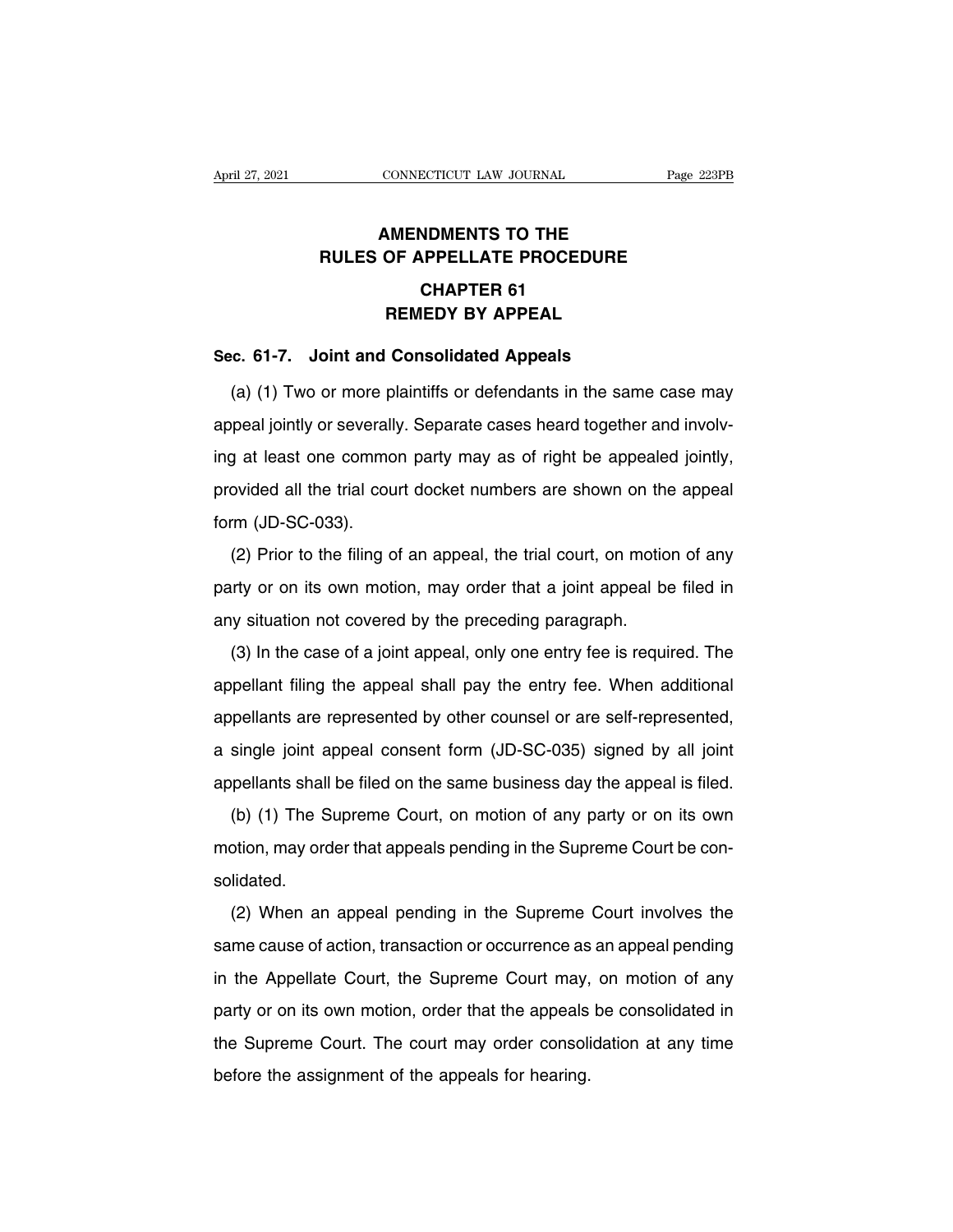e 224PB<br>
CONNECTICUT LAW JOURNAL<br>
(3) The Appellate Court, on motion of any party or on its own motion,<br>
ay order that appeals pending in the Appellate Court be consolidated. Page 224PB CONNECTICUT LAW JOURNAL April 27, 2021<br>
(3) The Appellate Court, on motion of any party or on its own motion,<br>
may order that appeals pending in the Appellate Court be consolidated.<br>
(4) There shall be no refund (3) The Appellate Court, on motion of any party or on its own motion,<br>ay order that appeals pending in the Appellate Court be consolidated.<br>(4) There shall be no refund of fees if appeals are consolidated.<br>(c) Whenever app

(3) The Appellate Court, on motion of any party or on its own motion,<br>ay order that appeals pending in the Appellate Court be consolidated.<br>(4) There shall be no refund of fees if appeals are consolidated.<br>(c) Whenever app (a) the repeature sealty shall file a single pending in the Appellate Court be consolidated.<br>
(4) There shall be no refund of fees if appeals are consolidated.<br>
(c) Whenever appeals are jointly filed or are consolidated, a (4) There shall be no refund of fees if appeals are consolidated.<br>
(c) Whenever appeals are jointly filed or are consolidated, all appel-<br>
lants shall file a single, consolidated brief and appendix, and a single,<br>
consolid (c) Whenever appeals are jointly filed or are consolidated, all appel-<br>lants shall file a single, consolidated brief and appendix, and a single,<br>consolidated reply brief, if any. All appellees shall file a single, consoli-Iants shall file a single, consolidated brief and appendix, and a single, consolidated reply brief, if any. All appellees shall file a single, consolidated brief or, if applicable, a single, consolidated brief and appendix consolidated reply brief, if any. All appellees shall file a single, consolidated brief or, if applicable, a single, consolidated brief and appendix.<br>If the parties cannot agree upon the contents of the brief, reply brief dated brief or, if applicable, a single, consolidated brief and appendix.<br>If the parties cannot agree upon the contents of the brief, reply brief<br>or [and] appendix, or if the issues to be briefed are not common to<br>the join If the parties cannot agree upon the contents of the parties cannot agree upon the contents of the **[**and**]** appendix, or if the issues to be briefed a the joint parties, any party may file a motion for p separate brief, r [and] appendix, or if the issues to be briefed are not common to<br>a joint parties, any party may file a motion for permission to file a<br>parate brief, reply brief or [and] appendix.<br>COMMENTARY: The purpose of these amendment

the joint parties, any party may file a motion for permission to file a<br>separate brief, reply brief or [and] appendix.<br>COMMENTARY: The purpose of these amendments is to clarify<br>that whenever appeals are jointly filed or ar separate brief, reply brief or [and] appendix.<br>COMMENTARY: The purpose of these amendments is to clarify<br>that whenever appeals are jointly filed or are consolidated, appellants<br>shall file a single, consolidated reply brief comments is to clarify<br>comments is to clarify<br>that whenever appeals are jointly filed or are consolidated, appellants<br>shall file a single, consolidated reply brief, if any. In addition, the<br>amendments provide that any part that whenever appeals are jointly filed or are consolidated, appe<br>shall file a single, consolidated reply brief, if any. In additior<br>amendments provide that any party may file a motion for permi<br>to file a separate reply br Shall file a single, consolidated reply brief, if any. In addition, the amendments provide that any party may file a motion for permission<br>to file a separate reply brief under certain circumstances.<br>Sec. 61-14. Review of O Indments provide that any party may file a motion for permission<br> **Be Appellate From Court Having Appellate Jurisdiction**<br> **Be Requested from Court Having Appellate Jurisdiction**<br>
The sole remedy of any party desiring the

file a separate reply brief under certain circumstances.<br> **c. 61-14. Review of Order concerning Stay; When Stay May**<br> **Be Requested from Court Having Appellate Jurisdiction**<br>
The sole remedy of any party desiring the court Sec. 61-14. Review of Order concerning Stay; When Stay May<br>Be Requested from Court Having Appellate Jurisdiction<br>The sole remedy of any party desiring the court to review an order<br>concerning a stay of execution shall be by Be Requested from Court Having Appellate Jurisdiction<br>The sole remedy of any party desiring the court to review an order<br>concerning a stay of execution shall be by motion for review under<br>Section 66-6. Execution of an orde The sole remedy of any party desiring the court to review an order<br>concerning a stay of execution shall be by motion for review under<br>Section 66-6. Execution of an order of the court terminating a stay of<br>execution shall b the octor can be can be by motion for review under<br>Section 66-6. Execution of an order of the court terminating a stay of<br>execution shall be stayed for ten days from the issuance of notice of<br>the order, and if a motion for Section 66-6. Execution of an order of the court terminating a stay of execution shall be stayed for ten days from the issuance of notice of the order, and if a motion for review is filed within that period, the order shal execution shall be stayed for ten days from the issuance of notice of<br>the order, and if a motion for review is filed within that period, the<br>order shall be stayed pending decision of the motion, unless the court<br>having app the order, and if a motion for review is filed within that period, the order shall be stayed pending decision of the motion, unless the court having appellate jurisdiction rules otherwise. Any stay of proceedings that was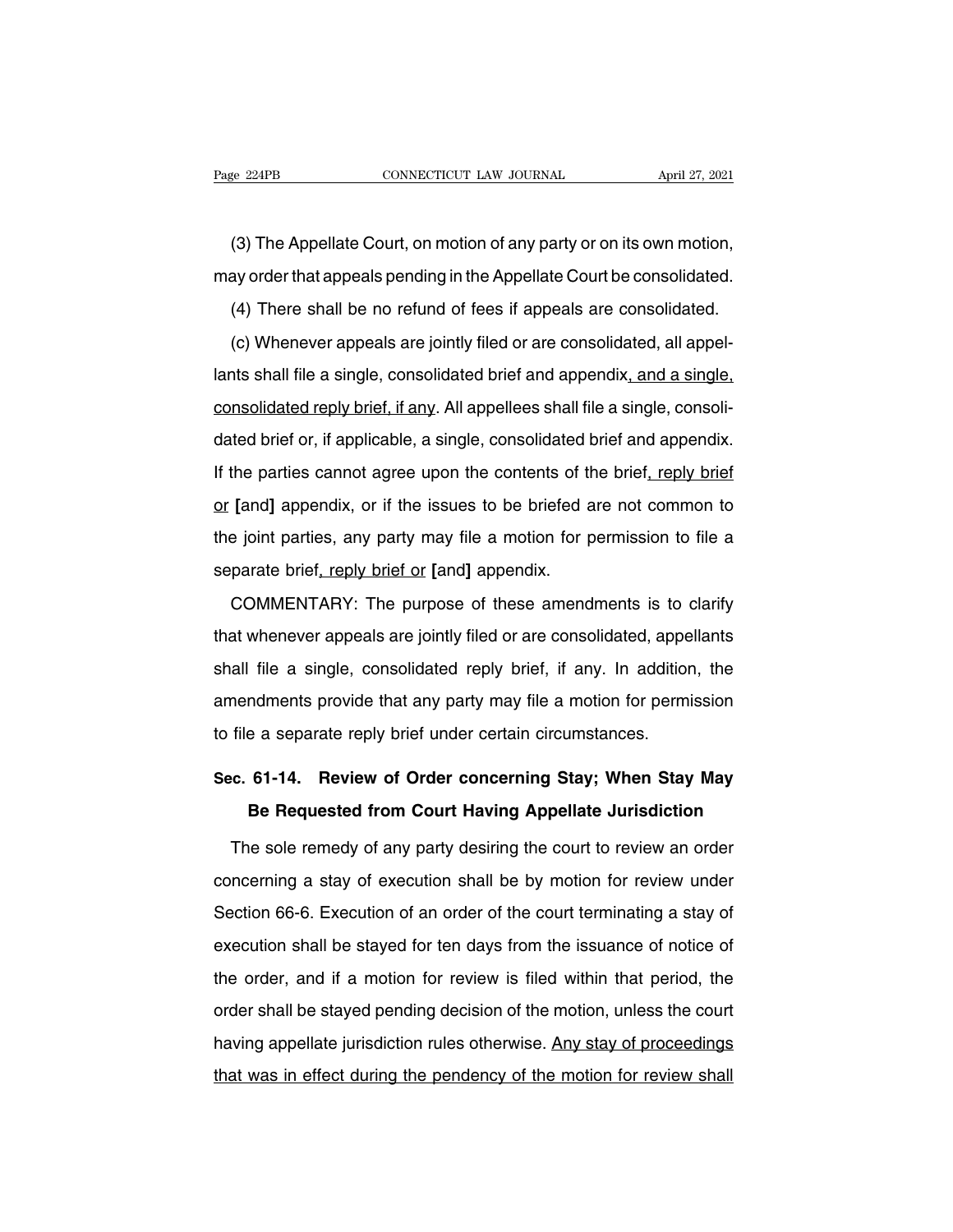April 27, 2021 CONNECTICUT LAW JOURNAL Page 225PB<br>
continue, unless the court having appellate jurisdiction rules otherwise,<br>
until the time for filing a motion for reconsideration under Section 71-April 27, 2021 CONNECTICUT LAW JOURNAL Page 225PB<br>
continue, unless the court having appellate jurisdiction rules otherwise,<br>
until the time for filing a motion for reconsideration under Section 71-<br>
5 has expired. If such Franciscontinue, unless the court having appellate jurisdiction rules otherwise,<br>
until the time for filing a motion for reconsideration under Section 71-<br>
5 has expired. If such a timely motion for reconsideration is file station in the state court in a single payallate jurisdiction rules otherwise,<br>that it he time for filing a motion for reconsideration under Section 71-<br>5 has expired. If such a timely motion for reconsideration is filed, granted, and the south having appoint of pricedure<br>until the time for filing a motion for reconsideration is<br>5 has expired. If such a timely motion for reconside<br>stay that was in effect shall continue until its dispo<br>grant as expired. If such a timely motion for reconsideration is filed, any<br>y that was in effect shall continue until its disposition and, if it is<br>anted, until the matter is finally determined.<br>A motion for extension of time to

concerning a stay of execution must be filed in the trial control.<br>A motion for extension of time to file a motion for review of a ruling<br>concerning a stay of execution must be filed in the trial court but shall<br>not automa granted, until the matter is finally determined.<br>A motion for extension of time to file a motion for review of a ruling<br>concerning a stay of execution must be filed in the trial court but shall<br>not automatically stay the e A motion for extension of time to file a motion for review of a ruling<br>concerning a stay of execution must be filed in the trial court but shall<br>not automatically stay the execution after the ten days has expired,<br>except t concerning a stay of execution must<br>not automatically stay the execution<br>except that the trial judge may ore<br>motion for extension of time.<br>A ruling concerning a stay is a It automatically stay the execution after the ten days has expired,<br>cept that the trial judge may order a stay pending a ruling on the<br>otion for extension of time.<br>A ruling concerning a stay is a judgment in a trial to the

except that the trial judge may order a stay pending a ruling on the<br>motion for extension of time.<br>A ruling concerning a stay is a judgment in a trial to the court for<br>purposes of Section 64-1, and the trial court making s shall state its decision of time.<br>A ruling concerning a stay is a judgment in a trial to the court for<br>purposes of Section 64-1, and the trial court making such a ruling<br>shall state its decision, either orally or in writin A ruling concerning a stay is a judg<br>purposes of Section 64-1, and the tri<br>shall state its decision, either orally or<br>the requirements of that section.<br>In any case in which there is no auto Im any case of Section 64-1, and the trial court making such a ruling<br>all state its decision, either orally or in writing, in accordance with<br>e requirements of that section.<br>In any case in which there is no automatic stay

shall state its decision, either orally or in writing, in accordance with<br>the requirements of that section.<br>In any case in which there is no automatic stay of execution and in<br>which the trial court denies, or refuses to ru the requirements of that section.<br>
In any case in which there is no automatic stay of execution and in<br>
which the trial court denies, or refuses to rule on, a motion for stay,<br>
an aggrieved party may file a motion requesti In any case in which there is no automatic stay of execution and in<br>which the trial court denies, or refuses to rule on, a motion for stay,<br>an aggrieved party may file a motion requesting a stay of execution<br>of the judgmen which the trial court denies, or refuses to rule on, a motion for stay,<br>an aggrieved party may file a motion requesting a stay of execution<br>of the judgment from the court having appellate jurisdiction pending<br>the filing of an aggrieved party may file a mot<br>of the judgment from the court ha<br>the filing of and ruling upon a moti-<br>filed with the appellate clerk.<br>COMMENTARY: The intent of th the judgment from the court having appellate jurisdiction pending<br>e filing of and ruling upon a motion for review. The motion must be<br>ed with the appellate clerk.<br>COMMENTARY: The intent of this amendment is to codify the h

the filing of and ruling upon a motion for review. The motion must be<br>filed with the appellate clerk.<br>COMMENTARY: The intent of this amendment is to codify the hold-<br>ing in Wachovia Mortgage, FSB v. Toczek, 189 Conn. App. filed with the appellate clerk.<br>
COMMENTARY: The intent of this amendment is to codify the hold-<br>
ing in Wachovia Mortgage, FSB v. Toczek, 189 Conn. App. 812,<br>
820 n.5 (2019), that the language in Section 71-6 concerning t COMMENTARY: The intent of this amendment is to codify the hold-<br>ing in Wachovia Mortgage, FSB v. Toczek, 189 Conn. App. 812,<br>820 n.5 (2019), that the language in Section 71-6 concerning the<br>continuation of a stay until the ing in *Wachovia Mortgage, FSB v. Toczek*, 189 Conn. App. 812, 820 n.5 (2019), that the language in Section 71-6 concerning the continuation of a stay until the time for reconsideration has passed necessarily applies to st to any state of a stay until<br>the continuation of a stay until<br>necessarily applies to stays<br>to any stay of proceedings.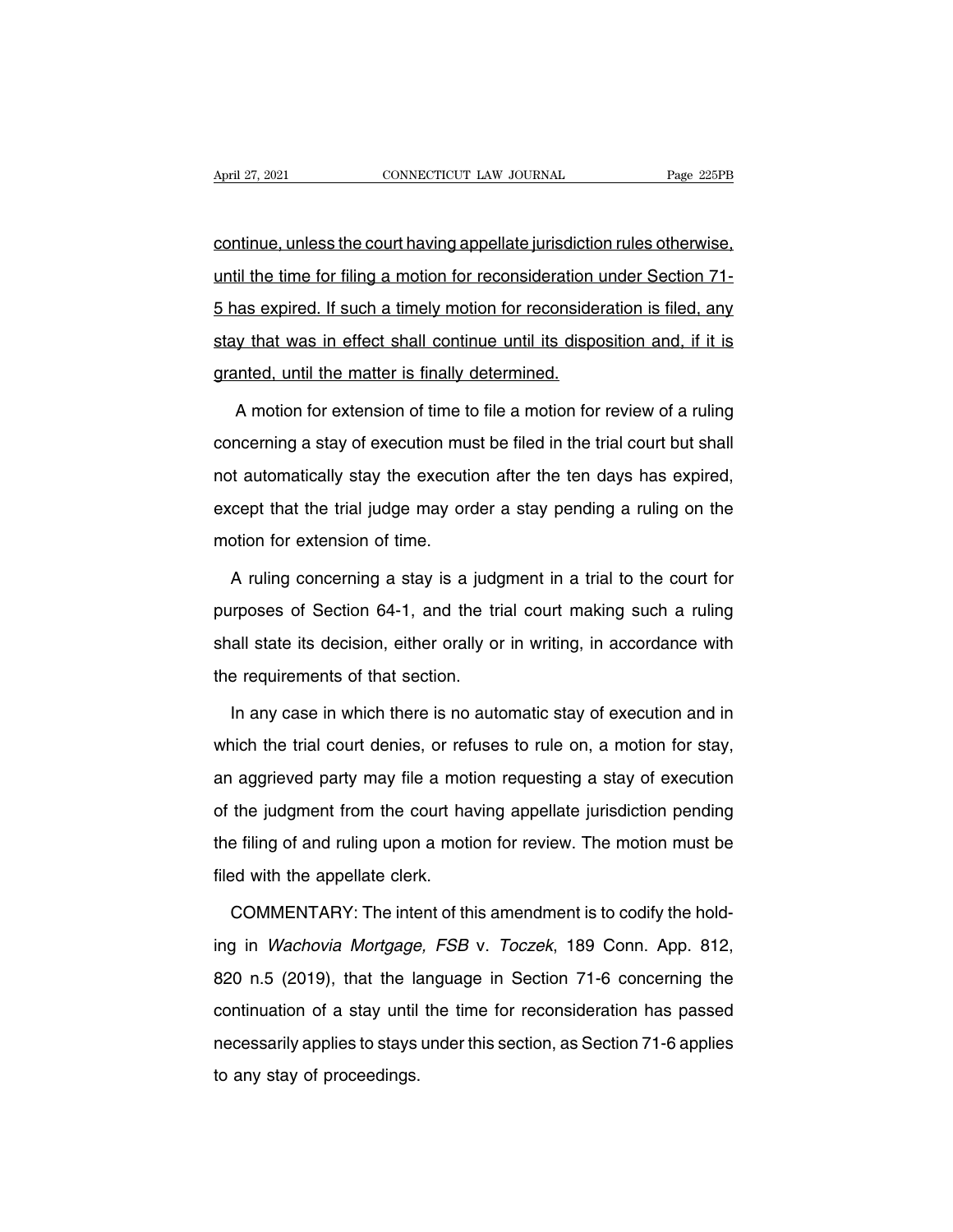## **ECTICUT LAW JOURNAL<br>CHAPTER 62<br>TE CLERK AND DOCK CONNECTICUT LAW JOURNAL** April 27, 2021<br> **CHAPTER 62<br>
CHIEF JUDGE, APPELLATE CLERK AND DOCKET: GENERAL<br>
ADMINISTRATIVE MATTERS CHAPTER 62<br>
PPELLATE CLERK AND DOCKET: GENE<br>
ADMINISTRATIVE MATTERS<br>
Configures: Delivery and Contific**

# **CHAPTER 62<br>CHIEF JUDGE, APPELLATE CLERK AND DOCKET: GENERAL<br>ADMINISTRATIVE MATTERS<br>Sec. 62-7. Matters of Form; Filings; Delivery and Certification<br>to Counsel of Record the Full of Science Separate Seart Seart Seart Seart Seart Seart Seart Seart Seart Seart Seart Seart Seart Seart Seart Seart Seart Seart Seart Seart Seart Seart Seart Seart Seart Seart Seart Seart Seart Seart Seart Seart**

ADMINISTRATIVE MATTERS<br>
(c. 62-7. Matters of Form; Filings; Delivery and Certification<br>
to Counsel of Record<br>
(a) It is the responsibility of counsel of record to file papers in a<br>
nely manner and in the proper form. The a Sec. 62-7. Matters of Form; Filings; Delivery and Certification<br>to Counsel of Record<br>(a) It is the responsibility of counsel of record to file papers in a<br>timely manner and in the proper form. The appellate clerk may retur to Counsel of Record<br>
(a) It is the responsibility of counsel of record to file papers in a<br>
timely manner and in the proper form. The appellate clerk may return<br>
any papers filed in a form not in compliance with these rul (a) It is the responsibility of counsel of record to file papers in a timely manner and in the proper form. The appellate clerk may return any papers filed in a form not in compliance with these rules; in returning, the ap timely manner and in the proper form. The appellate clerk may return<br>any papers filed in a form not in compliance with these rules; in<br>returning, the appellate clerk shall indicate how the papers have failed<br>to comply. The any papers filed in a form not in compliance with these rules; in<br>returning, the appellate clerk shall indicate how the papers have failed<br>to comply. The clerk shall note the date on which they were received<br>before returni papers mode in a form frot in compliance with those falled to comply. The clerk shall note the date on which they were received before returning them, and shall retain an electronic copy thereof. Any papers correcting a ti to comply. The clerk shall note the date on which they were received<br>before returning them, and shall retain an electronic copy thereof. Any<br>papers correcting a timely, noncomplying filing shall be deemed to be<br>timely file before returning them, and shall retain an electronic copy thereof. Any<br>papers correcting a timely, noncomplying filing shall be deemed to be<br>timely filed if a complying document is refiled with the appellate clerk<br>within papers correcting a timely, noncomplying filing shall be deemed to be<br>timely filed if a complying document is refiled with the appellate clerk<br>within fifteen days of the official notice date, which is the notice date<br>indic papers sensoang a **annoty** nonsomplying imity shall be decided to be timely filed if a complying document is refiled with the appellate clerk within fifteen days of the official notice date, which is the notice date indica within fifteen days of the official notice date, which is the notice date<br>indicated on the return form. The official notice date is not the date<br>the return form is received. Subsequent returns for the same filing will<br>not indicated on the return form. The official notice date is not the date<br>the return form is received. Subsequent returns for the same filing will<br>not initiate a new fifteen day refiling period. The time for responding<br>to any the return form is re<br>the return form is re<br>not initiate a new fi<br>to any such paper sh<br>paper is filed.<br>(b) All papers ex It initiate a new fifteen day refiling period. The time for responding<br>any such paper shall not start to run until [the correcting] a complying<br>per is filed.<br>(b) All papers except the transcript and regulations filed pursu

to any such paper shall not start to run until [the correcting] a complying<br>paper is filed.<br>(b) All papers except the transcript and regulations filed pursuant<br>to Section 81-6 shall contain: (1) certification that a copy h paper is filed.<br>
(b) All papers except the transcript and regulations filed pursuant<br>
to Section 81-6 shall contain: (1) certification that a copy has been<br>
delivered to each other counsel of record, except as provided in (b) All papers except the transcript and regulations filed pursuant<br>to Section 81-6 shall contain: (1) certification that a copy has been<br>delivered to each other counsel of record, except as provided in Section<br>63-4 (a) ( to Section 81-6 shall contain: (1) certification that a copy has been delivered to each other counsel of record, except as provided in Section 63-4 (a) (3), which certification shall include names, addresses, e-mail addres delivered to each other counsel of record, except as provided in Section<br>63-4 (a) (3), which certification shall include names, addresses, e-mail<br>addresses, and telephone numbers; (2) certification that the document<br>has be dentified to eddition occurred or riceord, exceptual provided in economic 63-4 (a) (3), which certification shall include names, addresses, e-mail addresses, and telephone numbers; (2) certification that the document has b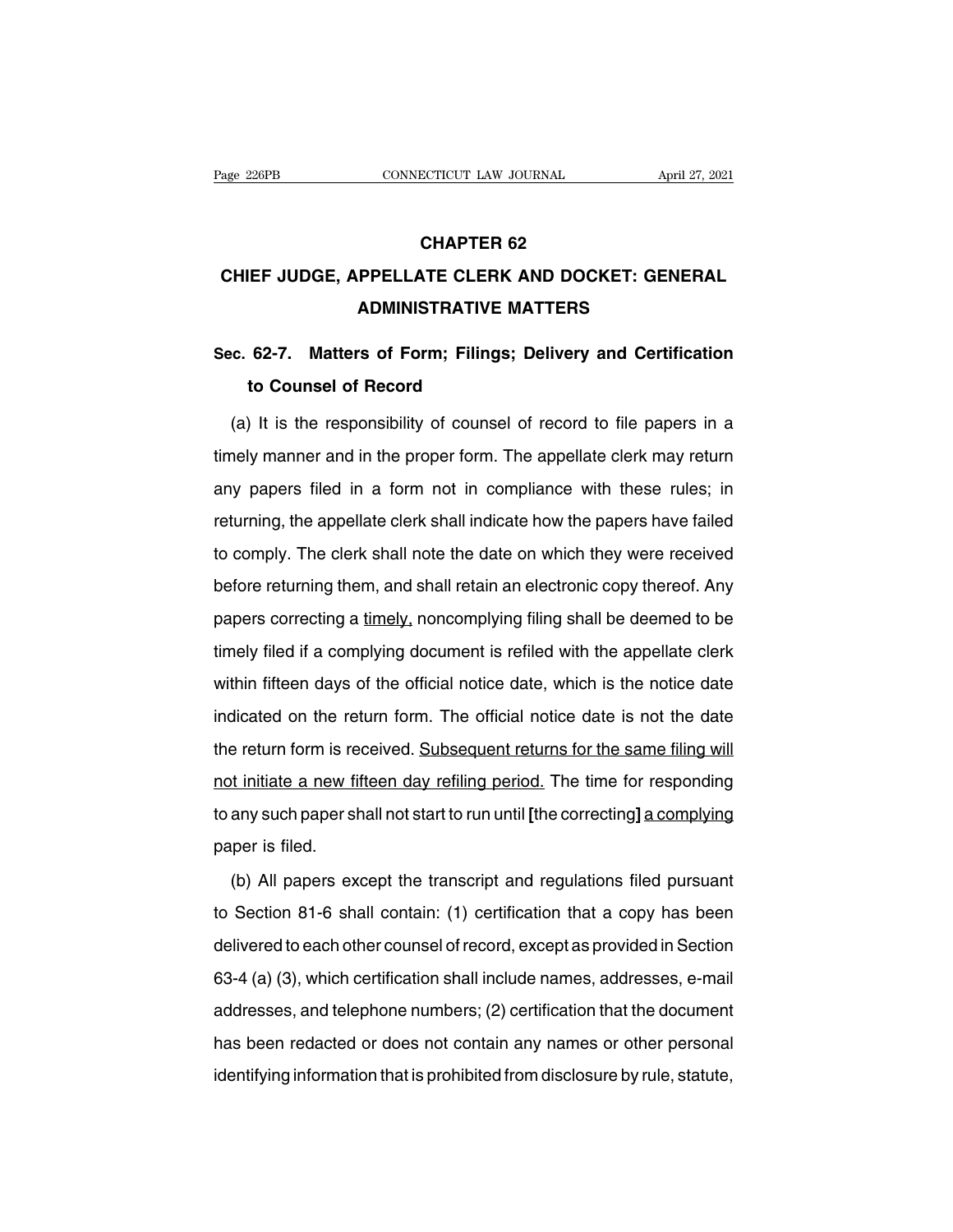April 27, 2021 CONNECTICUT LAW JOURNAL Page 227PB<br>
court order or case law; and (3) certification that the document complies<br>
with all applicable Rules of Appellate Procedure. April 27, 2021 CONNECTICUT LAW JOURNAL<br>Court order or case law; and (3) certification that the docu<br>with all applicable Rules of Appellate Procedure.<br>Electronic papers shall contain a certification as set fo

urt order or case law; and (3) certification that the document complies<br>th all applicable Rules of Appellate Procedure.<br>Electronic papers shall contain a certification as set forth in subsec-<br>n (b) (1), but filers can comp court order or case law; and (3) certification that the document complies<br>with all applicable Rules of Appellate Procedure.<br>Electronic papers shall contain a certification as set forth in subsec-<br>tion (b) (1), but filers c with all applicable Rules of Appellate Procedure.<br>Electronic papers shall contain a certification as set forth in subsec-<br>tion (b) (1), but filers can comply with the certification requirements<br>set forth in subsections (b) Electronic papers shall contain a certification as set forth in subsection (b) (1), but filers can comply with the certification requirements set forth in subsections (b) (2) and (b) (3) during the electronic filing proces Licentifying information is continued be first in transies tion (b) (1), but filers can comply with the certification requirements set forth in subsections (b) (2) and (b) (3) during the electronic filing process. Any requ set forth in subsections (b) (2) and (b) (3) during the electronic filing<br>process. Any request to deviate from the requirement regarding per-<br>sonal identifying information shall be filed with the appellate clerk<br>pursuant process. Any request to deviate from the requirement regarding per-<br>sonal identifying information shall be filed with the appellate clerk<br>pursuant to Section 67-2 (k). Briefs and appendices require additional<br>certificatio sonal identifying information shall be filed with the appellate clerk<br>pursuant to Section 67-2 (k). Briefs and appendices require additional<br>certifications pursuant to Section 67-2 (g) and (i). Other certifications<br>may be Insuant to Section 67-2 (k). Briefs and appendices require additional<br>
rtifications pursuant to Section 67-2 (g) and (i). Other certifications<br>
ay be required by the rules under which specific documents are filed.<br>
(c) Any

certifications pursuant to Section 67-2 (g) and (i). Other certifications<br>may be required by the rules under which specific documents are filed.<br>(c) Any counsel of record who files a document electronically with<br>the court may be required by the rules under which specific documents are filed.<br>
(c) Any counsel of record who files a document electronically with<br>
the court must deliver it electronically to all other counsel of record,<br>
except a (c) Any counsel of record who files a document electronically with<br>the court must deliver it electronically to all other counsel of record,<br>except as provided in Section 63-4 (a) (3), unless the intended recipient<br>has noti the court must deliver it electronically to all other counsel of record,<br>except as provided in Section 63-4 (a) (3), unless the intended recipient<br>has notified the appellate clerk and all other counsel of record in writin except as provided in Section 63-4 (a) (3), unless the intended recipient<br>has notified the appellate clerk and all other counsel of record in writing<br>that the recipient declines to accept electronic delivery of documents<br>o Filing provided in Section 60-8. And all other counsel of record in writing<br>that the recipient declines to accept electronic delivery of documents<br>or the intended recipient is exempt from the requirements of electronic<br>fi That the recipient declines to accept electronic delivery of documents<br>or the intended recipient is exempt from the requirements of electronic<br>filing pursuant to Section 60-8. Any counsel of record who has signed<br>an electr or the intended recipient is exempt from the requirements of electronic<br>filing pursuant to Section 60-8. Any counsel of record who has signed<br>an electronically filed document shall be deemed to have consented<br>to electronic filing pursuant to Section 60-8. Any counsel of record who has signed<br>an electronically filed document shall be deemed to have consented<br>to electronic delivery under this section. Delivery by e-mail is complete<br>upon sendin learns that the attempted delivery did not reach the e-mail address of the intended recipient.<br>Here are a section of the e-mail is complete upon sending the electronic notice unless the party sending notice<br>learns that the to electronic delivery under the vision sending the electronic<br>learns that the attempted de<br>the intended recipient.<br>If the intended recipient h If the intended recipient as declined to accept electronic delivery<br>is exempt from the requirements of electronic delivery<br>is exempt from the requirements of electronic filing, a document

learns that the attempted delivery did not reach the e-mail address of<br>the intended recipient.<br>If the intended recipient has declined to accept electronic delivery<br>or is exempt from the requirements of electronic filing, a the intended recipient.<br>If the intended recipient has declined to accept electronic delivery<br>or is exempt from the requirements of electronic filing, a document<br>may be delivered to counsel of record by hand or by first cla If the intended recipient has declined to accept electronic delivery<br>or is exempt from the requirements of electronic filing, a document<br>may be delivered to counsel of record by hand or by first class or<br>express mail deliv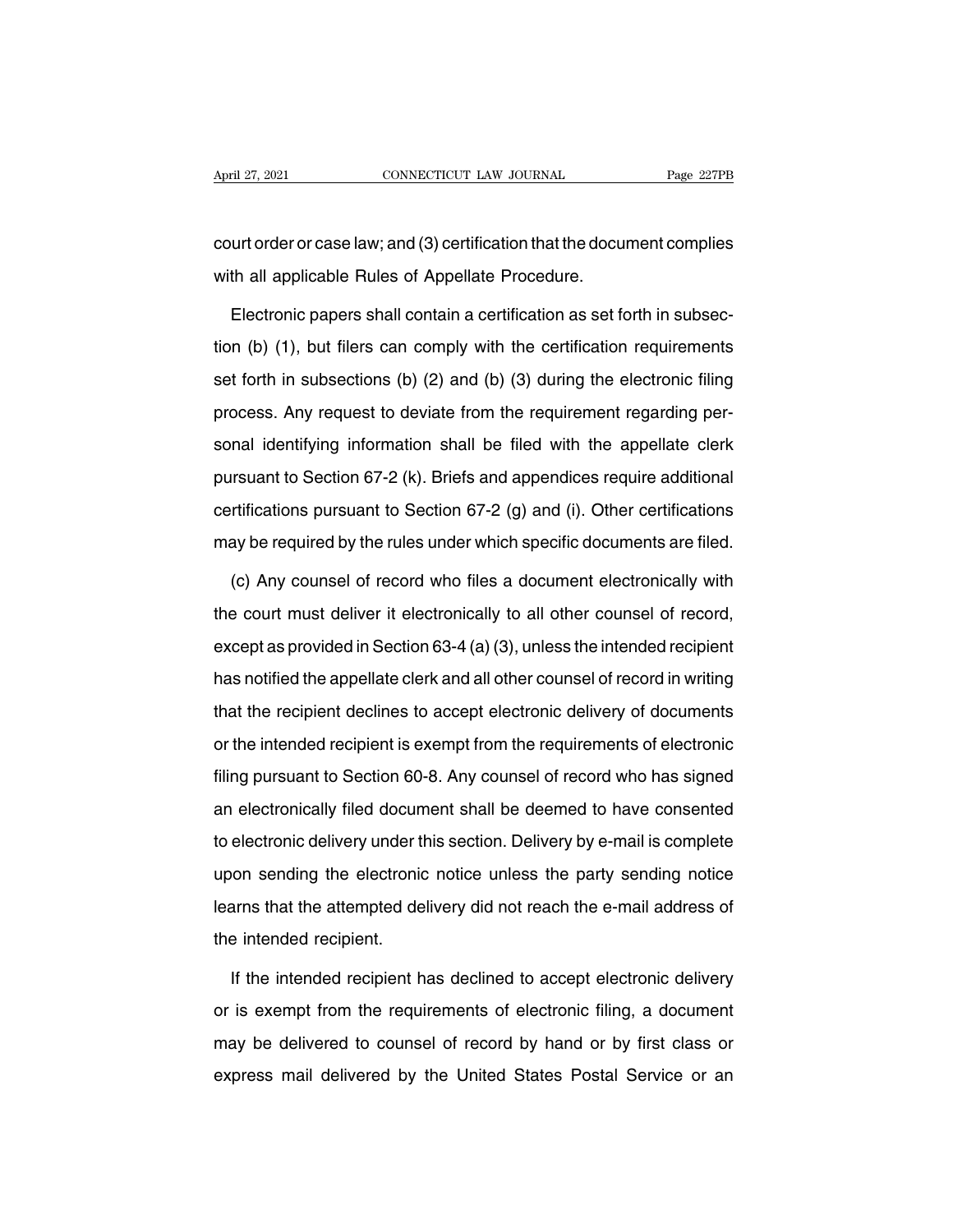Page 228PB<br>
equivalent commercial service, postage prepaid, to the last known<br>
equivalent commercial service, postage prepaid, to the last known<br>
address of the intended recipient. Page 228PB<br>
equivalent commercial service, postage<br>
address of the intended recipient.<br>
COMMENTARY: The purpose of the

uivalent commercial service, postage prepaid, to the last known<br>Idress of the intended recipient.<br>COMMENTARY: The purpose of these amendments is to codify<br>Pe policy of the Supreme and Appellate Courts that a timely filed equivalent commercial service, postage prepaid, to the last known<br>address of the intended recipient.<br>COMMENTARY: The purpose of these amendments is to codify<br>the policy of the Supreme and Appellate Courts that a timely fil address of the intended recipient.<br>
COMMENTARY: The purpose of these amendments is to codify<br>
the policy of the Supreme and Appellate Courts that a timely filed<br>
document returned by the appellate clerk is deemed timely if COMMENTARY: The purpose of these amendments is to codify<br>the policy of the Supreme and Appellate Courts that a timely filed<br>document returned by the appellate clerk is deemed timely if corrected<br>within fifteen days of the dentifier to successive fifteen day periods to file a complying document.<br>
When policy of the Supreme and Appellate Courts that a timely filed<br>
document returned by the appellate clerk is deemed timely if corrected<br>
within document returned by the appellate clerk is deemed timely if corrected<br>within fifteen days of the official notice date, and that a party is not<br>entitled to successive fifteen day periods to file a complying document.<br>Sec. m fifteen days of the official<br>**Hac Vice on Appeal**<br>**Hac Vice on Appeal**<br>An attorneys who upon w

(a) An attorney, who upon written applications Participating Pro<br>
(a) An attorney, who upon written application pursuant to Section<br>
16 has been permitted by a judge of the Superior Court to participate Sec. 62-8A. Attorneys of Other Jurisdictions Participating Pro<br>Hac Vice on Appeal<br>(a) An attorney, who upon written application pursuant to Section<br>2-16 has been permitted by a judge of the Superior Court to participate<br>in in the Vice on Appeal<br>
(a) An attorney, who upon written application pursuant to Section<br>
2-16 has been permitted by a judge of the Superior Court to participate<br>
in the presentation of a cause or appeal pending in this st (a) An attorney, who upon written application pursuant to Section<br>2-16 has been permitted by a judge of the Superior Court to participate<br>in the presentation of a cause or appeal pending in this state, shall<br>be allowed to 2-16 has been permitted by a judge of the Superior Court to participate<br>in the presentation of a cause or appeal pending in this state, shall<br>be allowed to participate in any appeal of said cause without filing a<br>written a In the presentation of a cause or appeal pending in this state, shall<br>be allowed to participate in any appeal of said cause without filing a<br>written application to the court having jurisdiction over the appeal and<br>without for allowed to participate in any appeal of said cause without filing a<br>written application to the court having jurisdiction over the appeal and<br>without paying the filing fee. All terms, conditions and obligations set<br>fort Superior Court for the court having jurisdiction over the appeal and<br>without paying the filing fee. All terms, conditions and obligations set<br>forth in Section 2-16 shall remain in full effect. The chief clerk of the<br>Superi without paying the filing fee. All terms, conditions and obligations set<br>forth in Section 2-16 shall remain in full effect. The chief clerk of the<br>Superior Court for the judicial district in which the cause originated<br>shal without paying the filing fee. All terms, conditions and obligations set<br>forth in Section 2-16 shall remain in full effect. The chief clerk of the<br>Superior Court for the judicial district in which the cause originated<br>shal (b) Any attorney who is in good standing at the Superior Court to has not appeared pro hac vice in the Superior Court to

shall continue to serve as the agent upon whom process and notice<br>of service may be served.<br>(b) Any attorney who is in good standing at the bar of another state<br>and who has not appeared pro hac vice in the Superior Court t of service may be served.<br>
(b) Any attorney who is in good standing at the bar of another state<br>
and who has not appeared pro hac vice in the Superior Court to<br>
participate in the cause now pending on appeal, may for good (b) Any attorney who is in good standing at the bar of another state<br>and who has not appeared pro hac vice in the Superior Court to<br>participate in the cause now pending on appeal, may for good cause<br>shown, upon written app and who has not appeared pro hac vice in the Superior Court to<br>participate in the cause now pending on appeal, may for good cause<br>shown, upon written application<u>, on form JD-CL-141, Application for</u><br>Permission for Attorne participate in the cause now pending on appeal, may for good cause<br>shown, upon written application, on form JD-CL-141, Application for<br>Permission for Attorney to Appear Pro Hac Vice in a Court Case,<br>presented by a member o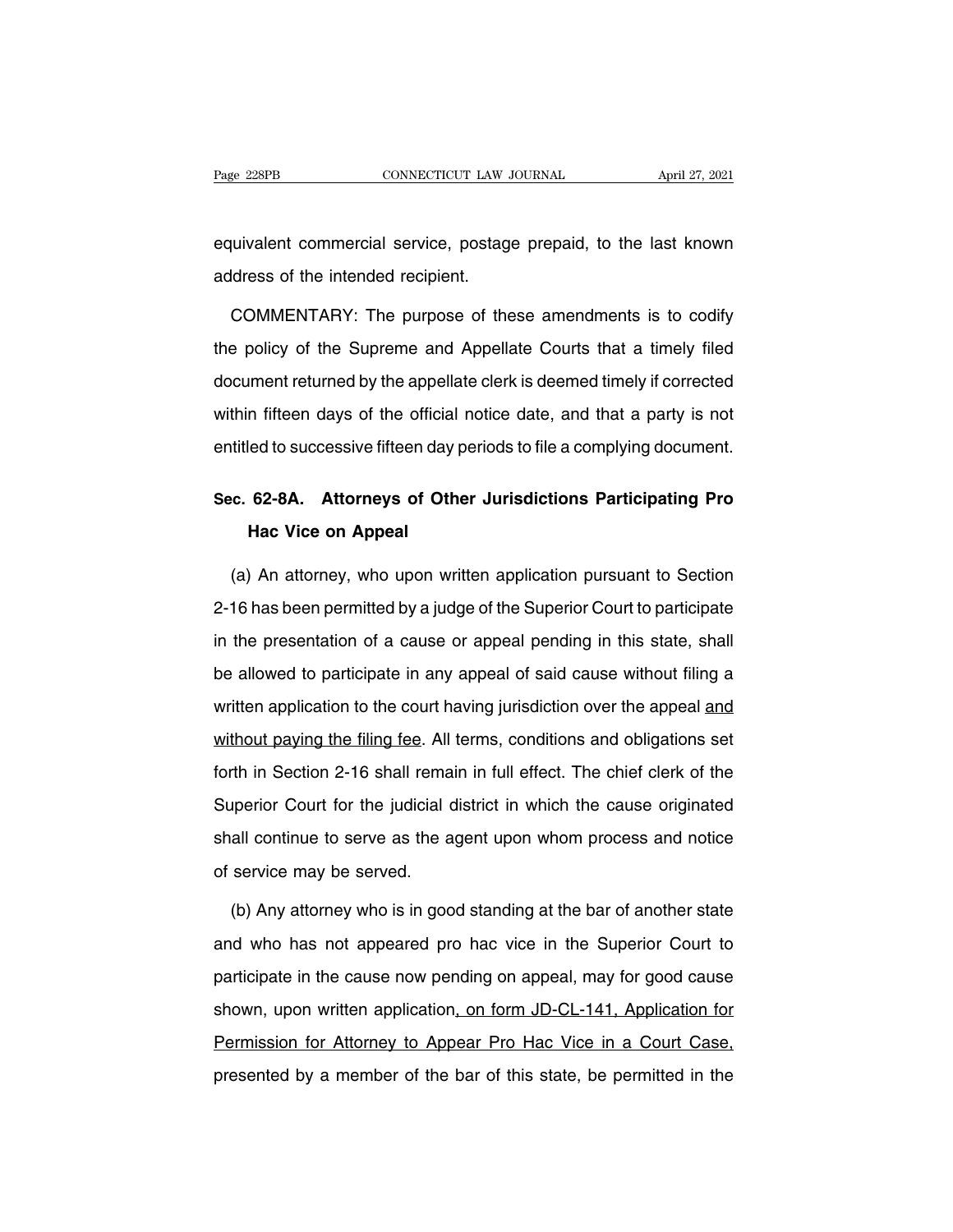April 27, 2021 CONNECTICUT LAW JOURNAL Page 229PB<br>discretion of the court having jurisdiction over the appeal to participate<br>in the presentation of the appeal, provided, however, that: April 27, 2021 CONNECTICUT LAW JOURNAL Page<br>discretion of the court having jurisdiction over the appeal to partici<br>in the presentation of the appeal, provided, however, that:<br>(1) such application shall be accompanied by an

Scretion of the court having jurisdiction over the appeal to participate<br>
the presentation of the appeal, provided, however, that:<br>
(1) such application shall be accompanied by an affidavit <u>on form</u><br>
D-CL-143, Affidavit o discretion of the court having jurisdiction over the appeal to participate<br>in the presentation of the appeal, provided, however, that:<br>(1) such application shall be accompanied by an affidavit <u>on form</u><br>JD-CL-143, Affidavi in the presentation c<br>
(1) such application<br>
JD-CL-143, Affidavit<br>
Hac Vice<br>
(A) [stating wheth 1) such application shall be accompanied by an affidavit <u>on form</u><br>CL-143, Affidavit of Attorney Seeking Permission to Appear Pro<br>c Vice<br>(A) [stating whether an application was filed pursuant to Section<br>6 in the Superior C

2-16 in the Superior Court and, if so, the disposition of said application<br>2-16 in the Superior Court and, if so, the disposition of said application<br>2-16 in the Superior Court and, if so, the disposition of said applicati From Frontier Hac Vice<br>
(A) [stating whether an application was filed pursuant to Section<br>
2-16 in the Superior Court and, if so, the disposition of said application]<br>
providing the full legal name of the applicant with co (A) [stating whether an application was filed pursuant to Section<br>2-16 in the Superior Court and, if so, the disposition of said application]<br>providing the full legal name of the applicant with contact information,<br>includi (A) [stating whether an application was filed pursuant to Section<br>2-16 in the Superior Court and, if so, the disposition of said application]<br>providing the full legal name of the applicant with contact information,<br>includi (b) coviding the full legal name of the applicant with contact information,<br>
cluding firm name, business mailing address, telephone number and<br>
mail address, as applicable;<br>
(B) certifying whether such applicant has a grie

and including firm name, business mailing address, telephone number and<br>e-mail address, as applicable;<br>(B) certifying whether such applicant has a grievance pending<br>against him or her in any other jurisdiction, has ever be e-mail address, as applicable;<br>
(B) certifying whether such applicant has a grievance pending<br>
against him or her in any other jurisdiction, has ever been reprimanded,<br>
suspended, placed on inactive status, disbarred or ot (B) certifying whether such applicant has a grievance pending<br>against him or her in any other jurisdiction, has ever been reprimanded,<br>suspended, placed on inactive status, disbarred or otherwise disci-<br>plined, or has resi against him or her in any other jurisdiction, has every suspended, placed on inactive status, disbarred plined, or has resigned from the practice of law are the circumstances concerning such action; (C) certifying that th spended, placed on inactive status, disbarred or otherwise disci-<br>ned, or has resigned from the practice of law and, if so, setting forth<br>e circumstances concerning such action;<br>(C) certifying that the applicant has paid t plined, or has resigned from the practice of law and, if so, setting f<br>the circumstances concerning such action;<br>(C) certifying that the applicant has paid the client security fund<br>due for the calendar year in which the ap

e circumstances concerning such action;<br>(C) certifying that the applicant has paid the client security fund fee<br>le for the calendar year in which the application is made;<br>(D) designating the chief clerk of the Superior Cou (C) certifying that the applicant has paid the client security fund fee<br>due for the calendar year in which the application is made;<br>(D) designating the chief clerk of the Superior Court for the judicial<br>district in which t due for the calendar year in which the application is<br>
(D) designating the chief clerk of the Superior Cordistrict in which the cause originated as his or her a<br>
process and notice of service may be served;<br>
(E) certifying (D) designating the chief clerk of the Superior Court for the judicial<br>strict in which the cause originated as his or her agent upon whom<br>ocess and notice of service may be served;<br>(E) certifying that the applicant agrees

district in which the cause originated as his or her agent upon whom<br>process and notice of service may be served;<br>(E) certifying that the applicant agrees to register with the Statewide<br>Grievance Committee in accordance wi process and notice of service may be served;<br>
(E) certifying that the applicant agrees to register with the Statewide<br>
Grievance Committee in accordance with the provisions of chapter 2<br>
of the rules of practice while appe (E) certifying that the applicant agrees to register with the Statewide<br>Grievance Committee in accordance with the provisions of chapter 2<br>of the rules of practice while appearing in the appeal and for two years<br>after the Grievance Committee in accordance with the provisions of chapter 2<br>of the rules of practice while appearing in the appeal and for two years<br>after the completion of the matter in which the attorney appeared and<br>to notify th of the rules of pra<br>after the comple<br>to notify the Stat<br>two year period;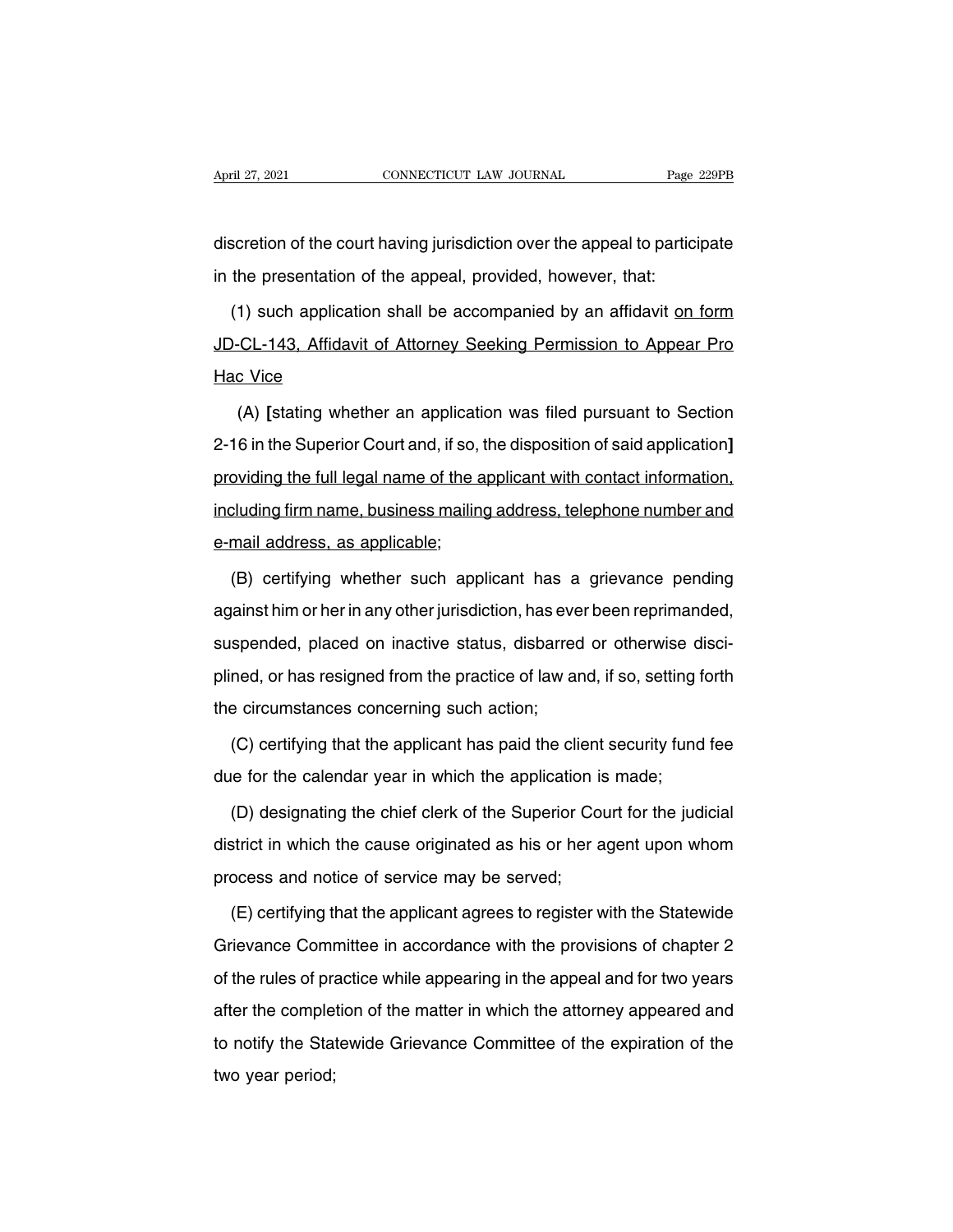EXECTE THE MULTER OF THE 27, 2021<br>
(F) identifying the number of **[attorneys** in his or her firm who are<br>
pearing pro hac vice in the cause now on appeal or who have filed Page 230PB CONNECTICUT LAW JOURNAL April 27, 2021<br>
(F) identifying the number of [attorneys in his or her firm who are<br>
appearing pro hac vice in the cause now on appeal or who have filed<br>
or intend to file an application (F) identifying the number of [attorneys in his or her firm who are<br>appearing pro hac vice in the cause now on appeal or who have filed<br>or intend to file an application to appear pro hac vice in this appeal;<br>and] cases in (F) identifying the number of [attorneys in his or her firm who are appearing pro hac vice in the cause now on appeal or who have filed or intend to file an application to appear pro hac vice in this appeal; and] cases in appearing pro hac vice in the cause now on appeal or who have filed<br>or intend to file an application to appear pro hac vice in this appeal;<br>and] cases in which the attorney has appeared pro hac vice in any<br>court of this st or intend to file an application to appear pro hac vice in this<br>and] cases in which the attorney has appeared pro hac vice<br>court of this state since the attorney first appeared pro hac vice<br>state as well as any previously (I) cases in which the attorney has appeared pro hac vice in any<br>the number of this state since the attorney first appeared pro hac vice in this<br>te as well as any previously assigned juris number;<br>(G) [identifying the numb

court of this state since the attorney first appeared pro hac vice in this<br>state as well as any previously assigned juris number;<br>(G) [identifying the number of cases in which the attorney has<br>appeared pro hac vice in any state as well as any previously assigned juris number;<br>(G) [identifying the number of cases in which the attorney has<br>appeared pro hac vice in any court of this state since the attorney first<br>appeared pro hac vice in this (G) [identifying the number of cases in which the attorney has<br>appeared pro hac vice in any court of this state since the attorney first<br>appeared pro hac vice in this state; and provided] stating the number<br>of applications (e) plasmarying are namber of eaces in which are attorney has<br>appeared pro hac vice in any court of this state since the attorney first<br>appeared pro hac vice in this state; and provided] stating the number<br>of applications appeared pro hac vice in this<br>appeared pro hac vice in this<br>of applications previously file<br>2-16 and whether any of the reason for that denial;<br>(H) identifying the numbe explications previously filed in the Superior Court pursuant to Section<br>16 and whether any of those applications were denied and the<br>ason for that denial;<br>(H) identifying the number of attorneys in his or her firm who are<br>

2-16 and whether any of those applications were denied and the<br>reason for that denial;<br>(H) identifying the number of attorneys in his or her firm who are<br>appearing pro hac vice in the cause now on appeal or who have filed<br> reason for that denial;<br>
(H) identifying the number of attorneys in his or her firm who are<br>
appearing pro hac vice in the cause now on appeal or who have filed<br>
or intend to file an application to appear pro hac vice in t (2) H) identifying the number of attorneys in his or her firm who are bearing pro hac vice in the cause now on appeal or who have filed intend to file an application to appear pro hac vice in this appeal; and (2) The fili appearing pro hac vice in the cause now on appeal or who have filed<br>or intend to file an application to appear pro hac vice in this appeal; and<br>(2) The filing fee shall be paid with the court for the application<br>submitted

ntend to file an application to appear pro hac vice in this appeal; and<br>(2) The filing fee shall be paid with the court for the application<br>omitted pursuant to General Statutes § 52-259 (i); and<br>([2] 3) a member of the bar (2) The filing fee shall be paid with the court for the application<br>submitted pursuant to General Statutes  $\S$  52-259 (i); and<br>([2] 3) a member of the bar of this state must be present at all<br>proceedings and arguments and submitted pursuant to General Statutes § 52-259 (i); and<br>
([2] 3) a member of the bar of this state must be present at all<br>
proceedings and arguments and must sign all motions, briefs and<br>
other papers filed with the cour ([2] 3) a member of the bar of this state must be present at all proceedings and arguments and must sign all motions, briefs and other papers filed with the court having jurisdiction over the appeal and assume full respons proceedings and arguments and must sign all motions, briefs and other papers filed with the court having jurisdiction over the appeal and assume full responsibility for them and for the conduct of the appeal and of the at prococallige and argamonic and matter eight an motions, shore and other papers filed with the court having jurisdiction over the appeal and assume full responsibility for them and for the conduct of the appeal and of the a early papers meal with the essaid having jameabased over the appear<br>and assume full responsibility for them and for the conduct of the<br>appeal and of the attorney to whom such privilege is accorded. Good<br>cause for according and assums fail responsibility for them and for the schladet of the<br>appeal and of the attorney to whom such privilege is accorded. Good<br>cause for according such privilege may include a showing that by<br>reason of a long-stan appoarant or the attempt to whom back priviting to accord at. dood cause for according such privilege may include a showing that by reason of a long-standing attorney-client relationship, predating the cause of action or s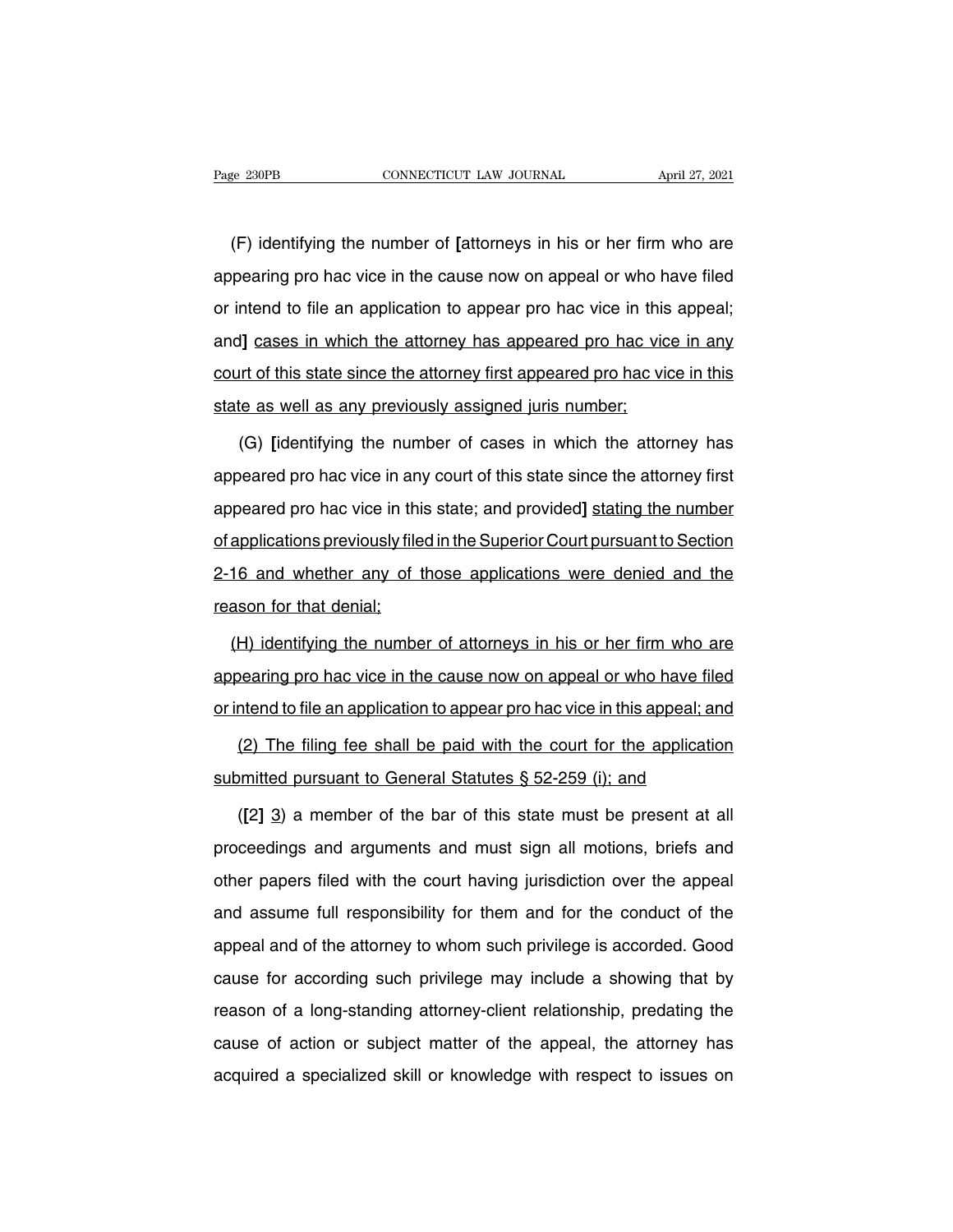April 27, 2021 CONNECTICUT LAW JOURNAL Page 231PB<br>
appeal or to the client's affairs that are important to the appeal, or<br>
that the litigant is unable to secure the services of Connecticut counsel. April 27, 2021 CONNECTICUT LAW JOURNAL Page 231PB<br>
appeal or to the client's affairs that are important to the appeal, or<br>
that the litigant is unable to secure the services of Connecticut counsel.<br>
Upon the granting of an appeal or to the client's affairs that are important to the appeal, or<br>that the litigant is unable to secure the services of Connecticut counsel.<br>Upon the granting of an application to appear pro hac vice, the clerk<br>of the appeal or to the client's affairs that are important to the appeal, or<br>that the litigant is unable to secure the services of Connecticut counsel.<br>Upon the granting of an application to appear pro hac vice, the clerk<br>of the that the litigant is unable to secure the services of Connectic<br>Upon the granting of an application to appear pro hac vic<br>of the court in which the application is granted shall immed<br>the Statewide Grievance Committee of su (c) oon the granting of an application to appear pro hac vice, the clerk<br>
the court in which the application is granted shall immediately notify<br>
e Statewide Grievance Committee of such action.<br>
(c) No application to appea

of the court in which the application is granted shall immediately notify<br>the Statewide Grievance Committee of such action.<br>(c) No application to appear pro hac vice shall be permitted after<br>the due date of the final reply the Statewide Grievance<br>(c) No application to<br>the due date of the final<br>leave of the court.<br>COMMENTARY: The (c) No application to appear pro hac vice shall be permitted after<br>e due date of the final reply brief as set forth in Section 67-3 without<br>ave of the court.<br>COMMENTARY: These amendments update this section to corre-<br>ond t

the due date of the final reply brief as set forth in Section 67-3 without<br>leave of the court.<br>COMMENTARY: These amendments update this section to corre-<br>spond to new forms regarding applications to appear pro hac vice,<br>fo For comments update this section to correspond to new forms regarding applications to appear pro hac vice,<br>for consistent use in both the Superior Court and the Supreme and<br>Appellate Courts. COMMENTARY: The<br>spond to new forms re<br>for consistent use in be<br>Appellate Courts. ng applications to appea<br>
e Superior Court and the<br> **CHAPTER 63<br>
RPEAL; WITHDRAWAL FILING THE APPEAL; WITHDRAWALS**<br>FILING THE APPEAL; WITHDRAWALS

# Appellate Courts.<br> **SEC. 63-4.** Additional Papers To Be Filed by Appellant and<br>
Appellee Subsequent to the Filing of the Appeal **Appellent CHAPTER 63<br>
FILING THE APPEAL; WITHDRAWALS<br>
63-4. Additional Papers To Be Filed by Appellan<br>
Appellee Subsequent to the Filing of the Appeal<br>
Mithin ten days of filing an appeal, the appellant shall a**

(a) Within ten days of filing an appeal, the appellant shall also file<br>the the appellant change of the appellant shall also file<br>th the appellate clerk the following: Sec. 63-4. Additional Papers To Be I<br>Appellee Subsequent to the Filing c<br>(a) Within ten days of filing an appeal, the<br>with the appellate clerk the following:<br>(1) A preliminary statement of the issues

Appellee Subsequent to the Filing of the Appeal<br>
(a) Within ten days of filing an appeal, the appellant shall also file<br>
th the appellate clerk the following:<br>
(1) A preliminary statement of the issues intended for present (a) Within ten days of filing an appeal, the appellant shall also file<br>with the appellate clerk the following:<br>(1) A preliminary statement of the issues intended for presentation<br>on appeal. If any appellee wishes to: (A) p with the appellate clerk the following:<br>
(1) A preliminary statement of the issues intended for presentation<br>
on appeal. If any appellee wishes to: (A) present for review alternative<br>
grounds upon which the judgment may be (1) A preliminary statement of the issues intended for presentation<br>on appeal. If any appellee wishes to: (A) present for review alternative<br>grounds upon which the judgment may be affirmed; (B) present for<br>review adverse r on appeal. If any appellee wishes to: (A) present for review alternative<br>grounds upon which the judgment may be affirmed; (B) present for<br>review adverse rulings or decisions of the court which should be consid-<br>ered on ap grounds upon which the judgment may be affirmed; (B) present for<br>review adverse rulings or decisions of the court which should be consid-<br>ered on appeal in the event the appellant is awarded a new trial; or<br>(C) claim that review adverse rulings or decisions of the court which should be considered on appeal in the event the appellant is awarded a new trial; or (C) claim that a new trial rather than a directed judgment should be ordered if t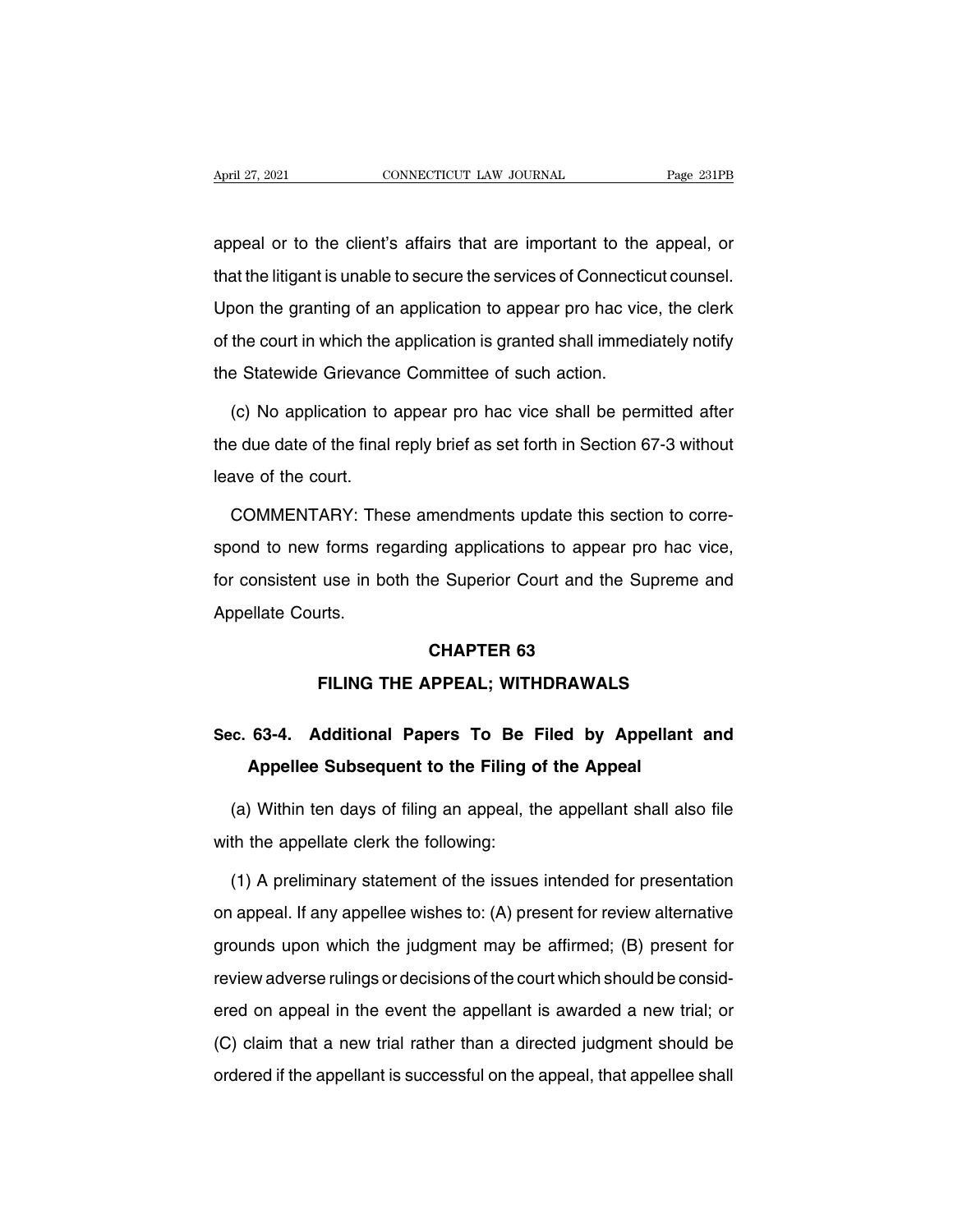Fage 232PB<br>
connectricut LAW JOURNAL<br>
file a preliminary statement of issues within twenty days from the filing<br>
of the appellant's preliminary statement of the issues. Page 232PB CONNECTICUT LAW JOURNAL<br>
file a preliminary statement of issues within twenty days from<br>
of the appellant's preliminary statement of the issues.<br>
Whenever the failure to identify an issue in a preliminary s

e a preliminary statement of issues within twenty days from the filing<br>the appellant's preliminary statement of the issues.<br>Whenever the failure to identify an issue in a preliminary statement<br>issues prejudices an opposing file a preliminary statement of issues within twenty days from the filing<br>of the appellant's preliminary statement of the issues.<br>Whenever the failure to identify an issue in a preliminary statement<br>of issues prejudices an of the appellant's prelif<br>Whenever the failure<br>of issues prejudices ar<br>sider such issue.<br>(2) A designation of Whenever the failure to identify an issue in a preliminary statement<br>issues prejudices an opposing party, the court may refuse to con-<br>der such issue.<br>(2) A designation of the proposed contents of the clerk appendix<br>at is

of issues prejudices an opposing party, the court may refuse to consider such issue.<br>
(2) A designation of the proposed contents of the clerk appendix<br>
that is to be prepared by the appellate clerk under Section 68-2A<br>
lis sider such issue.<br>
(2) A designation of the proposed contents of the clerk appendix<br>
that is to be prepared by the appellate clerk under Section 68-2A<br>
listing the specific documents docketed in the case file that the appe (2) A designation of the proposed contents of the clerk appendix<br>that is to be prepared by the appellate clerk under Section 68-2A<br>listing the specific documents docketed in the case file that the appel-<br>lant deems are nec that is to be prepared by the appellate clerk under Section 68-2A<br>listing the specific documents docketed in the case file that the appel-<br>lant deems are necessary to include in the clerk appendix for purposes<br>of presentin listing the specific documents docketed in the case file that the appel-<br>lant deems are necessary to include in the clerk appendix for purposes<br>of presenting the issues on appeal, including their dates of filing in<br>the pro the docket sheet. The appellant shall limit the designation to the docket sheet. The appellant shall limit the designation to the docket sheet. The appellant shall limit the designation to the docu-<br>ments referenced in Sec of presenting the issues on appeal, including their dates of filing in<br>the proceedings below, and, if applicable, their number as listed on<br>the docket sheet. The appellant shall limit the designation to the docu-<br>ments ref If any other proceedings below, and, if applicable, their number as listed on<br>the docket sheet. The appellant shall limit the designation to the docu-<br>ments referenced in Section 68-3A for inclusion in the clerk appendix.<br> the docket sheet. The appellant shall limit the designation to the docu-<br>ments referenced in Section 68-3A for inclusion in the clerk appendix.<br>If any other party disagrees with the inclusion of any documents desig-<br>nated ments referenced in Section 68-3A for inclusion in the clerk appendix.<br>If any other party disagrees with the inclusion of any documents desig-<br>nated by the appellant, or deems it necessary to include other docu-<br>ments dock If any other party disagrees with the inclusion of any documents designated by the appellant, or deems it necessary to include other documents docketed in the case file in the clerk appendix, that party may, within seven d many officing party disagreed with the includent of any decarteries docketed in the case file in the clerk appendix, that party may, within seven days from the filing of the appellant's designation of the proposed contents ments docketed in the case file in the clerk appendix.<br>
The proposed contents of the clerk appendix, file its of<br>
the proposed contents of the clerk appendix, file its of<br>
the proposed contents of the clerk appendix.<br>
([2] (**l**in seven days from the filing of the appellant's designation of the pposed contents of the clerk appendix, file its own designation of proposed contents of the clerk appendix.<br>([2] 3) A certificate stating that no tran

proposed contents of the clerk appendix, file its own designation of<br>the proposed contents of the clerk appendix.<br>([2] 3) A certificate stating that no transcript is deemed necessary[,]<br>or a [copy of the] transcript order the proposed contents of the clerk appendix.<br>
([2] 3) A certificate stating that no transcript is deemed necessary[,]<br>
or a [copy of the] transcript order [acknowledgment form (JD-ES-038)<br>
with section I thereof completed, ([2] 3) A certificate stating that no transcript is deemed necessary[,]<br>or a [copy of the] transcript order [acknowledgment form (JD-ES-038)<br>with section 1 thereof completed, filed with an] <u>confirmation from the</u><br>official or a [copy of the] transcript order [acknowledgment form (JD-ES-038) with section I thereof completed, filed with an] confirmation from the official court reporter pursuant to Section 63-8. If [any other party deems any o with section I thereof completed, filed with an] confirmation from the official court reporter pursuant to Section 63-8. If [any other party deems any other parts of the transcript necessary, that party shall, within twent official court reporter pursuant to Section 63-8. If [any other party<br>deems any other parts of the transcript necessary, that party shall,<br>within twenty days from the filing of the appellant's transcript papers,<br>file a cop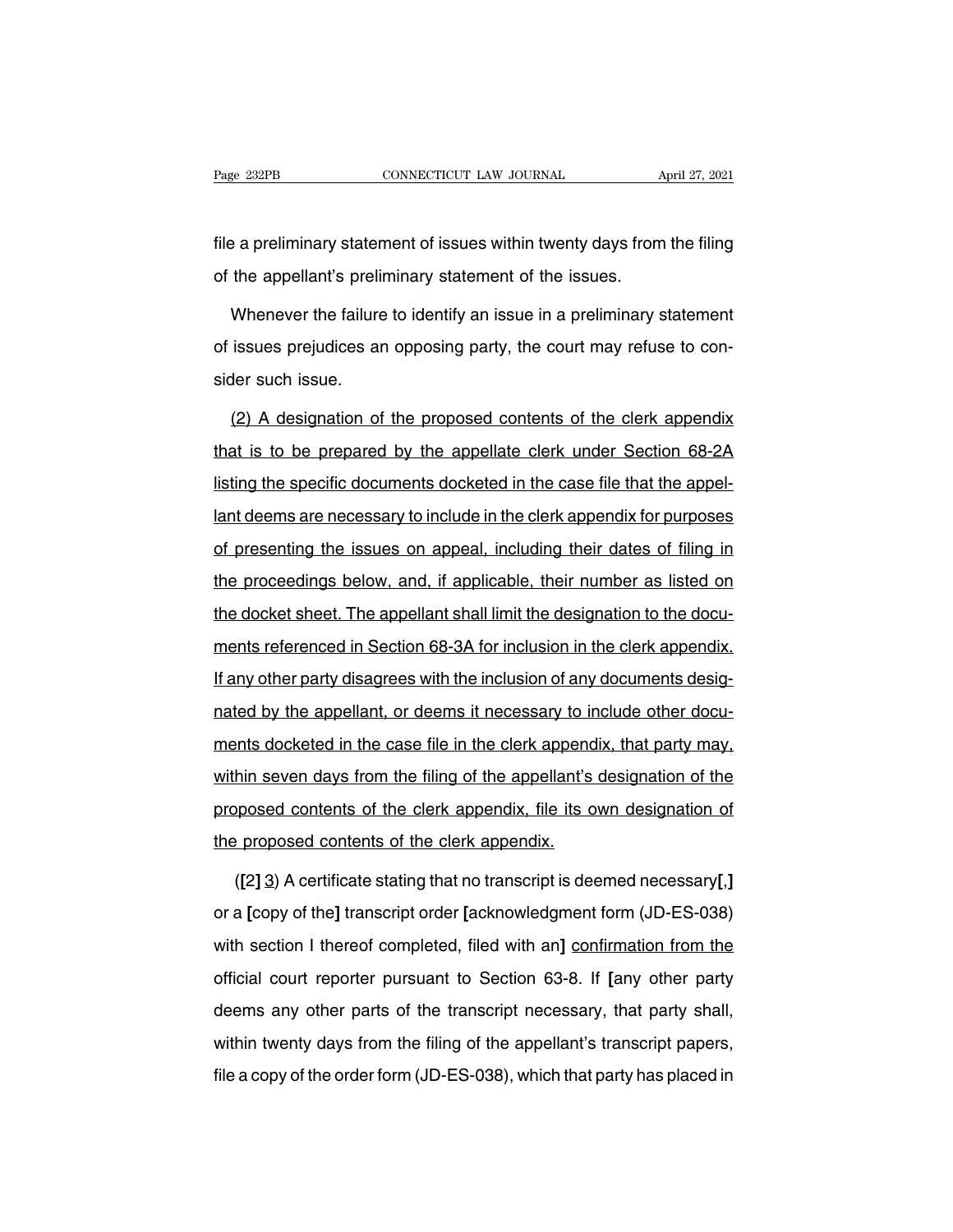April 27, 2021<br>CONNECTICUT LAW JOURNAL Page 233PB<br>Compliance with Section 63-8**]** the appellant is to rely on any transcript<br>delivered prior to the filing of the appeal, the transcript order confirma-April 27, 2021 CONNECTICUT LAW JOURNAL Page 233PB<br>
compliance with Section 63-8] <u>the appellant is to rely on any transcript</u><br>
delivered prior to the filing of the appeal, the transcript order confirma-<br>
tion shall indicat compliance with Section 63-8] the appellant is to rely on any transcript<br>delivered prior to the filing of the appeal, the transcript order confirma-<br>tion shall indicate that an electronic version of a previously delivered<br> compliance with Section 63-8] the andelivered prior to the filing of the approximal indicate that an electronic<br>transcript has been ordered.<br>In the appellant is to rely on transcript has been ordered. Fivered prior to the filing of the appeal, the transcript order confirmalned in shall indicate that an electronic version of a previously delivered inscript has been ordered.<br>If the appellant is to rely on transcript deliv

tion shall indicate that an electronic version of a previously delivered<br>transcript has been ordered.<br>[If the appellant is to rely on transcript delivered prior to the taking<br>of the appeal, an order form (JDES-038) shall b transcript has been ordered.<br>
[If the appellant is to rely on transcript delivered prior to the taking<br>
of the appeal, an order form (JDES-038) shall be filed stating that an<br>
electronic version of a previously delivered t [If the appellant is to rely on transcript delivered prior to the taking<br>of the appeal, an order form (JDES-038) shall be filed stating that an<br>electronic version of a previously delivered transcript has been<br>ordered. The of the appeal, an order form (JDES-038) shall be filed stating that an electronic version of a previously delivered transcript has been ordered. The detailed statement of the transcript to be relied on required by Section any of the uppear, an erast ferm (ebuce esec) shall be filed elasting that an<br>electronic version of a previously delivered transcript has been<br>ordered. The detailed statement of the transcript to be relied on<br>required by S been delivered. The detailed statement of the transcript to be relied on required by Section 63-8 also must be filed. If any other party deems any other parts of the transcript necessary, and those parts have not been deli required by Section 63-8 also must be filed. If any other party deems<br>any other parts of the transcript necessary, and those parts have not<br>been delivered at the time of the taking of the appeal, that party shall<br>have twen deems any other parts of the transcript necessary, and those parts have not<br>been delivered at the time of the taking of the appeal, that party shall<br>have twenty days to order those additional parts.] If any other party<br>dee been delivered at the time of the taking of the appeal, that party shall<br>have twenty days to order those additional parts.] If any other party<br>deems any other parts of the transcript necessary that were not ordered<br>by the about delivered at the time of the tanting of the appear, that party shall<br>have twenty days to order those additional parts.] If any other party<br>deems any other parts of the transcript necessary that were not ordered<br>by th deems any other parts of the transcript necessary that were not ordered<br>by the appellant, that party shall, within twenty days of the filing of the<br>appellant's transcript papers, file a transcript order confirmation for an by the appellant, that party shall, within twenty days of the filing of the appellant's transcript papers, file a transcript order confirmation for an order placed in compliance with Section 63-8. If [any other party is to filing of the appeal, and pairly shall manimum the appeal of the appellant's transcript papers, file a transcript order confirmation for an order placed in compliance with Section 63-8. If [any other party is to rely on] t order placed in compliance with Section 63-8. If [any other party is to<br>rely on] the order is for any transcript delivered prior to the [taking]<br>filing of the appeal, [an order form (JD-ES-038)] the transcript order<br>confir rely on] the order is for any transcript delivered prior to the [taking]<br>filing of the appeal, [an order form (JD-ES-038)] the transcript order<br>confirmation shall [be filed within twenty days, stating] indicate that<br>an ele ordered. mation shall [be filed within twenty days, stating] indicate that<br>
electronic version of a previously delivered transcript has been<br>
dered.<br>
([3] 4) A docketing statement containing the following information<br>
the extent kn

an electronic version of a previously delivered transcript has been<br>ordered.<br>([3] 4) A docketing statement containing the following information<br>to the extent known or reasonably ascertainable by the appellant: (A)<br>the name ordered.<br>
([3] 4) A docketing statement containing the following information<br>
to the extent known or reasonably ascertainable by the appellant: (A)<br>
the names and addresses of all parties to the appeal, the names,<br>
address  $(31 4)$  A docketing statement containing the following information<br>to the extent known or reasonably ascertainable by the appellant: (A)<br>the names and addresses of all parties to the appeal, the names,<br>addresses, and e-m to the extent known or reasonably ascertainable by the appellant: (A) the names and addresses of all parties to the appeal, the names, addresses, and e-mail addresses of trial and appellate counsel of record, and the name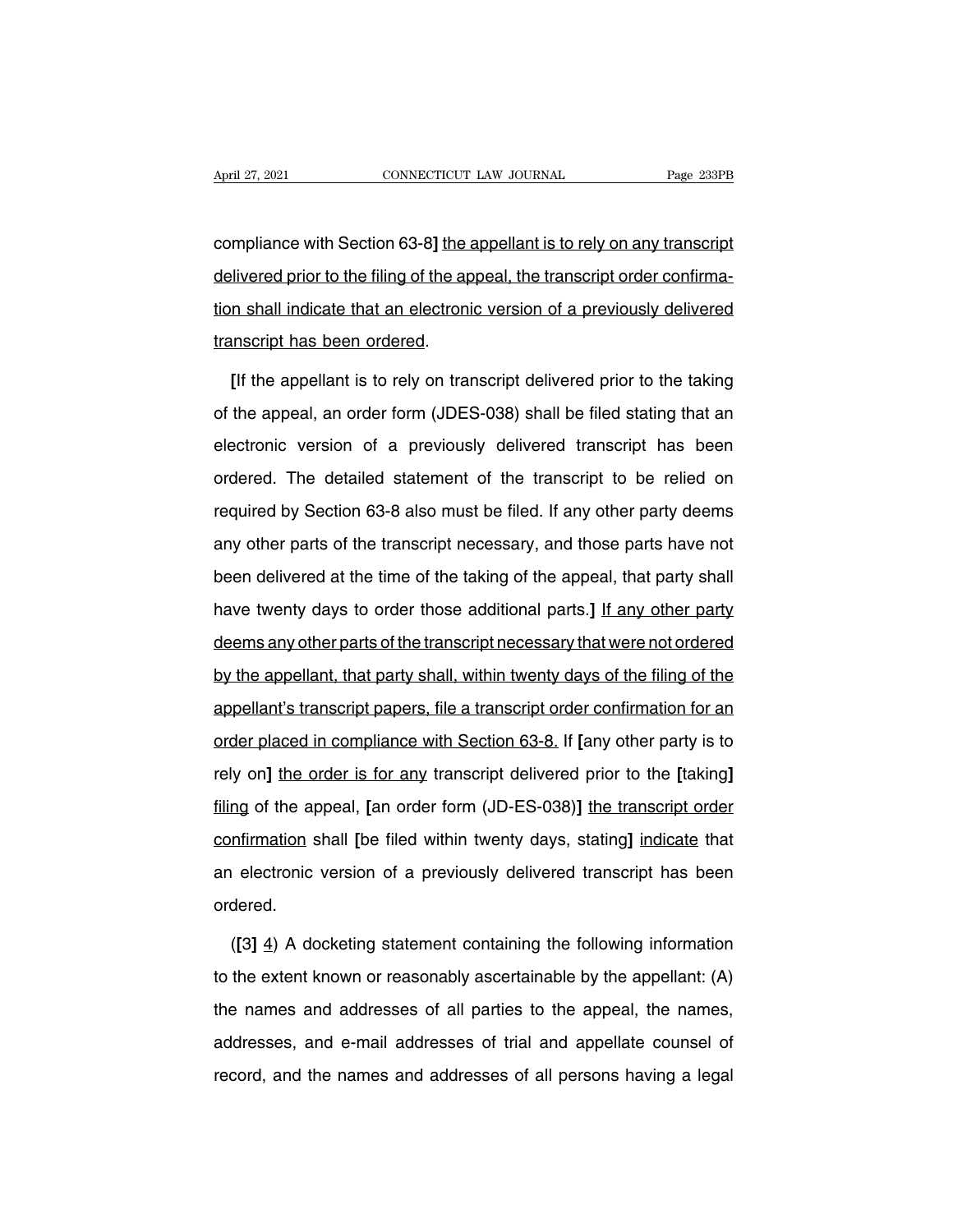Page 234PB<br>interest in the cause on appeal sufficient to raise a substantial question<br>whether a judge should be disqualified from participating in the decision Page 234PB CONNECTICUT LAW JOURNAL April 27, 2021<br>interest in the cause on appeal sufficient to raise a substantial question<br>whether a judge should be disqualified from participating in the decision<br>on the case by virtue o interest in the cause on appeal sufficient to raise a substantial question<br>whether a judge should be disqualified from participating in the decision<br>on the case by virtue of that judge's personal or financial interest in<br>a interest in the cause on appeal sufficient to raise a substantial question<br>whether a judge should be disqualified from participating in the decision<br>on the case by virtue of that judge's personal or financial interest in<br>a meteom are cases on appeal samstern to takes a sabstantial quosity.<br>
whether a judge should be disqualified from participating in the decision<br>
on the case by virtue of that judge's personal or financial interest in<br>
any s from the case by virtue of that judge's personal or financial interest in<br>any such persons; (B) the case names and docket numbers of all<br>pending appeals to the Supreme Court or Appellate Court which arise<br>from substantiall any such persons; (B) the case names and docket numbers of all<br>pending appeals to the Supreme Court or Appellate Court which arise<br>from substantially the same controversy as the cause on appeal, or<br>involve issues closely r ending appeals to the Supreme Court or Appellate Court which arise<br>from substantially the same controversy as the cause on appeal, or<br>involve issues closely related to those presented by the appeal; (C)<br>whether a criminal from substantially the same controversy as the cause on appeal, or<br>involve issues closely related to those presented by the appeal; (C)<br>whether a criminal protective order, civil protective order, or civil<br>restraining orde proceedings; (D) whether there were exhibits in the trial court and, if so, whether the exhibits were physical, electronic or a combination whether the exhibits were physical, electronic or a combination whether a criminal protective order, civil protective order, or civil<br>restraining order was requested or issued during any of the underlying<br>proceedings; (D) whether there were exhibits in the trial court and, if<br>so, wheth thereof a chinnal precedure creed, can precedure creed, or can<br>restraining order was requested or issued during any of the underlying<br>proceedings; (D) whether there were exhibits in the trial court and, if<br>so, whether the proceedings; (D) whether there were exhibits in the trial court and, if<br>so, whether the exhibits were physical, electronic or a combination<br>thereof; and (E) in criminal and habeas cases, the defendant's or<br>petitioner's con so, whether the exhibits were physical, electronic or a combination<br>thereof; and (E) in criminal and habeas cases, the defendant's or<br>petitioner's conviction(s) and sentence(s) that are the subject of the<br>direct criminal o thereof; and (E) in criminal and habeas cases, the defendant's or<br>petitioner's conviction(s) and sentence(s) that are the subject of the<br>direct criminal or habeas appeal and whether the defendant or peti-<br>tioner is incarce to a set of the subject of the direct criminal or habeas appeal and whether the defendant or peti-<br>direct criminal or habeas appeal and whether the defendant or peti-<br>tioner is incarcerated. If additional information is o direct criminal or habeas appeal and whether the defendant or petitioner is incarcerated. If additional information is or becomes known<br>to, or is reasonably ascertainable by the appellee, the appellee shall<br>file a docketin all continuities of the care appear all<br>tioner is incarcerated. If additional<br>to, or is reasonably ascertainable b<br>file a docketing statement supplem<br>be provided by the appellant.<br>When an appellant or an appeller or is reasonably ascertainable by the appellee, the appellee shall<br>and a docketing statement supplementing the information required to<br>provided by the appellant.<br>When an appellant or an appellee is aware that one or more a

file a docketing statement supplementing the information required to<br>be provided by the appellant.<br>When an appellant or an appellee is aware that one or more appel-<br>lees have no interest in participating in the appeal, the be provided by the appellant.<br>When an appellant or an appellee is aware that one or more appel-<br>lees have no interest in participating in the appeal, the appellant and<br>any other appellees may be relieved of the requirement When an appellant or an appellee is aware that one or more appel-<br>lees have no interest in participating in the appeal, the appellant and<br>any other appellees may be relieved of the requirement of certifying<br>copies of filin Then an appending in an appellee that the domestion of the separation of the docketing in the appellant and any other appellees may be relieved of the requirement of certifying copies of filings to those appellees by desig patition is interest in participating in the appear, the appearant anti-<br>any other appellees may be relieved of the requirement of certifying<br>copies of filings to those appellees by designating the nonparticipating<br>appelle statement in disagreement is filed, subsequent filings will not be certi-<br>field to those appellees by designating the nonparticipating<br>appellee(s) in a section of the docketing statement named "Nonpartici-<br>pating Appellee( appellee(s) in a section or<br>pating Appellee(s)." This<br>statement in disagreemerfied to those appellees.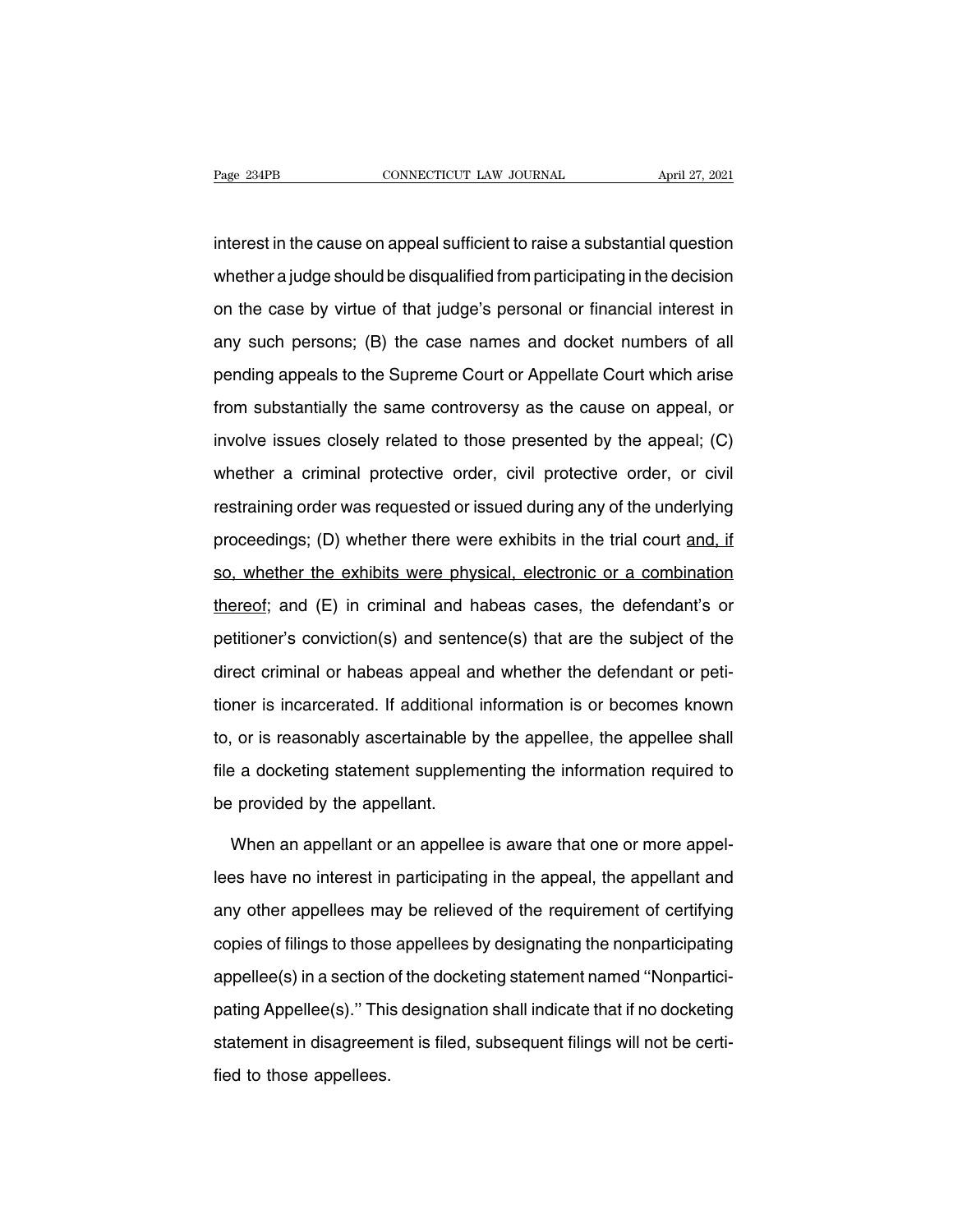IF an appellee disagrees with the nonparticipating designation, that<br>If an appellee disagrees with the nonparticipating designation, that<br>pellee shall file a docketing statement indicating such disagreement April 27, 2021 CONNECTICUT LAW JOURNAL Page 235PB<br>If an appellee disagrees with the nonparticipating designation, that<br>appellee shall file a docketing statement indicating such disagreement<br>within twenty days of the filing If an appellee disagrees with the nonparticipating designation, that<br>appellee shall file a docketing statement indicating such disagreement<br>within twenty days of the filing of that designation. All documents filed<br>on or be If an appellee disagrees with the nonparticipating designation, that<br>appellee shall file a docketing statement indicating such disagreement<br>within twenty days of the filing of that designation. All documents filed<br>on or be It an appence disagrees with the nonparticipating designation, that<br>appellee shall file a docketing statement indicating such disagreement<br>within twenty days of the filing of that designation. All documents filed<br>on or bef within twenty days of the filing of that designation. All documents filed<br>on or before the expiration of the time for an appellee to file a docketing<br>statement in disagreement as stated above shall be delivered pursuant<br>to on or before the expiration of the time for an appellee to file a docketing<br>statement in disagreement as stated above shall be delivered pursuant<br>to Section 62-7 (b) to all counsel of record. If no docketing statement<br>in d statement in disagreement as statement in disagreement as statement is filed, subseq<br>in disagreement is filed, subseq<br>nonparticipating appellees.<br>([4] 5) In all noncriminal matter Section 62-7 (b) to all counsel of record. If no docketing statement<br>disagreement is filed, subsequent filings need not be certified to<br>nparticipating appellees.<br>([4] <u>5</u>) In all noncriminal matters, except for matters exe

in disagreement is filed, subsequent filings need not be certified to<br>nonparticipating appellees.<br>([4] 5) In all noncriminal matters, except for matters exempt from a<br>preargument conference pursuant to Section 63-10, a pre nonparticipating appellees.<br>
([4] 5) In all noncriminal m<br>
preargument conference pu<br>
conference statement.<br>
([5] 6) A constitutionality r ([4] <u>5</u>) In all noncriminal matters, except for matters exempt from a<br>eargument conference pursuant to Section 63-10, a preargument<br>nference statement.<br>([5] <u>6</u>) A constitutionality notice, in all noncriminal cases where

preargument conference pursuant to Section 63-10, a preargument<br>conference statement.<br>([5] 6) A constitutionality notice, in all noncriminal cases where the<br>constitutionality of a statute has been challenged. Said notice s conference statement.<br>
([5] 6) A constitutionality notice, in all noncriminal cases where the<br>
constitutionality of a statute has been challenged. Said notice shall<br>
identify the statute, the name and address of the party ([5] <u>6</u>) A constitutionality notice, in all noncriminal cases where the constitutionality of a statute has been challenged. Said notice shall identify the statute, the name and address of the party challenging it, and whe Constitutionality of a statute has been challenged. Said notice shall<br>identify the statute, the name and address of the party challenging it,<br>and whether the statute's constitutionality was upheld by the trial court.<br>The identify the statute, the name and address of the party challenging it,<br>and whether the statute's constitutionality was upheld by the trial court.<br>The appellate clerk shall deliver a copy of such notice to the attorney<br>gen aboratify the statute, the hame and dedices of the party onalleliging it,<br>and whether the statute's constitutionality was upheld by the trial court.<br>The appellate clerk shall deliver a copy of such notice to the attorney<br>g The appellate clerk shall deliver a copy of such notice to the attorney<br>general. This section does not apply to habeas corpus matters based<br>on criminal convictions, or to any case in which the attorney general<br>is a party, First appearate stark shall deliver a sopy of sudgeneral. This section does not apply to habea<br>on criminal convictions, or to any case in whi<br>is a party, has appeared on behalf of a party,<br>brief in proceedings prior to the (*criminal convictions, or to any case in which the attorney general<br>a party, has appeared on behalf of a party, or has filed an amicus<br>ief in proceedings prior to the appeal.<br>([6] <u>7</u>) In matters in which documents are un* 

is a party, has appeared on behalf of a party, or has filed an amicus<br>brief in proceedings prior to the appeal.<br>([6] Z) In matters in which documents are under seal, conditionally<br>or otherwise, or limited as to disclosure, brief in proceedings prior to the appeal.<br>
([6] Z) In matters in which documents are under seal, conditionally<br>
or otherwise, or limited as to disclosure, a notice identifying the time,<br>
date, scope and duration of the sea ( $[6]$   $\overline{Z}$ ) In matters in which<br>or otherwise, or limited as<br>date, scope and duration of<br>(See Section 77-2.)<br>(b) Except as otherwise p otherwise, or limited as to disclosure, a notice identifying the time,<br>te, scope and duration of the sealing order with a copy of the order.<br>ee Section 77-2.)<br>(b) Except as otherwise provided, a party may as of right file date, scope and duration of the sealing order with a copy of the order.<br>(See Section 77-2.)<br>(b) Except as otherwise provided, a party may as of right file amend-<br>ments to the preliminary statement of issues at any time unt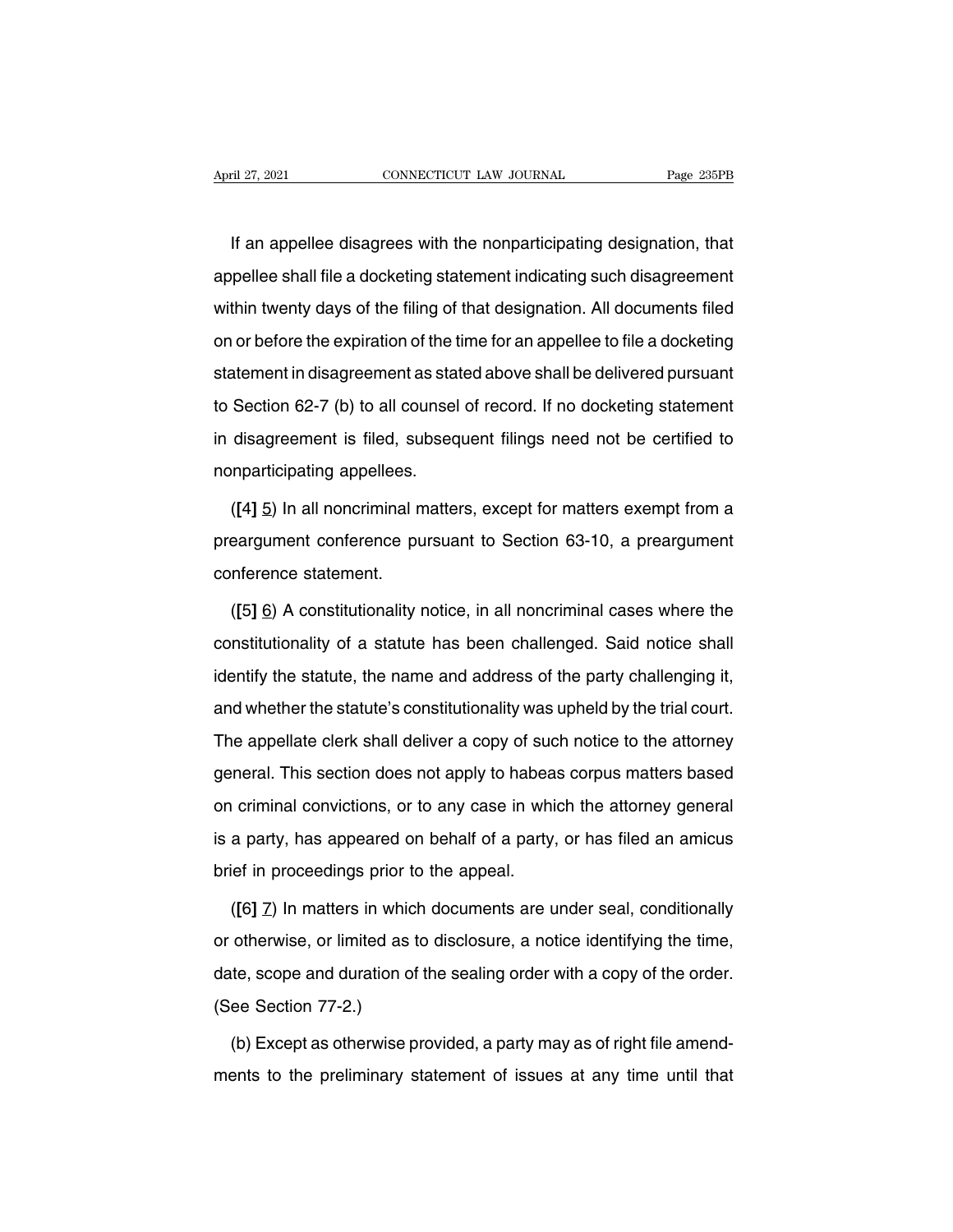Page 236PB<br>
party's brief is filed. Amendments to the docketing statement may be<br>
filed at any time. Amendments to the transcript statement may be Fage 236PB CONNECTICUT LAW JOURNAL April 27, 2021<br>party's brief is filed. Amendments to the docketing statement may be<br>filed at any time. Amendments to the transcript statement may be<br>made only with leave of the court. If party's brief is filed. Amendments to the docketing statement may be<br>filed at any time. Amendments to the transcript statement may be<br>made only with leave of the court. If leave to file such an amendment<br>is granted, the ad party's brief is filed. Amendments to the docketing statement may be<br>filed at any time. Amendments to the transcript statement may be<br>made only with leave of the court. If leave to file such an amendment<br>is granted, the ad party 3 Shorts filed. Amonianions to the decisioning elaterment may be filed at any time. Amendments to the transcript statement may be made only with leave of the court. If leave to file such an amendment is granted, the mod at any time. This interfact of the court. If leave to file such an amendment<br>is granted, the adverse party shall have the right to move for permission<br>to file a supplemental brief and for an extension of time. Amendmen is granted, the adverse party shall have the right to move for permission<br>to file a supplemental brief and for an extension of time. Amendments<br>to the preargument conference statement shall not be presented in<br>writing but is granted, the daver<br>to file a supplement<br>writing but may be<br>if one is held.<br>(c) Failure to cor The a suppremental shot and totall shot and shot and the minitary intertainshes<br>the preargument conference statement shall not be presented in<br>iting but may be presented orally at the preargument conference,<br>one is held.<br>(

reason to schedule a case for sanctions under Section 85-3 or for<br>dismissal under Section 85-1. mining set may be presented erally<br>if one is held.<br>(c) Failure to comply with this ru<br>reason to schedule a case for san<br>dismissal under Section 85-1.<br>COMMENTARY: The purpose of (c) Failure to comply with this rule shall be deemed as sufficient<br>ason to schedule a case for sanctions under Section 85-3 or for<br>smissal under Section 85-1.<br>COMMENTARY: The purpose of these amendments is to conform<br>s sec

the section to schedule a case for sanctions under Section 85-3 or for<br>dismissal under Section 85-1.<br>COMMENTARY: The purpose of these amendments is to conform<br>this section to the new process for the ordering of electronic dismissal under Section 85-1.<br>
COMMENTARY: The purpose of these amendments is to conform<br>
this section to the new process for the ordering of electronic transcripts,<br>
consistent with the recent changes adopted by the Super COMMENTARY: The purpose of these amendments is to conform<br>this section to the new process for the ordering of electronic transcripts,<br>consistent with the recent changes adopted by the Superior Court.<br>The amendments also re Whis section to the new process for the ordering of electronic transcripts,<br>this section to the new process for the ordering of electronic transcripts,<br>consistent with the recent changes adopted by the Superior Court.<br>The and becaust a the new process for the cracinity or electronic transcripts, consistent with the recent changes adopted by the Superior Court.<br>The amendments also require the docketing statement to indicate whether exhibits The amendments also require the docketing statement to indicate<br>whether exhibits in the trial court were physical, electronic or a combi-<br>nation thereof. Further, the amendments add a new subdivision requir-<br>ing the appell whether exhibits in the trial court were physical, electronic or a combi-<br>nation thereof. Further, the amendments add a new subdivision requir-<br>ing the appellant or other party to designate the proposed contents<br>of the cle mistrich of the three that count<br>nation thereof. Further, the ament<br>ing the appellant or other party<br>of the clerk appendix that is to<br>pursuant to Section 68-2A. Ing the appellant or other party to designate the proposed contents<br>of the clerk appendix that is to be prepared by the appellate clerk<br>pursuant to Section 68-2A.<br>**Sec. 63-8. Ordering and Filing of Paper Transcripts**<br>(a) [ the clerk appendix that is to be prepared by the appellate clerk<br>
Irsuant to Section 68-2A.<br> **c. 63-8.** Ordering and Filing of Paper Transcripts<br>
(a) [On or before the date of the filing of the Section 63-4 papers]<br>
ior to

pursuant to Section 68-2A.<br>
Sec. 63-8. Ordering and Filing of Paper Transcripts<br>
(a) [On or before the date of the filing of the Section 63-4 papers]<br>
Prior to the deadline for compliance with Section 63-4 (a) (2), the<br>
ap Sec. 63-8. Ordering and Filing of Paper Transcripts<br>
(a) [On or before the date of the filing of the Section 63-4 papers]<br>
Prior to the deadline for compliance with Section 63-4 (a) (2), the<br>
appellant shall, subject to Se Prior to the deadline for compliance with Section 63-4 (a) (2), the appellant shall, subject to Section 63-6 or 63-7 if applicable, order[, using form JD-ES-038,] from an official court reporter a transcript of the parts o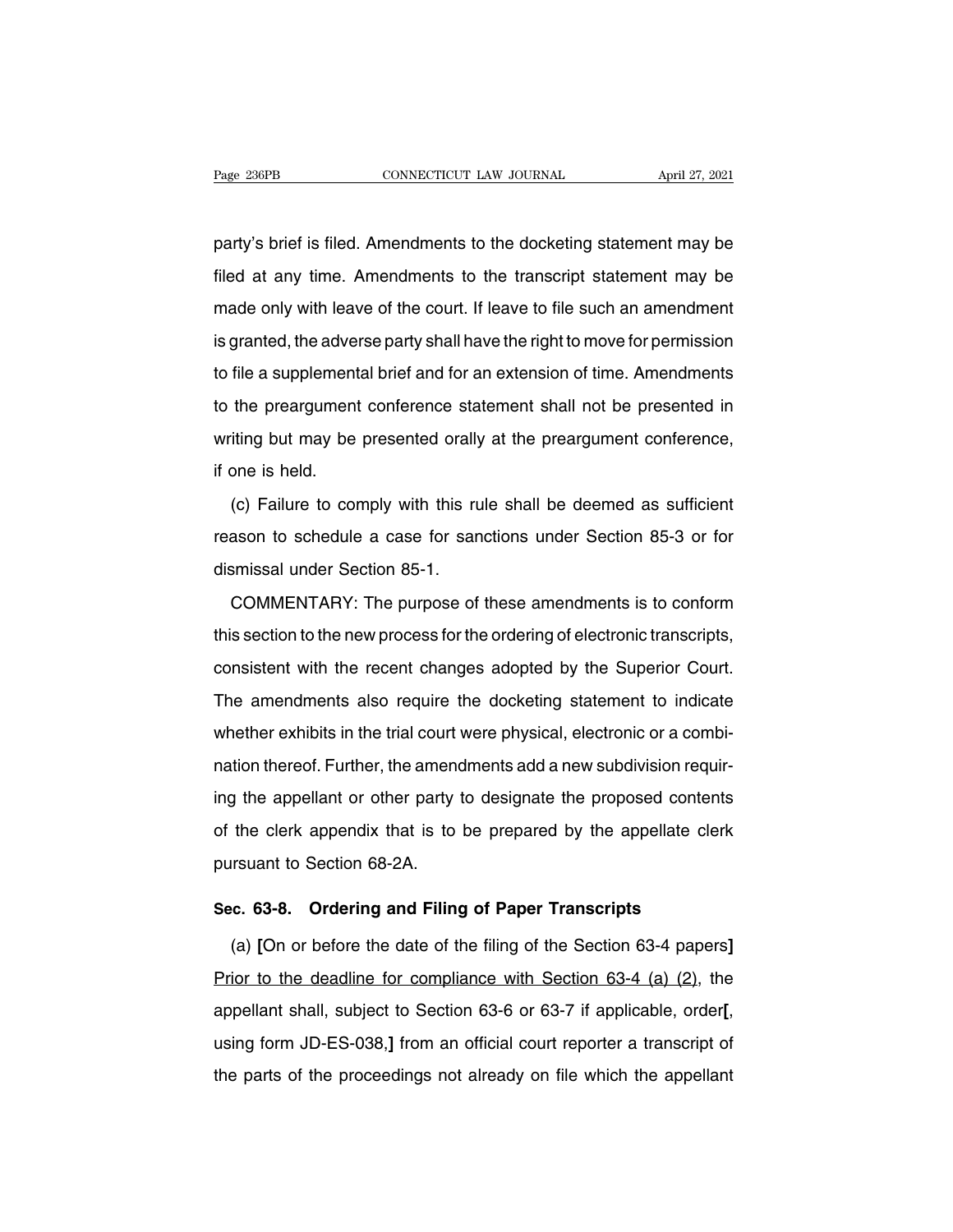April 27, 2021 CONNECTICUT LAW JOURNAL Page 237PB<br>deems necessary for the proper presentation of the appeal. Such<br>order shall specify the case name, docket number, judge's name(s), April 27, 2021 CONNECTICUT LAW JOURNAL Page 237PB<br>deems necessary for the proper presentation of the appeal. Such<br>order shall specify the case name, docket number, judge's name(s),<br>and hearing date(s), and include a brief, deems necessary for the proper presentation of the appeal. Such<br>order shall specify the case name, docket number, judge's name(s),<br>and hearing date(s), and include a brief, detailed statement describing<br>the parts of the pr deems necessary for the proper presentation of the appeal. Such<br>order shall specify the case name, docket number, judge's name(s),<br>and hearing date(s), and include a brief, detailed statement describing<br>the parts of the pr If any other party deems of the proper presentation of the apppear been order shall specify the case name, docket number, judge's name(s), and hearing date(s), and include a brief, detailed statement describing the parts o and hearing date(s), and include a brief, detailed statement describing<br>the parts of the proceedings of which a transcript has been ordered.<br>If any other party deems other parts of the transcript necessary that<br>were not or the parts of the proceedings of which a transcript has been ordered.<br>If any other party deems other parts of the transcript necessary that<br>were not ordered by the appellant, that party shall, within twenty days<br>from the fi If any other party deems other parts of the transcript necessary that<br>were not ordered by the appellant, that party shall, within twenty days<br>from the filing of the appellant's transcript papers, similarly order those<br>part transcript ordered by the appellant, that party shall, within twenty days<br>from the filing of the appellant's transcript papers, similarly order those<br>parts [in writing] from an official court reporter. Upon submission of a from the filing of the appellant's transcript papers, similarly order t<br>parts [in writing] from an official court reporter. <u>Upon submissior</u><br>transcript order, the ordering party will be provided with an<br>confirmation that parts [in writing] from an official court reporter. Upon submission of a transcript order, the ordering party will be provided with an order confirmation that includes the information required above.<br>
(b) A party shall pro

transcript order, the ordering party will be provided with an order<br>confirmation that includes the information required above.<br>(b) A party shall promptly make satisfactory arrangements for pay-<br>ment of the costs of the tra confirmation that includes the information required above.<br>
(b) A party shall promptly make satisfactory arrangements for pay-<br>
ment of the costs of the transcript, pursuant to guidelines established<br>
by the chief court ad (b) A party shall promptly make satisfactory arrangements for pay-<br>ment of the costs of the transcript, pursuant to guidelines established<br>by the chief court administrator. After those arrangements have been<br>made, an offic party from party and premittent pursuant to guidelines established<br>by the chief court administrator. After those arrangements have been<br>made, an official court reporter shall [deliver] provide to the ordering<br>party [a writ deliver and the mailtenips, particular to galaximous constantiver.<br>By the chief court administrator. After those arrangements have been<br>made, an official court reporter shall [deliver] provide to the ordering<br>party [a writ made, an official court reporter shall [deliver] provide to the ordering<br>party [a written] an acknowledgment of the order, with an estimated<br>date of delivery and [the] estimated number of pages in the transcript<br>order. The mate) an embate certification chain period, phenomenon party [a written] an acknowledgment of the order, with an estimated date of delivery and [the] estimated number of pages in the transcript order. The ordering party sh pair, the unitary and [the] estimated number of pages in the transcript<br>order. The ordering party shall file [it] the acknowledgment with the<br>appellate clerk with certification pursuant to Section 62-7. [The official<br>court enter to court transcript shall file [it] the acknowledgment with the appellate clerk with certification pursuant to Section 62-7. [The official court reporter shall also immediately deliver a copy of the acknowledgment to appellate clerk with certification pursuant to Section 62-7. [The official<br>court reporter shall also immediately deliver a copy of the acknowledg-<br>ment to court transcript services.] If the final portion of the transcript<br> court reporter shall also immediately deliver a copy of the acknowledgment to court transcript services.] If the final portion of the transcript cannot be delivered on or before the estimated delivery date on the acknowled next business day, [issue] provide to the ordering party and active to court transcript cannot be delivered on or before the estimated delivery date on the acknowledgment, the official court reporter will, not later than t transcript order acknowledgment, the official court reporter will, not later than the acknowledgment, the official court reporter will, not later than the next business day, [issue] provide to the ordering party an amended estimate the sentence on the sentence and sentence dentery date on the acknowledgment, the official court reporter will, not later than the next business day, [issue] provide to the ordering party an amended transcript ord the amended acknowledgment form to court transcript and amended transcript order acknowledgment [form (JD-ES-38A)] with a revised estimated delivery date [and shall also immediately deliver a copy of the amended acknowledg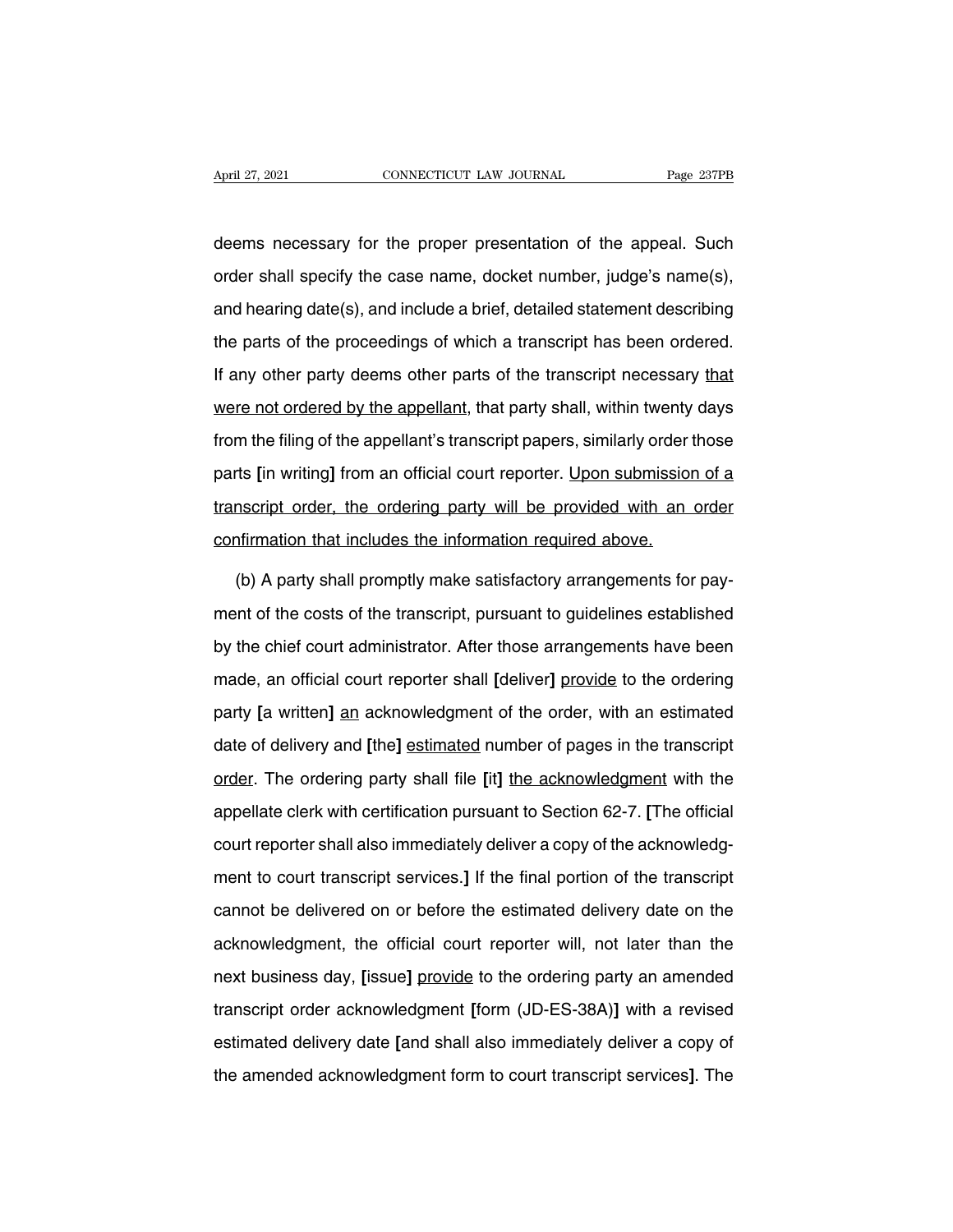Page 238PB<br>
CONNECTICUT LAW JOURNAL April 27, 2021<br>
ordering party shall file the amended acknowledgment form immedi-<br>
ately with the appellate clerk with certification pursuant to Section 62-7. Page 238PB CONNECTICUT LAW JOURNAL April 27, 2021<br>
ordering party shall file the amended acknowledgment form immedi-<br>
ately with the appellate clerk with certification pursuant to Section 62-7.<br>
(c) An official court repor

dering party shall file the amended acknowledgment form immedi-<br>ely with the appellate clerk with certification pursuant to Section 62-7.<br>(c) An official court reporter shall cause each court recording monitor<br>volved in th ordering party shall file the amended acknowledgment form immedi-<br>ately with the appellate clerk with certification pursuant to Section 62-7.<br>(c) An official court reporter shall cause each court recording monitor<br>involved ately with the appellate clerk with certification pursuant to Section 62-7.<br>
(c) An official court reporter shall cause each court recording monitor<br>
involved in the production of the transcript to prepare a certificate of (c) An official court reporter shall cause each court recording monitor<br>involved in the production of the transcript to prepare a certificate of<br>delivery stating the number of pages in the transcript and the date of<br>its de (e) whence example it shall be transcript to prepare a certificate of delivery stating the number of pages in the transcript and the date of its delivery to the party who ordered it. If delivery is by mail, the transcript delivery stating the number of pages in the transcript and the date of<br>its delivery to the party who ordered it. If delivery is by mail, the<br>transcript shall be mailed first class certified, return receipt requested.<br>The d delivery belowing the namber of pages in the transcript and the date of<br>its delivery to the party who ordered it. If delivery is by mail, the<br>transcript shall be mailed first class certified, return receipt requested.<br>The The date of mailing is the date of delivery. If delivery is by hand, the transcript shall be mailed first class certified, return receipt requested.<br>The date of mailing is the date of delivery. If delivery is by hand, the manisonpt shall be malled lifet slass serimed, retain receipt requested.<br>The date of mailing is the date of delivery. If delivery is by hand, the<br>court recording monitor shall obtain a receipt acknowledging delivery.<br>The d rifusion and the metally is the date of delivery. It delivery to by hand, the court recording monitor shall obtain a receipt acknowledging delivery.<br>The date of the receipt is the date of delivery. Each court recording mon The date of the receipt is the date of delivery. Each court recording<br>monitor shall forward the certificates of delivery to the official court<br>reporter [with a copy to court transcript services]. Upon receipt of all<br>the ce the date of the foculpt is the date of delivery. Each coart foculting<br>monitor shall forward the certificates of delivery to the official court<br>reporter [with a copy to court transcript services]. Upon receipt of all<br>the ce reporter [with a copy to court transcript services]. Upon receipt of all<br>the certificates of delivery, the official court reporter shall deliver to<br>the ordering party a certificate of completion stating the total number<br>of the certificates of delivery, the official court reporter shall deliver to<br>the ordering party a certificate of completion stating the total number<br>of pages in the entire transcript <u>order</u> and the date of final delivery of the ordering party a certificate of completion stating the total number<br>of pages in the entire transcript <u>order</u> and the date of final delivery of<br>the transcript <u>order</u>. [The official court reporter shall also immediatel services.**]** transcript <u>order</u>. [The official court reporter shall also immediately<br>iver a copy of the certificate of completion to court transcript<br>vices.]<br>(d) Upon receipt of the certificate of completion from the official<br>urt repor

deliver a copy of the certificate of completion to court transcript<br>services.]<br>(d) Upon receipt of the certificate of completion from the official<br>court reporter, the ordering party shall file with the appellate clerk the<br> services.]<br>(d) Upon receipt of the certificate of completion from the official<br>court reporter, the ordering party shall file with the appellate clerk the<br>certificate of completion along with a certification that a copy of (d) Upon receipt of the certificate of completion from the official<br>court reporter, the ordering party shall file with the appellate clerk the<br>certificate of completion along with a certification that a copy of the<br>certifi (a) open receipt of the continuate (court reporter, the ordering party shall for contrificate of completion along with a cordificate of completion has been deli<br>in accordance with Section 62-7.<br>(e) (1) The appellant is req rtificate of completion along with a certification that a copy of the<br>rtificate of completion has been delivered to all counsel of record<br>accordance with Section 62-7.<br>(e) (1) The appellant is required, either before or si

certificate of completion has been delivered to all counsel of record<br>in accordance with Section 62-7.<br>(e) (1) The appellant is required, either before or simultaneously<br>with the filing of the appellant's brief, to file wi in accordance with Section 62-7.<br>
(e) (1) The appellant is required, either before or simultaneously<br>
with the filing of the appellant's brief, to file with the appellate clerk<br>
one unmarked, nonreturnable copy of the tran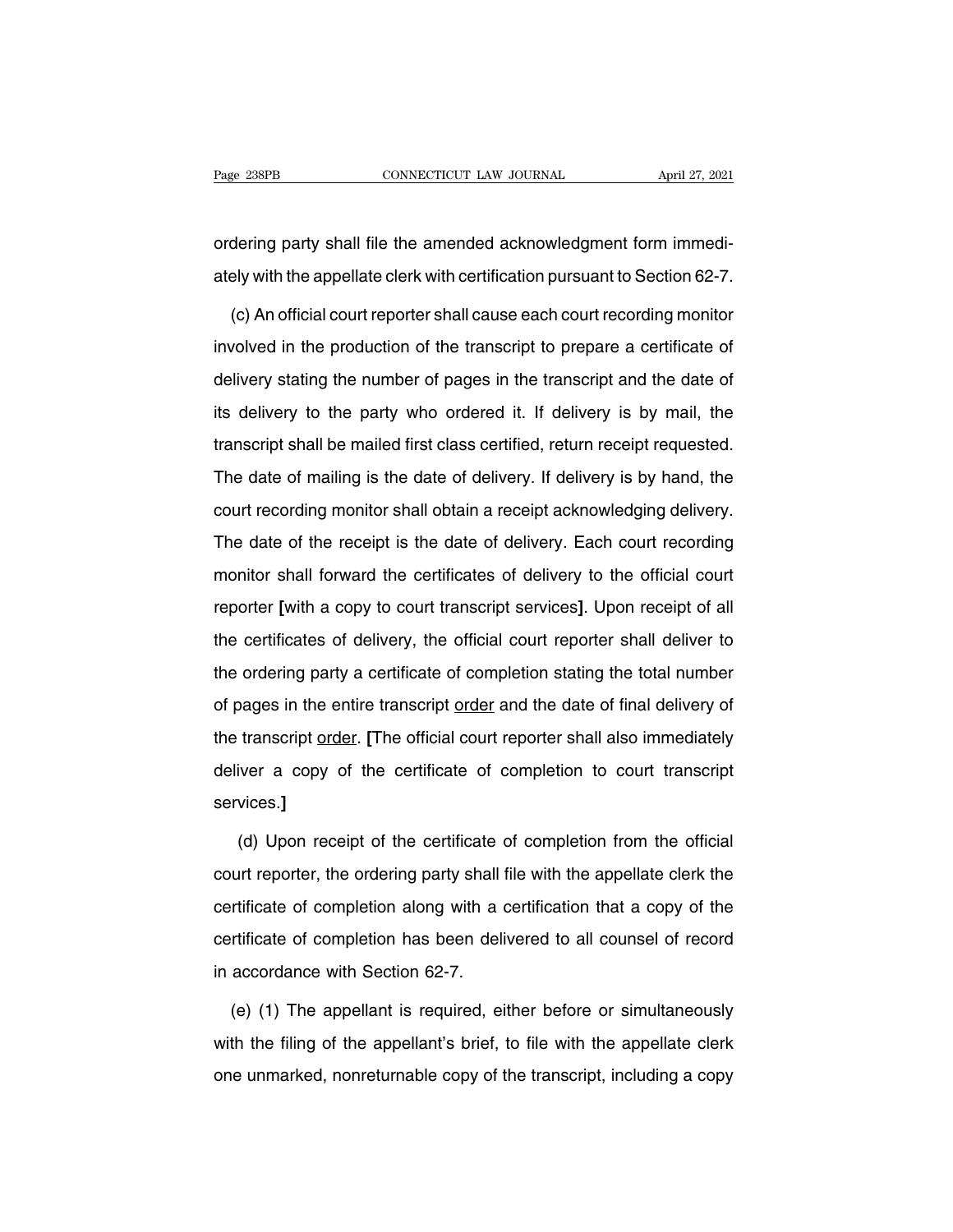April 27, 2021 CONNECTICUT LAW JOURNAL Page 239PB<br>
of the official court reporter's certification page, ordered pursuant to<br>
subsection (a). April 27, 2021<br>of the official court r<br>subsection (a).<br>(2) All other parties

(2) the official court reporter's certification page, ordered pursuant to<br>bsection (a).<br>(2) All other parties are likewise required, either before or simultane-<br>sly with the filing of their briefs, to file those additional of the official court reporter's certification page, ordered pursuant to<br>subsection (a).<br>(2) All other parties are likewise required, either before or simultane-<br>ously with the filing of their briefs, to file those additio subsection (a).<br>(2) All other parties are likewise required, either before or simultane-<br>ously with the filing of their briefs, to file those additional portions<br>ordered pursuant to subsection (a) but shall not include the (2) All other parties are likewise re<br>ously with the filing of their briefs,<br>ordered pursuant to subsection (a)<br>already filed by the appellant.<br>(3) The party filing the transcript ( $\angle$ ) The particle are increased in the particle of shall provide the methods dened pursuant to subsection (a) but shall not include the portions ready filed by the appellant.<br>(3) The party filing the transcript shall pr

and all opposing counsel with a list of the number, and include the portions<br>already filed by the appellant.<br>(3) The party filing the transcript shall provide the appellate clerk<br>and all opposing counsel with a list of the already filed by the appellant.<br>
(3) The party filing the transcript shall provide the appellate clerk<br>
and all opposing counsel with a list of the number, and inclusive dates,<br>
of the volumes being filed. Form JD-CL-62, o (3) The party filing the transcript sha<br>and all opposing counsel with a list of the<br>of the volumes being filed. Form JD-CL-6<br>be used to satisfy this subsection.<br>COMMENTARY: The purpose of thes (c) The party hing are darisonly enall provide are appointed only.<br>
In all opposing counsel with a list of the number, and inclusive dates,<br>
the volumes being filed. Form JD-CL-62, or one similar to it, should<br>
cused to sa

of the volumes being filed. Form JD-CL-62, or one similar to it, should<br>be used to satisfy this subsection.<br>COMMENTARY: The purpose of these amendments is to conform<br>this section to the new process for the ordering of elec be used to satisfy this subsection.<br>COMMENTARY: The purpose of these amendments is to conform<br>this section to the new process for the ordering of electronic transcripts,<br>consistent with the recent changes adopted by the Su COMMENTARY: The purpose of these amendment<br>this section to the new process for the ordering of electro<br>consistent with the recent changes adopted by the Street.<br>**Sec. 63-10. Preargument Conferences**<br>The chief justice or th Solation to the new process for the ordering of electronic transcripts,<br>
Insistent with the recent changes adopted by the Superior Court.<br> **c. 63-10. Preargument Conferences**<br>
The chief justice or the chief judge or a desi

consistent with the recent changes adopted by the Superior Court.<br> **Sec. 63-10. Preargument Conferences**<br>
The chief justice or the chief judge or a designee may, in cases<br>
deemed appropriate, direct that conferences of the Sec. 63-10. Preargument Conferences<br>The chief justice or the chief judge or a designee may, in cases<br>deemed appropriate, direct that conferences of the parties be sched-<br>uled in advance of oral argument. All civil cases ar The chief justice or the chief judge or a designee may, in cases<br>deemed appropriate, direct that conferences of the parties be sched-<br>uled in advance of oral argument. All civil cases are eligible for preargu-<br>ment confere deemed appropriate, direct that conferences of the parties be sched-<br>uled in advance of oral argument. All civil cases are eligible for preargu-<br>ment conferences except habeas corpus appeals, appeals involving<br>juvenile mat ded in advance of oral argument. All civil cases are eligible for preargument conferences except habeas corpus appeals, appeals involving<br>juvenile matters, including child protection appeals as defined in Section 79a-1, su also in davanties of oral digament. All other suspension of prodigation ment conferences except habeas corpus appeals, appeals involving<br>juvenile matters, including child protection appeals as defined in Sec-<br>tion 79a-1, s inch concretions oxopt hascal corpus appeals, ap<br>juvenile matters, including child protection appeals as<br>tion 79a-1, summary process appeals, foreclosure<br>appeals from the suspension of a motor vehicle I<br>operating under the In 79a-1, summary process appeals, foreclosure appeals, and<br>peals from the suspension of a motor vehicle license due to<br>erating under the influence of liquor or drugs.<br>In any exempt case, all parties appearing and particip

appeals from the suspension of a motor vehicle license due to<br>operating under the influence of liquor or drugs.<br>In any exempt case, all parties appearing and participating in the<br>appeal may file a joint request for a prear Supposite from the exceptioner of a motor volusio hechos data to<br>operating under the influence of liquor or drugs.<br>In any exempt case, all parties appearing and participating in the<br>appeal may file a joint request for a pr In any exempt case, all parties appearing and participating in the appeal may file a joint request for a preargument conference. In a foreclosure case, the request for a preargument conference is sufficient if jointly subm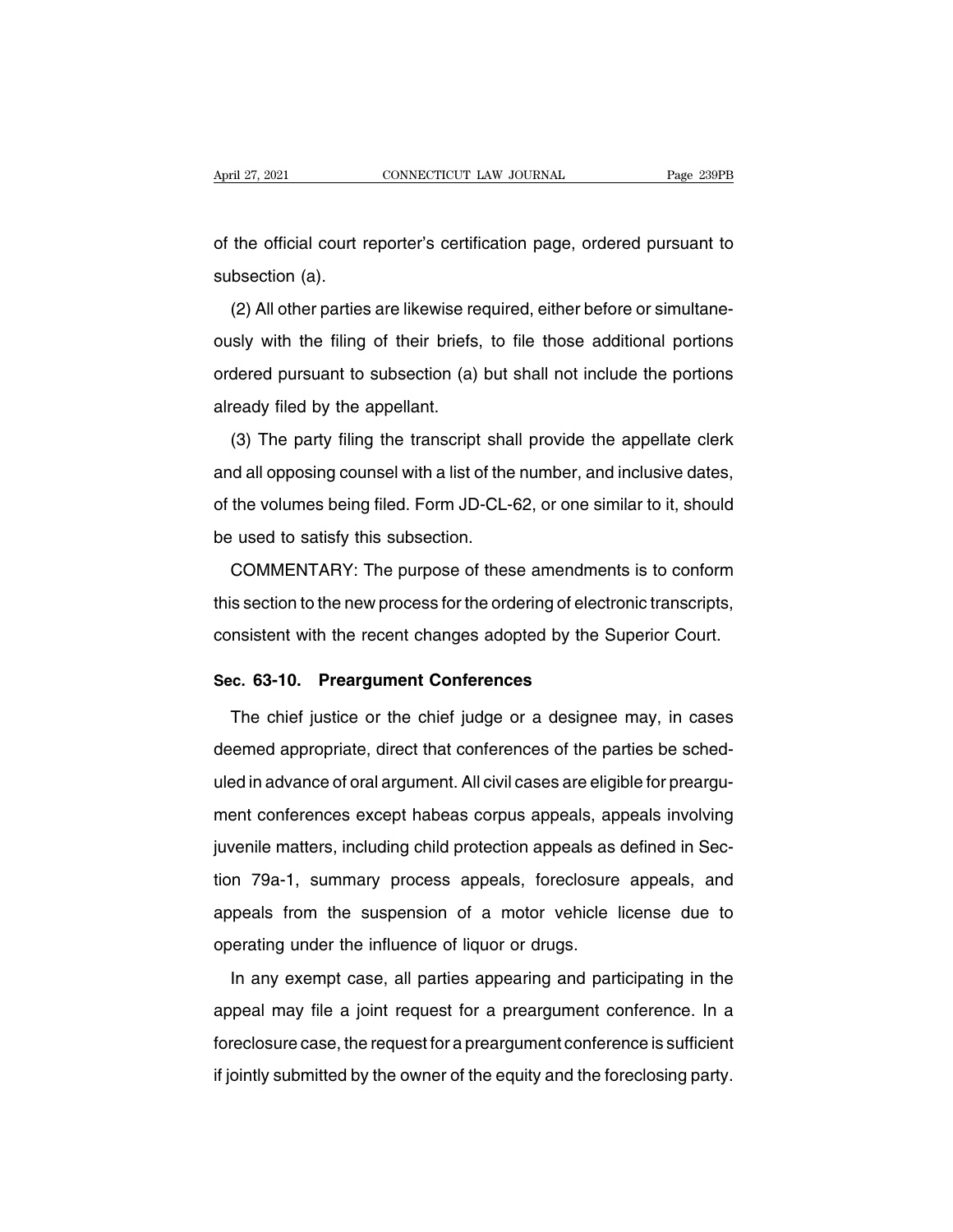Page 240PB CONNECTICUT LAW JOURNAL April 27, 2021<br>In any exempt case, however, the chief justice or the chief judge or<br>a designee may, if deemed appropriate, order a preargument con-Page 240PB CONNECTICUT LAW JOURNAL April 27, 2021<br>In any exempt case, however, the chief justice or the chief judge or<br>a designee may, if deemed appropriate, order a preargument con-<br>ference. ference. any exempt case, however, the chief justice or the chief judge or<br>designee may, if deemed appropriate, order a preargument con-<br>rence.<br>The chief justice may designate a judge of the Superior Court, a<br>nior judge or a judge

senior judge or a judge of the Superior Court, a<br>senior judge or a judge of the Superior Court, a<br>senior judge or a judge trial referee [or senior judge] to preside at a<br>conference. The scheduling of or attendance at a pre a designee may, if deemed appropriate, order a preargument conference.<br>The chief justice may designate a judge of the Superior Court, a senior judge or a judge trial referee [or senior judge] to preside at a conference. Th The chief justice may designate a judge of the Superior Court, a<br>senior judge or a judge trial referee [or senior judge] to preside at a<br>conference. The scheduling of or attendance at a preargument confer-<br>ence shall not a senior judge or a judge trial referee [or senior judge] to preside at a conference. The scheduling of or attendance at a preargument conference shall not affect the duty of the parties to adhere to the times set for the fi conference. The scheduling of or attendance at a preargument conference shall not affect the duty of the parties to adhere to the times set for the filing of briefs. Failure of counsel of record to attend a preargument con Befinding of the particlaries at a preargament series<br>ence shall not affect the duty of the parties to adhere to the times set for<br>the filing of briefs. Failure of counsel of record to attend a preargument<br>conference may r the filing of briefs. Failure of counsel of record to attend a preargument<br>conference may result in the imposition of sanctions under Section<br>85-2. Unless other arrangements have been approved in advance by<br>the conference and a prodighment<br>conference may result in the imposition of sanctions under Section<br>85-2. Unless other arrangements have been approved in advance by<br>the conference judge, parties shall be present at the conference site<br>an 85-2. Unless other arrangements have been approved in advance by<br>the conference judge, parties shall be present at the conference site<br>and available for consultation. When a party against whom a claim is<br>made is insured, a 85-2. Unless other arrangements have been approved in advance by<br>the conference judge, parties shall be present at the conference site<br>and available for consultation. When a party against whom a claim is<br>made is insured, a and available for consultation. When a party against whom a claim is<br>made is insured, an insurance adjuster for such insurance company<br>shall be available by telephone at the time of such preargument confer-<br>ence unless the and dvaliable for concentration. When a party against whom a claim is<br>made is insured, an insurance adjuster for such insurance company<br>shall be available by telephone at the time of such preargument confer-<br>ence unless th shall be available by telephone at the time of such instance company<br>shall be available by telephone at the time of such preargument confer-<br>ence unless the conference judge, in his or her discretion, requires<br>the attendan ence unless the conference judge, in his or her discretion, requires<br>the attendance of the adjuster at the conference. The conference<br>proceedings shall not be brought to the attention of the court by the<br>presiding officer the attendance of the adjuster at the conceedings shall not be brought to the presiding officer or any of the parties unit a final disposition of the appeal.<br>The following matters may be considered oceedings shall not be brought to the attention<br>esiding officer or any of the parties unless the<br>a final disposition of the appeal.<br>The following matters may be considered:<br>(1) Possibility of settlement; esiding officer or any of the partion<br>a final disposition of the appeal.<br>The following matters may be cor<br>(1) Possibility of settlement;<br>(2) Simplification of issues; (2) a final disposition of the appeal.<br>
The following matters may be co<br>
(1) Possibility of settlement;<br>
(2) Simplification of issues;<br>
(3) Amendments to the prelimina

- 
- 
- The following matters may be considered:<br>(1) Possibility of settlement;<br>(2) Simplification of issues;<br>(3) Amendments to the preliminary statement of issues;<br>(4) Transfer to the Supreme Court; (1) Possibility of settlement;<br>(2) Simplification of issues;<br>(3) Amendments to the preliminary state<br>(4) Transfer to the Supreme Court;<br>(5) Timetable for the filing of briefs; (2) Simplification of issues;<br>(3) Amendments to the preliminary stater<br>(4) Transfer to the Supreme Court;<br>(5) Timetable for the filing of briefs;<br>(6) En banc review; and (3) Amendments to the  $|$ <br>(4) Transfer to the Supre<br>(5) Timetable for the filir<br>(6) En banc review; and
- 
- 
-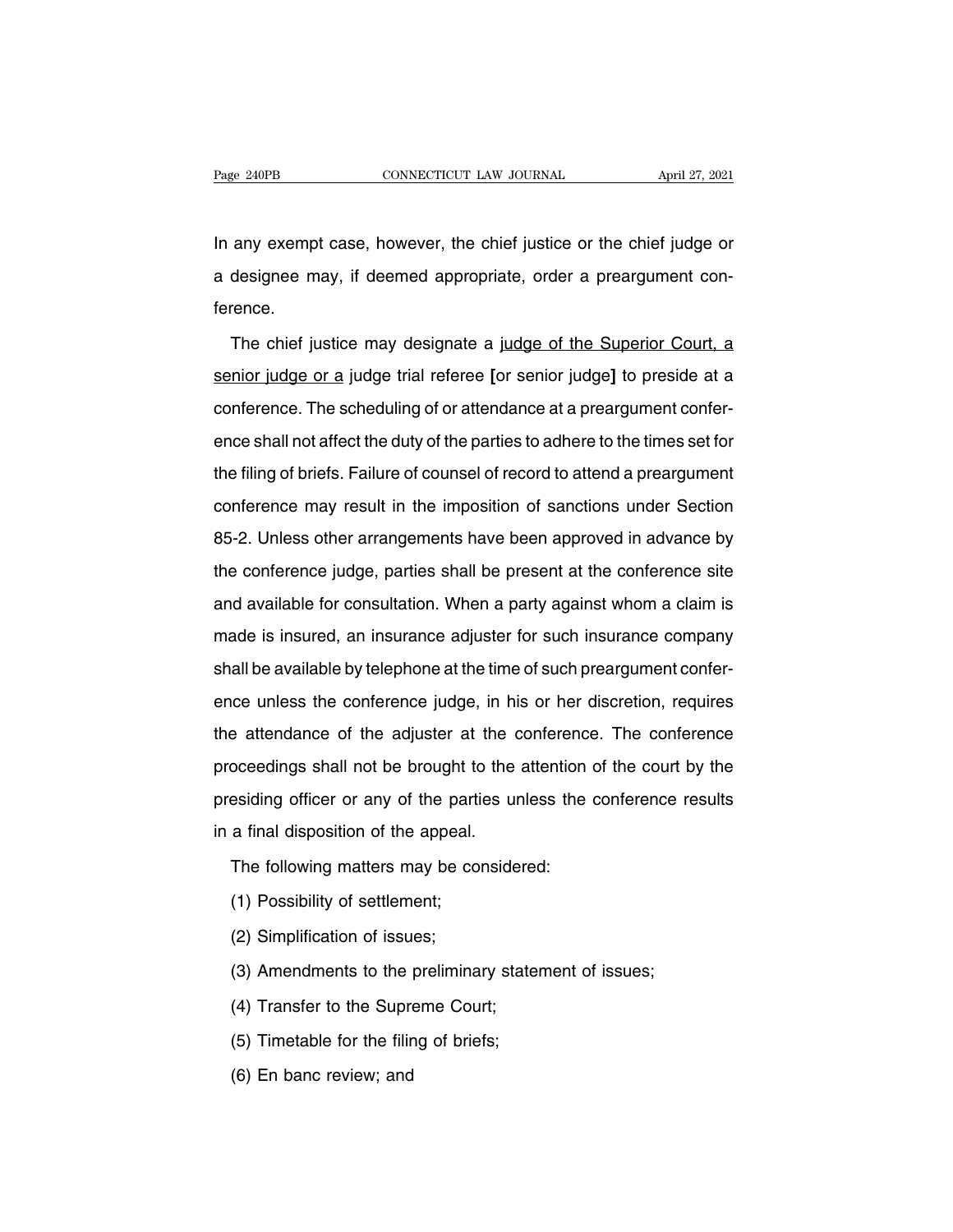(7) Such other matters as the conference judge shall consider appro-<br>
That example is the conference judge shall consider appro-<br>
Such other matters as the conference judge shall consider appropriate.

(7) Such other matters as the conference judge shall consider appro-<br>iate.<br>All matters scheduled for a preargument conference before a judge<br>al referee are referred to that official by the chief court administrator (7) Such other matters as the conference judge shall consider appro-<br>priate.<br>
All matters scheduled for a preargument conference before a judge<br>
trial referee are referred to that official by the chief court administrator (7) Such other matters as the conference judge shall consider appro-<br>priate.<br>
All matters scheduled for a preargument conference before a judge<br>
trial referee are referred to that official by the chief court administrator All matters scheduled for a preargument conference before a judge<br>trial referee are referred to that official by the chief court administrator<br>pursuant to General Statutes § 52-434a, which vests judge trial refer-<br>ees with The induction of the produgation is contributed by the chief court administrator<br>pursuant to General Statutes § 52-434a, which vests judge trial refer-<br>ees with the same powers and jurisdiction as Superior Court judges<br>and onal referee are referred to that efficial by<br>pursuant to General Statutes § 52-434a,<br>ees with the same powers and jurisdictic<br>and senior judges, including the power<br>opening and modifying judgments.<br>COMMENTARY: This amendm Exam to definite durated 3 of 10 kg, milent reck judge indirection<br>is with the same powers and jurisdiction as Superior Court judges<br>d senior judges, including the power to implement settlements by<br>ening and modifying judg

and senior judges, including the power to implement settlements by<br>opening and modifying judgments.<br>COMMENTARY: This amendment allows the chief justice to desig-<br>nate a judge of the Superior Court, in addition to a senior opening and modifying judgments.<br>COMMENTARY: This amendment allows the chief justice to des<br>nate a judge of the Superior Court, in addition to a senior judge c<br>judge trial referee, to preside at a preargument conference.<br>C Framerical<br>**CHAPTER 66**<br>**CHAPTER 66<br>CHAPTER 66**<br>**CHAPTER 66** of the Superior Court, in addition to a senior judge or a<br>eree, to preside at a preargument conference.<br>**CHAPTER 66**<br>MOTIONS AND OTHER PROCEDURES indige trial referee, to preside at a preargument co<br> **CHAPTER 66<br>
MOTIONS AND OTHER PROCEDU**<br> **Sec. 66-6. Motion for Review; In General**<br>
The court may, on written motion for review stati

CHAPTER 66<br>MOTIONS AND OTHER PROCEDURES<br>c. 66-6. Motion for Review; In General<br>The court may, on written motion for review stating the grounds for<br>e relief sought, modify or vacate any order made by the trial court MOTIONS AND OTHER PROCEDURES<br>Sec. 66-6. Motion for Review; In General<br>The court may, on written motion for review stating the grounds for<br>the relief sought, modify or vacate any order made by the trial court<br>under Section Sec. 66-6. Motion for Review; In General<br>The court may, on written motion for review stating the grounds for<br>the relief sought, modify or vacate any order made by the trial court<br>under Section 66-1 (a); any action by the a The court may, on written motion for review stating the grounds for<br>the relief sought, modify or vacate any order made by the trial court<br>under Section 66-1 (a); any action by the appellate clerk under Section<br>66-1 (c); a The seart may, on which measured fevrow elaling the greaties for<br>the relief sought, modify or vacate any order made by the trial court<br>under Section 66-1 (a); any action by the appellate clerk under Section<br>66-1 (c); any o and the relation 66-1 (a); any action by the appellate clerk under Section 66-1 (c); any order made by the trial court, or by the workers' compensation commissioner in cases arising under General Statutes § 31-<br>290a (b), r 66-1 (c); any order made by the trial court, or by the workers' compensation commissioner in cases arising under General Statutes  $\S 31-290a$  (b), relating to the perfecting of the record for an appeal or the procedure of sation commissioner in cases arising under General Statutes  $\S$  31-<br>290a (b), relating to the perfecting of the record for an appeal or the<br>procedure of prosecuting or defending against an appeal; any order<br>made by the tr 290a (b), relating to the perfecting of the record for an appeal or the procedure of prosecuting or defending against an appeal; any order made by the trial court concerning a stay of execution in a case on appeal; any or given the trial court concerning and securities and appear of the procedure of prosecuting or defending against an appeal; any order made by the trial court concerning the waiver of fees, costs and security under Section 6 made by the trial court concerning a stay of execution in a case on<br>appeal; any order made by the trial court concerning the waiver of<br>fees, costs and security under Section 63-6 or 63-7; or any order<br>concerning the withdr shade by the that beart beholding a blay or biobation in a babe on<br>appeal; any order made by the trial court concerning the waiver of<br>fees, costs and security under Section 63-6 or 63-7; or any order<br>concerning the withdra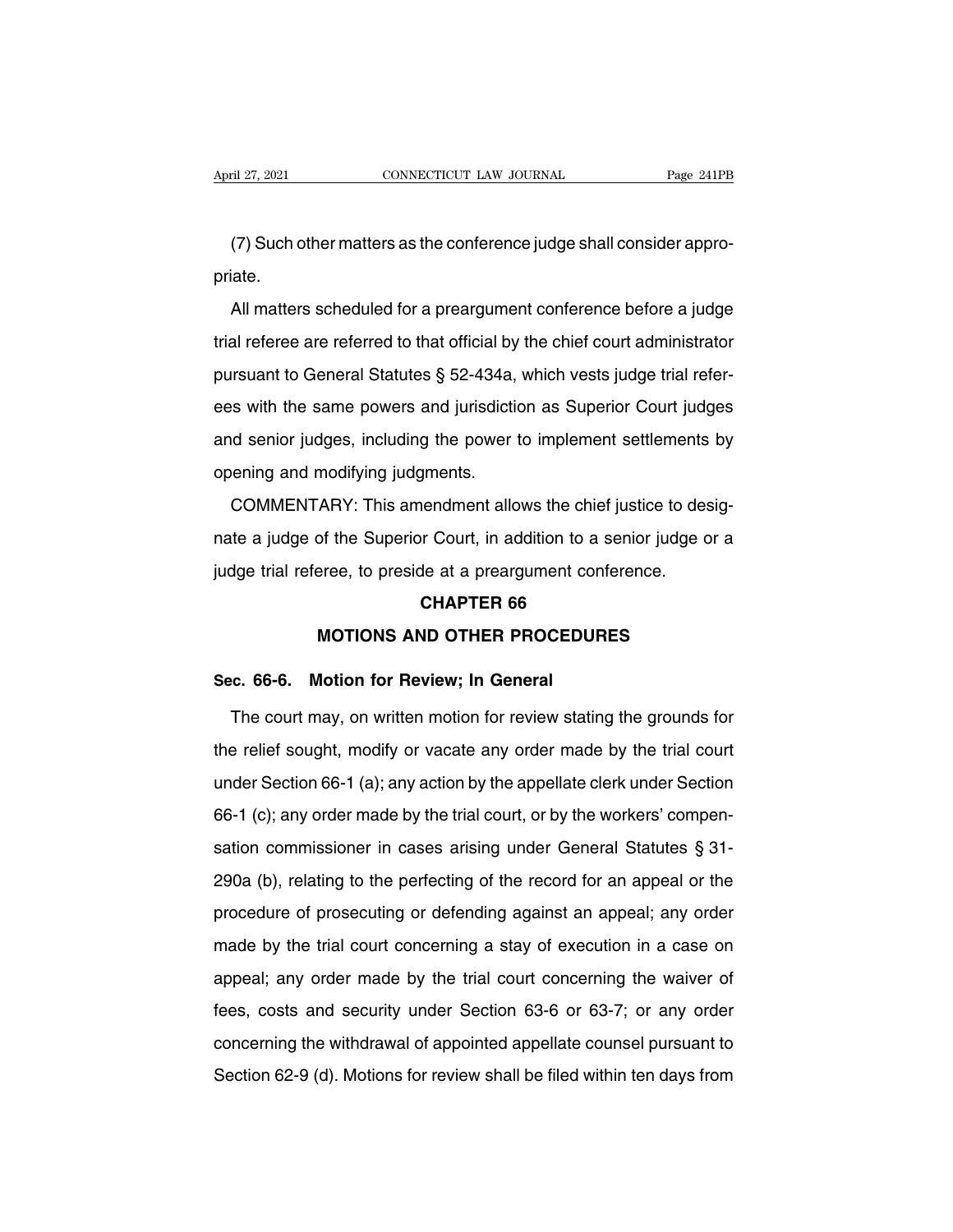The issuance of notice of the order sought to be reviewed. Motions for<br>the issuance of notice of the order sought to be reviewed. Motions for<br>review of the clerk's taxation of costs under judgments of the court Page 242PB CONNECTICUT LAW JOURNAL April 27, 2021<br>the issuance of notice of the order sought to be reviewed. Motions for<br>review of the clerk's taxation of costs under judgments of the court<br>having appellate jurisdiction sh The issuance of notice of the order sought to be reviewed. Motions for<br>review of the clerk's taxation of costs under judgments of the court<br>having appellate jurisdiction shall be governed by Section 71-3.<br>If a motion for r In a motion of the order sought to be reviewed. Motions for<br>View of the clerk's taxation of costs under judgments of the court<br>Ving appellate jurisdiction shall be governed by Section 71-3.<br>If a motion for review of a deci

review of the clerk's taxation of costs under judgments of the court<br>having appellate jurisdiction shall be governed by Section 71-3.<br>If a motion for review of a decision depends on a transcript of<br>evidence or proceedings recording appellate jurisdiction shall be governed by Section 71-3.<br>If a motion for review of a decision depends on a transcript of<br>evidence or proceedings taken by an official court reporter or court<br>recording monitor, th If a motion for review of a decision depends on a transcript of evidence or proceedings taken by an official court reporter or court recording monitor, the moving party shall file with the motion either a transcript or a c the opposition. The opposition is a decision dependent of the transcript of evidence or proceedings taken by an official court reporter or court recording monitor, the moving party shall file with the motion either a trans the cording monitor, the moving party shall file with the motion either a transcript or a copy of the transcript order [form (JD-ES-038)] confirma-<br>tion. The opposing party may, within one week after the transcript or<br>the franscript or a copy of the transcript order [form (JD-ES-038)] confirma-<br>tion. The opposing party may, within one week after the transcript or<br>the copy of the order [form] confirmation is filed by the moving party,<br>file e **EXECTS** and transcript of a depty of the transcript over point (ob EO coo) **J Solution**<br> **EXECTS** file copy of the order [form] confirmation is filed by the moving party,<br> **file either a transcript of additional evidenc** a transcript shall order and electronic version of the transcript of the copy of the order [form] confirmation is filed by the moving party, file either a transcript of additional evidence or a copy of the order [form] con ance supplementation for addition<br>file either a transcript of addition<br>a transcript shall order an electr<br>ance with Section 63-8A.<br>COMMENTARY: The purpos of the control of the transfer of the state of the state of the state.<br>
Form] confirmation for additional transcript. Parties filing or ordering<br>
ranscript shall order an electronic version of the transcript in accord-<br>
co

trom, **Schmittager For dealitorial indices for** the transcript in accord-<br>ance with Section 63-8A.<br>COMMENTARY: The purpose of these amendments is to conform<br>this section to the new process for the ordering of electronic tr Example the recent changes of these amendments is to conform<br>this section to the new process for the ordering of electronic transcripts,<br>consistent with the recent changes adopted by the Superior Court.<br>**CHAPTER 67** rpose of these amendmer<br>ss for the ordering of electic<br>changes adopted by the S<br>**CHAPTER 67**<br>**BRIEFS** consistent with the recent changes adopted<br> **CHAPTER 67**<br> **Sec. 67-1. Brief and Appendix**<br>
In any brief or appendix, the plaintiff and de

### **BRIEFS**

CHAPTER 67<br>
BRIEFS<br>
In any brief or appendix, the plaintiff and defendant shall be referred<br>
as such rather than as <u>the</u> appellant and appellee, wherever it is BRIEFS<br>Sec. 67-1. Brief and Appendix<br>In any brief or appendix, the plaintiff and defendant shall be referred<br>to as such rather than as <u>the</u> appellant and appellee, wherever it is<br>possible to do so; on a reservation the pl Sec. 67-1. Brief and Appendix<br>In any brief or appendix, the plaintiff and defendant shall be referred<br>to as such rather than as <u>the</u> appellant and appellee, wherever it is<br>possible to do so; on a reservation the plaintiff In any brief or appen<br>to as such rather than<br>possible to do so; on a<br>as the appellant.<br>Each brief shall con Each brief shall contain a concise statement of the principal issue<br>issues involved in the appear. The statement of the principal issue<br>issues involved in the appeal. The statement ordinarily should [not

possible to do so; on a reservation the plaintiff below shall be regarded<br>as the appellant.<br>Each brief shall contain a concise statement of the principal issue<br>or issues involved in the appeal. The statement ordinarily sho exceed by one reservation are planning soon shall so regarded<br>as the appellant.<br>Tach brief shall contain a concise statement of the principal issue<br>or issues involved in the appeal. The statement ordinarily should [not<br>exc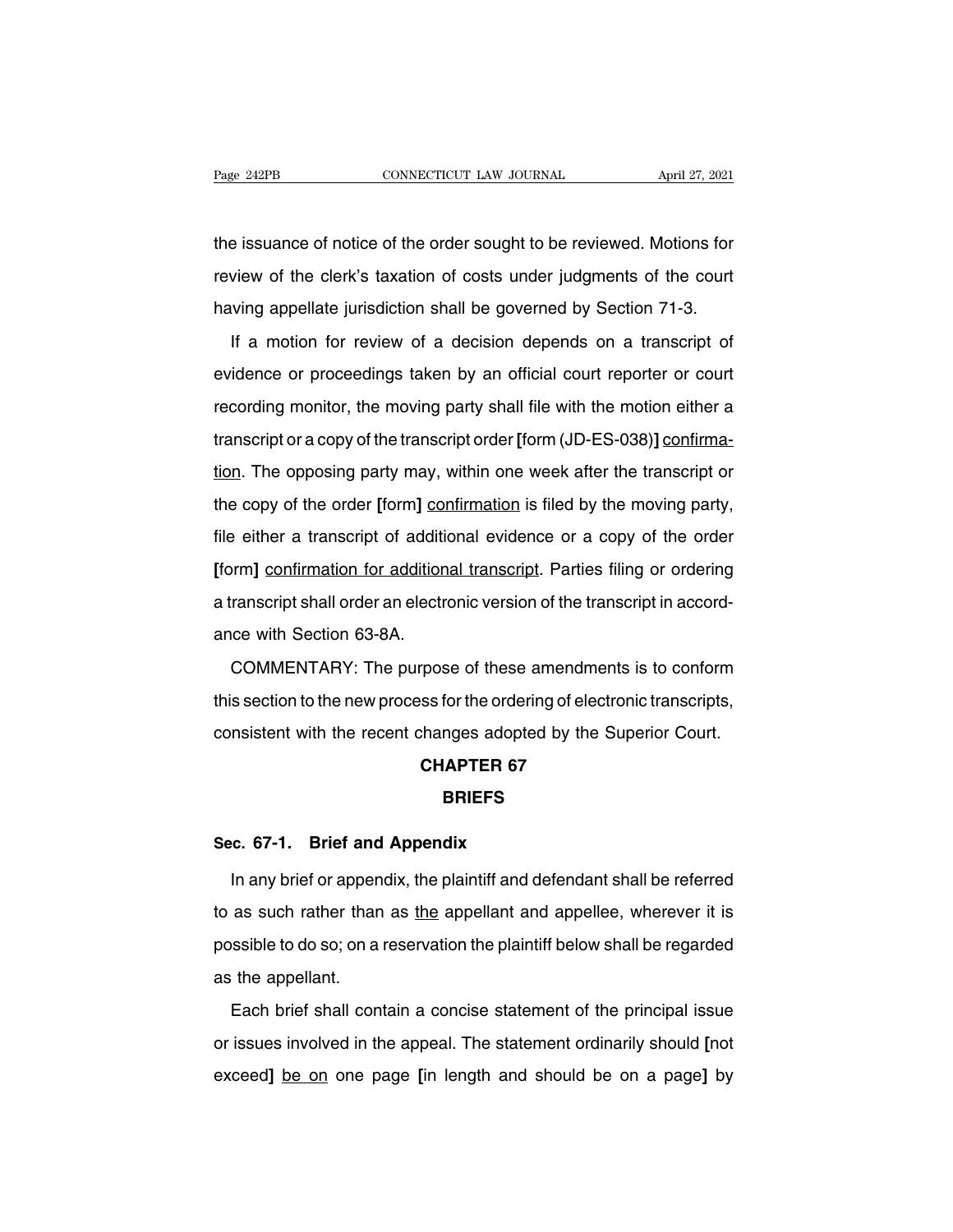April 27, 2021 CONNECTICUT LAW JOURNAL Page 243PB<br>itself. The court may refuse to receive a brief not complying with<br>this requirement. April 27, 2021<br>itself. The court may<br>this requirement.<br>COMMENTARY: Th

elf. The court may refuse to receive a brief not complying with<br>s requirement.<br>COMMENTARY: The purpose of this amendment is to permit the<br>quirements for the statement of issues to be applicable to both paper itself. The court may refuse to receive a brief not complying with<br>this requirement.<br>COMMENTARY: The purpose of this amendment is to permit the<br>requirements for the statement of issues to be applicable to both paper<br>and el this requirement.<br>COMMENTARY: The pure<br>requirements for the statem<br>and electronic briefs. COMMENTARY: The purpose of this amendment is to permit the<br>requirements for the statement of issues to be applicable to both paper<br>and electronic briefs.<br>**Sec. 67-2.** Format of <u>Paper</u> Briefs and Appendices <u>for Filers</u><br>**E** 

## irements for the statement of issues to be applicable to both paper<br>electronic briefs.<br>**67-2.** Format of <u>Paper</u> Briefs and Appendices <u>for Filers</u><br>Excluded or Exempt from Electronic Filing Pursuant to Sec-<br><u>tion 60-8</u>; Co electronic briefs.<br> **67-2.** Format of <u>Paper</u> Briefs and Appendices <u>for Filer</u><br>
Excluded or Exempt from Electronic Filing Pursuant to Section 60-8; Copies[; Electronic Briefing Requirement]<br>
(Briefs and party appendices, (a) Briefs and Appendices for Filers<br>Excluded or Exempt from Electronic Filing Pursuant to Sec-<br>tion 60-8; Copies[; Electronic Briefing Requirement]<br>(a) Briefs and party appendices, if any, shall be typewritten or clearly<br>

Excluded or Exempt from Electronic Filing Pursuant to Section 60-8; Copies[; Electronic Briefing Requirement]<br>
(a) Briefs and party appendices, if any, shall be typewritten or clearly<br>
photocopied from a typewritten origin tion 60-8; Copies[; Electronic Briefing Requirement]<br>(a) Briefs and party appendices, if any, shall be typewritten or clearly<br>photocopied from a typewritten original on white 8 1/2 by 11 inch<br>paper. Unless ordered otherwis (a) Briefs and party appendices, if any, shall be typewritten or clearly<br>photocopied from a typewritten original on white 8 1/2 by 11 inch<br>paper. Unless ordered otherwise, briefs shall be copied on one side<br>of the page onl (a) Briefs and <u>party</u> appendices, if any, shall be typewritten or clearly photocopied from a typewritten original on white  $8\frac{1}{2}$  by  $11\frac{1}{1}$  inch paper. Unless ordered otherwise, briefs shall be copied on one sid paper. Unless ordered otherwise, briefs shall be copied on one side<br>of the page only. Party [A]appendices may be copied on both sides<br>of the page. The page number for briefs and <u>party</u> appendices shall<br>be centered on the paper. Shall shall not exceed thremes, shall see suppled on both sides<br>of the page. The page number for briefs and <u>party</u> appendices shall<br>be centered on the bottom of each page. The brief shall be fully double<br>spaced and of the page. The page number for briefs and <u>party</u> appendices shall<br>be centered on the bottom of each page. The brief shall be fully double<br>spaced and shall not exceed three lines to the vertical inch or twenty-<br>seven lin be centered on the bottom of each page. The brief shall be fully double<br>spaced and shall not exceed three lines to the vertical inch or twenty-<br>seven lines to the page; footnotes and block quotations may, however,<br>be singl spaced and shall not exceed three lines to the vertical inch or twenty-<br>seven lines to the page; footnotes and block quotations may, however,<br>be single spaced. Only the following two [typefaces] <u>fonts</u>, of 12 point<br>or lar seven lines to the page; footnotes and block quotations may, however,<br>be single spaced. Only the following two [typefaces] <u>fonts</u>, of 12 point<br>or larger size, are approved for use in briefs: arial and univers. Each<br>page o be single spaced. Only the following two [typefaces] fonts, of 12 point<br>or larger size, are approved for use in briefs: arial and univers. Each<br>page of a brief or party appendix shall have as a minimum the following<br>margin or larger size, are approved for use in briefs: arial and univers. Each<br>page of a brief or party appendix shall have as a minimum the following<br>margins: top, 1 inch; left, 1 and 1/4 inches; right, 1/2 inch; and bottom,<br>1 i page of a brief or party appendix shall have as a minimum the following<br>margins: top, 1 inch; left, 1 and 1/4 inches; right, 1/2 inch; and bottom,<br>1 inch. Briefs and party appendices shall be firmly bound 1/4 inch<br>from the page of a short of <u>pairy</u> apponent shall have as a millimidin the margins: top, 1 inch; left, 1 and 1/4 inches; right, 1/2 inch; and 1 inch. Briefs and party appendices shall be firmly bound from the left side, at points inch. Briefs and party appendices shall be firmly bound 1/4 inch<br>inch. Briefs and party appendices shall be firmly bound 1/4 inch<br>m the left side, at points approximately 1/4, 1/2 and 3/4 of the length<br>the page, so as to m

from the left side, at points approximately  $1/4$ ,  $1/2$  and  $3/4$  of the length of the page, so as to make an easily opened volume.<br>
(b) [When possible, parts one and two of the appendix shall be bound together. In addit party appendix, if any, may be bound together [with the brief]. When, and ty appendix, if any, may be bound together [with the brief]. When, party appendix, if any, may be bound together [with the brief]. When,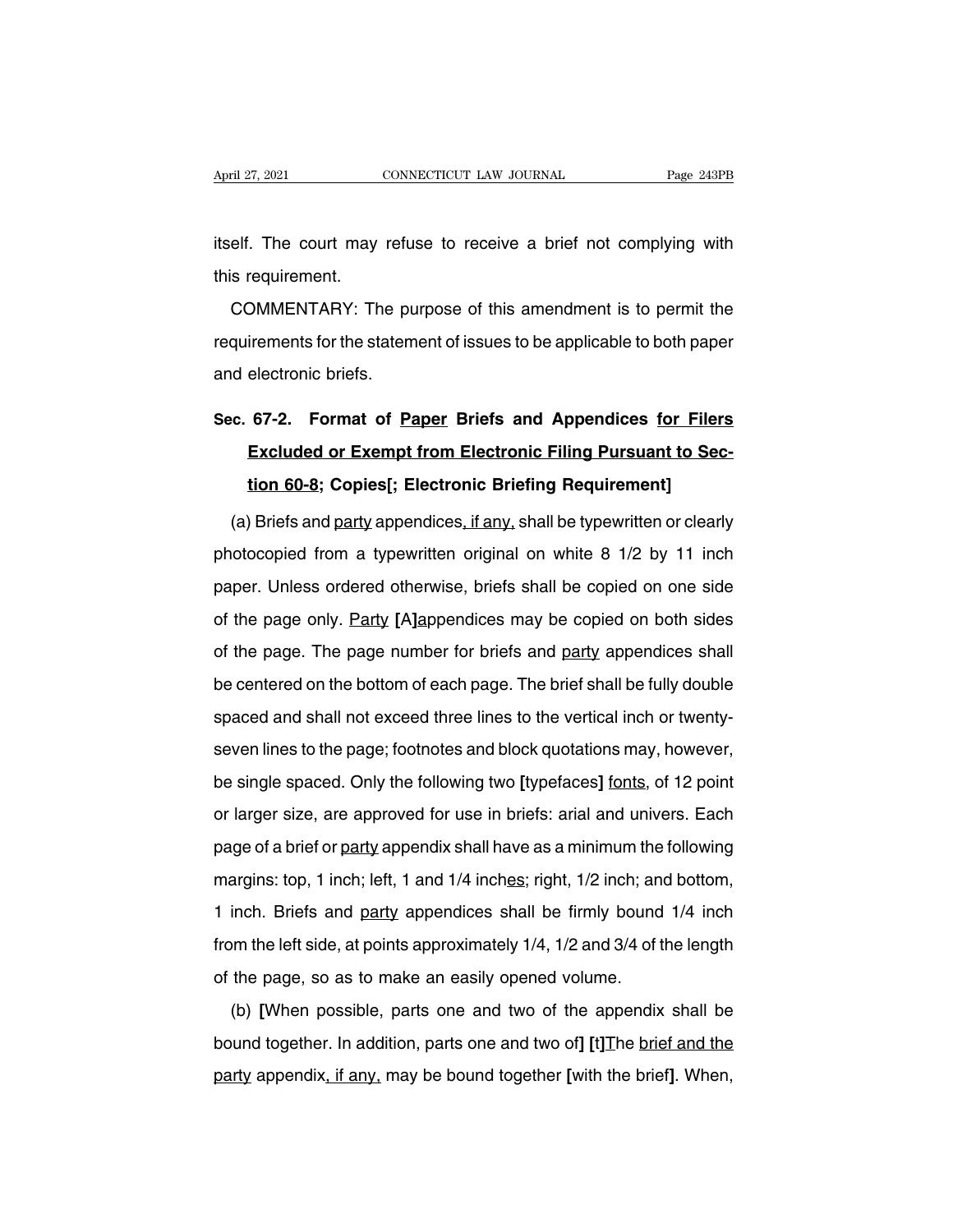however, binding the brief and <u>party</u> appendix together would affect<br>the integrity of the binding, the <u>party</u> appendix together would affect<br>the integrity of the binding, the <u>party</u> appendix shall be bound sepa-The integrity of the binding, the party appendix together would affect<br>the integrity of the binding, the <u>party</u> appendix shall be bound sepa-<br>rately from the brief. [When either part of the appendix exceeds one however, binding the brief and party appendix together would affect<br>the integrity of the binding, the party appendix shall be bound sepa-<br>rately from the brief. [When either part of the appendix exceeds one<br>hundred and fif however, binding the brief and party appendix together would affect<br>the integrity of the binding, the party appendix shall be bound sepa-<br>rately from the brief. [When either part of the appendix exceeds one<br>hundred and fif the integrity of the binding<br>rately from the brief. [When<br>hundred and fifty pages, proporately bound.] ely from the brief. [When either part of the appendix exceeds one<br>ndred and fifty pages, parts one and two of the appendix shall be<br>parately bound.]<br>(c) [An appendix shall be paginated separately from the brief. The<br>pendix

hundred and fifty pages, parts one and two of the appendix shall be<br>separately bound.]<br>(c) [An appendix shall be paginated separately from the brief. The<br>appendix shall be numbered consecutively, beginning with the first<br>p separately bound.]<br>
(c) [An appendix shall be paginated separately from the brief. The<br>
appendix shall be numbered consecutively, beginning with the first<br>
page of part one and ending with the last page of part two, and<br>
p (c) [An appendix shall be paginated separately from the brief. The appendix shall be numbered consecutively, beginning with the first page of part one and ending with the last page of part two, and preceded by the letter " appendix shall be numbered consecutively, beginning with the first<br>page of part one and ending with the last page of part two, and<br>preceded by the letter "A" (e.g., A1 . . . A25 . . . A53).] The brief and<br>party appendix, i page of part one and ending with the last page of part two, and<br>preceded by the letter "A" (e.g., A1 . . . A25 . . . A53).] The brief and<br>party appendix, if any, shall include a single pagination scheme that<br>starts on the preceded by the letter "A" (e.g., A1 . . . A25 . . . A53).] The brief and<br>party appendix, if any, shall include a single pagination scheme that<br>starts on the cover page of the brief and continues throughout the<br>entire docu party appendix, if any, shall include a single pagination scheme that<br>starts on the cover page of the brief and continues throughout the<br>entire document, on every page, including the cover and table of<br>contents for the par starts on the cover page of the brief and continues throughout the<br>entire document, on every page, including the cover and table of<br>contents for the party appendix through to the last page of the party<br>appendix. The page n entire document, on every page, including the cover and table of<br>contents for the party appendix through to the last page of the party<br>appendix. The page numbers shall be centered on the bottom of each<br>page and shall be wr contents for the party appendix through to the last page of the party<br>appendix. The page numbers shall be centered on the bottom of each<br>page and shall be written as "Page X of XX" (e.g., Page 1 of 55 . . .<br>Page 32 of 55 . appendix. The page numbers shall be centered on the bottom of each<br>page and shall be written as "Page X of XX" (e.g., Page 1 of 55...<br>Page 32 of 55... Page 55 of 55). A[n] party appendix shall have an<br>index of the names of page and shall be written as "Page X of XX" (e.g., Page 1 of 55...<br>Page 32 of 55... Page 55 of 55). A[n] party appendix shall have an<br>index of the names of witnesses whose testimony is cited within it. If<br>any part of the Page 32 of 55 . . . Page 55 of 55). A[n] party appendix shall have an index of the names of witnesses whose testimony is cited within it. If any part of the testimony of a witness is omitted, this shall be indicated by ast index of the names of witnesses whose testimony is cited within it. If<br>any part of the testimony of a witness is omitted, this shall be indicated<br>by asterisks. After giving the name of a witness, the party who called<br>that any part of the testimony of a witness is omitted, this shall be indicated<br>by asterisks. After giving the name of a witness, the party who called<br>that witness shall be designated, and it shall be stated whether the<br>testimo asterisks. After giving the name of a witness, the party who called<br>at witness shall be designated, and it shall be stated whether the<br>stimony quoted was given on direct, cross or other examination.<br>(d) If constitutional p

that witness shall be designated, and it shall be stated whether the<br>testimony quoted was given on direct, cross or other examination.<br>(d) If constitutional provisions, statutes, ordinances, regulations, or<br>portions of the testimony quoted was given on direct, cross or other examination.<br>
(d) If constitutional provisions, statutes, ordinances, regulations, or<br>
portions of the transcript are contained in a[n] party appendix, they<br>
may be repr (d) If constitutional provisions, statutes, ordinances, reportions of the transcript are contained in a[n] party at may be reproduced in their original form so long as the not reduced to less than 75 percent of its origina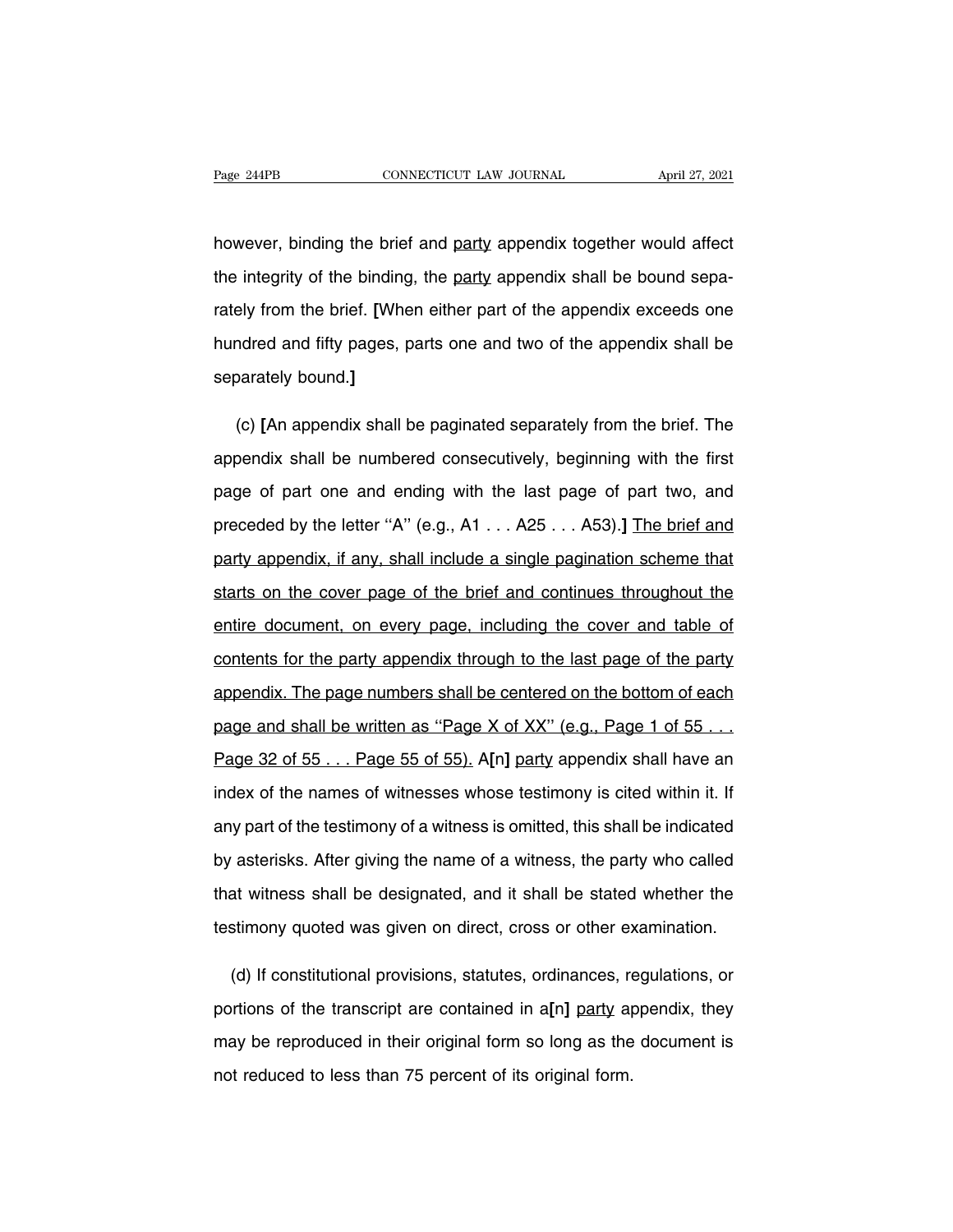(e) Briefs and separately bound party appendices, if any, shall have<br>suitable front cover of <u>white</u> heavy paper [in the color indicated: April 27, 2021 CONNECTICUT LAW JOURNAL Page 245PB<br>
(e) Briefs and separately bound <u>party</u> appendices<u>, if any</u>, shall have<br>
a suitable front cover of <u>white</u> heavy paper [in the color indicated:<br>
briefs for appellants and (e) Briefs and separately bound party appendices, if any, shall have<br>a suitable front cover of white heavy paper [in the color indicated:<br>briefs for appellants and plaintiffs in error, light blue; briefs for appellees<br>and (e) Briefs and separately bound <u>party</u> appendices, if any, shall have<br>a suitable front cover of <u>white</u> heavy paper [in the color indicated:<br>briefs for appellants and plaintiffs in error, light blue; briefs for appellees<br> a suitable front cover of white heavy paper [in the color indicated:<br>briefs for appellants and plaintiffs in error, light blue; briefs for appellees<br>and defendants in error, pink; reply briefs, white; briefs for amicus<br>cur briefs for appellants and plaintiffs in error, light blue; briefs for appellees<br>and defendants in error, pink; reply briefs, white; briefs for amicus<br>curiae, light green. Covers of briefs filed for cross appeals shall be o Ends or appenants and plantime in strong, ignitiated, shore for appended and defendants in error, pink; reply briefs, white; briefs for amicus curiae, light green. Covers of briefs filed for cross appeals shall be of the s shall be the same color as indicated for that party on the original appeal briefs.<br>If a supplemental brief is ordered or permitted by the court, the cover<br>shall be the same color as indicated for that party's original brie back cover is not ideal of that party on the original appeal briefs.<br>If a supplemental brief is ordered or permitted by the court, the cover<br>shall be the same color as indicated for that party's original brief]. A<br>back cov a supplemental brief is ordered or permitted by the court, the cover<br>all be the same color as indicated for that party's original brief]. A<br>ck cover is not necessary; however, if one is used, it must be white.<br>(f) Briefs a

shall be the same color as indicated for that party's original brief]. A<br>back cover is not necessary; however, if one is used, it must be white.<br>(f) Briefs and separately bound party appendices, if any, must bear<br>on the co back cover is not necessary; however, if one is used, it must be white.<br>(f) Briefs and separately bound party appendices, if any, must bear<br>on the cover, in the following order, from the top of the page: (1) the<br>name of th (f) Briefs and separately bound party appendices, if any, must bear<br>on the cover, in the following order, from the top of the page: (1) the<br>name of the court; (2) the appellate docket number; (3) the appellate<br>case name; appellant; in the following order, from the top of the page: (1) the name of the court; (2) the appellate docket number; (3) the appellate case name; (4) the nature of the brief (e.g., brief of the defendant-appellant; br shelf or the cover, in the renorming eract, nont the top or the page. (1) the appellate case name; (4) the nature of the brief (e.g., brief of the defendant-appellant; brief of the plaintiff-appellee on the appeal and of that the state of the plaintiff-appellee on the appeal and of the plaintiff-<br>appellant; brief of the plaintiff-appellee on the appeal and of the plaintiff-<br>cross appellant on the cross appeal); and (5) the name, address,<br> appellant; brief of the plaintiff-appellee on the appeal and of the plaintiff-<br>appellant, brief of the plaintiff-appellee on the appeal and of the plaintiff-<br>cross appellant on the cross appeal); and (5) the name, address, eppenant, shortening planting appears on the appear and or the planting<br>cross appellant on the cross appeal); and (5) the name, address,<br>telephone number and e-mail address of individual counsel who is to<br>argue the appeal shall be displayed in [the upper case of an] arial or universe properties and e-mail address of individual counsel who is to argue the appeal and, if different, the name, address, telephone number and e-mail address of the expresse named and, if different, the<br>argue the appeal and, if different, the<br>ber and e-mail address of the party's<br>shall be displayed in [the upper case<br>font of 12 point or larger size.<br>[(a) Counsel of record filing a bri Frequentian and e-mail address of the party's counsel of record. The foregoing<br>all be displayed in [the upper case of an] arial or univers [typeface]<br>at of 12 point or larger size.<br>[(g) Counsel of record filing a brief sha

shall be displayed in [the upper case of an] arial or univers [typeface]<br>font of 12 point or larger size.<br>[(g) Counsel of record filing a brief shall submit an electronic version<br>of the brief and appendix in accordance wit font of 12 point or larger size.<br>
[(g) Counsel of record filing a brief shall submit an electronic version<br>
of the brief and appendix in accordance with guidelines established<br>
by the court and published on the Judicial Br [(g) Counsel of record filing a brief shall submit an electronic version<br>of the brief and appendix in accordance with guidelines established<br>by the court and published on the Judicial Branch website. The brief<br>and appendix The brief and appendix in accordance with guidelines established<br>by the court and published on the Judicial Branch website. The brief<br>and appendix shall be submitted electronically as separate documents.<br>The electronic ver by the court and published on the Judicial Branch website. The brief<br>and appendix shall be submitted electronically as separate documents.<br>The electronic version shall be submitted prior to the timely filing of<br>the party's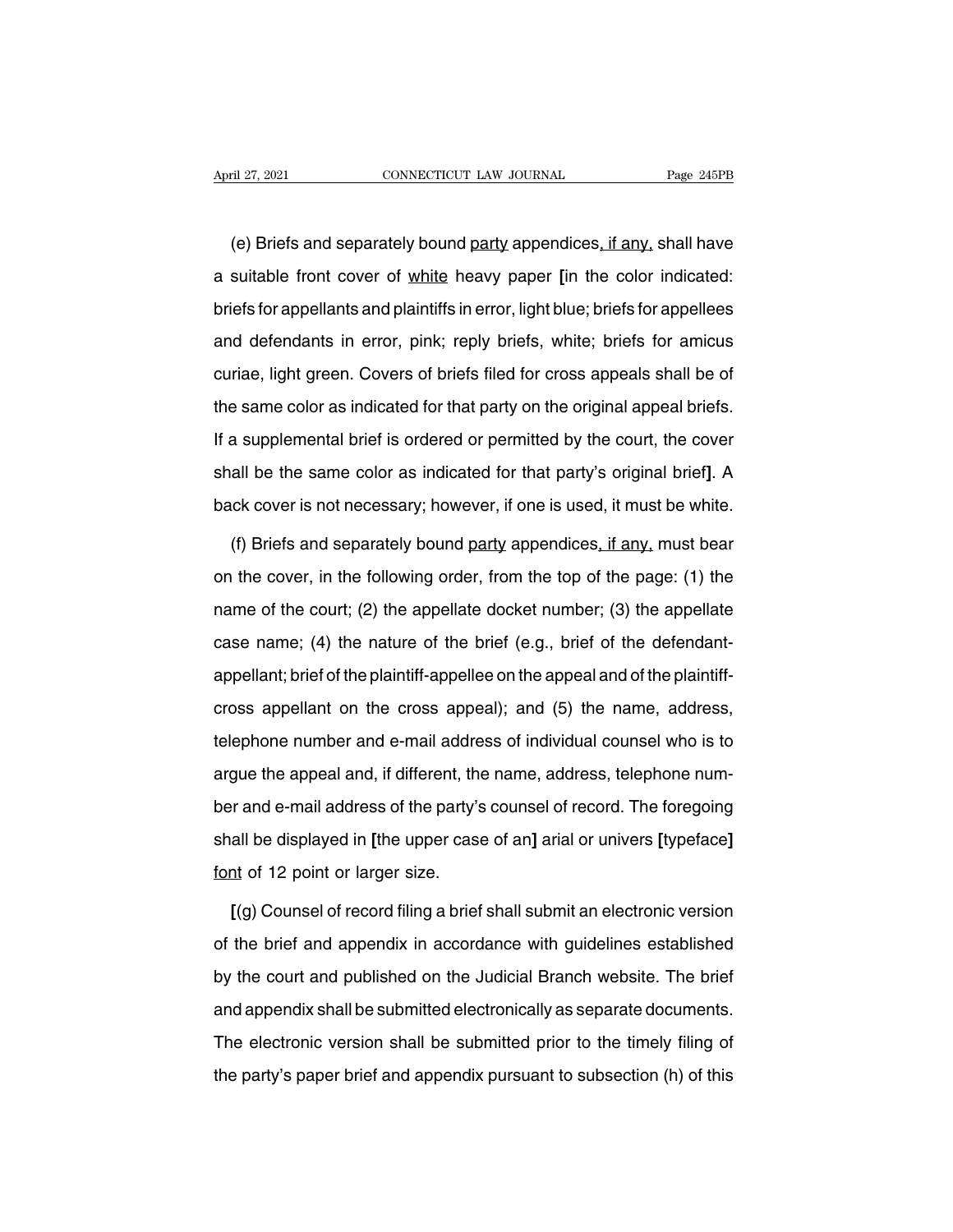Fage 246PB CONNECTICUT LAW JOURNAL April 27, 2021<br>Section. Counsel of record must certify that electronically submitted<br>briefs and appendices: (1) have been delivered electronically to the Page 246PB CONNECTICUT LAW JOURNAL April 27, 2021<br>section. Counsel of record must certify that electronically submitted<br>briefs and appendices: (1) have been delivered electronically to the<br>last known e-mail address of each section. Counsel of record must certify that electronically submitted<br>briefs and appendices: (1) have been delivered electronically to the<br>last known e-mail address of each counsel of record for whom an<br>e-mail address has section. Counsel of record must certify that electronically submitted<br>briefs and appendices: (1) have been delivered electronically to the<br>last known e-mail address of each counsel of record for whom an<br>e-mail address has briefs and appendices: (1) have been delivered electronically to the<br>last known e-mail address of each counsel of record for whom an<br>e-mail address has been provided; and (2) have been redacted or do<br>not contain any names last known e-mail address of each counsel of record for whom an<br>e-mail address has been provided; and (2) have been redacted or do<br>not contain any names or other personal identifying information that<br>is prohibited from dis mail address has been provided; and (2) have been redacted or do<br>
t contain any names or other personal identifying information that<br>
prohibited from disclosure by rule, statute, court order or case law.]<br>
([h] g) If the a

not contain any names or other personal identifying information that<br>is prohibited from disclosure by rule, statute, court order or case law.]<br>([h] g) If the appeal is in the Supreme Court, [fifteen] <u>twelve</u> legible<br>photo is prohibited from disclosure by rule, statute, court order or case law.]<br>([h] g) If the appeal is in the Supreme Court, [fifteen] <u>twelve</u> legible<br>photocopies of each brief and <u>party</u> appendix, if any, shall be filed<br>wit ([h] g) If the appeal is in the Supreme Court, [fifteen] twelve legible<br>photocopies of each brief and <u>party</u> appendix, if any, shall be filed<br>with the appellate clerk. If the appeal is in the Appellate Court, [ten]<br>eight photocopies of each brief and <u>party</u><br>with the appellate clerk. If the appeal<br>eight legible photocopies of each brief<br>be filed with the appellate clerk. In the appellate clerk. If the appeal is in the Appellate Court, [ten]<br>
<u>ght</u> legible photocopies of each brief and <u>party</u> appendix, if any, shall<br>
(**[i]** <u>h</u>) All copies of the brief filed with the Supreme Court or the<br>

eight legible photocopies of each brief and party appendix, if any, shall<br>be filed with the appellate clerk.<br>([i] <u>h</u>) All copies of the brief filed with the Supreme Court or the<br>Appellate Court must be accompanied by <u>a</u>: be filed with the appellate clerk.<br>
([i] h) All copies of the brief filed with the Supreme Court or the<br>
Appellate Court must be accompanied by a: (1) certification that a<br>
copy of the brief and party appendix, if any, has ([i] h) All copies of the brief filed with the Supreme Court or the Appellate Court must be accompanied by  $a$ : (1) certification that a copy of the brief and party appendix, if any, has been sent to each counsel of recor Appellate Court must be accompanied by a: (1) certification that a<br>copy of the brief and party appendix, if any, has been sent to each<br>counsel of record in compliance with Section 62-7; [(2) certification<br>that the brief an copy of the brief and party appendix, if any, has been sent to each<br>counsel of record in compliance with Section 62-7; [(2) certification<br>that the brief and appendix being filed with the appellate clerk are true<br>copies of pursuant of record in compliance with Section 62-7; [(2) certification<br>that the brief and appendix being filed with the appellate clerk are true<br>copies of the brief and appendix that were submitted electronically<br>pursuant that the brief and appendix being filed with the appellate clerk are true<br>copies of the brief and appendix that were submitted electronically<br>pursuant to subsection (g) of this section;] ([3] 2) certification that the<br>brie copies of the brief and appendix that were submitted electronically<br>pursuant to subsection (g) of this section;] ([3] 2) certification that the<br>brief and appendix have been redacted or do not contain any names<br>or other per pursuant to subsection (g) of this section;] ([3] 2) certification that the<br>brief and appendix have been redacted or do not contain any names<br>or other personal identifying information that is prohibited from disclo-<br>sure b brief and appendix have been redacted or do not contain any names<br>or other personal identifying information that is prohibited from disclo-<br>sure by rule, statute, court order or case law<u>, except for briefs filed</u><br>pursuant plures by rule, statute, court order or case law, except for briefs filed<br>pursuant to Section 79a-6; and ([4] 3) certification that the brief com-<br>plies with all provisions of this rule. The certification that a copy of th sure by rule, statute, court order or case law, except for briefs filed<br>pursuant to Section 79a-6; and ([4] 3) certification that the brief com-<br>plies with all provisions of this rule. The certification that a copy of the<br> pursuant to Section 79a-6; and ([4] 3) certification that the brief com-<br>plies with all provisions of this rule. The certification that a copy of the<br>brief and party appendix has been sent to each counsel of record in<br>comp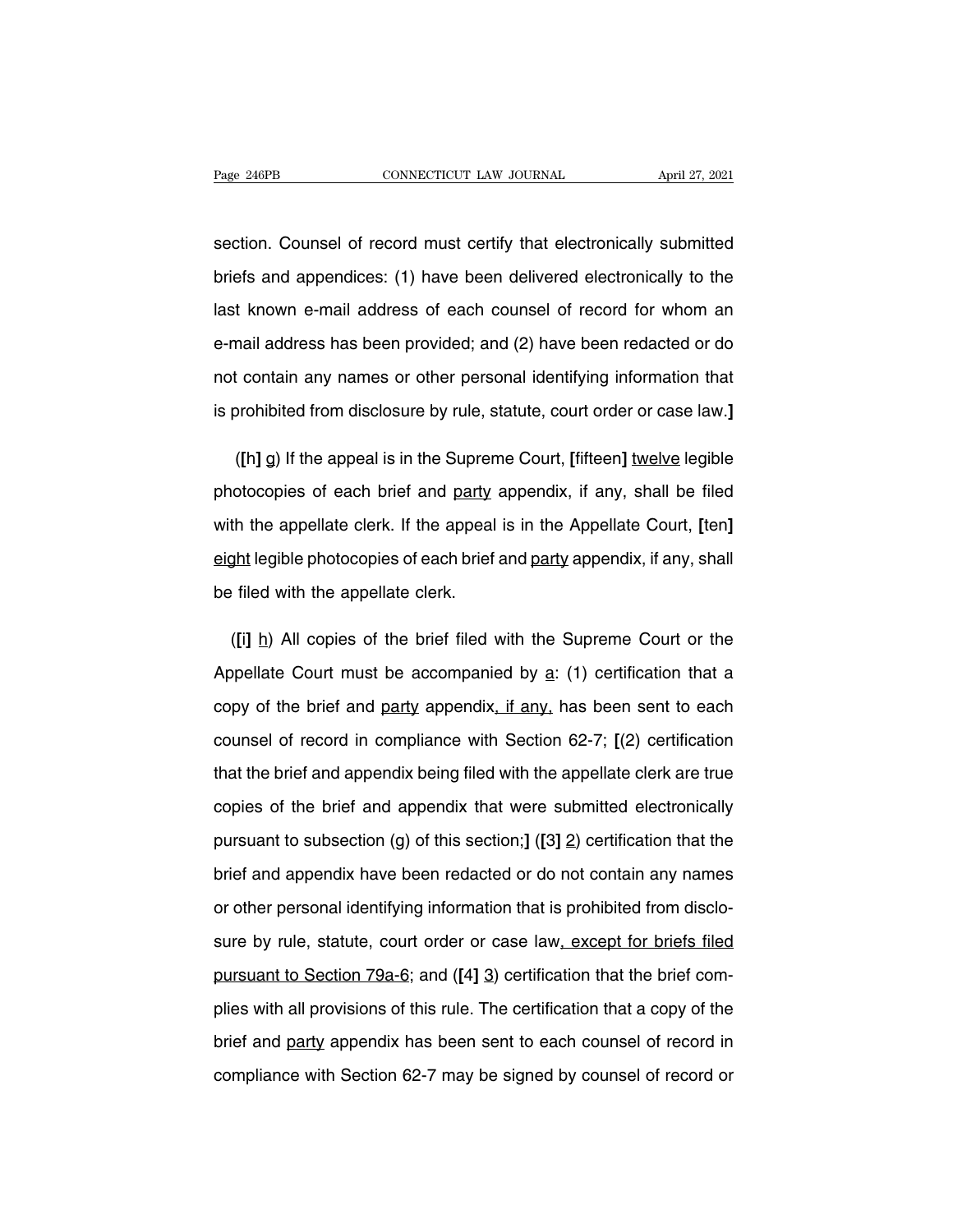April 27, 2021 CONNECTICUT LAW JOURNAL Page 247PB<br>the printing service, if any. All other certifications pursuant to this<br>subsection shall be signed by counsel of record only. Subsection shall be signed by counsel of record only.<br>
Subsection shall be signed by counsel of record only.<br>
(i) A copy of the electronic confirmation receipt indicating

Figures 1 continuity of the signed by counsel of record only.<br> **[(j)** A copy of the electronic confirmation receipt indicating that the<br> **[(j)** A copy of the electronic confirmation receipt indicating that the<br> **Example 10** the printing service, if any. All other certifications pursuant to this<br>subsection shall be signed by counsel of record only.<br>[(j) A copy of the electronic confirmation receipt indicating that the<br>brief and appendix were s subsection shall be signed by counsel of record only.<br>
[(j) A copy of the electronic confirmation receipt indicating that<br>
brief and appendix were submitted electronically in compliance v<br>
subsection (g) of this section sh  $\mathbf{F}(\mathbf{j})$  A copy of the electronic confirmation receipt indicating that the ef and appendix were submitted electronically in compliance with bsection (g) of this section shall be filed with the briefs.]<br>( $\mathbf{F}(\mathbf{k}|\$ 

brief and appendix were submitted electronically in compliance with<br>subsection (g) of this section shall be filed with the briefs.]<br>([k] i) Any request for deviation from the above requirements, includ-<br>ing requests to dev subsection (g) of this section shall be filed with the briefs.]<br>
([k] i] Any request for deviation from the above requirements, includ-<br>
ing requests to deviate from the requirement to redact or omit personal<br>
identifying ([k] <u>i</u>) Any request for deviation from the above requirements, including requests to deviate from the requirement to redact or omit personal identifying information or information that is prohibited from disclosure by ru late clerk.<br>
ing requests to didentifying inform<br>
by rule, statute,<br>
late clerk.<br>
COMMENTA entifying information or information that is prohibited from disclosure<br>
rule, statute, court order or case law, shall be filed with the appel-<br>
e clerk.<br>
COMMENTARY: The purpose of these amendments is to clarify<br>
d update

by rule, statute, court order or case law, shall be filed with the appel-<br>late clerk.<br>COMMENTARY: The purpose of these amendments is to clarify<br>and update the requirements for paper briefs and appendices for filers<br>exclude late clerk.<br>
COMMENTARY: The purpose of these amendments is to clarify<br>
and update the requirements for paper briefs and appendices for filers<br>
excluded or exempt from electronic filing in light of the new rules<br>
regarding COMMENTARY: The purpose of these amendments is to clarify<br>and update the requirements for paper briefs and appendices for filers<br>excluded or exempt from electronic filing in light of the new rules<br>regarding electronic brie and update the requirements for paper briefs and appendices for filers<br>excluded or exempt from electronic filing in light of the new rules<br>regarding electronic briefs and party appendices. These amendments<br>are also made fo excluded or exempt from electronic filing in light of the new rules<br>regarding electronic briefs and party appendices. These amendments<br>are also made for consistency with the electronic briefing rules. They<br>also reduce the regarding electronic briefs<br>regarding electronic briefs<br>are also made for consist<br>also reduce the number of<br>required to be filed.<br>(NEW) Sec. 67-2A. Form are also made for consistency with the electronic briefing rules. They<br>also reduce the number of paper copies of briefs and party appendices<br>required to be filed.<br>**(NEW) Sec. 67-2A. Format of Electronic Briefs and Party Ap** reduce the number of pa<br>ired to be filed.<br>**W) Sec. 67-2A. Format c<br>ces; Copies**<br>) Briefs filed under this r

quired to be filed.<br> **EW) Sec. 67-2A. Format of Electronic Briefs and Party Appendi-<br>
ces; Copies**<br>
(a) Briefs filed under this rule shall include the words "Filed Under<br>
e Electronic Briefing Rules" at the top center of t (NEW) Sec. 67-2A. Format of Electronic Briefs and Party Appendices; Copies<br>
(a) Briefs filed under this rule shall include the words "Filed Under<br>
the Electronic Briefing Rules" at the top center of the cover of the<br>
brief ces; Copies<br>(a) Briefs filed under this rule shall include the words "Filed Under<br>the Electronic Briefing Rules" at the top center of the cover of the<br>brief. Briefs and party appendices, if any, shall be uploaded together<br> (a) Briefs filed under this rule shall include the words "Filed Under<br>the Electronic Briefing Rules" at the top center of the cover of the<br>brief. Briefs and party appendices, if any, shall be uploaded together<br>as a text se the Electronic Briefing Rules" at the top center of the cover of the brief. Briefs and party appendices, if any, shall be uploaded together as a text searchable single document. Bookmarks are required and must link to sect and Electronic Briding Traces at the top content of the cover of the brief. Briefs and party appendices, if any, shall be uploaded together as a text searchable single document. Bookmarks are required and must link to sect as a text searchable single document. Bookmarks are required and must link to sections of the brief and to items included in the party appendix. Briefs shall include internal hyperlinks for citations to items included in t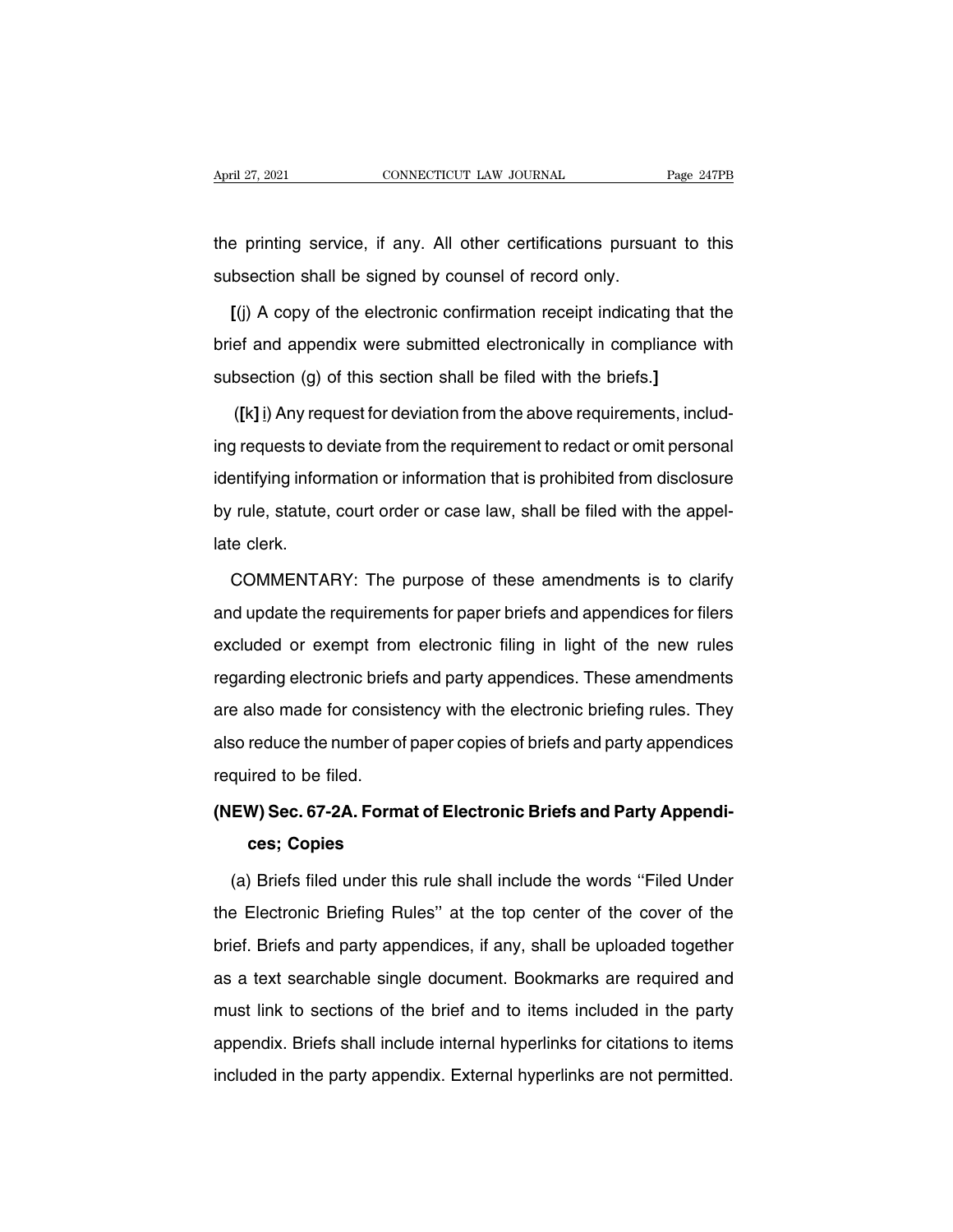Page 248PB<br>
CONNECTICUT LAW JOURNAL<br>
Visual aids that comply with the guidelines published on the Judicial<br>
Branch website are permitted to be included in the brief. Additional Page 248PB CONNECTICUT LAW JOURNAL April 27, 2021<br>Visual aids that comply with the guidelines published on the Judicial<br>Branch website are permitted to be included in the brief. Additional<br>formatting information and recomm Visual aids that comply with the guidelines published on the Judicial<br>Branch website are permitted to be included in the brief. Additional<br>formatting information and recommendations can be found in the<br>guidelines published Visual aids that comply with the guidelines published on the Branch website are permitted to be included in the brief.<br>formatting information and recommendations can be four guidelines published on the Judicial Branch web example are permitted to be included in the brief. Additional<br>
standing information and recommendations can be found in the<br>
idelines published on the Judicial Branch website.<br>
(b) Briefs shall be typed in 12 point Century

formatting information and recommendations can be found in the<br>guidelines published on the Judicial Branch website.<br>(b) Briefs shall be typed in 12 point Century Schoolbook or New<br>Century Schoolbook font, including footnot guidelines published on the Judicial Branch website.<br>
(b) Briefs shall be typed in 12 point Century Schoolbook or New<br>
Century Schoolbook font, including footnotes but excluding headings.<br>
Headings must be in 14 point Geor (b) Briefs shall be typed in 12 point Century Schoolbook or New<br>Century Schoolbook font, including footnotes but excluding headings.<br>Headings must be in 14 point Georgia or New Baskerville Book font.<br>Margins shall be 1 and Century Schoolbook font, including footnotes but excluding headings.<br>Headings must be in 14 point Georgia or New Baskerville Book font.<br>Margins shall be 1 and 1/2 inches on all sides. All text must be left<br>aligned. Line sp Headings must be in 14 point Georgia or New Baskerville Book font.<br>Margins shall be 1 and 1/2 inches on all sides. All text must be left<br>aligned. Line spacing is 1.3x and must be uniform throughout, including<br>the body of t Margins shall be 1 and 1/2 inches on all sides. All text must be left<br>aligned. Line spacing is 1.3x and must be uniform throughout, including<br>the body of the document, footnotes, and block quotes. Bold face or<br>italic empha aligned. Line spacing is 1.3x and must be uniform throughout, including<br>the body of the document, footnotes, and block quotes. Bold face or<br>italic emphasis tools shall be used in place of underlining. Sections<br>shall be mar the body of the document, footnotes, and block quotes. Bold face or<br>italic emphasis tools shall be used in place of underlining. Sections<br>shall be marked sequentially using numbers or letters (e.g., 1. Introduc-<br>tion, 2. S italic emphasis tools shall be used in place of unc<br>shall be marked sequentially using numbers or letters<br>tion, 2. Statement of the facts . . . 6. Conclusion; d<br>B. Statement of the facts . . . F. Conclusion). all be marked sequentially using numbers or letters (e.g., 1. Introduc-<br>n, 2. Statement of the facts . . . 6. Conclusion; or A. Introduction,<br>Statement of the facts . . . F. Conclusion).<br>(c) The brief and party appendix, i

tion, 2. Statement of the facts . . . 6. Conclusion; or A. Introduction,<br>B. Statement of the facts . . . F. Conclusion).<br>(c) The brief and party appendix, if any, shall include a single pagina-<br>tion scheme that starts on t B. Statement of the facts . . . F. Conclusion).<br>
(c) The brief and party appendix, if any, shall include a single pagina-<br>
tion scheme that starts on the cover page of the brief and continues<br>
throughout the entire documen (c) The brief and party appendix, if any, shall include a single pagination scheme that starts on the cover page of the brief and continues throughout the entire document, on every page, including the cover and table of co tion scheme that starts on the cover page of the brief and continues<br>throughout the entire document, on every page, including the cover<br>and table of contents for the party appendix through to the last page<br>of the party app throughout the entire document, on every page, including the cover<br>and table of contents for the party appendix through to the last page<br>of the party appendix. The page numbers shall be centered on the<br>bottom of each page and table of contents for the party appendix through to the last page<br>of the party appendix. The page numbers shall be centered on the<br>bottom of each page and shall be written as "Page X of XX" (e.g.,<br>Page 1 of 55 . . . Pa of the party appendix. The page numbers shall be centered on the<br>bottom of each page and shall be written as "Page X of XX" (e.g.,<br>Page 1 of 55... Page 32 of 55... Page 55 of 55). The party appendix<br>shall have an index of bottom of each page and shall be written as "Page X of XX" (e.g.,<br>Page 1 of 55... Page 32 of 55... Page 55 of 55). The party appendix<br>shall have an index of the names of witnesses whose testimony is<br>cited within it. Any pa Page 1 of 55... Page 32 of 55... Page 55 of 55). The party appendix<br>shall have an index of the names of witnesses whose testimony is<br>cited within it. Any part of the testimony of a witness that is omitted<br>shall be indicat shall have an index of the names of witnesses whose testimony is<br>cited within it. Any part of the testimony of a witness that is omitted<br>shall be indicated by asterisks. After giving the name of a witness,<br>the party who ca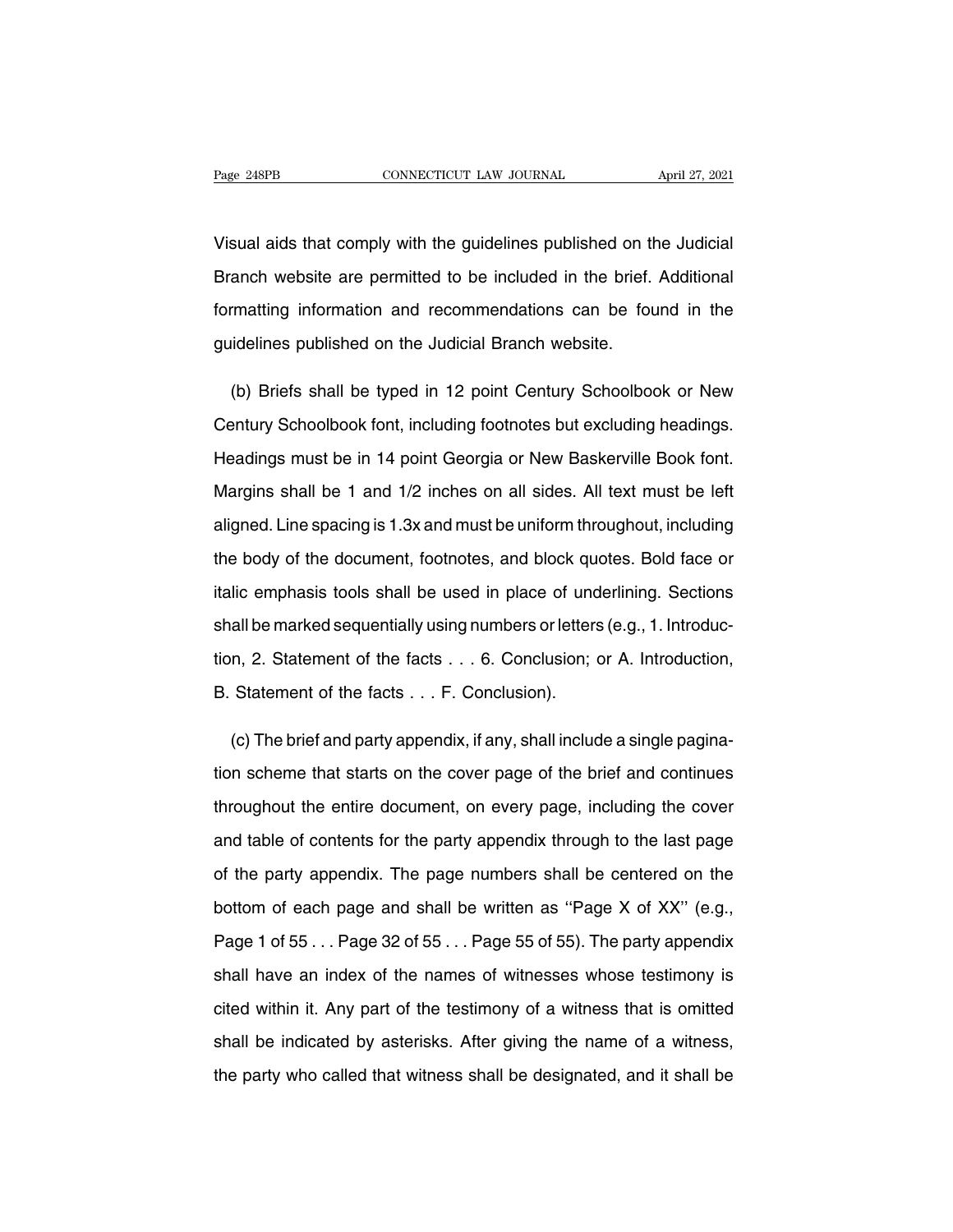April 27, 2021 CONNECTICUT LAW JOURNAL Page 249PB<br>stated whether the testimony quoted was given on direct, cross or<br>other examination. April 27, 2021<br>Stated whether the testicated whether the testication.<br>(d) Two legible photoc

ated whether the testimony quoted was given on direct, cross or<br>her examination.<br>(d) Two legible photocopies of each brief and party appendix, if any,<br>all be filed with the appellate clerk. The party appendix may be stated whether the testimony quoted was given on direct, cross or<br>other examination.<br>(d) Two legible photocopies of each brief and party appendix, if any,<br>shall be filed with the appellate clerk. The party appendix may be<br> other examination.<br>
(d) Two legible photocopies of each brief and party appendix, if any,<br>
shall be filed with the appellate clerk. The party appendix may be<br>
printed on both sides of a page. The brief and party appendix m (d) Two legible photocopies of each brief and party appendix, if any,<br>shall be filed with the appellate clerk. The party appendix may be<br>printed on both sides of a page. The brief and party appendix may<br>be bound together o (a) two logible photosophos of catal bifor and party appendix ma<br>shall be filed with the appellate clerk. The party appendix ma<br>printed on both sides of a page. The brief and party appendix<br>be bound together or separately. Inted on both sides of a page. The brief and party appendix may<br>
bound together or separately. No specific type or style of binding<br>
required as long as the documents are securely bound.<br>
(e) Briefs and separately bound pa

be bound together or separately. No specific type or style of binding<br>is required as long as the documents are securely bound.<br>(e) Briefs and separately bound party appendices, if any, must bear<br>on the cover, in the follow is required as long as the documents are securely bound.<br>
(e) Briefs and separately bound party appendices, if any, must bear<br>
on the cover, in the following order, from the top of the page: (1) the<br>
name of the court; (2) (e) Briefs and separately bound party appendices, if any, must bear<br>on the cover, in the following order, from the top of the page: (1) the<br>name of the court; (2) the appellate docket number; (3) the appellate<br>case name; ( or the cover, in the following order, from the top of the page: (1) the name of the court; (2) the appellate docket number; (3) the appellate case name; (4) the nature of the brief (e.g., brief of the defendant-appellant; cross appellant; brief of the plaintiff-appellate docket number; (3) the appellate case name; (4) the nature of the brief (e.g., brief of the defendant-appellant; brief of the plaintiff-appellee on the appeal and of the p that the state of the plaintiff-appellee on the appeal and of the defendant-appellant; brief of the plaintiff-appellee on the appeal and of the plaintiff-cross appellant on the cross appeal); and (5) the name, address, te appellant; brief of the plaintiff-appellee on the appeal and of the plaintiff-<br>appellant, brief of the plaintiff-appellee on the appeal and of the plaintiff-<br>cross appellant on the cross appeal); and (5) the name, address, epponant, shorter the plantific appears of the appearant of the plantific<br>cross appellant on the cross appeal); and (5) the name, address,<br>telephone number and e-mail address of individual counsel who is to<br>argue the appea shall be displayed in Century Schoolbook or New Century Schoolbook<br>for and e-mail address of the party's counsel of record. The foregoing<br>shall be displayed in Century Schoolbook or New Century Schoolbook<br>font of 12 point resphone named and, if difference the appeal and, if different and e-mail address of the shall be displayed in Centu font of 12 point size.<br>(f) Counsel of record filing Fr and e-mail address of the party's counsel of record. The foregoing<br>all be displayed in Century Schoolbook or New Century Schoolbook<br>at of 12 point size.<br>(f) Counsel of record filing a brief shall submit the electronic v

shall be displayed in Century Schoolbook or New Century Schoolbook<br>font of 12 point size.<br>(f) Counsel of record filing a brief shall submit the electronic version<br>of the brief and party appendix, if any, in accordance with font of 12 point size.<br>
(f) Counsel of record filing a brief shall submit the electronic version<br>
of the brief and party appendix, if any, in accordance with guidelines<br>
established by the court and published on the Judici (f) Counsel of record filing a brief shall submit the electronic version<br>of the brief and party appendix, if any, in accordance with guidelines<br>established by the court and published on the Judicial Branch website.<br>The ele of the brief and party appendix, if any, in accordance with guidelines established by the court and published on the Judicial Branch website.<br>The electronic version shall be submitted prior to the timely filing of the part of the brief and party appendix, if any, in accordance with guidelines<br>established by the court and published on the Judicial Branch website.<br>The electronic version shall be submitted prior to the timely filing of<br>the part e electronic version shall be submitted prior to the timely filing of<br>
party's paper copies of the brief and party appendix pursuant to<br>
section (d) of this section.<br>
(g) All electronic and paper copies of the brief submit the party's paper copies of the brief and party appendix pursuant to<br>subsection (d) of this section.<br>(g) All electronic and paper copies of the brief submitted and filed<br>with the Supreme Court or the Appellate Court must b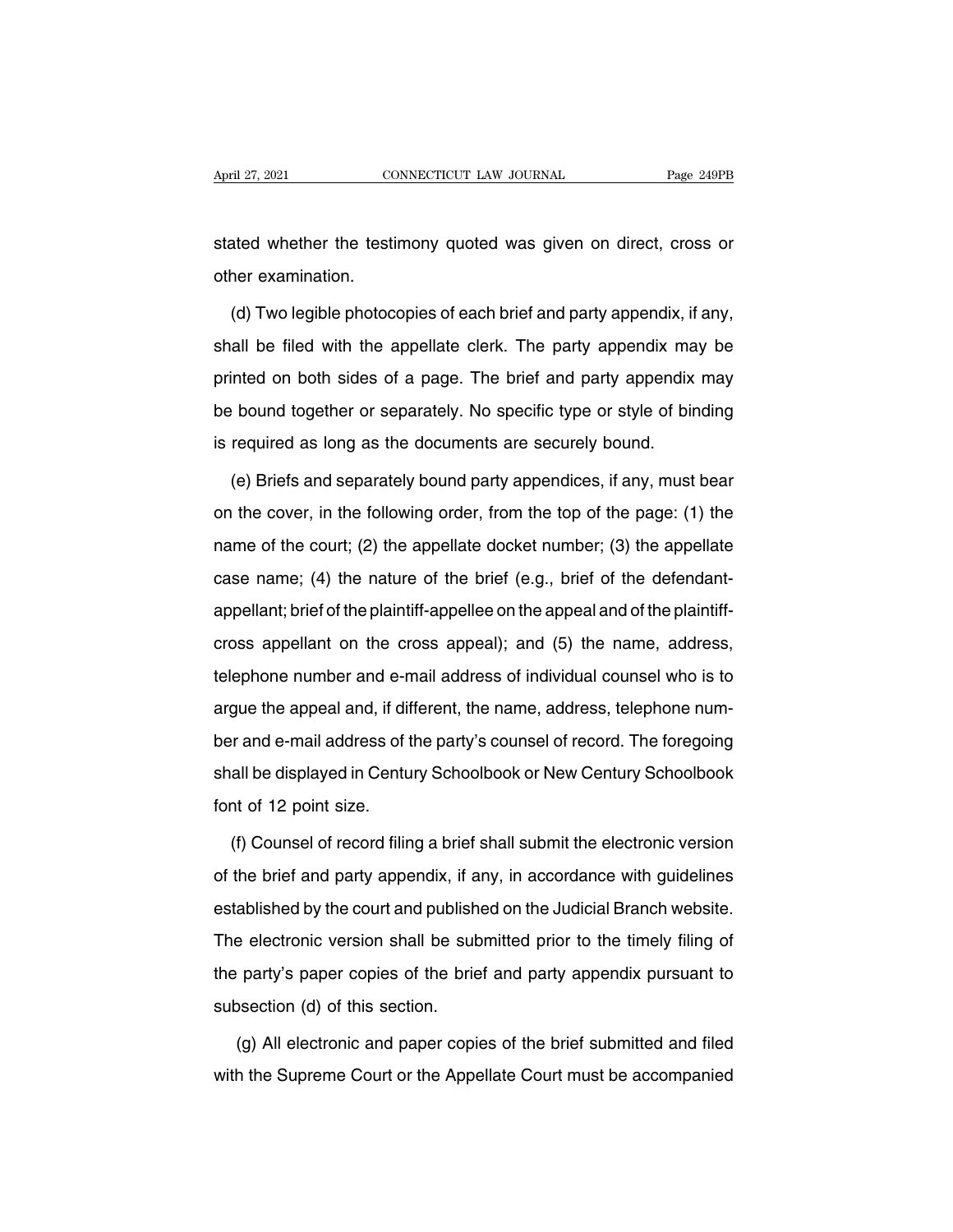Page 250PB CONNECTICUT LAW JOURNAL April 27, 2021<br>by a: (1) certification that a copy of the brief and party appendix, if<br>any, has been sent electronically to each counsel of record in compli-Page 250PB CONNECTICUT LAW JOURNAL April 27, 2021<br>by a: (1) certification that a copy of the brief and party appendix, if<br>any, has been sent electronically to each counsel of record in compli-<br>ance with Section 62-7, excep by a: (1) certification that a copy of the brief and party appendix, if<br>any, has been sent electronically to each counsel of record in compli-<br>ance with Section 62-7, except for counsel of record exempt from<br>electronic fil by a: (1) certification that a copy of the brief and party appendix, if<br>any, has been sent electronically to each counsel of record in compli-<br>ance with Section 62-7, except for counsel of record exempt from<br>electronic fil any, has been sent electronically to each counsel of record in compli-<br>ance with Section 62-7, except for counsel of record exempt from<br>electronic filing pursuant to Section 60-8, to whom a paper copy of<br>the brief and par ance with Section 62-7, except for counsel of record exempt from<br>electronic filing pursuant to Section 60-8, to whom a paper copy of<br>the brief and party appendix, if any, must be sent; (2) certification that<br>the brief and electronic filing pursuant to Section 60-8, to whom a paper copy of<br>the brief and party appendix, if any, must be sent; (2) certification that<br>the brief and party appendix being filed with the appellate clerk are<br>true copi the brief and party appendix, if any, must be sent; (2) certification that<br>the brief and party appendix being filed with the appellate clerk are<br>true copies of the brief and party appendix that were submitted elec-<br>tronica the brief and party appendix being filed with the appellate clerk are<br>true copies of the brief and party appendix that were submitted elec-<br>tronically pursuant to subsection (f) of this section; (3) certification that<br>the any names or other personal identifying information that is prohibited from disclosure by rule, statute, court order or case law, unless the brief and party appendix have been redacted or do not contain<br>any names or other personal identifying information that is prohibited<br>from disclosure by brief and party appendix have been redacted or do not contain<br>any names or other personal identifying information that is prohibited<br>from disclosure by rule, statute, court order or case law, unless the<br>brief is filed purs in the brief and pailty appendiant native book is absoluted of the technical<br>any names or other personal identifying information that is prohibited<br>from disclosure by rule, statute, court order or case law, unless the<br>brie from disclosure by rule, statute, court order or case law, unless the<br>brief is filed pursuant to Section 79a-6; (4) certification of the word count<br>in the brief; (5) certification that the brief complies with all provision their state of the vertex of the word count<br>brief is filed pursuant to Section 79a-6; (4) certification of the word count<br>in the brief; (5) certification that the brief complies with all provisions<br>of this rule; and (6) ce in the brief; (5) certification that the brief complies with all provisions<br>of this rule; and (6) certification listing the approved deviations from<br>this rule or that no deviations were requested/approved. The certifica-<br> of this rule; and (6) certification listing the approved deviations from<br>this rule or that no deviations were requested/approved. The certifica-<br>tion that a copy of the brief and party appendix has been sent to each<br>counse counsel of record in compliance with Section 62-7 may be signed by<br>counsel of record in compliance with Section 62-7 may be signed by<br>counsel of record or the printing service, if any; and if copies are sent<br>by a printing by a printing service, that certification is not required to be included in the electronic version of the briting service, if any; and if copies are sent by a printing service, that certification is not required to be incl counsel of record in compliance with Section 62-7 may be signed by<br>counsel of record or the printing service, if any; and if copies are sent<br>by a printing service, that certification is not required to be included<br>in the e counsel of record in complement that counsel of record or the printing service, if any; and if copies are sent<br>by a printing service, that certification is not required to be included<br>in the electronic version of the brief by a printing service<br>in the electronic ve<br>certifications pursua<br>of record only.<br>(h) A conv of the the electronic version of the brief and party appendix. All other<br>rtifications pursuant to this subsection shall be signed by counsel<br>record only.<br>(h) A copy of the electronic confirmation receipt indicating that the<br>lef a

certifications pursuant to this subsection shall be signed by counsel<br>of record only.<br>(h) A copy of the electronic confirmation receipt indicating that the<br>brief and party appendix, if any, were submitted electronically in of record only.<br>
(h) A copy of the electronic confirmation receipt indicating that the<br>
brief and party appendix, if any, were submitted electronically in compli-<br>
ance with subsection (f) of this section shall be filed wi (h) A copy of the electronis<br>brief and party appendix, if an<br>ance with subsection (f) of t<br>briefs and party appendices.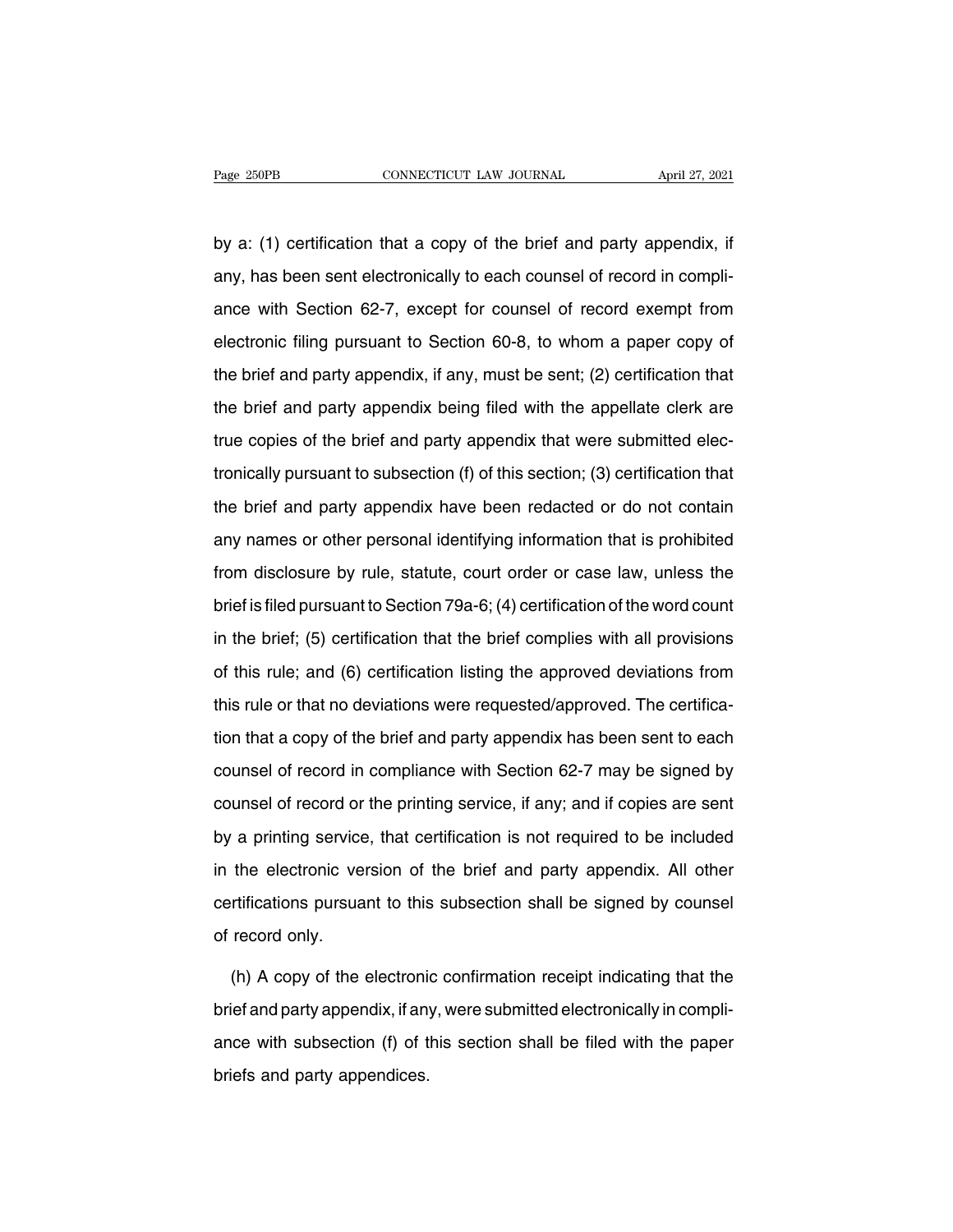(i) Any request for deviation from the above requirements, including<br>quests to deviate from the requirement to redact or omit personal Example 27, 2021<br>
requests to deviation from the above requirements, including<br>
requests to deviate from the requirement to redact or omit personal<br>
identifying information or information that is prohibited from disclosure (i) Any request for deviation from the above requirements, including<br>requests to deviate from the requirement to redact or omit personal<br>identifying information or information that is prohibited from disclosure<br>by rule, st (i) Any request for deviation from the above requirements, including requests to deviate from the requirement to redact or omit personal identifying information or information that is prohibited from disclosure by rule, st requests to development<br>identifying inform<br>by rule, statute,<br>late clerk.<br>COMMENTA entifying information or information that is prohibited from disclosure<br>
rule, statute, court order or case law, shall be filed with the appel-<br>
e clerk.<br>
COMMENTARY: The purpose of this new section is to define the<br>
quire

requirements for the format and filing of electronic briefs and party<br>appellate clerk.<br>COMMENTARY: The purpose of this new section is to define the<br>requirements for the format and filing of electronic briefs and party<br>appe appendices and related copying obligations. The two legible photocop-<br>ies of each brief and party appendices and related copying obligations. The two legible photocop-<br>ies of each brief and party appendix, if any, to be fi COMMENTARY: The purpose of this new section is to define the<br>requirements for the format and filing of electronic briefs and party<br>appendices and related copying obligations. The two legible photocop-<br>ies of each brief and comments for the format and filing of electronic briefs and party<br>appendices and related copying obligations. The two legible photocop-<br>ies of each brief and party appendix, if any, to be filed with the appellate<br>clerk und appendices and related copying obligations. The two legible ph<br>ies of each brief and party appendix, if any, to be filed with the a<br>clerk under subsection (d) are simply reproductions of the el<br>filings, and do not require ies of each brief and party appendix, if any, to be filed with the appellate<br>clerk under subsection (d) are simply reproductions of the electronic<br>filings, and do not require any additional modifications.<br>**Sec. 67-3.** Page

### **Appendices**

mand a do not require any additional modifications.<br> **Except as otherwise ordered, the brief of the appellant shall not**<br> **Except as otherwise ordered, the brief of the appellant shall not**<br>
ceed thirty-five pages and shal Sec. 67-3. Page Limitations; Time for Filing Briefs and<br>Appendices<br>Except as otherwise ordered, the brief of the appellant shall not<br>exceed thirty-five pages and shall be filed with the appendix within<br>forty-five days afte Appendices<br>Except as otherwise ordered, the brief of the appellant shall not<br>exceed thirty-five pages and shall be filed with the appendix within<br>forty-five days after the delivery date of the transcript ordered by the<br>app Except as otherwise ordered, the brief of the appellant shall not exceed thirty-five pages and shall be filed with the appendix within forty-five days after the delivery date of the transcript ordered by the appellant. In exceed thirty-five pages and shall be filed with the appendix within<br>forty-five days after the delivery date of the transcript ordered by the<br>appellant. In cases where no transcript is required or the transcript<br>has been r forty-five days after the delivery date of the transcript ordered by the appellant. In cases where no transcript is required or the transcript has been received by the appellant prior to the filing of the appeal, the appel of the days aller the delivery<br>appellant. In cases where no t<br>has been received by the appe<br>the appellant's brief and append<br>of the filing of the appeal.<br>The delivery date of the pape In the delivery date of the paper—not electronic—transcript shall be ed, where applicable, in determining the filing date of briefs. Interesting to the appellant's brief and appendix shall be filed within forty-five days<br>of the filing of the appeal.<br>The delivery date of the paper—not electronic—transcript shall be<br>used, where applicable, in determining

the filing of the appeal.<br>The delivery date of the paper—not electronic—transcript shall be<br>ed, where applicable, in determining the filing date of briefs.<br>Any party whose interest in the judgment will not be affected by t The delivery date of the paper—not electronic—transcript shall be<br>used, where applicable, in determining the filing date of briefs.<br>Any party whose interest in the judgment will not be affected by the<br>appeal and who intend clused, where applicable, in determining the filing date of briefs.<br>Any party whose interest in the judgment will not be affected by the<br>appeal and who intends not to file a brief shall inform the appellate<br>clerk of this i Any party whose interest in the judgment will not be affected by the appeal and who intends not to file a brief shall inform the appellate clerk of this intent prior to the deadline for the filing of the appellee's brief.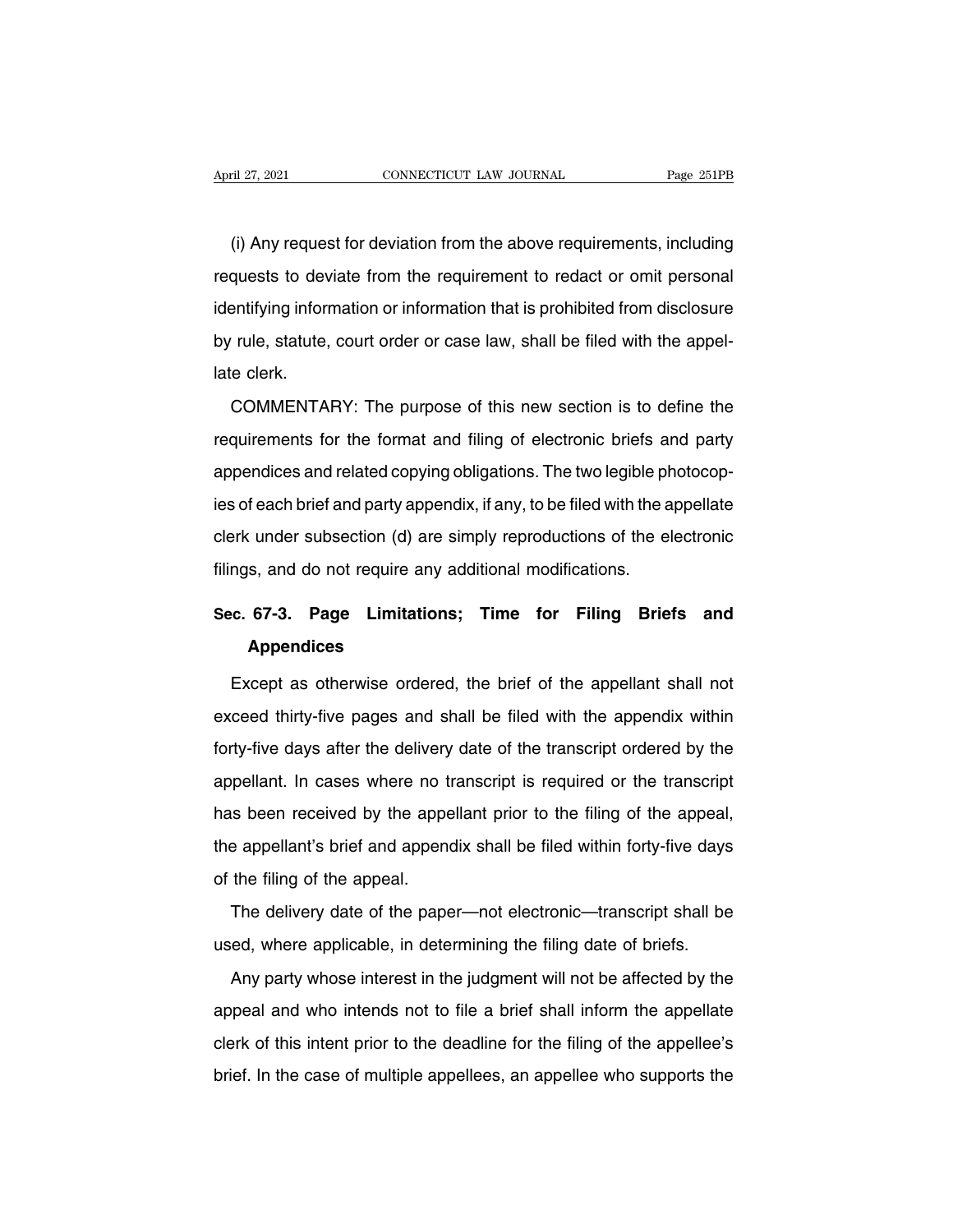Page 252PB CONNECTICUT LAW JOURNAL April 27, 2021<br>position of the appellant shall meet the appellant's time schedule for<br>filing a brief. Page 252PB<br>position of the approsition of the approximate<br>filing a brief.<br>Except as othe

istion of the appellant shall meet the appellant's time schedule for<br>ng a brief.<br>Except as otherwise ordered, the brief of the appellee shall not<br>ceed thirty-five pages, and shall be filed with any appendix within position of the appellant shall meet the appellant's time schedule for<br>filing a brief.<br>Except as otherwise ordered, the brief of the appellee shall not<br>exceed thirty-five pages, and shall be filed with any appendix within<br> filing a brief.<br>
Except as otherwise ordered, the brief of the appellee shall not<br>
exceed thirty-five pages, and shall be filed with any appendix within<br>
thirty days after the filing of the appellant's brief or the deliver Except as otherwise ordered, the brief of the appellee shall not exceed thirty-five pages, and shall be filed with any appendix within thirty days after the filing of the appellant's brief or the delivery date of the porti exceed thirty<br>thirty days af<br>of the portions<br>is later.<br>The appella The appellant may [within twenty days after the filing of the appellant's brief or the delivery date<br>the portions of the transcript ordered only by that appellee, whichever<br>later.<br>The appellant may [within twenty days afte

brief the portions of the transcript ordered only by that appellee, whichever<br>
is later.<br>
The appellant may [within twenty days after the filing of the appellee's<br>
brief] file a reply brief [which shall not exceed fifteen is later.<br>The appellant may [within twe<br>brief] file a reply brief [which sha<br>ance with Section 67-5A.<br>Where there is a cross appe. The appellant may [within twenty days after the filing of the appellee's<br>ief] file a reply brief [which shall not exceed fifteen pages] <u>in accord-</u><br>ce with Section 67-5A.<br>Where there is a cross appeal, the brief and appen

brief] file a reply brief [which shall not exceed fifteen pages] in accord-<br>ance with Section 67-5A.<br>Where there is a cross appeal, the brief and appendix of the cross<br>appellant shall be combined with the brief and appendi The brief shall not exceed fifty pages and shall be filed with any<br>appellant shall be combined with the brief and appendix of the appellee.<br>The brief shall not exceed fifty pages and shall be filed with any<br>appendix at the Where there is a cross appeal, the brief and appendix of the cross<br>appellant shall be combined with the brief and appendix of the appellee.<br>The brief shall not exceed fifty pages and shall be filed with any<br>appendix at the appellant shall be combined with the brief and appendix of the appellee.<br>The brief shall not exceed fifty pages and shall be filed with any<br>appendix at the time the appellee's brief is due. The brief and appendix<br>of the cr apponant onalize combined with the shortand apponent on the appene.<br>The brief shall not exceed fifty pages and shall be filed with any<br>appendix at the time the appellee's brief is due. The brief and appendix<br>of the cross a appendix at the time the appellee's brief is due. The brief and appendix<br>of the cross appellee shall be combined with the appellant's reply<br>brief, if any. This brief shall not exceed forty pages and shall be filed<br>within t of the cross appellee shall be combined with the appellant's reply<br>brief, if any. This brief shall not exceed forty pages and shall be filed<br>within thirty days after the filing of the original appellee's brief. The<br>cross a brief, if any. This brief shall not exceed forty pages and shall be filed within thirty days after the filing of the original appellee's brief. The cross appellant may [within twenty days after the filing of the cross appe within thirty days after the filing of the original appellee's brie<br>cross appellant may [within twenty days after the filing of the<br>appellee's brief] file a cross appellant's reply brief [which sha<br>exceed fifteen pages] <u>i</u> Soss appellant may [within twenty days after the filing of the cross<br>pellee's brief] file a cross appellant's reply brief [which shall not<br>ceed fifteen pages] in accordance with Section 67-5A.<br>Where cases are consolidated

appellee's brief] file a cross appellant's reply brief [which shall not exceed fifteen pages] in accordance with Section 67-5A.<br>Where cases are consolidated or a joint appeal has been filed, the brief of the appellants and exceed fifteen pages] in accordance w<br>Where cases are consolidated or a j<br>brief of the appellants and that of the a<br>page limitations specified above.<br>All page limitations shall be exclusive Where cases are consolidated or a joint appeal has been filed, the<br>lef of the appellants and that of the appellees shall not exceed the<br>ige limitations specified above.<br>All page limitations shall be exclusive of appendices

brief of the appellants and that of the appellees shall not exceed the<br>page limitations specified above.<br>All page limitations shall be exclusive of appendices, the statement<br>of issues, the table of authorities, the table o page limitations specified above.<br>All page limitations shall be exclusive of appendices, the statement<br>of issues, the table of authorities, the table of contents, and, in the<br>case of an amicus brief, the statement of the i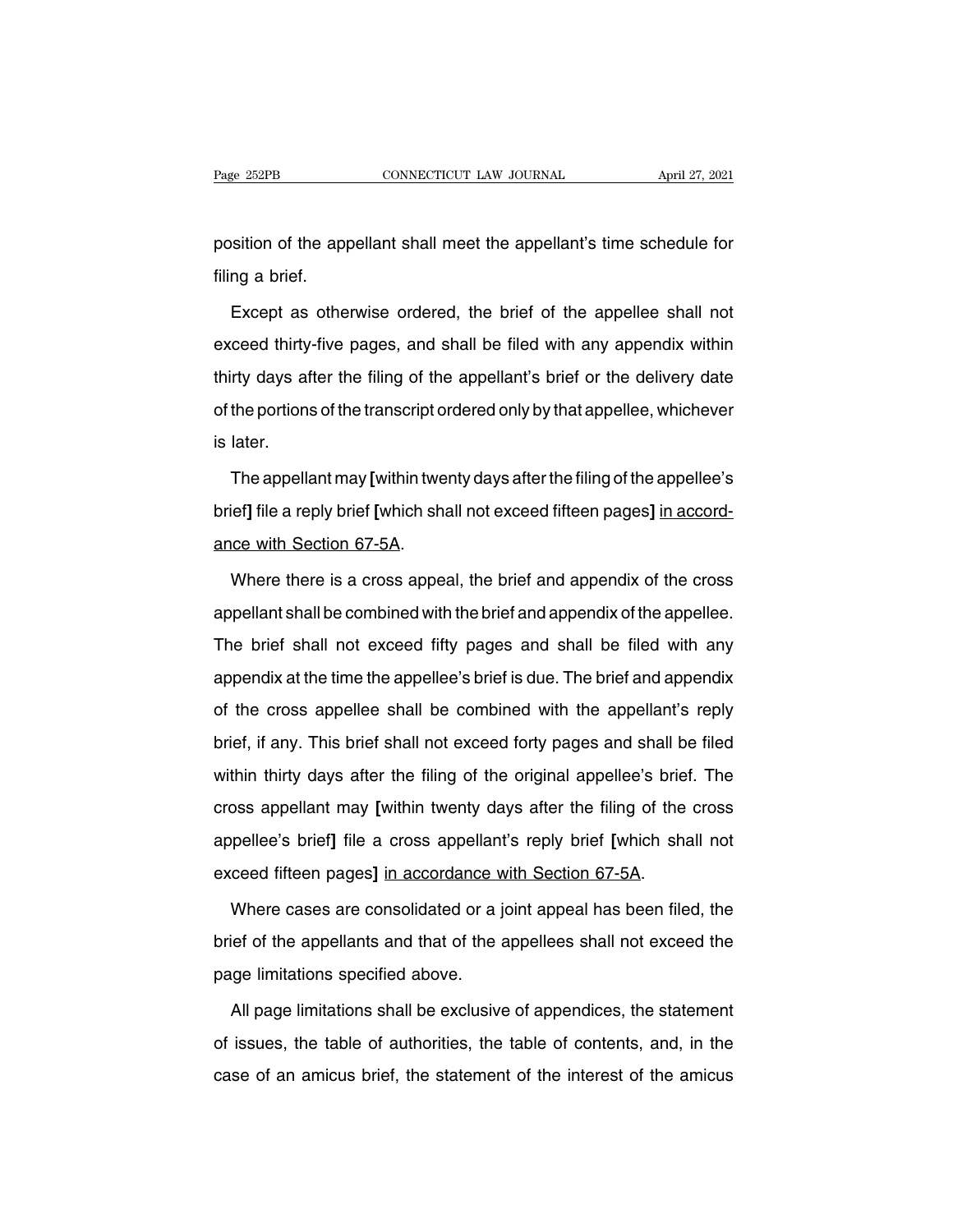April 27, 2021 CONNECTICUT LAW JOURNAL Page 253PB<br>
curiae required by Section 67-7. The last page of a brief shall likewise<br>
not be counted if it contains only the signature of counsel of record. April 27, 2021 CONNECTICUT LAW JOURNAL Page 253PB<br>
curiae required by Section 67-7. The last page of a brief shall likewise<br>
not be counted if it contains only the signature of counsel of record.<br>
Briefs shall not exceed t

riae required by Section 67-7. The last page of a brief shall likewise<br>t be counted if it contains only the signature of counsel of record.<br>Briefs shall not exceed the page limitations set forth herein except<br>permission of curiae required by Section 67-7. The last page of a brief shall likewise<br>not be counted if it contains only the signature of counsel of record.<br>Briefs shall not exceed the page limitations set forth herein except<br>by permis not be counted if it contains only the signature of counsel of record.<br>Briefs shall not exceed the page limitations set forth herein except<br>by permission of the chief justice or chief judge. Requests for permis-<br>sion to ex Briefs shall not exceed the page limitations set forth herein except<br>by permission of the chief justice or chief judge. Requests for permis-<br>sion to exceed the page limitations shall be filed with the appellate clerk,<br>stat Bridge shall not exceed the page<br>by permission of the chief justile<br>sion to exceed the page limitatic<br>stating both the compelling rea<br>additional pages sought.<br>Where a claim relies on the In to exceed the page limitations shall be filed with the appellate clerk,<br>ating both the compelling reason for the request and the number of<br>iditional pages sought.<br>Where a claim relies on the state constitution as an ind

stating both the compelling reason for the request and the number of<br>additional pages sought.<br>Where a claim relies on the state constitution as an independent<br>ground for relief, the clerk shall, upon request, grant an addi additional pages sought.<br>Where a claim relies on the state constitution as an independent<br>ground for relief, the clerk shall, upon request, grant an additional five<br>pages for the appellant and appellee briefs, [and an addi Where a claim relies on the state constitution as an independent ground for relief, the clerk shall, upon request, grant an additional five pages for the appellant and appellee briefs, [and an additional two pages for the Where a claim relies on the state constitution as an independent<br>ground for relief, the clerk shall, upon request, grant an additional five<br>pages for the appellant and appellee briefs, [and an additional two<br>pages for the ges for the appellant and appellee briefs, [and an additional two<br>ges for the reply brief,] which pages are to be used for the state<br>nstitutional argument only.<br>COMMENTARY: The purpose of these amendments is to condense<br>s

pages for the reply brief,] which pages are to be used for the state<br>constitutional argument only.<br>COMMENTARY: The purpose of these amendments is to condense<br>this section and to conform it to the new Section 67-5A regardin constitutional argument only.<br>
COMMENTARY: The purpose of these amendments is to condense<br>
this section and to conform it to the new Section 67-5A regarding reply<br>
briefs, and to clarify the time period for filing a reply COMMENTARY: The purp<br>this section and to conform it<br>briefs, and to clarify the time<br>are multiple appellees.<br>(NEW) Sec. 67-3A. Word L this section and to conform it to the new Section 67-5A regarding reply<br>briefs, and to clarify the time period for filing a reply brief when there<br>are multiple appellees.<br>(NEW) Sec. 67-3A. Word Limitations; Time for Filing **Brief and to clarify the time period for filing a**<br>**And tiple appellees.**<br>**W) Sec. 67-3A. Word Limitations; Time<br>Briefs and Party Appendices**<br>ccept as otherwise ordered, the brief of the

e multiple appellees.<br> **EW) Sec. 67-3A. Word Limitations; Time for Filing Electronic**<br> **Briefs and Party Appendices**<br>
Except as otherwise ordered, the brief of the appellant shall not<br>
ceed 13,500 words. The brief shall be (NEW) Sec. 67-3A. Word Limitations; Time for Filing Electronic<br>Briefs and Party Appendices<br>Except as otherwise ordered, the brief of the appellant shall not<br>exceed 13,500 words. The brief shall be filed with the party appe Briefs and Party Appendices<br>Except as otherwise ordered, the brief of the appellant shall not<br>exceed 13,500 words. The brief shall be filed with the party appendix,<br>if any, either within forty-five days after the delivery Except as otherwise ordered, the brief of the appellant shall not<br>exceed 13,500 words. The brief shall be filed with the party appendix,<br>if any, either within forty-five days after the delivery date of the transcript<br>order exceed 13,500 words. The brief shall be filed with the party appendix, if any, either within forty-five days after the delivery date of the transcript ordered by the appellant or forty-five days after the clerk appendix is required by the appellant or forty-five days after the delivery date of the transcript<br>ordered by the appellant or forty-five days after the clerk appendix is<br>sent to the parties, whichever is later. In cases where no tran the filing of the appellant or forty-five days after the clerk appendix is<br>sent to the parties, whichever is later. In cases where no transcript is<br>required or the transcript has been received by the appellant prior to<br>the shall be filed either within forty-five days and the some appendix is<br>sent to the parties, whichever is later. In cases where no transcript is<br>required or the transcript has been received by the appellant prior to<br>the fili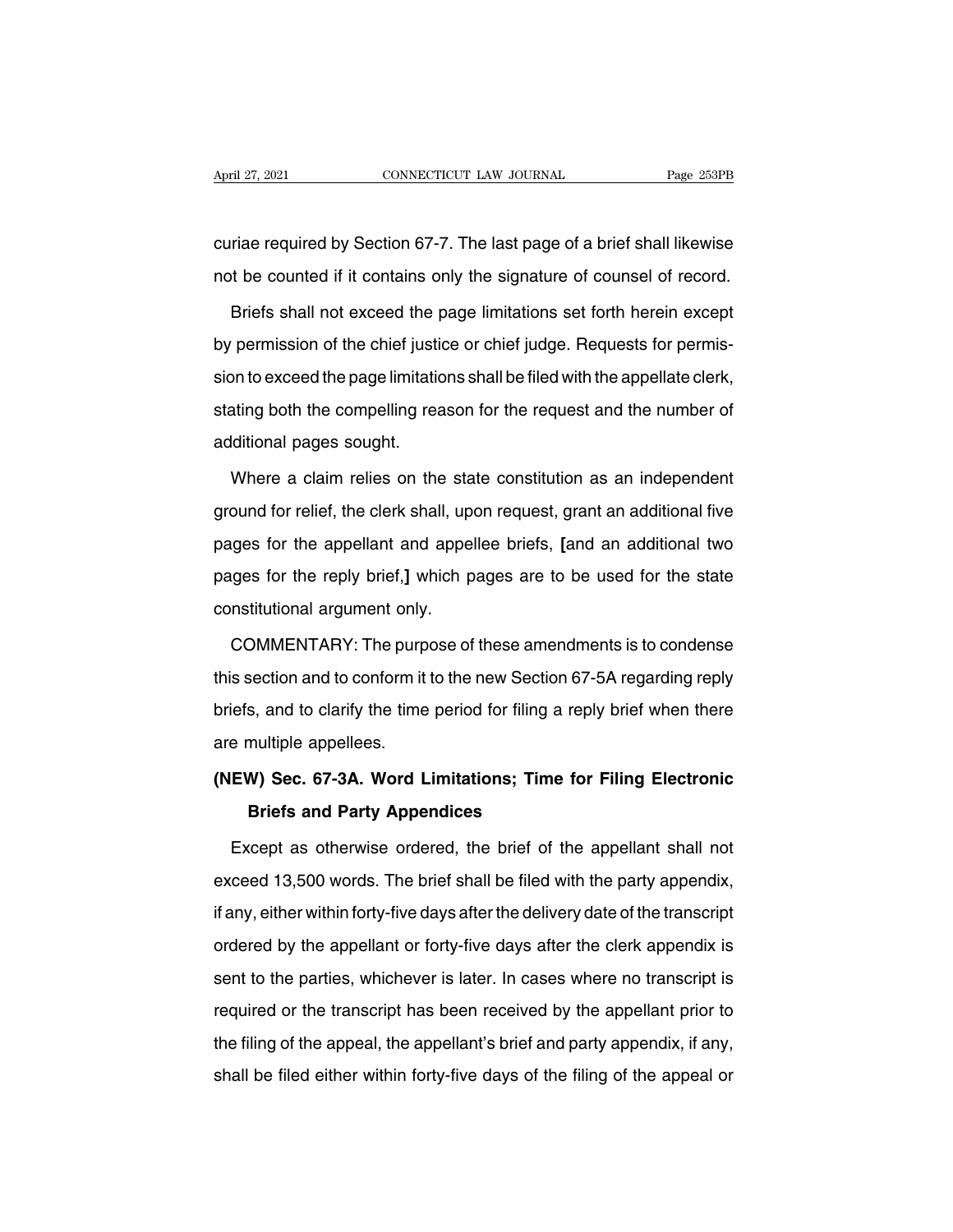Fage 254PB CONNECTICUT LAW JOURNAL April 27, 2021<br>forty-five days after the clerk appendix is sent to the parties, whichever<br>is later. Page 254PB<br>forty-five day:<br>is later.<br>The deliver

rty-five days after the clerk appendix is sent to the parties, whichever<br>later.<br>The delivery date of the paper—not electronic—transcript shall be<br>ed, where applicable, in determining the filing date of briefs. forty-five days after the clerk appendix is sent to the parties, whichever<br>is later.<br>The delivery date of the paper—not electronic—transcript shall be<br>used, where applicable, in determining the filing date of briefs.<br>Any p

later.<br>The delivery date of the paper—not electronic—transcript shall be<br>ed, where applicable, in determining the filing date of briefs.<br>Any party whose interest in the judgment will not be affected by the<br>peal and who int The delivery date of the paper—not electronic—transcript shall be<br>used, where applicable, in determining the filing date of briefs.<br>Any party whose interest in the judgment will not be affected by the<br>appeal and who intend used, where applicable, in determining the filing date of briefs.<br>Any party whose interest in the judgment will not be affected by the<br>appeal and who intends not to file a brief shall inform the appellate<br>clerk of this int Any party whose interest in the judgment will not be affected by the appeal and who intends not to file a brief shall inform the appellate clerk of this intent prior to the deadline for the filing of the appellee's brief. position of the appellant shall meet the appellant's time schedule for the appellate clerk of this intent prior to the deadline for the filing of the appellee's brief. In the case of multiple appellees, an appellee who sup depear and who is<br>clerk of this intent<br>brief. In the case of<br>position of the app<br>filing a brief.<br>Except as othe ief. In the case of multiple appellees, an appellee who supports the<br>sition of the appellant shall meet the appellant's time schedule for<br>ng a brief.<br>Except as otherwise ordered, the brief of the appellee shall not<br>ceed 13

position of the appellant shall meet the appellant's time schedule for<br>filing a brief.<br>Except as otherwise ordered, the brief of the appellee shall not<br>exceed 13,500 words, and shall be filed with any party appendix within filing a brief.<br>Except as otherwise ordered, the brief of the appellee shall not<br>exceed 13,500 words, and shall be filed with any party appendix within<br>thirty days after the filing of the appellant's brief or the delivery Except as otherwise ordered, the brief of the appellee shall not<br>exceed 13,500 words, and shall be filed with any party appendix within<br>thirty days after the filing of the appellant's brief or the delivery date<br>of the port exceed 13,50<br>exceed 13,50<br>thirty days af<br>of the portions<br>is later.<br>The appella The appellant may file a reply brief in accordance with Section 67-5A.<br>The appellant may file a reply brief in accordance with Section 67-5A.<br>Where there is a cross appeal, the brief and party appendix, if any, the portions of the transcript ordered only by that appellee, whichever<br>later.<br>The appellant may file a reply brief in accordance with Section 67-5A.<br>Where there is a cross appeal, the brief and party appendix, if any,<br>the

is later.<br>The appellant may file a reply brief in accordance with Section 67-5A.<br>Where there is a cross appeal, the brief and party appendix, if any,<br>of the cross appellant shall be combined with the brief and party<br>append The appellant may file a reply brief in accordance with Section 67-5A.<br>Where there is a cross appeal, the brief and party appendix, if any,<br>of the cross appellant shall be combined with the brief and party<br>appendix, if any The appellant may file a reply brief in accordance with Section 67-5A.<br>Where there is a cross appeal, the brief and party appendix, if any,<br>of the cross appellant shall be combined with the brief and party<br>appendix, if any Where there is a erect appear, the short and party appendix, if any,<br>of the cross appellant shall be combined with the brief and party<br>appendix, if any, of the appellee. The brief shall not exceed 18,000<br>words and shall be appendix, if any, of the appellee. The brief shall not exceed 18,000 words and shall be filed with any party appendix at the time the appellee's brief is due. The brief and party appendix, if any, of the cross appellee sha appendix, if any, or the appendix. The sher shall not exceed 16,000 words and shall be filed with any party appendix, if any, of the cross appellee shall be combined with the appellant's reply brief, if any. This brief sha dee's brief is due. The brief and party appendix, if any, of the cross<br>appellee shall be combined with the appellant's reply brief, if any. This<br>brief shall not exceed 16,000 words and shall be filed within thirty<br>days aft appellee shall be combined with the appellant's reply brief, if any. This<br>brief shall not exceed 16,000 words and shall be filed within thirty<br>days after the filing of the original appellee's brief. The cross appellant<br>may 67-5A.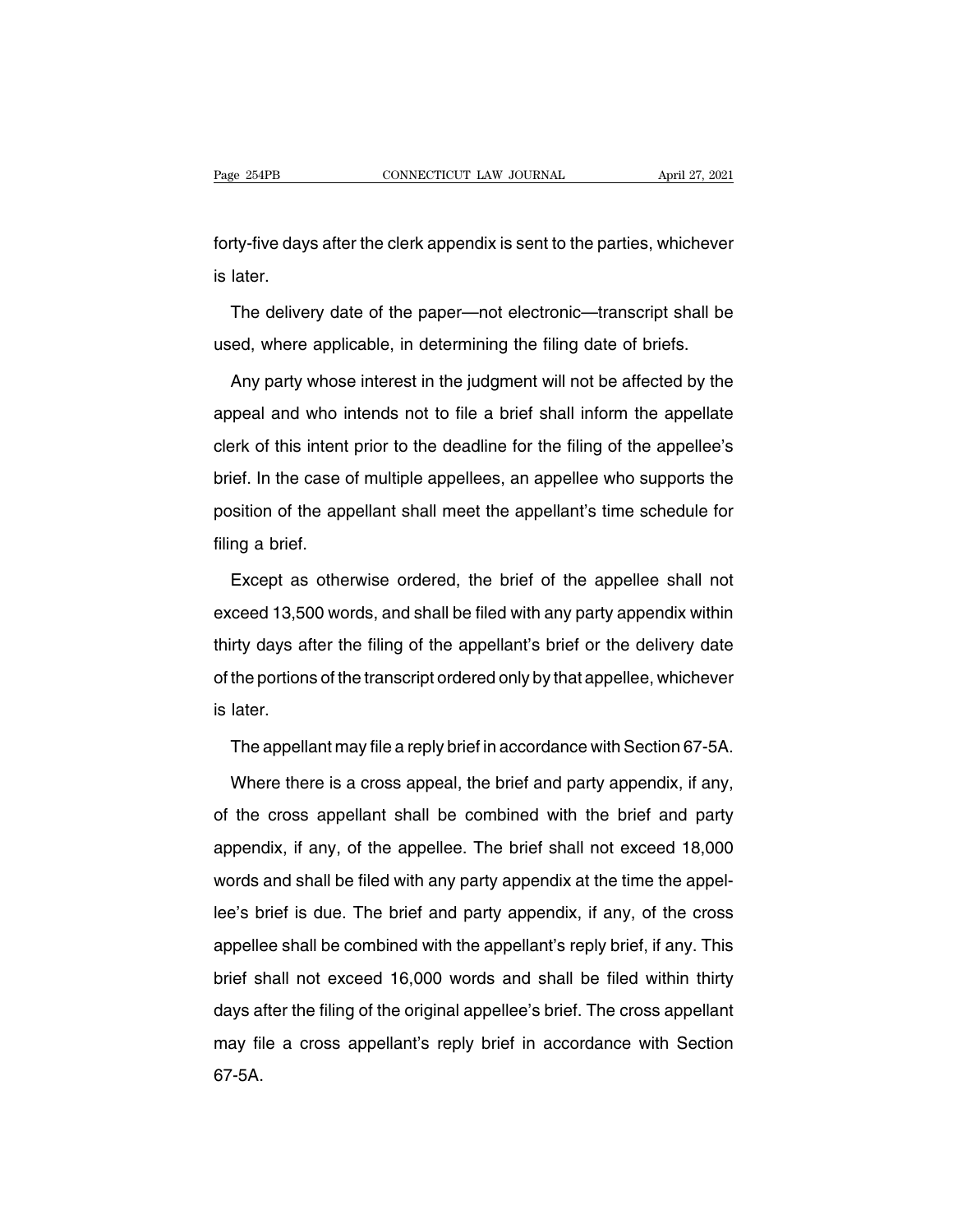Example 255PB<br>Where cases are consolidated or a joint appeal has been filed, the<br>ief of the appellants and that of the appellees shall not exceed the April 27, 2021 CONNECTICUT LAW JOURNAL Page 255PB<br>Where cases are consolidated or a joint appeal has been filed, the<br>brief of the appellants and that of the appellees shall not exceed the<br>word limitations Where cases are consomer<br>the of the appellants and<br>word limitations<br>specified above. Where cases are cons<br>ief of the appellants ar<br>ord limitations<br>specified above.<br>All word limitations sh ief of the appellants and that of the appellees shall not exceed the<br>prd limitations<br>specified above.<br>All word limitations shall be exclusive of party appendices, if any,<br>e cover page, the table of contents, the table of a

the specified above.<br>All word limitations shall be exclusive of party appendices, if any,<br>the cover page, the table of contents, the table of authorities, the<br>statement of issues, the signature block, certifications, and, specified above.<br>All word limitations shall be exclusive of party appendices, if any,<br>the cover page, the table of contents, the table of authorities, the<br>statement of issues, the signature block, certifications, and, in t All word limitations shall be exclusive of party appendices, if any,<br>the cover page, the table of contents, the table of authorities, the<br>statement of issues, the signature block, certifications, and, in the<br>case of an ami The cover page, the table of contents, the tab<br>statement of issues, the signature block, certicase of an amicus brief, the statement of the in<br>curiae required by Section 67-7 or 67-7A.<br>Briefs shall not exceed the word limi atement of issues, the signature block, certifications, and, in the<br>se of an amicus brief, the statement of the interest of the amicus<br>riae required by Section 67-7 or 67-7A.<br>Briefs shall not exceed the word limitations se

case of an amicus brief, the statement of the interest of the amicus<br>curiae required by Section 67-7 or 67-7A.<br>Briefs shall not exceed the word limitations set forth herein except<br>by permission of the chief justice or chie curiae required by Section 67-7 or 67-7A.<br>Briefs shall not exceed the word limitations set forth herein except<br>by permission of the chief justice or chief judge. Requests for permis-<br>sion to exceed the word limitations sha Briefs shall not exceed the word limitations set forth herein except<br>by permission of the chief justice or chief judge. Requests for permis-<br>sion to exceed the word limitations shall be filed with the appellate clerk,<br>stat by permission of the chief justition to exceed the word limitation<br>stating both the compelling readditional words sought.<br>Where a claim relies on the In to exceed the word limitations shall be filed with the appellate clerk,<br>ting both the compelling reason for the request and the number of<br>ditional words sought.<br>Where a claim relies on the state constitution as an indep

stating both the compelling reason for the request and the number of<br>additional words sought.<br>Where a claim relies on the state constitution as an independent<br>ground for relief, the clerk shall, upon request, grant an addi additional words sought.<br>
Where a claim relies on the state constitution as an independent<br>
ground for relief, the clerk shall, upon request, grant an additional<br>
2000 words for the appellant and appellee briefs, and an ad Where a claim relies on the state constitution as an independent<br>ground for relief, the clerk shall, upon request, grant an additional<br>2000 words for the appellant and appellee briefs, and an additional<br>800 words for the r ervice a stall relies on the staground for relief, the clerk shall, if<br>2000 words for the appellant and<br>800 words for the reply brief, which<br>constitutional argument only.<br>COMMENTARY: The purpose 00 words for the appellant and appellee briefs, and an additional<br>0 words for the reply brief, which words are to be used for the state<br>nstitutional argument only.<br>COMMENTARY: The purpose of this new section is provide for

words for the reply brief, which words are to be used for the state<br>constitutional argument only.<br>COMMENTARY: The purpose of this new section is provide for<br>word limitations and outline the time periods for the filing of e constitutional argument only.<br>
COMMENTARY: The purpose of this new section is provide for<br>
word limitations and outline the time periods for the filing of electronic<br>
briefs and party appendices. The time for filing the ap COMMENTARY: The purpose of this new section is provide for<br>word limitations and outline the time periods for the filing of electronic<br>briefs and party appendices. The time for filing the appellant's brief<br>and party appendi Word limitations and outline the time periods for the filing of electronic<br>briefs and party appendices. The time for filing the appellant's brief<br>and party appendix, if any, is dependent on the delivery date of the<br>transcr briefs and party appendices. The time periods for the liling of electronic<br>briefs and party appendix, if any, is dependent on the delivery date of the<br>transcript ordered by the appellant or when the clerk appendix is sent<br> and party appendies. The aims for ming are appendint a short<br>and party appendix, if any, is dependent on the delivery date of the<br>transcript ordered by the appellant or when the clerk appendix is sent<br>to the parties, which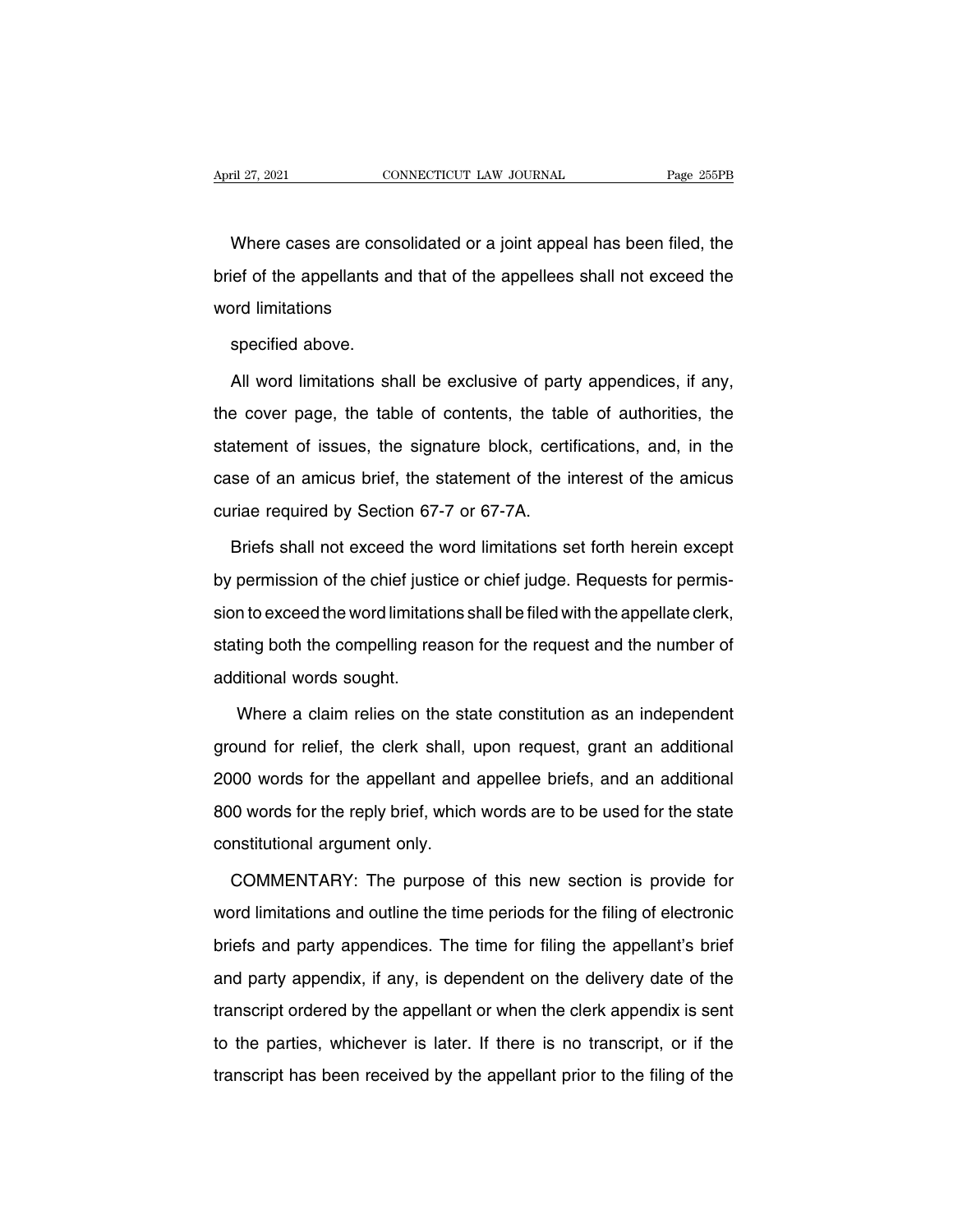Page 256PB CONNECTICUT LAW JOURNAL April 27, 2021<br>appeal, the time for filing the appellant's brief and party appendix, if<br>any, is dependent on the date of the filing of the appeal or when the Page 256PB CONNECTICUT LAW JOURNAL April 27, 2021<br>appeal, the time for filing the appellant's brief and party appendix, if<br>any, is dependent on the date of the filing of the appeal or when the<br>clerk appendix is sent to the appeal, the time for filing the appellant's brief and party ap<br>any, is dependent on the date of the filing of the appeal or<br>clerk appendix is sent to the parties. See Chapter 68.<br>(NEW) Sec. 67-5A. The Reply Brief appeal, the time for filing the appellant's bri<br>any, is dependent on the date of the filing o<br>clerk appendix is sent to the parties. See C<br>**(NEW) Sec. 67-5A. The Reply Brief**<br>The appellant may file a reply brief, which The appendent on the date of the filing of the appeal or when the<br>prk appendix is sent to the parties. See Chapter 68.<br>**EW) Sec. 67-5A. The Reply Brief**<br>The appellant may file a reply brief, which should respond directly<br>d

clerk appendix is sent to the parties. See Chapter 68.<br>
(NEW) Sec. 67-5A. The Reply Brief<br>
The appellant may file a reply brief, which should respond directly<br>
and succinctly to the arguments in the appellee's brief. The f (NEW) Sec. 67-5A. The Reply Brief<br>The appellant may file a reply brief, which should respond<br>and succinctly to the arguments in the appellee's brief. The t<br>a reply brief shall be in accordance with Section 67-2.<br>The reply The appellant may file a reply brief, which should respond directly<br>d succinctly to the arguments in the appellee's brief. The format of<br>reply brief shall be in accordance with Section 67-2.<br>The reply brief shall be filed

and succinctly to the arguments in the appellee's brief. The format of<br>a reply brief shall be in accordance with Section 67-2.<br>The reply brief shall be filed within twenty days of the appellee's<br>brief. If there are multipl the term of the time to file a reply brief shall be in accordance with Section 67-2.<br>The reply brief shall be filed within twenty days of the appellee's<br>brief. If there are multiple appellees and they file separate briefs, The reply brief sha<br>brief. If there are multi<br>the time to file a repl<br>appellee's brief.<br>Except as otherwise Except as otherwise ordered, the reply brief shall not exceed fifteen<br>get as otherwise ordered, the reply brief shall not exceed fifteen<br>ges or 6500 words exclusive of the cover page, table of contents,

the time to file a reply brief shall run from the filing date of the last<br>appellee's brief.<br>Except as otherwise ordered, the reply brief shall not exceed fifteen<br>pages or 6500 words exclusive of the cover page, table of co appellee's brief.<br>Except as otherwise ordered, the reply brief shall not exceed fifteen<br>pages or 6500 words exclusive of the cover page, table of contents,<br>table of authorities, the signature block of counsel of record, ce Except as otherwise ordered, the reply brief shall not exceed fifteen<br>pages or 6500 words exclusive of the cover page, table of contents,<br>table of authorities, the signature block of counsel of record, certifica-<br>tions and pages or 6500 words exclusive of the cover page, table of contents,<br>table of authorities, the signature block of counsel of record, certifica-<br>tions and any appendix. Requests for permission to exceed fifteen<br>pages or 6500 pages or ecce<br>table of authori<br>tions and any<br>pages or 6500<br>or 67-3A.<br>If there is a c If there is a cross appeal, the cross appellant may file a reply brief<br>there is a cross appeal, the cross appellant may file a reply brief<br>to the cross appeal in accordance with the requirements of this rule. as to the cross appeal in accordance with Section 67-3<br>ar 67-3A.<br>If there is a cross appeal, the cross appellant may file a reply brief<br>as to the cross appeal in accordance with the requirements of this rule.<br>Where a claim

67-3A.<br>If there is a cross appeal, the cross appellant may file a reply brief<br>to the cross appeal in accordance with the requirements of this rule.<br>Where a claim relies on the state constitution as an independent<br>ound for

If there is a cross appeal, the cross appellant may file a reply brief<br>as to the cross appeal in accordance with the requirements of this rule.<br>Where a claim relies on the state constitution as an independent<br>ground for re as to the cross appeal in accordance with the requirements of this rule.<br>Where a claim relies on the state constitution as an independent<br>ground for relief, the clerk shall, upon request, grant an additional two<br>pages or 8 Where a claim relies on the state constitution as an<br>ground for relief, the clerk shall, upon request, grant an a<br>pages or 800 words for the reply brief, which pages or<br>be used for the state constitutional argument only.<br>C ound for relief, the clerk shall, upon request, grant an additional two<br>ges or 800 words for the reply brief, which pages or words are to<br>used for the state constitutional argument only.<br>COMMENTARY: This new section sets f

pages or 800 words for the reply brief, which pages or words are to<br>be used for the state constitutional argument only.<br>COMMENTARY: This new section sets forth more generally the<br>requirements for the reply brief in a separ be used for the state constitutional argument only.<br>COMMENTARY: This new section sets forth more generally the<br>requirements for the reply brief in a separate rule, expanding on what<br>is set forth in Section 67-3. In additio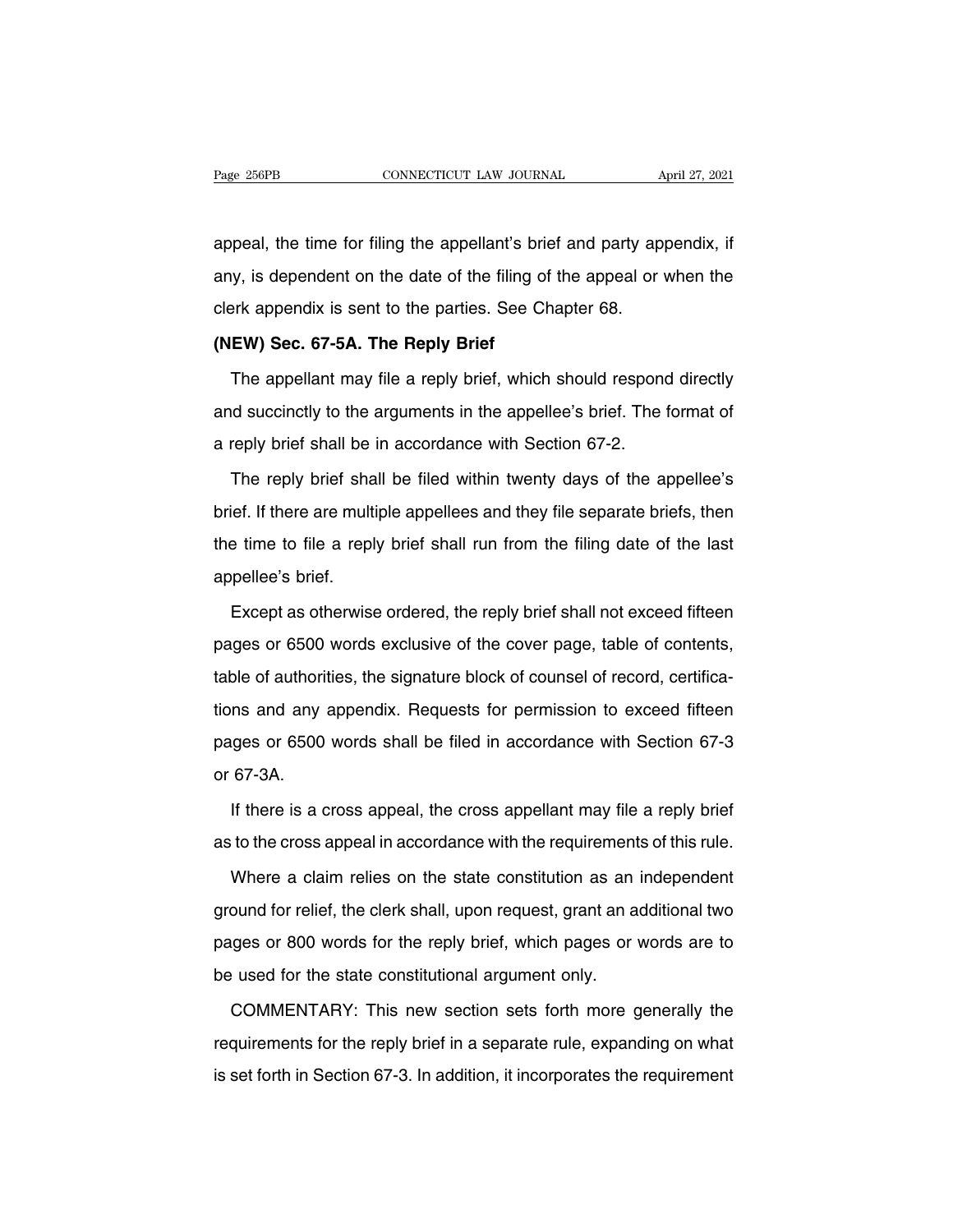April 27, 2021 CONNECTICUT LAW JOURNAL Page 257PB<br>that the reply brief respond directly and succinctly to the arguments<br>in the appellee's brief. April 27, 2021<br>
that the reply brief respond<br>
in the appellee's brief.<br>
(NEW) Sec. 67-74. The An **(NEW) Sec. 67-7A. The Amicus Curiae Electronic Brief**

(a) A brief respond directly and succinctly to the arguments<br>
the appellee's brief.<br> **EW) Sec. 67-7A. The Amicus Curiae Electronic Brief**<br>
(a) A brief of an amicus curiae in cases before the court on the<br>
erits may be file in the appellee's brief.<br>
(NEW) Sec. 67-7A. The Amicus Curiae Electronic Brief<br>
(a) A brief of an amicus curiae in cases before the court on the<br>
merits may be filed only with the permission of the court unless Section<br>
67 (NEW) Sec. 67-7A. The Amicus Curiae Electronic Brief<br>
(a) A brief of an amicus curiae in cases before the court on the<br>
merits may be filed only with the permission of the court unless Section<br>
67-7A (f) applies. An applic (a) A brief of an amicus curiae in cases before the court on the<br>merits may be filed only with the permission of the court unless Section<br>67-7A (f) applies. An application for permission to appear as amicus<br>curiae and to f (a) A shot of an amisas and an sasse some the court of the merits may be filed only with the permission of the court unless Section 67-7A (f) applies. An application for permission to appear as amicus curiae and to file a and if there is no such party, then the permission to appear as amicus<br>curiae and to file a brief shall be filed within twenty days after the filing<br>of the brief of the party, if any, whom the applicant intends to support, Later than twenty days after the filing of the application shall set that there is no such party, then the application shall be filed later than twenty days after the filing of the appellee's brief.<br>(b) The application sha the brief of the party, if any, whom the applicant intends to support,<br>
d if there is no such party, then the application shall be filed no<br>
er than twenty days after the filing of the appellee's brief.<br>
(b) The applicatio

interest and if there is no such party, then the application shall be filed no<br>later than twenty days after the filing of the appellee's brief.<br>(b) The application shall state concisely the nature of the applicant's<br>intere later than twenty days after the filing of the appellee's brief.<br>
(b) The application shall state concisely the nature of the applicant's<br>
interest and the reasons why a brief of an amicus curiae should be<br>
allowed. The le (b) The application shall state concisely the nature of the applicant's<br>interest and the reasons why a brief of an amicus curiae should be<br>allowed. The length of the brief shall not exceed 4000 words unless<br>a specific requ (c) the application shall cate conclously the hatter of the applicant c<br>interest and the reasons why a brief of an amicus curiae should be<br>allowed. The length of the brief shall not exceed 4000 words unless<br>a specific requ allowed. The length of the brief shall not exceed 4000 words unless<br>a specific request is made for a brief of more than that length. The<br>application shall conform to the requirements set forth in Sections 66-<br>2 and 66-3. T a specific request is made for a brief of more than that length. The application shall conform to the requirements set forth in Sections 66-<br>2 and 66-3. The amicus application should specifically set forth reasons to justi a opposition shall conform to the requirements set forth in Sections 66-<br>2 and 66-3. The amicus application should specifically set forth reasons<br>to justify the filing of a brief in excess of 4000 words. A party in receipt application shall conform to the requirements set forth in Sections 66-<br>2 and 66-3. The amicus application should specifically set forth reasons<br>to justify the filing of a brief in excess of 4000 words. A party in receipt<br> justify the filing of a brief in excess of 4000 words. A party in receipt<br>an application may, within ten days after the filing of the application,<br>a an objection concisely stating the reasons therefor.<br>(c) All briefs filed

of an application may, within ten days after the filing of the application,<br>file an objection concisely stating the reasons therefor.<br>(c) All briefs filed under this section shall comply with the applicable<br>provisions of t file an objection<br>
(c) All briefs file<br>
provisions of this<br>
cus curiae.<br>
(d) An amicus (c) All briefs filed under this section shall comply with the applicable<br>ovisions of this chapter and shall set forth the interest of the ami-<br>s curiae.<br>(d) An amicus curiae may argue orally only when a specific request<br>r

provisions of this chapter and shall set forth the interest of the amicus curiae.<br>
(d) An amicus curiae may argue orally only when a specific request<br>
for such permission is granted by the court in which the appeal is<br>
pen pending.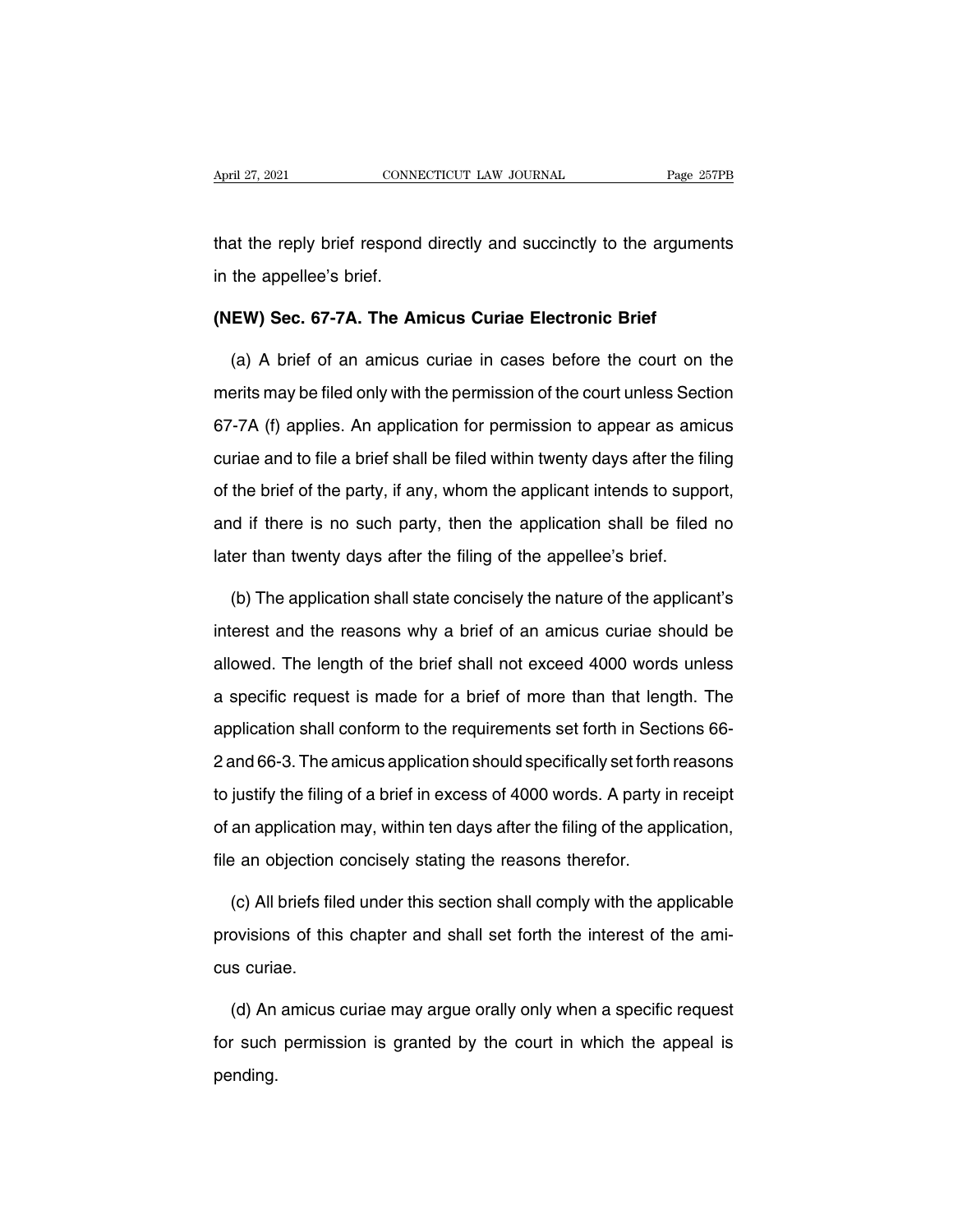EXEMBER ENGINE CONNECTICUT LAW JOURNAL April 27, 2021<br>
(e) With the exception of briefs filed by the attorney general as<br>
poided by this rule, all briefs shall indicate whether counsel for a Page 258PB CONNECTICUT LAW JOURNAL April 27, 2021<br>
(e) With the exception of briefs filed by the attorney general as<br>
provided by this rule, all briefs shall indicate whether counsel for a<br>
party wrote the brief in whole o (e) With the exception of briefs filed by the attorney general as<br>provided by this rule, all briefs shall indicate whether counsel for a<br>party wrote the brief in whole or in part and whether such counsel or<br>a party contrib (e) With the exception of briefs filed by the attorney general as<br>provided by this rule, all briefs shall indicate whether counsel for a<br>party wrote the brief in whole or in part and whether such counsel or<br>a party contrib provided by this rule, all briefs shall indicate whether counsel for a party wrote the brief in whole or in part and whether such counsel or a party contributed to the cost of the preparation or submission of the brief and party wrote the brief in whole or in part and whether such counsel or<br>a party contributed to the cost of the preparation or submission of the<br>brief and shall identify those persons, other than the amicus curiae,<br>its member party word are short in whole or in part and whencer each econocities or<br>a party contributed to the cost of the preparation or submission of the<br>brief and shall identify those persons, other than the amicus curiae,<br>its mem of the disclosure<br>its members<br>The disclosure<br>of text.<br>(f) Except (f) Except for habeas corpus matters based on criminal convictions,<br>
the first page<br>
text.<br>
(f) Except for habeas corpus matters based on criminal convictions,<br>
in appeal in a noncriminal matter involves an attack on the c

International in a noncriminal matter involves an attack on the first page<br>of text.<br>(f) Except for habeas corpus matters based on criminal convictions,<br>if an appeal in a noncriminal matter involves an attack on the constit the discreent status in the life attorney of the life page<br>of text.<br>(f) Except for habeas corpus matters based on criminal convictions,<br>if an appeal in a noncriminal matter involves an attack on the constitu-<br>tionality of (f) Except for habeas corpus matters based on criminal convictions,<br>if an appeal in a noncriminal matter involves an attack on the constitu-<br>tionality of a state statute, the attorney general may appear and file<br>a brief am If an appeal in a noncriminal matter involves an attack on the constitu-<br>tionality of a state statute, the attorney general may appear and file<br>a brief amicus curiae as of right. Any such appearance by the attorney<br>genera particularly of a state statute, the attorney general may appear and file<br>a brief amicus curiae as of right. Any such appearance by the attorney<br>general shall be filed no later than the date on which the brief of the<br>party a brief amicus curiae as of right. Any such appearance by the attorney general shall be filed no later than the date on which the brief of the party that the attorney general supports is filed, and the attorney general's b d shot alloce saids as of light. Any sach apposed<br>general shall be filed no later than the date on wh<br>party that the attorney general supports is filed,<br>general's brief will be due twenty days after the f<br>the party that th Instract shall be likely that the date off which the shot of the<br>Inty that the attorney general supports is filed, and the attorney<br>neral's brief will be due twenty days after the filing of the brief of<br>e party that the at party that the attenties general eleptron<br>general's brief will be due twenty days<br>the party that the attorney general supp<br>COMMENTARY: This new section se<br>the amicus curiae electronic brief.

the party that the attorney general supports.<br>
COMMENTARY: This new section sets forth the requirements for<br>
the amicus curiae electronic brief.<br> **Sec. 67-8. The <u>Party</u> Appendix[; Contents and Organization]**<br>
(a) [An] No

(COMMENTARY: This new section sets forth the requirements for<br>
e amicus curiae electronic brief.<br> **c. 67-8.** The <u>Party</u> Appendix [; Contents and Organization]<br>
(a) [An] <u>No party</u> appendix <u>is required in either a court o</u> the amicus curiae electronic brief.<br>Sec. 67-8. The <u>Party</u> Appendix[; Contents and Organization]<br>(a) [An] <u>No party</u> appendix <u>is required in either a court or a jury</u><br>case, except where an opinion is cited that is not off Sec. 67-8. The <u>Party</u> Appendix[; Contents and Organization]<br>
(a) [An] No party appendix is required in either a court or a jury<br>
case, except where an opinion is cited that is not officially published,<br>
in which case the (a) [An] <u>No party</u> appendix is required in either a court or a jury case, except where an opinion is cited that is not officially published, in which case the text of the opinion must be included in the party appendix [sh which case the text of the opinion must be included in the party<br>pendix [shall be prepared in accordance with Section 67-2].<br>[(b) The appellant's appendix shall be divided into two parts.<br>(1) Part one of the appellant's ap

appendix [shall be prepared in accordance with Section 67-2].<br>
[(b) The appellant's appendix shall be divided into two parts.<br>
(1) Part one of the appellant's appendix shall contain: a table of contents giving the title or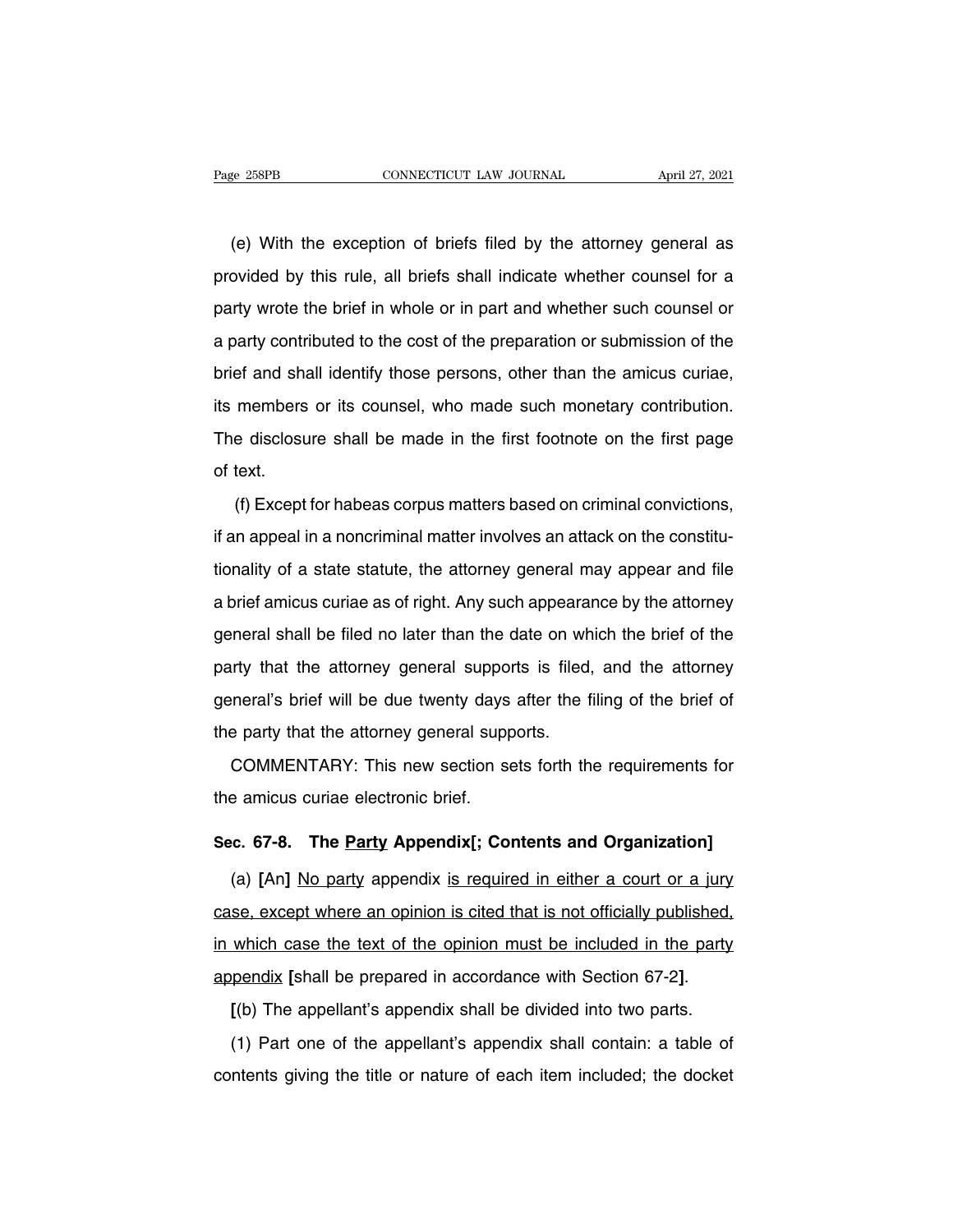April 27, 2021 CONNECTICUT LAW JOURNAL Page 259PB<br>Sheets, a case detail, or court action entries in the proceedings below;<br>in chronological order, all relevant pleadings, including the operative April 27, 2021 CONNECTICUT LAW JOURNAL Page 259PB<br>sheets, a case detail, or court action entries in the proceedings below;<br>in chronological order, all relevant pleadings, including the operative<br>complaint and any other com sheets, a case detail, or court action entries in the proceedings below;<br>in chronological order, all relevant pleadings, including the operative<br>complaint and any other complaint at issue, motions, requests, find-<br>ings, an sheets, a case detail, or court action entries in the proceedings below;<br>in chronological order, all relevant pleadings, including the operative<br>complaint and any other complaint at issue, motions, requests, find-<br>ings, an in chronological order, all relevant pleadings, including the operative<br>complaint and any other complaint at issue, motions, requests, find-<br>ings, and opinions or decisions of the trial court or other decision-<br>making body if applicable, prepared in the form prescribed by Section 6-2 et seq.;<br>the applicable, prepared in the form prescribed by Section 6-2 et seq.;<br>the appeal form, in accordance with Section 63-3; the docketing statethe appeal form, in accordance with Section 63-3; the docketing state-<br>the appeal form, in accordance with Section 63-3; the docketing state-<br>the appeal form, in accordance with Section 63-3; the docketing state-<br>ment file making body (see Sections 64- 1 and 64-2); the signed judgment file,<br>if applicable, prepared in the form prescribed by Section 6-2 et seq.;<br>the appeal form, in accordance with Section 63-3; the docketing state-<br>ment filed if applicable, prepared in the form prescribed by Section 6-2 et seq.;<br>the appeal form, in accordance with Section 63-3; the docketing state-<br>ment filed pursuant to Section 63-4 (a) (3); any relevant appellate<br>motions or in applicable, propared in the form presentied by economic 2 of edq.,<br>the appeal form, in accordance with Section 63-3; the docketing state-<br>ment filed pursuant to Section 63-4 (a) (3); any relevant appellate<br>motions or or the appear form, in association with section 63-4 (a) (3); any relevant appellate motions or orders that complete or perfect the record on appeal; and, in appeals to the Supreme Court upon grant of certification for review mom mod parodam to be<br>motions or orders that cor<br>in appeals to the Supreme<br>the order granting certifica<br>Court under review.<br>A signed judgment file A signed judgment file is not required in the following noncriminal<br>A signed judgment file is not required in the following noncriminal<br>A signed judgment file is not required in the following noncriminal<br>tters: habeas corp

the order granting certification and the opinion or order of the Appellate<br>Court under review.<br>A signed judgment file is not required in the following noncriminal<br>matters: habeas corpus matters based on criminal conviction Court under review.<br>A signed judgment file is not required in the following noncriminal<br>matters: habeas corpus matters based on criminal convictions; pre-<br>and postjudgment orders in matters claiming dissolution of marriage A signed judgment file is not required in the following noncriminal<br>matters: habeas corpus matters based on criminal convictions; pre-<br>and postjudgment orders in matters claiming dissolution of marriage,<br>legal separation o Progride Jacquinorms in the General convictions; pre-<br>and postjudgment orders in matters claiming dissolution of marriage,<br>legal separation or annulment; prejudgment remedies under chapter<br>903a of the General Statutes; and riation. Hassas oct<br>and postjudgment of<br>legal separation or<br>903a of the Gener<br>real property.<br>In administrative In administrative appeals, part one of the appellant's appendix also<br>In administrative appeals, part one of the appellant's appendix also<br>In administrative appeals, part one of the appellant's appendix also<br>In meet the req

903a of the General Statutes; and actions of foreclosure of title to<br>real property.<br>In administrative appeals, part one of the appellant's appendix also<br>shall meet the requirements of Section 67-8A (a). In criminal or habe real property.<br>
In administrative appeals, part one of the appellant's appendix also<br>
shall meet the requirements of Section 67-8A (a). In criminal or habeas<br>
appeals filed by incarcerated self-represented parties, part on In administrative appeals, part one of the appellant's appendix also<br>shall meet the requirements of Section 67-8A (a). In criminal or habeas<br>appeals filed by incarcerated self-represented parties, part one of the<br>appendix the different component of Section 67-8A (a). In criminal or habeas<br>appeals filed by incarcerated self-represented parties, part one of the<br>appendix shall be prepared by the appellee. See Section 68-1. In<br>these appeals, th appeals filed by incarcerated self-represented parties, part one of the appendix shall be prepared by the appellee. See Section 68-1. In these appeals, the filing of an appendix by incarcerated self-represented parties sh pendix shall be prepared by the appellee. See Section 68-1. In<br>see appeals, the filing of an appendix by incarcerated self-repre-<br>nted parties shall be in accordance with subsection (c) of this rule.<br>(2) Part two of the ap these appeals, the filing of an appendix by incarcerated self-repre-<br>sented parties shall be in accordance with subsection (c) of this rule.<br>(2) Part two of the appellant's appendix may contain any other<br>portions of the pr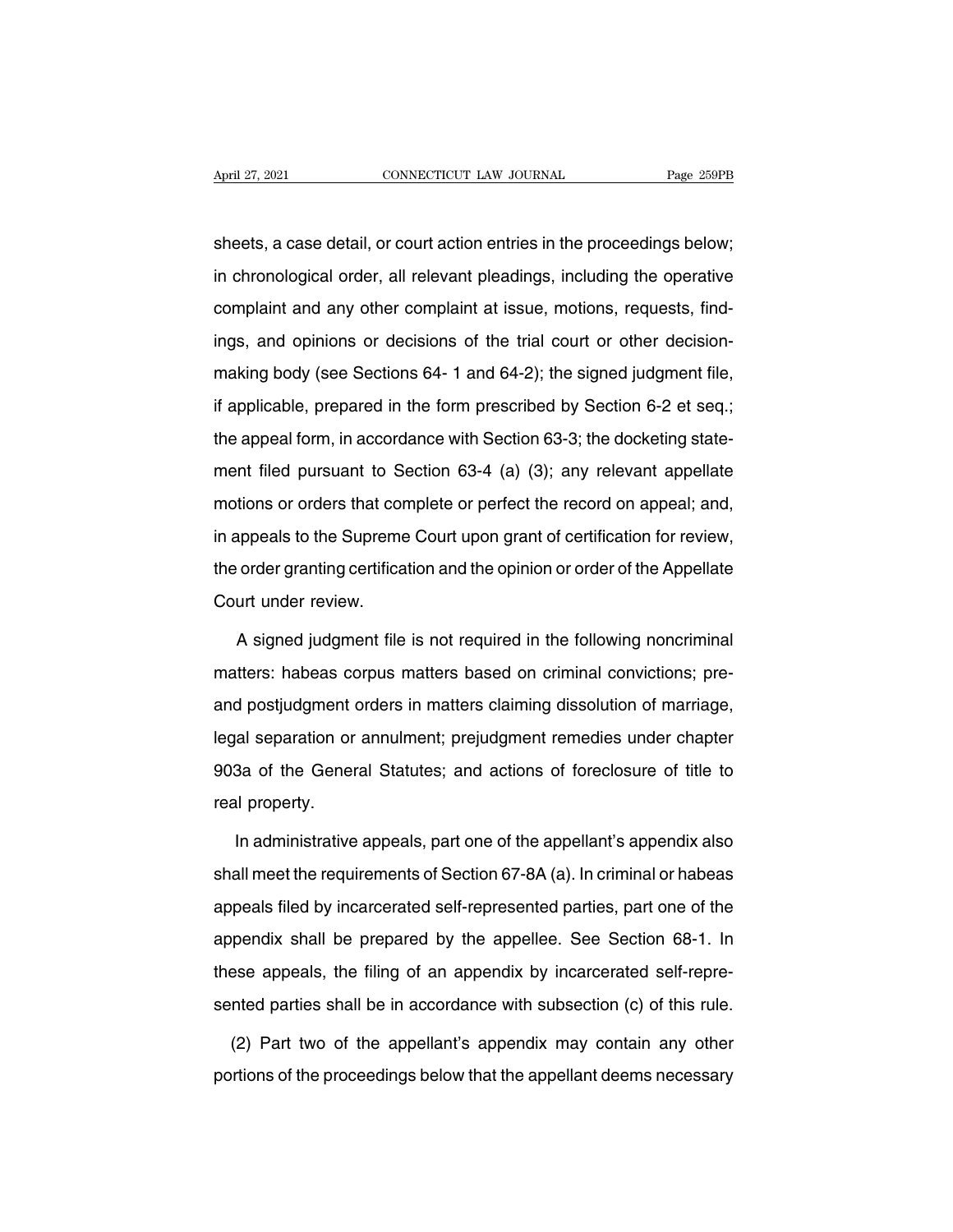Fage 260PB<br> **Example 260PB**<br>
CONNECTICUT LAW JOURNAL<br> **EXAMPLE 27, 2021**<br> **EXAMPLE 27, 2021**<br> **EXAMPLE 27, 2021**<br> **EXAMPLE 27, 2021**<br> **EXAMPLE 27, 2021**<br> **EXAMPLE 27, 2021**<br> **EXAMPLE 27, 2021**<br> **EXAMPLE 27, 2021**<br> **EXAMPLE** Fage 260PB **CONNECTICUT LAW JOURNAL** April 27, 2021<br>
for the proper presentation of the issues on appeal. Part two of the<br>
appellant's] A party appendix may be used: (1) to include excerpts [of]<br>
<u>from</u> [lengthy] exhibits[ for the proper presentation of the issues on appeal. Part two of the appellant's] A party appendix may be used: (1) to include excerpts [of] from [lengthy] exhibits[,]; (2) to include excerpts from the transcripts deemed n for the proper presentation of the issues on appeal. Part two of the<br>appellant's] A party appendix may be used: (1) to include excerpts [of]<br>from [lengthy] exhibits[,]; (2) to include excerpts from the transcripts<br>deemed n (3)**[**,1] [provided that the transcript cover page and certification page are included, [3] to provide other items from the transcripts deemed necessary by any parties pursuant to Section 63-4 (a) [(2)] [3][,1]: [provided from [lengthy] exhibits[,]; (2) to include excerpts from the transcripts<br>deemed necessary by any parties pursuant to Section 63-4 (a) [(2)]<br>(3)[,]; [provided that the transcript cover page and certification page<br>are includ deemed necessary by any parties pursuant to Section 63-4 (a)  $[(2)]$ <br>(3)[,]: [provided that the transcript cover page and certification page<br>are included,] (3) to provide other items from the proceedings below<br>that a party (3)[,]; [provided that the transcript cover page and certification page<br>are included,] (3) to provide other items from the proceedings below<br>that a party deems necessary for the proper presentation of the issues<br>on appeal are included,] (3) to provide other items from the proceedings below<br>that a party deems necessary for the proper presentation of the issues<br>on appeal; or (4) to comply with other provisions of the [Practice Book]<br>rules of that a party deems ne<br>that a party deems ne<br>on appeal; or (4) to co<br>rules of practice that<br>party appendix.<br>The transcript cove The transcript cover page and certification page must be included the any transcript cover page and certification page must be included the any transcript cover page and certification page must be included the any transcri

rules of practice that require the inclusion of certain materials in the<br>party appendix.<br>The transcript cover page and certification page must be included<br>with any transcript excerpt. To reproduce a full transcript or [len party appendix.<br>The transcript cover page and certification page must be included<br>with any transcript excerpt. To reproduce a full transcript or [lengthy]<br>exhibit when an excerpt would suffice, or to include portions of th The transcript cover page and certification page must be included<br>with any transcript excerpt. To reproduce a full transcript or [lengthy]<br>exhibit when an excerpt would suffice, or to include portions of the<br>proceedings be with any transcript excerpt. To reproduce a full transcript or [lengthy] exhibit when an excerpt would suffice, or to include portions of the proceedings below that are not necessary for the proper presentation of the issu exhibit when an excerpt would suffice, or to include portions of the proceedings below that are not necessary for the proper presentation of the issues on appeal, is a misuse of [an] a party appendix. Pursuant to Sections proceedings below that are not necessary for the proper presen<br>of the issues on appeal, is a misuse of [an] a party appendix. Pur<br>to Sections 67-2 (a) and 67-2A (a), briefs shall include internal h<br>links for citations to i he issues on appeal, is a misuse of [an] <u>a party</u> appendix. <u>Pursuant</u><br>Sections 67-2 (a) and 67-2A (a), briefs shall include internal hyper-<br>is for citations to items included in the party appendix.<br>[Where an opinion is c to Sections 67-2 (a) and 67-2A (a), briefs shall include internal hyper<br>
links for citations to items included in the party appendix.<br> **[Where an opinion is cited that is not officially published, the text**<br>
of the opinion

In the party appendix.<br>(Where an opinion is cited that is not officially published, the text<br>the opinion shall be included in part two of the appendix.]<br>(b) The party appendix, if any, shall be prepared in accordance<br>on Se [Where an opinion is cited that is not officially published, the text<br>of the opinion shall be included in part two of the appendix.]<br>(b) The party appendix, if any, shall be prepared in accordance<br>with Section 67-2 or Sect of the opinion shall be included in part two of the appendix.]<br>
(b) The party appendix, if any, shall be prepared in accordance<br>
with Section 67-2 or Section 67-2A. A party appendix shall have at<br>
its beginning a table of (b) The party appendix, if any, shall be prepared in accordance<br>with Section 67-2 or Section 67-2A. A party appendix shall have at<br>its beginning a table of contents of any items in it. If constitutional<br>provisions, statute with Section 67-2 or Section 67-2A. A party appendix shall have at<br>its beginning a table of contents of any items in it. If constitutional<br>provisions, statutes, ordinances, regulations, or portions of the tran-<br>script are the beginning a table of contents of any items in it. If constitutional<br>provisions, statutes, ordinances, regulations, or portions of the tran-<br>script are contained in a party appendix, they may be reproduced in<br>their orig ally beginning a table of bottle<br>provisions, statutes, ordinance<br>script are contained in a party<br>their original form so long as the<br>75 percent of its original form.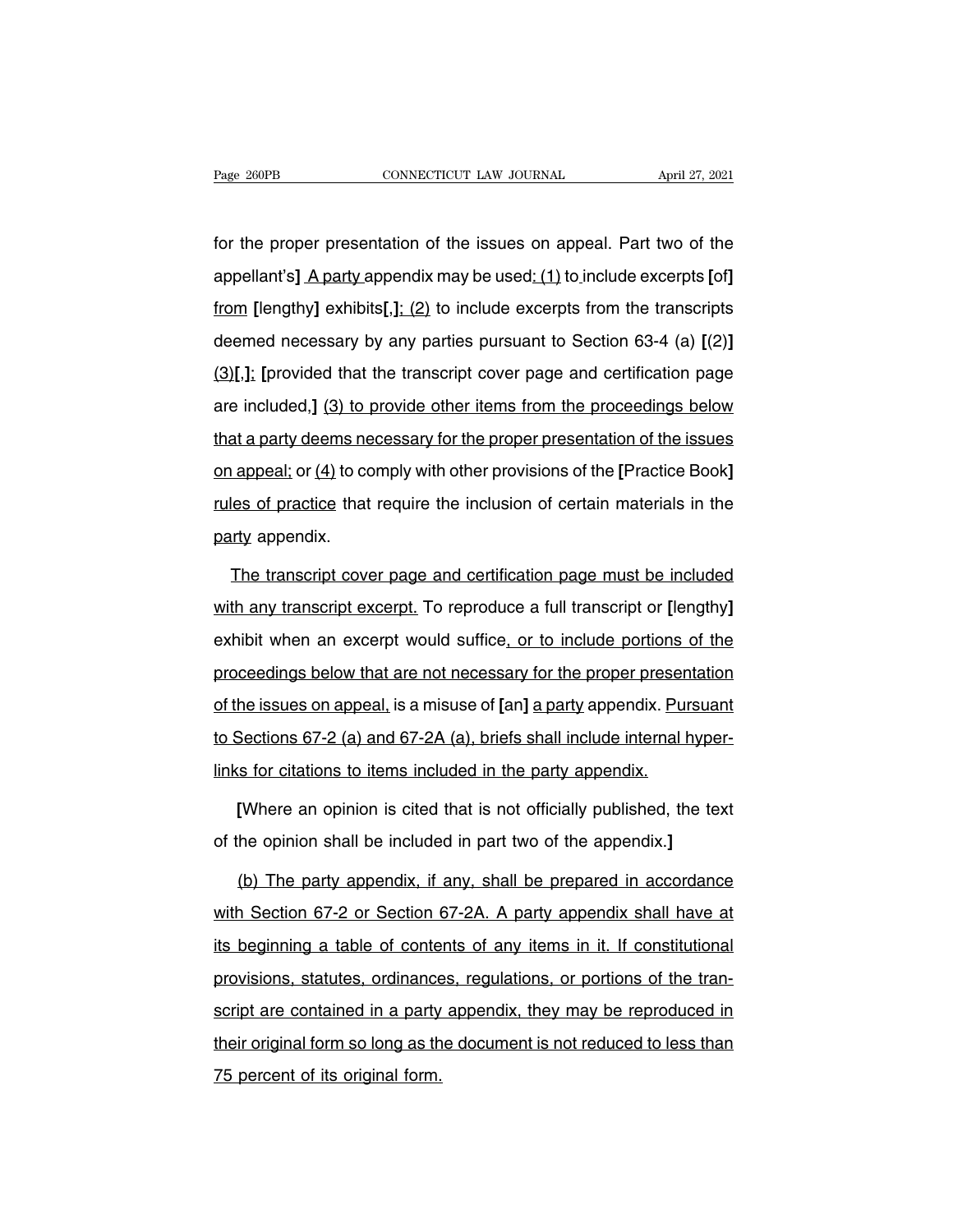(c) **[The appellee's appendix should not include the portions of the**<br>Comment of the appellee's appendix should not include the portions of the<br>Comment of the sceedings below already included in the appellant's appendix. I April 27, 2021 CONNECTICUT LAW JOURNAL Page 261PB<br>
(c) [The appellee's appendix should not include the portions of the<br>
proceedings below already included in the appellant's appendix. If the<br>
appellee determines that part (c) [The appellee's appendix should not include the portions of the proceedings below already included in the appellant's appendix. If the appellee determines that part one of the appellant's appendix does not contain port (c) [The appellee's appendix should not include the portions of the proceedings below already included in the appellant's appendix. If the appellee determines that part one of the appellant's appendix does not contain port proceedings below already included in the appellant's appendix. If the appellee determines that part one of the appellant's appendix does not contain portions of the proceedings below, the appellee shall include any such i appellee determines that part one of the appellant's appendix does<br>not contain portions of the proceedings below, the appellee shall<br>include any such items that are required to be included pursuant to<br>Section 67-8 (b) (1) not contain portions of the proceedings below, the appellee shall<br>include any such items that are required to be included pursuant to<br>Section 67-8 (b) (1) in part one of its appendix. Where an appellee<br>cites an opinion tha include any such items that are required to be included pursuant to<br>Section 67-8 (b) (1) in part one of its appendix. Where an appellee<br>cites an opinion that is not officially published and is not included in<br>the appellant Section 67-8 (b) (1) in part one of its appendix. Where an appellee<br>cites an opinion that is not officially published and is not included in<br>the appellant's appendix, the text of the opinion shall be included in<br>part two o cites an opinion that is not officially published and is not included in<br>the appellant's appendix, the text of the opinion shall be included in<br>part two of the appellee's appendix. Part two of the appellee's appendix<br>may the appellant's appendix, the text of the opinion shall be included in<br>part two of the appellee's appendix. Part two of the appellee's appendix<br>may also contain any other portions of the proceedings below that the<br>appellee and two of the appellee's appendix. Part two of the appellee's appendix<br>may also contain any other portions of the proceedings below that the<br>appellee deems necessary for the proper presentation of the issues on<br>appeal. If part two of the appellee's appendix. Part two of the appellee's appendix<br>may also contain any other portions of the proceedings below that the<br>appellee deems necessary for the proper presentation of the issues on<br>appeal. I script cover page and the certification page shall be included with the excerpts.<br>The certification of the issues on appeal. If the appellee includes excerpts from the transcripts deemed<br>necessary pursuant to Section 63-4 appeal. If the appe<br>necessary pursuar<br>script cover page<br>the excerpts.<br>(d) In appeals w reessary pursuant to Section 63-4 (a) (2) in the appendix, the tran-<br>
ript cover page and the certification page shall be included with<br>
a excerpts.<br>
(d) In appeals where] All briefs and party appendices shall protect<br>
rso

script cover page and the certification page shall be included with<br>the excerpts.<br>(d) In appeals where] All briefs and party appendices shall protect<br>personal identifying information [is] as defined by Section 4-7, or othe the excerpts.<br>
(d) In appeals where] <u>All briefs and party appendices shall protect</u><br>
personal identifying information [is] <u>as defined by Section 4-7, or other</u><br>
information protected by rule, statute, court order or case (d) In appeals where] <u>All briefs and party appendices shall protect</u><br>personal identifying information [is] <u>as defined by Section 4-7, or other</u><br>information protected by rule, statute, court order or case law[, and<br>in]. A personal identifying information [is] as defined by Section 4-7, or other<br>information protected by rule, statute, court order or case law[, and<br>in]. A[a]ppeals that have been ordered sealed in part or in their entirety<br>or personal identifying information [is] as defined by Section 4-7, or other information protected by rule, statute, court order or case law[, and in]. A[a]ppeals that have been ordered sealed in part or in their entirety or in]. A[a]ppeals that have been ordered sealed in part or in their entirety<br>or are subject to limited disclosure [pursuant to] shall comply with<br>Section 77-2[, all briefs and appendices shall be prepared in accord-<br>ance wit

Section 77-2[, all briefs and appendices shall be prepared in accord-<br>ance with Section 67-2].<br>COMMENTARY: The purpose of these amendments is to set forth<br>the requirements for a party appendix in light of the new rules reg ance with Section 67-2].<br>COMMENTARY: The purpose of these amendments is to set forth<br>the requirements for a party appendix in light of the new rules regarding<br>the clerk appendix. A party appendix, if any, is produced by a COMMENTARY: The purpose of these amendments is to set forth<br>the requirements for a party appendix in light of the new rules regarding<br>the clerk appendix. A party appendix, if any, is produced by a party<br>and serves to suppl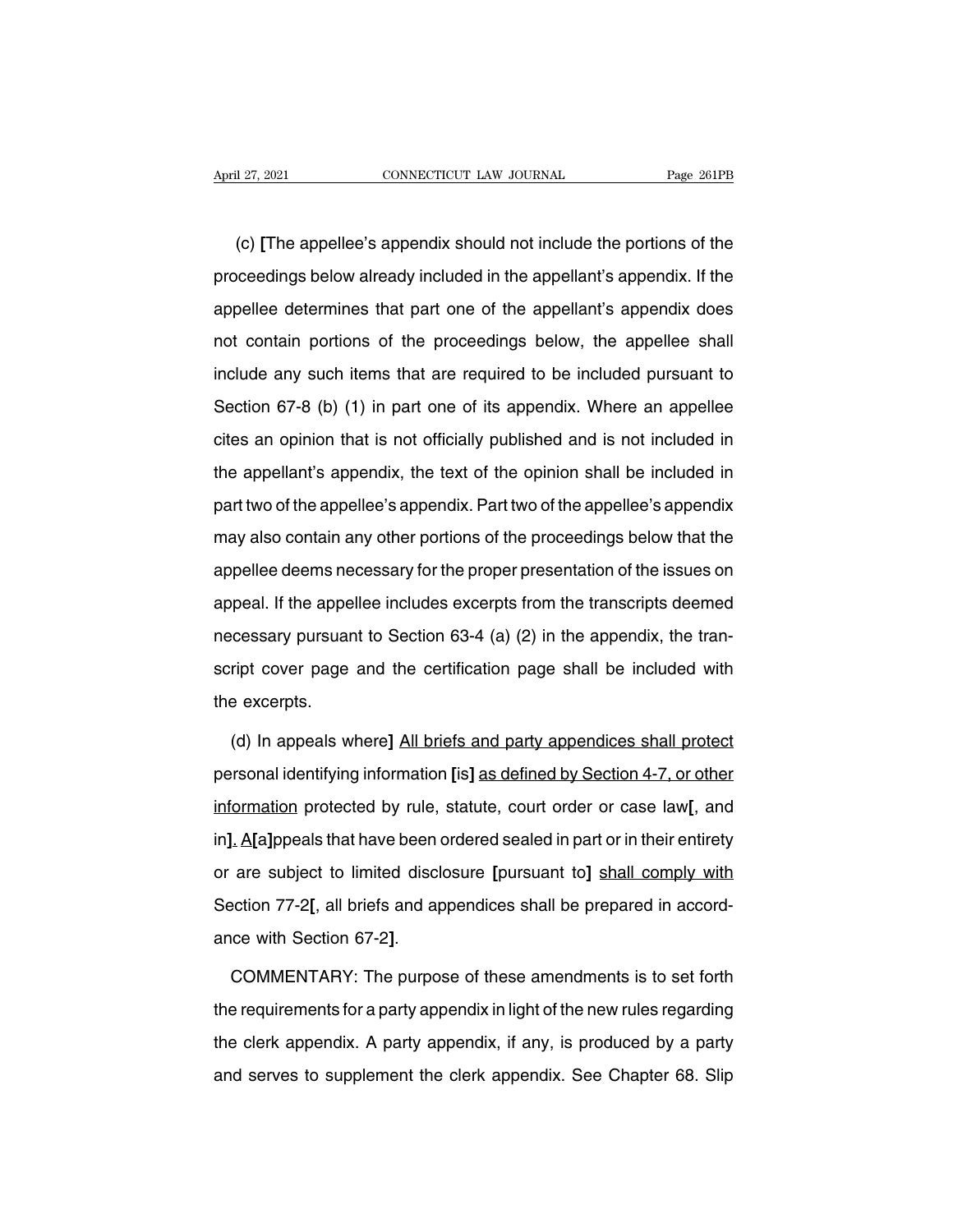Page 262PB CONNECTICUT LAW JOURNAL April 27, 2021<br>
opinions issued by the Supreme or Appellate Court that have not yet<br>
been published in the Connecticut Law Journal need not be included Page 262PB CONNECTICUT LAW JOURNAL April 27, 2021<br>opinions issued by the Supreme or Appellate Court that have not yet<br>been published in the Connecticut Law Journal need not be included<br>in a party appendix. in a party appendix.<br>In a party appendix.<br>In a party appendix. reme or Appellate Court t<br>| ecticut Law Journal need<br>**CHAPTER 68**<br>| AND CLERK APPENDI In the Connecticut Law Journal need not be include<br>
In the Connecticut Law Journal need not be include<br> **CASE FILE <u>AND CLERK APPENDIX</u>**<br> **CASE FILE <u>AND CLERK APPENDIX</u>** 

## **SEC. 68-1. Responsibilities of Clerk of the Trial Court regarding<br>
CASE FILE AND CLERK APPENDIX<br>
Sec. 68-1. Responsibilities of Clerk of the Trial Court regarding<br>
Copying Case File and Additions to Case File Made after CHAPTER 68<br>
CASE FILE <u>AND CLERK APPENDIX</u><br>
68-1. Responsibilities of Clerk of the Trial Court regarding<br>
Copying Case File and Additions to Case File Made after<br>
Appeal Is Filed; Exhibits and Lodged Records CASE FILE <u>AND CLERK APPENDIX</u><br>68-1. Responsibilities of Clerk of the Trial Court regardi<br>Copying Case File and Additions to Case File Made af<br>Appeal Is Filed; Exhibits and Lodged Records<br>With the exception of those appea** (a) With the exception of the exception of the Erial Court regarding<br>
(a) With the exception of those appeals in which the contents of the<br>
se file consist solely of papers filed by electronic means, the clerk

Copying Case File and Additions to Case File Made after<br>Appeal Is Filed; Exhibits and Lodged Records<br>(a) With the exception of those appeals in which the contents of the<br>case file consist solely of papers filed by electron **Appeal Is Filed; Exhibits and Lodged Records**<br>(a) With the exception of those appeals in which the contents of the<br>case file consist solely of papers filed by electronic means, the clerk<br>of the trial court shall, within t (a) With the exception of those appeals in which the contents of the case file consist solely of papers filed by electronic means, the clerk of the trial court shall, within ten days of the filing of the appeal, prepare an (a) What are exception of ancient end which are contended at the case file consist solely of papers filed by electronic means, the clerk<br>of the trial court shall, within ten days of the filing of the appeal, prepare<br>and fo of the trial court shall, within ten days of the filing of the appeal, prepare<br>and forward to the appellate clerk one complete copy of the case file,<br>including the case detail page for noncriminal cases and all written<br>req except upon the authorization of the complete copy of the case file,<br>including the case detail page for noncriminal cases and all written<br>requests to charge. No omissions may be made from the case file<br>except upon the auth including the case detail page for noncriminal cases and all written<br>requests to charge. No omissions may be made from the case file<br>except upon the authorization of the appellate clerk. The appellate<br>clerk may direct the requests to charge. No omissions may be made from the case file<br>except upon the authorization of the appellate clerk. The appellate<br>clerk may direct the clerk of the trial court to prepare and to forward<br>a case file in any the trial court shall, within five days of the filing, forward to forward a case file in any other instance in which it is needed. The clerk of the trial court shall, within five days of the filing, forward to the appellat clerk may direct the clerk of the trial court to prepare and to forward<br>a case file in any other instance in which it is needed. The clerk of<br>the trial court shall, within five days of the filing, forward to the appellate<br> a case file in any other instance in which it is not<br>the trial court shall, within five days of the filing, forw<br>clerk one copy of all additions made to the case<br>preparation and transmittal of the case file.<br>Nothing in thi e trial court shall, within five days of the filing, forward to the appellate<br>erk one copy of all additions made to the case file after the initial<br>eparation and transmittal of the case file.<br>Nothing in this section reliev

the that coartentally minimized day of the limiting, formated to the appendite clerk one copy of all additions made to the case file after the initial preparation and transmittal of the case file.<br>Nothing in this section r 67-8. Nothing in this section relieves the appellant and the appellee of<br>
eir duty to comply with the party appendix requirements of Section<br>
<sup>7</sup>-8.<br>
[(b) (1) In criminal appeals filed by incarcerated self-represented<br>
rities, t

particularly in this section fonction the epponant and the appends of<br>their duty to comply with the party appendix requirements of Section<br>67-8.<br>(b) (1) In criminal appeals filed by incarcerated self-represented<br>parties, t Chief State's Attorney one complete copy of the case file and all written<br>Chief State's Attorney one complete copy of the case file and all written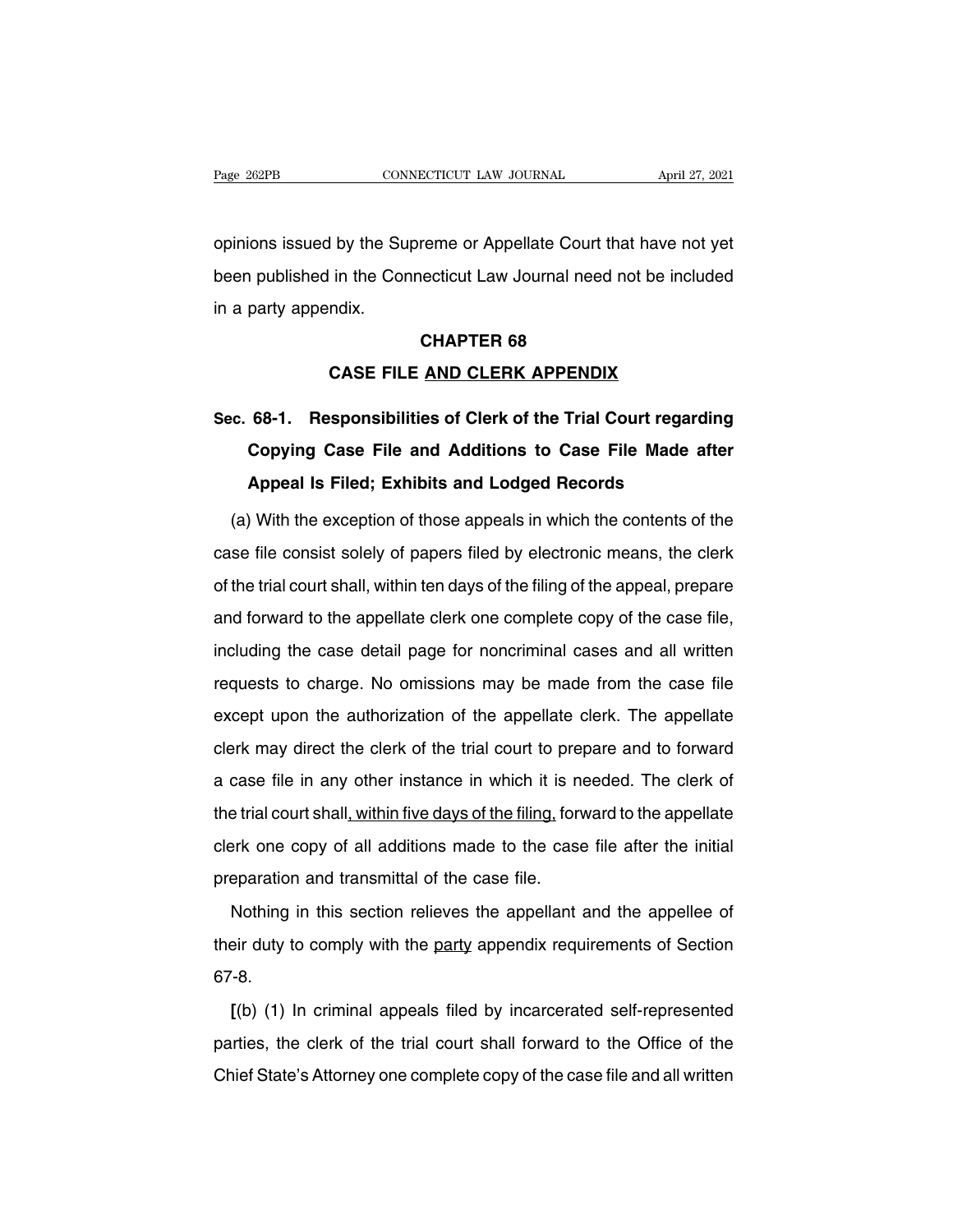April 27, 2021 CONNECTICUT LAW JOURNAL Page 263PB<br>requests to charge for use in preparing part one of the appendix<br>pursuant to Section 67-8 (b). April 27, 2021<br>
cONNECTICUT<br>
requests to charge for use in pre<br>
pursuant to Section 67-8 (b).<br>
(2) In habeas appeals filed by inc

quests to charge for use in preparing part one of the appendix<br>
In habeas appeals filed by incarcerated self-represented parties,<br>
Exercise of the trial court shall forward to either the Office of the Chief the clerk of the charge for use in preparing part one of the appendix<br>pursuant to Section 67-8 (b).<br>(2) In habeas appeals filed by incarcerated self-represented parties,<br>the clerk of the trial court shall forward to either pursuant to Section 67-8 (b).<br>
(2) In habeas appeals filed by incarcerated self-represented parties,<br>
the clerk of the trial court shall forward to either the Office of the Chief<br>
State's Attorney or the Office of the Atto pursuant to dection 07-0 (b).<br>
(2) In habeas appeals filed by incarcerated self-represented parties,<br>
the clerk of the trial court shall forward to either the Office of the Chief<br>
State's Attorney or the Office of the Atto ( $\angle$ ) in inabeas appears fired by incarcerated sen-represented parties,<br>the clerk of the trial court shall forward to either the Office of the Chief<br>State's Attorney or the Office of the Attorney General one complete<br>cop State's Attorney or the Office of the court shall low.<br>State's Attorney or the Office of the copy of the case file, including the requests to charge for use in prepursuant to Section 67-8 (b).<br>(3) In criminal and habeas ap (3) In criminal and habeas appeals filed by incarcerated self-repre-<br>(3) In criminal and habeas appeals filed by incarcerated self-repre-<br>nted parties, the Office of the Chief State's Attorney or the Office

sented parties, including the case detail page and all whiten<br>requests to charge for use in preparing part one of the appendix<br>pursuant to Section 67-8 (b).<br>(3) In criminal and habeas appeals filed by incarcerated self-rep pursuant to Section 67-8 (b).<br>
(3) In criminal and habeas appeals filed by incarcerated self-repre-<br>
sented parties, the Office of the Chief State's Attorney or the Office<br>
of the Attorney General and the clerk of the tria pursuant to Section 67-8 (b).<br>
(3) In criminal and habeas appeals filed by incarcerated self-repre-<br>
sented parties, the Office of the Chief State's Attorney or the Office<br>
of the Attorney General and the clerk of the tria (**c**) In chinimal and nabeas appears lied by incarcenated sen-repre-<br>
thed parties, the Office of the Chief State's Attorney or the Office<br>
the Attorney General and the clerk of the trial court may agree that<br>  $\log$  copy o

of the Attorney General and the clerk of the trial court may agree that<br>the copy of the case file be provided by electronic means.]<br>([c] <u>b</u>) Each document of the case file must be numbered, and the<br>file must include a tab the copy of the case file be providence the copy of the case file be provident of the case file must include a table of contentile according to its number.<br>([d]  $\Omega$ ) In an appeal from an ( $[c]$  <u>b</u>) Each document of the case file must be numbered, and the  $e$  must include a table of contents listing each item entered in the  $e$  according to its number.<br>( $[d]$   $\underline{c}$ ) In an appeal from an administrative ag

returned by the agency to the trial court, even though annexed to and incorporated by reference in the answer, shall accompany the and incorporated by reference in the answer, shall accompany the file according to its number.<br>
([d] c) In an appeal from an administrative agency, the papers<br>
returned by the agency to the trial court, even though annexed to<br>
and incorporated by reference in the answer, shall accompany ( $[d]$   $\subseteq$ ) In an appeal from an administrative agency, the papers returned by the agency to the trial court, even though annexed to and incorporated by reference in the answer, shall accompany the copy[ies] of the file t ( $\mu$ g) in an appear notifiant administrative agency, the papers<br>returned by the agency to the trial court, even though annexed to<br>and incorporated by reference in the answer, shall accompany the<br>copy[ies] of the file tha

and incorporated by reference in the answer, shall accompany the<br>copy[ies] of the file that is numbered and indexed pursuant to subsec-<br>tion (b) [but need not be included in the copies of the file].<br>([e] d) All exhibits in copyres] of the first is hambered and indexed parsuant to subsection (b) [but need not be included in the copies of the file].<br>([e] d) All exhibits in the trial court are deemed exhibits on appeal<br>and are deemed in the cus ([e]  $d$ ) All exhibits in the trial court are deemed exhibits on appeal<br>and are deemed in the custody of the appellate clerk while the appeal<br>is pending. The appellate clerk shall notify the clerk of the trial court<br>of th (Let  $\alpha$ ) All exhibits in the that coult are deelified exhibits on appear<br>and are deemed in the custody of the appellate clerk while the appeal<br>is pending. The appellate clerk shall notify the clerk of the trial court<br>of and are deemed in the custody of the appenate clerk while the appear<br>is pending. The appellate clerk shall notify the clerk of the trial court<br>of the exhibits required by the court in which the appeal is pending.<br>Within te is periomig. The appenate clerk shall notify the clerk of the trial court<br>of the exhibits required by the court in which the appeal is pending.<br>Within ten days of such notice, the clerk of the trial court shall transmit<br>th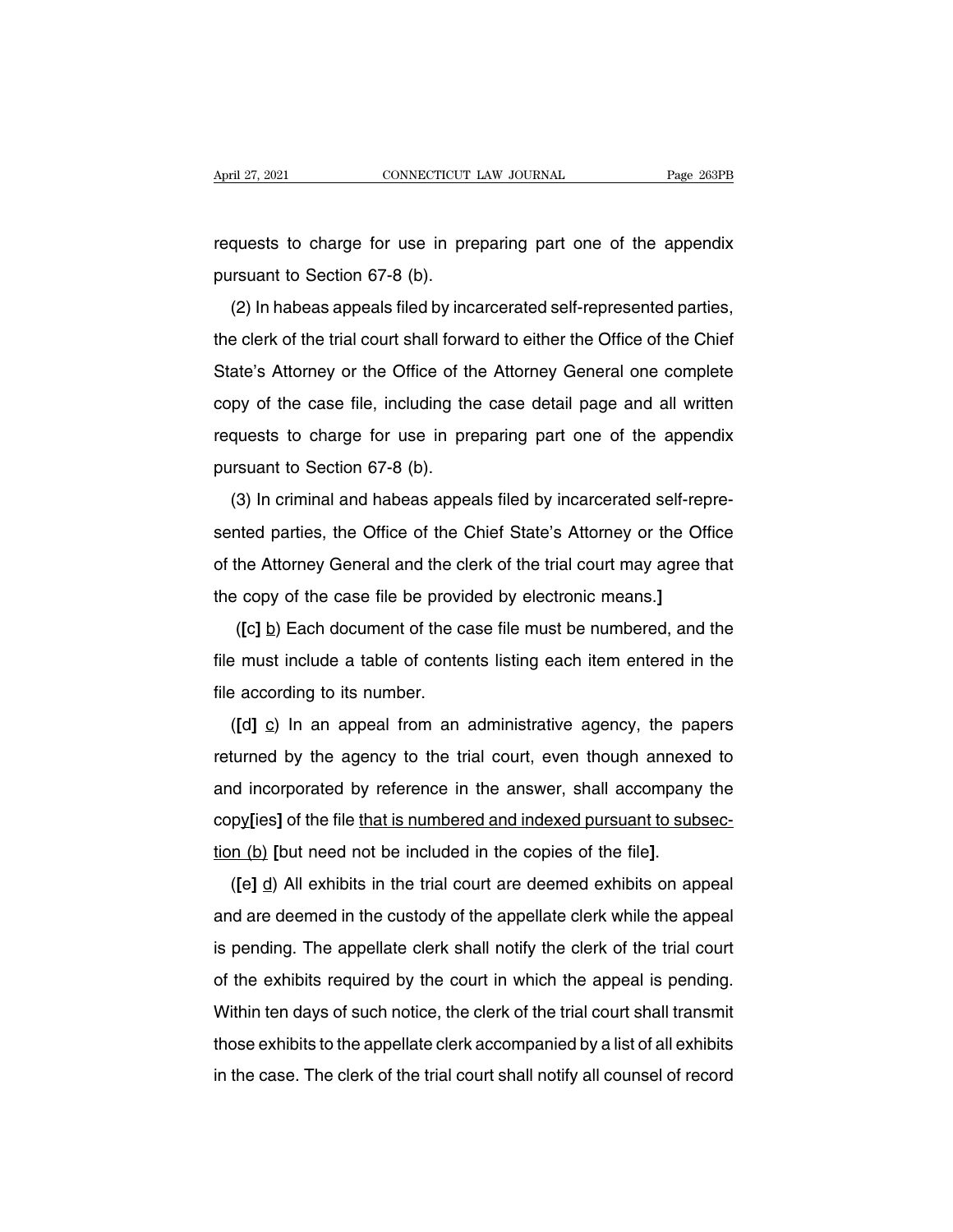Page 264PB CONNECTICUT LAW JOURNAL April 27, 2021<br>
of the transmittal and provide them with a copy of the exhibit list. The<br>
provisions of this paragraph shall apply to records lodged pursuant to Page 264PB CONNECTICUT LAW JOURNAL April 27, 2021<br>of the transmittal and provide them with a copy of the exhibit list. The<br>provisions of this paragraph shall apply to records lodged pursuant to<br>Section 7-4C. of the transmittal ar<br>provisions of this pa<br>Section 7-4C.<br>COMMENTARY: the transmittal and provide them with a copy of the exhibit list. The<br>ovisions of this paragraph shall apply to records lodged pursuant to<br>ection 7-4C.<br>COMMENTARY: The purpose of these amendments is to update<br>a section wit

the section of this paragraph shall apply to records lodged pursuant to<br>Section 7-4C.<br>COMMENTARY: The purpose of these amendments is to update<br>the section with regard to the responsibilities of the clerk of the trial<br>court Section 7-4C.<br>COMMENTARY: The purpose of these amendments is to update<br>the section with regard to the responsibilities of the clerk of the trial<br>court and the copying of the case file in light of the new rules concerning<br>t COMMENTARY: The purpose of these amendments is to update<br>the section with regard to the responsibilities of the clerk of the trial<br>court and the copying of the case file in light of the new rules concerning<br>the clerk appen of the section with regard to the responsibilities of the clerk of the trial<br>court and the copying of the case file in light of the new rules concerning<br>the clerk appendix. The amendments eliminate the need for the clerk<br>o The section with regard to the responsibilities of the clerk of the that<br>court and the copying of the case file in light of the new rules concerning<br>the clerk appendix. The amendments eliminate the need for the clerk<br>of th dout and the copying of the case the imight of the riew rules concerning<br>the clerk appendix. The amendments eliminate the need for the clerk<br>of the trial court to forward a copy of the case file to the Office of the<br>Chief cerated. Chief State's Attorney or the Office of the Attorney General in crimin<br>and habeas appeals filed by self-represented parties who are inca<br>cerated.<br>**(NEW) Sec. 68-2A. Assembly of the Clerk Appendix**<br>As soon as possible after The State is Attorney of the Office of the Attorney General in chinimated.<br>
As soon as possible after the filing of the appeal and the delivery<br>
the case file, the appellate clerk shall assemble the clerk appendix.

of the case file, the appellate clerk in appellate clerk incarrelated.<br>
(NEW) Sec. 68-2A. Assembly of the Clerk Appendix.<br>
As soon as possible after the filing of the appeal and the delivery<br>
of the case file, the appellat (NEW) Sec. 68-2A. Assembly of the Clerk Appendix<br>As soon as possible after the filing of the appeal and the delivery<br>of the case file, the appellate clerk shall assemble the clerk appendix.<br>After assembling the clerk appen As soon as possible after the filing of the appeal and the delivery<br>of the case file, the appellate clerk shall assemble the clerk appendix.<br>After assembling the clerk appendix, the appellate clerk shall upload<br>the clerk a As soon as possible area the hing of the appel<br>of the case file, the appellate clerk shall assemt<br>After assembling the clerk appendix, the appel<br>the clerk appendix in a searchable portable do<br>appellate file and deliver it the case hie, the appenate clerk shall assemble the clerk appendix.<br>
ter assembling the clerk appendix, the appellate clerk shall upload<br>
e clerk appendix in a searchable portable document format to the<br>
pellate file and d

After assembing the clerk appendix, the appendie clerk shall upload<br>the clerk appendix in a searchable portable document format to the<br>appellate file and deliver it to the parties.<br>COMMENTARY: This new section sets forth t appellate file and deliver it to the parties.<br>COMMENTARY: This new section sets forth the requirements for<br>the assembly of the clerk appendix by the appellate clerk. The clerk<br>appendix is a file assembled by the appellate appenate the and deliver it to the parties.<br>COMMENTARY: This new section sets forth the requirements for<br>the assembly of the clerk appendix by the appellate clerk. The clerk<br>appendix is a file assembled by the appellate cl commentant. This new section sets form the requirements for<br>the assembly of the clerk appendix by the appellate clerk. The clerk<br>appendix is a file assembled by the appellate clerk that includes key<br>documents pertaining to and assembly of the dependix is a file assembly of the components pertaining<br>documents pertaining<br>consolidated for the co<br>and the parties.<br>(NEW) Sec. 68-3A. C documents pertaining to the case on appendie clerk that included documents pertaining to the case on appeal. These docum<br>consolidated for the convenience of the Supreme and Appelland the parties.<br>**(NEW) Sec. 68-3A. Clerk A** The clerk appendix and the convenience of the Supreme and Appellate Courts<br>d the parties.<br>**EW) Sec. 68-3A. Clerk Appendix Contents**<br>The clerk appendix shall contain the oral or written decision that<br>the subject of the appe

consolidated for the convenience of the supreme and Appenate Courts<br>and the parties.<br>(NEW) Sec. 68-3A. Clerk Appendix Contents<br>The clerk appendix shall contain the oral or written decision that<br>is the subject of the appeal and the parties.<br>
(NEW) Sec. 68-3A. Clerk Appendix Contents<br>
The clerk appendix shall contain the oral or written decision that<br>
is the subject of the appeal, pleadings, motions, orders and other<br>
documents (but not memora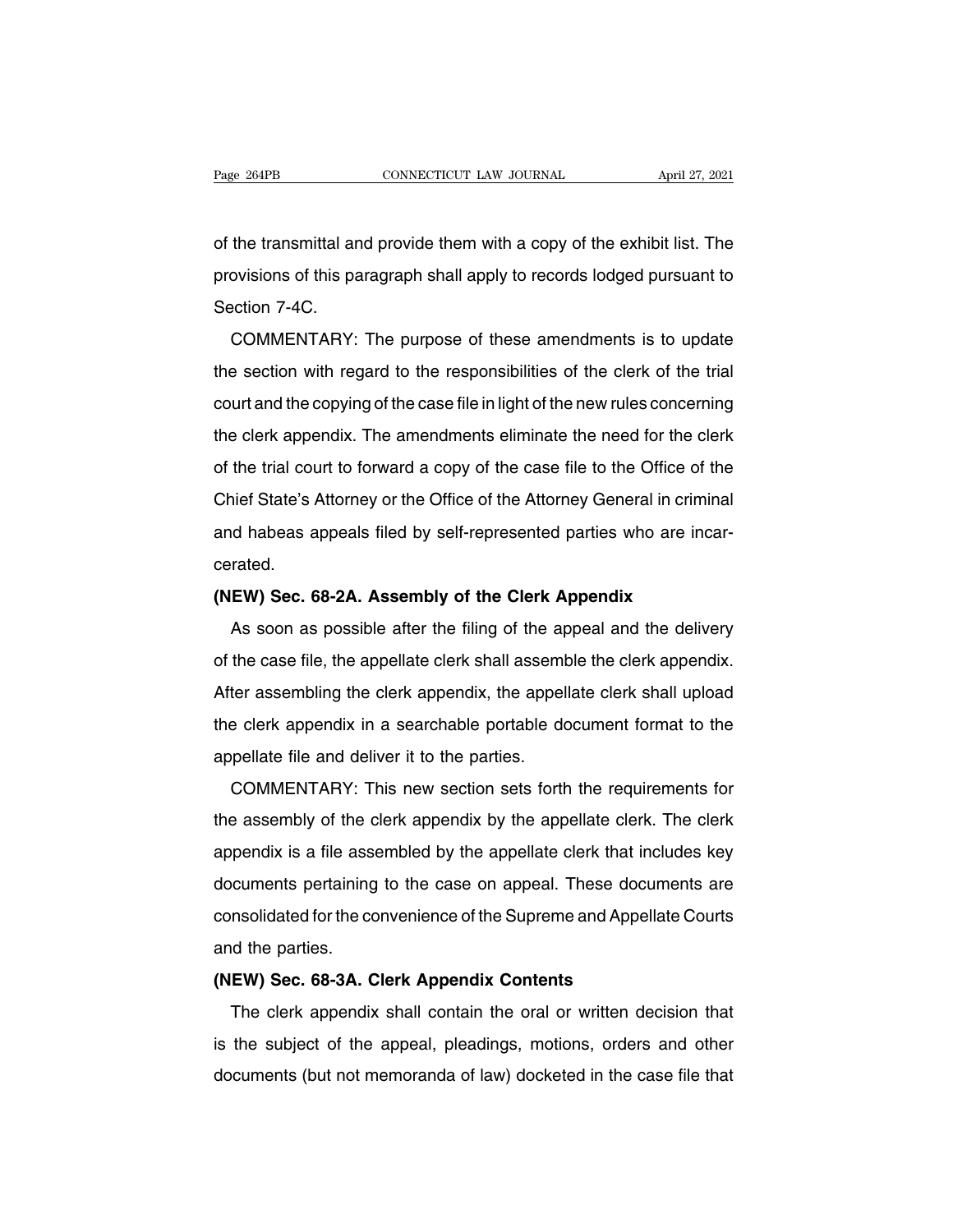April 27, 2021 CONNECTICUT LAW JOURNAL Page 265PB<br>are necessary for presenting the issues on appeal. The appellate clerk<br>shall assemble the clerk appendix based on a review of the case file April 27, 2021 CONNECTICUT LAW JOURNAL Page 265PB<br>are necessary for presenting the issues on appeal. The appellate clerk<br>shall assemble the clerk appendix based on a review of the case file<br>and the preliminary papers submi are necessary for presenting the issues on appeal. The appellate clerk<br>shall assemble the clerk appendix based on a review of the case file<br>and the preliminary papers submitted by the parties pursuant to Section<br>63-4. The are necessary for presenting the issues on appeal. The appellate clerk<br>shall assemble the clerk appendix based on a review of the case file<br>and the preliminary papers submitted by the parties pursuant to Section<br>63-4. The are necessed y or presoning are issued on a review of the case file<br>shall assemble the clerk appendix based on a review of the case file<br>and the preliminary papers submitted by the parties pursuant to Section<br>63-4. The app and the preliminary papers submitted by the parties pursuant to Section<br>63-4. The appellate clerk may confer with counsel and with the clerk<br>of the trial court to determine the contents of the clerk appendix.<br>Officer's ret 63-4. The appellate clerk may confer with counsel and with the clerk<br>of the trial court to determine the contents of the clerk appendix.<br>Officer's returns, transcripts and exhibits shall not be included in the<br>clerk append of the trial court to determine the contents of the clerk appendix.<br>Officer's returns, transcripts and exhibits shall not be included in the<br>clerk appendix unless they had been annexed to a document docketed<br>in the case fi Officer's returns, transcripts and exhibits shall not be included in the clerk appendix unless they had been annexed to a document docketed in the case file in the proceedings below. Nevertheless, exhibits annexed to a doc below may be excluded from the clerk appendix in the case file in the proceedings below. Nevertheless, exhibits annexed to a document docketed in the case file in the proceedings below may be excluded from the clerk append In the case file in the proceedings below. Nevertheless, exhibits<br>annexed to a document docketed in the case file in the proceedings<br>below may be excluded from the clerk appendix at the discretion of<br>the appellate clerk. T annexed to a document docketed in the case<br>below may be excluded from the clerk appen<br>the appellate clerk. The contents of the clerk app<br>appeals is governed by Section 68-10A.<br>COMMENTARY: This new section outlines the Frank of the clerk appendix at the discretion of<br>
dependiate clerk. The contents of the clerk appendix in administrative<br>
peals is governed by Section 68-10A.<br>
COMMENTARY: This new section outlines the contents of the cler

the appellate clerk. The contents of the clerk appendix in administrative<br>appeals is governed by Section 68-10A.<br>COMMENTARY: This new section outlines the contents of the clerk<br>appendix. The clerk appendix shall contain th appeals is governed by Section 68-10A.<br>COMMENTARY: This new section outlines the contents of the clerk<br>appendix. The clerk appendix shall contain the oral or written decision<br>that is the subject of the appeal, certain plea COMMENTARY: This new section outlines the contents of the clerk<br>appendix. The clerk appendix shall contain the oral or written decision<br>that is the subject of the appeal, certain pleadings, the appeal form,<br>the docketing s Example and it. The clerk appendix shall contain the oral or written decision<br>that is the subject of the appeal, certain pleadings, the appeal form,<br>the docketing statement filed pursuant to Section 63-4 (a) (4), any<br>relev that is the subject of the appeal, certain pleadings, the appeal form,<br>the docketing statement filed pursuant to Section 63-4 (a) (4), any<br>relevant appellate motions or orders that complete or perfect the record<br>on appeal, the docketing statement filed pursuant to Section 63-4 (a) (4), any<br>relevant appellate motions or orders that complete or perfect the record<br>on appeal, and, in appeals to the Supreme Court upon the granting<br>of certificatio relevant appellate motions or orders that complete or perfect the record<br>on appeal, and, in appeals to the Supreme Court upon the granting<br>of certification for review, the order granting certification and the opinion<br>or o appendix is left to the discretion of the appellate clerk appendix is left to the discretion of the appellate Court under review. The contents of the clerk appendix is left to the discretion of the appellate clerk, working of dertification for review, the order granting certification and the opinion<br>or order of the Appellate Court under review. The contents of the clerk<br>appendix is left to the discretion of the appellate clerk, working in<br>co or octainsation of fortew, the class graming commentation and the opinion<br>or order of the Appellate Court under review. The contents of the clerk<br>appendix is left to the discretion of the appellate clerk, working in<br>conjun appendix is left to the discretion of the appellate original deposed contents of the clerk appendix under Section<br>(NEW) Sec. 68-4A. Clerk Appendix Format<br>The cover of the clerk appendix shall include the f miunction with the parties, and the parties shall designate the pro-<br>sed contents of the clerk appendix under Section 63-4 (a) (2).<br>**EW) Sec. 68-4A. Clerk Appendix Format**<br>The cover of the clerk appendix shall include the

posed contents of the clerk appendix under Section 63-4 (a) (2).<br>
(NEW) Sec. 68-4A. Clerk Appendix Format<br>
The cover of the clerk appendix shall include the following in order<br>
from the top of the page: (1) the name of the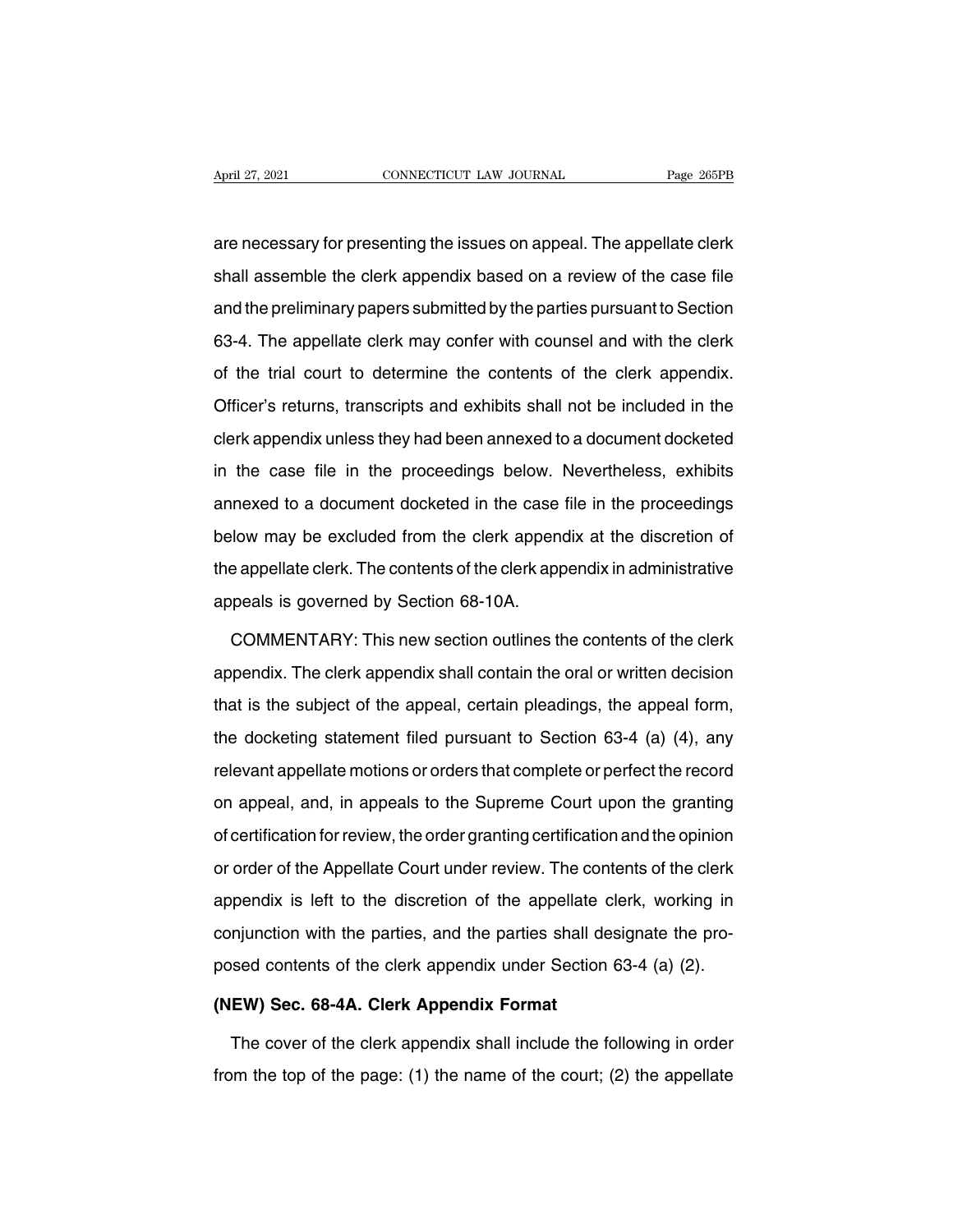Page 266PB CONNECTICUT LAW JOURNAL April 27, 2021<br>docket number; and (3) the appellate case name. The appellate clerk<br>shall prepare a table of contents giving the title or nature of each Fage 266PB CONNECTICUT LAW JOURNAL April 27, 2021<br>docket number; and (3) the appellate case name. The appellate clerk<br>shall prepare a table of contents giving the title or nature of each<br>document included in the clerk appe docket number; and (3) the appellate case name. The appellate clerk<br>shall prepare a table of contents giving the title or nature of each<br>document included in the clerk appendix, along with the corresponding<br>page number on docket number; and (3) the appellate case name. The appellate clerk<br>shall prepare a table of contents giving the title or nature of each<br>document included in the clerk appendix, along with the corresponding<br>page number on shall prepare a table of contents giving the title or nature of each document included in the clerk appendix, along with the corresponding page number on which the document begins. The pages of the clerk appendix shall be document included in the clerk appendix, along with the correspo<br>page number on which the document begins. The pages of the<br>appendix shall be numbered sequentially. The date when each p<br>contained in the clerk appendix was ge number on which the document begins. The pages of the clerk<br>pendix shall be numbered sequentially. The date when each paper<br>ntained in the clerk appendix was filed must be stated.<br>COMMENTARY: This new section sets forth appendix shall be numbered seque<br>contained in the clerk appendix wa<br>COMMENTARY: This new sectio<br>ments for the clerk appendix.

contained in the clerk appendix was filed must be stated.<br> **COMMENTARY:** This new section sets forth the formatting require-<br>
ments for the clerk Appendix appendix when More than One Appeal<br>
Mhon mere than one appeal is te

COMMENTARY: This new section sets forth the formatting require-<br>ents for the clerk appendix.<br>**EW) Sec. 68-5A. Clerk Appendix when More than One Appeal**<br>When more than one appeal is taken from the same trial court<br>cket numb ments for the clerk appendix.<br>
(NEW) Sec. 68-5A. Clerk Appendix when More than One Appeal<br>
When more than one appeal is taken from the same trial court<br>
docket number, the appellate clerk has the discretion to assemble<br>
on (NEW) Sec. 68-5A. Clerk App<br>When more than one appe<br>docket number, the appellate<br>only one clerk appendix. When more than one appeal is taken from the same trial court<br>cket number, the appellate clerk has the discretion to assemble<br>ly one clerk appendix.<br>COMMENTARY: This new section provides the appellate clerk with<br>scretion to

docket number, the appellate clerk has the discretion to assemble<br>only one clerk appendix.<br>COMMENTARY: This new section provides the appellate clerk with<br>discretion to assemble only one clerk appendix when more than one<br>ap only one clerk appendix.<br>
COMMENTARY: This new section provides the appellate cler<br>
discretion to assemble only one clerk appendix when more tha<br>
appeal is taken from the same trial court docket number.<br>
(NEW) See 58.50. C COMMENTARY: This new section provides the appellate clerk with<br>discretion to assemble only one clerk appendix when more than one<br>appeal is taken from the same trial court docket number.<br>(NEW) Sec. 68-6A. Clerk Appendix whe Fredion to assemble only one compared is taken from the same tries<br> **Same Question**<br>
Same Question<br>
The discretion of the annellate

peal is taken from the same trial court docket number.<br> **EW) Sec. 68-6A. Clerk Appendix when Several Cases Present**<br> **Same Question**<br>
In the discretion of the appellate clerk, if several cases are pending<br>
which the same q (NEW) Sec. 68-6A. Clerk Appendix when Several Cases Present<br>Same Question<br>In the discretion of the appellate clerk, if several cases are pending<br>in which the same question of law is presented, whether between the<br>same or d Same Question<br>In the discretion of the appellate clerk, if several cases are pending<br>in which the same question of law is presented, whether between the<br>same or different parties, such clerk may assemble only one clerk<br>app appendix. which the same question of law is presented, whether between the<br>me or different parties, such clerk may assemble only one clerk<br>pendix.<br>COMMENTARY: This new section provides the appellate clerk with<br>scretion to assemble o

same or different parties, such clerk may assemble only one clerk<br>appendix.<br>COMMENTARY: This new section provides the appellate clerk with<br>discretion to assemble only one clerk appendix when several cases<br>present the same appendix.<br>COMMENTARY: This new section<br>discretion to assemble only one c<br>present the same question of law.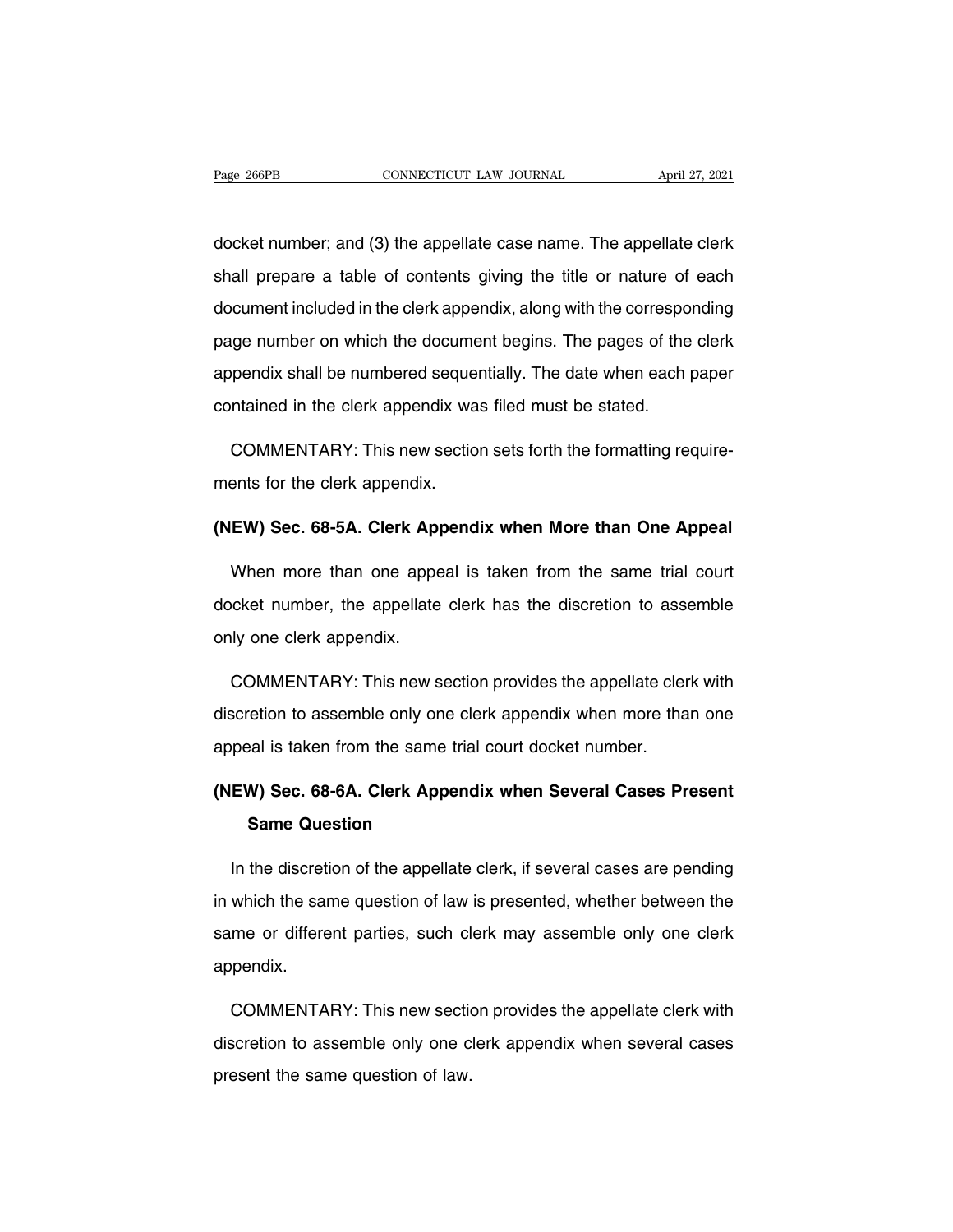# **(NEW) Sec. 68-8A. Supplements**

Form 27, 2021<br>
EW) Sec. 68-8A. Supplements<br>
After the clerk appendix has been filed, the appellate clerk may<br>
pplement the clerk appendix as needed and shall upload any supple-(NEW) Sec. 68-8A. Supplements<br>After the clerk appendix has been filed, the appellate clerk may<br>supplement the clerk appendix as needed and shall upload any supple-<br>ment to the appellate file and deliver it to the parties. (NEW) Sec. 68-8A. Supplements<br>After the clerk appendix has been filed, the appellate of<br>supplement the clerk appendix as needed and shall upload are<br>ment to the appellate file and deliver it to the parties. After the clerk appendix has been filed, the appellate clerk may<br>pplement the clerk appendix as needed and shall upload any supple-<br>ent to the appellate file and deliver it to the parties.<br>COMMENTARY: This new section auth

supplement the clerk appendix as needed and shall upload any supplement to the appellate file and deliver it to the parties.<br>COMMENTARY: This new section authorizes the appellate clerk to<br>supplement the clerk appendix afte ment to the appellate file and deliver it to the parties.<br>COMMENTARY: This new section authorizes the appellate clerk to<br>supplement the clerk appendix after it has been assembled and sets<br>forth the process for supplementat COMMENTARY: This new section authorizes the appellate clerk to<br>supplement the clerk appendix after it has been assembled and sets<br>forth the process for supplementation.<br>(NEW) Sec. 68-10A. Clerk Appendix in Administrative A

### **Exceptions**

EW) Sec. 68-10A. Clerk Appendix in Administrative Appeals;<br>Exceptions<br>(a) If not already included in the copy of the case file pursuant<br>subsection (c), in appeals from administrative agencies, the clerk (NEW) Sec. 68-10A. Clerk Appendix in Administrative Appeals;<br>Exceptions<br>(a) If not already included in the copy of the case file pursuant<br>to subsection (c), in appeals from administrative agencies, the clerk<br>appendix shall Exceptions<br>
(a) If not already included in the copy of the case file pursuant<br>
to subsection (c), in appeals from administrative agencies, the clerk<br>
appendix shall include the part of the return of the administrative<br>
age (a) If not already included in the copy of the case file pursuant<br>to subsection (c), in appeals from administrative agencies, the clerk<br>appendix shall include the part of the return of the administrative<br>agency which ident to subsection (c), in appeals from administrative agencies, the clerk<br>appendix shall include the part of the return of the administrative<br>agency which identifies the papers returned to the trial court, and also<br>such of the appendix shall include the part of the return of the administrative<br>agency which identifies the papers returned to the trial court, and also<br>such of the papers returned as consist of (1) the application or appeal<br>to the ag if they are at issue in the appers returned to the trial court, and also<br>such of the papers returned as consist of (1) the application or appeal<br>to the agency; (2) the notice of hearing and the affidavit of publication,<br>if such of the papers returned as consist of (1) the application or appeal<br>to the agency; (2) the notice of hearing and the affidavit of publication,<br>if they are at issue in the appeal; and (3) any minutes or decision<br>showing to the agency; (2) the notice of hearing and the affidavit of publication,<br>if they are at issue in the appeal; and (3) any minutes or decision<br>showing the action taken by the agency, the reasons assigned for that<br>action an If they are at issue in the appeal; and (3) any minutes or decision<br>showing the action taken by the agency, the reasons assigned for that<br>action and any findings and conclusions of fact made by the agency.<br>The clerk append showing the action taken by the agency, the reasons assigned for that<br>action and any findings and conclusions of fact made by the agency.<br>The clerk appendix shall also contain such other portions of the<br>returned agency rec action and any findings and conclusions of fact made by the agency.<br>The clerk appendix shall also contain such other portions of the<br>returned agency record as the appellate clerk finds are needed for<br>the proper presentatio The clerk appendix shall also contain such other portions of the returned agency record as the appellate clerk finds are needed for the proper presentation of any of the issues on appeal. Relevant portions of the record be returned agency record as the appellate clerk finds are needed for<br>the proper presentation of any of the issues on appeal. Relevant<br>portions of the record before the agency returned by it to the trial court<br>but not include the proper presentation of any of the issues on appeal. Relevant<br>portions of the record before the agency returned by it to the trial court<br>but not included in the clerk appendix should be reproduced in the<br>brief or party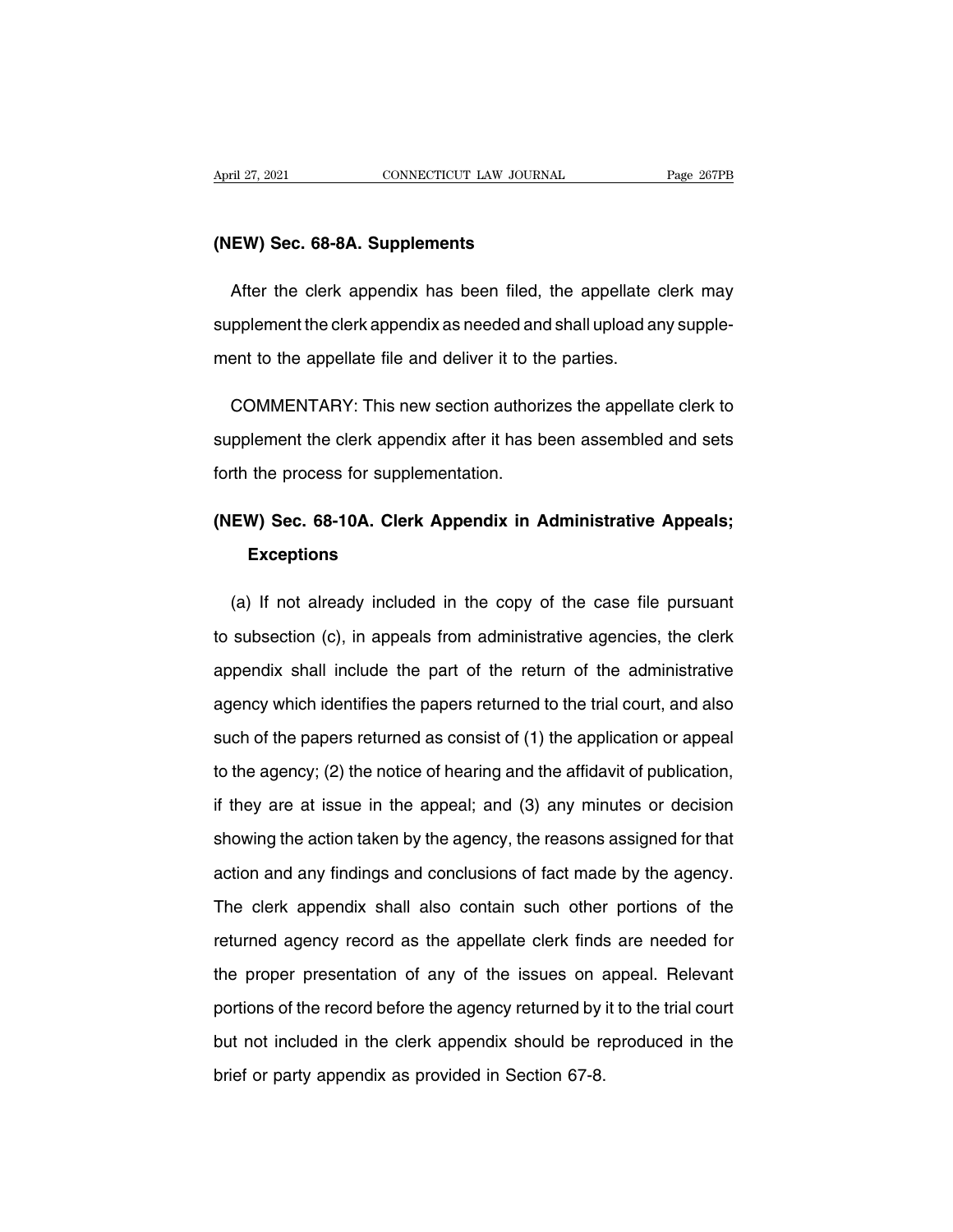EXET CONNECTICUT LAW JOURNAL April 27, 2021<br>
(b) The party appendix, if any, shall be prepared in accordance with<br>
Expressions of Section 67-8. Page 268PB CONNECTICUT LA<br>
(b) The party appendix, if any, shall<br>
the provisions of Section 67-8.<br>
(c) Subsection (a) shall not annual

(b) The party appendix, if any, shall be prepared in accordance with<br>e provisions of Section 67-8.<br>(c) Subsection (a) shall not apply to the following administrative<br>peals: appeals: e provisions of Section 67-8.<br>
(c) Subsection (a) shall not apply to the following administrative<br>
peals:<br>
(1) Appeals from municipal boards of tax review filed pursuant to<br>
eneral Statutes §§ 12-117a and 12-119. (c) Subsection (a) shall not apply to the foll<br>appeals:<br>(1) Appeals from municipal boards of tax rev<br>General Statutes  $\S$  12-117a and 12-119.<br>(2) Appeals from municipal assessors filed

peals:<br>(1) Appeals from municipal boards of tax review filed pursuant to<br>eneral Statutes §§ 12-117a and 12-119.<br>(2) Appeals from municipal assessors filed pursuant to General<br>atutes § 12-103. (1) Appeals from mur<br>General Statutes §§ 12-<br>(2) Appeals from mu<br>Statutes § 12-103.<br>(3) Appeals from the (

99 Beneral Statutes §§ 12-117a and 12-119.<br>
2) Appeals from municipal assessors filed pursuant to Generatutes § 12-103.<br>
2) Appeals from the Commissioner of Revenue Services.<br>
4) Appeals from the insurance commissioner fil

(2) Appeals from municipal assessors filed pursuant to General<br>atutes § 12-103.<br>(3) Appeals from the Commissioner of Revenue Services.<br>(4) Appeals from the insurance commissioner filed pursuant to Gen-<br>al Statutes § 38a-1 Statutes § 12-103.<br>
(3) Appeals from the Comm<br>
(4) Appeals from the insuran<br>
eral Statutes § 38a-139.<br>
(5) Any other appeal in whi (4) Appeals from the insureral Statutes  $\S$  38a-139.<br>(5) Any other appeal in v<br>in the Superior Court.<br>The clerk appendix in the

(3) Appeals from the Commissioner of Revenue Services.<br>
(4) Appeals from the insurance commissioner filed pursuant to Gen-<br>
al Statutes § 38a-139.<br>
(5) Any other appeal in which the parties received a trial de novo<br>
the Su al Statutes § 38a-139.<br>
(5) Any other appeal in which the parties received a trial de novo<br>
the Superior Court.<br>
The clerk appendix in these matters shall be assembled pursuant<br>
the rules applicable to the clerk appendix i (5) Any other appeal in which the parties received a trial de novo<br>in the Superior Court.<br>The clerk appendix in these matters shall be assembled pursuant<br>to the rules applicable to the clerk appendix in ordinary civil acti

the Superior Court.<br>The clerk appendix in these matters shall be assembled pursuant<br>the rules applicable to the clerk appendix in ordinary civil actions.<br>COMMENTARY: This new section outlines the contents of the clerk<br>pend The clerk appendix in these matters shall be assembled pursuant<br>to the rules applicable to the clerk appendix in ordinary civil actions.<br>COMMENTARY: This new section outlines the contents of the clerk<br>appendix in administr to the rules applicable to the clerk appendix in ord<br>COMMENTARY: This new section outlines the co<br>appendix in administrative appeals and lists the type<br>appeals to which the section does not apply.<br>(NEW) Sec. 68-11A. Decisi COMMENTARY: This new section outlines the contents of the clerk<br>appendix in administrative appeals and lists the types of administrative<br>appeals to which the section does not apply.<br>**(NEW) Sec. 68-11A. Decision To Be Part** pendix in administrative appeals and lists the types of administrative<br>peals to which the section does not apply.<br>**EW) Sec. 68-11A. Decision To Be Part of Clerk Appendix**<br>The oral or written decision that is the subject of

appeals to which the section does not apply.<br>
(NEW) Sec. 68-11A. Decision To Be Part of Clerk Appendix<br>
The oral or written decision that is the subject of the appeal shall<br>
be included as part of the clerk appendix. See S

EW) Sec. 68-11A. Decision To Be Part of Clerk Appendix<br>The oral or written decision that is the subject of the appeal shall<br>included as part of the clerk appendix. See Sections 64-1 and 64-2.<br>COMMENTARY: This new section r The oral or written decision that is the subject of the appeal shall<br>be included as part of the clerk appendix. See Sections 64-1 and 64-2.<br>COMMENTARY: This new section requires that the oral or written<br>decision that is th be included as p<br>COMMENTA<br>decision that is<br>clerk appendix.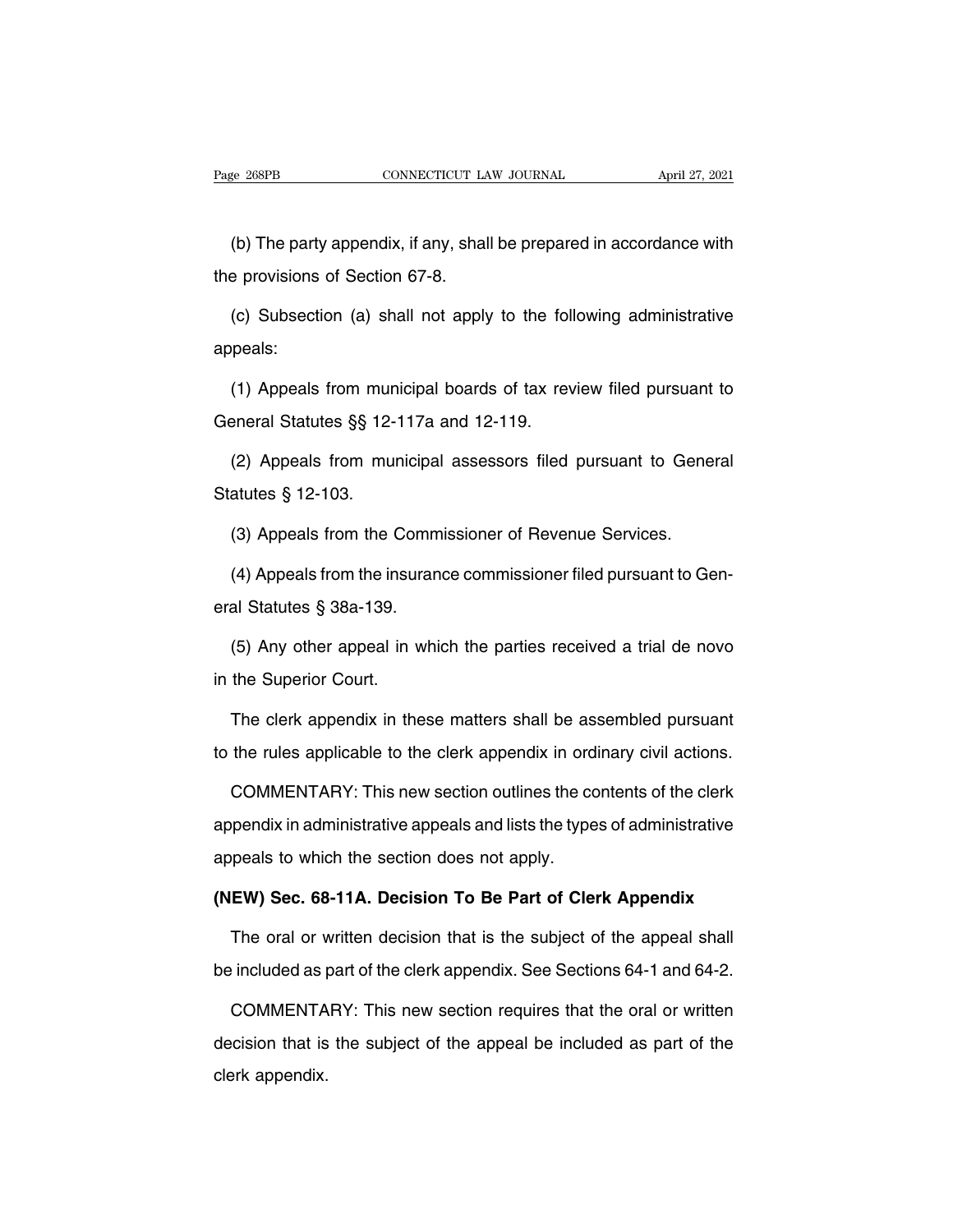### **ECTICUT LAW JOURNAL<br>CHAPTER 77<br>CHAPTER 77<br>VING COURT CLOSURE** April 27, 2021 CONNECTICUT LAW JOURNAL Page 269PB<br> **CHAPTER 77<br>
PROCEDURES CONCERNING COURT CLOSURE AND SEALING**<br> **ORDERS OR ORDERS LIMITING THE DISCLOSURE OF FILES, CHAPTER 77<br>PROCEDURES CONCERNING COURT CLOSURE AND SEALING<br>ORDERS OR ORDERS LIMITING THE DISCLOSURE OF FILES,<br>AFFIDAVITS, DOCUMENTS OR OTHER MATERIAL CHAPTER 77<br>EDURES CONCERNING COURT CLOSURE AND SEALING<br>RS OR ORDERS LIMITING THE DISCLOSURE OF FILES,<br>AFFIDAVITS, DOCUMENTS OR OTHER MATERIAL SEALING ORDERS CONCERNING COONT CLOSORE AND SEALING**<br> **SEC. 77-1.** Petition for Review Seeking Expedited Review of an<br> **Sec.** 77-1. Petition for Review Seeking Expedited Review of an<br> **Order concerning Court Closure, or**

**DEAS OR ORDERS LIMITING THE DISCLOSORE OF FILES,<br>AFFIDAVITS, DOCUMENTS OR OTHER MATERIAL<br>77-1. Petition for Review Seeking Expedited Review of an<br>Order concerning Court Closure, or an Order That Seals or<br>Limits the Disclo Limits the Discloments on OTHER MATERIAL**<br>177-1. Petition for Review Seeking Expedited Review of an<br>Order concerning Court Closure, or an Order That Seals or<br>Limits the Disclosure of Files, Affidavits, Documents or<br>Other Sec. 77-1. Petition for Review Seeking Expedited Review of an<br>Order concerning Court Closure, or an Order That Seals or<br>Limits the Disclosure of Files, Affidavits, Documents or<br>Other Material<br>(a) Except as provided in subs Order concerning Court Closure, or an Order That Seals or<br>Limits the Disclosure of Files, Affidavits, Documents or<br>Other Material<br>(a) Except as provided in subsection (b), any person affected by a<br>urt order which prohibits

Limits the Disclosure of Files, Affidavits, Documents or<br>
Other Material<br>
(a) Except as provided in subsection (b), any person affected by a<br>
court order which prohibits the public or any person from attending<br>
any session Other Material<br>
(a) Except as provided in subsection (b), any person affected by a<br>
court order which prohibits the public or any person from attending<br>
any session of court, or any order that seals or limits the disclosur (a) Except as provided in subsection (b), any person affected by a court order which prohibits the public or any person from attending any session of court, or any order that seals or limits the disclosure of files, affida court order which prohibits the public or any person from attending<br>any session of court, or any order that seals or limits the disclosure<br>of files, affidavits, documents or other material on file with the court<br>or filed such order which prohibite the pasks of any person from attending<br>any session of court, or any order that seals or limits the disclosure<br>of files, affidavits, documents or other material on file with the court<br>or filed in of files, affidavits, documents or other material on file with the court<br>or filed in connection with a court proceeding, may seek review of<br>such order by filing a petition for review with the Appellate Court within<br>seventy or filed in connection with a court proceeding, may seek review of<br>such order by filing a petition for review with the Appellate Court within<br>seventy-two hours after the issuance of the order. The petition shall<br>fully comp side in demission with a boatt proceeding, may been review of<br>such order by filing a petition for review with the Appellate Court within<br>seventy-two hours after the issuance of the order. The petition shall<br>fully comply wi such order by filing a petition for review with the Appellate Court within<br>seventy-two hours after the issuance of the order. The petition shall<br>fully comply with Sections 66-2 and 66-3. The petition shall not exceed<br>ten p fully comply with Sections 66-2 and 66-3. The petition shall not exceed<br>ten pages in length, exclusive of the appendix, except with special<br>permission of the Appellate Court. An appendix containing the informa-<br>tion or com opinion or orders of the trial court. An appendix, except with special permission of the Appellate Court. An appendix containing the information or complaint, the answer, all motions pertaining to the matter, the opinion o all parties with the names, addresses, telephone numbers, e-mail addresses, and, if applicable, the juris number of their counsel, the addresses, and, if applicable, the juris number of their counsel, the matter and addres benmesion of the reppondix occurrival ppendix containing the internal<br>tion or complaint, the answer, all motions pertaining to the matter, the<br>opinion or orders of the trial court sought to be reviewed, a list of<br>all parti names of all parties with the names, addresses, telephone numbers, e-mail<br>addresses, and, if applicable, the juris number of their counsel, the<br>names of all judges who participated in the case, and [a] an expedited<br>transcr for parties with the names, addresses, telephone numbers, e-mail addresses, and, if applicable, the juris number of their counsel, the names of all judges who participated in the case, and [a] an expedited transcript order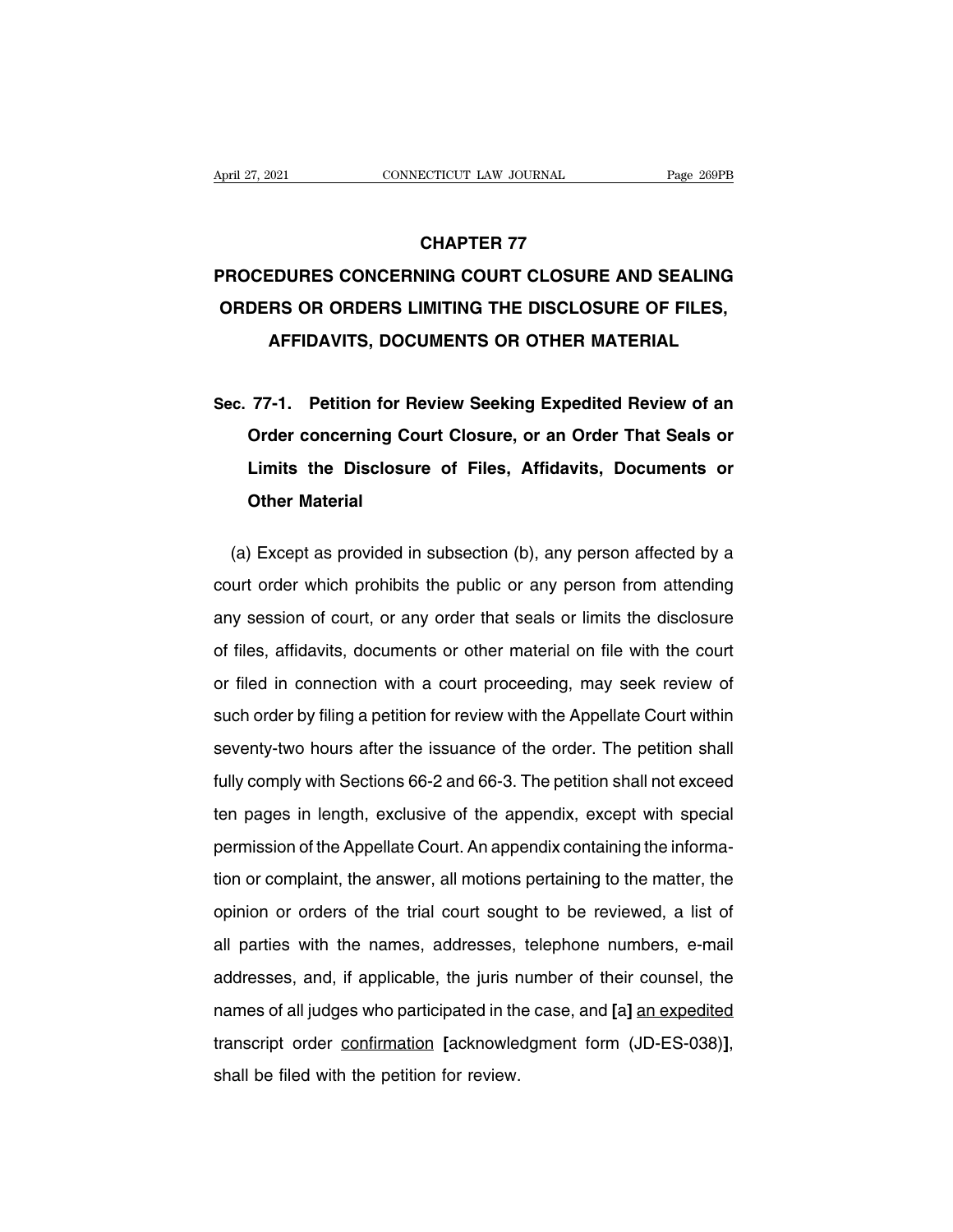EXTER EXTERN CONNECTICUT LAW JOURNAL April 27, 2021<br>Any person filing a petition for review pursuant to this rule shall<br>Any person filing a petition for review pursuant to this rule shall Page 270PB CONNECTICUT LAW JOURNAL April 27, 2021<br>
Any person filing a petition for review pursuant to this rule shall<br>
deliver a copy of the petition and appendix to (1) all parties to the<br>
case and (2) any nonparty who s Any person filing a petition for review pursuant to this rule shall<br>deliver a copy of the petition and appendix to (1) all parties to the<br>case and (2) any nonparty who sought the closure order or order<br>sealing or limiting Any person filing a petition for review pursuant to this rule shall<br>deliver a copy of the petition and appendix to (1) all parties to the<br>case and (2) any nonparty who sought the closure order or order<br>sealing or limiting deliver a copy of the petition and appendix to (1) all parties to the<br>case and (2) any nonparty who sought the closure order or order<br>sealing or limiting disclosure in compliance with the provisions of Sec-<br>tion 62-7 on th case and (2) any nonparty who sought the closure order or order<br>sealing or limiting disclosure in compliance with the provisions of Sec-<br>tion 62-7 on the same day as the petition is filed. Any party or nonparty<br>who sought sealing or limiting disclosure in compliance with the provisions of Section 62-7 on the same day as the petition is filed. Any party or nonparty who sought such order may file a response to the petition for review. Within tion 62-7 on the same day as the petition is filed. Any party or nonparty<br>who sought such order may file a response to the petition for review<br>within ninety-six hours after the filing of the petition for review. Failure<br>to who sought such order may file a response to the petition for review<br>within ninety-six hours after the filing of the petition for review. Failure<br>to file a response shall not preclude the party or nonparty who sought<br>the o who sought such order may file a response to the petition for review<br>within ninety-six hours after the filing of the petition for review. Failure<br>to file a response shall not preclude the party or nonparty who sought<br>the o to file a response shall not preclude the party or nonparty who sought<br>the order under review from participating in the hearing on the petition.<br>Within one business day of the receipt of the transcript and the certifi-<br>cat the order under review from participating in the hearing on the petition.<br>Within one business day of the receipt of the transcript and the certificate of completion provided for by Section 63-8 (c), the person filing<br>the p Within one business day of the receipt of the cate of completion provided for by Section<br>the petition for review shall file the trans<br>completion with the Appellate Court. te of completion provided for by Section 63-8 (c), the person filing<br>
e petition for review shall file the transcript and the certificate of<br>
mpletion with the Appellate Court.<br>
The filing of any petition for review of a c

the petition for review shall file the transcript and the certificate of<br>completion with the Appellate Court.<br>The filing of any petition for review of a court order which prohibits<br>the public or any person from attending a the filing of any petition for review of a court order which prohibits<br>the public or any person from attending any session of court shall stay<br>the order until the final determination of the review. The filing of any<br>petiti The filing of any petition for review of a court order which prohibits<br>the public or any person from attending any session of court shall stay<br>the order until the final determination of the review. The filing of any<br>petiti the public or any person from attending any session of court shall stay<br>the order until the final determination of the review. The filing of any<br>petition for review of an order that seals or limits the disclosure of<br>files, the order until the final determination of the petition for review of an order that seals files, affidavits, documents or other materia not stay the order during the review. is the disclosure of<br>the review of an order that seals or limits the disclosure of<br>thes, affidavits, documents or other material on file with the court shall<br>to taty the order during the review.<br>After the receipt of the tr

files, affidavits, documents or other material on file with the court shall<br>not stay the order during the review.<br>After the receipt of the transcript and the response to the petition,<br>if any, the Appellate Court shall hold not stay the order during the review.<br>
After the receipt of the transcript and the response to the petition,<br>
if any, the Appellate Court shall hold an expedited hearing on any<br>
petition for review. The appellate clerk wil After the receipt of the transcript and the response to the petition,<br>if any, the Appellate Court shall hold an expedited hearing on any<br>petition for review. The appellate clerk will notify the petitioner, the<br>parties and if any, the Appellate Court shall hold an expedited hearing on any<br>petition for review. The appellate clerk will notify the petitioner, the<br>parties and any nonparties who sought the closure order or order<br>sealing or limiti petition for review. The appellate clerk will notify the petitioner, the parties and any nonparties who sought the closure order or order sealing or limiting disclosure of files, affidavits, documents or other material on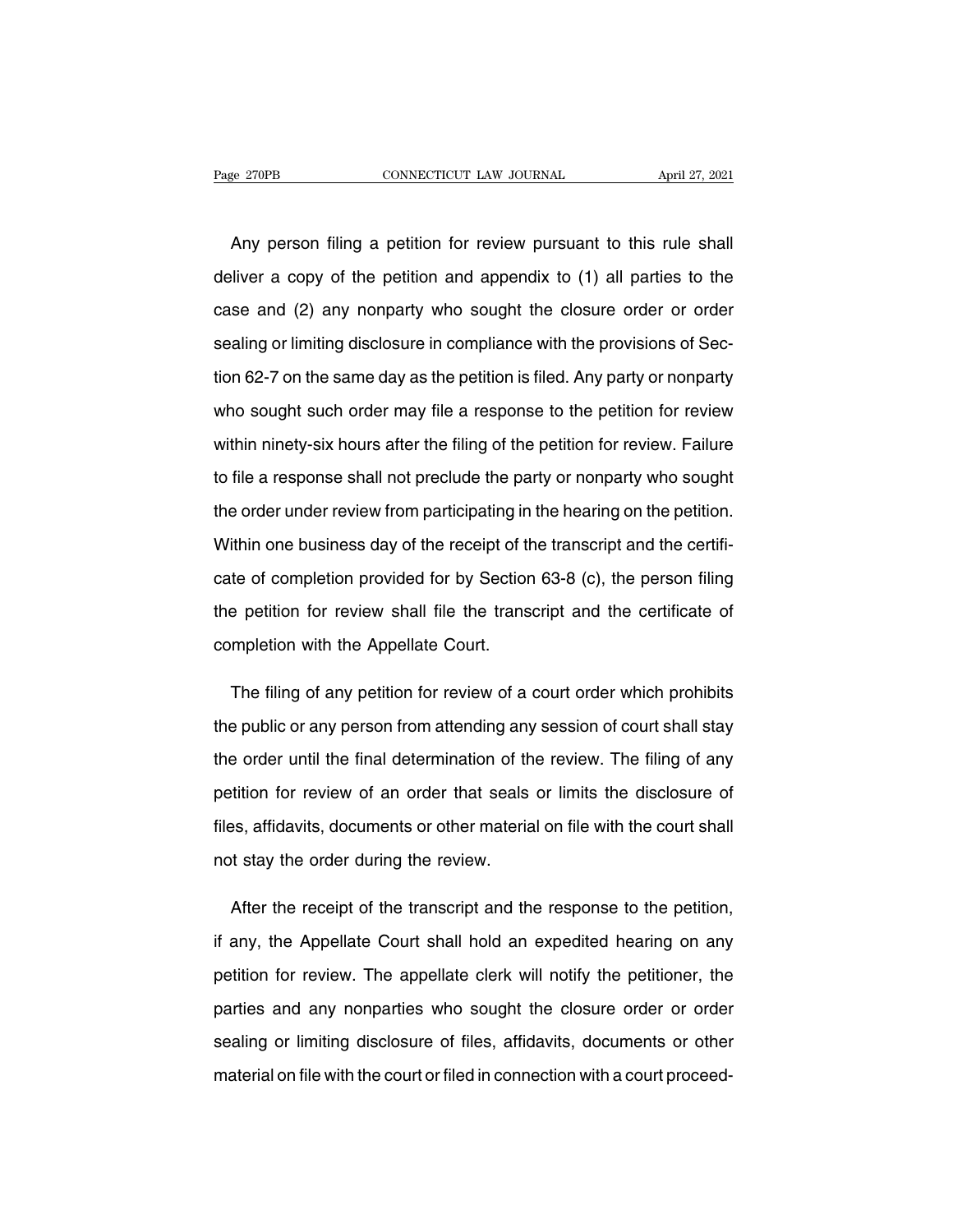April 27, 2021 CONNECTICUT LAW JOURNAL Page 271PB<br>
ing of the date and time of the hearing. After such hearing the Appellate<br>
Court may affirm, modify or vacate the order reviewed. April 27, 2021 CONNECTICUT LAW JOURNAL<br>
ing of the date and time of the hearing. After such hearing the A<br>
Court may affirm, modify or vacate the order reviewed.<br>
(b) This section shall not apply to court orders concerning

(b) yof the date and time of the hearing. After such hearing the Appellate<br>burt may affirm, modify or vacate the order reviewed.<br>(b) This section shall not apply to court orders concerning any ses-<br>on of court conducted pu ing of the date and time of the hearing. After such hearing the Appellate<br>Court may affirm, modify or vacate the order reviewed.<br>(b) This section shall not apply to court orders concerning any ses-<br>sion of court conducted Frager are date and alter or anomountly. Then eder reviewed.<br>
(b) This section shall not apply to court orders concerning any ses-<br>
sion of court conducted pursuant to General Statutes § 46b-11, § 46b-<br>
49, § 46b-122, § 54 (b) This section shall not apply to court orders concerning any session of court conducted pursuant to General Statutes  $\S$  46b-11,  $\S$  46b-49,  $\S$  46b-122,  $\S$  54-76h or any other provision of the General Statutes under (b) This section shall not apply to search statutes  $\S$  46b-11,  $\S$  46b-49,  $\S$  46b-122,  $\S$  54-76h or any other provision of the General Statutes under which the court is authorized to close proceedings. This section als 49, § 46b-122, § 54-76h or any other provision of the General Statutes<br>under which the court is authorized to close proceedings. This section<br>also shall not apply to any order issued pursuant to General Statutes<br>§ 46b-11 under which the court is authorized to close proceedings. This section<br>also shall not apply to any order issued pursuant to General Statutes<br> $$46b-11$  or  $$54-33c$  or any other provision of the General Statutes<br>under whic also shall not apply to any order issued pursuant to General Statutes<br>§ 46b-11 or § 54-33c or any other provision of the General Statutes<br>under which the court is authorized to seal or limit the disclosure of<br>files, affida  $\S$  46b-11 or  $\S$  54-33c or any other provision of the General Statutes<br>under which the court is authorized to seal or limit the disclosure of<br>files, affidavits, documents or materials and any order issued pursuant<br>to a c s for the system of any different<br>under which the court is authorize<br>files, affidavits, documents or mate<br>to a court rule that seals or limits<br>support of an arrest warrant.<br>COMMENTARY: The purpose o Examples and a court are contributed to search in the disclosure of<br>the pursuant a court rule that seals or limits the disclosure of any affidavit in<br>pport of an arrest warrant.<br>COMMENTARY: The purpose of these amendments

to a court rule that seals or limits the disclosure of any affidavit in<br>support of an arrest warrant.<br>COMMENTARY: The purpose of these amendments is to conform<br>this section to the new process for the ordering of electronic cold be the recent changes are distincted by the support of an arrest warrant.<br>COMMENTARY: The purpose of these amendments is to conform<br>this section to the new process for the ordering of electronic transcripts,<br>consisten Frose of these amendmer<br>
ss for the ordering of elect<br>
changes adopted by the S<br> **CHAPTER 84<br>
EME COURT BY CERTII APPEALS TO SUPREME COURT BY CERTIFICATION**<br> **APPEALS TO SUPREME COURT BY CERTIFICATION**<br> **APPEALS TO SUPREME COURT BY CERTIFICATION** 

## **Example 3 decisions that the Superior CHAPTER 84**<br>**EME COURT BY CERTIFICATIC**<br>FOR REVIEW **CHAPTER 84<br>APPEALS TO SUPREME COURT BY CE<br>FOR REVIEW<br>Sec. 84-2. Basis for Certification<br>Certification by the Supreme Court on petition**

APPEALS TO SUPREME COURT BY CERTIFICATION<br>FOR REVIEW<br>c. 84-2. Basis for Certification<br>Certification by the Supreme Court on petition by a party is not a<br>atter of right but of sound judicial discretion and will be allowed o FOR REVIEW<br>Sec. 84-2. Basis for Certification<br>Certification by the Supreme Court on petition by a party is not a<br>matter of right but of sound judicial discretion and will be allowed only<br>where there are special and importa Sec. 84-2. Basis for Certification<br>Certification by the Supreme Court on petition by a party is not a<br>matter of right but of sound judicial discretion and will be allowed only<br>where there are special and important reasons Certification by the Supreme Court on petition by a party is not a<br>matter of right but of sound judicial discretion and will be allowed only<br>where there are special and important reasons therefor. The following,<br>while neit is the capture court of potter by a party to fiet a<br>matter of right but of sound judicial discretion and will be allowed only<br>where there are special and important reasons therefor. The following,<br>while neither controlling There there are special and important reasons therefor. The following,<br>hile neither controlling nor fully measuring the court's discretion,<br>dicate the character of the reasons which will be considered:<br>(1) Where the Appell while neither controlling nor fully measuring the court's discretion,<br>indicate the character of the reasons which will be considered:<br>(1) Where the Appellate Court has decided a question of substance<br>not theretofore determ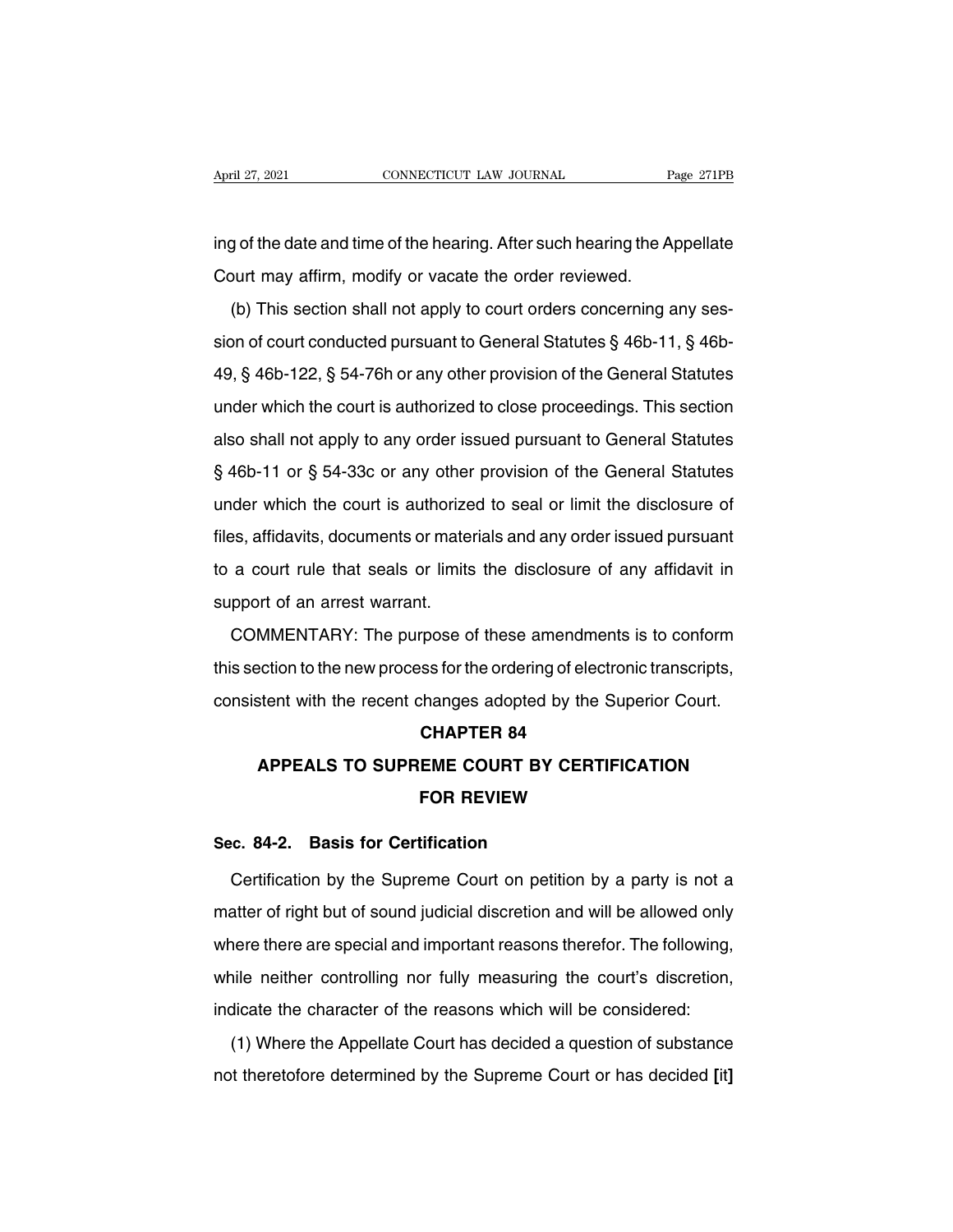Page 272PB CONNECTICUT LAW JOURNAL April 27, 2021<br>
a question in a way probably not in accord with applicable decisions<br>
of the Supreme Court. Page 272PB<br> **a** question in a way probably<br>
of the Supreme Court.<br>
(2) Where the decision und

question in a way probably not in accord with applicable decisions<br>the Supreme Court.<br>(2) Where the decision under review is in conflict with other decisions<br>the Appellate Court. a question in a way probably<br>of the Supreme Court.<br>(2) Where the decision und<br>of the Appellate Court.<br>(3) Where the Appellate Co

(2) Where the decision under review is in conflict with other decisions<br>the Appellate Court.<br>(3) Where the Appellate Court has so far departed from the accepted<br>d usual course of judicial proceedings, or so far sanctioned (2) Where the decision under review is in conflict with other decisions<br>of the Appellate Court.<br>(3) Where the Appellate Court has so far departed from the accepted<br>and usual course of judicial proceedings, or so far sancti of the Appellate Court.<br>
(3) Where the Appellate Court has so far departed from the accepted<br>
and usual course of judicial proceedings, or so far sanctioned such a<br>
departure by any other court, as to call for an exercise (3) Where the Appellate<br>and usual course of judici<br>departure by any other concourt's supervision.<br>(4) Where a question of (c) where a correlate bearmas so far apparted from the assepted<br>d usual course of judicial proceedings, or so far sanctioned such a<br>parture by any other court, as to call for an exercise of the Supreme<br>purt's supervision.<br> (5) The state of judicial proceedings, or sellar dariations deal in a<br>parture by any other court, as to call for an exercise of the Supreme<br>purt's supervision.<br>(4) Where a question of great public importance is involved.<br>(

Court's supervision.<br>
(4) Where a question of great public importance is involved.<br>
(5) Where the judges of the appellate panel are divided in their<br>
decision or, though concurring in the result, are unable to agree upon<br> (4) Where a question of great pub<br>
(5) Where the judges of the app<br>
decision or, though concurring in the<br>
a common ground of decision.<br>
COMMENTARY: This amendme (5) Where the judges of the appellate panel are divided in their cision or, though concurring in the result, are unable to agree upon common ground of decision.<br>COMMENTARY: This amendment was made for clarification rrposes

purposes. **Sec. 84-5. Form of Petition**<br> **Sec. 84-5. Form of Petition**<br> **Sec. 84-5. Form of Petition**<br> **Sec. 84-5. Form of Petition** 

(COMMENTARY: This amendment was made for clarification<br>proses.<br>(a) A petition for certification shall contain the following sections in<br>e order indicated here: purposes.<br> **Sec. 84-5. Form of Petition**<br>
(a) A petition for certification<br>
the order indicated here:<br>
(1) A brief introduction prov

(a) A petition for certification shall contain the following sections in<br>
the order indicated here:<br>
(1) A brief introduction providing context for the statement of the<br>
estions presented for review. (a) A petition for certification shall of<br>the order indicated here:<br> $(1)$  A brief introduction providing conductions presented for review.<br> $([1] 2)$  A statement of the questions (1) A brief introduction providing context for the statement of the<br>
estions presented for review.<br>
([1] 2) A statement of the questions presented for review, expressed<br>
the terms and circumstances of the case but without

(1) A brief introduction providing context for the statement of the questions presented for review.<br>
([1] 2) A statement of the questions presented for review, expressed<br>
in the terms and circumstances of the case but with questions presented for review.<br>
([1] 2) A statement of the questions presented for review, expressed<br>
in the terms and circumstances of the case but without unnecessary<br>
detail. The Supreme Court will ordinarily consider ([1] 2) A statement of the questions presented for review, expressed<br>in the terms and circumstances of the case but without unnecessary<br>detail. The Supreme Court will ordinarily consider only those questions<br>squarely raise cation. Itail. The Supreme Court will ordinarily consider only those questions<br>uarely raised, subject to any limitation in the order granting certifi-<br>tion.<br>[(2) A statement of the basis for certification identifying the specific<br> reasons, including but not limited to those enumerated in Section<br>reasons, including but not limited to those enumerated in Section<br>reasons, including but not limited to those enumerated in Section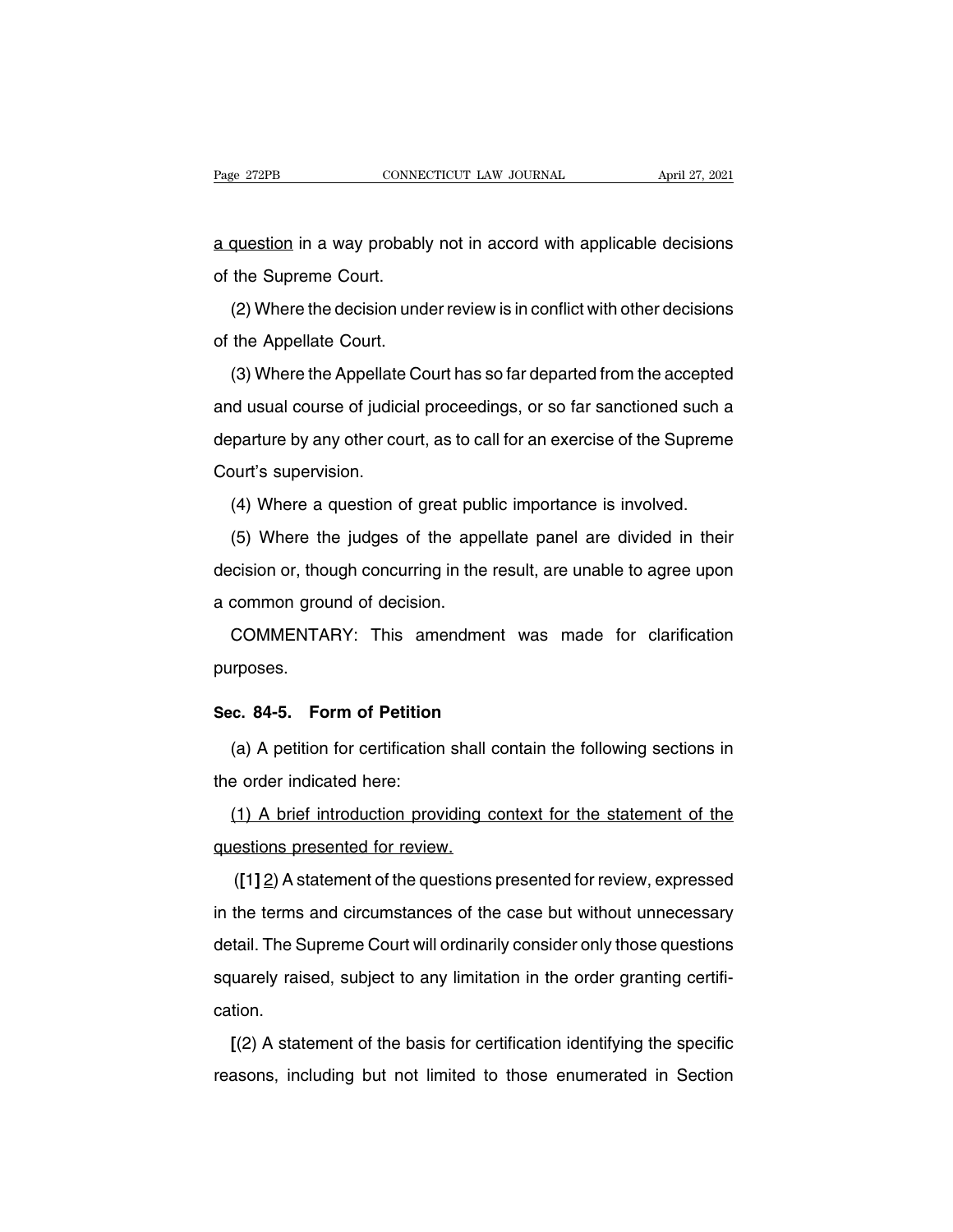April 27, 2021<br>
CONNECTICUT LAW JOURNAL<br>
B4-2, why the Supreme Court should allow the extraordinary relief<br>
of certification.] April 27, 2021<br>**84-2, why the Supren<br>of certification.]**<br>(2) A Journman divide

-2, why the Supreme Court should allow the extraordinary relief<br>certification.]<br>(3) A [summary] <u>brief history</u> of the case containing the facts material<br>the consideration of the questions presented, [reciting] including to the consideration of the consideration of the case containing the facts material<br>is to the consideration of the questions presented, [reciting] including<br>the disposition of the matter in the Appellate Court, and [descri of certification.]<br>
(3) A [summary] brief history of the case containing the facts material<br>
to the consideration of the questions presented, [reciting] including<br>
the disposition of the matter in the Appellate Court, and (3) A [summary] brief history of the case containing the facts material<br>to the consideration of the questions presented, [reciting] including<br>the disposition of the matter in the Appellate Court, and [description<br>specifica to the consideration of the questions presented, [reciting] including<br>the disposition of the matter in the Appellate Court, and [describing<br>specifically] <u>if applicable, a specific description of</u> how the Appellate<br>Court d e disposition of the matter in the Appellate Court, and [describing ecifically] if applicable, a specific description of how the Appellate burt decided the questions presented for review in the petition.<br>(4) A concise argu

specifically] if applicable, a specific description of how the Appellate<br>Court decided the questions presented for review in the petition.<br>(4) A concise argument [amplifying the reasons relied upon to sup-<br>port the petitio Court decided the questions presented for review in the petition.<br>
(4) A concise argument [amplifying the reasons relied upon to sup-<br>
port the petition] expanding on the bases for certification, as presented<br>
in Section 8 (4) A concise argument [amplifying the reasons relied upon to support the petition] expanding on the bases for certification, as presented in Section 84-2, and explaining why the Supreme Court should allow the extraordinar port the petition] expanding on the bases for certification, as presented<br>in Section 84-2, and explaining why the Supreme Court should allow<br>the extraordinary relief of certification. No separate memorandum of<br>law in supp Section 84-2, and explaining why the Supreme Court should allow<br>
get extraordinary relief of certification. No separate memorandum of<br>
w in support of the petition will be accepted by the appellate clerk.<br>
(5) An appendix,

the extraordinary relief of certification. No separate memorandum of<br>law in support of the petition will be accepted by the appellate clerk.<br>(5) An appendix, which shall be paginated separately from the peti-<br>tion with con containing: (5) An appendix, which shall<br>n with consecutively number<br>ntaining:<br>(A) a table of contents,<br> $\langle P \rangle$  the opinion or erder of the m with consecutively numbered pages preceded by the letter "A,"<br>
(A) a table of contents,<br>
(B) the opinion or order of the Appellate Court sought to be reviewed,<br>
(C) if the opinion or order of the Appellate Court was per

(A) a table of contents,<br>
(B) the opinion or order of the Appellate Court sought to be reviewed,<br>
(C) if the opinion or order of the Appellate Court was per curiam or<br>
summary affirmance or dismissal, a copy of the trial c (A) a table of contents,<br>
(B) the opinion or order of the Appellate Court sought to be reviewed,<br>
(C) if the opinion or order of the Appellate Court was per curiam or<br>
a summary affirmance or dismissal, a copy of the trial (B) the opinion or order of the Appellate Court sought to be reviewed,<br>
(C) if the opinion or order of the Appellate Court was per curiam or<br>
a summary affirmance or dismissal, a copy of the trial court's memoran-<br>
dum of (C) if the opinion or order of the Appellate Court was per curiam or<br>a summary affirmance or dismissal, a copy of the trial court's memoran-<br>dum of decision that was entered in connection with the claim raised<br>by the petit a summary affirmance or dismissal, a copy of the trial court's mer<br>dum of decision that was entered in connection with the claim<br>by the petitioner before the Appellate Court, or, if no memora<br>was filed, a copy of the tria Im of decision that was entered in connection with the claim raised<br>
the petitioner before the Appellate Court, or, if no memorandum<br>
as filed, a copy of the trial court's ruling on the matter,<br>
(D) a copy of the order on by the petitioner before the Appellam<br>was filed, a copy of the trial court's i<br>(D) a copy of the order on any mor<br>the time period for filing the petition,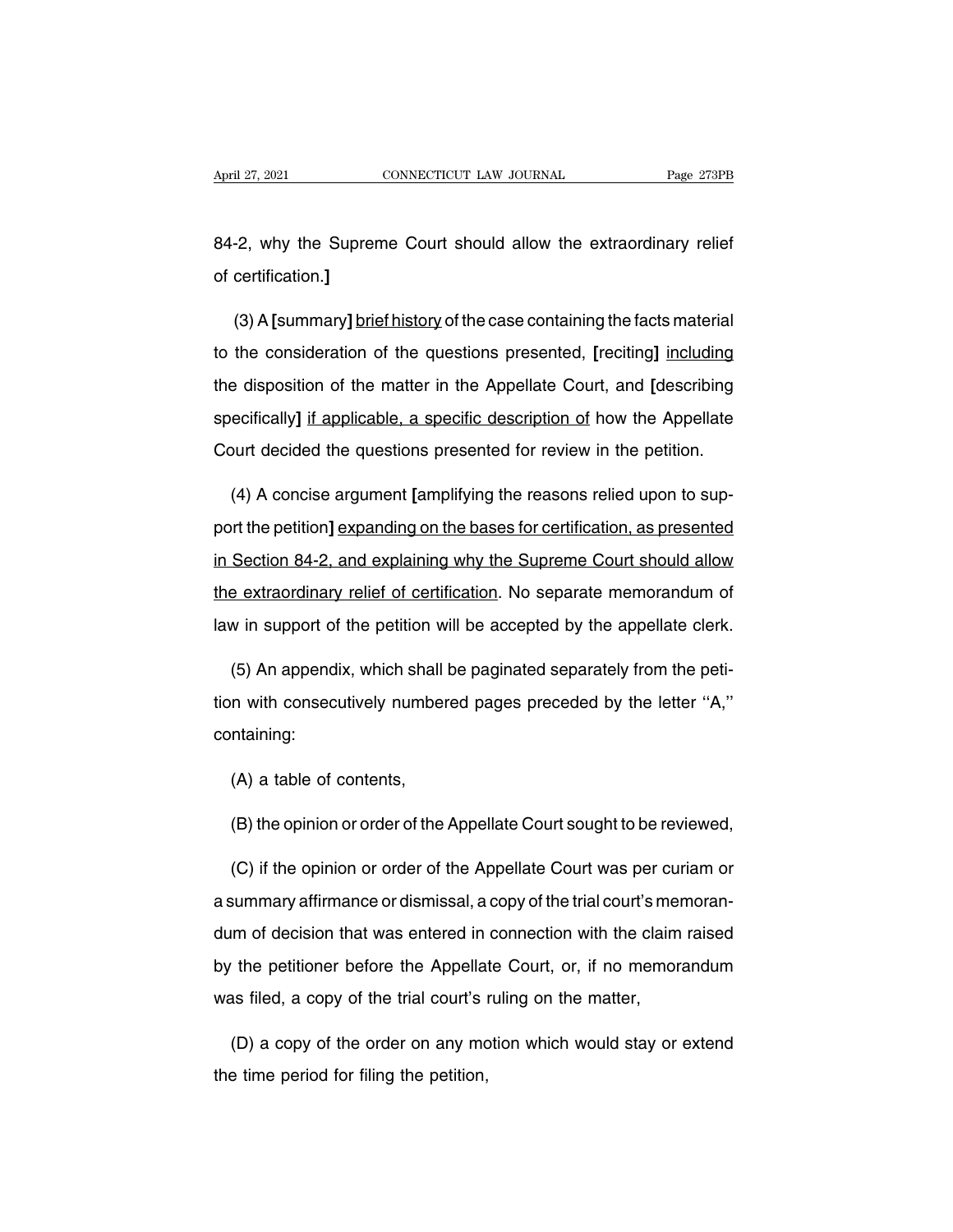EXECTE AND THE READ CONSECTIOUT CONSECTIOUT CAN JOURNAL April 27, 2021<br>(E) a list of all parties to the appeal in the Appellate Court with<br>e names, addresses, telephone numbers, e-mail addresses, and, if The names, and the names, addresses, telephone numbers, e-mail addresses, and, if applicable, the juris numbers of their trial and appellate counsel. (E) a list of all parties to the appeal in the Appellate Court with<br>the names, addresses, telephone numbers, e-mail addresses, and, if<br>applicable, the juris numbers of their trial and appellate counsel.<br>(b) The petition sh (E) a list of all parties to the appeal in the Appellate Court with<br>e names, addresses, telephone numbers, e-mail addresses, and, if<br>plicable, the juris numbers of their trial and appellate counsel.<br>(b) The petition shall

the names, addresses, telephone numbers, e-mail addresses, and, if<br>applicable, the juris numbers of their trial and appellate counsel.<br>(b) The petition shall not exceed ten pages in length, exclusive of<br>the appendix, excep applicable, the juris numbers of their trial and appellate counsel.<br>
(b) The petition shall not exceed ten pages in length, exclusive of<br>
the appendix, except with special permission of the appellate clerk.<br>
The petition s (b) The petition shall not exceed ten pages in length, exclusive of<br>the appendix, except with special permission of the appellate clerk.<br>The petition shall be typewritten and fully double spaced, and shall<br>not exceed three (b) The petition shall het exected torl page. The appellate clerk.<br>The petition shall be typewritten and fully double spaced, and shall<br>not exceed three lines to the vertical inch or twenty-seven lines to the<br>page. Footnot The petition shall be typewritten and fully double spaced, and shall<br>not exceed three lines to the vertical inch or twenty-seven lines to the<br>page. Footnotes and block quotations may be single spaced. Only<br>the following tw for the petition shall be typewhiten and lany deable spaced, and shall<br>not exceed three lines to the vertical inch or twenty-seven lines to the<br>page. Footnotes and block quotations may be single spaced. Only<br>the following have assess and block quotations may be single spaced. Only the following two typefaces, of 12 point or larger size, are approved for use in petitions: arial and univers. Each page of a petition shall have as a minimum the page. Technolog and block quotations may be on<br>the following two typefaces, of 12 point or larger s<br>for use in petitions: arial and univers. Each page<br>have as a minimum the following margins: top, 1<br>4 inches; right, 1/2 in The intertions: arial and univers. Each page of a petition shall<br>we as a minimum the following margins: top, 1 inch; left, 1 and 1/<br>inches; right, 1/2 inch; and bottom, 1 inch.<br>COMMENTARY: The purpose of these amendments i have as a minimum the following margins: to<br>4 inches; right, 1/2 inch; and bottom, 1 inch.<br>COMMENTARY: The purpose of these an<br>the format for petitions for certification.<br>(NEW) Sec. 84-6A. Petitions, Responses are

## 4 inches; right, 1/2 inch; and bottom, 1 inch.<br>
COMMENTARY: The purpose of these amendments is to improve<br>
the format for petitions for certification.<br> **(NEW) Sec. 84-6A. Petitions, Responses and Statements in Oppo-**<br> **sit** DMMENTARY: The purpose of these amendments is to improve<br>ormat for petitions for certification.<br>**W) Sec. 84-6A. Petitions, Responses and Statements in Oppo-<br>sition in Family and Child Protection Matters and Other Mat-<br>ters** ormat for petitions for certification.<br> **W) Sec. 84-6A. Petitions, Responses and S**<br>
sition in Family and Child Protection Matt<br>
ters Involving Minor Children<br>
family and child protection matters and oth EW) Sec. 84-6A. Petitions, Responses and Statements in Opposition in Family and Child Protection Matters and Other Matters Involving Minor Children<br>In family and child protection matters and other matters involving<br>nor chi

minor children, counsel for the minor children<br>general for the minor children<br>minor children, counsel for the minor child and/or counsel for the<br>guardian ad litem shall, within ten days of the filing of the response or ters Involving Minor Children<br>
In family and child protection matters and other matters involving<br>
minor children, counsel for the minor child and/or counsel for the<br>
guardian ad litem shall, within ten days of the filing In family and child protection matters and other matters involving<br>minor children, counsel for the minor child and/or counsel for the<br>guardian ad litem shall, within ten days of the filing of the response or<br>opposition to mharing and sind precedular matters and enterminated inverting<br>minor children, counsel for the minor child and/or counsel for the<br>guardian ad litem shall, within ten days of the filing of the response or<br>opposition to a pe runct sinatent, sealiser for the filling of the filing of the response or<br>guardian ad litem shall, within ten days of the filing of the response or<br>opposition to a petition for certification or, if no response or oppositio or a respondent or a petition for certification or, if no response or opposition<br>is filed, within fifteen days of the filing of the petition, file either (1) a<br>response, (2) a statement adopting the position of either the is filed, within fifteen days of the filing of the petition, file either (1) a<br>response, (2) a statement adopting the position of either the petitioner<br>or a respondent or (3) a detailed statement that the factual or legal<br> compassed, which interests.<br>
response, (2) a s<br>
or a respondent<br>
issues proposed<br>
child's interests.